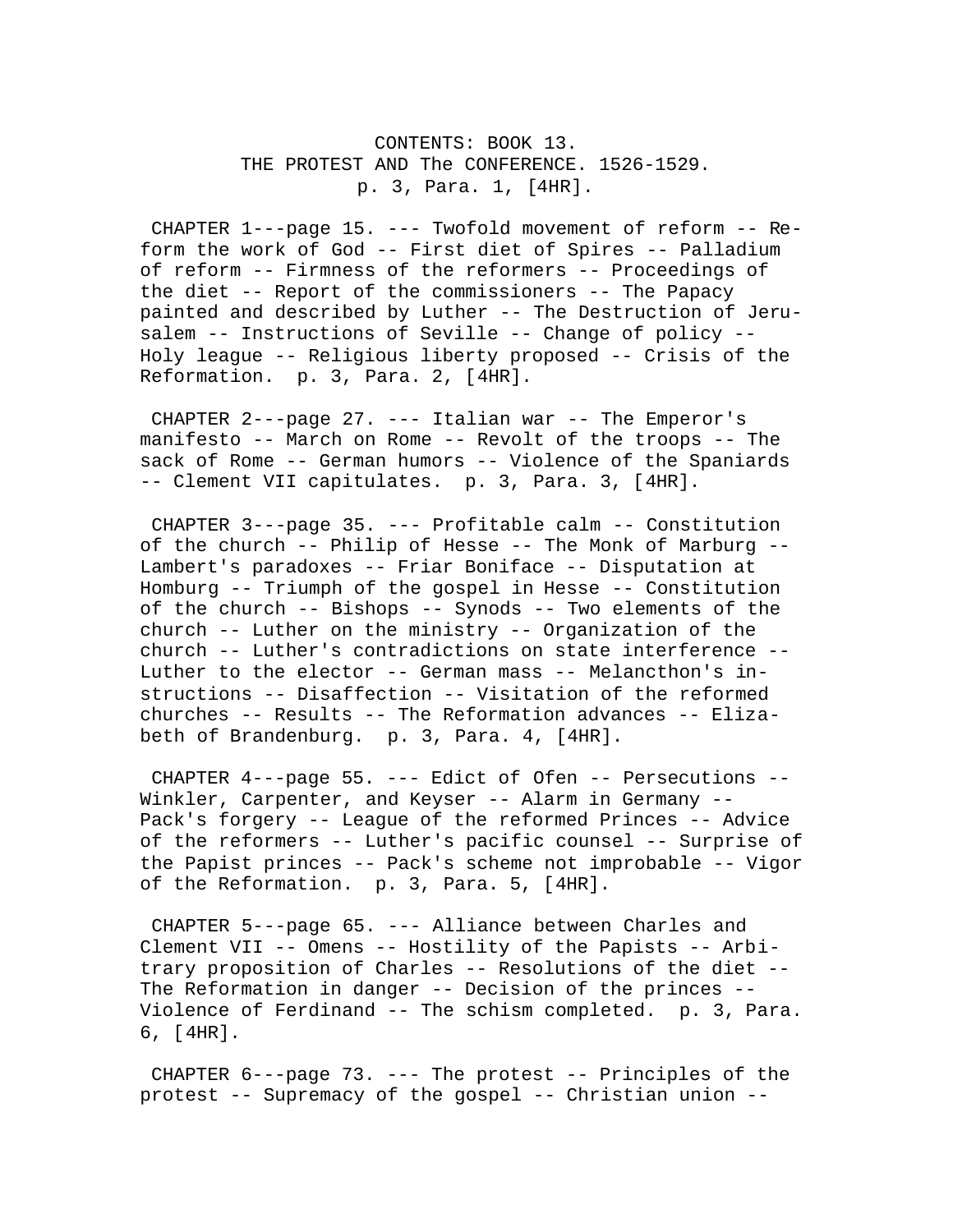Ferdinand rejects the protest -- Attempt at conciliation -- Exultation of the Papists -- Evangelical appeal -- Christian unity a reality -- Dangers of the Protestants -- The Protestants leave Spires -- The princes, the true reformers -- Germany and reform. p. 4, Para. 1, [4HR].

 CHAPTER 7---page 85. --- Union necessary to reform -- Luther's doctrine on the Lord's supper -- A Lutheran warning -- Proposed conference at Marburg -- Melancthon and Zwingle -- Zwingle leaves Zurich -- Rumors in Zurich -- The reformers at Marburg -- Carlstadt's Petition -- Preliminary discussions -- Holy Ghost -- Original sin -- Baptism -- Luther, Melancthon, and Zwingle -- Opening of the conference -- The prayer of the church -- Hoc est Corpus Meum -- Syllogism of OECOLAMPADIUS -- The flesh profiteth nothing -- Lambert convinced -- Luther's old song -- Agitation in the conference -- Arrival of new deputies -- Christ's humanity finite -- Mathematics and popery -- Testimony of the fathers -- Testimony of Augustine -- Argument of the velvet cover -- End of the conference -- The Landgrave mediates -- Necessity of union -- Luther rejects Zwingle's hand -- Sectarian spirit of the Germans -- Bucer's dilemma -- Christian charity prevails -- Luther's report -- Unity of doctrine -- Unity in diversity -- Signatures -- Two extremes - - Three views -- Germ of Popery -- Departure -- Luther's dejection -- Turks before Vienna -- Luther's battle-sermon and agony -- Luther's firmness -- Victory -- Exasperation of the Papists -- Threatening prospects. p. 4, Para. 2, [4HR].

 BOOK 14. The AUGSBURG CONFESSION. 1530. p. 4, Para. 3, [4HR].

 CHAPTER 1---page 119. --- Two striking lessons -- Charles V in Italy -- The German envoys -- Their boldness -- The landgrave's present -- The envoys under arrest -- Their release and departure -- Meeting of Charles and Clement -- Gattinara's proposition -- Clement's arms -- War imminent - - Luther's objections -- The Saviour is coming -- Charles's conciliatory language -- The emperor's motives. p. 4, Para. 4, [4HR].

 CHAPTER 2---page 131. --- The coronation -- The emperor made a deacon -- The Romish church and the state -- Alarm of the Protestants -- Luther advocates passive resistance - - Bruck's noble advice -- Articles of faith prepared -- Luther's strong tower -- Luther at Coburg -- Charles at Inn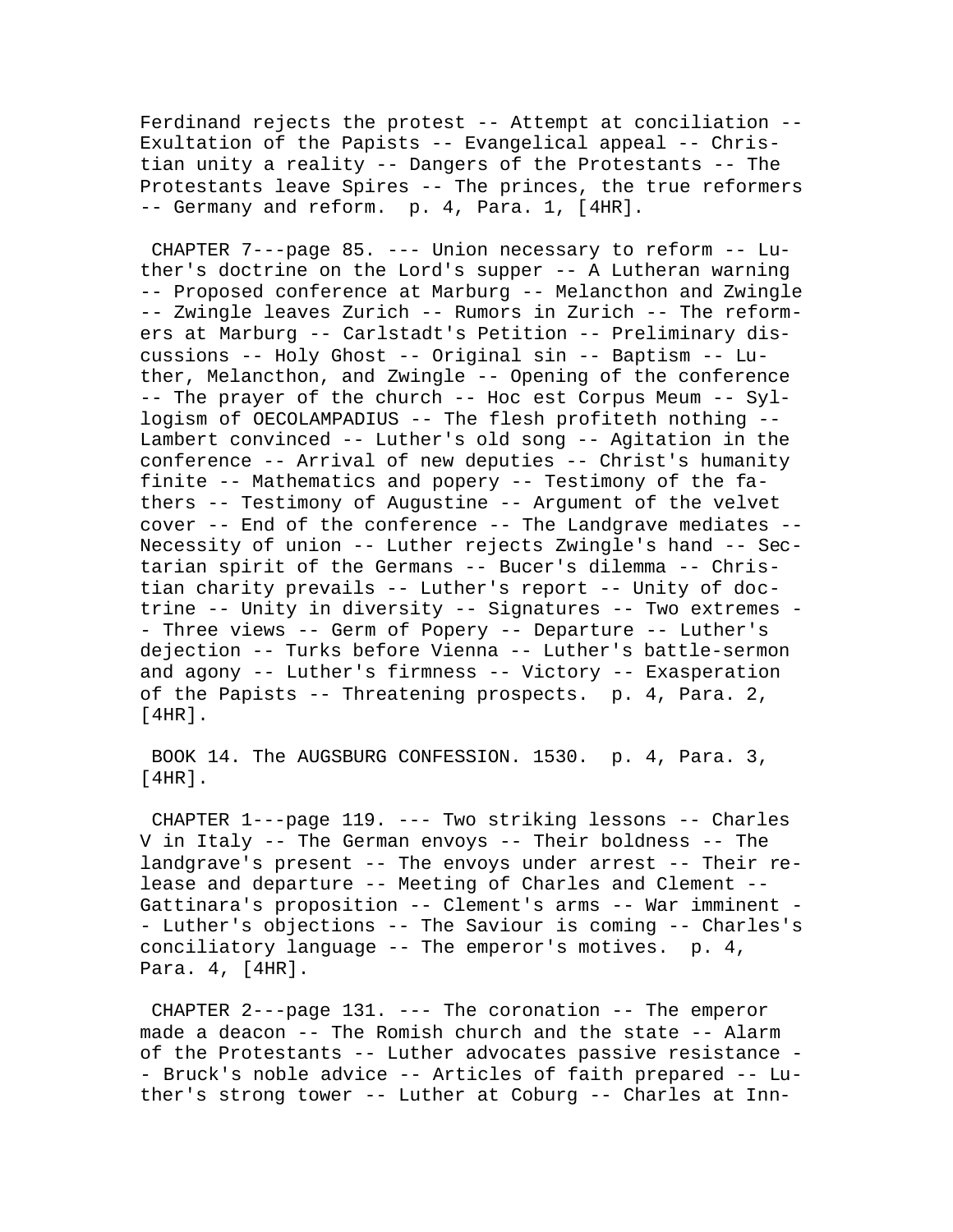spruck -- Two parties at court -- Gattinara -- The King of Denmark won over by Charles -- Piety of the elector -- Wiles of the Romanists p. 4, Para. 5, [4HR].

CHAPTER 3---page 141. --- Augsburg -- The gospel preached - - The emperor's message -- The sermons prohibited -- Firmness of the elector -- The elector's reply -- Preparation of the confession -- Luther's Sinai -- His Son and his Father -- Luther's merriment -- Luther's diet at Coburg -- Saxony, a paradise below -- To the bishops -- Travail of the church -- Charles -- The pope's letter -- Melancthon on fasting -- The church, the judge -- The landgrave's catholic spirit. p. 5, Para. 1, [4HR].

 CHAPTER 4---page 155. --- Agitation in Augsburg -- Violence of the Imperialists -- Charles at Munich -- Charles's arrival -- The nuncio's blessing -- The Imperial procession -- Charles's appearance -- Enters Augsburg -- Te Deum -- The benediction -- Charles desires the sermons to be discontinued -- Brandenburg offers his head -- The emperor's request for Corpus Christi -- Refusal of the princes -- Agitation of Charles -- The princes oppose tradition -- Procession of Corpus Christi -- Exasperation of Charles. p. 5, Para. 2, [4HR].

 CHAPTER 5---page 168. --- The sermons prohibited -- Compromise proposed and accepted -- The herald -- Curiosity of the citizens -- The new preachers -- The medley of Popery - - Luther encourages the princes -- Veni Spiritus -- Mass of the Holy Ghost -- The sermon -- Opening of the diet -- The elector's prayer -- Insidious plan of the Romanists -- Valdez and Melancthon -- No public discussion -- Evangelical firmness prevails. p. 5, Para. 3, [4HR].

CHAPTER  $6---page 181. --- The elector's real -- The sign-$ ing of the confession -- Courage of the princes -- Melancthon's weakness -- The legate's speech -- Delays -- The confession in danger -- The Protestants are firm -- Melancthon's despondency -- Luther's prayer and anxiety -- Luther's texts -- His letter to Melancthon -- Faith. p. 5, Para. 4, [4HR].

 CHAPTER 7---page 192. --- The 25th of June, 1530 -- The palatine chapel -- Recollections and contrast -- The confession -- Prologue -- Justification -- The church -- Free will and works -- Faith -- Interest of the hearers -- The princes become preachers -- The confession -- Abuses --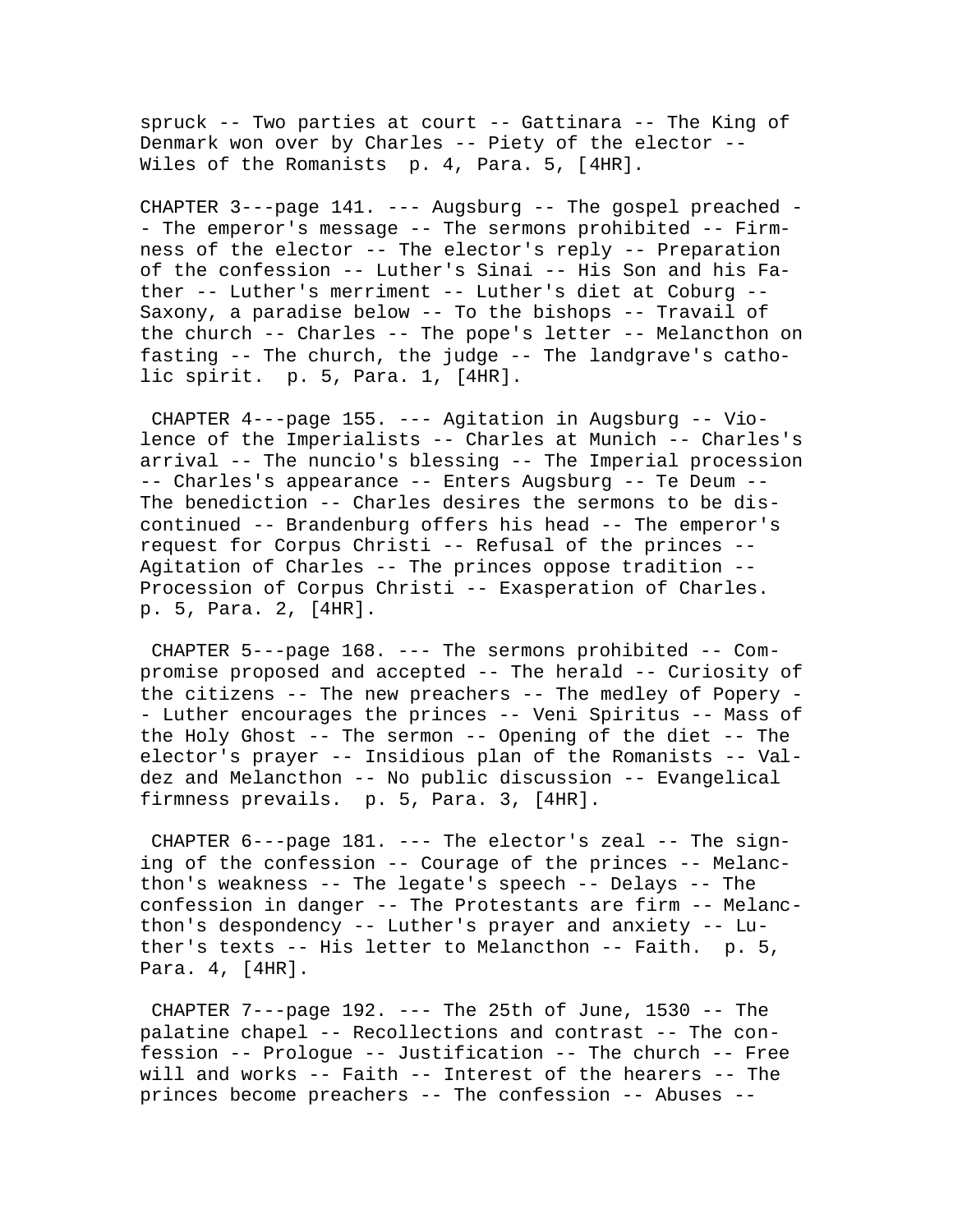Church and state  $-$ - The two governments  $-$ - Epiloque  $-$ - Argumentation -- Prudence -- Church and state -- The sword -- Moderate tone of the confession -- Its defects -- A new baptism. p. 5, Para. 5, [4HR].

CHAPTER  $8--$ -page 206. --- Effect on the Romanists -- Luther demands religious liberty -- His dominant idea -- Song of triumph -- Ingenuous confessions -- Hopes of the Protestants -- Failure of the Popish intrigues -- The emperor's council -- Violent discussions -- A refutation proposed -- Its authors -- Rome and the civil power -- Perils of the confessors -- Melancthon's minimum -- The emperor's sister -- Melancthon's fall -- Luther opposes concession -- The legate repels Melancthon -- The pope's decision -- Question -- Melancthon's school-matters -- Answer. p. 6, Para. 1,  $[4HR]$ .

 CHAPTER 9---page 223. --- The refutation -- Charles's dissatisfaction -- Interview with the princes -- The Swiss at Augsburg -- Tetrapolitan confession -- Zwingle's confession -- Afflicting divisions -- The elector's faith -- His peace -- The lion's skin -- The refutation -- One concession -- Scripture and the hierarchy -- Imperial commands -- Interview between Melancthon and Campeggio -- Policy of Charles -- Stormy meeting -- Resolutions of the consistory -- The prayers of the church -- Two miracles -- The emperor's menace -- The princes' courage -- The mask -- Negotiations -- The specters at Spires -- Tumult in Augsburg. p. 6, Para. 2, [4HR].

 CHAPTER 10---page 241. --- Philip of Hesse -- Temptation - - Union resisted -- The landgrave's Dissimulation -- The Emperor's order to the Protestants -- Brandenburg's threatening speeches -- Resolution of Philip of Hesse -- Flight from Augsburg -- Discovery -- Charles's emotion -- Revolution in the diet -- Metamorphosis -- Unusual moderation -- Peace, peace! p. 6, Para. 3, [4HR].

 CHAPTER 11---page 251. --- The mixed commission -- The three points -- Romish dissimulation -- Abuses -- Concessions -- The main question -- Bishops and pope conceded -- Danger of concession -- Opposition to the pretended concord -- Luther's opposing letters -- The word above the church - - Melancthon's blindness -- Papist infatuation -- A new commission -- Be men and not women -- The two phantoms -- Concessions -- The three points -- The great antithesis -- Failure of conciliation -- The Gordian knot -- A council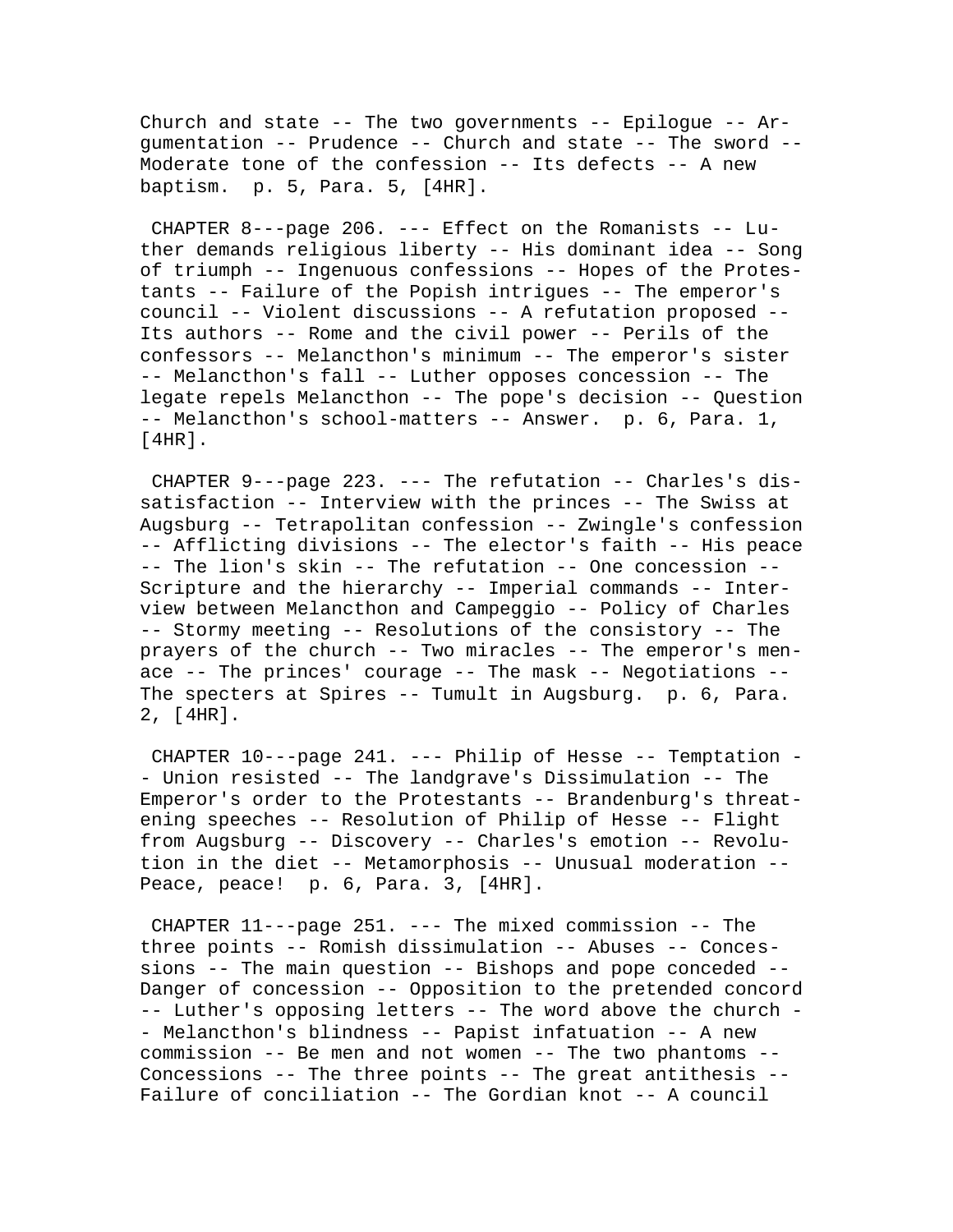granted -- Charles's summons -- Menaces -- Altercations -- Peace or war -- Romanism concedes -- Protestantism resists -- Luther recalls his friends. p. 6, Para. 4, [4HR].

 CHAPTER 12---page 271. --- The elector's preparations and indignation -- Recess of Augsburg -- Irritating language -- Apology of the confession -- Intimidation -- Final interview -- Messages of peace -- Exasperation of the Papists -- Restoration of Popery -- Tumult in the church -- Union of the churches -- The pope and the emperor -- Close of the diet -- Armaments -- Attack on Geneva -- Joy of the evangelicals -- Establishment of Protestantism. p. 6, Para. 5, [4HR].

 BOOK 15. SWITZERLAND. Conquests. 1526-1530. p. 7, Para. 1, [4HR].

 CHAPTER 1---page 285. --- Originality of the Swiss reform -- Change -- Three periods of reform -- Switzerland Romande -- The two movements in the church -- Aggressive spirit -- The schoolmaster -- Farel's new baptism -- Mysticism and scholasticism -- A door is opened -- Opposition -- Lausanne -- Manners of the clergy -- Farel to Galeotto -- Farel and the monk -- The tribunal -- The monk cries for pardon -- Opposition of the Ormonds -- A false convert -- Christian unity. p. 7, Para. 2, [4HR].

CHAPTER  $2---page 301. --- State --- Religion in Berne --$ Irresolution of Berne -- Almanack of heretics -- Evangelical majority -- Haller -- Zwingle's signal -- The radicals in Berne -- Victory of the gospel -- Papist provocations -- The city companies -- Proposed disputation -- Objections of the forest cantons -- The church, the judge of controversies -- Unequal contest -- Zwingle -- A Christian band -- The Cordeliers' church -- Opening of the conference -- The sole head -- Unity of error -- A priest converted at the altar -- St Vincent's day -- The butchers -- A strange argument -- Papist bitterness -- Necessity of reform -- Zwingle's sermon -- Visit of the King of kings -- Edict of reform -- Was the Reformation political? p. 7, Para. 3, [4HR].

 CHAPTER 3---page 320. --- The reform accepted by the people -- Faith, purity, and charity -- First evangelical communion -- Bernese proposition to the diet -- Cavern, and head of Beatus -- Threatening storm from the mountains -- Revolt -- Confusion in Berne -- Unterwalden crosses the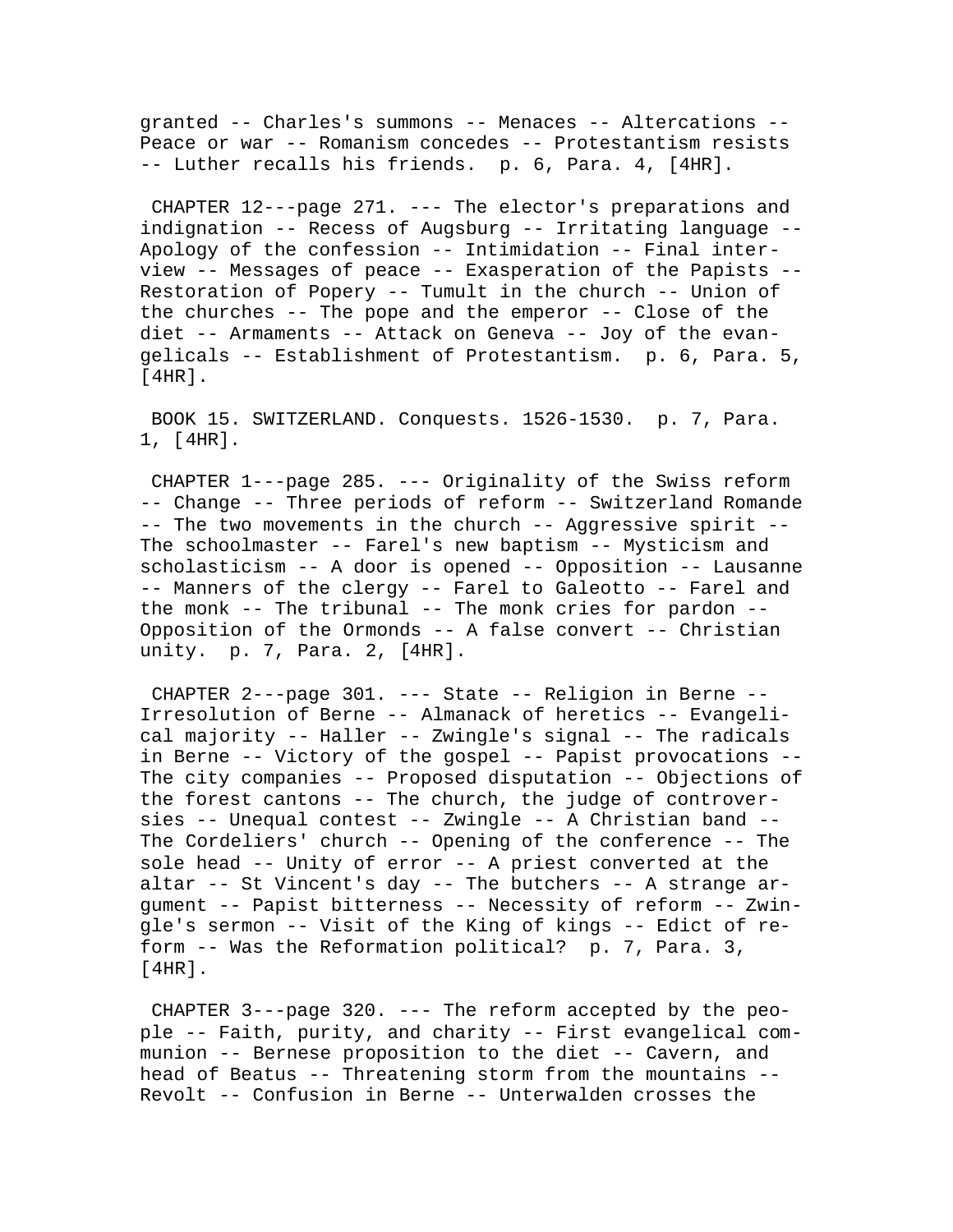Brunig -- Energy of Berne -- Victory -- Political advantages. p. 7, Para. 4, [4HR].

 CHAPTER 4---page 330. --- Reformation of St. Gall -- Nuns of St. Catherine -- Reformation of Glaris, Berne, Appenzell, the Grisons, Schaffhausen, and the Rhine district -- A popish miracle -- Obstacles in Basle -- Zeal of the citizens -- OECOLAMPADIUS marries -- Witticism of Erasmus -- First action -- Half measures -- Petition of the reformed. p. 7, Para. 5, [4HR].

 CHAPTER 5---page 338. --- Crisis in Basle -- Half-measures rejected -- Reformed propositions -- A night of terror -- Idols broken in the cathedral -- The hour of madness -- Idols broken in all the churches -- Reform legalized -- Erasmus in Basle -- A great transformation -- Revolution and Reformation p. 7, Para. 6, [4HR].

CHAPTER 6---page 347. --- Farel's commission -- Farel at Lausanne and Morat -- Neufchatel -- Farel preaches at Serriere -- Enters Neufchatel -- Sermon -- The monks -- Farel's preaching -- Popery in Neufchatel -- Canons and Monks unite -- Farel at Morat and in the Vully -- Reformation of the bishopric of Basle -- Farel again in Neufchatel -- Placards -- The hospital chapel -- Civilppower invoked by the Romanists. p. 8, Para. 1, [4HR].

 CHAPTER 7---page 358. --- Valangin -- Guillemette de Vergy -- Farel goes to the Val de Ruz -- The mass interrupted -- Farel dragged to the river -- Farel in prison -- apostles and reformers compared -- Farel preaching at Neufchatel -- Installed in the cathedral -- A whirlwind sweeps over the people -- The idols destroyed -- Interposition of the governor -- Triumph of the reformed. p. 8, Para. 2, [4HR].

 CHAPTER 8---page 368. --- The Romanists demand a ballot -- The Bernese in favor of the reform -- Both parties come to the poll -- The Prudhommes of Neufchatel -- Proposed delay -- The Romanists grasp the sword -- The voting -- Majority for reform -- Protestantism perpetual -- The image of St. John -- A miracle -- Retreat of the canons -- Popery and the gospel. p. 8, Para. 3, [4HR].

 CHAPTER 9---page 377. --- Reaction preparing -- Failure of the plot -- Farel in Valangin and near the lake -- De Bely at Fontaine -- Farel's sufferings -- Marcourt at Valangin - - Disgraceful expedient -- Vengeance -- The reform estab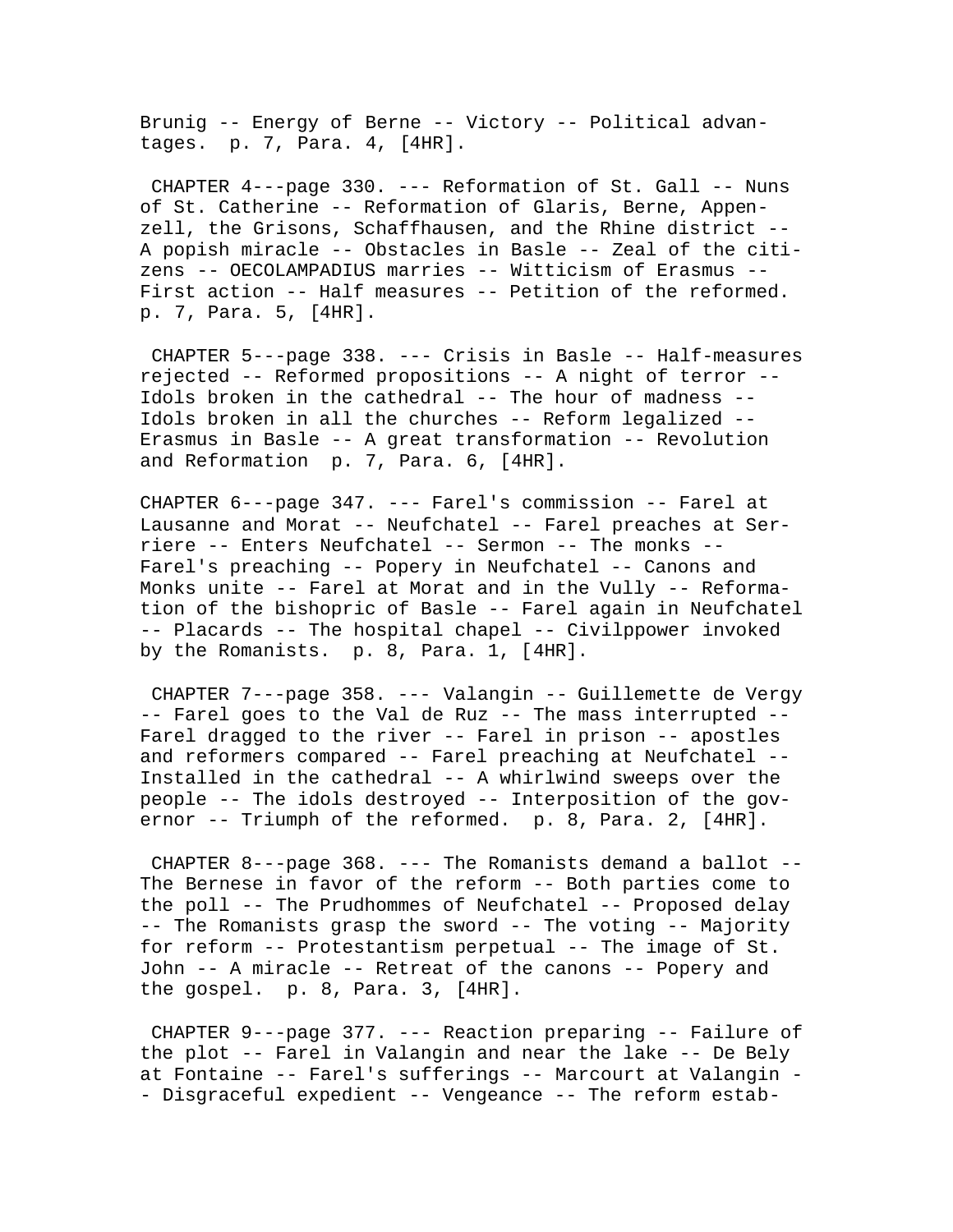lished -- French Switzerland characterized -- Gathering tempest. p. 8, Para. 4, [4HR].

 BOOK 16. SWITZERLAND. Catastrophe. 1528-1531. p. 8, Para. 5, [4HR].

 CHAPTER 1---page 385. --- Two great lessons -- Christian warfare -- Zwingle, pastor, statesman, and general -- His noble character -- Persecutions -- Swiss Catholics seek an alliance with Austria -- Great dissatisfaction -- Deputation to the Forest cantons -- Zwingle's proposal -- Moderation of Berne -- Keyser's martyrdom -- Zwingle and war -- Zwingle's error. p. 8, Para. 6, [4HR].

 CHAPTER 2---page 395. --- Free preaching of the gospel in Switzerland -- Zwingle supports the common bailiwicks -- War -- Zwingle joins the army -- The Zurich army threatens Zug -- The landamman Aebli -- Bernese interposition -- Zwingle's opposition -- Swiss cordiality -- Order in the Zurich camp -- A conference -- Peace restored -- Austrian treaty torn -- Zwingle's hymn -- Nuns of St. Catherine. p. 9, Para. 1, [4HR].

 CHAPTER 3---page 405. --- Conquests of reform in Schaffhausen and Zurzack -- Reform in Glaris -- Today the cowl, tomorrow the reverse -- Italian bailiwicks -- The monk of Como -- Egidio's hope for Italy -- Call of the monk of Locarno -- Hopes of reforming Italy -- The monks of Wettingen -- Abbey of St. Gall -- Kilian Kouffi -- St. Gall recovers its liberty -- The reform in Soleure -- Miracle of St. Ours -- Popery triumphs -- The Grisons invaded by the Spaniards -- Address of the ministers to the Romish cantons -- God's word the means of unity -- OECOLAMPADIUS for spiritual influence -- Autonomy of the church. p. 9, Para. 2, [4HR].

 CHAPTER 4---page 422. --- Zwingle and the Christian state -- Zwingle's double part -- Zwingle and Luther in relation to politics -- Philip of Hesse and the free cities -- Projected union between Zwingle and Luther -- Zwingle's political action -- Project of alliance against the emperor - - Zwingle advocates active resistance -- He destines the imperial crown for Philip -- Faults of the Reformation -- Embassy to Venice -- Giddiness of the Reformation -- Projected alliance with France -- Zwingle's plan of alliance - - Approaching ruin -- Slanders in the five cantons -- Violence -- Mysterious paper -- Berne and Basle vote for peace -- General diet at Baden -- Evangelical diet at Zurich --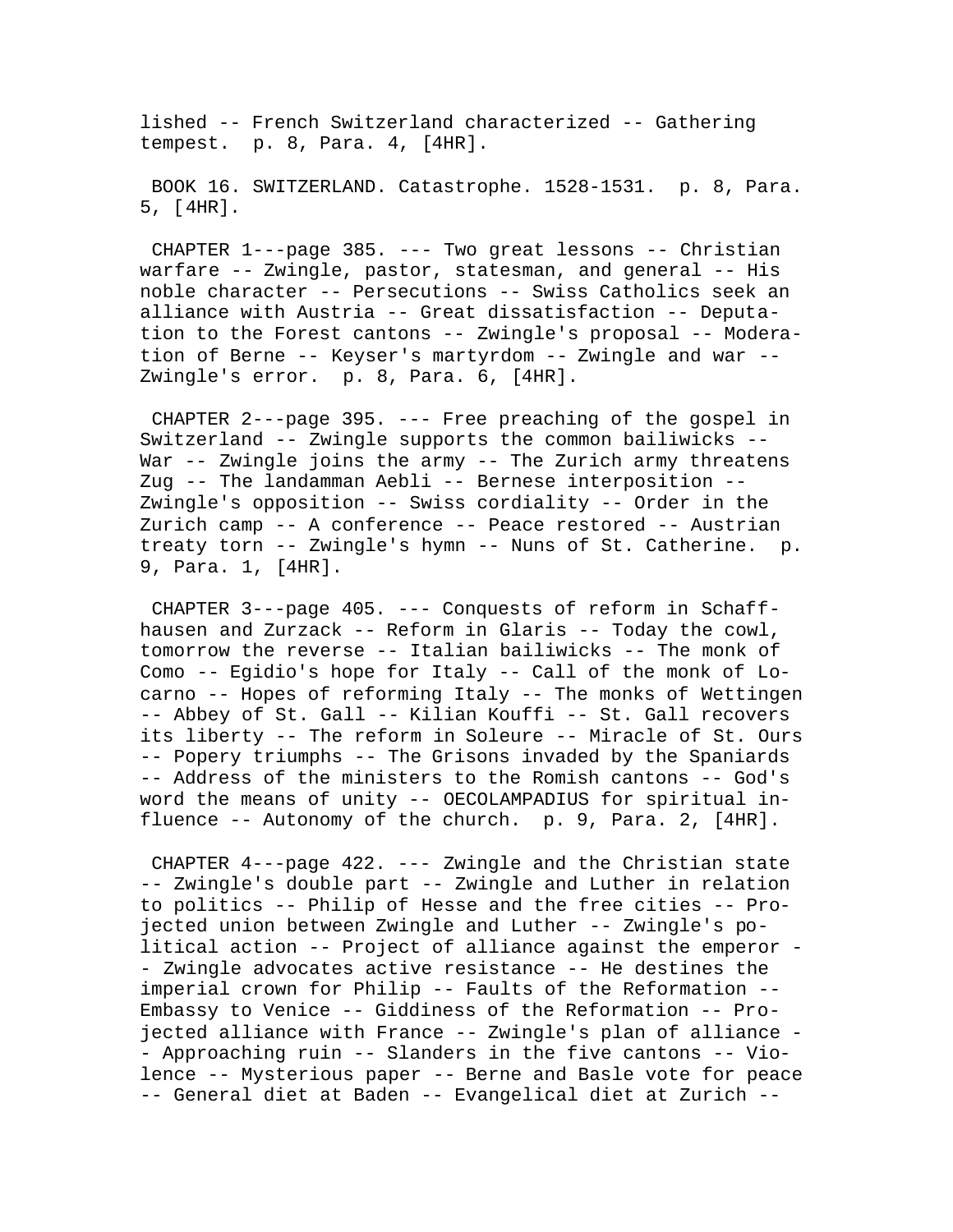Political Reformation of Switzerland -- Activity of Zurich. p. 9, Para. 3, [4HR].

 CHAPTER 5---page 440. --- Diet of Arau -- Helvetic unity - - Berne proposes to close the markets -- Opposition of Zurich -- Proposition agreed to and published -- Zwingle's war sermon -- Blockade of the Waldstettes -- No bread, no wine, no salt -- Indignation of the forest cantons -- The roads blockaded -- Processions -- Cry of despair -- France tries to conciliate -- Diet at Bremgarten -- Hope -- The cantons inflexible -- The strength of Zurich broken -- Discontent -- Zwingle's false position -- Zwingle demands his dismission -- The council remonstrate -- He remains -- Zwingle at Bremgarten -- Zwingle's farewell to Bullinger -- Zwingle's agony -- The forest cantons reject all conciliation -- Frightful omens -- The comet -- Zwingle's tranquillity. p. 9, Para. 4, [4HR].

 CHAPTER 6---page 458. --- The five cantons decide for war -- Deceitful calm -- Fatal inactivity -- Zurich forewarned -- Banner of Lucerne planted -- Manifesto -- The bailiwicks pillaged -- The monastery of Cappel -- Letter -- Infatuation of Zurich -- New warnings -- The war begins -- The tocsin -- A fearful night -- The war -- Banner and army of Zurich -- Zwingle's departure -- Zwingle's horse -- Anna Zwingle. p. 9, Para. 5, [4HR].

CHAPTER  $7--$ page  $471. ---$  The scene of war  $-$ - The enemy at Zug -- Declaration of war -- Council -- Army of the forest cantons appears -- The first gun fired -- Zwingle's gravity and sorrow -- Zurich army ascending the Albis -- Halt and council at the "Beech-tree" -- They quicken their march -- Jauch's reconnaissance -- His appeal -- Ambuscade. p. 10, Para. 1, [4HR].

 CHAPTER 8---page 480. --- Unforeseen change -- The whole army advances -- Universal disorder -- The Banneret's death -- The banner in danger -- The banner saved -- Terrible slaughter -- Slaughter of the pastors -- Zwingle's last words -- Barbarity of the victors -- The furnace of trial - - Zwingle's dying moments -- Day after the battle -- Homage and outrage. p. 10, Para. 2, [4HR].

 CHAPTER 9---page 492.--- Consternation in Zurich -- Violence of the populace -- Grief and distress -- Zwingle is dead! -- Funeral oration -- Army of Zurich -- Another reverse on the Goubel -- Inactivity of the Bernese -- Hopes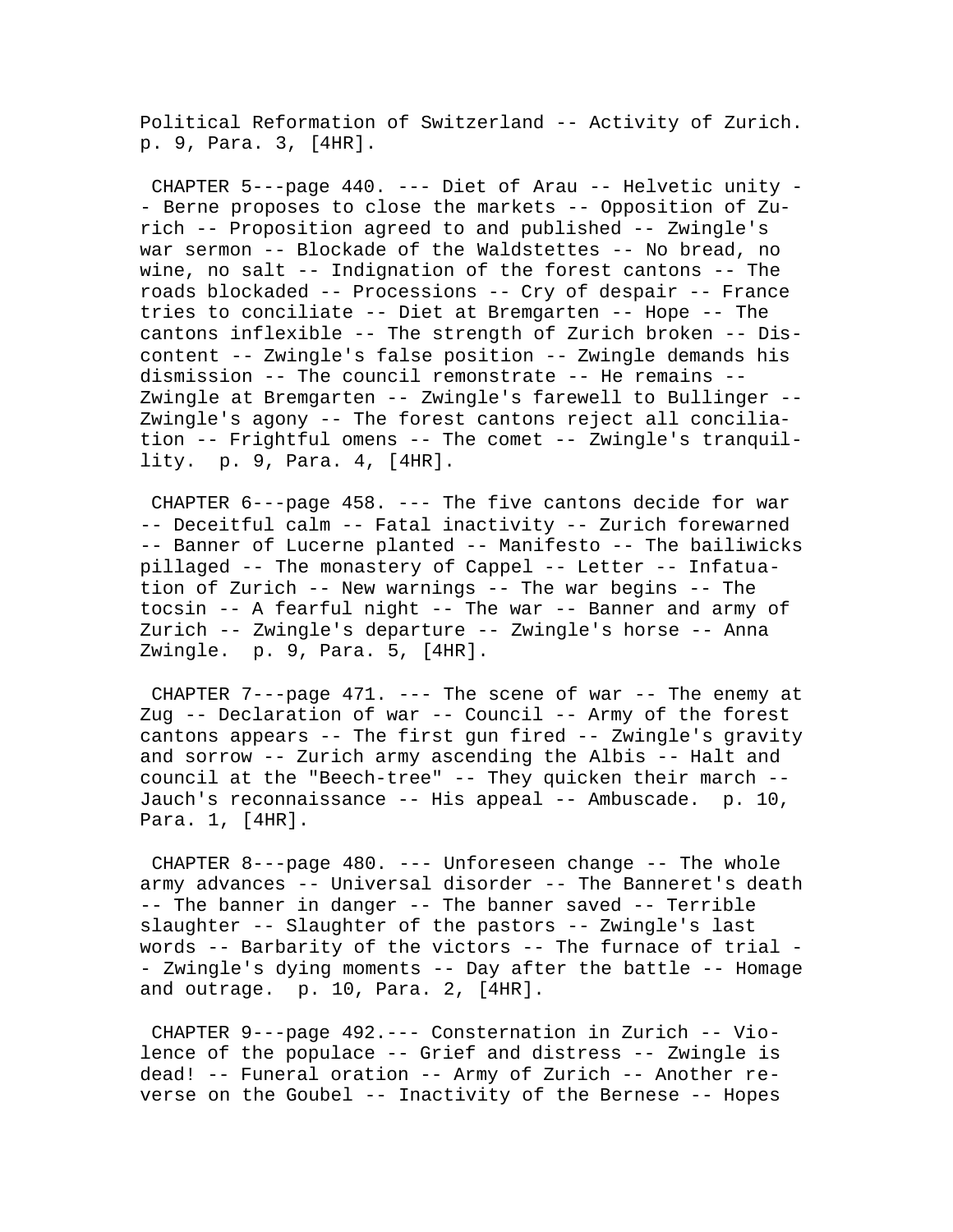and plan of Charles V -- End of the war -- Treaty of peace. p. 10, Para. 3, [4HR].

 CHAPTER 10---page 501. --- Restoration of popery at Bremgarten and Rapperschwyl -- Priests and monks everywhere -- Sorrow of OECOLAMPADIUS -- A tranquil scene -- Peaceful death of OECOLAMPADIUS -- Henry Bullinger at Zurich -- Contrition and exultation -- The great lesson -- Conclusion. p. 10, Para. 4, [4HR].

PREFACE TO VOLUME FOUR. p. 11, Para. 1, [4HR].

When a foreigner visits certain countries, as England, Scotland, or America, he is sometimes presented with the rights of citizenship. Such has been the privilege of the "History of the Reformation of the Sixteenth Century." From 150,000 to 200,000 copies are in circulation, in the English language, in the countries I have just mentioned; while in France the number hardly exceeds 4,000. This is a real adoption, naturalizing my work in the countries that have received it with so much favor. p. 11, Para. 2, [4HR].

 I accept this honor. Accordingly, while the former volumes of my History were originally published in France; now that, after a lapse of five years, I think of issuing a continuation of it, I do so in Great Britain. p. 11, Para. 3, [4HR].

 This is not the only change in the mode of publication. I did not think it right to leave to translators, as in the case of the former volumes, the task of expressing my ideas in English. The best translations are always faulty; and the author alone can have the certainty of conveying his idea, his whole idea, and nothing but his idea. It became necessary for me to publish, myself, in English; and this I accordingly do. But although that language is familiar to me, I was desirous of securing, to a certain extent, the co-operation of an English literary gentleman. Dr. Henry White, of Croydon, has had the great kindness to visit Switzerland for this purpose, although such a step exposed him to much inconvenience, and to pass with me at Geneva the time necessary for this labor. I could not have had a more enlightened coadjutor; and I here express my obligations to him for his very able assistance. p. 11, Para. 4, [4HR].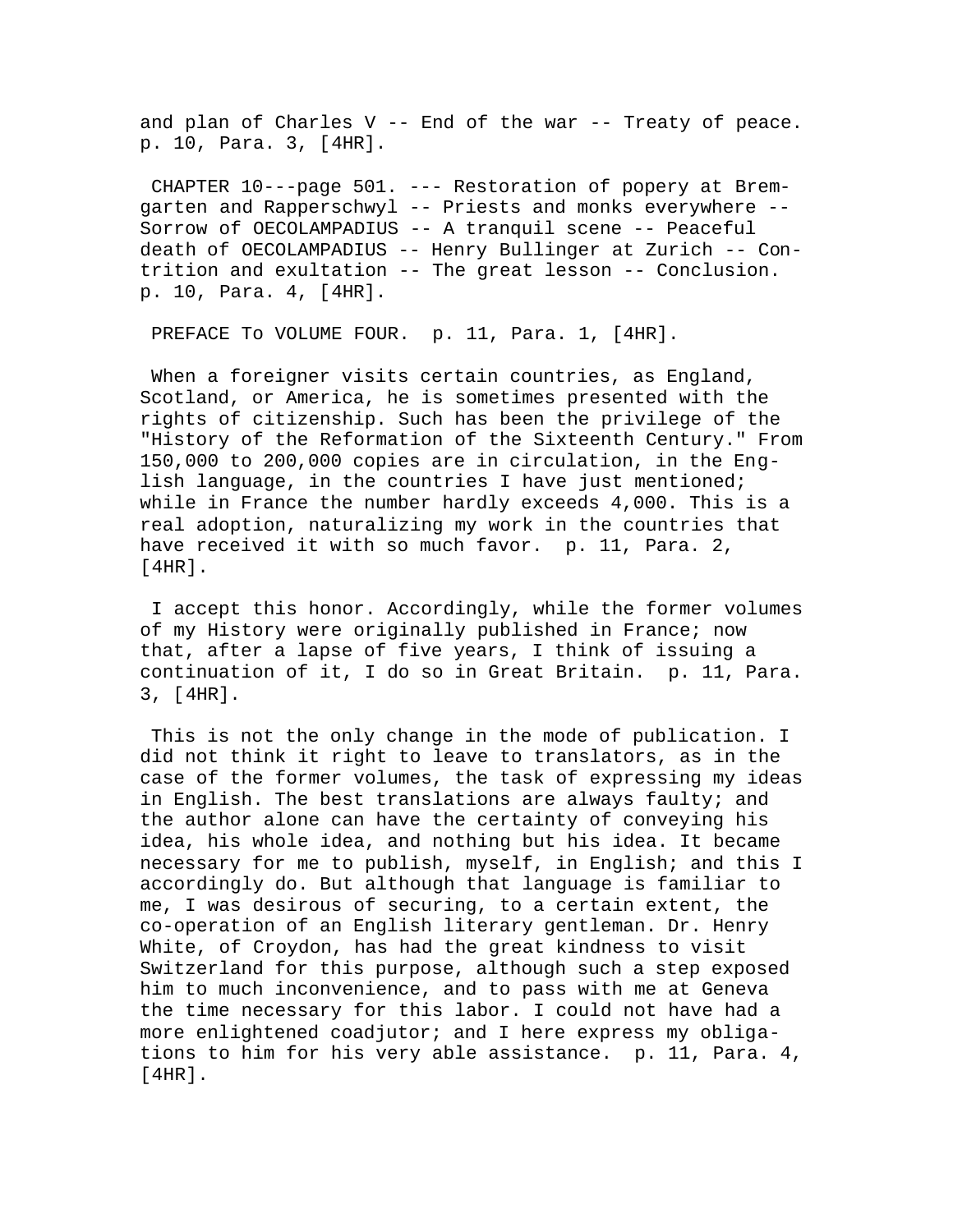I therefore publish in English this Continuation of the History of the Reformation. I do not think that, as I publish, myself, in this language, any one will have the power, or will entertain the idea, of attempting another publication. It would be a very bad speculation on the part of any bookseller; for where is the reader that would not prefer the original text, as published by the author himself, to a translation made by a stranger? p. 11, Para. 5, [4HR].

 But there is a higher question -- a question of morality. Of all property that a man can possess, there is none so essentially his own as the labors of his mind. He acquires the fruits of his fields by the sweat of his servants and of his beasts of burden; and the produce of his manufactures by the labor of his workmen and the movement of his machines; but it is by his own toils, by the exercise of his most exalted faculties, that he creates the productions of his mind. Accordingly, in putting this History under the protection of the laws, I place it at the same time under a no less secure safeguard, that of justice. I know that it is written in the consciences on the other side of the Channel and of the Atlantic: Ye shall have one manner of law, as well for the stranger as for one of your country: for I am the Lord your God. Lev. 24:22. To English honor I confide this work. p. 12, Para. 1, [4HR].

 The first two Books of this Volume contain the most important epochs of the Reformation -- the Protest of Spires, and the Confession of Augsburg. The last two describe the establishment of the Reform in most of the Swiss cantons, and the instructive and deplorable events that are connected with the catastrophe of Cappel. p. 12, Para. 2, [4HR].

 It was my desire to narrate also the beginnings of the English Reformation; but my Volume is filled, and I am compelled to defer this subject to the next. It is true I might have omitted some matters here treated of, but I had strong reasons for doing the contrary. The Reformation in Great Britain is not very important before the period described in this volume; the order of time compelled me, therefore, to remain on the Continent; for whatever may be the historian's desire, he cannot change dates and the sequence that God has assigned to the events of the world. Besides, before turning more especially towards England, Scotland, France, and other countries, I determined on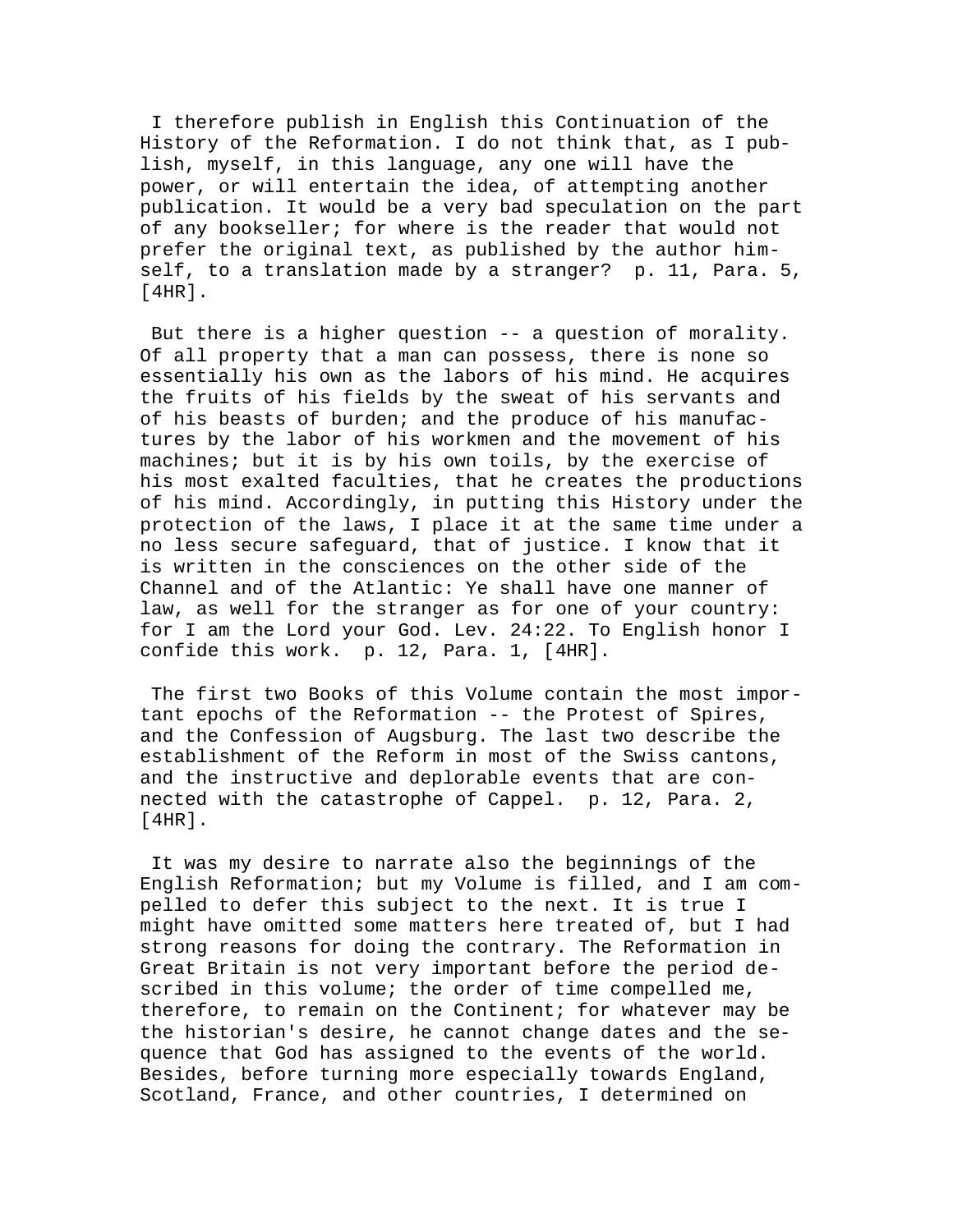bringing the Reformation of Germany and German Switzerland to the decisive epochs of 1530 and 1531. The History of the Reformation, properly so called, is then, in my opinion, almost complete in those countries. The work of faith has there attained its apogee: that of conferences, of interims, of diplomacy begins. I do not, however, entirely abandon Germany and German Switzerland, but henceforward they will occupy me less: the movement of the sixteenth century has there made its effort. I said from the very first: It is the History of the Reformation and not of Protestantism that I a relating. p. 12, Para. 3, [4HR].

 I cannot, however, approach the History of the Reformation in England without some portion of fear; it is perhaps more difficult there than elsewhere. I have received communications from some of the most respectable men of the different ecclesiastical parties, who, each feeling convinced that their own point of view is the true one, desire me to present the history in this light. I hope to execute my task with impartiality and truth; and thought it would be advantageous to study for some time longer the principles and the facts. In this task I am at present occupied, and shall consecrate to it, with God's assistance, the first part of my next volume. Should it be thought that I might have described the Reformation in Switzerland with greater brevity, I beg my readers will call to mind that, independently of the intrinsic importance of this history, Switzerland is the author's birthplace. p. 13, Para. 1, [4HR].

 I had at first thought of making arrangements for the present publication with the English and Scotch booksellers who had translated the former portions. Relations that I had maintained with some of these publishers, and which had gained my esteem for them, induced me to adopt this course. They were consequently informed by letter of my purpose, and several months later I had an interview with some of them at Glasgow. From circumstances which it is unnecessary to explain, no arrangement was entered into with these gentlemen. But at the same time, one of the first houses in Great Britain, Messrs Oliver and Boyd of Edinburgh, who were introduced to me by my highly respected friend Dr. Chalmers, made me a suitable and precise offer. I could wait no longer; and on the very eve of my departure from London for the Continent, after a sojourn of three months in Scotland and in England, I made arrangements with them, which have since been definitively settled, and the work is now their property. p. 13, Para. 2, [4HR].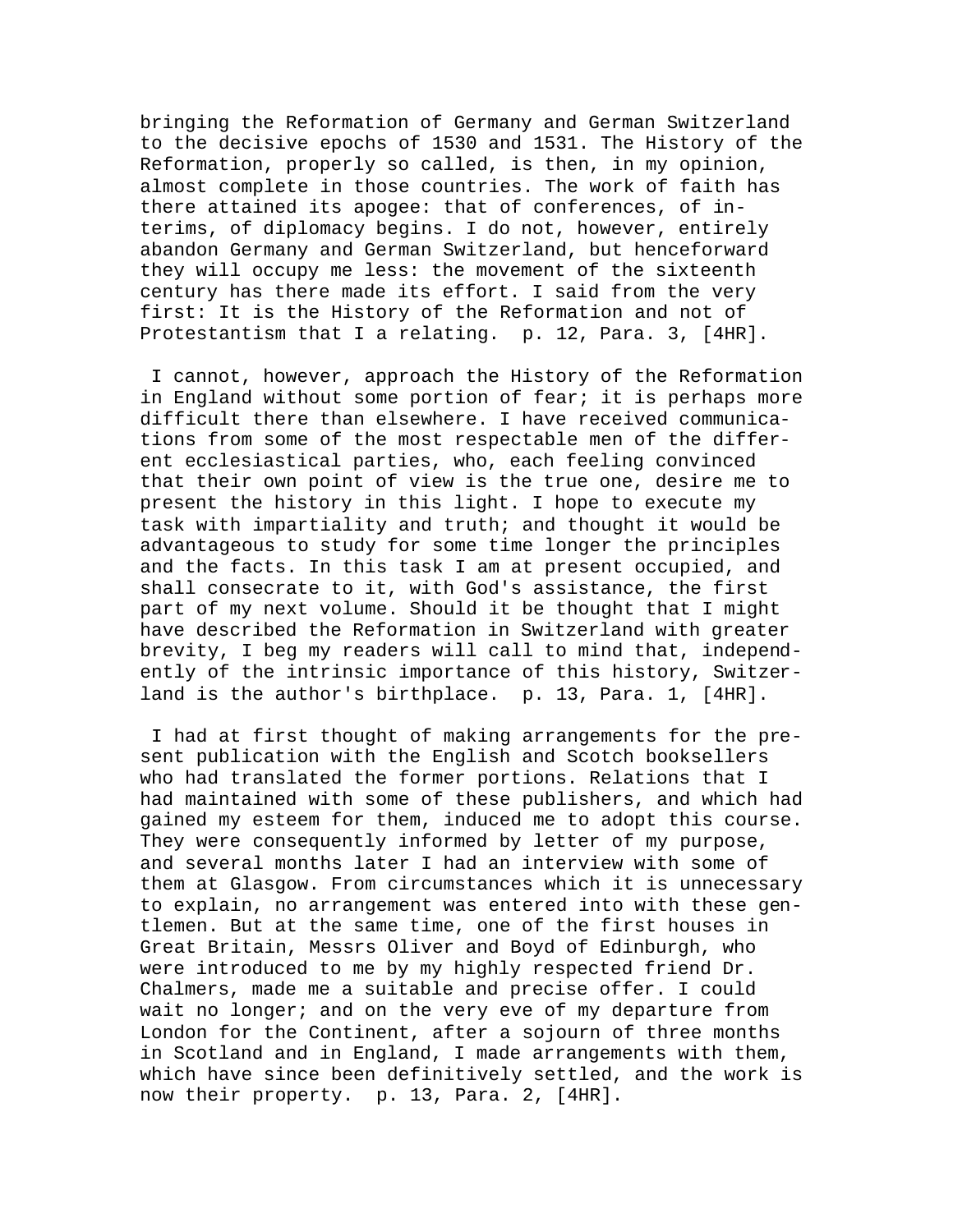The French laws are positive to protect literary property in France, even if it belongs to a foreigner. I am less familiar with the English laws; but I will not do England the injustice of believing that its legislation is surpassed by that of France in justice and in morality. Eaux-Vives, Geneva, January 1846. p. 14, Para. 1, [4HR].

 HISTORY Of THE REFORMATION VOLUME 4. p. 15, Para. 1, [4HR].

 BOOK 13 THE PROTEST And THE CONFERENCE. 1526-1529. p. 15, Para. 2, [4HR].

 CHAPTER 1 --- Twofold movement of reform -- Reform the work of God -- First diet of Spires -- Palladium of reform -- Firmness of the reformers -- Proceedings of the diet -- Report of the commissioners -- The Papacy painted and described by Luther -- The Destruction of Jerusalem -- Instructions of Seville -- Change of policy -- Holy league -- Religious liberty proposed -- Crisis of the Reformation. p. 15, Para. 3, [4HR].

We have witnessed the commencement, the struggles, the reverses, and the progress of the Reformation; but the conflicts hitherto described have been only partial; we are entering upon a new period -- that of general battles. Spires, 1529, and Augsburg, 1530, are names that shine forth with more immortal glory than Marathon, Pavia, or Marengo. Forces that up to the present time were separate, are now uniting into one energetic band; and the power of God is at work in those brilliant actions, which open a new era in the history of nations, and communicate an irresistible impulse to mankind. The passage from the middle ages to modern times has arrived. p. 15, Para. 4, [4HR].

 A great protest is about to be accomplished; and although there have been protestants in the church from the very beginning of Christianity, since liberty and truth could not be maintained here below, save by protesting continually against despotism and error, Protestantism is about to take a new step. It is about to become a body, and thus attack with greater energy that "mystery of iniquity" which for ages has taken a bodily shape at Rome, in the very temple of God. 2 Thess. 2. p. 15, Para. 5, [4HR].

But although we have to treat of protests, it must not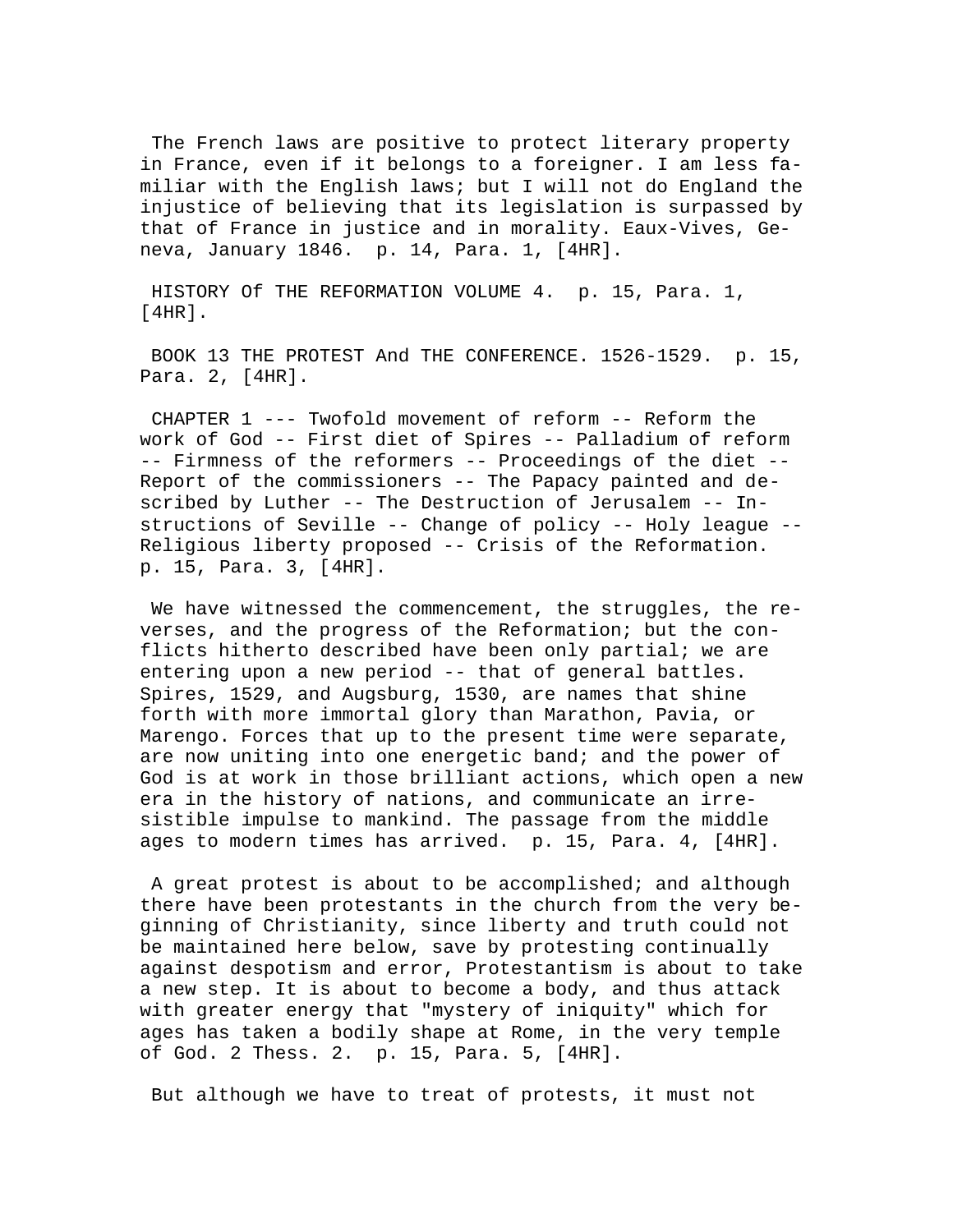however be imagined that the Reformation is a negative work. In every sphere in which anything great is evolved, whether in nature or society, there is a principle of life at work -- a seed that God fertilizes. The Reformation, when it appeared in the sixteenth century, did not, indeed, perform a new work, for a reformation is not a formation; but it turned its face toward the beginnings of Christianity; it seized upon them with affection, and embraced them with adoration. Yet it was not satisfied with this return to primitive times. Laden with its precious burden, it again crossed the interval of ages, and brought back to fallen and lifeless Christendom the sacred fire that was destined to restore it to light and life. In this twofold movement consisted its action and its strength. Afterwards, no doubt, it rejected superannuated forms, and combated error; but this was, so to speak, only the least of its works, and its third movement. Even the protest of which we have to speak had for its end and aim the re-establishment of truth and of life, and was essentially a positive act. p. 16, Para. 1, [4HR].

 This powerful and rapid twofold action of reform, by which the apostolic times were re-established at the opening of modern history, proceeded not from man. A reformation is not arbitrarily made, as charters and revolutions are in some countries. A real reformation, prepared during many ages, is the work of the Spirit of God. Before the appointed hour, the greatest geniuses and even the most faithful of God's servants cannot produce it; but when the reforming time is come, when it is God's pleasure to renovate the affairs of the world, the divine life must clear a passage, and it is able to create of itself the humble instruments by which this life is communicated to the human race. Then, if men are silent, the very stones will cry out. Luke 19:40. p. 16, Para. 2, [4HR].

 It is to the protest of Spires, 1529, that we are now about to turn our eyes; but the way to this protest was prepared by years of peace, and followed by attempts at concord that we shall have also to describe. Nevertheless the formal establishment of Protestantism remains the great fact that prevails in the history of the Reformation from 1526 to 1529. p. 17, Para. 1, [4HR].

 The duke of Brunswick had brought into Germany the threatening message of Charles the Fifth. That emperor was about to repair from Spain to Rome to come to an understanding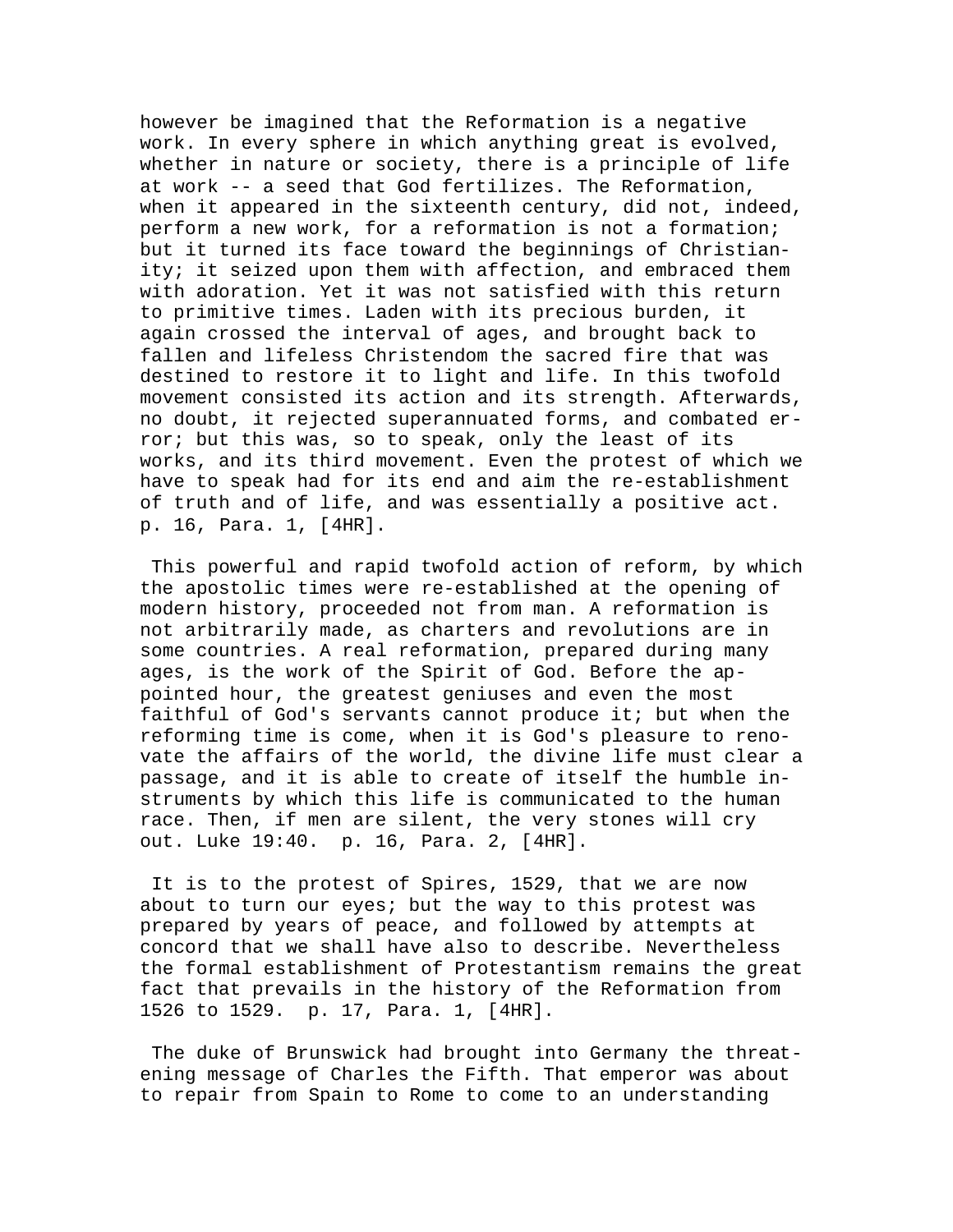with the pope, and from thence to pass into Germany to constrain the heretics. The last summons was to be addressed to them by the Diet of Spires, 1526. \* The Decisive hour for the Reformation was on the point of striking. p. 17, Para. 2, [4HR].

 \* See vol. 3 book 10 chap. 14. The Diet of Spires, held in 1526, must not be confounded with that of 1529, at which the protest took place. p. 17, Para. 3, [4HR].

 On the 25th of June 1526, the diet opened. In the instructions, dated at Seville, 23d of March, the emperor ordered that the church customs should be maintained entire, and called upon the diet to punish those who refused to carry out the edict of Worms. \* Ferdinand himself was at Spires, and his presence rendered these orders more formidable. Never had the hostility which the Romish partisans entertained against the evangelical princes, appeared in so striking a manner. "The Pharisees," said Spalatin, "are inveterate in their hatred against Jesus Christ." \*\* p. 17, Para. 4, [4HR].

 \* Sleidan, Hist. Ref. Book 6. \*\* Christum pharisaeis vehementer fuisse invisum. Seckend. 2. 46. p. 17, Para. 5, [4HR].

 Never also had the evangelical princes showed so much hope. Instead of coming forward frightened and trembling, like guilty men, they were seen advancing, surrounded by the ministers of the word, with uplifted heads and cheerful looks. Their first step was to ask for a place of worship. The Bishop of Spires, count-palatine of the Rhine, having indignantly refused this strange request, \* the princes complained of it as an act of injustice, and ordered their ministers to preach daily in the halls of their palaces, which were immediately filled by an immense crowd from the city and the country, amounting to many thousands. \*\* In vain on the feast days did Ferdinand, the ultra-montane princes, and the bishops assist in the pomps of the Roman worship in the beautiful cathedral of Spires; the unadorned Word of God, preached in the protestant vestibules, engrossed all hearers, and the mass was celebrated in an empty church. \*\*\* p. 17, Para. 6, [4HR].

 \* Fortiter interdixit. Cochlaeus, p. 138. \*\* Ingens concursus plebis et rusticorum. Cochlaeus. Multis millibus hominum accurrentibus. Seckend. 2. 48. \*\*\* Populum a sacris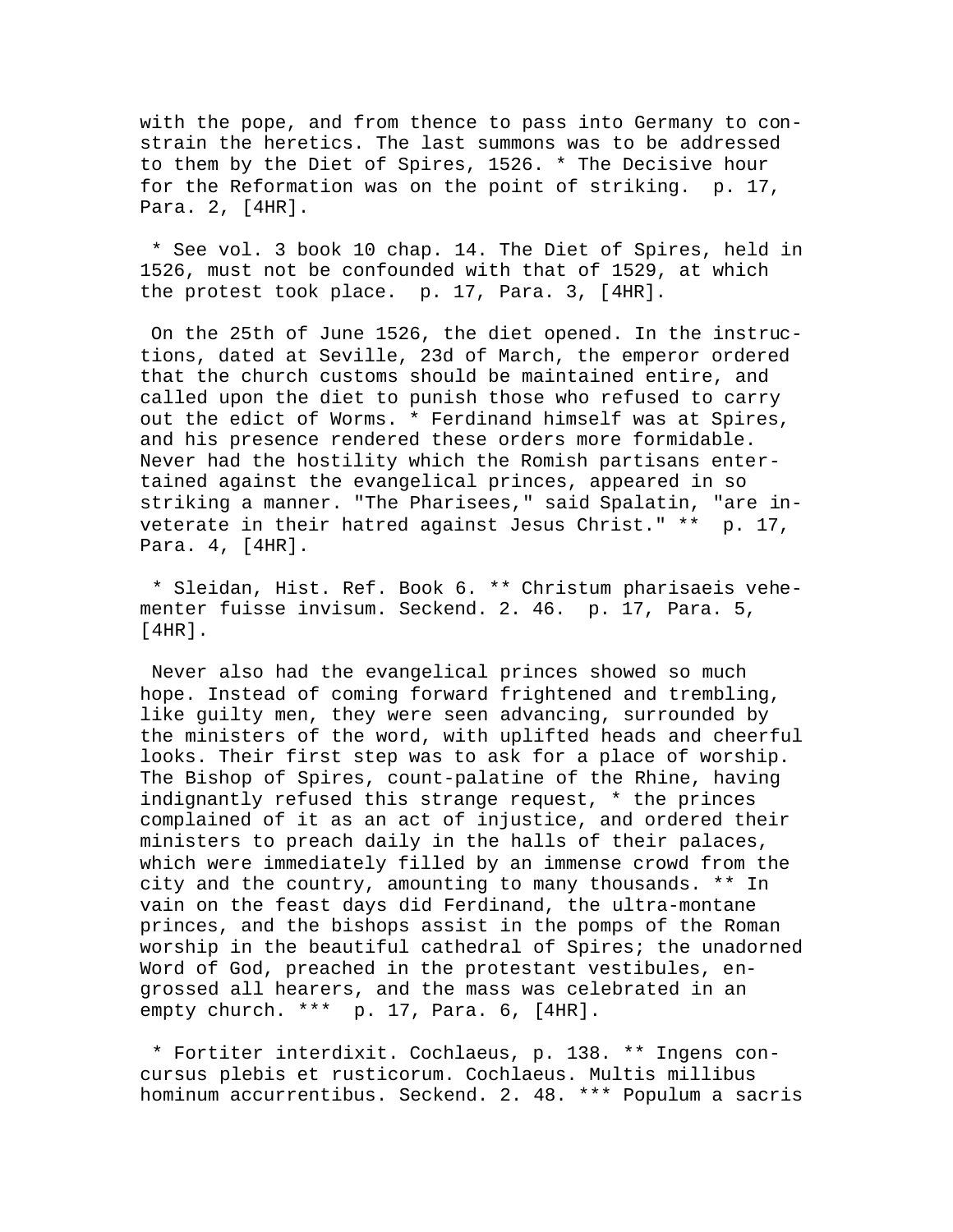avertebant. Cochlaeus, p. 138. p. 17, Para. 7, [4HR].

 It was not only the ministers, but the knights and the grooms, "mere idiots," who, unable to control their zeal, everywhere eagerly extolled the Word of the Lord. \* All the followers of the evangelical princes wore these letters embroidered on their right sleeves: V. D. M. I. AE., that is to say, "The Word of the Lord endureth for ever." \*\* The same inscription might be read on the escutcheons of the princes, suspended over their hotels. The Word of God - such from this moment was the palladium of the Reformation. p. 18, Para. 1, [4HR].

 \* Ministri eorum, equites et stabularii, idiotae, petulanter jactabant verbum Domini. Ibid. \*\* Verbum Domini Manet in aeternum. Cochlaeus, p. 138. p. 18, Para. 2, [4HR].

 This was not all. The Protestants knew that the mere worship would not suffice: the landgrave had therefore called upon the elector to abolish certain "court customs" which dishonored the gospel. These two princes had consequently drawn up an order of living which forbade drunkenness, debauchery, and other vicious customs prevalent during a diet. \* p. 18, Para. 3, [4HR].

 \* Adversus inveteratos illos et impios usus nitendum esse. Seck. 2. 46. p. 18, Para. 4, [4HR].

 Perhaps the protestant princes sometimes put forward their dissent beyond what prudence would have required. Not only they did not go to mass, and did not observe the prescribed fasts, but still further, on the fast days, their attendants were seen publicly bearing dishes of meat and game, destined for their masters' tables, and crossing, says Cochlaeus, in the presence of the whole auditory, the halls in which the worship was celebrating. "It was," says this writer, "with the intent of attracting the catholics by the savor of the meats and of the wines." \* p. 18, Para. 5, [4HR].

 \* Ut complures allicerentur ad eorum sectam, in ferculis portabantur carnes coctae in diebus jejunii, aperte in conspectu totius auditorii. Cochlaeus, p. 138. p. 18, Para. 6, [4HR].

 The elector in effect had a numerous court: seven hundred persons formed his retinue. One day he gave a banquet at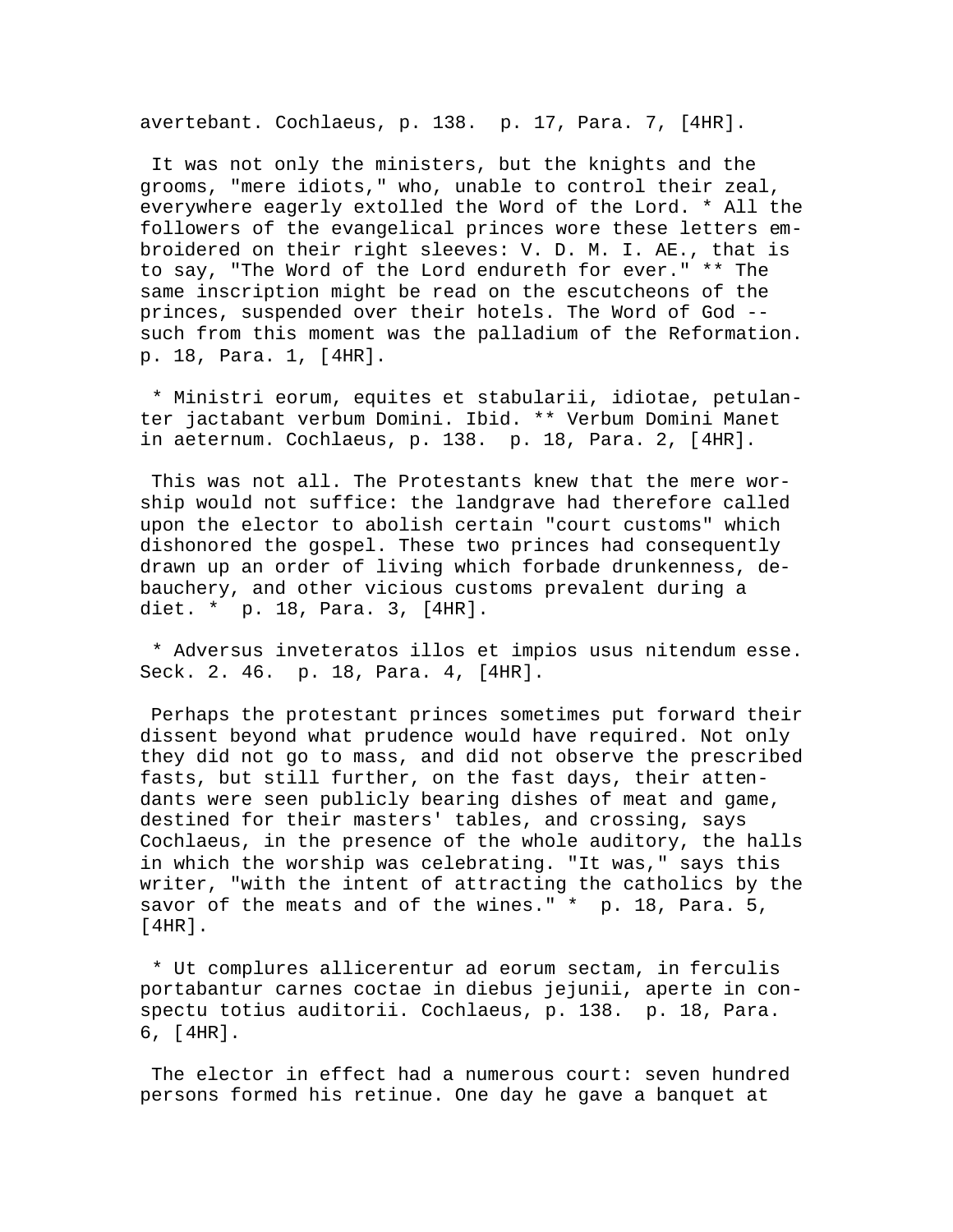which twenty-six princes with their gentlemen and councillors were present. They continued playing until a very late hour -- ten at night. Everything in duke John announced the most powerful prince of the empire. The youthful landgrave of Hesse, full of zeal and knowledge, and in the strength of a first christian love, made a still deeper impression on those who approached him. He would frequently dispute with the bishops, and owing to his acquaintance with the Holy Scriptures, easily stopped their mouths. \* p. 19, Para. 1, [4HR].

\* Annales Spalatini. p. 19, Para. 2, [4HR].

 This firmness in the friends of the Reformation produced results that surpassed their expectation. It was no longer possible to be deceived: the spirit that was manifested in these men was the spirit of the Bible. Everywhere the scepter was falling from the hands of Rome. "The leaven of Luther," said a zealous Papist, "sets all the people of Germany in a ferment, and foreign nations themselves are agitated by formidable movements." \* p. 19, Para. 3, [4HR].

 \* Germaniae populi Lutherico fermento inescati, et in externis quoque nationibus, gravissimi erant motus. Cochlaeus, p. 138. p. 19, Para. 4, [4HR].

 It was immediately seen how great is the strength of deep convictions. The states that were well disposed towards the reform, but which had not ventured to give their adhesion publicly, became emboldened. The neutral states, demanding the repose of the empire, formed the resolution of opposing the edict of Worms, the execution of which would have spread trouble through all Germany; and the Papist states lost their boldness. The bow of the mighty was broken. 1 Samuel 2:4. p. 19, Para. 5, [4HR].

 Ferdinand did not think proper, at so critical a moment, to communicate to the diet the severe instructions he had received from Seville. \* He substituted a proposition calculated to satisfy both parties. p. 19, Para. 6, [4HR].

 \* Some historians appear to think that these instructions were really communicated at the opening of the diet. Ranke shows that this was not the case; but adds, that he sees no reason why the commissaries should have thought themselves authorized to make any other proposition. The motives that I have assigned appear to me the true ones. I shall state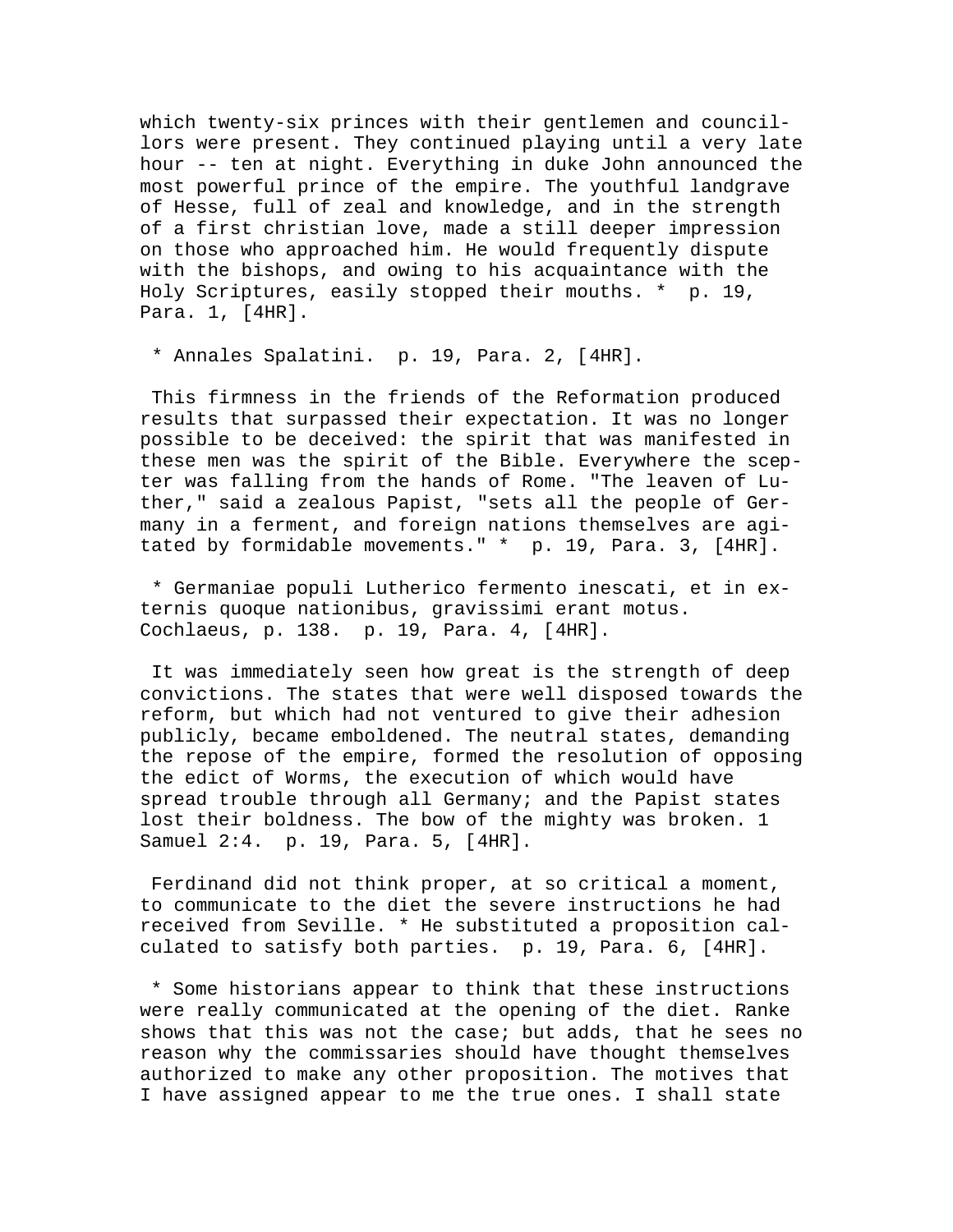below why the commissaries afterwards returned to the imperial instructions. p. 19, Para. 7, [4HR].

 The laymen immediately recovered the influence of which the clergy had dispossessed them. The ecclesiastics resisted a proposal in the college of princes that the diet should occupy itself with church abuses, but their exertions were unavailing. Undoubtedly a non-political assembly would have been preferable to the diet, but it was already a point gained that religious matters were no longer to be regulated solely by the priests. p. 20, Para. 1, [4HR].

 As soon as this resolution was communicated to the deputies from the cities, they called for the abolition of every usage contrary to the faith in Jesus Christ. In vain did the bishops exclaim that, instead of doing away with pretended abuses, they would do much better to burn all the books with which Germany had been inundated during the last eight years. "You desire," was the reply, "to bury all wisdom and knowledge." \* The request of the cities was agreed to, \*\* and the diet was divided into committees for the abolition of abuses. p. 20, Para. 2, [4HR].

 \* Omnes libros esse comburendos. Sed rejectum est quia sic omnis doctrina et eruditio theologica interitura esset. Seckend. 2. 45. \*\* Civitatum suffragia multum valuerunt. Ibid. p. 20, Para. 3, [4HR].

 Then was manifested the profound disgust inspired by the priests of Rome. "The clergy," said the deputy for Frankfort, "make a jest of the public good, and look after their own interests only." "The laymen," said the deputy from duke George, "have the salvation of Christendom much more at heart than the clergy." p. 20, Para. 4, [4HR].

 The commissioners made their report: people were astonished at it. Never had men spoken out so freely against the pope and the bishops. The commission of the princes, in which the ecclesiastics and laymen were in equal numbers, proposed a fusion of popery and reform. "The priests would do better to marry," said they, "than to keep women of ill fame in their houses; every man should be at liberty to communicate under one or both forms; German and Latin may be equally employed in the Lord's Supper and in Baptism; as for the other sacraments, let them be preserved, but let them be administered gratuitously. Finally, let the Word of God be preached according to the interpretation of the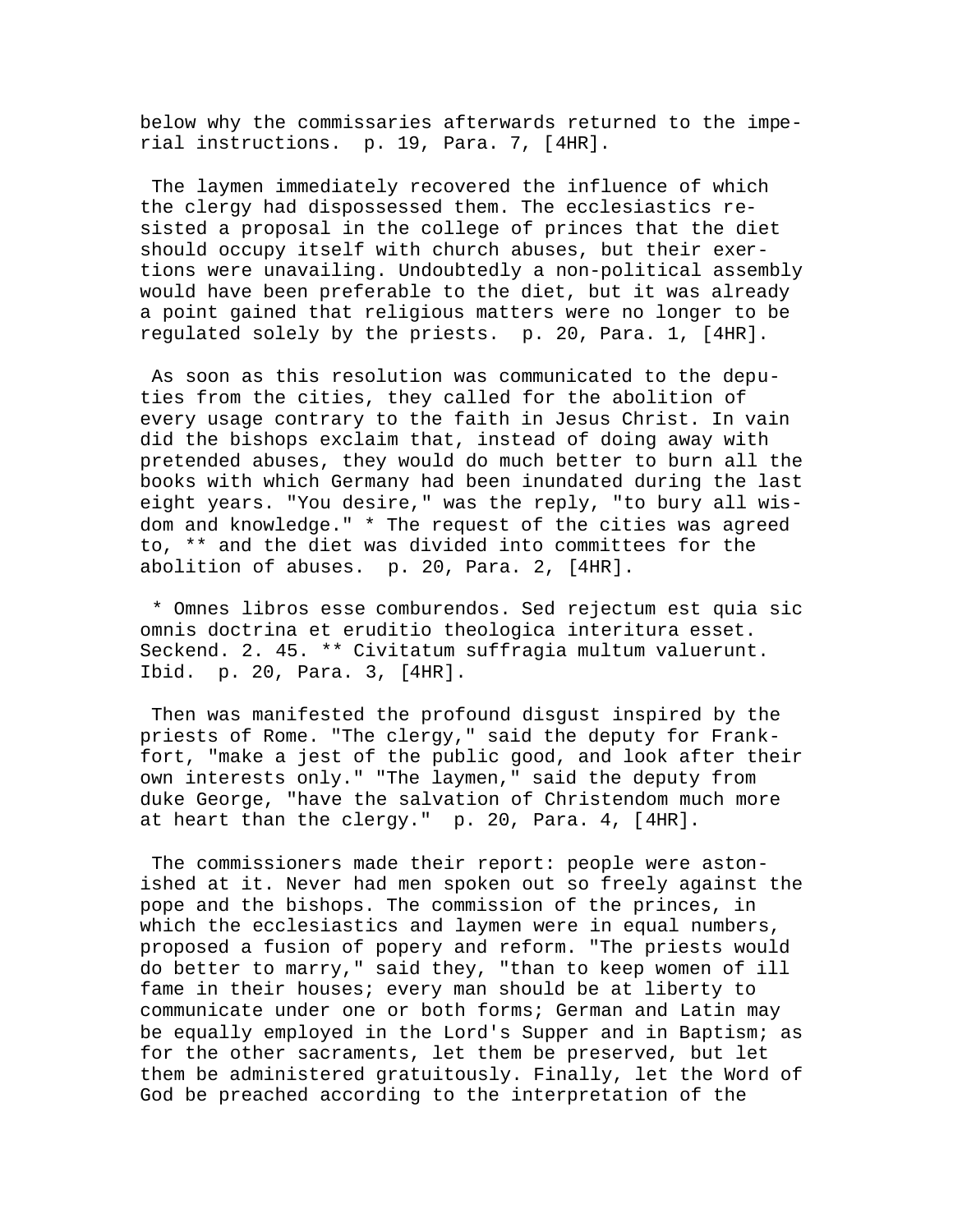church," this was the demand of Rome; but always explaining Scripture by Scripture" -- this was the great principle of the Reformation. Thus the first step was taken towards a national union. Still a few more efforts, and the whole German race would be walking in the direction of the gospel. p. 20, Para. 5, [4HR].

 The evangelical Christians, at the sight of this glorious prospect, redoubled their exertions. "Stand fast in the doctrine," said the elector of Saxony to his councillors. \* At the same time hawkers in every part of the city were selling Christian pamphlets, short and easy to read, written in Latin and in German, and ornamented with engravings, in which the errors of Rome were vigorously attacked. \*\* One of these books was entitled, The Papacy with its Members painted and described by Doctor Luther. In it figured the pope, the cardinals, and all the religious orders, exceeding sixty, each with their costumes and description in verse. Under the picture of one of these orders were the following lines: p. 21, Para. 1, [4HR].

 \* Elector Saxoniae conciliarios suos exhortatus est, in doctrina evangelica firmi. Seckend. 2. 48. \*\* Circumferebantur item libri Lutherani venales per totam civitatem. Cochlaeus, p. 138. p. 21, Para. 2, [4HR].

 Greedy priests, see, roll in gold, Forgetful of the humble Jesus: p. 21, Para. 3, [4HR].

under another: p. 21, Para. 4, [4HR].

 We forbid you to behold The Bible; lest it should mislead you! \* p. 21, Para. 5, [4HR].

 \* Dass die Schrift sie nicht verfuhre, Durft ihr keinen nicht studir. L. Opp. 19. p. 536. p. 21, Para. 6, [4HR].

and under a third: p. 22, Para. 1, [4HR].

 We can fast and pray the harder With an overflowing larder. \* p. 22, Para. 2, [4HR].

 \* Doch war ihr kuch nimmer leer. L. Opp. 19. 536. . . . . p. 22, Para. 3, [4HR].

 "Not one of these orders," said Luther to the reader, "thinks either of faith or charity. This one wears the ton-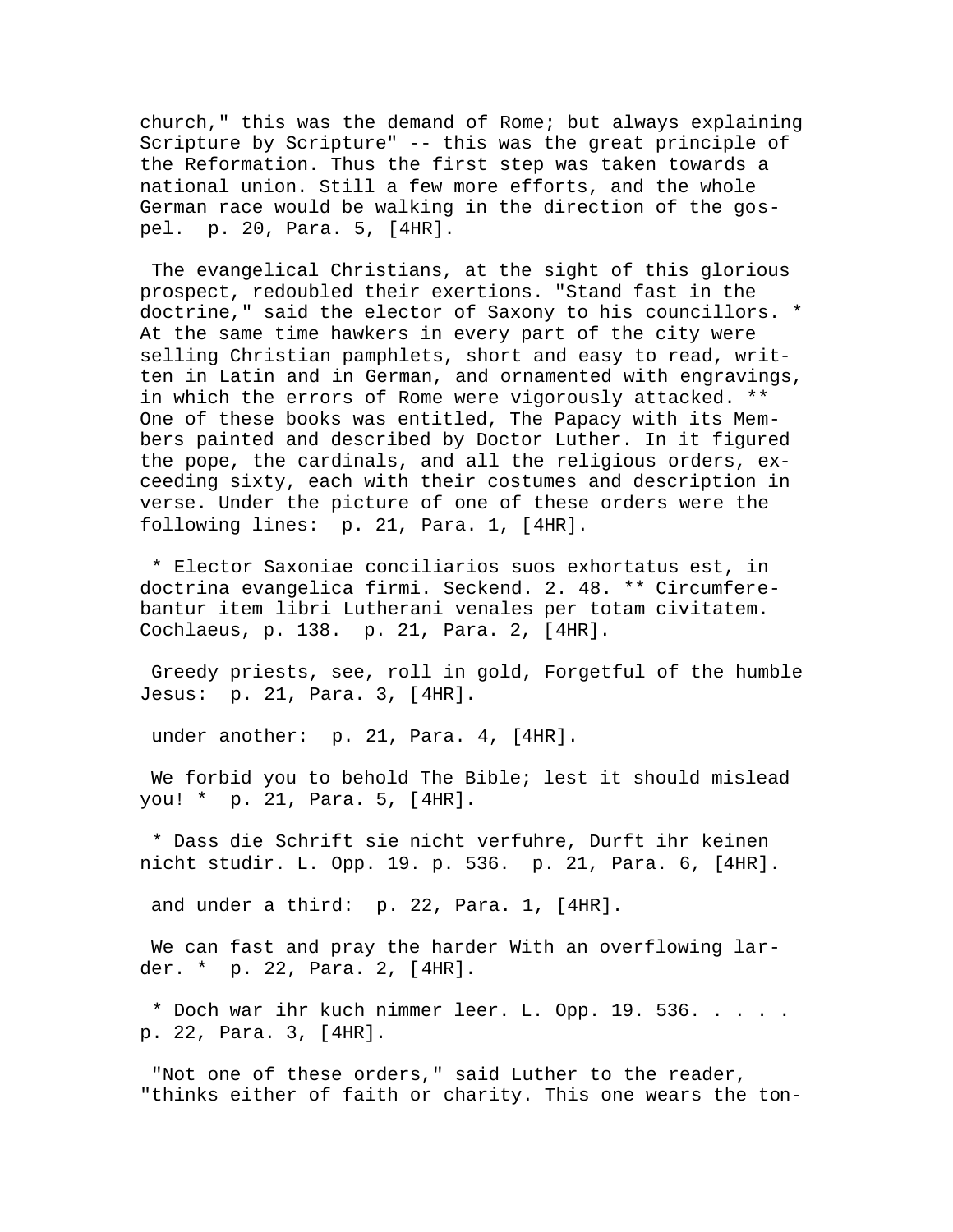sure, the other a hood; this a cloak, that a robe. One is white, another black, a third gray, and a fourth blue. Here is one holding a looking-glass, there one with a pair of scissors. Each has his playthings. . . . . Ah, these are the palmer-worms, the locusts, the canker-worms, and the caterpillars, which, as Joel saith, have eaten up all the earth." \* Joel 1:4. p. 22, Para. 4, [4HR].

\* Ibid. 535. p. 22, Para. 5, [4HR].

 But if Luther employed the scourges of sarcasm, he also blew the trumpet of the prophets; and this he did in a work entitled The Destruction of Jerusalem. Shedding tears like Jeremiah, he denounced to the German people a ruin similar to that of the holy city, if like it they rejected the gospel. \* "God has imparted to us all his treasures," exclaimed he; "he became man, he has served us, he died for us, \*\* he has risen again, and he has so opened the gates of heaven, that all may enter.  $\ldots$  . . The hour of grace is come. . . . . The glad tidings are proclaimed. . . . . But where is the city, where is the prince that has received them? They insult the gospel: they draw the sword, and daringly seize God by the beard. \*\*\* . . . . But wait. . . . . He will turn round; with one blow will he break their jaws, and all Germany will be one vast ruin." p. 22, Para. 6, [4HR].

 \* Libelli, parvuli quidem mole, sed virulentia perquam grandes, sermo Lutheri Teuthonicus de destructione Jerusalem. Cochlaeus, p. 138. \*\* Wird Mensch, dienet uns, stirbt fur uns. Luth. Opp. 14. L. 226. \*\*\* Greiffen Gott zu frech in den Bart. Ibid. Deo nimis ferociter barbam vellicant. Cochlaeus. p. 22, Para. 7, [4HR].

 These works had a very great sale. \* They were read not only by the peasants and townspeople, but also by the nobles and princes. Leaving the priests alone at the foot of the altar, they threw themselves into the arms of the new gospel. \*\* The necessity of a reform of abuses was proclaimed on the 1st of August by a general committee. p. 22, Para. 8, [4HR].

 \* Perquam plurima vendebantur exemplaria. Cochlaeus. p. 139. \*\* Non solum plebs et rustica turba, verum etiam plerique optimatum et nobilium trahebantur in favorem novi Evangelii, atque in odium antiquae religionis. Ibid. p. 160. p. 22, Para. 9, [4HR].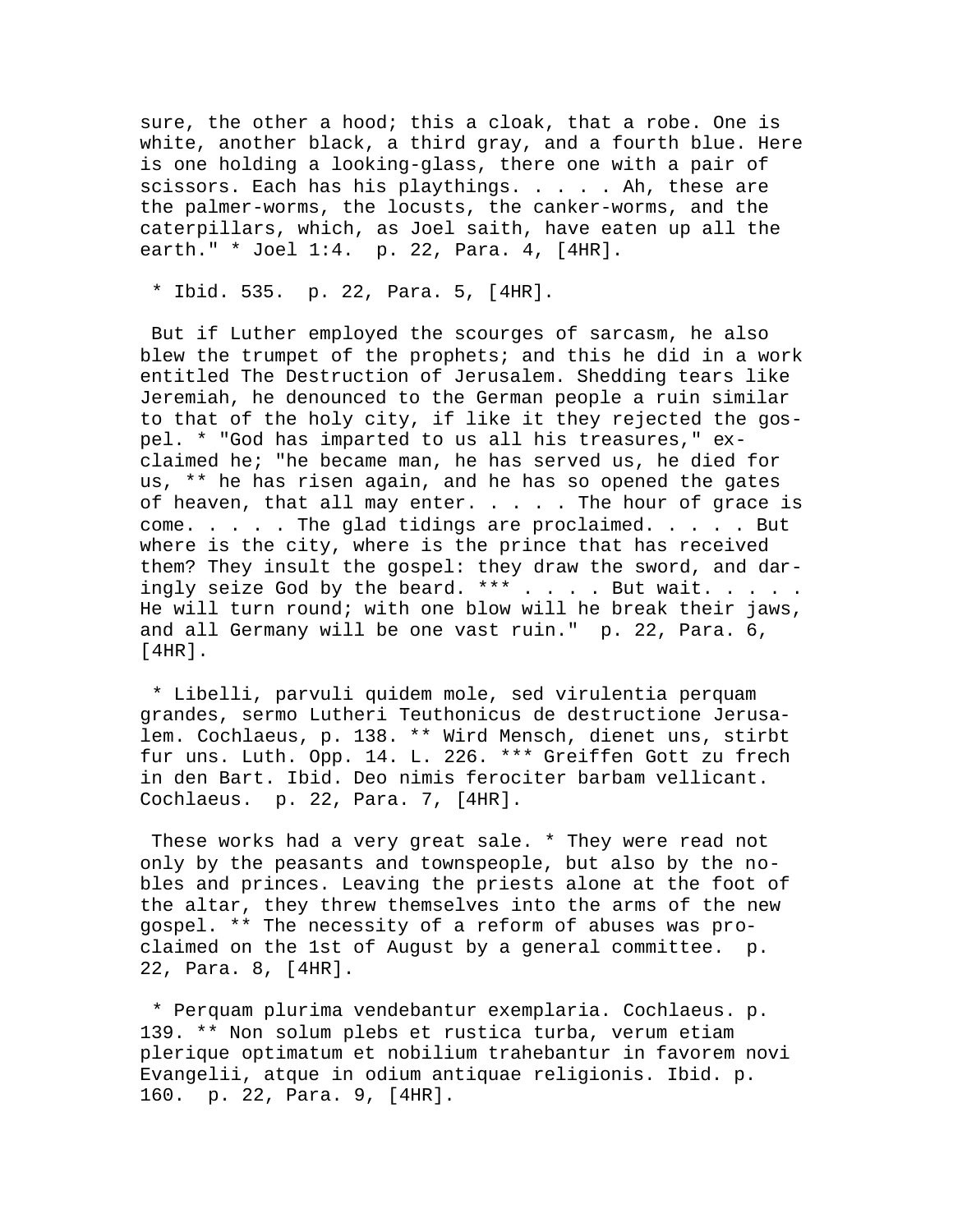Then Rome, which had appeared to slumber, awoke. Fanatical priests, monks, ecclesiastical princes, all gathered round Ferdinand. Cunning, bribery, nothing was spared. Did not Ferdinand possess the instructions of Seville? To refuse their publication was to effect the ruin of the church and of the empire. Let the voice of Charles, said they, oppose its powerful veto to the dizziness that is hurrying Germany along, and the empire will be saved! Ferdinand made up his mind, and at length, on the 3d of August, published the decree drawn up more than four months previously in favor of the edict of Worms. \* p. 23, Para. 1, [4HR].

 \* Sleidan, Hist. De la Ref. 6. 229. p. 23, Para. 2, [4HR].

 The persecution was about to begin; the reformers would be thrown into dungeons, and the sword drawn on the banks of the Guadalquivir would at last pierce the bosom of the Reformation. p. 23, Para. 3, [4HR].

 The effect of the imperial ordinance was immense. The breaking of an axletree does not more violently check the velocity of a railway train. The elector and the landgrave announced that they were about to quit the diet, and ordered their attendants to prepare for their departure. At the same time the deputies from the cities drew towards these two princes, and the Reformation appeared as if it would enter immediately upon a contest with the pope and Charles the Fifth. p. 23, Para. 4, [4HR].

 But it was not yet prepared for a general struggle. The tree was destined to strike its roots deeper, before the almighty unchained the stormy winds against it. A spirit of blindness, similar to that which in former times was sent out upon Saul and Herod, Samuel 16:14-23; Matthew 2. then seized upon the great enemy of the gospel; and thus was it that divine Providence saved the Reformation in its cradle. p. 23, Para. 5, [4HR].

 The first movement of trouble being over, the friends of the gospel began to consider the date of the imperial instructions, and to weigh the new political combinations which seemed to announce to the world the most unlooked-for events. "When the emperor wrote these letters," said the cities of Upper Germany, "he was on good terms with the pope, but now everything is changed. It is even asserted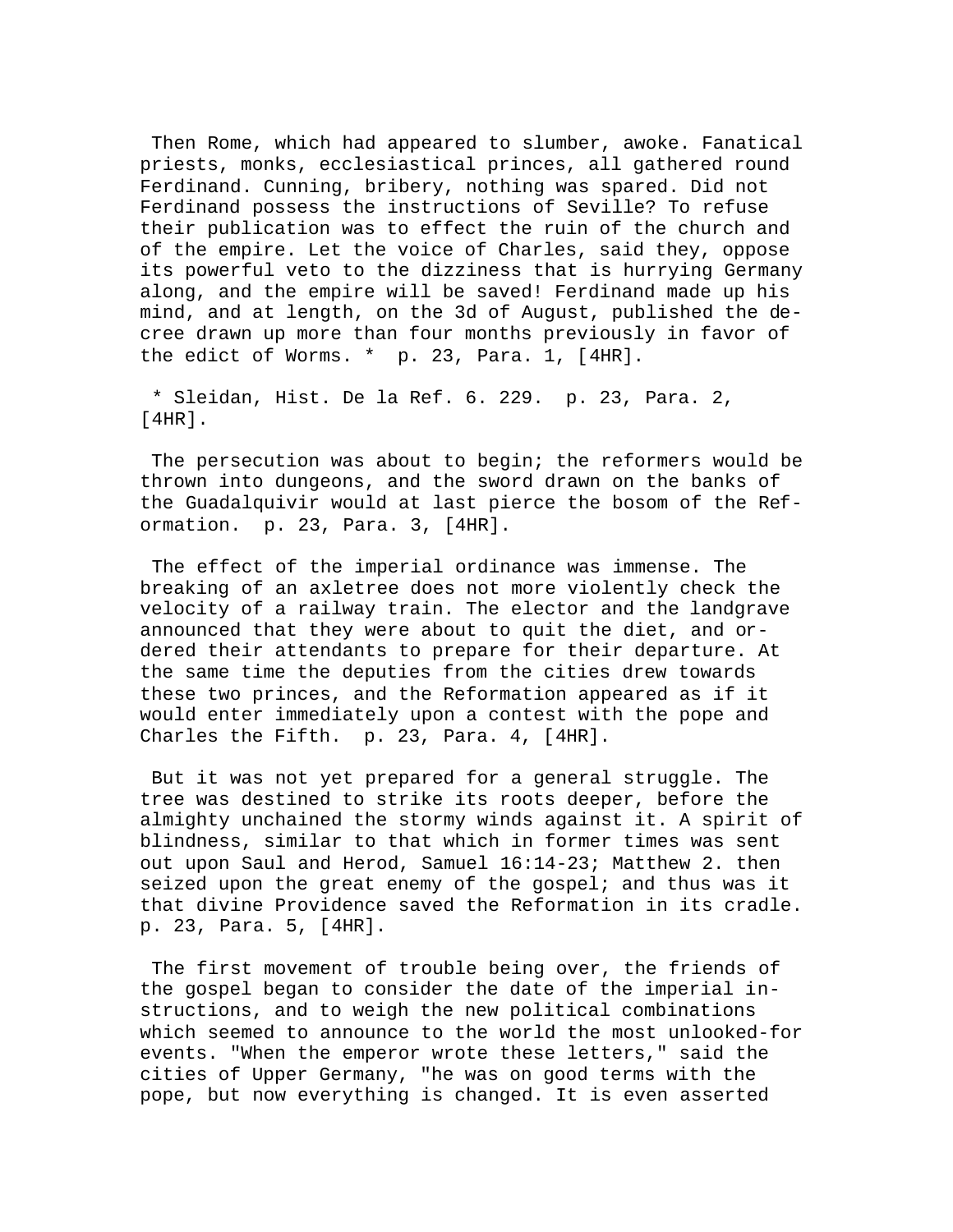that he told Margaret, his representative in the Low Countries, to proceed gently with respect to the gospel. Let us send him a deputation." That was not necessary. Charles had not waited until now to form a different resolution. The course of public affairs, taking a sudden turn, had rushed into an entirely new path. Years of peace were about to be granted to the Reformation. p. 24, Para. 1, [4HR].

 Clement VII, whom Charles was about to visit, according to the instructions of Seville, in order to receive the imperial crown in Rome itself and from his sacred hands, and in return to give up to the pontiff the gospel and the reformation -- Clement VII, seized with a strange infatuation, had suddenly turned against this powerful monarch. The emperor, unwilling to favor his ambition in every point, had opposed his claims on the states of the duke of Ferrara. Clement immediately became exasperated, and cried out that Charles wished to enslave the peninsula, but that the time was come for reestablishing the independence of Italy. This great idea of Italian independence, entertained at that period by a few literary men, had not, as in our days, penetrated the mass of the nation. Clement therefore hastened to have recourse to political combinations. The Pope, the Venetians, and the King of France, who had scarcely recovered his liberty, formed a holy league, of which the King of England was by a bull nominated the preserver and protector. \* In June 1526, the emperor caused the most favorable propositions to be presented to the pope; but his advances were ineffectual, and the duke of Sessa, Charles's ambassador at Rome, returning on horseback from his last audience, placed a court-fool behind him, who, by a thousand monkey tricks, gave the Roman people to understand how little they cared for the pope and his projects. Clement responded to these bravadoes by a brief, in which he threatened the emperor with excommunication, and without loss of time pushed his troops into Lombardy, while Milan, Florence, and Piedmont declared for the holy league. Thus was Europe preparing to be avenged for the triumph of Pavia. p. 24, Para. 2, [4HR].

 \* Sleidan, Hist. De la Ref. 6; Bullar. Mag. roman. 10. p. 24, Para. 3, [4HR].

 Charles did not hesitate. He wheeled to the right as quickly as the pope had done to the left, and turned abruptly towards the evangelical princes. "Let us suspend the edict of Worms," wrote he to his brother; "let us bring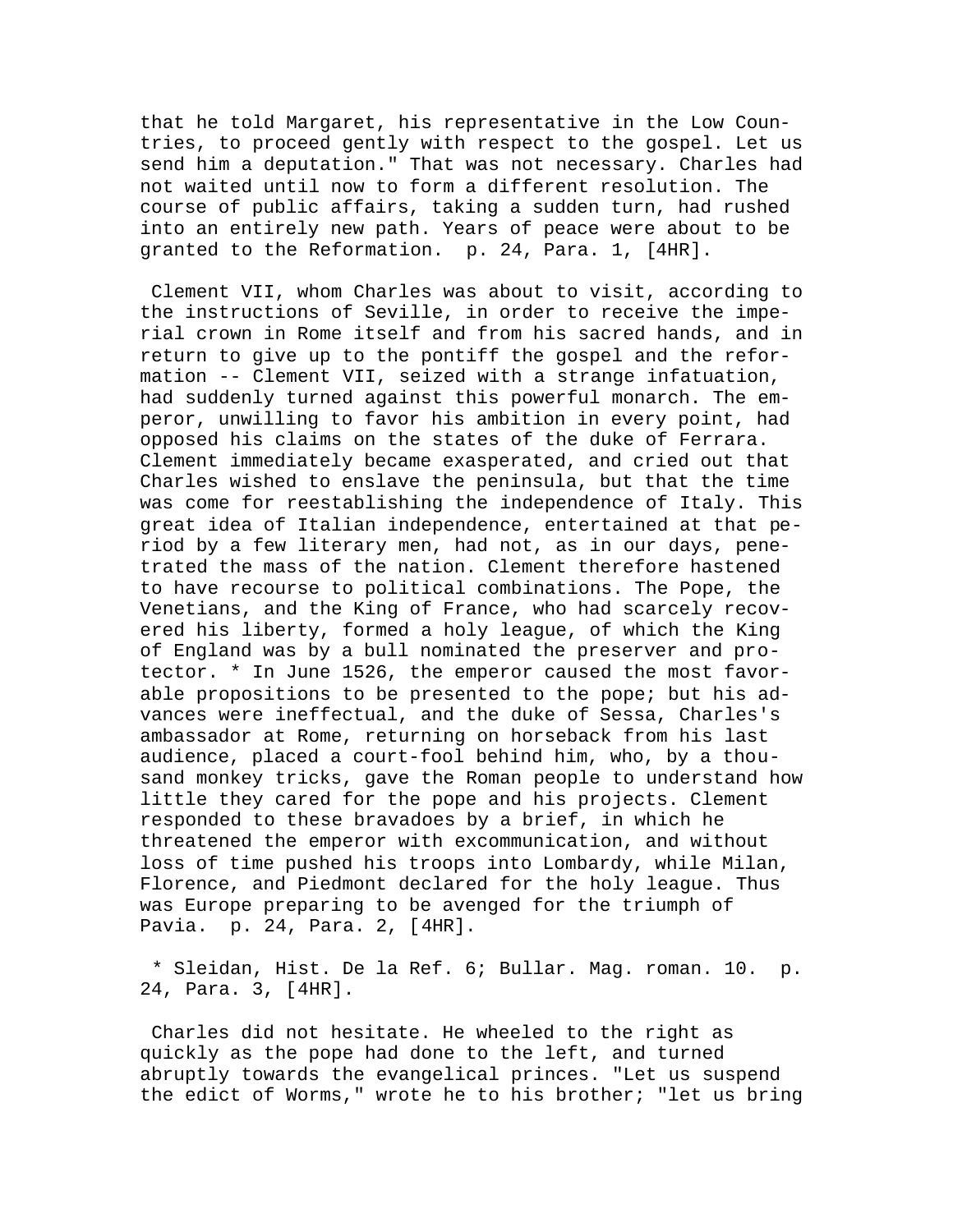back Luther's partisans by mildness, and by a good council cause the triumph of evangelical truth." At the same time he demanded that the elector, the landgrave, and their allies should march with him against the Turks, or against Italy, for the common good of Christendom. p. 25, Para. 1, [4HR].

 Ferdinand hesitated. To gain the friendship of the Lutherans was to forfeit that of the other princes, who were already beginning to utter violent threats. \* The Protestants themselves were not very eager to take the emperor's hand. "It is God, God himself," they said, "who will save his churches." \*\* p. 25, Para. 2, [4HR].

 \* Ferdinandus, ut audio, graviter minatur. Corp. Ref. 1. 801. \*\* Imperator pollicetur..sed nemo his promissis movetur. Spero Deum defensurum esse suas Ecclesias. Ibid. p. 25, Para. 3, [4HR].

 What was to be done? The edict of Worms could neither be repealed nor carried into execution. p. 25, Para. 4, [4HR].

 So strange a situation led of necessity to the desired solution: religious liberty. The first idea of this occurred to the deputies of the cities. "In one place," said they, "the ancient ceremonies have been preserved; in another they have been abolished; and both think they are right. Let us allow every man to do as he thinks fit, until a council shall reestablish the desired unity by the Word of God." This idea gained favor, and the recess of the diet, dated the 27th of August, decreed that a universal or at the least a national free council should be convoked within a year, that they should request the emperor to return speedily to Germany, and that, until then, each state should behave in its own territory in such a manner as to be able to render an account to God and to the emperor. \* p. 25, Para. 5, [4HR].

 \* Unusquisque in sua ditione ita se gereret ut rationem Deo et imperatori reddere posset. Seckend. 2. 41. p. 25, Para. 6, [4HR].

 Thus they escaped from their difficulty by a middle course; and this time it was really the true path. Each one maintained his rights, while recognizing another's. The diet of 1526 forms an important epoch in history: an an-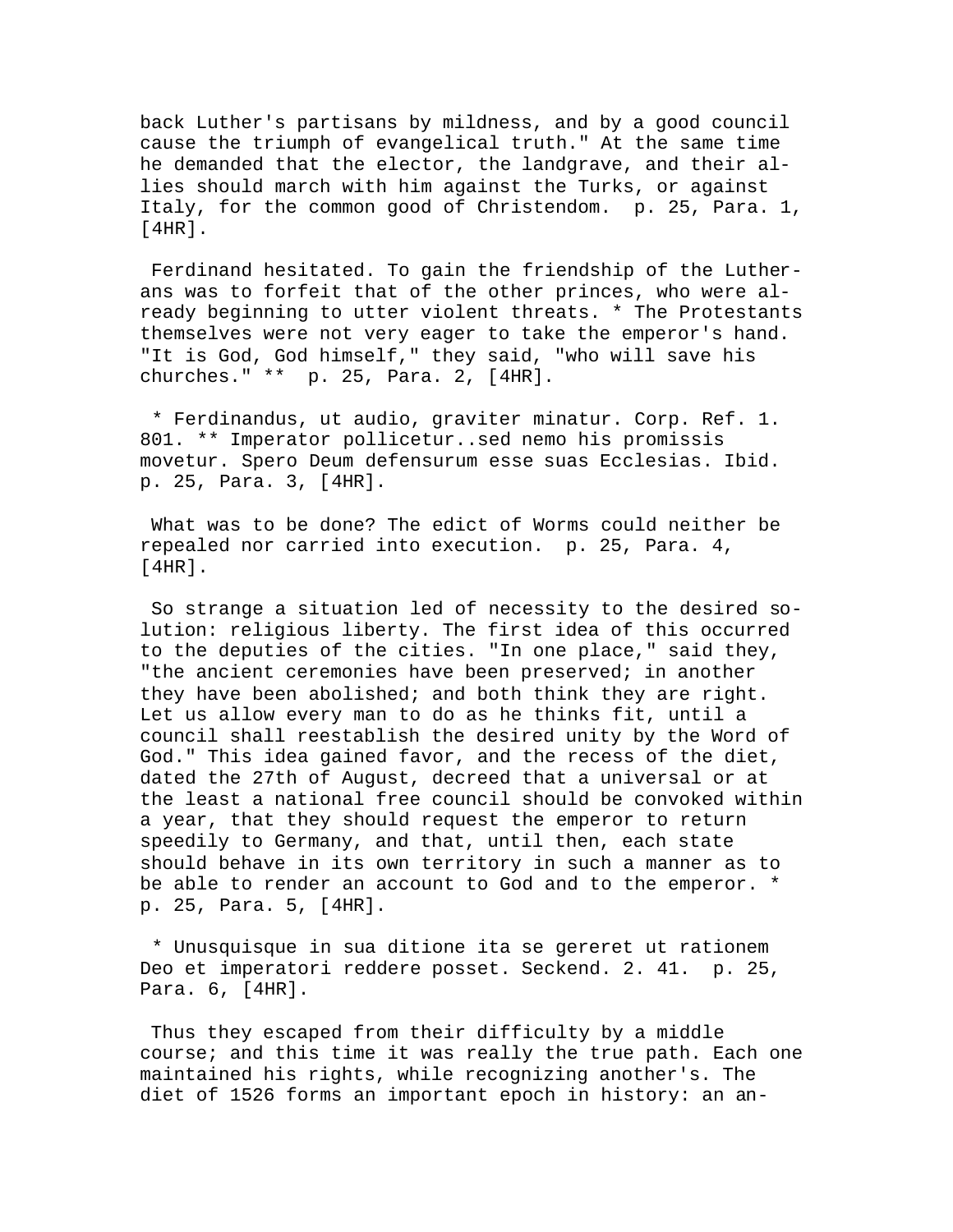cient power, that of the middle ages, is shaken; a new power, that of modern times, is advancing; religious liberty boldly takes its stand in front of Romish despotism; a lay spirit prevails over the sacerdotal spirit. In this single step there is a complete victory: the cause of the reform is won. p. 26, Para. 1, [4HR].

 Yet it was little suspected. Luther, on the morrow of the day on which the recess was published, wrote to a friend: "The diet is sitting at Spires in the German fashion. They drink and gamble, and there is nothing done except that." \* "Le congres danse et ne marche pas," \*\* has been said in our days. Great things are often transacted under an appearance of frivolity, and God accomplishes his designs unknown even to those whom he employs as his instruments. In this diet a gravity and love of liberty of conscience were manifested, which are the fruits of Christianity, and which in the sixteenth century had its earliest if not its most energetic development among the German nations. p. 26, Para. 2, [4HR].

 \* Potatur et luditur, praeterea nihil. L. Epp. 3. 126. \*\* The congress dances but does not advance. p. 26, Para. 3, [4HR].

 Yet Ferdinand still hesitated. Mahomet himself came to the aid of the gospel. Louis, king of Hungary and Bohemia, drowned at Mohacz on the 29th of August 1526, as he was fleeing from before Soliman II, had bequeathed the crown of these two kingdoms to Ferdinand. But the duke of Bavaria, the Waywode of Transylvania, and, above all, the terrible Soliman, contested it against him. This was sufficient to occupy Charles's brother: he left Luther, and hastened to dispute two thrones. p. 26, Para. 4, [4HR].

 CHAPTER 2 --- Italian war -- The Emperor's manifesto -- March on Rome -- Revolt of the troops -- The sack of Rome - - German humors -- Violence of the Spaniards -- Clement VII capitulates. p. 27, Para. 1, [4HR].

 The emperor immediately reaped the fruits of his new policy. No longer having his hands tied by Germany, he turned them against Rome. The Reformation was to be exalted and the Papacy abased. The blows aimed at its pitiless enemy were about to open a new career to the evangelical work. p. 27, Para. 2, [4HR].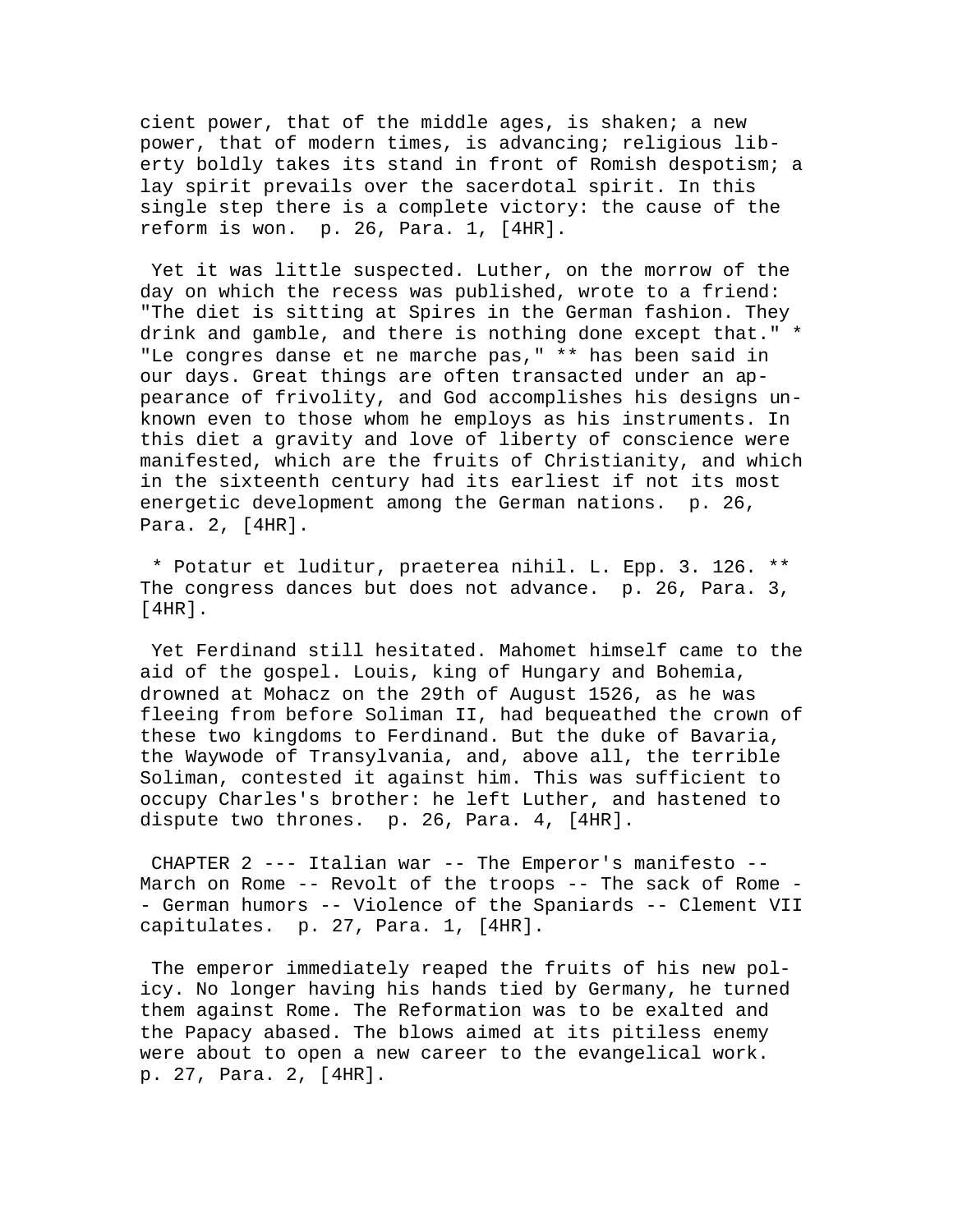Ferdinand, who was destined by his Hungarian affairs, gave the charge of the Italian expedition to Freundsberg, that old general who had in so friendly a manner patted Luther on the shoulder, as the reformer was about to appear before the Diet of Worms. \* This veteran, who, as a contemporary observes, \*\* "bore in his chivalrous heart God's holy gospel, well fortified and flanked by a strong wall," pledged his wife's jewels, sent recruiting parties into all the towns of Upper Germany, and, owing to the magic idea of a war against the pope, soon witnessed crowds of soldiers flocking to his standard. "Announce," Charles had said to his brother, "announce that the army is to march against the Turks; every one will know what Turks are meant." p. 27, Para. 3, [4HR].

 \* See vol. 2 book 7 chap. 8. \*\* Haug marschalk, surnamed Zeller. p. 27, Para. 4, [4HR].

 Thus the puissant Charles, instead of marching with the pope against the Reformation, as he had threatened at Seville, marches with the Reformation against the pope. A few days had sufficed to produce this change of direction: there are few periods in history in which the hand of God is more plainly manifested. Charles immediately assumed all the airs of a reformer. On the 17th of September, he addressed a manifesto to the pope, \* in which he reproaches him for behaving not like the father of the faithful, but like an insolent and haughty man; \*\* and declares his astonishment that he, Christ's vicar, should dare shed blood to acquire earthly possessions, "which," added he, "is quite contrary to the evangelical doctrine." \*\*\* Luther could not have spoken better. "Let your holiness," continued Charles the Fifth, "return the sword of St. Peter into the scabbard, and convoke a holy and universal council." But the sword was much more to the pontiff's taste than the council. Is not the papacy, according to the Romish doctors, the source of the two powers? Can it not depose kings, and consequently fight against them? \*\*\*\* Charles prepared to requite "eye for eye, and tooth for tooth." Exodus 21:24. p. 27, Para. 5, [4HR].

 \* Caroli Imperat. Rescriptum ad Clementis Septimi criminationes. Goldasti, Constitut. Imperiales, 1. 479. \*\* Non jam pastoris seu communis patris laudem, sed superbi et insolentis nomen. Ibid. 487. \*\*\* Cum id ab evangelica doctrina, prorsus alienum videtur. Goldasti, Constitut. Imperiales, 1. 489. \*\*\*\* Utriusque potestatis apicem Papa tenet. Tur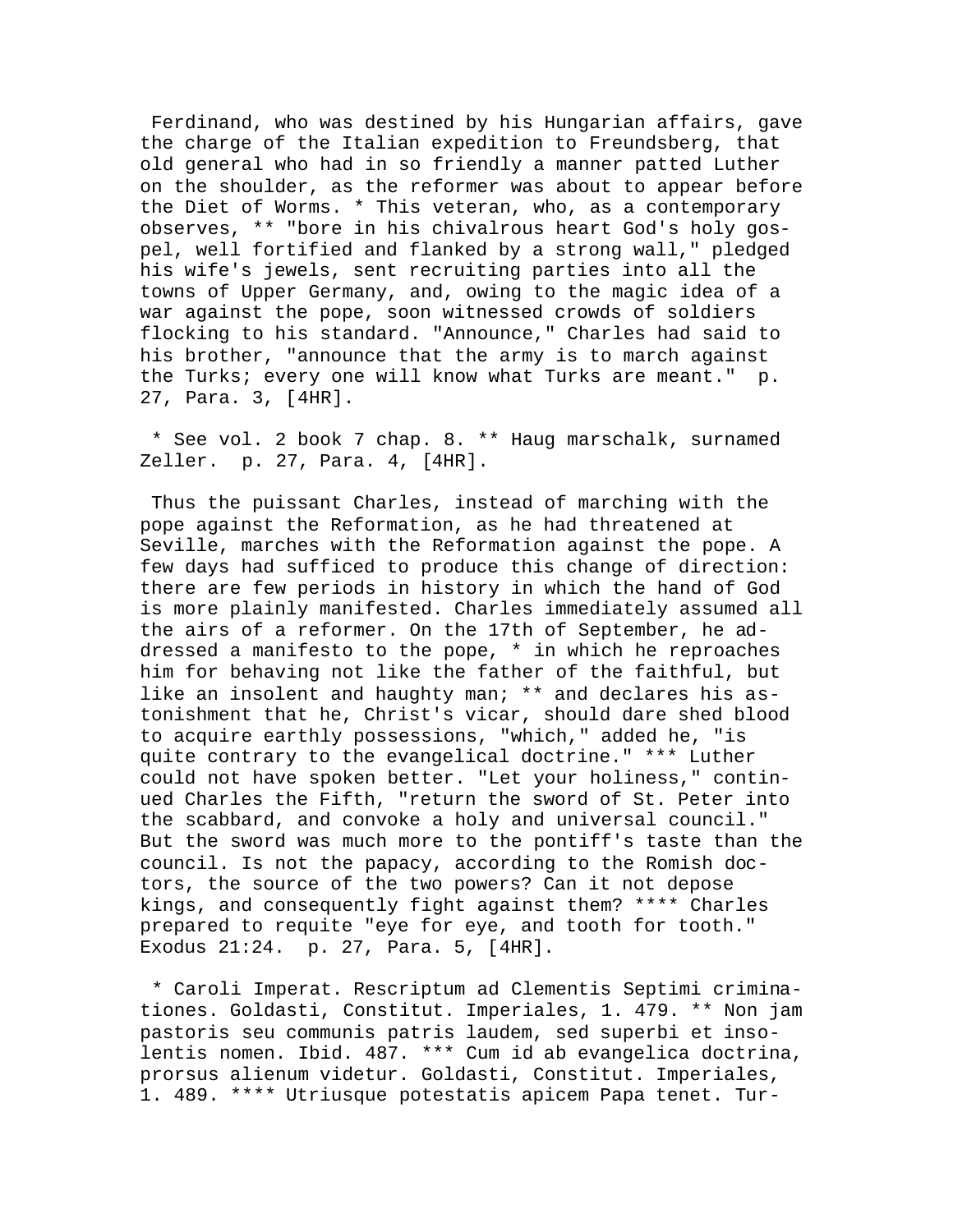recremata de Potestate Papali. p. 27, Para. 6, [4HR].

 Now began that terrible campaign during which the storm burst on Rome and on the Papacy that had been destined to fall on Germany and the gospel. By the violence of the blows inflicted on the pontifical city, we may judge of the severity of those that would have dashed in pieces the reformed churches. While retracing such scenes of horror, we have constant need of calling to mind that the chastisement of the seven-hilled city had been predicted by the holy Scriptures. Rev. 18. \* p. 28, Para. 1, [4HR].

 \* We should not however restrict this prediction to the incomplete sack of 1527, from which the city recovered. p. 28, Para. 2, [4HR].

 In the month of November, Freundsberg at the head of fifteen thousand men was at the foot of the Alps. The old general, avoiding the military roads, that were well guarded by the enemy, flung himself into a narrow path, over frightful precipices, that a few blows of the mattock would have rendered impassable. The soldiers were forbidden to look behind them; nevertheless their heads turned, their feet slipped, and horse and foot rolled from time to time into the abyss. In the most difficult passes, the surestfooted of the infantry lowered their long pikes to the right and left of their aged chief, by way of barrier, and Freundsberg advanced clinging to the lansquenet in front, and pushed on by the one behind. In three days the Alps were crossed, and on the 19th of November the army reached the territory of Brescia. p. 28, Para. 3, [4HR].

 The Constable of Bourbon, who succeeded to the chief command of the imperial army after the death of Pescara, had just taken possession of the duchy of Milan. The emperor having promised him this conquest for a recompense, Bourbon was compelled to remain there some time to consolidate his power. At length, on the 12th of February, he and his Spanish troops joined the army of Freundsberg, which was becoming impatient at his delays. The constable had many men, but no money; he resolved therefore to follow the advice of the duke of Ferrara, that inveterate enemy of the princes of the church, and proceed straight to Rome. \* The whole army received this news with a shout of joy. The Spaniards were filled with the desire of avenging Charles the Fifth, and the Germans were overflowing with hatred against the pope: all exulted in the hope of receiving their pay and of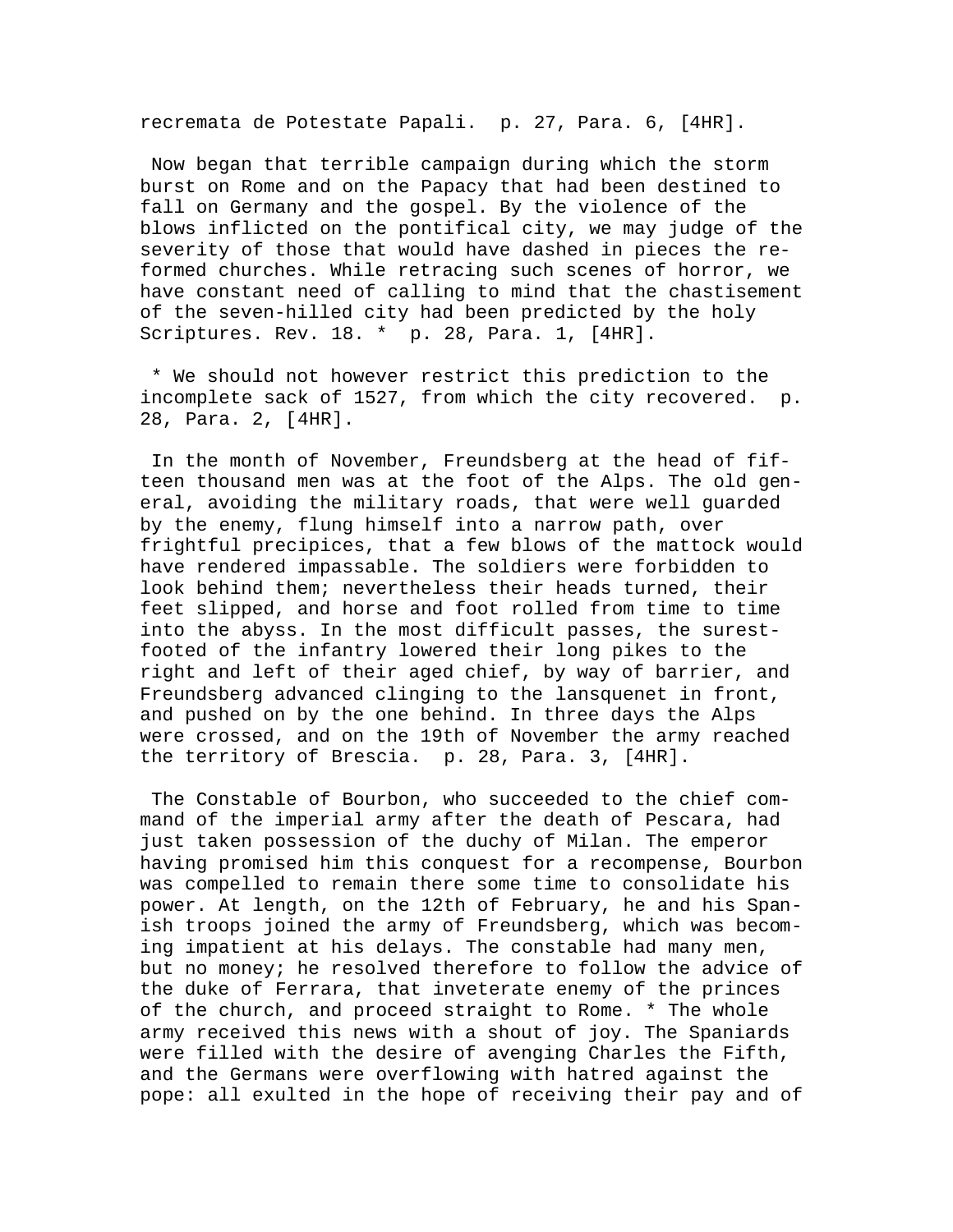having their labors richly repaid at last by those treasures of Christendom that Rome had been accumulating for ages. Their shouts reechoed beyond the Alps. Every man in Germany thought that the last hour of the papacy had arrived, and prepared to contemplate its fall. "The emperor's forces are triumphing in Italy," wrote Luther; "the pope is visited from every quarter. His destruction draweth nigh: his hour and his end are come." \*\* p. 29, Para. 1, [4HR].

 \* Guicciardini, History of the Wars in Italy, 18. 698. \*\* Papa ubique visitatur, ut destruatur. venit enim finis et hora ejus. Luther to Haussmann, Jan. 10, 1527. Epp. 3. 156. p. 29, Para. 2, [4HR].

 A few slight advantages gained by the papal soldiers in the kingdom of Naples, led to the conclusion of a truce that was to be ratified by the pope and by the emperor. As soon as this was known, a frightful tumult broke out in the constable's army. The Spanish troops revolted, compelled him to flee, and pillaged his tent. Then approaching the lansquenets, they began to shout as loudly as they could, the only German words they knew: Lance, lance, money, money! \* Such cries found an echo in the bosoms of the imperialists: they were moved in their turn, and also began to shout with all their might: Lance, lance, money, money! Freundsberg beat to muster, and having drawn up the soldiers around him and his principal officers, calmly demanded if he had ever deserted them. All was useless. The old affection which the lansquenets bore to their leader seemed extinct. One chord alone vibrated in their hearts: they must have pay and war. Accordingly, lowering their lances, they presented them, as if they would slay their officers, and again began to shout, "Lance, lance, money, money!" When Freundsberg, whom no army however large had ever frightened -- Freundsberg, who was accustomed to say, "the more enemies, the greater the honor," saw these lansquenets, at whose head he had grown gray, aiming their murderous steel against him, he lost all power of utterance, and fell senseless upon a drum, as if struck with a thunderbolt. \*\* The strength of the veteran general was broken for ever. But the sight of their dying captain produced on the lansquenets an effect that no speech could have made. All the lances were upraised, and the agitated soldiers retired with downcast eyes. Four days later, Freundsberg recovered his speech. "Forward," said he to the Constable; "God himself will bring us to the mark." Forward, forward, repeated the lansquenets. Bourbon had no al-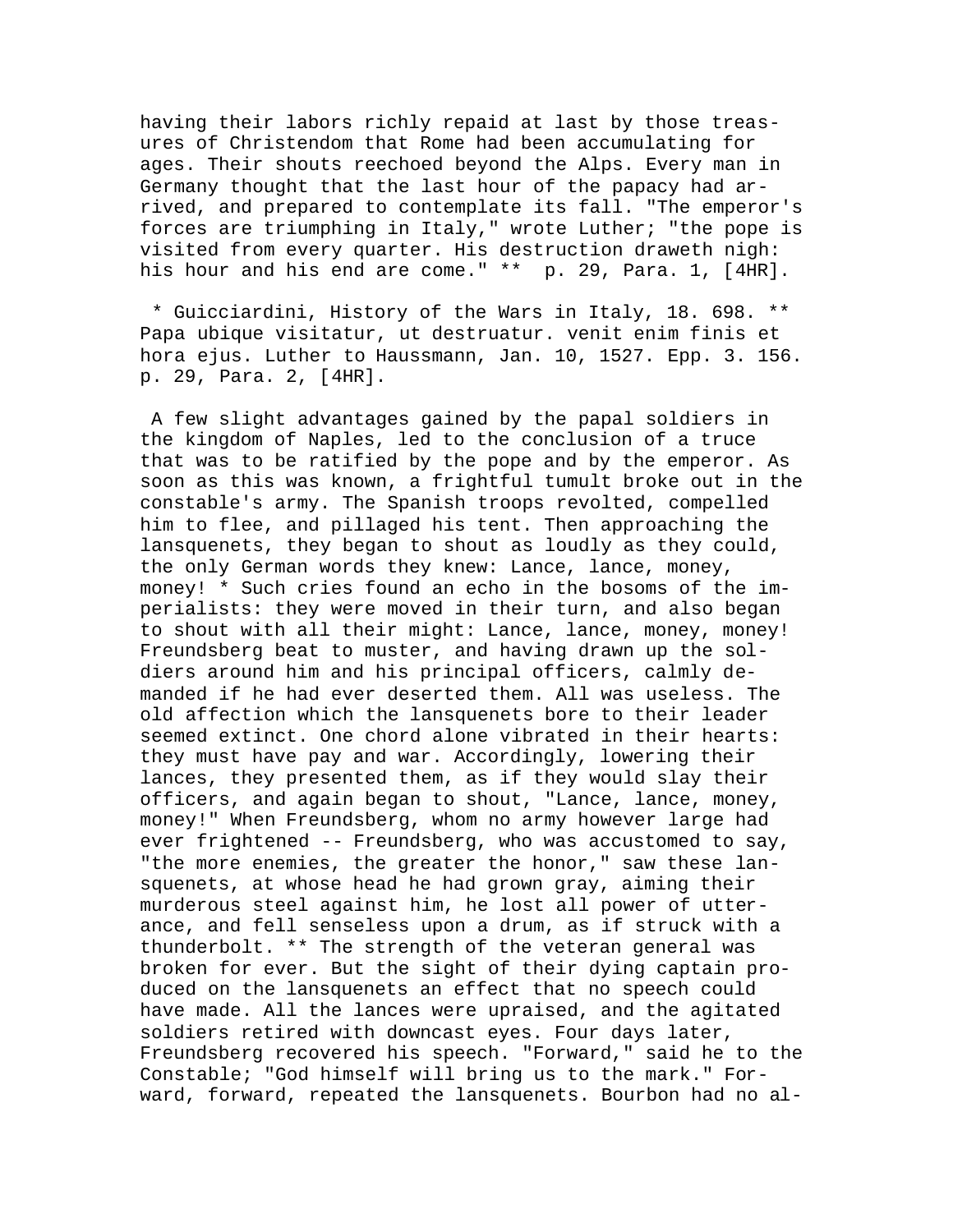ternative: besides, neither Charles nor Clement would listen to any proposals of peace. Freundsberg was carried to Ferrara, and afterwards to his castle of Mindelheim, where he died after an illness of eighteen months; and on the 18th of April, Bourbon took that highroad to Rome, which so many formidable armies coming from the north had already trodden. p. 29, Para. 3, [4HR].

 \* Lanz, lanz, gelt, gelt. \*\* Cum vero hastas ducibus obverterent indignatione et aegritudine animi oppressus, Fronsbergius subito in deliquium incidit, ita ut in tympano quod adstabat desidere cogeretur, nullumque verbum proloqui amplius posset. Seckend. 2. 79. p. 29, Para. 4, [4HR].

 While the storm descending from the Alps was approaching the eternal city, the pope lost his presence of mind, sent away his troops, and kept only his body-guard. More than thirty thousand Romans, capable of bearing arms, paraded their bravery in the streets, dragging their long swords after them, quarrelling and fighting; but these citizens, eager in the pursuit of gain, had little thought of defending the pope, and hoping to derive great profit from his stay, they desired on the contrary that the magnificent Charles would come and settle in Rome. p. 31, Para. 1, [4HR].

 On the evening of the 5th of May, Bourbon arrived under the walls of the capital; and he would have begun the assault at that very moment had he been provided with ladders. On the morning of the 6th, the army, concealed by a thick fog which hid their movements, \* was put in motion, the Spaniards marching to their station above the gate of the Holy Ghost, and the Germans below. \*\* The Constable, wishing to encourage his soldiers, seized a scaling-ladder, mounted the wall, and called on them to follow him. At this moment a ball struck him: he fell, and expired an hour after. Such was the end of this unhappy man, a traitor to his king and to his country, and suspected even by his new friends. p. 31, Para. 2, [4HR].

 \* Guicciardini, 2. 721. \*\* Since the new wall built by Urban VIII. On the top of the Janiculum, the gates of the Holy Ghost and of Seltimiana have become useless. p. 31, Para. 3, [4HR].

 His death, far from checking, served only to excite the army. Claudius Seidenstucker, grasping his long sword,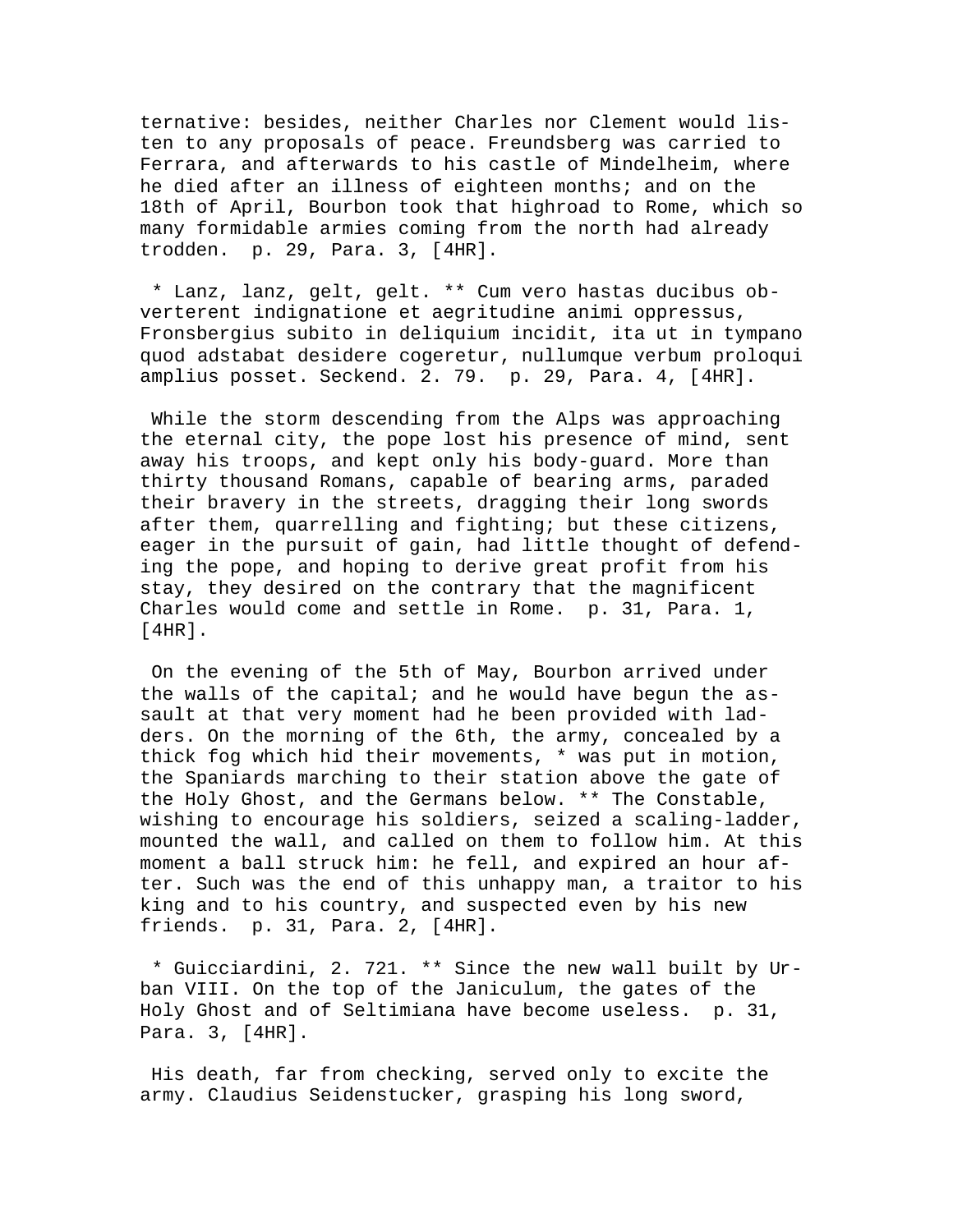first cleared the wall; he was followed by Michael Hartmann, and these two reformed Germans exclaimed that God himself was marching before them in the clouds. The gates were opened, the army poured in, the suburbs were taken, and the pope, surrounded by thirteen cardinals, fled to the castle of St. Angelo. The Imperialists, at whose head was now the Prince of Orange, offered him peace on condition of his paying three hundred thousand crowns. But Clement, who thought that the holy league was on the point of delivering him, and fancied he already saw their leading horsemen, rejected every proposition. After four hours' repose, the attack was renewed, and by sunset the army was master of all the city. It remained under arms and in good order until midnight, the Spaniards in the Piazza Navona, and the Germans in the Campofiore. At last, seeing no demonstrations either of war or of peace, the soldiers disbanded and ran to pillage. p. 31, Para. 4, [4HR].

 Then began the famous "Sack of Rome." The papacy had for centuries put Christendom in the press. Prebends, annates, jubilees, pilgrimages, ecclesiastical graces -- she had made money of them all. These greedy troops, that for months had lived in wretchedness, determined to make her disgorge. No one was spared, the imperial not more than the ultramontane party, the Ghibellines not more than the Guelfs. Churches, palaces, convents, private houses, basilics, banks, tombs -- every thing was pillaged, even to the golden ring that the corpse of Julius II still wore on its finger. The Spaniards displayed the greatest skill, scenting out and discovering treasures in the most mysterious hiding-places; but the Neapolitans were the most outrageous. \* "On every side were heard," says Guicciardini, "the piteous shrieks of the Roman women and of the nuns whom the soldiers dragged away by companies to satiate their lust. \*\* p. 32, Para. 1, [4HR].

 \* Jovius Vita Pompeii Colonnae, p. 191; Ranke, Deutsche Gesch. 2. 398. \*\* Guicciardini, 2. 724. p. 32, Para. 2, [4HR].

 At first the Germans found a certain pleasure in making the papists feel the weight of their swords. But erelong, happy at procuring victuals and drink, they were more pacific than their allies. It was upon those things which the Romans called "holy" that the anger of the Lutherans was especially discharged. They took away the chalices, the pyxes, the silver remontrances, and clothed their servants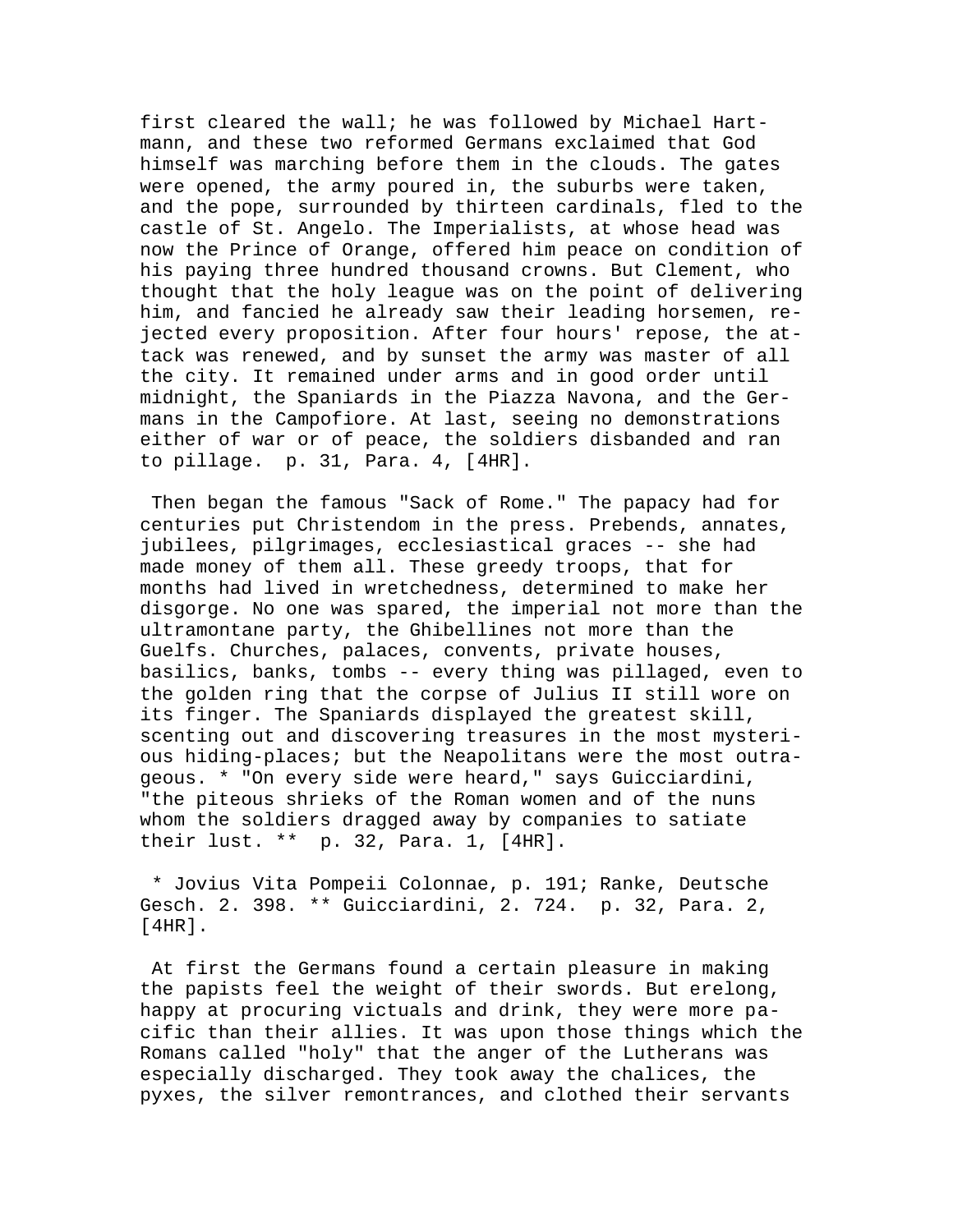and camp-boys with the sacerdotal garments. \* The Campofiore was changed into an immense gambling-house. The soldiers brought thither golden vessels and bags full of crowns, staked them upon one throw of the dice, and after losing them, went in search of others. A certain Simon Baptista, who had foretold the sack of the city, had been thrown into prison by the pope; the Germans liberated him, and made him drink with them. But, like Jeremiah, he prophesied against all. "Rob, plunder," cried he to his liberators; "you shall however give back all; the money of the soldiers and the gold of the priests will follow the same road." p. 32, Para. 3, [4HR].

 \* Sacras vestes profanis induebant lixis. Cochlaeus, p. 156. p. 32, Para. 4, [4HR].

 Nothing pleased the Germans more than to mock the papal court. "Many prelates," says Guicciardini, "were paraded on asses through all the city of Rome." \* After this procession, the bishops paid their ransom; but they fell into the hands of the Spaniards, who made them pay it a second time. \*\* p. 33, Para. 1, [4HR].

\* Wars of Italy, 2. 723. p. 33, Para. 2, [4HR].

 \* Eundem civem seu curialem haud raro, nunc ab Hispanis, nunc a Germanis aere mutuato redimi, Cochlaeus, p. 156. p. 33, Para. 3, [4HR].

 One day a lansquenet named Guillaume de Sainte Celle put on the pope's robes, and placed the triple crown upon his head; others gathered round him, adorning themselves with the red hats and long robes of the cardinals; and going in procession upon asses through the streets of the city, they all arrived at last before the castle of St. Angelo, to which Clement VII had retired. Here the soldier-cardinals alighted, and lifting up the front of their robes, kissed the feet of the pretended pontiff. The latter drank to the health of Clement VII, the cardinals kneeling did the same, and exclaimed that henceforward they would be pious popes and good cardinals, careful not to excite wars as their predecessors had done. They then formed a conclave, and the pope having announced to his consistory that it was his intention to resign the Papacy, all hands were immediately raised for the election, and they cried out, "Luther is pope, Luther is pope!" \* Never had pontiff been proclaimed with such perfect unanimity. Such were the humors of the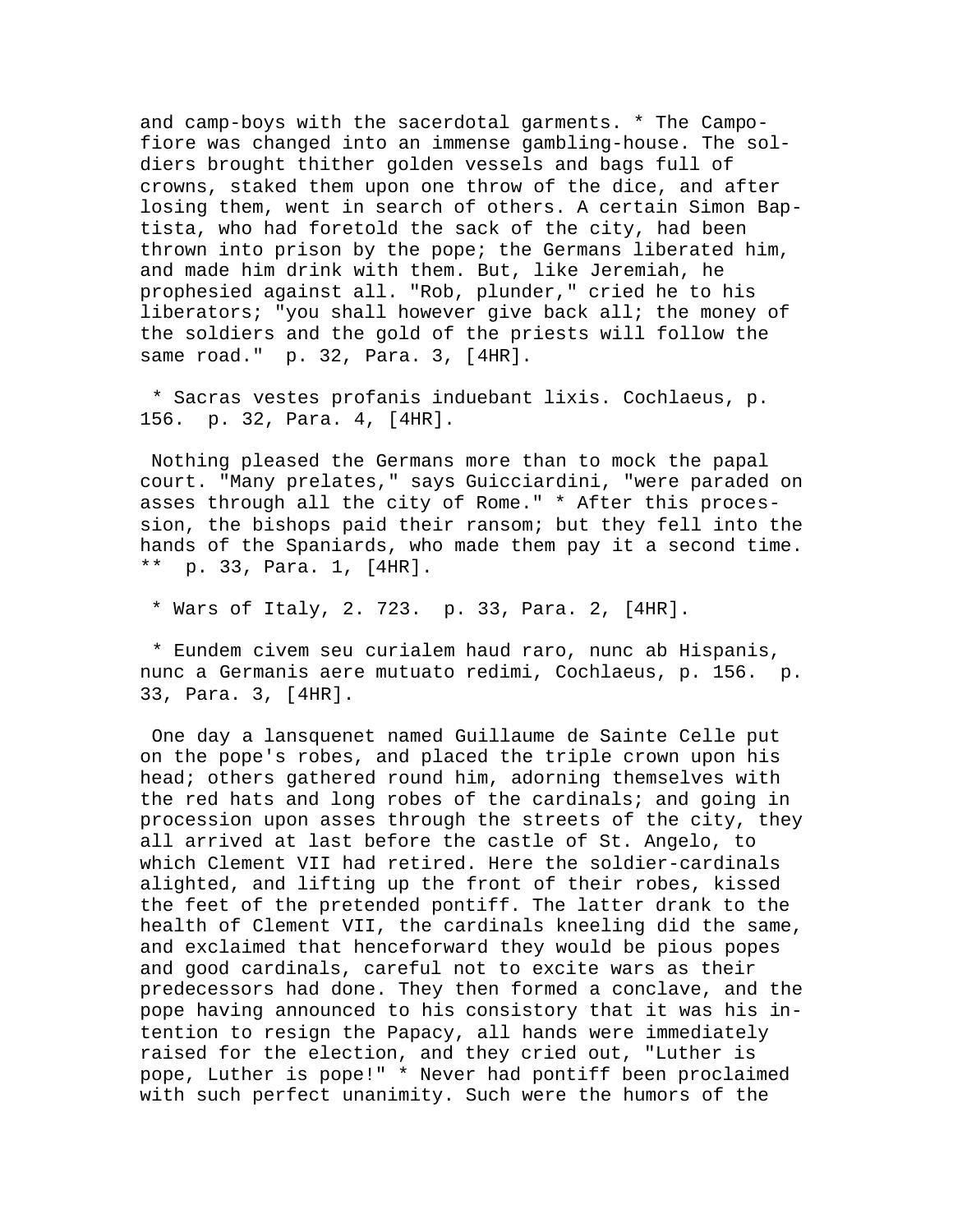Germans. p. 33, Para. 4, [4HR].

 \* Milites itaque levasse manum ac exclamasse. Lutherus Papa! Lutherus Papa! Cochlaeus, p. 156. p. 33, Para. 5,  $[4HR]$ .

 The Spaniards did not let the Romans off so easily. Clement VII had called them "Moors," and had published a plenary indulgence for whoever should kill any of them. Nothing, therefore, could restrain their fury. These faithful Catholics put the prelates to death in the midst of horrible cruelties, destined to extort their treasures from them: they spared neither rank, sex, nor age. It was not until the sack had lasted ten days, and a booty of ten millions of golden crowns had been collected, and from five to eight thousand victims had perished, that quiet began to be in some degree restored. p. 33, Para. 6, [4HR].

 Thus did the pontifical city decline in the midst of a long and cruel pillage, and that splendor with which Rome from the beginning of the sixteenth century had filled the world faded in a few hours. Nothing could preserve this haughty capital from chastisement, not even the prayers of its enemies. "I would not have Rome burnt," Luther had exclaimed; "it would be a monstrous deed." \* The fears of Melancthon were still keener: "I tremble for the libraries," said he: "we know how hateful books are to Mars." \*\* But in despite of these wishes of the reformers, the city of Leo X fell under the judgment of God. p. 34, Para. 1, [4HR].

 \* Romam nollem exustam, magnum enim portentum esset. Epp. 3. 221. \*\* Metuo bibliothecis. Corp. Ref. 1. 869. p. 34, Para. 2, [4HR].

 Clement VII, besieged in the castle of St. Angelo, and fearful that the enemy would blow his asylum into the air with their mines, at last capitulated. He renounced every alliance against Charles the Fifth, and bound himself to remain a prisoner until he had paid the army four hundred thousand ducats. The evangelical Christians gazed with astonishment on this judgment of the Lord. "Such," said they, "is the empire of Jesus Christ, that the emperor, pursuing Luther on behalf of the pope, is constrained to ruin the pope instead of Luther. All things minister unto the Lord, and turn against his adversaries." \* p. 34, Para. 3, [4HR].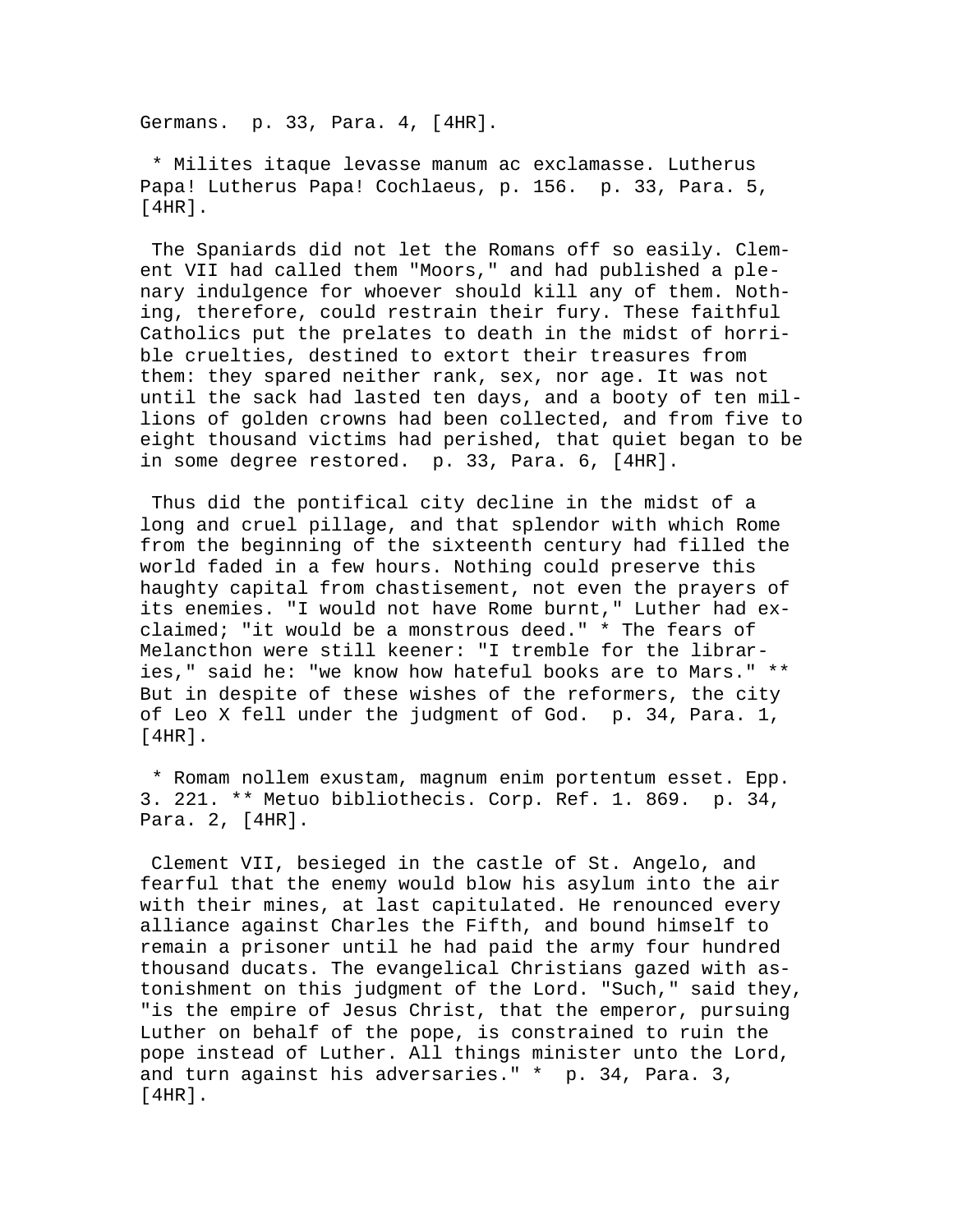\* Ut Caesar pro Papa Lutherum persequens, pro Luthero papam cogatur vastare. L. Epp. 3. 188. p. 34, Para. 4, [4HR].

 CHAPTER 3 --- Profitable calm -- Constitution of the church -- Philip of Hesse -- The Monk of Marburg -- Lambert's paradoxes -- Friar Boniface -- Disputation at Homburg -- Triumph of the gospel in Hesse -- Constitution of the church -- Bishops -- Synods -- Two elements of the church -- Luther on the ministry -- Organization of the church -- Luther's contradictions on state interference -- Luther to the elector -- German mass -- Melancthon's instructions -- Disaffection -- Visitation of the reformed churches -- Results -- The Reformation advances -- Elizabeth of Brandenburg. p. 35, Para. 1, [4HR].

 The Reformation needed some years of repose that it might increase and gain strength; and it could not enjoy peace, unless its great enemies were at war with each other. The madness of Clement VII was as it were the lightningconductor of the Reformation, and the ruins of Rome built up the gospel. It was not only a few months' gain; from 1526 to 1529 there was a calm in Germany, by which the Reformation profited to organize and extend itself. A constitution was now to be given to the renovated church. p. 35, Para. 2, [4HR].

 As the papal yoke had been broken, the ecclesiastical order required to be reestablished. It was impossible to restore their ancient jurisdiction to the bishops; for these continental prelates maintained that they were, in an especial manner, the pope's servants. A new state of things was therefore called for, under pain of seeing the church fall into anarchy. This was immediately provided against. It was then that the evangelical nations separated definitely from that despotic dominion which had for ages kept all the West in bondage. p. 35, Para. 3, [4HR].

 The diet had already on two occasions wished to make the reform of the church a national work; the emperor, the pope, and a few princes were opposed to it; the diet of Spires had therefore resigned to each state the task that it could not accomplish itself. p. 35, Para. 4, [4HR].

 But what constitution were they about to substitute for the papal hierarchy? p. 35, Para. 5, [4HR].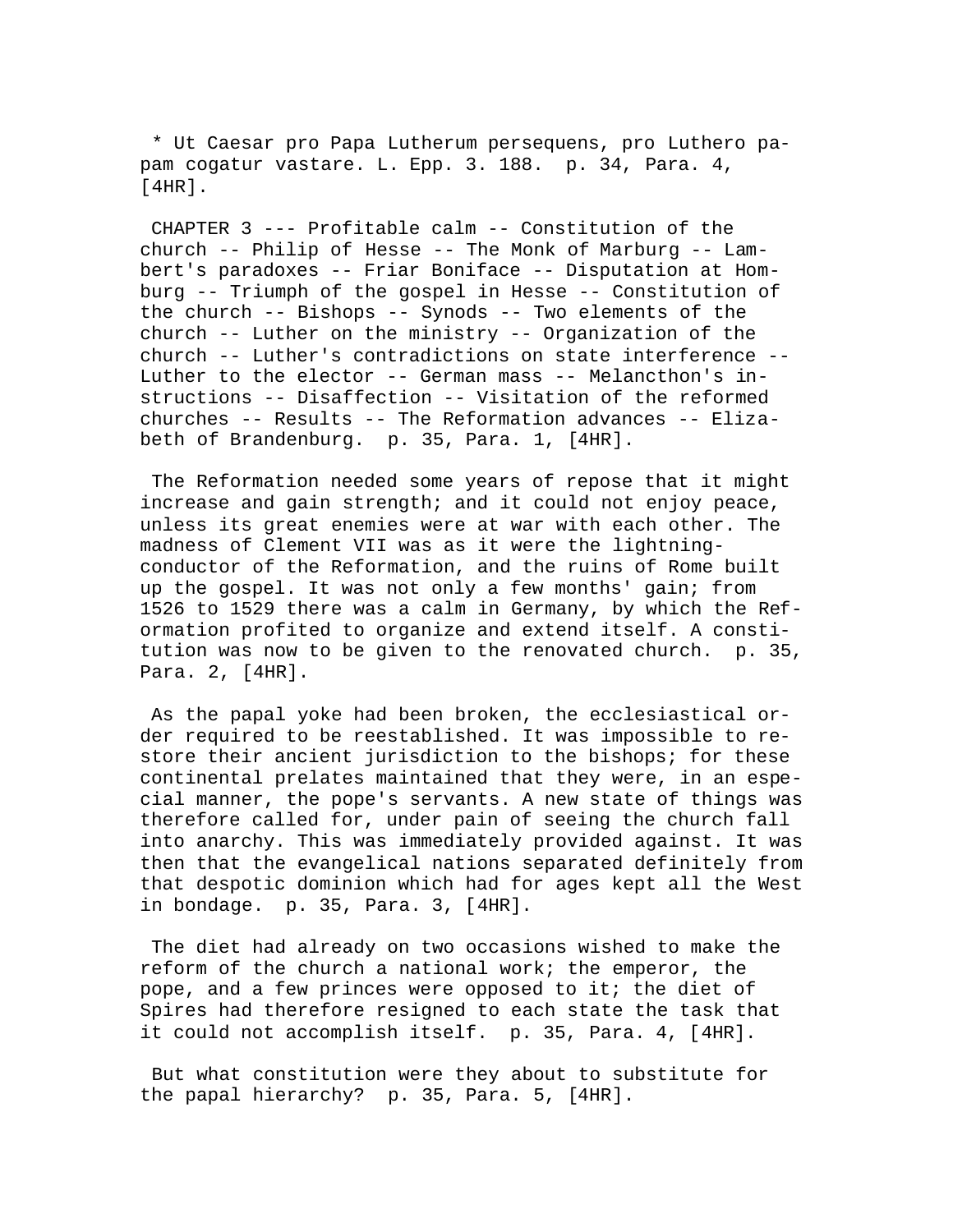They could, while suppressing the pope, preserve the Episcopal order: it was the form nearest approximating that which was on the point of being destroyed. This was done in England, where we have an Episcopalian church; but, as we have just observed, it could not be realized on the continent. There were no Latimers, no Cranmers among the continental bishops. p. 36, Para. 1, [4HR].

 They might, on the contrary, reconstruct the ecclesiastical order, by having recourse to the sovereignty of God's Word, and by reestablishing the rights of the Christian people. This form was the most remote from the Roman hierarchy. Between these two extremes there were several middle courses. p. 36, Para. 2, [4HR].

 The latter plan was Zwingle's: but the reformer of Zurich had not fully carried it out. He had not called upon the Christian people to exercise the sovereignty, and had stopped at the Council of Two Hundred as representing the church. \* p. 36, Para. 3, [4HR].

\* Vol. 3 book 11 chapter 10. p. 36, Para. 4, [4HR].

 The step before which Zwingle had hesitated might be taken, and it was so. A prince did not shrink from what had alarmed even republicans. Evangelical Germany, at the moment when she began to try her hand on ecclesiastical constitutions, began with that which trenched deepest on the papal monarchy. p. 36, Para. 5, [4HR].

 It was not, however, from Germany that such a system could proceed. If aristocratic England was destined to cling to the episcopal form, docile Germany was destined the rather to stop in a governmental medium. The democratic extreme issued from Switzerland and France. One of Calvin's predecessors now hoisted that flag which the powerful arm of the Genevese Reformer was to lift again in after-years and plant in France, Switzerland, Holland, Scotland, and even in England, whence it was a century later to cross the Atlantic and summon North America to take its rank among the nations. p. 36, Para. 6, [4HR].

 Philip of Hesse, who has been compared to Philip of Macedon in subtlety, and to his son Alexander in courage, was the most enterprising of all the evangelical princes. Philip comprehended that religion was at length acquiring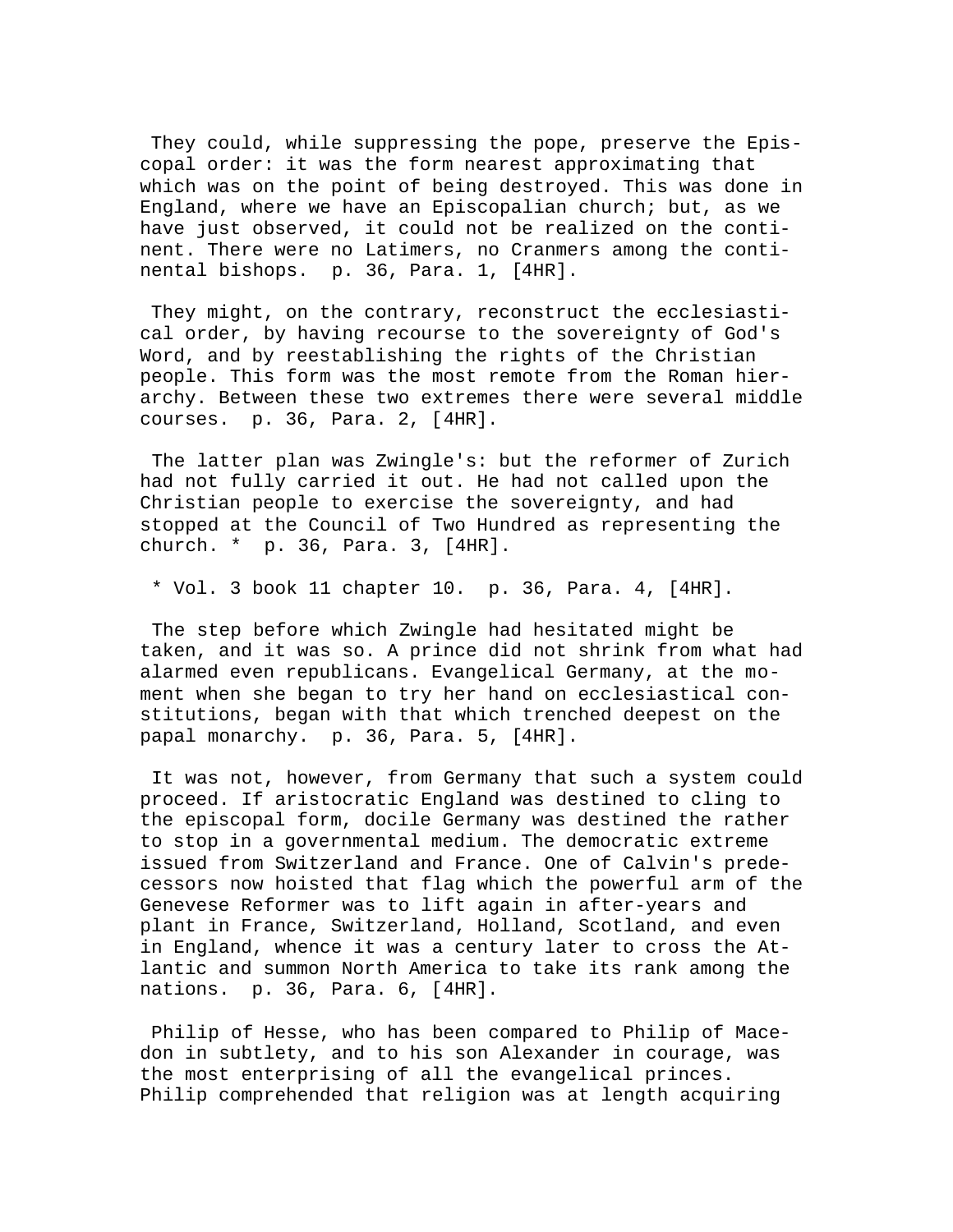its due importance; and far from opposing the great development that was agitating the people, he put himself in harmony with the new ideas. p. 36, Para. 7, [4HR].

 The morning star had risen for Hesse almost at the same time as for Saxony. In 1517, when Luther in Wittemburg was preaching the gratuitous remission of sins, men and women in Marburg were seen repairing secretly to one of the ditches of the city, and there, collected round a solitary loophole, listening eagerly to the words of consolation that issued from within. It was the voice of the Franciscan, James Limburg, who having declared that for fifteen centuries the priests had falsified the gospel of Christ, had been thrown into this gloomy dungeon. These mysterious assemblies lasted a fortnight. On a sudden the voice was silent; these lonely meetings had been discovered, and the Franciscan, torn from his cell, had been hurried away across the Lahnberg towards some unknown spot. Not far from the Ziegenberg, some weeping citizens of Marburg came up with him, and hastily pulling aside the awning that covered his car, they asked him, "Whither are you going?" "Where God wills," calmly replied the friar. \* He was never heard of again, and it is not known what became of him. These disappearances are usual in the papacy. p. 37, Para. 1, [4HR].

 \* Rommel, Phil. von. Hesse, 1. 128. p. 37, Para. 2, [4HR].

 No sooner had Philip prevailed in the Diet of Spires, than he resolved on devoting himself to the reformation of his hereditary states. p. 37, Para. 3, [4HR].

 His resolute character made him incline towards the Swiss reform: it was not therefore one of the moderates that he wanted. He had formed a connection at Spires with James Sturm, the deputy from Strasburg, who spoke to him of Francis Lambert of Avignon, who was then at Strasburg. Of a pleasing exterior and decided character, Lambert combined with the fire of the south all the perseverance of the north. He was the first in France to throw off the cowl, and from that time he had never ceased to call for a thorough reform in the church. "Formerly," said he, "when I was a hypocrite, I lived in abundance; now I consume frugally my daily bread with my small family; \* but I had rather be poor in Christ's kingdom, than possess abundance of gold in the dissolute dwellings of the pope." The landgrave saw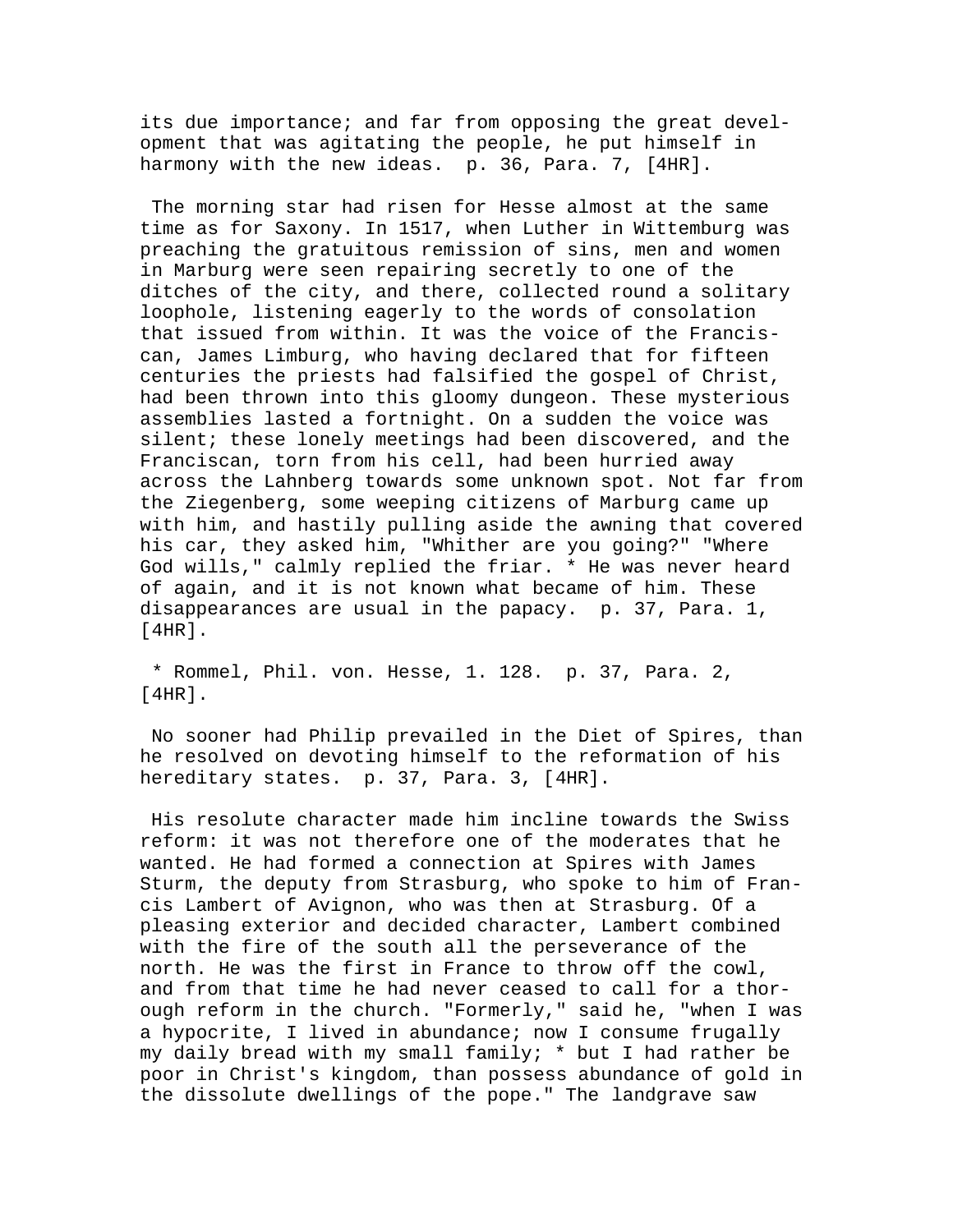that Lambert was just the man he required, and invited him to his court. p. 37, Para. 4, [4HR].

 \* Nunc cum familiola mea panem manduco et potum capio in mensura. Lamberti Commentarii de Sacro Conjugio. p. 37, Para. 5, [4HR].

 Lambert, desiring to clear the way for the Reformation of Hesse, drew up one hundred and fifty-eight theses, which he entitled "paradoxes," and posted them, according to the custom of the times, on the church doors. p. 38, Para. 1, [4HR].

 Friends and enemies immediately crowded round them. Some Roman-catholics would have torn them down, but the reformed townspeople kept watch, and holding a synod in the public square, discussed, developed, and proved these propositions, ridiculing at the same time the anger of the Papists. p. 38, Para. 2, [4HR].

 Boniface Dornemann, a young priest, full of self-conceit, whom the bishop, on the day of his consecration, had extolled above Paul for his learning, and above the Virgin for his chastity, finding himself too short to reach Lambert's placard, borrowed a stool, and, surrounded by a numerous audience, began to read the propositions aloud. \* p. 38, Para. 3, [4HR].

 \* Cum statura homines hujusmodi esset ut inter Pygmaeo internosci difficulter posset, scabellum sibi dari postulabat, eoque conscenso, coepit, etc. Othon. Melandri Jocorum Cent. p. 38, Para. 4, [4HR].

 "All that is deformed ought to be reformed. The Word of God alone teaches us what ought to be so, and all reform that is effected otherwise is vain." \* p. 38, Para. 5, [4HR].

 \* Vana est omnis Reformatio quae alioqui fit. Paradoxa Lamberti. Sculteti Annal. p. 38, Para. 6, [4HR].

 This was the first thesis. "Ahem," said the young priest, "I shall not attack that." He continued. p. 38, Para. 7, [4HR].

 "It belongs to the church to judge on matters of faith. Now the church is the congregation of those who are united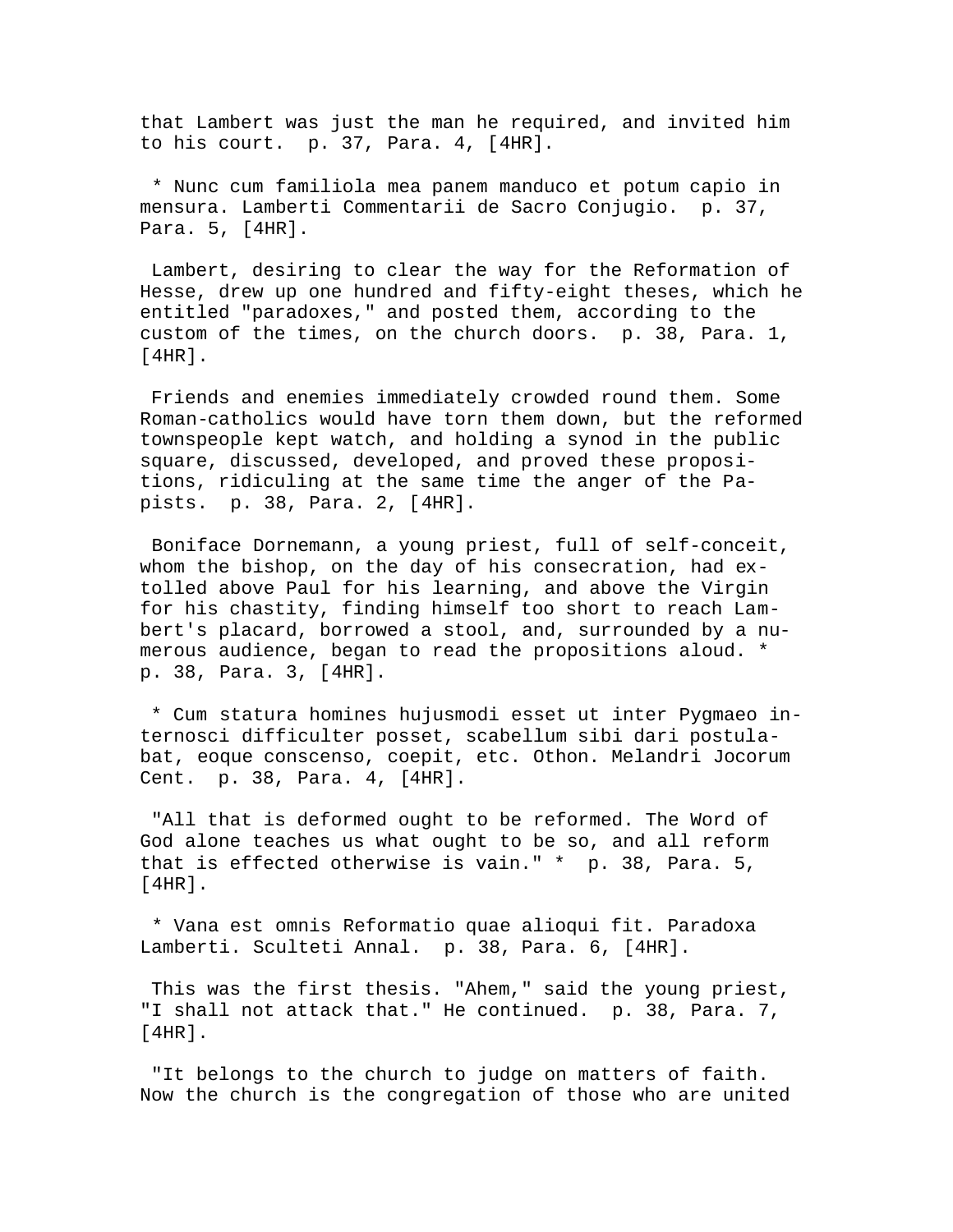by the same spirit, the same faith, the same God, the same Mediator, the same Word, by which alone they are governed, and in which alone they have life." \* p. 38, Para. 8, [4HR].

 \* Ecclesia est congregatio eorum quos unit idem spiritus. Paradoxa Lamberti. Ibid. p. 38, Para. 9, [4HR].

 "I cannot attack that proposition," said the priest. \* He continued reading from his stool. p. 39, Para. 1, [4HR].

 \* Hanc equidem haud impugnaverim. Illam ne quidem attigerim. Othon. Mil. Joc. Cent. p. 39, Para. 2, [4HR].

 "The Word is the true key. The kingdom of heaven is open to him who believes the Word, and shut against him who believes it not. Whoever, therefore, truly possesses the Word of God, has the power of the keys. All other keys, all the decrees of the councils and popes, and all the rules of the monks, are valueless." p. 39, Para. 3, [4HR].

 Friar Boniface shook his head and continued. p. 39, Para. 4, [4HR].

 "Since the priesthood of the law has been abolished, Christ is the only immortal and eternal priest, and he does not, like men, need a successor. Neither the bishop of Rome nor any other person in the world is his representative here below. But all Christians, since the commencement of the church, have been and are participators in his priesthood." p. 39, Para. 5, [4HR].

 This proposition smelt of heresy. Dornemann, however, was not discouraged; and whether it was from weakness of mind, or from the dawning of light, at each proposition that did not too much shock his prejudices, he repeated: "Certainly, I shall not attack that one!" The people listened in astonishment, when one of them -- whether he was a fanatical Romanist, a fanatical reformer, or a mischievous wag, I cannot tell -- tired with these continual repetitions, exclaimed: "Get down, you knave, who cannot find a word to impugn." Then rudely pulling away the stool, he threw the unfortunate clerk flat in the mud. \* p. 39, Para. 6, [4HR].

 \* Apagesis, nebulo! Qui quod impugnes infirmesque invenire haud possis! Hisque dictis scabellum ei mox subtrahit, ut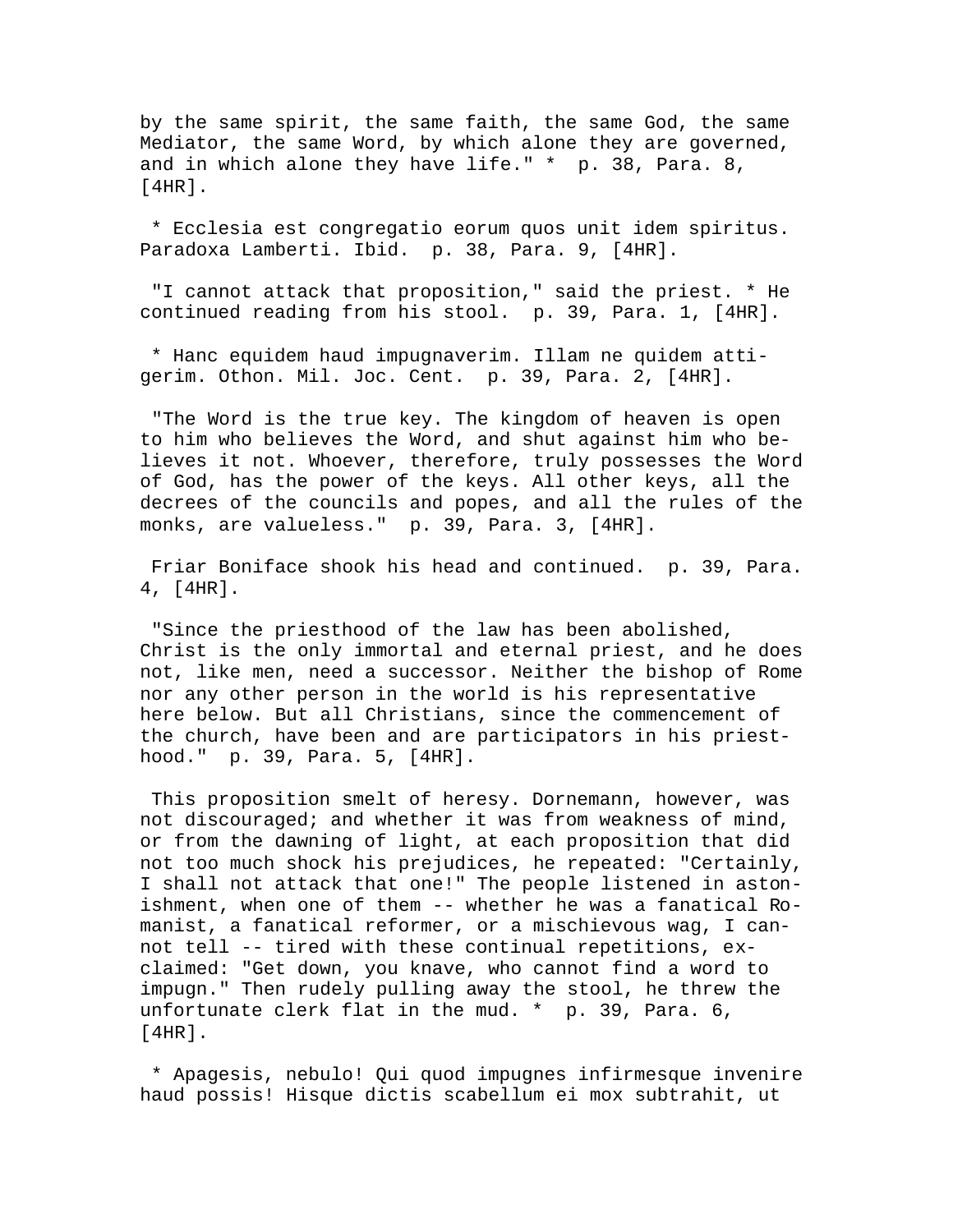miser ille praeceps in lutum ageretur. Ibid. p. 39, Para. 7, [4HR].

 On the 21st of October, at seven in the morning, the gates of the principal church at Homburg were thrown open, and prelates, abbots, priests, counts, knights, and deputies of the towns, entered in succession, and among them was Philip, in his quality of first member of the church. p. 39, Para. 8, [4HR].

 After Lambert had explained and proved his theses, he added: "Let him stand forth who has anything to say against them." At first there was a profound silence; but at length Nicholas Ferber, superior of the Franciscans of Marburg, who in 1524, applying to Rome's favorite argument, had entreated the landgrave to employ the sword against the heretics, began to speak with drooping head and downcast eyes. As he invoked Augustin, Peter Lombard, and other doctors to his assistance, the landgrave observed to him: "Do not put forward the wavering opinions of men, but the word of God, which alone fortifies and strengthens out hearts." The Franciscan sat down in confusion, saying, "This is not the place for replying." The disputation, however, recommenced, and Lambert, showing all the power of truth, so astonished his adversary, that the superior, alarmed at what he called "thunders of blasphemy and lightnings of impiety," \* sat down again, observing a second time, "This is not the place for replying." p. 39, Para. 9, [4HR].

 \* Fulgura impietatum, tonitrua blasphemiarum. p. 39, Para. 10, [4HR].

 In vain did the Chancellor Feige declare to him that each man had the right of maintaining his opinion with full liberty; in vain did the landgrave himself exclaim that the church was sighing after truth: silence had become Rome's refuge. "I will defend the doctrine of purgatory," a priest had said prior to the discussion; "I will attack the paradoxes under the sixth head -- on the true priesthood -- had said another; \* and a third had exclaimed, "I will overthrow those under the tenth head" -- on images;" but now they were all dumb. p. 40, Para. 1, [4HR].

 \* Erant enim prius qui dicerent. Ego asseram purgatorium; alius, Ego impugnabo paradoxa tituli sexti, etc. Lamberti Epistola ad Colon. p. 40, Para. 2, [4HR].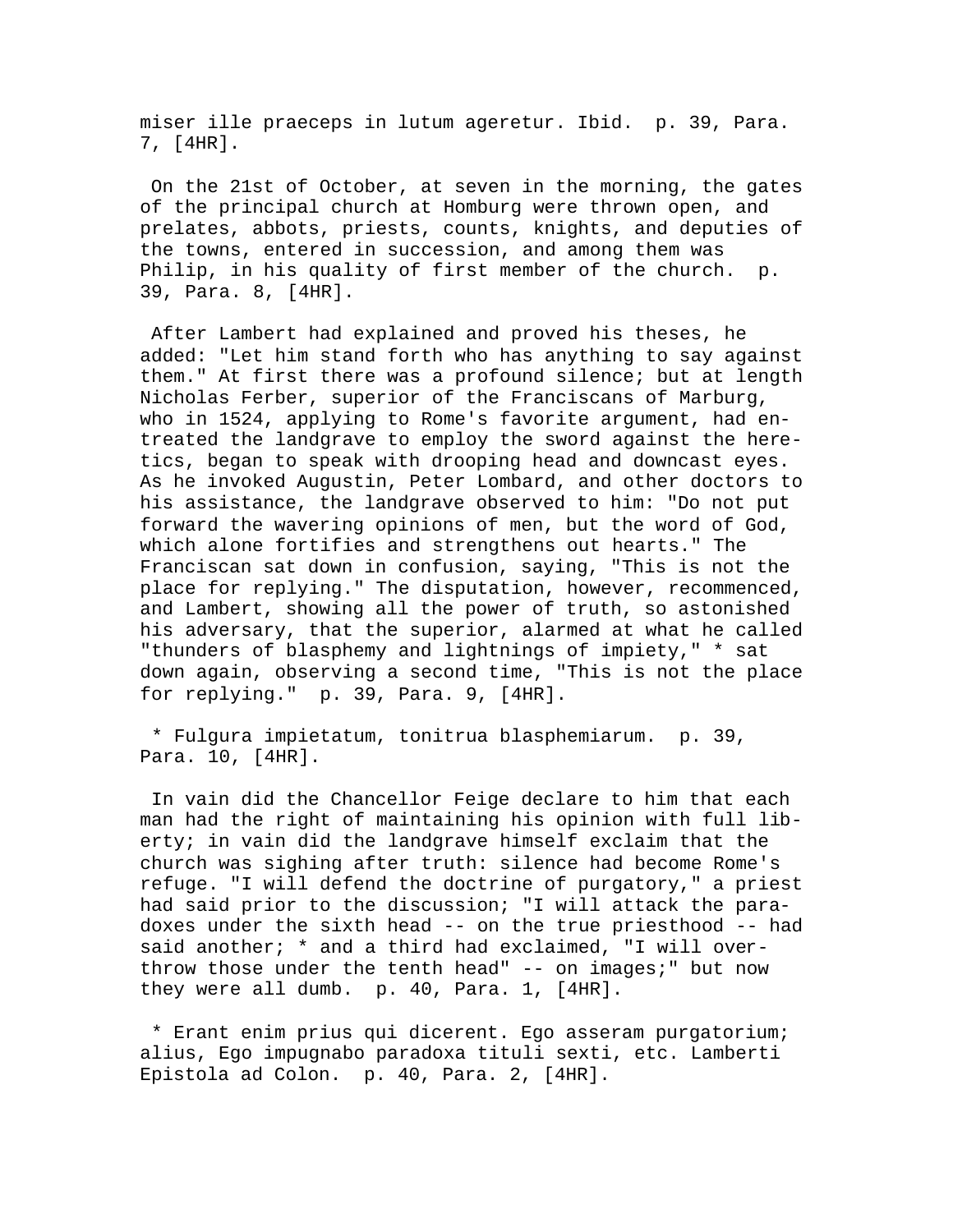Upon this Lambert, clasping his hands, exclaimed with Zacharias: Blessed be the Lord God of Israel; for he hath visited and redeemed his people. p. 40, Para. 3, [4HR].

 After three days of discussion, which had been a continual triumph for the evangelical doctrine, men were selected and commissioned to constitute the churches of Hesse in accordance with the word of God. They were more than three days occupied in the task, and their new constitution was then published in the name of the synod. p. 40, Para. 4, [4HR].

 The first ecclesiastical constitution produced by the Reformation should have a place in history, and the more so as it was then put forward as a model for the new churches of Christendom. \* p. 40, Para. 5, [4HR].

 \* This constitution will be found in Schminke, Monumenta Hassiaca, vol. 2. p. 588. "Pro Hassiae Ecclesiis, et si deinde nonnullae aliae ad idem nostro exemplo provocarentur." p. 40, Para. 6, [4HR].

 The autonomy or self-government of the church is its fundamental principle: it is from the church, from its representatives assembled in the name of the Lord, that this legislation emanates; there is no mention in the prologue either of state or of landgrave. \* Philip, content with having broken for himself and for his people the yoke of a foreign priest, had no desire to put himself in his place, and was satisfied with that external superintendence which is necessary for the maintenance of order. p. 41, Para. 1, [4HR].

 \* Synodus in nomine Domini congregata. Ibid. p. 41, Para. 2, [4HR].

 A second distinctive feature in this constitution is its simplicity both of government and worship. The assembly conjures all future synods not to load the churches with a multitude of ordinances, "seeing that where orders abound, disorder superabounds." They would not even continue the organs in the churches, because, said they, "men should understand what they hear." \* The more the human mind has been bent in one direction, the more violent is the reaction when it is unbent. The church passed at that time from the extreme of symbols to the extreme of simplicity. These are the principal features of this constitution: -- p. 41, Para. 3, [4HR].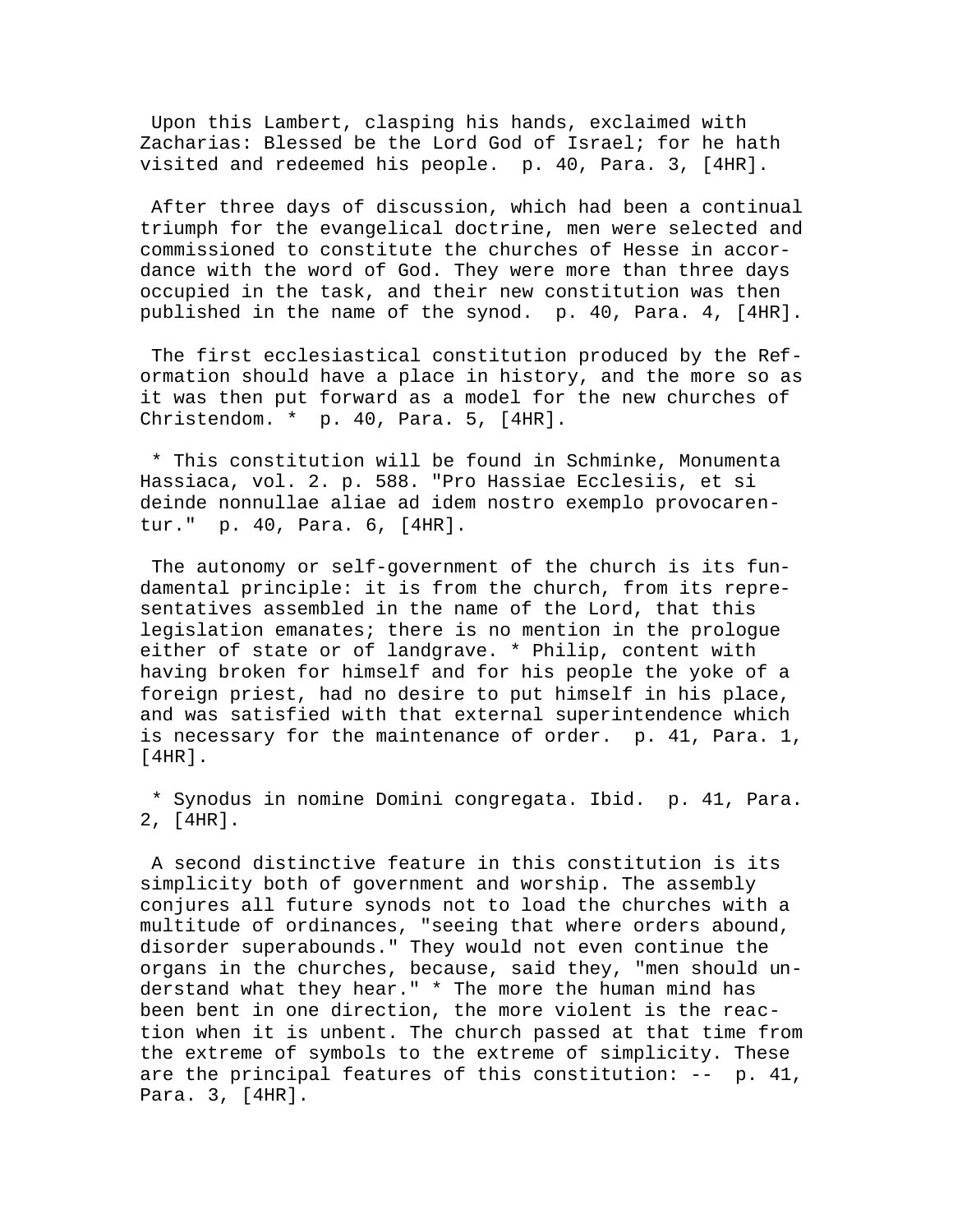\* Ne homines non intelligant. Monumenta Hassiaca, Ibid. cap. 3. p. 41, Para. 4, [4HR].

 "The church can only be taught and governed by the word of its sovereign Pastor. Whoever has recourse to any other word shall be deposed and excommunicated. \* p. 41, Para. 5, [4HR].

 \* Non admittimus verbum aliud quam ipsius pastoris nostri. Ibid. cap. 2. p. 41, Para. 6, [4HR].

 "Every pious man, learned in the word of God, whatever be his condition, may be elected bishop if he desire it, for he is called inwardly of God. \* p. 41, Para. 7, [4HR].

 \* Si quis pius, in verbo sancto et exercitatus, docere petit verbum sanctum, non repellatur, a Deo enim interne mittitur. Ibid. cap. 23. p. 41, Para. 8, [4HR].

 "Let no one believe that by a bishop we understand anything else than a simple minister of the word of God. \* p. 41, Para. 9, [4HR].

 \* Ne quis putet, nos hic per episcopos, alios intelligere, quam mi nistros Dei verbi. Monumenta Hassiaca, cap. 23. p. 41, Para. 10, [4HR].

 "The ministers are servants, and consequently they ought not to be lords, princes, or governors. p. 42, Para. 1, [4HR].

 "Let the faithful assemble and choose their bishops and deacons. Each church should elect its own pastor. \* p. 42, Para. 2, [4HR].

 \* Eligat quaevis ecclesia episcopum suum. Ibid. cap. 23. p. 42, Para. 3, [4HR].

 "Let those who are elected bishops be consecrated to their office by the imposition of the hands of three bishops; and as for the deacons, if there are no ministers present, let them receive the laying on of hands from the elders of the church. \* p. 42, Para. 4, [4HR].

 \* Manus imponant duo ex senioribus, nisi alii episcopi intersint. Ibid. cap. 21. p. 42, Para. 5, [4HR].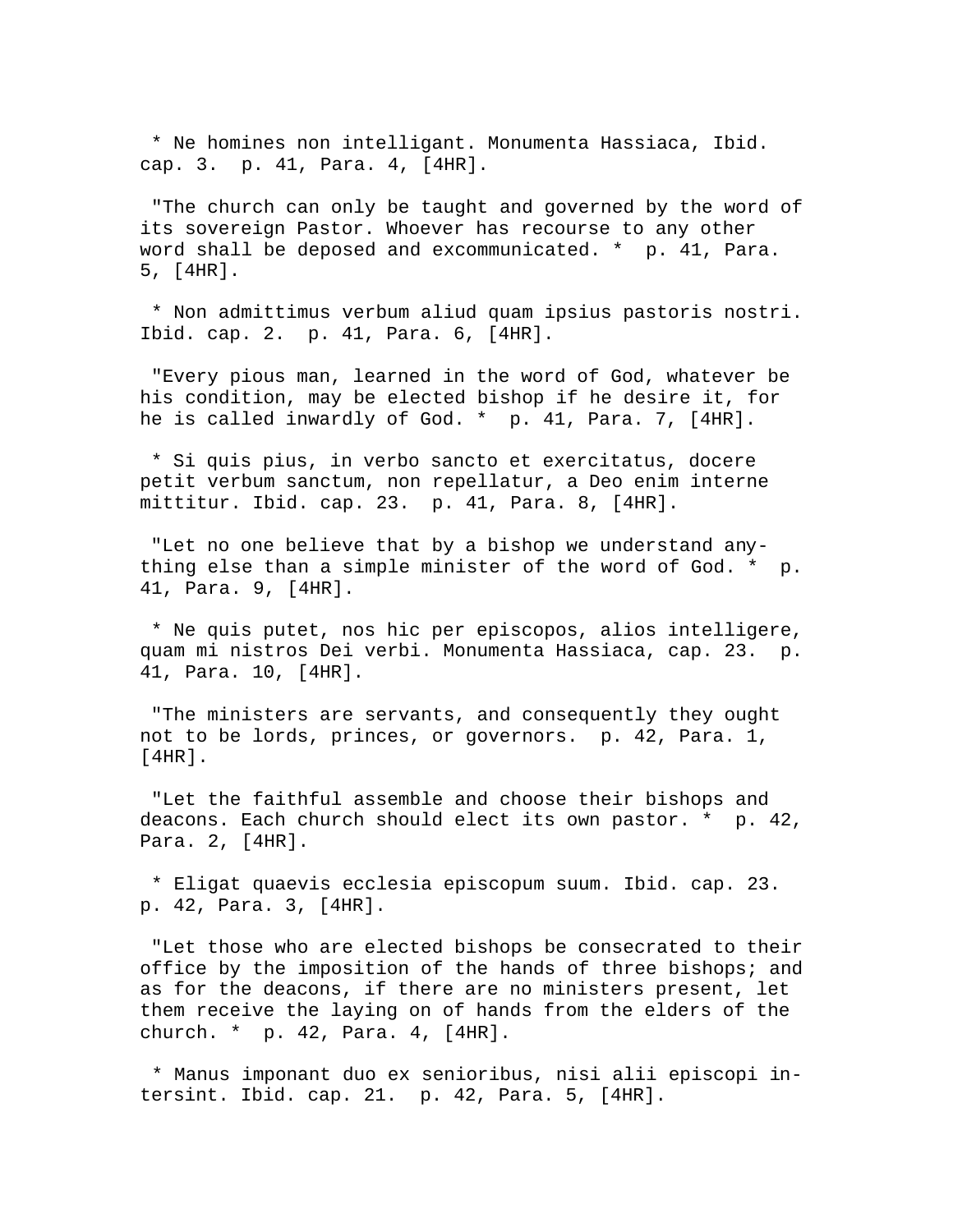"If a bishop causes any scandal to the church by his effeminacy, by the splendor of his garments, or by the levity of conduct, and if, on being warned, he persists, let him be deposed by the church.  $*$  p. 42, Para. 6,  $[4HR]$ .

 \* Deponat ecclesia episcopum suum, quod ad eam spectet judicare de voce pastorum. Ibid. cap. 23. p. 42, Para. 7, [4HR].

 "Let each church place its bishop in a condition to live with his family, and to be hospitable, as St. Paul enjoins; but let the bishops exact nothing for their casual duties. \* p. 42, Para. 8, [4HR].

 \* Alat quaevis ecclesia episcopum suum sicque illi administret ut cum sua familia vivere possit. Ibid. cap. 23. p. 42, Para. 9, [4HR].

 "On every Sunday let there be in some suitable place an assembly of all the men who are in the number of the saints, to regulate with the bishop, according to God's word, all the affairs of the church, and to excommunicate whoever gives occasion of scandal to the church; for the church of Christ has never existed without exercising the power of excommunication. \* p. 42, Para. 10, [4HR].

 \* Fiat conventus fidelium in congruo loco, ad quem quotquot ex viris in sanctorum numero habentur..Christi ecclesiam nunquam fuisse sine excommunicatione. Ibid. cap. 15. p. 42, Para. 11, [4HR].

 "As a weekly assembly is necessary for the direction of the particular churches, so a general synod should be held annually for the direction of all the churches in the country. \* p. 42, Para. 12, [4HR].

 \* Ut semel pro toto Hessia celebretur synodus apua Marpurgum tertia dominica post pascha. Monumenta Hassiaca, Ibid. cap. 18. p. 42, Para. 13, [4HR].

 "All the pastors are its natural members; but each church shall further elect from its body a man full of the Spirit and of faith, to whom it shall intrust its powers for all that is in the jurisdiction of the synod. \* p. 43, Para. 1, [4HR].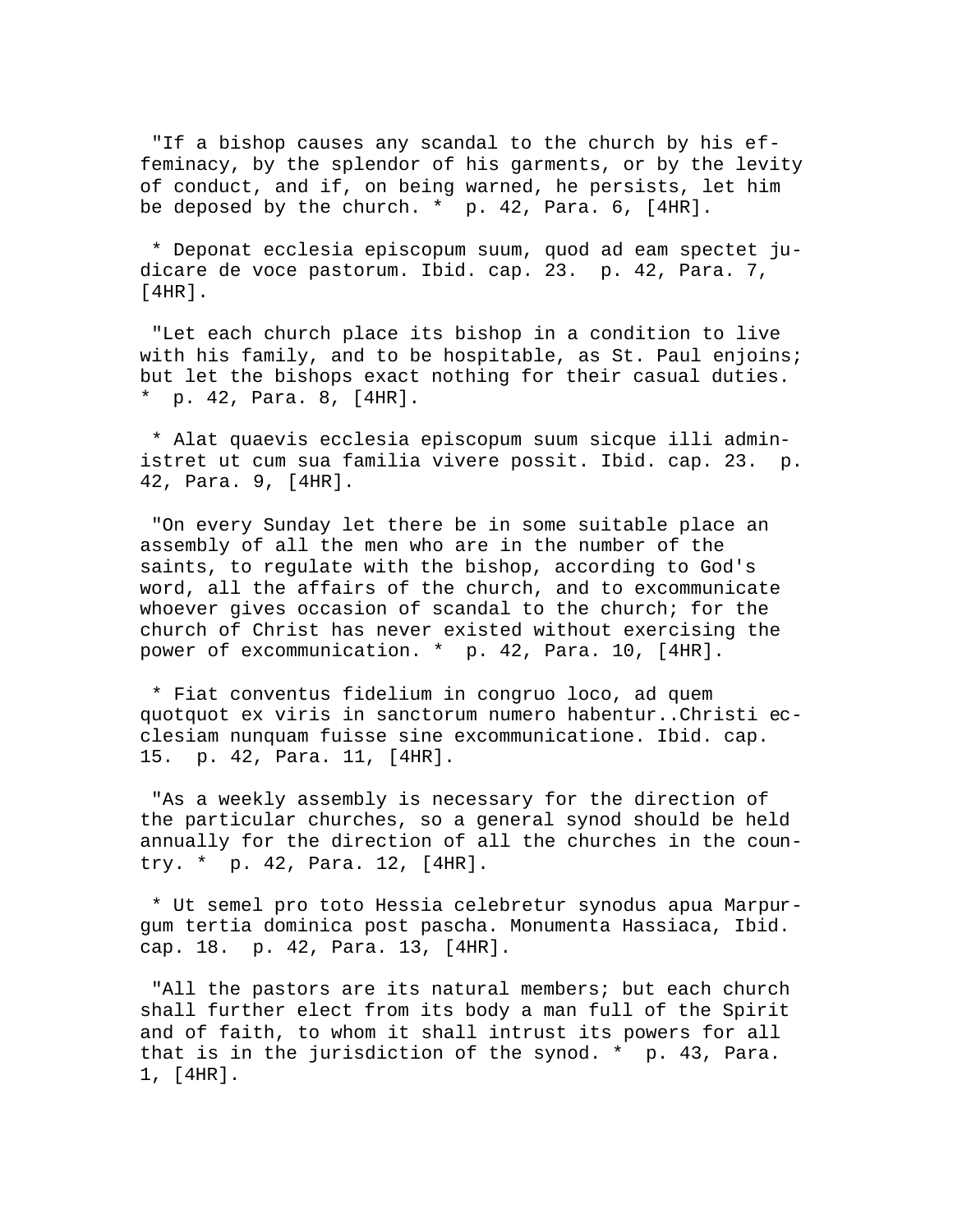\* Universi episcopi..Quaelibet ecclesia congregetur et eligat ex se ipsa unum plenum fide et Spiritu Dei. Monumenta Hassiaca, Ibid. cap. 18. p. 43, Para. 2, [4HR].

 "Three visitors shall be elected yearly, with commission to go through all the churches, to examine those who have been elected bishops, to confirm those who have been approved of, and to provide for the execution of the decrees of the synod." p. 43, Para. 3, [4HR].

 It will no doubt be found that this first evangelical constitution went in some points to the extreme of ecclesiastical democracy; but certain institutions had crept in that were capable of increase and of changing its nature. Six superintendents for life were afterwards substituted for the three annual visitors -- who, according to the primitive institution, might be simple members of the church - and, as has been remarked, \* the encroachments, whether of these superintendents or of the state, gradually paralyzed the activity and independence of the churches of Hesse. This constitution fared like that of the Abbe Sieyes, in the year 8, A.D. 1799, which although intended to be republican, served through the influence of Napoleon Bonaparte to establish the despotism of the empire. p. 43, Para. 4, [4HR].

\* Rettig, Die Freie Kirche. p. 43, Para. 5, [4HR].

 It was not the less a remarkable work. Romish doctors have reproached the Reformation for making the church a too interior institution. \* In effect, the Reformation and Popery recognize two elements in the church -- the one exterior, the other interior; but while Popery gives precedence to the former, the Reformation assigns it to the latter. If however it be a reproach against the Reformation for having an inward church only, and for not creating an external one, the remarkable constitution of which we have just exhibited a few features, will save us the trouble of replying. The exterior ecclesiastical order, which then sprang from the very heart of the Reformation, is far more perfect than that of Popery. p. 43, Para. 6, [4HR].

 \* This is the opinion set forth in the symbolik of Dr. Mohler, the most celebrated defender of the Romish doctrine among our contemporaries. p. 43, Para. 7, [4HR].

One great question presented itself: Will these principles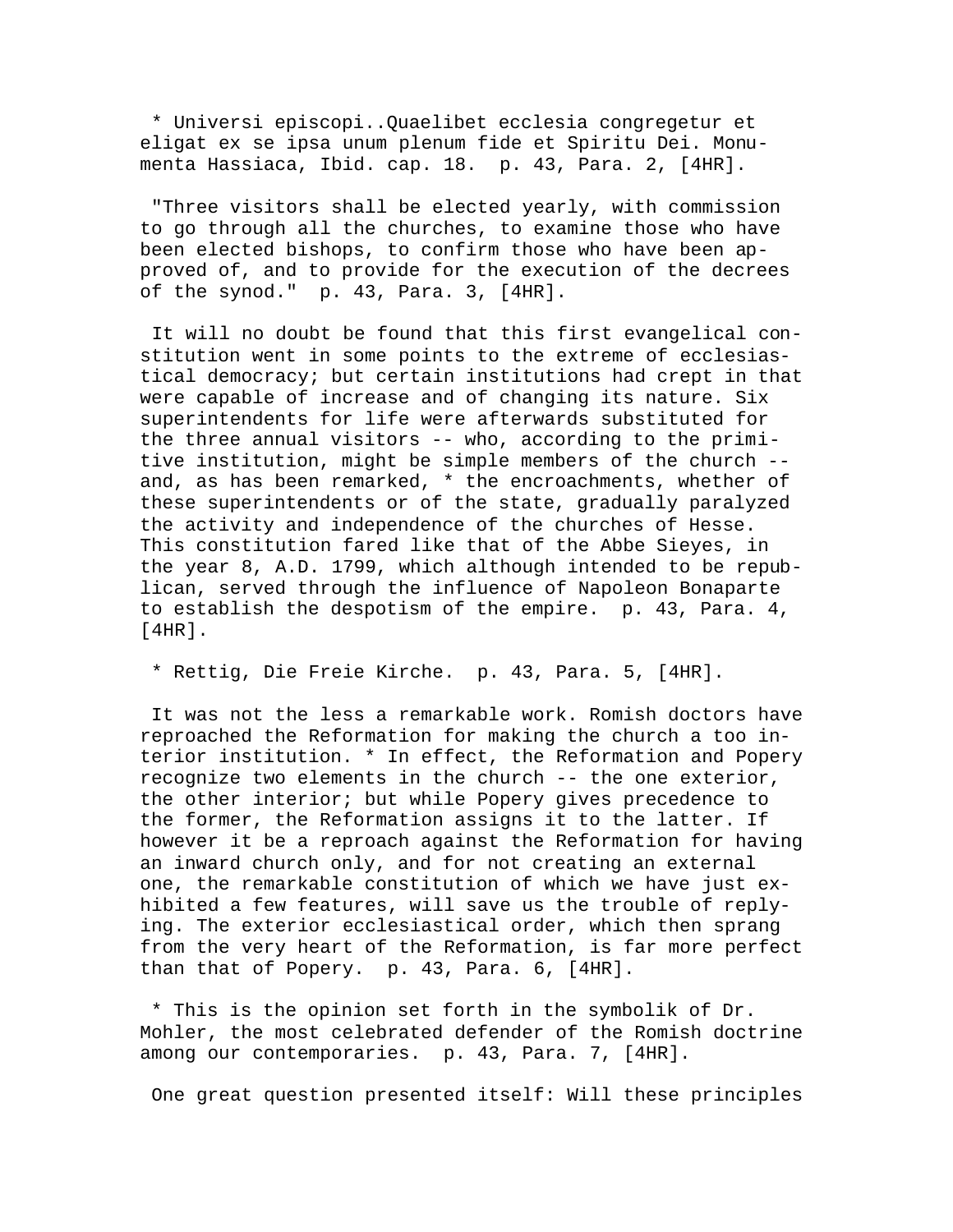be adopted by all the churches of the Reformation? p. 44, Para. 1, [4HR].

 Everything seemed to indicate that they would. At that time the most pious men were of opinion, that the ecclesiastical power proceeded from the members of the church. On withdrawing from the hierarchical extreme, they flung themselves into a democratical one. Luther himself had professed this doctrine as early as 1523. When the Calixtins of Bohemia found that the bishops of their country refused them ministers, they had gone so far as to take the first vagabond priest. "If you have no other means of procuring pastors," wrote Luther to them, "rather do without them, and let each head of a family read the gospel in his own house, and baptize his children, \* sighing after the sacrament of the altar as the Jews at Babylon did for Jerusalem." \*\* The consecration of the pope creates priests - not of God, but of the devil, ordained solely to trample Jesus Christ under foot, to bring his sacrifice to naught, and to sell imaginary holocausts to the world in his name. \*\*\* Men become ministers only by election and calling, and that ought to be effected in the following manner: p. 44, Para. 2, [4HR].

 \* See Vol. 1. p. 151. bot. \*\* Tutius enim et salubrius esset, quemlibet patrem-familias suae domui legere Evangelium. L. Opp. Lat. 2. 363. \*\*\* Per ordines papisticos non sacerdotes Dei sed sacerdotes Satanae, tantum ut Christum conculcent. Ibid. 364. p. 44, Para. 3, [4HR].

 "First, seek God by prayer; \* then being assembled together with all those whose hearts God has touched, choose in the Lord's name him or them whom you shall have acknowledged to be fitted for this ministry. After that, let the chief men among you lay their hands on them, and recommend them to the people and to the church." \*\* p. 44, Para. 4, [4HR].

 \* Orationibus tum privatis tum publicis. Ibid. 370. \*\* Eligite quem et quos volueritis. Tum impositis super eos manibus, sint hoc ipso vestri episcopi, vestri ministri, seu pastores. Ibid. p. 44, Para. 5, [4HR].

 Luther, in thus calling upon the people alone to nominate their pastors, submitted to the necessities of the times in Bohemia. It was requisite to constitute the ministry; and as the ministry had no existence, it could not then have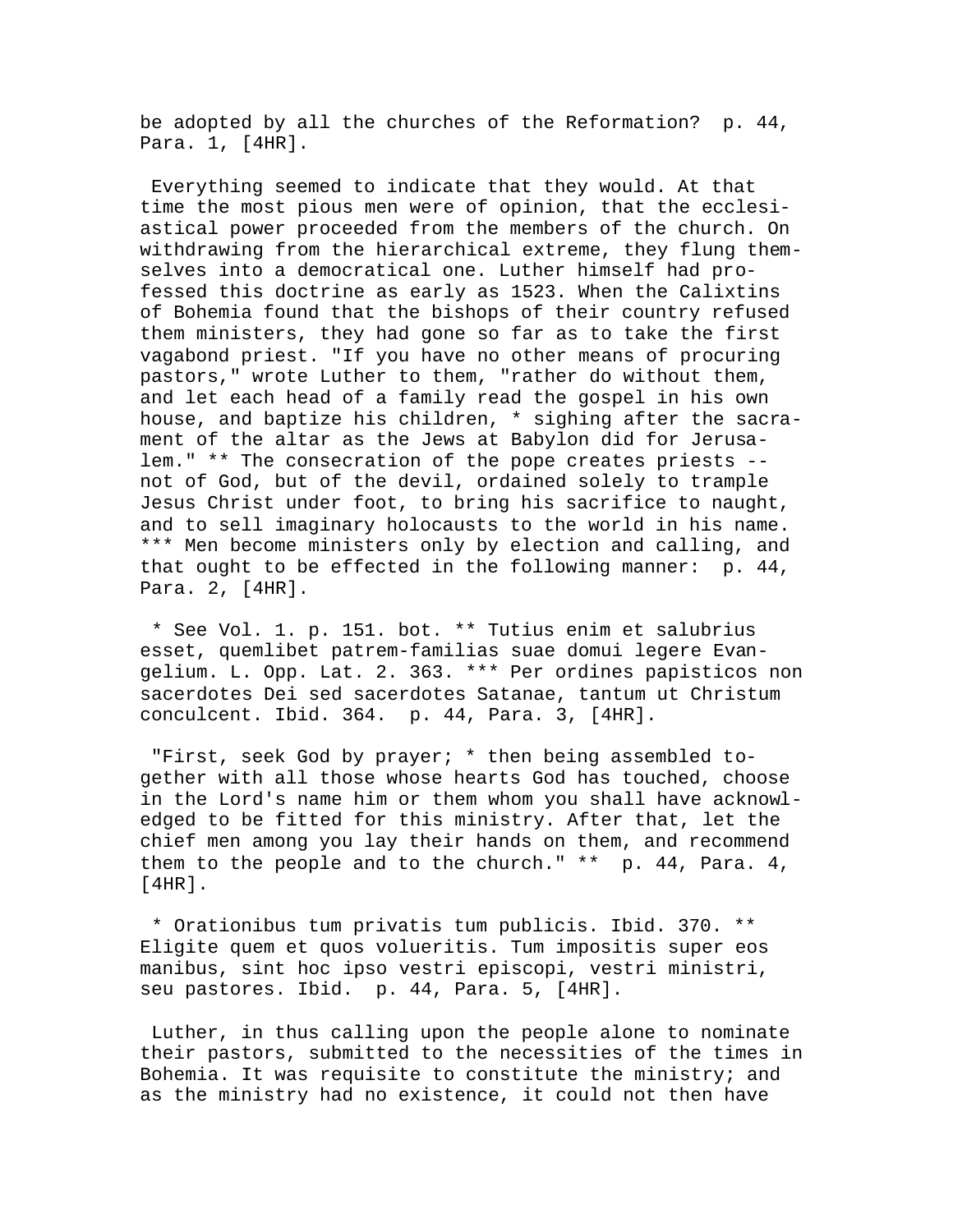the legitimate part that belongs to it in the choice of God's ministers. p. 44, Para. 6, [4HR].

 But another necessity, proceeding in like manner from the state of affairs, was to incline Luther to deviate in Saxony from the principles he had formerly laid down. p. 45, Para. 1, [4HR].

 It can hardly be said that the German Reformation began with the lower classes, as in Switzerland and France; and Luther could scarcely find anywhere that Christian people, which should have played so great a part in his new constitution. Ignorant men, conceited townspeople, who would not even maintain their ministers, these were the members of the church. Now what could be done with such elements? p. 45, Para. 2, [4HR].

 But if the people were indifferent, the princes were not so. They stood in the foremost rank of the great battle of the Reformation, and sat on the first bench in the council. The democratic organization was therefore compelled to give way to an organization conformable to the civil government. The church is composed of Christians, and they are taken wherever they are found, high or low. It was particularly in high stations that Luther found them. He admitted the princes -- as Zwingle did the Council of Two Hundred -- as representatives of the people, and henceforward the influence of the State became one of the principal elements in the constitution of the evangelical church in Germany. p. 45, Para. 3, [4HR].

 Thus Luther, setting out in principle from the democratic, arrived in fact at the Erastian extreme. Never perhaps was there so immense a space between the premises laid down by any man and the conduct he adopted. If Luther crossed that wide interval without hesitation, it was not from mere inconsistency on his part; he yielded to the necessities of the times. The rules of church government are not, like the doctrines of the gospel, of an absolute nature; their application depends in a measure on the state of the church. Nevertheless there was some inconsistency in Luther: he often expressed himself in a contradictory manner on what princes ought and ought not to do in the church. This is a point upon which the reformer and his age had no very settled opinions: there were other questions to be cleared up. p. 45, Para. 4, [4HR].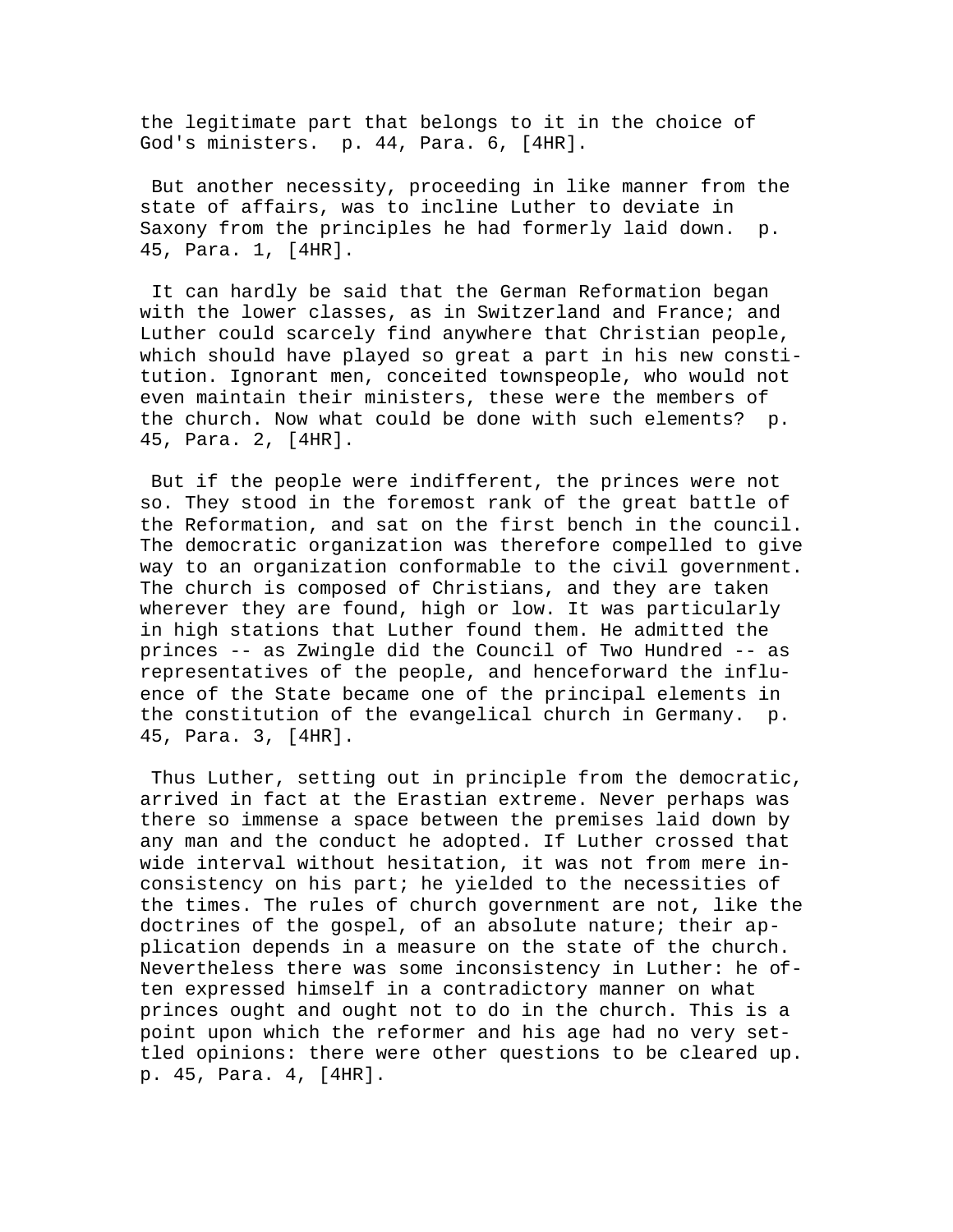In the mind of the reformer the tutelage of the princes was only to be provisional. The faithful being still in their minority, they had need of a guardian: but the era of the church's majority might arrive, and then would come its emancipation. p. 46, Para. 1, [4HR].

 As we said in another place, \* we will not decide on this great controversy of church and state. But there are certain ideas which can never be forgotten. God is the principle from which every being emanates, and who ought to govern the whole world -- societies as well as individuals - the state not less than the church. God has to do with governments, and governments with God. The great truths of which the church is the depository are given from above to exert their influence on the whole nation -- on him who is seated on the throne, as well as on the peasant in his cottage: and it is not only as an individual that the prince must be partaker of this heavenly light; it is also that he may receive a divine wisdom as governor of his people. God must be in the state. To place nations, governments, social and political life on one side, and God, his word, and his church on the other, as if there were a great gulf between them, and that these two orders of things should never meet, would be at once high treason against man and against God. p. 46, Para. 2, [4HR].

\* Vol. 2. p. 381. p. 46, Para. 3, [4HR].

 But if there ought to be a close union between these two spheres, the church and state, we ought to seek the means best calculated to obtain it. Now, if the direction of the church is intrusted to the civil government, as was the case in Saxony, there is great reason to fear lest the reality of this union should be compromised, and the infiltration of heavenly strength into the body of the nation be obstructed. The church administered by a civil department will often be sacrificed to political ends, and, gradually becoming secularized, will lose its pristine vigor. This at least has taken place in Germany, where in some places religion has sunk to the rank of a temporal administration. In order that any created being may exercise all the influence of which it is capable, it ought to have a free development. Let a tree grow unconfined in the open fields, you will better enjoy its cool shade, and gather more abundant fruits, than if you planted it in a vase and shut it up in your chamber. Such a tree is the church of Christ. p. 46, Para. 4, [4HR].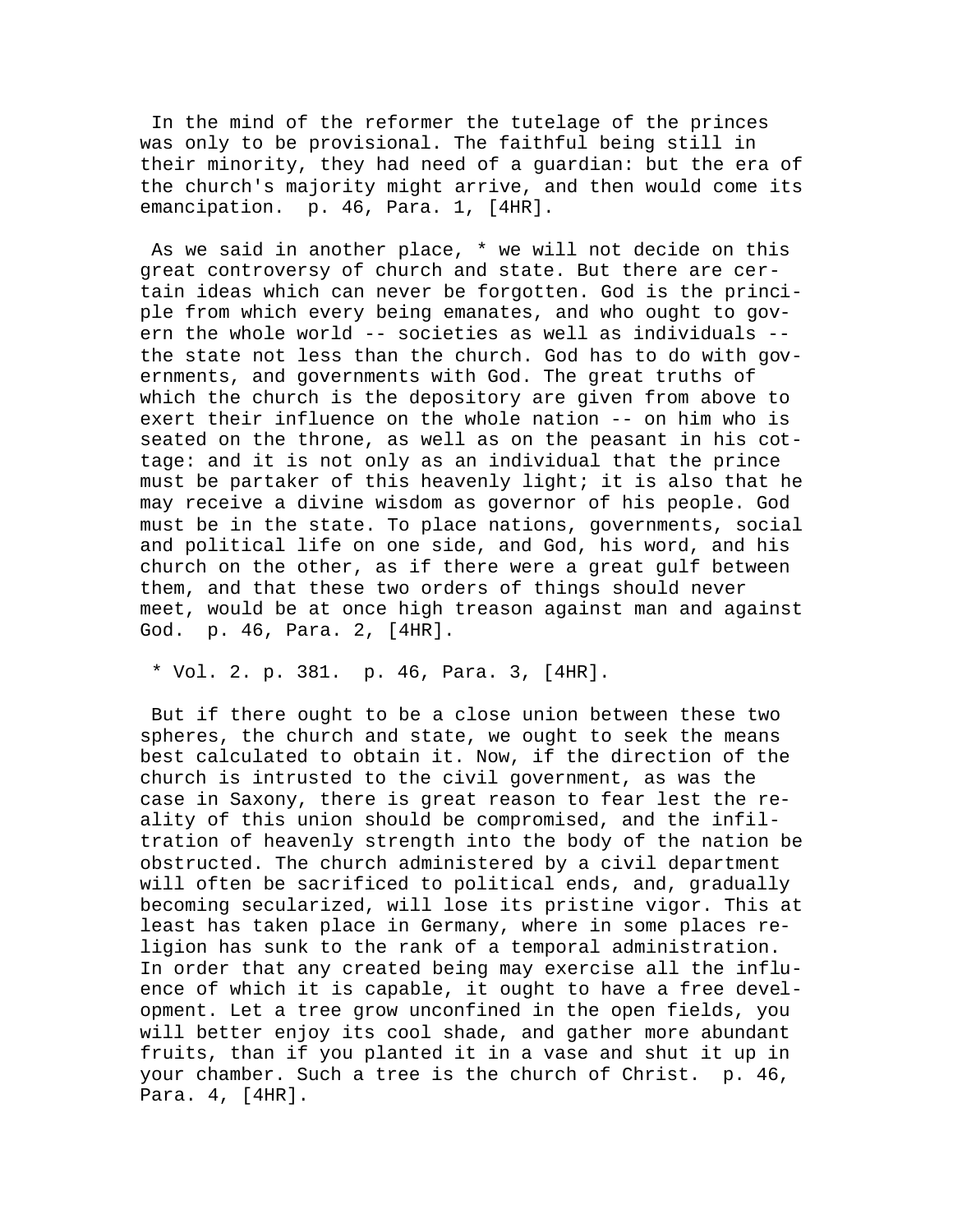The recourse to the civil power, which was perhaps at that time necessary in Germany, had still another consequence; when Protestantism became an affair of governments it ceased to be universal. The new spirit was capable of creating a new earth. But instead of opening new roads and of purposing the regeneration of all Christendom and the conversion of the whole world, Protestantism shrank back, and Protestants sought to settle themselves as comfortably as possible in a few German duchies. This timidity, which has been called prudence, did immense injury to the Reformation. p. 47, Para. 1, [4HR].

 The organizing power being once discovered in the councils of the princes, the reformers thought of organization, and Luther applied to the task; for although he was in an especial manner an assailant and Calvin an organizer, these two qualities, as necessary to the reformers of the church as to the founders of empires, were not wanting in either of these great servants of God. p. 47, Para. 2, [4HR].

 It was necessary to compose a new ministry, for most of the priests who had quitted the papacy were content to receive the watchword of Reform without having personally experienced the sanctifying virtue of the truth. There was even one parish in which the priest preached the gospel in his principal church, and sang mass in its succursal. \* p. 47, Para. 3, [4HR].

 \* In aede parochiali evangelico more docebat, in filiali missificabat. Seck. p. 102. p. 47, Para. 4, [4HR].

 But something more was wanting: a Christian people had to be created. "Alas," said Luther of some of the adherents of the Reform, "they have abandoned their Romish doctrines and rites, and they scoff at ours." \* p. 47, Para. 5, [4HR].

 \* Sic enim sua papistica neglexerunt, et nostra contemnunt. L. Epp. 3. 224. p. 47, Para. 6, [4HR].

 Luther did not shrink from before this double necessity; and he made provision for it. Convinced that a general visitation of the churches was necessary, he addressed the elector on this subject, on the 22d of October 1526. "Your highness, in your quality of guardian of youth, and of all those who know not how to take care of themselves," said he, "should compel the inhabitants, who desire neither pas-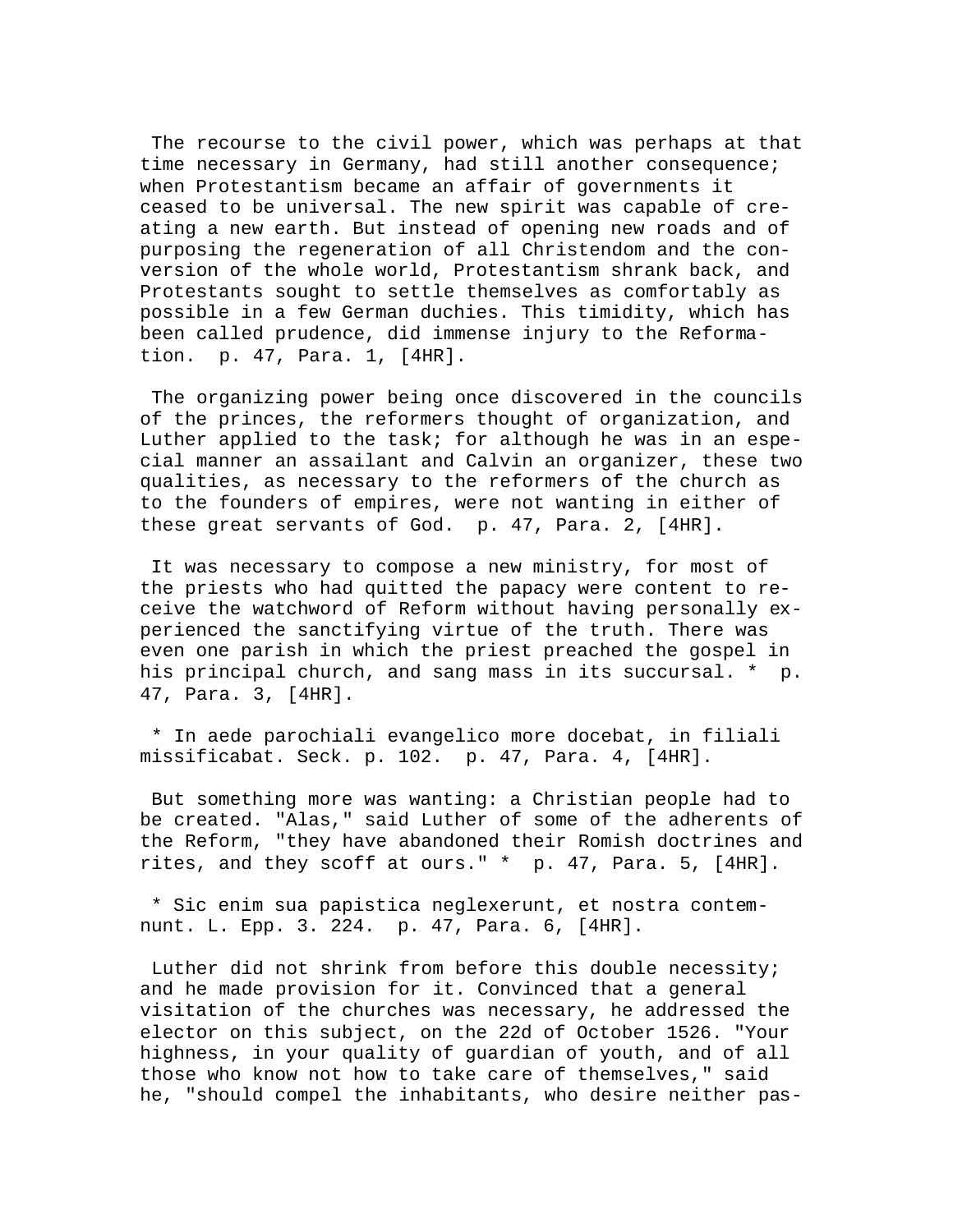tors nor schools, to receive these means of grace, as they are compelled to work on the roads, on bridges, and such like services. \* The papal order being abolished, it is your duty to regulate these things: no other person cares about them, no other can, and no other ought to do so. Commission, therefore, four persons to visit all the country; let two of them inquire into the tithes and church property; and let two take charge of the doctrine, schools, churches, and pastors." It may be asked, on reading these words, whether the church which was formed in the first century without the support of princes, could not in the sixteenth be reformed without them? p. 48, Para. 1, [4HR].

 \* Als oberster vormund der Jugend und aller die es be durfen, soll sie mit Gewaalt dazu halten. L. Epp. 3. 136. p. 48, Para. 2, [4HR].

 Luther was not content with soliciting in writing the intervention of the prince. He was indignant at seeing the courtiers, who in the time of the elector Frederick had shown themselves the inveterate enemies of the Reformation, now rushing, "sporting, laughing, skipping," as he said, on the spoils of the church. Accordingly, at the end of this year, the elector having come to Wittemburg, the reformer repaired immediately to the palace, made his complaint to the prince-electoral, whom he met at the gate, and then, without caring about those who would have stopped him, forced his way into the elector's bedchamber, and addressing this prince, who was surprised at so unexpected a visit, begged him to remedy the evils of the church. The visitation of the churches was resolved upon, and Melancthon was commissioned to draw up the necessary instructions. p. 48, Para. 3, [4HR].

 In 1526, Luther published his "German Mass," by which he signified the order of church service in general. "The real evangelical assemblies," he said, "do not take place publicly, pell-mell, admitting people of every sort; \* but they are formed of serious Christians, who confess the gospel by their words and by their lives, \*\* and in the midst of whom we may reprove and excommunicate those who do not live according to the rule of Christ Jesus. \*\*\* I cannot institute such assemblies, for I have no one to place in them; \*\*\*\* but if the thing becomes possible, I shall not be wanting in this duty." p. 49, Para. 1, [4HR].

\* Non publice, sive promiscue et admissa omnia generia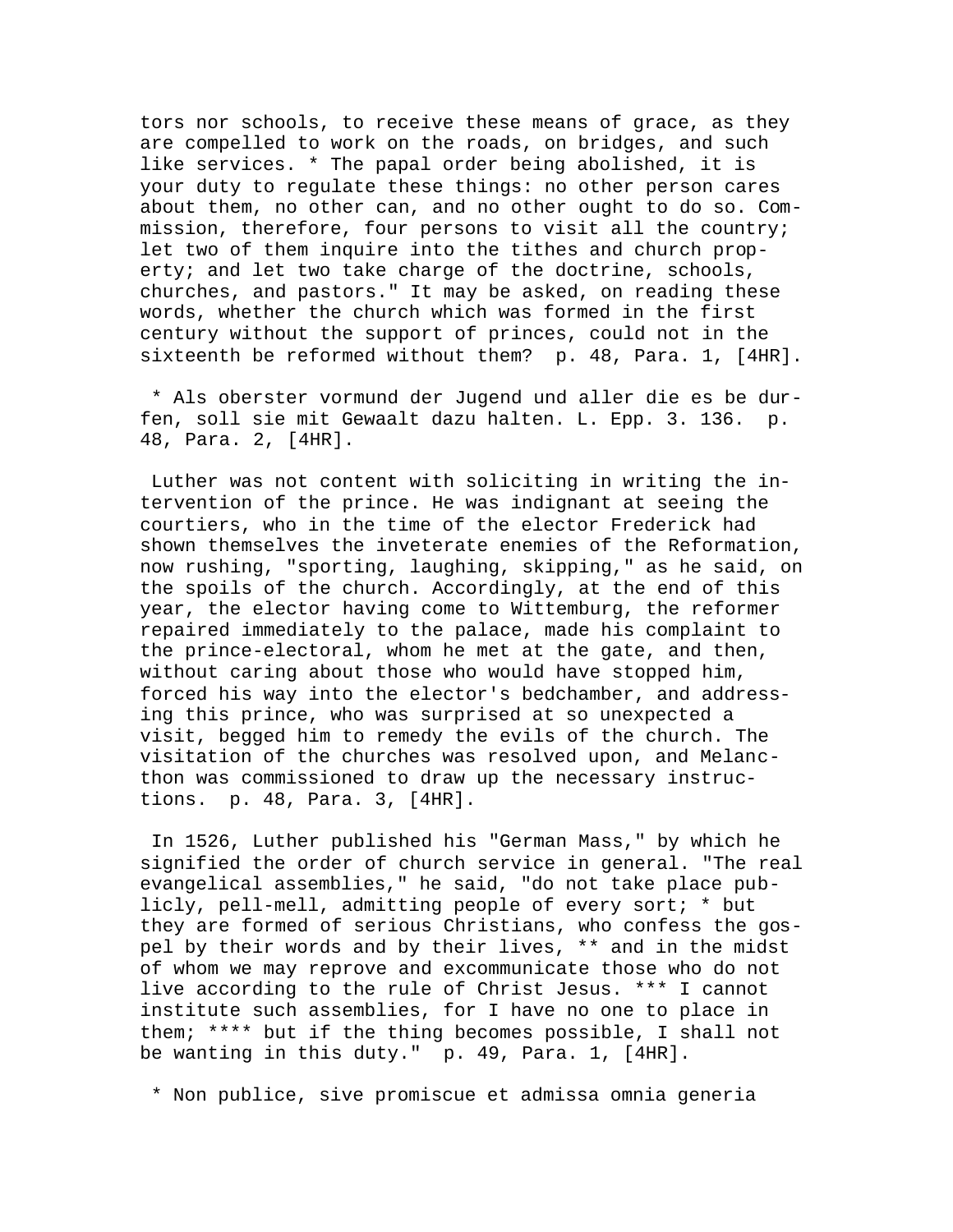plebe. De Missa Germ. \*\* Qui nomina sua in catalogum referrent, adds he. Ibid. \*\*\* Excommunicari qui Christiano more se non gererent. Ibid. \*\*\*\* Neque enim habeo qui sint idonei. Ibid. p. 49, Para. 2, [4HR].

 It was with a conviction that he must give the church, not the best form of worship imaginable, but the best possible, that Melancthon, like Luther, labored at his Instructions. p. 49, Para. 3, [4HR].

 The German Reformation at that time tacked about, as it were. If Lambert in Hesse had gone to the extreme of a democratical system, Melancthon in Saxony was approximating the contrary extreme of traditional principles. A conservative principle was substituted for a reforming one. Melancthon wrote to one of the inspectors: \* "All the old ceremonies that you can preserve, pray do so. \*\* Do not innovate much, for every innovation is injurious to the people." \*\*\* p. 49, Para. 4, [4HR].

 \* Dr. Dewette thinks this letter is Luther's, L. Epp. 3. 352. It appears clear to me, as also to Dr. Bretschneider, that it is Melancthon's. Luther never went so far in the way of concession. \*\* Observo quantum ex veteribus caeremoniis retineri potest, retineas. Corp. Ref. 2. 990. \*\*\* Omnis novitas nocet in vulgo. Ibid. p. 49, Para. 5, [4HR].

 They retained, therefore, the Latin liturgy, a few German hymns being mingled with it; \* the communion in one kind for those only who scrupled from habit to take it in both; a confession made to the priest without being in any way obligatory; many saints' days, the sacred vestments, \*\* and other rites, "in which," said Melancthon, "there is no harm, whatever Zwingle may say." \*\*\* And at the same time they set forth with reserve the doctrines of the Reformation. p. 49, Para. 6, [4HR].

 \* Non aboleas eam totam, the Latin mass. satis est alicubi miscare Germanicas cautationes. Ibid. \*\* Ut retineantur vestes usitatae in sacris. Corp. Ref. Ad Jonam, Dec. 20, 1527. \*\*\* Vel si Zwinglius ipse praedicaturus sit. Corp. Ref. 2. 910. p. 49, Para. 7, [4HR].

 It is but right to confess the dominion of facts and circumstances upon these ecclesiastical organizations; but there is a dominion which rises higher still -- that of the word of God. p. 50, Para. 1, [4HR].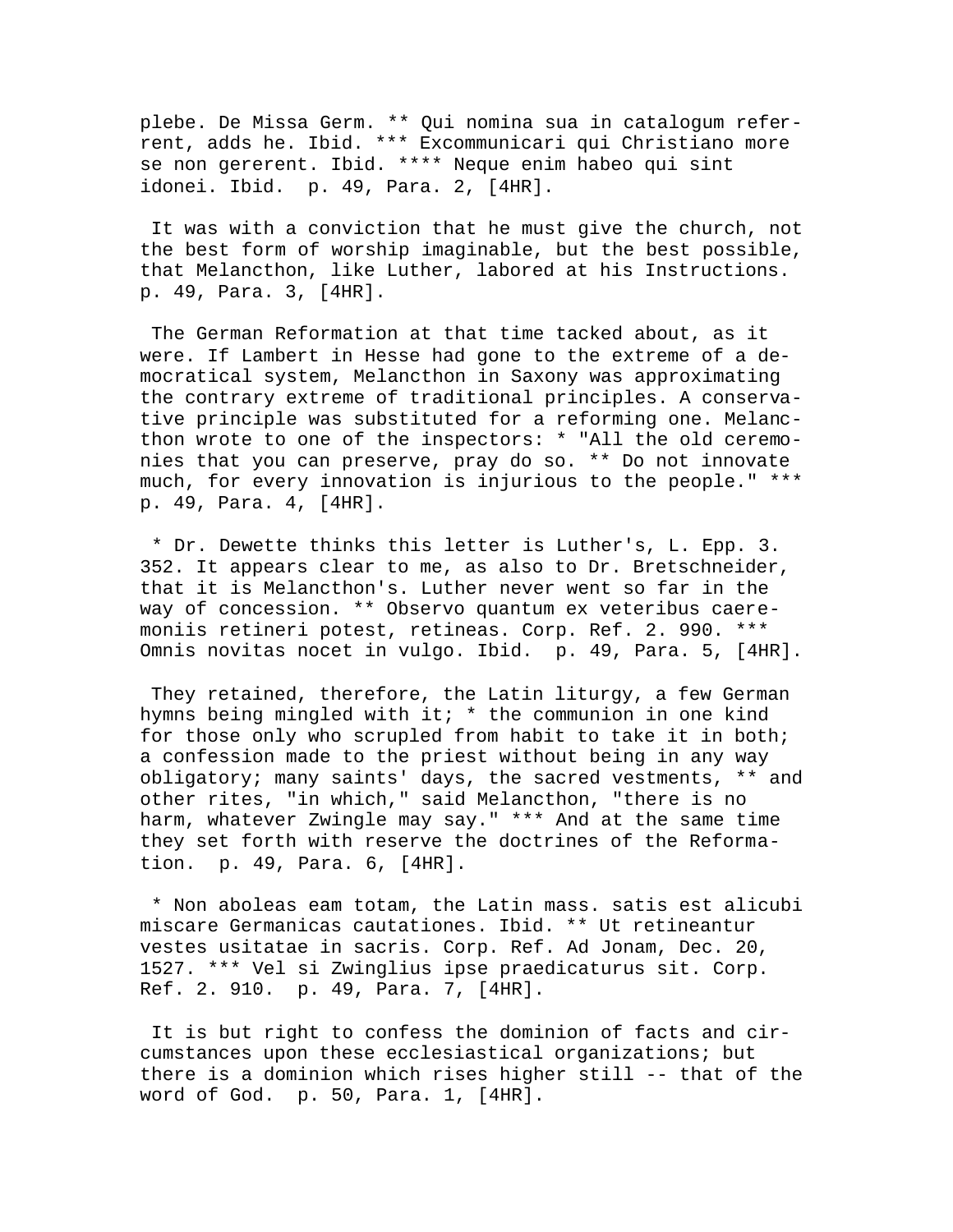p. 50, Para. 3, [4HR].

 Perhaps Melancthon did all that could be effected at that time; but it was necessary for the work to be one day resumed and reestablished on its primitive plan, and this was Calvin's glory. p. 50, Para. 3, [4HR].

 A cry of astonishment was heard both from the camp of Rome and from that of the Reformation. "Our cause is betrayed," exclaimed some of the evangelical Christians: "the liberty is taken away that Jesus Christ had given us." \* p. 50, Para. 4, [4HR].

 \* Alii dicerent prodi causam. Camer. Vita Melancthon, p. 107. p. 50, Para. 5, [4HR].

 On their part the Ultramontanists triumphed in Melancthon's moderation: they called it a retractation, and took advantage of it to insult the Reform. Cochlaeus published a "horrible" engraving, as he styles it himself, in which, from beneath the same hood was seen issuing a seven-headed monster representing Luther. Each of these heads had different features, and all, uttering together the most frightful and contradictory words, kept disputing, tearing, and devouring each other. \*\* p. 50, Para. 6, [4HR].

 \* Monstrosus ille Germaniae partus, Lutherus septiceps. Cochlaeus, p. 169. p. 50, Para. 7, [4HR].

 The astonished elector resolved to communicate Melancthon's paper to Luther. But never did the reformer's respect for his friend show itself in a more striking manner. He made only one or two unimportant additions to this plan, and sent it back accompanied with the highest eulogiums. The Romanists said that the tiger caught in a net was licking the hands that clipped his talons. But it was not so. Luther knew that the aim of Melancthon's labors was to strengthen the very soul of the Reformation in all the churches of Saxony. That was sufficient for him. He thought besides, that in every thing there must be a transition; and being justly convinced that his friend was more than himself a man of transition, he frankly accepted his views. p. 50, Para. 8, [4HR].

 The general visitation began. Luther in Saxony, Spalatin in the districts of Altenburg and Zwickau, Melancthon in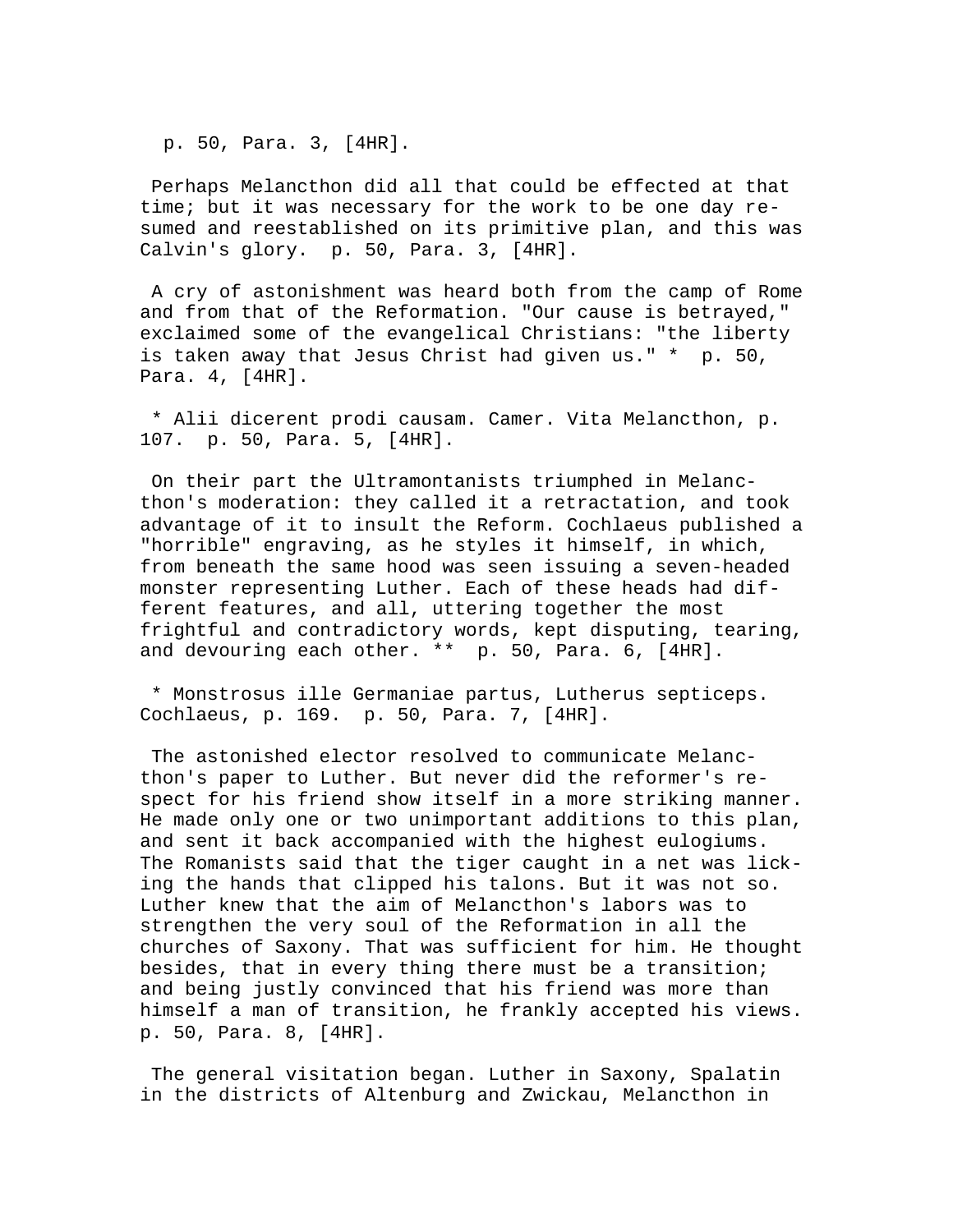Thuringia, and Thuring in Franconia, with ecclesiastical deputies and several lay colleagues, commenced the work in October and November 1528. p. 51, Para. 1, [4HR].

 They purified the clergy by dismissing every priest of scandalous life; \* assigned a portion of the church property to the maintenance of public worship, and placed the remainder beyond the reach of plunder. They continued the suppression of the convents, and everywhere established unity of instruction. "Luther's greater and smaller catechisms," which appeared in 1529, contributed more perhaps than any other writings to propagate throughout the new churches the ancient faith of the apostles. The visitors commissioned the pastors of the great towns, under the title of superintendents, to watch over the churches and the schools; they maintained the abolition of celibacy; and the ministers of the word, become husbands and fathers, formed the germ of a third estate, whence in after-years were diffused in all ranks of society learning, activity, and light. This is one of the truest causes of that intellectual and moral superiority which indisputably distinguishes the evangelical nations. p. 51, Para. 2, [4HR].

 \* Viginti fere rudes et inepti, multique concubinarii et potatores deprehensi sunt. Seckend. p. 102. p. 51, Para. 3, [4HR].

 The organization of the churches in Saxony, notwithstanding its imperfections, produced for a time at least the most important results. It was because the word of God prevailed; and because, wherever this word exercises its power, secondary errors and abuses are paralyzed. The very discretion that was employed really originated in a good principle. The reformers, unlike the enthusiasts, did not utterly reject an institution because it was corrupted. They did not say, for example, "The sacraments are disfigured, let us do without them; the ministry is corrupt, let us reject it;" but they rejected the abuse, and restored the use. This prudence is the mark of a work of God; and if Luther sometimes permitted the chaff to remain along with the wheat, Calvin appeared later, and more thoroughly purged the Christian threshing-floor. p. 51, Para. 4, [4HR].

 The organization which was at that time going on in Saxony, exerted a strong reaction on all the German empire, and the doctrine of the gospel advanced with gigantic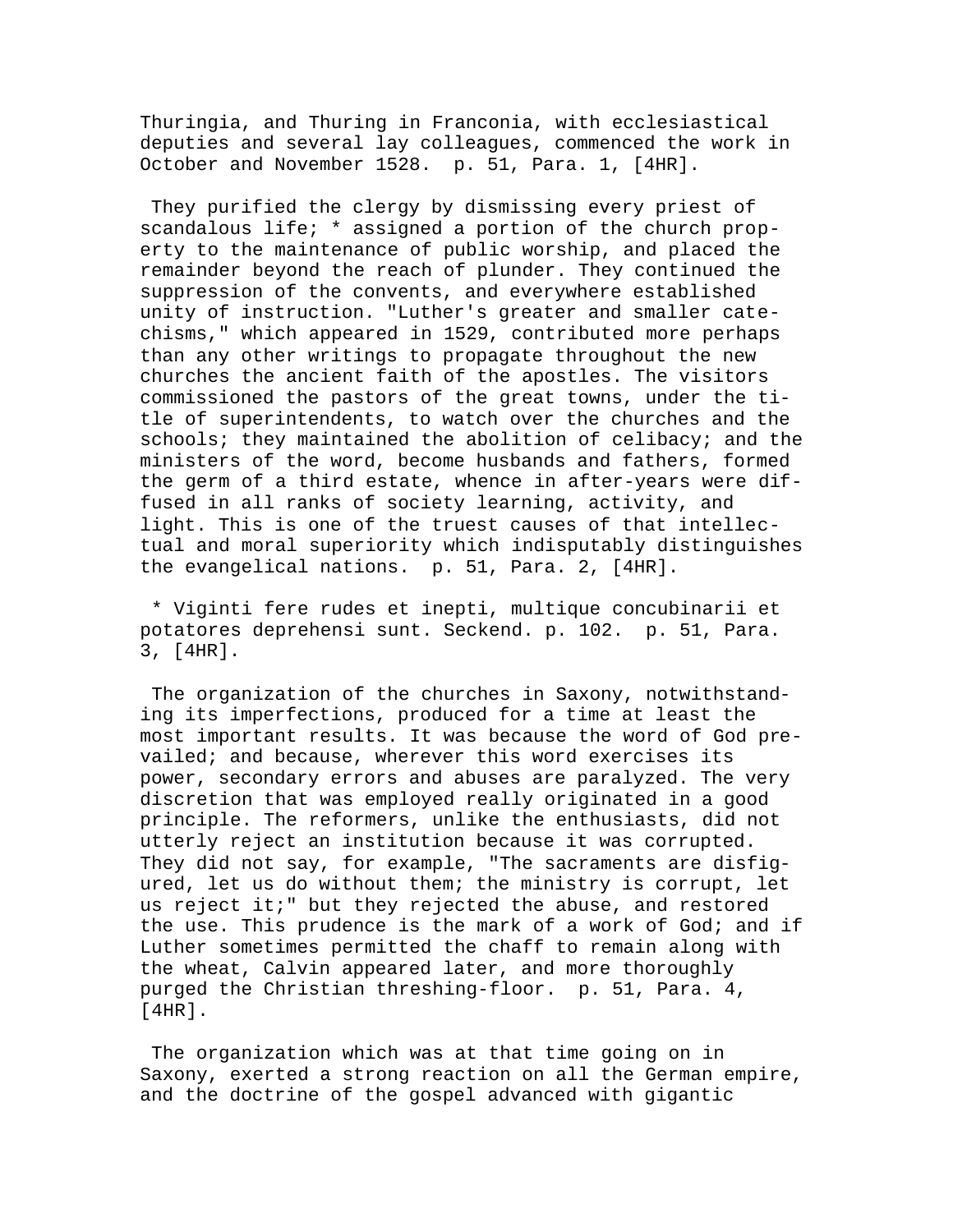strides. God's design in turning aside from the reformed states of Germany the thunderbolt that he caused to fall upon the seven-hilled city, was clearly manifest. Never were years more usefully employed; and it was not only to framing a constitution that the Reformation devoted itself, it was also to extend its doctrine. p. 52, Para. 1, [4HR].

 The duchies of Luneburg and Brunswick, many of the most important imperial cities, as Nuremberg, Augsburg, Ulm, Strasburg, Gottingen, Gosslar, Nordhausen, Lubeck, Bremen, and Hamburg, removed the tapers from the chapels, and substituted in their place the brighter torch of the word of God. p. 52, Para. 2, [4HR].

 In vain did the frightened canons allege the authority of the church. "The authority of the church," replied Kempe and Zechenhagen, the reformer of Hamburg, "cannot be acknowledged unless the church herself obeys her pastor Jesus Christ." \* Pomeranus visited many places to put a finishing hand to the Reform. p. 52, Para. 3, [4HR].

 \* Evangelici auctoritatem Ecclesiae non aliter agnoscendam esse contendebant quam si vocem pastoris Christi sequeretur. Seckend. 1. 245. p. 52, Para. 4, [4HR].

 In Franconia, the Margrave George of Brandenburg, having reformed Anspach and Bayreuth, wrote to his ancient protector, Ferdinand of Austria, who had knit his brows on being informed of these proceedings: "I have acted thus by God's order; for he commands princes to take care not only of the bodies of their subjects, but also of their souls." \* p. 52, Para. 5, [4HR].

 \* Non modo quoad corpus, sed etiam quoad animam. Ibid. 2. 121. p. 52, Para. 6, [4HR].

 In East Friesland, on new-year's day 1527, a Dominican named Resius, having put on his hood, \* ascended the pulpit at Noorden, and declared himself ready to maintain certain theses according to the tenor of the gospel. After silencing the abbot of Noorden by the soundness of his arguments, Resius took off his cowl, left it on the pulpit, and was received in the nave by the acclamations of the faithful. Erelong the whole of Friesland laid aside the uniform of popery, as Resius had done. p. 53, Para. 1, [4HR].

\* Resius, cucullum indutus, suggestum ascendit. Scultet.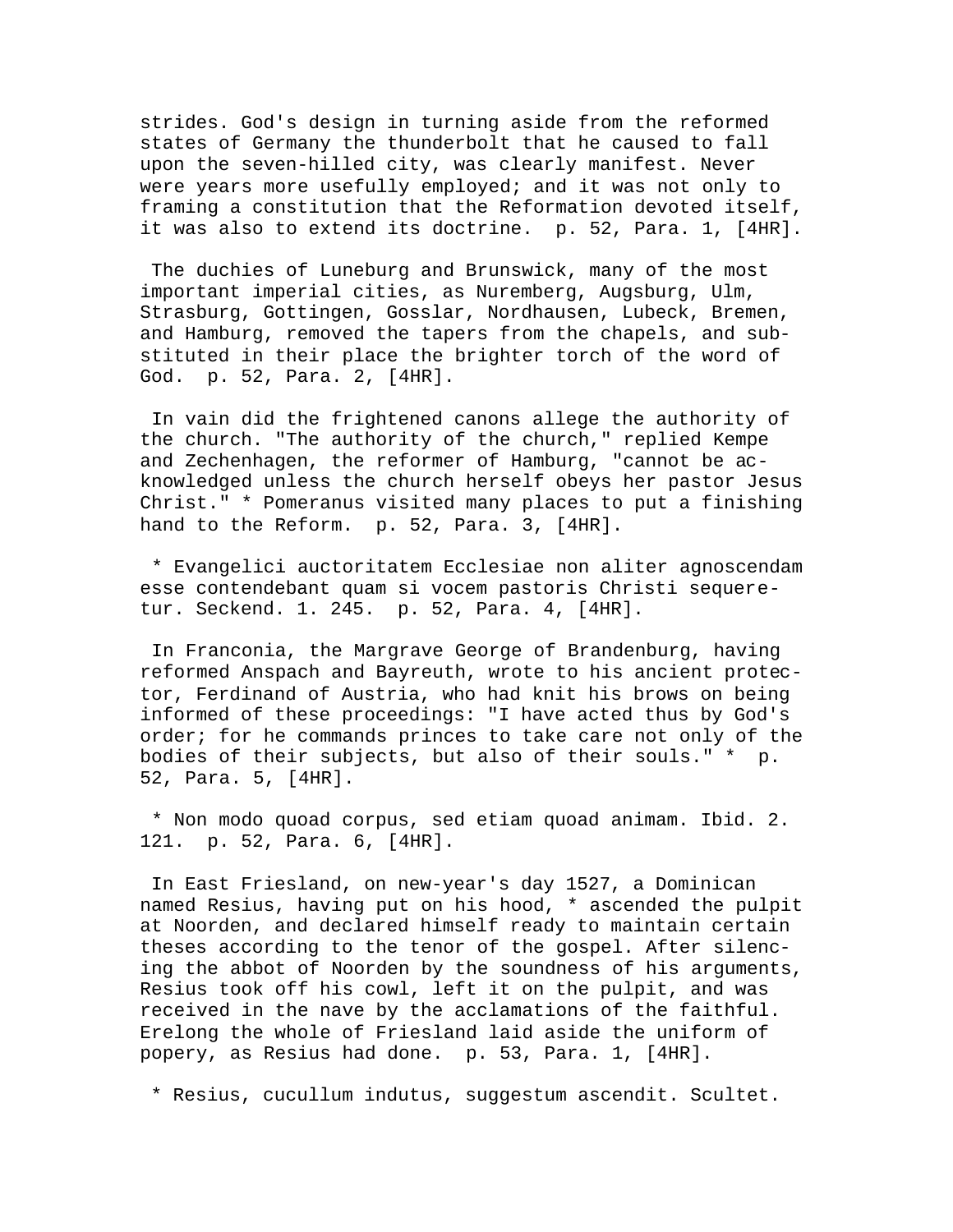Ann. p. 93. p. 53, Para. 2, [4HR].

 At Berlin, Elizabeth, electress of Brandenburg, having read Luther's works, felt a desire to receive the Lord's supper in conformity with Christ's institution. A minister secretly administered it at the festival of Easter, 1528; but one of her children informed the elector. Joachim was greatly exasperated, and ordered his wife to keep her room for several days; \* it was even rumored that he intended shutting her up. \*\* This princess, being deprived of all religious support, and mistrusting the perfidious manoeuvers of the Romish priests, resolved to escape by flight; and claimed the assistance of her brother, Christian II of Denmark, then residing at Torgau. Taking advantage of a dark night, she quitted the castle in a peasant's dress, and got into a rude country-wagon that was waiting for her at the gate of the city. Elizabeth urged on the driver, when, in a bad road, the wain broke down. The electress, hastily unfastening a handkerchief she wore round her head, flung it to the man, who employed it in repairing the damage, and erelong Elizabeth arrived at Torgau. "If I should expose you to any risk," said she to her uncle, the elector of Saxony, "I am ready to go wherever Providence may lead me." But John assigned her a residence in the castle of Lichtenberg, on the Elbe, near Wittemburg. Without taking upon us to approve of Elizabeth's flight, let us acknowledge the good that God's Providence derived from it. This amiable lady, who lived at Lichtenberg in the study of his word, seldom appearing at court, frequently going to hear Luther's sermons, and exercising a salutary influence over her children, who sometimes had permission to see her, was the first of those pious princesses whom the house of Brandenburg has counted, and even still counts, among its members. p. 53, Para. 3, [4HR].

 \* Aliquot diebus a marito in cubiculo detenta fuisse. Seckend. 2. 122. \*\* Marchio statuerat eam immurare. L. Epp. Ad Lenkium, 3. 296. p. 53, Para. 4, [4HR].

 At the same time, Holstein, Sleswick, and Silesia decided in favor of the Reformation: and Hungary, as well as Bohemia, saw the number of its adherents increase. p. 54, Para. 1, [4HR].

 In every place, instead of a hierarchy seeking its righteousness in the works of man, its glory in external pomp, its strength in a material power, the church of apostles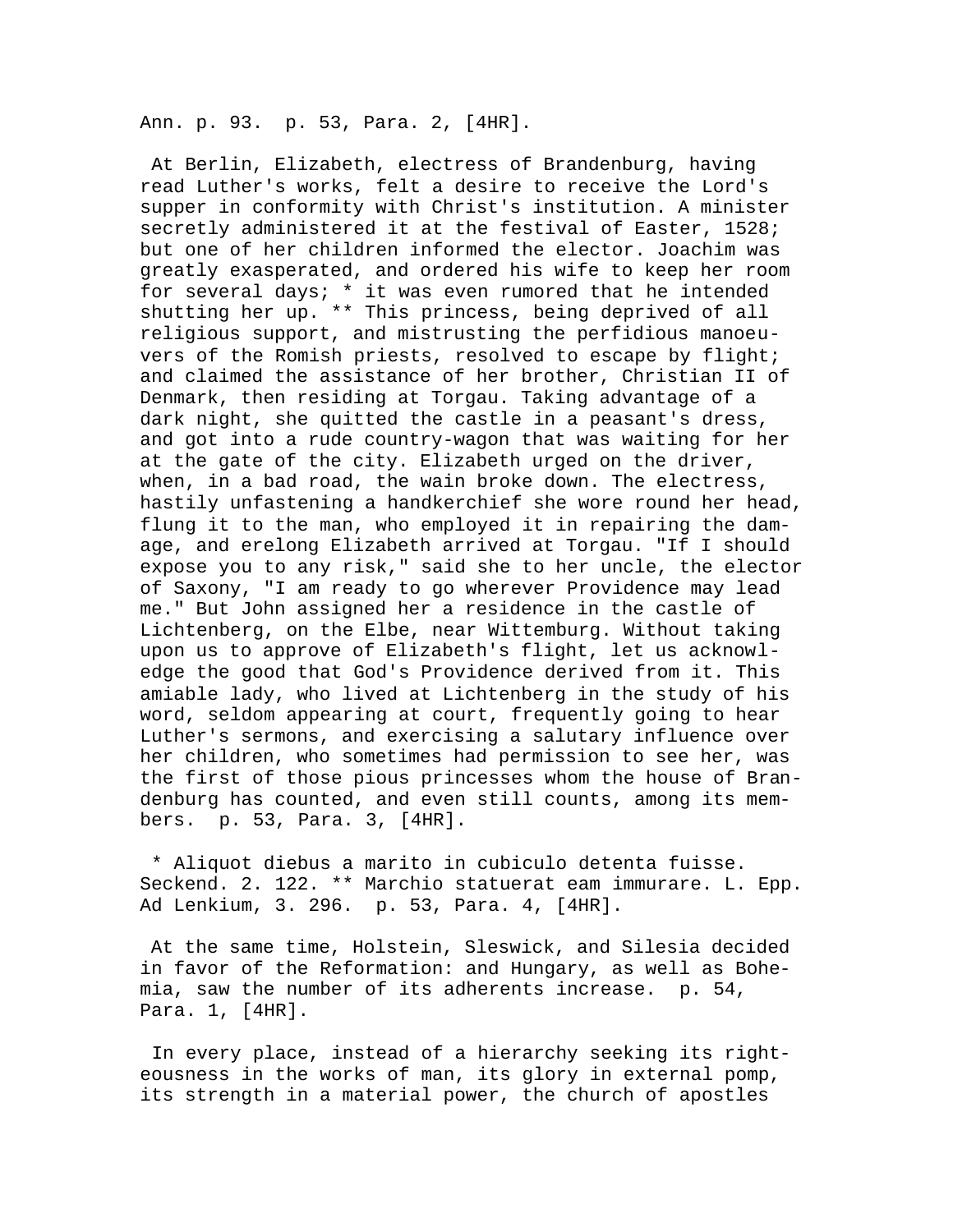reappeared, humble as in primitive times, and like the ancient Christians, looking for its righteousness, its glory, and its power solely in the blood of the Lamb and in the word of God. Revelation 12:11. p. 54, Para. 2, [4HR].

 CHAPTER 4 --- Edict of Ofen -- Persecutions -- Winkler, Carpenter, and Keyser -- Alarm in Germany -- Pack's forgery -- League of the reformed Princes -- Advice of the reformers -- Luther's pacific counsel -- Surprise of the Papist princes -- Pack's scheme not improbable -- Vigor of the Reformation. p. 55, Para. 1, [4HR].

These triumphs of the gospel could not pass unperceived; there was a powerful reaction, and until political circumstances should permit a grand attack upon the Reformation on the very soil where it was established, and of fighting against it by means of diets, and if necessary by armies, the adversaries began to persecute it in detail in the Romish countries with tortures and the scaffold. p. 55, Para. 2, [4HR].

 On the 20th of August 1527, king Ferdinand, by the edict of Ofen in Hungary, published a tariff of crimes and penalties, in which he threatened death by the sword, by fire, or by water, \* against whoever should say that Mary was like other women; or partake of the sacrament in an heretical manner; or consecrate the bread and wine, not being a Romish priest; and further, in the second case, the house in which the sacrament should have been administered was to be confiscated or rased to the ground. p. 55, Para. 3, [4HR].

 \* Die sollen mit den Feuer, Schwerdt oder Wasser gestraft werden. Ferd. Mandat. L. Opp. 19. 596. p. 55, Para. 4, [4HR].

 Such was not the legislation of Luther. Link having asked him if it were lawful for the magistrate to put the false prophets to death, meaning the Sacramentarians, whose doctrines Luther had so violently attacked, \* the reformer replied: "I am slow whenever life is concerned, even if the offender is exceedingly guilty. \*\* I can by no means admit that the false teachers should be put to death: \*\*\* it is sufficient to remove them." For ages the Romish church has bathed in blood. Luther was the first to profess the great principles of humanity and religious liberty. p. 55, Para. 5, [4HR].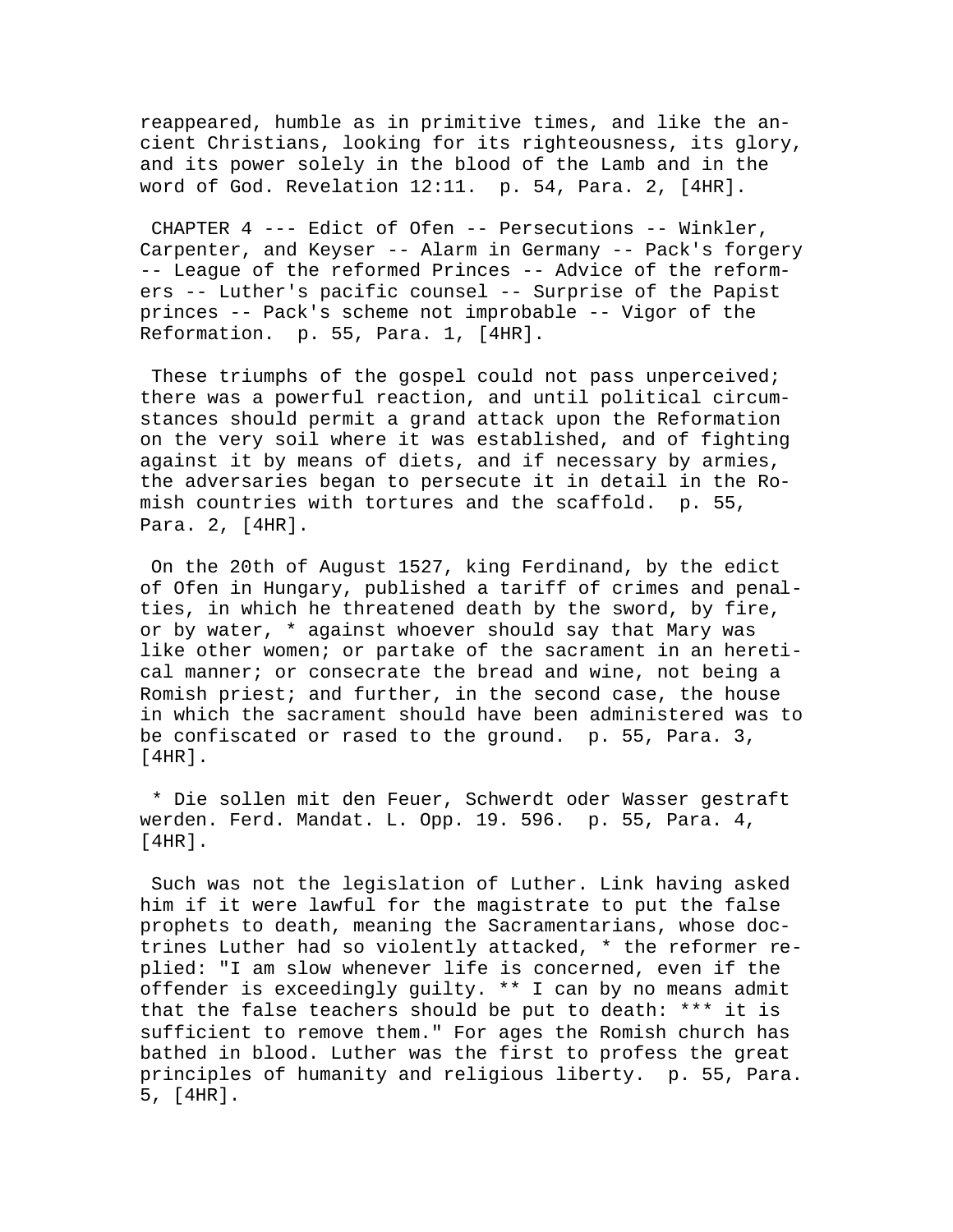\* Contra hostes sacramentarios strenue nobiscum certare. Epp. To Lenk, July 14, 1528. \*\* Ego ad judicium sanguinis tardus sum, etiam ubi meritum abundat. Ibid. \*\*\* Nullo modo possum admittere falsos doctores occidi. Epp. To Lenk, July 14, 1528. p. 55, Para. 6, [4HR].

 Recourse was sometimes had to more expeditious means than the scaffold itself. George Winkler, pastor of Halle, having been summoned before Archbishop Albert in the spring of 1527, for having administered the sacrament in both kinds, had been acquitted. As this minister was returning home along an unfrequented road in the midst of the woods, he was suddenly attacked by a number of horsemen, who murdered him, and immediately fled through the thickets without taking anything from his person. \* "The world," exclaimed Luther, "is a cavern of assassins under the command of the devil; an inn, whose landlord is a brigand, and which bears this sign, Lies and Murder: and none are more readily put to death therein than those who proclaim Jesus Christ." p. 56, Para. 1, [4HR].

 \* Mox enim ut interfecerunt, aufugerunt per avia loca, nihil praedae aut pecuniae capientes. Cochl. p. 152. p. 56, Para. 2, [4HR].

 At Munich, George Carpenter was led to the scaffold for having denied that the baptism of water is able by its own virtue to save a man. "When you are thrown into the fire," said some of his brethren, "give us a sign by which we may know that you persevere in the faith." "As long as I can open my mouth, I will confess the name of the Lord Jesus." \* The executioner stretched him on a ladder, tied a small bag of gunpowder round his neck, and then flung him into the flames. Carpenter immediately cried out, "Jesus, Jesus;" and while the executioner was turning him again and again with his hooks, the martyr several times repeated the word Jesus, and expired. p. 56, Para. 3, [4HR].

 \* Dum os aperire licebit, servatoris nostri nomen profiteri nunquam intermittam. Scultet. 2. 110. p. 56, Para. 4, [4HR].

 At Landsberg nine persons were consigned to the flames, and at Munich twenty-nine were thrown into the water. At Scherding, Leonard Keyser, a friend and disciple of Luther, having been condemned by the bishop, had his head shaved,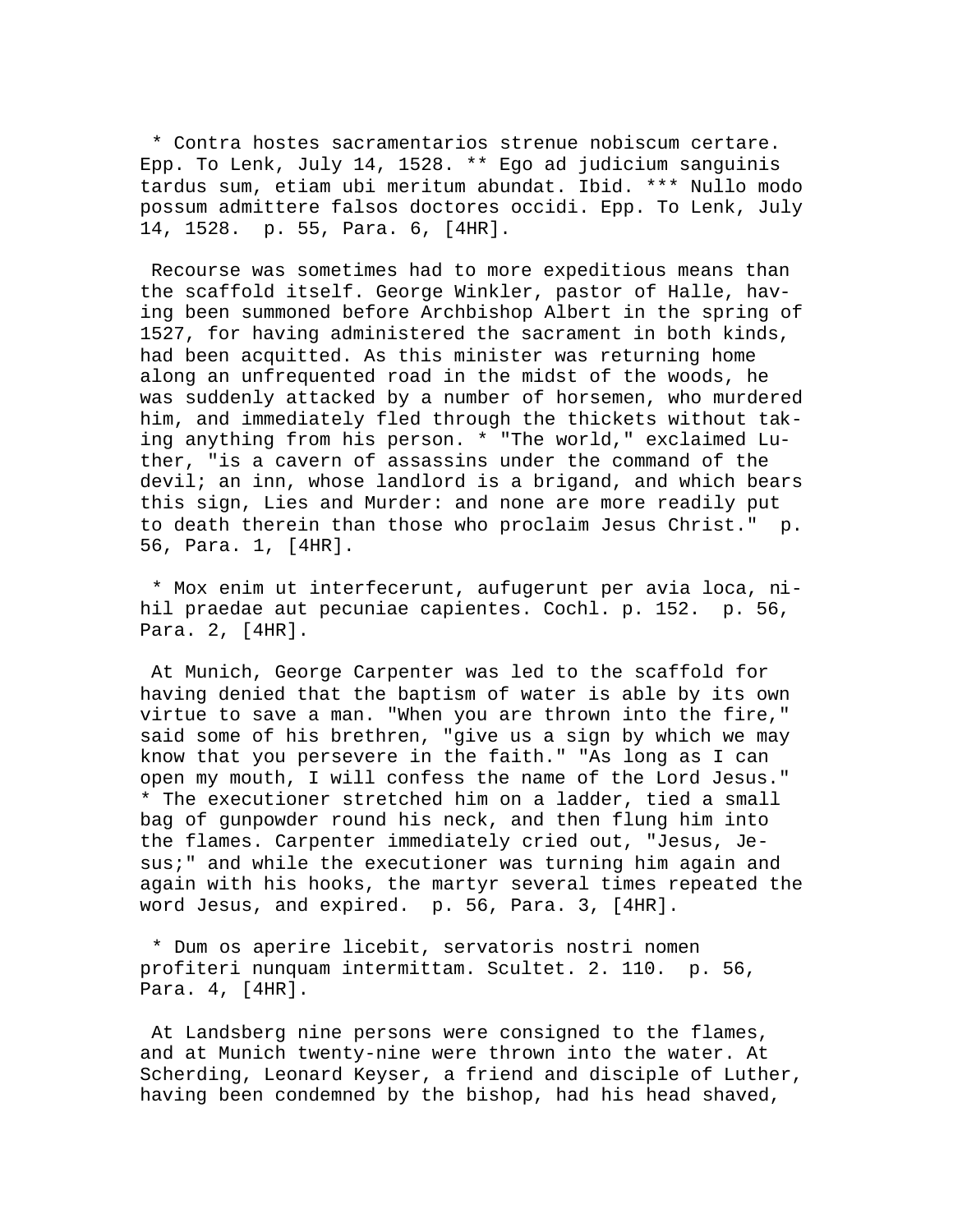and being dressed in a smock-frock, was placed on horseback. As the executioners were cursing and swearing, because they could not disentangle the ropes with which his limbs were to be tied, he said to them mildly: "Dear friends, your bonds are not necessary; my Lord Christ has already bound me." When he drew near the stake, Keyser looked at the crowd and exclaimed: "Behold the harvest, O Master, send forth thy laborers." He then ascended the scaffold and said: "O Jesus, save me; I am thine." These were his last words. \* "Who am I, a wordy preacher," cried Luther, when he received the news of his death, "in comparison with this great doer?" \*\* p. 56, Para. 5, [4HR].

 \* Incenso jam igne, clara voce proclamavit. Tuus sum, Jesu! Salva me! Seckend. 2. 85. \*\* Tam impar verbosus praedicator, illi tam potenti verbi operator. L. Epp. 3. 1214. p. 56, Para. 6, [4HR].

 Thus the Reformation manifested by such striking works the truth that it had come to reestablish; namely, that faith is not, as Rome maintains, an historical, vain, dead knowledge, \* but a lively faith, the work of the Holy Ghost, the channel by which Christ fills the heart with new desires and with new affections, the true worship of the living God. p. 57, Para. 1, [4HR].

 \* Si quis dixerit fidem non esse veram fidem, licet non fit viva, aut eum qui fidem sine charitate habet, non esse christianum, anathema sit. Conc. Frid. Sess. 6, p. 28. p. 57, Para. 2, [4HR].

 These martyrdoms filled Germany with horror, and gloomy forebodings descended from the thrones among the ranks of the people. Around the domestic hearth, in the long winter evenings, the conversation wholly turned on prisons, tortures, scaffolds, and martyrs; the slightest noise alarmed the old men, women, and children. Such narratives gathered strength as they passed from mouth to mouth; the rumor of a universal conspiracy against the gospel spread through all the empire. Its adversaries, taking advantage of this terror, announced with a mysterious air that they must look during this year, 1528, for some decisive measures against the reform. \* One scoundrel, Pack, resolved to profit by this state of mind to satisfy his avarice. p. 57, Para. 3, [4HR].

\* Nescio quid mirari quod hoc anno contra reformationem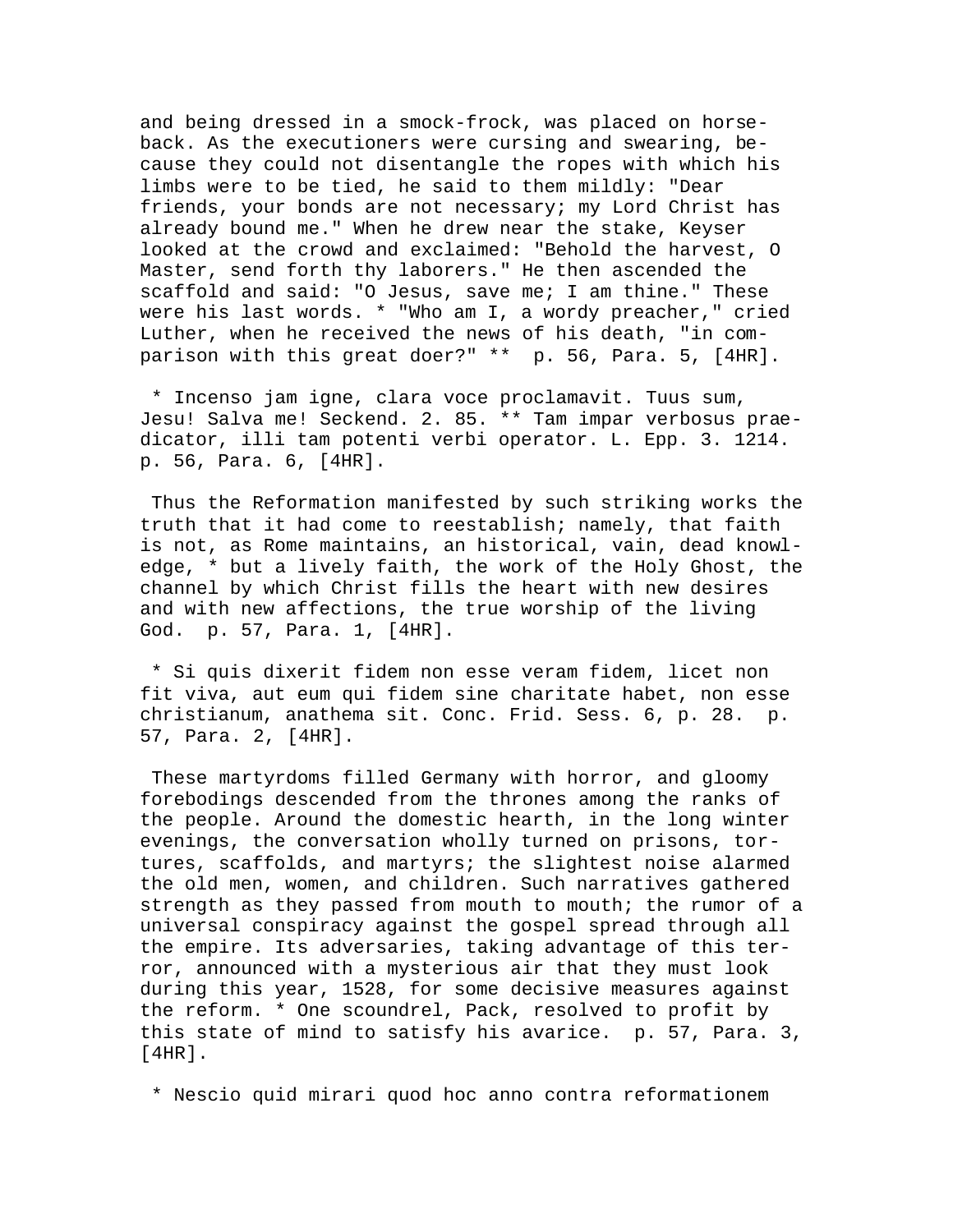expectandum sit. Seckend. 2. 101. p. 57, Para. 4, [4HR].

 No blows are more terrible to a cause than those which it inflicts upon itself. The Reformation, seized with a dizziness, was on the verge of self-destruction. There is a spirit of error that conspires against the cause of truth, beguiling by subtlety; 2 Cor. 11:3; the Reformation was about to experience its attacks, and to stagger under the most formidable assault, -- perturbation of thought, and estrangement from the ways of wisdom and of truth. p. 58, Para. 1, [4HR].

 Otho Pack, vice-chancellor to duke George of Saxony, was a crafty and dissipated man, \* who took advantage of his office, and had recourse to all sorts of practices to procure money. The duke having on one occasion sent him to the diet of Nuremberg as his representative, the bishop of Merseburg confided to him his contribution towards the imperial government. The bishop having been afterwards called upon for this money, Pack declared that he had paid it to a citizen of Nuremberg, whose seal and signature he produced. This paper was a forgery; Pack himself was the author of it. \*\* The wretch, however, put an impudent face on the matter, and having escaped conviction, preserved the confidence of his master. Erelong an opportunity presented itself of exercising his criminal talents on a larger scale. p. 58, Para. 2, [4HR].

 \* Homo erat versutus, et praeterea prodigus, quo vitio ad alia inductus est. Seckend. 2. 94. \*\* It is still to be seen in the records at Dresden. p. 58, Para. 3, [4HR].

 No one entertained greater suspicions with regard to the papists than the landgrave of Hesse. Young, susceptible, and restless, he was always on the alert. In the month of February 1528, Pack happening to be at Cassel to assist Philip in some difficult business, the landgrave imparted to him his fears. If any one could have had any knowledge of the designs of the papists, it must have been the vicechancellor of one of the greatest enemies to the Reformation. The crafty Pack heaved a sigh, bent down his eyes, and was silent. Philip immediately became uneasy, entreated him, and promised to do nothing that would injure the duke. Then Pack, as if he had allowed an important secret to be torn from him with regret, confessed that a league against the Lutherans had been concluded at Breslau on the Wednesday following Jubilate Sunday, 12th of May 1527; and en-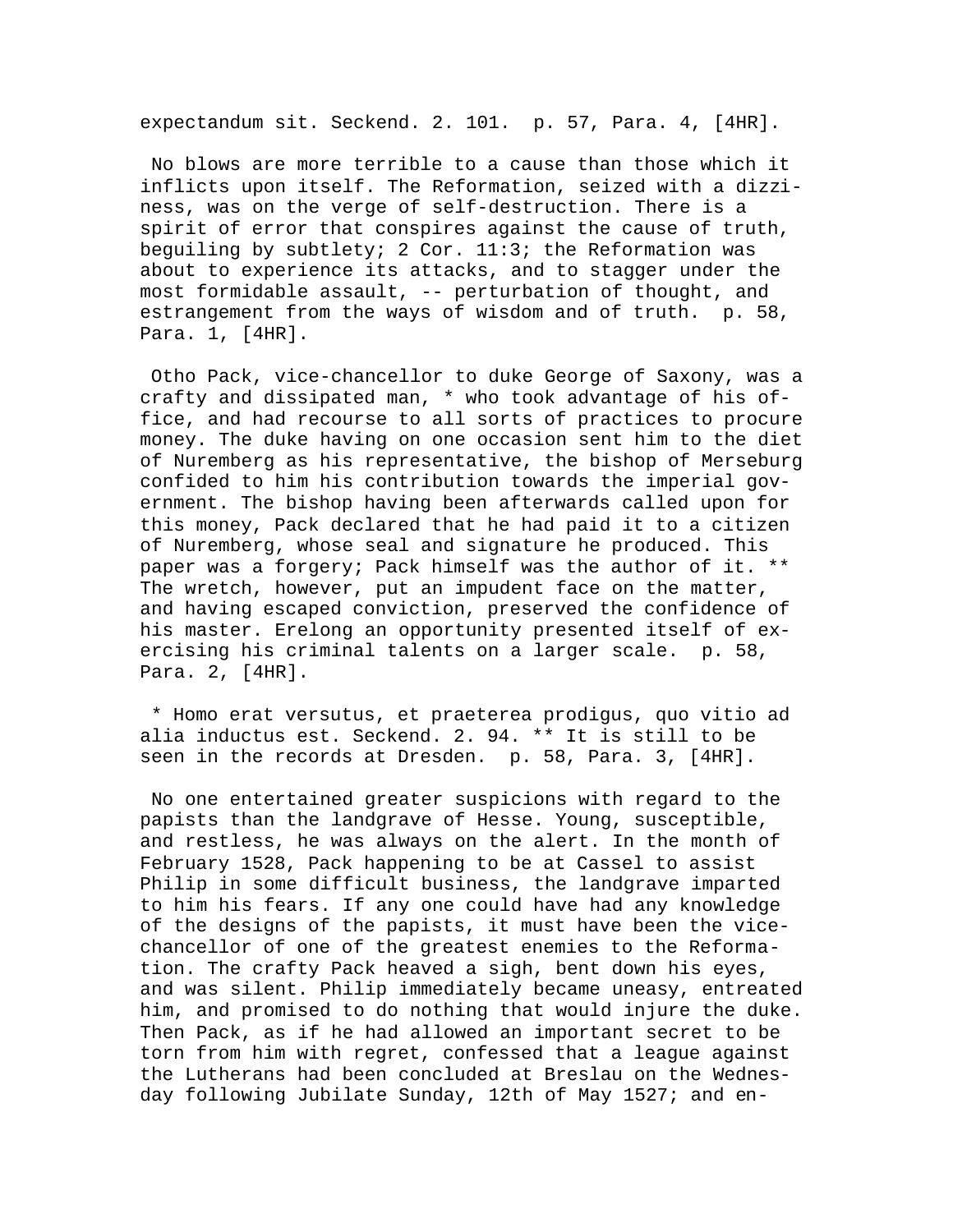gaged to procure the original of this act for the landgrave, who offered him for this service a remuneration of ten thousand florins. This was the greatest transaction that the wretched man had ever undertaken; but it tended to nothing less than the utter overthrow of the empire. p. 58, Para. 4, [4HR].

 The landgrave was amazed: he restrained himself, however, wishing to see the act with his own eyes before informing his allies. He therefore repaired to Dresden. "I cannot," said Pack, "furnish you with the original: the duke always carries it about his person to read it to other princes whom he hopes to gain over. Recently at Leipsic, he showed it to duke Henry of Brunswick. But here is a copy made by his highness's order." The landgrave took the document, which bore all the marks of the most perfect authenticity. It was crossed by a cord of black silk, and fastened at both ends by the seal of the ducal chancery. \* Above was an impression from the ring duke George always wore on his finger, with the three quarterings that Philip had so often seen; at the top, the coronet, and at the bottom, the two lions. He had no more doubts as to its authenticity. But how can we describe his indignation as he read this guilty document? King Ferdinand, the electors of Mentz and of Brandenburg, duke George of Saxony, the dukes of Bavaria, the bishops of Salzburg, Wurtzburg, and Bamberg, had entered into a coalition to call upon the elector of Saxony to deliver up the arch-heretic Luther, with all the apostate priests, monks, and nuns, and to reestablish the ancient worship. If he made default, his states were to be invaded, and this prince and his descendants for ever dispossessed. The same measure was next to be applied to the landgrave, only, "it was your father-in-law, duke George," said Pack to Philip, "who got this clause inserted," his states were to be restored to him in consideration of his youth, if he became fully reconciled to the holy church. The document stated moreover the contingents of men and money to be provided by the confederates, and the share they were to have in the spoils of the two heretical princes. \*\* p. 59, Para. 1, [4HR].

 \* Cui filum sericum circumligatum, et sigillum cancellaviae impressum erat. Seck. 2. 94. \*\* Hortleber, De Bello Germanico. 2. 579. p. 59, Para. 2, [4HR].

 Many circumstances tended to confirm the authenticity of this paper. Ferdinand, Joachim of Brandenburg, and George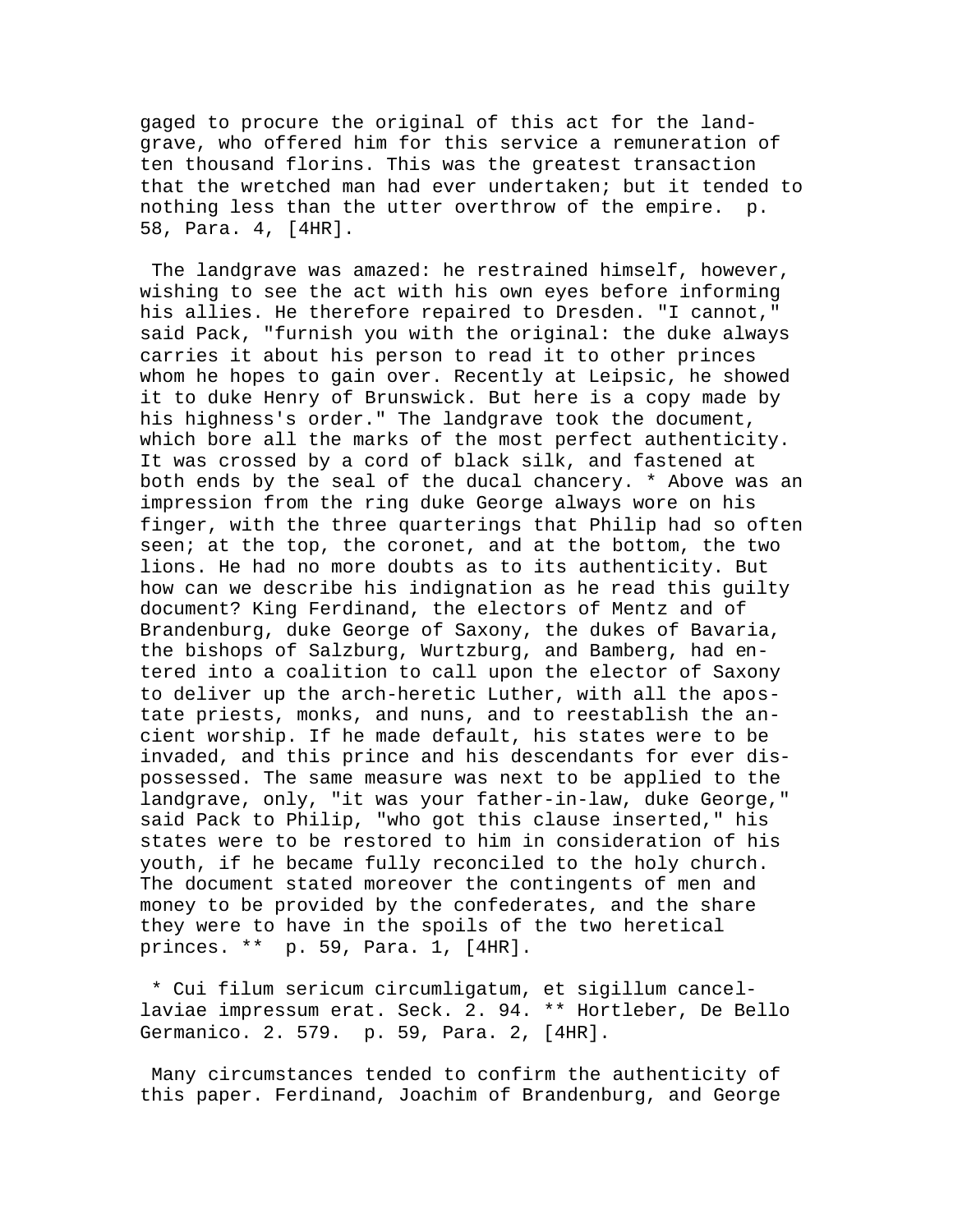of Saxony, had in fact met at Breslau on the day indicated, and an evangelical prince, the Margrave George, had seen Joachim leave Ferdinand's apartments, holding in his hand a large parchment to which several seals were attached. The agitated landgrave caused a copy to be taken of this document, promised secrecy for a time, paid Pack four thousand florins, and engaged to make up the sum agreed upon, if he would procure him the original. And then, wishing to prevent the storm, he hastened to Weimar to inform the elector of this unprecedented conspiracy. p. 60, Para. 1, [4HR].

 "I have seen," said he to John and his son, "nay more, I have had in my hands, a duplicate of this horrible treaty. Signatures, seals, nothing was wanting. \* Here is a copy, and I bind myself to place the original before your eyes. The most frightful danger threatens us, ourselves, our faithful subjects, and the word of God." p. 60, Para. 2, [4HR].

 \* Nam is affirmabat se archetypon vidisse, commemorabat sphragidas. Corp. Ref. 1. 986. p. 60, Para. 3, [4HR].

 The elector had no reason to doubt the account the landgrave had just given him: he was stunned, confounded, and overpowered. The promptest measures alone could avert such unprecedented disasters: everything must be risked to extricate them from certain destruction. The impetuous Philip breathed fire and flames; \* his plan of defense was already prepared. He presented it, and in the first moment of consternation carried the consent of his ally, as it were by assault. On the 9th of March 1528, the two princes agreed to employ all their forces to defend themselves, and even to take the offensive, and sacrifice life, honor, rank, subjects, and states, that they might preserve the word of God. The dukes of Prussia, Mecklenburg, Luneburg, and Pomerania, the Kings of Denmark and Poland, and the Margrave of Brandenburg, were to be invited to enter into this alliance. Six hundred thousand florins were destined for the expenses of the war; and to procure them, they would raise loans, pledge their cities, and sell the offerings in the churches. \*\* They had already begun to raise a powerful army. \*\*\* The landgrave set out in person for Nuremberg and Anspach. The alarm was general in those countries; the commotion was felt throughout all Germany, \*\*\*\* and even beyond it. John Zapolya, king of Hungary, at that time a refugee at Cracow, promised a hundred thousand florins to raise an army, and twenty thousand florins a month for its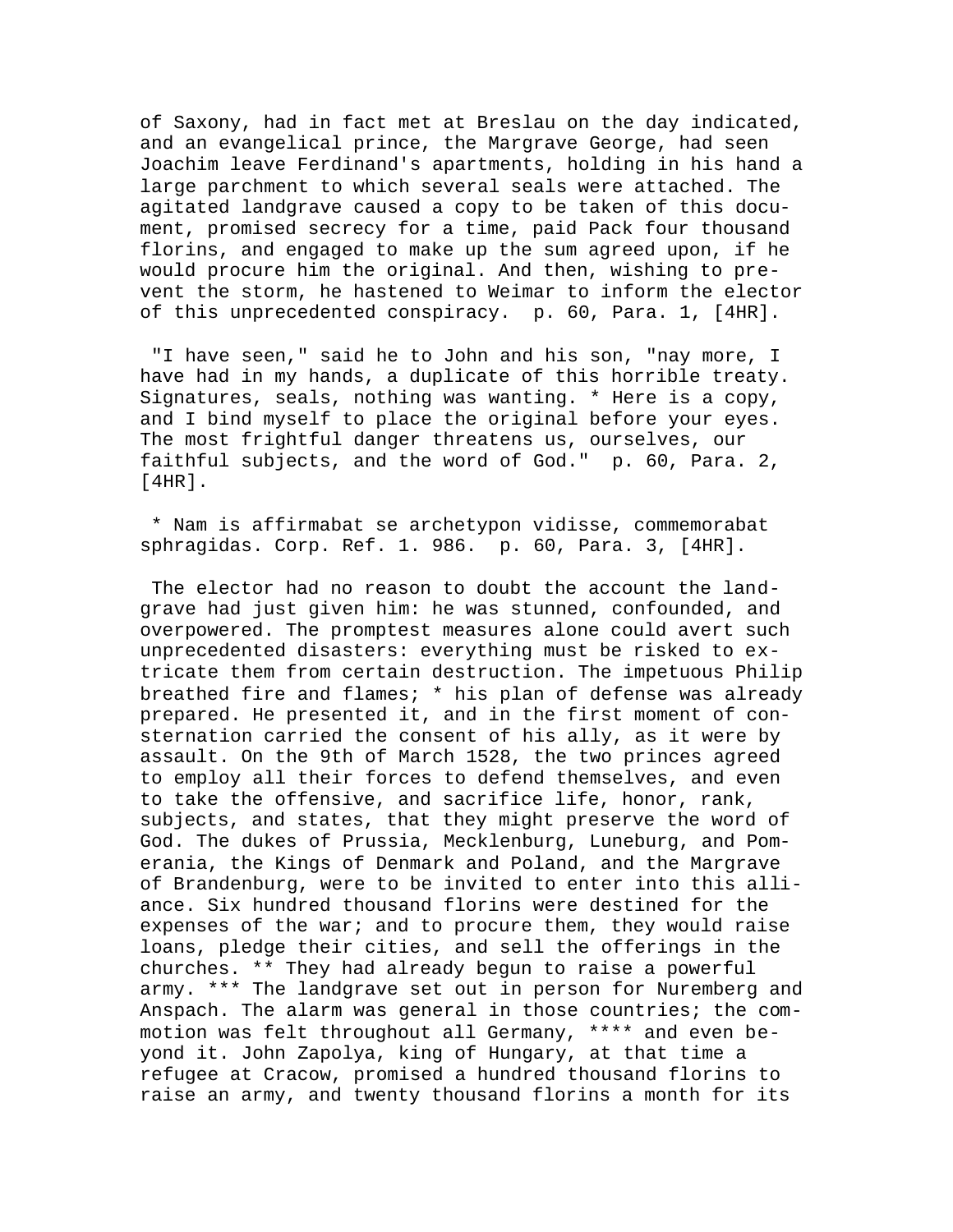maintenance. Thus a spirit of error was misleading the princes; if it should carry away the reformers also, the destruction of the Reformation would not be far distant. p. 60, Para. 4, [4HR].

 \* Mirabiliter incensus erat. Ibid. \*\* Venditisque templorum donariis. Seckend. 2. 95. \*\*\* Magno studio validum comparaverunt ambo exercitum. Cochlaeus, p. 171. \*\*\*\* Non leviter commotos esse nostrorum animos. Corp. Ref. 2. 986. p. 60, Para. 5, [4HR].

 But God was watching over them. Supported on the rock of the word, melancthon and Luther replied: "It is written, Thou shalt not tempt the Lord thy God." As soon as these two men whom the danger threatened, for it was they who were to be delivered up to the papal power, saw the youthful landgrave drawing the sword, and the aged elector himself putting his hand on the hilt, they uttered a cry, and this cry, which was heard in heaven, saved the Reformation. p. 61, Para. 1, [4HR].

 Luther, Pomeranus, and Melancthon immediately forwarded the following advice to the elector: "Above all things, let not the attack proceed from our side, and let no blood be shed through our fault. Let us wait for the enemy, and seek after peace. Send an ambassador to the emperor to make him acquainted with this hateful plot." p. 61, Para. 2, [4HR].

 Thus it was that the faith of the children of God, which is so despised by politicians, conducted them aright, at the very moment when the diplomatists were going astray. The elector and his son declared to the landgrave that they would not assume the offensive. Philip was in amazement. "Are not the preparations of the papists worthy an attack?" asked he. \* "What, we will threaten war, and yet not make it? We will inflame the hatred of our antagonists, and leave them time to prepare their forces? No, no; forward! It is thus we shall secure the means of an honorable peace." "If the landgrave desires to begin the war," replied the reformer, "the elector is not obliged to observe the treaty; for we must obey God rather than men. God and the right are above every alliance. Let us beware of painting the devil on our doors, and inviting him as godfather. \*\* But if the landgrave is attacked, the elector ought to go to his assistance; for it is God's will that we preserve our faith." This advice which the reformers gave, cost them dear. Never did man, condemned to the torture, endure a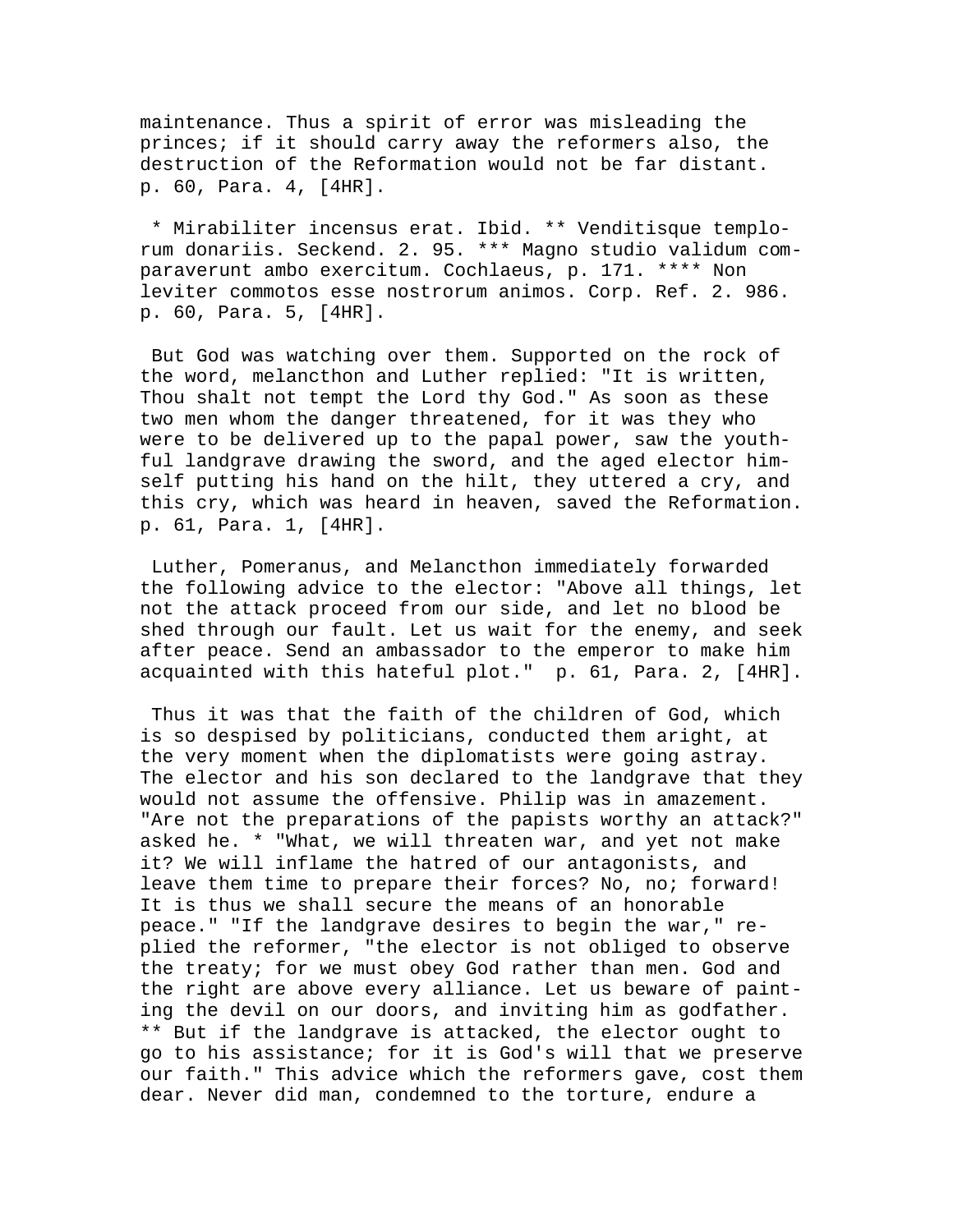punishment like theirs. The fears excited by the landgrave were succeeded by the terrors inspired by the papist princes. This cruel trial left them in great distress. "I am worn away with sorrow," cried Melancthon; "and this anguish puts me to the most horrible torture. \*\*\* The issue," added he, "will be found on our knees before God." \*\*\*\* p. 61, Para. 3, [4HR].

 \* Landgravius praeparamenta adversariorum pro aggressione habebat. Seck. 2. 95. \*\* Man darf den Teufel nicht uber die Thur malen, noch ihn zu gevattern bitten. L. Epp. 3. 321. \*\*\* Curae vehementer cruciarunt. Corp. Ref. 1. 988. \*\*\*\* En gounasi Theo. Ibid. p. 61, Para. 4, [4HR].

 The elector, drawn in different directions by the theologians and the politicians, at last took a middle course: he resolved to assemble an army, "but only," said he, "to obtain peace." Philip of Hesse at length gave way, and forthwith sent copies of the famous treaty to duke George, to the dukes of Bavaria, and to the emperor's representatives, calling upon them to renounce such cruel designs. "I would rather have a limb cut off," said he to his father-in-law, "than know you to be a member of such an alliance." p. 62, Para. 1, [4HR].

 The surprise of the German courts, when they read this document, is beyond description. Duke George immediately replied to the landgrave, that he had allowed himself to be deceived by unmeaning absurdities; that he who pretended to have seen the original of this act was an infamous liar, and an incorrigible scoundrel; and called upon the landgrave to give up his authority, or else it might well be thought that he was himself the inventor of this impudent fabrication. King Ferdinand, the elector of Brandenburg, and all the pretended conspirators, made similar replies. p. 63, Para. 1, [4HR].

 Philip of Hesse saw that he had been deceived; \* his confusion was only exceeded by his anger. He had in this affair justified the accusations of his adversaries who called him a hot-headed young man, and had compromised to the highest degree the cause of the Reformation and that of his people. He said afterwards, "If that business had not happened, it would no more happen now. Nothing that I have done in all my life has caused me greater vexation." p. 63, Para. 2, [4HR].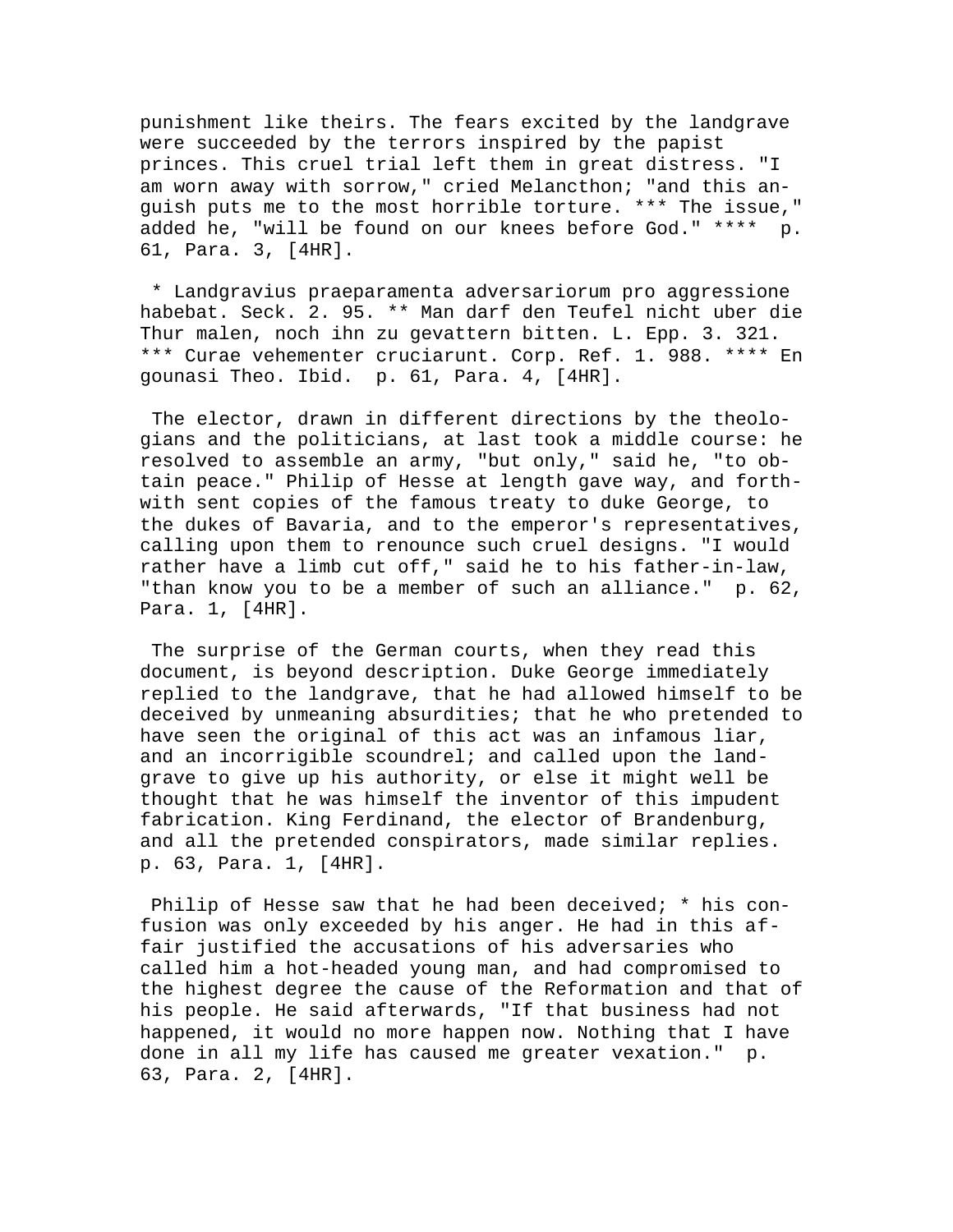\* Wir fuhlten dass wir betrogen waren. Hortleber, 4. 567. p. 63, Para. 3, [4HR].

 Pack fled in alarm to the landgrave, who caused him to be arrested; and envoys from the several princes whom this scoundrel had compromised met at Cassel, and proceeded to examine him. He maintained that the original act of the alliance had really existed in the Dresden archives. In the following year the landgrave banished him from Hesse, proving by this action that he did not fear him. Pack was afterwards discovered in Belgium; and at the demand of duke George, who had never shown any pity towards him, he was seized, tortured, and finally beheaded. p. 63, Para. 4,  $[4HR]$ .

 The landgrave was unwilling to have taken up arms to no purpose. The archbishop-elector of Mentz was compelled, on the 11th of June 1528, to renounce in the camp of Herzkirchen all spiritual jurisdiction in Saxony and Hesse. \* This was no small advantage. p. 63, Para. 5, [4HR].

 \* Kopp. Hess. Gerichts. Verf. 1. 107. p. 63, Para. 6, [4HR].

 Scarcely had the arms been laid aside before Luther took up his pen and began a war of another kind. "Impious princes may deny this alliance as long as they please," wrote he to Link; "I am very certain that it is not a chimera. These insatiable leeches will take no repose until they see the whole of Germany flowing with blood." \* This idea of Luther's was the one generally entertained. "The document presented to the landgrave may be," it was said, "Pack's invention; but all this fabric of lies is founded on some truth. If the alliance has not been concluded it has been conceived." \*\* p. 63, Para. 7, [4HR].

 \* Sanguisugae insatiabiles quiescere nolunt, nisi Germaniam sanguine madere sentiant. June 14, 1528. \*\* Non enim prorsus conficta res. Corp. Ref. 1. 988. p. 63, Para. 8, [4HR].

 Melancholy were the results of this affair. It inspired division in the bosom of the Reformation, and fanned the hatred between the two parties. \* The sparks from the piles of Keyser, Winkler, Carpenter, and so many other martyrs, added strength to the fire that was already threatening to set the empire in flames. It was under such critical cir-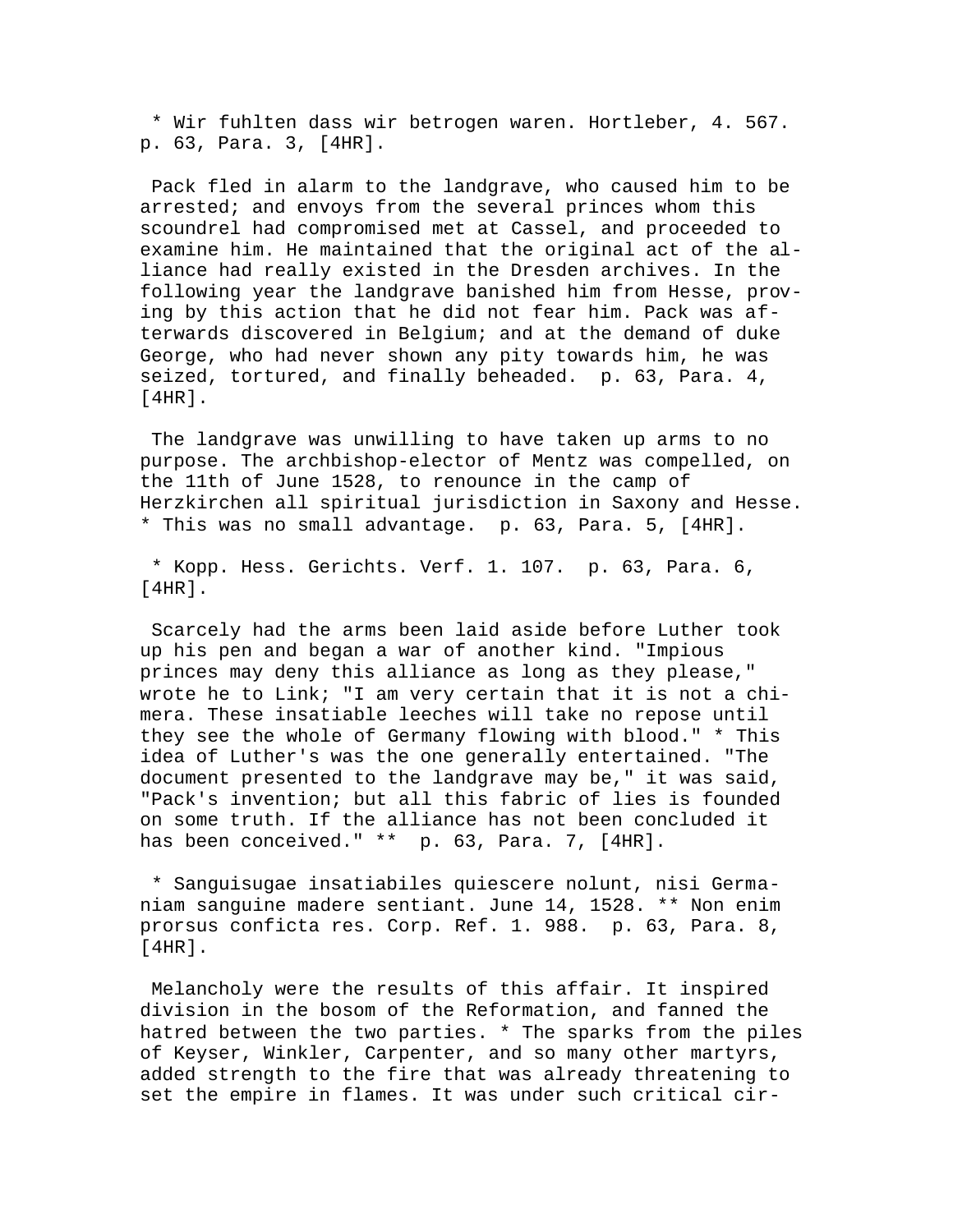cumstances, and which such menacing dispositions, that the famous diet of Spires was opened in March 1529. The empire and the Papacy were in reality preparing to annihilate the Reformation, although in a manner different from what Pack had pretended. It was still to be learned whether more vital strength would be found in the revived church than in so many sects that Rome had easily crushed. Happily the faith had increased, and the constitution given to the church had imparted greater power to its adherents. All were resolved on defending a doctrine so pure, and a church government so superior to that of Popery. During three years of tranquillity, the gospel tree had struck its roots deep; and if the storm should burst it would now be able to brave it. p. 64, Para. 1, [4HR].

 \* Haec minae apud inimicos odia auxerint. Ibid. 985. p. 64, Para. 2, [4HR].

 CHAPTER 5 --- Alliance between Charles and Clement VII -- Omens -- Hostility of the Papists -- Arbitrary proposition of Charles -- Resolutions of the diet -- The Reformation in danger -- Decision of the princes -- Violence of Ferdinand -- The schism completed. p. 65, Para. 1, [4HR].

 The sack of Rome, by exasperating the adherents of the Papacy, had given arms to all the enemies of Charles V. The French army under Lautrec had forced the imperial army, enervated by the delights of a new Capua, to hide itself within the walls of Naples. Doria, at the head of his Genoese galleys, had destroyed the Spanish fleet, and all the imperial power seemed drawing to an end in Italy. But Doria suddenly declared for the emperor; pestilence carried off Lautrec and half of his troops; and Charles, suffering only from alarm, had again grasped the power with a firm resolution to unite henceforward closely with the pontiff, whose humiliation had nearly cost him so dear. On his side Clement VII, hearing the Italians reproach him for his illegitimate birth, and even refuse him the title of pope, said aloud, that he would rather be the emperor's groom than the sport of his people. On the 29th of June 1528, a peace between the heads of the empire and of the church was concluded at Barcelona, based on the destruction of heresy; and in November a diet was convoked to meet at Spires on the 21st of February 1529. Charles was resolved to endeavor at first to destroy the Reform by a federal vote; but if this means did not suffice, to employ his whole power against it. The road being thus traced out, they were about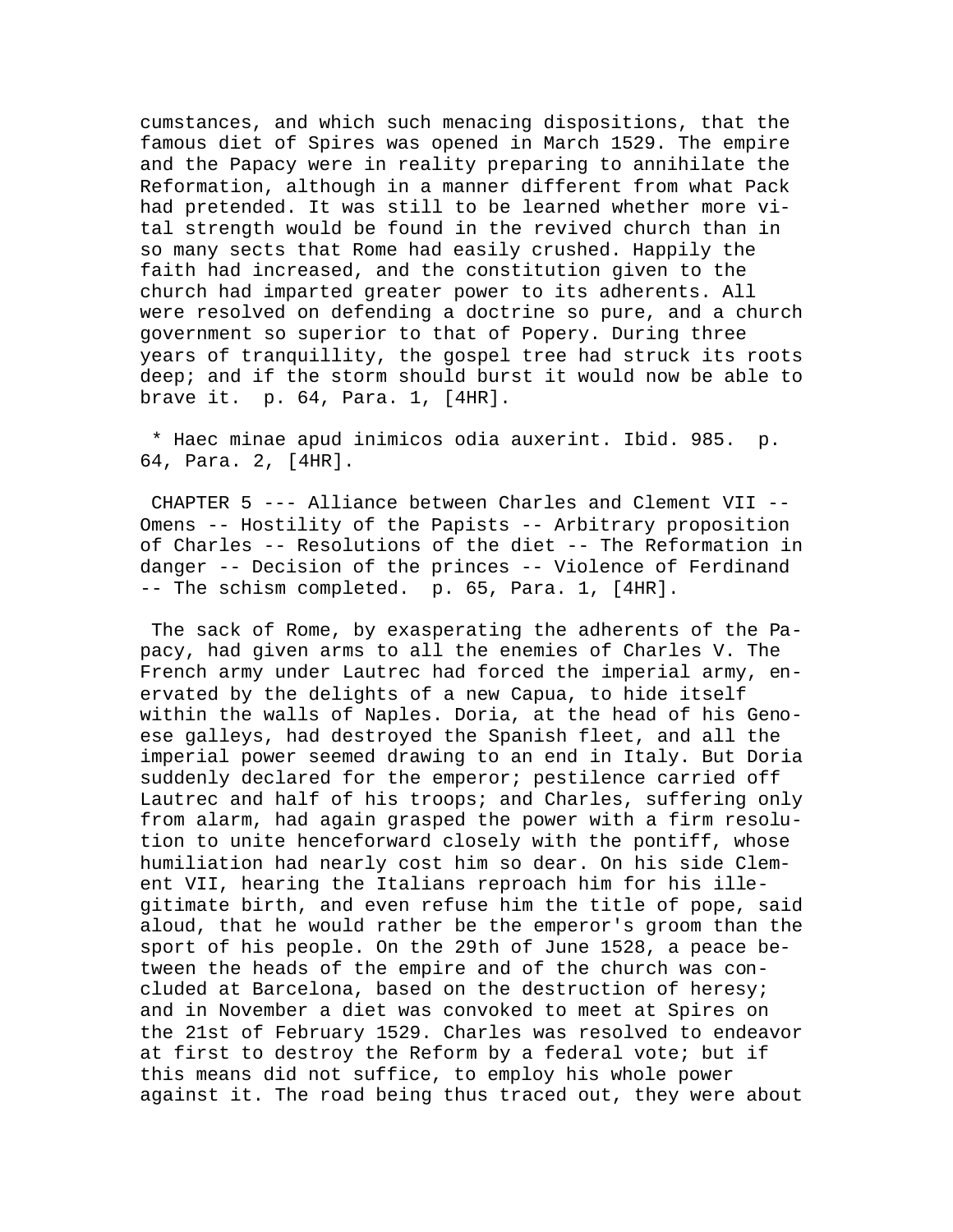to commence operations. p. 65, Para. 2, [4HR].

 Germany felt the seriousness of the position. Mournful omens filled every mind. About the middle of January, a great brightness in the sky had suddenly dispersed the darkness of the night. \* "What that forebodes," exclaimed Luther, "God only knows." At the beginning of April there was a rumor of an earthquake that had engulfed castles, cities, and whole districts in Carinthia and Istria, and split the tower of St. Mark at Venice into four parts. "If that is true," said the reformer, "these prodigies are the forerunners of the day of Jesus Christ." \*\* The astrologers declared that the aspect of the quartiles of Saturn and Jupiter, and the general position of the stars, was ominous. \*\*\* The waters of the Elbe rolled thick and stormy, and stones fell from the roofs of churches. "All these things," exclaimed the terrified Melancthon, "excite me in no trifling degree." \*\*\*\* p. 65, Para. 3, [4HR].

 \* An aurora borealis. "Magnum chasma, quo nox tota illuminabatur." L. Epp. 3. 420. \*\* Si vera sunt, diem Christi praecurrunt haec monstra. L. Epp. 3. 420. 438. \*\*\* Adspectum tetragonon Saturni et Jovis. Corp. Ref. 1. 1075. \*\*\*\* Ego non leviter commoveor his rebus. Ibid. 1076. p. 65, Para. 4, [4HR].

 The letters of convocation issued by the imperial government agreed but too well with these prodigies. The emperor, writing from Toledo to the elector, accused him of sedition and revolt. Alarming whispers passed from mouth to mouth that were sufficient to cause the fall of the weak. Duke Henry of Mecklenburg and the elector-palatine hastily returned to the side of popery. p. 66, Para. 1, [4HR].

 Never had the sacerdotal party appeared in the diet in such numbers, or so powerful and decided. \* On the 5th of March, Ferdinand, the president of the diet, after him the dukes of Bavaria, and lastly the ecclesiastical electors of Mentz and Treves, had entered the gates of Spires surrounded by a numerous armed escort. \*\* On the 13th of March, the elector of Saxony arrived, attended only by Melancthon and Agricola. But Philip of Hesse, faithful to his character, entered the city on the 18th of March to the sound of trumpets, and with two hundred horsemen. p. 66, Para. 2, [4HR].

\* Nunquam fuit tanta frequentia ullis conciliis archiereo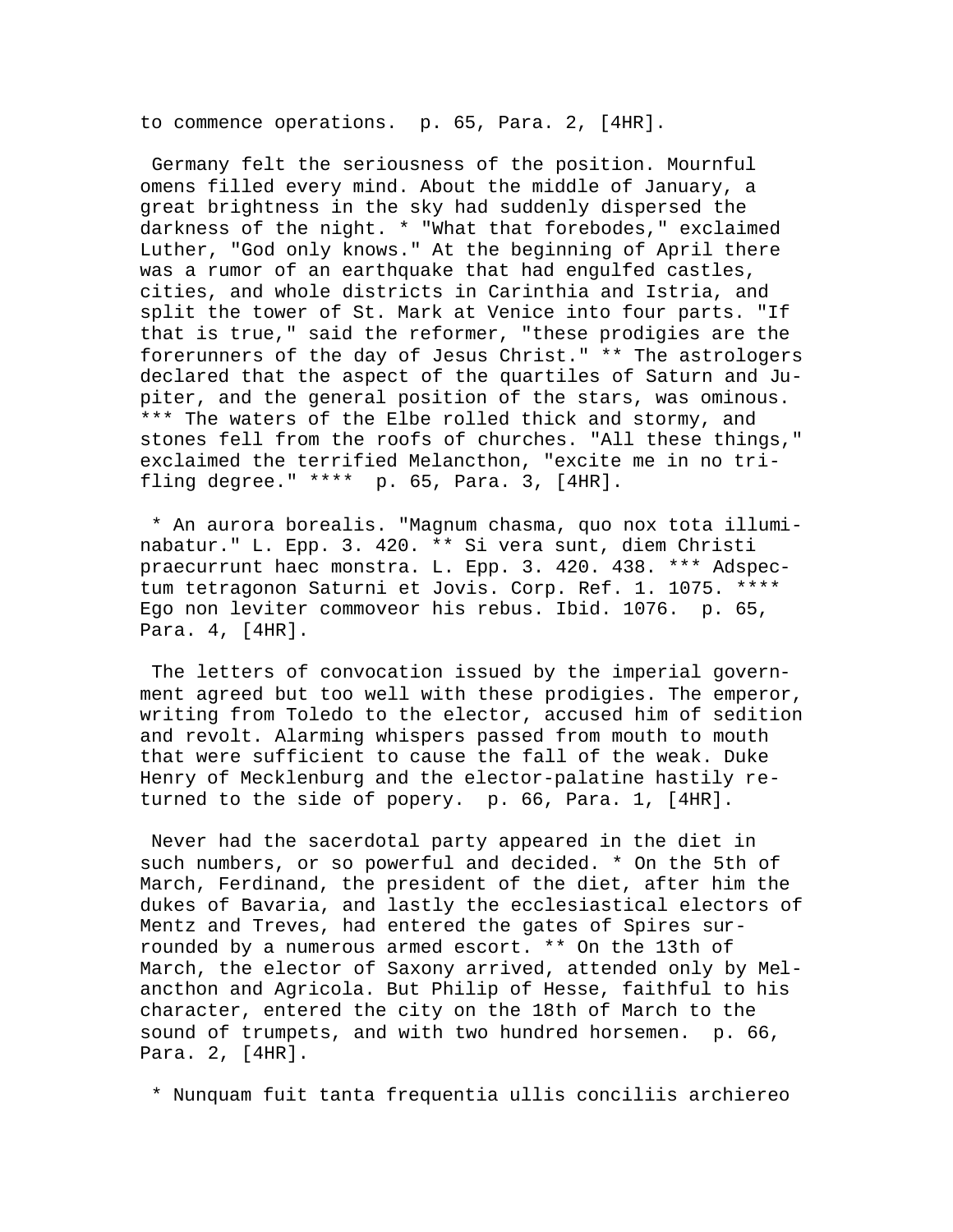quanta in his est. Ibid. 1039. \*\* Mogantinum et Trevirensem cum comitatu armato. Seckend. 2. 129. p. 66, Para. 3, [4HR].

 The divergence of men's minds soon became manifest. A papist did not meet an evangelical in the street without casting angry glances upon him, and secretly threatening him with perfidious machinations. \* The elector-palatine passed the Saxons without appearing to know them; \*\* and although John of Saxony was the most important of the electors, none of the chiefs of the opposite party visited him. Grouped around their tables, the Roman-catholic princes seemed absorbed in games of hazard. \*\*\* p. 66, Para. 4,  $[4HR]$ .

 \* Vultu significant quantum nos oderint, et quid machinentur. Corp. Ref. 1. 1040. \*\* Pfalz kennt kein Sachsen mehr. Epp. Alberti Mansfeld. \*\*\* Adversae partes proceres alea tempus perdere. L. Epp. 3. 438. p. 66, Para. 5, [4HR].

 But erelong they gave positive marks of their hostile disposition. The elector and the landgrave were prohibited from having the gospel preached in their mansions. It was asserted even at this early period that John was about to be turned out of Spires, and deprived of his electorate. \* "We are the execration and the sweepings of the world," said Melancthon; "but Christ will look down on his poor people, and will preserve them." \*\* In truth, God was with the witnesses to his word. The people of Spires thirsted for the gospel, and the elector wrote to his son on Palm Sunday: "About eight thousand persons were present today in my chapel at morning and evening worship." p. 67, Para. 1, [4HR].

 \* Alii exclusum Spirae, alii ademtum electoratum. Ibid. \*\* Sed Christus respiciet et salvabit populum pauperem. Corp. Ref. 1. 1040. p. 67, Para. 2, [4HR].

 The Roman party now quickened their proceedings: their plan was simple but energetic. It was necessary to put down the religious liberty that had existed for more than three years, and for this purpose they must abrogate the decree of 1526, and revive that of 1521. p. 67, Para. 3, [4HR].

 On the 15th of March the imperial commissaries announced to the diet that the last resolution of Spires, which left all the states free to act in conformity with the inspira-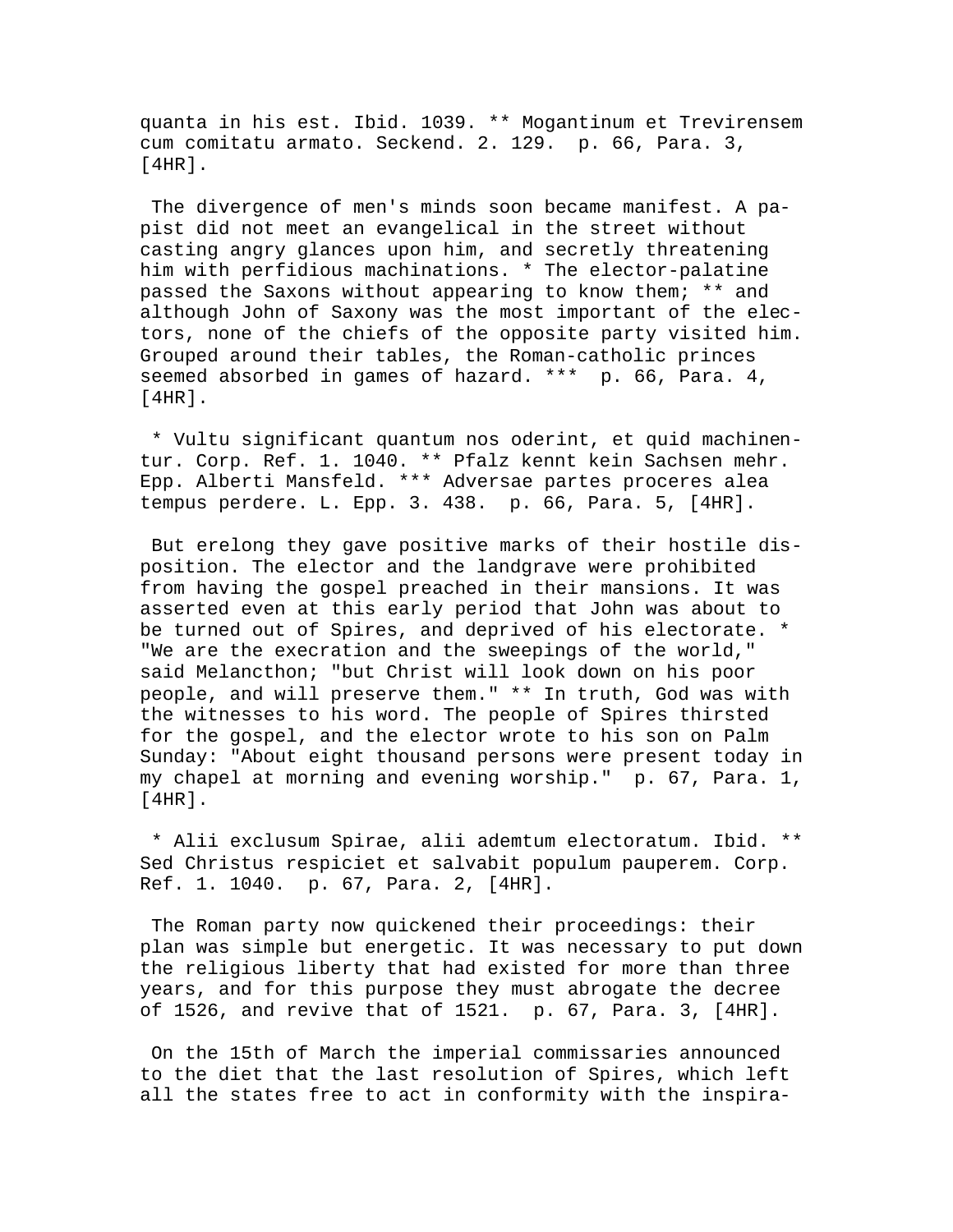tions of their consciences, having given rise to great disorders, the emperor had annulled it by virtue of his supreme power. This arbitrary act, which had no precedent in the empire, as well as the despotic tone in which it was notified, filled the evangelical Christians with indignation and alarm. "Christ," exclaimed Sturm, "has again fallen into the hands of Caiaphas and Pilate." \* p. 67, Para. 4, [4HR].

 \* Christus est denuo in manibus Caiaphi et Pilati. Jung Beytrage, 4. p. 67, Para. 5, [4HR].

 A commission was charged to examine the imperial proposition. The archbishop of Salzburg, Faber, and Eck, that is to say, the most violent enemies of the Reformation, were among its members. "The Turks are better than the Lutherans," said Faber, "for the Turks observe fast-days, and the Lutherans violate them. \* If we must choose between the holy Scriptures and God and the old errors of the church, we should reject the former." \*\* Every day in full assembly Faber casts some new stone at us Gospellers," says Melancthon. \*\*\* "Oh, what an Iliad I should have to compose," added he, "if I were to report all these blasphemies." p. 68, Para. 1, [4HR].

 \* Vociferatus est Turcos Lutheranis meliores esse. Corp. Ref. p. 1041. \*\* Malle abjicere scripturam quam veteres errores Ecclesiae. Ibid. p. 1046. \*\*\* Faber lapidat nos quodidie pro concione. Ibid. p. 68, Para. 2, [4HR].

 The priests called for the execution of the edict of Worms, 1521, and the evangelical members of the commission, among whom were the elector of Saxony and Sturm, demanded on the contrary the maintenance of the edict of Spires, 1526. The latter thus remained within the bounds of legality, while their adversaries were driven to coups d'etat. In fact, a new order of things having been legally established in the empire, no one could infringe it; and if the diet presumed to destroy by force what had been constitutionally established three years before, the evangelical states had the right of opposing it. The majority of the commission felt that the reestablishment of the ancient order of things would be a revolution no less complete than the Reformation itself. How could they subject anew to Rome and to her clergy those nations in whose bosom the word of God had been so richly spread abroad? For this reason, equally rejecting the demands of the priests and of the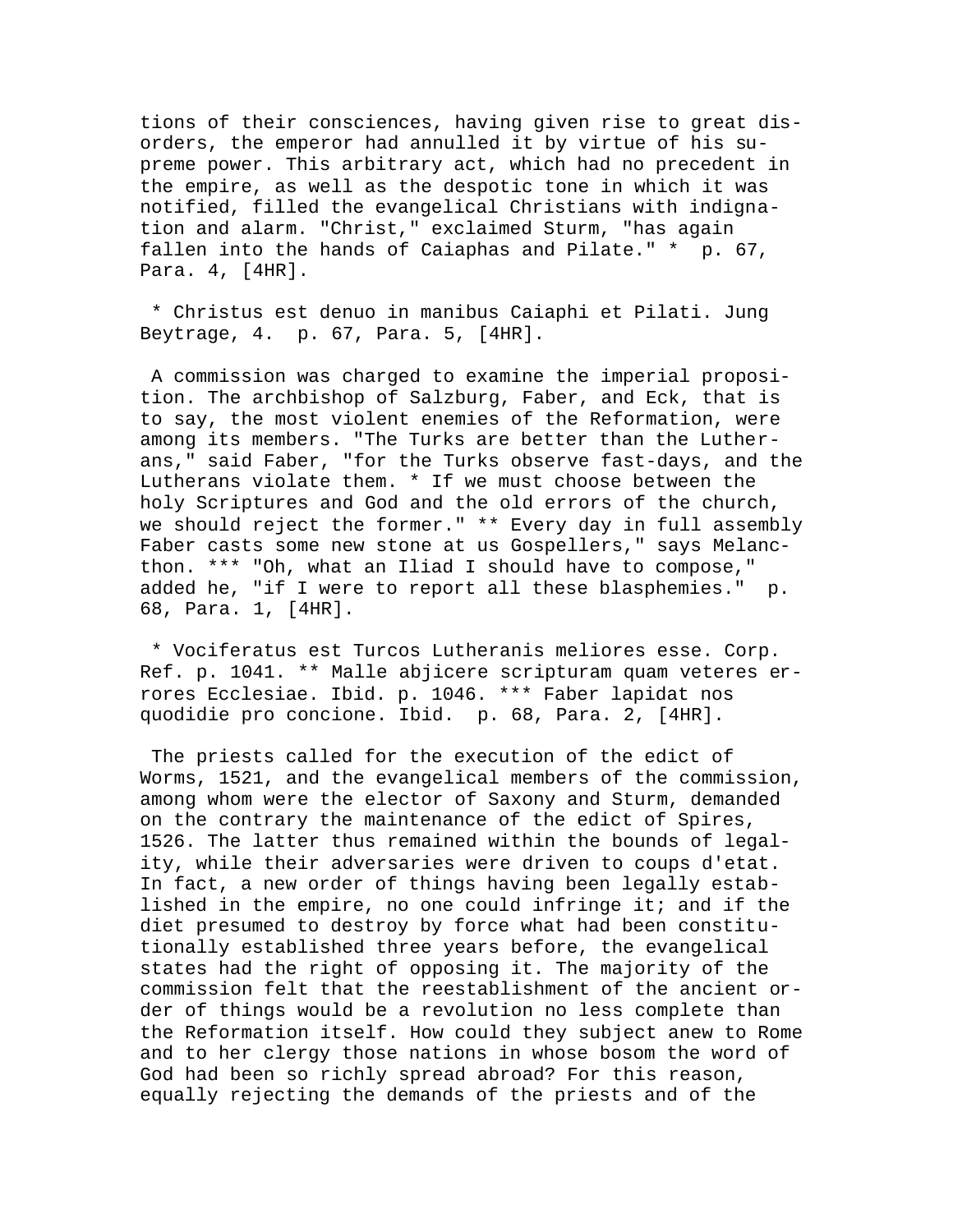evangelicals, the majority came to a resolution on the 24th of March that every religious innovation should continue to be interdicted in the places where the edict of Worms had been carried out; and that in those where the people had deviated from it, and where they could not conform to it without danger of revolt, they should at least effect no new reform, they should touch upon no controverted point, they should not oppose the celebration of the mass, they should permit no Roman-catholic to embrace Lutheranism, \* they should not decline the Episcopal jurisdiction, and should tolerate no Anababtists or Sacramentarians. The status-quo and no proselytism, such were the essentials of this resolution. p. 68, Para. 3, [4HR].

 \* Nec catholicos a libero religionis exercitio impediri debere, neque cuiquam ex his licere Lutheranismum amplecti Seckend. 2. 127. \* As they were called by their opponents. p. 68, Para. 4, [4HR].

 The majority no longer voted as in 1526: the wind had turned against the gospel. Accordingly this proposition, after having been delayed a few days by the festival of Easter, was laid before the diet on the 6th of April, and passed on the 7th. \* p. 69, Para. 1, [4HR].

\* Sleidan, 1. 261. p. 69, Para. 2, [4HR].

 If it became law, the Reformation could neither be extended into those places where as yet it was unknown, nor be established on solid foundations in those where it already existed. The reestablishment of the Romish hierarchy, stipulated in the proposition, would infallibly bring back the ancient abuses; and the least deviation from so vexatious an ordinance would easily furnish the Romanists with a pretext for completing the destruction of a work already so violently shaken. p. 69, Para. 3, [4HR].

 The elector, the landgrave, the margrave of Brandenburg, the prince of Anhalt, and the chancellor of Luneburg on one side, and the deputies for the cities on the other, consulted together. An entirely new order of things was to proceed from this council. If they had been animated by selfishness, they would perhaps have accepted this decree. In fact they were left free, in appearance at least, to profess their faith: ought they to demand more? could they do so? Were they bound to constitute themselves the champions of liberty of conscience in all the world? Never, per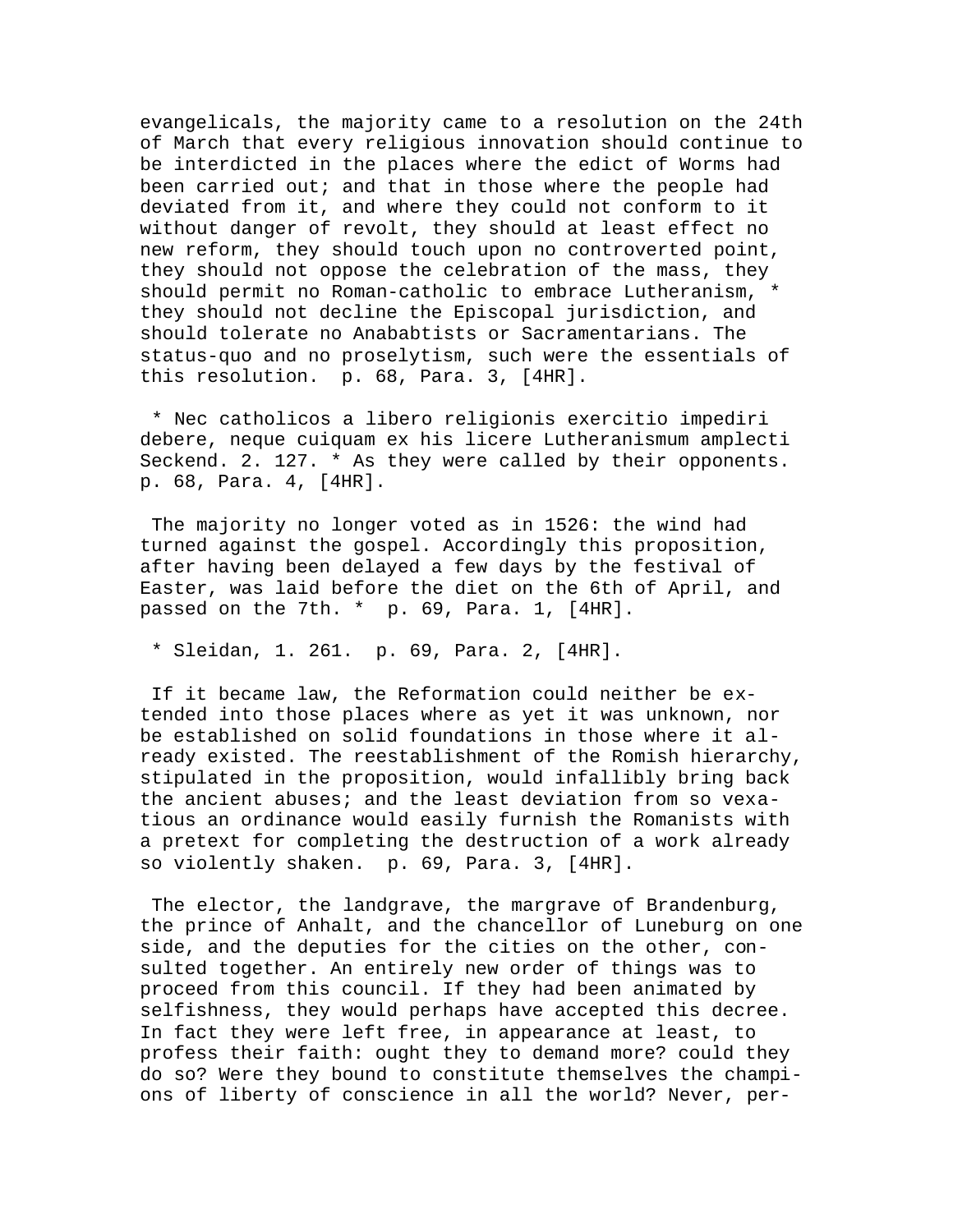haps, had there been a more critical situation; but these noble-minded men came victorious out of the trial. What, should they legalize by anticipation the scaffold and the torture. Should they oppose the Holy Ghost in its work of converting souls to Christ. Should they forget their Master's command: "Go ye into all the world and preach the gospel to every creature?" If one of the states of the empire desired some day to follow their example and be reformed, should they take away its power of doing so? Having themselves entered the kingdom of heaven, should they shut the door after them? No, rather endure everything, sacrifice everything, even their states, their crowns, and their lives. p. 69, Para. 4, [4HR].

 "Let us reject this decree," said the princes. "In matters of conscience the majority has no power." "It is to the decree of 1526," added the cities, "that we are indebted for the peace that the empire enjoys: its abolition would fill Germany with troubles and divisions. The diet is incompetent to do more than preserve religious liberty until a council meets." Such in fact is the grand attribute of the state, and if in our days the protestant powers should desire to influence the Romish governments, they should strive solely at obtaining for the subjects of the latter that religious liberty which the pope confiscates to his own advantage wherever he reigns alone, and by which he profits greatly in every evangelical state. Some of the deputies proposed refusing all assistance against the Turks, hoping thus to force the emperor to interfere in this religious question. But Sturm called upon them not to mix up political matters with the salvation of souls. They resolved therefore to reject the proposition, but without holding out any threats. It was this noble resolution that gained for modern times liberty of thought and independence of faith. p. 70, Para. 1, [4HR].

 Ferdinand and the priests, who were no less resolute, determined, however, on vanquishing what they called a daring obstinacy; and they commenced with the weaker states. They began to frighten and divide the cities, which had hitherto pursued a common course. On the 12th of April they were summoned before the diet: in vain did they allege the absence of some of their number, and ask for delay. It was refused, and the call was hurried on. Twenty-one free cities accepted the proposition of the diet, and fourteen rejected it. It was a bold act on the part of the latter, and was accomplished in the midst of the most painful suffer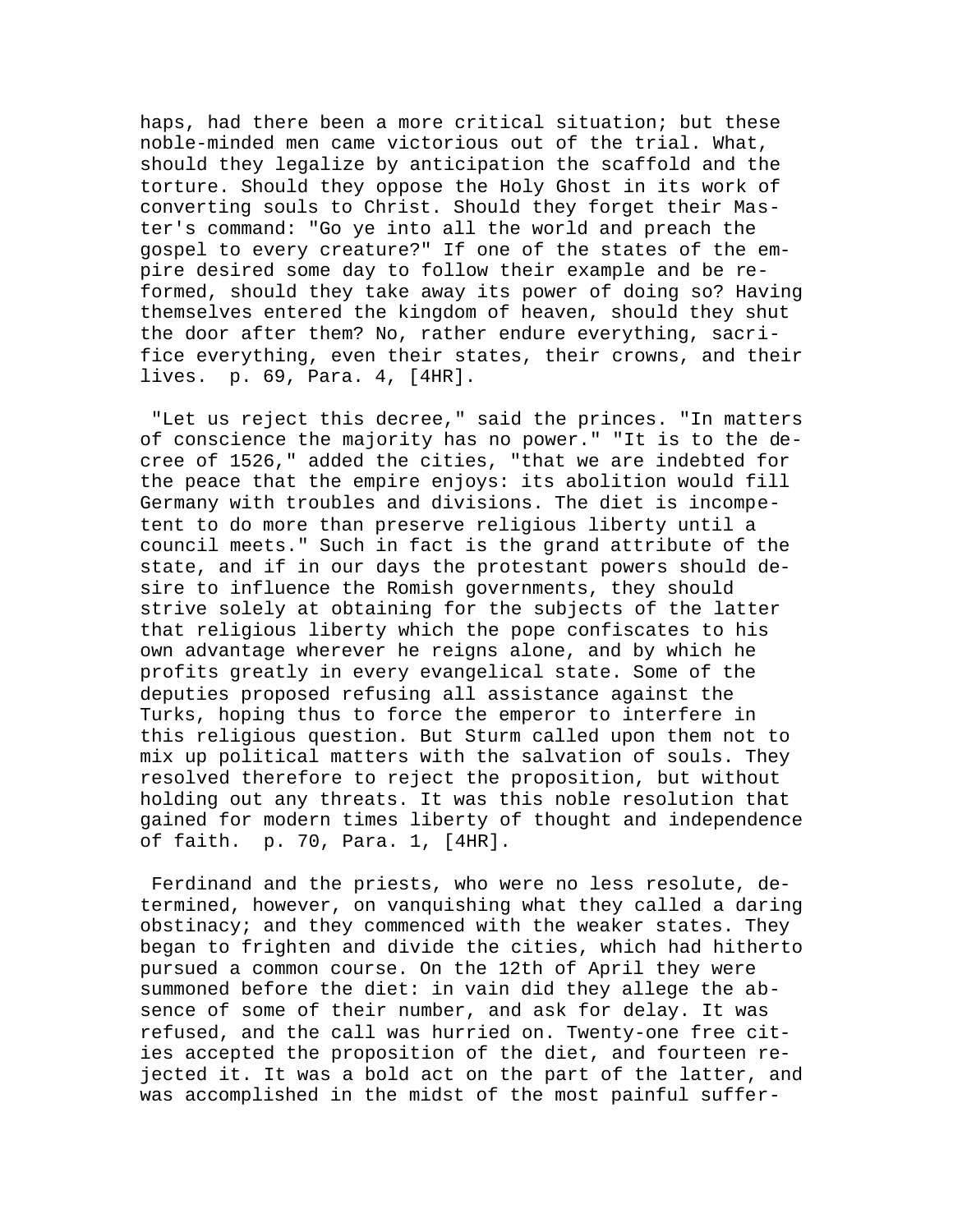ings. "This is the first trial," said Pfarrer, second deputy of Strasburg; "now will come the second: we must either deny the word of God or, be burnt." \* p. 70, Para. 2, [4HR].

 \* Das wort Gottes zu wiederrufen oder aber brennen. Jung Beytrage, p. 37. p. 70, Para. 3, [4HR].

 A violent proceeding of Ferdinand's immediately commenced the series of humiliations that were reserved for the evangelical cities. A deputy of Strasburg should, in conformity with the decree of Worms, have been a member of the imperial government from the commencement of April. He was declared excluded from his rights until the reestablishment of the mass in Strasburg. All the cities united in protesting against this arbitrary act. p. 71, Para. 1, [4HR].

 At the same time, the elector-palatine and king Ferdinand himself begged the princes to accept the decree, assuring them that the emperor would be exceedingly pleased with them. "We will obey the emperor," replied they calmly, "in everything that may contribute to maintain peace and the honor of God." p. 71, Para. 2, [4HR].

 It was time to put an end to this struggle. On the 18th of April it was decreed that the evangelical states should not be heard again; and Ferdinand prepared to inflict the decisive blow on the morrow. p. 71, Para. 3, [4HR].

When the day came, the king appeared in the diet, surrounded by the other commissaries of the empire, and by several bishops. He thanked the Roman-catholics for their fidelity, and declared that the resolution having been definitively agreed to, it was about to be drawn up on the form of an imperial decree. He then announced to the elector and his friends, that their only remaining course was to submit to the majority. p. 71, Para. 4, [4HR].

 The evangelical princes, who had not expected so positive a declaration, were excited at this summons, and passed, according to custom, into an adjoining chamber to deliberate. But Ferdinand was not in a humor to wait for their answer. He rose, and the imperial commissaries with him. Vain were all endeavors to stop him. "I have received an order from his imperial majesty," replied he; "I have executed it. All is over." p. 71, Para. 5, [4HR].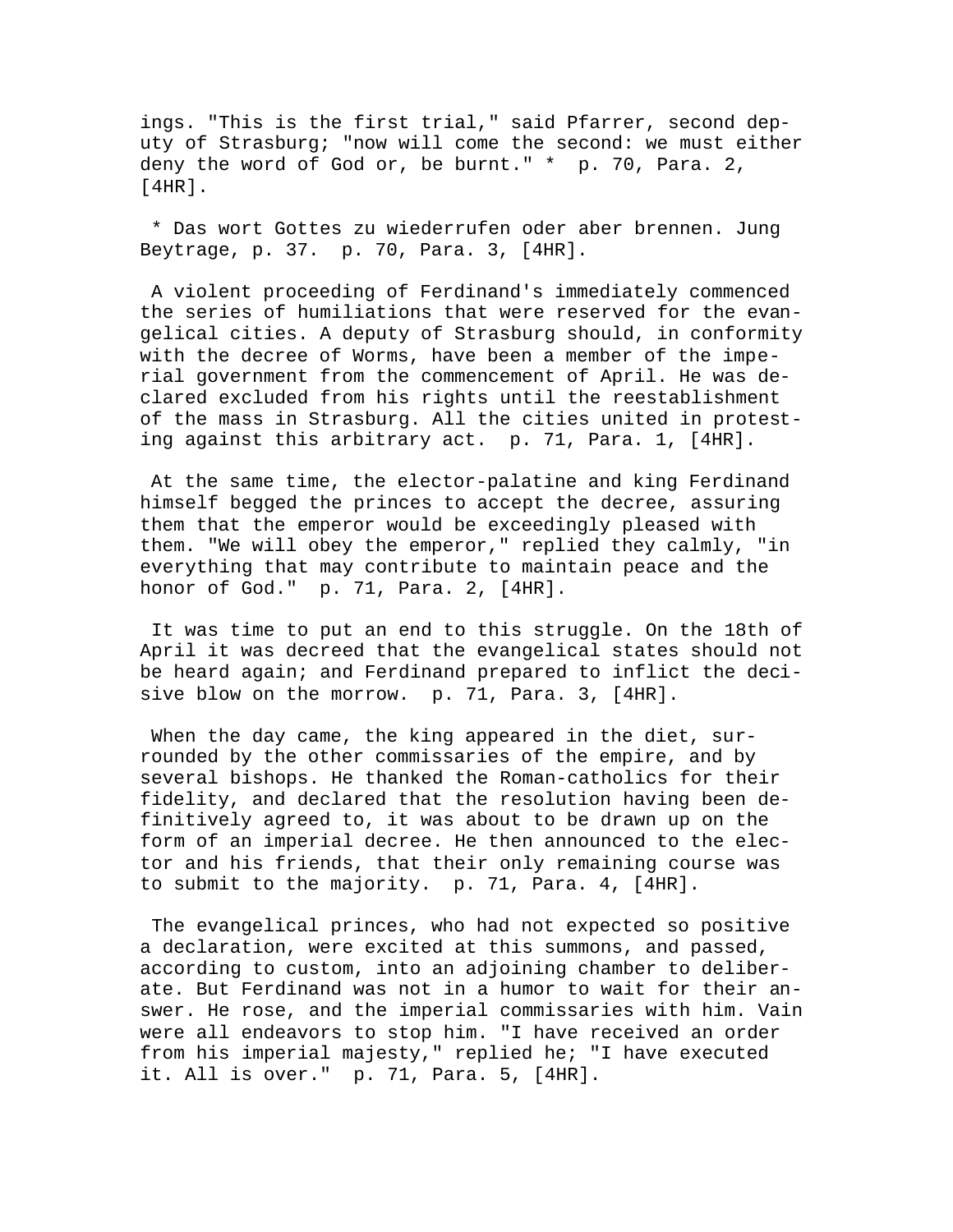Thus did Charles's brother notify an order to the Christian princes, and then retire without caring even if there was any reply to be made. To no purpose they sent a deputation entreating the king to return. "It is a settled affair," repeated Ferdinand; "submission is all that remains." \* This refusal completed the schism: it separated Rome from the gospel. Perhaps more justice on the part of the empire and of the papacy might have prevented the rupture that since then has divided the Western church. p. 72, Para. 1, [4HR].

 \* Die artikel weren beschlossen. Jung Beytr. p. 90. p. 72, Para. 2, [4HR].

 CHAPTER 6 --- The protest -- Principles of the protest -- Supremacy of the gospel -- Christian union -- Ferdinand rejects the protest -- Attempt at conciliation -- Exultation of the Papists -- Evangelical appeal -- Christian unity a reality -- Dangers of the Protestants -- The Protestants leave Spires -- The princes, the true reformers -- Germany and reform. p. 73, Para. 1, [4HR].

 If the imperial party displayed such contempt, it was not without a cause. They felt that weakness was on the side of the Reformation, and strength with Charles and the pope. But the weak have also their strength; and of this the evangelical princes were aware. As Ferdinand paid no attention to their complaints, they ought to pay none to his absence, to appeal from the report of the diet to the word of God, and from the Emperor Charles to Jesus Christ, the King of kings and Lord of lords. p. 73, Para. 2, [4HR].

 They resolved upon this step. A declaration was drawn up to that effect, and this was the famous Protest that henceforward gave the name of Protestant to the renovated church. The elector and his allies having returned to the common hall of the diet, thus addressed the assembled states: \* p. 73, Para. 3, [4HR].

 \* There are two copies of this act; one of them is brief, and the other, which is longer, was transmitted in writing to the imperial commissioners. It is from the latter we extract the passages in the text. They will both be found in Jung Beytrage, p. 91-105. See also Muller's Historie der Protestation, p. 52. p. 73, Para. 4, [4HR].

"Dear Lords, Cousins, Uncles, and Friends. Having repaired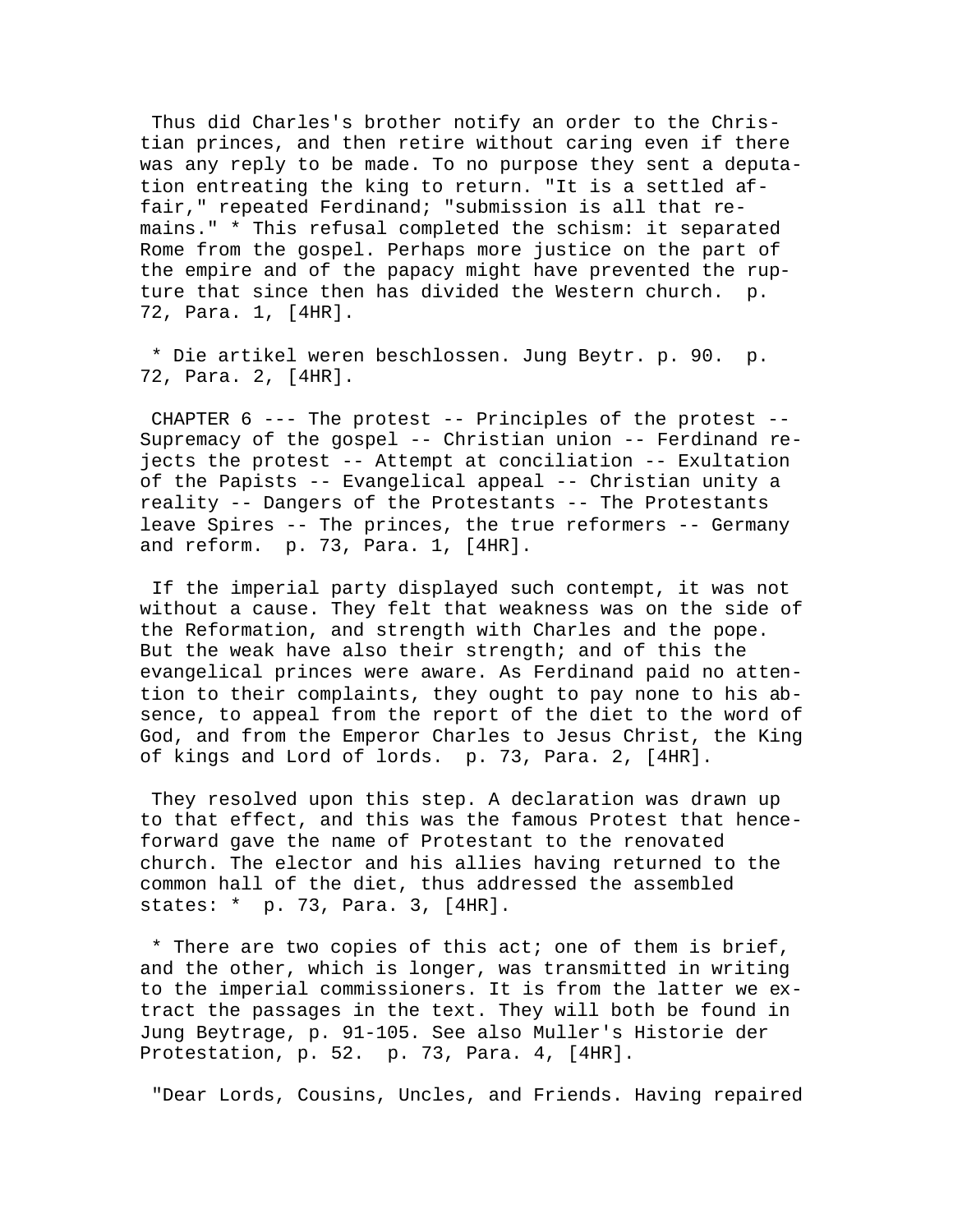to this diet at the summons of his majesty, and for the common good of the empire and of Christendom, we have heard and learned that the decision of the last diet concerning our holy Christian faith are to be repealed, and that it is proposed to substitute for them certain restrictive and onerous resolutions. p. 73, Para. 5, [4HR].

 "King Ferdinand and the other imperial commissaries, by affixing their seals to the last Recess of Spires, had promised, however, in the name of the emperor, to carry out sincerely and inviolably all that it contained, and to permit nothing that was contrary to it. In like manner, also, you and we, electors, princes, prelates, lords, and deputies of the empire, bound ourselves to maintain always and with our whole might every article of that decree. p. 73, Para. 6, [4HR].

 "We cannot therefore consent to its repeal: p. 74, Para. 1, [4HR].

 "Firstly, because we believe that his imperial majesty, as well as you and we, is called to maintain firmly what has been unanimously and solemnly resolved. p. 74, Para. 2, [4HR].

 "Secondly, because it concerns the glory of God and the salvation of our souls, and that in such matters we ought to have regard, above all, to the commandment of God, who is King of kings and Lord of lords; each of us rendering him account for himself, without caring the least in the world about majority or minority. \* p. 74, Para. 3, [4HR].

 \* Ein jeglicher fur sich selbt vor Gott Stehen. Jung Beytrage, p. 96. p. 74, Para. 4, [4HR].

 "We form no judgment on that which concerns you, most dear lords; and we are content to pray God daily that he will bring us all to unity of faith, in truth, charity, and holiness through Jesus Christ, our throne of grace and our only mediator. p. 74, Para. 5, [4HR].

 "But in what concerns ourselves, adhesion to your resolution, and let every honest man be judge, would be acting against our conscience, condemning a doctrine that we maintain to be Christian, and pronouncing that it ought to be abolished in our states, if we could do so without trouble. p. 74, Para. 6, [4HR].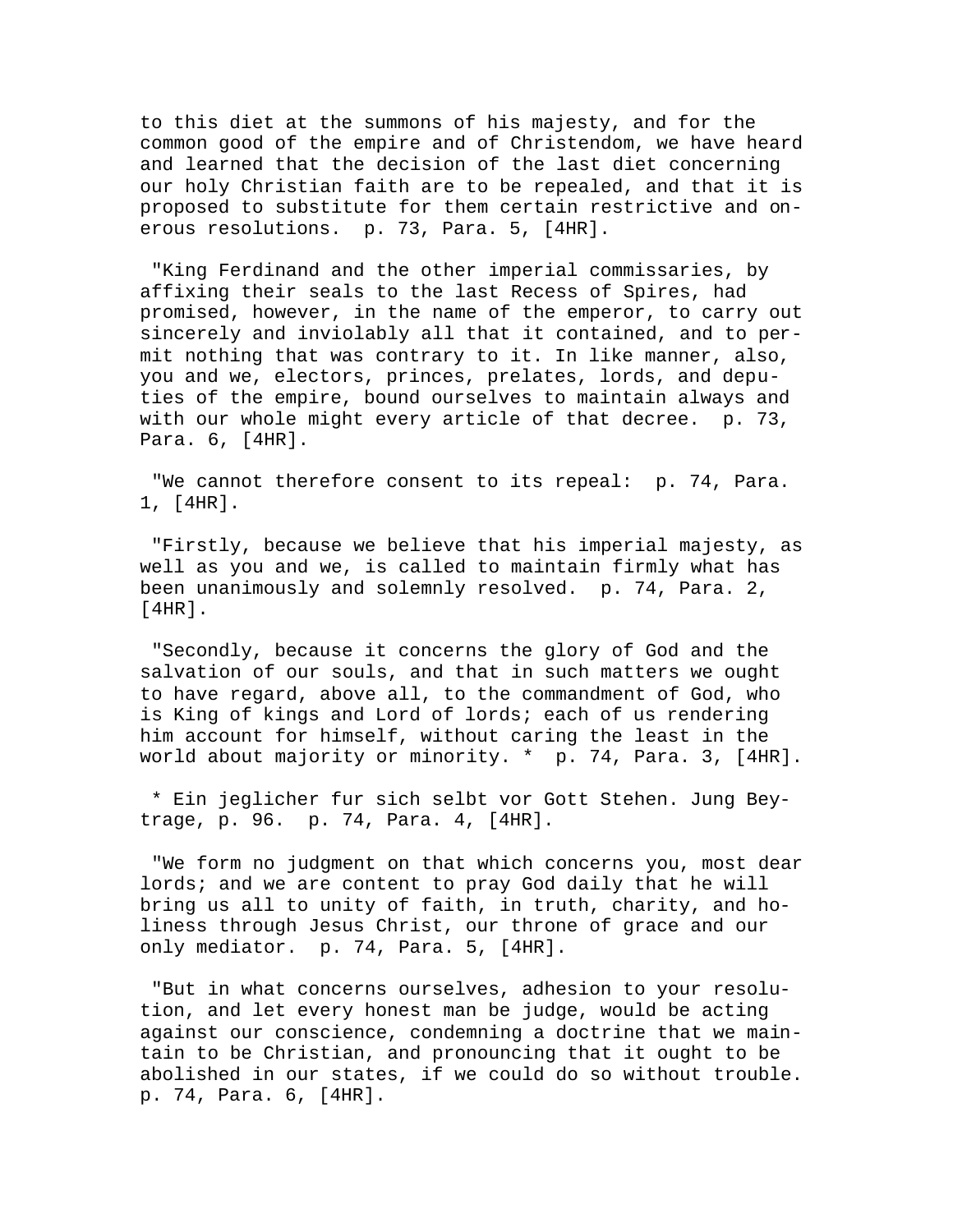This would be to deny our Lord Jesus Christ, to reject his holy word, and thus give him just reason to deny us in turn before his Father, as he had threatened. p. 74, Para. 7, [4HR].

 "What, we ratify this edict. We assert that when Almighty God calls a man to His knowledge, this man cannot however receive the knowledge of God. Oh, of what deadly backslidings should we not thus become the accomplices, not only among our own subjects, but also among yours. p. 74, Para. 8, [4HR].

 "For this reason we reject the yoke that is imposed on us. And although it is universally known that in our states the holy sacrament of the body and blood of our Lord is becoming administered, we cannot adhere to what the edict proposes against the Sacramentarians, seeing that the imperial edict did not speak of them, that they have not been heard, and that we cannot resolve upon such important points before the next council. p. 74, Para. 9, [4HR].

 "Moreover," and this is the essential part of the protest, "the new edict declaring the ministers shall preach the gospel, explaining it according to the writings accepted by the holy Christian church; we think that, for this regulation to have any value, we should first agree on what is meant by the true and holy church. Now, seeing that there is great diversity of opinion in this respect; that there is no sure doctrine but such as is conformable to the word of God; that the Lord forbids the teaching of any other doctrine; that each text of the holy Scriptures ought to be explained by other and clearer texts; that this holy book is in all things necessary for the Christian, easy of understanding, and calculated to scatter the darkness: we are resolved, with the grace of God, to maintain the pure and exclusive preaching of his only word, such as it is contained in the biblical books of the Old and New Testament, without adding anything thereto that may be contrary to it. \* This word is the only truth; it is the sure rule of all doctrine and of all life, and can never fail or deceive us. He who builds on this foundation shall stand against all the powers of hell, while all the human vanities that are set up against it shall fall before the face of God. p. 75, Para. 1, [4HR].

\* Allein Gottes wort, lauter und rein, und nichts das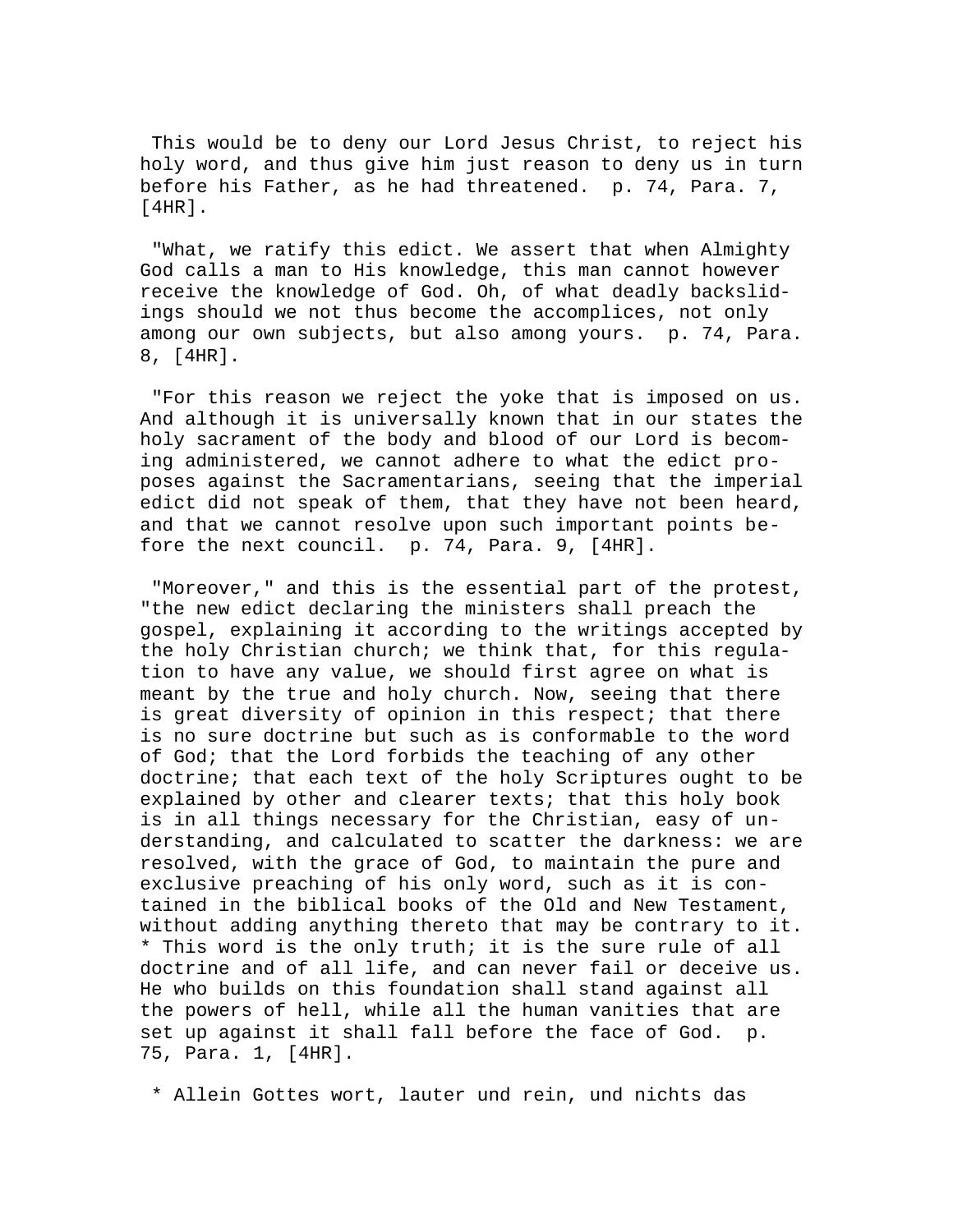dawieder ist. Jung Beytrage, p. 101. p. 75, Para. 2, [4HR].

 "For these reasons, most dear lords, uncles, cousins, and friends, we earnestly entreat you to weigh carefully our grievances and our motives. If you do not yield to our request, we PROTEST by these presents, before God, our only CREATOR, PRESERVER, REDEEMER, and SAVIOUR, and who will one day be our judge, as well as before all men and all creatures, that we, for us and for our people, neither consent nor adhere in any manner whatsoever to the proposed decree, in any thing that is contrary to God, to his holy word, to our right conscience, to the salvation of our souls, and to the last decree of Spires. p. 75, Para. 3, [4HR].

 "At the same time we are in expectation that his imperial majesty will behave towards us like a Christian prince who loves God above all things; and we declare ourselves ready to pay unto him, as well as unto you, gracious lords, all the affection and obedience that are our just and legitimate duty." p. 76, Para. 1, [4HR].

 Thus, in presence of the diet, spoke out those courageous men whom Christendom will henceforward denominate THE PROTESTANTS. p. 76, Para. 2, [4HR].

 They had barely finished when they announced their intention of quitting Spires on the morrow. \* p. 76, Para. 3, [4HR].

 \* Also zu veritten urlaub genommen. Jung Beytrage, p. 52. p. 76, Para. 4, [4HR].

 This protest and declaration produced a deep impression. The diet was rudely interrupted and broken into two hostile parties, thus preluding war. The majority became the prey of the liveliest fears. As for the Protestants, relying, jure humano, upon the edict of Spires, and, jure divino, upon the Bible, they were full of courage and firmness. p. 76, Para. 5, [4HR].

 The principles contained in this celebrated protest of the 19th of April 1529, constitute the very essence of Protestantism. Now this protest opposes two abuses of man in matters of faith: the first is the intrusion of the civil magistrate, and the second the arbitrary authority of the church. Instead of these abuses, Protestantism sets the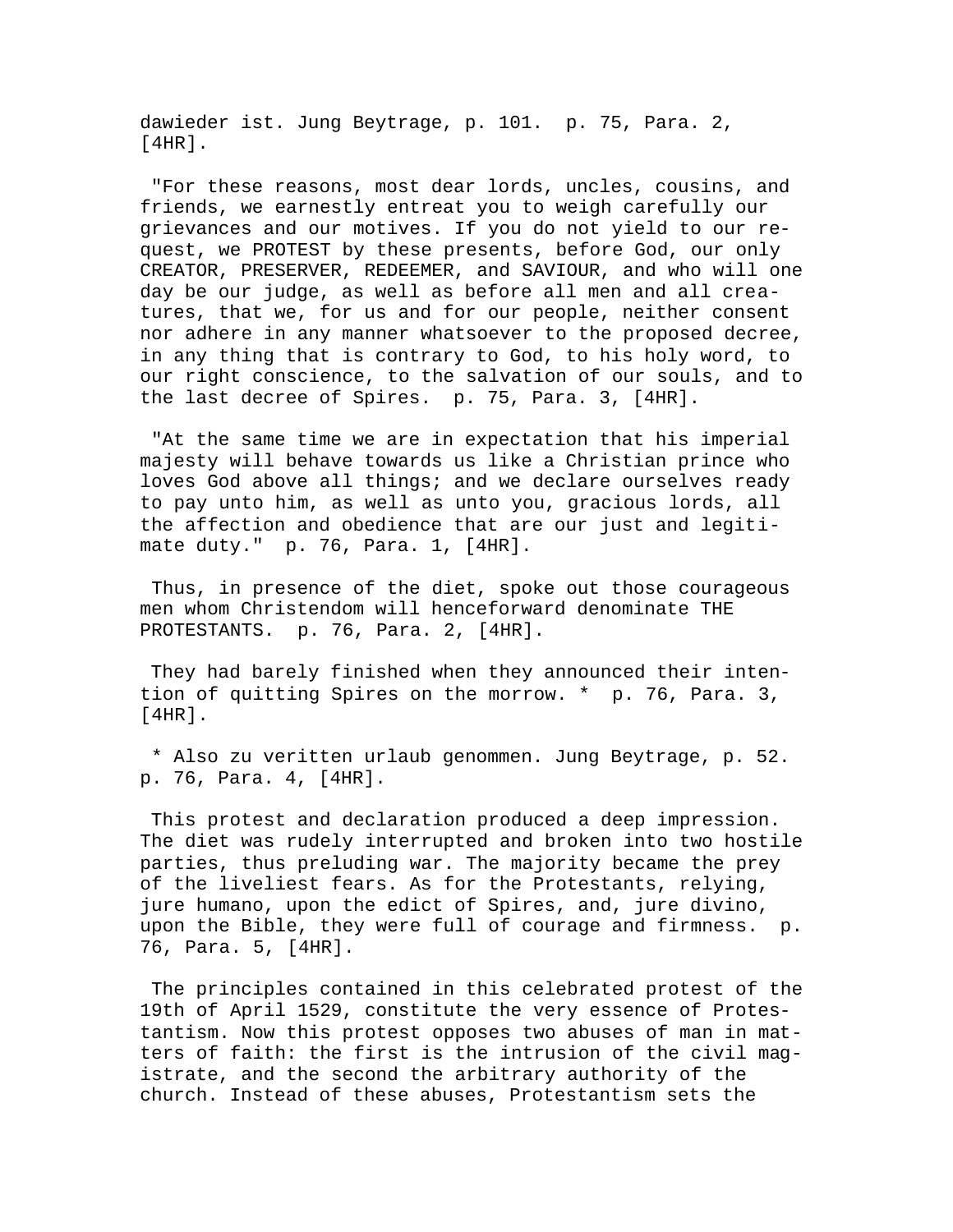power of conscience above the magistrate; and the authority of the word of God above the visible church. In the first place, it rejects the civil power in divine things, and says with the prophets and apostles: We must obey God rather than man. In presence of the crown of Charles the Fifth, it uplifts the crown of Jesus Christ. But it goes farther: it lays down the principle, that all human teaching should be subordinate to the oracles of God. Even the primitive church, by recognizing the writings of the apostles, had performed an act of submission to this supreme authority, and not an act of authority, as Rome maintains; and the establishment of a tribunal charged with the interpretation of the Bible, had terminated only in slavishly subjecting man to man in what should be the most unfettered, conscience and faith. In this celebrated act of Spires no doctor appears, and the word of God reigns alone. Never has man exalted himself like the pope; never have men kept in the background like the reformers. p. 76, Para. 6, [4HR].

 A Romish historian maintains that the word Protestant signifies enemy of the emperor and of the pope. \* If he means that Protestantism, in matters of faith, rejects the intervention both of the empire and of the papacy, it is well. But even this explanation does not exhaust the signification of the word, for Protestantism threw off man's authority solely to place Jesus Christ on the throne of the church, and his word in the pulpit. There has never been anything more positive, and at the same time more aggressive, than the position of the Protestants at Spires. By maintaining that their faith alone is capable of saving the world, they defended with intrepid courage the rights of Christian proselytism. We cannot abandon this proselytism without deserting the protestant principle. p. 77, Para. 1, [4HR].

 \* Perduelles in Pontincem ac Caesarem. Pallavicini, C.T.I. p. 217. p. 77, Para. 2, [4HR].

 The Protestants of Spires were not content to exalt the truth; they defended charity. Faber and the other papal partisans had endeavored to separate the princes, who in general walked with Luther, from the cities that ranged themselves rather on the side of Zwingle. OECOLAMPADIUS had immediately written to Melancthon, and enlightened him on the doctrines of the Zurich reformer. He had indignantly rejected the idea that Christ was banished into a corner of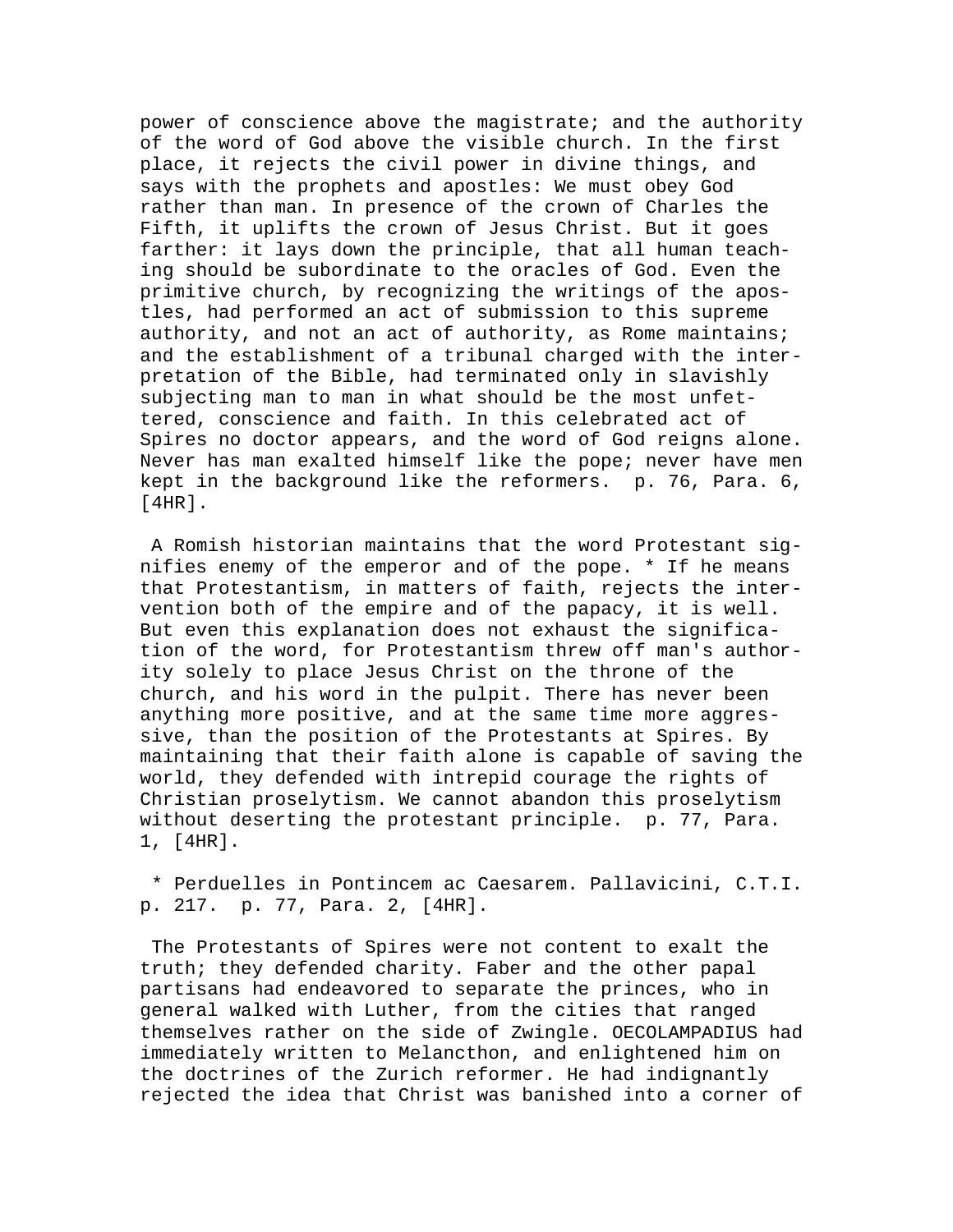heaven, and had energetically declared that, according to the Swiss Christians, Christ was in every place upholding all things by the word of his power. \* "With the visible symbols," he added, "we give and we receive the invisible grace, like all the faithful." \*\* p. 77, Para. 3, [4HR].

 \* Ubique ut et portet omnia verbo virtutis suae. Hospin. Hist. Sacr. 2. 112. \*\* Charin gar ten aoreton meta ton sumbolonhoraton. Ibid. p. 77, Para. 4, [4HR].

 These declarations were not useless. There were at Spires two men who from different motives opposed the efforts of Faber, and seconded those of OECOLAMPADIUS. The landgrave, ever revolving projects of alliance in his mind, felt clearly that if the Christians of Saxony and of Hesse allowed the condemnation of the churches of Switzerland and of Upper Germany, they would by that very means deprive themselves of powerful auxiliaries. \* Melancthon, who unlike the landgrave was far from desiring a diplomatic alliance, lest it should hasten on a war, defended the great principles of justice, and exclaimed: "To what just reproaches should we not be exposed, were we to recognize in our adversaries the right of condemning a doctrine without having heard those who defend it." The union of all evangelical Christians is therefore a principle of primitive Protestantism. p. 78, Para. 1, [4HR].

 \* Omni studio laborabat ut illos uniret. Seck. 2. 127. p. 78, Para. 2, [4HR].

 As Ferdinand had not heard the protest of the 19th of April, a deputation of the evangelical states went the next day to present it to him. The brother of Charles the Fifth received it at first, but immediately after desired to return it. Then was witnessed a strange scene, the king refusing to keep the protest, and the deputies to take it back. At last the latter, out of respect, received it from Ferdinand's hands but they laid it boldly upon a table, and directly quitted the hall. p. 78, Para. 3, [4HR].

 The king and the imperial commissaries remained in presence of this formidable writing. It was there, before their eyes, a significant monument of the courage and faith of the Protestants. Irritated against this silent but mighty witness, which accused his tyranny, and left him the responsibility of all the evils that were about to burst upon the empire, the brother of Charles the Fifth called some of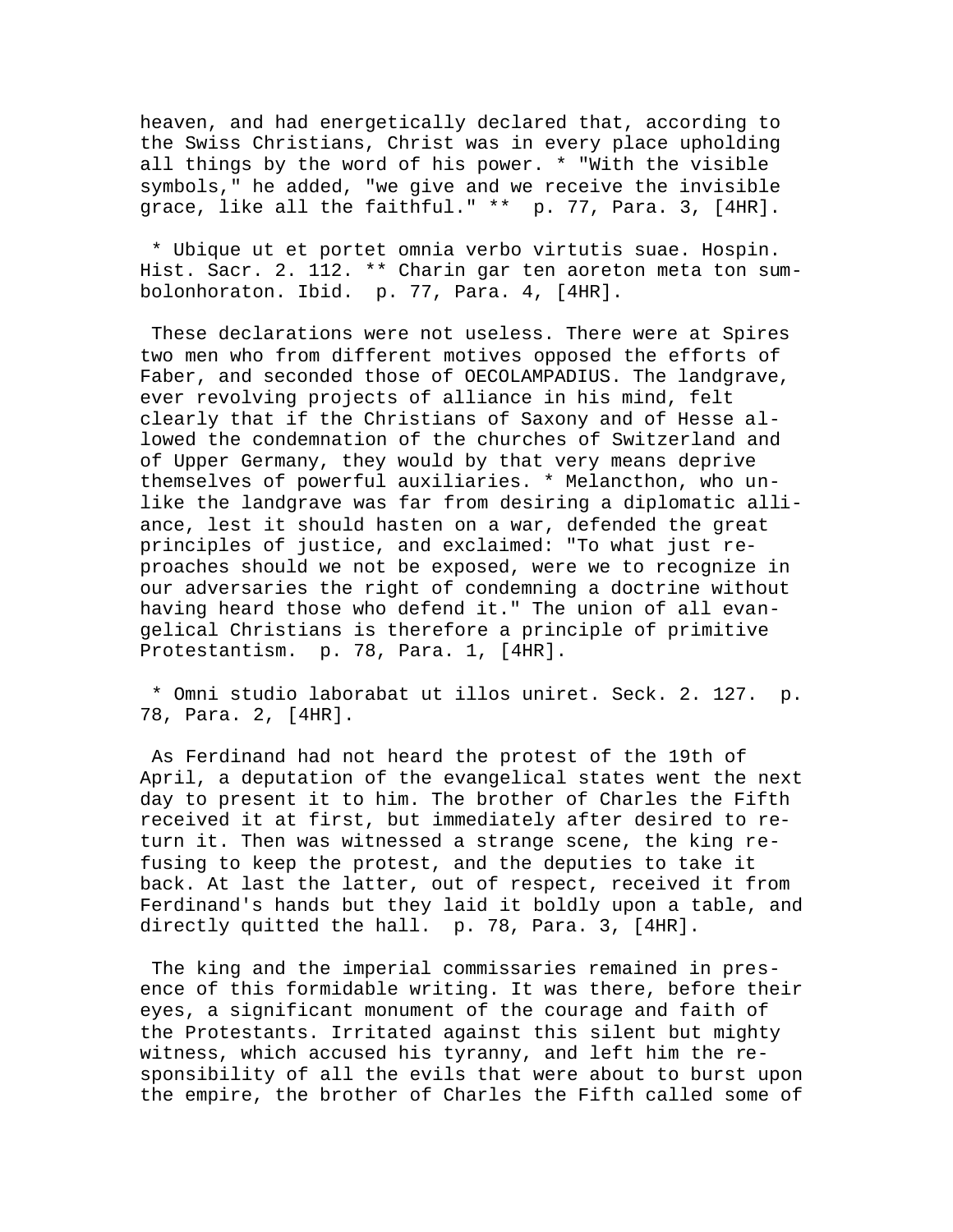his councillors, and ordered them instantly to carry the important document back to the Protestants. p. 78, Para. 4, [4HR].

 All this was unavailing; the protest had been registered in the annals of the world, and nothing could erase it. Liberty of thought and of conscience had been conquered for ages to come. Thus all evangelical Germany, foreseeing these things, was moved at this courageous act, and adopted it as the expression of its will and of its faith. Men in every quarter beheld in it not a mere political event, but a Christian action, and the youthful electoral prince, John Frederick, in this respect the organ of his age, cried to the Protestants of Spires: "May the Almighty, who has given you grace to confess energetically, freely, and fearlessly, preserve you in that Christian firmness until the day of eternity." \* p. 79, Para. 1, [4HR].

 \* In eo mansuros esse, nec passuros ut ulla hominum machinatione ab ea sententia divellerentur. Seck. 2. 121. p. 79, Para. 2, [4HR].

 While the Christians were filled with joy, their enemies were frightened at their own work. The very day on which Ferdinand had declined to receive the protest, Tuesday 20th of April, at one in the afternoon, Henry of Brunswick and Philip of Baden presented themselves as mediators, announcing, however, that they were acting solely of their own authority. They proposed that there should be no more mention of the decree of Worms, and that the first decree of Spires should be maintained, but with a few modifications; that the two parties, while remaining free until the next council, should oppose every new sect, and tolerate no doctrine contrary to the sacrament of the Lord's body. \* p. 79, Para. 3, [4HR].

 \* Vergleich artikel. Jung Beytrage, p. 55. p. 79, Para. 4, [4HR].

 On Wednesday, 21st of April, the evangelical states did not appear adverse to these propositions; and even those who had embraced the doctrines of Zwingle declared boldly that such a proposal would not compromise their existence. "Only let us call to mind," said they, "that in such difficult matters we must act, not with the sword, but with the sure word of God. \* For, as St. Paul says: What is not of faith is sin. If therefore we constrain Christians to do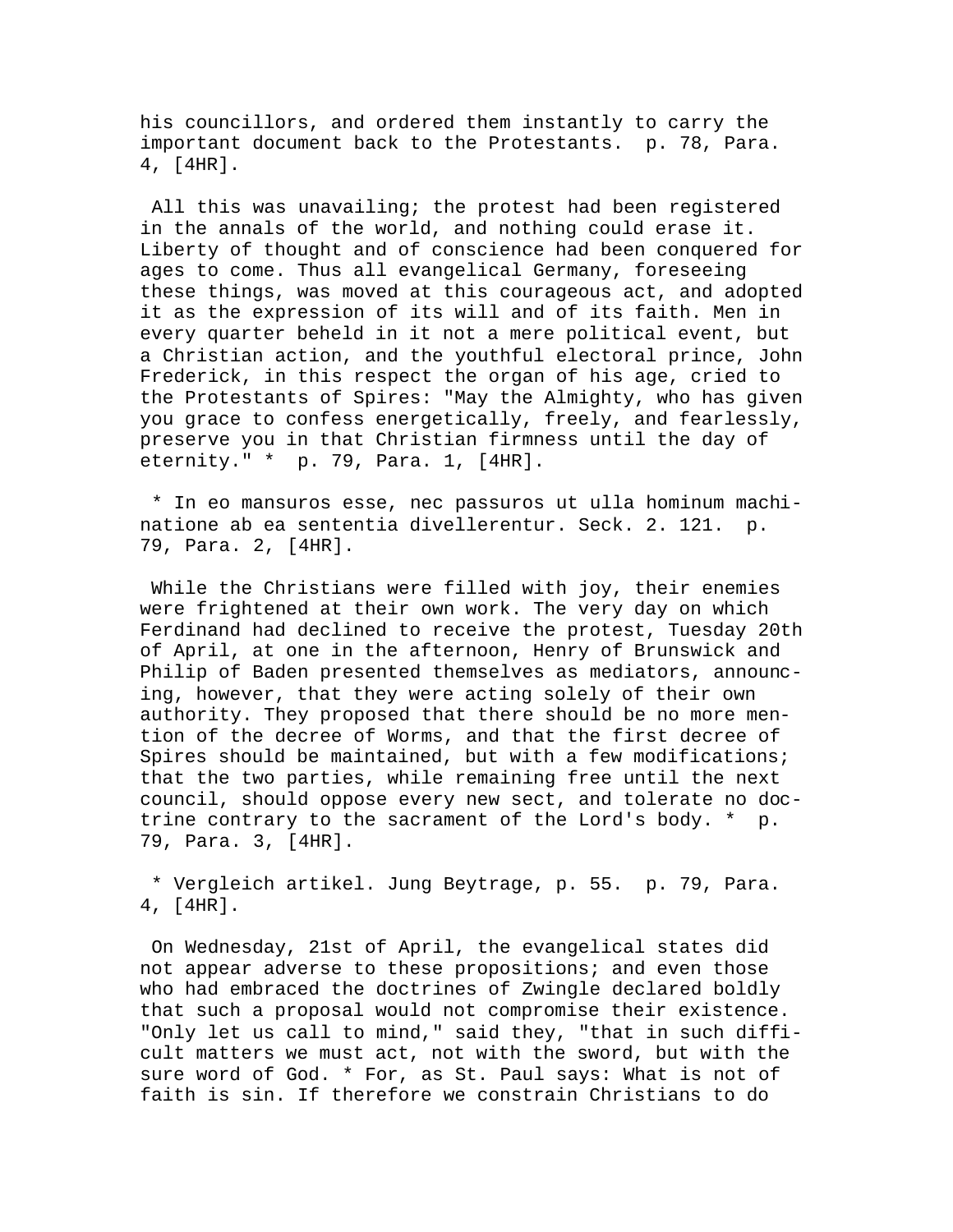what they believe unjust, instead of leading them by God's word to acknowledge what is good, we force them to sin and incur a terrible responsibility." p. 79, Para. 5, [4HR].

 \* In diesen Schweren Sachen, nichts mit Gewalt noch Schwerdt, sondern mit Gottes gewissem wort. Ibid. p. 59. This document is from the pen of Strum. p. 79, Para. 6, [4HR].

 The fanatics of the Roman party trembled as they saw the victory nearly escaping from them; they rejected all compromise, and desired purely and simply the reestablishment of the papacy. Their zeal overcame everything, and the negotiations were broken off. p. 80, Para. 1, [4HR].

 On Thursday, 22d of April, the diet reassembled at seven in the morning, and the Recess was read precisely as it had been previously drawn up, without even mentioning the attempt at conciliation which had just failed. p. 80, Para. 2, [4HR].

 Faber triumphed. Proud of having the ear of kings, he tossed himself furiously about, and, to look at him, one would have said, according to an eye-witness, that he was a Cyclops forging in his cavern the monstrous chains with which he was about to bind the Reformation and the reformers. \* The papist princes, carried away by the tumult, gave the spur, says Melancthon, and flung themselves headlong into a path filled with dangers. \*\* Nothing was left for the evangelical Christians but to fall on their knees and cry to the Lord. "All that remains for us to do," repeated Melancthon, "is to call upon the Son of God." \*\*\* p. 80, Para. 3, [4HR].

 \* Cyclops ille nunc ferocem se facit. Corp. Ref. 1. 1062. \*\* Ut ingrediantur lubricum isti iter, impingendo stimulla calces. Ibid. \*\*\* De quo reliquum est ut invocemus Filium Dei. Ibid. p. 80, Para. 4, [4HR].

 The last sitting of the diet took place on the 24th of April. The princes renewed their protest, in which fourteen free and imperial cities joined; and they next thought of giving their appeal a legal form. p. 80, Para. 5, [4HR].

 On Sunday, 25th of April, two notaries, Leonard Stetner of Freysingen and Pangrace Saltzmann of Bamberg, were seated before a small table in a narrow chamber on the ground-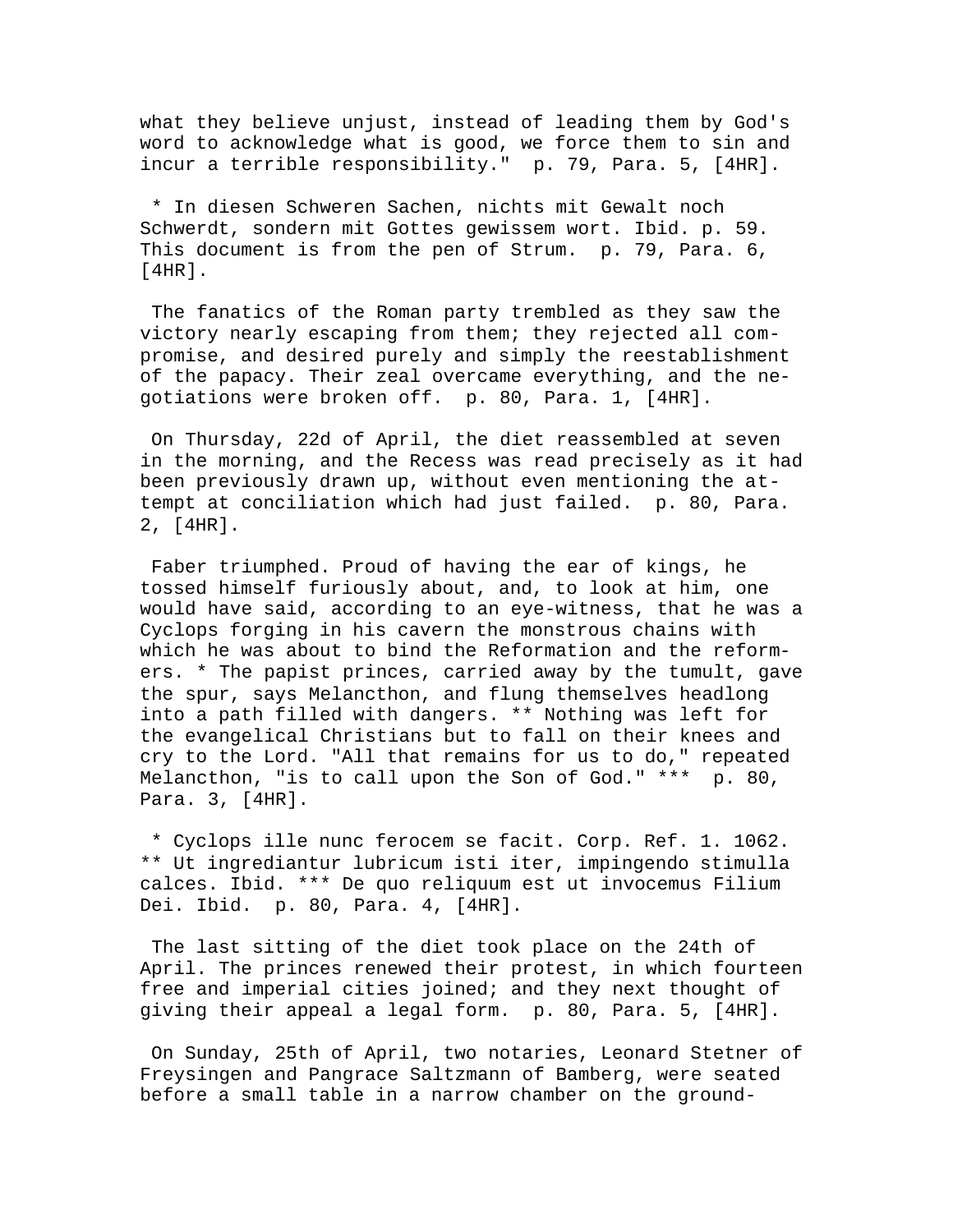floor of a house situated in St. John's Lane, near the church of the same name in Spires, and around them were the chancellors of the princes and of the evangelical cities, with several witnesses. \* p. 80, Para. 6, [4HR].

 \* Untem in einem Kleinen Stublein. Jung Beytrage, p. 78. Instrumentum Appellationis. p. 80, Para. 7, [4HR].

 This little house belonged to an humble pastor, Peter Muterstatt, deacon of St. John's, who, taking the place of the elector or of the landgrave, had offered a domicile for the important act that was preparing. His name shall in consequence be transmitted to posterity. The document having been definitively drawn up, one of the notaries began reading it. "Since there is a natural communion between all men," said the Protestants, "and since even persons condemned to death are permitted to unite and appeal against their condemnation; how much more are we, who are members of the same spiritual body, the church of the Son of God, children of the same Heavenly Father, and consequently brothers in the Spirit, \* authorized to unite when our salvation and eternal condemnation are concerned." p. 81, Para. 1, [4HR].

 \* Membra unius corporis spiritualis Jesu Christi et filii unius patris coelestis, ideoque fratres spirituales. Seckend. 2. 130. p. 81, Para. 2, [4HR].

 After reviewing all that had passed in the diet, and after intercalating in their appeal the principal documents that had reference to it, the Protestants ended by saying: "We therefore appeal for ourselves, for our subjects, and for all who receive or who shall hereafter receive the word of God, from all past, present, or future vexatious measures, to his Imperial Majesty, and to a free and universal assembly of holy Christendom." This document filled twelve sheets of parchment; the signatures and seals were affixed to the thirteenth. p. 81, Para. 3, [4HR].

 Thus in the obscure dwelling of the chaplain of St. John's was made the first confession of the true Christian union. In presence of the wholly mechanical unity of the pope, these confessors of Jesus raised the banner of the living unity of Christ; and, as in the days of our Saviour, if there were many synagogues in Israel, there was at least but one temple. The Christians of electoral Saxony, of Luneburg, of Anhalt, of Hesse and the Margravate, of Stras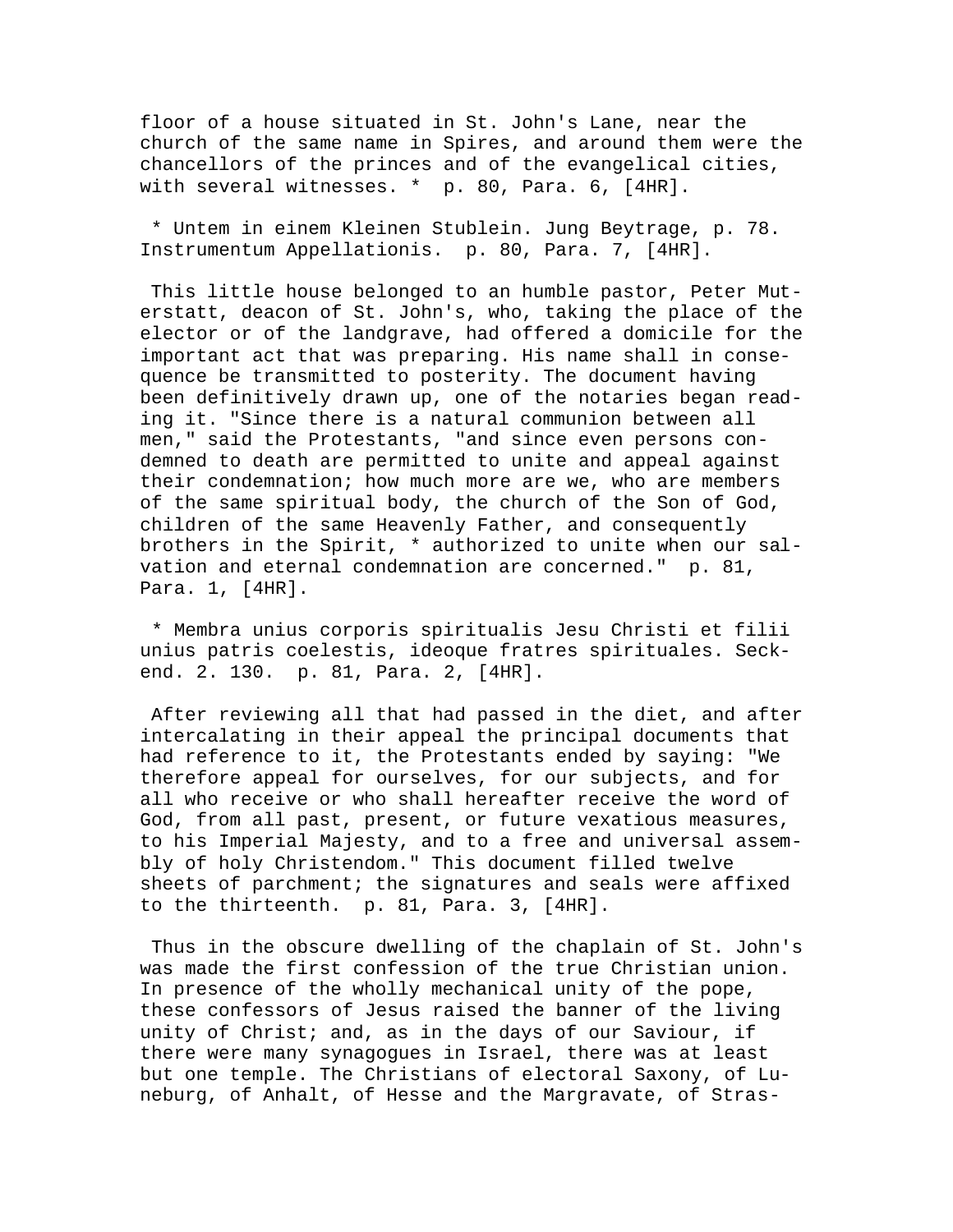burg, Nuremberg, Ulm, Constance, Lindau, Memmingen, Kempten, Nordlingen, Heilbronn, Reutlingen, Isny, St. Gall, Weissemburg, and Windsheim, took each other's hands on the 25th of April, near the church of St. John, in the face of threatening persecutions. Among them might be found those who, like Zwingle, acknowledged in the Lord's supper the entirely spiritual presence of Jesus Christ, as well as those who, with Luther, admitted his corporeal presence. There existed not at that time in the evangelical body any sects, hatred, or schism; Christian unity was a reality. That upper chamber in which, during the early days of Christianity, the apostles with the woman and the brethren "continued with one accord in prayer and supplication," Acts 1:14, and that lower chamber where, in the first days of the Reformation, the renewed disciples of Jesus Christ presented themselves to the pope and the emperor, to the world and to the scaffold, as forming but one body, are the two cradles of the church; and it is in this its hour of weakness and humiliation that it shines forth with the brightest glory. p. 81, Para. 4, [4HR].

 After this appeal each one returned in silence to his dwelling. Several tokens excited alarm for the safety of the Protestants. A short time previously Melancthon hastily conducted through the streets of Spires toward the Rhine his friend Simon Grynaeus, pressing him to cross the river. The latter was astonished at such precipitation. \* "An old man of grave and solemn air, but who is unknown to me," said Melancthon, "appeared before me and said: In a minute officers of justice will be sent by Ferdinand to arrest Grynaeus." As he was intimate with Faber, and had been scandalized at one of his sermons, Grynaeus went to him, and begged him no longer to make war against the truth. Faber dissembled his anger, but immediately after repaired to the king, from whom he had obtained an order against the importunate professor of Heidelberg. \*\* Melancthon doubted not that God had saved his friend by sending one of his holy angels to forewarn him. Motionless on the banks of the Rhine, he waited until the waters of that stream had rescued Grynaeus from his persecutors. "At last," cried Melancthon, as he saw him on the opposite side, "at last he is torn from the cruel jaws of those who thirst for innocent blood." \*\*\* When he returned to his house, Melancthon was informed that officers in search of Grynaeus had ransacked it from top to bottom. \*\*\*\* p. 82, Para. 1, [4HR].

\* Miranti quae esset tantae festinationis causa. Camerar-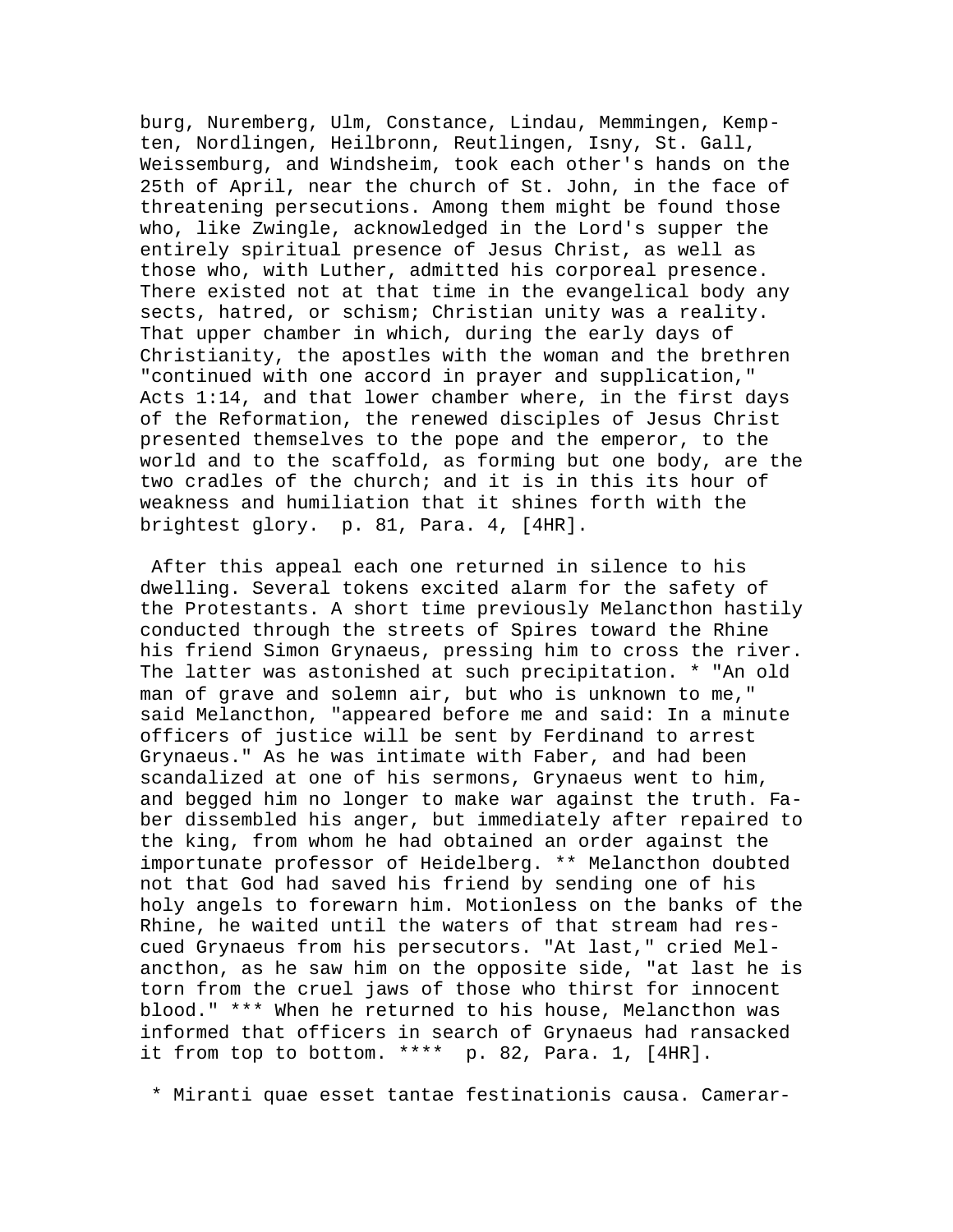ius Vita Mel. p. 113. \*\* Faber qui valde offenderetur orationi tali, dissimulare tamen omnia. Ibid. \*\*\* Ereptus quasi e faucibus eorum qui sitiunt sanguinem innocentium. Mel. Ad Camer. Apr. 23rd, Corp. Ref. 1. 1062. \*\*\*\* Affluit armata quaedam manus ad comprehendum Grynaeum missa. Camer. Vit. Mel. p. 113. p. 82, Para. 2, [4HR].

 There was nothing to detain the Protestants longer in Spires, and accordingly, on the morning after their appeal, Monday, 26th of April, the elector, the landgrave, and the dukes of Luneburg, quitted the city, reached Worms, and then returned by Hesse into their own states. The appeal of Spires was published by the landgrave on the 5th, and by the elector on the 13th of May. p. 83, Para. 1, [4HR].

 Melancthon had returned to Wittemburg on the 6th of May, persuaded that the two parties were about to draw the sword. His friends were alarmed at seeing him agitated, exhausted, and like one dead. \* "It is a great event that has just taken place at Spires," said he; "an event pregnant with dangers, not only to the empire, but to religion itself. \*\* All the pains of hell oppress me." \*\*\* p. 83, Para. 2, [4HR].

 \* Ita fuit perturbatus ut primis diebus pene extinctus sit. Corp. Ref. 1. 1067. \*\* Non enim tantum imperium, sed religio etiam periclitantur. Ibid. \*\*\* Omnes dolores inferni oppresserant me. Ibid. 1067, 1069. p. 83, Para. 3, [4HR].

 It was Melancthon's greatest affliction, that these evils were attributed to him, as indeed he ascribed them himself. "One single thing has injured us," said he; "our not having approved, as was required of us, the edict against the Zwinglians." Luther did not take this gloomy view of affairs; but he was far from comprehending the force of the protest. "The diet," said he, "has come to an end almost without results, except that those who scourge Jesus Christ have not been able to satisfy their fury." \* p. 83, Para. 4, [4HR].

 \* Christo-mastiges et Psycho-tyranni suum furorem non potuerunt explere. L. Epp. Linco, May 6, 1529. p. 83, Para. 5, [4HR].

 Posterity has not ratified this decision, and, on the contrary, dating from this epoch the definitive formation of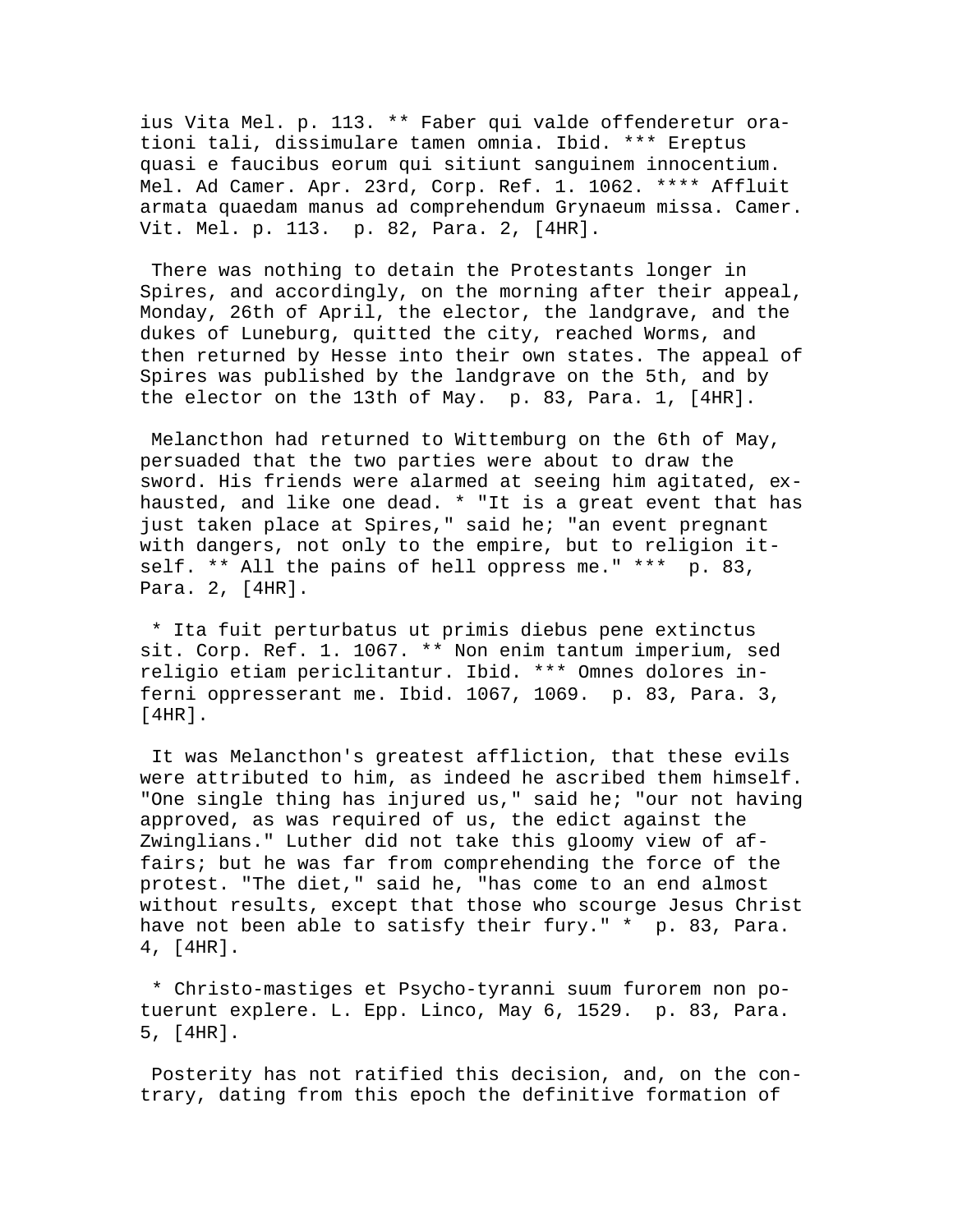Protestantism, it has hailed in the Protest of Spires one of the greatest movements recorded in history. p. 84, Para. 1, [4HR].

 Let us see to whom the chief glory of this act belongs. The part taken by the princes, and especially by the elector of Saxony, in the German Reformation, must strike every impartial observer. These are the true reformers, the true martyrs. The Holy Ghost, that bloweth where it listeth, had inspired them with the courage of the ancient confessors of the church; and the God of election was glorified in them. Somewhat later, perhaps, this great part played by the princes may have produced deplorable consequences: there is no grace of God that man cannot pervert. But nothing should prevent us from rendering honor to whom honor is due, and from adoring the work of the eternal Spirit in these eminent men who, under God, were in the sixteenth century the liberators of Christendom. p. 84, Para. 2, [4HR].

 The Reformation had taken a bodily form. It was Luther alone who had said No at the diet of Worms: but churches and ministers, princes and people, said No at the diet of Spires. p. 84, Para. 3, [4HR].

 In no country had superstition, scholasticism, hierarchy, and popery, been so powerful as among the Germanic nations. These simple and candid people had humbly bent their neck to the yoke that came from the banks of the Tiber. But there was in them a depth, a life, a need of interior liberty, which, sanctified by the word of God, might render them the most energetic organs of Christian truth. It was from them that was destined to emanate the reaction against that material, external, and legal system, which had taken the place of Christianity; it was they who were called to shatter in pieces the skeleton which had been substituted for the spirit and the life, and restore to the heart of Christendom, ossified by the hierarchy, the generous beatings of which it had been deprived for so many ages. The universal church will never forget the debt it owes to the princes of Spires and to Luther. p. 84, Para. 4, [4HR].

 CHAPTER 7 --- Union necessary to reform -- Luther's doctrine on the Lord's supper -- A Lutheran warning -- Proposed conference at Marburg -- Melancthon and Zwingle -- Zwingle leaves Zurich -- Rumors in Zurich -- The reformers at Marburg -- Carlstadt's Petition -- Preliminary discussions -- Holy Ghost -- Original sin -- Baptism -- Luther,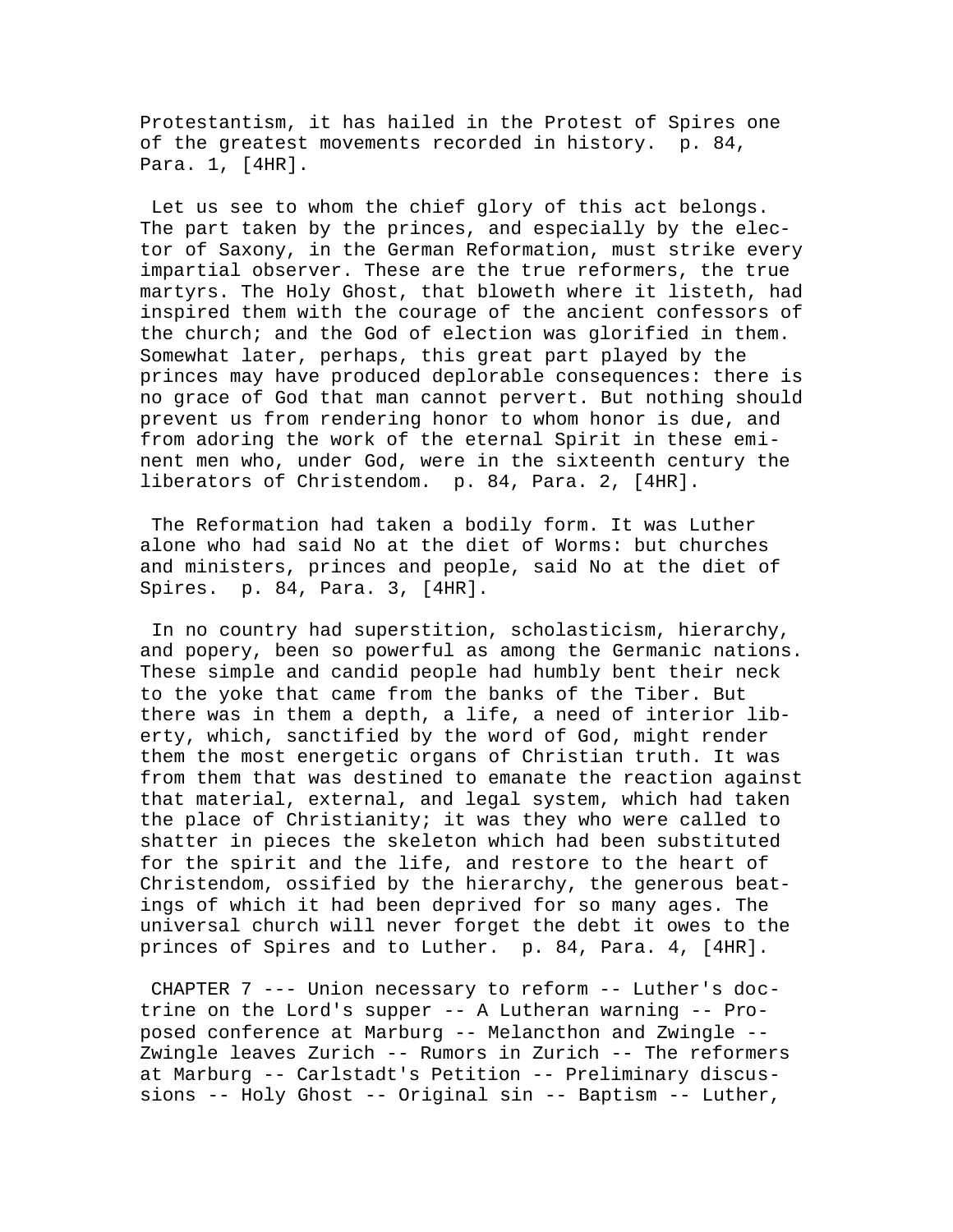Melancthon, and Zwingle -- Opening of the conference -- The prayer of the church -- Hoc est Corpus Meum -- Syllogism of OECOLAMPADIUS -- The flesh profiteth nothing -- Lambert convinced -- Luther's old song -- Agitation in the conference -- Arrival of new deputies -- Christ's humanity finite -- Mathematics and popery -- Testimony of the fathers -- Testimony of Augustine -- Argument of the velvet cover -- End of the conference -- The landgrave mediates -- Necessity of union -- Luther rejects Zwingle's hand -- Sectarian spirit of the Germans -- Bucer's dilemma -- Christian charity prevails -- Luther's report -- Unity of doctrine -- Unity in diversity -- Signatures -- Two extremes -- Three views -- Germ of Popery -- Departure -- Luther's dejection -- Turks before Vienna -- Luther's battle-sermon and agony -- Luther's firmness -- Victory -- Exasperation of the Papists -- Threatening prospects. p. 85, Para. 1, [4HR].

 The Protest of Spires had still further increased the indignation of the papal adherents; and Charles the Fifth, according to the oath he had made at Barcelona, set about preparing "a suitable antidote for the pestilential disease with which the Germans were attacked, and to avenge in a striking manner the insult offered to Jesus Christ." \* The pope, on his part, endeavored to combine all the other princes of Christendom in this crusade; and the peace of Cambray, concluded on the 5th of August, tended to the accomplishment of his cruel designs. It left the emperor's hands free against the heretics. After having entered their protest at Spires, it was necessary for the evangelicals to think of maintaining it. p. 85, Para. 2, [4HR].

 \* Illatamque Christo injuriam pro viribus ulciscentur. Dumont, Corp. Univ. Diplomatique, 4. 1, 5. p. 85, Para. 3, [4HR].

 The protestant states that had already laid the foundations of an evangelical alliance at Spires, had agreed to send deputies to Rothach; but the elector, staggered by the representations of Luther, who was continually repeating to him, "In returning and rest shall ye be saved; in quietness and in confidence shall be your strength," \* Isaiah 20:15, ordered his deputies to listen to the propositions of his allies, but to decide upon nothing. They adjourned to a new conference, which never took place. Luther triumphed; for human alliances failed. "Christ the Lord will know how to deliver us without the landgrave, and even against the landgrave," said he to his friends. \*\* p. 85, Para. 4,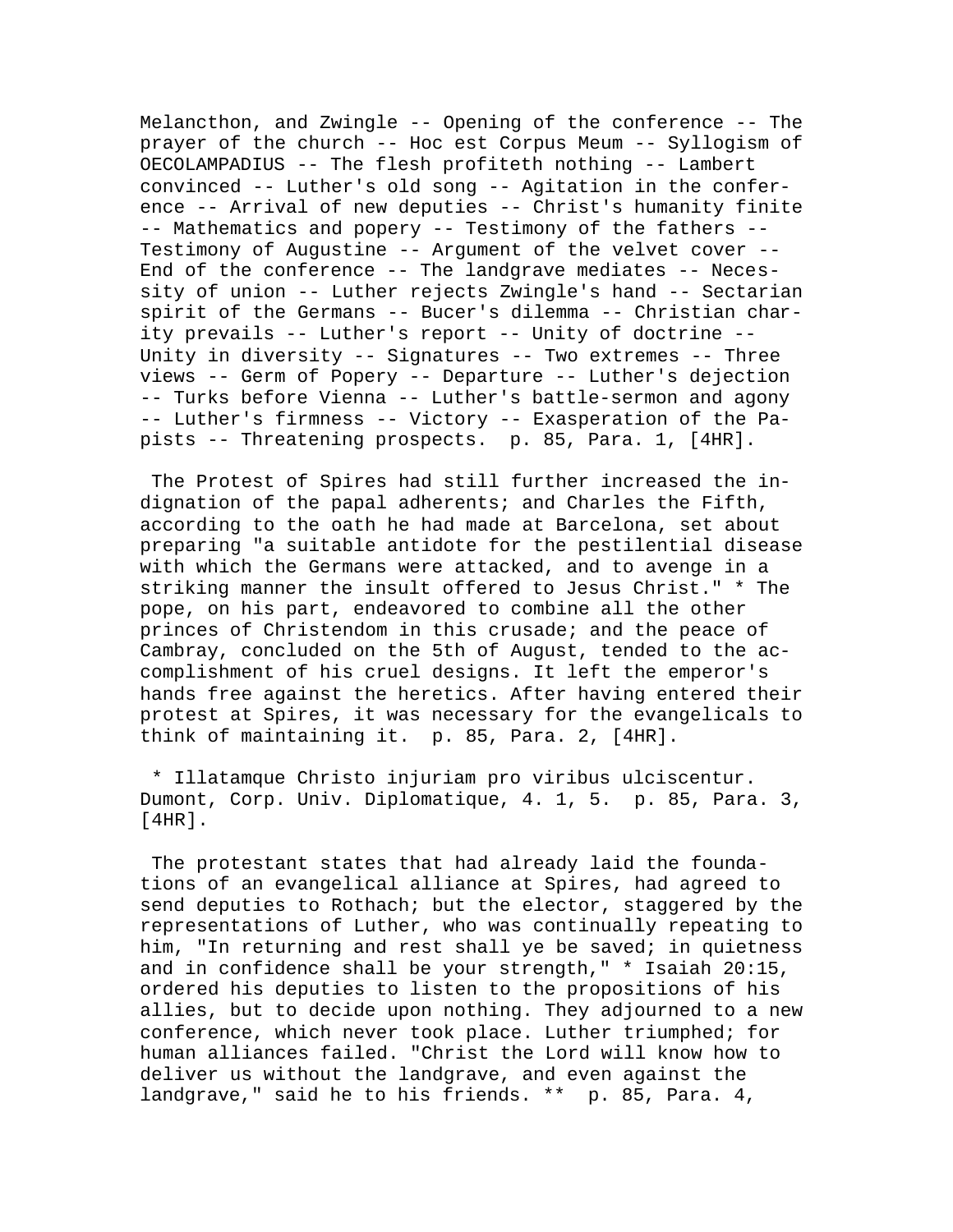[4HR].

 \* L. Epp. 3. 454. \*\* Unser Herr Christus, etc. Ibid. This confidences of Luther shocks a Lutheran historian. -- Plank, 2. 454. p. 85, Para. 5, [4HR].

 Philip of Hesse, who was vexed at Luther's obstinacy, was convinced that it arose from a dispute about words. "They will hear no mention of alliances because of the Zwinglians," said he; "well then, let us put an end to the contradictions that separate them from Luther." p. 86, Para. 1, [4HR].

 The union of all the disciples of the word of God seemed in fact a necessary condition to the success of the Reformation. How could the Protestants resist the power of Rome and of the empire, if they were divided? The landgrave no doubt wished to unite their minds, that he might afterwards be able to unite their arms; but the cause of Christ was not to triumph by the sword. If they should succeed in uniting their hearts and prayers, the Reformation would then find such strength in the faith of its children, that Philip's spearmen would no longer be necessary. p. 86, Para. 2, [4HR].

 Unfortunately this union of minds, that was now to be sought after above all things, was a very difficult task. Luther in 1519 had at first appeared not only to reform, but entirely renovate the doctrine of the Lord's supper, as the Swiss did somewhat later. "I go to the sacrament of the Lord's supper," he had said, "and I there receive a sign from God that Christ's righteousness and passion justify me: such is the use of the sacrament." \* This discourse, which had gone through several impressions in the cities of Upper Germany, had prepared men's minds for the doctrine of Zwingle. Accordingly Luther, astonished at the reputation he had gained, published this solemn declaration in 1527: "I protest before God and before the whole world that I have never walked with the Sacramentarians." p. 86, Para. 3, [4HR].

 \* In the writing entitled, Dass diese Worte noch feste Stehen. L. Opp. 19. p. 86, Para. 4, [4HR].

 Luther in fact was never Zwinglian as regards the Communion. Far from that, in 1519, he still believed in Transubstantiation. Why then should he speak of a sign? It was for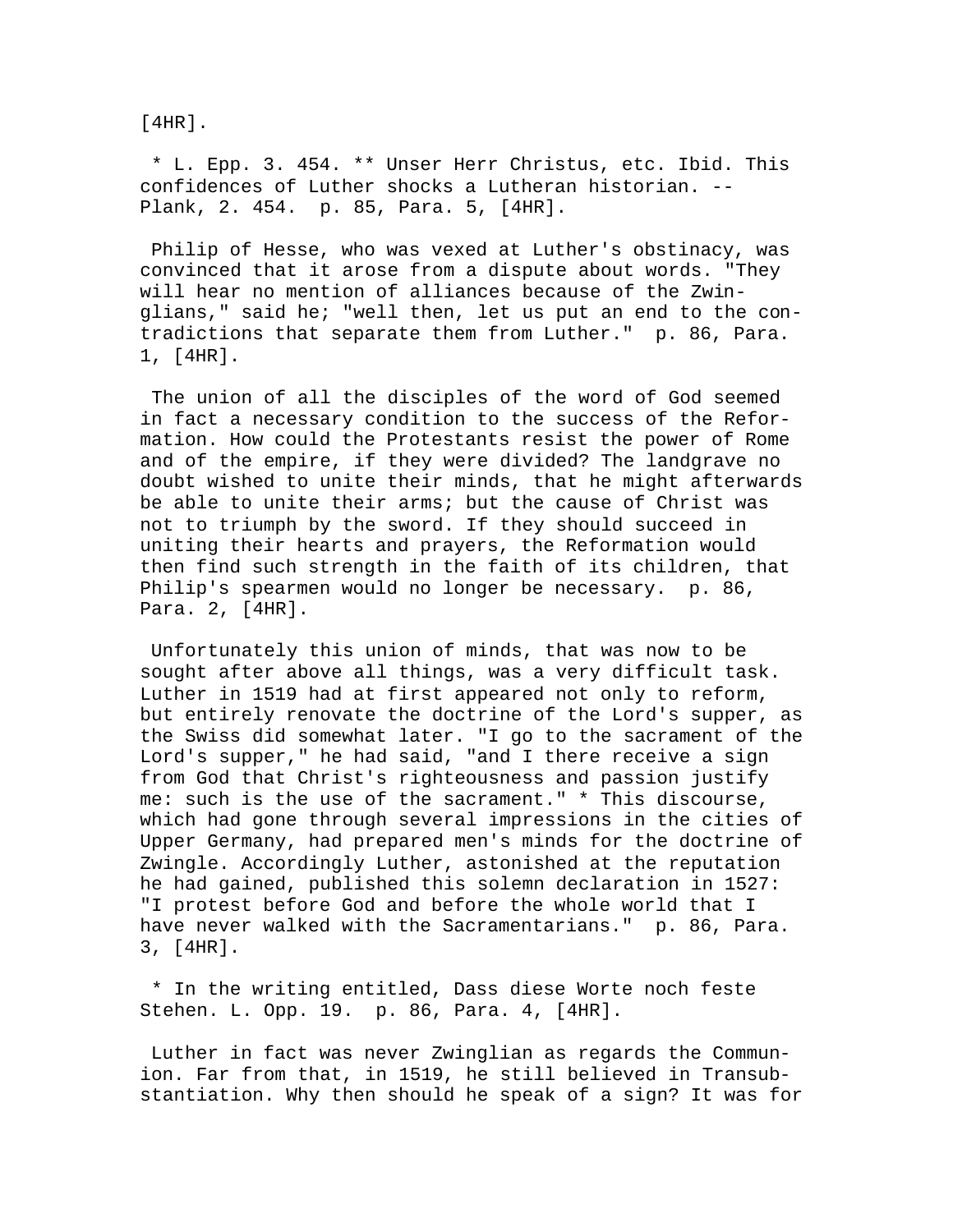this reason. While, according to Zwingle, the bread and wine are signs of the body and blood of Christ; according to Luther, the very body and blood of Jesus Christ are signs of God's grace. These opinions are widely different from one another. p. 87, Para. 1, [4HR].

 Erelong this disagreement declared itself. In 1527 Zwingle, in his Friendly Exposition, \* refuted Luther's opinion with mildness and respect. Unluckily the pamphlet of the Saxon reformer, "against the enthusiasts," was then issuing from the press, and in it Luther expressed his indignation that his adversaries should dare to speak of Christian unity and peace. "Well," exclaimed he, "since they thus insult all reason, I will give them a Lutheran warning. \*\* Cursed be this concord, cursed be this charity, down, down, with it, to the bottomless pit of hell. If I should murder your father, your mother, your wife, your child, and then, wishing to murder you, I should say to you, 'Let us be at peace, my dear friend,' what answer would you make? It is thus that the enthusiasts, who murder Jesus Christ my Lord, God the Father, and Christendom my mother, wish to murder me also; and then they say, Let us be friends." p. 87, Para. 2, [4HR].

 \* Amica exegesis, id est, Expositio Eucharistiae negotii ad M. Lutherum. Zw. Opp. \*\* Eine Lutherische Warnung. L. Opp. 19. 391. Wider die Schwarmgeister. p. 87, Para. 3, [4HR].

 Zwingle wrote two replies "to the excellent Martin Luther," in a cold tone and with a haughty calmness more difficult to pardon than the invectives of the Saxon doctor. "We ought to esteem you a vessel of honor, and we do so with joy," said he, "notwithstanding your faults." Pamphlet followed pamphlet, Luther always writing with the same impetuosity, and Zwingle with unalterable coolness and irony. p. 87, Para. 4, [4HR].

 Such were the doctors whom the landgrave undertook to reconcile. Already, during the sitting of the diet of Spires, Philip of Hesse, who was afflicted at hearing the Papists continually repeating, "You boast of your attachment to the pure word of God, and yet you are nevertheless disunited, \* had made overtures to Zwingle in writing. He now went farther, and invited the theologians of the different parties to meet at Marburg. These invitations met with various receptions. Zwingle, whose heart was large and fraternal, an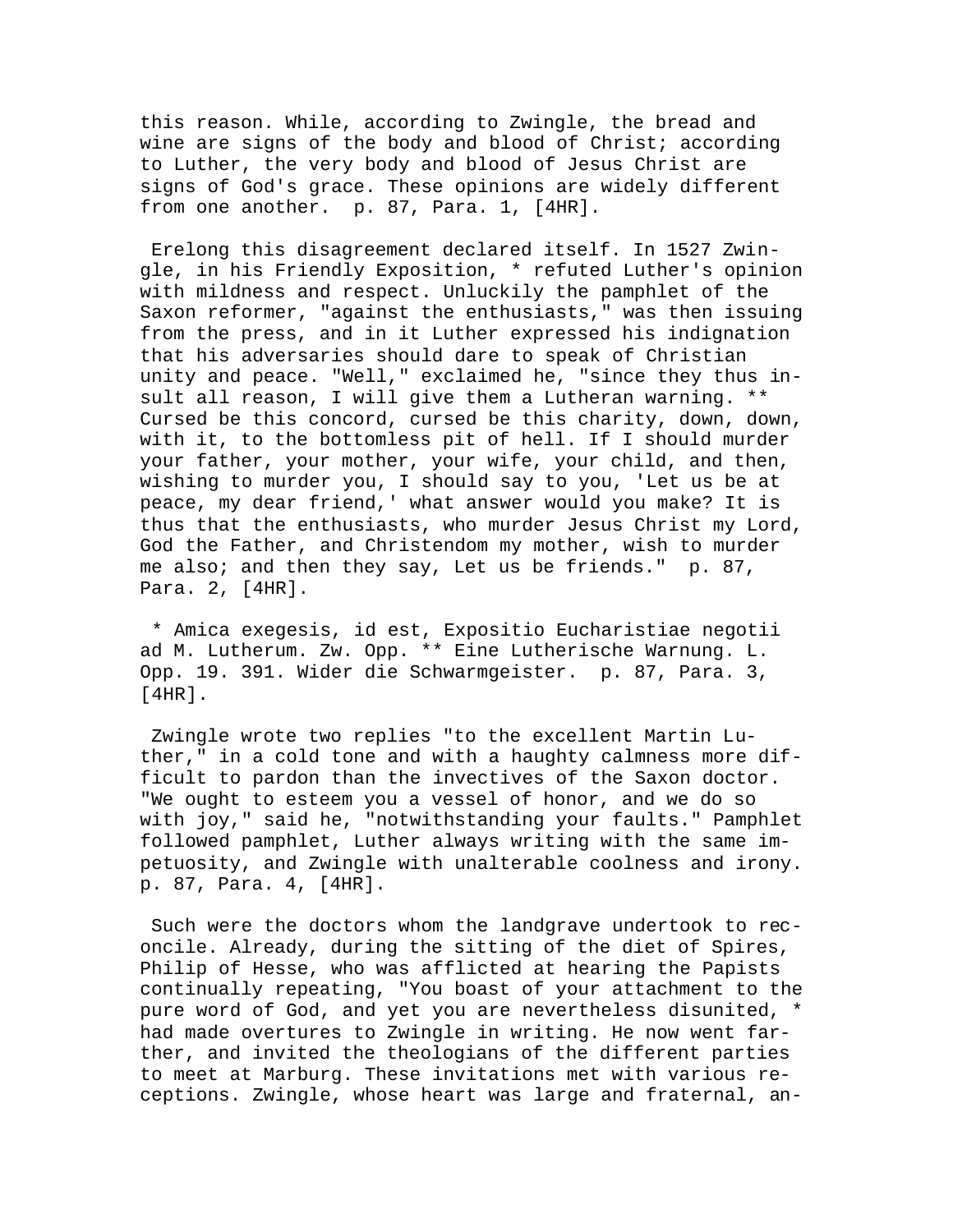swered the landgrave's call; but it was rejected by Luther, who discovered leagues and battles behind this pretended concord. p. 88, Para. 1, [4HR].

 \* Inter nos ipsos de religionis doctrina non consentire. Zw. Epp. 2. 287. p. 88, Para. 2, [4HR].

 It seemed, however, that great difficulties would detain Zwingle. The road from Zurich to Marburg lay through the territories of the emperor and of other enemies to the Reformation; the landgrave himself did not conceal the dangers of the journey; \* but in order to obviate these difficulties, he promised an escort from Strasburg to Hesse, and for the rest "the protection of God." \*\* These precautions were not of a nature to reassure the Zurichers. p. 88, Para. 3, [4HR].

 \* Viam Francofurdi capias, quam autem hac periculosiorem esse putamus. Ibid. p. 312. \*\* Juvante Deu tuti. Ibid. p. 329. p. 88, Para. 4, [4HR].

 Reasons of another kind detained Luther and Melancthon. "It is not right," said they, "that the landgrave has so much to do with the Zwinglians. Their error is of such a nature that people of acute minds are easily tainted by it. Reason loves what it understands, particularly when learned men clothe their ideas in a scriptural dress." p. 88, Para. 5, [4HR].

 Melancthon did not stop here, but put forth the very extraordinary notion of selecting Papists as judges of the discussion. "If there were no impartial judges," said he, "the Zwinglians would have a good chance of boasting of victory." \* Thus, according to Melancthon, Papists would be impartial judges when the real presence was the subject of discussion. He went still farther. "Let the elector," he wrote on the 14th of May to the Prince electoral, "refuse to permit our journey to Marburg, so that we may be able to allege this excuse." The elector would not lend himself to so disgraceful a proceeding; and the reformers of Wittemburg found themselves compelled to accede to the request of Philip of Hesse. But they did so with these words: "If the Swiss do not yield to us, all your trouble will be lost;" and they wrote to the theologians among their friends who were convoked by the prince: "Stay away if you can; your absence will be very useful to us." \*\* p. 88, Para. 6, [4HR].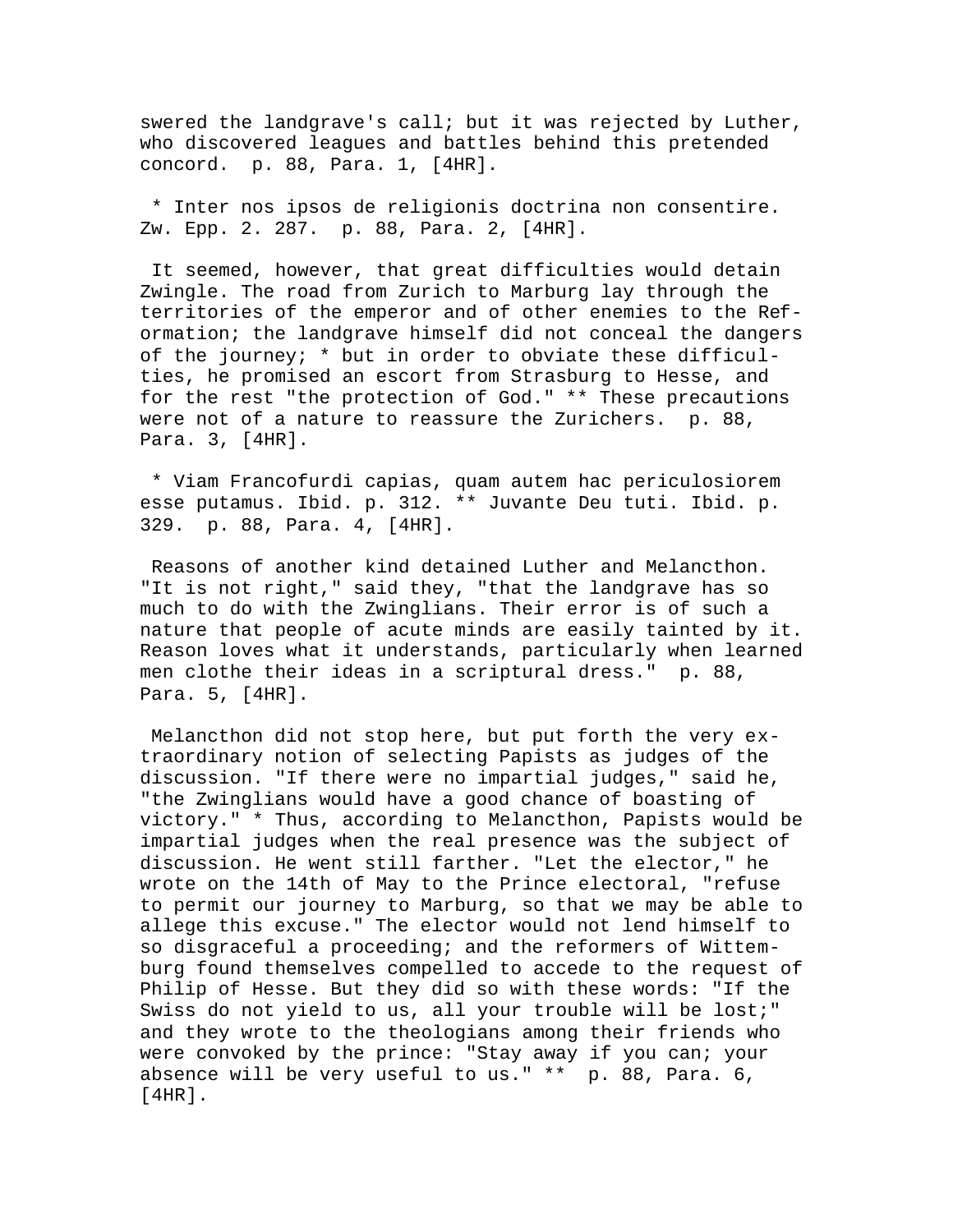\* Papistische als unparteische. Corp. Ref. 1. 1066. \*\* Si potes, noli adesse. L. Epp. 3. 501. p. 88, Para. 7, [4HR].

 Zwingle, on the contrary, who would have gone to the end of the world, made every exertion to obtain permission from the magistrates of Zurich to visit Marburg. "I am convinced," said he to the secret council, "that if we doctors meet face to face, the splendor of truth will illuminate our eyes." \* But the council, that had only just signed the first religious peace, \*\* and who feared to see war burst out afresh positively refused to allow the departure of the reformer. p. 89, Para. 1, [4HR].

 \* Ut veritatis splendor oculos nostros feriat. Zw. Epp. 2. 321. \*\* See below, Book 16. Chap. 2. Anno 1529. p. 89, Para. 2, [4HR].

 Upon this Zwingle decided for himself. He felt that his presence was necessary for the maintenance of peace in Zurich; but the welfare of all Christendom summoned him to Marburg. Accordingly, raising his eyes towards heaven, he resolved to depart, exclaiming, "O God, Thou hast never abandoned us; Thou wilt perform thy will for thine own glory." \* During the night of the 31st of August, Zwingle, who was unwilling to wait for the landgrave's safe-conduct, prepared for his journey. Rodolph Collins, the Greek professor, was alone to accompany him. The reformer wrote to the smaller and to the great council: "If I leave without informing you, it is not, most wise lords, because I despise your authority; but, knowing the love you bear towards me, I foresee that your anxiety will oppose my going." p. 89, Para. 3, [4HR].

 \* Dei nunquam fallentis, qui nos numquam deseruit, gratiam reputavi. Zw. Epp. 2. 356. p. 89, Para. 4, [4HR].

 As he was writing these words, a fourth message arrived from the landgrave, more pressing still than the preceding ones. The reformer sent the prince's letter to the burgomaster with his own; he then quitted his house privily by night, \* concealing his departure both from friends, whose importunity he feared, and from enemies, whose snares he had good cause to dread. He did not even tell his wife where he was going, lest it should distress her. He and Collins then mounted two horses that had been hired for the purpose, \*\* and rode off rapidly in the direction of Basle.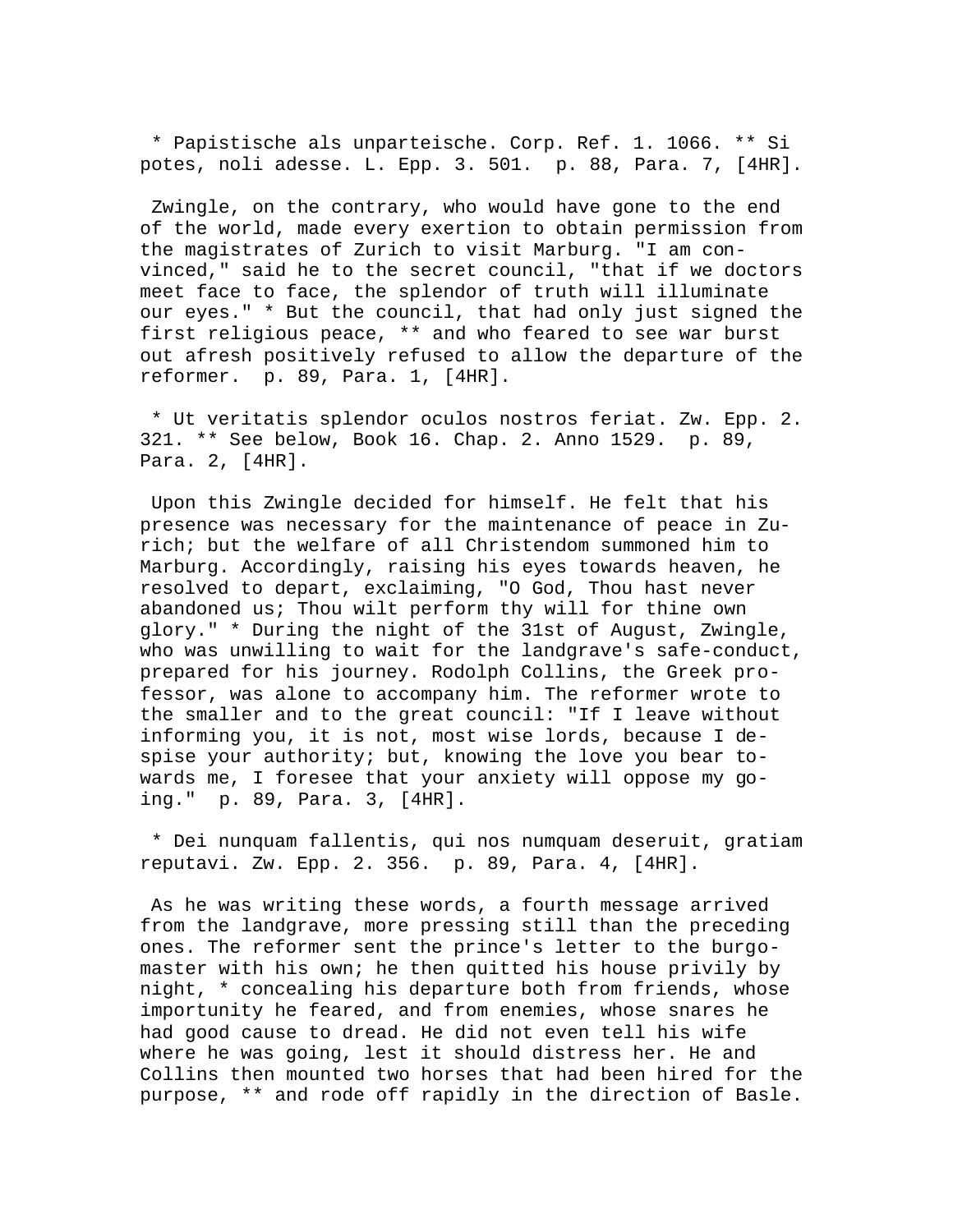p. 90, Para. 1, [4HR].

 \* Sabbati die, mane ante lucem, 1 Septembris. Ibid. \*\* Equis conductoriis. Zw. Epp. 2. 361. p. 90, Para. 2, [4HR].

 During the day the rumor of Zwingle's absence spread through Zurich, and his enemies were elated. "He has fled the country," said they; "he has run away with a pack of scoundrels." "As he was crossing the river at Bruck," said others, "the boat upset and he was drowned." "The devil," affirmed many with a malicious smile, "appeared to him bodily and carried him off." \* "There was no end to their stories," says Bullinger. But the council immediately resolved on acceding to the wish of the reformer. On the very day of his departure they appointed one of the councillors, Ulrich Funck, to accompany him to Marburg, who forthwith set out with one domestic and an arquebusier. Strasburg and Basle in like manner sent statesmen in company with their theologians, under the idea that this conference would doubtless have, also, a political object. p. 90, Para. 3, [4HR].

 \* Der Tufel vere by imm gesin. Bulling. 2. 224. p. 90, Para. 4, [4HR].

 Zwingle arrived safely at Basle, \* and embarked on the river on the 6th of September with OECOLAMPADIUS and several merchants. \*\* In thirteen hours they reached Strasburg, where the two reformers lodged in the house of Matthew Zell, the cathedral preacher. Catherine, the pastor's wife, prepared the dishes in the kitchen, waited at table, according to the ancient German manners, \*\*\* and then sitting down near Zwingle, listened attentively, and spoke with so much piety and knowledge, that the latter soon ranked her above many doctors. p. 90, Para. 5, [4HR].

 \* Integer et sanus Basiliam pervenit. Zw. Epp. 2. 361. \*\* Aliquos mercatorum fide dignos, comites. Ibid. \*\*\* Ich bin 14 Tag magd und Kochin gewesen. Fussl. Beytr. 5. 313. See her remarkable correspondence with the superintendent Rabus. Ibid. 191-354. p. 90, Para. 6, [4HR].

 After discussing with the magistrates the means of resisting the Romish league, and the organization to be given to the Christian confederacy, \* Zwingle quitted Strasburg; and he and his friends, conducted along by-roads, through forests, over mountains and valleys, by secret but sure paths, at length reached Marburg, escorted by forty Hessian cava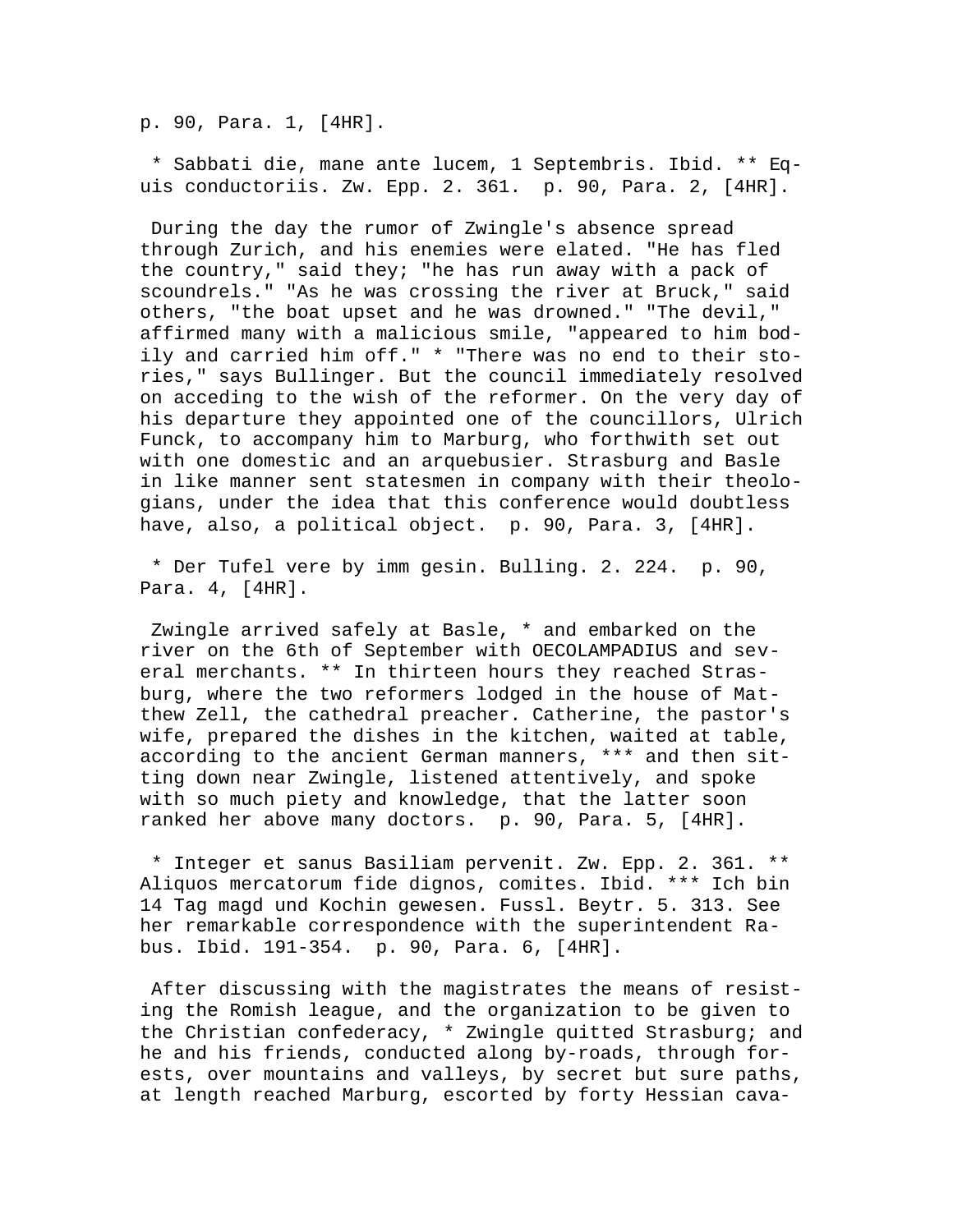liers. \*\* p. 91, Para. 1, [4HR].

 \* De jure praesidendi conciliis civitatum christianarum Zw. Epp. 2. 364. See book 16 of this History. \*\* Per devia et sylvas, montes et valles, tutissimos et occultos. Ibid. 368. p. 91, Para. 2, [4HR].

 Luther, on his side, accompanied by Melancthon, Cruciger, and Jonas, had stopped on the Hessian frontier, declaring that nothing should induce him to cross it without a safeconduct from the landgrave. This document being obtained, Luther arrived at Alsfeld, where the scholars, kneeling under the reformer's windows, chanted their pious hymns. He entered Marburg on the 30th of September, a day after the arrival of the Swiss. Both parties went to inns; but they had scarcely alighted, before the landgrave invited them to come and lodge in the castle, thinking by this means to bring the opposing bodies closer together. Philip entertained them in a manner truly royal. \* "Ah," said the pious Jonas, as he wandered through the halls of the palace, "it is not in honor of the Muses, but in honor of God and of his Christ, that we are so munificently treated in these forests of Hesse." After dinner, on the first day, OECOLAMPADIUS, Hedio, and Bucer, desirous of entering into the prince's views, went and saluted Luther. The latter conversed affectionately with OECOLAMPADIUS in the castlecourt; but Bucer, with whom he had once been very intimate, and who was now on Zwingle's side, having approached him, Luther said to him, smiling and making a sign with his hand: "As for you, you are a good-for-nothing fellow and a knave." \*\* p. 91, Para. 3, [4HR].

 \* Excepit in arce hospitio et mensa regali. Corp. Ref. 1. 1096. \*\* Subridens aliquantulum respondit. tu es nequam et nebulo. Sculteti Annal. Ad. 1529. p. 91, Para. 4, [4HR].

 The unhappy Carlstadt, who had begun this dispute, was at that time in Friesland, preaching the spiritual presence of Christ, and living in such destitution that he had been forced to sell his Hebrew Bible to procure bread. The trial had crushed his pride, and he wrote to the landgrave: "We are but one body, one house, one people, one sacerdotal race; we live and die by one and the same Saviour. For this reason, I, poor and in exile, humbly pray your highness, by the blood of Jesus Christ, to allow me to be present at the disputation." \* p. 92, Para. 1, [4HR].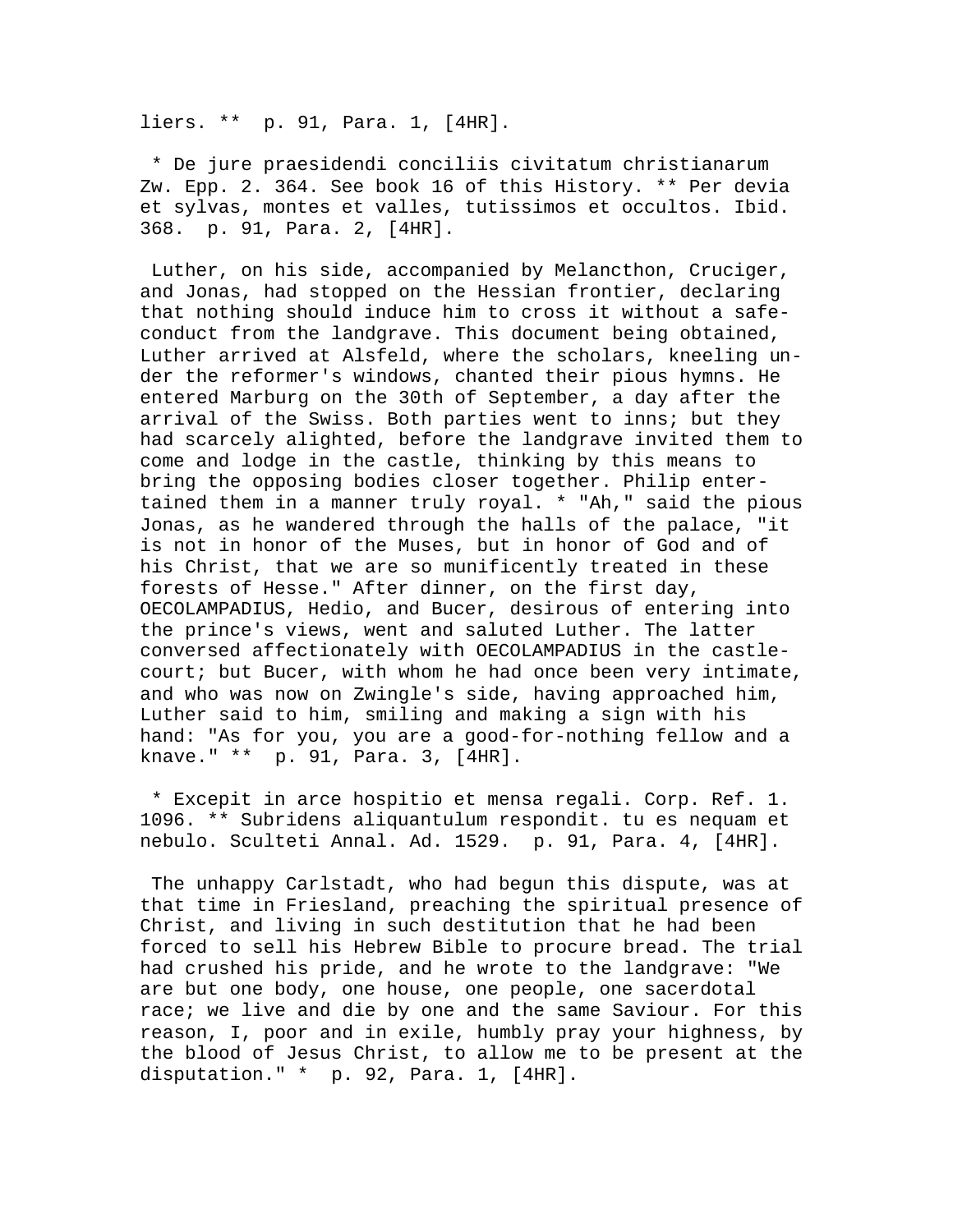\* State Papers of Cassel. p. 92, Para. 2, [4HR].

 But how bring Luther and Carlstadt face to face? and yet how repel the unhappy man? The landgrave, to extricate himself from this difficulty, referred him to the Saxon reformer. Carlstadt did not appear. p. 92, Para. 3, [4HR].

 Philip of Hesse desired that, previously to the public conference, the theologians should have a private interview. It was however considered dangerous, says a contemporary, for Zwingle and Luther, who were both naturally violent, to contend with one another at the very beginning; and as OECOLAMPADIUS and Melancthon were the mildest, they were apportioned to the roughest champions. \* On Friday, the 1st of October, after divine service, Luther and OECOLAMPADIUS were conducted into one chamber, and Zwingle and Melancthon into another. The combatants were then left to struggle two and two. p. 92, Para. 4, [4HR].

 \* Abgetheilt zu den ruhren. Bull. 2. 225. p. 92, Para. 5, [4HR].

 The principal contest took place in the room of Zwingle and Melancthon. "It is affirmed," said Melancthon to Zwingle, "that some among you speak of God after the manner of the Jews, as if Christ was not essentially God." "I think on the Holy Trinity," replied Zwingle, "with the council of Nice and the Athanasian creed." "Councils, creeds. What does that mean?" asked Melancthon. "Have you not continually repeated that you recognize no other authority than that of Scripture?" "We have never rejected the councils," replied the Swiss reformer, "when they are based on the authority of the word of God. \* The four first councils are truly sacred as regards doctrine, and none of the faithful have ever rejected them." This important declaration, handed down to us by OECOLAMPADIUS, characterizes the reformed theology. \*\* p. 92, Para. 6, [4HR].

 \* Ubi unquam concilia rejicimus, verbi divini auctoritati suffulta? Zw. Opp. 4. 191. \*\* The word reformed is used to distinguish the doctrine and the church of Zwingle and Calvin from those of Luther. p. 92, Para. 7, [4HR].

 "But you teach," resumed Melancthon, "like Thomas Munster, that the Holy Ghost acts quite alone, independently of the sacraments and of the word of God." "The Holy Ghost," replied Zwingle, "works in us justification by the word, but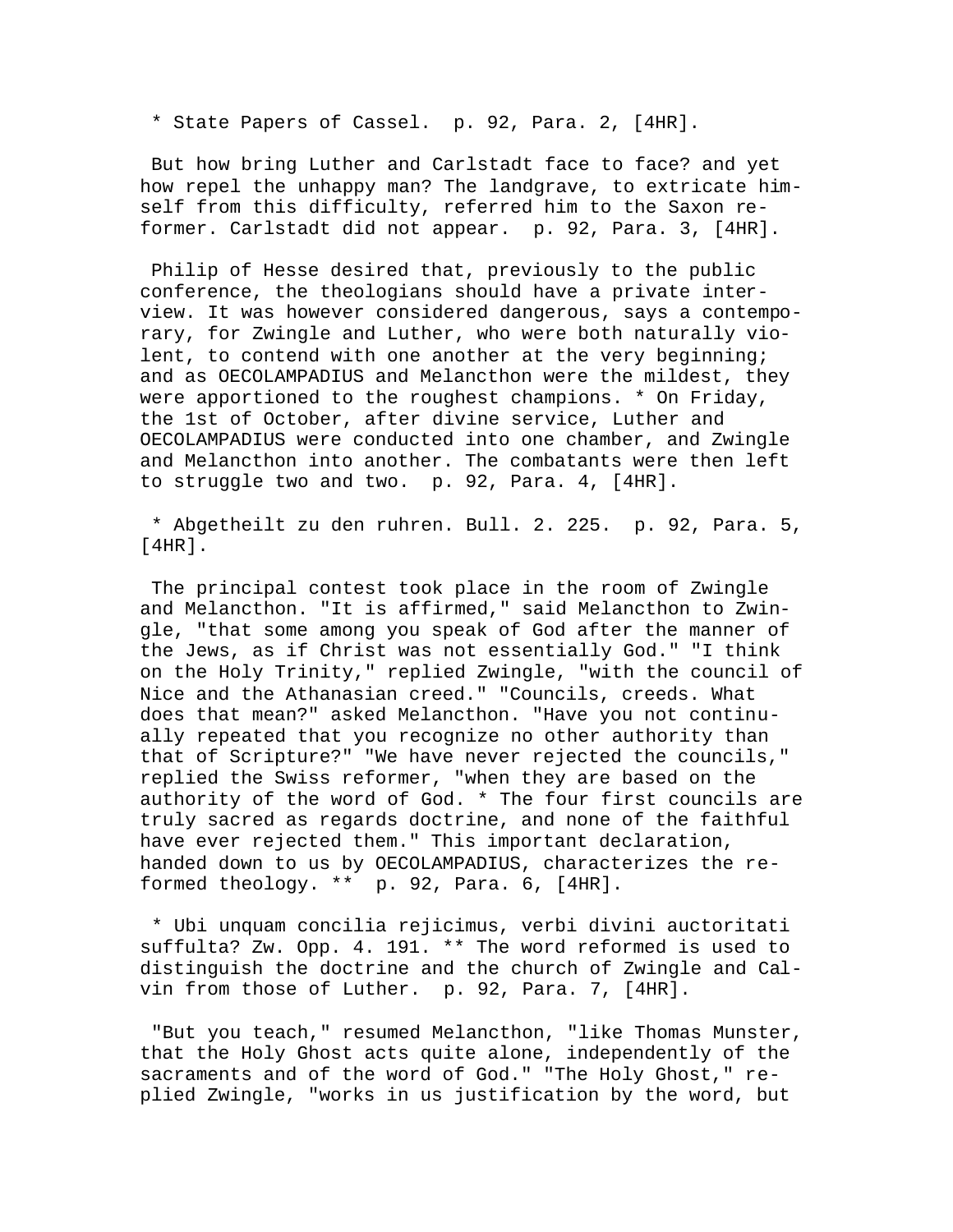by the word preached and understood, by the soul and the marrow of the word, by the mind and will of God clothed in human language." \* p. 93, Para. 1, [4HR].

 \* Mens et medulla verbi, mens et voluntas Dei amicta tamen humanis verbis. Zw. Epp. 4. 173. p. 93, Para. 2, [4HR].

 "At least," continued Melancthon, "you deny original sin, and make sin consist only in actual and external works, like the Pelagians, the philosophers, and the Papists." p. 93, Para. 3, [4HR].

 This was the principal difficulty. "Since man naturally loves himself," replied Zwingle, "instead of loving God; in that there is a crime, a sin that condemns him." \* He had more than once before expressed the same opinion; \*\* and yet Melancthon exulted on hearing him: "Our adversaries," said he afterwards, "have given way on all these points." p. 93, Para. 4, [4HR].

 \* Malum, peccatum. Ibid. 172. \*\* De peccato originali ad Urb. Rhegium. Ibid. 3. 632. p. 93, Para. 5, [4HR].

 Luther had pursued the same method with OECOLAMPADIUS as Melancthon with Zwingle. The discussion had in particular turned on baptism. \* Luther complained that the Swiss would not acknowledge that by this simple sacrament a man became a member of the church. "It is true," said OECOLAMPADIUS, "that we require faith, either an actual or a future faith. Why should we deny it? Who is a Christian, if it be not he who believes in Christ? However, I should be unwilling to deny that the water of baptism is in a certain sense a water of regeneration; for by it he, whom the church knew not, becomes its child." \*\* p. 93, Para. 6, [4HR].

\* Vol. 1. p. 151. bot. p. 93, Para. 7, [4HR].

 \*\* Atque adeo ipse non negarim, aquam baptismi esse aquam regenerantem. fit enim puer ecclesiae, qui dudum ab ecclesia non agnoscebatur. Zw. Opp. 4. 193. p. 93, Para. 8, [4HR].

 These four theologians were in the very heat of their discussions, when domestics came to inform them that the prince's dinner was on the table. They immediately arose, and Zwingle and Melancthon meeting Luther and OECOLAMPADIUS, who were also quitting their chamber, the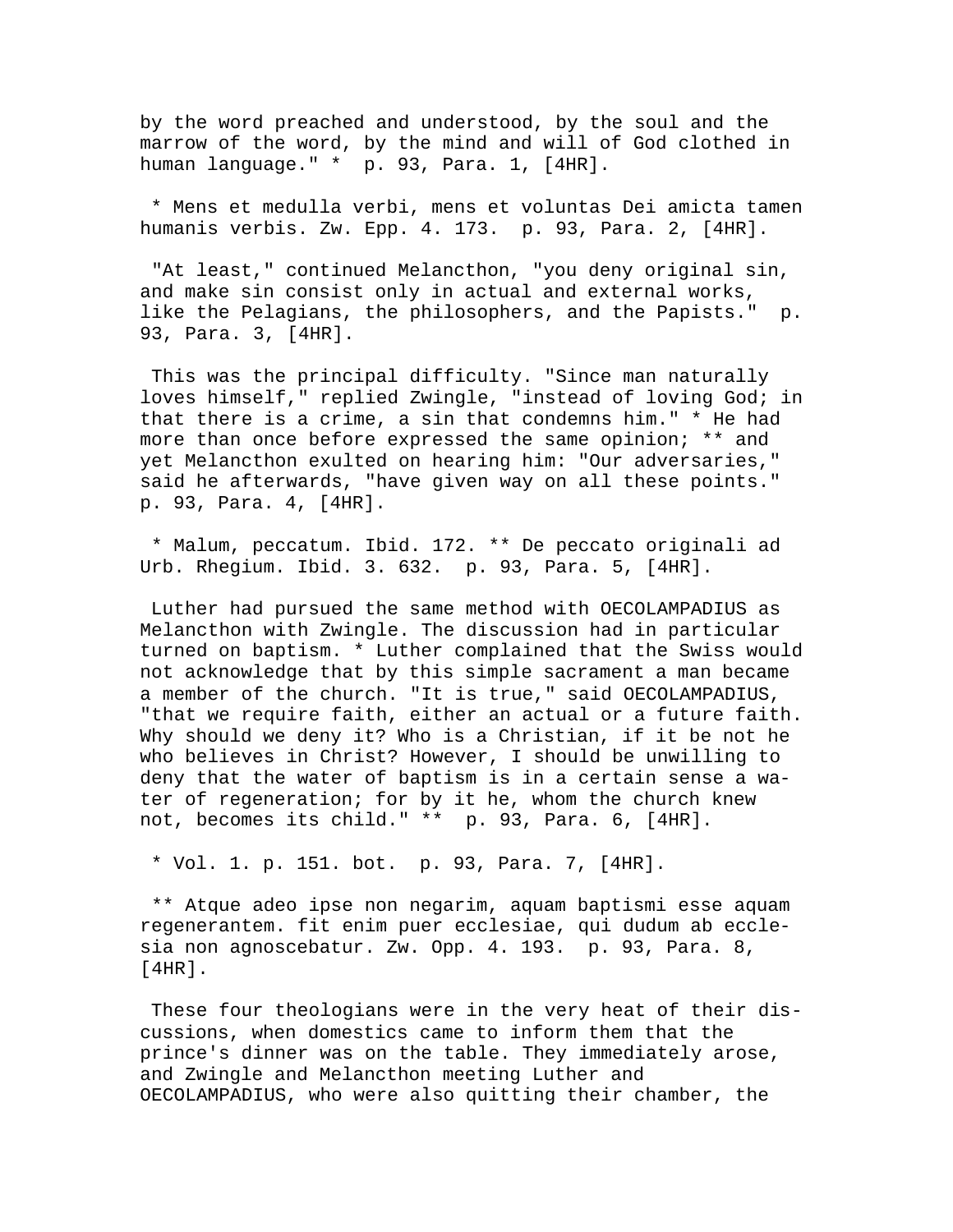latter approached Zwingle, and whispered mournfully in his ear: "I have fallen a second time into the hands of Dr. Eck." \* In the language of the reformers nothing stronger could be said. p. 94, Para. 1, [4HR].

 \* Lutherum Ecolampadam ita excepit, ut ad me veniens clam queratur, se denuo in Eccium incidisse. Zw. Epp. 2. 369. p. 94, Para. 2, [4HR].

 It does not appear that the conference between Luther and OECOLAMPADIUS was resumed after dinner. Luther's manner held out very little hope; but Melancthon and Zwingle returned to the discussion, and the Zurich doctor finding the Wittemburg professor escape him like an eel, as he said, and take "like Proteus a thousand different forms," seized a pen in order to fix his antagonist. Zwingle committed to writing whatever Melancthon dictated, and then wrote his reply, giving it to the other to read. \* In this manner they spent six hours, three in the morning and three in the afternoon. \*\* They prepared for the general conference. p. 94, Para. 3, [4HR].

 \* At Melancthon, cum nimis lubricus esset et Protei in morem se in omnia transformaret, me compulit, ut sumpto calamo manu armarem. Zw. Epp. 2. 369. \*\* Istud colloquium sex in horas traximus. Ibid. 370. p. 94, Para. 4, [4HR].

 Zwingle requested that it should be an open one; this Luther resisted. It was eventually resolved that the princes, nobles, deputies, and theologians, should be admitted; but a great crowd of citizens, and even many scholars and gentlemen, who had come from Frankfort, from the Rhine districts, from Strasburg, from Basle and other Swiss towns, were excluded. Brentz speaks of fifty or sixty hearers; Zwingle of twenty-four only. \* p. 94, Para. 5, [4HR].

 \* Quinquaginta aut sexaginta colloquio praesentes. Zw. Opp. 4. 201. Pauci arbitri ad summum quatuor et viginti Epp. 2. 370. p. 94, Para. 6, [4HR].

 On a gentle elevation, watered by the Lahn, is situated an old castle, overlooking the city of Marburg; in the distance may be seen the beautiful valley of the Lahn, and beyond, the mountain-tops rising one above another, until they are lost in the horizon. It was beneath the vaults and Gothic arches of an antique chamber in this castle, known as the Knights Hall, that the conference was to take place.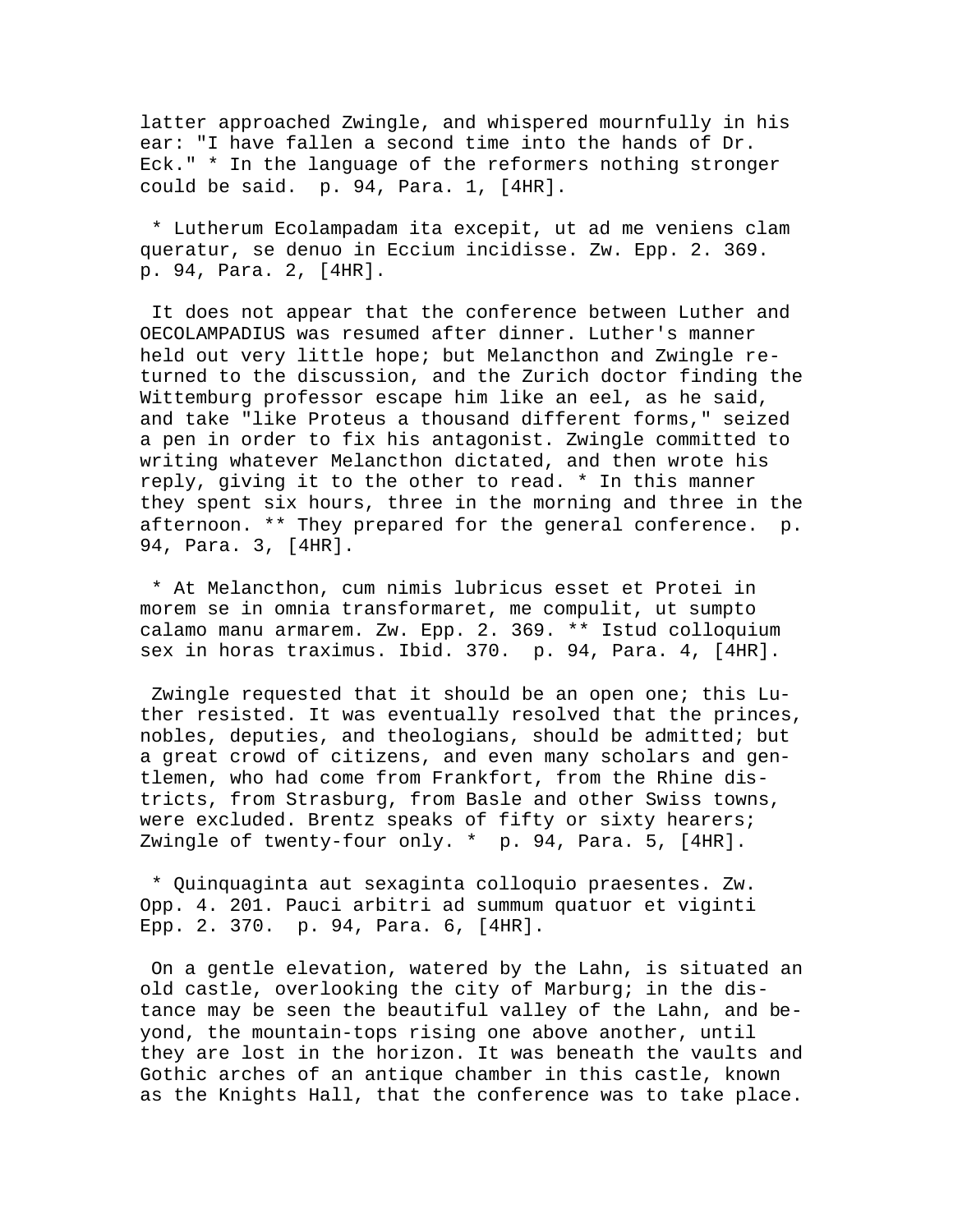p. 95, Para. 1, [4HR].

 On Saturday morning, 2d of October, the landgrave took his seat in the hall, surrounded by his court, but in so plain a dress that no one would have taken him for a prince. He wished to avoid all appearance of acting the part of a Constantine in the affairs of the church. Before him was a table which Luther, Zwingle, Melancthon, and OECOLAMPADIUS approached. Luther, taking a piece of chalk, bent over the velvet cloth which covered it, and steadily wrote four words in large characters. All eyes followed the movement of his hand, and soon they read Hoc Est Corpus Meum. \* Luther wished to have this declaration continually before him, that it might strengthen his own faith, and be a sign to his adversaries. p. 95, Para. 2, [4HR].

 \* This is my body. Zw. Opp. 4. 175. p. 95, Para. 3, [4HR].

 Behind these four theologians were seated their friends, Hedio, Sturm, Funck, Frey, Eberhard, Thane, Jonas, Cruciger, and others besides. Jonas cast an inquiring glance upon the Swiss: "Zwingle," said he, "has a certain rusticity and arrogance; \* if he is well versed in letters, it is in spite of Minerva and of the muses. In OECOLAMPADIUS there is a natural goodness and admirable meekness. Hedio seems to have as much liberality as kindness; but Bucer possesses the cunning of a fox, that knows how to give himself an air of sense and prudence." Men of moderate sentiments often meet with worse treatment than those of the extreme parties. p. 95, Para. 4, [4HR].

 \* In Zwinglio agreste quiddam est et arrogantulum. Corp. Ref. 1. p. 1097. p. 95, Para. 5, [4HR].

 Other feelings animated those who contemplated this assembly from a distance. The great men who had led the people in their footsteps on the plains of Saxony, on the banks of the Rhine, and in the lofty valleys of Switzerland, were there met face to face: the chiefs of Christendom who had separated from Rome, were come together to see if they could remain one. Accordingly, from all parts of Germany, prayers and anxious looks were directed towards Marburg. "Illustrious princes of the word," \* cried the evangelical church through the mouth of the poet Cordus, "penetrating Luther, mild OECOLAMPADIUS, magnanimous Zwingle, pious Snepf, eloquent Melancthon, courageous Bucer, candid Hedio,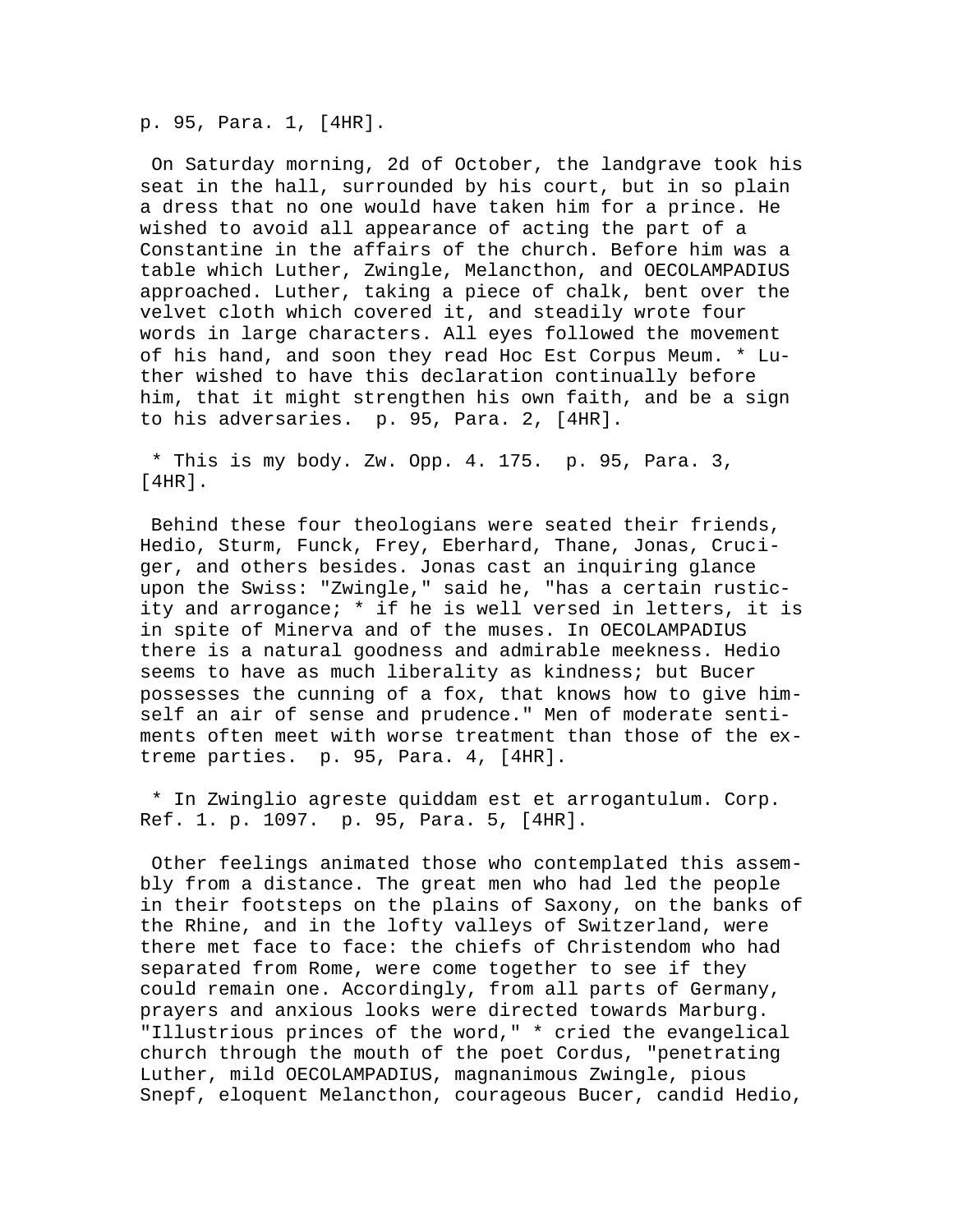excellent Osiander, valiant Brentz, amiable Jonas, fiery Craton, Maenus, whose soul is stronger than his body, great Dionysius, and you Myconius, all you whom Prince Philip, that illustrious hero, has summoned, ministers and bishops, whom the Christian cities have sent to terminate the schism, and to show us the way of truth; the suppliant church falls weeping at your feet, and begs you by the bowels of Jesus Christ to bring this matter to a happy issue, that the world may acknowledge in your resolution the work of the Holy Ghost himself." \*\* p. 96, Para. 1, [4HR].

 \* Insignes verbi proceres. Bull. 2. 236. \*\* Et cupido supplex vobis Ecclesia voto, Vestros cadit flens ad pedes. Ibid. p. 96, Para. 2, [4HR].

 The landgrave's chancellor, John Feige, having reminded them in the prince's name that the object of this colloquy was the reestablishment of union, "I protest," said Luther, "that I differ from my adversaries with regard to the doctrine of the Lord's supper, and that I shall always differ from them. Christ has said, 'This is my body.' Let them show me that a body is not a body. I reject reason, common sense, carnal arguments, and mathematical proofs. God is above mathematics. \* We have the word of God; we must adore it and perform it." p. 96, Para. 3, [4HR].

 \* Deum esse supra mathematicam. Zw. Opp. 4. 175. p. 96, Para. 4, [4HR].

 "It cannot be denied," said OECOLAMPADIUS, "that there are figures of speech in the word of God; as John is Elias, the rock was Christ, I am the vine. The expression 'This is my body,' is a figure of the same kind." Luther granted that there were figures in the Bible, but denied that this last expression was figurative. p. 96, Para. 5, [4HR].

 All the various parties, however, of which the Christian church is composed, see a figure in these words. In fact, the Romanists declare that "this is my body" signifies not only "my body," but also "my blood," "my soul," and even "my divinity," and "Christ wholly." \* These words, therefore according to Rome, are a synecdoche, a figure by which a part is taken for the whole. And, as regards the Lutherans, the figure is still more evident. \*\* Whether it be synecdoche, metaphor, or metonymy, there is still a figure. p. 97, Para. 1, [4HR].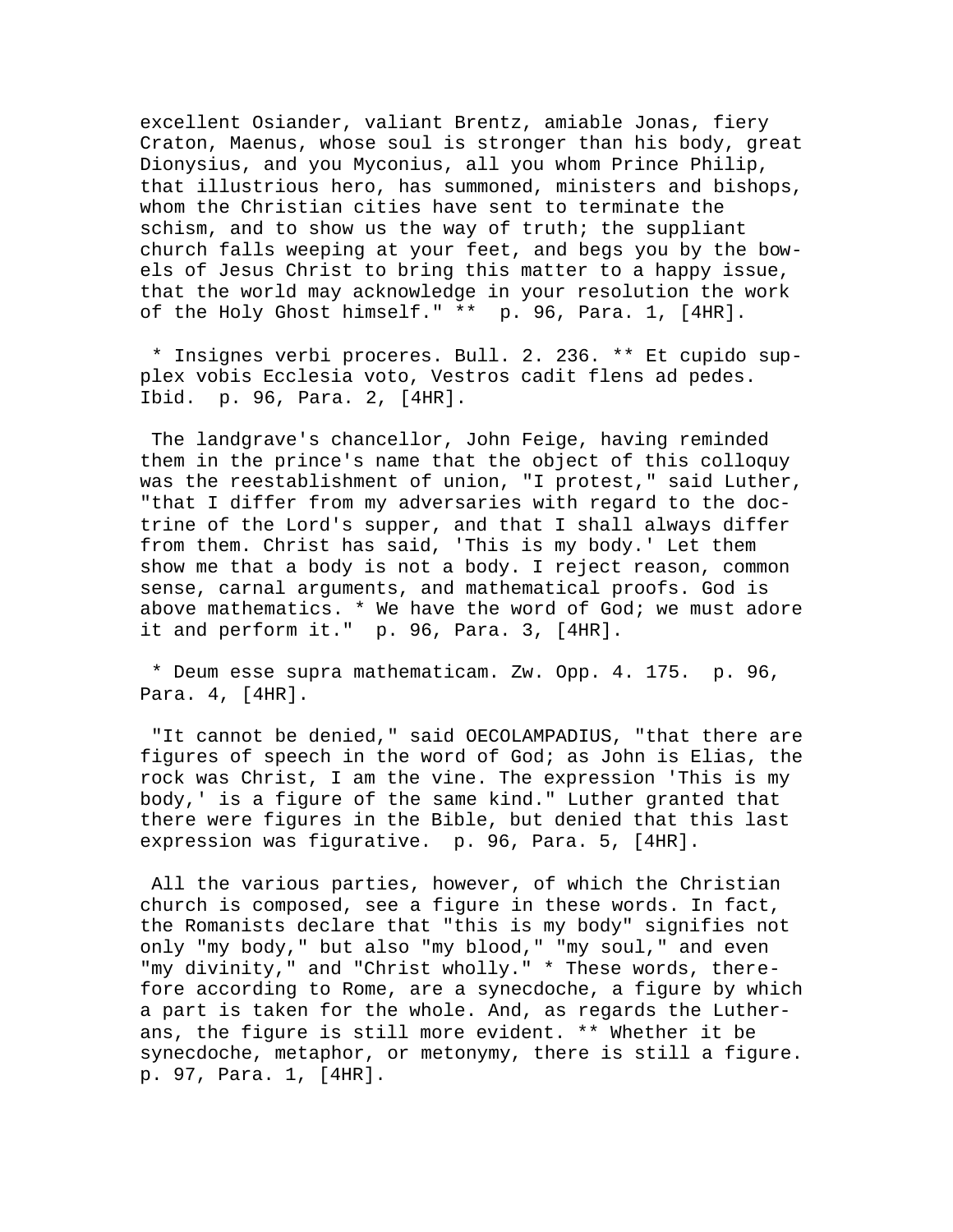\* If any one denies that the body and blood of our Savior Jesus Christ, with his soul and his divinity, and consequently the whole Jesus Christ -- totum Christum -- is contained in the sacrament of the Eucharist, let him be anathema. Council of Trent, sess. 13. \*\* Tota Christi persona. Form. Concord. 8. p. 97, Para. 2, [4HR].

 In order to prove it, OECOLAMPADIUS employed this syllogism: p. 97, Para. 3, [4HR].

 "What Christ rejected in the sixth chapter of St. John, he could not admit in the words of the Eucharist. p. 97, Para. 4, [4HR].

 "Now Christ, who said to the people of Capernaum, The flesh profiteth nothing, rejected by those very words the oral manducation of his body. p. 97, Para. 5, [4HR].

 "Therefore he did not establish it at the institution of his supper." p. 97, Para. 6, [4HR].

 Luther. "I deny the minor, the second of these propositions; Christ has not rejected all oral manducation, but only a material manducation, like that of the flesh of oxen or of swine." \* p. 97, Para. 7, [4HR].

 \* Qualis est carnis bovillae aut suillae. Scult. p. 217. p. 97, Para. 8, [4HR].

 OECOLAMPADIUS. "There is danger in attributing too much to mere matter." p. 97, Para. 9, [4HR].

 Luther. "Everything that God commands becomes spirit and life. If we lift up a straw, by the Lord's order, in that very action we perform a spiritual work. We must pay attention to him who speaks, and not to what he says. God speaks: Men, worms, listen. God commands: let the world obey, and let us all together fall down and humbly kiss the word." \* p. 97, Para. 10, [4HR].

 \* Quum praecipit quid. Pareat mundus; et omnes osculemur verbum. Zw. Opp. 4. 176. p. 97, Para. 11, [4HR].

 OECOLAMPADIUS. "But since we have the spiritual eating, what need of the bodily one?" p. 98, Para. 1, [4HR].

Luther. "I do not ask what need we have of it; but I see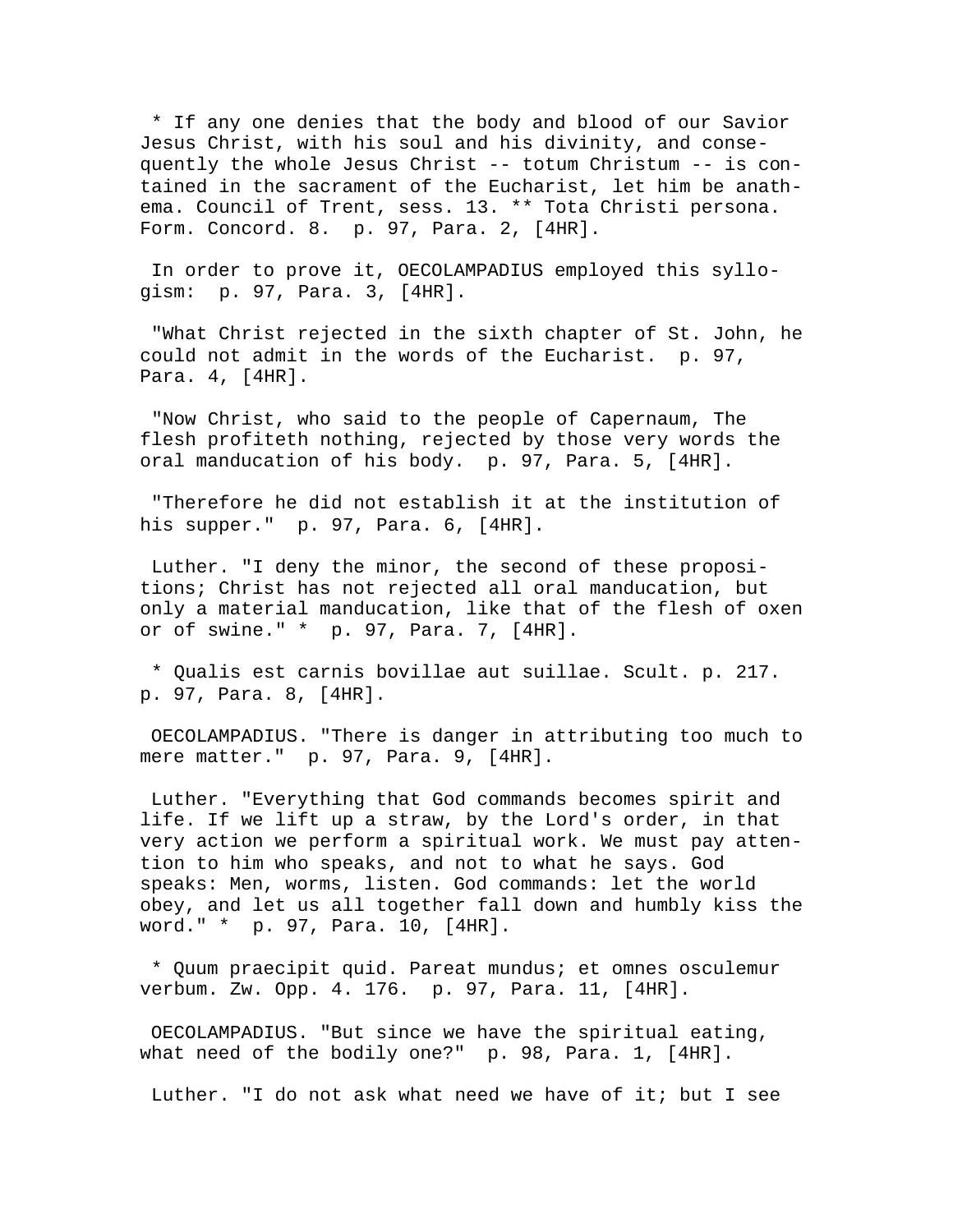it written, "Eat, this is my body." We must therefore believe and do. We must do, we must do. \* If God should order me to eat dung, I would do it, with the assurance that it would be salutary." \*\* p. 98, Para. 2, [4HR].

 \* Man mus es thun saepe inculcabat. Ibid. \*\* Si juberet fimum comedere, facerem. Ibid. p. 98, Para. 3, [4HR].

 At this point Zwingle interfered in the discussion. p. 98, Para. 4, [4HR].

 "We must explain Scripture by Scripture," said he. "We cannot admit two kinds of corporeal manducation, as if Jesus had spoken of eating, and the Capernaites of tearing in pieces, for the same word is employed in both cases. Jesus says that to eat his flesh corporeally profiteth nothing, John 6:63; whence it would result that he had given us in the supper a thing that would be useless to us. Besides, there are certain words that seem to me rather childish, the dung, for instance. The oracles of the demons were obscure, not so are those of Jesus Christ." p. 98, Para. 5, [4HR].

p. 98, Para. 6, [4HR].

 Luther. "When Christ says the flesh profiteth nothing, he speaks not of his own flesh, but of ours." p. 98, Para. 6, [4HR].

 Zwingle. "The soul is fed with the Spirit and not with the flesh." p. 98, Para. 8, [4HR].

 Luther. "It is with the mouth that we eat the body; the soul does not eat it." \* p. 98, Para. 9, [4HR].

 \* Anima non edit ipsum (corpus) corporaliter. Zw. Epp. 2. 370. p. 98, Para. 10, [4HR].

 Zwingle. "Christ's body is therefore a corporeal nourishment, and not a spiritual." p. 98, Para. 11, [4HR].

Luther. "You are captious." p. 98, Para. 12, [4HR].

 Zwingle. "Not so; but you utter contradictory things." p. 98, Para. 13, [4HR].

Luther. "If God should present me wild apples, I should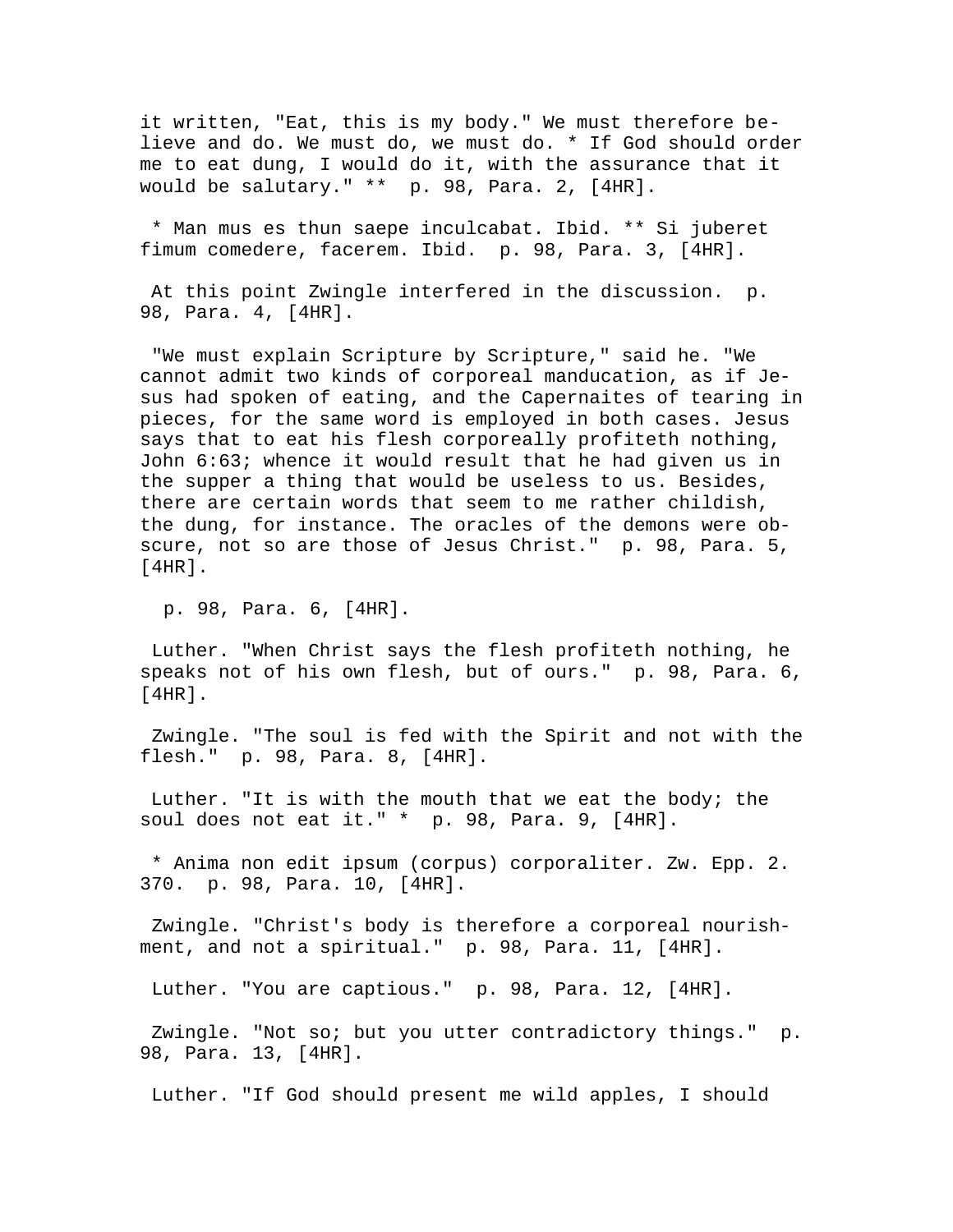eat them spiritually. In the Eucharist, the mouth receives the body of Christ, and the soul believes in his words." p. 98, Para. 14, [4HR].

 Zwingle then quoted a great number of passages from the holy Scriptures, in which the sign is described by the very thing signified; and thence concluded that, considering our Lord's declaration in St. John, The flesh profiteth nothing, we must explain the words of the Eucharist in a similar manner. p. 99, Para. 1, [4HR].

 Many hearers were struck by these arguments. Among the Marburg professors sat the Frenchman Lambert; his tall and spare frame was violently agitated. He had been at first of Luther's opinion, \* and was then hesitating between the two reformers. As he went to the conference, he said: "I desire to be a sheet of blank paper, on which the finger of God may write his truth." Erelong he exclaimed, after hearing Zwingle and OECOLAMPADIUS: "Yes, the Spirit, 'tis that which vivifies." \*\* When this conversion was known, the Wittemburgers, shrugging their shoulders, called it "Gallic fickleness." "What," replied Lambert, "was St. Paul fickle because he was converted from Pharisaism? And have we ourselves been fickle in abandoning the lost sects of popery?" p. 99, Para. 2, [4HR].

 \* See his commentary on St. Luke 22. 19, 20. \*\* He added, that the body of Christ was in the Eucharist neither mathematically or commensurably, nor really (neque mathematice seu commensurative, neque re ipsa). Epist. Lamb. De Marb. Col. p. 99, Para. 3, [4HR].

 Luther was, however, by no means shaken. "This is my body," repeated he, pointing with his finger to the words written before him. "This is my body. The devil himself shall not drive me from that. To seek to understand it, is to fall away from the faith." \* p. 99, Para. 4, [4HR].

 \* Si interrogo, excido a fide. Zw. Epp. 2. 177. p. 99, Para. 5, [4HR].

 "But, doctor," said Zwingle, "St. John explains how Christ's body is eaten, and you will be obliged at last to leave off singing always the same song." p. 99, Para. 6, [4HR].

"You make use of unmannerly expressions," replied Luther.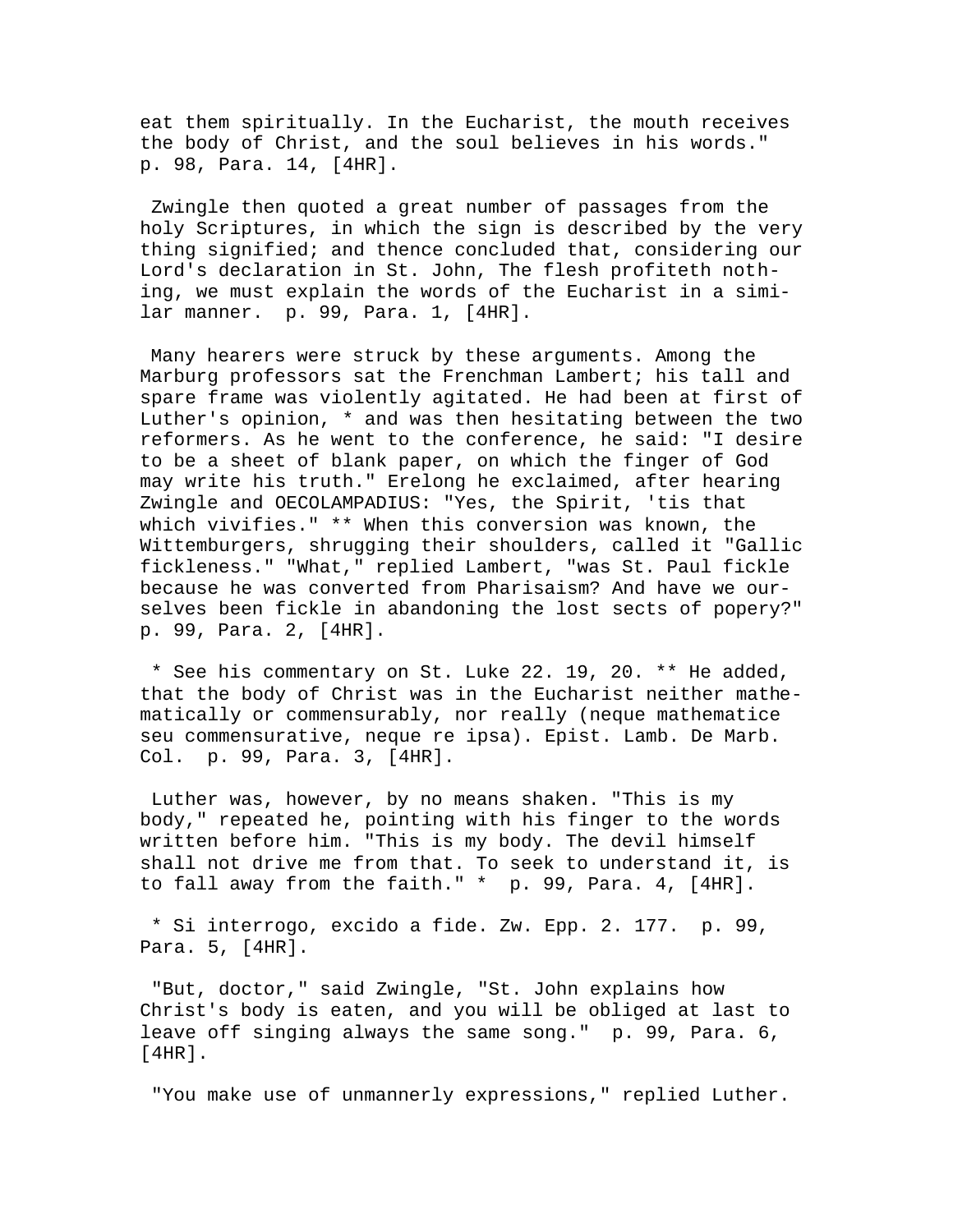\* The Wittemburgers themselves called Zwingle's argument "his old song." \*\* Zwingle continued without being disconcerted: "I ask you, doctor, whether Christ in the sixth chapter of St. John did not wish to reply to the question that had been put to him?" p. 99, Para. 7, [4HR].

 \* Invidiose loqueris. Bull. 2. 228. \*\* Veterem suam cantilenam. Zw. Opp. 4. 221. p. 99, Para. 8, [4HR].

 Luther. Master Zwingle, you wish to stop my mouth by the arrogancy of your language. That passage has nothing to do here. p. 100, Para. 1, [4HR].

 Zwingle, hastily, Pardon me, doctor, that passage breaks your neck. p. 100, Para. 2, [4HR].

 Luther. Do not boast so much. You are in Hesse, and not in Switzerland. In this country we do not break people's necks. p. 100, Para. 3, [4HR].

 Then turning towards his friends, Luther complained bitterly of Zwingle; as if the latter had really wished to break his neck. "He makes use of camp terms and bloodstained words," said he. \* Luther forgot that he had employed a similar expression in speaking of Carlstadt. p. 100, Para. 4, [4HR].

 \* Verbum istud. Tanquam castrense et cruentum. Hospin. p. 131. p. 100, Para. 5, [4HR].

 Zwingle resumed: "In Switzerland also there is strict justice, and we break no man's neck without trial. That expression signifies merely that your cause is lost and hopeless." p. 100, Para. 6, [4HR].

 Great agitation prevailed in the Knight's Hall. The roughness of the Swiss and the obstinacy of the Saxon had come into collision. The landgrave, fearing to behold the failure of his project of conciliation, nodded assent to Zwingle's explanation. "Doctor," said he to Luther, "you should not be offended at such common expressions." It was in vain: the agitated sea could not again be calmed. The prince therefore arose, and they all repaired to the banqueting hall. After dinner they resumed their tasks. p. 100, Para. 7, [4HR].

"I believe," said Luther, "that Christ's body is in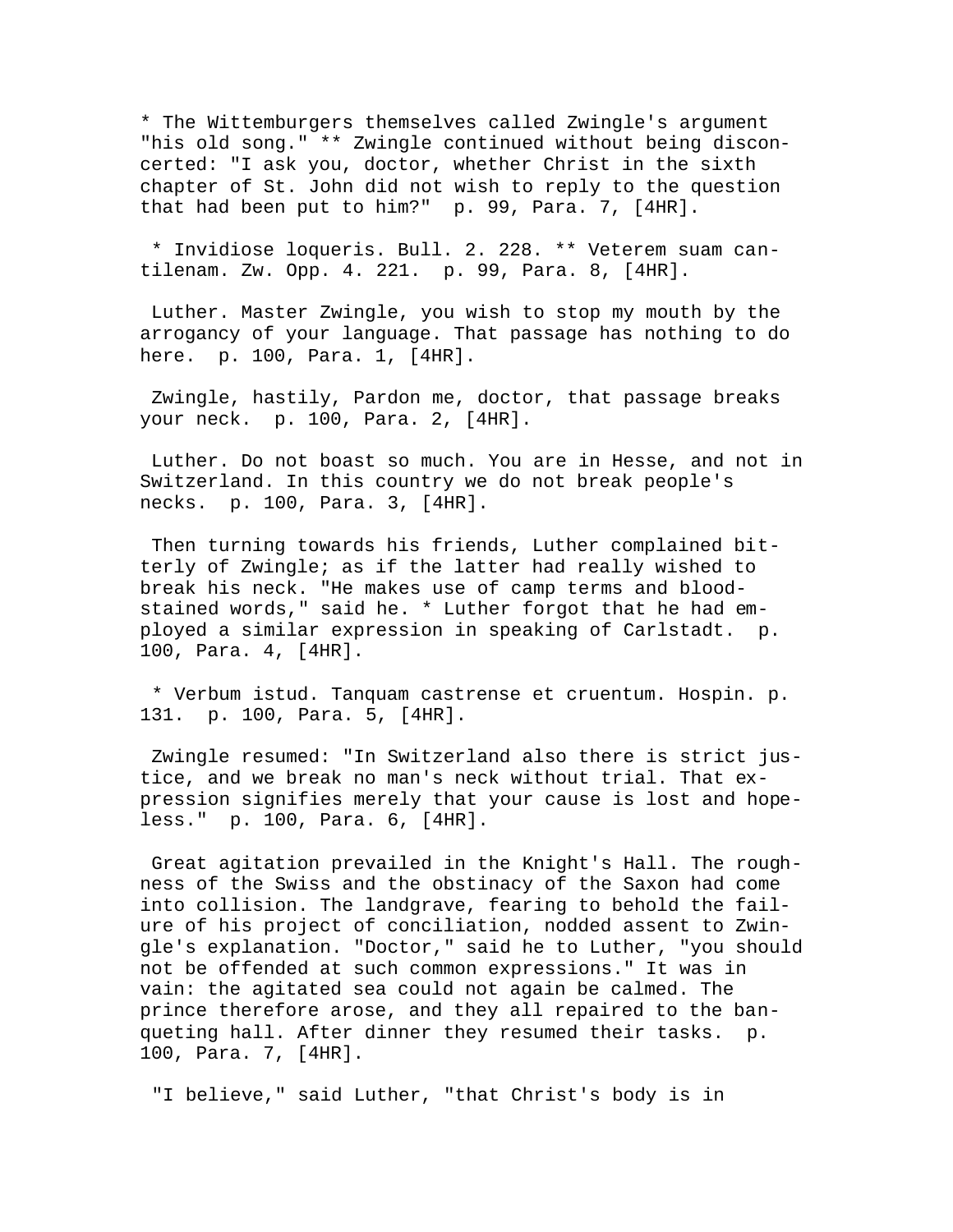heaven, but I also believe that it is in the sacrament. It concerns me little whether it be against nature, provided that it be not against faith. \* Christ is substantially in the sacrament, such as he was born of the Virgin." p. 100, Para. 8, [4HR].

 \* Non curo quod sit contra naturam, modo non contra fidem. Zw. Opp. 4. 178. p. 100, Para. 9, [4HR].

 OECOLAMPADIUS, quoting a passage from St. Paul: "We know not Jesus Christ after the flesh." 2 Cor. 5:16. p. 101, Para. 1, [4HR].

 Luther. After the flesh means, in this passage, after our carnal affections. \* p. 101, Para. 2, [4HR].

 \* Pro carnalibus affectibus. Zw. Opp. 4. p. 202. p. 101, Para. 3, [4HR].

 OECOLAMPADIUS. You will not allow that there is a metaphor in these words, This is my body, and yet you admit a synecdoche. p. 101, Para. 4, [4HR].

 Luther. Metaphor permits the existence of a sign only; but it is not so with synecdoche. If a man says he wishes to drink a bottle, we understand that he means the beer in the bottle. Christ's body is in the bread, as a sword in the scabbard, \* or as the Holy Ghost in the dove. p. 101, Para. 5, [4HR].

 \* Corpus est in pane sicut gladius in vagina. Ibid. p. 101, Para. 6, [4HR].

 The discussion was proceeding in this manner, when Osiander, pastor of Nuremberg, Stephen Agricola, pastor of Augsburg, and Brentz, pastor of Halle in Swabia, author of the famous Syngramma, entered the hall. These also had been invited by the landgrave. But Brentz, to whom Luther had written that he should take care not to appear had no doubt by his indecision retarded his own departure as well as that of his friends. Places were assigned them near Luther and Melancthon. "Listen, and speak if necessary," they were told. They took but little advantage of this permission. "All of us, except Luther," said Melancthon, "were silent personages." \* p. 101, Para. 7, [4HR].

\* Fuimus kopha prosota. Corp. Ref. 1. 1098. p. 101, Para.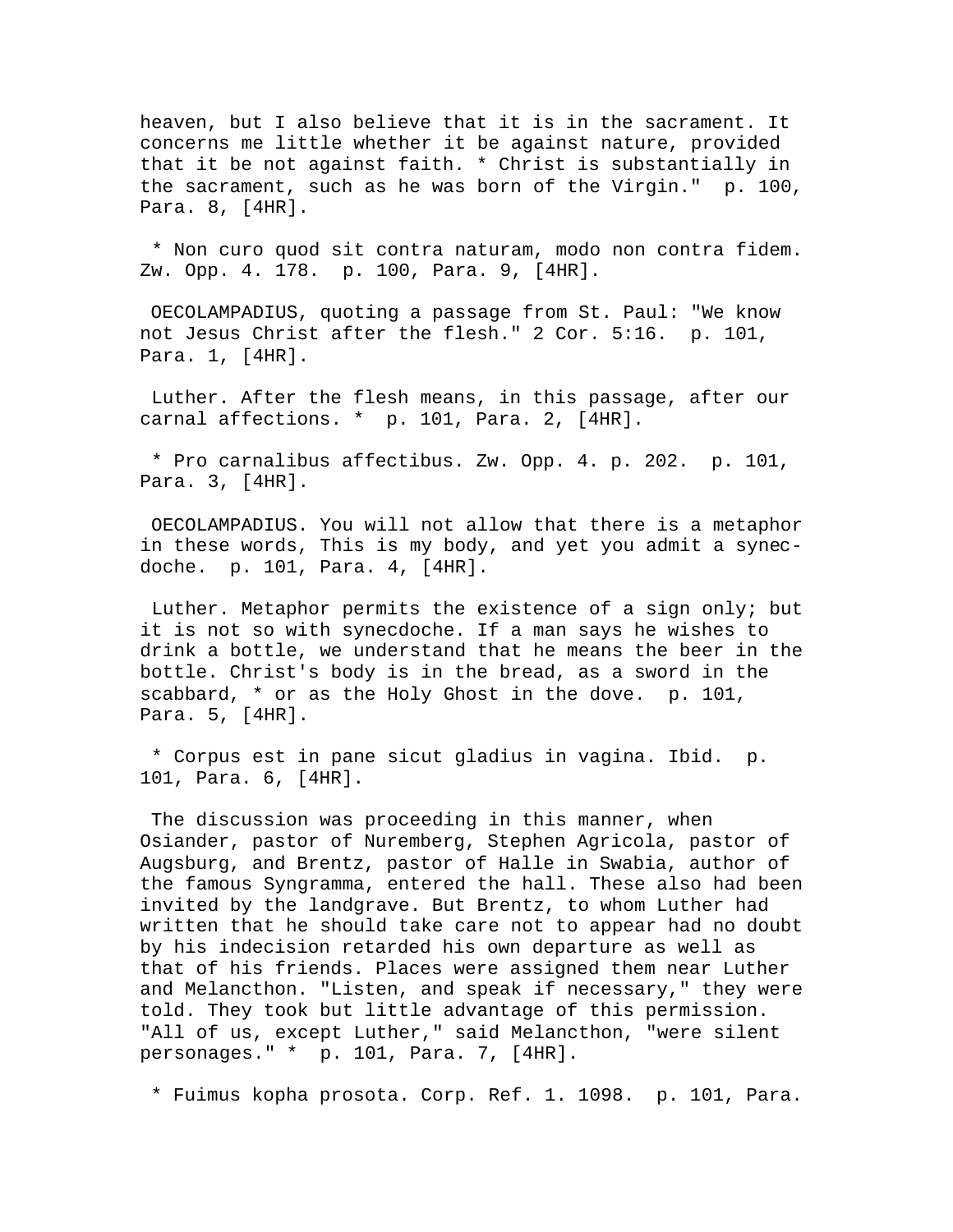8, [4HR].

The struggle continued. p. 101, Para. 9, [4HR].

When Zwingle saw that exegesis was not sufficient for Luther, he added dogmatical theology to it, and, subsidiarily, natural philosophy. p. 101, Para. 10, [4HR].

 "I oppose you," said he, "with this article of our faith: Ascendit in coelum -- he ascended into heaven. If Christ is in heaven as regards his body, how can he be in the bread? The word of God teaches us that he was like his brethren in all things, Hebrews 2:17. He therefore cannot be in several places at once." p. 101, Para. 11, [4HR].

 Luther. "Were I desirous of reasoning thus, I would undertake to prove that Jesus Christ had a wife; that he had black eyes, \* and lived in our good country of Germany. \*\* I care little about mathematics." p. 102, Para. 1, [4HR].

 \* Quod uxorem et nigros oculos habuisset. Sculat. 225. \*\* In Germania diuturnum contubernium egisse. Zw. Opp. 4. 202. p. 102, Para. 2, [4HR].

 "There is no question of mathematics here," said Zwingle, "but of St. Paul, who writes to the Philippians, maphen doulou labon." \* p. 102, Para. 3, [4HR].

 \* Having taken the form of a servant. Phil. 2. 7. p. 102, Para. 4, [4HR].

 Luther, interrupting him, Read it to us in Latin or in German, not in Greek. p. 102, Para. 5, [4HR].

 Zwingle, in Latin, Pardon me: for twelve years past I have made use of the Greek Testament only. Then continuing to read the passage, he concluded from it that Christ's humanity is of a finite nature like our own. p. 102, Para. 6, [4HR].

 Luther, pointing to the words written before him, Most dear sirs, since my Lord Jesus Christ says, Hoc est corpus meum, I believe that his body is really there. p. 102, Para. 7, [4HR].

 Here the scene grew animated. Zwingle started from his chair, sprung towards Luther, and said, striking the table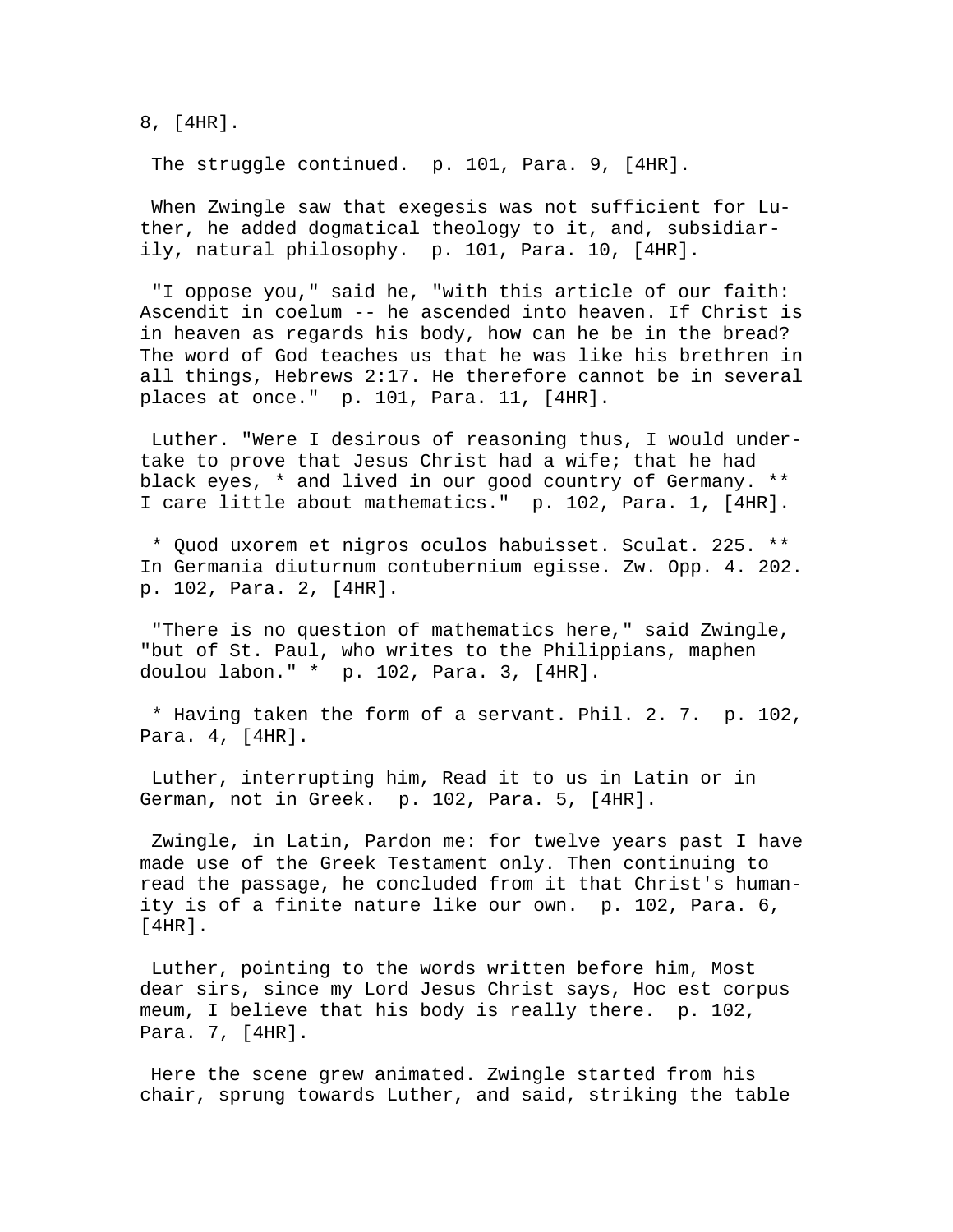before him: \* p. 102, Para. 8, [4HR].

 \* Ibi Zwinglius illico prosiliens. Scultet. p. 225. p. 102, Para. 9, [4HR].

 "You maintain then, doctor, that Christ's body is locally in the Eucharist; for you say Christ's body is really there, there -- there," repeated Zwingle. "There is an adverb of place. \* Christ's body is then of such a nature as to exist in a place. If it is in a place, it is in heaven, whence it follows that it is not in the bread." p. 102, Para. 10, [4HR].

 \* Da, da, da. Ibi est adverbium loci. Ibid. p. 102, Para. 11, [4HR].

 Luther. I repeat that I have nothing to do with mathematical proofs. As soon as the words of consecration are pronounced over the bread, the body is there, however wicked be the priest who pronounces them. p. 102, Para. 12, [4HR].

 Zwingle. "You are thus reestablishing Popery." \* p. 102, Para. 13, [4HR].

 \* Damit richtend ir das papstum uf. Zw. Opp. 3. 57. p. 102, Para. 14, [4HR].

 Luther. This is not done through the priest's merits, but because of Christ's ordinance. I will not, when Christ's body is in question, hear speak of a particular place. I absolutely will not. p. 102, Para. 15, [4HR].

 Zwingle. Must every thing, then, exist precisely as you will it? p. 103, Para. 1, [4HR].

 The landgrave perceived that the discussion was growing hot; and as the repast was waiting, he broke off the contest. \* p. 103, Para. 2, [4HR].

 \* Coena instabat et diremit certamen. Ibid. 4. 179. p. 103, Para. 3, [4HR].

 The conference was continued on the next day Sunday, the October 3, perhaps because of an epidemic, the Sweating Sickness, that had just broken out at Marburg, and which did not allow any great prolongation of the colloquy. Lu-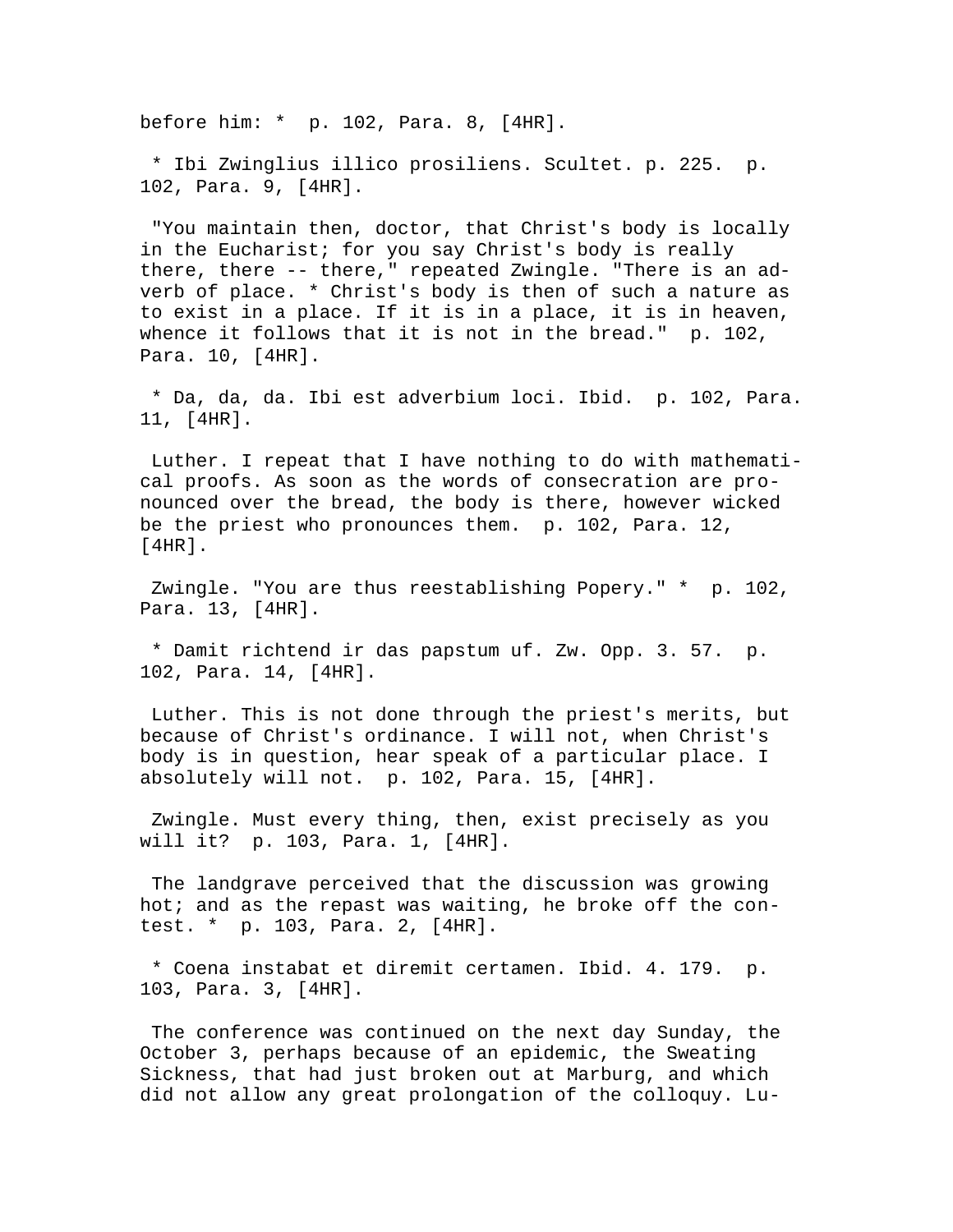ther, returning to the discussion of the previous evening, said: p. 103, Para. 4, [4HR].

 "Christ's body is in the sacrament, but it is not there as in a place." p. 103, Para. 5, [4HR].

 Zwingle. Then it is not there at all. p. 103, Para. 6, [4HR].

 Luther. Sophists say, that a body may very well be in several places at once. The universe is a body, and yet we cannot assert that it is in a particular place. p. 103, Para. 7, [4HR].

 Zwingle. Ah, you speak of sophists, doctor; are you really after all obliged to return to the onions and fleshpots of Egypt? \* As for what you say, that the universe is in no particular place, I beg all intelligent men to weigh this proof. p. 103, Para. 8, [4HR].

 \* Ad caepas et ollas Egyptiacas. Ibid. 2. Part 3, 57. p. 103, Para. 9, [4HR].

 Then Zwingle, who, whatever Luther may have said, had more than one arrow in his quiver, after establishing his proposition by exegesis and philosophy, resolved on confirming it by the testimony of the fathers of the church. p. 103, Para. 10, [4HR].

 "Listen," said he, "to what Fulgentius, bishop of Ruspa in Numidia, said, in the fifth century, to Trasamond, king of the Vandals: "The Son of God took the attributes of true humanity, and did not lose those of true divinity. Born in time, according to his mother, he lives in eternity according to the divinity that he holds from the Father: coming from man, he is man, and consequently in a place; proceeding from the Father, he is God, and consequently present in every place. According to his human nature, he was absent from heaven while he was upon earth, and quitted the earth when he ascended into heaven; but, according to his divine nature, he remained in heaven, when he came down thence, and did not abandon the earth when he returned thither." \* p. 103, Para. 11, [4HR].

 \* Secundem humanam substantiam, absens coelo, cum esset in terra, et derelinquens terram cum ascendisset in coelum. Fulgentius to King Trasamond, lib. 2. p. 103, Para. 12,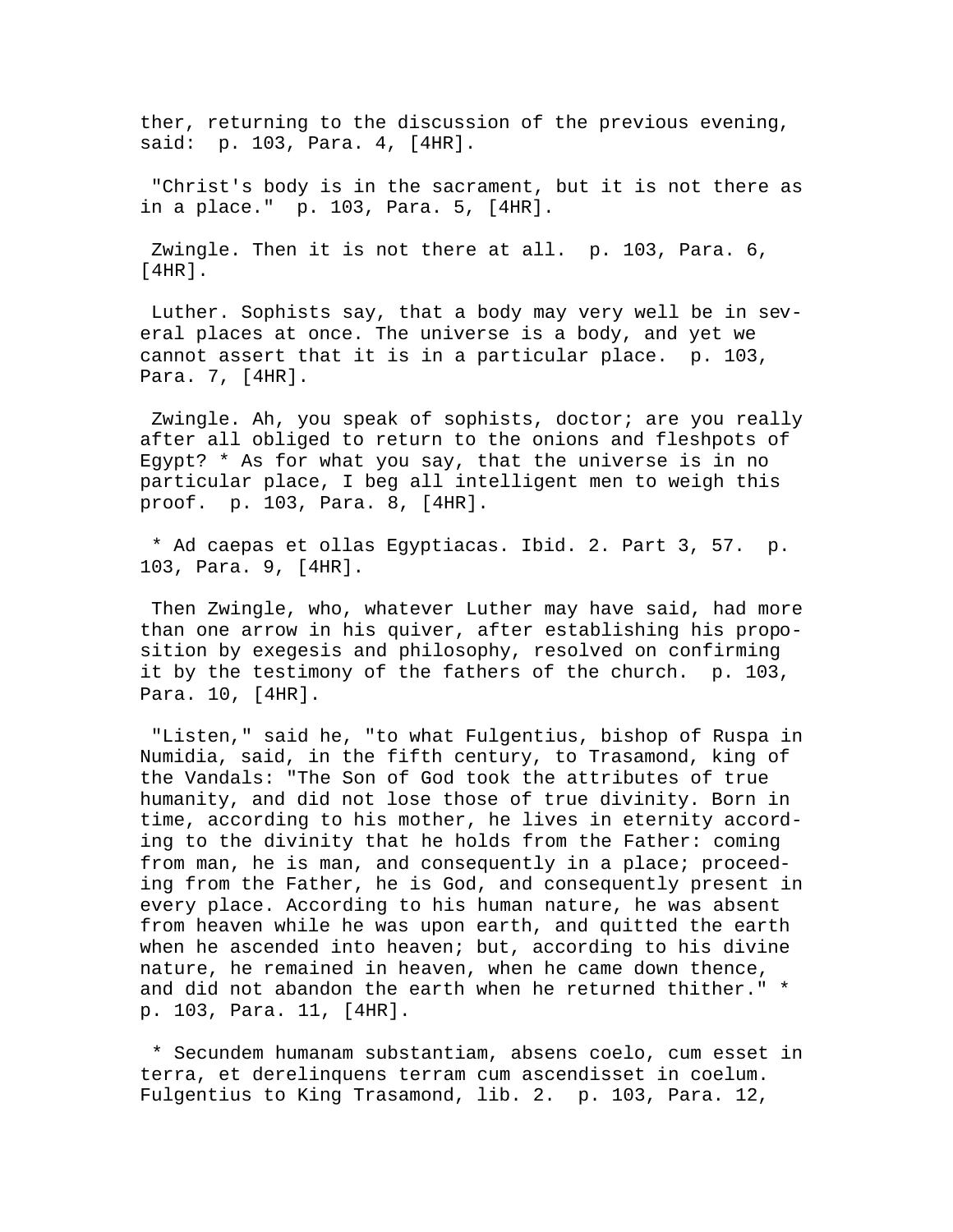## [4HR].

 But Luther still replied: "It is written, This is my body." Zwingle, becoming impatient, said, "All that is idle wrangling. An obstinate disputant might also maintain this expression of our Saviour to his mother, Behold thy son, pointing to St. John. Vain would be every explanation, he would continue crying No, no. He said Ecce filius tuus, Behold thy son, behold thy son. Listen to a new testimony; it is from the great Augustine: 'Let us not think,' says he, 'that Christ, according to his human form, is present in every place; let us beware, in our endeavor to establish his divinity, of taking away his truth from his body. Christ is now everywhere present, like God; and yet, in consequence of his real body, he is in a definite part of heaven." \* p. 104, Para. 1, [4HR].

 \* In loco aliquo coeli propter veri corporis modum. Aug. Ep. p. 57. p. 104, Para. 2, [4HR].

 "St. Augustine," replied Luther, "is not here speaking of the Eucharist. Christ's body is not in the Eucharist, as in a place." p. 104, Para. 3, [4HR].

 OECOLAMPADIUS saw that he might take advantage of this assertion of Luther's. "The body of Christ," said he, "is not locally in the Eucharist, therefore no real body is there; for every one knows that the essence of a body is its existence in a place." p. 104, Para. 4, [4HR].

 Here finished the morning's discussion. p. 104, Para. 5, [4HR].

 OECOLAMPADIUS, upon reflection, felt convinced that Luther's assertion might be looked upon as an approximation. "I remember," said he after dinner, "that the doctor conceded this morning that Christ's body was not in the sacrament as in a place. Let us therefore inquire amicably what is the nature of Christ's bodily presence." p. 104, Para. 6, [4HR].

 "You will not make me take a step further," exclaimed Luther, who saw where they wished to drag him; "you have Fulgentius and Augustine on your side, but all the other fathers are on ours." p. 104, Para. 7, [4HR].

OECOLAMPADIUS, who seemed to the Wittemburgers to be vexa-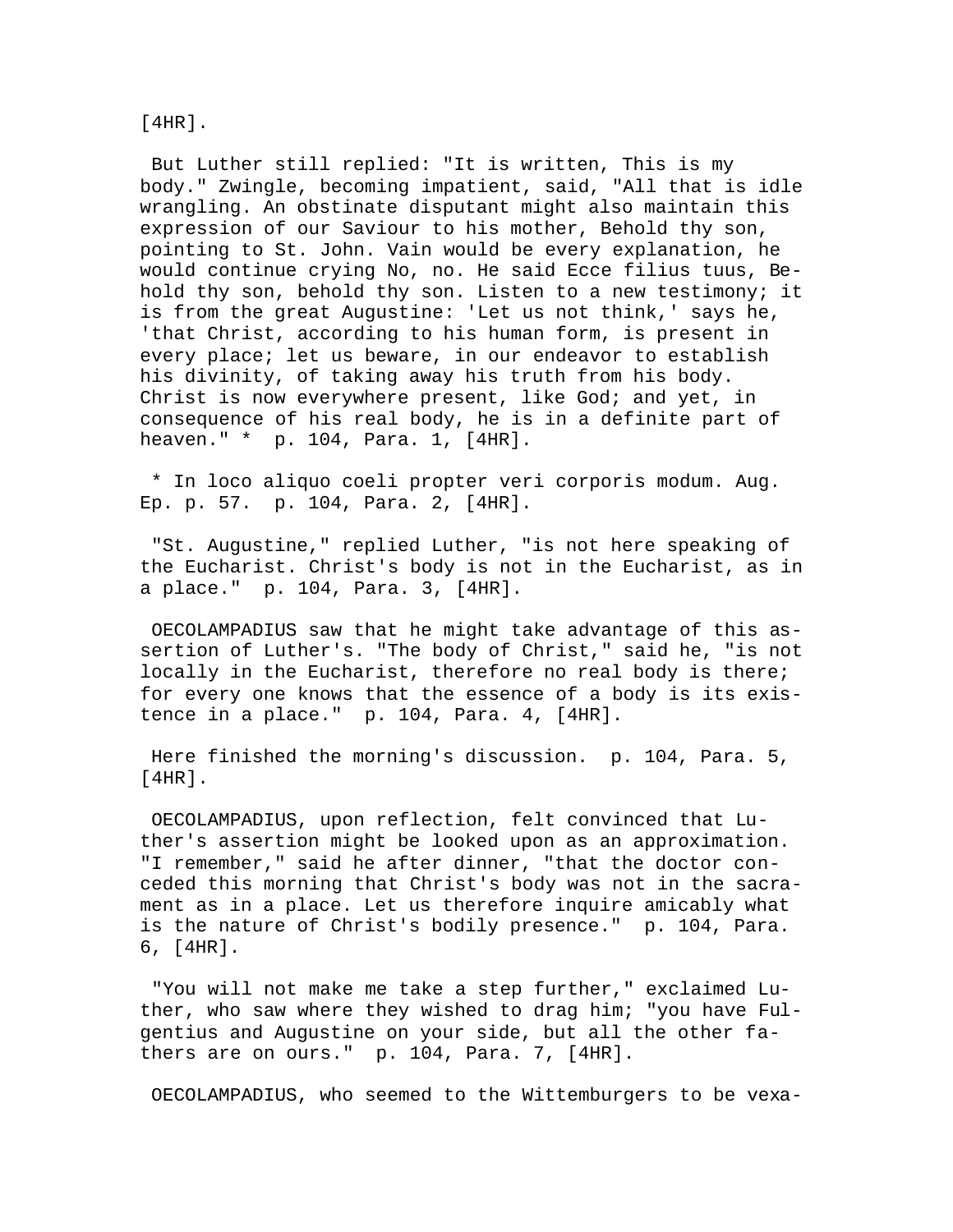tiously precise, \* then said, "Name these doctors. We will take upon ourselves to prove that they are of our opinion." p. 105, Para. 1, [4HR].

 \* Quem omnes sperassemus mitiorem, interdum videbatur paulo moro sior, sed citra contumeliam. Zw. Opp. 4. 201. p. 105, Para. 2, [4HR].

 "We will not name them to you," \* said Luther. "It was in his youth," added he, "that Augustine wrote what you have quoted; and, besides, he is an obscure author." Then, retreating to the ground which he had resolved never to quit, he was no longer content to point his finger at the inscription, Hoc est corpus meum, but seized the velvet cover on which the words were written, tore it off the table, held it up in front of Zwingle and OECOLAMPADIUS, and placing it before their eyes, \*\* "See," said he, "see. This is our text: you have not yet driven us from it, as you had boasted, and we care for no other proofs." p. 105, Para. 3, [4HR].

 \* Non nominabimus illos. Scultet. p. 228. \*\* Da hub Luther die Sammatendeck auf, und Zeigt ihm den Spruch, den er mit kreyden hett fur sich geschrieben Osiander; Niederer's Nachrichten. 2. 114. p. 105, Para. 4, [4HR].

 "If this be the case," said OECOLAMPADIUS, "we had better leave off the discussion. But I will first declare, that, if we quote the fathers, it is only to free our doctrine from the reproach of novelty, and not to support our cause by their authority." No better definition can be given of the legitimate use of the doctors of the church. p. 105, Para. 5, [4HR].

 There was no reason, in fact, for prolonging the conference. A breach was inevitable. The Catholics, who were appealed to by Melancthon as judges -- though much more inclined to favor Luther than Zwingle, and more impartial in this affair than such Lutherans as Seckendorf -- here blame Luther. \* p. 105, Para. 6, [4HR].

\* Maimbourg in Seck. p. 136. p. 105, Para. 7, [4HR].

 The chancellor, alarmed at such a termination of the colloquy, exhorted the theologians to come to some understanding. "I know but one means for that," said Luther; "and this it is: Let our adversaries believe as we do." "We can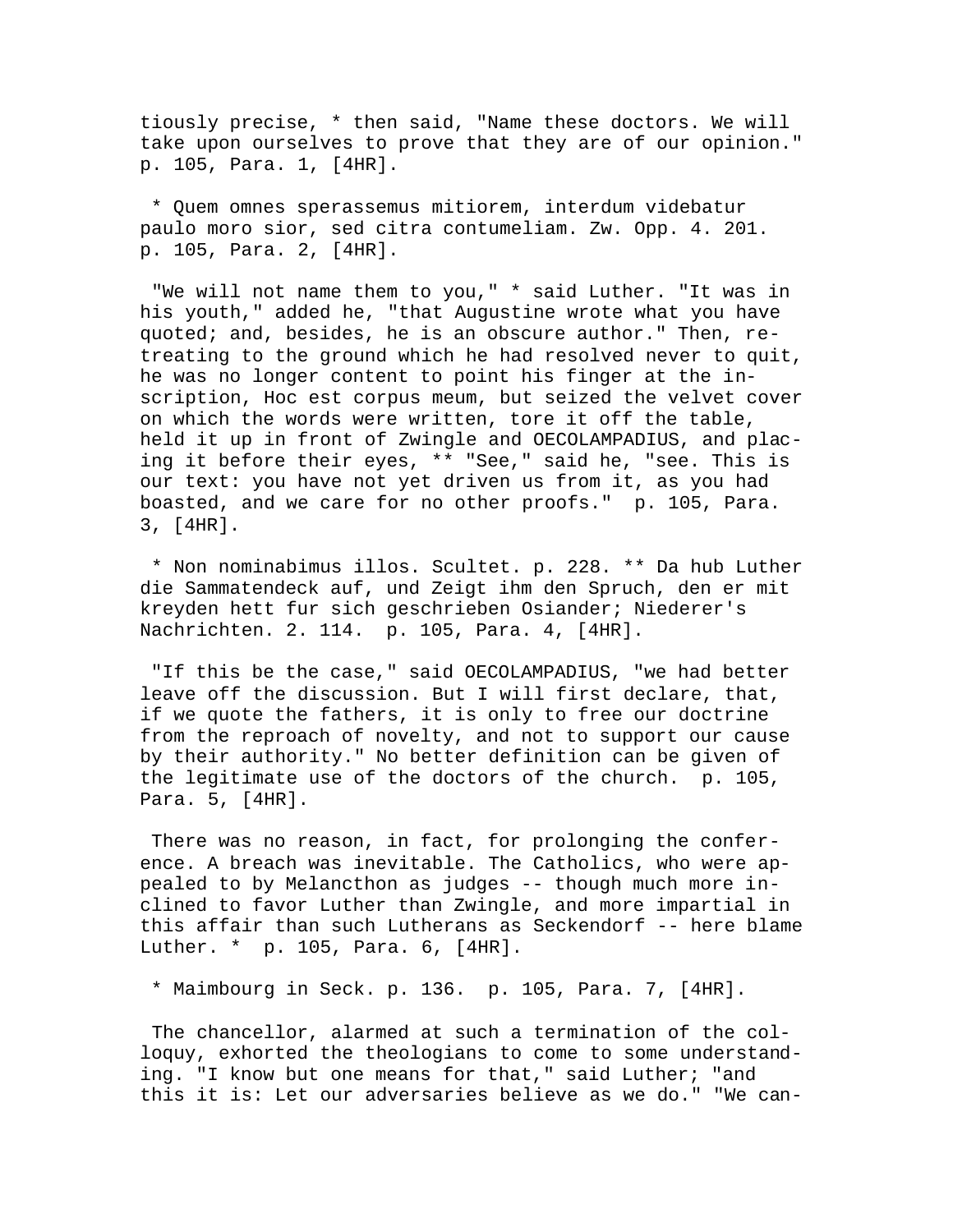not," answered the Swiss. "Well then," rejoined Luther, "I abandon you to God's judgment, and pray that he will enlighten you." "We will do the same," added OECOLAMPADIUS. p. 105, Para. 8, [4HR].

 While these words were passing, Zwingle sat silent, motionless, and deeply moved; and the liveliness of his affections, of which he had given more than one proof during the conference, was then manifested in a very different manner. He burst into tears in the presence of all. p. 106, Para. 1, [4HR].

 The conference was ended. It had been in reality more tranquil than the documents seem to show, or perhaps the chroniclers appreciated such matters differently from ourselves. "With the exception of a few sallies, all had passed off quietly, in a courteous manner, and with very great gentleness," says an eye-witness. \* "During the colloquy no other words than these were heard: 'Sir, and very dear friend, your charity,' or other similar expressions. Not a word of schism or of heresy. It might have been said that Luther and Zwingle were brothers, and not adversaries." \*\* This is the testimony of Brentz. But these flowers concealed an abyss, and Jonas, also an eye-witness, styles the conference "a very sharp contest." \*\*\* p. 106, Para. 2, [4HR].

 \* Omnia humanissime et summa cum mansuetudine transigebantur. Zw. Opp. 4. 201. \*\* Amicissime Domine, Vestrea charitas, et id genus..Dixisses Lutherum et Zwinglium nonadversarios. Ibid. \*\*\* Acerrimo ceramine. Corp. Ref. 1. 1096. p. 106, Para. 3, [4HR].

 The contagion that had suddenly broken out in Marburg was creating frightful ravages, and filled everybody with alarm. \* All were anxious to leave the city. "Sirs," remarked the landgrave, "you cannot separate thus." And desirous of giving the doctors an opportunity of meeting one another with minds unoccupied by theological debates, he invited them to his table. This was Sunday night. p. 106, Para. 4, [4HR].

 \* Nisi Sudor Anglicus subito Marburgum invasisset et terrore omnium animos percutisset. Hospin. p. 131. p. 106, Para. 5, [4HR].

Philip of Hesse had all along shown the most constant at-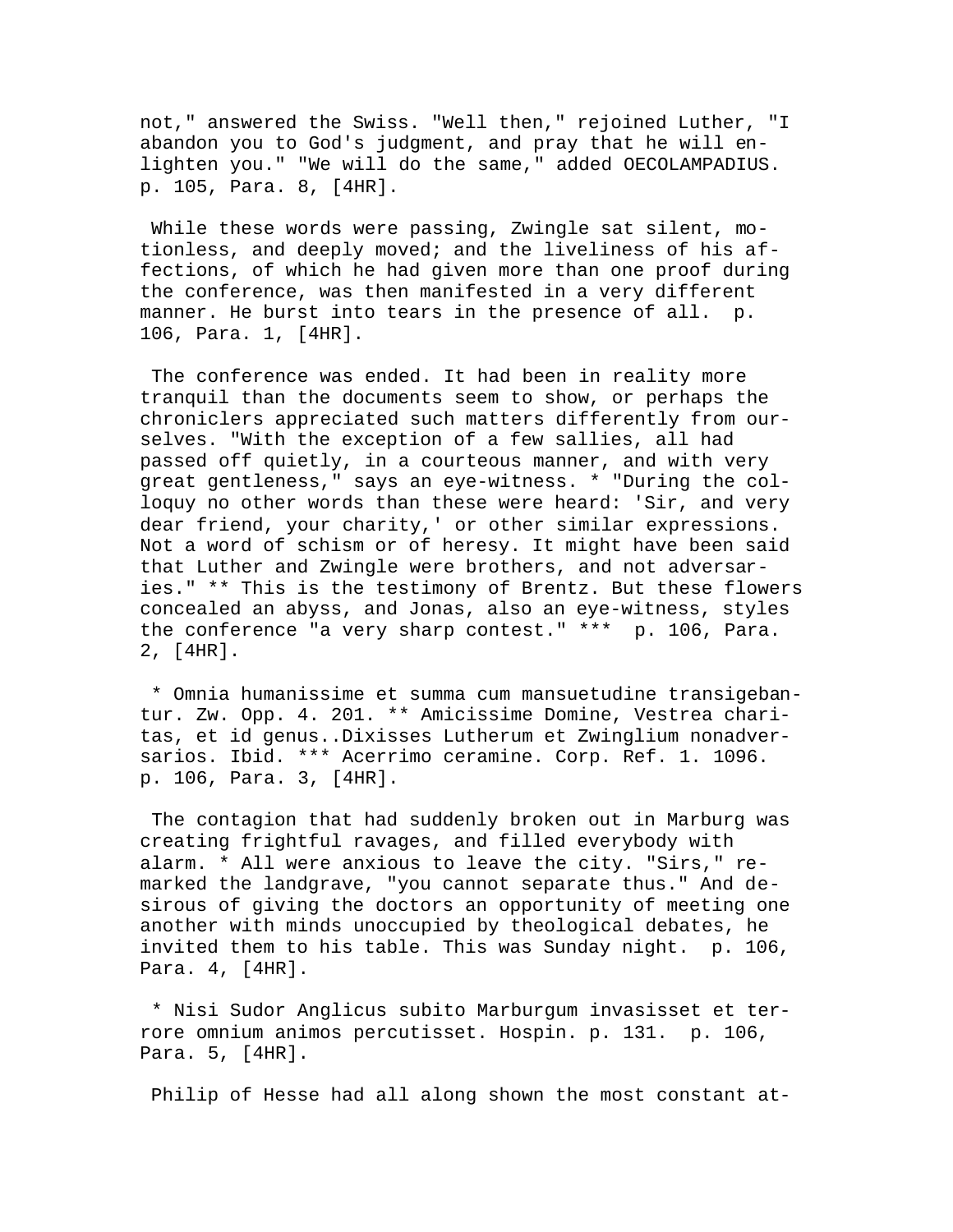tention, and each one imagined him to be on his side. "I would rather place my trust in the simple words of Christ, than in the subtle thoughts of man," was a remark he made, according to Jonas; \* but Zwingle affirmed that this prince entertained the same opinions as himself, although with regard to certain persons he dissembled the change. Luther, sensible of the weakness of his defense as to the declarations of the fathers, transmitted a note to Philip, in which several passages were pointed out from Hilary, Chrysostom, Cyprian, Irenaeus, and Ambrose, which he thought were in his favor. p. 106, Para. 6, [4HR].

 \* Dicitur palam proclamasse. Corp. Ref. p. 1097. p. 106, Para. 7, [4HR].

 The time of departure drew near, and nothing had been done. The landgrave toiled earnestly at the union, as Luther wrote to his wife. \* He invited the theologians one after another into his closet; \*\* he pressed, entreated, warned, exhorted, and conjured them. "Think," said he, "of the salvation of the Christian republic, and remove all discord from its bosom." \*\*\* Never had general at the head of an army taken such pains to win a battle. p. 107, Para. 1, [4HR].

 \* Da arbeit der Landgraf heftig. L. Epp. 3. 512. \*\* Unumquemque nostrum seorsim absque arbitris. Zw. Opp. 4. 203. \*\*\* Compellans, rogans, monens, exhortans, postulans ut Reippublicae Christianae rationem haberemus, et discordiam e medio tolleremus. Ibid. p. 107, Para. 2, [4HR].

 A final meeting took place, and undoubtedly the church has seldom witnessed one of greater solemnity. Luther and Zwingle, Saxony and Switzerland, met for the last time. The sweating sickness was carrying off men around them by thousands; \* Charles the Fifth and the pope were uniting in Italy; Ferdinand and the Roman-catholic princes were preparing to tear in pieces the Protest of Spires; the thundercloud became more threatening every day; union alone seemed capable of saving the Protestants, and the hour of departure was about to strike, an hour that would separate them perhaps for ever. p. 107, Para. 3, [4HR].

 \* Multa perierunt millia. Hospin. p. 131. p. 107, Para. 4, [4HR].

"Let us confess our union in all things in which we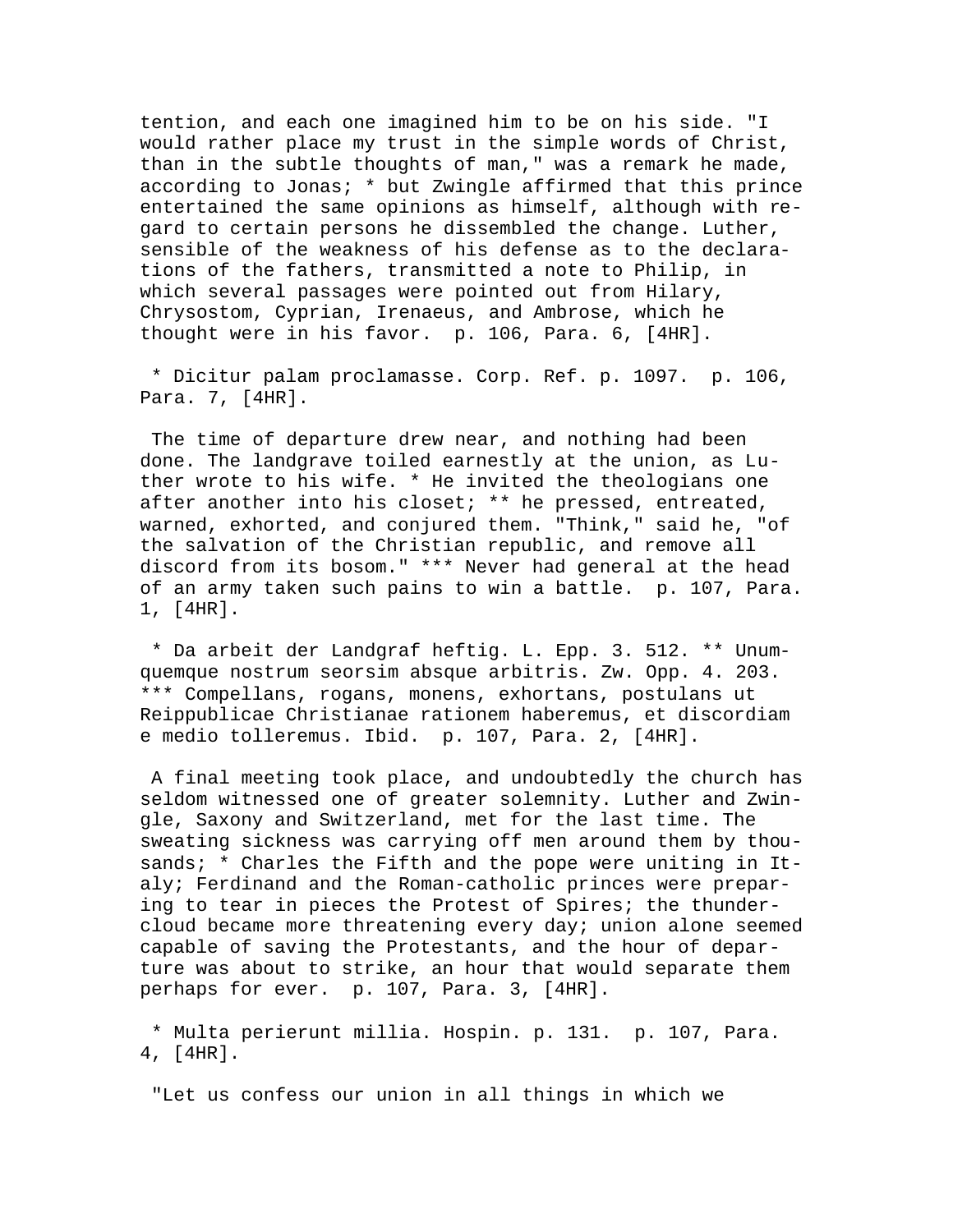agree," said Zwingle; "and as for the rest, let us remember that we are brothers. There will never be peace between the churches if, while we maintain the grand doctrine of salvation by faith, we cannot differ on secondary points." \* Such is, in fact, the true principle of Christian union. The sixteenth century was still too deeply sunk in scholasticism to understand this: let us hope that the nineteenth century will comprehend it better. p. 107, Para. 5, [4HR].

 \* Quod nulla unquam Ecclesiarum pax constituta sit, si non in multis aliis dissentiendi a se facultatem faciant. Scultet. p. 207. p. 107, Para. 6, [4HR].

 "Yes, yes," exclaimed the landgrave; "you agree. Give then a testimony of your unity, and recognize one another as brothers." "There is no one upon earth with whom I more desire to be united, than with you," said Zwingle, approaching the Wittemburg doctors. \* OECOLAMPADIUS, Bucer, and Hedio said the same. p. 108, Para. 1, [4HR].

 \* Es werendt keine luth uff Erden. Bull. 2. 225. p. 108, Para. 2, [4HR].

 "Acknowledge them, acknowledge them as brothers," continued the landgrave. \* Their hearts were moved; they were on the eve of unity: Zwingle, bursting into tears,in the presence of the prince, the courtiers, and divines, it is Luther himself who records this, \*\* approached Luther, and held out his hand. The two families of the Reformation were about to be united: long quarrels were about to be stifled in their cradle; but Luther rejected the hand that was offered him: "You have a different spirit from ours," said he. These words communicated to the Swiss, as it were, an electric shock. Their hearts sunk each time Luther repeated them, and he did so frequently. He himself is our informant. p. 108, Para. 3, [4HR].

 \* Idque Princeps valde urgebat. L. Epp. 3. 513. \*\* Zwinglius palam lacrymans coram Langravio et omnibus Hospin. p. 136. p. 108, Para. 4, [4HR].

 A brief consultation took place among the Wittemburg doctors. Luther, Melancthon, Agricola, Brentz, Jonas, and Osiander, conferred together. Convinced that their peculiar doctrine on the eucharist, was essential to salvation, they considered all those who rejected it as without the pale of the faith. "What folly," \* said Melancthon, who afterwards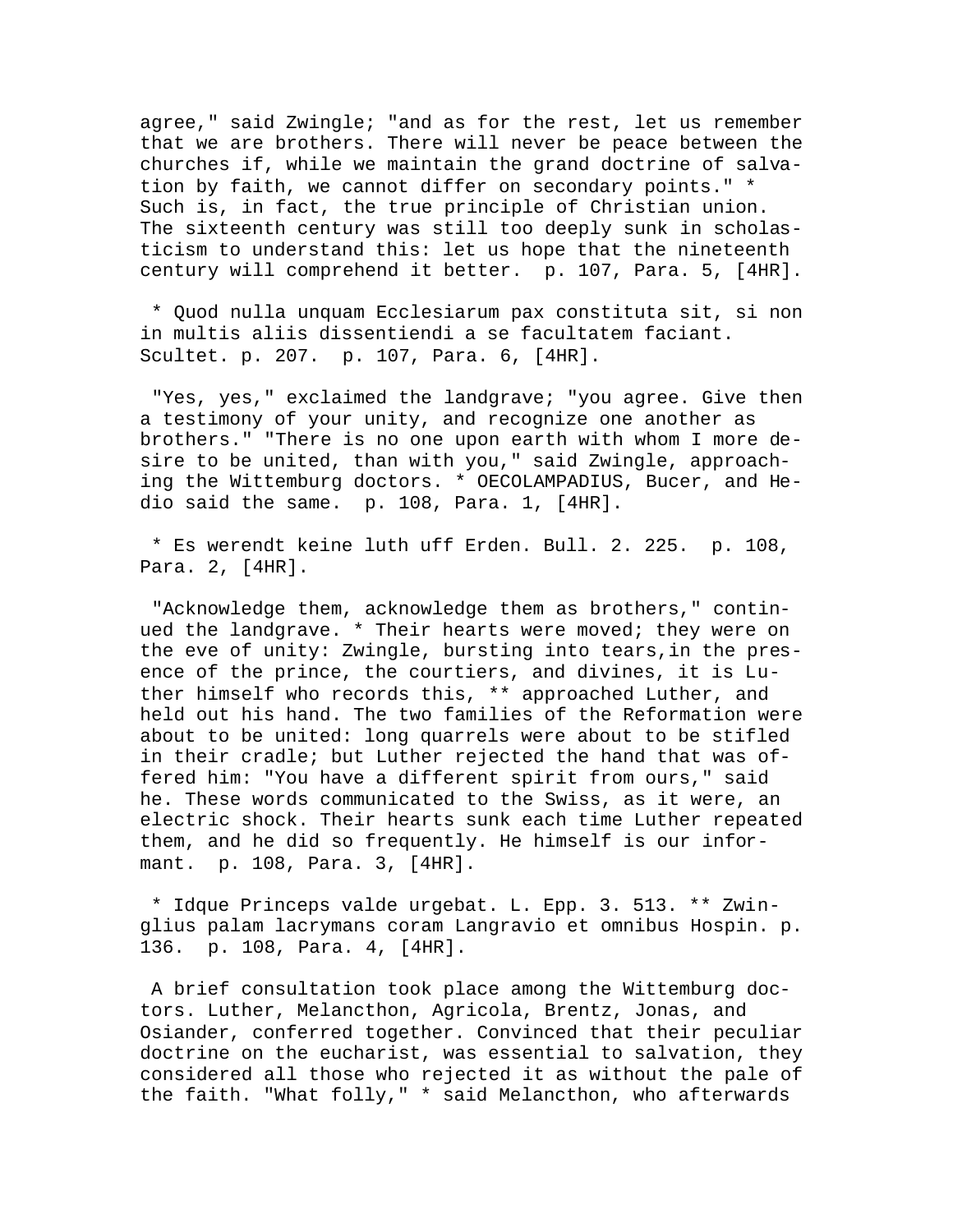nearly coincided with Zwingle's sentiments: "they condemn us, and yet they desire we should consider them as our brothers." "What versatility," added Brentz: "they accused us but lately of worshipping a bread-god, and they now ask for communion with us." \*\* Then, turning towards Zwingle and his friends, the Wittemburgers said: "You do not belong to the communion of the Christian church; we cannot acknowledge you as brethren." \*\*\* p. 108, Para. 5, [4HR].

 \* Vide eorum stultitiam! Corp. Ref. 1. 1108. \*\* Nos tanquam adoratores panifici Dei traduxerant. Zw. Opp. 4. 203. \*\*\* Eos a communione Ecclesiae Christianae alienos esse. Ibid. p. 108, Para. 6, [4HR].

 The Swiss were far from partaking of this sectarian spirit. "We think," said Bucer, "that your doctrine strikes at the glory of Jesus Christ, who now reigns at the right hand of the Father. But seeing that in all things you acknowledge your dependence on the Lord, we look at your conscience, which compels you to receive the doctrine you profess, and we do not doubt that you belong to Christ." p. 109, Para. 1, [4HR].

"And we," said Luther, "we declare to you once more that our conscience opposes our receiving you as brethren." "If such is the case," replied Bucer, "it would be folly to ask it." p. 109, Para. 2, [4HR].

 "I am exceedingly astonished that you wish to consider me as your brother," pursued Luther. "It shows clearly that you do not attach much importance to your own doctrine." p. 109, Para. 3, [4HR].

 "Take your choice," said Bucer, proposing a dilemma to the reformer: "either you should not acknowledge as brethren those who differ from you in any point, and if so, you will not find a single brother in your own ranks \* -- or else you will receive some of those who differ from you, and then you ought to receive us." p. 109, Para. 4, [4HR].

 \* Nemo alteri vel inter ipsos frater erit. Zw. Opp. 4. 194. p. 109, Para. 5, [4HR].

 The Swiss had exhausted their solicitations. "We are conscious," said they, "of having acted as if in the presence of God. Posterity will be our witness." \* They were on the point of retiring: Luther remained like a rock, to the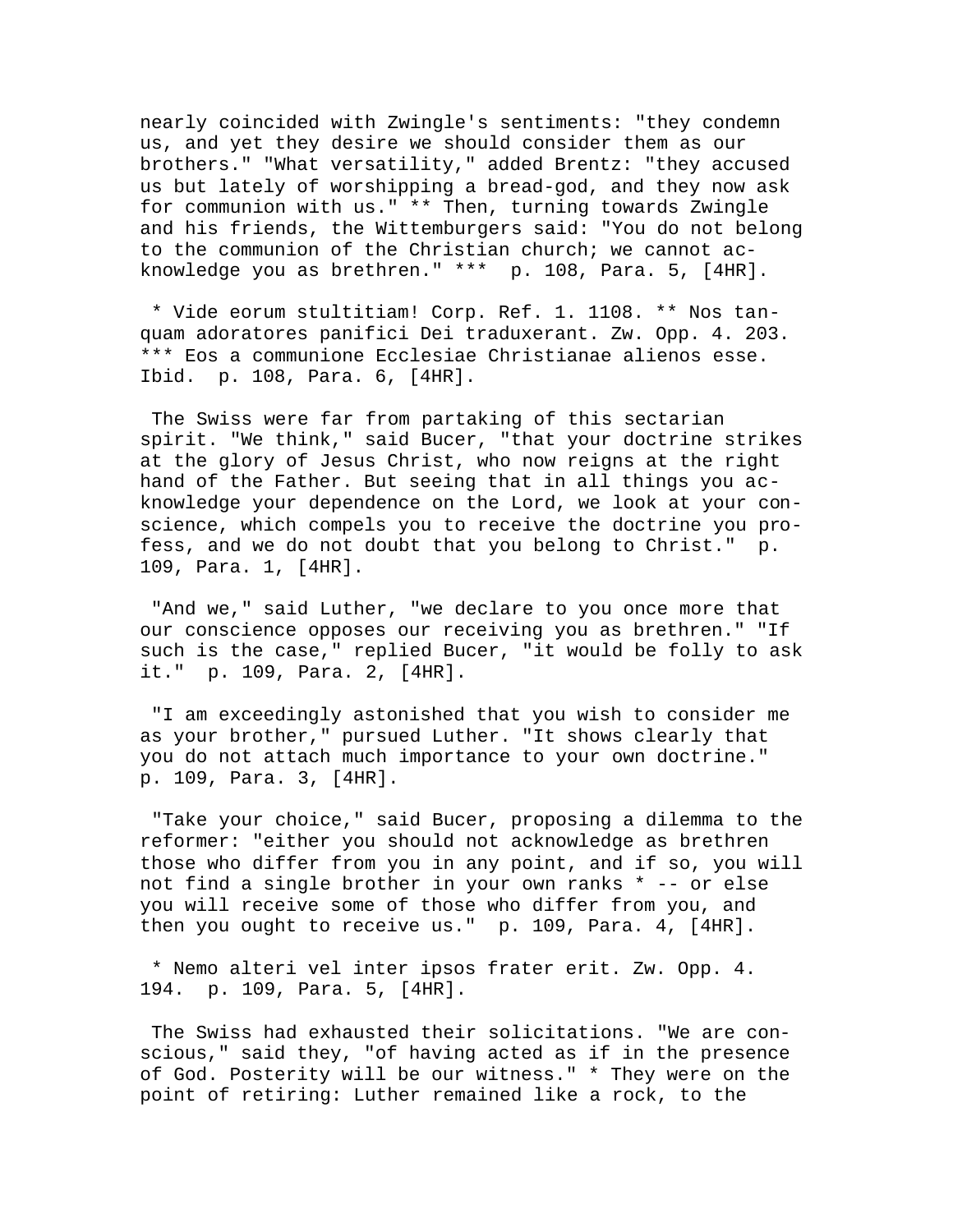landgrave's great indignation. \*\* The Hessian divines, Kraft, Lambert, Snepf, Lonicer, and Melander, united their exertions to those of the prince. p. 109, Para. 6, [4HR].

 \* Id testabitur posteritas. Ibid. \*\* Principi illud durum videbatur. Ibid. 203. p. 109, Para. 7, [4HR].

 Luther was staggered, and conferred anew with his colleagues. "Let us beware," said he to his friends, "of wiping our noses too roughly, lest blood should come." \* p. 110, Para. 1, [4HR].

 \* Ne nimis mungendo, sanguinem eliceremus. L. Epp. In his letter written to Gerbellius on the same day, Monday. p. 110, Para. 2, [4HR].

 Then turning to Zwingle and OECOLAMPADIUS, they said: "We acknowledge you as friends; we do not consider you as brothers and members of Christ's church. \* But we do not exclude you from that universal charity which we owe even to our enemies." \*\* p. 110, Para. 3, [4HR].

 \* Agnoscere quidem velimus tanquam amicos, sed non tanquam fratres. Zw. Opp. 4. 203. \*\* Charitate quae etiam hosti debetur. Ibid. 190. p. 110, Para. 4, [4HR].

 The hearts of Zwingle, OECOLAMPADIUS, and Bucer, were ready to burst, \* for this concession was almost a new insult. "Let us carefully avoid all harsh and violent words and writings," said they; "and let each one defend himself without railing." \*\* p. 110, Para. 5, [4HR].

 \* Indignissime affecti sunt. Ibid. \*\* Quisque suam sententiam doceat absque invectivis. L. Epp. 3. 514. p. 110, Para. 6, [4HR].

 Luther then advanced towards the Swiss, and said: "We consent, and I offer you the hand of peace and charity." The Swiss rushed in great emotion towards the Wittemburgers, and all shook hands. \* Luther himself was softened: Christian charity resumed her rights in his heart. "Assuredly," said he, "a great portion of the scandal is taken away by the suppression of our fierce debates; we could not have hoped for so much. May Christ's hand remove the last obstacle that separates us. \*\* There is now a friendly concord between us, and if we persevere in prayer, brotherhood will come." p. 110, Para. 7, [4HR].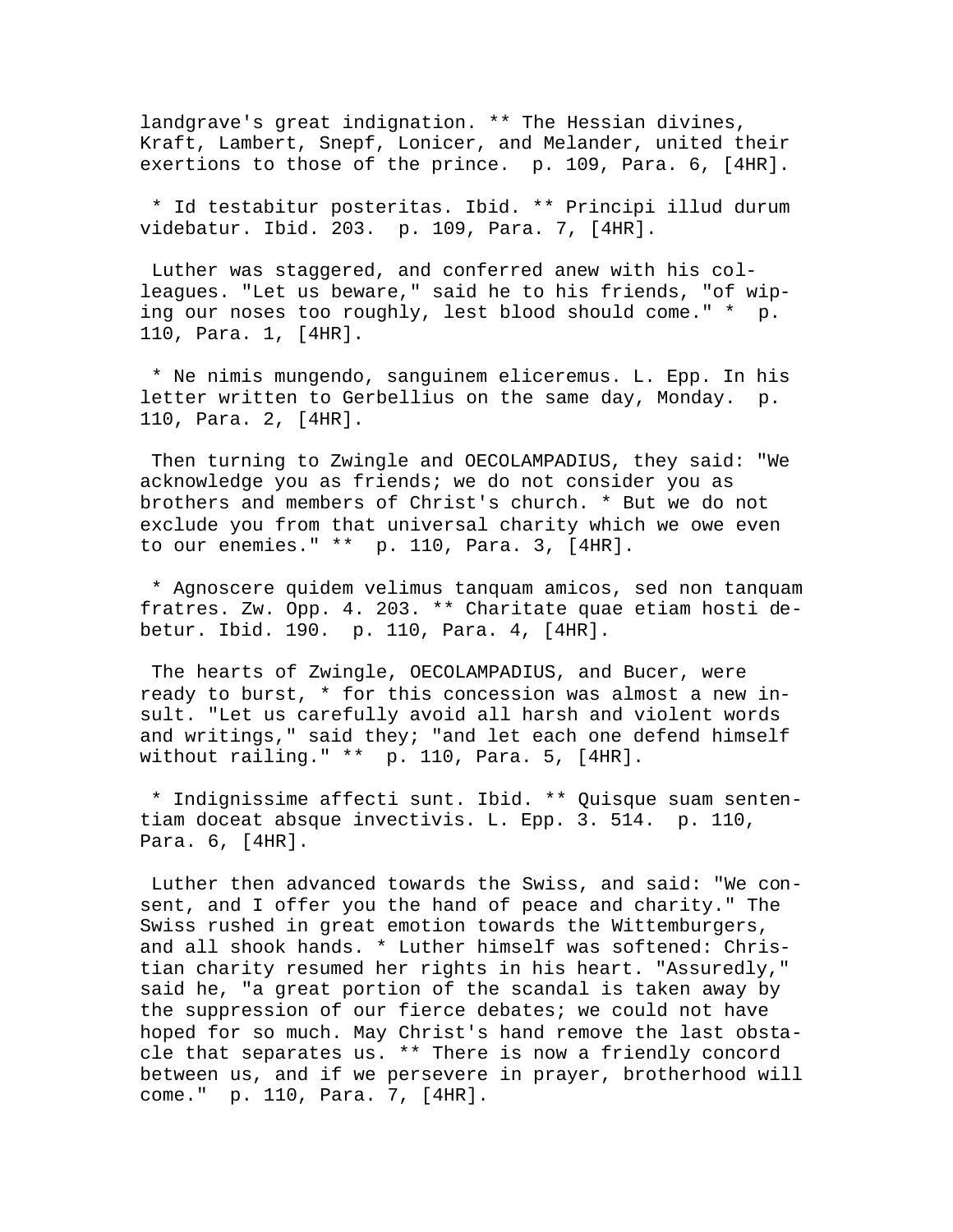\* Dedimus tamen manus pacis et caritatis. Ibid. 513. \*\* Utinam et ille reliquus scrupulus per Christum tandem tollatur -- in his letter written to Gerbellius after leaving this meeting. p. 110, Para. 8, [4HR].

 It was desirable to confirm this important result by a report. "We must let the Christian world know," said the landgrave, "that, except the manner of the presence of the body and blood in the eucharist, you are agreed in all the articles of faith." \* This was resolved on; but who should be charged with drawing up the paper? All eyes were turned upon Luther. The Swiss themselves appealed to his impartiality. p. 110, Para. 9, [4HR].

 \* Ut orbi Christiano notum fieret eos in omnibus fidei capitibus consentire. Hospin. p. 127. p. 110, Para. 10, [4HR].

 Luther retired to his closet, lost in thought, uneasy, and finding the task very difficult. "On the one hand," said he, "I should like to spare their weakness, \* but, on the other, I would not in the least degree strike at the holy doctrine of Christ." He did not know how to set about it, and his anguish increased. He got free at last. "I will draw up the articles," said he, "in the most accurate manner. Do I not know that whatever I may write, they will never sign them?" \*\* Erelong fifteen articles were committed to paper, and Luther, holding them in his hand, repaired to the theologians of the two parties. p. 111, Para. 1, [4HR].

 \* Het gern ihrer Schwachheit verschont. Niederer Nachr. 2. 120. \*\* Doch zuletz sprach er Ich will die artikel auf aller pesste stellen, sy werdens doch nicht annemen. Ibid. p. 111, Para. 2, [4HR].

 These articles are of importance. The two doctrines that were evolved in Switzerland and in Saxony, independently of each other, were brought together and compared. If they were of man, there would be found in them a servile uniformity, or a remarkable opposition. This was not the case. A great unity was found between the German and the Swiss Reformations, for they both proceeded from the same divine teaching; and a diversity on secondary points, for it was by man's instrumentality that God had effected them. p. 111, Para. 3, [4HR].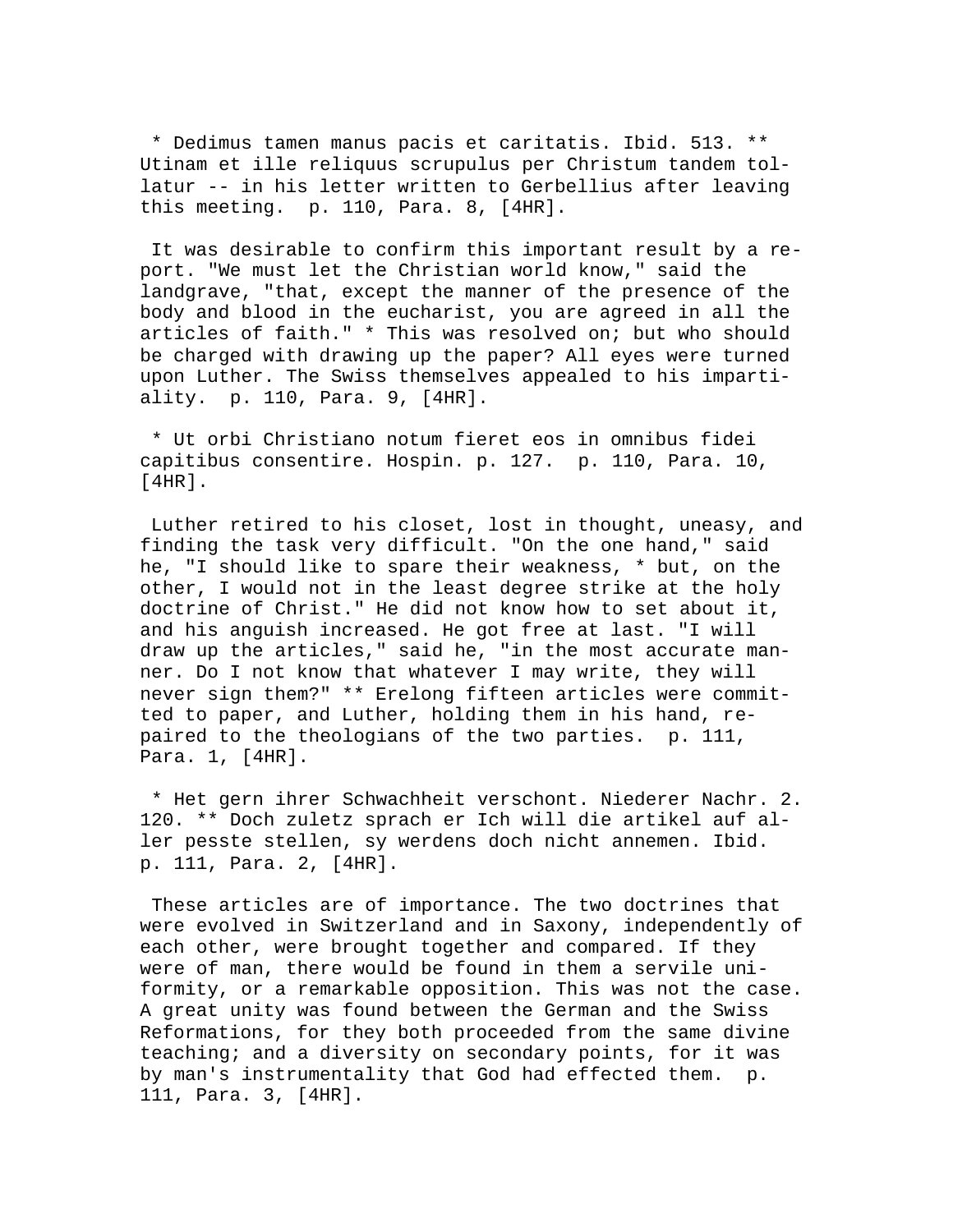Luther took his paper, and reading the first article, said: p. 111, Para. 4, [4HR].

 "First, we believe that there is one sole, true, and natural God, creator of heaven and earth and of all creatures; and that this same God, one in essence and in nature, is three-fold in person, that is to say, Father, Son, and Holy Ghost, as was declared in the Nicene council, and as all the Christian church professes." p. 111, Para. 5, [4HR].

 To this the Swiss gave their assent. p. 111, Para. 6, [4HR].

 They were agreed also on the divinity and humanity of Jesus Christ; on his death and resurrection, on original sin, justification by faith, the operation of the Holy Ghost and of the word of God, baptism, good works, confession, civil order, and tradition. p. 111, Para. 7, [4HR].

 Thus far all were united. The Wittemburgers could not recover from their astonishment. \* The two parties had rejected, on the one hand, the errors of the Papists, who make religion little more than an outward form; and, on the other, those of the enthusiasts, who speak exclusively of internal feelings; and they were found drawn up under the same banners between these two camps. But the moment was come that would separate them. Luther had kept till the last the article on the Eucharist. p. 112, Para. 1, [4HR].

 \* Quod mirari non satis potuimus. Brentius, Zw. Opp. 4. 203. p. 112, Para. 2, [4HR].

The reformer resumed: p. 112, Para. 3, [4HR].

 "We all believe with regard to the Lord's supper, that it ought to be celebrated in both kinds, according to the primitive institution; that the mass is not a work by which a Christian obtains pardon for another man, whether dead or alive; that the sacrament of the altar is the sacrament of the very body and very blood of Jesus Christ; and that the spiritual manducation of this body and blood is specially necessary to every true Christian." \* p. 112, Para. 4, [4HR].

 \* Quod spiritualis manducatio hujus corporis et sanuinis unicuique Christiano praecipue necessaria sit. Scultet. p.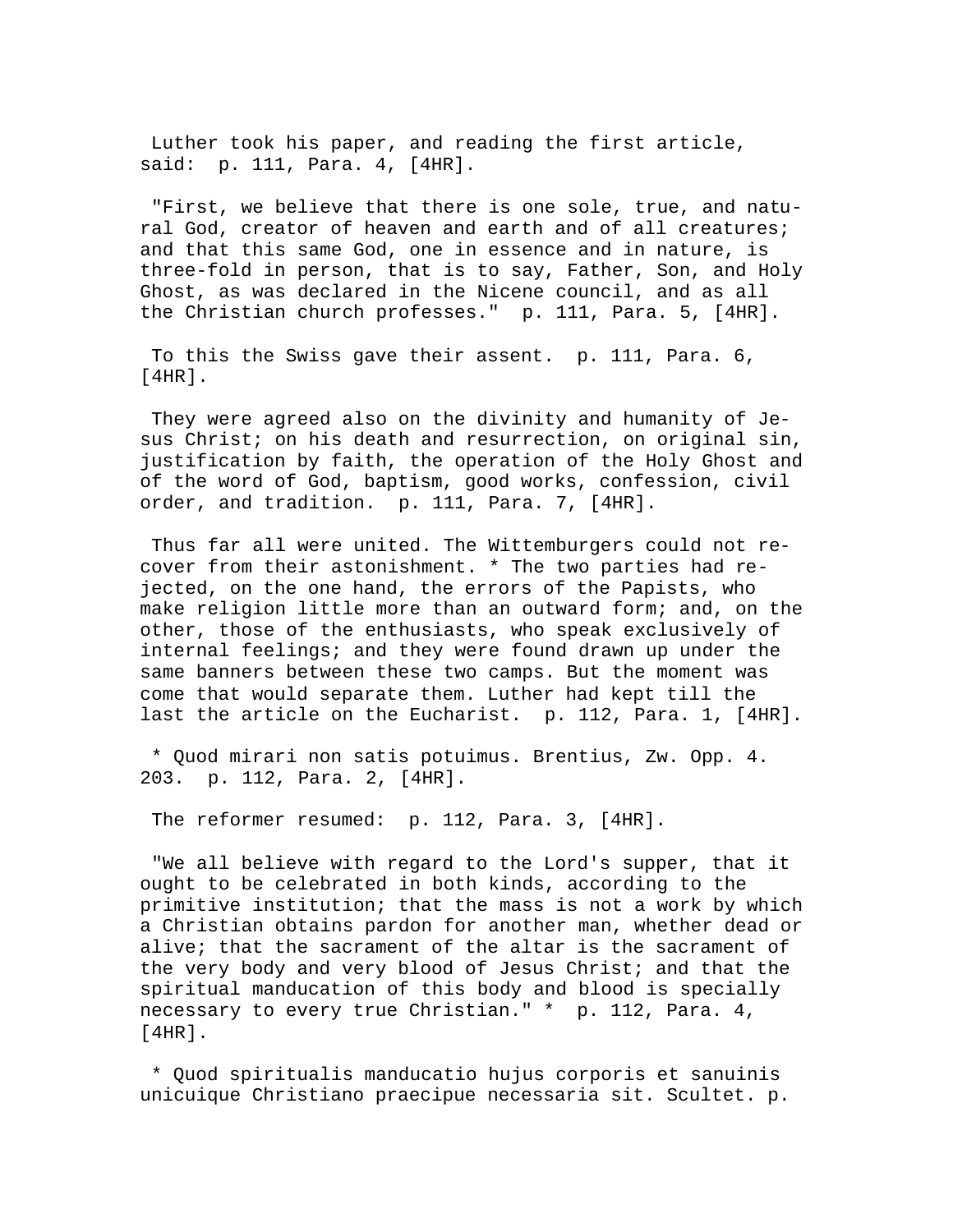232. p. 112, Para. 5, [4HR].

 It was now the turn of the Swiss to be astonished. Luther continued: p. 112, Para. 6, [4HR].

 "In like manner, as to the use of the sacrament, we are agreed that, like the word, it was ordained of Almighty God, in order that weak consciences might be excited by the Holy Ghost to faith and charity." p. 112, Para. 7, [4HR].

 The joy of the Swiss was redoubled. Luther continued: "And although at present we are not agreed on the question whether the real body and blood of Christ are corporeally present in the bread and wine, yet both the interested parties shall cherish more and more a truly Christian charity for one another, so far as conscience permits; and we will all earnestly implore the Lord to condescend by his Spirit to confirm us in the sound doctrine." \* p. 112, Para. 8, [4HR].

 \* Osiander, a Lutheran, employs the accusative, "in den rechten Verstand," which would indicate movement towards an object that we do not possess; Bullinger and Scultet, both Reformed divines, have the dative. p. 112, Para. 9, [4HR].

 The Swiss obtained what they had asked: unity in diversity. It was immediately resolved to hold a solemn meeting for the signature of the articles. p. 113, Para. 1, [4HR].

 They were read over again. OECOLAMPADIUS, Zwingle, Bucer, and Hedio, signed them first on one copy; while Luther, Melancthon, Jonas, Osiander, Brentz, and Agricola, wrote their names on the other; both parties then subscribed the copy of their adversaries, and this important document was sent to the press. \* p. 113, Para. 2, [4HR].

 \* Bullinger and others indicate the 3d of October as the day on which the articles were signed; Osiander, an eyewitness, and whose narrative is very exact, says it was the 4th, which agrees with all the other data. p. 113, Para. 3, [4HR].

 Thus the Reformation had made a sensible step at Marburg. The opinion of Zwingle on the spiritual presence, and of Luther on the bodily presence, are both found in Christian antiquity; but both the extreme doctrines have been always rejected: that of the Rationalists, on the one hand, who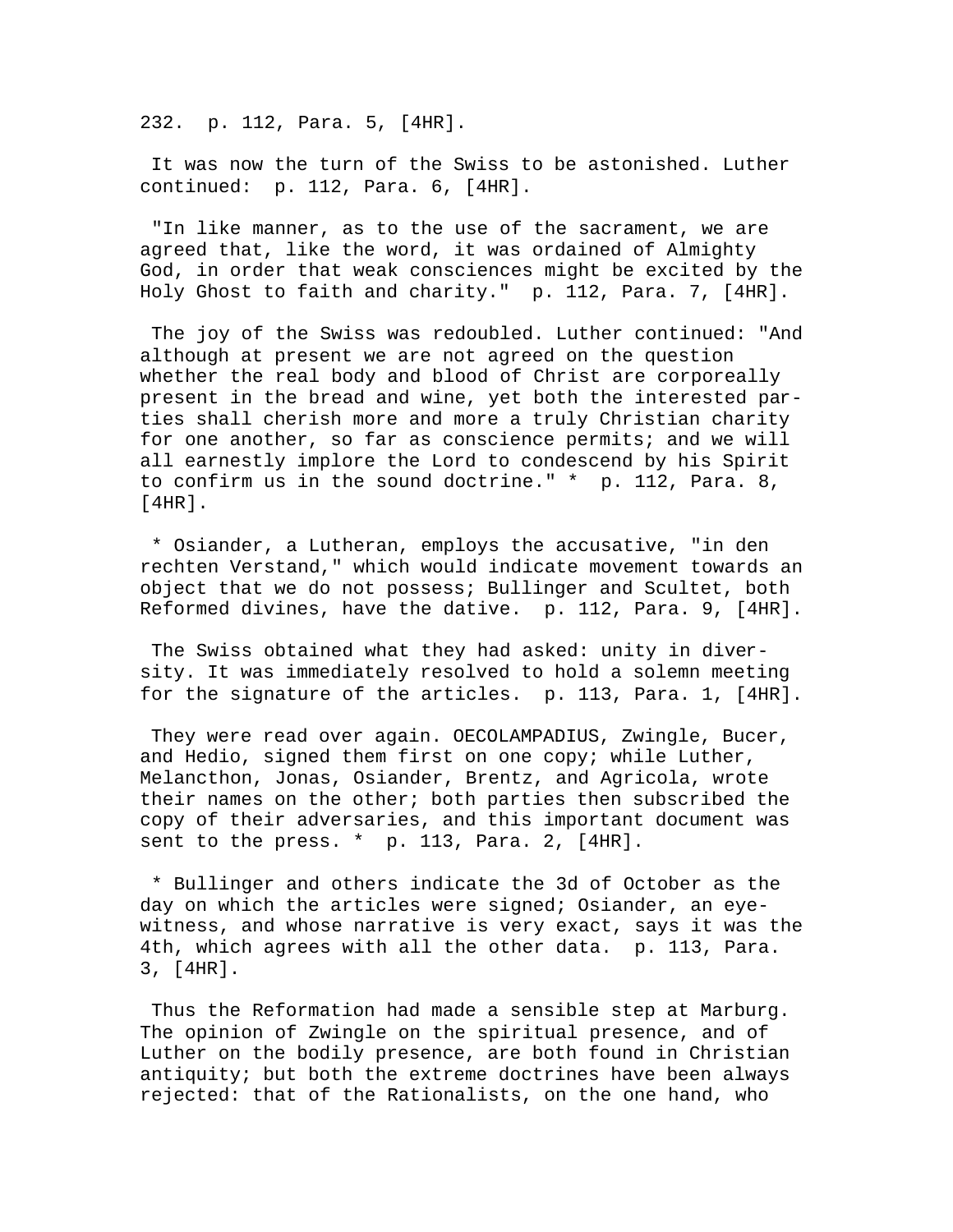behold in the Eucharist nothing but a simple commemoration; and of the Papists, on the other, who adore in it a transubstantiation. These are both errors; while the doctrines of Luther and Zwingle, and the medium taken by Calvin, already maintained by some of the fathers, were considered in ancient times as different views of the same truth. If Luther had yielded, it might have been feared that the church would fall into the extreme of rationalism; if Zwingle, that it would rush into the extreme of Popery. It is a salutary thing for the church that these different views should be entertained; but it is a pernicious thing for individuals to attach themselves to one of them in such a manner as to anathematize the other. "There is only this little stumbling-block," wrote Melancthon, "that embarrasses the church of our Lord." \* p. 113, Para. 4, [4HR].

 \* Hic unus in Ecclesia haeret scrupulus. Corp. Ref. 1. 1106. p. 113, Para. 5, [4HR].

 All, Romanists and Evangelicals, Saxons and Swiss, admitted the presence, and even the real presence of Christ; but here was the essential point of separation: Is this presence effected by the faith of the communicant, or by the opus operatum of the priest? The germs of Popery, Sacerdotalism, Puseyism, are inevitably contained in this latter thesis. If it is maintained that a wicked priest, as has been said, operates this real presence of Christ by three words, we enter the church of the pope. Luther appeared sometimes to admit this doctrine, but he has often spoken in a more spiritual manner; and taking this great man in his best moments, we behold merely an essential unity and a secondary diversity in the two parties of the Reformation. Undoubtedly the Lord has left to his church outward ordinances; but he has not attached salvation to them. The essential point is the connection of the faithful with the word, with the Holy Ghost, with the Head of the church. This is the great truth which the Swiss reform proclaims, and which Lutheranism itself recognizes. After the Marburg conference, the controversy became more moderate. p. 114, Para. 1, [4HR].

 There was another advantage. The evangelical divines at Marburg marked with one accord their separation from the Papacy. Zwingle was not without fear, unfounded, no doubt, with regard to Luther: these fears were dispersed. "Now that we are agreed," said he, "the papists will no longer hope that Luther will ever be one of them." \* The Marburg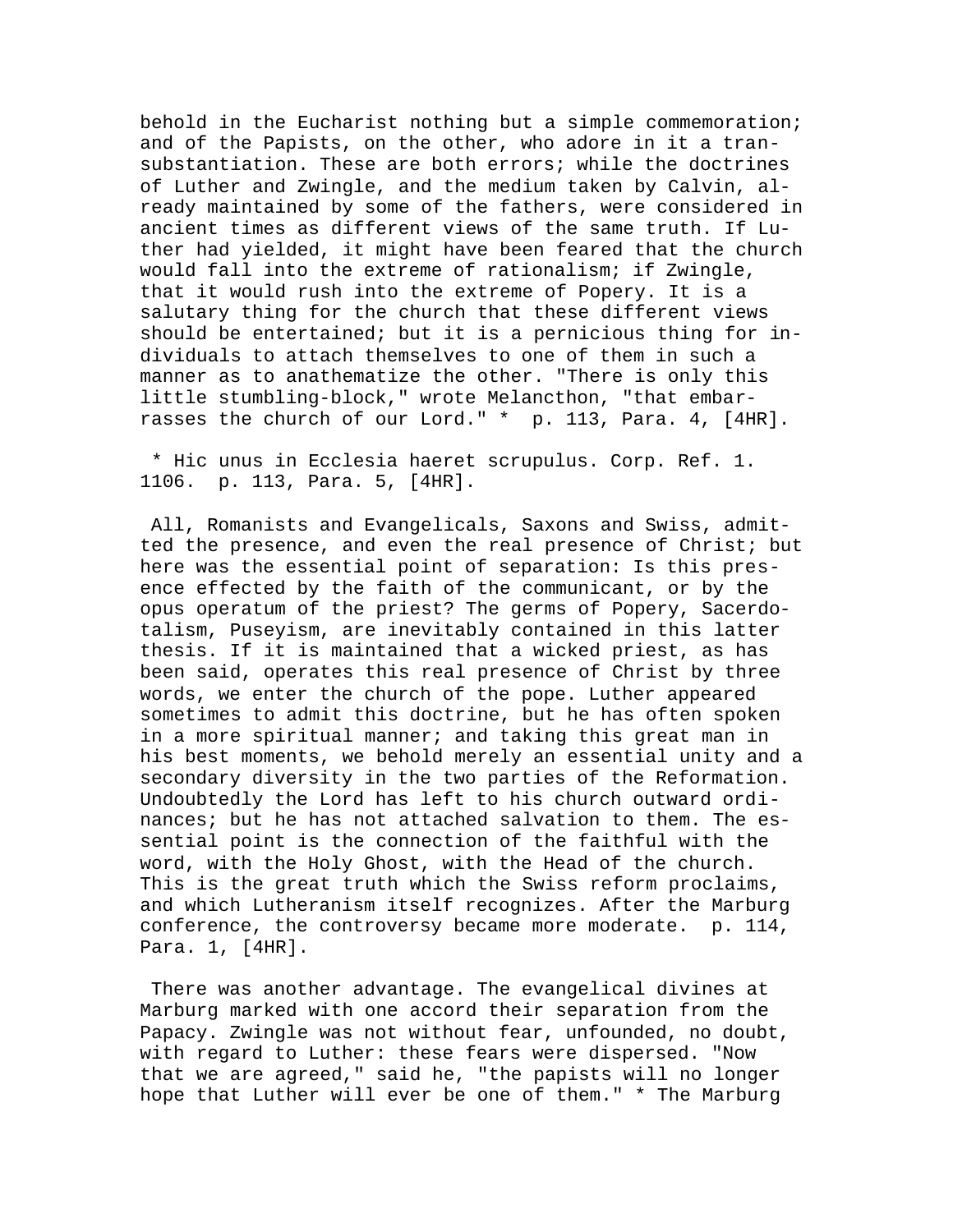articles were the first bulwark erected in common by the reformers against Rome. p. 114, Para. 2, [4HR].

 \* Pontifici non ultra possunt sperare Lutherum suum fore. Zw. Opp. 2. 370. p. 114, Para. 3, [4HR].

 It was not, then, in vain that, after the Protest of Spires, Philip of Hesse endeavored, at Marburg, to bring together the friends of the gospel. But, if the religious object was partially attained, the political object almost entirely failed. They could not arrive at a confederation of Switzerland and Germany. Nevertheless, Philip of Hesse and Zwingle, with a view to this, had numerous secret conversations, which made the Saxons uneasy, as they were not less opposed to Zwingle's politics than to his theology. "When you have reformed the peasant's cap," said Jonas to him, "you will also claim to reform the sable hat of princes." p. 114, Para. 4, [4HR].

 The landgrave having collected all the doctors at his table on the last day, they shook hands in a friendly manner, \* and each one thought of leaving the town. p. 115, Para. 1, [4HR].

 \* Die Hand einander fruntlich gebotten. Bull. 2. 236. p. 115, Para. 2, [4HR].

 On Tuesday the October 5, Philip of Hesse quitted Marburg early, and in the afternoon of the same day Luther departed, accompanied by his colleagues; but he did not go forth as a conqueror. A spirit of dejection and alarm had taken possession of his mind. \* He writhed in the dust, like a worm, according to his own expression. He fancied he should never see his wife and children again, and cried out that he, "the consoler of so many tortured souls, was now without any consolations." \*\* p. 115, Para. 3, [4HR].

 \* Ego vix et aegre domum reversus sum. L. Epp. 3. 520. \*\* Sic me vexante Angelo Satanae, ut desperarim me vivum et salvum visurum meos. Ibid. p. 115, Para. 4, [4HR].

 This state might partly arise from Luther's want of brotherly feeling; but it had other causes also. Soliman had come to fulfill a promise made to king Ferdinand. The latter having demanded, in 1528, the surrender of Belgrade, the sultan had haughtily replied, that he would bring the keys himself to Vienna. In fact, the Grand Turk, crossing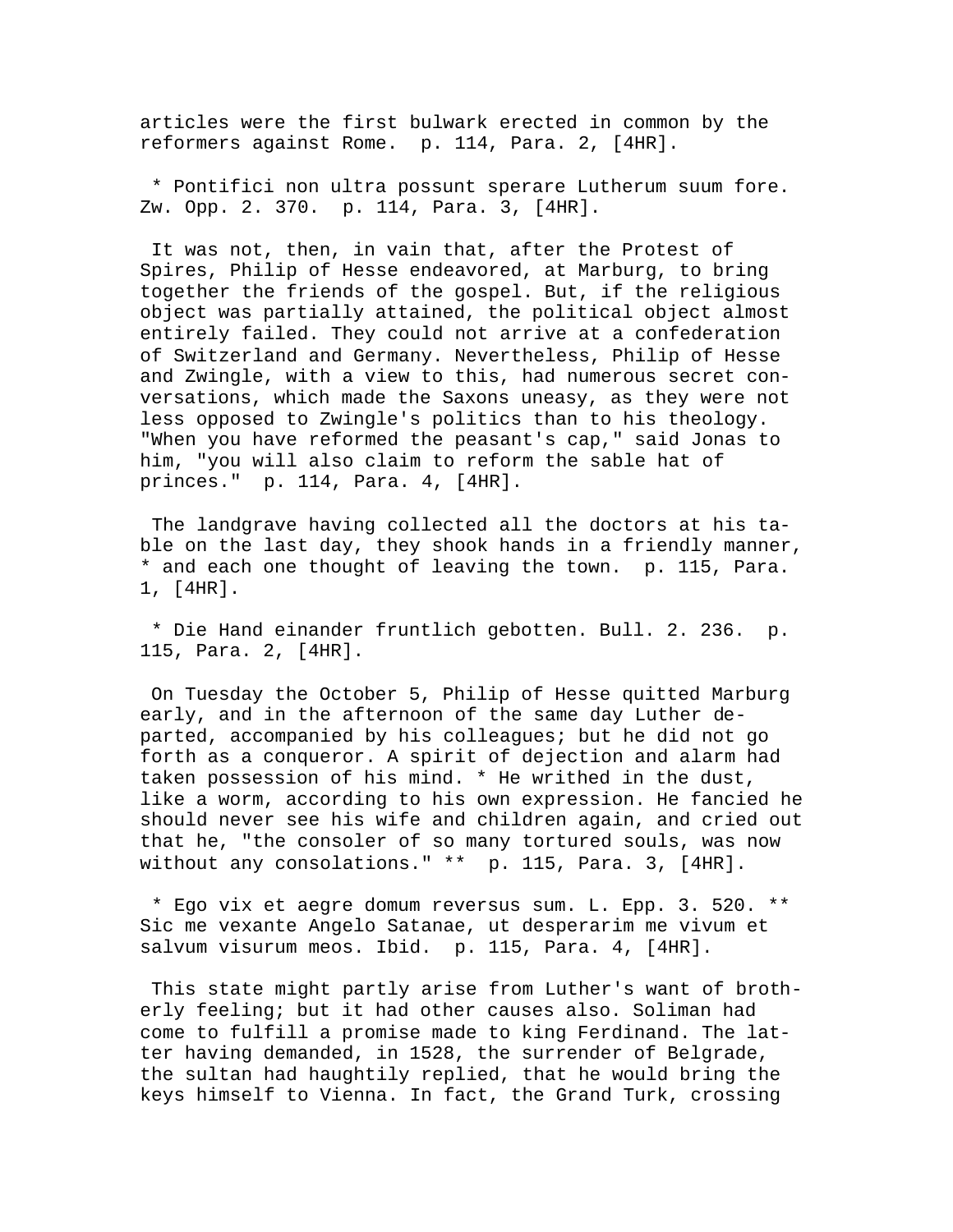the frontiers of Germany, had invaded countries "on which the hoofs of the Mussulman war-horses had never trod," and eight days before the conference at Marburg, he had covered with his innumerable tents the plain and the fertile hills in the midst of which rise the walls of Vienna. The struggle had begun under ground, the two parties having dug deep galleries beneath the ramparts. Three different times the Turkish mines were exploded; the walls were thrown down; \* "the balls flew through the air like a flight of small birds," says a Turkish historian; "and there was a horrible banquet, at which the genii of death joyously drained their glasses." \*\* p. 115, Para. 5, [4HR].

 \* Ipsam urbem in tribus locis, suffosso solo et pulvere supposito disiecit et patefecit. Ibid. 518. \*\* Dschelalsade, quoted by Ranke. p. 115, Para. 6, [4HR].

 Luther did not keep in the background. He had already written against the Turks, and now he published a Battlesermon. "Mahomet," said he, "exalts Christ as being without sin; but he denies that he was the true God; he is therefore his enemy. Alas, to this hour the world is such that it seems everywhere to rain disciples of Mahomet. Two men ought to oppose the Turks: the first is Christian, that is to say, prayer; the second is Charles, that is to say, the sword." And in another place, "I know my dear Germans well, fat and well-fed swine as they are; no sooner is the danger removed, than they think only of eating and sleeping. Wretched man, if thou dost not take up arms, the Turk will come; he will carry thee away into his Turkey; he will there sell thee like a dog; and thou shalt serve him night and day, under the rod and the cudgel, for a glass of water and a morsel of bread. Think on this; be converted, and implore the Lord not to give thee the Turk for thy schoolmaster." \* p. 116, Para. 1, [4HR].

 \* Heer predigt wider die Turken. L. Opp. W. 20. 2691. p. 116, Para. 2, [4HR].

 The two arms pointed out by Luther were, in reality, vigorously employed; and Soliman, perceiving at last that he was not the "soul of the universe," as his poets had styled him, but that there was a strength in the world superior to his own, raised the siege of Vienna on the 16th of October; and "the shadow of God over the two worlds," as he called himself, "disappeared and vanished in the Bosphorus." p. 116, Para. 3, [4HR].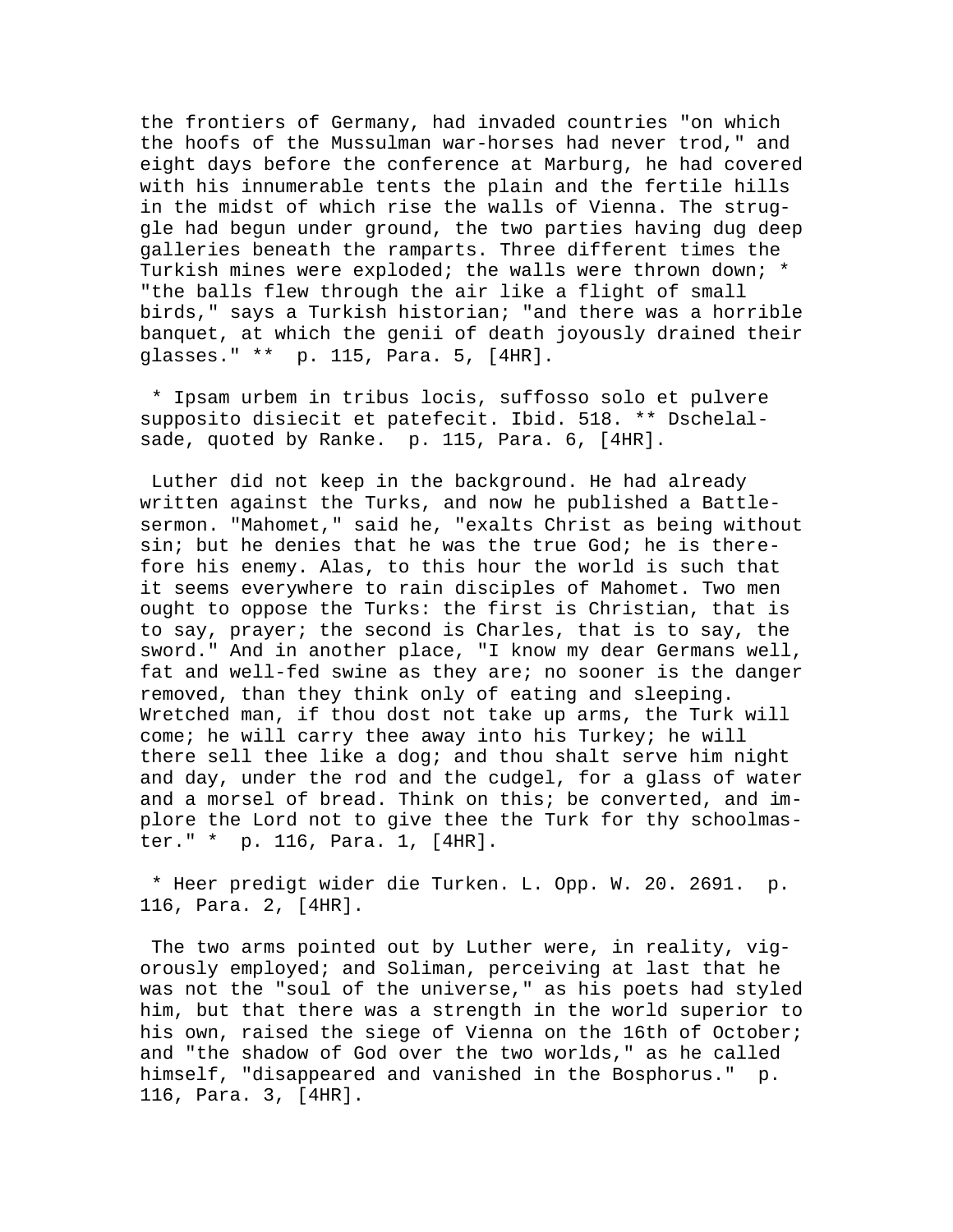But Luther imagined that, when retiring from before the walls of Vienna, "the Turk, or at least his god, who is the devil," had rushed upon him; and that it was this enemy of Christ and of Christ's servants that he was destined to combat and vanquish in his frightful agony. \* There is an immediate reaction of the violated law upon him who violates it. Now Luther had transgressed the royal law, which is charity, and he suffered the penalty. At last he reentered Wittemburg, and flung himself into the arms of his friends, "tormented by the angel of death." \*\* p. 116, Para. 4, [4HR].

 \* Forte ipsum Turcam partim in isto agone cogor ferre et vincere, saltem ejus Deum, diabolum. L. Epp. 3. 520. \*\* Angelus Satanae, vel quisquis est diabolus mortis ita me fatigat. Ibid. 515. p. 116, Para. 5, [4HR].

 Let us not, however, overlook the essential qualities of a reformer that Luther manifested at Marburg, there are in God's work, as in a drama, different parts. What various characters we see among the apostles and among the reformers. It has been said that the same characters and the same parts were assigned to St. Peter and to Luther, at the time of the formation and of the reformation of the church. \* They were both in fact men of the initiative, who start forward quite alone, but around whom an army soon collects at the sight of the standard which they wave. But there was perhaps in the reformer a characteristic not existing to the same degree in the apostle: this was firmness. p. 117, Para. 1, [4HR].

\* Dr. Vinet. p. 117, Para. 2, [4HR].

 As for Zwingle, he quitted Marburg in alarm at Luther's intolerance. "Lutheranism," wrote he to the landgrave, "will lie as heavy upon us as popery." \* He reached Zurich on the 19th of October. "The truth," said he to his friends, "has prevailed so manifestly, that if ever any one has been defeated before all the world, it is Luther, although he constantly exclaimed that he was invincible." \*\* On his side, Luther spoke in a similar strain. "It is through fear of their fellow-citizens," added he, "that the Swiss, although vanquished, are unwilling to retract." \*\*\* p. 117, Para. 3, [4HR].

\* Das Lutherthum werde so schwer, als das Papsthum. Zw.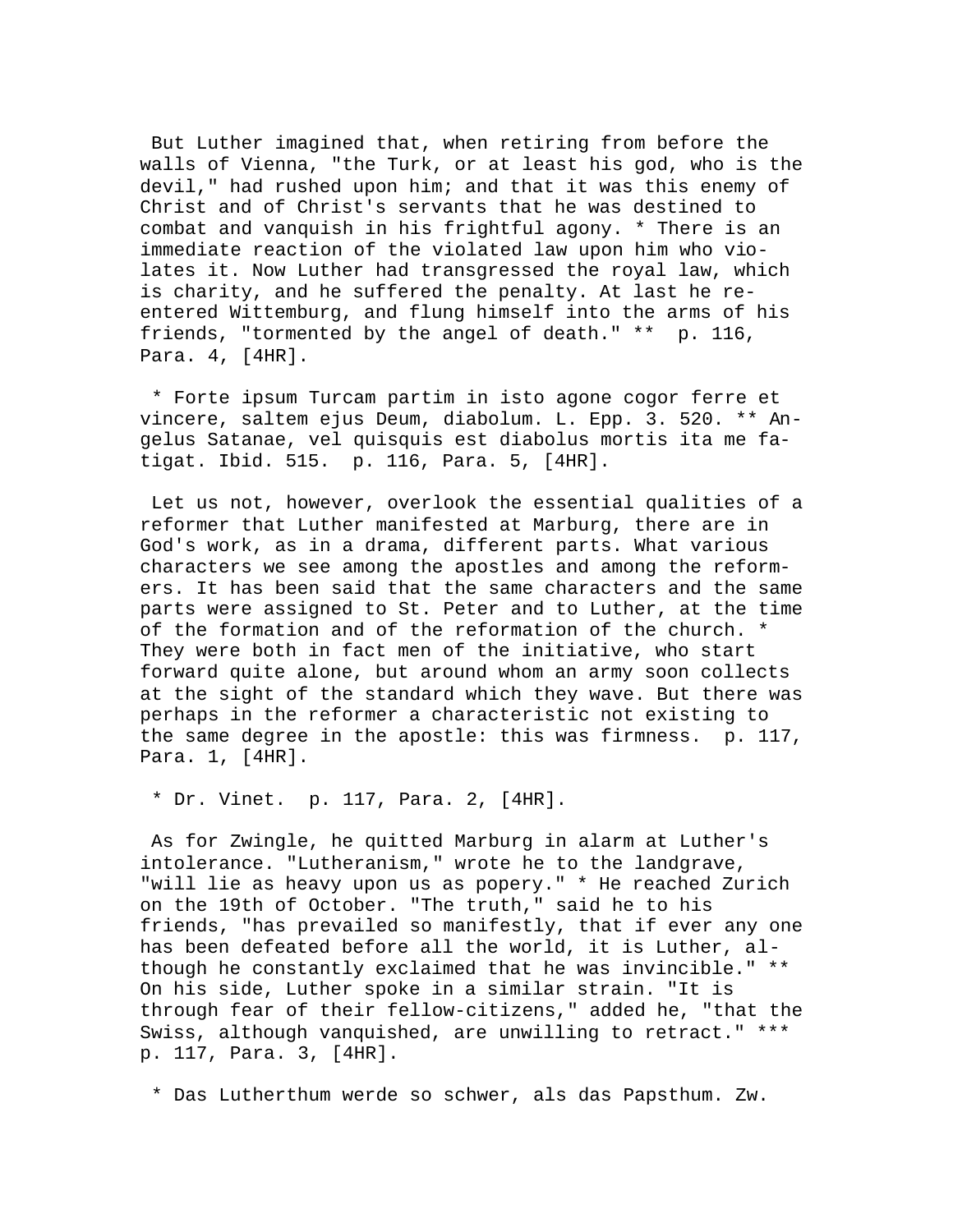Epp. p. 374. \*\* Lutherus impudens et contumax aperte est victus. Ibid. p. 370. \*\*\* Metuebant plebem suam ad quam non licuisset reverti. Zw. Opp. 2. 19. p. 117, Para. 4, [4HR].

 If it should be asked on which side the victory really was, perhaps we ought to say that Luther assumed the air of a conqueror, but Zwingle was so in reality. The conference propagated through all Germany the doctrine of the Swiss, which had been little known there until then, and it was adopted by an immense number of persons. Among these were Laffards, first rector of St. Martin's school at Brunswick, Dionysius Melander, Justus Lening, Hartmann, Ibach, and many others. The landgrave himself, a short time before his death, declared that this conference had induced him to renounce the oral manducation of Christ. \* p. 117, Para. 5, [4HR].

 \* Rommels Anmerkungen, p. 227-229. p. 117, Para. 6, [4HR].

 Still the dominant principle at this celebrated epoch was unity. The adversaries are the best judges. The Romancatholics were exasperated that the Lutherans and Zwinglians had agreed on all the essential points of faith. "They have a fellow-feeling against the Catholic church," said they, "as Herod and Pilate against Jesus Christ." The enthusiastic sects said the same, \* and the extreme hierarchical as well as the extreme radical party deprecated alike the unity of Marburg. p. 118, Para. 1, [4HR].

 \* Pontificiis et catabaptistis multum displicuit consensus Marpurgi. Scultet. p. 208. p. 118, Para. 2, [4HR].

 Erelong a greater agitation eclipsed all these rumors, and events which threatened the whole evangelical body, proclaimed its great and intimate union with new force. The emperor, it was everywhere said, exasperated by the Protest of Spires, had landed at Genoa with the pomp of a conqueror. After having sworn at Barcelona to reduce the heretics under the power of the pope, he was going to visit this pontiff, humbly to bend the knee before him; and he would rise only to cross the Alps and accomplish his terrible designs. "The Emperor Charles," said Luther, a few days after the landing of this prince, "has determined to show himself more cruel against us than the Turk himself, and he has already uttered the most horrible threats. Behold the hour of Christ's agony and weakness. Let us pray for all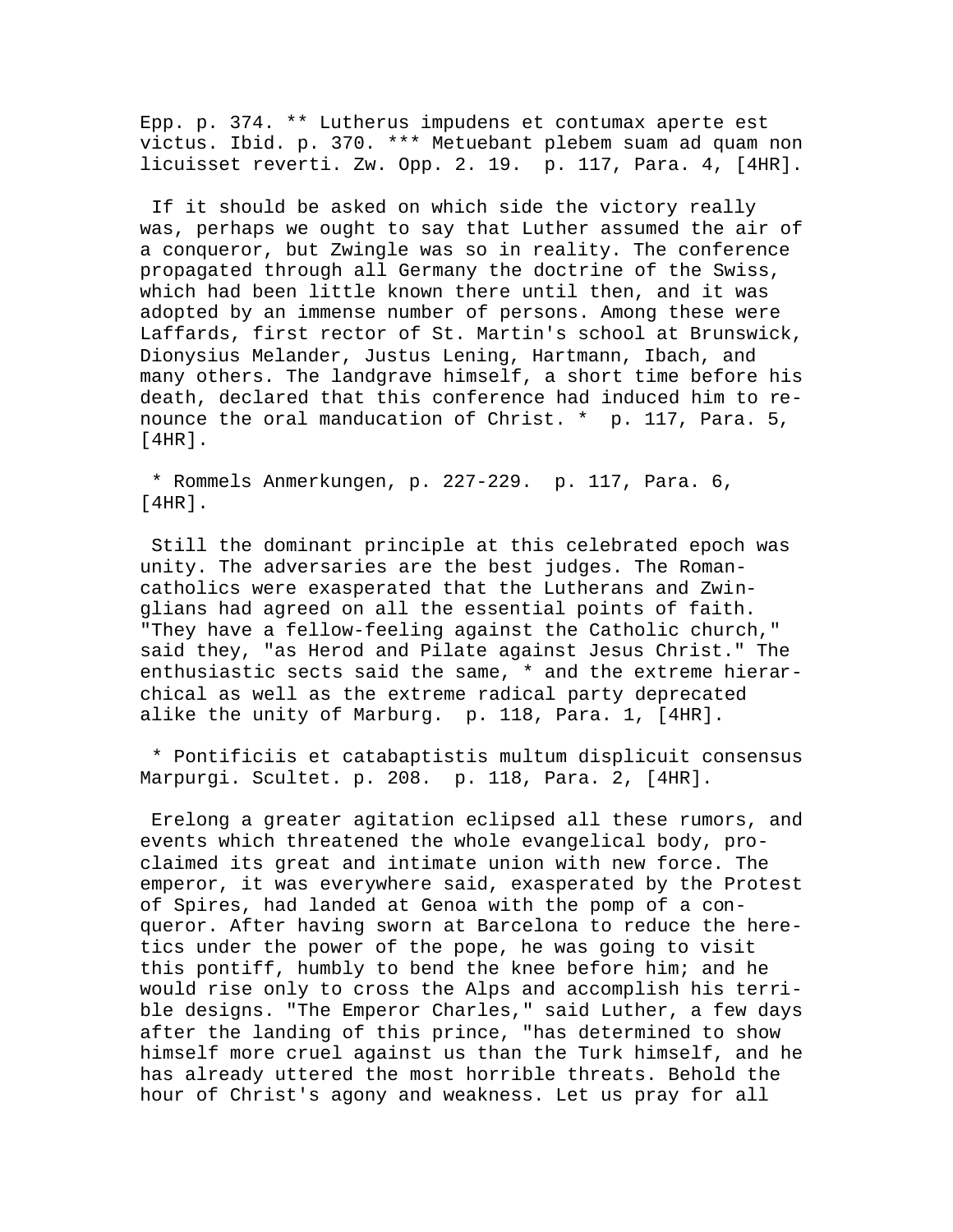those who will soon have to endure captivity and death." \* p. 118, Para. 3, [4HR].

 \* Carolus Caesar multo atrocius minatur et saevire statuit in nos, quam Turca. L. Epp. 3. 324. p. 118, Para. 4,  $[4HR]$ .

 Such was the news that then agitated all Germany. The grand question was, whether the Protest of Spires could be maintained against the power of the emperor and of the pope. This was seen in the year 1530. p. 118, Para. 5,  $[4HR]$ .

 BOOK 14 The AUGSBURG CONFESSION. 1530. p. 119, Para. 1, [4HR].

 CHAPTER 1 --- Two striking lessons -- Charles V in Italy - - The German envoys -- Their boldness -- The landgrave's present -- The envoys under arrest -- Their release and departure -- Meeting of Charles and Clement -- Gattinara's proposition -- Clement's arms -- War imminent -- Luther's objections -- The Saviour is coming -- Charles's conciliatory language -- The emperor's motives. p. 119, Para. 2, [4HR].

 The Reformation was accomplished in the name of a spiritual principle. It had proclaimed for its teacher the word of God; for salvation, faith; for king, Jesus Christ; for arms, the Holy Ghost; and had by these very means rejected all worldly elements. Rome had been established by the law of a carnal commandment; the Reformation, by the power of an endless life. Hebrews 7:16. p. 119, Para. 3, [4HR].

 If there is any doctrine that distinguishes Christianity from every other religion, it is its spirituality. A heavenly life brought down to man, such is its work; thus the opposition of the spirit of the gospel to the spirit of the world, was the great fact which signalized the entrance of Christianity among the nations. But what its Founder had separated, had soon come together again; the church had fallen into the arms of the world; and by this criminal union it had been reduced to the deplorable condition in which we find it at the era of the Reformation. p. 119, Para. 4, [4HR].

 Thus one of the greatest tasks of the sixteenth century was to restore the spiritual element to its rights. The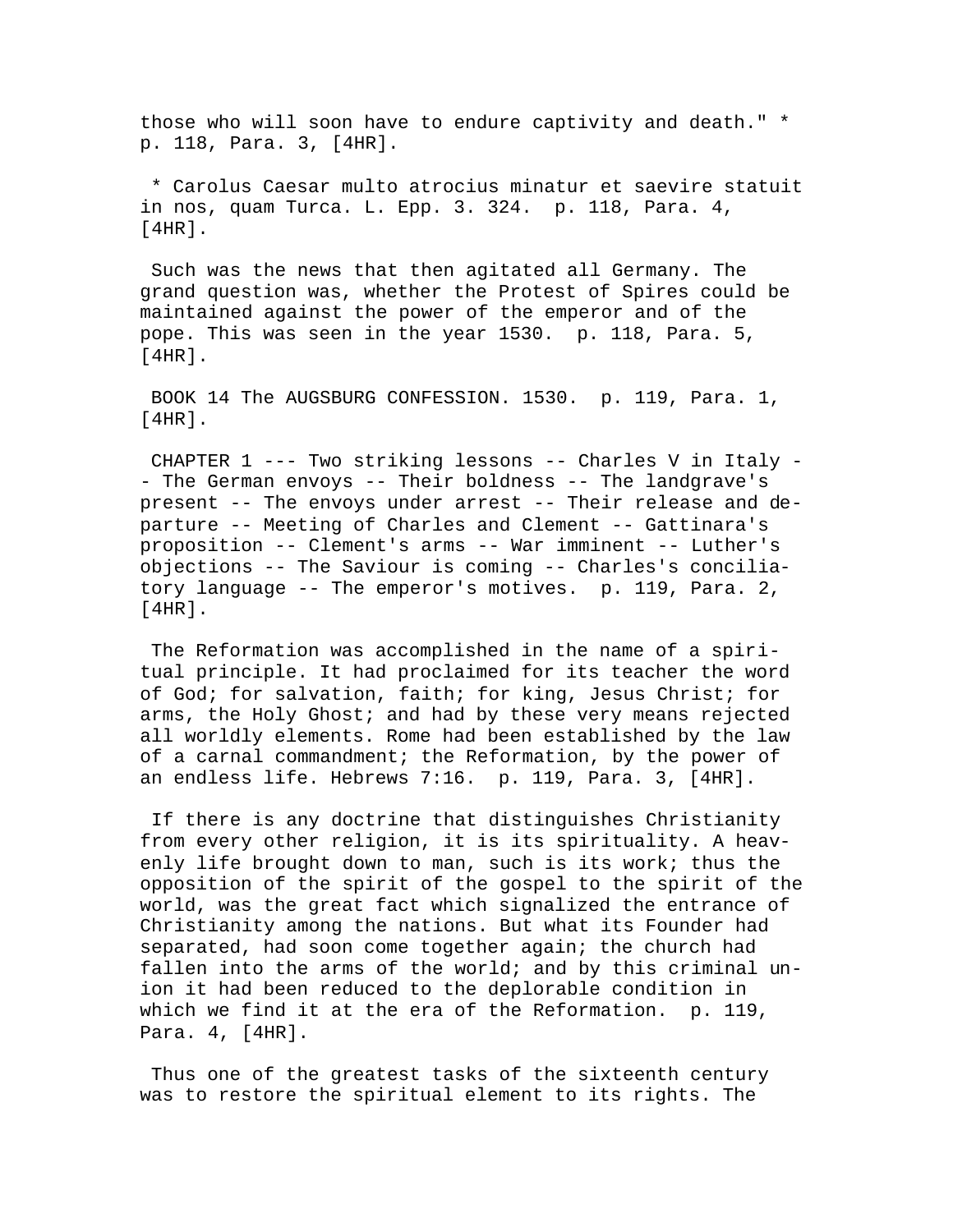gospel of the reformers had nothing to do with the world and with politics. While the Roman hierarchy had become a matter of diplomacy and a court intrigue, the Reformation was destined to exercise no other influence over princes and people than that which proceeds from the gospel of peace. p. 119, Para. 5, [4HR].

 If the Reformation, having attained a certain point, became untrue to its nature, began to parley and temporize with the world, and ceased thus to follow up the spiritual principle that it had so loudly proclaimed, it was faithless to God and to itself. p. 120, Para. 1, [4HR].

 Henceforward its decline was at hand. p. 120, Para. 2, [4HR].

 It is impossible for a society to prosper if it be unfaithful to the principles it lays down. Having abandoned what constituted its life, it can find naught but death. p. 120, Para. 3, [4HR].

 It was God's will that this great truth should be inscribed on the very threshold of the temple he was then raising in the world; and a striking contrast was to make this truth stand gloriously prominent. p. 120, Para. 4, [4HR].

 One portion of the reform was to seek the alliance of the world, and in this alliance find a destruction full of desolation. p. 120, Para. 5, [4HR].

 Another portion, looking up to God, was haughtily to reject the arm of the flesh, and by this very act of faith secure a noble victory. p. 120, Para. 6, [4HR].

 If three centuries have gone astray, it is because they were unable to comprehend so holy and so solemn a lesson. p. 120, Para. 7, [4HR].

 It was in the beginning of September 1529 that Charles V, the victor by battles or by treaties over the pope and the king of France, landed at Genoa. The shouts of the Spaniards had saluted him as he quitted the Iberian peninsula; but the dejected eyes, the bended heads, the silent lips of the Italians given over to his hands, alone welcomed him to the foot of the Apennines. Everything led to the belief that Charles would indemnify himself on them for the appar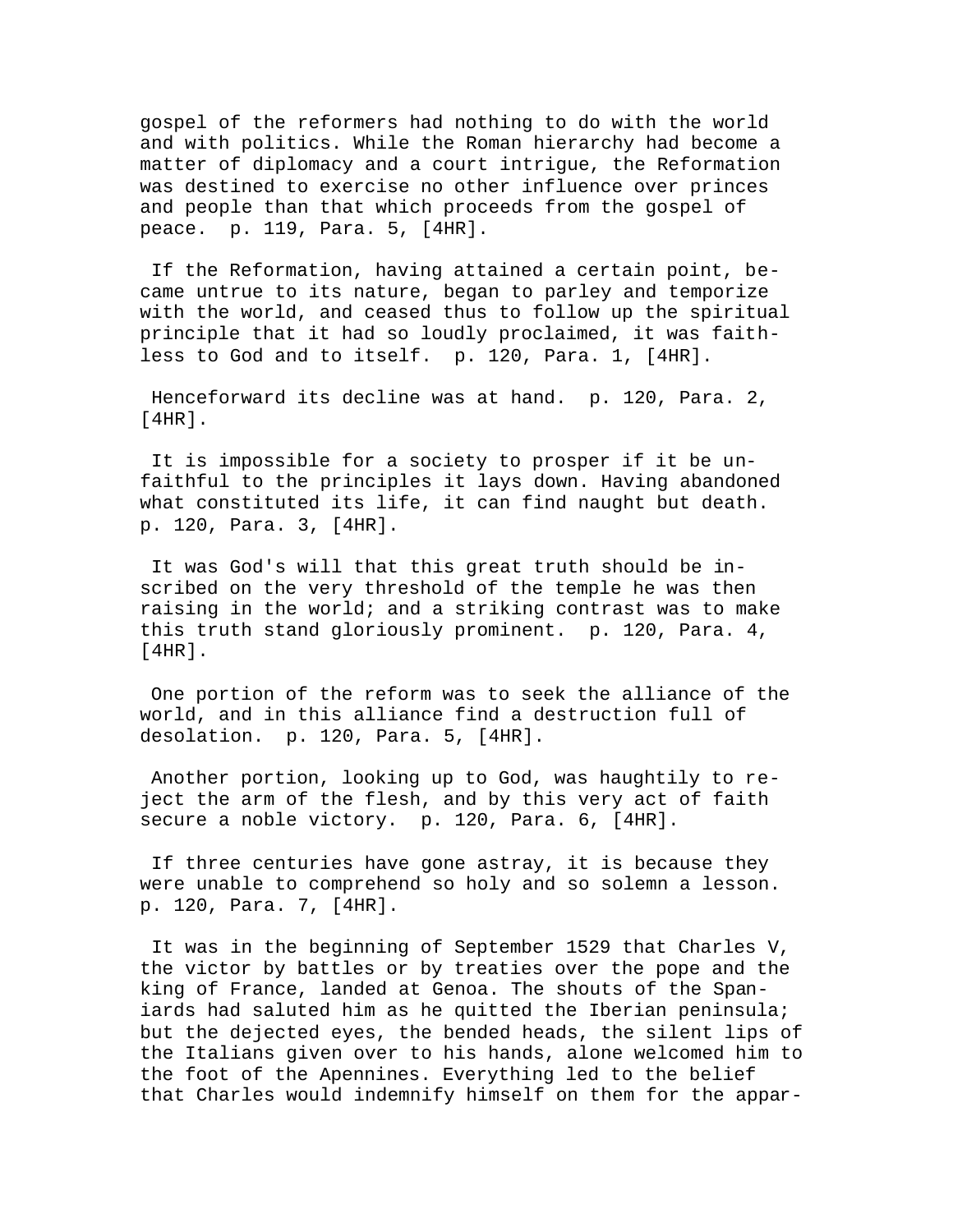ent generosity with which he had treated the pope. p. 120, Para. 8, [4HR].

 They were deceived. Instead of those barbarous chiefs of the Goths and Huns, instead of those proud and fierce emperors, who more than once had crossed the Alps and rushed upon Italy, sword in hand and with cries of vengeance, the Italians saw among them a young and graceful prince, with pale features, a delicate frame, and weak voice, of winning manners, having more the air of a courtier than of a warrior, scrupulously performing all the duties of the Romish religion, and leading in his train no terrible cohorts of German barbarians, but a brilliant retinue of Spanish grandees, who condescendingly paraded the pride of their race and the splendor of their nation. This prince, the victor of Europe, spoke only of peace and amnesty; and even the duke of Ferrara, who of all the Italian princes had most cause of fear, having at Modena placed the keys of the city in his hands, heard from his friendly lips the most unexpected encouragements. p. 120, Para. 9, [4HR].

 Whence did this strange conduct proceed? Charles had shown plainly enough, at the time of the captivity of Francis I, that generosity towards his enemies was not his dominant virtue. It was not long before this mystery was explained. p. 121, Para. 1, [4HR].

 Almost at the same time with Charles there arrived in Italy, by way of Lyons and Genoa, three German burgesses, whose whole equipage consisted of six horses. \* These were John Ehinger, burgomaster of Memmingen, who carried his head high, scattered money around him, and who was not remarkable for great sobriety; Michael Caden, syndic of Nuremberg, a worthy, pious, and brave man, but detested by the count of Nassau, the most influential of Charles's ministers; and, lastly, Alexis Frauentraut, secretary to the margrave of Brandenburg, who, having married a nun, was in very bad odor among the Roman-catholics. Such were the three men whom the Protestant princes, assembled at Nuremberg, commissioned to bear to the emperor the famous Protest of Spires. They had purposely chosen these deputies from a middle station, under the impression that they would incur less danger. \*\* To carry such a message to Charles V was, to say the truth, a task that few persons cared to execute. Accordingly a pension had been secured to the widows of these envoys in case of misfortune. p. 121, Para. 2, [4HR].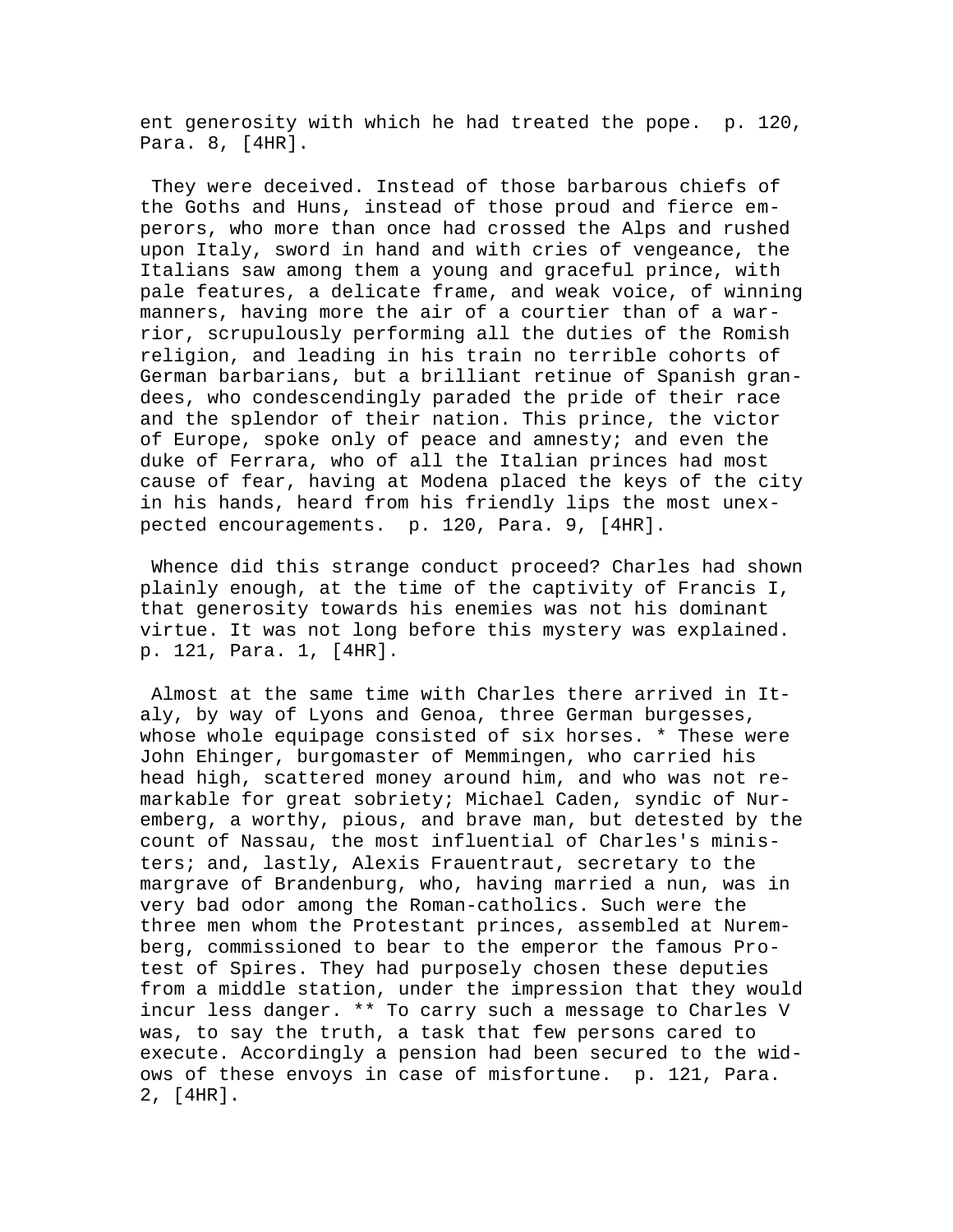\* Legatis attribuerunt equos sex. Seckend. 2. 134. \*\* Ut essent tutiores. Seckend. 2. 133. p. 121, Para. 3, [4HR].

 Charles was on his way from Genoa to Bologna, and staying at Piacenza, when the three Protestant deputies overtook him. These plain Germans presented a singular contrast in the midst of that Spanish pomp and Romish fervor by which the young prince was surrounded. Cardinal Gattinara, the emperor's chancellor, who sincerely desired a reform of the church, procured them an audience of Charles V for the 22d of September; but they were recommended to be sparing in their words, for there was nothing the emperor so much disliked as a Protestant sermon. p. 122, Para. 1, [4HR].

 The deputies were not checked by these intimations and after handing the protest to Charles, Frauentraut began to speak: "It is to the Supreme Judge that each one of us must render an account," said he, "and not to creatures who turn at every wind. It is better to fall into the most cruel necessity, than to incur the anger of God. Our nation will obey no decrees that are based on any other foundation than the holy Scriptures." \* p. 122, Para. 2, [4HR].

 \* Neque suarum esse virium aut officii, ut eos ad impossibilia et noxia adigant. Ibid. 134. p. 122, Para. 3, [4HR].

 Such was the proud tone held by these German citizens to the emperor of the west. Charles said not a word, it would have been paying them too much honor; but he charged one of his secretaries to announce an answer at some future time. p. 122, Para. 4, [4HR].

 There was no hurry to send back these paltry ambassadors. In vain did they renew their solicitations daily. Gattinara treated them with kindness, but Nassau sent them away with bitter words. A workman, the armorer to the court, having to visit Augsburg to purchase arms, begged the count of Nassau to despatch the Protestant deputies. "You may tell them," replied the minister of Charles V, "that we will terminate their business in order that you may have travelling companions." But the armorer having found other company, they were compelled to wait. \* p. 122, Para. 5, [4HR].

 \* Hortleben, von den Ursachen des deutschen Kriegs, p. 50. p. 122, Para. 6, [4HR].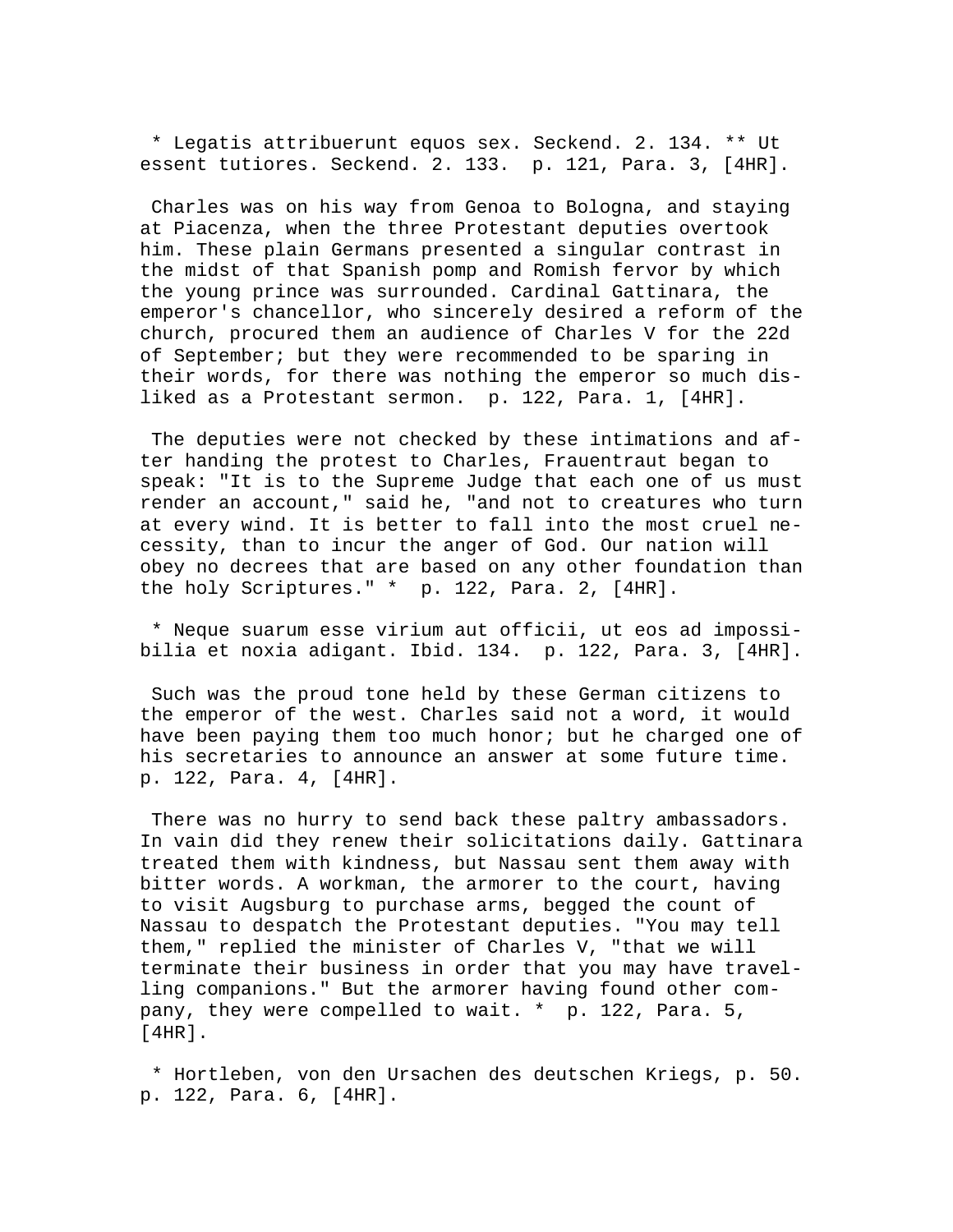These envoys endeavored at least to make a good use of their time. "Take this book," said the landgrave to Caden at the very moment of departure, giving him a French work bound in velvet, and richly ornamented, "and deliver it to the emperor," \* It was a summary of the Christian Faith which the landgrave had received from Francis Lambert, and which had probably been written by that doctor. Caden sought an opportunity of presenting this treatise; and did so one day, as Charles was going publicly to mass. The emperor took the book, and passed it immediately to a Spanish bishop. The Spaniard began to read it, \*\* and lighted upon that passage of Scripture in which Christ enjoins his apostles not to exercise lordship. Luke 22:26. The author took advantage of it to maintain that the minister, charged with spiritual matters, should not interfere with those which are temporal. The papist prelate bit his lips, and Charles, who perceived it, having asked, "Well, what is the matter?" the bishop in confusion had recourse to a falsehood. \*\*\* "This treatise," replied he, "takes the sword from the Christian magistrate, and grants it only to nations that are strangers to the faith." Immediately there was a great uproar: the Spaniards above all were beside themselves. "The wretches that have endeavored to mislead so young a prince," said they, "deserve to be hung on the first tree by the wayside." Charles swore, in fact, that the bearer should suffer the penalty of his audacity. p. 123, Para. 1, [4HR].

 \* Libellum eleganter ornatum. Scultet. p. 253. \*\* Cum obiter legisset. Ibid. \*\*\* Falso et maligne relatum esset. Seckend. 2. 133. p. 123, Para. 2, [4HR].

 At length, on the 12th of October, Alexander Schweiss, imperial secretary, transmitted the emperor's reply to the deputies. It said that the minority ought to submit to the decrees passed in diet, and that if the duke of Saxony and his allies were contumacious, means would not be wanting to compel them. \* p. 123, Para. 3, [4HR].

 \* Sibi non defore media quibus ad id compellerentur. Ibid. p. 123, Para. 4, [4HR].

 Upon this Ehinger and Caden read aloud the appeal to the emperor drawn up at Spires, while Frauentraut, who had renounced his quality of deputy and assumed that of a notary, \* took notes of what was passing. When the reading was fin-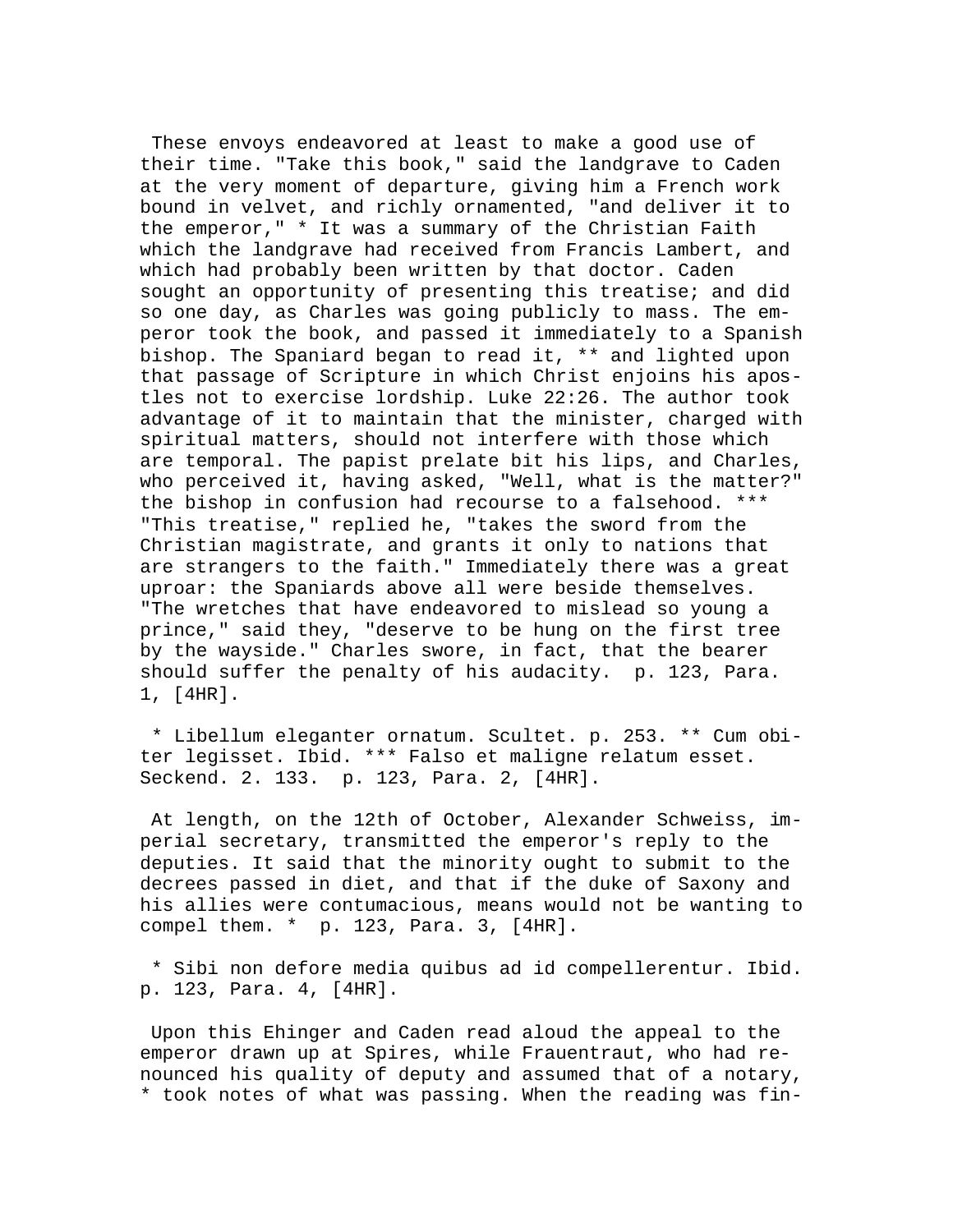ished, the deputies advanced towards Schweiss, and presented the appeal. The imperial secretary rejected the document with amazement; the deputies insisted; Schweiss continued firm. They then laid the appeal on the table. Schweiss was staggered; he took the paper, and carried it to the emperor. p. 124, Para. 1, [4HR].

 \* Tabellionis sive notarii officium. Ibid. p. 124, Para. 2, [4HR].

 After dinner, just as one of the deputies, Caden, had gone out, a tumult in the hotel announced some catastrophe. It was the imperial secretary who returned duly accompanied. "The emperor is exceedingly irritated against you on account of this appeal," said he to the Protestants; "and he forbids you, under pain of confiscation and death, to leave your hotel, to write to Germany, or to send any message whatsoever." \* Thus Charles put ambassadors under arrest, as he would the officers of his guard, desirous in this manner of showing his contempt, and of frightening the princes. p. 124, Para. 3, [4HR].

 \* Sub capitis poena, ne pedem a diversario moveant. Seckend. 2. 133. p. 124, Para. 4, [4HR].

 Caden's servant slipped in alarm out of the hotel, and ran to his master. The latter, still considering himself free, wrote a hasty account of the whole business to the senate of Nuremberg, sent off his letters by express, and returned to share in the arrest of his colleagues. \* p. 124, Para. 5, [4HR].

 \* A famulo certior factus, rem omnem senatui aperuit. Ibid. p. 124, Para. 6, [4HR].

 On the 23d of October, the emperor left Piacenza, carrying the three Germans with him. But on the 30th he released Ehinger and Frauentraut, who, mounting their horses in the middle of the night, rushed at full speed along a route thronged with soldiers and robbers. "As for you," said Granvelle to Caden, "you will stay under pain of death. The emperor expects that the book you presented to him will be given to the pope." \* Perhaps Charles thought it pleasant to show the Roman pontiff this prohibition issued against the ministers of God to mingle in the government of nations. But Caden, profiting by the confusion of the court, secretly procured a horse, and fled to Ferrara, thence to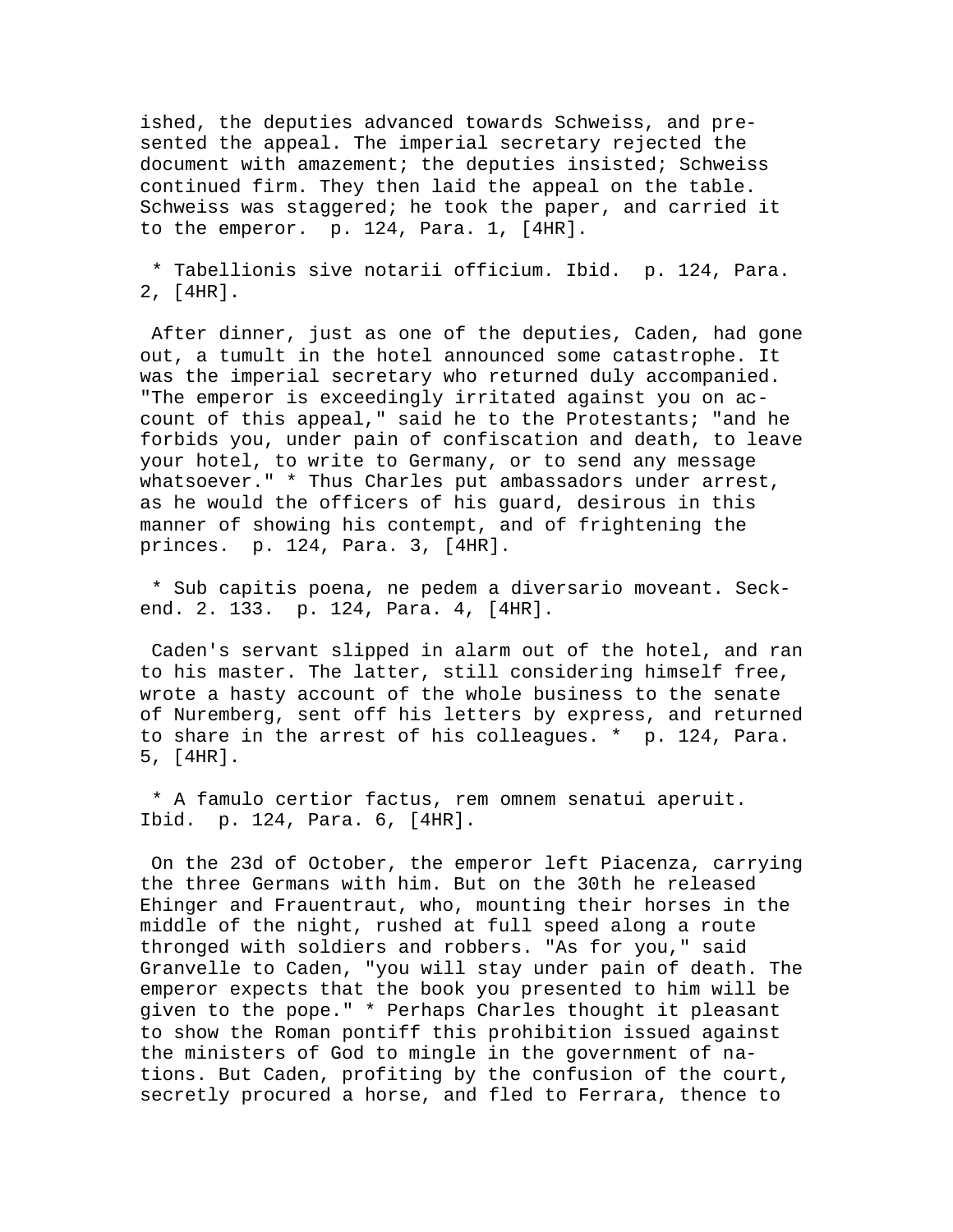Venice, from which place he returned to Nuremberg. \*\* p. 124, Para. 7, [4HR].

 \* Ut idem scriptum exhibeat quoque Pontifici. Scultet, p. 254. \*\* Silentio conscendit equum. Scultet, p. 254. p. 124, Para. 8, [4HR].

 The more Charles appeared irritated against Germany, the greater moderation he showed towards the Italians: heavy pecuniary contributions were all that he required. It was beyond the Alps, in the center of Christendom, by means of these very religious controversies, that he desired to establish his power. He pressed on, and required only two things: behind him, peace; with him, money. p. 125, Para. 1, [4HR].

 On the 5th of November he entered Bologna. Everything was striking about him: the crowd of nobles, the splendor of the equipages, the haughtiness of the Spanish troops, the four thousand ducats that were scattered by handfuls among the people; \* but above all, the majesty and magnificence of the young emperor. The two chiefs of Romish Christendom were about to meet. The pope quitted his palace with all his court; and Charles, at the head of an army which would have conquered the whole of Italy in a few days, affecting the humility of a child, fell on his knees, and kissed the pontiff's feet. p. 125, Para. 2, [4HR].

 \* In vulgus sparsum aurum quatuor millia ducatorum. L. Epp. 3. 565. p. 125, Para. 3, [4HR].

 The emperor and the pope resided at Bologna in two adjoining palaces, separated by a single wall, through which a doorway had been opened, of which each had a key; and the young and politic emperor was often seen visiting the old and crafty pontiff, carrying papers in his hand. p. 125, Para. 4, [4HR].

 Clement obtained Sforza's forgiveness, who appeared before the emperor sick and leaning on a staff. Venice also was forgiven: a million of crowns arranged these two matters. But Charles could not obtain from the pope the pardon of Florence. That illustrious city was sacrificed to the Medici, "considering," it was said, "that it is impossible for Christ's vicar to demand anything that is unjust." p. 125, Para. 5, [4HR].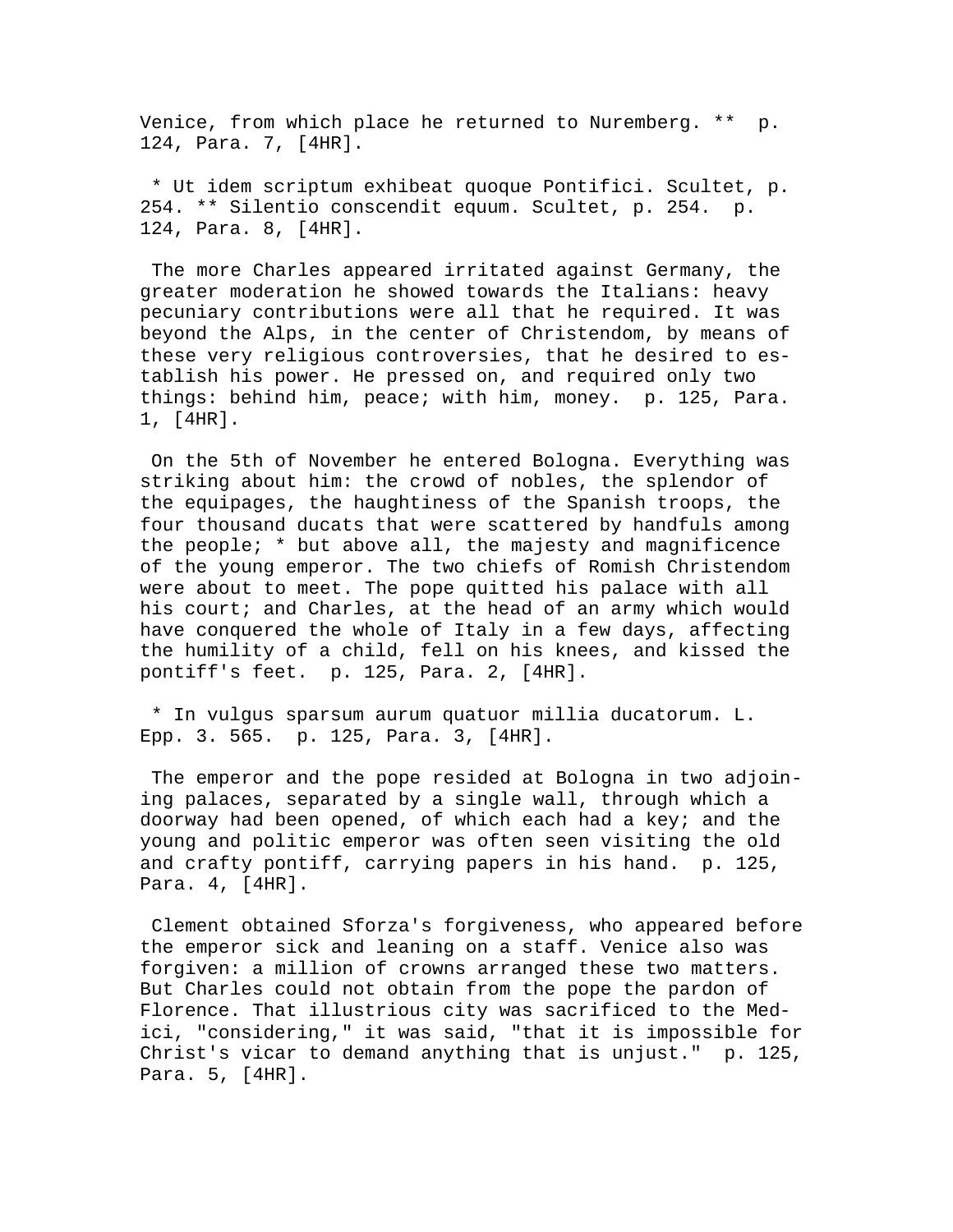The most important affair was the Reformation. Some represented to the emperor that, victor over all his enemies, he should carry matters with a high hand, and constrain the Protestants by force of arms. \* Charles was more moderate; he preferred weakening the Protestants by the papists, and then the papists by the Protestants, and by this means raising his power above them both. p. 125, Para. 6, [4HR].

 \* Armis cogendos. Seckend. 2. 112; Maimbourg, 2. 194. p. 125, Para. 7, [4HR].

 A wiser course was nevertheless proposed in a solemn conference. "The church is torn in pieces," said Chancellor Gattinara. "You, Charles, are the head of the empire; you, the pope, the head of the church. It is your duty to provide by common accord against unprecedented wants. Assemble the pious men of all nations, and let a free council deduce from the word of God a scheme of doctrine such as may be received by every people." \* p. 126, Para. 1, [4HR].

 \* Oratio de Congressu Bononiensi, in Melancthonis Orationum, 4. 87, and Caelestinus Hist. Concil. 1830, Augustae, 1. 10. Respectable authors, Walsh, Muller, and Beausobre, incorrectly quote at full length the speeches delivered at this conference. They are amplifications; but to deny that they have some historical foundation would be flying to the opposite extreme. p. 126, Para. 2, [4HR].

 A thunderbolt falling at Clement's feet could not have startled him more. The offspring of an illegitimate union, and having obtained the papacy by means far from honorable, and squandered the treasures of the church in an unjust war, this pontiff had a thousand personal motives for dreading an assembly of Christendom. "Large congregations," replied he, "serve only to introduce popular opinions. It is not by the decrees of councils, but with the edge of the sword, that we should decide controversies." \* p. 126, Para. 3, [4HR].

 \* Non concilii decretis, sed armis controversias dirimendas. Scultet. p. 248; Maimbourg the Jesuit, 2. 177. p. 126, Para. 4, [4HR].

 As Gattinara still persisted: "What," said the pope, angrily interrupting him, "you dare contradict me, and excite your master against me." Charles rose up; all the assembly preserved profound silence, and the prince resuming his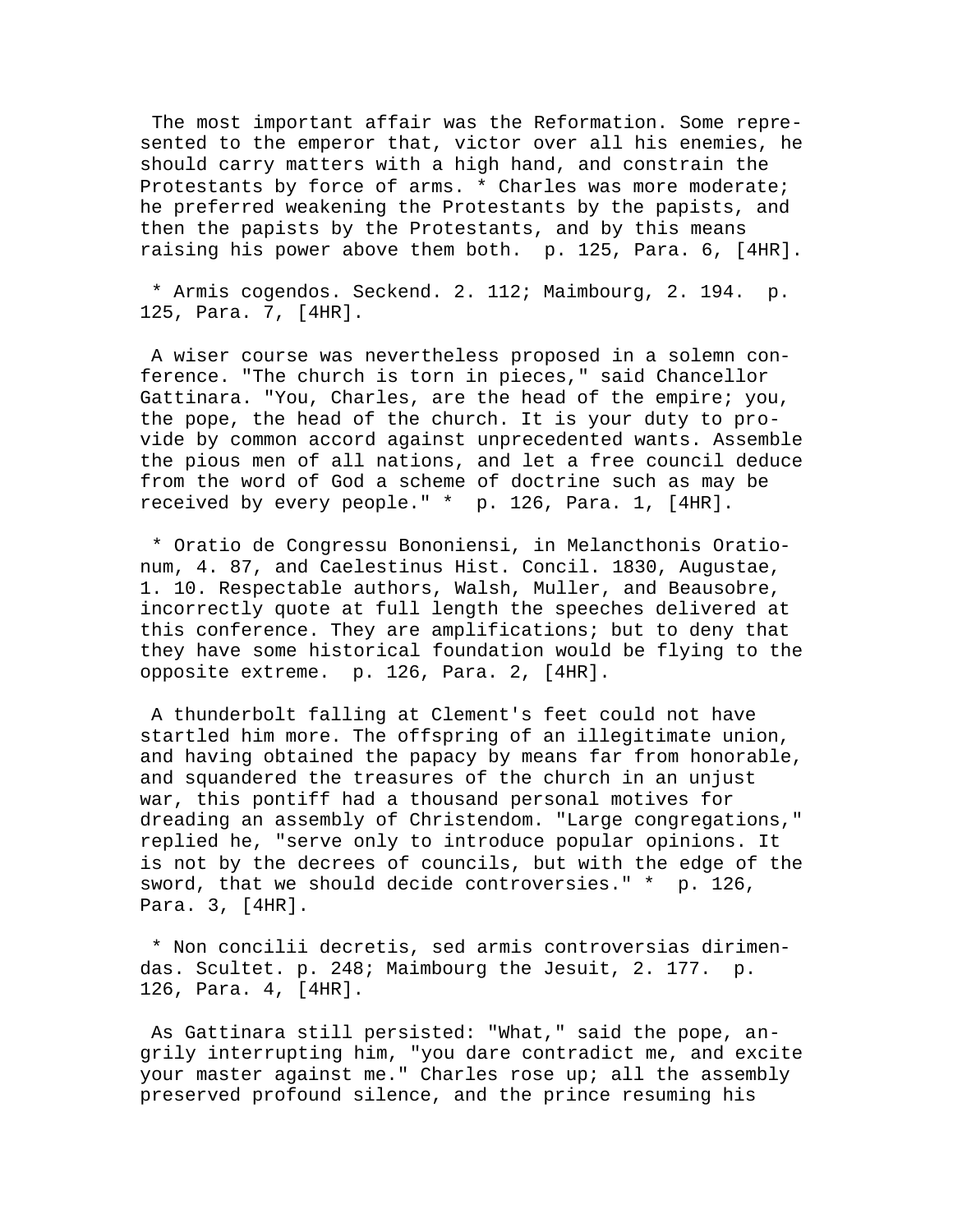seat, seconded his chancellor's request. Clement was content to say that he would reflect upon it. He then began to work upon the young emperor in their private conferences, and Charles promised at last to constrain the heretics by violence, while the pope should summon all other princes to his aid. \* "To overcome Germany by force, and then erase it from the surface of the earth, is the sole object of the Italians," they wrote from Venice to the elector. \*\* p. 126, Para. 5, [4HR].

 \* Pontifex, ut caeteri Christiani principes, ipsos pro viribus fuvent. Guicciardini, 19. 908. \*\* Ut Germania vi et armis opprimatur, funditus deleatur et eradicetur. Caelestin. 1. 42. p. 126, Para. 6, [4HR].

 Such was the sinister news which, by spreading alarm among the Protestants, should also have united them. Unfortunately a contrary movement was then taking place. Luther and some of his friends had revised the Marburg articles in a sense exclusively Lutheran, and the ministers of the elector of Saxony had presented them to the conference at Schwabach. The reformed deputies from Ulm and Strasburg had immediately withdrawn, and the conference was broken up. p. 127, Para. 1, [4HR].

 But new conferences had erelong become necessary. The express that Caden had forwarded from Piacenza had reached Nuremberg. Every one in Germany understood that the arrest of the princes' deputies was a declaration of war. The elector was staggered, and ordered his chancellor to consult the theologians of Wittemburg. p. 127, Para. 2, [4HR].

 "We cannot on our conscience," replied Luther on the 18th of November, "approve of the proposed alliance. We would rather die ten times than see our gospel cause one drop of blood to be shed. \* Our part is to be like lambs of the slaughter. The cross of Christ must be borne. Let your highness be without fear. We shall do more by our prayers than all our enemies by their boastings. Only let not your hands be stained with the blood of your brethren. If the emperor requires us to be given up to his tribunals, we are ready to appear. You cannot defend our faith: each one should believe at his own risk and peril." \*\* p. 127, Para. 3, [4HR].

\* Lieber zehn mal todt seyn. Epp. 3. 526. \*\* Auf sein ei-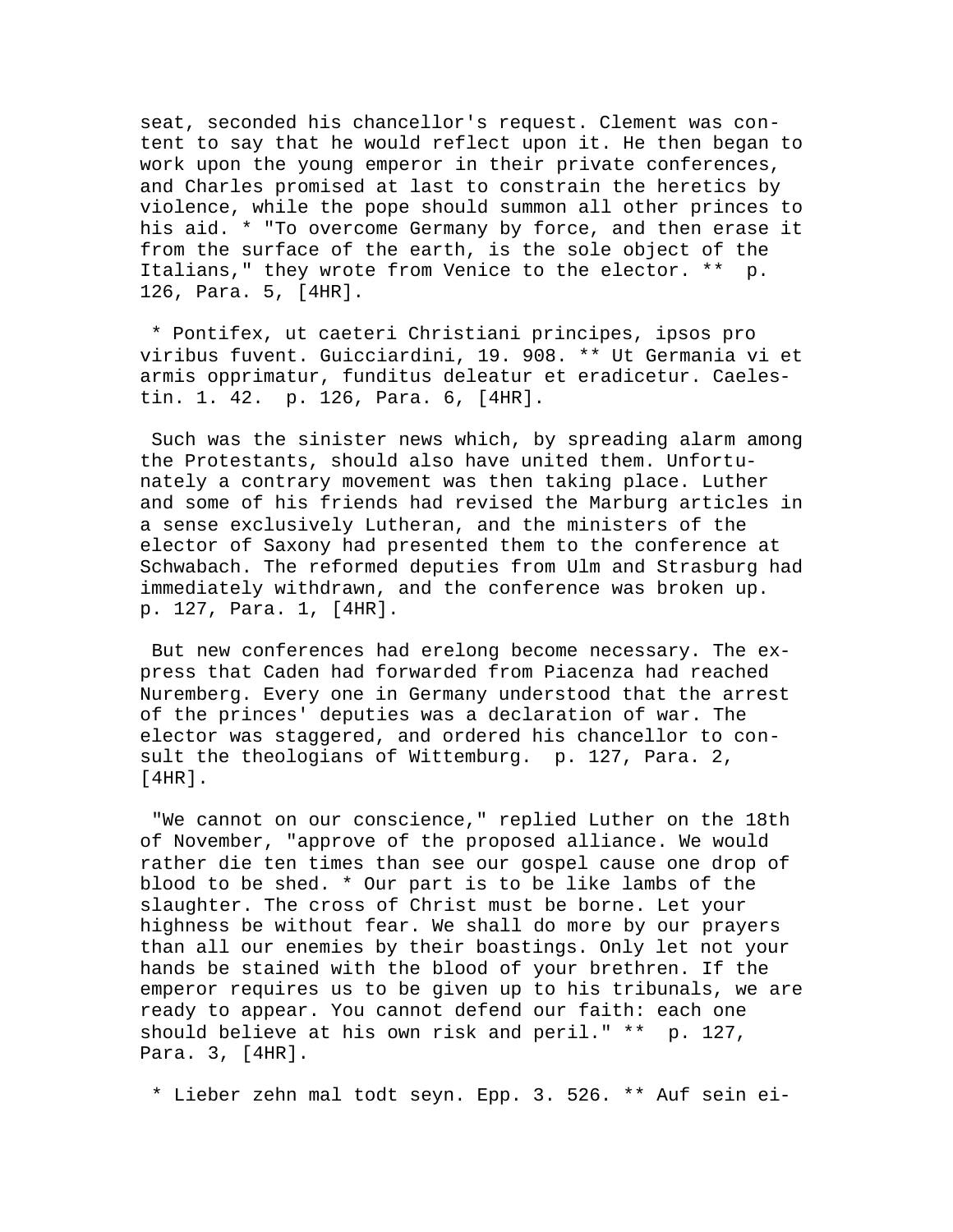gen Fahr glauben. Ibid. 527. p. 127, Para. 4, [4HR].

 On the 29th of November an evangelical congress was opened at Smalkald, and an unexpected event rendered this meeting still more important. Ehinger, Caden, and Frauentraut, who had escaped from the grasp of Charles V, appeared before them. \* The landgrave had no further doubts of the success of his plan. p. 128, Para. 1, [4HR].

 \* Advenerant et gesta referebant. Seckend. 2. 140; Sleidan. 1. 235. p. 128, Para. 2, [4HR].

 He was deceived. No agreement between contrary doctrines, no alliance between politics and religion, were Luther's two principles, and they still prevailed. It was agreed that those who felt disposed to sign the articles of Schwabach, and those only, should meet at Nuremberg on the 6th of January. p. 128, Para. 3, [4HR].

 The horizon became hourly more threatening. The papists of Germany wrote one to another these few but significant words: "The Saviour is coming." \* "Alas" exclaimed Luther, "what a pitiless savior. He will devour them all, as well as us." In effect, two Italian bishops, authorized by Charles V, demanded in the pope's name all the gold and silver from the churches, and a third part of the ecclesiastical revenues: a proceeding which caused an immense sensation. "Let the pope go to the devil," replied a canon of Paderborn, a little too freely. \*\* "Yes, yes," archly replied Luther, "this is your savior that is coming." The people already began to talk of frightful omens. It was not only the living who were agitated: a child still in its mother's womb had uttered horrible shrieks. \*\*\* "All is accomplished," said Luther; "the Turk has reached the highest degree of his power, the glory of the papacy is declining, and the world is splitting on every side." \*\*\*\* The reformer, dreading lest the end of the world should arrive before he had translated all the Bible, published the prophecies of Daniel separately, "a work," said he, "for these latter times." "Historians tell us," he added, "that Alexander the Great always placed Homer under his pillow: the prophet Daniel is worthy not only that kings and princes should lay him under their heads, but carry him in their hearts; for he will teach them that the government of nations proceeds from the power of God. We are balanced in the hand of the Lord, as a ship upon the sea, or a cloud in the sky." \*\*\*\*\* p. 128, Para. 4, [4HR].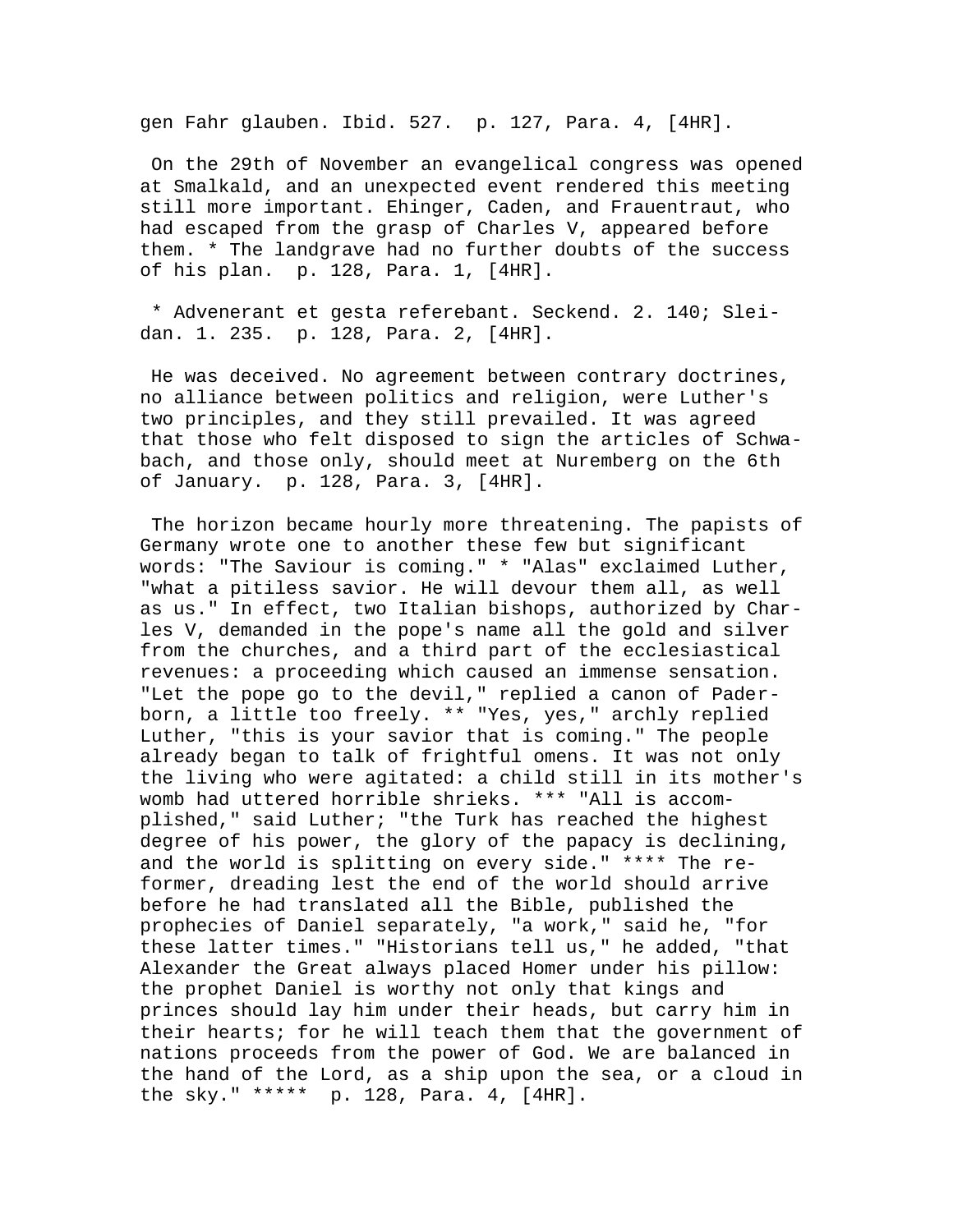\* Invicem scriptitant, dicentes. Salvator venit. L. Epp. 3. 540. \*\* Dat de Duwel dem Bawst int Lieff fare. Ibid. \*\*\* Infans in utero, audiente tota familia, bis vociferatus est. Ibid. \*\*\*\* Dedication of Daniel to John Frederick. Ibid. 555. \*\*\*\*\* Schwebt in seiner Macht, wie ein Schiff auf dem Meer, ja wie eine Wolke unter dem Himmel. L. Epp. 3. 555. p. 128, Para. 5, [4HR].

 Yet the frightful phantom that Philip of Hesse had not ceased to point out to his allies, and whose threatening jaws seemed already opening, suddenly vanished, and they discovered in its place the graceful image of the most amiable of princes. p. 129, Para. 1, [4HR].

 On the 21st of January, Charles had summoned all the states of the empire to Augsburg, and had endeavored to employ the most conciliatory language. "Let us put an end to all discord," he said, "let us renounce our antipathies, let us offer to our Saviour the sacrifice of all our errors, let us make it our business to comprehend and weigh with meekness the opinions of others. Let us annihilate all that has been said or done on both sides contrary to right, and let us seek after Christian truth. Let us all fight under one and the same leader, Jesus Christ, and let us strive thus to meet in one communion, one church, and one unity." \* p. 129, Para. 2, [4HR].

 \* Wie wir alle unter einem Christo seyn und streiten Forstenmann's Urkundenbuch, 1. 1. p. 129, Para. 3, [4HR].

 What language. How was it that this prince, who hitherto had spoken only of the sword, should now speak only of peace? Some may say that the wise Gattinara had a share in it; that the act of convocation was drawn up under the impression of the terror caused by the Turkish invasion; that the emperor already saw with how little eagerness the Roman-catholics of Germany seconded his views; that he wished to intimidate the pope; that this language, so full of graciousness, was but a mask which Charles employed to deceive his enemies; that he wished to manage religion in true imperial fashion, like Theodosius and Constantine, and seek first to unite both parties by the influence of his wisdom and of his favors, reserving to himself, if kindness should fail, to employ force afterwards. It is possible that each of these motives may have exercised a certain influence on Charles, but the latter appears to us nearer the truth, and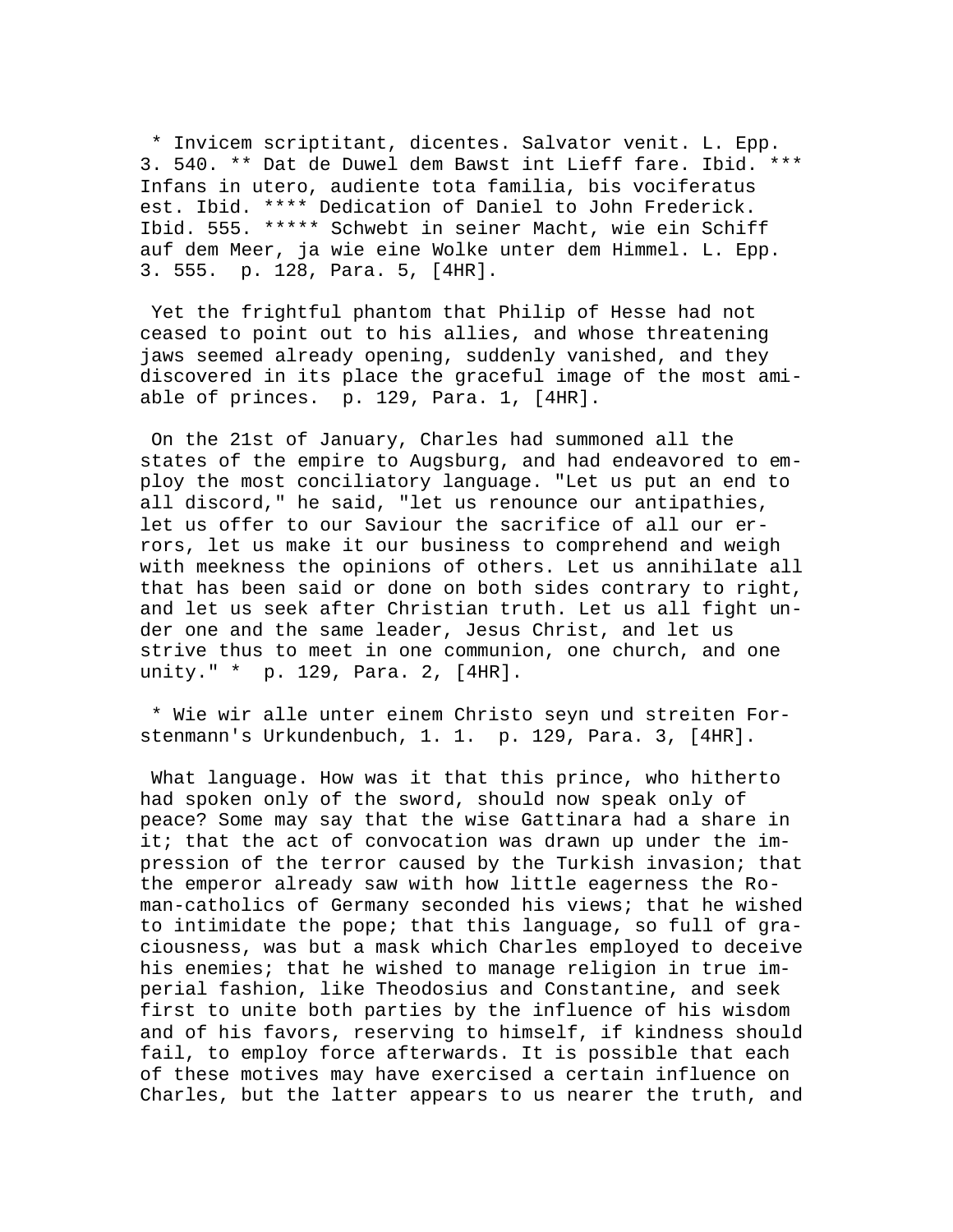more conformable to the character of this prince. p. 129, Para. 4, [4HR].

 If Charles, however, showed any inclination to mildness, the fanatical Ferdinand was at hand to bring him back. "I will continue negotiating without coming to any conclusion," wrote he to his brother; "and should I even be reduced to that, do not fear; pretexts will not be wanting to chastise these rebels, and you will find men enough who will be happy to aid you in your revenge." \* p. 130, Para. 1, [4HR].

 \* Bucholz Geschichte Ferdinands, 3. 432. p. 130, Para. 2, [4HR].

 CHAPTER 2 --- The coronation -- The emperor made a deacon -- The Romish church and the state -- Alarm of the Protestants -- Luther advocates passive resistance -- Bruck's noble advice -- Articles of faith prepared -- Luther's strong tower -- Luther at Coburg -- Charles at Innspruck -- Two parties at court -- Gattinara -- The king of Denmark won over by Charles -- Piety of the elector -- Wiles of the Romanists. p. 131, Para. 1, [4HR].

 Charles, like Charlemagne in former times, and Napoleon in later days, desired to be crowned by the pope, and had at first thought of visiting Rome for that purpose; but Ferdinand's pressing letters compelled him to choose Bologna. \* He appointed the 22d of February for receiving the iron crown as king of Lombardy, and resolved to assume the golden crown, as emperor of the Romans, on the 24th of the same month, his birthday and the anniversary of the battle of Pavia, and which he thought was always fortunate to him. \*\* p. 131, Para. 2, [4HR].

 \* Sopravennero lettere di Germania che lo sollicittavano a transferirsi in quella provincia. Guicciardini, L. 20. \*\* Natali suo quem semper felicem habuit. Seckend. 2. 150. p. 131, Para. 3, [4HR].

 The offices of honor that belonged to the electors of the empire were given to strangers; in the coronation of the emperor of Germany all was Spanish or Italian. The scepter was carried by the marquis of Montferrat, the sword by the duke of Urbino, and the golden crown by the duke of Savoy. One single German prince of little importance, the countpalatine Philip, was present: he carried the orb. After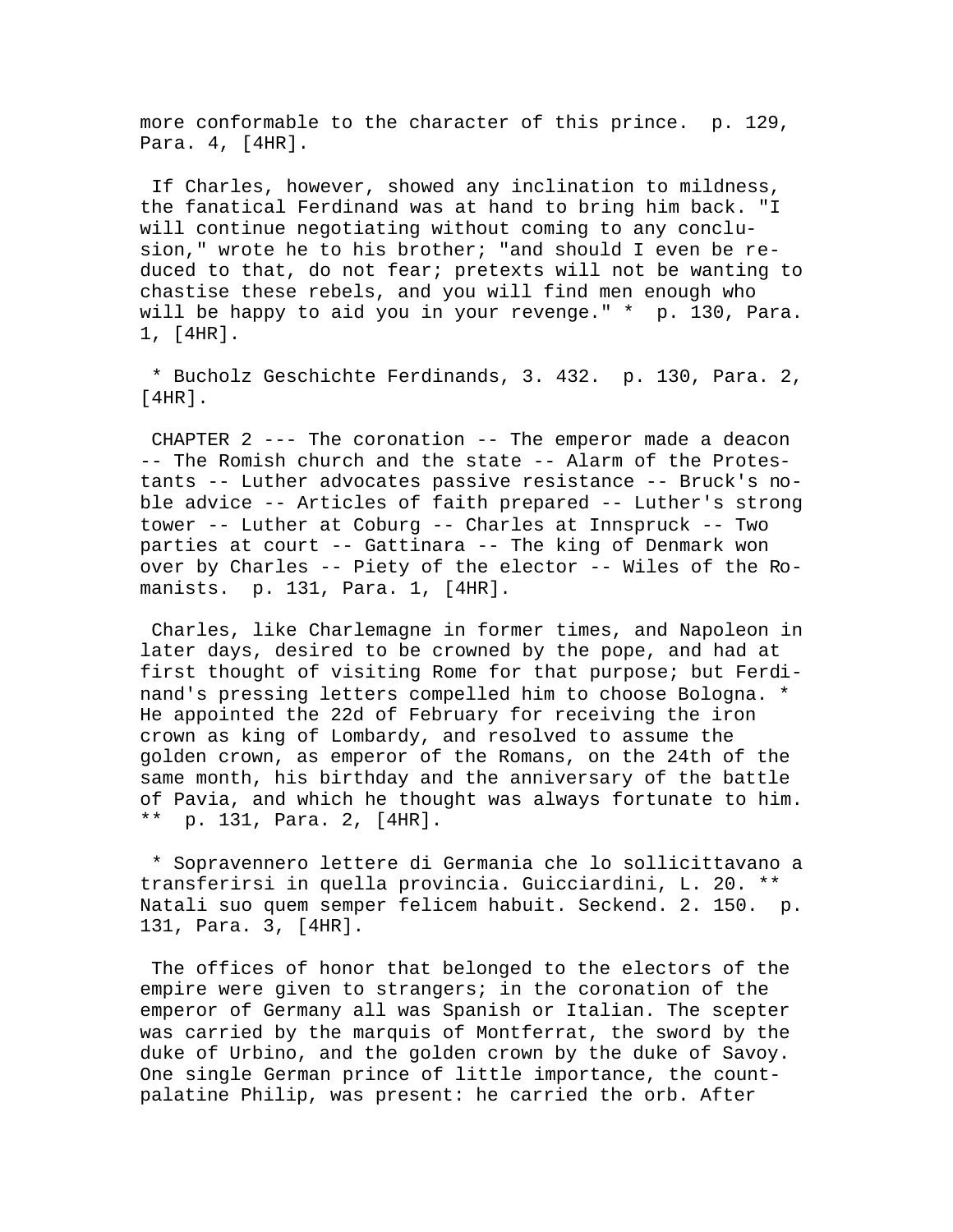these lords came the emperor himself between two cardinals; then the members of his council. All this procession defiled across a magnificent temporary bridge erected between the palace and the church. At the very moment the emperor drew near the church of San Petronio, where the coronation was to take place, the scaffolding cracked behind him and gave way: many of his train were wounded, and the multitude fled in alarm. Charles calmly turned back and smiled, not doubting that his lucky star had saved him. p. 131, Para. 4, [4HR].

 At length Charles V arrived in front of the throne on which Clement was seated. But before being made emperor, it was necessary that he should be promoted to the sacred orders. The pope presented him with the surplice and the amice to make him a canon of St. Peter's and of St. John Lateranus, and the canons of these two churches immediately stripped him of his royal ornaments, and robed him with the sacerdotal garments. The pope went to the altar and began mass, the new canon drawing near to wait upon him. After the offertory, the imperial deacon presented the water to the pontiff; and then kneeling down between two cardinals, he communicated from the pope's hand. The emperor new returned to his throne, where the princes robed him with the imperial mantle brought from Constantinople, all sparkling with diamonds, and Charles humbly bent the knee before Clement VII. p. 132, Para. 1, [4HR].

 The pontiff, having anointed him with oil and given him the scepter, presented him with a naked sword, saying: "Make use of it in defense of the church against the enemies of the faith." Next taking the golden orb, studded with jewels, which the count-palatine held, he said: "Govern the world with piety and firmness." Last came the duke of Savoy, who carried the golden crown enriched with diamonds. The prince bent down, and Clement put the diadem on his head, saying: "Charles, emperor invincible, receive this crown which we place on your head, as a sign to all the earth of the authority that is conferred upon you." p. 132, Para. 2, [4HR].

 The emperor then kissed the white cross embroidered on the pope's red slipper, and exclaimed: "I swear to be, with all my powers and resources, the perpetual defender of the pontifical dignity and of the church of Rome." \* p. 132, Para. 3, [4HR].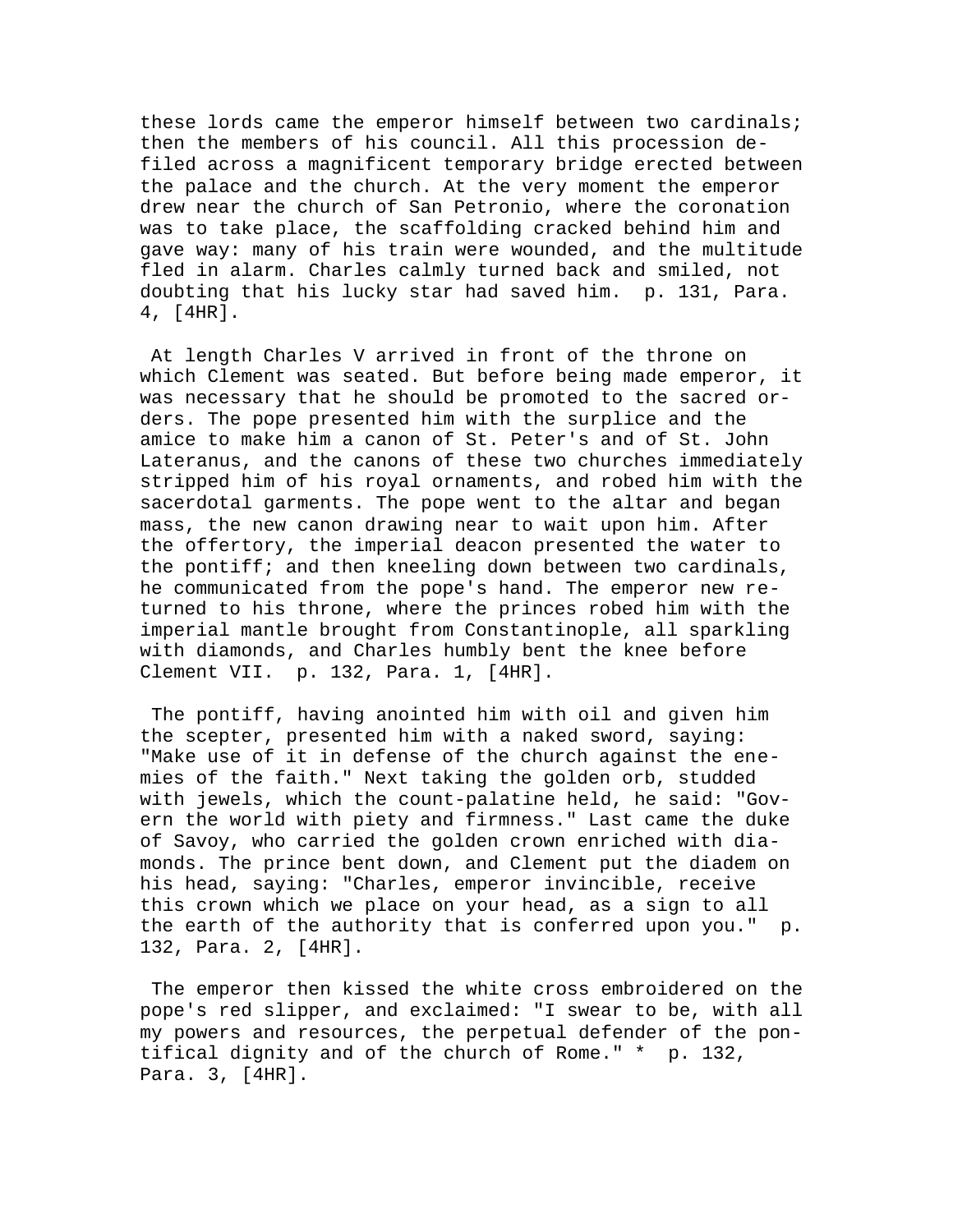\* Omnibus viribus, ingenio, et facultatibus suis Pontificue dignitatis et Romanae Ecclesiae perpetuum fore defensorem. Coelestin. Hist. Commit. Aug. 16. p. 132, Para. 4, [4HR].

 The two princes now took their seats under the same canopy, but on thrones of unequal height, the emperor's being half a foot lower than the pontiff's, and the cardinaldeacon proclaimed to the people "The invincible emperor, defender of the faith." For the next half-hour nothing was heard but the noise of musketry, trumpets, drums, and fifes, all the bells of the city, and the shouts of the multitude. Thus was proclaimed anew the close union of politics with religion. The mighty emperor, transformed to a Roman deacon and humbly serving mass, like a canon of St. Peter's, had typified and declared the indissoluble union of the Romish church with the state. This is one of the essential doctrines of popery, and one of the most striking characteristics that distinguish it from the evangelical and the Christian church. p. 132, Para. 5, [4HR].

 Nevertheless, during the whole of the ceremony the pope seemed ill at ease, and sighed as soon as men's eyes ceased to gaze on him. Accordingly, the French ambassador wrote to his court that these four months which the emperor and pope had spent together at Bologna, would bear fruit of which the king of France would assuredly have no cause to complain. \* p. 133, Para. 1, [4HR].

 \* Letter to M. L'admiral, Feb. 25. Legrand, Histoire du Divorce, 3. 386. p. 133, Para. 2, [4HR].

 Scarcely had Charles V risen from before the altar of San Petronio, ere he turned his face towards Germany, and appeared on the Alps as the anointed of the papacy. The letter of convocation, so indulgent and benign, seemed forgotten: all things were made new since the pope's blessings: there was but one thought in the imperial train, the necessity of rigorous measures; and the legate Campeggio ceased not to insinuate irritating words into Charles's ear. "At the first rumor of the storm that threatens them," said Granvelle, "we shall see the Protestants flying on every side, like timid doves upon which the Alpine eagle pounces." \* p. 133, Para. 3, [4HR].

 \* Tanquam columbae, adveniente aquila, dispergentur. Rommel Anmerkungen, p. 236. p. 133, Para. 4, [4HR].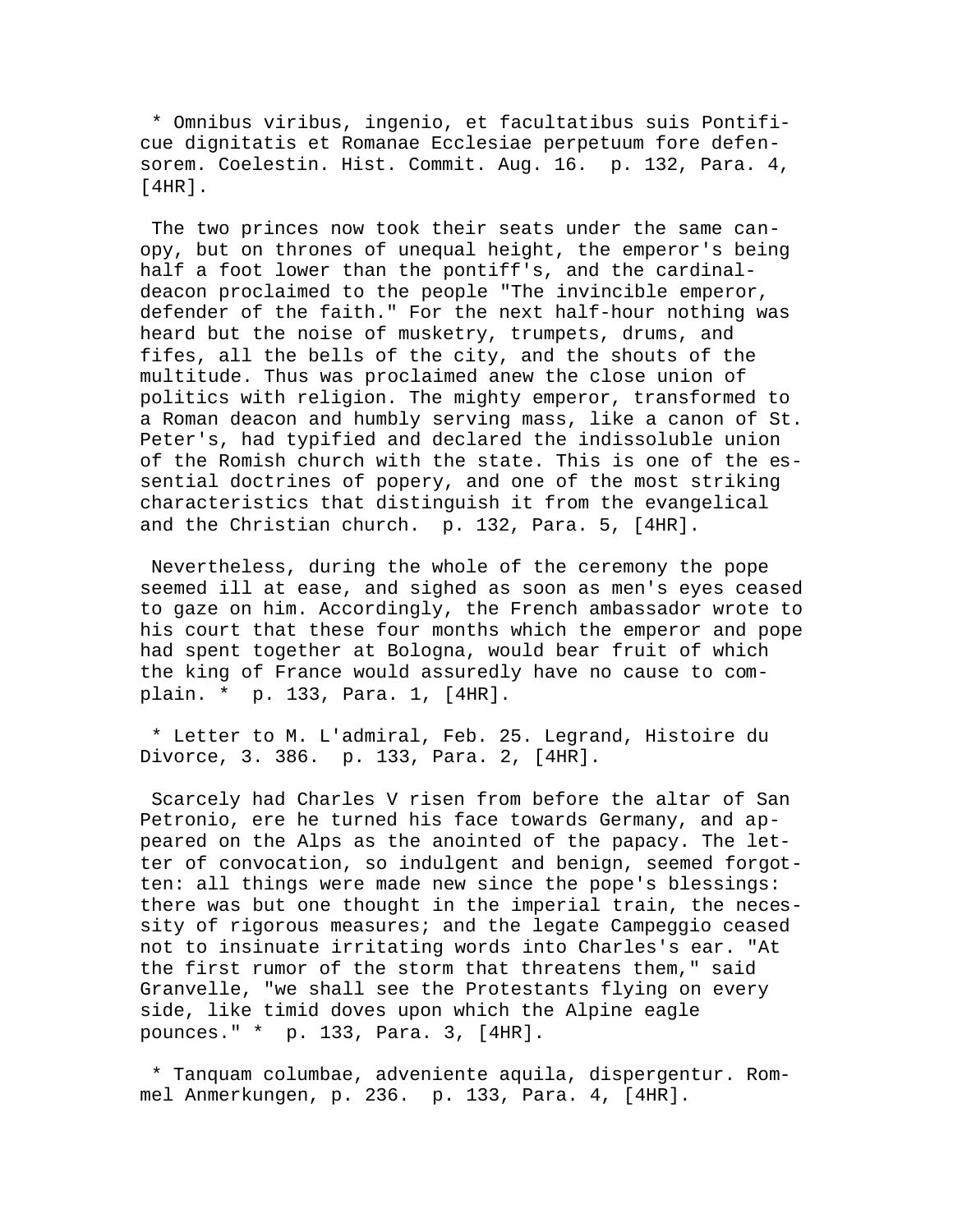Great indeed was the alarm throughout the empire; already even the affrighted people, apprehensive of the greatest disasters, repeated everywhere that Luther and Melancthon were dead. "Alas," said Melancthon, consumed by sorrow, when he heard these reports, "the rumor is but too true, for I die daily." \* But Luther, on the contrary, boldly raising the eye of faith towards heaven, exclaimed: "Our enemies triumph, but erelong to perish." In truth the councils of the elector displayed an unprecedented boldness. "Let us collect our troops," said they; "let us march on the Tyrol, and close the passage of the Alps against the emperor." \*\* Philip of Hesse uttered a cry of joy when he heard of this. The sword of Charles had aroused his indolent allies at last. Immediately fresh couriers from Ferdinand were sent to hasten the arrival of Charles, and all Germany was in expectation. p. 133, Para. 5, [4HR].

 \* Ego famam de qua scribis intelligo nimis veram esse, morior enim quotidie. Corp. Ref. 2. 122. \*\* Cum copiis quas habitant per Tyrolensem ditionem incedenti occurrere et Alpium transitum impedire. Seckend. 2. 150. p. 133, Para. 6, [4HR].

 Before carrying out this gigantic design, the elector desired to consult Luther once more. The emperor in the midst of the electors was only the first among his equals; and independent princes were allowed to resist another prince, even if he were of higher rank than themselves. But Luther, dreading above all things the intervention of the secular arm in church affairs, was led to reply on the 6th of March in this extraordinary manner: "Our prince's subjects are also the emperor's subjects, and even more so than princes are. To protect by arms the emperor's subjects against the emperor, would be as if the burgomaster of Torgau wished to protect by force his citizens against the elector." p. 134, Para. 1, [4HR].

 "What must be done then?" "Listen," replied Luther. "If the emperor desires to march against us, let no prince undertake our defense. God is faithful: he will not abandon us." All preparations for war were immediately suspended, the landgrave received a polite refusal, and the confederation was dissolved. It was the will of God that his cause should appear before the emperor without league and without soldiers, having faith alone for its shield. p. 134, Para. 2, [4HR].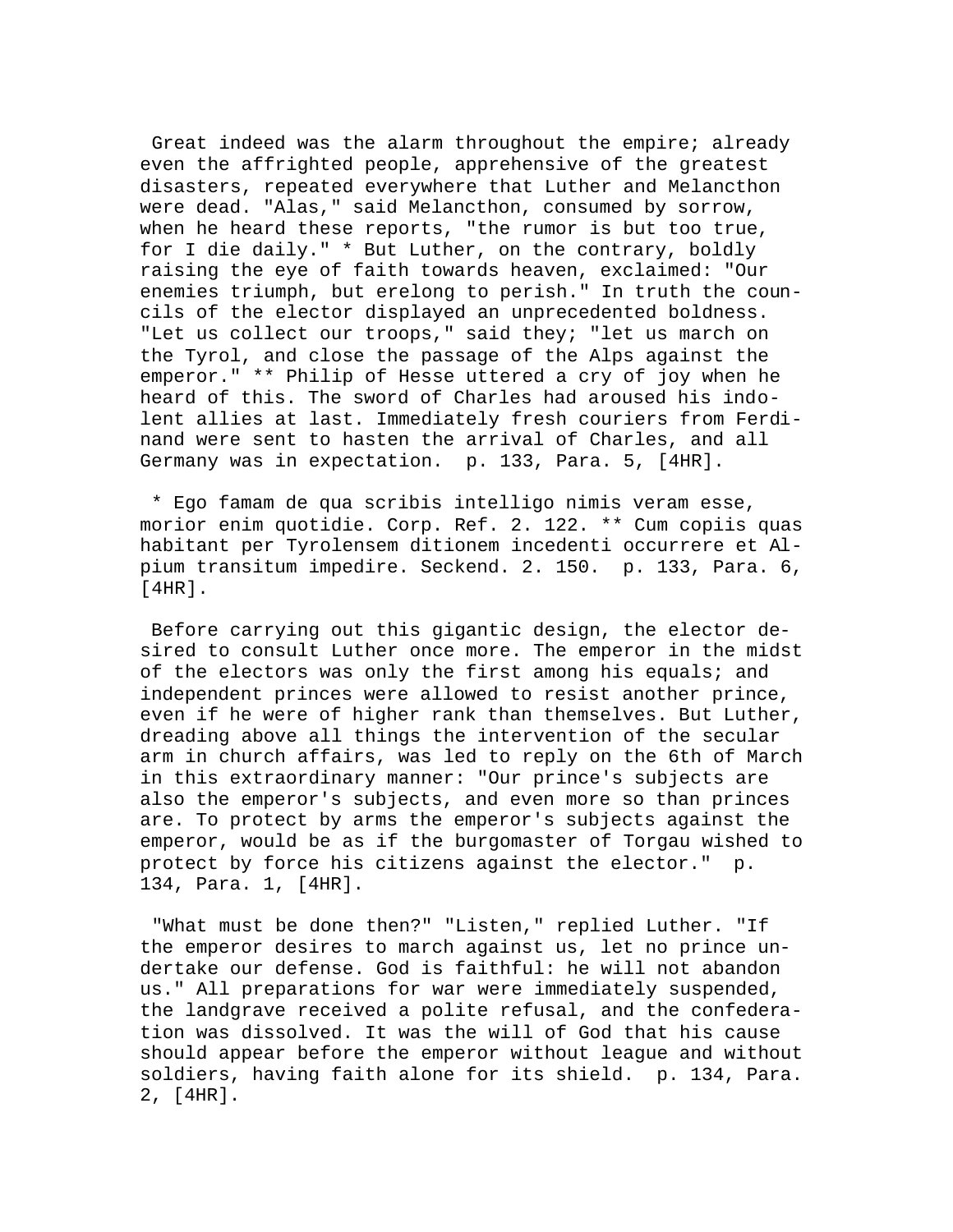Never perhaps has such boldness been witnessed in feeble and unarmed men; but never, although under an appearance of blindness, was there so much wisdom and understanding. p. 135, Para. 1, [4HR].

 The question next discussed in the elector's council was, whether he should go to the diet. The majority of the councillors opposed it. "Is it not risking everything," said they, "to go and shut oneself up within the walls of a city with a powerful enemy?" Bruck and the prince-electoral were of a different opinion. Duty in their eyes was a better councillor than fear. "What," said they, "would the emperor insist so much on the presence of the princes at Augsburg only to draw them into a snare? We cannot impute such perfidy to him." The landgrave, on the contrary, seconded the opinion of the majority. "Remember Piacenza," said he. "Some unforeseen circumstance may lead the emperor to take all his enemies in one cast of the net." p. 135, Para. 2, [4HR].

 The chancellor stood firm. "Let the princes only comport themselves with courage," said he, "and God's cause is saved." The decision was in favor of the nobler plan. p. 135, Para. 3, [4HR].

 This diet was to be a lay council, or at the very least a national convention. \* The Protestants foresaw that a few unimportant concessions would be made to them at first, and then that they would be required to sacrifice their faith. It was therefore necessary to settle what were the essential articles of Christian truth, in order to know whether, by what means, and how far they might come to an understanding with their adversaries. The elector accordingly had letters sent on the 14th of March to the four principal theologians of Wittemburg, setting them this task before all other business. \*\* Thus, instead of collecting soldiers, this prince drew up articles: they were the best armament. p. 135, Para. 4, [4HR].

 \* Cum haec comitia pro concilio aut conventu nationali haberi videantur. Seckend. 2. 17. Letter to the Elector. Corp. Ref. 2. 26. \*\* Omnibus sepositis aliis rebus. L. Epp. 3. 564. p. 135, Para. 5, [4HR].

 Luther, Jonas, and Melancthon, Pomeranus remaining at Wittemburg, arrived at Torgau in Easter week, asking leave to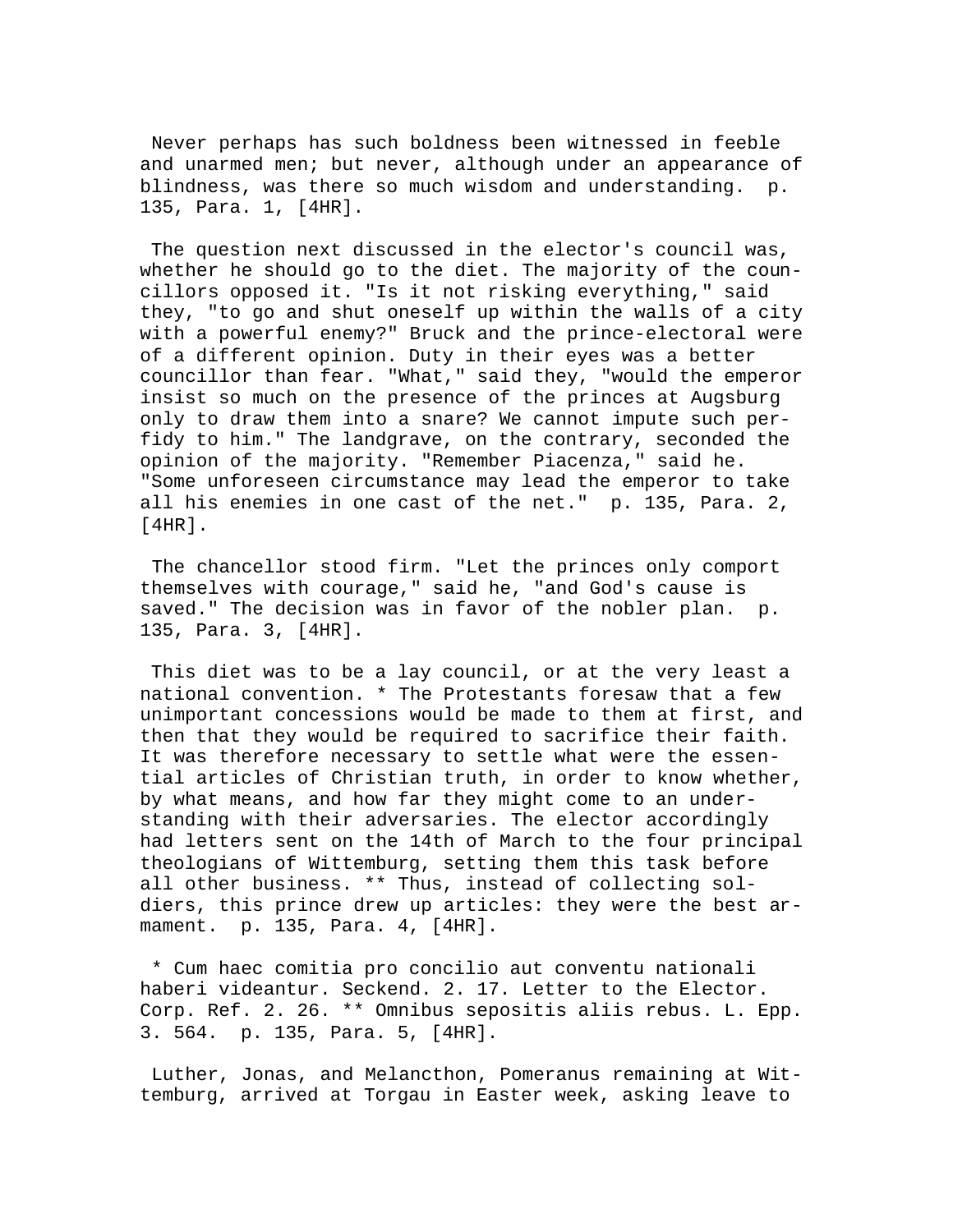deliver their articles in person to Charles the Fifth. \* "God forbid," replied the elector, "I also desire to confess my Lord." p. 135, Para. 6, [4HR].

 \* Different projects will be found in Forstenmann's Urkundenbuch, 1. p. 63-108, and in the Corp. Ref. 4. p. 973, sqq. Those that were presented were doubtless the Articuli non concedendi, Articles not to be conceded. They treat of the communion in both kinds, of celibacy, the mass, orders, the pope, convents, confession, distinction of meats, and of the sacraments. Corp. Ref. 4. 981. p. 135, Para. 7, [4HR].

 John having then confided to Melancthon the definitive arrangement of the confession, and ordered general prayers to be offered up, began his journey on the 3d of April, with one hundred and sixty horsemen, clad in rich scarlet cloaks embroidered with gold. p. 136, Para. 1, [4HR].

 Every man was aware of the dangers that threatened the elector, and hence many in his escort marched with downcast eyes and sinking hearts. But Luther, full of faith, revived the courage of his friends, by composing and singing with his fine voice that beautiful hymn, since become so famous: Ein' feste Burg ist unser Gotte, Our God is a strong tower. \* Never did soul that knew its own weakness, but which, looking to God, despised every fear, find such noble accents. With our own strength we nought can do, Destruction yawns on every side: He fights for us, our champion true, Elect of God to be our guide. What is his name? The anointed One, The God of armies he; Of earth and heaven the Lord alone -- With him, on field of battle won, Abideth victory. p. 136, Para. 2, [4HR].

 \* We have attempted a very feeble translation of the second stanza. p. 136, Para. 3, [4HR].

 This hymn was sung during the diet, not only at Augsburg, but in all the churches of Saxony, and its energetic strains were often seen to revive and inspirit the most dejected minds. \* p. 136, Para. 4, [4HR].

 \* Qui tristem etiam et abjectum animum erigere et exhilarare, et velut enqotia i n possent. Scult. p. 270. p. 136, Para. 5, [4HR].

On Easter-eve the troop reached Coburg, and on the 23d of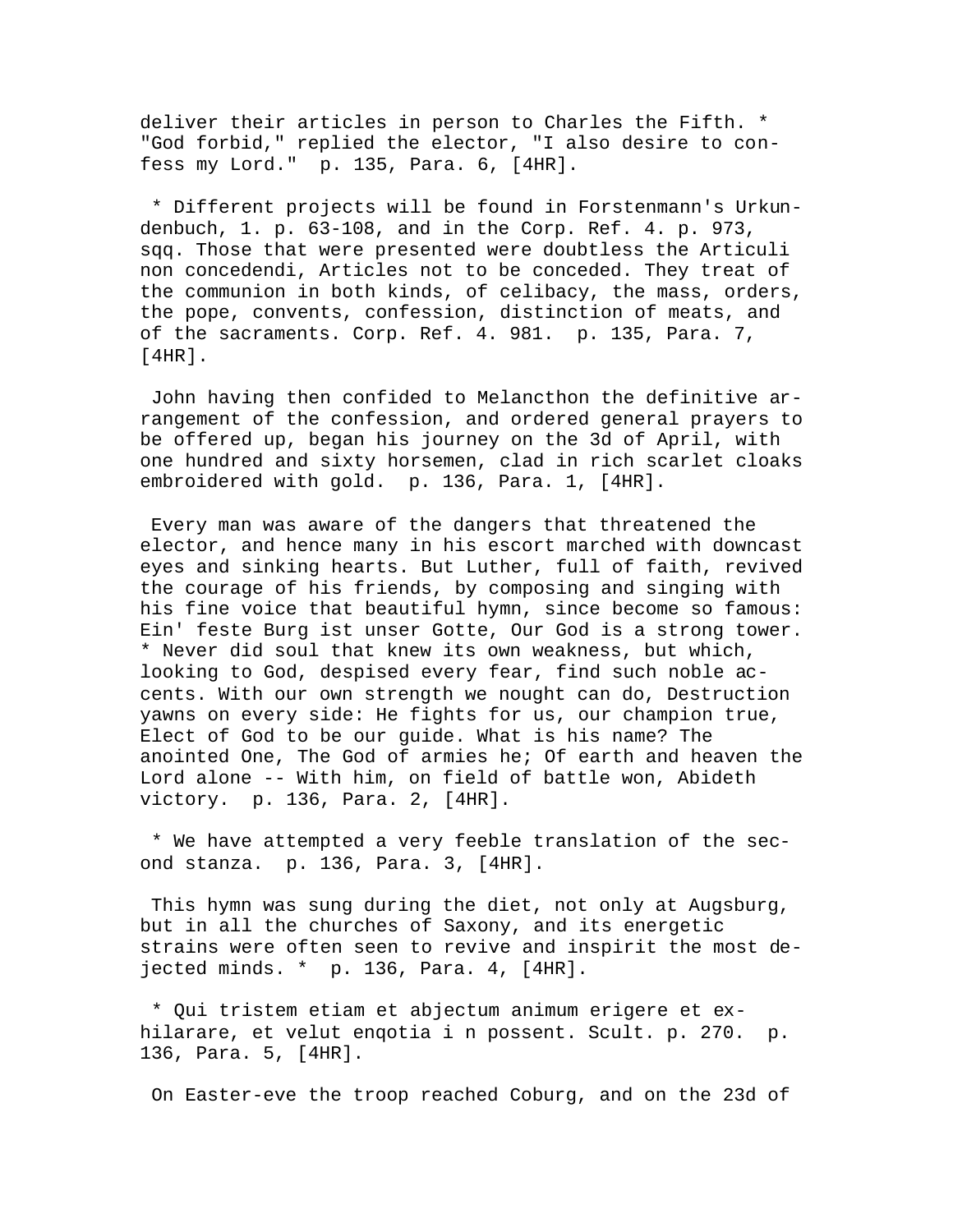April the elector resumed his journey; but at the very moment of departure Luther received an order to remain. "Some one has said, Hold your tongue, you have a harsh voice,'" wrote he to a friend. \* He submitted, however, without hesitation, setting an example of that passive obedience which he so boldly advocated. The elector feared that Luther's presence would still further exasperate his adversaries, and drive Charles to extreme measures: the city of Augsburg had also written to him to that effect. But at the same time John was anxious to keep the reformer within reach, that he might be able to consult him. He was therefore left at Coburg, in the castle overlooking the town and the river Itz, in the upper story on the south side. It was from this place he wrote those numerous letters dated from the region of birds; and it was there that for many months he had to maintain with his old enemy of the Wartburg, Satan, a struggle full of darkness and of anguish. p. 136, Para. 6, [4HR].

 \* Sed erat qui diceret. Tace tu, habes malam vocem. L. Epp. 4. 2. p. 136, Para. 7, [4HR].

 On the 2d of May, the elector reached Augsburg; it had been expected that he would stay away, and, to the great astonishment of all, he was the first at the rendezvous. \* He immediately sent Dolzig, marshal of the court, to meet the emperor and to compliment him. On the 12th of May Philip of Hesse, who had at last resolved on not separating himself from his ally, arrived with an escort on one hundred and ninety horsemen; and almost at the same time the emperor entered Innspruck, in the Tyrol, accompanied by his brother, the queens of Hungary and Bohemia, the ambassadors of France, England, and Portugal, Campeggio the papal legate, and other cardinals, with many princes and nobles of Germany, Spain, and Italy. p. 137, Para. 1, [4HR].

 \* Mirantibus hominibus. Seck. 2. 153. p. 137, Para. 2, [4HR].

 How to bring back the heretics to obedience to the church was the great topic of conversation in this brilliant court among nobles and priests, ladies and soldiers, councillors and ambassadors. They, or Charles at least, were not for making them ascend the scaffold, but they wished to act in such a manner that, untrue to their faith, they should bend the knee to the pope. Charles stopped at Innspruck to study the situation of Germany, and ensure the success of his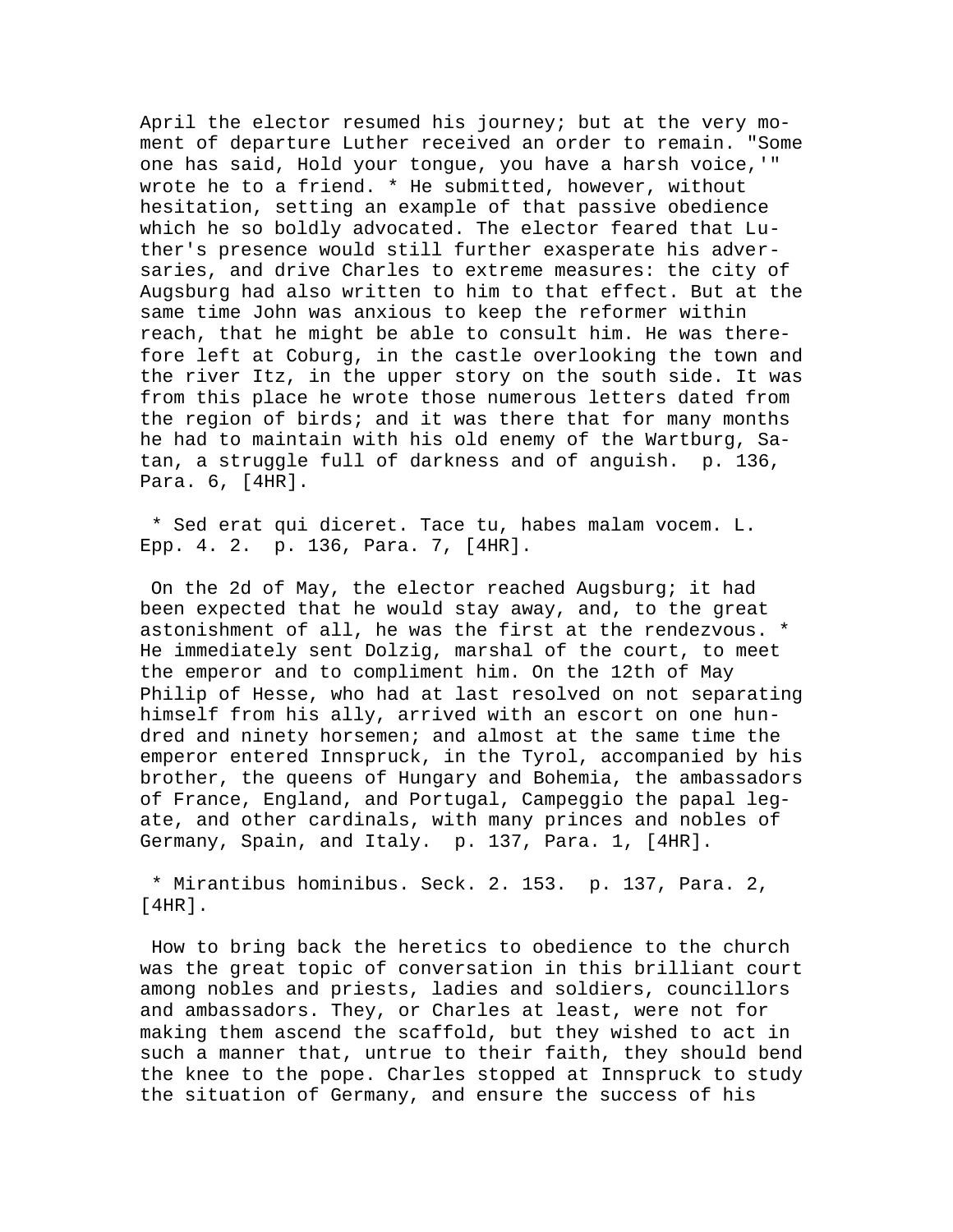schemes. p. 137, Para. 3, [4HR].

 Scarcely was his arrival known ere a crowd of people high and low, flocked round him on every side, and more than 270,000 crowns, previously raised in Italy, served to make the Germans understand the justice of Rome's cause. "All these heretics," was the cry, "will fall to the ground and crawl to the feet of the pope." \* p. 138, Para. 1, [4HR].

 \* Zum kreutz kriechen werden. Mathesius Pred. p. 91. The allusion is to the cross embroidered on the pope's slipper. p. 138, Para. 2, [4HR].

 Charles did not think so. He was, on the contrary, astonished to see what power the Reformation had gained. He momentarily even entertained the idea of leaving Augsburg alone, and of going straight to Cologne, and there proclaiming his brother king of the Romans. \* Thus, religious interests would have given way to dynastic interests, at least so ran the report. But Charles the Fifth did not stop at this idea. The question of the Reformation was there before him, increasing hourly in strength, and it could not be eluded. p. 138, Para. 3, [4HR].

 \* Iter Coloniam versus decrevisse. Epp. Zw. May 13. p. 138, Para. 4, [4HR].

 Two parties divided the imperial court. The one, numerous and active, called upon the emperor to revive simply the edict of Worms, and, without hearing the Protestants, condemn their cause. \* The legate was at the head of this party. "Do not hesitate," said he to Charles; "confiscate their property, establish the inquisition, and punish these obstinate heretics with fire and sword." \*\* The Spaniards, who strongly seconded these exhortations, gave way to their accustomed debauchery, and many of them were arrested for seduction. \*\*\* This was a sad specimen of the faith they wished to impose on Germany. Rome has always thought lightly of morality. p. 138, Para. 5, [4HR].

 \* Alii censent Caesarem debere, edicto proposito, sine ulla cogitatione damnare causam nostram. Corp. Ref. 2. 57. \*\* Instructio data Casari dal Reverendissimo Campegio Ranke, 3. 288. \*\*\* Sich die Spanier zu Inspruck unflathig gehalten. Corp. Ref. 2. 56. p. 138, Para. 6, [4HR].

Gattinara, although sick, had painfully followed in Char-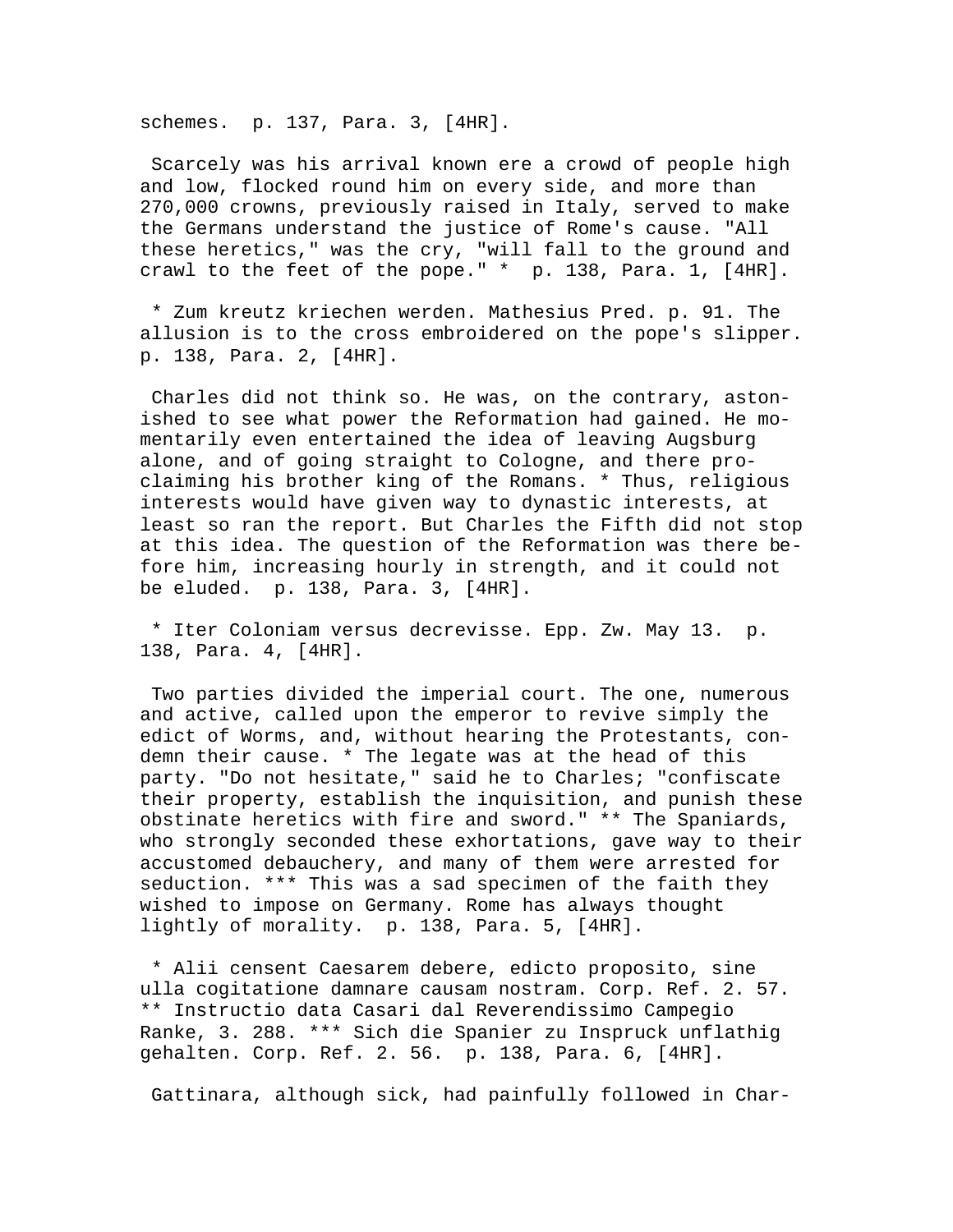les's train to neutralize the influence of the legate. A determined adversary of the Roman policy, he thought that the Protestants might render important services to Christendom. "There is nothing I desire so much," said he, "as to see the elector of Saxony and his allies persevere courageously in the profession of the gospel, and call for a free religious council. If they allow themselves to be checked by promises or threats, I hesitate myself, I stagger, and I doubt of the means of salvation." \* The enlightened and honest members of the papal church, and of whom there is always a small number, necessarily sympathize with the Reformation. p. 138, Para. 7, [4HR].

 \* Semper vacillaturum de vera et certa salutis adipiscendae ratione. Seck. 2. 57. p. 138, Para. 8, [4HR].

 Charles V, exposed to these contrary influences, desired to restore Germany to religious unity by his personal intervention: for a moment he thought himself on the eve of success. p. 139, Para. 1, [4HR].

 Amongst the persons who crowded to Innspruck was the unfortunate Christian, king of Denmark, Charles's brother-inlaw. In vain had he proposed to his subjects undertaking a pilgrimage to Rome in expiation of the cruelties of which he was accused: his people had expelled him. Having repaired to Saxony, to his uncle the elector, he had there heard Luther, and had embraced the evangelical doctrines, as far at least as external profession goes. This poor dethroned monarch could not resist the eloquence of the powerful ruler of two worlds, and Christian, won over by Charles the Fifth, publicly placed himself again under the scepter of the Roman hierarchy. All the papal party uttered a shout of triumph. Nothing equals their credulity, and the importance they attach to such valueless accessions. "I cannot describe the emotion with which this news has filled me," wrote Clement VII to Charles, his hand trembling with joy; "the brightness of your majesty's virtues begins at last to scatter the darkness: this example will lead to numberless conversions." p. 139, Para. 2, [4HR].

 Things were in this state when duke George of Saxony, duke William of Bavaria, and the elector Joachim of Brandenburg, the three German princes who were the greatest enemies to the Reformation, hastily arrived at Innspruck. p. 139, Para. 3, [4HR].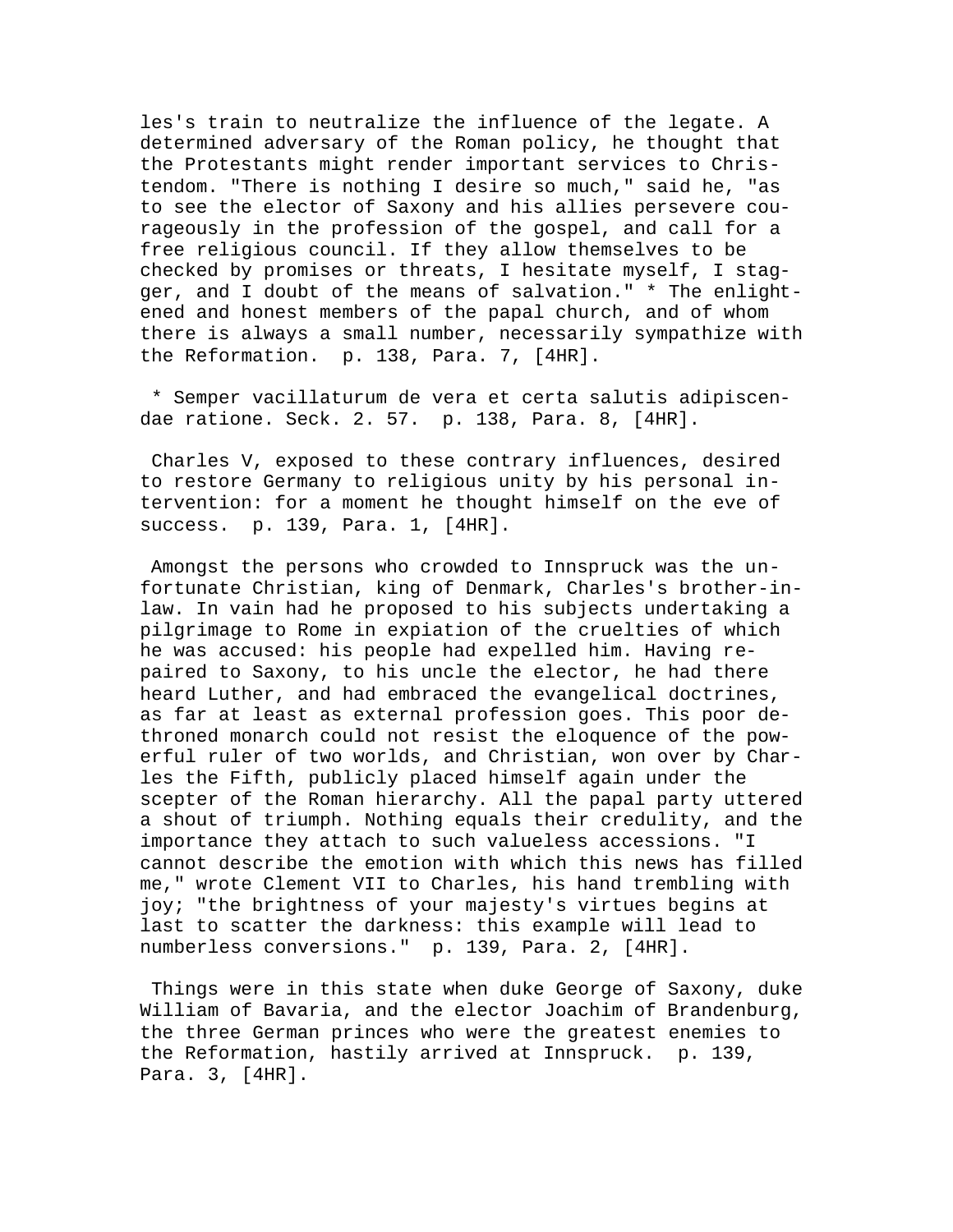The tranquillity of the elector, whom they had seen at Augsburg, had alarmed them, for they knew not the source whence John derived his courage: they fancied he was meditating some perfidious design. "It is not without reason," said they to Charles, "that the elector John has repaired the first to Augsburg, and that he appeared there with a considerable train: he wishes to seize your person. Act then with energy, and allow us to offer your majesty a guard of six thousand horse." \* Conference upon conference immediately took place. The Protestants were affrighted. "They are holding a diet at Innspruck," said Melancthon, "on the best means of having our heads." \*\* But Gattinara prevailed on Charles to preserve his neutrality. p. 140, Para. 1, [4HR].

 \* Ut mascule ageret, sex mille equitum praesidium ei offerentes. Seck. 2. 156. \*\* Ibi habentur de nostris cervicibus comitia. Corp. Ref. 2. 45. p. 140, Para. 2, [4HR].

 While this agitation prevailed in the Tyrol, the evangelical Christians, instead of mustering in arms, as they were accused, sent up their prayers to heaven, and the Protestant princes were preparing to render an account of their faith. p. 140, Para. 3, [4HR].

 The elector of Saxony held the first rank among them. Sincere, upright, and pure from his youth, early disgusted with the brilliant tourneys in which he had at first taken part, John of Saxony had joyfully hailed the day of the Reformation, and the gospel light had gradually penetrated his serious and reflective mind. His great pleasure was to have the holy Scriptures read to him during the latter hours of the day. It is true that, having arrived at an advanced age, the pious elector sometimes fell asleep, but he soon awoke with a start, and repeated the last passage aloud. Although moderate and a friend of peace, he yet possessed an energy that was powerfully aroused by the great interests of the faith. There is no prince in the sixteenth century, and none perhaps since the primitive times of the church, who has done so much as John of Saxony for the cause of the gospel. Accordingly it was against him that the first efforts of the papists were directed. p. 140, Para. 4, [4HR].

 In order to gain him over, they wished to put in operation very different tactics from those which had been previously employed. At Spires the evangelicals had met with angry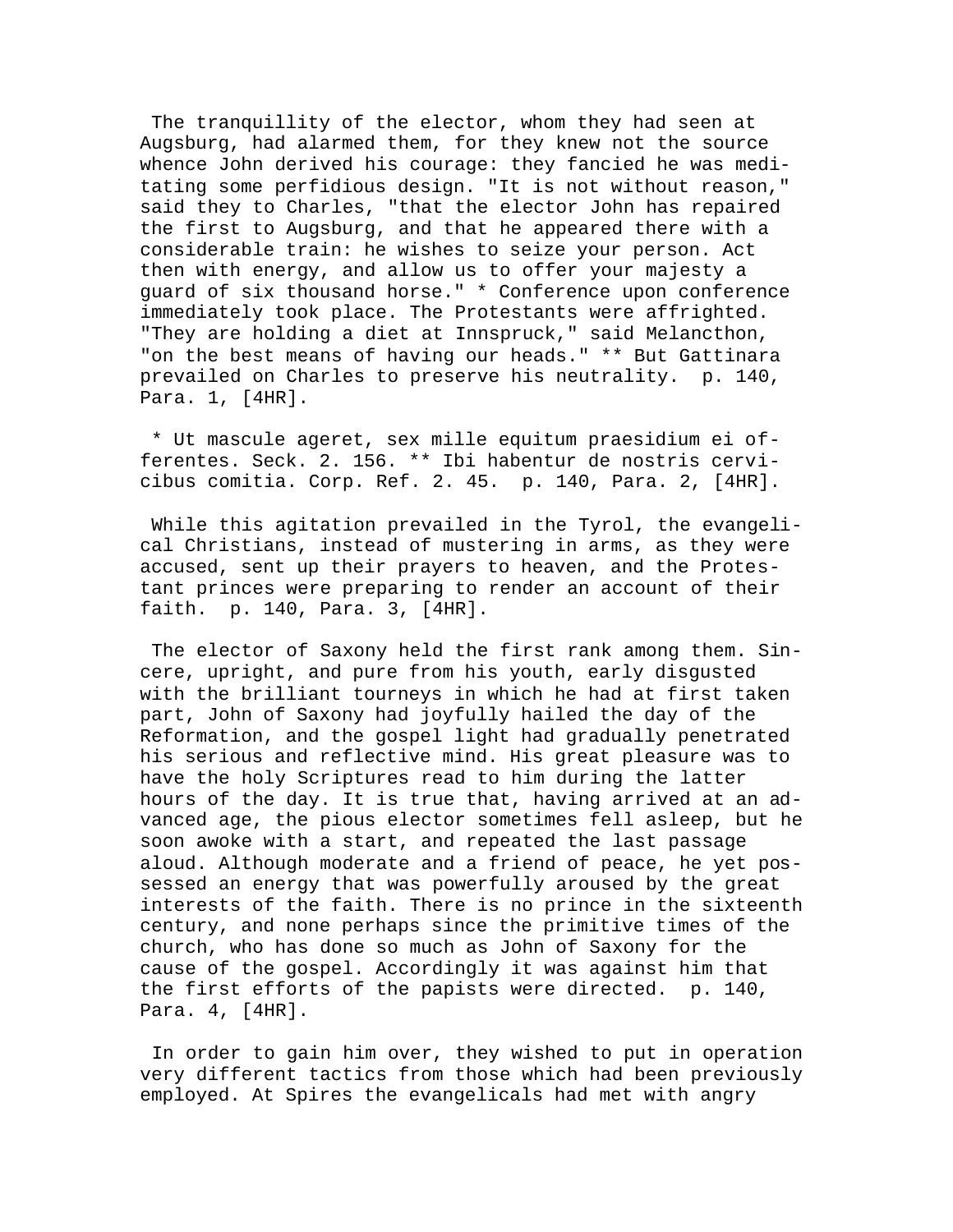looks in every quarter; at Augsburg, on the contrary, the papists gave them a hearty welcome; they represented the distance that separated the two parties as very trifling, and in their private conversations made use of the mildest language, "seeking thus to entice the credulous Protestants to take the bait," says an historian. \* The latter yielded with simplicity to these skillful manoeuvers. p. 141, Para. 1, [4HR].

\* Seckendorf. p. 141, Para. 2, [4HR].

 Charles the Fifth was convinced that the simple Germans would not be able to resist his star. "The king of Denmark has been converted," said his courtiers to him, "why should not the elector follow his example? Let us draw him into the imperial atmosphere." John was immediately invited to come and converse familiarly with the emperor at Innspruck, with an assurance that he might reckon on Charles's particular favor. p. 141, Para. 3, [4HR].

 The prince-electoral, John Frederick, who on seeing the advances of the papists had at first exclaimed: "We conduct our affairs with such awkwardness, that it is quite pitiable," allowed himself to be caught by this stratagem. "The papist princes," said he to his father, "exert every means of blackening our characters. Go to Innspruck in order to put a stop to these underhand practices; or if you are unwilling, send me in your place." p. 141, Para. 4, [4HR].

 This time the prudent elector moderated his son's precipitancy, and replied to Charles's ministers, that it was not proper to treat of the affairs of the diet in any other place than that which the emperor had himself appointed, and begged, in consequence, that his majesty would hasten his arrival. This was the first check that Charles met with. p. 141, Para. 5, [4HR].

 CHAPTER 3 --- Augsburg -- The gospel preached -- The emperor's message -- The sermons prohibited -- Firmness of the elector -- The elector's reply -- Preparation of the confession -- Luther's Sinai -- His Son and his Father -- Luther's merriment -- Luther's diet at Coburg -- Saxony, a paradise below -- To the bishops -- Travail of the church - - Charles -- The pope's letter -- Melancthon on fasting -- The church, the judge -- The landgrave's catholic spirit. p. 142, Para. 1, [4HR].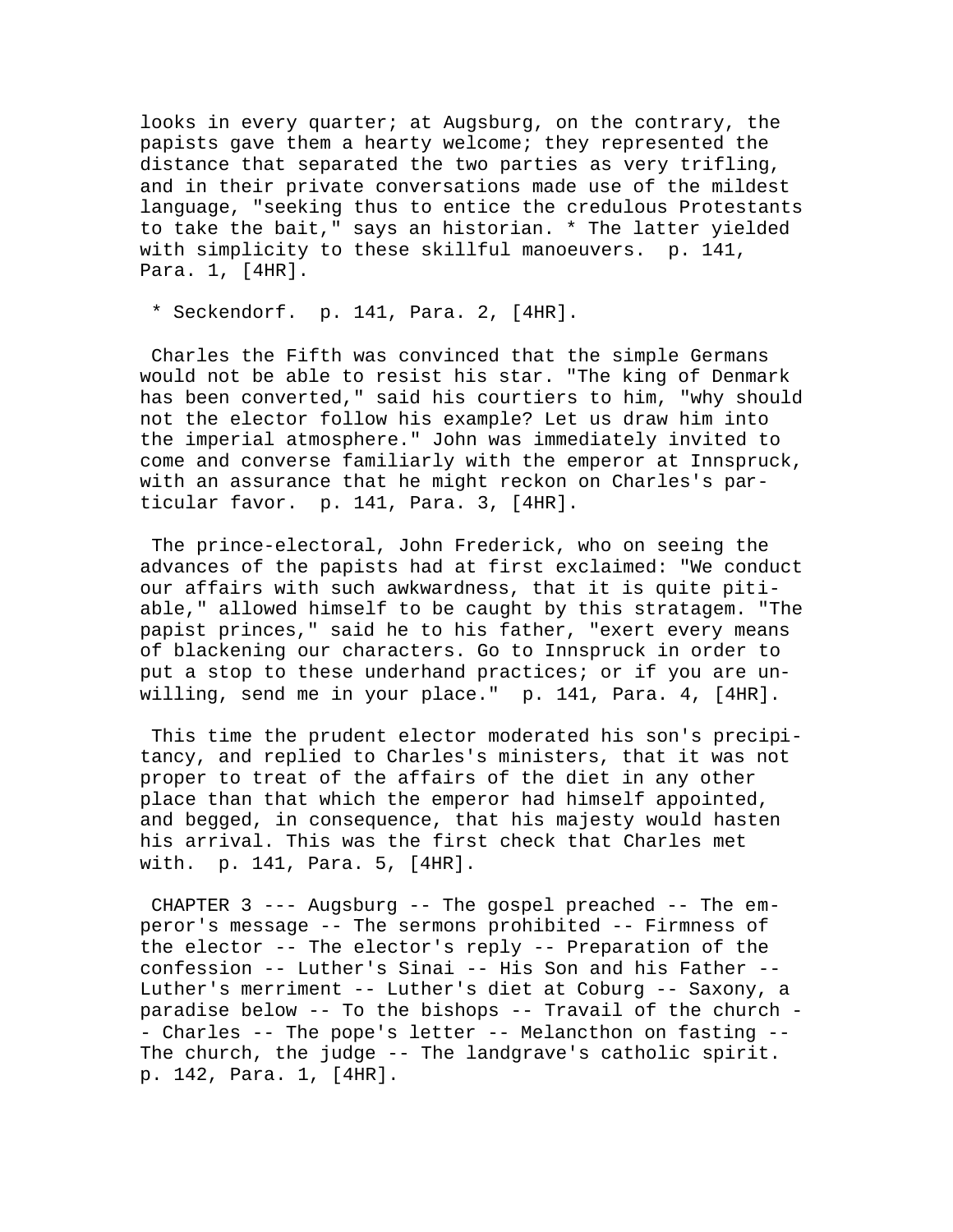Meantime Augsburg was filling more and more every day. Princes, bishops, deputies, gentlemen, cavaliers, soldiers in rich uniforms, entered by every gate, and thronged the streets, the public places, inns, churches, and palaces. All that was most magnificent in Germany was there about to be collected. The critical circumstances in which the empire and Christendom were placed, the presence of Charles V and his kindly manners, the love of novelty, of grand shows, and of lively emotions, tore the Germans from their homes. All those who had great interests to discuss, without reckoning a crowd of idlers, flocked from the various provinces of the empire, and hastily made their way towards this illustrious city. \* p. 142, Para. 2, [4HR].

 \* Omnes alliciebat. Cochlaeus, p. 191. p. 142, Para. 3, [4HR].

 In the midst of this crowd the elector and the landgrave were resolved to confess Jesus Christ, and to take advantage of this convocation in order to convert the empire. Scarcely had John arrived when he ordered one of his theologians to preach daily with open doors in the church of the Dominicans. \* On Sunday the 8th of May, the same was done in the church of St. Catherine; on the 13th, Philip of Hesse opened the gates of the cathedral, and his chaplain Snepff there proclaimed the word of salvation; and on the following Sunday, May 15, this prince ordered Cellarius, minister of Augsburg and a follower of Zwingle, to preach in the same temple. Somewhat later the landgrave firmly settled himself in the church of St. Ulric, and the elector in that of St. Catherine. These were the two positions taken up by these illustrious princes. Every day the gospel was announced in these places to an immense and attentive crowd. \*\* p. 142, Para. 4, [4HR].

 \* Rogantibus Augustanis publice in templum Dominicorum. Seck. Lat. p. 193. \*\* Taglig in den kirchen, unverstort; dazu kommt sehr viel Volks. Corp. Ref. 2. 53. p. 142, Para. 5, [4HR].

 The partisans of Rome were amazed. They expected to see criminals endeavoring to dissemble their faults, and they met with confessors of Christ with uplifted heads and words of power. Desirous of counterbalancing these sermons, the bishop of Augsburg ordered his suffragan and his chaplain to ascend the pulpit. But the Romish priests understood better how to say mass than to preach the gospel. "They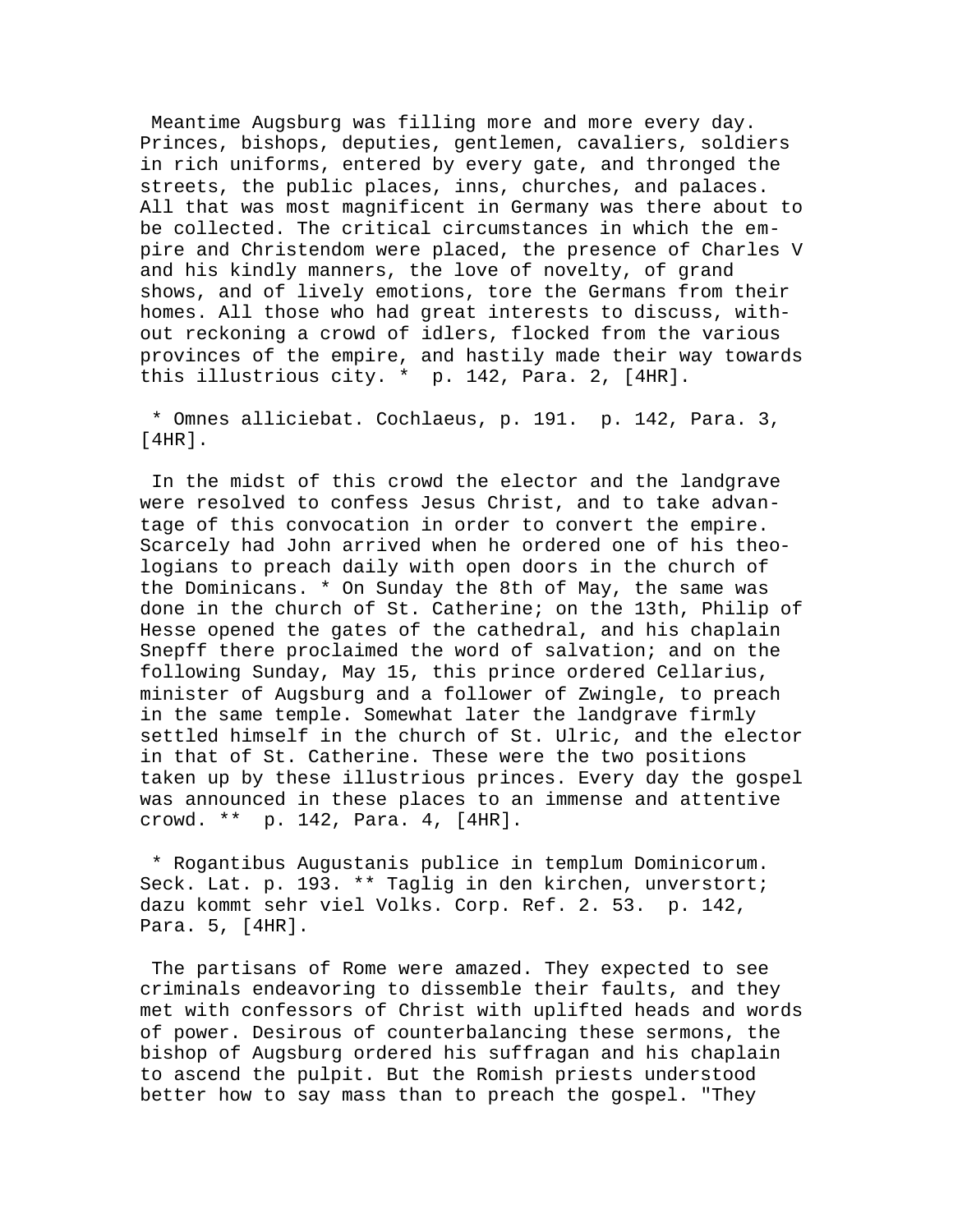shout, they bawl," said some. "They are stupid fellows," added all their hearers, shrugging their shoulders. \* p. 143, Para. 1, [4HR].

 \* Clamant et vociferantur. Audires homines stupidissimos atque etiam sensu communi carentes. Ibid. 86. p. 143, Para. 2, [4HR].

 The Romanists, ashamed of their own priests, began to grow angry, \* and unable to hold their ground by preaching, had recourse to the secular power. "The priests are setting wondrous machines at work to gain Caesar's mind," said Melancthon. \*\* They succeeded, and Charles made known his displeasure at the hardihood of the princes. The friends of the pope then drew near the Protestants, and whispered into their ears, "that the emperor, victor over the king of France and the Roman pontiff, would appear in Germany to crush all the Gospellers." \*\*\* The anxious elector demanded the advice of his theologians. p. 143, Para. 3, [4HR].

 \* Urebat hoc pontifices. Scultet. p. 271. \*\* Joi ajrcierei m iris machinis oppugnant. Corp. Ref. 2. 70. \*\*\* Evangelicos omnes obtriturum. Scultet. p. 269. p. 143, Para. 4, [4HR].

 Before the answer was ready, Charles's orders arrived, brought by two of his most influential ministers, the counts of Nassau and of Nuenar. A more skillful choice could not have been made. These two nobles, although devoted to Charles, were favorable to the gospel, which they professed not long after. The elector was therefore fully disposed to listen to their counsel. p. 143, Para. 5, [4HR].

 On the 24th of May, the two counts delivered their letters to John of Saxony, and declared to him the emperor's exceeding grief that religious controversies should disturb the good understanding which had for so many years united the houses of Saxony and Austria; \* that he was astonished at seeing the elector oppose an edict, that of Worms, which had been unanimously passed by all the states of the empire; and that the alliances he had made tended to tear asunder the unity of Germany, and might inundate it with blood. They required at last that the elector would immediately put a stop to the evangelical preachings, and added, in a confidential tone, that they trembled at the thought of the immediate and deplorable consequences which would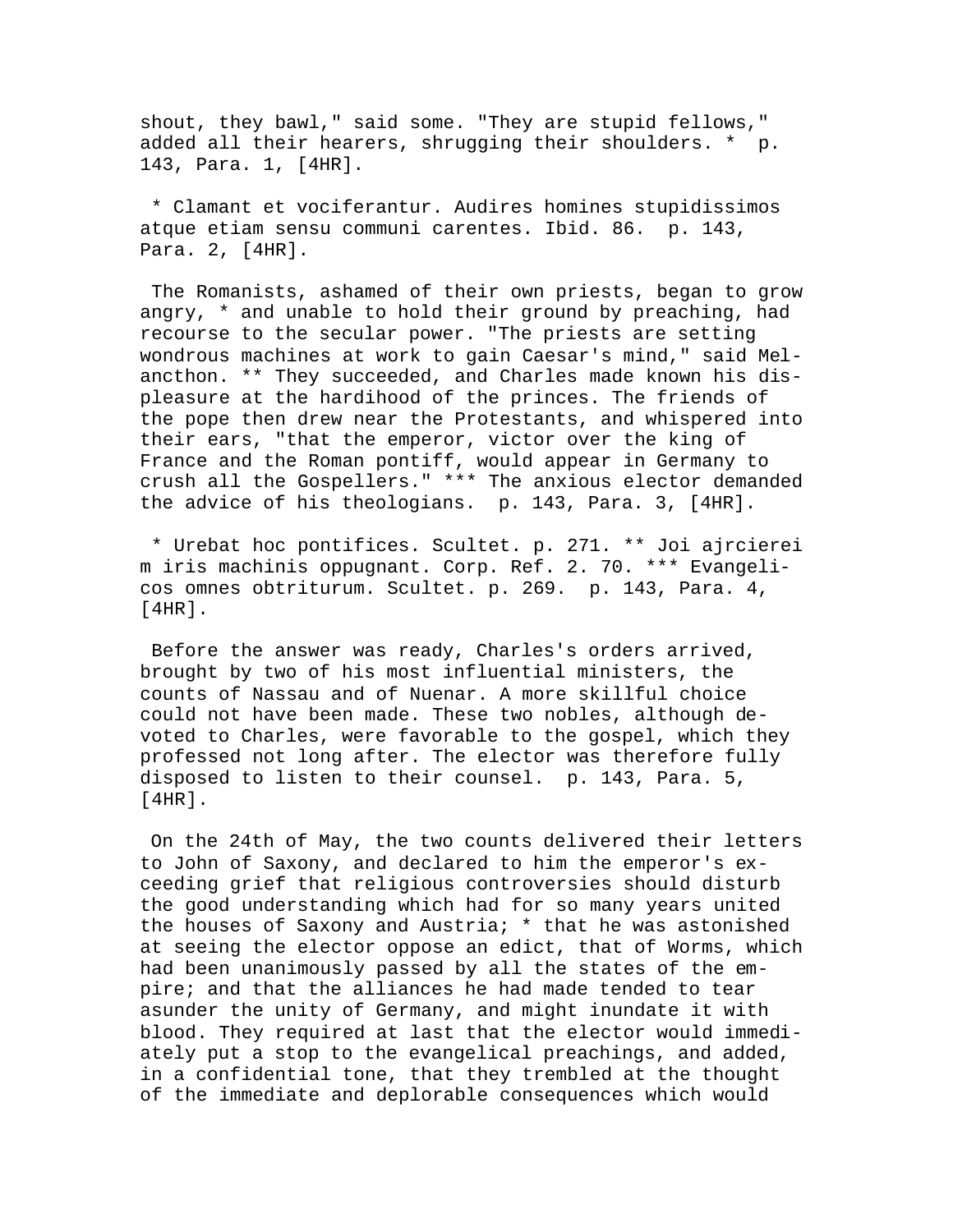certainly follow the elector's refusal. "This," said they, "is only the expression of our own personal sentiments." It was a diplomatic manoeuver, the emperor having enjoined them to give utterance to a few threats, but solely as if proceeding from themselves. \*\* p. 144, Para. 1, [4HR].

 \* These instructions may be found in Coelestin, 1. 50, and Forstemann Urk. 1. 220. \*\* Quidquid duri Electori denuntiabant suo veluti nomine et injussi dicebant. Seck. 2. 156. p. 144, Para. 2, [4HR].

 The elector was greatly agitated. "If his majesty forbids the preaching of the gospel," exclaimed he, "I shall immediately return home." \* He waited however for the advice of his theologians. p. 144, Para. 3, [4HR].

 \* Den nachsten heim zu reiten. Corp. Ref. 2. 88. p. 144, Para. 4, [4HR].

 Luther's answer was ready first. "The emperor is our master," said he; "the town and all that is in it belong to him. If your highness should give orders at Torgau for this to be done, and for that to be left undone, the people ought not to resist. I should prefer endeavoring to change his majesty's decision by humble and respectful solicitation; but if he persists, might makes right; we have but done our duty." \* Thus spoke the man who has often been represented as a rebel. p. 144, Para. 5, [4HR].

\* L. Epp. 4. 18. p. 144, Para. 6, [4HR].

 Melancthon and the others were nearly of the same opinion, except that they insisted more on the necessity of representing to the emperor, "that in their sermons nothing controversial was introduced, but they were content simply to teach the doctrine of Christ the Saviour. \* Let us beware, above all," continued they, "of leaving the city. Let your highness with an intrepid heart confess in presence of his majesty by what wonderful ways you have attained to a right understanding of the truth, \*\* and do not allow yourself to be alarmed at these thunder-claps that fall from the lips of our enemies." To confess the truth, such was the object to which, according to the reformers, everything else should be subordinate. p. 144, Para. 7, [4HR].

 \* Nullas materias disputabiles a nobis doceri. Corp. Ref. 2. 72. \*\* Quo modo plane inenarrabili atque mirifico. Ibid.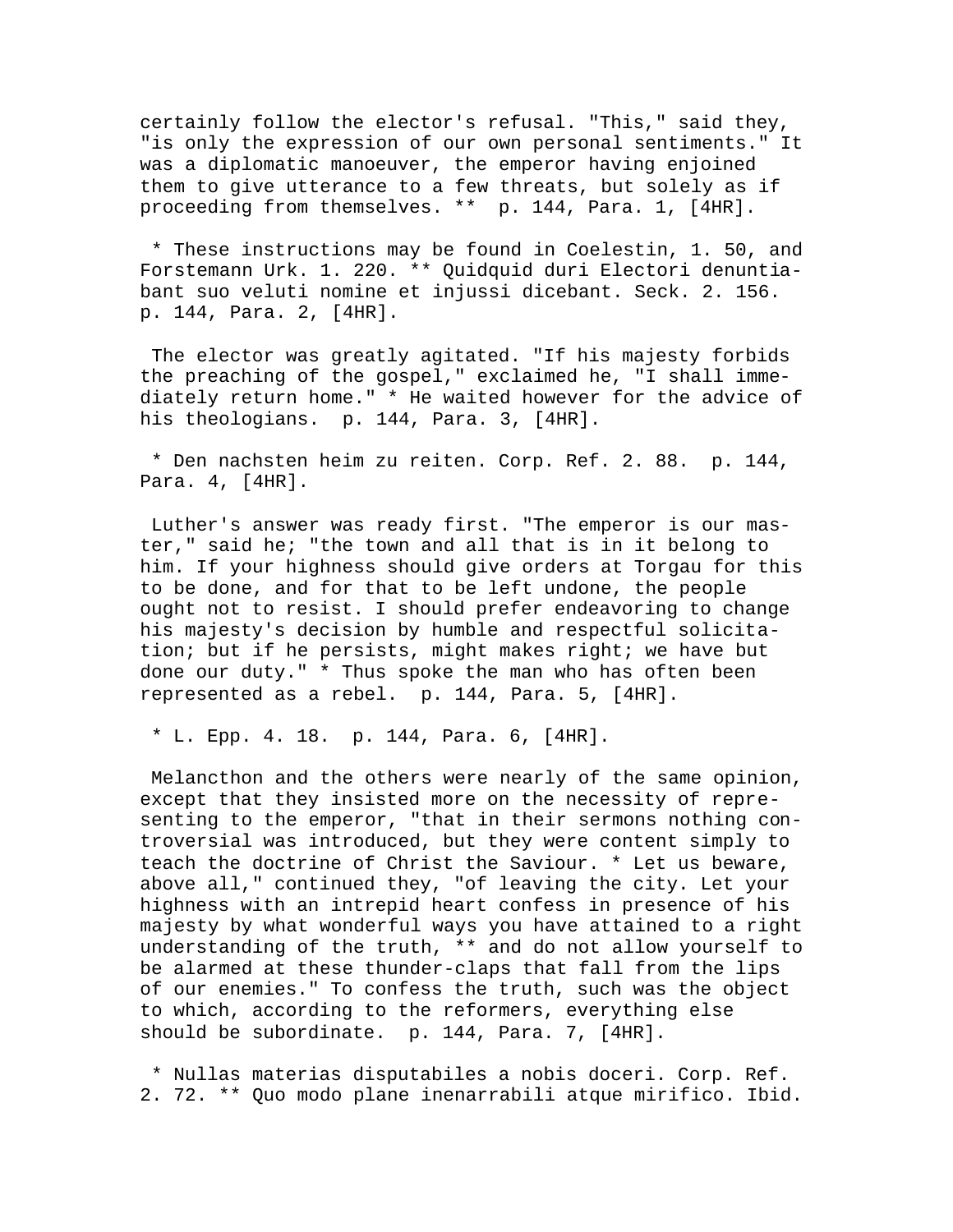74. p. 144, Para. 8, [4HR].

 Will the elector yield to this first demand of Charles, and thus begin, even before the emperor's arrival, that list of sacrifices, the end of which cannot be foreseen? p. 145, Para. 1, [4HR].

 No one in Augsburg was firmer than John. In vain did the reformers represent that they were in the emperor's city, and only strangers: \* the elector shook his head. Melancthon in despair wrote to Luther: "Alas, how untractable is our old man." \*\* Nevertheless he again returned to the charge. Fortunately there was an intrepid man at the elector's right hand, the chancellor Bruck, who feeling convinced that policy, honor, and above all, duty, bound the friends of the Reformation to resist the menaces of Charles, said to the elector: "The emperor's demand is but a worthy beginning to bring about the definitive abolition of the gospel. \*\*\* If we yield at present, they will crush us by and by. Let us therefore humbly beg his majesty to permit the continuance of the sermons." Thus, at that time, a statesman stood in the foremost rank of the confessors of Jesus Christ. This is one of the characteristic features of this great age, and it must not be forgotten, if we would understand its history aright. p. 145, Para. 2, [4HR].

 \* In cujus urbe jam sumus hospites. Corp. Ref. 2. 46. \*\* Sed noster senex difficilis est. Ibid. \*\*\* Ein fugsamer Anfang der Niderbrengung des Evangelii. Ibid. 76. p. 145, Para. 3, [4HR].

 On the 31st of May, the elector sent his answer in writing to Charles's ministers. "It is not true," it bore, "that the edict of Worms was approved of by the six electors. How could the elector, my brother, and myself, by approving it, have opposed the everlasting word of Almighty God? Accordingly, succeeding diets have declared this edict impossible to be executed. As for the relations of friendship that I have formed, their only aim is to protect me against acts of violence. Let my accusers lay before the eyes of his majesty the alliances they have made; I am ready to produce mine, and the emperor shall decide between us. Finally, As to the demand to suspend our preachings, nothing is proclaimed in them but the glorious truth of God, and never was it so necessary to us. We cannot therefore do without it." \* p. 145, Para. 4, [4HR].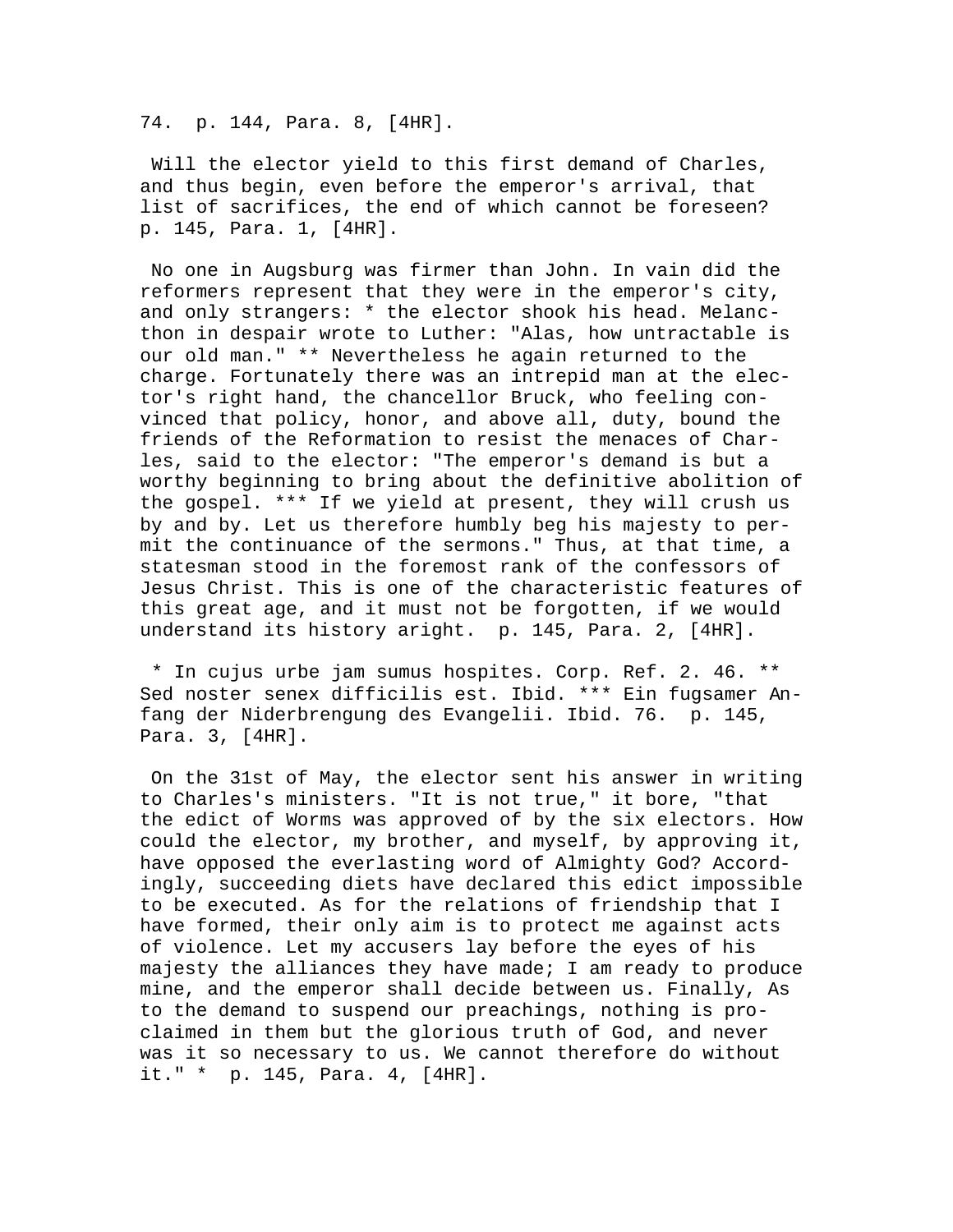\* Quo carere non possit. Seck, p. 156; Muller, Hist. Prot. p. 506. p. 145, Para. 5, [4HR].

This reply must necessarily hasten the arrival of Charles; and it was urgent they should be prepared to receive him. To proclaim their belief, and then be silent, was the whole plan of the protestant campaign. A Confession was therefore necessary. One man, of small stature, frail, timid, and in great alarm, was commissioned to prepare this instrument of war. Philip Melancthon worked at it night and day: he weighed every expression, softened it down, changed it, and then frequently returned to his first idea. He was wasting away his strength; his friends trembled lest he should die over his task; and Luther enjoined him, as early as the 12th of May, under pain of anathema, to take measures for the preservation of "his little body," and not "to commit suicide for the love of God." \* "God is as usefully served by repose," added he, "and indeed man never serves him better than by keeping himself tranquil. It is for this reason God willed that the Sabbath should be so strictly observed." \*\* p. 146, Para. 1, [4HR].

 \* Ut sub anathemate cogam te in regulas servandi corpusculi tui. L. Epp. 4. 16. \*\* Ideo enim Sabbatum voluit tam rigide prae caeteris servari. L. Epp. 4. 16. p. 146, Para. 2, [4HR].

 Notwithstanding these solicitations, Melancthon's application augmented, and he set about an exposition of the Christian faith, at once mild, moderate, and as little removed as possible from the doctrine of the Latin church. At Coburg he had already put his hand to the task, and traced out in the first part the doctrines of the faith, according to the articles of Schwabach; and in the second, the abuses of the church, according to the articles of Torgau, making altogether quite a new work. At Augsburg he gave a more correct and elegant form to this Confession. \* p. 146, Para. 3, [4HR].

 \* More rhetorically. Feci aliquando rekoritoteron quam Coburgae scripseram. Corp. Ref. 2. 40. p. 146, Para. 4, [4HR].

 The Apology, as it was then called, was completed on the 11th of May; and the elector sent it to Luther, begging him to mark what ought to be changed. "I have said what I thought most useful," added Melancthon, who feared that his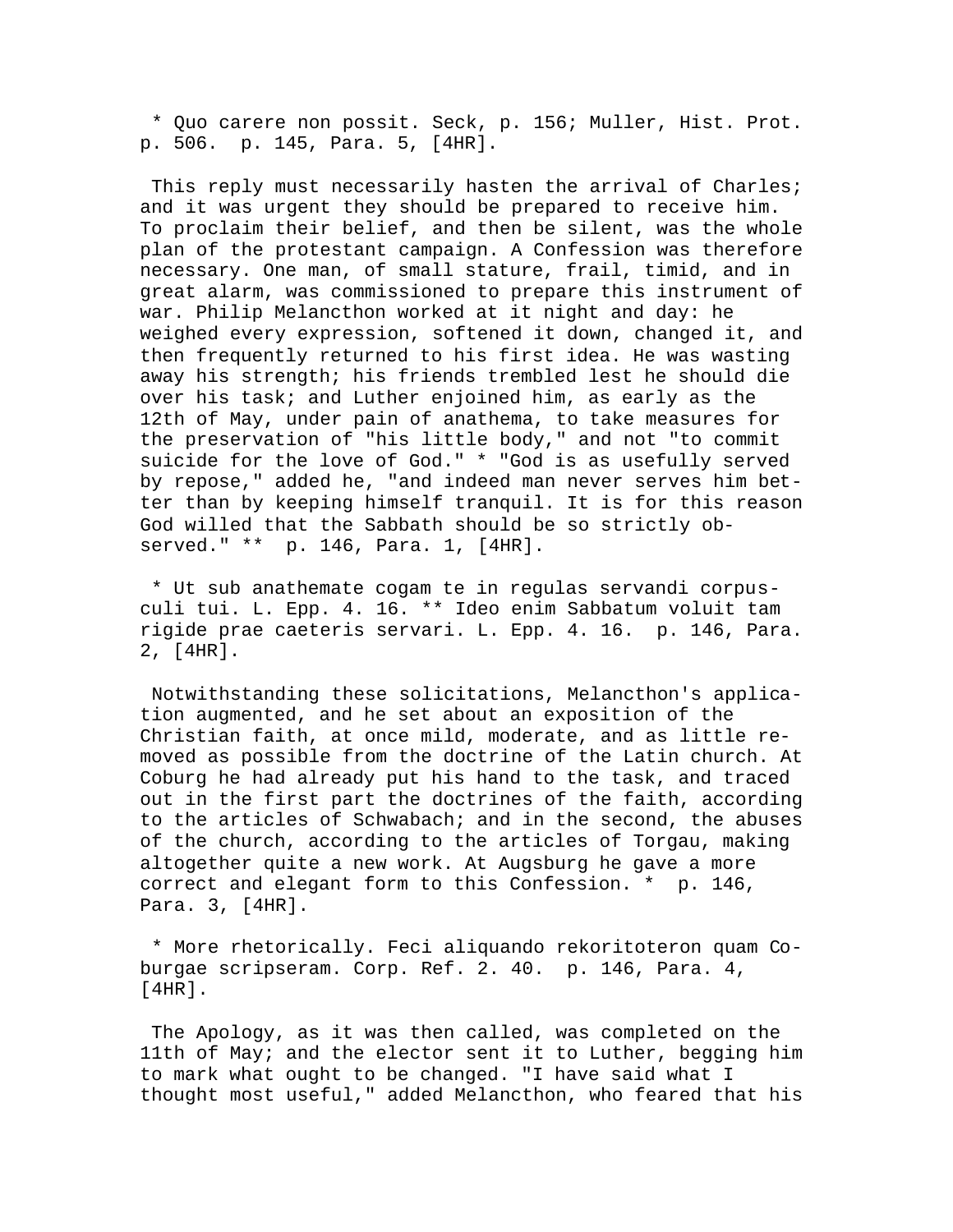friend would find the Confession too weak; "for Eck ceases not to circulate against us the most diabolical calumnies, and I have endeavored to oppose an antidote to his poisons." \* p. 147, Para. 1, [4HR].

 \* Quia Eckius addidit diabolikotatas diabolas contra nos. Ibid. 45. p. 147, Para. 2, [4HR].

 Luther replied to the elector on the 15th of May: "I have read Master Philip's Apology; I like it well enough, and have no corrections to make. Besides, that would hardly suit me, for I cannot walk so meekly and so silently. May Christ our Lord grant that this work may produce much and great fruit." p. 147, Para. 3, [4HR].

 Each day, however, the elector's councillors and theologians, in concert with Melancthon, improved the Confession, and endeavored to render it such that the charmed diet should, in its own despite, hear it to the very end. \* p. 147, Para. 4, [4HR].

 \* In Apologia quotidie multa mutamus. Ibid. 60. p. 147, Para. 5, [4HR].

 While the struggle was thus preparing at Augsburg, Luther at Coburg, on the summit of the hill, "on his Sinai," as he called it, raised his hands like Moses towards heaven. \* He was the real general of the spiritual war that was then waging; his letters ceased not to bear to the combatants the directions which they needed, and numerous pamphlets issuing from his stronghold, like discharges of musketry, spread confusion in the enemy's camp. p. 147, Para. 6, [4HR].

\* Mathesius Predigten, p. 92. p. 147, Para. 7, [4HR].

 The place where he had been left was, by its solitude, favorable to study and to meditation. \* "I shall make a Zion of this Sinai," said he on the 22d of April, "and I shall build here three tabernacles; one to the Psalms, another to the Prophets, and a third -- to Esop." This last word may well startle us. The association belongs neither to the language nor the spirit of the apostles. It is true that Esop was not to be his principal study: the fables were soon laid aside, and truth alone engaged Luther. "I shall weep, I shall pray, I shall never be silent," wrote he, "until I know that my cry has been heard in heaven." \*\* p.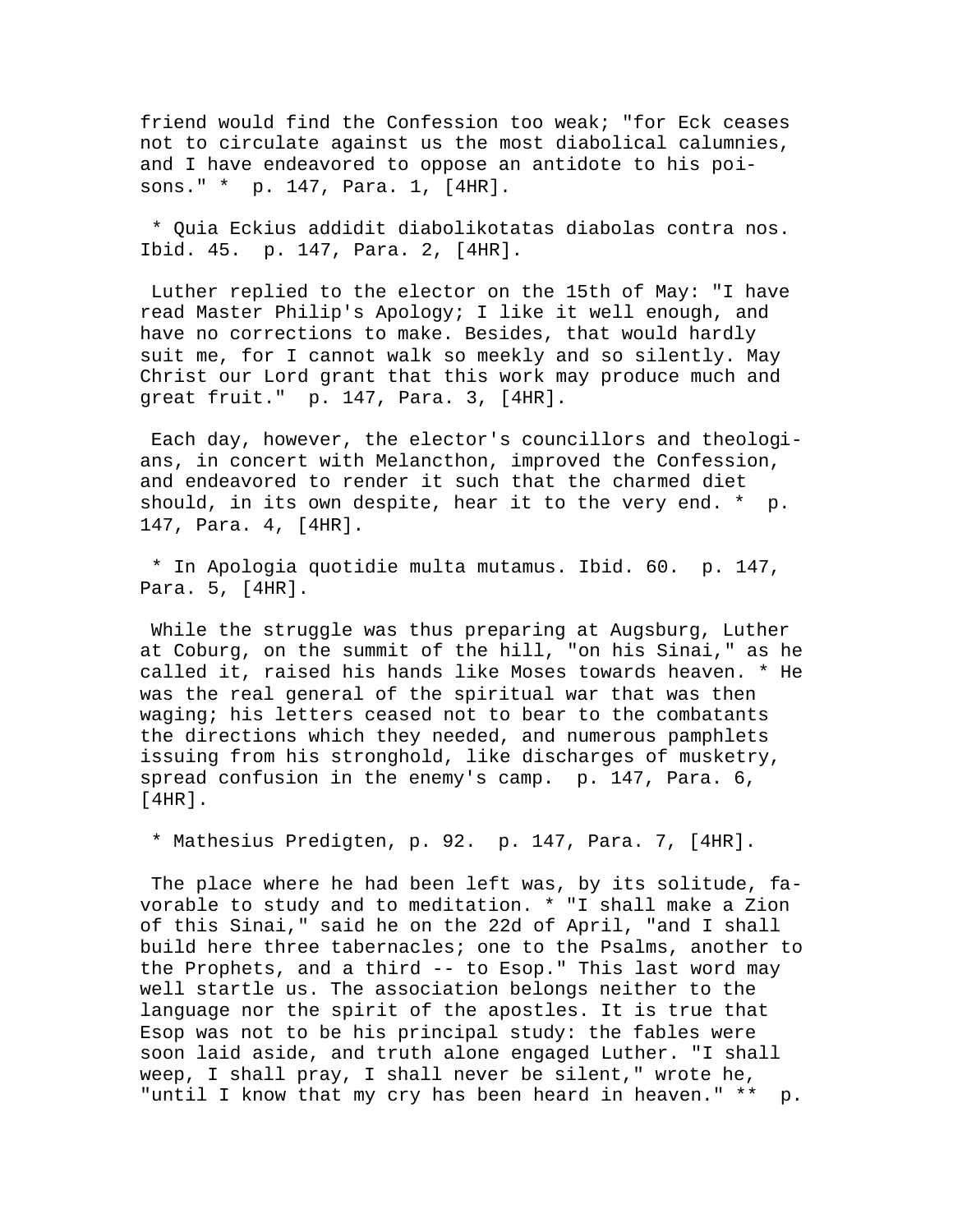147, Para. 8, [4HR].

 \* Longe amaenissimus et studiis commodissimus. L. Epp. 4. 2. \*\* Orabo igitur et plorabo, non quieturus donec, etc. L. Epp. 4. 2. p. 147, Para. 9, [4HR].

 Besides, by way of relaxation, he had something better than Esop; he had those domestic joys whose precious treasures the Reformation had opened to the ministers of the word. It was at this time he wrote that charming letter to his infant son, in which he describes a delightful garden where children dressed in gold are sporting about, picking up apples, pears, cherries, and plums; they sing, dance, and enjoy themselves, and ride pretty little horses, with golden bridles and silver saddles. \* p. 148, Para. 1, [4HR].

 \* This letter, which is a masterpiece of its kind may be found in Luther's Epp. 4. 41, and also in Riddle's "Luther and his Times," p. 268. p. 148, Para. 2, [4HR].

 But the reformer was soon drawn away from these pleasing images. About this time he learned that his father had gently fallen asleep in the faith which is in Jesus Christ. "Alas," exclaimed he, shedding tears of filial love, "it is by the sweat of his brow that he made me what I am." \* Other trials assailed him; and to bodily pains were added the phantoms of his imagination. One night in particular he saw three torches pass rapidly before his eyes, and at the same moment heard claps of thunder in his head, which he ascribed to the devil. His servant ran in at the moment he fainted, and after having restored him to animation, read to him the Epistle to the Galatians. Luther, who had fallen asleep, said as he awoke: "Come, and despite of the devil let us sing the Psalm, Out of the depths have I cried unto thee, O Lord." They both sang the hymn. While Luther was thus tormented by these internal noises, he translated the prophet Jeremiah, and yet he often deplored his idleness. p. 148, Para. 3, [4HR].

 \* Per ejus sudores aluit et finxit qualis sum. Epp. 4. 33. p. 148, Para. 4, [4HR].

 He soon devoted himself to other studies, and poured out the floods of his irony on the mundane practices of courts. He saw Venice, the pope, and the king of France, giving their hands to Charles V to crush the gospel. Then, alone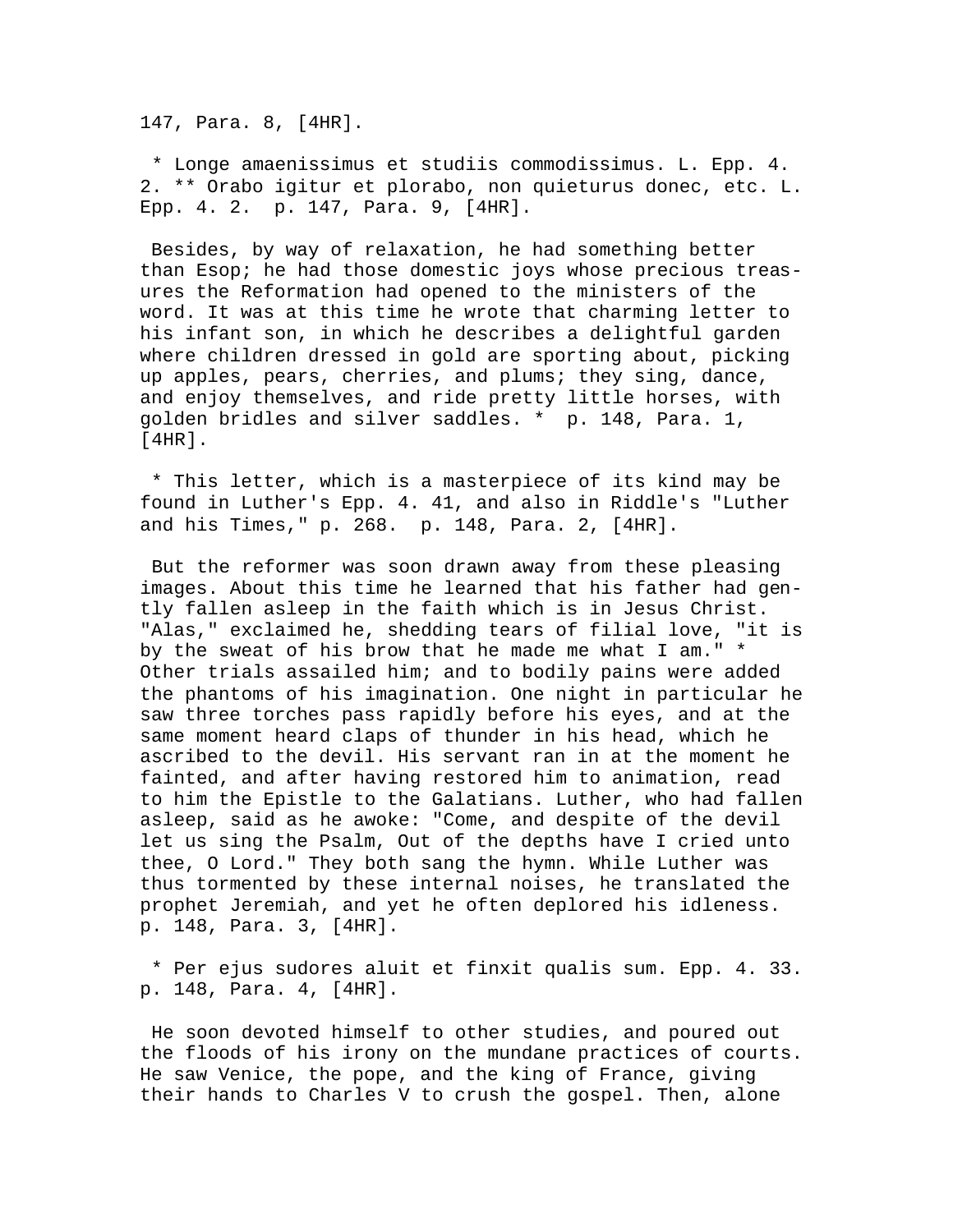in his chamber in the old castle, he burst into irresistible laughter. "Mr. Par-ma-foy, it was thus he designated Francis I, In-nomine-Domini, the pope, and the republic of Venice, pledge their goods and their bodies to the emperor. . . . . Sanctissimum foedus. A most holy alliance truly. This league between these four powers belongs to the chapter Non-credimus. Venice, the pope, and France become imperialists.. . . . . But these are three persons in one substance, filled with unspeakable hatred against the emperor. Mr. Par-ma-foy cannot forget his defeat at Pavia; Mr. Innomine-Domini is, 1st, an Italian, which is already too much; 2d, a Florentine, which is worse; 3d, a bastard, that is to say, a child of the devil; 4th, he will never forget the disgrace of the sack of Rome. As for the Venetians, they are Venetians: that is quite enough; and they have good reason to avenge themselves on the posterity of Maximilian. All this belongs to the chapter Firmitercredimus. But God will help the pious Charles, who is a sheep among wolves. Amen." \* The ex-monk of Erfurth had a surer political foresight than many diplomatists of his age. p. 149, Para. 1, [4HR].

 \* To Gasp. Of Teutleben, June 19. L. Epp. 4. 37. p. 149, Para. 2, [4HR].

 Impatient at seeing the diet put off from day to day, Luther formed his resolution, and ended by convoking it even at Coburg. "We are already in full assembly," wrote he on the 28th of April and the 9th of May. "You might here see kings, dukes, and other grandees, deliberating on the affairs of their kingdom, and with indefatigable voice publishing their dogmas and decrees in the air. They dwell not in those caverns which you decorate with the name of palaces: the heavens are their canopy; the leafy trees form a floor of a thousand colors, and their walls are the ends of the earth. They have a horror of all the unmeaning luxury of silk and gold; they ask neither coursers nor armor, and have all the same clothing and the same color. I have not seen or heard their emperor; but if I can understand them, they have determined this year to make a pitiless war upon -- the most excellent fruits of the earth. Ah, my dear friends," said he to his colleagues, \* to whom he was writing, "these are the sophists, the papists, who are assembled before me from all quarters of the world to make me hear their sermons and their cries." These two letters, dated from the "empire of ravens and crows," finish in the following mournful strain, which shows us the reformer de-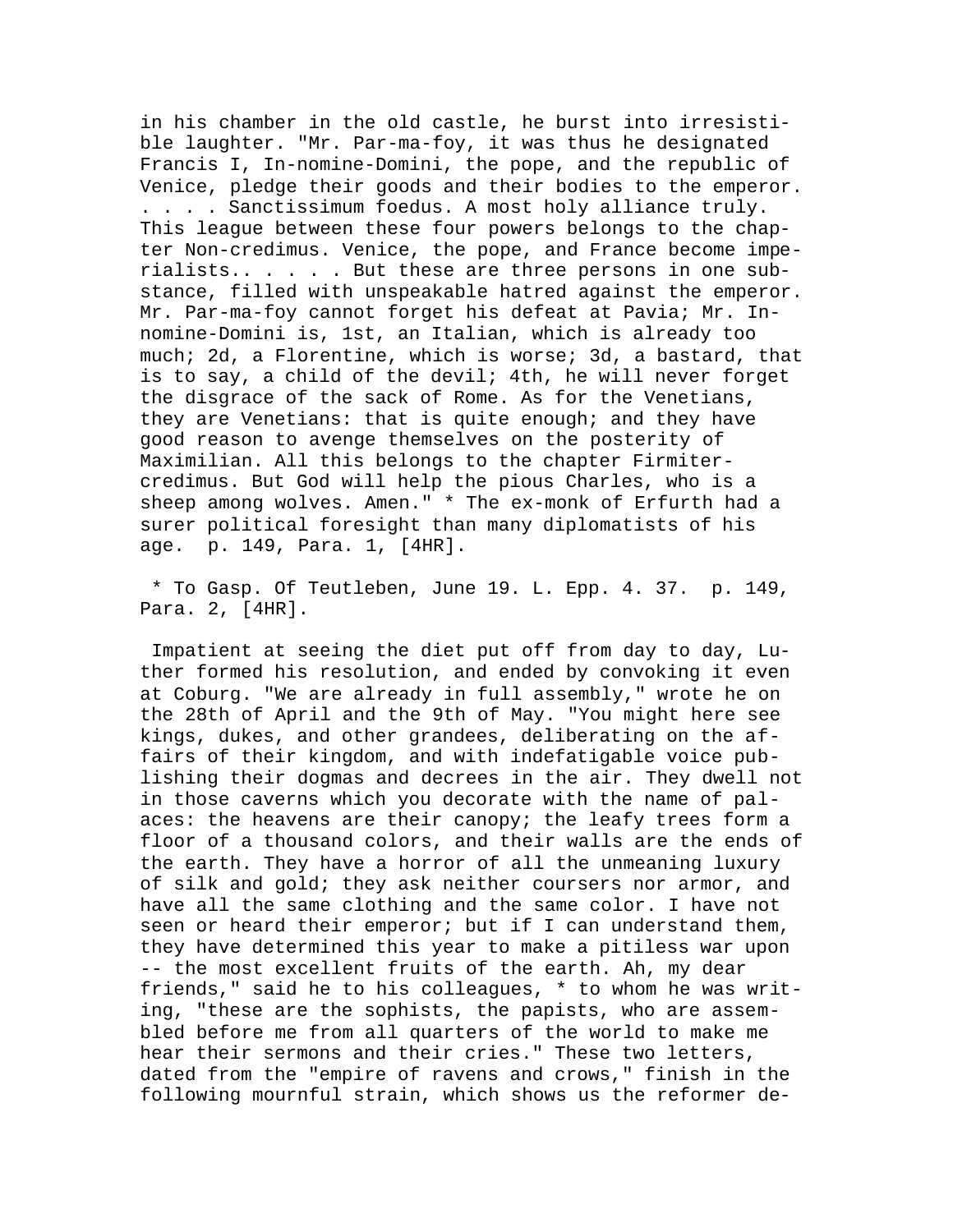scending into himself after this play of his imagination: "Enough of jesting, jesting which is, however, sometimes necessary to dispel the gloomy thoughts that overwhelm me." \* p. 149, Para. 3, [4HR].

 \* An seine Tischgesellen, messmates or table-companions. Ibid. 7. \*\* Sed serio et necessario joco qui mihi irruentes cogitationes repelleret. Ibid. 14. p. 149, Para. 4, [4HR].

 Luther soon returned to real life, and thrilled with joy at beholding the fruits that the Reformation was already bearing, and which were for him a more powerful "apology" than even the Confession of Melancthon. "Is there in the whole world a single country to be compared to your highness's states," wrote he to the elector, "and which possesses preachers of so pure a doctrine, or pastors so fitted to bring about the reign of peace? Where do we see, as in Saxony, boys and girls well instructed in the holy Scriptures and in the Catechism, increasing in wisdom and in stature, praying, believing, talking of God and of Christ better than has been done hitherto by all the universities, convents, and chapters of Christendom?" \* "My dear duke John, says the Lord to you, I commend this paradise to thee, the most beautiful that exists in the world, that thou mayst be its gardener." And then he added: "Alas, the madness of the papist princes changes this paradise of God into a dirty slough, and corrupting the youth, daily peoples with real devils their states, their tables, and their palaces." p. 150, Para. 1, [4HR].

 \* Es wachst jetzt daher die zart Jugend von Knablin un Maidlin. L. Epp. 4. 21. p. 150, Para. 2, [4HR].

 Luther, not content with encouraging his prince, desired also to frighten his adversaries. It was with this intent that he wrote at that time an address to the members of the clergy assembled at Augsburg. A crowd of thoughts, like lansquenets armed cap-a-pie, "rushed in to fatigue and bewilder him;" \* and in fact there is no want of barbed words in the discourse he addresses to the bishops. "In short," said he to them in conclusion, "we know and you know that we have the word of God, and that you have it not. O pope, if I live I shall be a pestilence to thee; and if I die, I shall be thy death." \*\* p. 151, Para. 1, [4HR].

 \* Ut plurimos Lansknecktos, prorsus vi repellere cogar, qui insalutati non cessant obstrepere. Ibid. 10. \*\* Pestis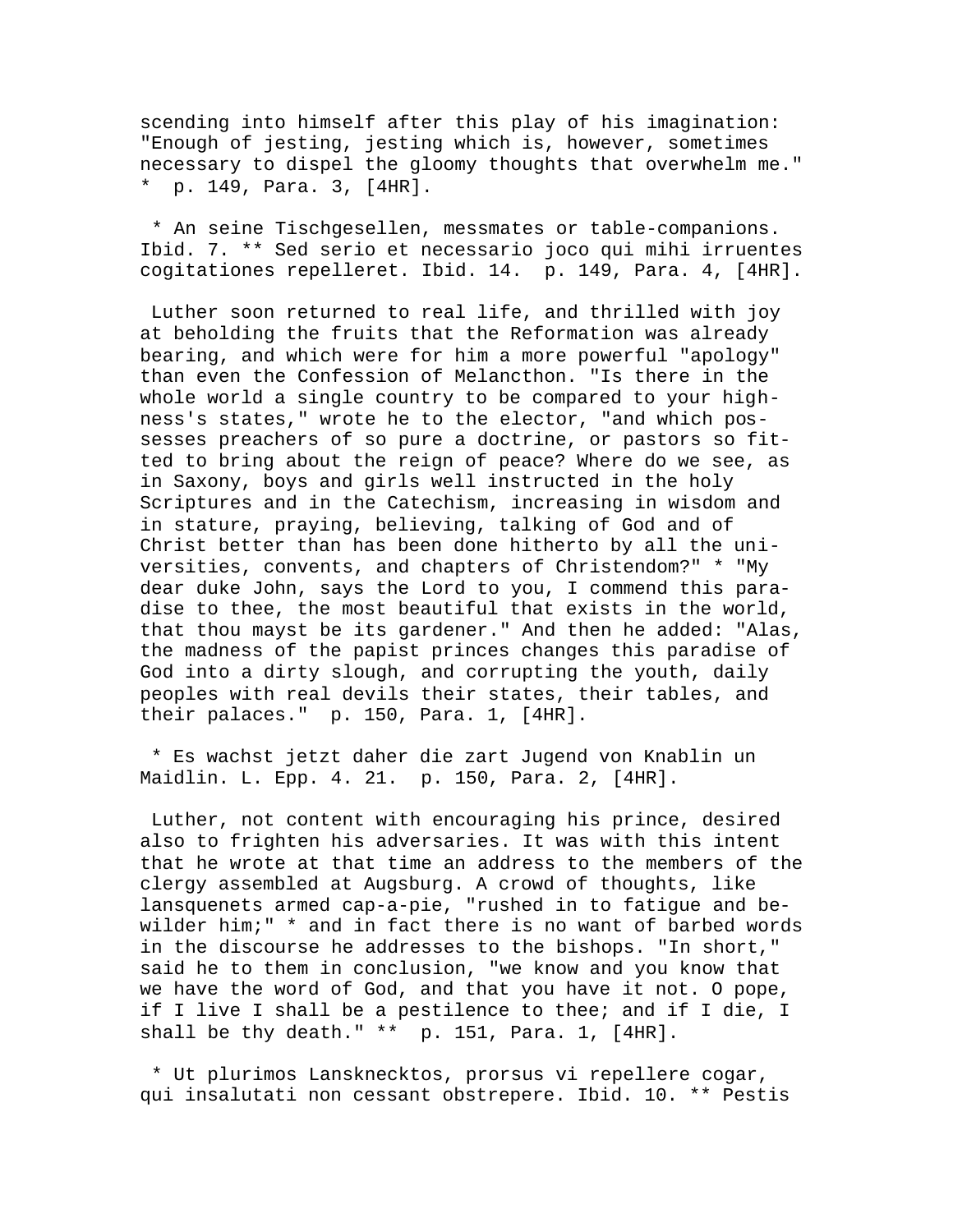eram vivus, moriens ero mors tua, Papa. L. Opp. 20. 164. p. 151, Para. 2, [4HR].

 Thus was Luther present at Augsburg, although invisible; and he effected more by his words and by his prayers than Agricola, Brentz, or Melancthon. These were the days of travail for the gospel truth. It was about to appear in the world with a might, destined to eclipse all that had been done since the time of St. Paul; but Luther only announced and manifested the things that God was effecting: he did not execute them himself. He was, as regards the events of the church, what Socrates was to philosophy: "I imitate my mother, she was a midwife," this philosopher was in the habit of saying; "she does not travail herself, but she aids others." Luther, and he never ceased repeating it, has created nothing; but he has brought to light the precious seed, hidden for ages in the bosom of the church. The man of God is not he who seeks to form his age according to his own peculiar ideas, but he who, distinctly perceiving God's truth, such as it is found in his word, and as it is hidden in his church, brings it to his contemporaries with courage and decision. p. 151, Para. 3, [4HR].

 Never had these qualities been more necessary, for matters were taking an alarming aspect. On the 4th of June died Chancellor Gattinara, who was to Charles the Fifth "what Ulpian was to Alexander Severus," says Melancthon, and with him all the human hopes of the Protestants vanished. "It is God," Luther had said, "who has raised up for us a Naaman in the court of the king of Syria." In truth Gattinara alone resisted the pope. When Charles brought to him the objections of Rome: "Remember," said the chancellor, "that you are master." Henceforward everything seemed to take a new direction. The pope required that Charles should be satisfied with being his "lictor," as Luther says, to carry out his judgments against the heretics. \* Eck, whose name, according to Melancthon, was no bad imitation of the cry of Luther's crows, heaped one upon another \*\* a multitude of pretended heretical propositions, extracted from the reformer's writings. They amounted to four hundred and four, and yet he made excuse that, being taken unawares, he was forced to restrict himself to so small a number, and he called loudly for a disputation with the Lutherans. They retorted on these propositions by a number of ironical and biting theses on "wine, Venus, and baths, against John Eck;" and the poor doctor became the general laughingstock. p. 151, Para. 4, [4HR].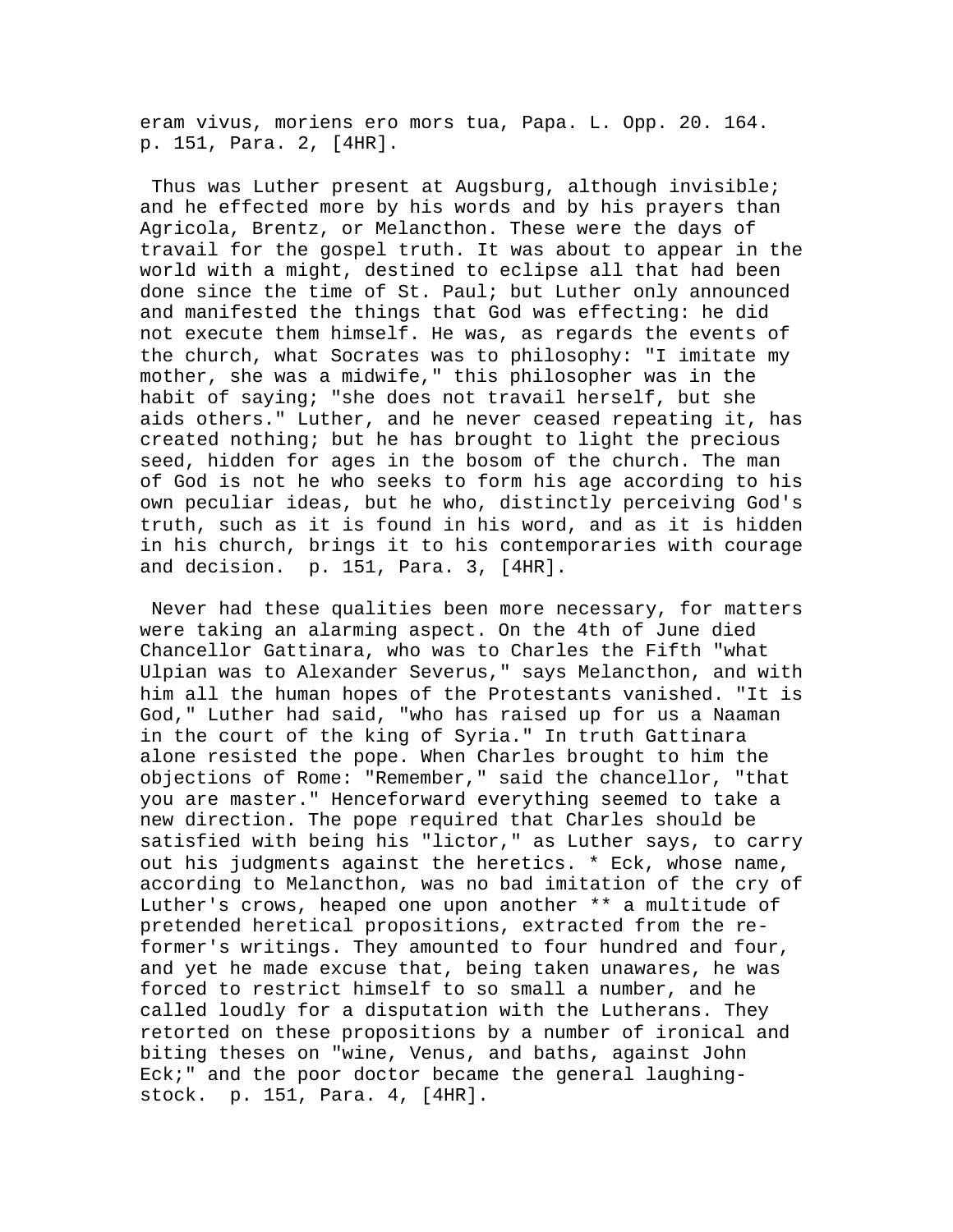\* Tantum lictorem suum in haereticos. Epp. 4. 10. \*\* Magnum acervum conclusionum congessit. Corp. Ref. p. 39. p. 151, Para. 5, [4HR].

 But others went to work more skillfully than he. Cochlaeus, who became chaplain to duke George of Saxony in 1527, begged an interview with Melancthon, "for," added he, "I cannot converse with your married ministers." \* Melancthon, who was looked upon with an evil eye at Augsburg, and who had complained of being more solitary there than Luther in his castle, \*\* was touched by this courtesy, and was still more fully penetrated with the idea that things should be ordered in the mildest manner possible. p. 152, Para. 1, [4HR].

 \* Cum uxoratis presbyteris tuis privatim colloqui non intendimus. Ibid. p. 82. \*\* Nos non minus sumus monachi quam vos in illa arce vestra. Ibid. p. 46. p. 152, Para. 2, [4HR].

 The Romish priests and laymen made a great uproar, because on fast days meat was usually eaten at the elector's court. Melancthon advised his prince to restrict the liberty of his attendants in this respect. "This disorder," said he, "far from leading the simple-minded to the gospel, scandalizes them." He added, in his ill-humor: "A fine holiness truly, to make it a matter of conscience to fast, and yet to be night and day given up to wine and folly." \* The elector did not yield to Melancthon's advice; it would have been a mark of weakness of which his adversaries would have known how to take advantage. p. 152, Para. 3, [4HR].

 \* Und dennoch Tag und Nacht voll und toll seyn. Ibid. 2. p. 79. p. 152, Para. 4, [4HR].

 On the 31st of May, the Saxon Confession was at length communicated to the other protestant states, who required that it should be presented in common in the name of them all. \* But at the same time they desired to make their reservations with regard to the influence of the state. "We appeal to a council," said Melancthon; "we will not receive the emperor as our judge; the ecclesiastical constitutions themselves forbid him to pronounce in spiritual matters. \*\* Moses declares that it is not the civil magistrate who decides, but the sons of Levi. St. Paul also says, 1 Corinthians 14, 'let the others judge,' which cannot be under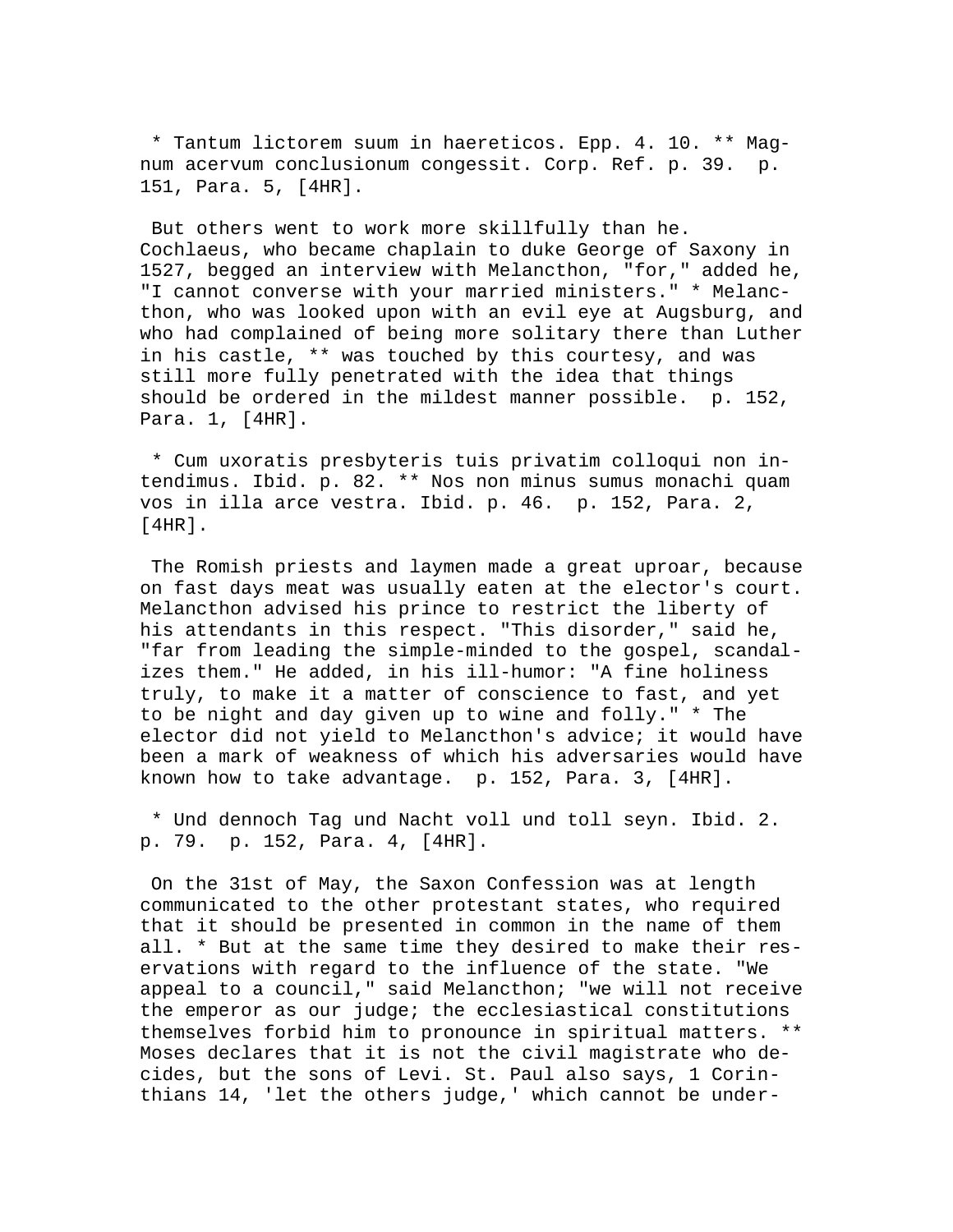stood except of an entire Christian assembly; and the Saviour himself gives us this commandment: 'Tell it unto the church.' We pledge, therefore, our obedience to the emperor in all civil matters; but as for the word of God, we demand liberty." p. 153, Para. 1, [4HR].

 \* In gemein in aller Fursten und Stadte Namen. Ibid. 2. p. 88. \*\* Die constitutiones canonicae den Kaysern verbieten zu richten und sprechen in geistlichen sachen. Corp. Ref. 2. p. 66. p. 153, Para. 2, [4HR].

 All were agreed on this point; but the dissent came from another quarter. The Lutherans feared to compromise their cause if they went hand in hand with the Zwinglians. "This is Lutheran madness," replied Bucer: "it will perish of its own weight." \* But, far from allowing this madness "to perish," the reformed augmented the disunion by exaggerated complaints. "In Saxony they are beginning to sing Latin hymns again," said they; "the sacred vestments are resumed, and oblations are called for anew. \*\* We would rather be led to slaughter, than be Christians after that fashion." p. 153, Para. 3, [4HR].

 \* De Lutheranis furoribus..sua ipsi mole ruent. Zw. Epp. 2. 432. \*\* Hinc Latinae resumuntur cantiones, repetuntur sanctae vestes. Ibid. p. 457. p. 153, Para. 4, [4HR].

 The afflicted landgrave, says Bucer, was "between the hammer and the anvil;" and his allies caused him more uneasiness than his enemies. \* He applied to Rhegius, to Brentz, to Melancthon, declaring that it was his most earnest wish to see concord prevail among all the evangelical doctors. "If these fatal doctrines are not opposed," replied Melancthon, "there will be rents in the church that will last to the end of the world. Do not the Zwinglians boast of their full coffers, of having soldiers prepared, and of foreign nations disposed to aid them? Do they not talk of sharing among them the rights and the property of the bishops, and of proclaiming liberty. . . . . Good God, shall we not think of posterity, which, if we do not repress these guilty seditions, will be at once without throne and without altar?" \*\* "No, no, we are one," replied this generous prince, who was so much in advance of his age; "we all confess the same Christ, we all profess that we must eat Jesus Christ, by faith, in the eucharist. Let us unite." All was unavailing. The time in which true catholicity was to replace this sectarian spirit, of which Rome is the most per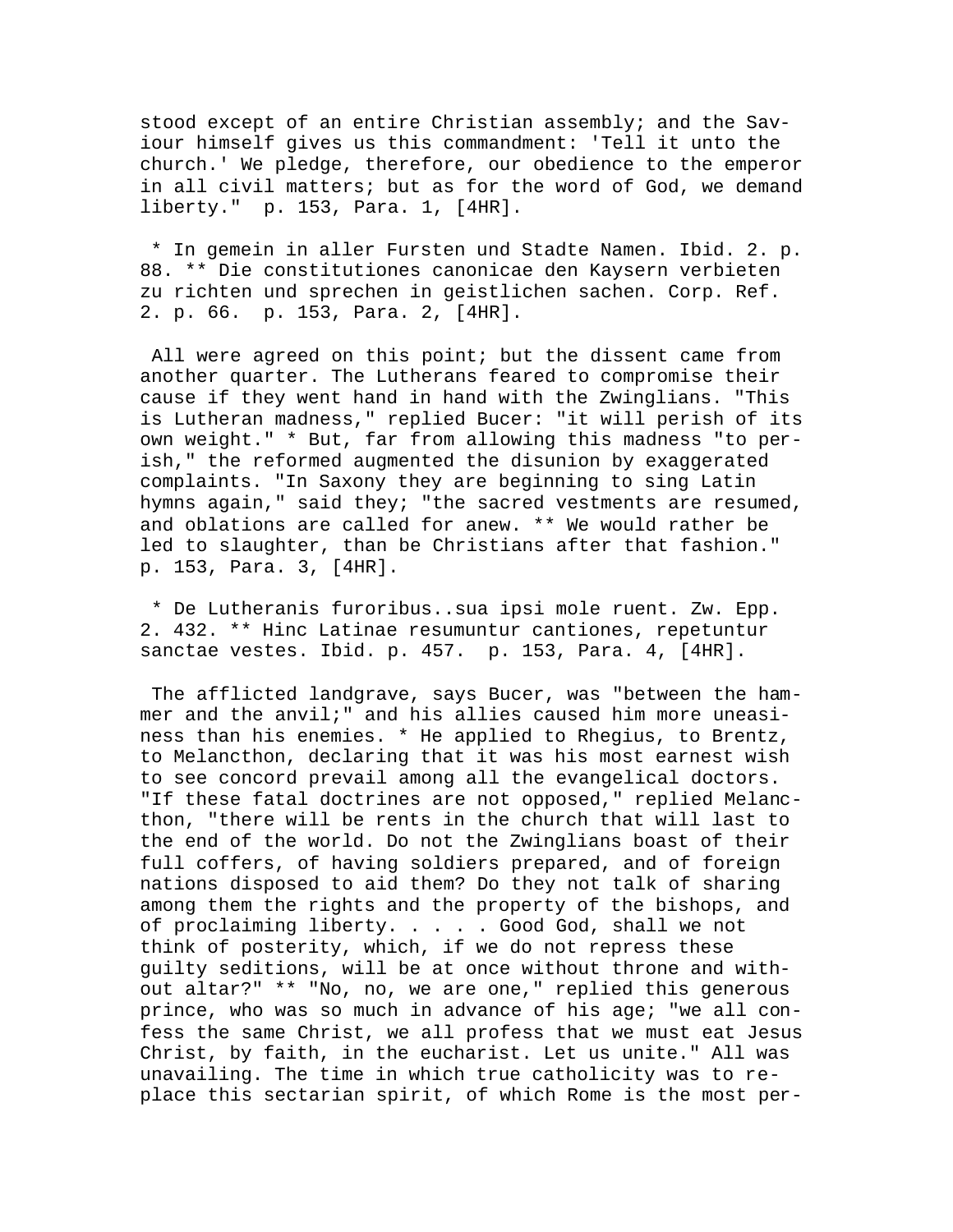fect expression, had not yet arrived. p. 154, Para. 1, [4HR].

 \* Cattus inter sacrum et saxum stat, et de sociis magis quam hostibus solicitus est. Ibid. \*\* Keine Kirche und kein Regiment. Corp. Ref. 2. 95. p. 154, Para. 2, [4HR].

 CHAPTER 4 --- Agitation in Augsburg -- Violence of the Imperialists -- Charles at Munich -- Charles's arrival -- The nuncio's blessing -- The Imperial procession -- Charles's appearance -- Enters Augsburg -- Te Deum -- The benediction -- Charles desires the sermons to be discontinued -- Brandenburg offers his head -- The emperor's request for Corpus Christi -- Refusal of the princes -- Agitation of Charles - - The princes oppose tradition -- Procession of Corpus Christi -- Exasperation of Charles. p. 155, Para. 1, [4HR].

 In proportion as the emperor drew near Augsburg, the anxieties of the Protestants continued increasing. The burghers of this imperial city expected to see it become the theater of strange events. Accordingly they said that if the elector, the landgrave, and other friends of the Reformation were not in the midst of them, they would all desert it. \* "A great destruction threatens us," was repeated on every side. \*\* One of Charles's haughty expressions above all disquieted the Protestants. "What do these electors want with me?" he had said impatiently; "I shall do what I please." \*\*\* Thus arbitrary rule was the imperial law destined to prevail in the diet. p. 155, Para. 2, [4HR].

 \* Wo Sachsen, Hessen, und andere Lutherische nit hie waren. Corp. Ref. 2. 89. \*\* Minatur nobis Satan grande exitium. Ib. 92. \*\*\* Er wolte es machen, wie es Ihm eben ware. Ibid. 88. p. 155, Para. 3, [4HR].

 To this agitation of men's minds was added the agitation of the streets, or rather one led to the other. Masons and locksmiths were at work in all the public places and crossings, laboriously fastening barriers and chains to the walls, that might be closed or stretched at the first cry of alarm. \* At the same time about eight hundred foot and horse soldiers were seen patrolling the streets, dressed in velvet and silk, whom the magistrates had enrolled in order to receive the emperor with magnificence. \*\* p. 155, Para. 4, [4HR].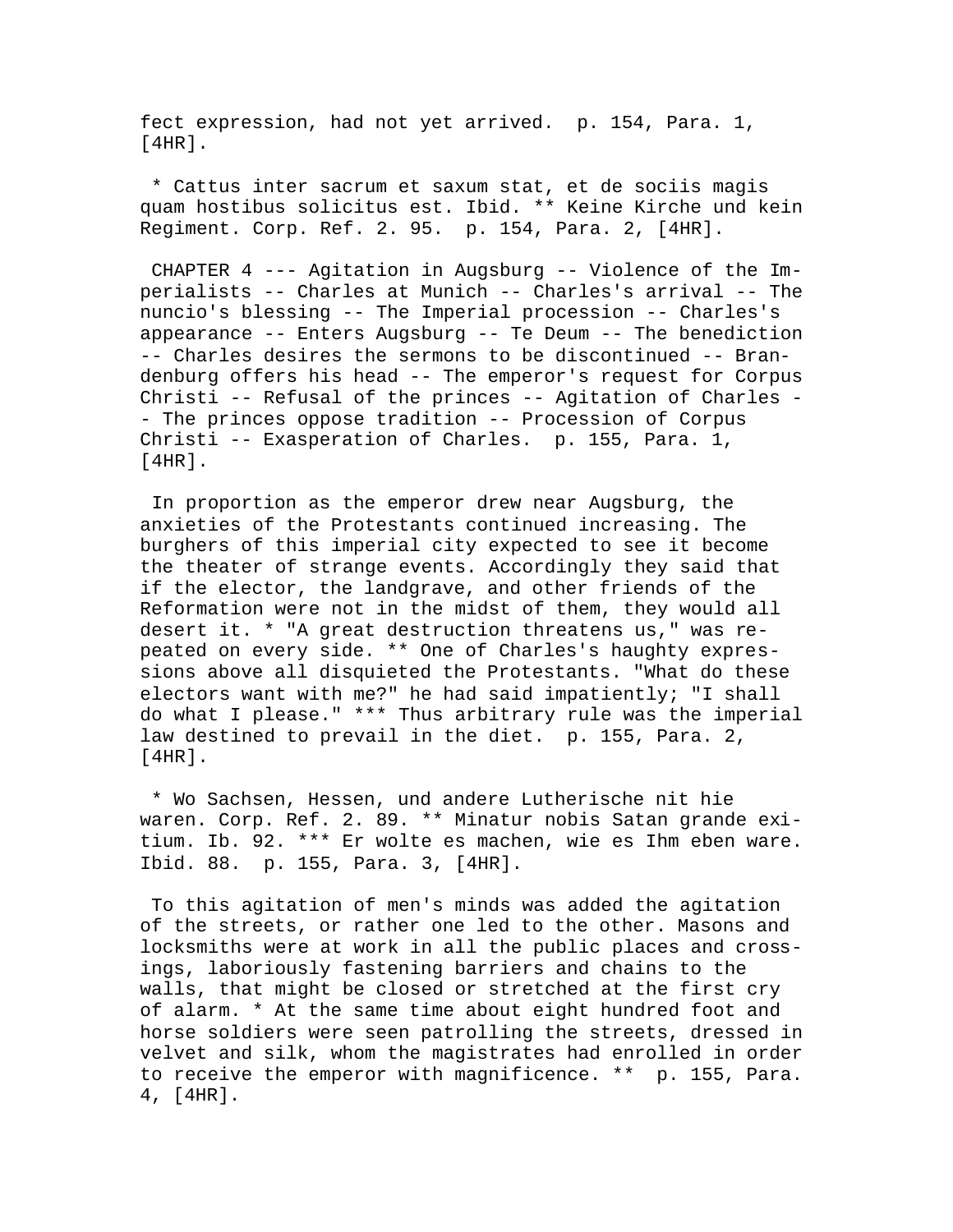\* Neu aufgerichte Ketten und Stock. Ibid. 66. \*\* Mit sammet und seide auf's kostlichst ausgestrichen. Ibid. p. 155, Para. 5, [4HR].

 Matters were in this state, and it was about the middle of May, when a number of insolent Spanish quartermasters arrived, who, looking with contemptuous eyes on these wretched burghers, entered their houses, conducted themselves with violence, and even rudely tore down the arms of some of the princes. \* The magistrates having delegated councillors to treat with them, the Spaniards made an impudent reply. "Alas," said the citizens, "if the servants are so, what will their master be?" The ministers of Charles were grieved at their impertinence, and sent a German quartermaster who employed the forms of German politeness to make them forget this Spanish haughtiness. p. 155, Para. 6, [4HR].

 \* Den jungen Fursten zu Neuburg ihre wappen abgerissen. Ibid. 55. p. 155, Para. 7, [4HR].

 That did not last long, and they soon felt more serious alarm. The council of Augsburg were asked what was the meaning of these chains and soldiers, and they were ordered, in the emperor's name, to take down the one and disband the other. The magistrates of the city answered in alarm, "For more than ten years past we have intended putting up these chains; \* and as for the soldiers, our object is simply to pay due honor to his majesty." After many parleys it was agreed to dismiss the troops, and that the imperial commanders should select afresh a thousand men, who should make oath to the emperor, but be paid by the city of Augsburg. p. 156, Para. 1, [4HR].

 \* Vor zehn Jahren in Sinn gehalt. Corp. Ref. 2. 66. p. 156, Para. 2, [4HR].

 The imperial quartermasters then resumed all their insolence; and no longer giving themselves the trouble of entering the houses and the shops, they tore down the signboards of the Augsburg citizens, and wrote in their place how many men and horses the latter would be required to lodge. \* p. 156, Para. 3, [4HR].

 \* Gehen nicht mehr in die Hauser und schrieben an die Thur. Ibid. 89. p. 156, Para. 4, [4HR].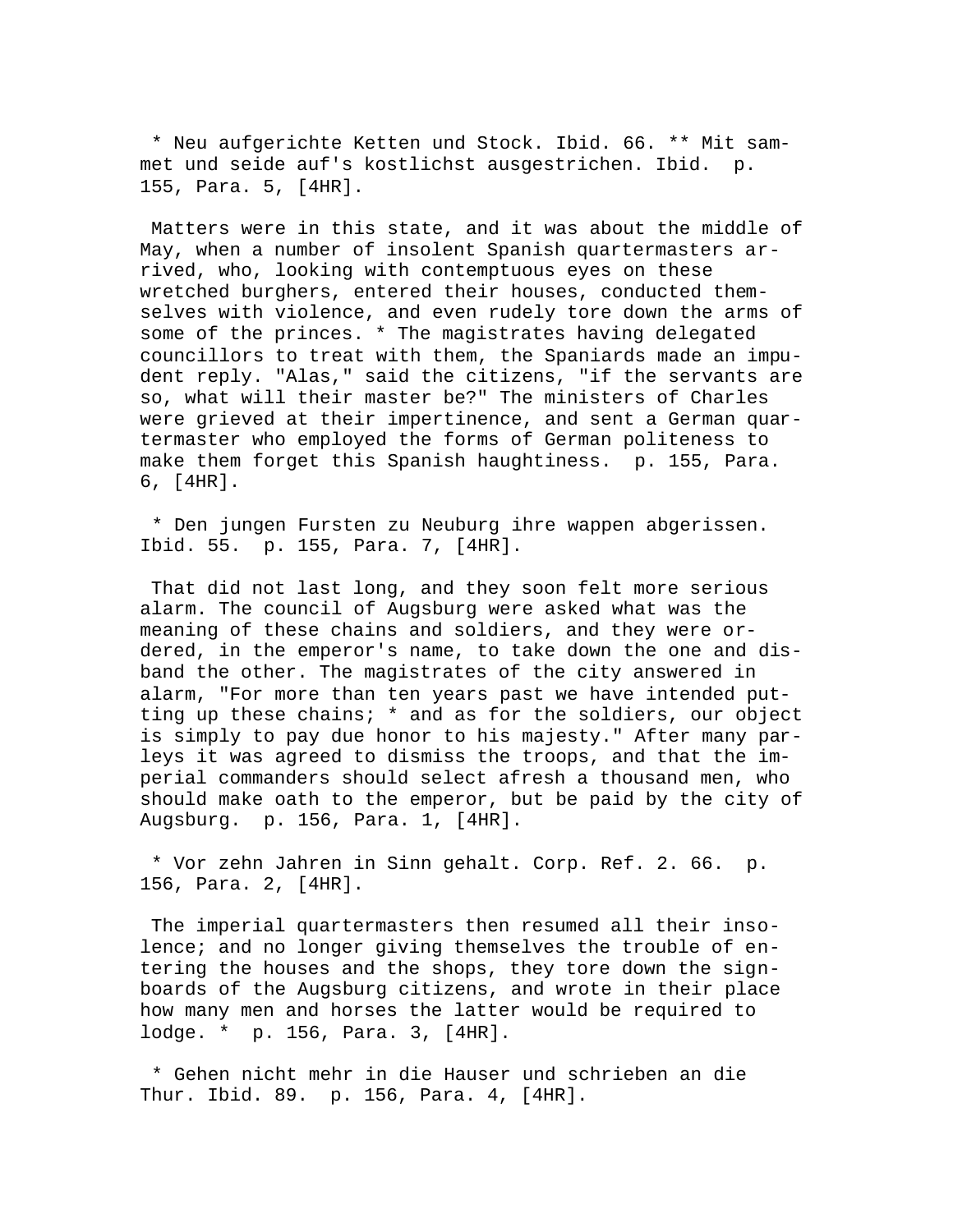Such were the preludes to the work of conciliation that Charles V had announced, and that he was so slow in beginning. Accordingly his delay, attributed by some to the crowds of people who surrounded him with their acclamations; by others to the solicitations of the priests, who opposed his entry into Augsburg until he had imposed silence on the ministers; and by others, finally, to the lessons the pope had given him in the arts of policy and stratagem, still more estranged the elector and his allies. \* p. 156, Para. 5, [4HR].

 \* Caesarem instructum arte pontificum quaerere causas morae. L. Epp. 4. 31. p. 156, Para. 6, [4HR].

 At last Charles, having quitted Innspruck two days after Gattinara's death, arrived at Munich on the 10th of June. His reception was magnificent. About two miles from the town a temporary fortress had been erected, around which a sham-fight took place. Soldiers mounted to the assault, mines were exploded; discharges of artillery, clouds of smoke, the clash of arms, the shouts of the combatants, delighted the eyes and ears of the emperor; \* within the city, theaters had been raised in the open air, in which the Jewish Esther, the Persian Cambyses, and other pieces not less famous, were represented; and the whole, combined with splendid fireworks, formed the welcome given by the adherents of the pope to him whom they styled their savior. p. 157, Para. 1, [4HR].

 \* Das hat Kais. Maj. Wohl gefallen. Forstemann, Urkun den, 1. 246. p. 157, Para. 2, [4HR].

 Charles was not far distant from Augsburg. As early as the 11th of June, every day and every hour, members of the imperial household, carriages, wagons, and baggage entered the city, to the sound of the clacking whip and of the horn; \* and the burghers in amazement gazed with dejected eyes on all this insolent train, that fell upon their city like a flight of locusts. \*\* p. 157, Para. 3, [4HR].

 \* Alle stund die Wagen, der Tross und viel gesinds nack einander herein. Corp. Ref. 2. 90. \*\* Finden aber wenig Frenden feuer. Ibid. p. 157, Para. 4, [4HR].

 At five o'clock in the morning of the 15th of June, \* the elector, the princes, and their councillors, assembled at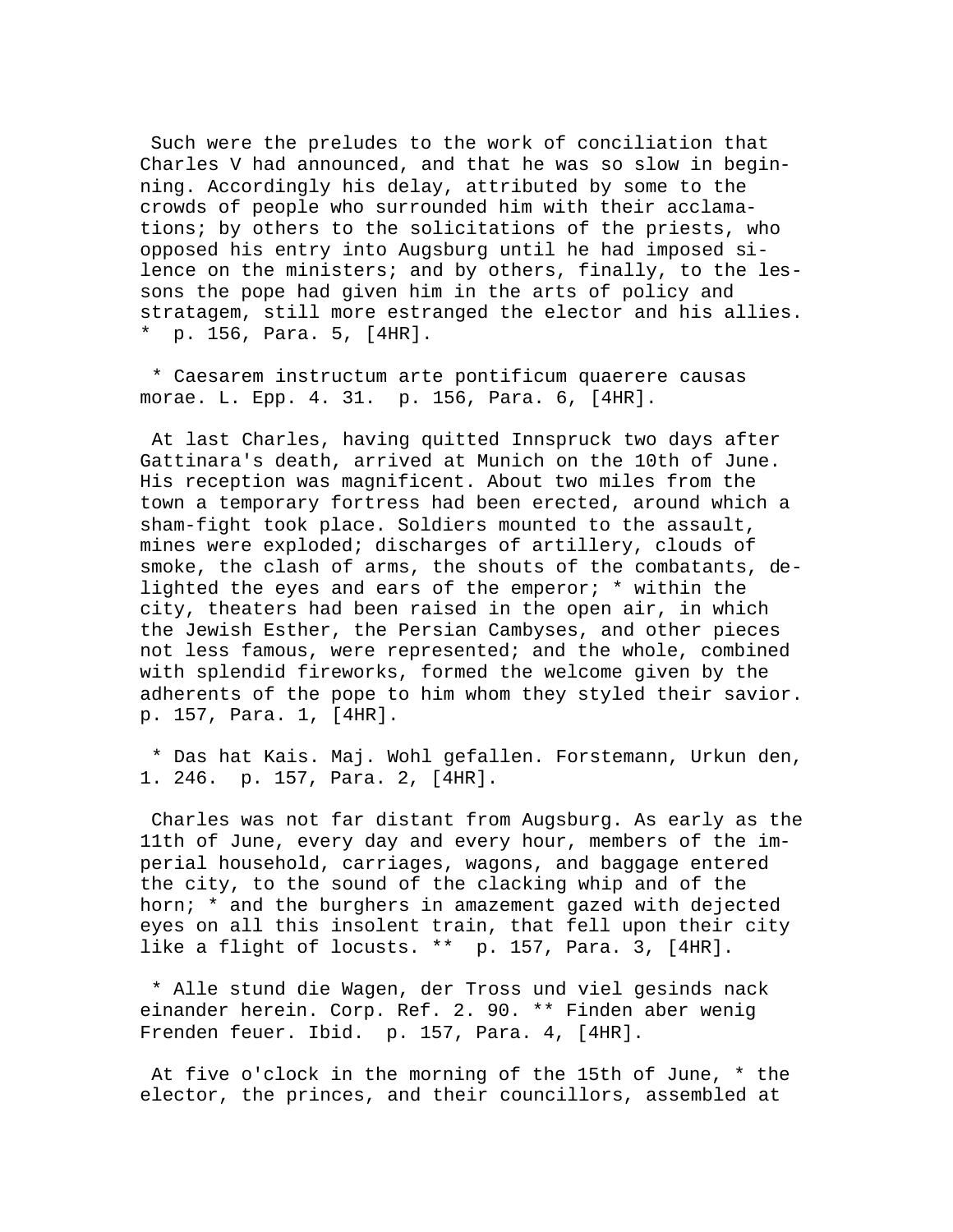the town-hall, and erelong arrived the imperial commissaries, with orders for them to go out and meet Charles. At three in the afternoon the princes and deputies quitted the city, and, having reached a little bridge across the river Lech, they there halted and waited for the emperor. The eyes of every member of the brilliant assemblage, thus stopping on the smiling banks of an alpine torrent, were directed along the road to Munich. At length, after waiting two or three hours, clouds of dust and a loud noise announced the emperor. Two thousand of the imperial guard marched first; and as soon as Charles had come to within fifty paces of the river, the electors and princes alighted. Their sons, who had advanced beyond the bridge, perceiving the emperor preparing to do the same, ran to him and begged him to remain on horseback; \*\* but Charles dismounted without hesitation, \*\*\* and approaching the princes with an amiable smile, cordially shook hands with them. Albert of Mentz, in his quality of arch-chancellor of the empire, now welcomed the emperor, and the count-palatine Frederick replied in behalf of Charles. p. 157, Para. 5, [4HR].

 \* Zu morgens, um funf Uhr. F. Urkunden, 1. 263. \*\* Ab Electorum filiis qui procurrerant rogatus. Seck. 2. 101. \*\*\* Mox ab equis descenderunt. Cochlaeus. p. 157, Para. 6, [4HR].

 While this was passing, three individuals remained apart on a little elevation; \* these were the Roman legate, proudly seated on a mule, glittering with purple, and accompanied by two other cardinals, the archbishop of Salzburg and the bishop of Trent. The nuncio, beholding all these great personages on the road, raised his hands, and gave them his blessing. Immediately the emperor, the king, and the princes who submitted to the pope, fell on their knees; the Spaniards, Italians, Netherlanders, and Germans in their train, imitated their movements, casting however a side glance on the Protestants, who, in the midst of this humbly prostrate crowd, alone remained standing. \*\* Charles did not appear to notice this, but he doubtless understood what it meant. The elector of Brandenburg then delivered a Latin speech to the legate. He had been selected because he spoke this language better than the princes of the church; and accordingly, Charles, when praising his eloquence, slily put in a word about the negligence of the prelates. \*\*\* The emperor now prepared to remount his horse; the Prince-electoral of Saxony, and the young princes of Lu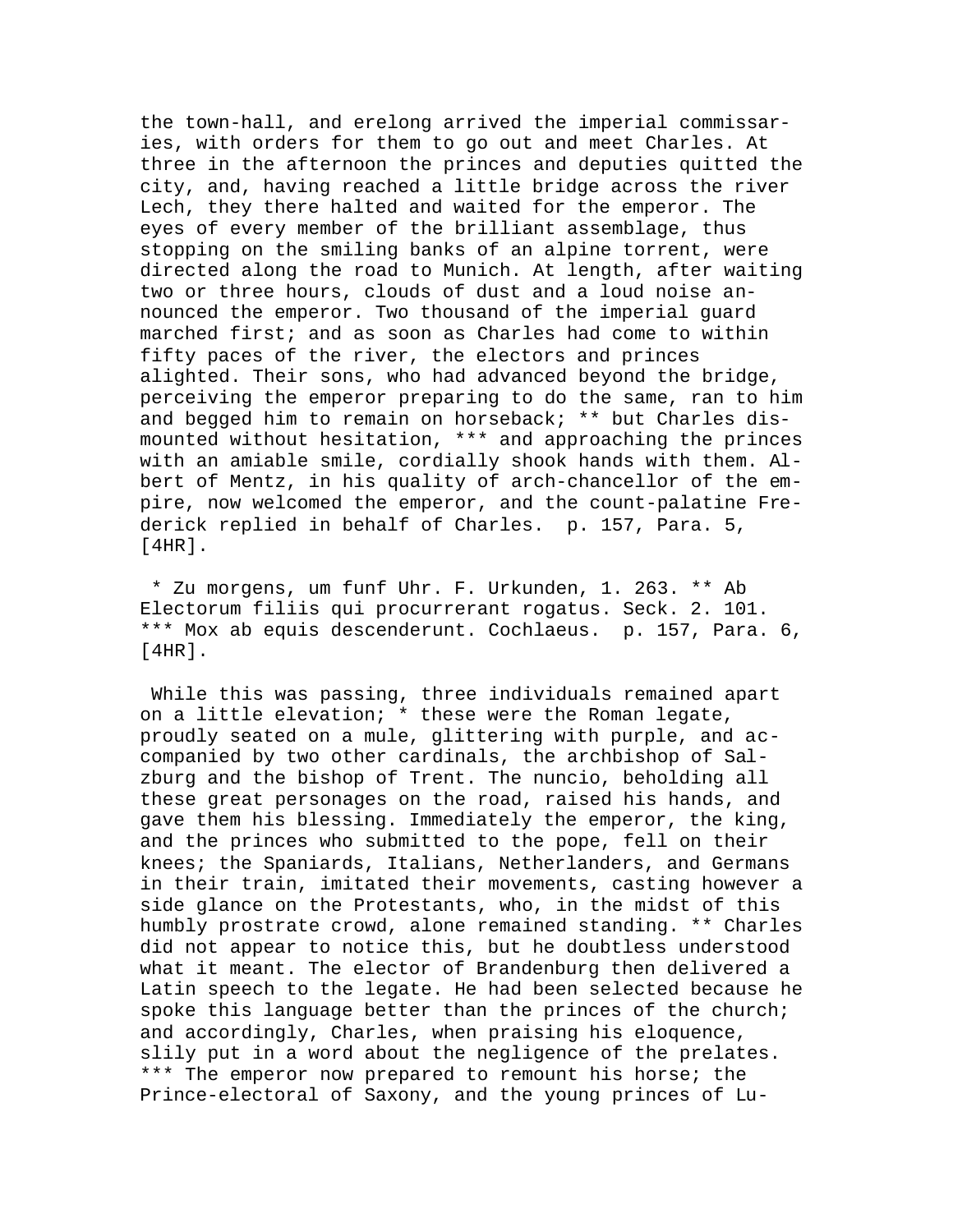neburg, Mecklenburg, Brandenburg, and Anhalt, rushed towards him to aid him in getting into his saddle: one held the bridle, another the stirrup, and all were charmed at the magnificent appearance of their powerful sovereign. \*\*\*\* The procession began to move on. p. 158, Para. 1, [4HR].

 \* Auf ein Ort geruckt. F. Urkunde, 1. 256. \*\* Primum constantiae specimen. Seck. 2. 101. \*\*\* Prelatorum autem negligentiam accusaret. Ibid. \*\*\*\* Conscendentem juniores principes adjuverunt. Ibid. and F. Urkunden, 1. 258. p. 158, Para. 2, [4HR].

 First came two companies of lansquenets, commanded by Simon Seitz, a citizen of Augsburg, who had made the campaign of Italy, and was returning home laden with gold. \* Next advanced the households of the six electors, composed of princes, counts, councillors, gentlemen, and soldiers; the household of the dukes of Bavaria had slipped into their ranks, and the four hundred and fifty horsemen that composed it marched five abreast, covered with bright cuirasses, and wearing red doublets, while over their heads floated handsome many-colored plumes. Bavaria was already in this age the main support of Rome in Germany. p. 159, Para. 1, [4HR].

 \* Bekleit von gold. Lit. clothed with gold. F. Urkunden, 1. 258. p. 159, Para. 2, [4HR].

 Immediately after came the households of the emperor and of his brother, in striking contrast with this warlike show. They were composed of Turkish, Polish, Arabian, and other led horses; then followed a multitude of young pages, clad in yellow or red velvet, with Spanish, Bohemian, and Austrian nobles in robes of silk and velvet; \* among these the Bohemians had the most martial air, and gracefully rode their superb and prancing coursers. Last the trumpeters, drummers, heralds, grooms, footmen, and the legate's crossbearers, announced the approach of the princes. p. 159, Para. 3, [4HR].

 \* Viel sammete und seiden Rocke. L. Opp. 20. 201. p. 159, Para. 4, [4HR].

 In fact these powerful lords, whose contentions had so often filled Germany with confusion and war, now advanced riding peacefully side by side. After the princes appeared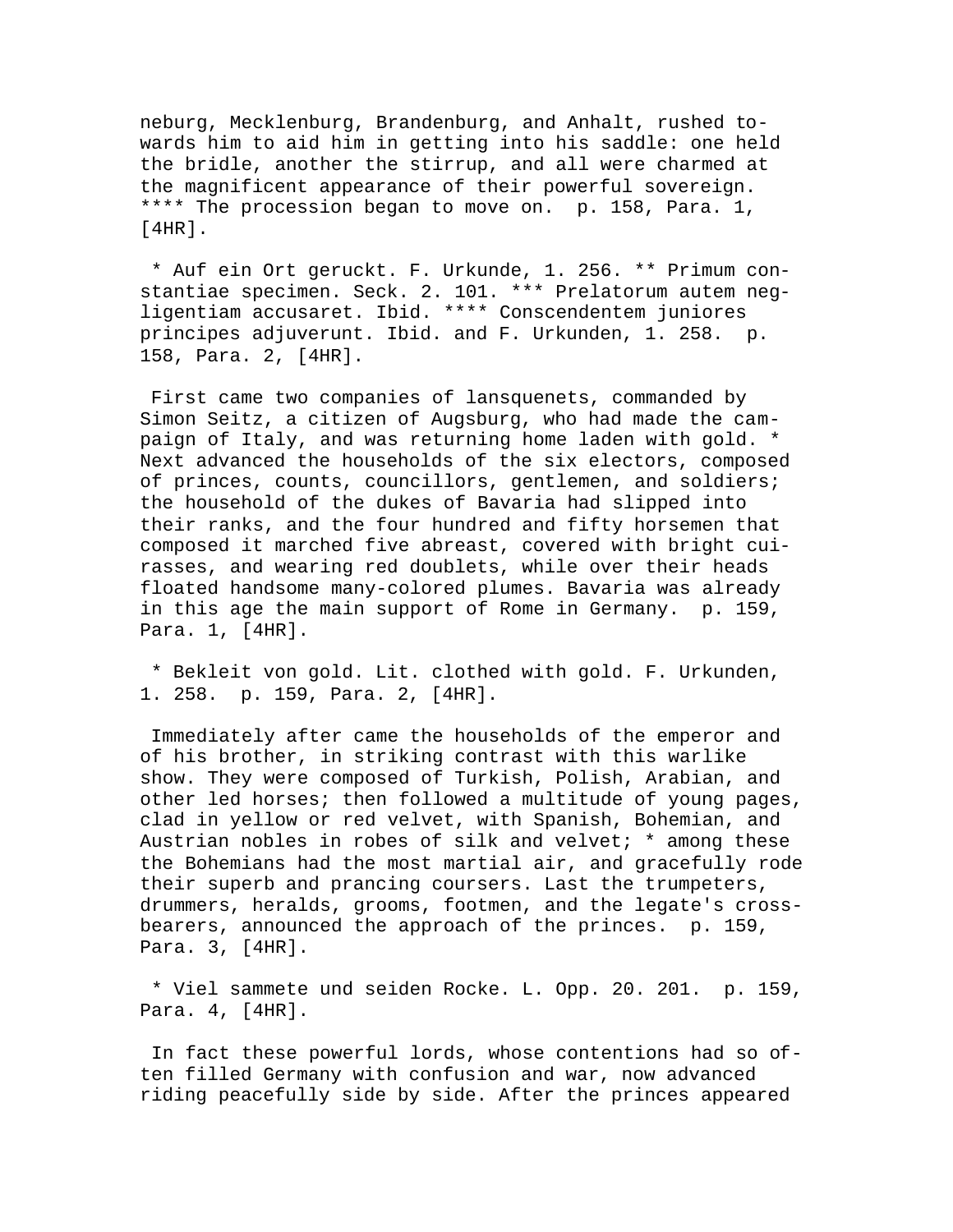the electors; and the elector of Saxony, according to custom, carried the naked and glittering imperial sword immediately before the emperor. \* p. 159, Para. 5, [4HR].

 \* Noster princeps de more praetulit ensem. Corp. Ref. 2. 118. p. 159, Para. 6, [4HR].

 Last came the prince, on whom all eyes were fixed. \* Thirty years of age, of distinguished port and pleasing features, robed in golden garments that glittered all over with precious stones, \*\* wearing a small Spanish hat on the crown of his head, \*\*\* mounted on a beautiful Polish hackney of the most brilliant whiteness, riding beneath a rich canopy of red, white, and green damask borne by six senators of Augsburg, and casting around him looks in which gentleness was mingled with gravity, Charles excited the liveliest enthusiasm, and every one exclaimed that he was the handsomest man in the empire, as well as the mightiest prince in the world. p. 159, Para. 7, [4HR].

 \* Omnium oculos in se convertit. Seck. 2. 160. \*\* Totus gemmis coruscabat. Ibid. \*\*\* Ein klein Spanisch Hutlein. F. Urkunden, 1. 260. p. 159, Para. 8, [4HR].

 He had at first desired to place his brother and the legate at his side; but the elector of Mentz, attended by two hundred guards arrayed in silk, had claimed the emperor's right hand; and the elector of Cologne, with a hundred well-armed attendants, had taken his station on the left. King Ferdinand and the legate came next; to whom succeeded the cardinals, ambassadors, and prelates, among whom was remarked the haughty bishop of Osma, the emperor's confessor. The imperial cavalry and the troops of Augsburg closed the procession. p. 160, Para. 1, [4HR].

 Never, according to the historians, had anything so magnificent been seen in the empire; \* but they advanced slowly, and it was between eight and nine o'clock in the evening before they reached the gates of Augsburg. \*\* Here they met the burgomaster and councillors, who prostrated themselves before Charles, and at the same time the cannon from the ramparts, the bells from all the steeples in full peal, the noise of trumpets and kettle-drums, and the joyful acclamations of the people, reechoed with loud din. Stadion, bishop of Augsburg, and his clergy robed in white, struck up the Advenisti desirabilis; and six canons, advancing with a magnificent canopy, prepared to conduct the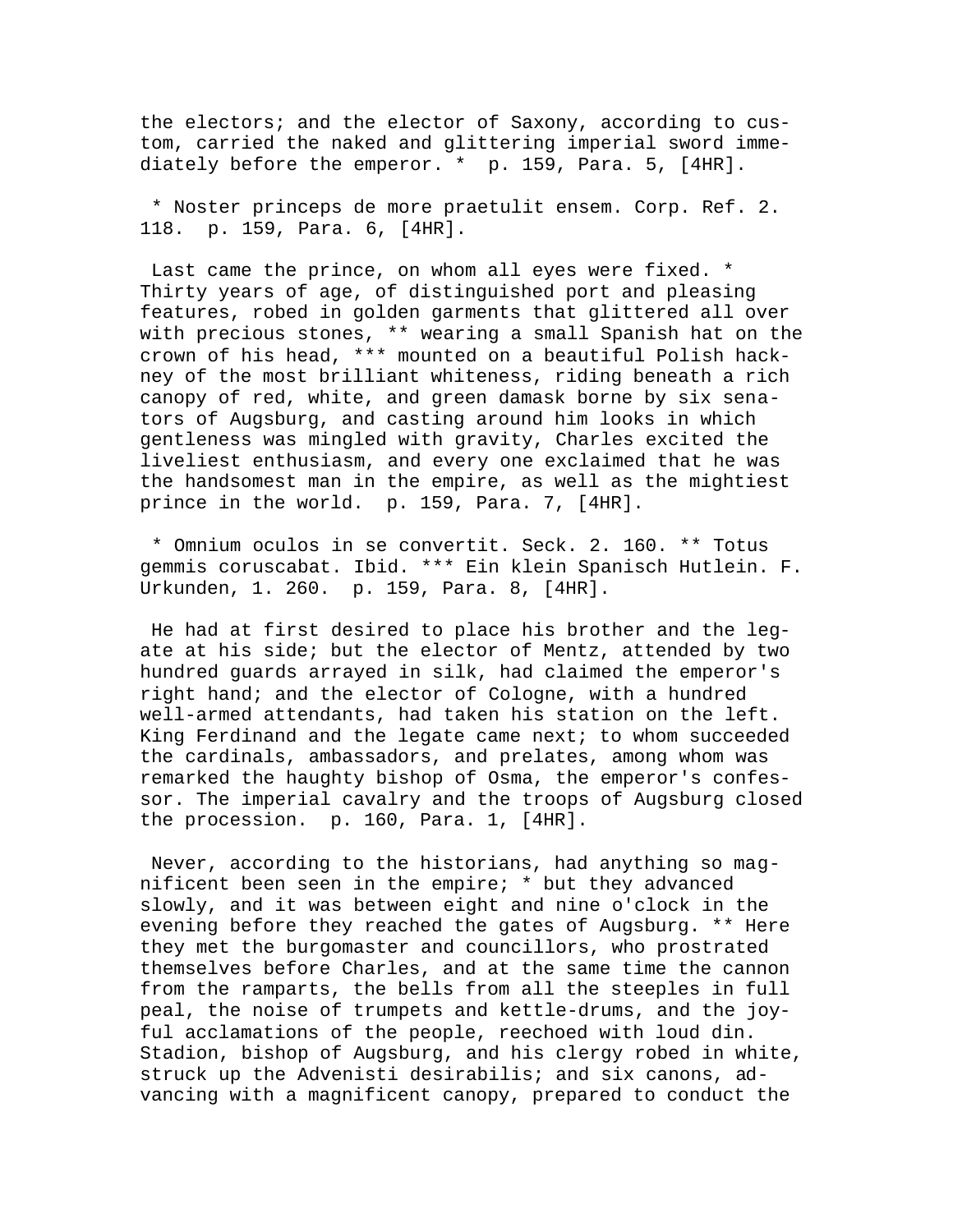emperor to the cathedral, when Charles's horse, startled at this unusual sight, suddenly reared, \*\*\* and the emperor had some difficulty in mastering him. At length Charles entered the minster, which was ornamented with garlands and flowers, and suddenly illuminated by a thousand torches. p. 160, Para. 2, [4HR].

 \* Antea in imperio non erat visa. Seck. 2. 160. \*\* Ingressus est in urbem intra octavam et nonam. Ibid. 114. \*\*\* Da entsetzt sich K. M. Hengst fur solchem Himsel. F. Urkunden, 1. 26. p. 160, Para. 3, [4HR].

 The emperor went up to the altar, and falling on his knees, raised his hands towards heaven. \* During the Te Deum, the Protestants observed with anxiety that Charles kept conversing in a low tone with the archbishop of Mentz; that he bent his ear to the legate who approached to speak to him, and nodded in a friendly manner to duke George. All this appeared to them of evil omen; but at the moment when the priests sang the Te ergo quoesimus, Charles, breaking off his conversations, suddenly rose, and one of the acolytes running to him with a gold embroidered cushion, the emperor put it aside, and knelt on the bare stones of the church. All the assembly knelt with him; the elector and the landgrave alone remained standing. Duke George astonished at such boldness, cast a threatening glance at his cousin. The margrave of Brandenburg, carried away by the crowd, had fallen on his knees; but having seen his two allies standing, he hastily rose up again. p. 161, Para. 1, [4HR].

\* Ihr hand aufgehebt. Ibid. p. 161, Para. 2, [4HR].

 The cardinal-archbishop of Salzburg then proceeded to pronounce the benediction; but Campeggio, impatient at having as yet taken no part in the ceremony, hastened to the altar, and rudely thrusting the archbishop aside, said sharply to him: \* "This office belongs to me, and not to you." The other gave way, the emperor bent down, and the landgrave, with difficulty concealing a smile, hid himself behind a candelabrum. The bells now rang out anew, the procession recommenced its march, and the princes conducted the emperor to the palatinate, the name given to the bishop's palace, which had been prepared for him. The crowd now dispersed: it was after ten at night. p. 161, Para. 3, [4HR].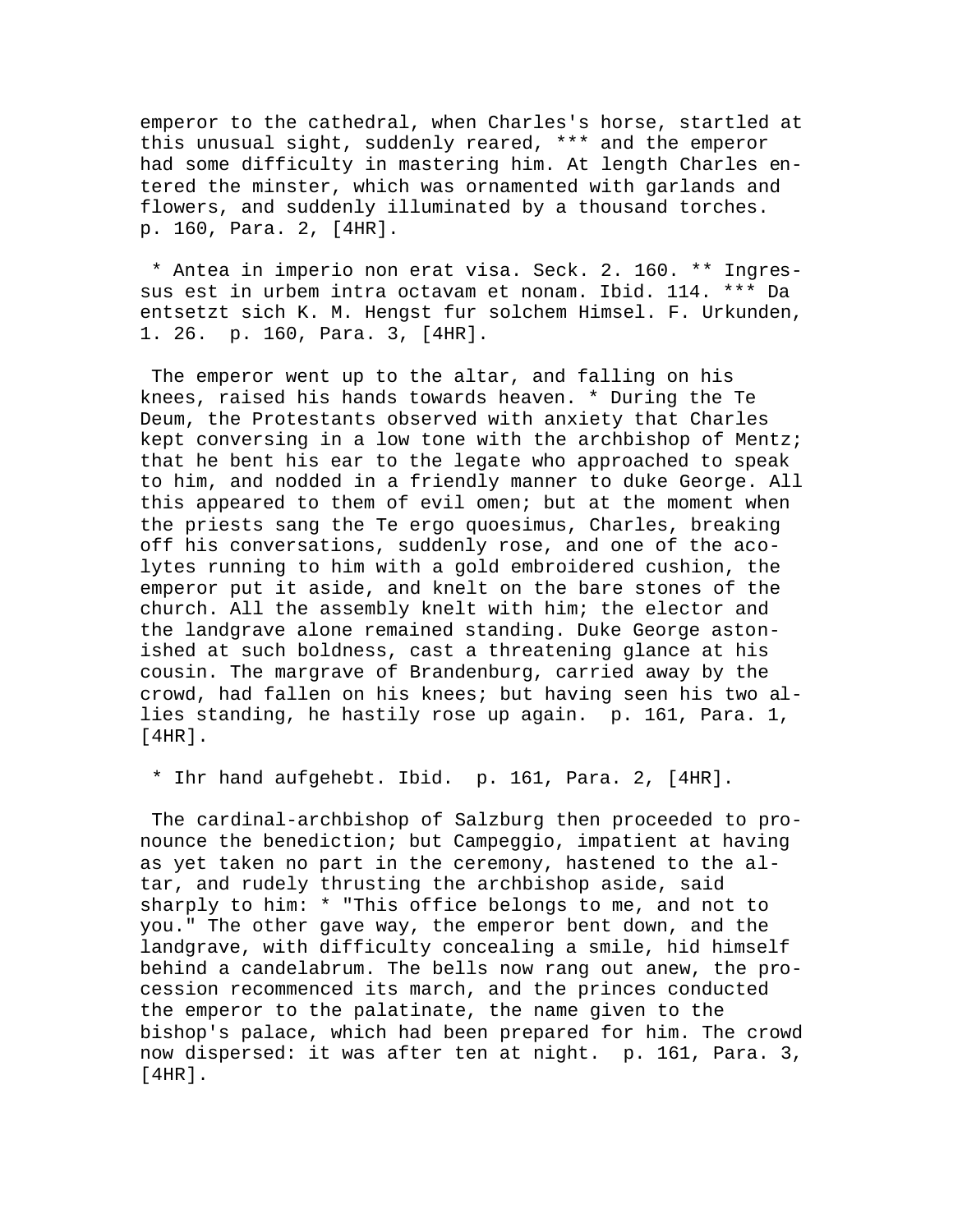\* Cardinalem legatus castigatum abegit. Seck. 2. 161. p. 161, Para. 4, [4HR].

 The hour was come in which the partisans of the papacy flattered themselves with the prospect of rendering the Protestants untrue to their faith. The arrival of the emperor, the procession of the holy sacrament that was preparing, the late hour, all had been calculated beforehand; "the nocturns of treason were about to begin," said Spalatin. p. 161, Para. 5, [4HR].

 A few minutes of general conversation took place in the emperor's apartments; the princes of the Romish party were then allowed to retire; but Charles had given a sign to the elector of Saxony, to the landgrave of Hesse, to George, margrave of Brandenburg, to the prince of Anhalt, and to the duke of Luneburg, to follow him into his private chamber. \* His brother Ferdinand, who was to serve as interpreter, alone went in with them. Charles thought that so long as the Protestant princes were before the world, they would not yield; but that in a private and friendly interview, he might obtain all he desired of them. p. 162, Para. 1, [4HR].

 \* Ad conclave suum. Corp. Ref. Pp. 106, 114. p. 162, Para. 2, [4HR].

 "His majesty requests you to discontinue the sermons," said Ferdinand. On hearing these words the two elder princes, the elector and the margrave, turned pale and did not speak: \* there was a long silence. p. 162, Para. 3, [4HR].

 \* Die beede alte Fursten zum Hochsten entsetz. Ibid. p. 162, Para. 4, [4HR].

 At last the landgrave said: "We entreat your majesty to withdraw your request, for our ministers preach only the pure word of God, as did the ancient doctors of the church, St. Augustine, St. Hilary, and so many others. Of this your majesty may easily convince yourself. We cannot deprive ourselves of the food of the word of God, and deny his gospel." \* p. 162, Para. 5, [4HR].

 \* Se non posse cibo verbi Dei carere, nec sana conscientia Evangelium negare. Ibid. 115. p. 162, Para. 6, [4HR].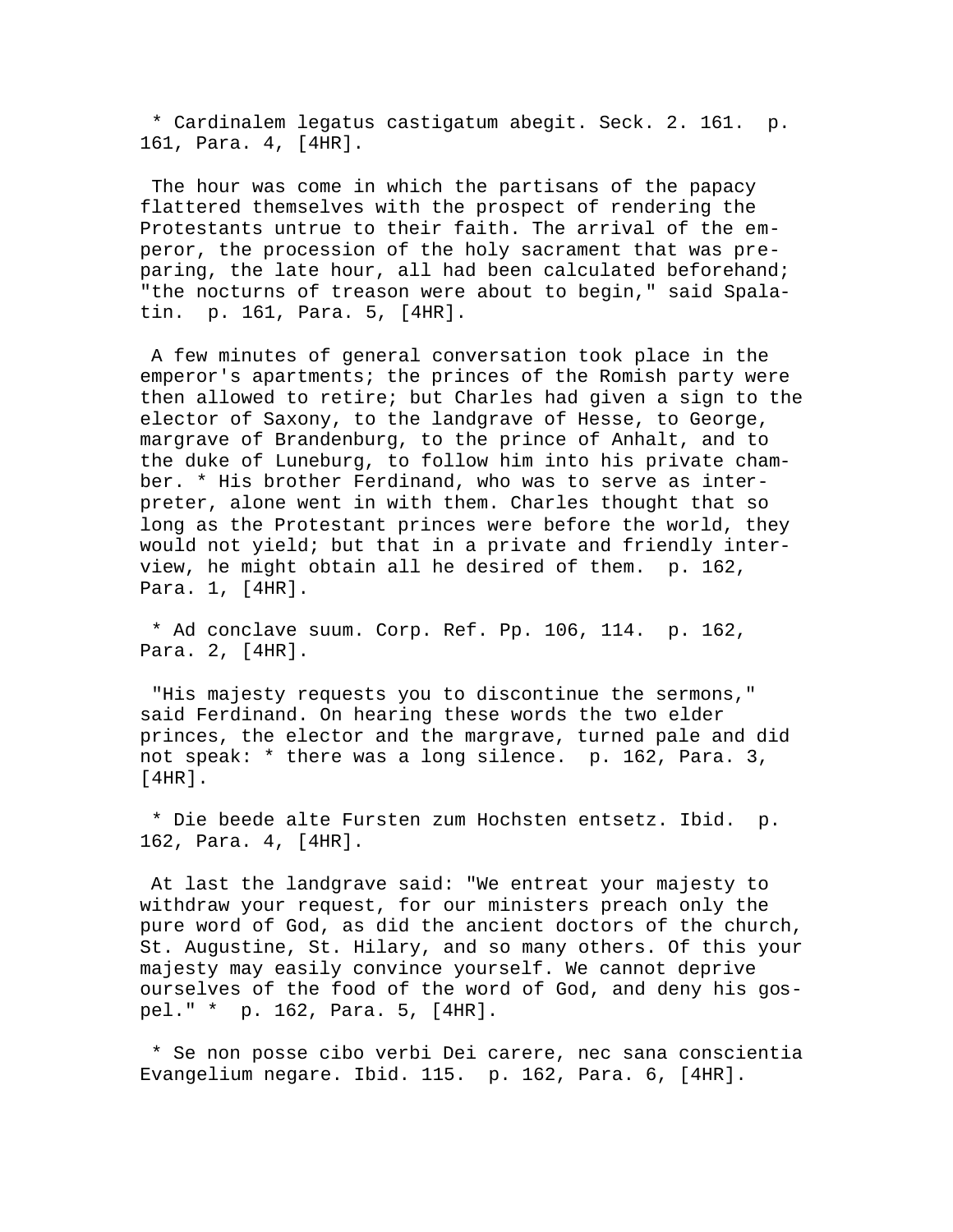Ferdinand, resuming the conversation in French \*, for it was in this language that he conversed with his brother, informed the emperor of the landgrave's answer. Nothing was more displeasing to Charles than these citations of Hilary and Augustine; the color mounted to his cheeks, and he was nearly giving way to his anger. \*\* "His Majesty," said Ferdinand in a more positive tone, "cannot desist from his demand." "Your conscience," quickly replied the landgrave, "has no right to command ours." \*\*\* As Ferdinand still persisted, the margrave, who had been silent until then, could contain himself no longer; and without caring for interpreters, stretched out his neck towards Charles, exclaiming in deep emotion: "Rather than allow the word of the Lord to be taken from me, rather than deny my God, I would kneel down before your majesty and have my head cut off." As he uttered these simple and magnanimous words, says a contemporary, \*\*\*\* the prince accompanied them with a significant gesture, and let his hands fall on his neck like the headsman's axe. The excitement of the princes was at its height: had it been necessary, they would all four have instantly walked to the scaffold. Charles was moved by it; surprised and agitated, he hastily cried out in his bad German, making a show of checking the landgrave: "Dear prince, not the head, not the head." But he had scarcely uttered these few words, when he checked himself. p. 162, Para. 7, [4HR].

 \* In Franzosischer Sprache. Ibid. 107. \*\* Sich darob etwas angerot und erhitzt. Ibid. 115. \*\*\* M. gewissen sey aber kein Herr und meyster uber ihr gewisson. Ibid. \*\*\*\* Ut simpliciter, ita magnanimiter, says Brentz. Corp. Ref. p. 115. p. 162, Para. 8, [4HR].

 These were the only words that Charles pronounced before the princes during all the diet. His ignorance of the German language, and sometimes also the etiquette of the Escurial, compelled him to speak only by the mouth of his brother or of the count-palatine. As he was in the habit of consecrating four hours daily to divine worship, the people said: "He talks more with God than with men." This habitual silence was not favorable to his plans. They required activity and eloquence; but instead of that the Germans saw in the dumb countenance of their youthful emperor, a mere puppet, nodding his head and winking his eyes. Charles sometimes felt very keenly the faults of this position: "To be able to speak German," said he, "I would willingly sacrifice any other language, even were it Spanish or French, and more than that, one of my states." \* p. 163, Para. 1,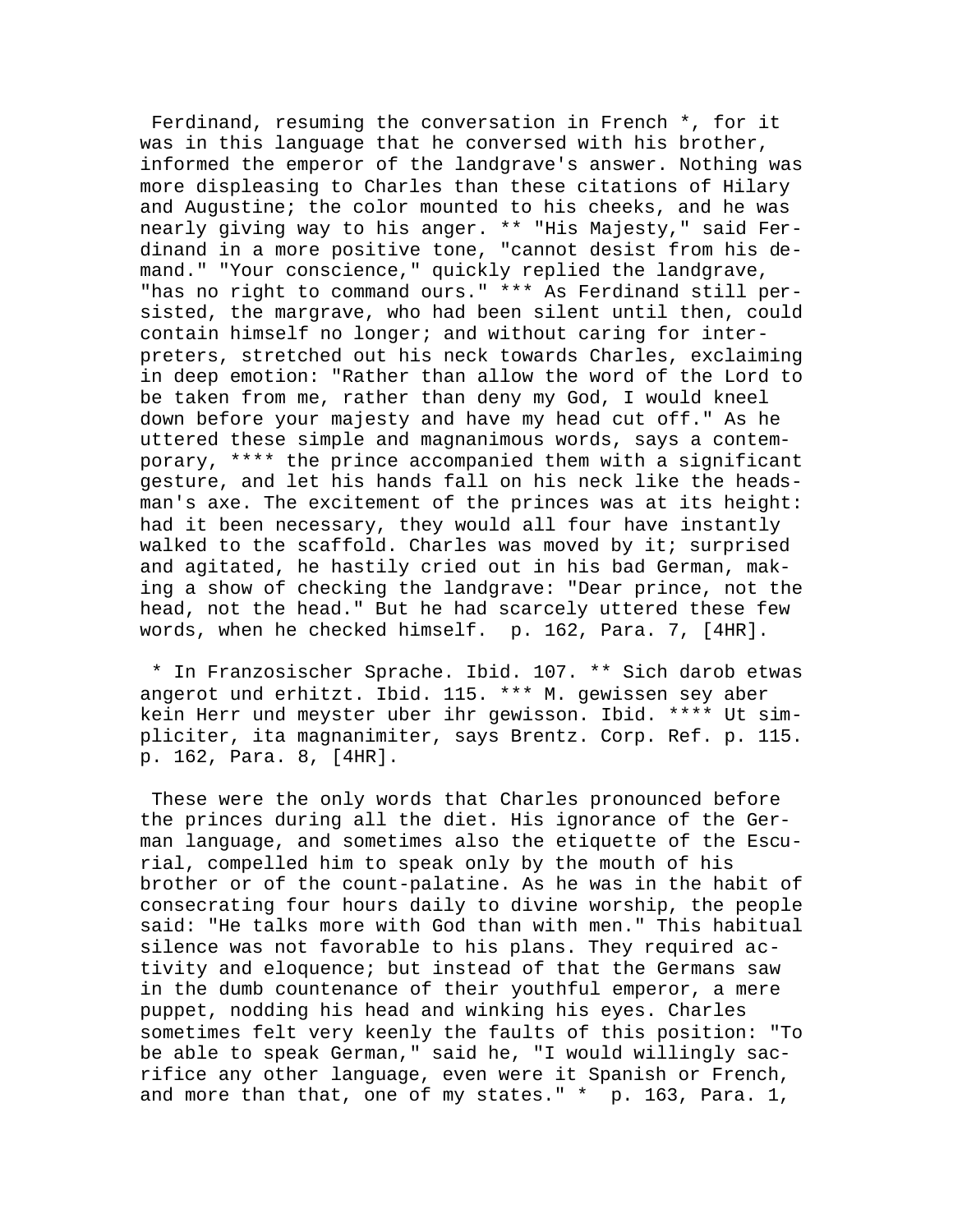[4HR].

 \* Es ware Spanisch oder Franzosisch und dazu eines Landes minder. Ibid. 2. 114. p. 163, Para. 2, [4HR].

 Ferdinand saw that it was useless to insist on the cessation of these meetings; but he had another arrow in his quiver. The next day was the festival of Corpus Christi, and by a custom that had never as yet been infringed, all the princes and deputies present at the diet were expected to take part in the procession. Would the Protestants refuse this act of courtesy at the very opening of a diet to which each one came in a conciliatory spirit? Have they not declared that the body and blood of Christ are really in the Host? Do they not boast of their opposition to Zwingle, and can they stand aloof, without being tainted with heresy? Now, if they share in the pomp that surrounds "the Lord's body;" if they mingle with that crowd of clergy, glittering in luxury and swelling with pride, who carry about the God whom they have created; if they are present when the people bow down; will they not irrevocably compromise their faith? The machine is well prepared; its movements cannot fail; there is no more doubt. The craft of the Italians is about to triumph over the simplicity of these German boors. p. 164, Para. 1, [4HR].

 Ferdinand therefore resumes, and making a weapon of the very refusal that he had just met with: "Since the emperor," said he, "cannot obtain from you the suspension of your assemblies, he begs at least that you will accompany him tomorrow, according to custom, in the procession of the holy Sacrament. Do so, if not from regard to him, at least for the honor of Almighty God." \* p. 164, Para. 2, [4HR].

 \* Et saltem in honorem Dei illud facerent. Corp. Ref. 2. 116. p. 164, Para. 3, [4HR].

 The princes were still more irritated and alarmed. "Christ," said they, "did not institute his sacrament to be worshipped." Charles persevered in his demand, and the Protestants in their refusal. \* Upon this the emperor declared that he would not accept their excuse, that he would give them time for reflection, and that they must be prepared to reply early on the morrow. p. 164, Para. 4, [4HR].

\* Persistit Caesar in postulatione, perstiterunt illi in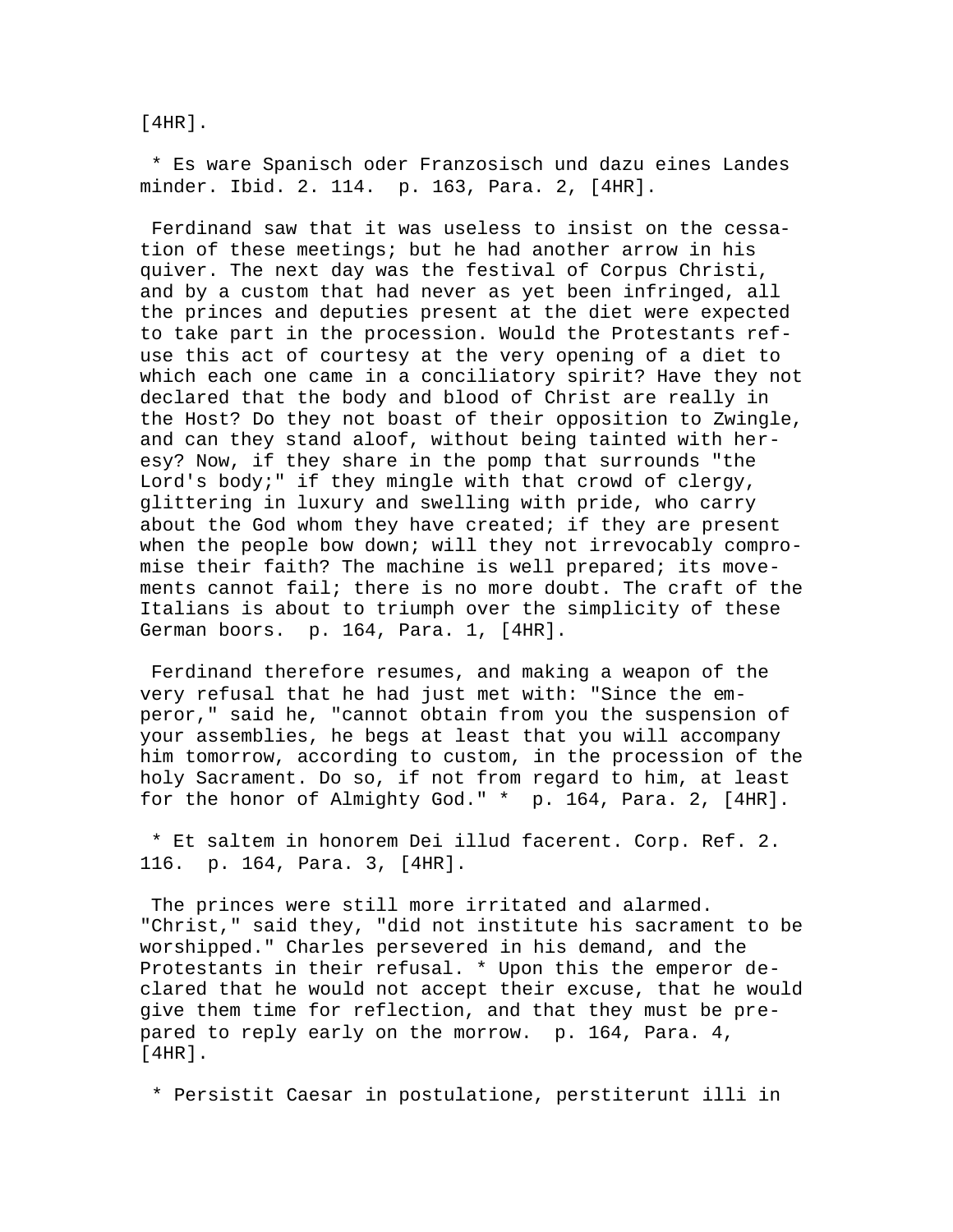recusatione. Ibid. 115. p. 164, Para. 5, [4HR].

 They separated in the greatest agitation. The princeelectoral, who had waited for his father in the first hall along with other lords, sought, at the moment the princes issued from the emperor's chamber, to read on their countenance what had taken place. Judging from the emotion depicted on their features that the struggle had been severe, he thought that his father was incurring the greatest dangers, and accordingly, grasping him by the hand, dragged him to the staircase of the palace, exclaiming in affright, as if Charles's satellites were already at his heels, "Come, come quickly." p. 164, Para. 6, [4HR].

 Charles, who had expected no such resistance, was in truth confounded, and the legate endeavored to exasperate him still more. \* Agitated, filled with anger and vexation, and uttering the most terrible threats, \*\* the young emperor paced hastily to and fro the halls of his palace; and unable to wait for the answer until the morrow, he sent in the middle of the night to demand the elector's final decision. "At present we require sleep," replied the latter; "tomorrow we will let you know our determination." \*\*\* As for the landgrave, he could not rest any more than Charles. Scarcely had he returned home, when he sent his chancellor to the Nuremberg deputies, and had them awoke to make them acquainted with what had taken place. \*\*\*\* p. 165, Para. 1, [4HR].

 \* A saevitia Legati Romanensium captivi. Corp. Ref. 2. 116. \*\* Hinc secutae sunt gravissimae minae, jactate saevissimae Caesaris indignationes. Ibid. \*\*\* Quiete sibi opus esse dicens, responsum in diem alterum distulit. Seck. 2. 162. \*\*\*\* Hat nachten uns aufwecken lassen. Corp. Ref. 2. 106. p. 165, Para. 2, [4HR].

 At the same time Charles's demand was laid before the theologians, and Spalatin, taking the pen, drew up their opinion during the night. "The sacrament," it bore, "was not instituted to be worshipped, as the Jews worshipped the brazen image. \* We are here to confess the truth, and not for the confirmation of abuses. Let us therefore stay away." This opinion confirmed the evangelical princes in their determination; and the day of the 16th of June began. p. 165, Para. 3, [4HR].

\* Wie die Juden die Schlange haben angebethet. Ibid. 111.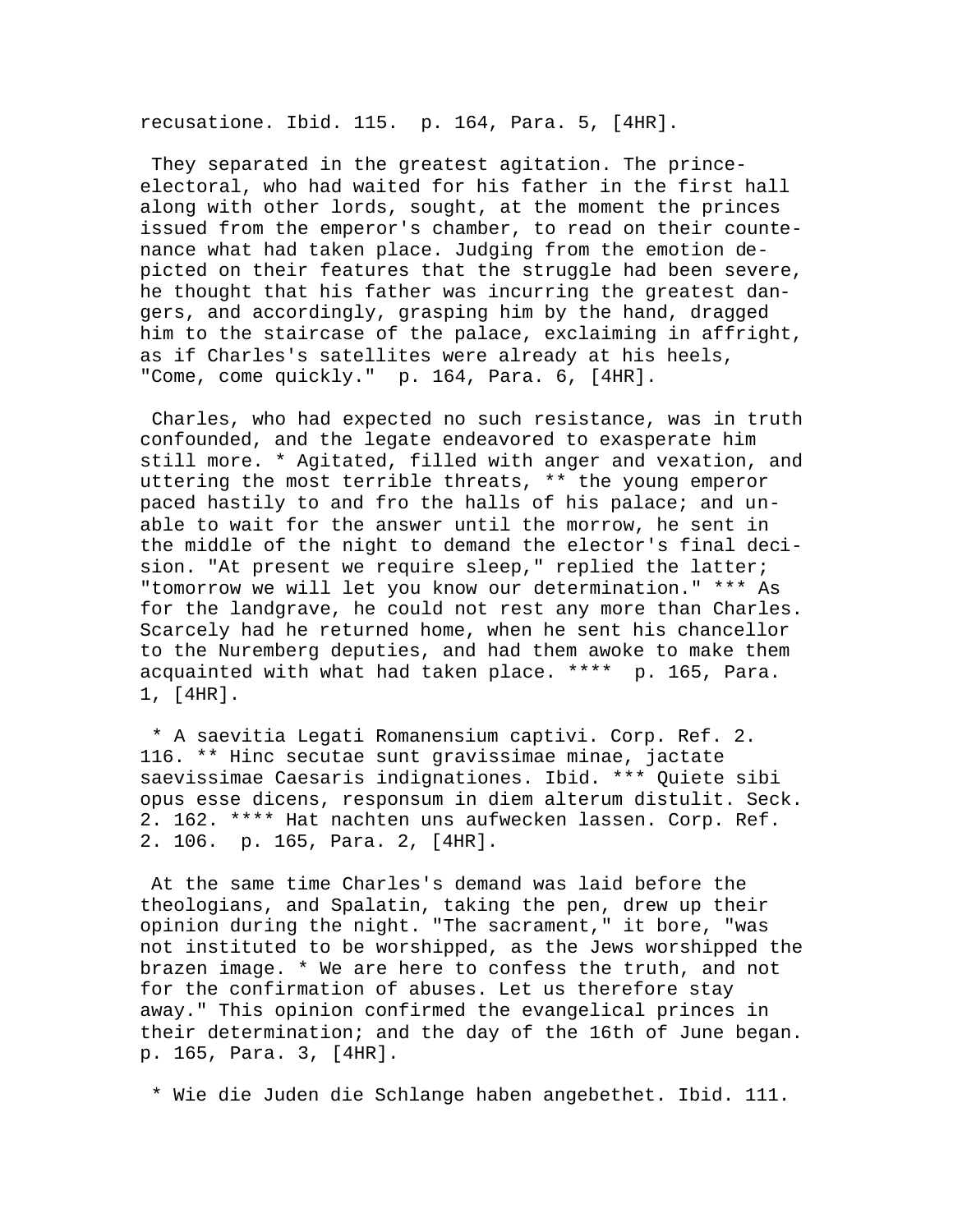p. 165, Para. 4, [4HR].

 The elector of Saxony, feeling indisposed during the night, commissioned his son to represent him; and at seven o'clock the princes and councillors repaired on horseback to the emperor's palace. \* p. 165, Para. 5, [4HR].

 \* Heute zu sieben Uhren sind gemeldete Fursten. Corp. Ref. 3. 107. p. 165, Para. 6, [4HR].

 The margrave of Brandenburg was their spokesman. "You know," said he to Charles, "how, at the risk of our lives, my ancestors and myself have supported your august house. But, in the things of God, the commands of God himself oblige me to put aside all commandment of man. We are told that death awaits those who shall persevere in the sound doctrine: I am ready to suffer it." He then presented the declaration of the evangelical princes to the emperor. "We will not countenance by our presence," said they, "these impious human traditions, which are opposed to the word of God. We declare, on the contrary, without hesitation, and with one accord, that we must expel them from the church, lest those of its members that are still sound should be infected by this deadly poison." \* "If you will not accompany his majesty for the love of God," said Ferdinand, "do so at least for love of the emperor, and as vassals of the empire. \*\* His majesty commands you." "An act of worship is in question," replied the princes, "our conscience forbids it." Then Ferdinand and Charles having conversed together in a low tone: "His majesty desires to see," said the king, "whether you will obey him or not." \*\*\* At the same time the emperor and his brother quitted the room; but the princes, instead of following him, as Charles had hoped, returned full of joy to their palaces. p. 166, Para. 1, [4HR].

 \* Caelestin. 1. 82. \*\* Ut vassalli et principes imperii. Cochlaeus, p. 192. \*\*\* Sie wolle sehen, ob sie I. M. gehorchsam leisten oder nicht. Corp. Ref. 2. 108. p. 166, Para. 2, [4HR].

 The procession did not begin till noon. Immediately behind the canopy under which the elector of Mentz carried the host, came the emperor alone, with a devout air, bearing a taper in his hand, his head bare and shorn like a priest's, although the noon-day sun darted on him its most ardent rays. \* By exposing himself to these fatigues, Charles de-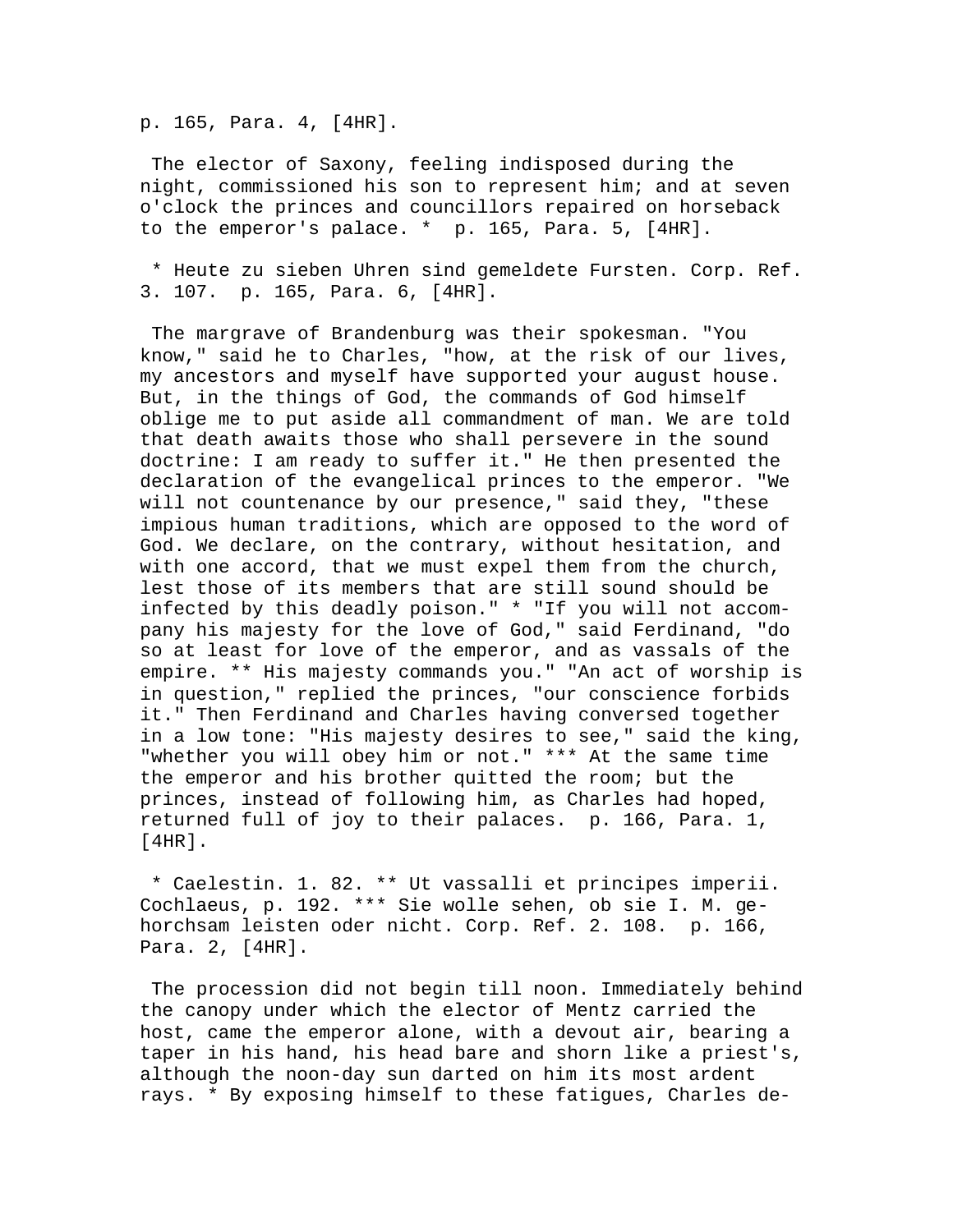sired to profess aloud his faith in what constitutes the essence of Roman-catholicism. In proportion as the spirit and the life had escaped from the primitive churches, they had striven to replace them by forms, shows, and ceremonies. The essential cause of the Romish worship is found in that decline of charity and faith which catholic Christians of the first ages have often deplored; and the history of Rome is summed up in this expression of St. Paul, Having a form of godliness, but denying the power thereof. 2 Timothy 3:5. But as the power was then beginning to revive in the church, the form began also to decline. Barely a hundred citizens of Augsburg had joined in the procession of the 16th of June. It was no longer the pomp of former times: the Christian people had learned anew to love and to believe. p. 166, Para. 3, [4HR].

 \* Clericaliter, detonso capillo. Zw. Epp. 2. 471. Nudo sapite sub meridiani solis ardoribus. Pallavicini, 1. 228. p. 166, Para. 4, [4HR].

p. 167, Para. 5, [4HR].

 Charles, however, under an air of devotion concealed a wounded heart. The legate was less able to command himself, and said aloud that this obstinacy of the princes would be the cause of great mischief to the pope. \* When the procession was over, it had lasted an hour, Charles could no longer master his extreme irritation; and he had scarcely returned to his palace, when he declared that he would give the protestant princes a safe-conduct, and that on the very next day these obstinate and rebellious men should quit Augsburg; \*\* the diet would then take such resolutions as were required for the safety of the church and of the empire. It was no doubt the legate who had given Charles this idea, which, if executed, would infallibly have led to a religious war. But some of the princes of the Roman party, desirous of preserving peace, succeeded, though not without difficulty, in getting the emperor to withdraw his threatening order. \*\*\* p. 167, Para. 5, [4HR].

 \* Sarpi, council of Trent, 1. 99. \*\* Ut mox altera die, cum salvo-conductu, Lutherani abi rent domum. Cochl. p. 193. \*\*\* Pacis et concordiae avidi, supplicarunt ejus majestati ut sedata ira. Ibid. p. 167, Para. 2, [4HR].

 CHAPTER 5 --- The sermons prohibited -- Compromise proposed and accepted -- The herald -- Curiosity of the citi-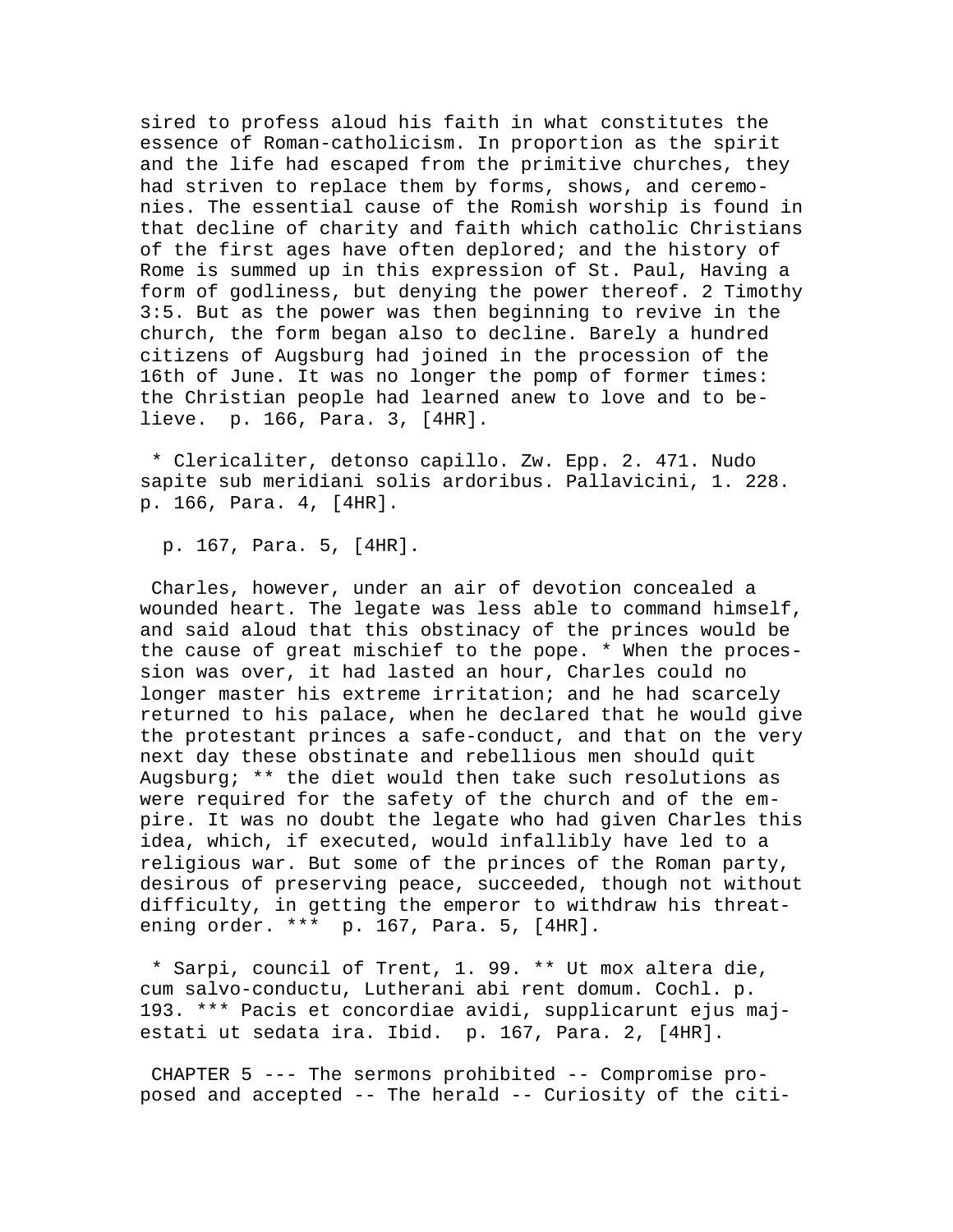zens -- The new preachers -- The medley of Popery -- Luther encourages the princes -- Veni Spiritus -- Mass of the Holy Ghost -- The sermon -- Opening of the diet -- The elector's prayer -- Insidious plan of the Romanists -- Valdez and Melancthon -- No public discussion -- Evangelical firmness prevails. p. 168, Para. 1, [4HR].

 Charles, being defeated on the subject of the procession, resolved to take his revenge on the assemblies, for nothing galled him like these sermons. The crowd ceased not to fill the vast church of the Franciscans, where a Zwinglian minister of lively and penetrating eloquence was preaching on the Book of Joshua. \* He placed the kings of Canaan and the children of Israel before them: his congregation heard them speak and saw them act, and every one recognized in the kings of Canaan the emperor and the ultra-montane princes, and in the people of God the adherents of the Reformation. In consequence, his hearers quitted the church enthusiastic in their faith, and filled with the desire of seeing the abominations of the idolaters fall to the ground. On the 16th of June, the Protestants deliberated on Charles's demand, and it was rejected by the majority. "It is only a scarecrow," said they; "the papists only desire to see if the nail shakes in the wall, and if they can start the hare from the thicket." p. 168, Para. 2, [4HR].

 \* Maximus populi concursus amplissima aede. Ibid. p. 168, Para. 3, [4HR].

 The next morning, 17th of June, before breakfast, the princes replied to the emperor. "To forbid our ministers to preach purely the holy gospel would be rebellion against God, who wills not that his word be bound. Poor sinners that we are, we have need of this divine word to surmount our troubles. \* Moreover, his majesty has declared, that in this diet each doctrine should be examined with impartiality. Now, to order us henceforward to suspend the sermons, would be to condemn ours beforehand." p. 168, Para. 4, [4HR].

 \* Nec se illo animae nutrimento carere. Caelestinus, Hist. Comit. 1. 88; Forst. Urkunden, 1. 283. p. 168, Para. 5, [4HR].

 Charles immediately convoked the other temporal and spiritual princes, who arrived at mid-day at the palatine palace, and remained sitting until the evening; \* the discus-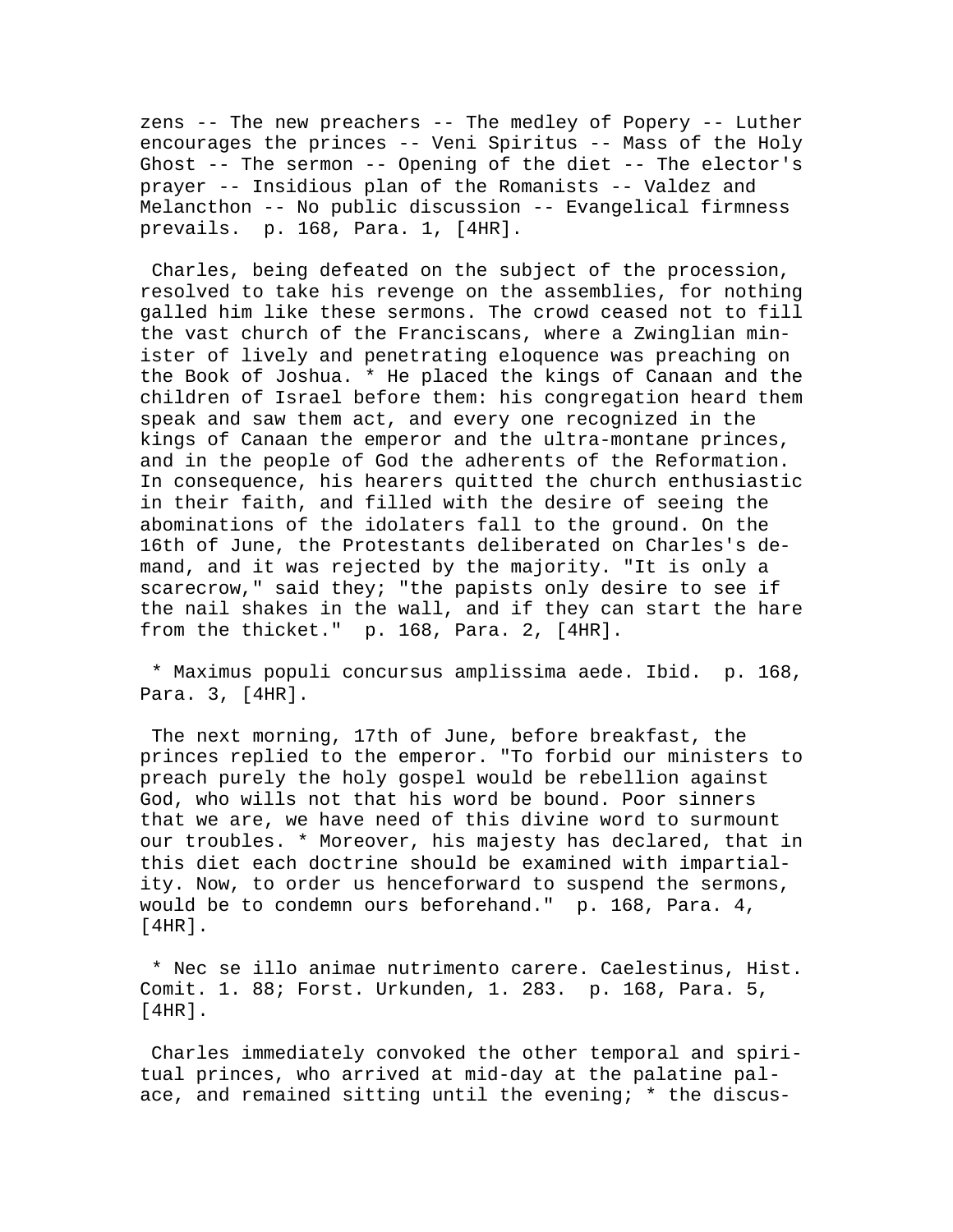sion was exceedingly animated. "This very morning," said some of the speakers, "the Protestant princes, as they quitted the emperor, had sermons delivered in public." \*\* Exasperated at this new affront, Charles with difficulty contained himself. Some of the princes, however, entreated him to accept their mediation, to which he consented; but the Protestants were immovable. Did these heretics, whom they imagined to reduce so easily, appear in Augsburg only to humiliate Charles? The honor of the chief of the empire must be saved at any cost. "Let us ourselves renounce our preachers," said the princes; "the Protestants will not then persist in keeping theirs." p. 169, Para. 1, [4HR].

 \* Caesar a meridie. Seck. 165. Den gangen Tag. Corp. Ref. 2. 113. \*\* Eo ipso die conciones continuatae. Seckend. p. 165. p. 169, Para. 2, [4HR].

 The committee accordingly proposed that the emperor should set aside both papist and Lutheran preachers, and should nominate a few chaplains, with authority to announce the pure word of God, without attacking either of the two parties. \* "They shall be neutral men," said they to the Protestants; neither Faber nor his partisans shall be admitted." "But they will condemn our doctrine." "By no means. The preacher shall do nothing but read the text of the gospels, Epistles, and a general confession of sins." \*\* The evangelical states required time to reflect upon it. p. 169, Para. 3, [4HR].

 \* Caesare omnes tam papistarum quam evangelicorum conciones. Corp. Ref. 2. 116. \*\* Qui tantum recitent Evangelium et epistolam grammatikwv. Ibid. 119. p. 169, Para. 4, [4HR].

 "We must accept it," said Melancthon; "for if our obstinacy should lead the emperor to refuse hearing our confession, the evil would be greater still." p. 169, Para. 5, [4HR].

 "We are called to Augsburg," said Agricola, "to give an account of our doctrine, and not to preach." \* p. 170, Para. 1, [4HR].

 \* Non sumus parochi Augustanorum, added he. Ibid. p. 170, Para. 2, [4HR].

"There is no little disorder in the city," remarked Spala-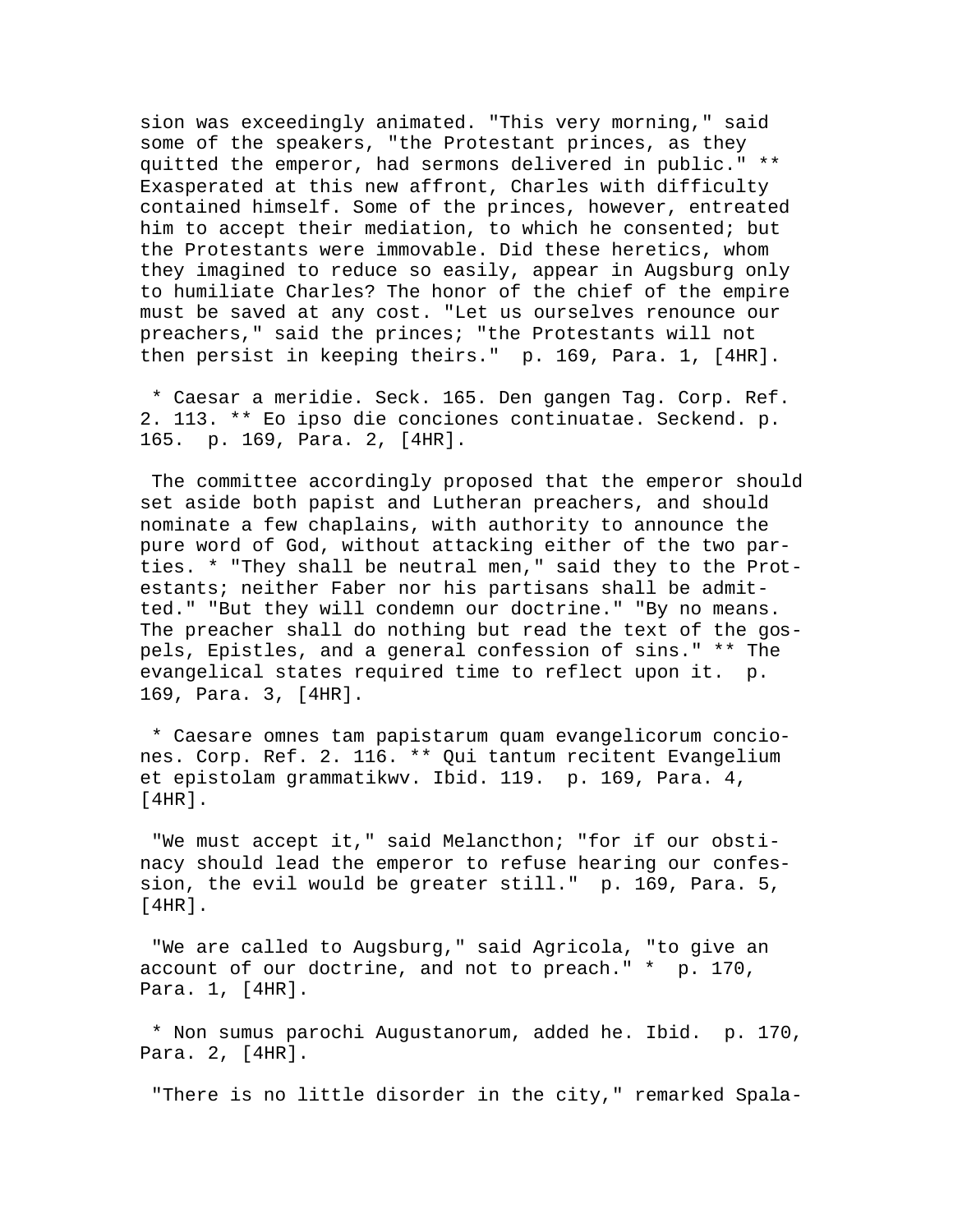tin. "The sacramentarians and enthusiasts preach here as well as we: we must get out of this confusion." p. 170, Para. 3, [4HR].

 "What do the Papists propose?" said other theologians; "to read the gospels and Epistles without explanation. But is not that a victory? What, we protest against the interpretations of the church; and lo, priests who are to read the word of God without their notes and commentaries, that is to say, transforming themselves into protestant ministers." "O, admirable wisdom of the courtiers," exclaimed Melancthon, smiling. \* p. 170, Para. 4, [4HR].

 \* Vide miram sapientiam Aulicorum. Corp. Ref. 2. 119. p. 170, Para. 5, [4HR].

 To these motives were added the opinions of the lawyers. As the emperor ought to be considered the rightful magistrate of an imperial city, so long as he made it his residence, all jurisdiction in Augsburg really belonged to him. p. 170, Para. 6, [4HR].

 "Well, then," said the protestant princes, "we agree to silence our preachers, in the hope that we shall hear nothing offensive to our consciences. If it were otherwise, we should feel ourselves constrained to repel so serious an insult. \* Besides," added the elector, as he withdrew, "we expect that if at any time we desire to hear one of our chaplains in our own palace, we shall be free to do so." \*\* p. 170, Para. 7, [4HR].

 \* Ut de remediis propulsandae injuriae cogitent. Seck. 2. 105. \*\* Ob je einer einen Prediger in seiner Herberg fur sich predigen liess. Corp. Ref. 2. 113. p. 170, Para. 8,  $[4HR]$ .

 They hastened to the emperor, who desired nothing better than to come to an understanding with the Protestants on this subject, and who ratified everything. p. 170, Para. 9, [4HR].

 This was Saturday. An imperial herald was immediately sent out, who, parading the streets of the city at seven in the evening to the sound of trumpets, \* made the following proclamation: "O yes, O yes! \*\* Thus ordains his imperial majesty, our most gracious lord: no one shall be allowed to preach in Augsburg except by his majesty's nomination, un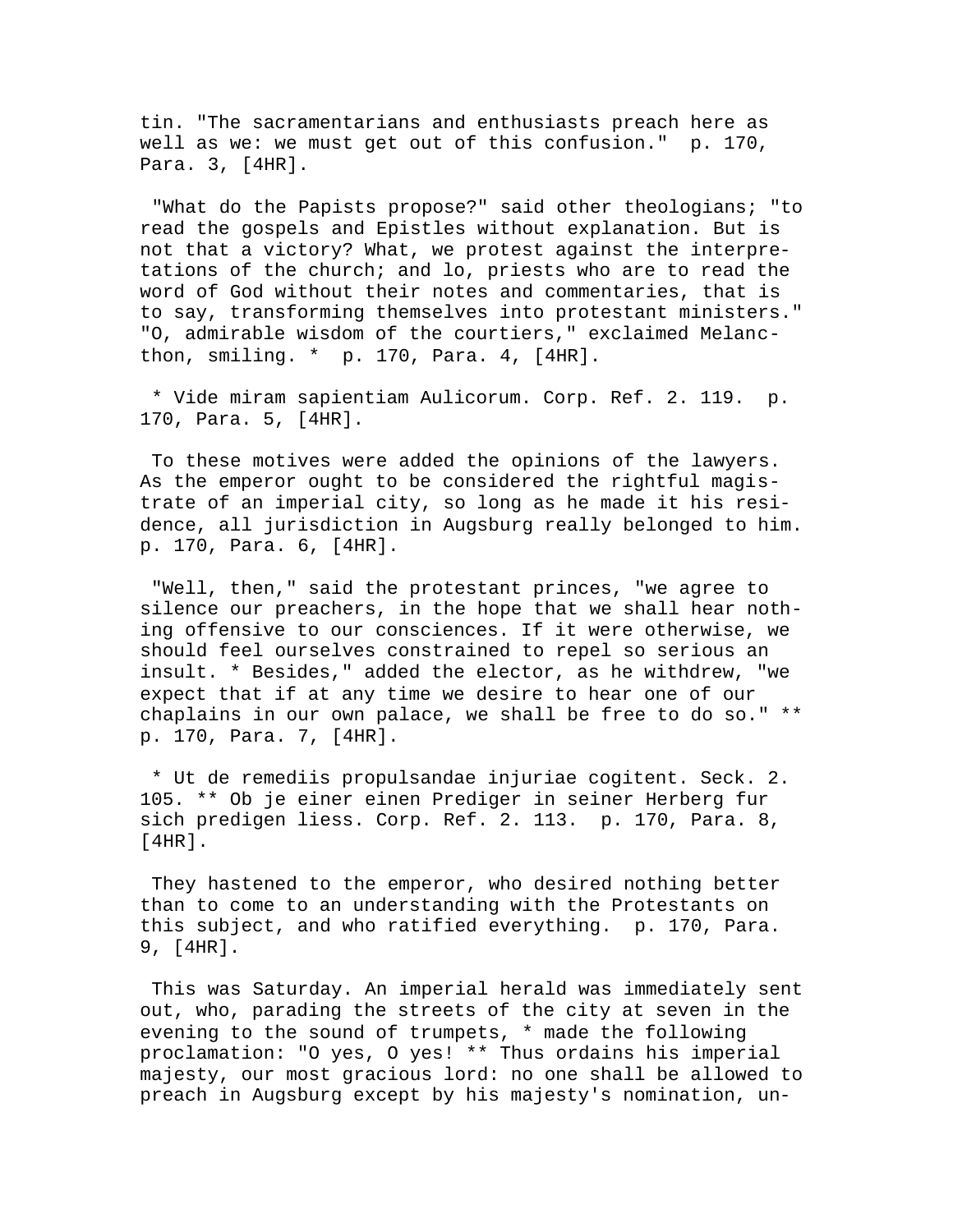der penalty of incurring the displeasure and punishment of his majesty." p. 170, Para. 10, [4HR].

 \* Per tubicines et heraldum. Sturmius, Zw. Epp. p. 466. \*\* Hort, Hort. Corp. Ref. 2. 124. p. 170, Para. 11, [4HR].

 A thousand different remarks were exchanged in the houses of the citizens of Augsburg. "We are very impatient," said they, "to see the preachers appointed by the emperor, and who will preach, O, unprecedented wonder, neither against the evangelical doctrine nor against the doctrine of the pope." \* "We must expect," added another, "to behold some Tragelaph or some chimera with the head of a lion, a goat's body, and a dragon's tail." \*\* The Spaniards appeared well satisfied with this agreement, for many of them had never heard a single sermon in their lives; it was not the custom in Spain; but Zwingle's friends were filled with indignation and alarm. \*\*\* p. 171, Para. 1, [4HR].

 \* Omnes hunc avidissime expectant. Corp. Ref. 2. 116. \*\* Chimaeram aut Tragelaphum aliquem expectamus. Ibid. The Tragelaph is a fabulous animal partaking of the nature of a goat and a stag. Representations of it were common on drinking-bowls and goblets among the ancient Greeks. \*\*\* Multos deterreat. Sturm to Zwingle, Epp. p. 466. p. 171, Para. 2, [4HR].

 At length Sunday the 19th of June arrived; every one hastened to the churches, and the people who filled them, with eyes fixed on the priest and with attentive ears, \* prepared to listen to what these new and strange preachers would say. \*\* It was generally believed that their task would be to make an evangelico-papistical discourse, and they were very impatient to hear this marvel. But "The mountain in labor gave birth to a mouse." p. 171, Para. 3,  $[4HR]$ .

 \* Arrectis auribus. Corp. Ref. 2. 116. \*\* Quid novi novus concionator allaturus sit. Ibid. 117. p. 171, Para. 4, [4HR].

The preacher first read the common prayer; he then added the gospel of the day, finished with a general confession of sins, and dismissed his congregation. People looked at one another in surprise: "Verily," said they, "here is a preacher that is neither Gospeller nor papist, but strictly textual." \* At last all burst into laughter; "and truly,"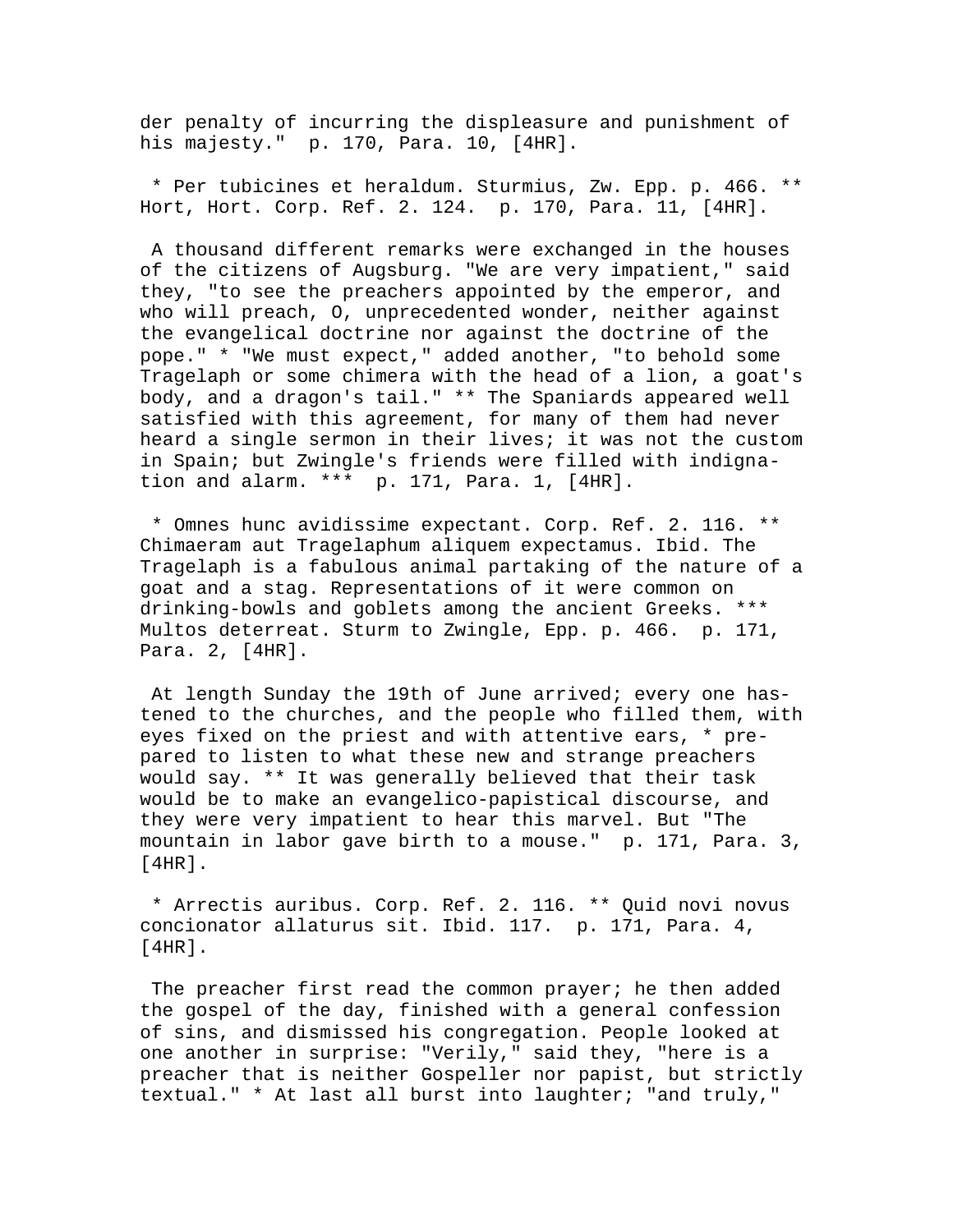adds Brentz, "there was reason enough." \*\* In some churches, however, the chaplains, after reading the gospel, added a few puerile words, void of Christianity and of consolation, and in no way founded on the holy Scripture. \*\*\* p. 171, Para. 5, [4HR].

 \* Sic habes concionatorem neque evangelicum neque papisticum, sed nudum textualem. Ibid. \*\* Rident omnes, et certe res valde ridicula est. Corp. Ref. 2. 117. \*\*\* Pancula quaedam, eaque puerilia et inepta, nec Christiane, absque fundamento verbi Divini et consolatione. Seck. 2. 165. p. 171, Para. 6, [4HR].

 After the so-called sermon, they proceeded to the mass. That in the cathedral was particularly noisy. The emperor was not present, for he was accustomed to sleep until nine or ten o'clock, \* and a late mass was performed for him; but Ferdinand and many of the princes were present. The pealing notes of the organ, the resounding voices of the choir, echoed through the minister, and a numerous and motley crowd, rushing in at all the doors, filled the aisles of the temple. One might have said that every nation in the world had agreed to meet in the cathedral of Augsburg. Here were Frenchmen, there Spaniards, Moors in one place, Moriscos in another, on one side Italians; on the other Turks, and even, says Brentz, those who are called Stratiots. \*\* This crowd was no bad representation of the medley of popery. p. 172, Para. 1, [4HR].

 \* Dormire solet usque ad nonam aut decimam. Corp. Ref. 2. 117. \*\* Ibi videas hic Gallos hic Hispanos, hic Ethiopes, illic etiam Ethiopissas, hic Italos, illic etiam Turcas, aut quos vocant Stratiotas. Ibid. p. 172, Para. 2, [4HR].

 One priest alone, a fervent Romanist, dared to offer an apology for the mass in the church of the Holy Cross. Charles, wishing to maintain his authority, had him thrown into the Grayfriars' prison, whence they contrived to let him escape. As for the evangelical pastors of Augsburg, almost all left the city to hear the gospel elsewhere. The protestant princes were anxious to secure for their churches the assistance of such distinguished men. Discouragement and alarm followed close upon this step, and even the firmest were moved. The elector was inconsolable at the privation imposed upon him by the emperor. "Our Lord God," said he, heaving a deep sigh, "has received an order to be silent at the diet of Augsburg." \* From that time forward Luther lost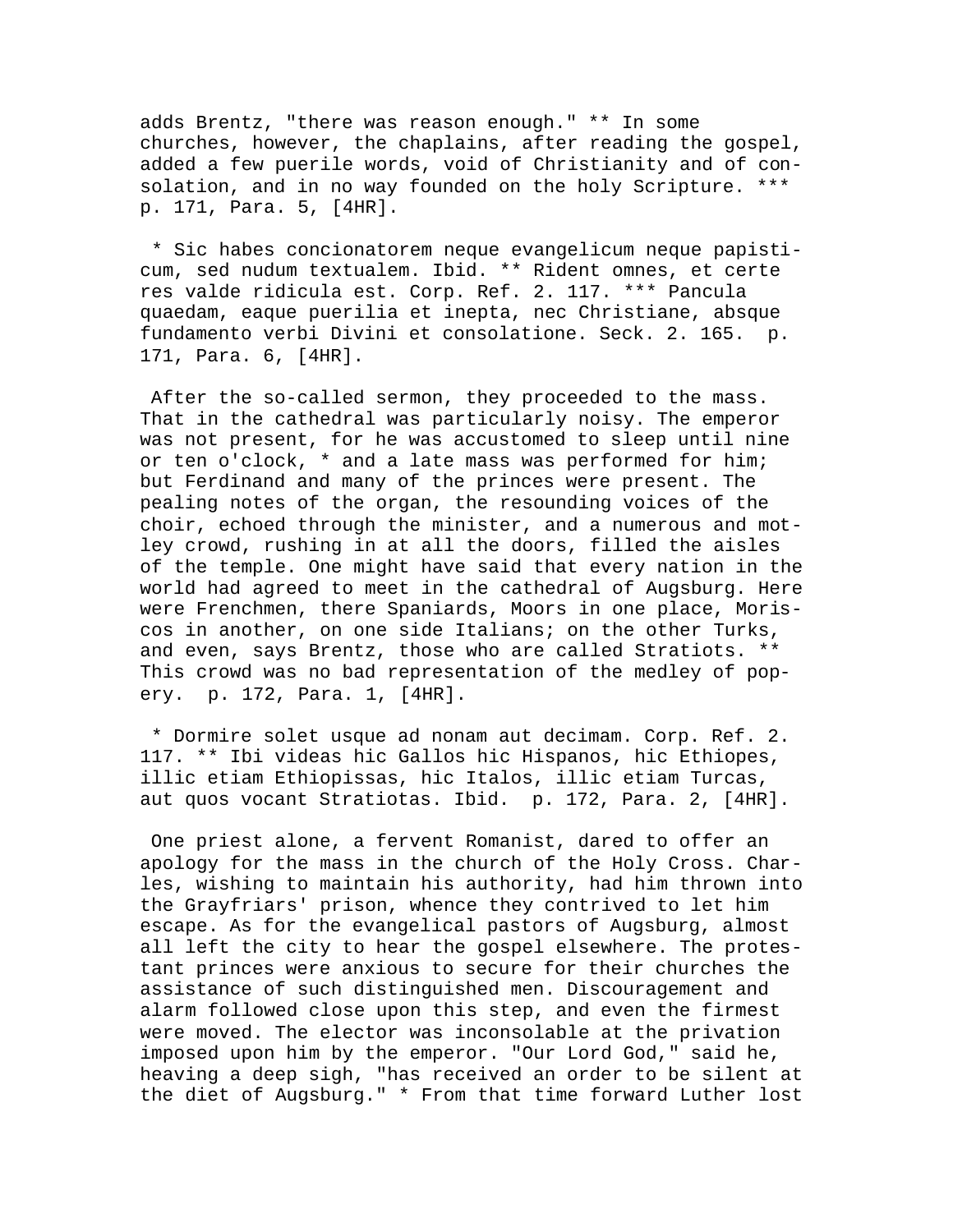the good opinion he had previously entertained of Charles, and foreboded the stormiest future. "See what will be the end of all this," said he. "The emperor, who has ordered the elector to renounce the assemblies, will afterwards command him to renounce the doctrine; the diet will enter upon its paroxysm, and nothing will remain for us but to rely upon the arm of the Lord." Then giving way to all his indignation, he added: "The papists, abandoned to devils, are transported with rage; and to live they must drink blood. \*\* They wish to give themselves an air of justice, by giving us one of obstinacy. At Augsburg you have not to deal with men, but with the very gates of hell." Melancthon himself saw his hopes vanish. "All, except the emperor," said he, "hate us with the most violent hatred. The danger is great, very great. \*\*\* . . . . . Pray to Christ that he may save us." But Luther, however full of sorrow he might be, far from being cast down, raised his head and endeavored to reanimate the courage of his brethren. "Be assured and doubt not," wrote he to them, "that you are the confessors of Jesus Christ, and the ambassadors of the Great King." \*\*\*\* p. 172, Para. 3, [4HR].

 \* Hac ratione, Deo-ejusque verbo silentium est impositum. Seck. 2. 165. \*\* Ut nisi sanguinem biberint, vivere non possint. Ibid. \*\*\* Magnum omnino periculum est. Corp. Ref. 2. 118. \*\*\*\* Ea fides vivificabit et consolabitur vos, quia Magni Regis estis legati. L. Epp. 4. 59. p. 172, Para. 4, [4HR].

 They had need of these thoughts, for their adversaries, elated by this first success, neglected nothing that might destroy the Protestants, and taking another step forward, proposed forcing them to be present at the Romish ceremonies. \* "The elector of Saxony," said the legate to Charles, "ought in virtue of his office of grand-marshal of the empire to carry the sword before you in all the ceremonies of the diet. Order him therefore to perform his duty at the mass of the Holy Ghost, which is to open the sittings." The emperor did so immediately, and the elector, uneasy at this message, called together his theologians. If he refused, his dignity would be taken away; and if he obeyed, he would trample his faith under foot, thought he, and would do dishonor to the gospel. p. 173, Para. 1, [4HR].

 \* Sarpi, Hist. Council of Trent, book 1. 99. p. 173, Para. 2, [4HR].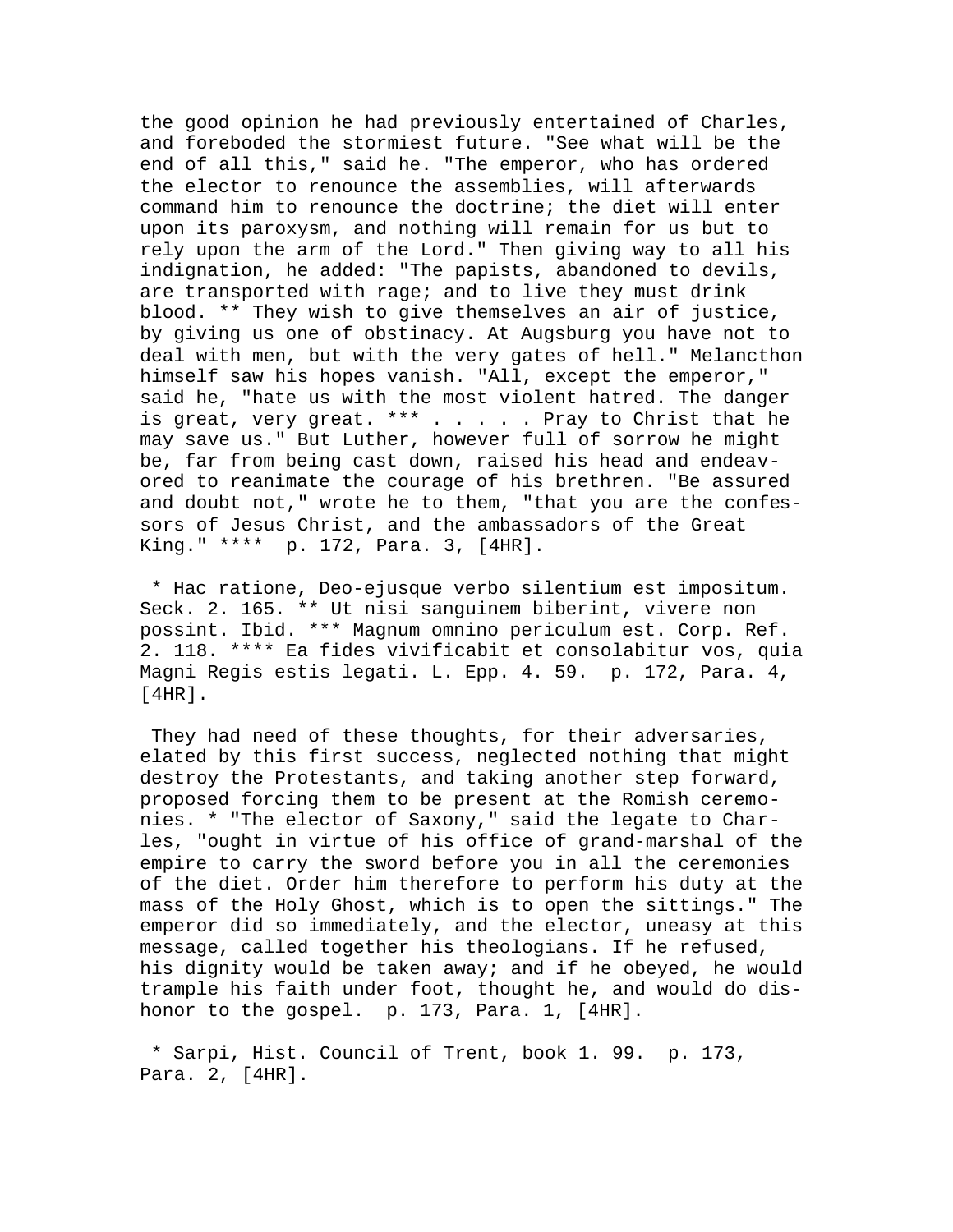But the Lutheran divines removed the scruples of their prince. "It is for a ceremony of the empire," said they, "as grand-marshal, and not as a Christian, that you are summoned; the word of God itself, in the history of Naaman, authorizes you to comply with this invitation." \* 2 Kings 5:18. The friends of Zwingle did not think so; their walk was more decided than that of Wittemburg. "The martyrs allowed themselves to be put to death," said they, "rather than burn a grain of incense before the idols." Even some of the Protestants, hearing that the Veni Spiritus was to be sung, said, wagging their heads: "We are very much afraid that the chariot of the Spirit, which is the word of God, having been taken away by the papists, the Holy Ghost, despite their mass, will never reach Augsburg." \*\* Neither these fears nor these objections were listened to. p. 174, Para. 1, [4HR].

 \* Exemplo Naamanis, Seck. 2. 167; Sarpi. p. 99. \*\* Ne ablato Spiritus vehiculo, quod est verbum Dei, Spiritus Sanctus ad Augustam prae pedum imbecillitate pervenire non possit. Corp. Ref. 2. 116. p. 174, Para. 2, [4HR].

 On Monday the 20th of June, the emperor and his brother, with the electors and princes of the empire, having entered the cathedral, took their seats on the right side of the choir; on the left were placed the legate, the archbishops, and bishops; in the middle were the ambassadors. Without the choir, in a gallery that overlooked it, were ranged the landgrave and other Protestants, who preferred being at a distance from the host. \* The elector, bearing the sword, remained upright near the altar at the moment of the adoration. The acolytes, having closed the gates of the choir immediately after, \*\* Vincent Pompinello, archbishop of Salerno, preached the sermon. He commenced with the Turks and their ravages, and then, by an unexpected turn, began suddenly to exalt the Turks even above the Germans. "The Turks," said he, "have but one prince whom they obey; but the Germans have many who obey no one. The Turks live under one sole law, one only custom, one only religion; but among the Germans there are some who are always wishing for new laws, new customs, new religions. They tear the seamless coat of Christ; they abolish by devilish inspirations the sacred doctrines established by unanimous consent, and substitute for them, alas, buffoonery and obscenity. \*\*\* Magnanimous emperor, powerful king," said he, turning towards Charles and his brother, "sharpen your swords, wield them against these perfidious disturbers of religion, and thus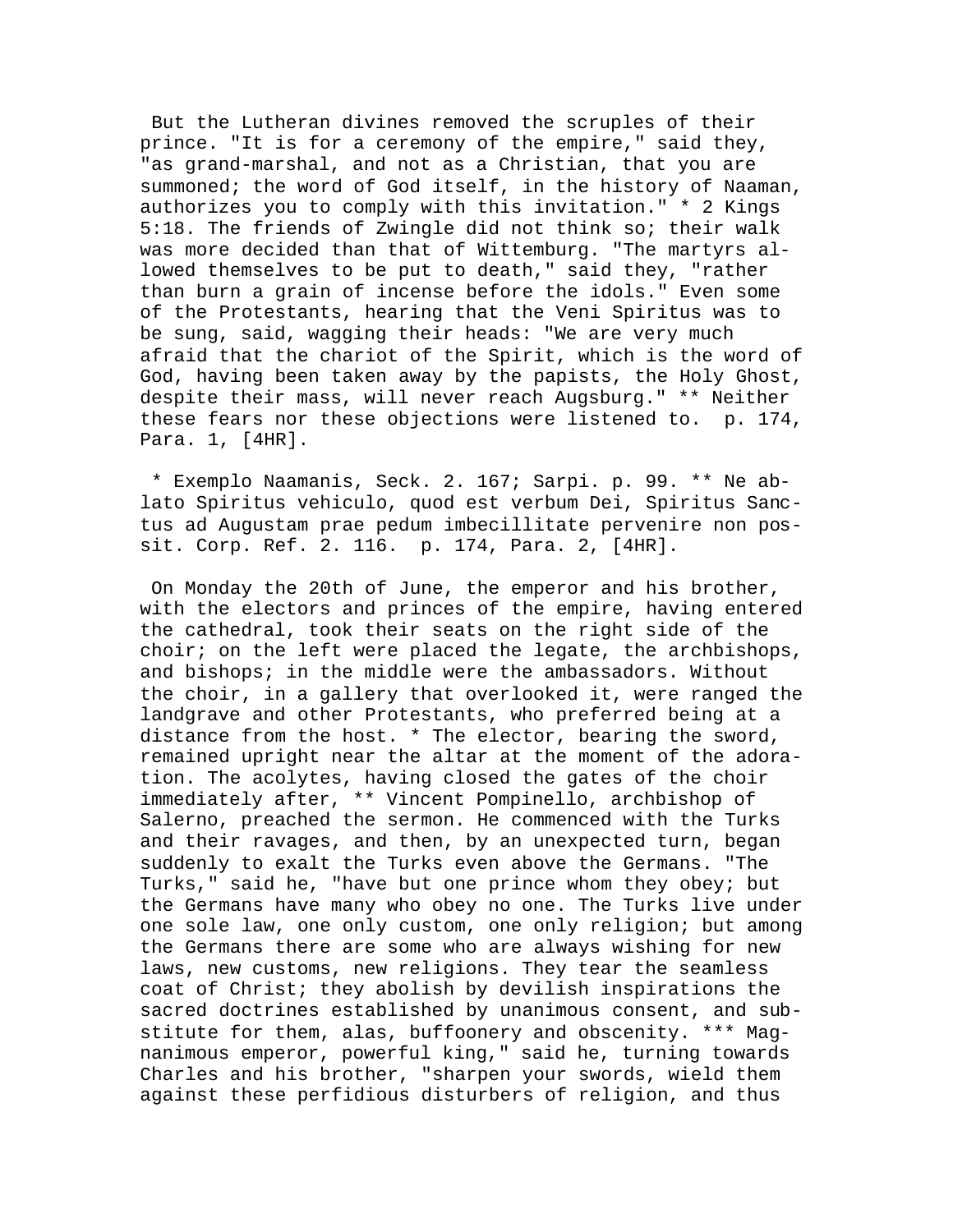bring them back into the fold of the church. \*\*\*\* There is no peace for Germany so long as the sword shall not have entirely eradicated this heresy. \*\*\*\*\* O St. Peter and St. Paul, I call upon you; upon you, St. Peter, in order that you may open the stony hearts of these princes with your keys; and upon you, St. Paul, that if they show themselves too rebellious, you may come with your sword, and cut in pieces this unexampled hardness." p. 174, Para. 3, [4HR].

 \* Abstinendo ab adoratione hostiae. Seck. 2. 119. \*\* Erant enim chori fores clausae, nec quisquam orationi interfuit. Corp. Ref. 2. 120. \*\*\* Diabolica persuasione eliminant, et ad scurrilia ac impudica quaeque deducunt. Pallavicini, Hist. Trid. C. 1. 23. \*\*\*\* Exacuant gladios quos in perversos illos perturbatores. Corp. Ref. 2. 120. \*\*\*\*\* Nisi eradicata funditus per gladium haeresi illa. Ibid. p. 174, Para. 4, [4HR].

 This discourse, intermingled with panegyrics of Aristides, Themistocles, Scipio, Cato, the Curtii and Scaevola, being concluded, the emperor and princes arose to make their offerings. Pappenheim returned the sword to the elector, who had intrusted it to him; and the grand-marshal, as well as the margrave, went to the offertory, but with a smile, as it is reported. \* This fact is but little in harmony with the character of these princes. p. 175, Para. 1, [4HR].

 \* Protestantes etiam ad offerandum munuscula in altari, ut moris erat, accessisse, sed cum risu. Spalat. Seck. 2. 167. p. 175, Para. 2, [4HR].

 At length they quitted the cathedral. No one, except the friends of the nuncio, was pleased with the sermon. Even the archbishop of Mentz was offended at it. "What does he mean," exclaimed he, "by calling on St. Paul to cut the Germans with his sword?" Nothing but a few inarticulate sounds had been heard in the nave; the Protestants eagerly questioned those of their party who had been present in the choir. "The more these priests inflame people's minds, and the more they urge their princes to bloody wars," said Brentz at that time, "the more we must hinder ours from giving way to violence." \* Thus spoke a minister of the gospel of peace after the sermon of the priests of Rome. p. 175, Para. 3, [4HR].

 \* Ut nostros principes ab importuna violentia retineamus. Corp. Ref. 2. 120. p. 175, Para. 4, [4HR].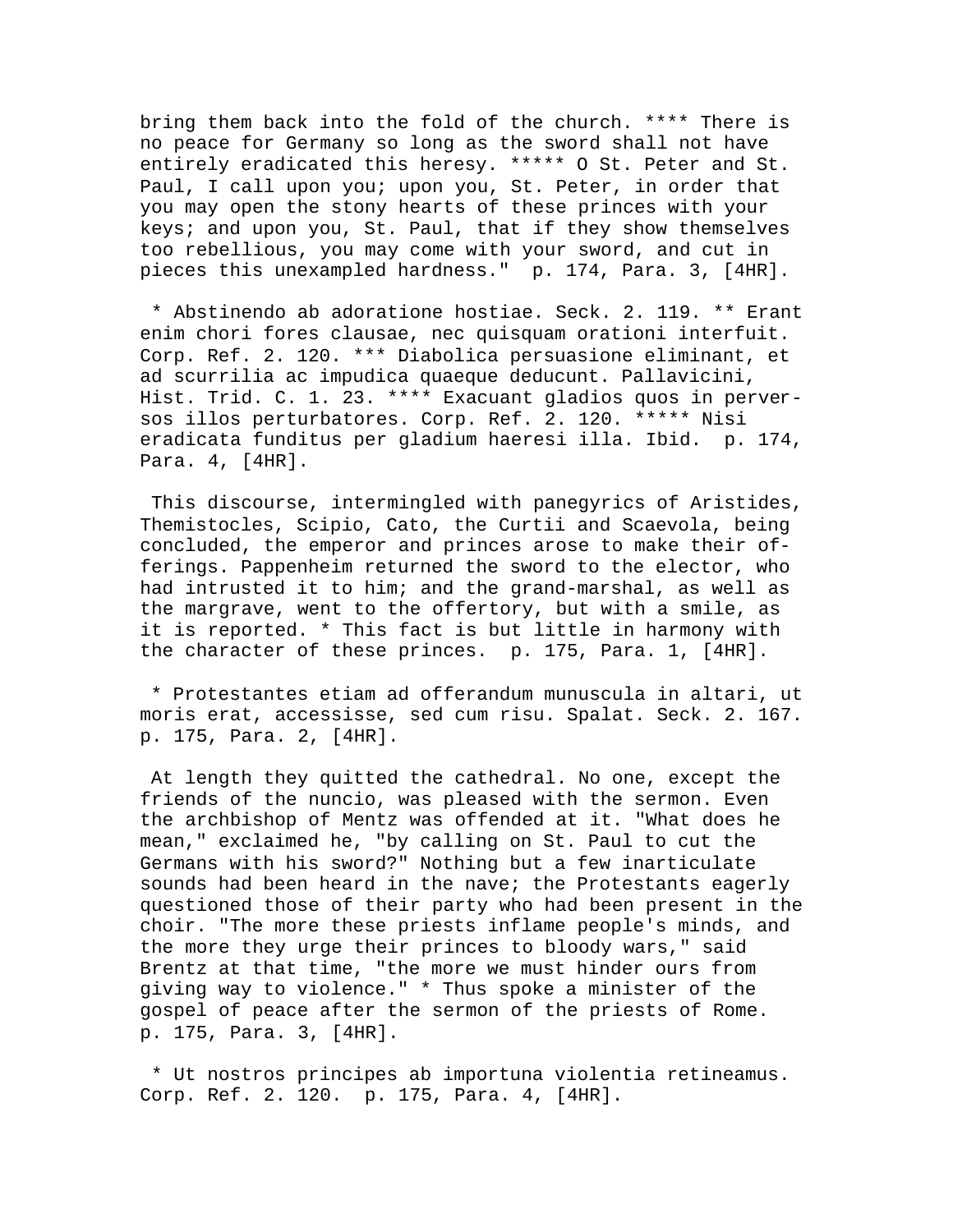After the mass of the Holy Ghost, the emperor entered his carriage, \* and having reached the town-hall, where the sittings of the diet were to take place, took his seat on a throne covered with cloth of gold, while his brother placed himself on a bench in front of him; then all around them were ranged the electors, forty-two sovereign princes, the deputies from the cities, the bishops, and ambassadors, forming, indeed, that illustrious assembly which Luther, six weeks before, had imagined he saw sitting in the air. \*\* p. 176, Para. 1, [4HR].

 \* Imperator cum omnibus in curiam vectus est. Sturm to Zw. Epp. 2. 430. \*\* Ex volucrum monedularumque regno. L. Epp. 4. 13. p. 176, Para. 2, [4HR].

 The count-palatine read the imperial proposition. It referred to two points; the war against the Turks, and the religious controversy. "Sacrificing my private injuries and interests to the common good," said the emperor, "I have quitted my hereditary kingdoms, to pass, not without great danger, into Italy, and from thence to Germany. I have heard with sorrow of the divisions that have broken out here, and which, striking not only at the imperial majesty, but still more at the commandments of Almighty God, must engender pillage, conflagration, war, and death." \* At one o'clock the emperor, accompanied by all the princes, returned to his palace. p. 176, Para. 3, [4HR].

 \* Nicht anders dann zu Raub, Brandt, und Krieg. F. Urkunden, 1. 307. p. 176, Para. 4, [4HR].

 On the same day the elector gathered around him all his co-religionists, whom the emperor's speech had greatly excited, and exhorted them not to be turned aside by any threats from a cause which was that of God himself. \* All seemed penetrated with this expression of Scripture: "Speak the word, and it shall not stand; for God is with us." Isaiah 8:10. p. 176, Para. 5, [4HR].

 \* Cohortatus est ad intrepidam causae Dei assentionem. Seck. 2. 108. p. 176, Para. 6, [4HR].

 The elector had a heavy burden to bear. Not only had he to walk at the head of the princes, but he had further to defend himself against the enervating influence of Melancthon. Throughout the whole of the diet this prince offers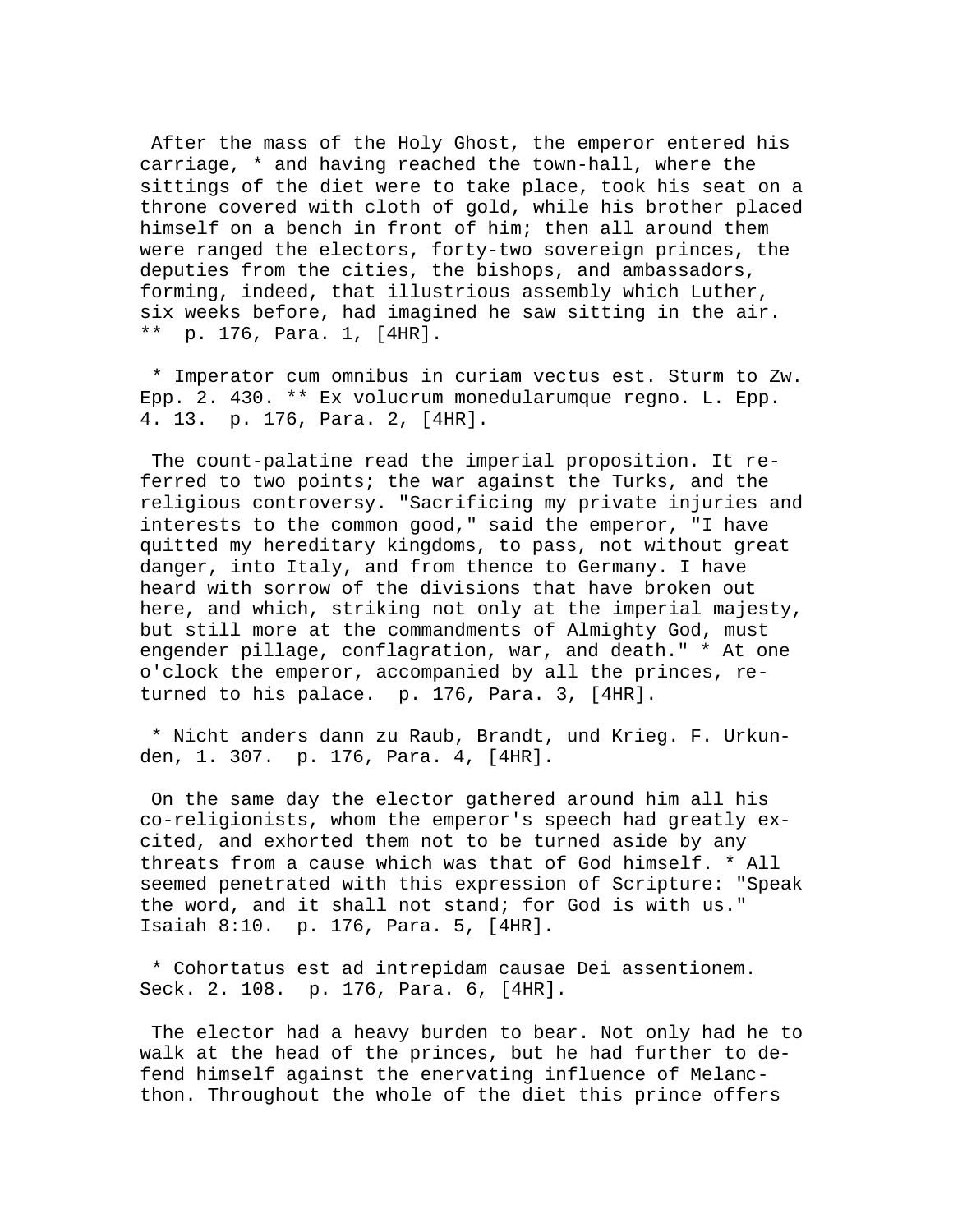to our notice no mere abstraction of the state, but the noblest individuality. Early on Tuesday morning, feeling the necessity of that invisible strength which, according to a beautiful figure in the holy Scriptures, causes us to ride upon the high places of the earth; and seeing, as was usual, his domestics, his councillors, and his son assembled around him, John begged them affectionately to withdraw. \* He knew that it was only be kneeling humbly before God that he could stand with courage before Charles. Alone in his chamber, he opened and read the Psalms; then falling on his knees, he offered up the most fervent prayer to God; \*\* next, wishing to confirm himself in the immovable fidelity that he had just vowed to the Lord, he went to his desk, and there committed his resolutions to writing. Dolzig and Melancthon afterwards saw these lines, and were filled with admiration as they read them. \*\*\* p. 177, Para. 1, [4HR].

 \* Mane remotis omnibus consilliariis et ministris. Seck. 51. 169. \*\* Precibus ardentissimis a Deo successum negotii petiisset. Ibid. \*\*\* Quae cum admiratione legisse dicuntur. Ibid. p. 177, Para. 2, [4HR].

 Being thus tempered anew in heavenly thoughts, John took up the imperial proposition, and meditated over it; then, having called in his son and the chancellor Bruck, and Melancthon shortly after, they all agreed that the deliberations of the diet ought to commence with the affairs of religion; and his allies, who were consulted, concurred in this advice. p. 177, Para. 3, [4HR].

 The legate had conceived a plan diametrically opposed to this. He desired to stifle the religious question, and for this end required that the princes should examine it in a secret committee. \* The evangelical Christians entertained no doubt that if the truth was proclaimed in the great council of the nation, it would gain the victory; but the more they desired a public confession, the more it was dreaded by the pope's friends. The latter wished to take their adversaries by silence, without confession, without discussion, as a city is taken by famine without fighting and without a storm: to gag the Reformation, and thus reduce it to powerlessness and death, were their tactics. To have silenced the preachers was not enough: the princes must be silenced also. They wished to shut up the Reformation as in a dungeon, and there leave it to die, thinking they would thus get rid of it more surely than by leading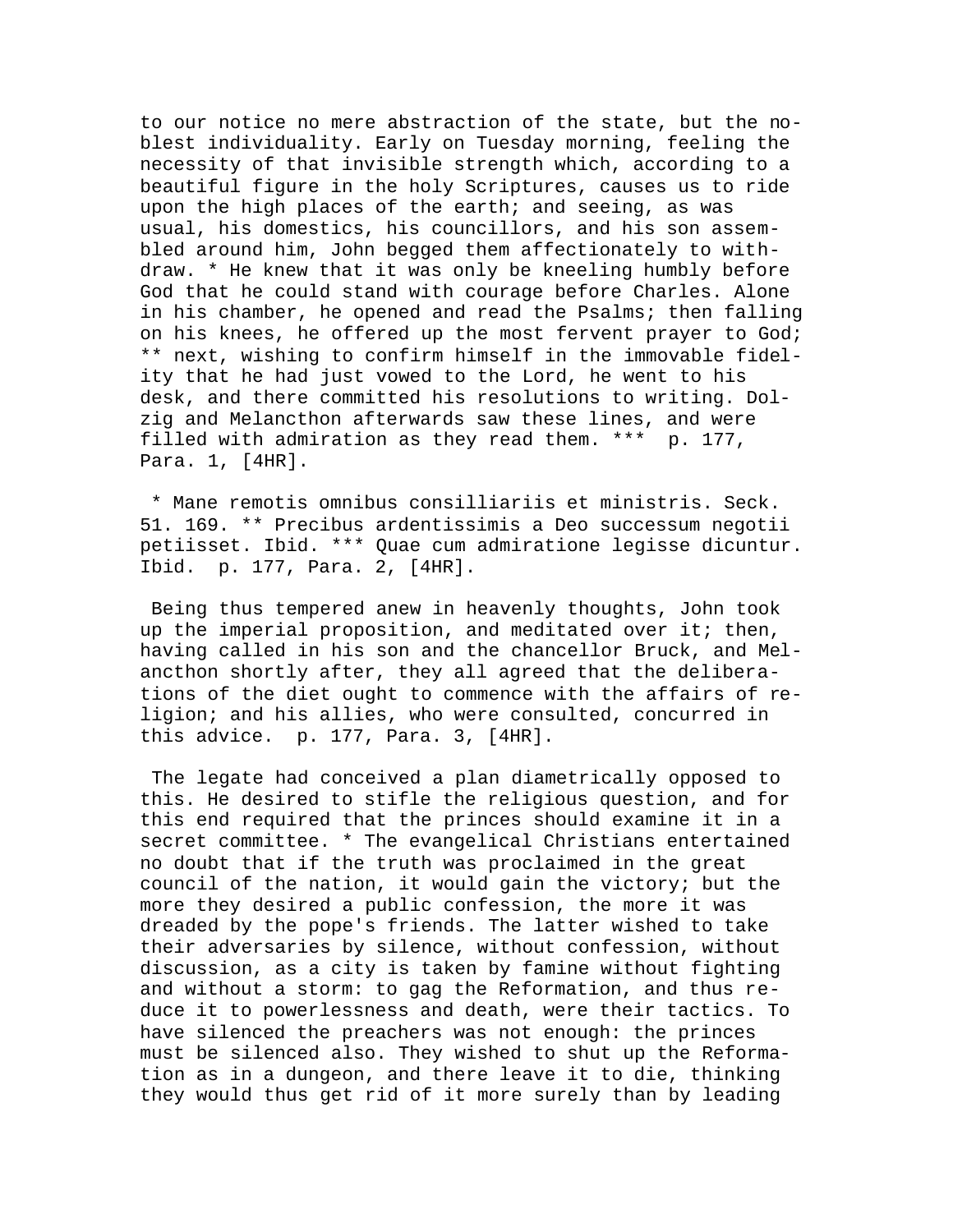it to the scaffold. p. 177, Para. 4, [4HR].

 \* Si acturi sunt secreto et inter sese, nulla publica disputatione vel audientia. L. Epp. 4. 43. p. 177, Para. 5, [4HR].

 This plan was well conceived: it now remained to be put in execution, and for that purpose it was necessary to persuade the Protestants that such a method would be the surest for them. The person selected for this intrigue was Alphonso Valdez, secretary to Charles V, a Spanish gentleman, a worthy individual, and who afterwards showed a leaning towards the Reformation. Policy often makes use of good men for the most perfidious designs. It was decided that Valdez should address the most timid of the Protestants, Melancthon. p. 178, Para. 1, [4HR].

 On the 16th or 17th of June, immediately after the arrival of Charles, Valdez begged Melancthon to call on him. "The Spaniards," said he, "imagine that the Lutherans teach impious doctrines on the Holy Trinity, on Jesus Christ, on the blessed Mother of God. \* Accordingly, they think they do a more meritorious work in killing a Lutheran than in slaying a Turk." p. 178, Para. 2, [4HR].

 \* Hispanis persuasum esse Lutheranos impie de Sanctissima Trinitate. Ex relatione Spalati in Seck. 2. 165. p. 178, Para. 3, [4HR].

 "I know it," replied Melancthon, "and I have not yet been able to succeed in making your fellow-countrymen abandon that idea." p. 178, Para. 4, [4HR].

 "But what, pray, do the Lutherans desire?" p. 178, Para. 5, [4HR].

 "The Lutheran question is not so complicated and so unseemly as his majesty fancies. We do not attack the Catholic church, as is commonly believed; \* and the whole controversy is reducible to these three points. The two kinds in the sacrament of the Lord's supper, the marriage of pastors, and the abolition of private masses. If we could agree on these articles, it would be easy to come to an understanding on the others." p. 179, Para. 1, [4HR].

 \* Non adeo per eos Ecclesiam Catholicam oppugnari, quam vulgo putaretur. Seck. 2. 100. p. 179, Para. 2, [4HR].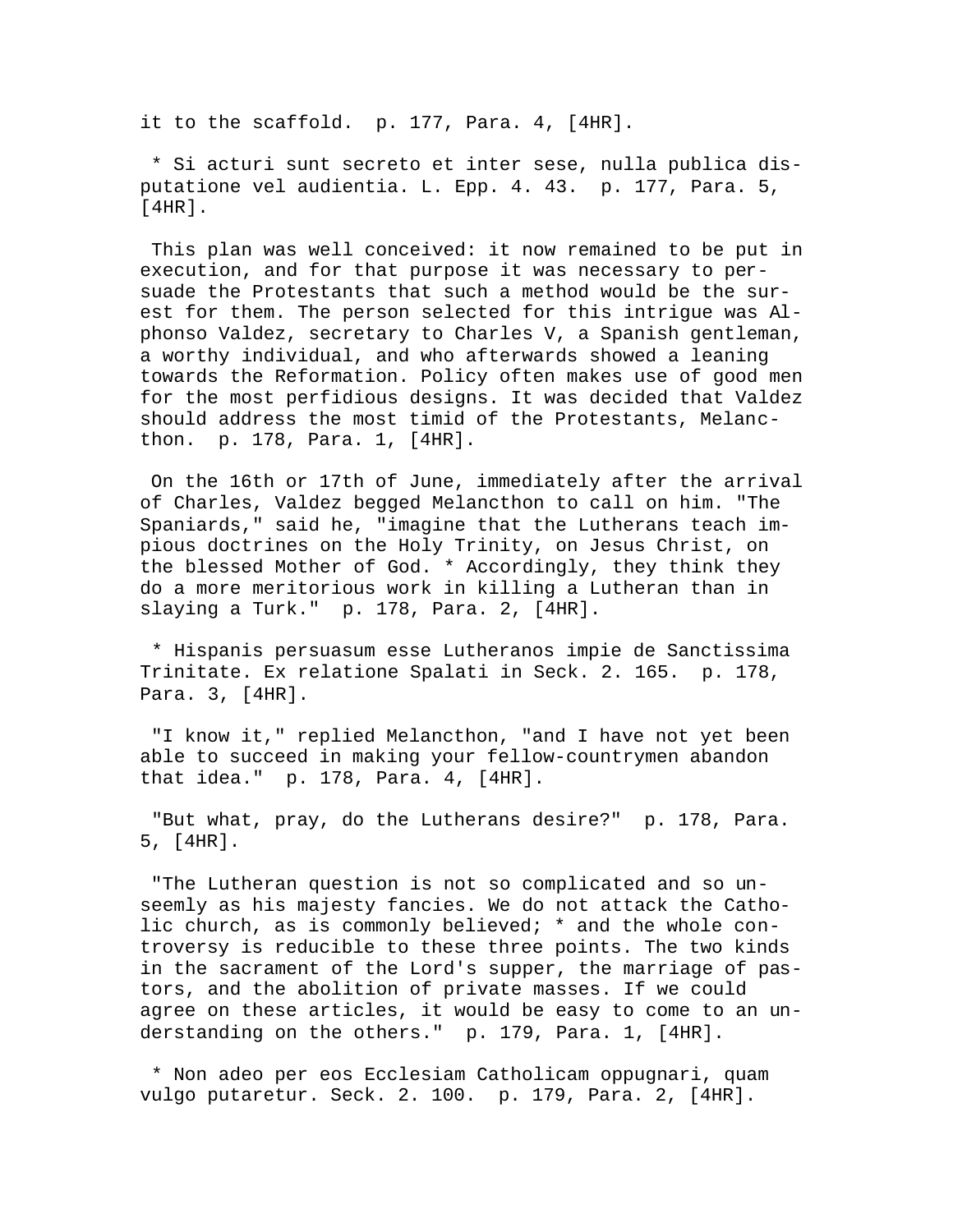"Well, I will report this to his majesty." p. 179, Para. 3, [4HR].

 Charles V was charmed at this communication. "Go," said he to Valdez, "and impart these things to the legate, and ask Master Philip to transmit to you in writing a short exposition of what they believe and what they deny." p. 179, Para. 4, [4HR].

 Valdez hastened to Campeggio. "What you relate pleases me tolerably," said the latter. "As for the two kinds in the sacrament, and the marriage of priests, there will be means of accommodation; \* but we cannot consent to the abolition of private masses." This would have been in fact cutting off one of the greatest revenues of the church. p. 179, Para. 5, [4HR].

 \* Mit beider Gestalt sacraments oder des Pfaffen und Monch Ehe. Corp. Ref. 2. 123. p. 179, Para. 6, [4HR].

 On Saturday, of June 18th, Valdez saw Melancthon again. "The emperor begs of you a moderate and concise exposition," said he, "and he is persuaded that it will be more advantageous to treat of this matter briefly and privately, \* avoiding all public hearing and all prolix discussion, which would only engender anger and division." "Well," said Melancthon, "I will reflect upon it." p. 179, Para. 7, [4HR].

 \* Die Sache in einer Enge und Stille vorzu nehmen. Ibid. p. 179, Para. 8, [4HR].

 Melancthon was almost won over: a secret conference agreed better with his disposition. Had he not often repeated that peace should be sought after above all things? Thus everything induced the legate to hope that a public struggle would be avoided, and that he might be content, as it were, to send mutes against the Reform, and strangle it in a dungeon. \* p. 179, Para. 9, [4HR].

 \* Caelestin, Hist. Comit. August. p. 193. Intelligo hoc tous archiereas moliri, ut omnino nihil agatur de negotis ecclesiasticis. Ibid. 140. p. 179, Para. 10, [4HR].

 Fortunately the chancellor and the elector Frederick did not think fit to entertain the propositions with which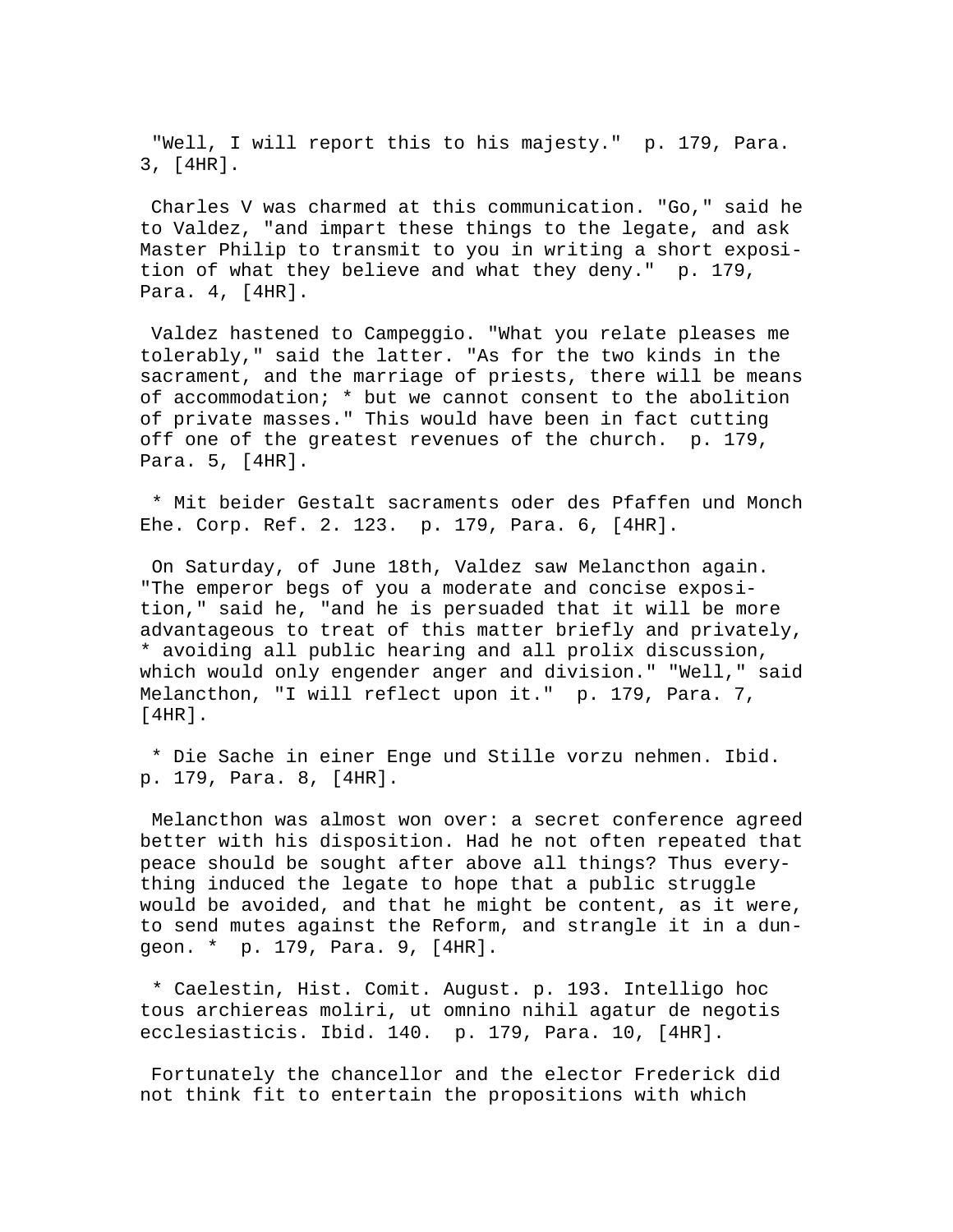Charles had commissioned the worthy Valdez. The resolution of these lay members of the church saved it from the false step its doctors were about to take; and the wiles of the Italians failed against evangelical firmness. Melancthon was only permitted to lay the Confession before the Spaniard, that he might look into it, and in despite of the moderation employed in it, Valdez exclaimed: "These words are too bitter, and your adversaries will never put up with them." \* Thus finished the legate's manoeuvre. p. 180, Para. 1, [4HR].

 \* Ac plane putarit pikroteron esse quam ut ferre possent adversarii. Ibid. 140. p. 180, Para. 2, [4HR].

 CHAPTER 6 --- The elector's zeal -- The signing of the confession -- Courage of the princes -- Melancthon's weakness -- The legate's speech -- Delays -- The confession in danger -- The Protestants are firm -- Melancthon's despondency -- Luther's prayer and anxiety -- Luther's texts -- His letter to Melancthon -- Faith. p. 181, Para. 1, [4HR].

 Charles, compelled to resign himself to a public sitting, ordered on Wednesday, 22d of June, that the elector and his allies should have their Confession ready for the ensuing Friday. The Roman party were also invited to present a confession of faith; but they excused themselves, saying that they were satisfied with the edict of Worms. p. 181, Para. 2, [4HR].

 The emperor's order took the Protestants by surprise, for the negotiations between Valdez and Melancthon had prevented the latter from putting the finishing stroke to the Confession. It was not copied out fair; and the conclusions, as well as the exordium, were not definitively drawn up. In consequence of this, the Protestants begged the archbishop of Mentz to obtain for them the delay of a day; but their petition was refused. \* They therefore labored incessantly, even during the night, to correct and transcribe the Confession. p. 181, Para. 3, [4HR].

 \* Dasselbige abgeschlagen. Corp. Ref. 2. 127. p. 181, Para. 4, [4HR].

 On Thursday, 23d of June, all the protestant princes, deputies, councillors, and theologians met early at the elector's. The Confession was read in German, and all gave their adhesion to it, except the landgrave and the Stras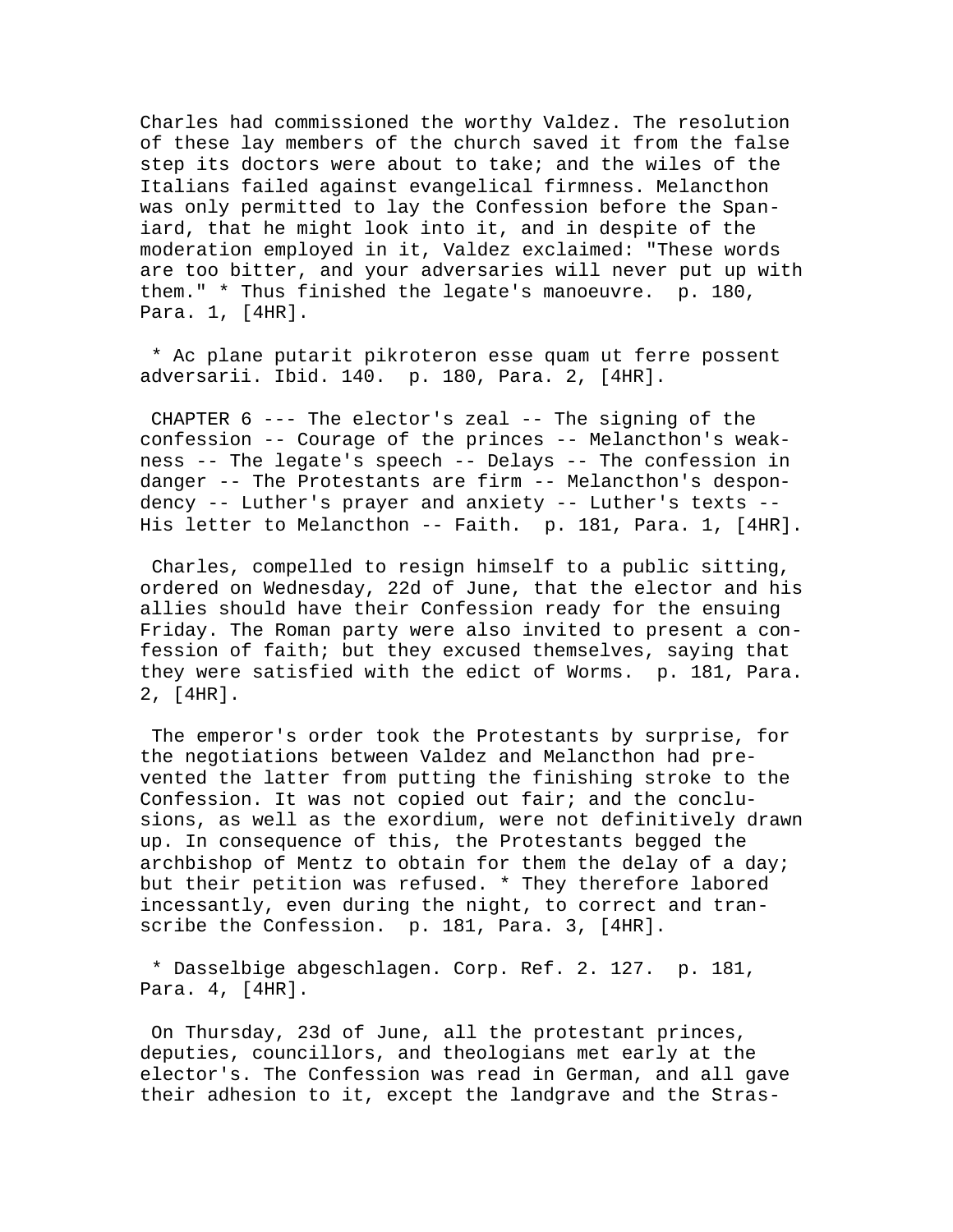burgers, who required a change in the article on the sacrament. \* The princes rejected their demand. p. 181, Para. 5, [4HR].

 \* Argentinenses ambierunt aliquid ut excepto articulo sacramenti susciperentur. Corp. Ref. 2. 155. p. 181, Para. 6, [4HR].

 The elector of Saxony was already preparing to sign it, when Melancthon stopped him: he feared giving too political a coloring to this religious business. In his idea it was the church that should appear, and not the state. "It is for the theologians and ministers to propose these things," said he; \* "let us reserve for other matters the authority of the mighty ones of the earth." "God forbid that you should exclude me," replied the elector; "I am resolved to do what is right without troubling myself about my crown. I desire to confess the Lord. My electoral hat and my ermine are not so precious to me as the cross of Jesus Christ. I shall leave on earth these marks of my greatness; but my Master's cross will accompany me to heaven." p. 181, Para. 7, [4HR].

 \* Non principum nomine edi sed docentium, qui theologi vocantur. Camer. p. 120. p. 181, Para. 8, [4HR].

 How resist such Christian language? Melancthon gave way. p. 182, Para. 1, [4HR].

 The elector then approached, signed, and handed the pen to the landgrave, who at first made some objections; however the enemy was at the door; was this a time for disunion? At last he signed, but with a declaration that the doctrine of the Eucharist did not please him. \* p. 182, Para. 2, [4HR].

 \* Landgravius subscribit nobiscum, sed tamen dicit sibi, de sacramento, a nostris non satisfieri. Corp. Ref. 2. 155. p. 182, Para. 3, [4HR].

 The margrave and Luneburg having joyfully subscribed their names, Anhalt took the pen in his turn, and said, "I have tilted more than once to please others; now, if the honor of my Lord Jesus Christ requires it, I am ready to saddle my horse, to leave my goods and life behind, and rush into eternity, towards an everlasting crown." Then, having signed, this youthful prince said, turning to the theologi-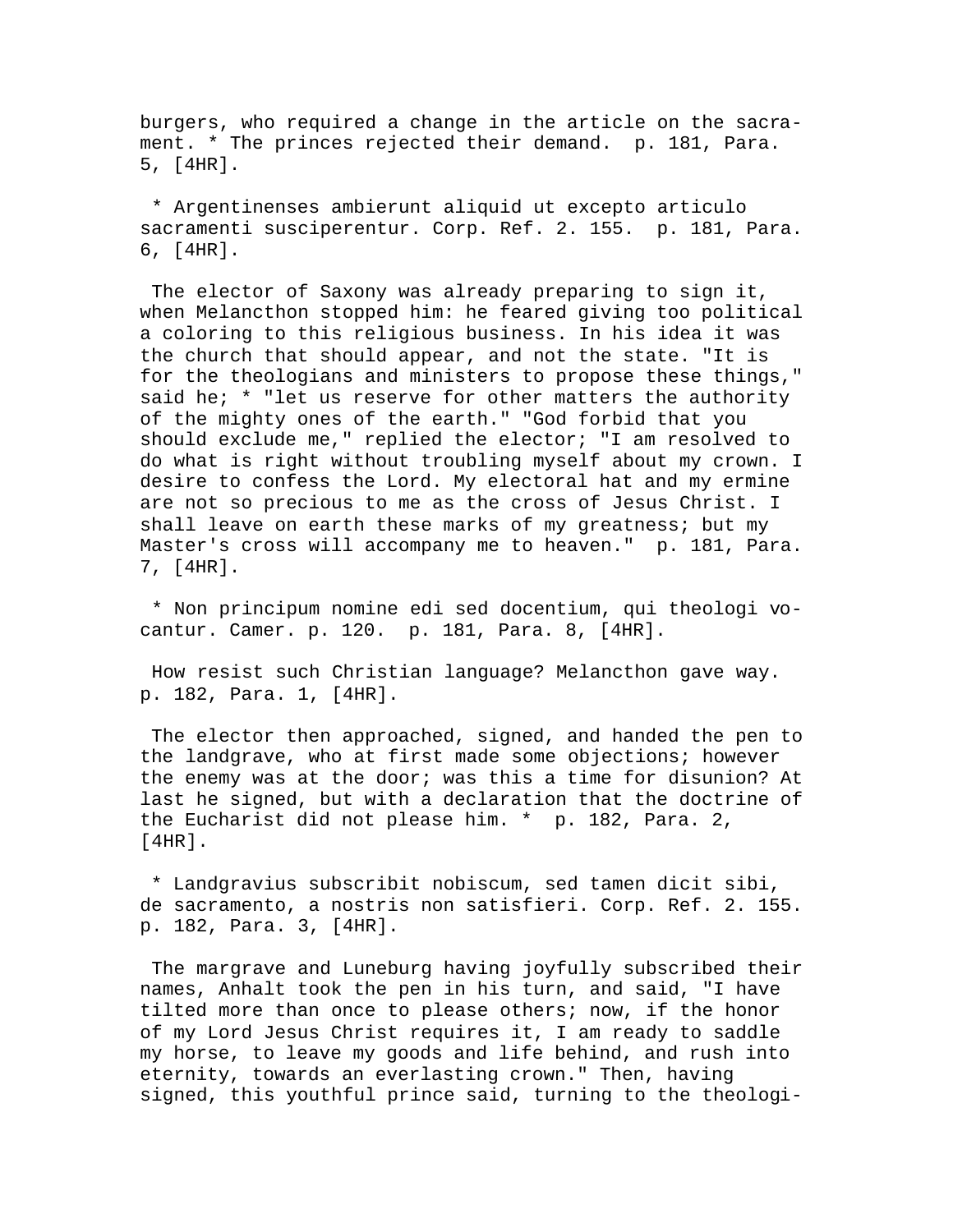ans, "I would rather renounce my subjects and my states, rather quit the country of my fathers staff in hand, rather gain my bread by cleaning the shoes of the foreigner, than receive any other doctrine than that which is contained in this Confession." Nuremberg and Reutlingen alone of the cities subscribed their signatures; \* and all resolved on demanding of the emperor that the Confession should be read publicly. \*\* p. 182, Para. 4, [4HR].

 \* Confessioni tantum subscripserunt Nuremberga et Reutlingen. Ibid. \* Decretum est ut publicae recitandae concessio ab Impera tore peteretur. Seck. 2. 169. p. 182, Para. 5, [4HR].

 The courage of the princes surprised every one. Rome had crushed the members of the church, and had reduced them to a herd of slaves, whom she dragged silent and humiliated behind her: the Reformation enfranchised them, and with their rights it restored to them their duties. The priest no longer enjoyed the monopoly of religion; each head of a family again became priest in his own house, and all the members of the church of God were thenceforward called to the rank of confessors. The laymen are nothing, or almost nothing, in the sect of Rome, but they are the essential portion of the church of Jesus Christ. Where ever the priestly spirit is established, the church dies; where ever laymen, as these Augsburg princes, understand their duty and their immediate dependence on Christ, the church lives. p. 183, Para. 1, [4HR].

 The evangelical theologians were moved by the devotedness of the princes. "When I consider their firmness in the confession of the gospel," said Brentz, "the color mounts to my cheeks. What a disgrace that we, who are only beggars beside them, are so afraid of confessing Christ." \* Brentz was then thinking of certain towns, particularly of Halle, of which he was pastor, but no doubt also of the theologians. p. 183, Para. 2, [4HR].

 \* Rubore suffundor non mediocri, quod nos, prae illis mendici, etc. Corp. Ref. 2. 125. p. 183, Para. 3, [4HR].

 The latter, in truth, without being deficient in devotedness, were sometimes wanting in courage. Melancthon was in constant agitation; he ran to and fro, slipping in everywhere, says Cochlaeus in his Philippics, visiting not only the houses and mansions of private persons, but also in-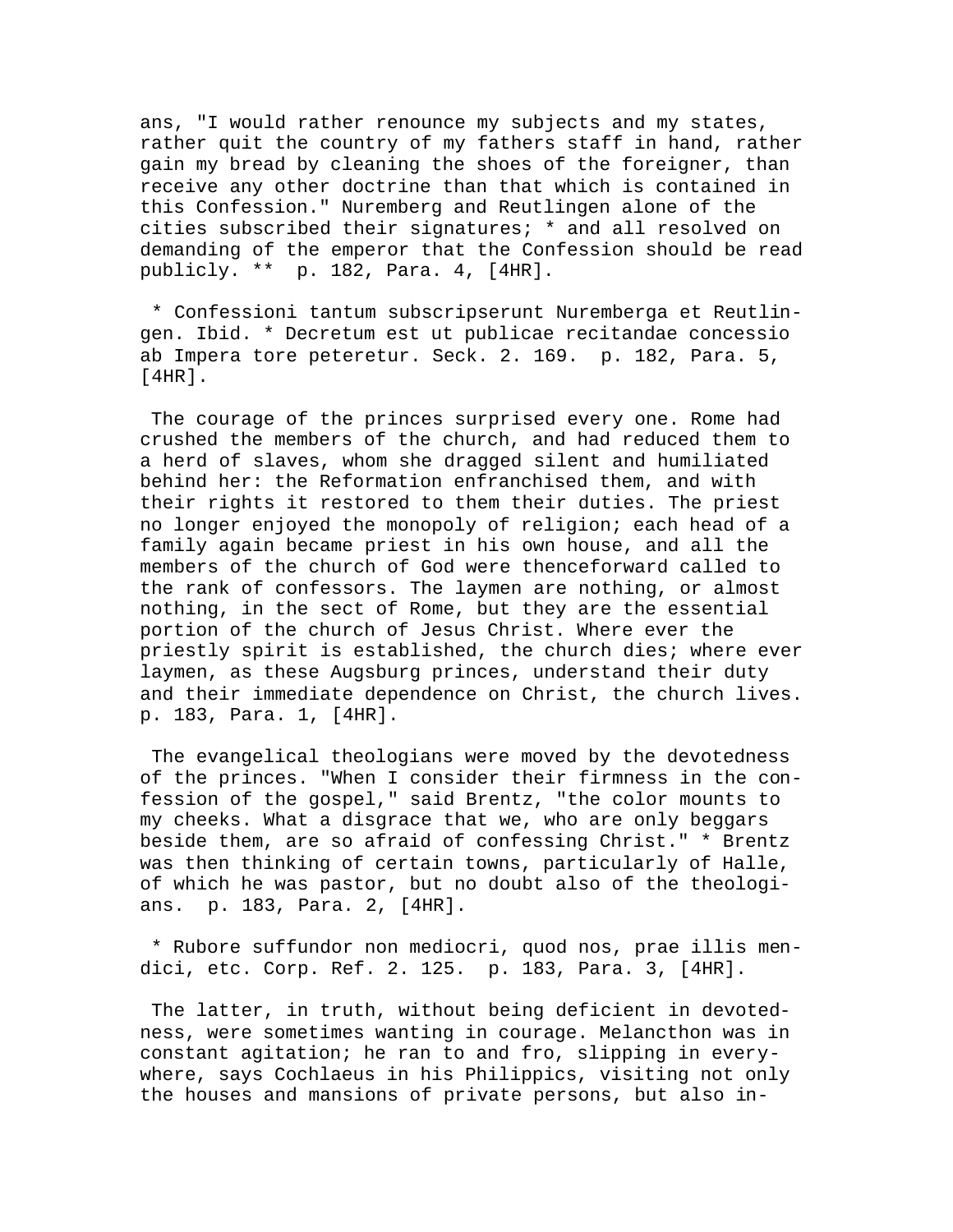sinuating himself into the palaces of cardinals and princes, nay, even into the court of the emperor; and, whether at table or in conversation, he spared no means of persuading every person, that nothing was more easy than to restore peace between the two parties. \* p. 183, Para. 4, [4HR].

 \* Cursitabat hinc inde, perreptans ac penetrans. Cochl. Phil. 4. In Apol. p. 183, Para. 5, [4HR].

 One day he was with the archbishop of Salzburg, who in a long discourse gave an eloquent description of the troubles produced, as he said, by the Reformation, and ended with a peroration "written in blood," as Melancthon characterized it. \* Philip in agony had ventured during the conversation to slip in the word conscience. "Conscience," hastily interrupted the archbishop, "Conscience, What does that mean? I tell you plainly that the emperor will not allow confusion to be thus brought upon the empire." "Had I been in Melancthon's place," said Luther, "I should have immediately replied to the archbishop: And our emperor, ours, will not tolerate such blasphemy." "Alas," said Melancthon, "they are all as full of assurance as if there was no God." \*\* p. 183, Para. 6, [4HR].

 \* Addebat Epilogum plane sanguine scriptum. Corp. Ref. 2. 126. \*\* Securi sunt quasi nullus sit Deus. Ibid. 156. p. 183, Para. 7, [4HR].

 Another day Melancthon was with Campeggio, and conjured him to persevere in the moderate sentiments he appeared to entertain. And at another time, as it would seem, he was with the emperor himself. \* "Alas," said the alarmed Zwinglians, "after having qualified one-half of the gospel, Melancthon is sacrificing the other." \*\* p. 184, Para. 1, [4HR].

 \* Melancthon a Caesare, Salisburgensi et Campegio vocatus est. Zw. Epp. 2. 473. \*\* Ut cum mitigarit tam multa, cedat et reliqua. Zw. Epp. 2. 473. p. 184, Para. 2, [4HR].

 The wiles of the Ultramontanists were added to Philip's dejection, in order to arrest the courageous proceedings of the princes. Friday, 24th of June, was the day fixed for reading the Confession, but measures were taken to prevent it. The sitting of the diet did not begin till three in the afternoon; the legate was then announced; Charles went to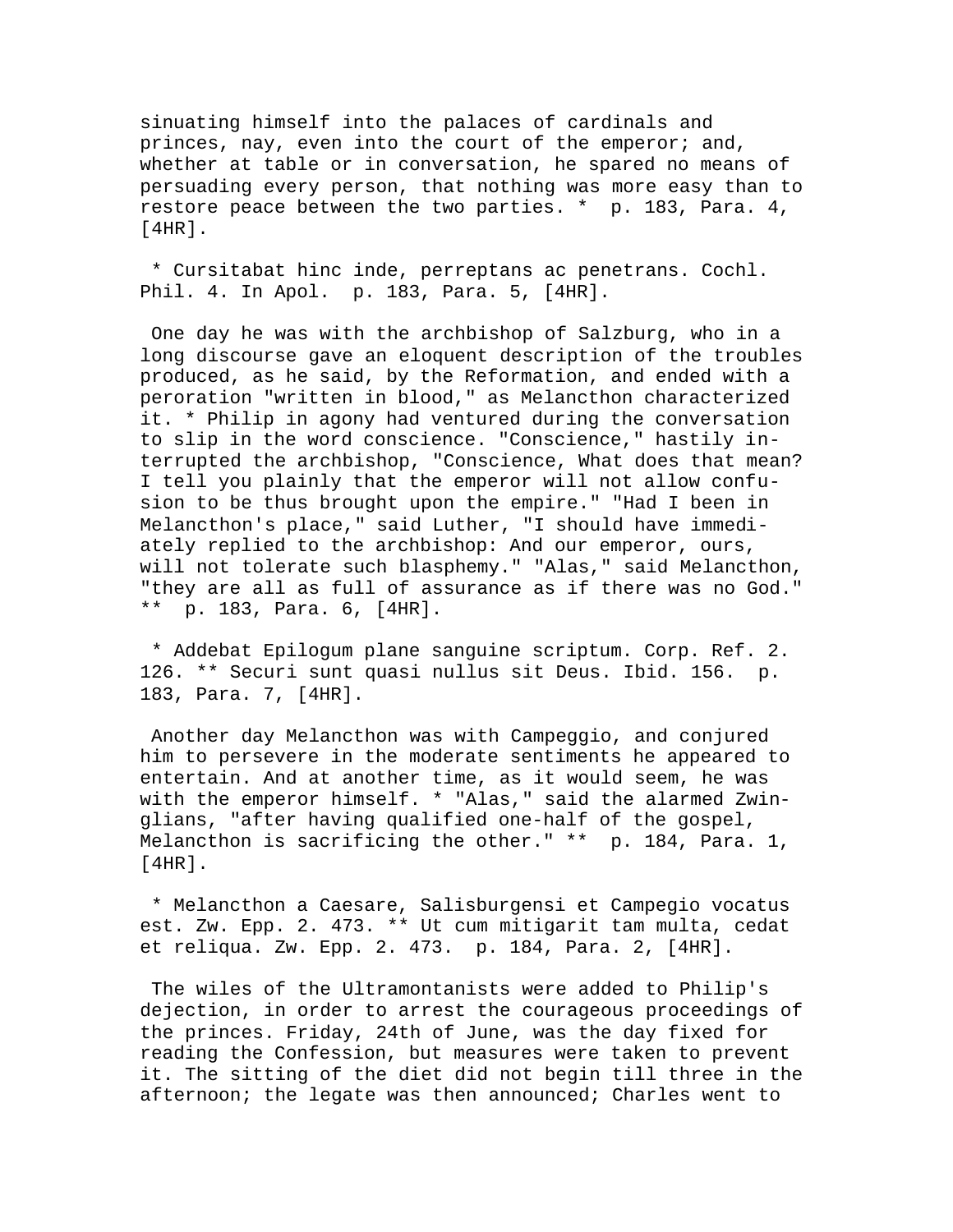meet him as far as the top of the grand staircase, and Campeggio, taking his seat in front of the emperor, in king Ferdinand's place, delivered a harangue in Ciceronian style. "Never," said he, "has St. Peter's bark been so violently tossed by such various waves, whirlwinds, and abysses. \* The holy father has learned these things with pain, and desires to drag the church from these frightful gulfs. For the love of Jesus Christ, for the safety of your country and for you own, O mighty Prince, get rid of these errors, deliver Germany, and save Christendom." p. 184, Para. 3, [4HR].

 \* Neque unquam tam varbs sectarum turbinibus navicula Petri fluctuaverit. Seck. 2. 169. p. 184, Para. 4, [4HR].

 After a temperate reply from Albert of Mentz, the legate quitted the town-hall, and the evangelical princes stood up; but a fresh obstacle had been provided. Deputies from Austria, Carinthia, and Carniola, first received a hearing. p. 185, Para. 1, [4HR].

 \* Oratio valde lugubris et miserabilis contra Turcas. Corp. Ref. 2. 154. p. 185, Para. 2, [4HR].

 Much time had thus elapsed. The evangelical princes, however, rose up again, and the Chancellor Bruck said: "It is pretended that new doctrines not based on Scripture, that heresies and schisms, are spread among the people by us. Considering that such accusations compromise not only our good name, but also the safety of our souls, \* we beg his majesty will have the goodness to hear what are the doctrines we profess." p. 185, Para. 3, [4HR].

 \* Verum etiam ad animae dispendium aut salutem aeternam. Seck. 2. 189. p. 185, Para. 4, [4HR].

 The emperor, no doubt by arrangement with the legate, made reply that it was too late; besides, that this reading would be useless; and that the princes should be satisfied with putting in their Confession in writing. Thus the mine, so skillfully prepared, worked admirably; the Confession, once handed to the emperor, would be thrown aside, and the Reformation would be forced to retire, without the Papists having even condescended to hear it, without defense, and overwhelmed with contumely. p. 185, Para. 5, [4HR].

The protestant princes, uneasy and agitated, insisted.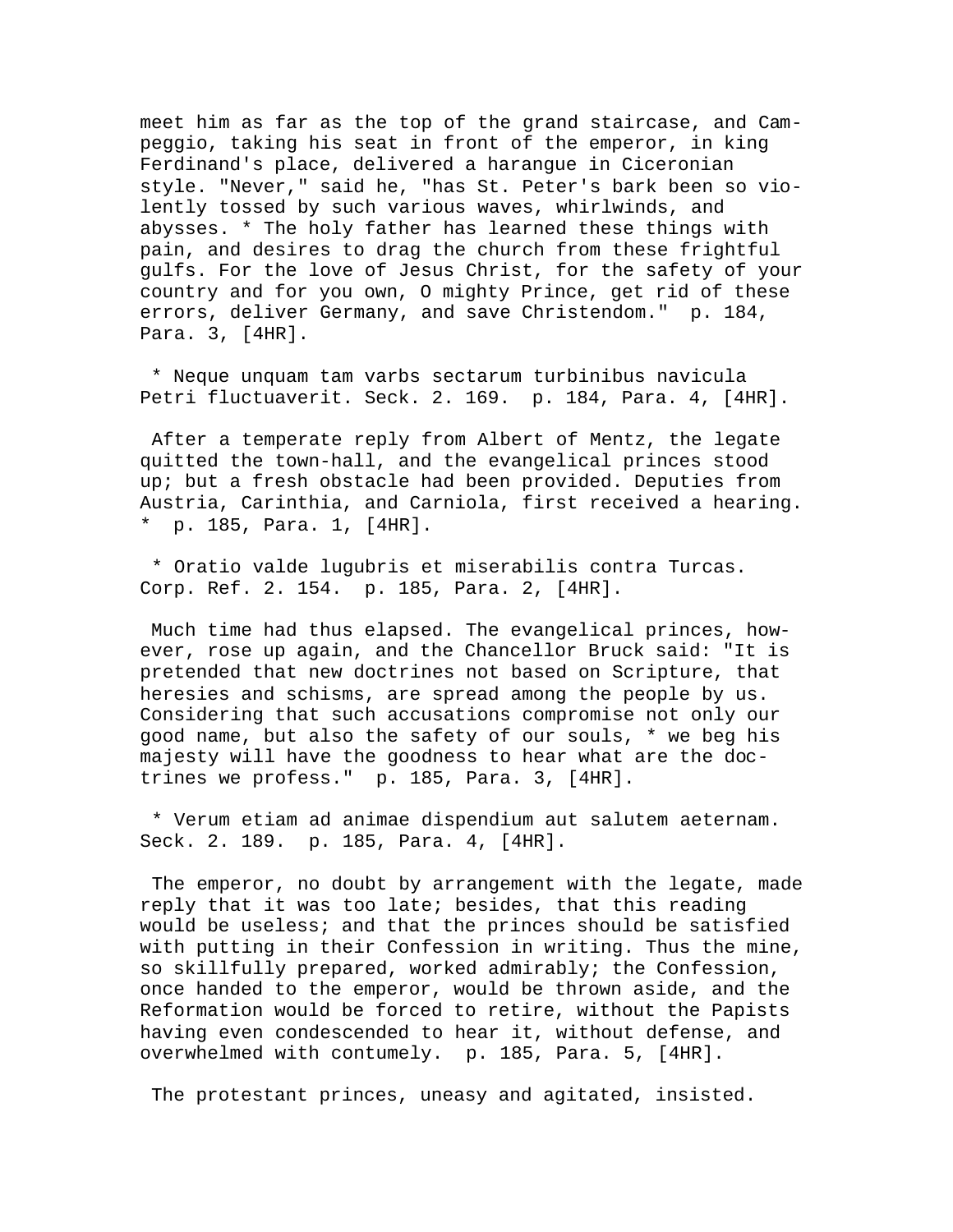"Our honor is at stake," said they; "our souls are endangered. \* We are accused publicly; publicly we ought to answer." Charles was shaken; Ferdinand leaned towards him, and whispered a few words in his ear: \*\* the emperor refused a second time. p. 185, Para. 6, [4HR].

 \* Ihre Seele, Ehre und Glimpf belunget. Corp. Ref. 2. 128. \*\* Viderant enim eum subinde aliquid illi in aurem in susurrare. Seck. 2. 169. p. 185, Para. 7, [4HR].

 Upon this the elector and princes, in still greater alarm, said for the third time, with emotion and earnestness: \* "For the love of God, let us read our Confession. No person is insulted in it." Thus were seen, on the one hand, a few faithful men, desiring with loud cries to confess their faith; and on the other, the great emperor of the west, surrounded by a crowd of cardinals, prelates, and princes, endeavoring to stifle the manifestation of the truth. \*\* It was a serious, violent, and decisive struggle, in which the holiest interests were discussed. p. 185, Para. 8, [4HR].

 \* Zum dritten mal heftig angehalten. Corp. Ref. 2. 128. \*\* Circumsistebant Caesarem magno numero cardinales et praelati ecclesiastici. Seck. 2. 169. p. 185, Para. 9, [4HR].

 At last Charles appeared to yield: "His majesty grants your request," was the reply to the princes; "but as it is now too late, he begs you to transmit him your written confession, and tomorrow, at two o'clock, the diet will be prepared to hear it read at the Palatine Palace." p. 186, Para. 1, [4HR].

 The princes were struck by these words, which, seeming to grant them everything, in reality granted nothing. In the first place, it was not in a public sitting at the townhall, but privately in his own palace, that the emperor was willing to hear them; \* then they had no doubt that if the confession left their hands it was all over with the public reading. They therefore remained firm. "The work has been done in great haste," said they, and it was the truth; "pray leave it with us tonight, that we may revise it." The emperor was obliged to yield, and the Protestants returned to their hotels full of joy; while the legate and his friends, perceiving that the confession was inevitable, saw the morrow approach with continually increasing anxiety. p. 186, Para. 2, [4HR].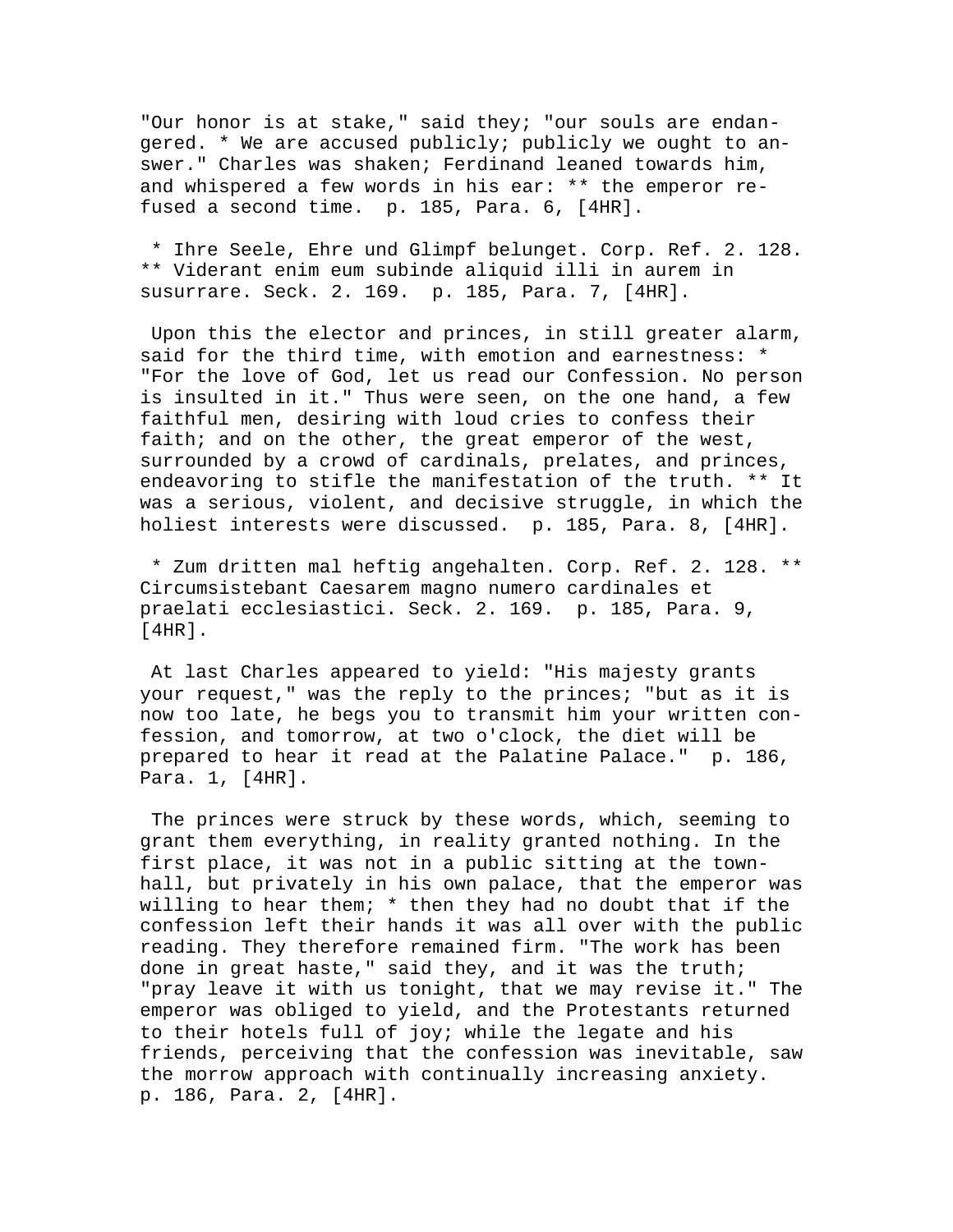\* Non quidem publice in praetorio, sed privatim in palatio suo. Corp. Ref. 2. 124. p. 186, Para. 3, [4HR].

 Among those who prepared to confess the evangelical truth, was one, however, whose heart was filled with sadness: it was Melancthon. Placed between two fires, he saw the reformed, and many even of his own friends, reproach his weakness; while the opposite party detested what they called his hypocrisy. His friend Camerarius, who visited Augsburg about this time, often found him plunged in thought, uttering deep sighs, and shedding bitter tears. \* Brentz, moved with compassion, coming to the unhappy Philip, would sit down by his side and weep with him; \*\* and Jonas endeavored to console him in another manner, by exhorting him to take the book of Psalms, and cry to God with all his heart, making use of David's words rather than of his own. p. 186, Para. 4, [4HR].

 \* Non modo suspirantem sed profundentem lacrymas conspexi. Camer. p. 121. \*\* Brentius assidebat haec scribenti, una lacrymans. Corp. Ref. 2. 126. p. 186, Para. 5, [4HR].

 One day intelligence arrived which formed a general topic of conversation in Augsburg, and which, by spreading terror among the partisans of the pope, gave a momentary relief to Melancthon. It was said that a mule in Rome had given birth to a colt with crane's feet. "This prodigy," said Melancthon thoughtfully, "announces that Rome is near its end;" \* perhaps because the crane is a bird of passage, and that the pope's mule thus gave signs of departure. Melancthon had immediately written to Luther, who replied that he was exceedingly rejoiced that God had given the pope so striking a sign of his approaching fall. \*\* It is good to recall to memory these puerilities of the age of the reformers, that we may better understand the high range of these men of God in matters of faith. p. 187, Para. 1, [4HR].

 \* Romae quaedam mula peperit, et partus habuit pedes gruis. Vides significari exitium Romae per schismata. Corp. Ref. 2. 126. \*\* Gaudeo Papae signum datum in mula puerpera, ut citius pereat. L. Epp. 4. 4. p. 187, Para. 2, [4HR].

 These idle Roman stories did not long console Melancthon. On the eve of the 25th of June, he was present in imagination at the reading of that Confession which he had drawn up, which was about to be proclaimed before the world, and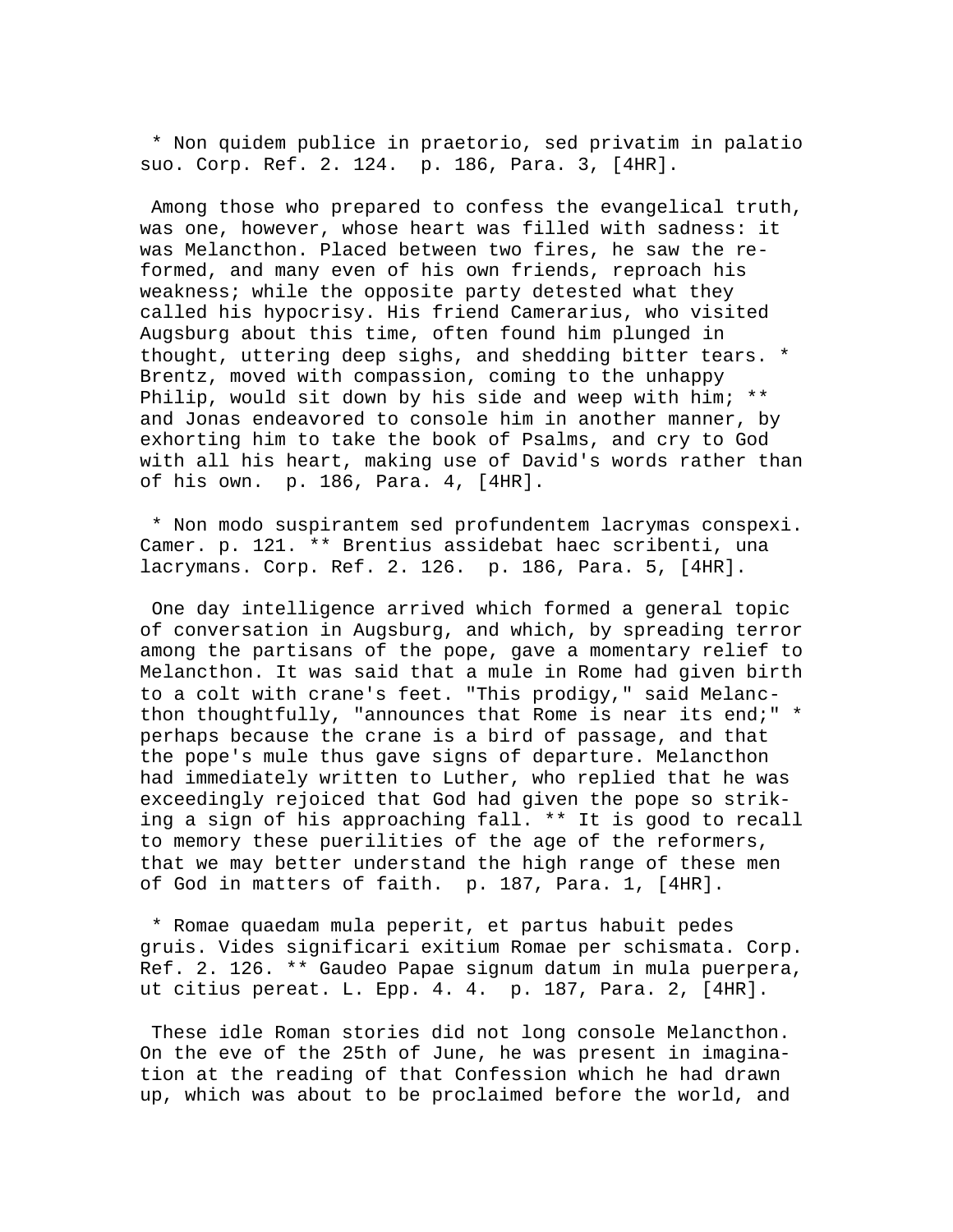in which one word too many or too few might decide on the approbation or the hatred of the princes, on the safety or ruin of the Reformation and of the empire. He could bear up no longer, and the feeble Atlas, crushed under the burden of the world upon his shoulders, gave utterance to a cry of anguish. "All my time here is spent in tears and mourning," wrote he to Vitus Diedrich, Luther's secretary in the castle of Coburg; \* and on the morrow he wrote to Luther himself: "My dwelling is in perpetual tears. \*\* My consternation is indescribable. \*\*\* O my father. I do not wish my words to exaggerate my sorrows; but without your consolations, it is impossible for me to enjoy here the least peace. p. 187, Para. 3, [4HR].

 \* Hic consumitur omne mihi tempus in lacrymis et luctu. Corp. Ref. 2. 126. \*\* Versamur hic in miserrimis curis et plane perpetuis lacrymis. Corp. Ref. 2. p. 140. \*\*\* Mira consternatio animorum nostrorum. Ib. p. 187, Para. 4, [4HR].

 Nothing in fact presented so strong a contrast to Melancthon's distrust and dejection, as the faith, calmness, and exultation of Luther. It was of advantage to him that he was not then in the midst of the Augsburg vortex, and to be able from his stronghold to set his foot with tranquillity upon the rock of God's promises. He was sensible himself of the value of this peaceful hermitage, as he called it. \* "I cannot sufficiently admire," said Vitus Diedrich, "the firmness, cheerfulness, and faith of this man, so astonishing in such cruel times." p. 188, Para. 1, [4HR].

 \* Ex eremo tacita. L. Epp. 4. 51. It is thus he dates his letter. p. 188, Para. 2, [4HR].

 Luther, besides his constant reading of the word of God, \* did not pass a day without devoting three hours at least to prayer, and they were hours selected from those the most favorable to study. \*\* One day, as Diedrich approached the reformer's chamber, he heard his voice, \*\*\* and remained motionless, holding his breath, a few steps from the door. Luther was praying, and his prayer, said the secretary, was full of adoration, fear, and hope, as when one speaks to a friend or to a father. \*\*\*\* "I know that thou art our Father and our God," said the reformer, alone in his chamber, "and that thou wilt scatter the persecutors of they children, for thou art thyself endangered with us. All this matter is thine, and it is only by thy constraint that we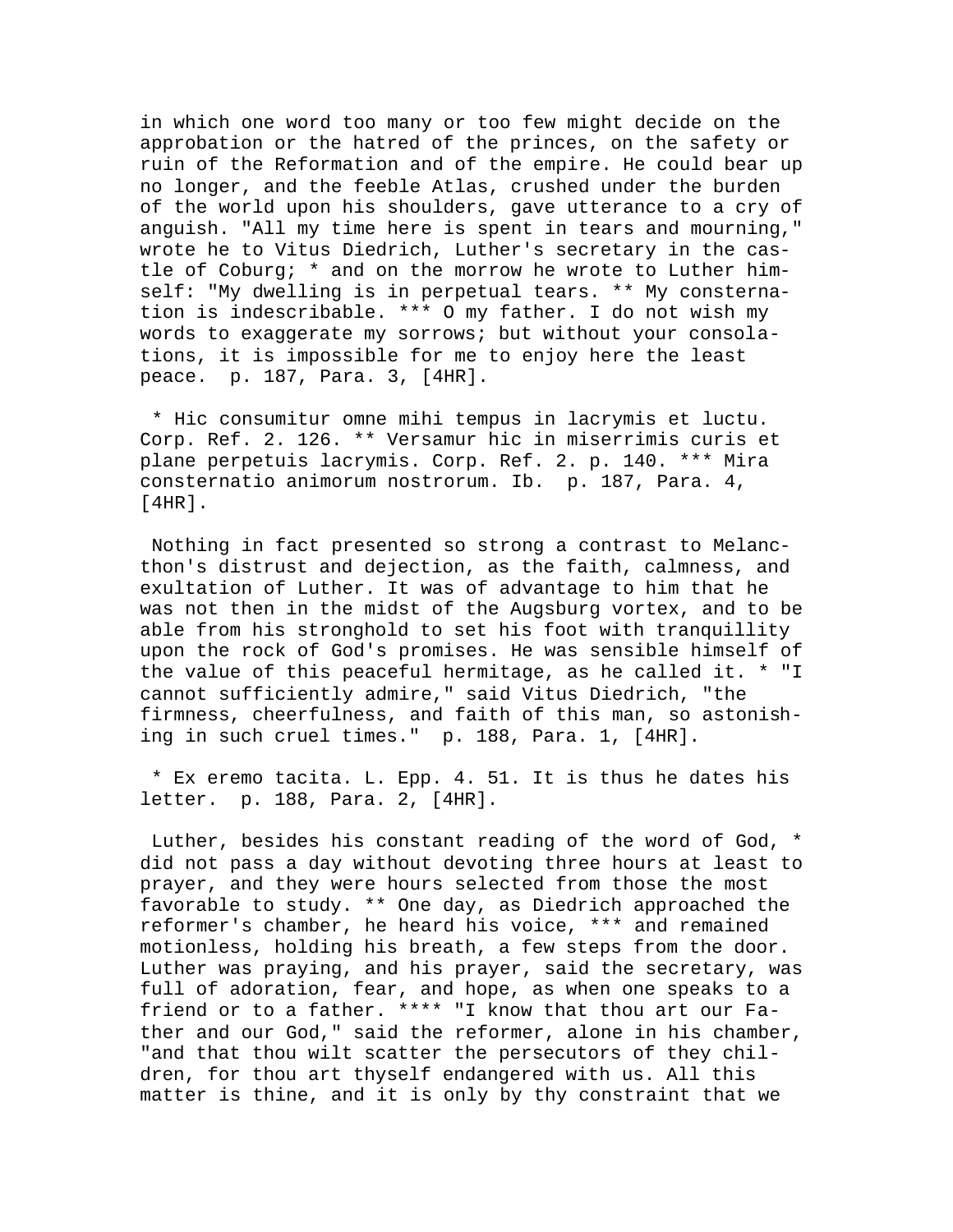have put our hands to it. Defend us then, O Father." The secretary, motionless as a statue, in the long gallery of the castle, lost not one of the words that the clear and resounding voice of Luther bore to his ears. \*\*\*\*\* The reformer was earnest with God, and called upon him with such unction to accomplish his promises, that Diedrich felt his heart glow within him. \*\*\*\*\*\* "Oh, exclaimed he, as he retired, "How could not these prayers but prevail in the desperate struggle at Augsburg." p. 188, Para. 3, [4HR].

 \* Assidue autem illa diligentiore verbi Dei tractatione alit. Corp. Ref. 2. 159. \*\* Nullus abit dies, quin ut minimum tres horas easque studiis optimas in orationibus ponat. Ibid. \*\*\* Semel mihi contigit ut orantem eum audirem. Ibid. \*\*\*\* Tanta spe et fide ut cum patre et amico colloqui sentiat. Ibid. \*\*\*\*\* Tum orantem clara voce, procul stans, audivi. Corp. Ref. 2. 159. \*\*\*\*\*\* Ardebat mihi quoquo animus singulari quodam impetu. Ibid. p. 188, Para. 4, [4HR].

 Luther might also have allowed himself to be overcome with fear, for he was left in complete ignorance of what was taking place in the diet. A Wittemburg messenger, who should have brought him forests of letters, according to his own expression, having presented himself: "Do you bring any letters?" asked Luther. "No." "How are those gentlemen?" "Well," Luther, grieved at such silence, returned and shut himself up in his chamber. p. 189, Para. 1, [4HR].

 Erelong there appeared a courier on horseback carrying despatches from the elector to Torgau. "Do you bring me any letters?" asked Luther, "No." "How are those gentlemen?" continued he, fearfully. "Well." "This is strange," thought the reformer. A wagon having left Coburg laden with flour, for they were almost in want of provisions at Augsburg, Luther impatiently awaited the return of the driver; but he returned empty. Luther then began to revolve the gloomiest thoughts in his mind, not doubting that they were concealing some misfortune from him. \* At last another individual, Jobst Nymptzen, having arrived from Augsburg, Luther rushed anew towards him, with his usual question: "Do you bring me any letters?" He waited trembling for the reply. "No." "And how are those gentlemen?" "Well." The reformer withdrew, a prey to anger and to fear. p. 189, Para. 2, [4HR].

 \* Hic coepi cogitare tristia, suspirans, vos aliquid mali me celare velle L. Epp. 4. 60. p. 189, Para. 3, [4HR].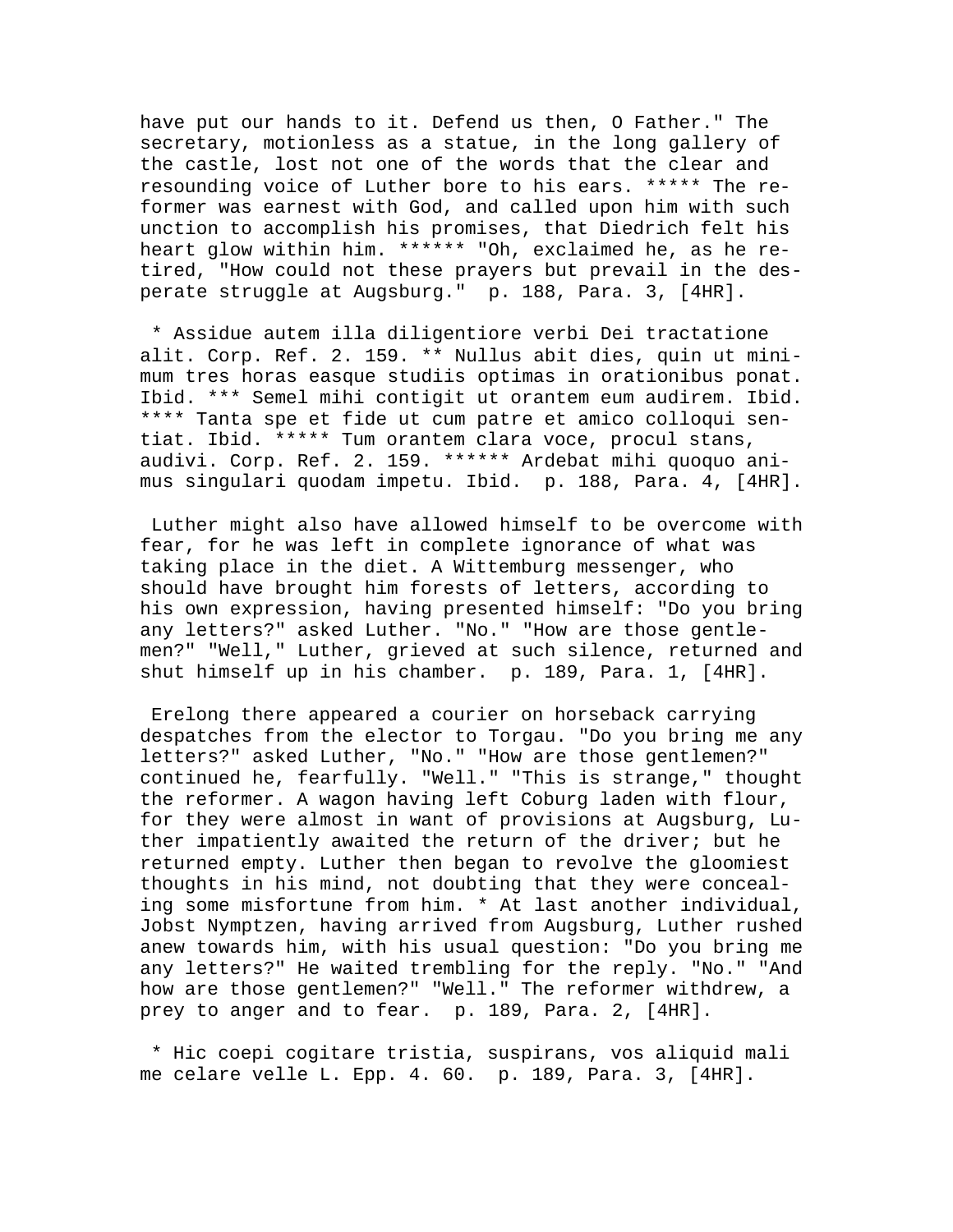Then Luther opened his Bible, and to console himself for the silence of men, conversed with God. There were some passages of Scripture in particular that he read continually. We point them out below. \* He did more; he wrote with his own hand many declarations of Scripture over the doors and windows, and on the walls of the castle. In one place were these words from the 118th Psalm: I shall not die, but live, and declare the works of the Lord. In another, those of the 12th chapter of Proverbs: The way of the wicked seduceth them; and over his bed, this passage from the 4th Psalm: I will both lay me down in peace and sleep; for thou, O Lord, only makest me dwell in safety. Never perhaps did man so environ himself with the promises of the Lord, or so dwell in the atmosphere of his word and live by his breath, as Luther at Coburg. p. 189, Para. 4, [4HR].

 \* Timothy 3:12; Philippeans 2:12, 13; John 10:17, 18; Matthew 16:18; Psalm 46:1, 2; 1 John 4:4; Psalm 55:23; 27:14; John 16:33; Luke 17:5; Psalm 32:11; 145:18, 19; 91:14, 15; Sirach. 2:11; 1 Maccab. 2:61; Matthew 6:31; 1 Peter 5:6, 7; Matthew 10:28; Romans 4 and 6; Hebrews 5 and Ephesians 3:20, 21. Among these passages will be observed two verses taken from the Apocrypha, but whose equivalents might easily be found in the Word of God. p. 189, Para. 5, [4HR].

 At length letters came. "If the times in which we live were not opposed to it, I should have imaged some revenge," wrote Luther to Jonas; "but prayer checked my anger, and anger checked my prayer. \* I am delighted at that tranquil mind which God gives our prince. As for Melancthon, it is his philosophy that tortures him, and nothing else. For our cause is in the very hands of Him who can say with unspeakable dignity: No one shall pluck it out of my hands. I would not have it in our hands, and it would not be desirable that it were so. \*\* I have had many things in my hands, and I have lost them all; but whatever I have been able to place in "God's, I still possess." p. 190, Para. 1, [4HR].

 \* Sed orandi tempus non sinebat irasci, et ira non sinebat orare. L. Epp. 4. 46. \*\* Nec vellem, nec consultum esset, in nostra manu esse. Ibid. p. 190, Para. 2, [4HR].

 On learning that Melancthon's anguish still continued, Luther wrote to him; and these are words that should be preserved: p. 190, Para. 3, [4HR].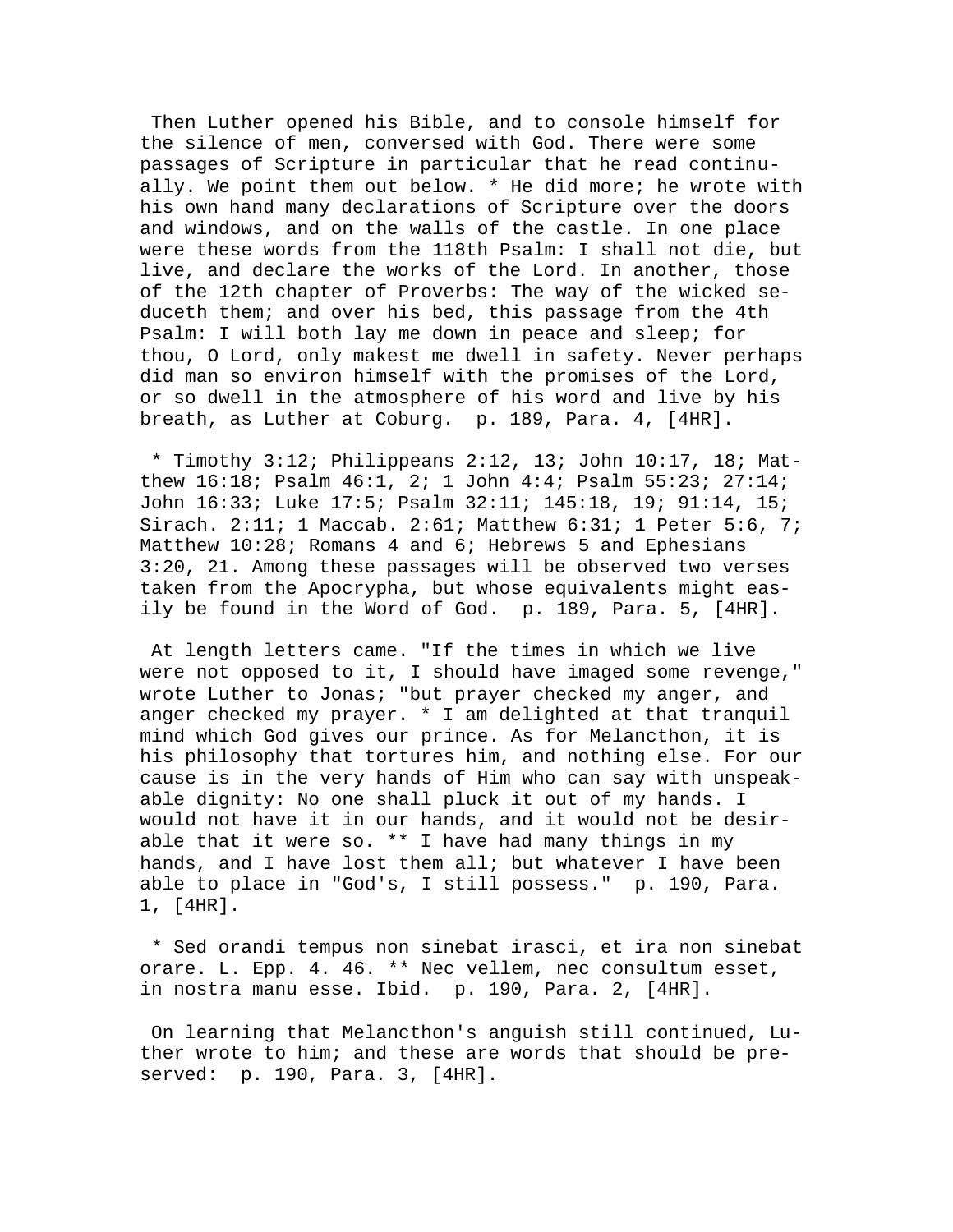"Grace and peace in Christ, in Christ, I say, and not in the world, Amen. I hate with exceeding hatred those extreme cares which consume you. If the cause is unjust, abandon it; if the cause is just, why should be belie the promises of Him who commands us to sleep without fear? Can the devil do more than kill us? Christ will not be wanting to the work of justice and of truth. He lives; he reigns; what fear, then, can we have? God is powerful to upraise his cause if it is overthrown, to make it proceed if it remains motionless, and if we are not worthy of it, he will do it by others. p. 190, Para. 4, [4HR].

 "I have received your Apology, \* and I cannot understand what you mean, when you ask what we must concede to the papists. We have already conceded too much. Night and day I meditate on this affair, turning it over and over, diligently searching the Scriptures, and the conviction of the truth of our doctrine every day becomes stronger in my mind. With the help of God, I will not permit a single letter of all that we have said to be torn from us. p. 191, Para. 1, [4HR].

 \* The Confession revised and corrected. p. 191, Para. 2, [4HR].

 "The issue of this affair torments you, because you cannot understand it. But if you could, I would not have the least share in it. God has put it in a 'common place,' that you will not find either in your rhetoric or in your philosophy: that place is called Faith. \* It is that in which subsist all things that we can neither understand nor see. Whoever wishes to touch them, as you do, will have tears for his sole reward. p. 191, Para. 3, [4HR].

 \* Deus posuit eam in locum quendem communem, quem in tua rhetorica non habes nec in philosophia tua; is vocatur fides. L. Epp. 4. 53. p. 191, Para. 4, [4HR].

 "If Christ is not with us, where is he in the whole universe? If we are not the church, where, I pray, is the church? Is it the dukes of Bavaria, is it Ferdinand, is it the pope, is it the Turk, who is the church? If we have not the word of God, who is it that possesses it? p. 191, Para. 5, [4HR].

 "Only we must have faith, lest the cause of faith should be found to be without faith. \* p. 191, Para. 6, [4HR].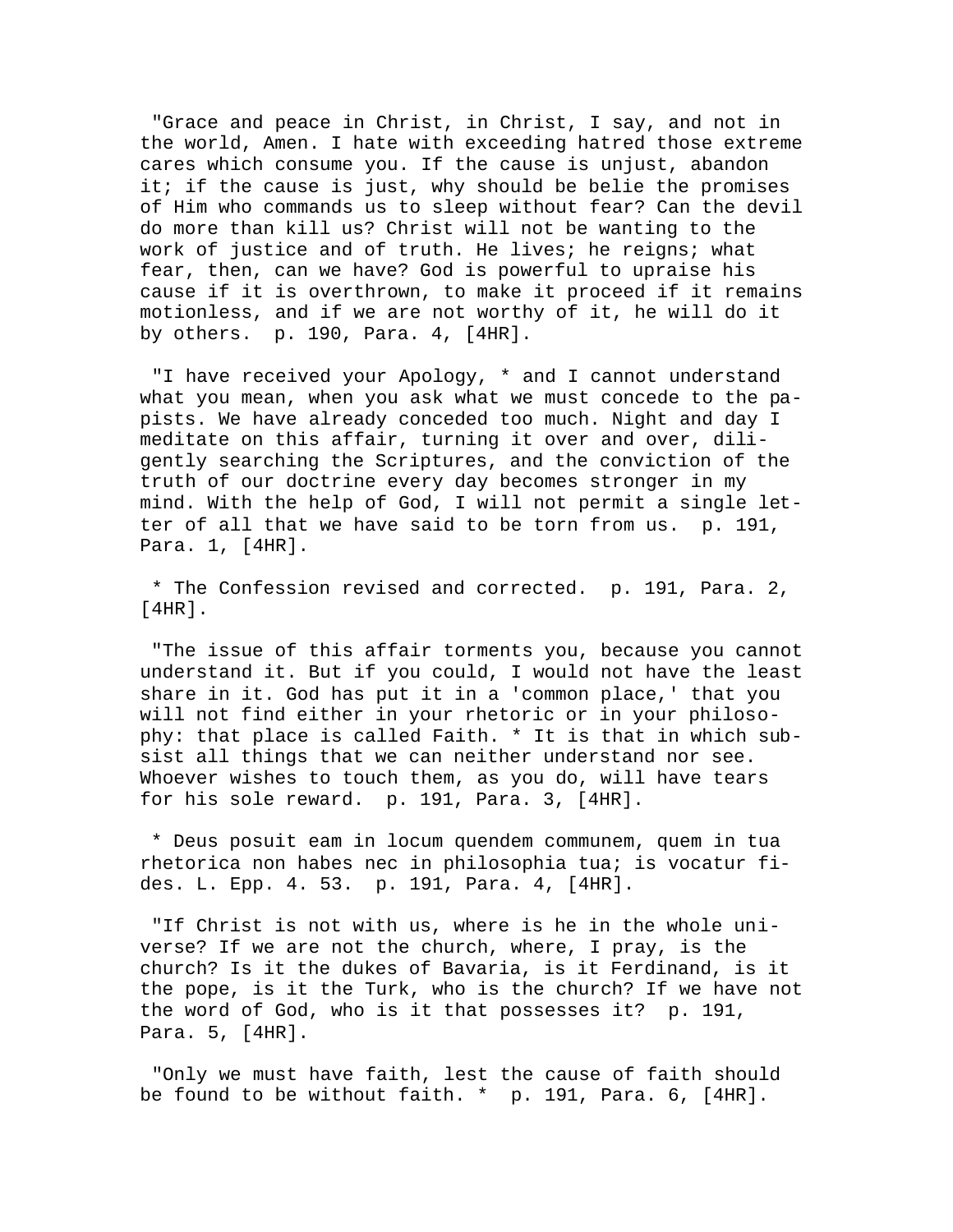\* Tantum est opus fide, ne causa fidei sit sine fide. Ibid. 51. p. 191, Para. 7, [4HR].

 "If we fall, Christ falls with us, that is to say, the Master of the world. I would rather fall with Christ, than remain standing with Caesar." p. 191, Para. 8, [4HR].

 Thus wrote Luther. The faith which animated him flowed from him like torrents of living water. He was indefatigable: in a single day he wrote to Melancthon, Spalatin, Brentz, Agricola, and John Frederick, and they were letters full of life. He was not alone in praying, speaking, and believing. At the same moment, the evangelical Christians exhorted one another everywhere to prayer. \* Such was the arsenal in which the weapons were forged that the confessors of Christ wielded before the diet of Augsburg. p. 192, Para. 1, [4HR].

 \* Wittembergae scribunt, tam diligenter ibi Ecclesiam orare. L. Epp. 4. 69. p. 192, Para. 2, [4HR].

CHAPTER  $7$  --- The 25th of June, 1530 -- The palatine chapel -- Recollections and contrast -- The confession -- Prologue -- Justification -- The church -- Free will and works -- Faith -- Interest of the hearers -- The princes become preachers -- The confession -- Abuses -- Church and state -- The two governments -- Epilogue -- Argumentation - - Prudence -- Church and state -- The sword -- Moderate tone of the confession -- Its defects -- A new baptism. p. 193, Para. 1, [4HR].

 At length the 25th of June arrived. This was destined to be the greatest day of the Reformation, and one of the most glorious in the history of Christianity and of mankind. p. 193, Para. 2, [4HR].

 As the chapel of the palatine palace, where the emperor had resolved to hear the Confession, could contain only about two hundred persons, \* before three o'clock a great crowd was to be seen surrounding the building and thronging the court, hoping by this means to catch a few words; and many having gained entrance to the chapel, all were turned out except those who were, at the least, councillors to the princes. p. 193, Para. 3, [4HR].

\* Capiebat forsan ducentos. Jonas, Corp. Ref. 2. 157. p.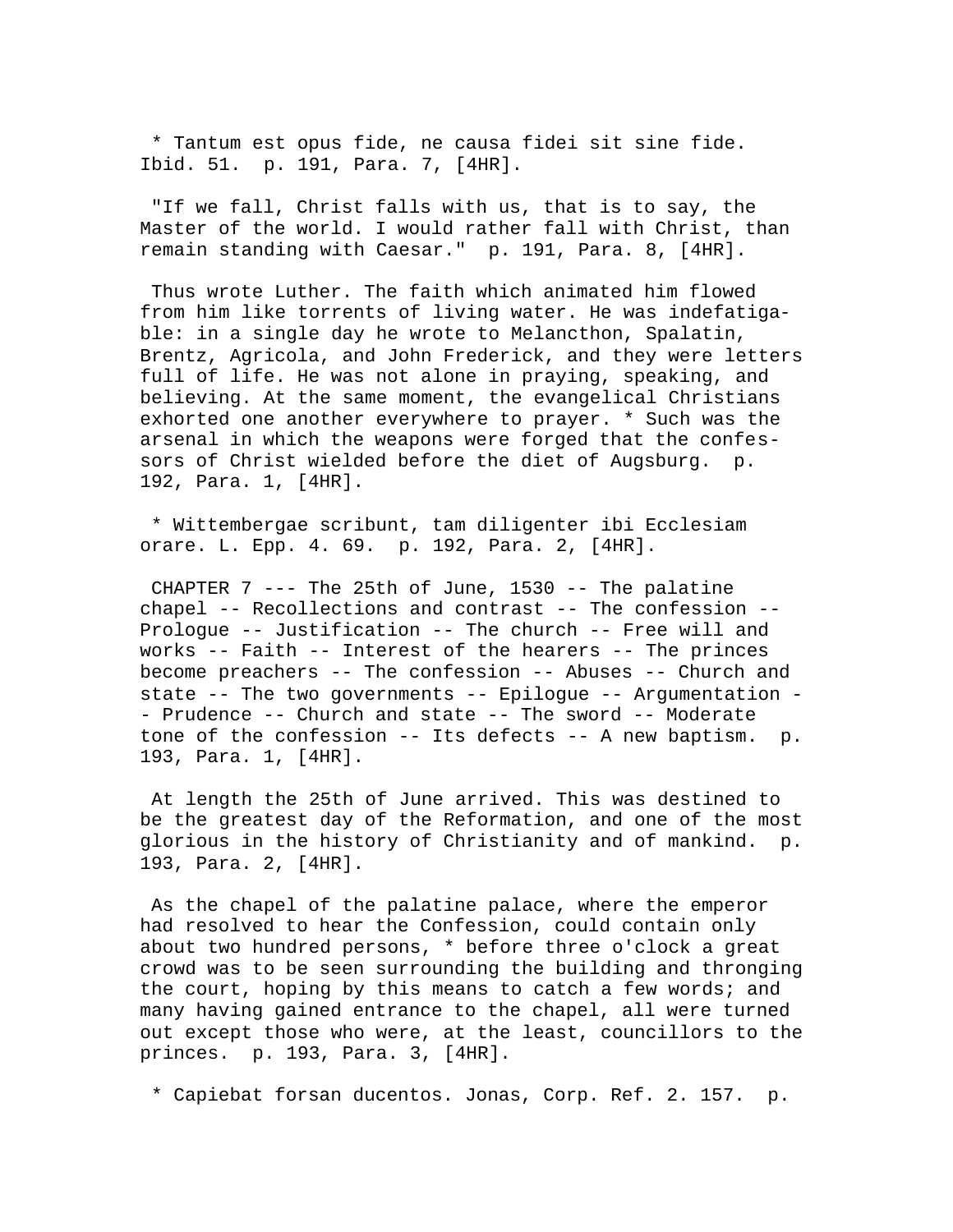193, Para. 4, [4HR].

 Charles took his seat on the throne. The electors or their representatives were on his right and left hand; after them, the other princes and states of the empire. The legate had refused to appear in this solemnity, lest he should seem by his presence to authorize the reading of the Confession. \* p. 193, Para. 5, [4HR].

 \* Sarpi, Hist. Council Trent, 1. 101. p. 193, Para. 6,  $[4HR]$ .

 Then stood up John elector of Saxony, with his son John Frederick, Philip landgrave of Hesse, the margrave George of Brandenburg, Wolfgang prince of Anhalt, Ernest duke of Brunswick-Luneburg, and his brother Francis, and last of all the deputies of Nuremberg and Reutlingen. Their air was animated and their features radiant with joy. \* The apologies of the early Christians, of Tertullian and Justin Martyr, hardly reached in writing the sovereigns to whom they were addressed. But now, to hear the new apology of resuscitated Christianity, behold that puissant emperor, whose scepter, stretching far beyond the columns of Hercules, reaches the utmost limits of the world, his brother the king of the Romans, with electors, princes, prelates, deputies, ambassadors, all of whom desire to destroy the gospel, but who are constrained by an invisible power to listen, and, by that very listening, to honor the Confession. p. 193, Para. 7, [4HR].

 \* Laeto et alacri animo et vultu Scultet. 1. 273. p. 193, Para. 8, [4HR].

 One thought was involuntarily present in the minds of the spectators, the recollection of the diet of Worms. \* Only nine years before, a poor monk stood alone for this same cause in a hall of the town-house at Worms, in presence of the empire. And now in his stead behold the foremost of the electors, princes, and cities. What a victory is declared by this simple fact. No doubt Charles himself cannot escape from this recollection. p. 194, Para. 1, [4HR].

 \* Ante decennium in conventu Wormatensi. Corp. Ref. 2. 153. p. 194, Para. 2, [4HR].

 The emperor, seeing the Protestants stand up, motioned them to sit down; and then the two chancellors of the elec-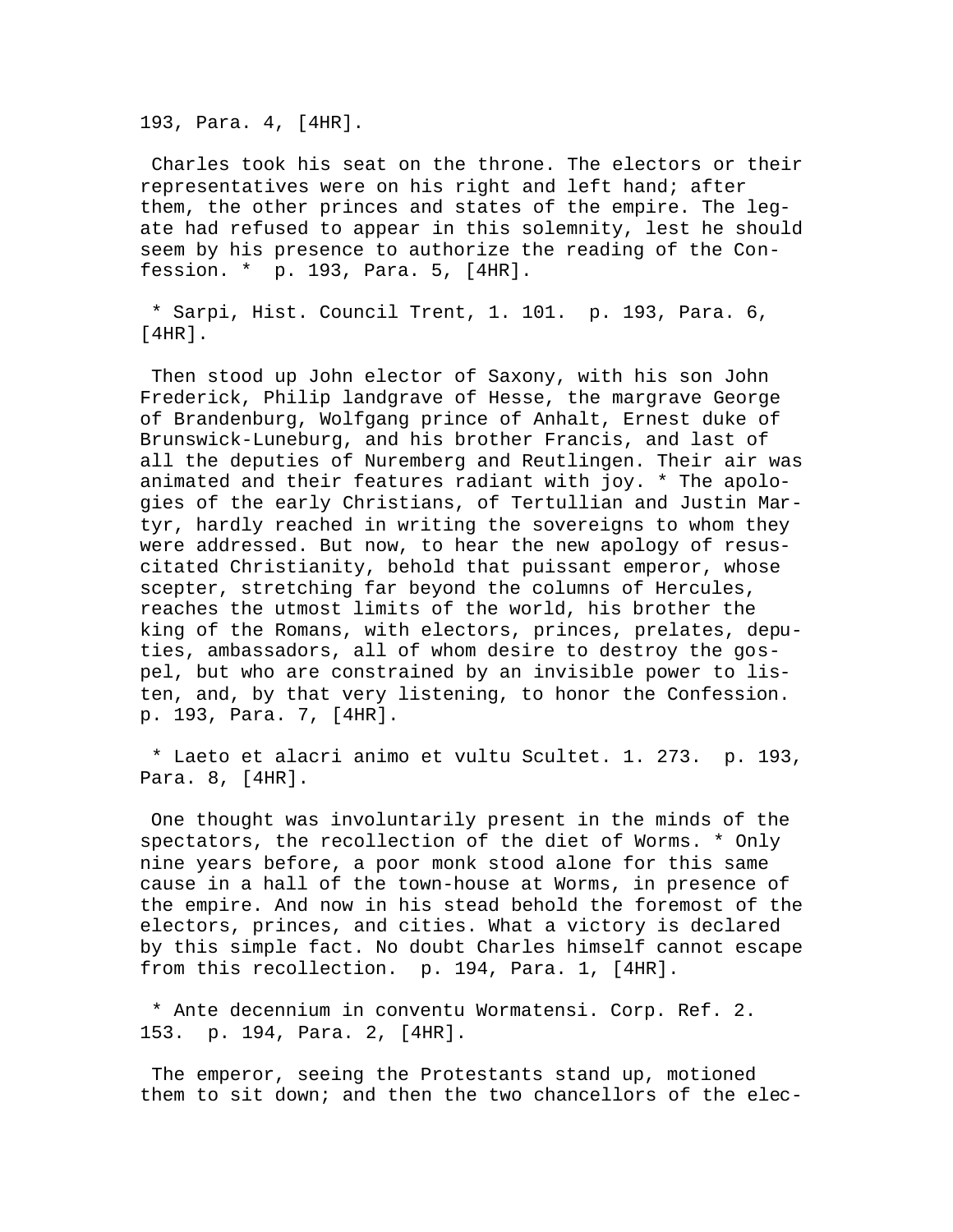tor, Bruck and Bayer, advanced to the middle of the chapel, and stood before the throne, holding in their hands, the former the Latin and the other the German copy of the Confession. The emperor required the Latin copy to be read. \* "We are Germans," said the elector of Saxony, "and on German soil; I hope therefore your majesty will allow us to speak German." If the Confession had been read in Latin, a language unknown to most of the princes, the general effect would have been lost. This was another means of shutting the mouth of the gospel. The emperor complied with the elector's demand. p. 194, Para. 3, [4HR].

 \* Caesar Latinum prelegi volebat. Seck. 2. 170. p. 194, Para. 4, [4HR].

 Bayer then began to read the evangelical Confession, slowly, seriously, distinctly, with a clear, strong, and sonorous voice, which reechoed under the arched roof of the chapel, and carried even to the outside this great testimony paid to the truth. \* p. 194, Para. 5, [4HR].

 \* Qui clare, distincte, tarde et voce adeo grandi et sonora eam pronunciavit. Scultet. p. 276. p. 194, Para. 6, [4HR].

 "Most serene, most mighty, and invincible emperor and most gracious lord," said he, "we who appear in your presence, declare ourselves ready to confer amicably with you on the fittest means of restoring one sole, true, and same faith, since it is for one sole and same Christ that we fight. \* And in case that these religious dissensions cannot be settled amicably, we then offer to your majesty to explain our cause in a general, free, and Christian council." \*\* p. 195, Para. 1, [4HR].

 \* Ad unam veram concordem religionem, sicut omnes sub uno Christo sumus et militamus. Confessio, Praefatio. Urkund. 1. 474. \*\* Causam dicturos in tali generali, libero, et Christiano concilio. Ibid. 479. p. 195, Para. 2, [4HR].

 This prologue being ended, Bayer confessed the Holy Trinity, conformably with the Nicene council, \* original and hereditary sin, "which bringeth eternal death to all who are not born again," \*\* and the incarnation of the Son, "very God and very man." \*\*\* p. 195, Para. 3, [4HR].

\* Et tamen tres sunt personae ejusdem essentiae. Ibid.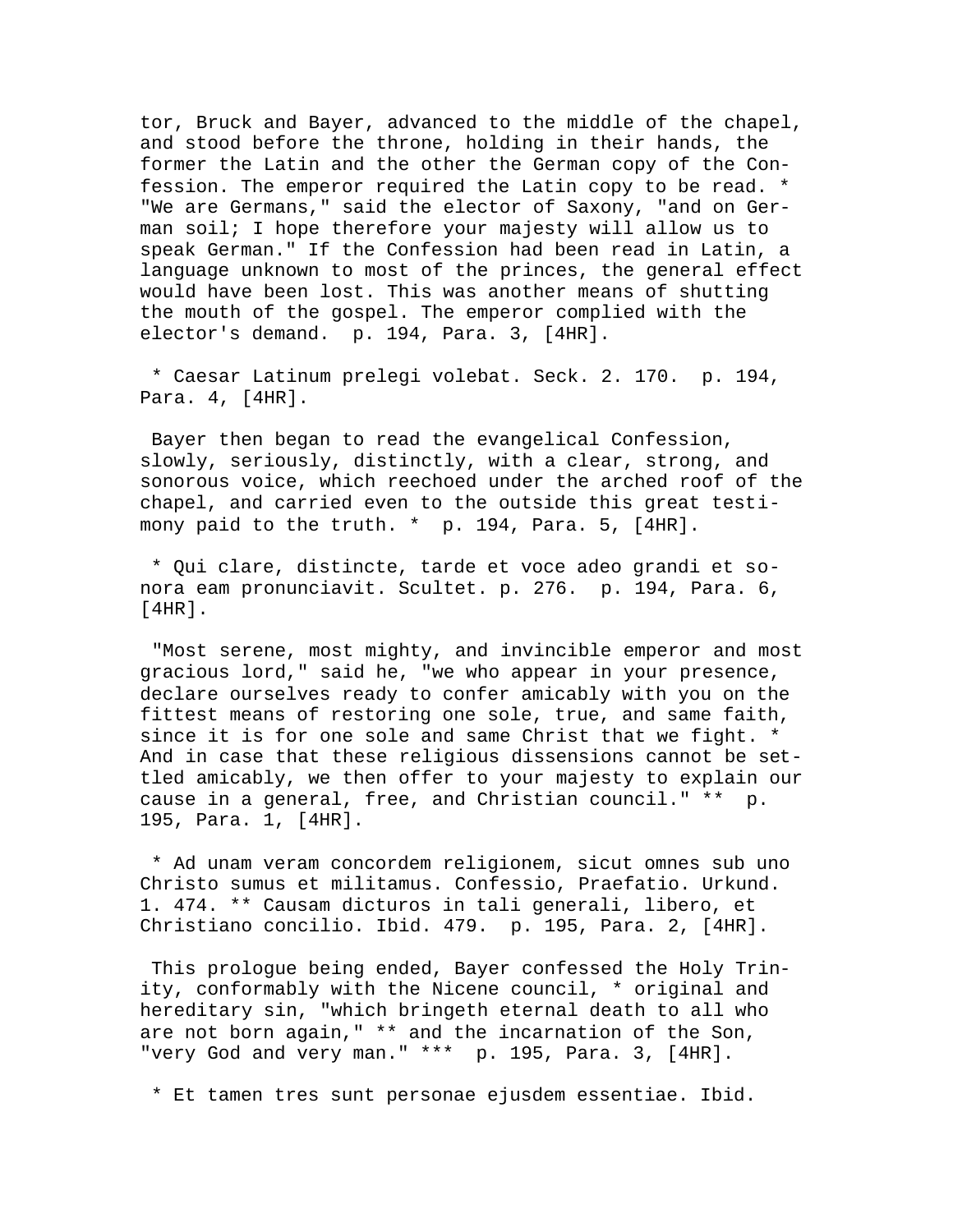682. \*\* Vitium originis, afferns aeternam mortem his qui non renascuntur. Ibid. 483. \*\*\* Unus Christus, vere Deus, et vere homo. Ibid. p. 195, Para. 4, [4HR].

 "We teach, moreover," continued he, "that we cannot be justified before God by our own strength, our merits, or our works; but that we are justified freely for Christ's sake through faith, \* when we believe that our sins are forgiven in virtue of Christ, who by his death has made satisfaction for our sins: this faith is the righteousness that God imputeth to the sinner. p. 195, Para. 5, [4HR].

 \* Quod homines non possint justificari coram Deo, propriis viribus, meritis, aut operibus, sed gratis, propter Christum, per fidem. Ibid. 484. p. 195, Para. 6, [4HR].

 "But we teach, at the same time, that this faith ought to bear good fruits, and that we must do all the good works commanded by God, for the love of God, and not by their means to gain the grace of God." p. 195, Para. 7, [4HR].

 The Protestants next declared their faith in the Christian church, "which is," said they, "the assembly of all true believers and all the saints," \* in the midst of whom there are, nevertheless, in this life, many false Christians, hypocrites even, and manifest sinners; and they added, "that it is sufficient for the real unity of the church that they agree on the doctrine of the gospel and the administration of the sacraments, without the rites and ceremonies instituted by men being everywhere the same." \*\* They proclaimed the necessity of baptism, and declared "that the body and blood of Christ are really present and administered in the Lord's supper to those who partake of it." \*\*\* p. 195, Para. 8, [4HR].

 \* Congregatio sanctorum et vere credentium. Confessio, Praefatio. Urkund. 1. 487. \*\* Ad veram unitatem Ecclesiae, satis est consentire de doctrina Evangelii et administratione sacramentorum nec necesse est, etc. Ibid. 486. \*\*\* Quod corpus et sanguis Christi vere adsint et distribuantur vescentibus in coena Domini. F. Urkund. 1. 488. p. 195, Para. 9, [4HR].

 The chancellor then successively confessed the faith of the evangelical Christians touching confession, penance, the nature of the sacraments, the government of the church, ecclesiastical ordinances, political government, and the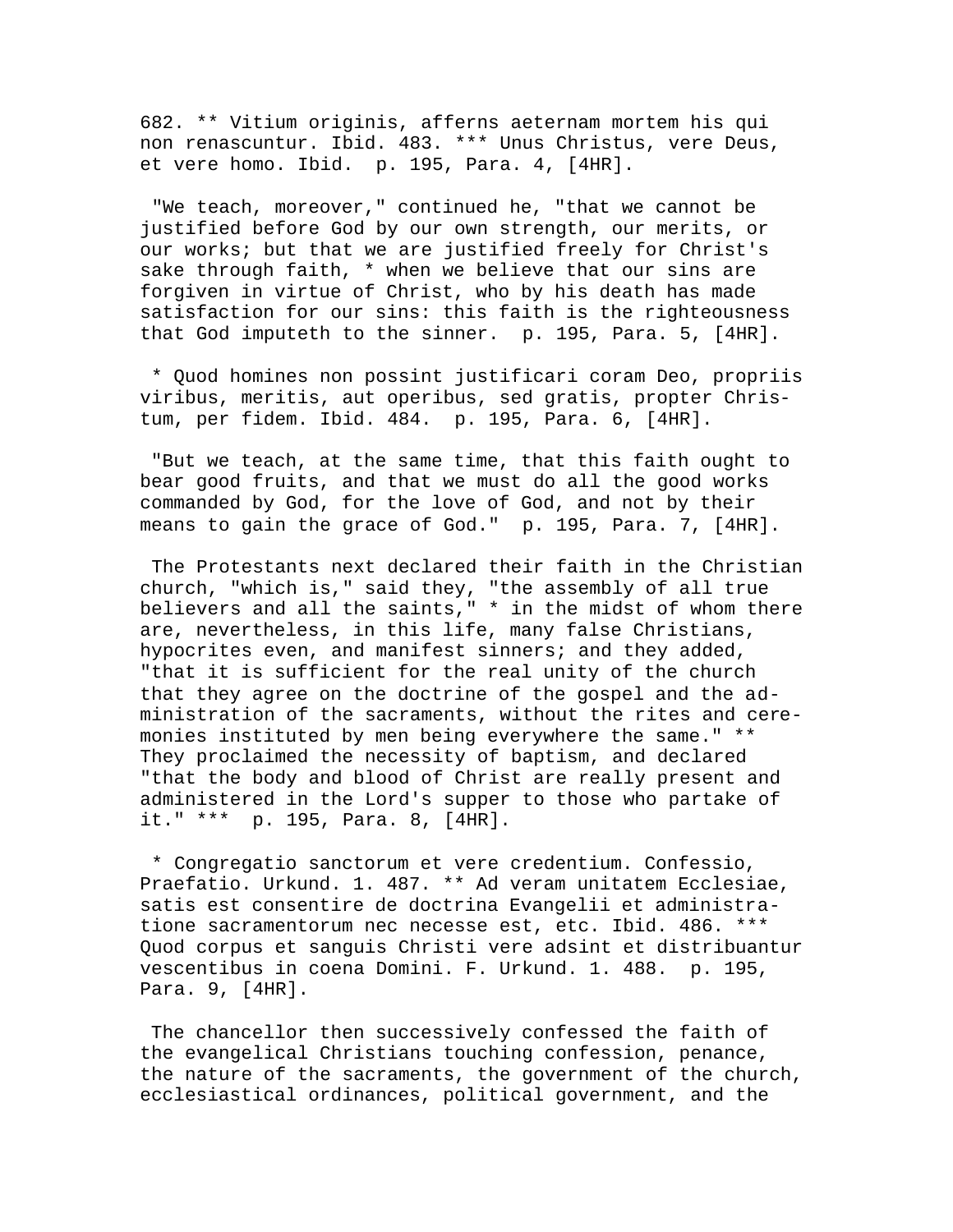last judgment. "As regards free will," continued he, "we confess that man's will has a certain liberty of accomplishing civil justice, and of loving the things that reason comprehends; that man can do the good that is within the sphere of nature, plough his fields, eat, drink, have a friend, put on a coat, build a house, take a wife, feed cattle, exercise a calling; as also he can, of his own movement, do evil, kneel before an idol, and commit murder. But we maintain that without the Holy Ghost he cannot do what is righteous in the sight of God." p. 196, Para. 1,  $[4HR]$ .

 Then, returning to the grand doctrine of the Reformation, and recalling to mind that the doctors of the pope "have never ceased impelling the faithful to puerile and useless works, as the custom of chaplets, invocations of saints, monastic vows, processions, fasts, feast-days, brotherhoods," the Protestants added, that as for themselves, while urging the practice of truly Christian works, of which little had been said before their time, \* "they taught that man is justified by faith alone; not by that faith which is a simple knowledge of the history, and which wicked men and even devils possess, but by a faith which believes not only the history, but also the effect of the history; \*\* which believes that through Christ we obtain grace; which sees that in Christ we have a merciful Father; which knows this God; which calls upon him; in a word, which is not without God, as the heathen are." p. 196, Para. 2, [4HR].

 \* De quibus rebus olim parum docebant concionatores; tantum puerilia et non necessaria opera urgebant. F. Urkund. 1. 495. \*\* Non tantum historiae notitiam, sed fidem quae credit non tantum historiam, sed etiam effectum historiae. Ibid. 498. p. 196, Para. 3, [4HR].

 "Such," said Bayer, "is a summary of the doctrine professed in our churches, by which it may be seen that this doctrine is by no means opposed to Scripture, to the universal church, nor even to the Romish church, such as the doctors describe it to us; \* and since it is so, to reject us as heretics is an offense against unity and charity." p. 197, Para. 1, [4HR].

 \* Nihil inesse quod discrepat a Scripturis vel ab Ecclesia Catholica, vel ab Ecclesia romana, quatenus ex Scriptoribus nota est. Ibid. 501. p. 197, Para. 2, [4HR].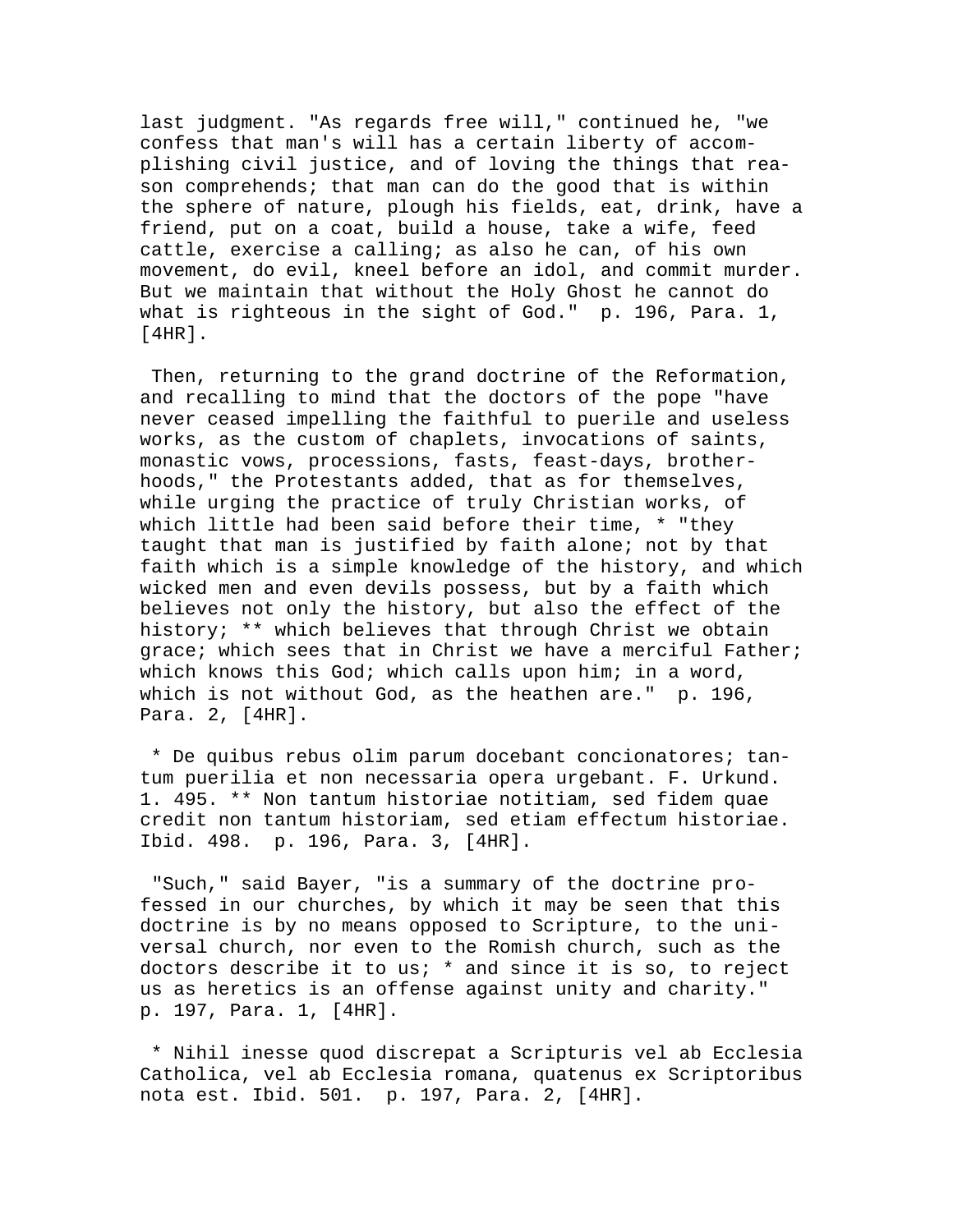Here terminated the first part of the Confession, the aim of which was to explain the evangelical doctrine. The chancellor read with so distinct a voice, that the crowd which was unable to enter the hall, and which filled the court and all the approaches of the episcopal palace, did not lose a word. \* This reading produced the most marvelous effect on the princes who thronged the chapel. Jonas watched every change in their countenances, \*\* and there beheld interest, astonishment, and even approbation depicted by turns. "The adversaries imagine they have done a wonderful thing by forbidding the preaching of the gospel," wrote Luther to the elector; "and they do not see, poor creatures, that by the reading of the Confession in the presence of the diet, there has been more preaching than in the sermons of ten doctors. Exquisite subtlety, admirable expedient. Master Agricola and the other ministers are reduced to silence; but in their place appear the elector of Saxony and the other princes and lords, who preach before his imperial majesty and the members of the whole empire, freely, to their beard, and before their noses. Yes, Christ is in the diet, and he does not keep silence: the word of God cannot be bound. They forbid it in the pulpit, and are forced to hear it in the palace; poor ministers cannot announce it, and great princes proclaim it; the servants are forbidden to listen to it, and their masters are compelled to hear it; they will have nothing to do with it during the whole course of the diet, and they are forced to submit to hear more in one day than is heard ordinarily in a whole year. . . . . When all else is silent, the very stones cry out, as says our Lord Jesus Christ." \*\*\* p. 197, Para. 3, [4HR].

 \* Verum etiam in area inferiori et vicinis locis exaudiri potuerit. Scultet. p. 274. \*\* Jonas scribit vidisse se vultus omnium de quo mihi spondet narrationem coram. L. Epp. 4. 71. \*\*\* L. Epp. 4. 32. p. 197, Para. 4, [4HR].

 That part of the Confession destined to point out errors and abuses still remained. Bayer continued: he explained and demonstrated the doctrine of the two kinds; he attacked the compulsory celibacy of priests, maintained that the Lord's supper had been changed into a regular fair, in which it was merely a question of buying and selling, and that it had been reestablished in its primitive purity by the Reformation, and was celebrated in the evangelical churches with entirely new devotion and gravity. He declared that the sacrament was administered to no one who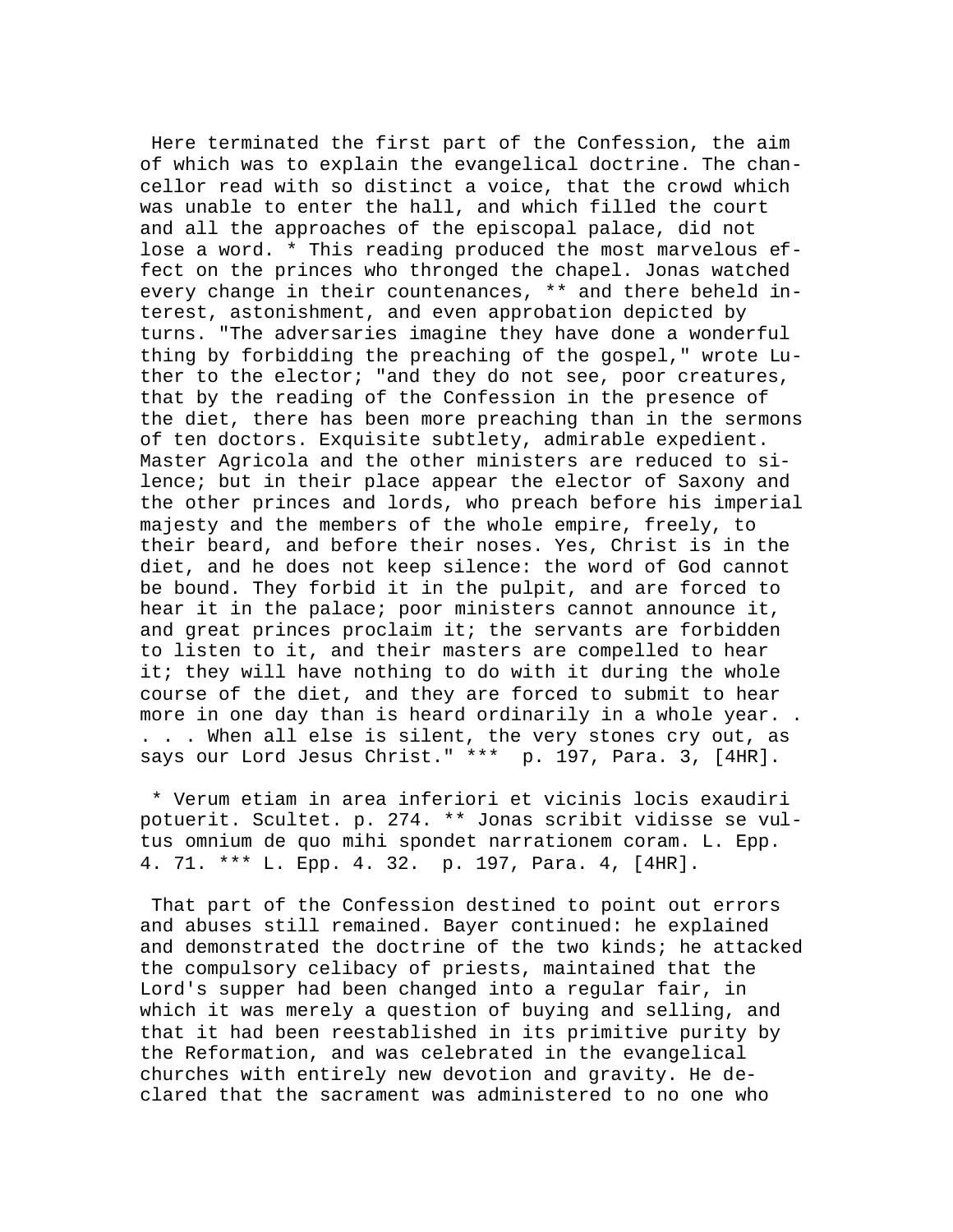had not first made confession of his faults, and he quoted this expression of Chrysostom: "Confess thyself to God the Lord, thy real Judge; tell thy sin, not with the tongue, but in thy conscience and in thy heart." p. 198, Para. 1, [4HR].

 Bayer next came to the precepts on the distinction of meats and other Roman usages. "Celebrate such a festival," said he; "repeat such a prayer, or keep such a fast; be dressed in such a manner, and so many other ordinances of men, this is what is now styled a spiritual and Christian life; while the good works prescribed by God, as those of a father of a family who toils to support his wife, his sons, and his daughters, of a mother who brings children into the world, and takes care of them, of a prince or of a magistrate who governs his subjects, are looked upon as secular things, and of an imperfect nature." As for monastic vows in particular, he represented that, as the pope could give a dispensation from them, those vows ought therefore to be abolished. p. 198, Para. 2, [4HR].

 The last article of the Confession treated of the authority of the bishops: powerful princes crowned with the episcopal mitre were there; the archbishops of Mentz, Cologne, Salzburg, and Bremen, with the bishops of Bamberg, Wurzburg, Eichstadt, Worms, Spires, Strasburg, Augsburg, Constance, Coire, Passau, Liege, Trent, Brixen, and of Lebus and Ratzburg, fixed their eyes on the humble confessor. He fearlessly continued, and energetically protesting against that confusion of church and state which had characterized the Middle Ages, he called for the distinction and independence of the two societies. p. 199, Para. 1, [4HR].

 "Many," said he, "have unskillfully confounded the episcopal and the temporal power; and from this confusion have resulted great wars, revolts, and seditions. \* It is for this reason, and to reassure men's consciences, that we find ourselves constrained to establish the difference, which exists between the power of the church and the power of the sword. \*\* p. 199, Para. 2, [4HR].

 \* Nonnulli incommode commiscuerunt potestatem ecclesiasticam et potestatem gladii; et ex hac confusione, etc. Urkund. Confes. Augs. 1. 539. \*\* Coacti sunt ostendere discrimen ecclesiasticae potestatis et potestatis gladii. Ibid. p. 199, Para. 3, [4HR].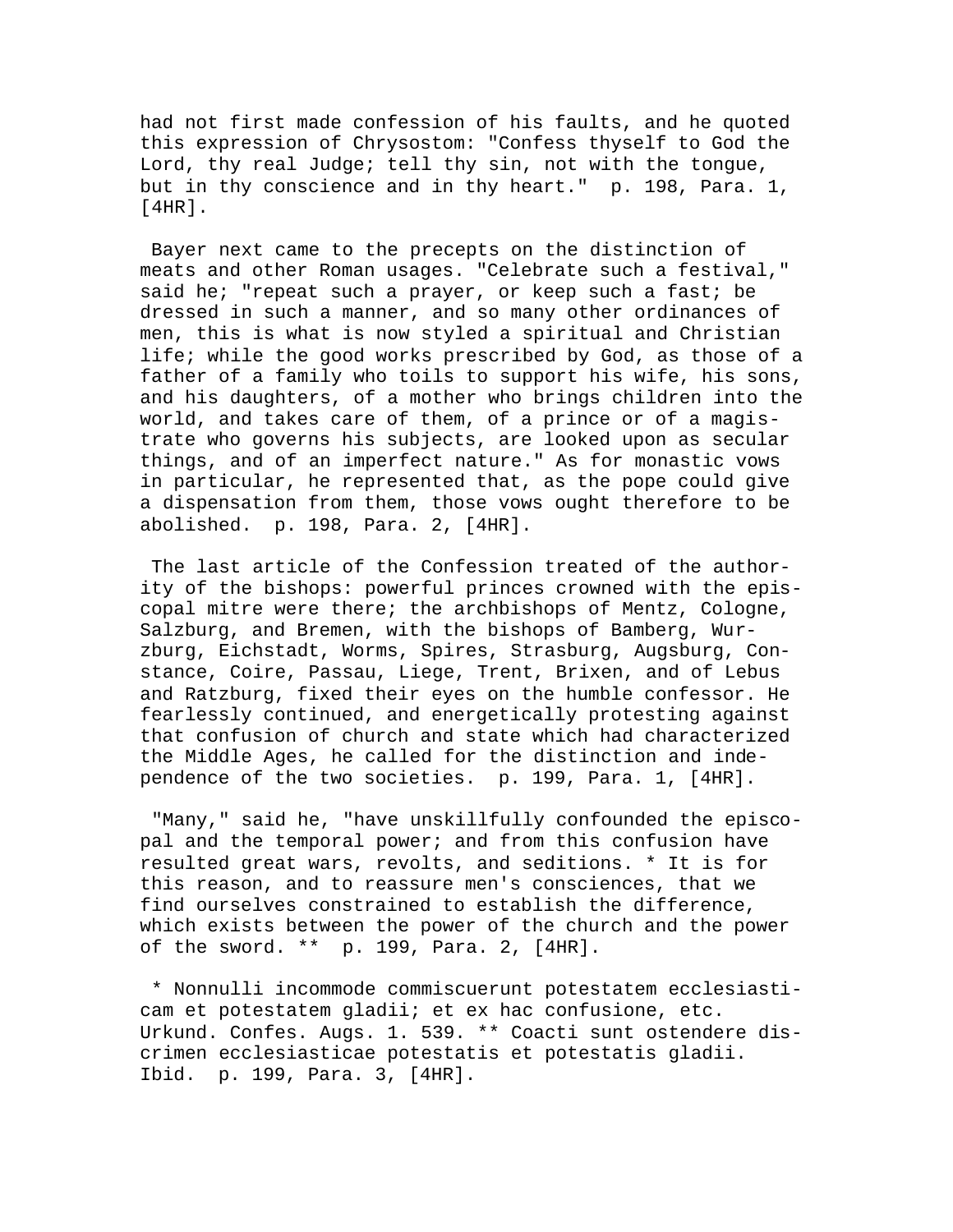"We therefore teach that the power of the keys or of the bishops is, conformably with the word of the Lord, a commandment emanating from God, to preach the gospel, to remit or retain sins, and to administer the sacraments. This power has reference only to eternal goods, is exercised only by the minister of the word, and does not trouble itself with political administration. The political administration, on the other hand, is busied with everything else but the gospel. The magistrate protects, not souls, but bodies and temporal possessions. He defends them against all attacks from without, and, by making use of the sword and of punishment, compels men to observe civil justice and peace. \* p. 199, Para. 4, [4HR].

 \* Politica administratio versatur enim circa alias res quam Evangelium; magistratus defendit non mentes sed corpora - et coercet homines gladio. Ibid. 541. p. 199, Para. 5, [4HR].

 "For this reason we must take particular care not to mingle the power of the church with the power of the state. \* The power of the church ought never to invade an office that is foreign to it; for Christ himself said: My kingdom is not of this world. \*\* Phil. 3:20. And again: Who made me a judge over you? St. Paul said to the Philippians: Our citizenship is in heaven. And to the Corinthians: The weapons of our warfare are not carnal, but mighty through God. p. 199, Para. 6, [4HR].

 \* Non igitur commiscendae sunt potestates ecclesiasticae et civiles. Ibid. \*\* Greek, politeuma. Scott and Henry Comment. p. 199, Para. 7, [4HR].

 "It is thus that we distinguish the two governments and the two powers, and that we honor both as the most excellent gifts that God has given here on earth. p. 200, Para. 1, [4HR].

 "The duty of the bishops is therefore to preach the gospel, to forgive sins, and to exclude from the Christian church all who rebel against the Lord, but without human power, and solely by the word of God. \* If the bishops act thus, the churches ought to be obedient to them, according to this declaration of Christ: Whoever heareth you, heareth me. p. 200, Para. 2, [4HR].

\* Excludere a communione Ecclesiae, sine vi humana sed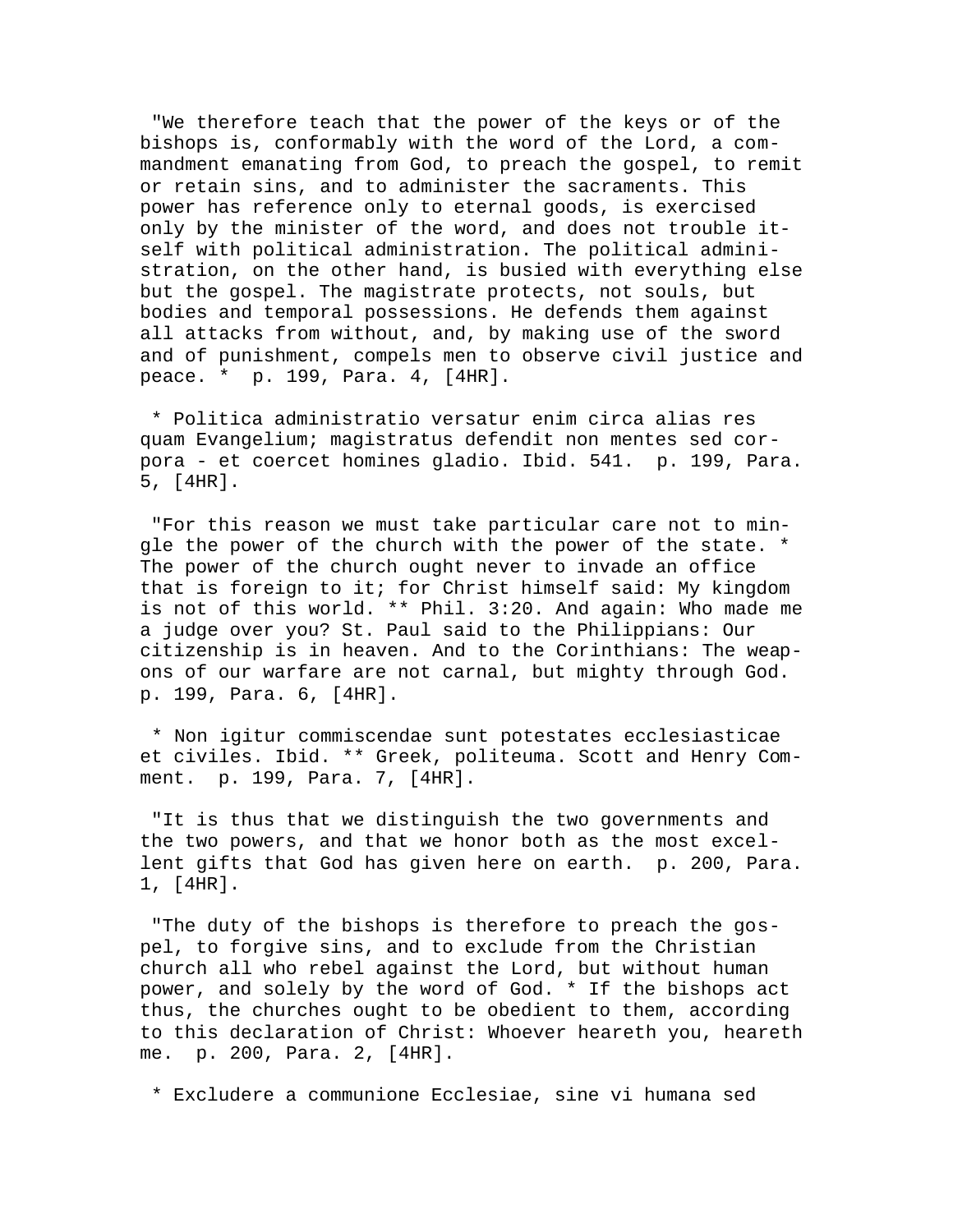verbo. Urkund. Confes. Augs. 1. 544. p. 200, Para. 3,  $[4HR]$ .

 "But if the bishops teach anything that is contrary to the gospel, then the churches have an order from God which forbids them to obey, Matthew 7:15; Galatians 1:8; 2 Corinthians 13:8, 10. And St. Augustine himself, in his letter against Pertilian, writes: 'We must not obey the catholic bishops, if they go astray, and teach anything contrary to the canonical Scriptures of God.'" \* p. 200, Para. 4, [4HR].

 \* Nec catholicis episcopis consentiendum est, sicuti forte falluntur, aut contra canonicas Dei scripturas aliquid sentiunt. Ibid. p. 200, Para. 5, [4HR].

 After some remarks on the ordinances and traditions of the church, Bayer came to the epilogue of the Confession. p. 200, Para. 6, [4HR].

 "It is not from hatred that we have spoken," added he, "nor to insult any one; but we have explained the doctrines that we maintain to be essential, in order that it may be understood that we admit of neither dogma nor ceremony which is contrary to the holy Scriptures, and to the usage of the universal church." p. 200, Para. 7, [4HR].

 Bayer then ceased to read. He had spoken for two hours: the silence and serious attention of the assembly were not once disturbed. \* p. 201, Para. 1, [4HR].

 \* Mit grosser Stille und Ernst. Bruch's Apologie, p. 59. p. 201, Para. 2, [4HR].

 This Confession of Augsburg will ever remain one of the masterpieces of the human mind enlightened by the Spirit of God. p. 201, Para. 3, [4HR].

 The language that had been adopted, while it was perfectly natural, was the result of a profound study of character. These princes, these warriors, these politicians who were sitting in the palatine palace, entirely ignorant as they were of divinity, easily understood the Protestant doctrine; for it was not explained to them in the style of the schools, but in that of everyday life, and with a simplicity and clearness that rendered all misunderstanding impossible. p. 201, Para. 4, [4HR].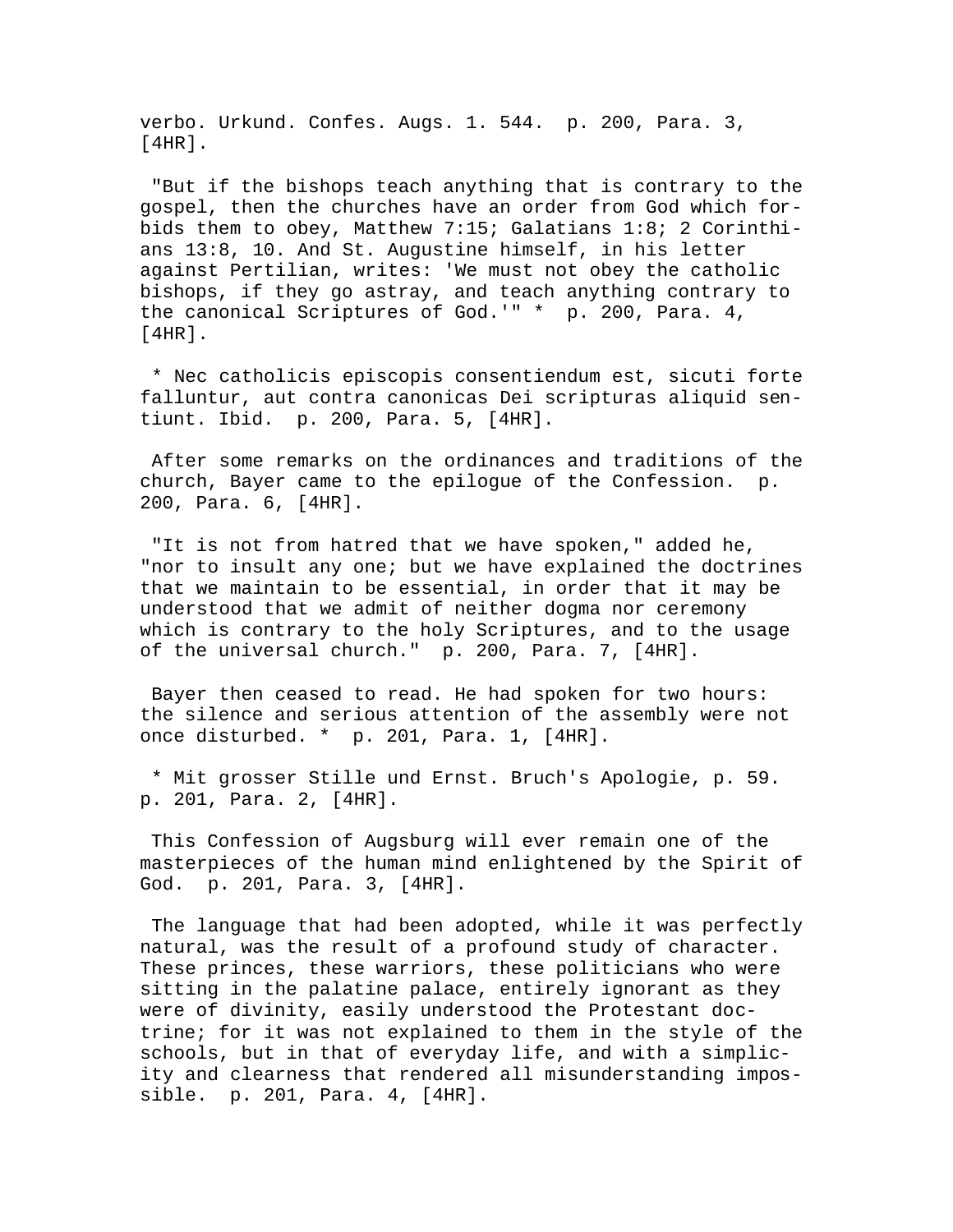At the same time the power of argumentation was so much the more remarkable, as it was the more concealed. At one time Melancthon, for it was really he who spoke through the mouth of Bayer, was content to quote a single passage of Scripture or of the fathers in favor of the doctrine he maintained; and at another he proved his thesis so much the more strongly, that he appeared only to be declaring it. With a single stroke he pointed out the sad consequences that would follow the rejection of the faith he professed, or with one word showed its importance for the prosperity of the church; so that, while listening to him, the most violent enemies were obliged to acknowledge to themselves that there was really something to say in favor of the new sect. p. 201, Para. 5, [4HR].

 To this force of reasoning the apology added a prudence no less remarkable. Melancthon, while declining with firmness the errors attributed to his party, did not even appear to feel the injustice of these erroneous imputations; and while pointing out those of Popery, he did not say expressly they were those of his adversaries; thus carefully avoiding everything that might irritate their minds. In this he showed himself wise as a serpent and harmless as a dove. p. 201, Para. 6, [4HR].

 But the most admirable thing of all is the fidelity with which the Confession explains the doctrines most essential to salvation. Rome is accustomed to represent the reformers as the creators of the Protestant doctrines; but it is not in the sixteenth century that we must look for the days of that creation. A bright track of light, of which Wickliffe and Augustine mark the most salient points, carries us back to the apostolic age: it was then that shone in all their brilliancy the creative days of evangelical truth. Yet it is true, and if this is what Rome means, we fully concur in the idea, never since the time of St. Paul had the Christian doctrine appeared with so much beauty, depth, and life, as in the days of the Reformation. p. 201, Para. 7, [4HR].

 Among these doctrines, that of the church, which had been so long disfigured, appeared at this time in all its native purity. With what wisdom, in particular, the confessors of Augsburg protest against that confusion of religion and politics which, since the deplorable epoch of Constantine, had changed the kingdom of God into an earthly and carnal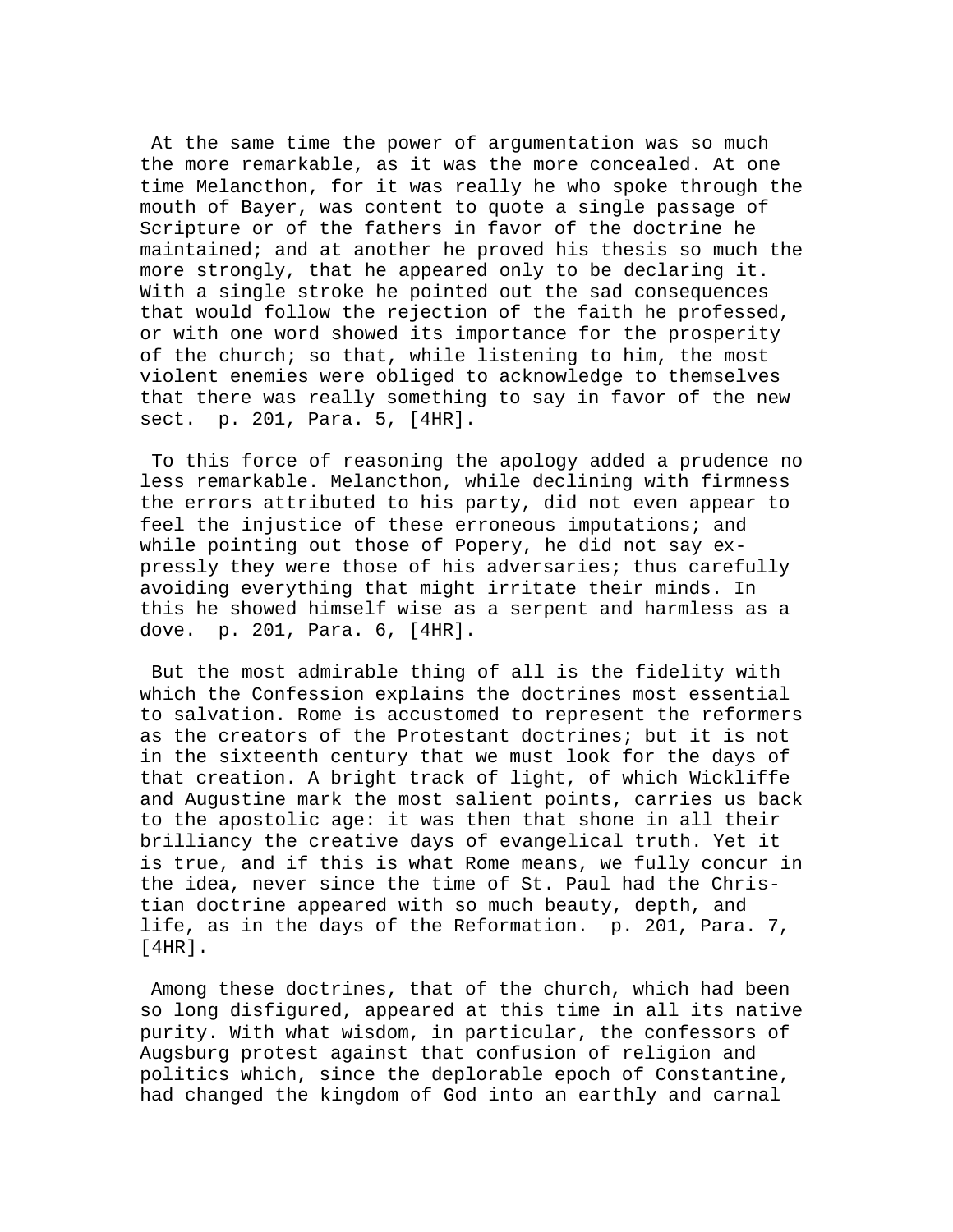institution. Undoubtedly what the Confession stigmatizes with the greatest energy is the intrusion of the church into the affairs of the state; but can it be thought that it was to approve the intrusion of the state in church affairs? The evil of the Middle Ages was the having enslaved the state to the church, and the confessors of Augsburg rose like one man to combat it. The evil of the three centuries which have passed away since then, is to have subjected the church to the state; and we may believe that Luther and Melancthon would have found against this disorder thunders no less powerful. What they attack in a general sense, is the confusion of the two societies; what they demand, is their independence, I do not say their separation, for separation of church and state was quite unknown to the reformers. If the Augsburg confessors were unwilling that things from above should monopolize those of the earth, they would have been still less willing for things of earth to oppress those from heaven. p. 202, Para. 1, [4HR].

 There is a particular application of this principle, which the Confession points out. It wills the bishops should reprimand those who obey wickedness, "but without human power, and solely by the word of God." It therefore rejects the use of the sword in the chastisement of heretics. This we see is a primitive principle, fundamental and essential to the Reformation, as the contrary doctrine is a primitive principle, fundamental and essential to the Papacy. If among Protestants we find some writing, or even some example opposed to this, it is but an isolated fact, which cannot invalidate the official principles of the reform, it is one of those exceptions which always serve to confirm the rule. p. 202, Para. 2, [4HR].

 Finally, the Augsburg Confession does not usurp the rights of the word of God; it desires to be its handmaid and not its rival; it does not found, it does not regulate the faith, but simply professes it. "Our churches teach," it says; and it will be remembered that Luther considered it only as a sermon preached by princes and kings. Had it desired more, as has since been maintained, by that very circumstance it would have been nullified. p. 203, Para. 1, [4HR].

 Was, however, the Confession able to follow in all things the exact path of truth? We may be permitted to doubt it. p. 203, Para. 2, [4HR].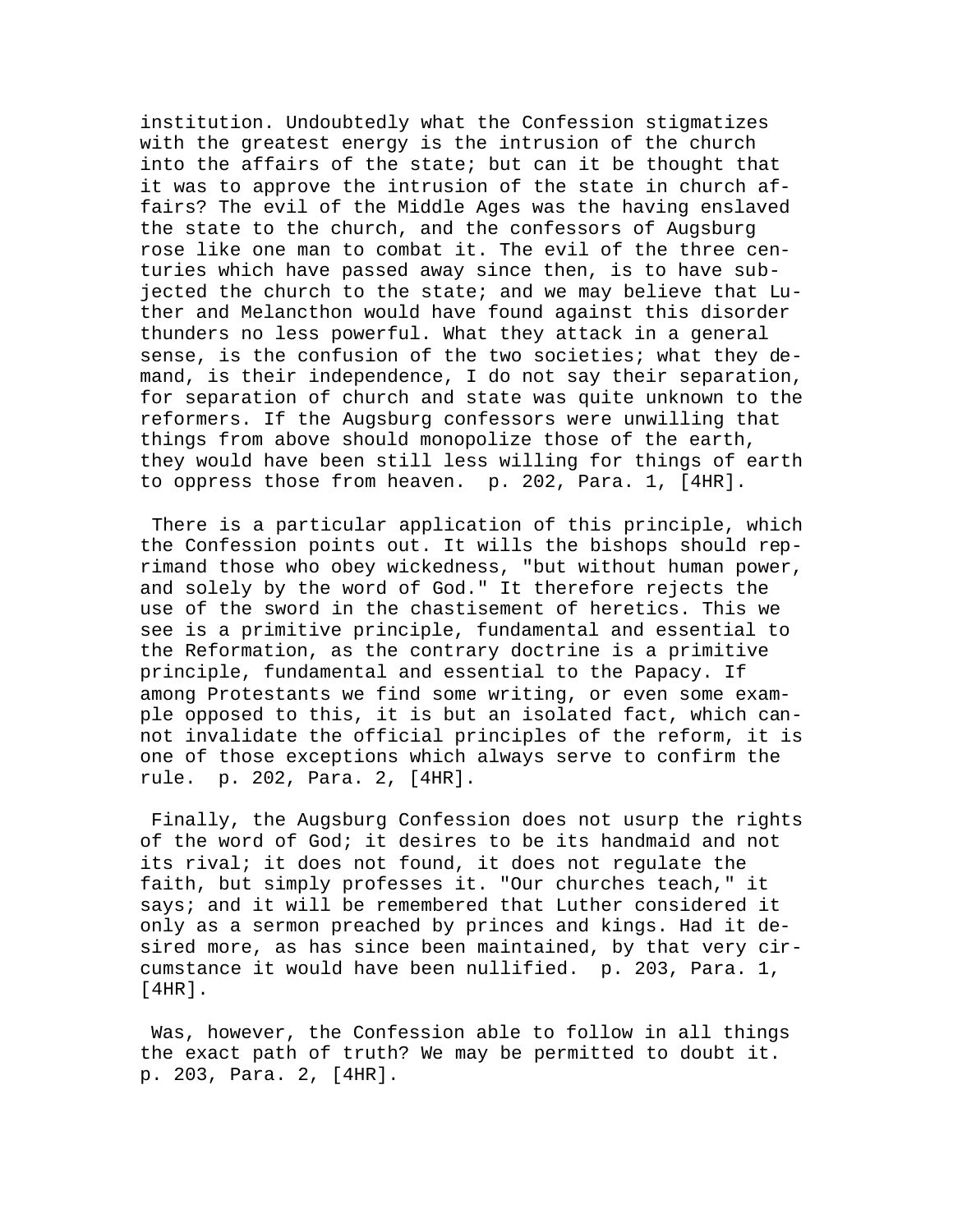It professes not to separate from the teaching of the Catholic church, and even from that of the Romish church, by which is no doubt signified the ancient Roman church, and rejects the popish particularism which, for about eight centuries, imprisoned men's consciences. The Confession, however, seems overlaid with superstitious fears when there is any question of deviating from the views entertained by some of the fathers of the church, of breaking the toils of the hierarchy, and of acting as regards Rome, without blamable forbearance. This, at least, is what its author, Melancthon, professes. "We do not put forward any dogma," said he, "which is not founded on the gospel or on the teaching of the Catholic church; we are prepared to concede everything that is necessary for the episcopal dignity;  $*$  and, provided the bishops do not condemn the gospel, we preserve all the rites that appear indifferent to us. In a word, there is no burden that we reject, if we can bear it without guilt." \*\* p. 203, Para. 3, [4HR].

 \* Concessuros omnia quae ad dignitatem Episcoporum stabiliendam pertinent. Corp. Ref. 2. 431. \*\* Nullum detractavimus onus, quod sine scelere suscipi posset. Corp. Ref. 2. 431. p. 203, Para. 4, [4HR].

 Many will think, no doubt, that a little more independence would have been proper in this matter, and that it would have been better to have passed over the ages that have followed the times of the apostles, and have frankly put in practice the grand principle which the Reformation had proclaimed: "There is for articles of faith no other foundation than the word of God." \* p. 204, Para. 1, [4HR].

 \* Solum verbum Dei condit articulos fidei. p. 204, Para. 2, [4HR].

 Melancthon's moderation has been admired; and, in truth, while pointing out the abuses of Rome, he was silent on what is most revolting in them, on their disgraceful origin, their scandalous consequences, and is content to show that they are in contradiction to the Scripture. But he does more; he is silent on the divine right claimed by the pope, on the number of the sacraments, and on several other points. His great business is to justify the renovated, and not to attack the deformed, church. "Peace, peace," was his cry. But if, instead of all this circumspection, the Reformation had advanced with courage, had wholly unveiled the word of God, and had made an energetic appeal to the sympa-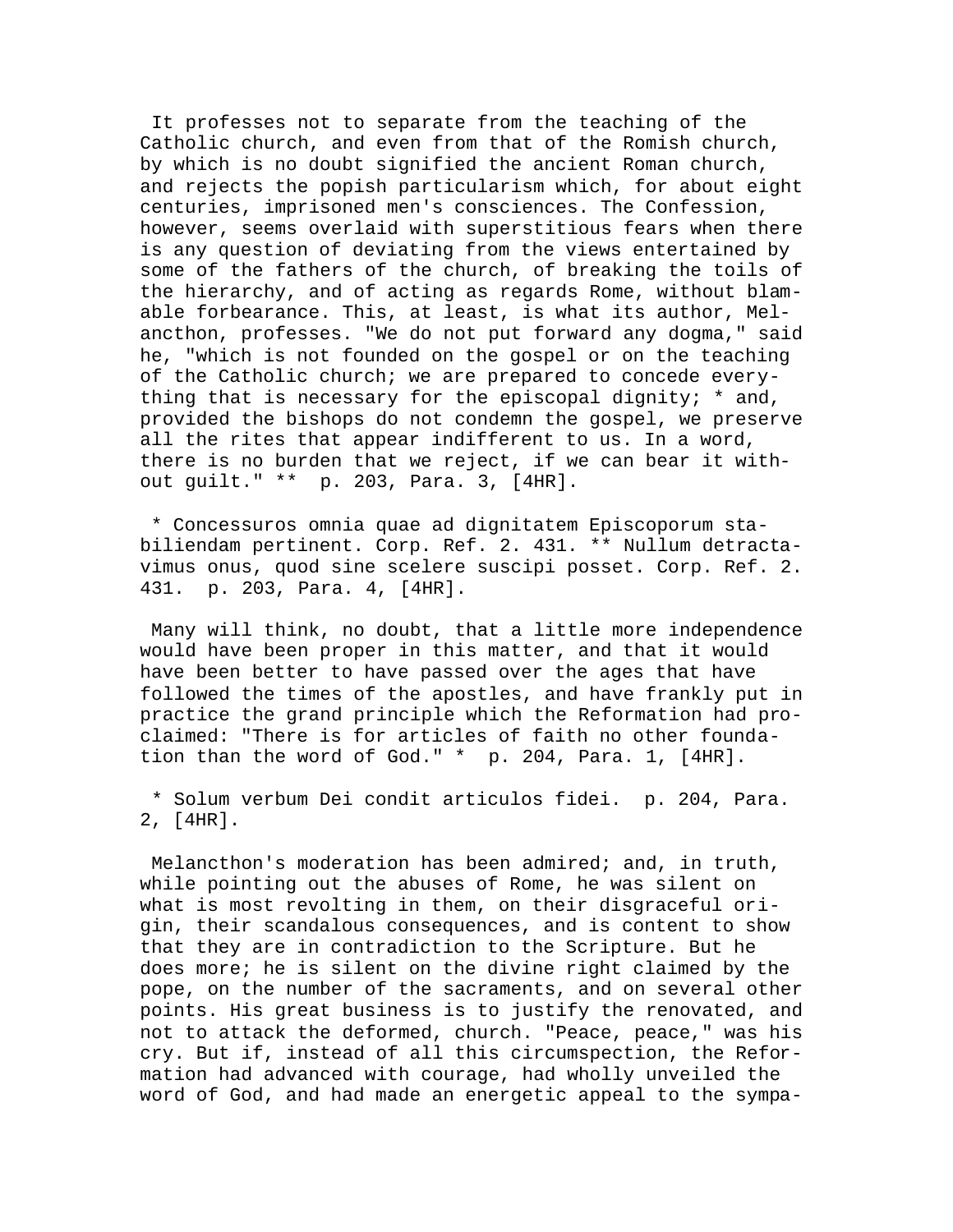thies of reform then spread in men's hearts, would it not have taken a stronger and more honorable position, and would it not have secured more extensive conquests? p. 204, Para. 3, [4HR].

 The interest that Charles the Fifth showed in listening to the Confession seems doubtful. According to some, he endeavored to understand that foreign language; \* according to others, he fell asleep. \*\* It is easy to reconcile these contradictory testimonies. p. 204, Para. 4, [4HR].

 \* Satis attentus erat Cresar. Jonas in Corp. Ref. 2. 184. \*\* Cum nostra confessio legeretur, obdormivit. Brentius in Corp. Ref. 2. 245. p. 204, Para. 5, [4HR].

 When the reading was finished, Chancellor Bruck, with the two copies in his hand, advanced towards the emperor's secretary and presented them to him. Charles the Fifth, who was wide awake at this moment, himself took the two Confessions, handed the German copy, considered as official, to the elector of Mentz, and kept the Latin one for himself. \* He then made reply to the elector of Saxony and to his allies, that he had graciously heard their Confession; \*\* but as this affair was one of extreme importance, he required time to deliberate upon it. p. 204, Para. 6, [4HR].

 \* The Latin copy, deposited in the archives of the imperial house, should be found at Brussels; and the German copy, sent afterwards to the council of Trent, ought to be in the Vatican. \*\* Gnedichlich vernohmen. F. Urkund. 2. 3. p. 204, Para. 7, [4HR].

 The joy with which the Protestants were filled shone in their eyes. \* God had been with them; and they saw that the striking act which had so recently been accomplished imposed on them the obligation of confessing the truth with immovable perseverance. "I am overjoyed," wrote Luther, "that I have lived until this hour, in which Christ has been publicly exalted by such illustrious confessors and in so glorious an assembly." \*\* The whole evangelical church, excited and renovated by this public confession of its representatives, was then more intimately united to its divine Chief, and baptized with a new baptism. "Since the apostolic age," said they, these are the words of a contemporary, "there has never been a greater work or a more magnificent confession." \*\*\* p. 205, Para. 1, [4HR].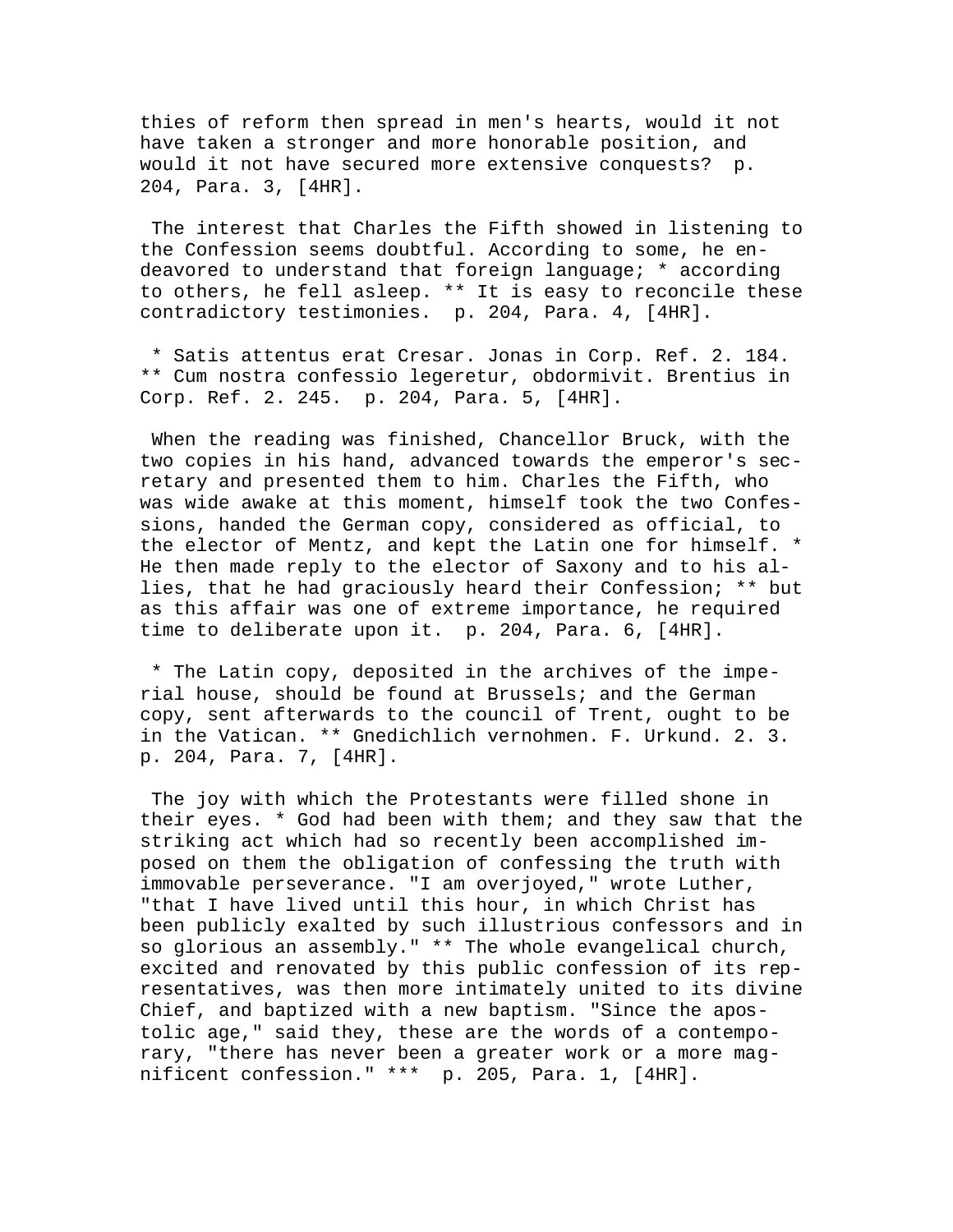\* Cum incredibili protestantium gaudio. Seck. 2. 170. \*\* Mihi vehementer placet vixisse in hanc horam. L. Epp. 4. 71. \*\*\* Grosser und hoher Werk. Mathesius, Hist. p. 93-98. p. 205, Para. 2, [4HR].

 The emperor, having descended from his throne, approached the Protestant princes, and begged them in a low tone not to publish the Confession; \* they acceded to his request, and every one withdrew. p. 205, Para. 3, [4HR].

 \* In still angeredet und gebethen. Corp. Ref. 2. 143. p. 205, Para. 4, [4HR].

 CHAPTER 8 --- Effect on the Romanists -- Luther demands religious liberty -- His dominant idea -- Song of triumph - - Ingenuous confessions -- Hopes of the Protestants -- Failure of the Popish intrigues -- The emperor's council -- Violent discussions -- A refutation proposed -- Its authors -- Rome and the civil power -- Perils of the confessors -- Melancthon's minimum -- The emperor's sister -- Melancthon's fall -- Luther opposes concession -- The legate repels Melancthon -- The pope's decision -- Question -- Melancthon's school-matters -- Answer. p. 206, Para. 1, [4HR].

 The Romanists had expected nothing like this. Instead of a hateful controversy, they had heard a striking confession of Jesus Christ; the most hostile minds were consequently disarmed. "We would not for a great deal," was the remark on every side, "have missed being present at this reading." \* The effect was so prompt, that for an instant the cause was thought to be definitively gained. The bishops themselves imposed silence on the sophisms and clamors of the Fabers and the Ecks. \*\* "All that the Lutherans have said is true," exclaimed the bishop of Augsburg; "we cannot deny it." \*\*\* "Well, doctor," said the duke of Bavaria to Eck, in a reproachful tone, "you had given me a very different idea of this doctrine and of this affair." \*\*\*\* This was the general cry; accordingly the sophists, as they called them, were embarrassed. "But, after all," said the duke of Bavaria to them, "can you refute by sound reasons the Confession made by the elector and his allies?" "With the writings of the apostles and prophets, no," replied Eck; "but with those of the fathers and of the councils, yes." \*\*\*\*\* "I understand," quickly replied the duke; "I understand. The Lutherans, according to you, are in Scripture; and we are outside." p. 206, Para. 2, [4HR].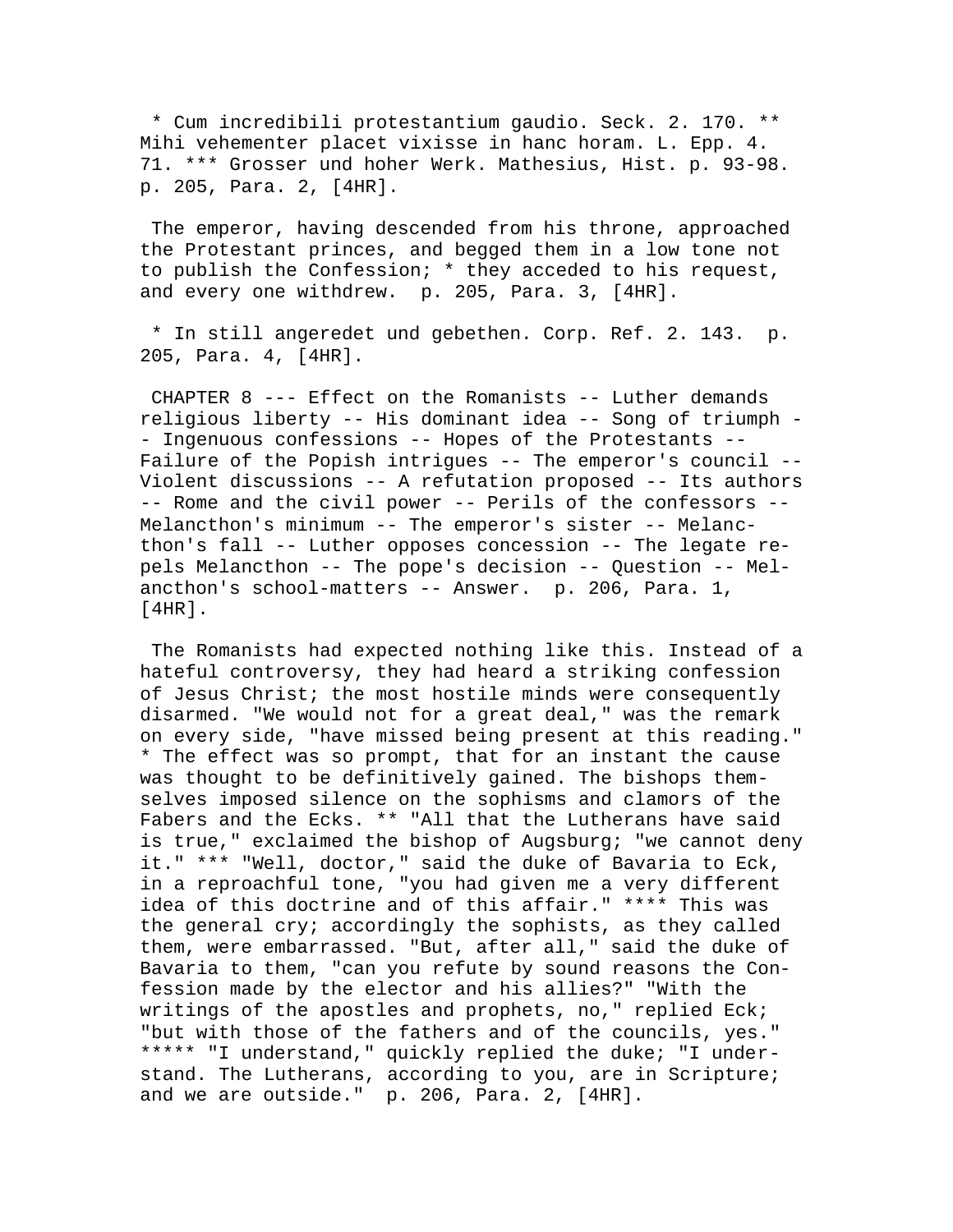\* Brucks Geschichte der Handl. In den Sachen des Glaubens zu Augsbourg. Forstemann Archiv. p. 50. \*\* Multi episcopi ad pacem sunt inclinati. L. Epp, 4. 70. \*\*\* Illa quae recitata sunt, vera sunt, sunt pura veritas; non possumus inficiari. Corp. Ref. 2. 154. \*\*\*\* So habman Im vor nicht gesagt. Mathes. Hist. p. 99. \*\*\*\*\* Mit Propheten und Aposteln schriften -- nicht. Mathes. Hist. p. 99. p. 206, Para. 3, [4HR].

 The archbishop Hermann, elector of Cologne, the countpalatine Frederick, duke Erick of Brunswick-Luneburg, duke Henry of Mecklenburg, and the dukes of Pomerania, were gained over to the truth; and Hermann sought erelong to establish it in his electorate. p. 207, Para. 1, [4HR].

 The impression produced in other countries by the Confession was perhaps still greater. Charles sent copies to all the courts; it was translated into French, Italian, \* and even into Spanish and Portuguese; it circulated through all Europe, and thus accomplished what Luther had said: "Our Confession will penetrate into every court, and the sound thereof will spread through the whole earth." \*\* It destroyed the prejudices that had been entertained, gave Europe a sounder idea of the Reformation, and prepared the most distant countries to receive the seeds of the gospel. p. 207, Para. 2, [4HR].

 \* Caesar sibi fecit nostram confessionem reddi Italica et Gallica lingua. Corp. Ref. 2. 155. The French translation will be found in Forstemann's Urkunden. 1. 357. - Articles princivaulx de la foy. \*\* Perrumpet in omnes aulas Principum et Regum. L. Epp. 4. 96. p. 207, Para. 3, [4HR].

 Then Luther's voice began to be heard again. He saw that it was a decisive moment, and that he ought now to give the impulse that would gain religious liberty. He boldly demanded this liberty of the Roman-catholic princes of the diet; \* and at the same time endeavored to make his friends quit Augsburg. Jesus Christ had been boldly confessed. Instead of that long series of quarrels and discussions which was about to become connected with this courageous act, Luther would have wished for a striking rupture, even should he seal with his blood the testimony rendered to the gospel. The stake, in his idea, would have been the real catastrophe of this tragedy. "I absolve you from this diet, in the name of the Lord," \*\* \* wrote he to his friends.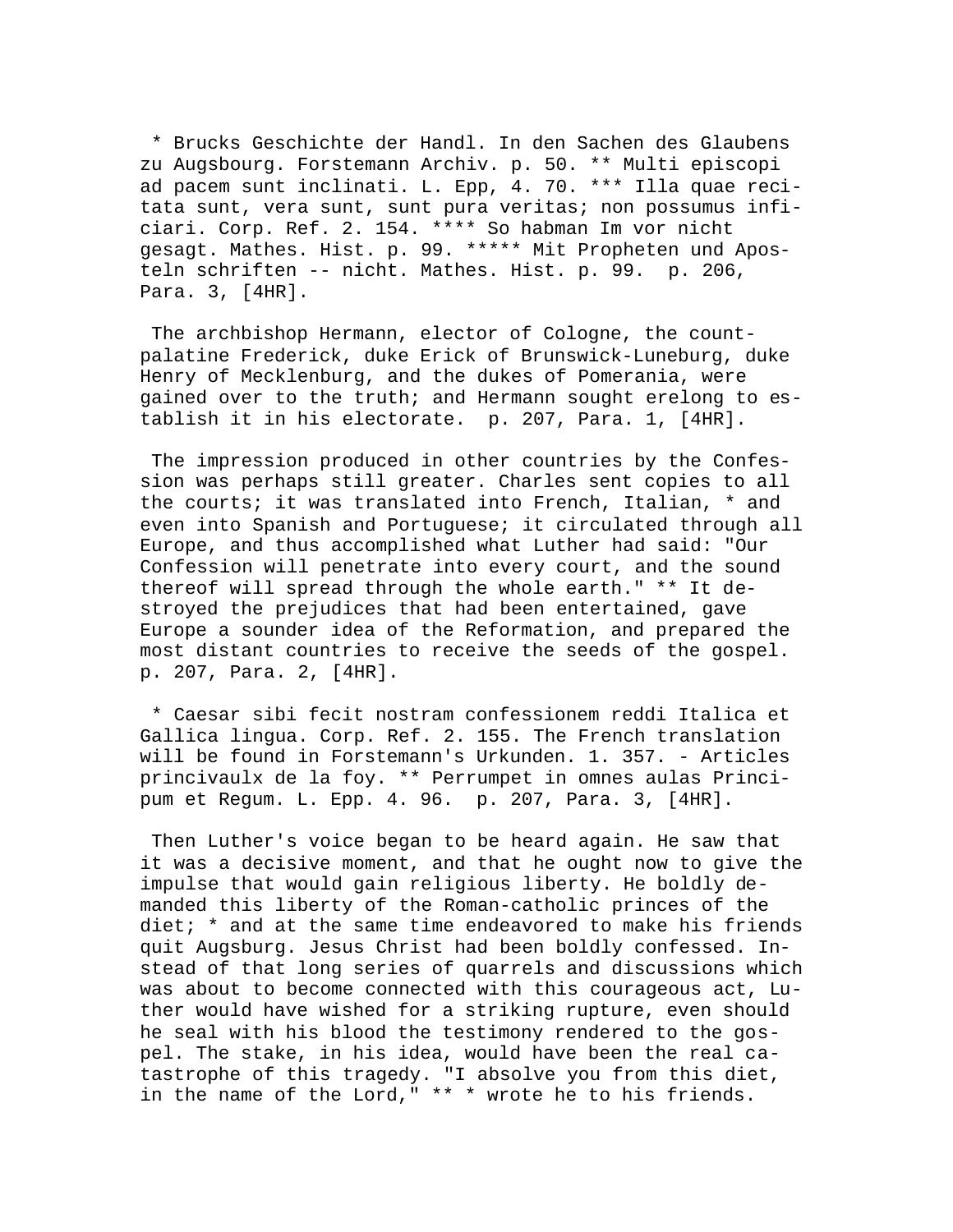"Now home, return home, again I say home. Would to God that I were the sacrifice offered to this new council, as John Huss at Constance." \*\*\* p. 207, Para. 4, [4HR].

 \* Epistle to the Elector of Mentz. Ibid. 74. \*\* Igitur absolvo vos in nomine Domini ab isto conventu. Ibid. 96. \*\*\* Vellem ego sacrificium esse hujus novissimi concillisicut Johannes Huss Contantiae. Ibid. 110. p. 207, Para. 5, [4HR].

 But Luther did not expect so glorious a conclusion: he compared the diet to a drama. First, there had been the exposition, then the prologue, afterwards the action, and now he waited for the tragic catastrophe, according to some, but which, in his opinion, would be merely comic. \* Every thing, he thought, would be sacrificed to political peace, and dogmas would be set aside. This proceeding, which, even in our own days, would be in the eyes of the world the height of wisdom, was in Luther's eyes the height of folly. p. 208, Para. 1, [4HR].

 \* Sed catastrophen illi tragicam, nos comicam expectamus. Ibid. 85. p. 208, Para. 2, [4HR].

 He was especially alarmed at the thought of Charles's intervention. To withdraw the church from all secular influence, and the governments from all clerical influence, was then one of the dominant ideas of the great reformer. "You see," wrote he to Melancthon, "that they oppose to our cause the same argument as at Worms, to wit, still and for ever the judgment of the emperor. Thus Satan is always harping on the same string, and that emaciated strength \* of the civil power is the only one which this myriad-wiled spirit is able to find against Jesus Christ." But Luther took courage, and boldly raised his head. "Christ is coming," continued he; "he is coming, sitting at the right hand. . . . . Of whom? not of the emperor, or we should long ago have been lost, but of God himself: let us fear nothing. Christ is the King of kings and the Lord of lords. If he loses this title at Augsburg, he must also lose it in all the earth, and in all the heavens." p. 208, Para. 3, [4HR].

 \* Sic Satan chorda semper oberrat eadem, et mille-artifex ille non habet contra Christum, nisi unum illud elumbe robur. Ibid. 100. p. 208, Para. 4, [4HR].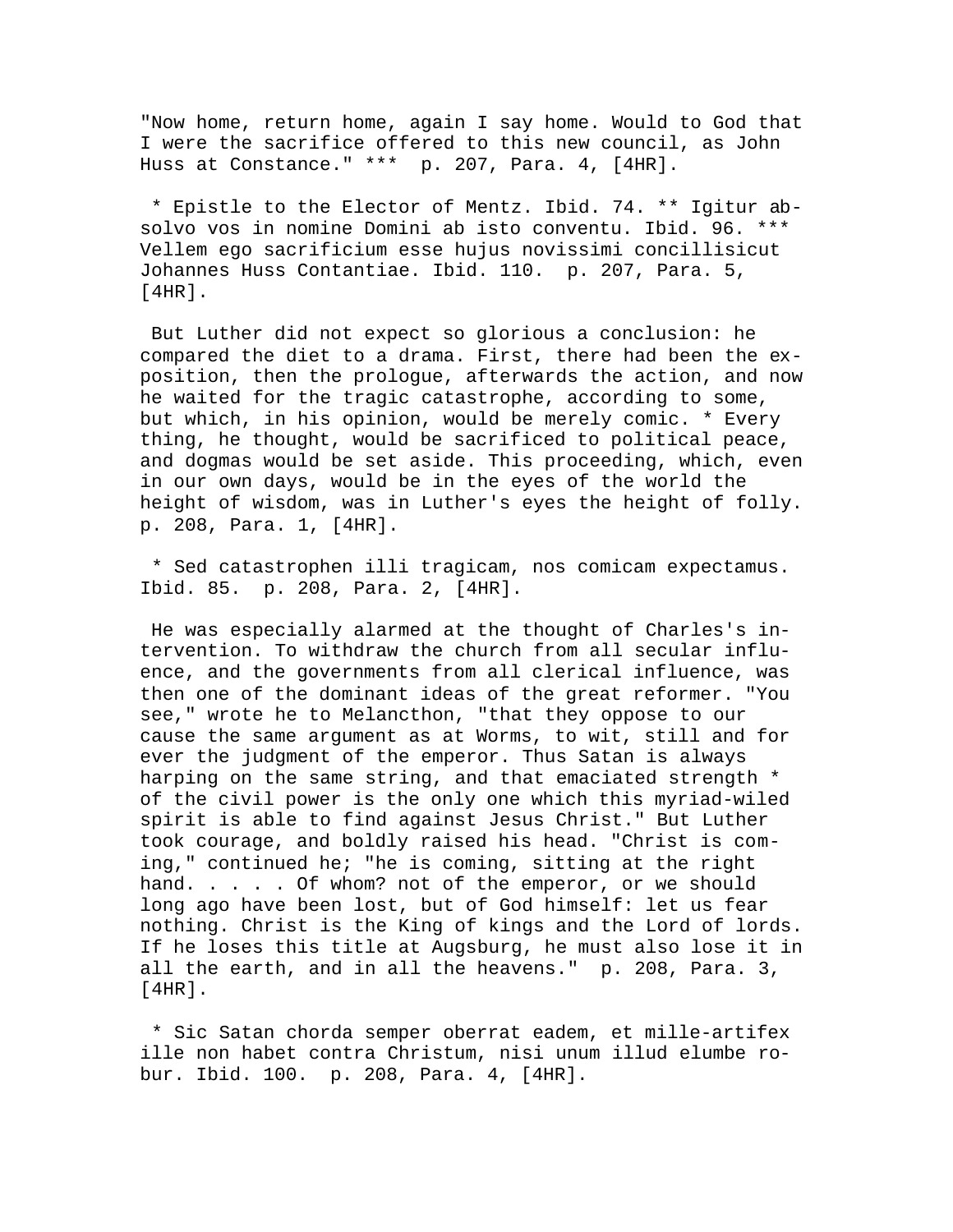Thus a song of triumph was, on the part of the confessors of Augsburg, the first movement that followed this courageous act, unique doubtless in the annals of the church. Some of their adversaries at first shared in their triumph, and the others were silent; but a powerful reaction took place erelong. p. 208, Para. 5, [4HR].

 On the following morning, Charles having risen in illhumor and tired for want of sleep, the first of his ministers who appeared in the imperial apartments was the countpalatine, as wearied and embarrassed as his master. "We must yield something," said he to Charles; "and I would remind your majesty that the Emperor Maximilian was willing to grant the two kinds in the Eucharist, the marriage of priests, and liberty with respect to the fasts." Charles the Fifth eagerly seized at this proposition as a means of safety. But Granvelle and Campeggio soon arrived, who induced him to withdraw it. p. 209, Para. 1, [4HR].

 Rome, bewildered for a moment by the blow that had struck her, rose up again with energy. "I stay with the mother," exclaimed the bishop of Wartzburg, meaning by it the church of Rome; "the mother, the mother." "My lord," wittily replied Brentz, "pray, do not, for the mother, forget either the Father or the Son." "Well, I grant it," replied the archbishop of Salzburg to one of his friends, "I also should desire the communion in both kinds, the marriage of priests, the reformation of the mass, and liberty as regards food and other traditions. . . . . But that it should be a monk, a poor monk, who presumes to reform us all, is what we cannot tolerate." \* "I should have no objection," said another bishop, "for divine worship to be celebrated everywhere as it is at Wittemburg; but we can never consent that this new doctrine should issue from such a corner." \*\* And Melancthon insisting with the archbishop of Salzburg on the necessity of a reform of the clergy: "Well, and how can you wish to reform us?" said the latter abruptly: "we priests have always been good for nothing." This is one of the most ingenuous confessions that the Reformation has torn from the priests. Every day fanatical monks and doctors, brimful of sophisms, were seen arriving at Augsburg, who endeavored to inflame the hatred of the emperor and of the princes. \*\*\* "If we formerly had friends," said Melancthon on the morrow of the Confession, "now we possess them no longer. We are here alone, abandoned by all, and contending against measureless dangers." \*\*\*\* p. 209, Para. 2, [4HR].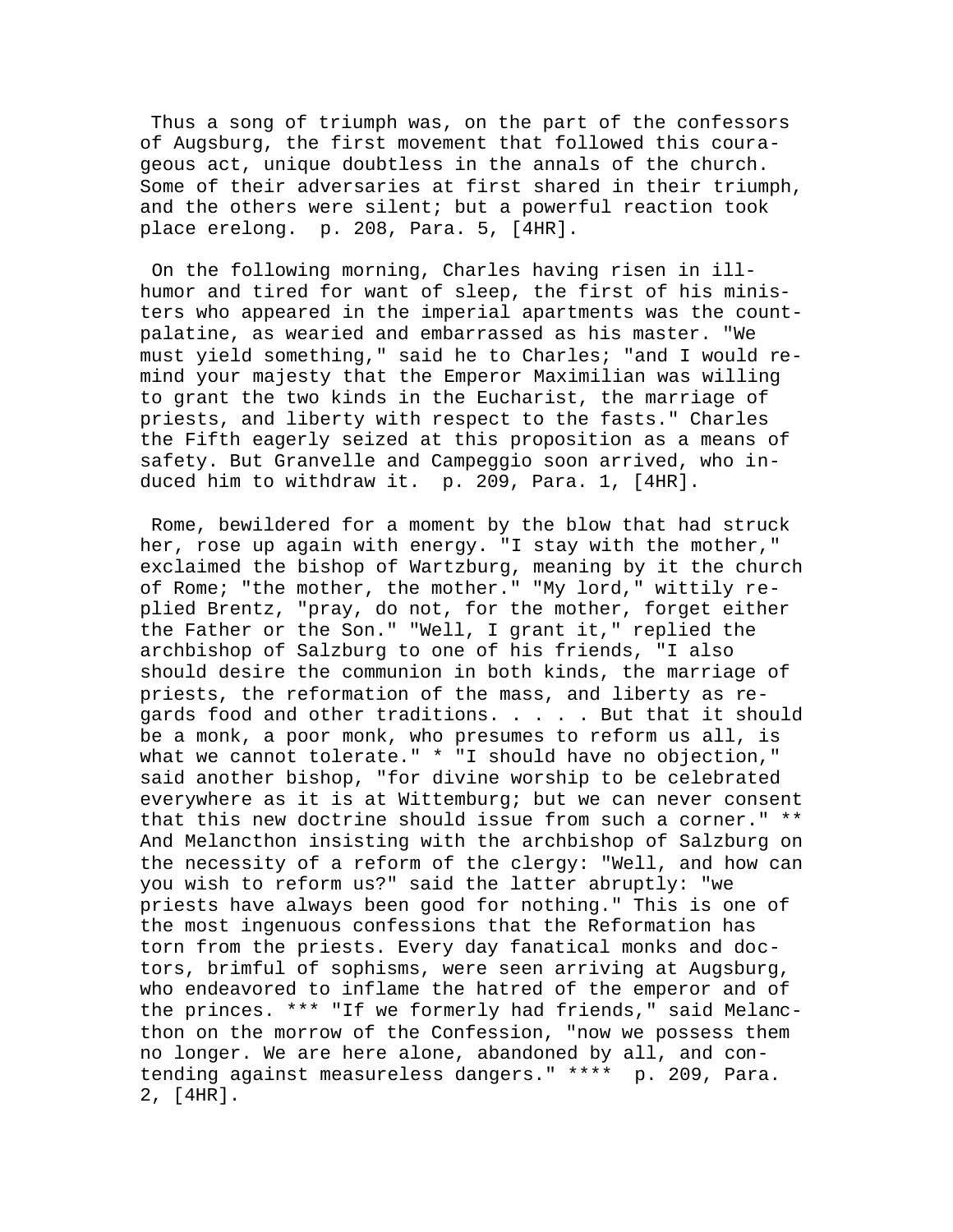\* Sed quod unus monachus debeat nos reformare omnes. Corp. Ref. 2. 155. \*\* Aus dem Loch und Winckel. L. Opp. 20. 307. \*\*\* Quotidie confluunt huc sophistae ac monachi. Corp. Ref. 2. 141. \*\*\*\* Nos hic soli ac deserti. Ibid. p. 209, Para. 3, [4HR].

 Charles, impelled by these contrary parties, affected a great indifference. But without permitting it to be seen, he endeavored, meanwhile, to examine this affair thoroughly. "Let there not be a word wanting," he had said to his secretary, when requiring from him a French translation of the Confession. "He does not allow anything to be observed," whispered the Protestants one to another, convinced that Charles was gained; "for if it were known, he would lose his Spanish states: let us maintain the most profound secrecy." But the emperor's courtiers, who perceived these strange hopes, smiled and shook their heads. "If you have money," said Schepper, one of the secretaries of state, to Jonas and Melancthon, "it will be easy for you to buy from the Italians whatever religion you please; \* but if your purse is empty, your cause is lost." Then assuming a more serious tone: "It is impossible," said he, "for the emperor, surrounded as he is by bishops and cardinals, to approve of any other religion than that of the pope." p. 210, Para. 1, [4HR].

 \* Nos, si pecuniam haberemus, facile religionem quam vellemus emturos ab Italis. Ibid. 156. p. 210, Para. 2,  $[4HR]$ .

 This was soon evident. On the day after the Confession, Sunday, 26th of June, before the breakfast hour, \* all the deputations from the imperial cities were collected in the emperor's antechamber. Charles, desirous of bringing back the states of the empire to unity, began with the weakest. "Some of the cities," said the count-palatine, "have not adhered to the last diet of Spires: the emperor calls upon them to submit to it." p. 210, Para. 3, [4HR].

 \* Heute vor dem morgenessen. Ibid. 143. p. 210, Para. 4, [4HR].

 Strasburg, Nuremberg, Constance, Ulm, Reutlingen, Heilbronn, Memmingen, Lindau, Kempten, Windsheim, Isny, and Weissemburg, which were thus summoned to renounce the famous protest, thought the moment curiously chosen. They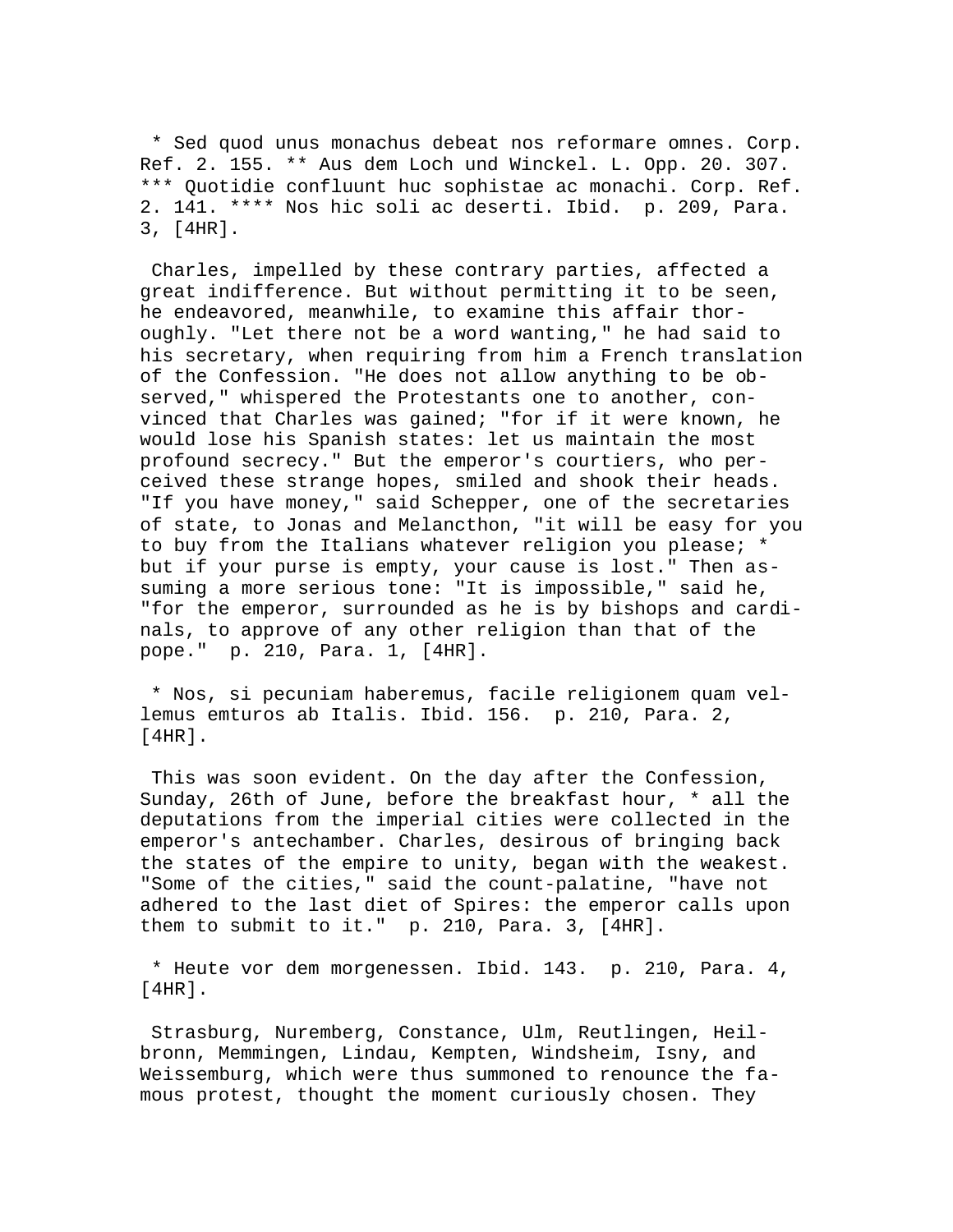asked for time. p. 210, Para. 5, [4HR].

 The position was complicated: discord had been thrown in the midst of the cities, and intrigue was laboring daily to increase it. \* It was not only between the popish and the evangelical cities that disagreement existed; but also between the Zwinglian and the Lutheran cities, and even among the latter, those which had not adhered to the Confession of Augsburg manifested great ill-humor towards the deputies of Reutlingen and Nuremberg. This proceeding of Charles the Fifth was therefore skillfully calculated; for it was based on the old axiom, Divide et impera. p. 211, Para. 1, [4HR].

 \* Es sind unter uns Stadten, viel practica und Seltsames wesens. Ibid. 151. p. 211, Para. 2, [4HR].

 But the enthusiasm of faith overcame all these stratagems, and on the next day, 27th of June, the deputies from the cities transmitted a reply to the emperor, in which they declared that they could not adhere to the Recess of Spires "without disobeying God, and without compromising the salvation of their souls." \* p. 211, Para. 3, [4HR].

 \* Ohne Verletzung der gewissen gegen Gott. F. Urkund. 2. 6. p. 211, Para. 4, [4HR].

 Charles, who desired to observe a just medium, more from policy than from equity, wavered between so many contrary convictions. Desirous nevertheless of essaying his mediating influence, he convoked the states faithful to Rome, on Sunday, 26th of June, shortly after his conference with the cities. p. 211, Para. 5, [4HR].

 All the princes were present: even the pope's legate and the most influential Roman divines appeared at this council, to the great scandal of the Protestants. "What reply should be made to the Confession?" was the question set by Charles the Fifth to the senate that surrounded him. \* p. 211, Para. 6, [4HR].

 \* Adversarii nostri jam deliberant quid velint respondere. Corp. Ref. 2. June 26. p. 211, Para. 7, [4HR].

 Three different opinions were proposed. "Let us beware," said the men of the papacy, "of discussing our adversaries reasons, and let us be content with executing the edict of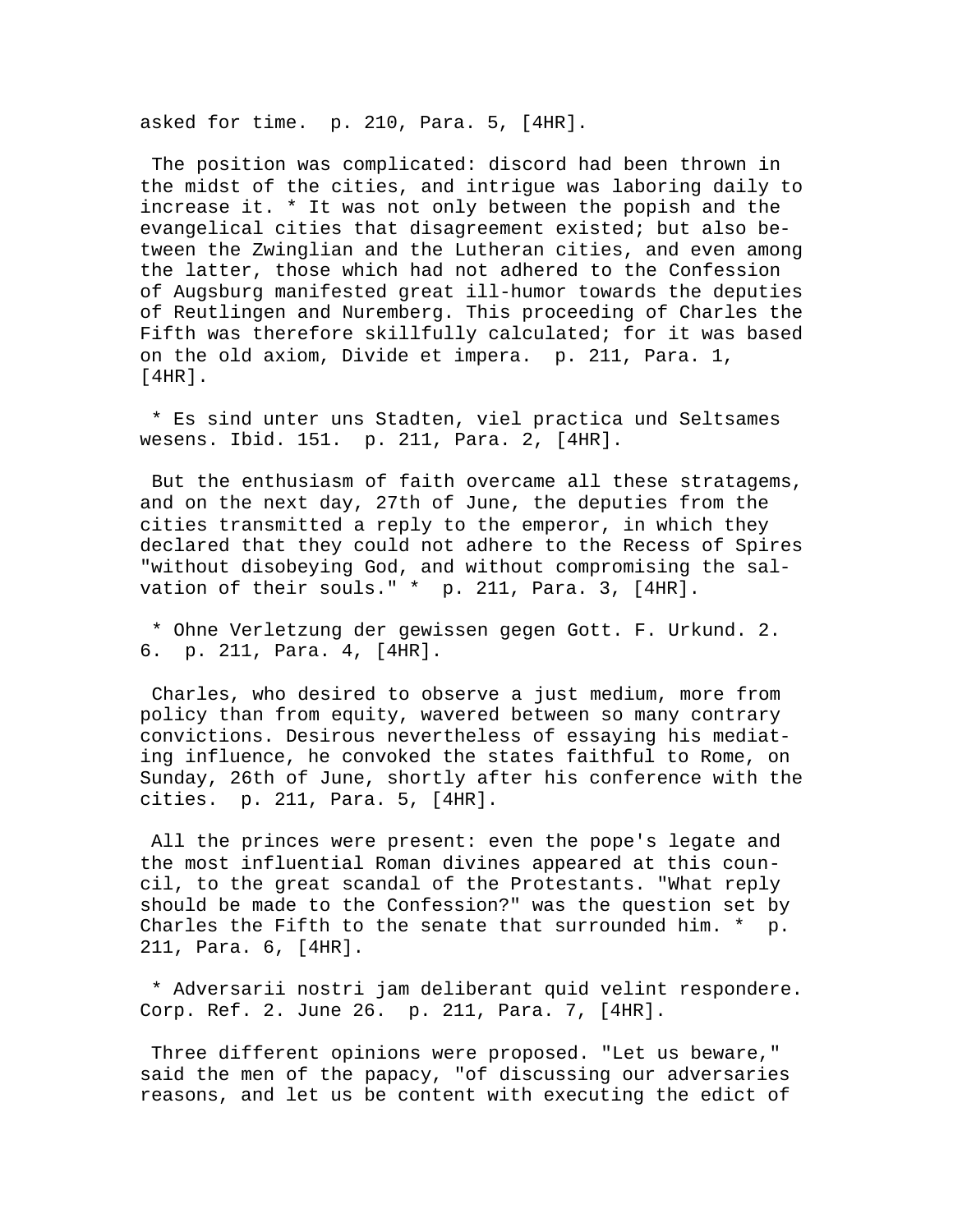Worms against the Lutherans, and with constraining them by arms." \* "Let us submit the Confession to the examination of impartial judges," said the men of the empire, "and refer the final decision to the emperor. Is not even the reading of the Confession an appeal of the Protestants to the imperial power?" Others, in the last place, and these were the men of tradition and of ecclesiastical doctrine, were desirous of commissioning certain doctors to compose a refutation, which should be read to the Protestants and ratified by Charles. p. 211, Para. 8, [4HR].

 \* Rem agendam esse vi, non audiendam causam. Ibid. 154. p. 211, Para. 9, [4HR].

 The debate was very animated: the mild and the violent, the politic and the fanatical, took a decided course in the assembly. George of Saxony and Joachim of Brandenburg showed themselves the most inveterate, and surpassed in this respect even the ecclesiastical princes. \* "A certain clown, whom you know well, is pushing them all from behind," \*\* wrote Melancthon to Luther; "and certain hypocritical theologians hold the torch and lead the whole band." This clown was doubtless duke George. Even the princes of Bavaria, whom the Confession had staggered at first, immediately rallied around the chiefs of the Roman party. The elector of Mentz, the bishop of Augsburg, the duke of Brunswick, showed themselves the least unfavorable to the evangelical cause. "I can by no means advise his majesty to employ force," said Albert. "If his majesty should constrain their consciences, and should afterwards quit the empire, the first victims sacrificed would be the priests; and who knows whether, in the midst of these discords, the Turks would not suddenly fall upon us?" But this somewhat interested wisdom of the archbishop did not find many supporters, and the men of war immediately plunged into the discussion with their harsh voices. "If there is any fighting against the Lutherans," said count Felix of Werdenberg, "I gratuitously offer my sword, and I swear never to return it to its scabbard until it has overthrown the stronghold of Luther." This nobleman died suddenly a few days after, from the consequences of his intemperance. Then the moderate men again interfered: "The Lutherans attack no one article of the faith," said the bishop of Augsburg; "let us come to an arrangement with them; and to obtain peace, let us concede to them the sacrament in both kinds and the marriage of priests. I would even yield more, if it were necessary." Upon this loud cries arose: "He is a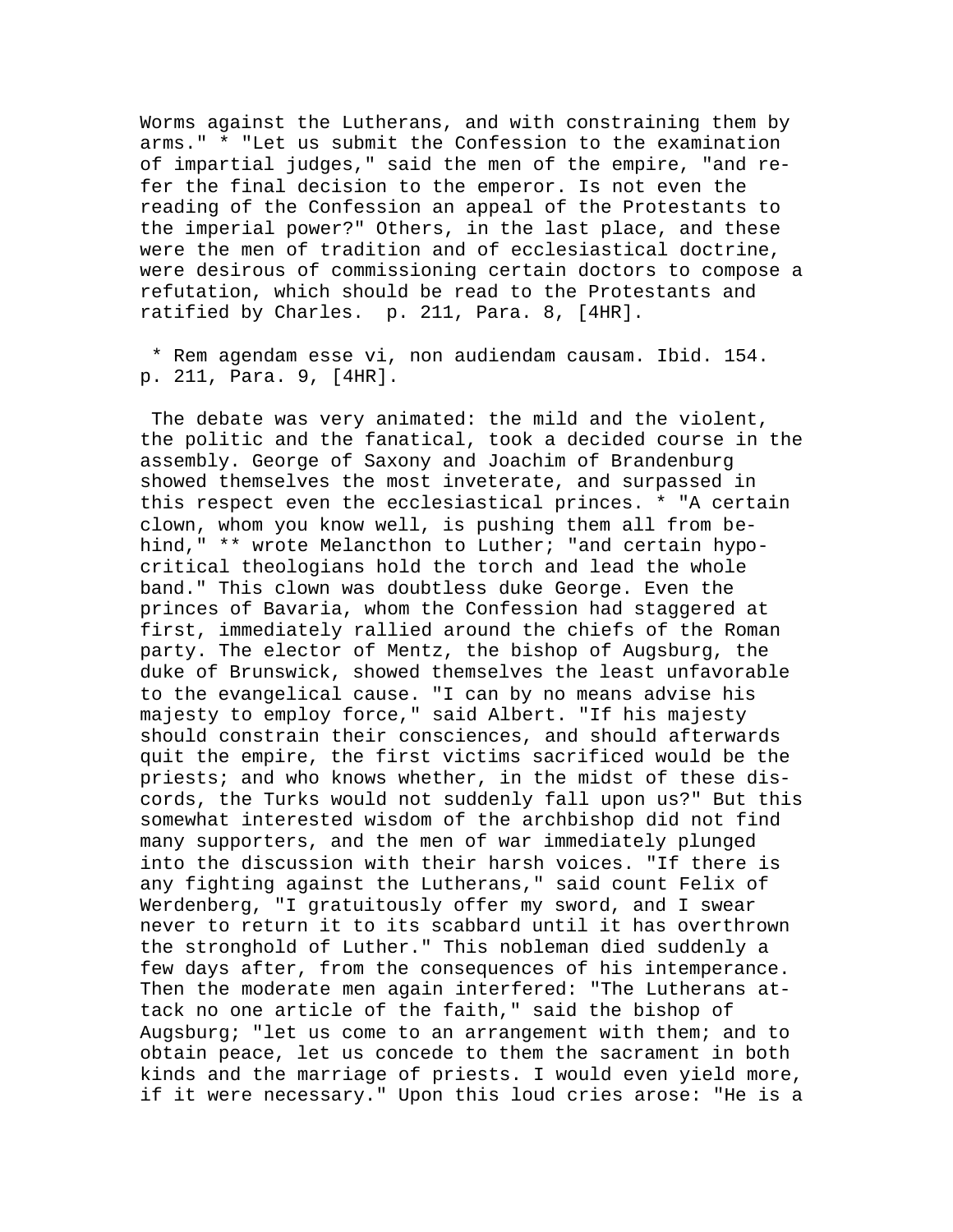Lutheran," they exclaimed, "and you will see that he is fully prepared to sacrifice even the private masses." "The masses, we must not even think of it," remarked some with an ironical smile; "Rome will never give them up, for it is they which maintain her cardinals and her courtiers, with their luxury and their kitchens." \*\*\* The archbishop of Salzburg and the elector of Brandenburg replied with great violence to the motion of the bishop of Augsburg. "The Lutherans," said they abruptly, "have laid before us a Confession written with black ink on white paper. Well: If I were emperor, I would answer them with red ink." \*\*\*\* "Sirs," quickly replied the bishop of Augsburg, "take care then that the red letters do not fly in your faces." The elector of Mentz was compelled to interfere and calm the speakers. p. 212, Para. 1, [4HR].

 \* Hi sunt duces, et quidem acerrimi alterius partis. Ib. \*\* Omnes unus gubernat rusticus. Ibid. June 26, 176. \*\*\* Cardinel, Churstusanen, Pracht und Kuchen. Bruck Apol. p. 63. \*\*\*\* Wir wokten antvorten mit einer schrift mit Rubricken geschrieben. Corp. Ref. 2. 147. p. 212, Para. 2, [4HR].

 The emperor, desirous of playing the character of an umpire, would have wished the Roman party at least to have placed in his hands an act of accusation against the Reform: but all was now altered; the majority, becoming daily more compact since the diet of Spires, no longer sided with Charles. Full of the sentiment of their own strength, they refused to assume the title of a party, and to take the emperor as a judge. "What are you saying," cried they, "of diversity between the members of the empire? There is but one legitimate party. It is not a question of deciding between two opinions whose rights are equal, but of crushing rebels, and of aiding those who have remained faithful to the constitution of the empire." p. 213, Para. 1, [4HR].

 This haughty language enlightened Charles: he found they had outstripped him, and that, abandoning his lofty position of arbiter, he must submit merely to be the executer of the orders of the majority. It was this majority which henceforward commanded in Augsburg. They excluded the imperial councillors who advocated more equitable views, and the archbishop of Mentz himself ceased for a time to appear in the diet. \* p. 214, Para. 1, [4HR].

\* Non venit in senatum. Corp. Ref. 2. 175. p. 214, Para.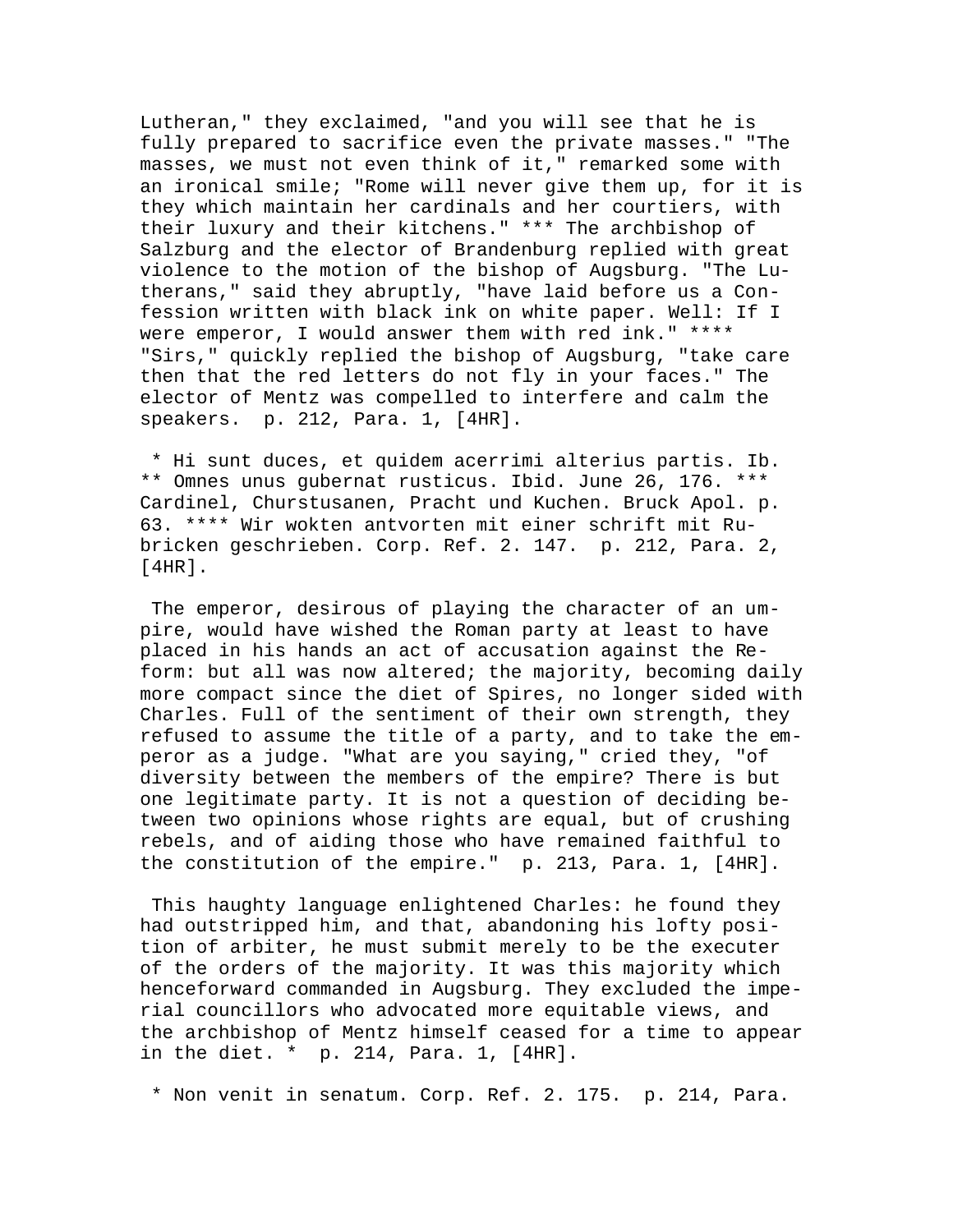2, [4HR].

 The majority ordered that a refutation of the Evangelical doctrine should be immediately drawn up by Romish theologians. If they had selected for this purpose moderate men like the bishop of Augsburg, the Reformation would still have had some chance of success with the great principles of Christianity; but it was to the enemies of the Reform, to the old champions of Rome and of Aristotle, exasperated by so many defeats, that they resolved to intrust this task. p. 214, Para. 3, [4HR].

 They were numerous at Augsburg, and not held in very great esteem. "The princes," said Jonas, "have brought their learned men with them, and some even their unlearned and their fools." \* Provost Faber and Doctor Eck led the troop; behind them was drawn up a cohort of monks, and above all of Dominicans, tools of the Inquisition, and impatient to recompense themselves for the opprobrium they had so long endured. There was the provincial of the Dominicans, Paul Hugo, their vicar John Bourkard, one of their priors Conrad Koelein, who had written against Luther's marriage; with a number of Carthusians, Augustines, Franciscans, and the vicars of several bishops. Such were the men who, to the number of twenty, were commissioned to refute Melancthon. p. 214, Para. 4, [4HR].

 \* Quidem etiam suos ineruditos et ineptos. p. 214, Para. 5, [4HR].

 One might beforehand have augured of the work by the workmen. Each one understood that it was a question, not of refuting the Confession, but of branding it. Campeggio, who doubtless suggested this ill-omened list to Charles, was well aware that these doctors were incapable of measuring themselves with Melancthon; but their names formed the most decided standard of popery, and announced to the world clearly and immediately what the diet proposed to do. This was the essential point. Rome would not leave Christendom even hope. p. 214, Para. 6, [4HR].

 It was, however, requisite to know whether the diet, and the emperor who was its organ, had the right of pronouncing in this purely religious matter. Charles put the question both to the Evangelicals and to the Romanists. \* p. 215, Para. 1, [4HR].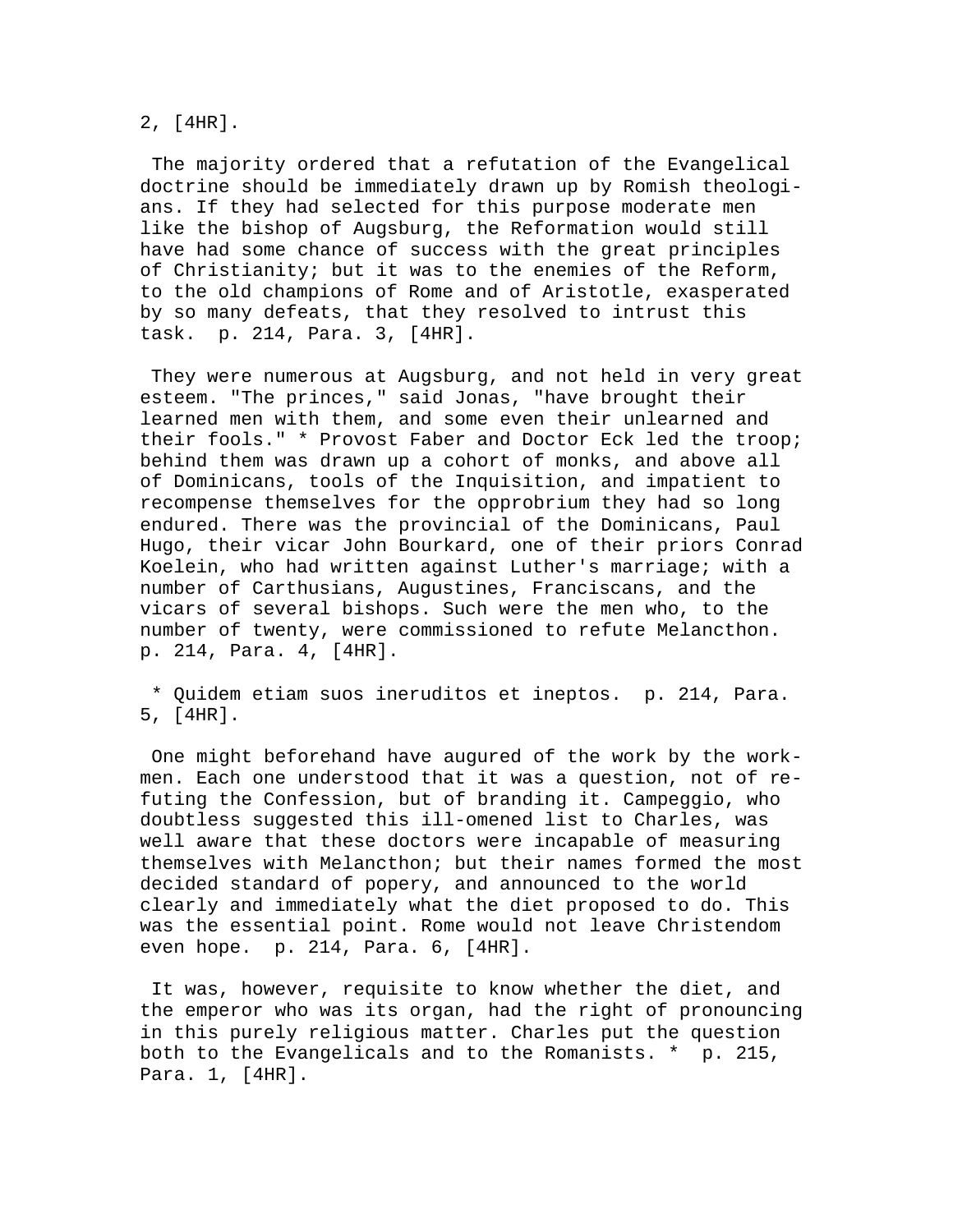\* See the document extracted from the archives of Bavaria in F. Urkund, 2. 9. p. 215, Para. 2, [4HR].

 "Your highness," said Luther, who was consulted by the elector, "may reply with all assurance: Yes, if the emperor wish it, let him be judge. I will bear everything on his part; but let him decide nothing contrary to the word of God. Your highness cannot put the emperor above God himself. \* Does not the first commandment say, Thou shalt have no other Gods before me?" p. 215, Para. 3, [4HR].

 \* Konnen den Kaiser nicht uber Gott setzen. L. Epp. 4. 83. p. 215, Para. 4, [4HR].

 The reply of the papal adherents was quite as positive in a contrary sense. "We think," said they, "that his majesty, in accord with the electors, princes, and states of the empire, has the right to proceed in this affair, as Roman Emperor, guardian, advocate, and sovereign protector of the church and of our most holy faith." \* Thus, in the first days of the Reformation, the Evangelical church frankly ranged itself under the throne of Jesus Christ, and the Roman church under the Scepter of kings. Enlightened men, even among Protestants, have misunderstood this double nature of Protestantism and Popery. p. 215, Para. 5, [4HR].

 \* Romischen Kaiser, Vogt, Advocaten und Obristen Beschirmer der kirken. F. Urkund. 2. 10. p. 215, Para. 6, [4HR].

 The philosophy of Aristotle and the hierarchy of Rome, thanks to this alliance with the civil power, were at length about to see the day of their long-expected triumph arrive. So long as the schoolmen had been left to the force of their syllogisms and of their abuse, they had been defeated; but now Charles the Fifth and the diet held out their hands to them; the reasonings of Faber, Eck, and Wimpina were about to be countersigned by the German chancellor, and confirmed by the great seals of the empire. Who could resist them? The Romish error has never had any strength except by its union with the secular arm; and its victories in the Old and in the New World are owing, even in our days, to state patronage. \* p. 215, Para. 7, [4HR].

\* Otaheite for instance. p. 215, Para. 8, [4HR].

 These things did not escape the piercing eye of Luther. He saw at once the weakness of the argument of the papist doc-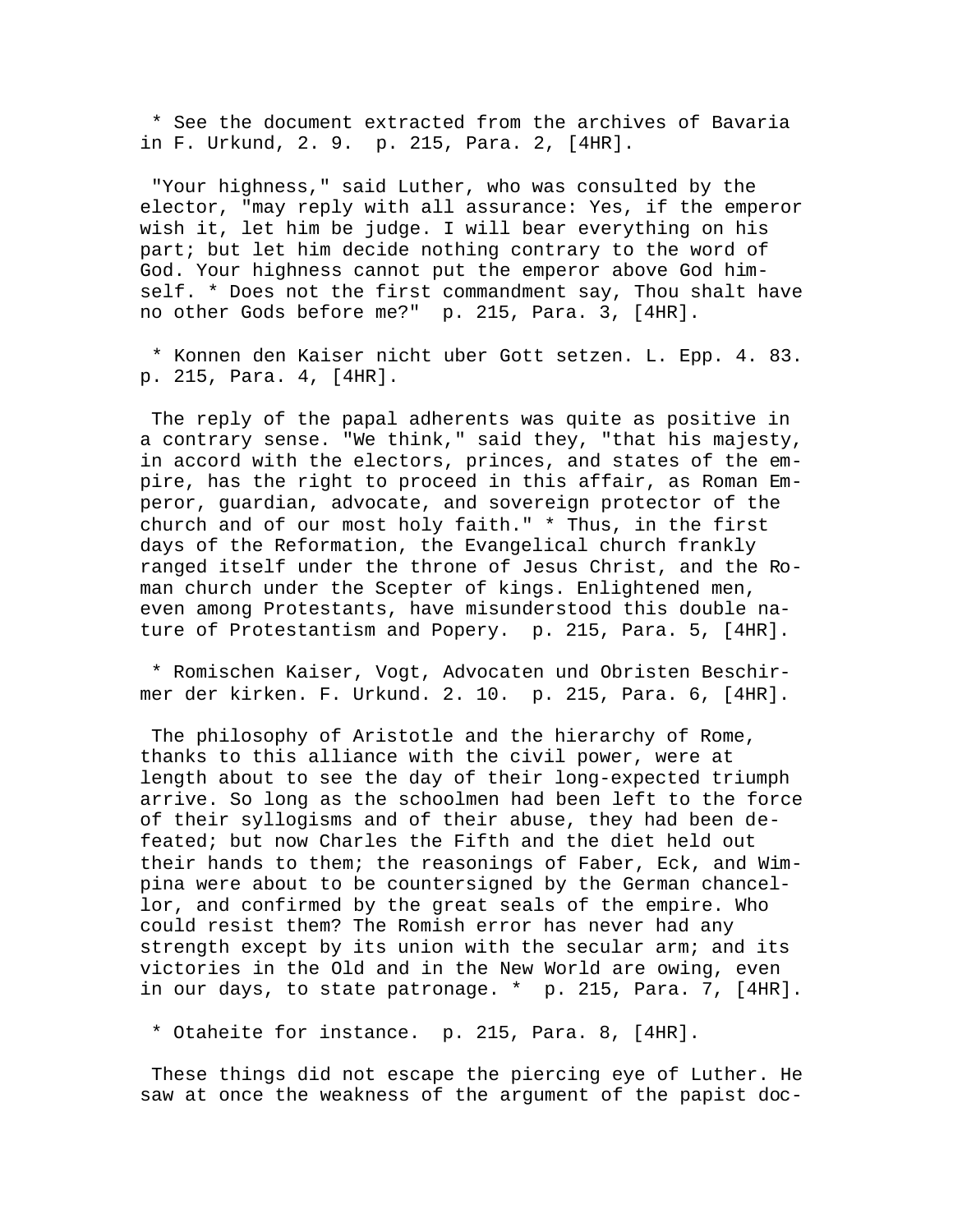tors and the power of Charles's arm. "You are waiting for your adversaries' answer," wrote he to his friends in Augsburg; "it is already written, and here it is: The fathers, the fathers, the fathers; the church, the church, the church; usage, custom; but of the Scriptures, nothing." \* "Then the emperor, supported by the testimony of these arbiters, will pronounce against you; \*\* and then will you hear boastings from all sides that will ascend up to heaven, and threats that will descend even to hell." p. 216, Para. 1, [4HR].

 \* Patres, Patres, Patres; Ecclesia, Ecclesia; usus, consuetudo, praeterea e Scriptura nihil. L. Epp. 4. 96. \*\* Pronuntiabit Caesar contra vos. Ibid. p. 216, Para. 2, [4HR].

 Thus changed the situation of the Reform. Charles was obliged to acknowledge his weakness; and, to save the appearance of his power, he took a decisive part with the enemies of Luther. The emperor's impartiality disappeared: the state turned against the gospel, and there remained for it no other savior than God. p. 216, Para. 3, [4HR].

 At first many gave way to extreme dejection: above all, Melancthon, who had a nearer view of the cabals of the adversaries, exhausted moreover by long vigils, fell almost into despair. \* "In the presence of these formidable evils," cried he, "I see no more hope." \*\* And then, however, he added, "Except the help of God." p. 216, Para. 4, [4HR].

 \* Quadam tristitia et quasi desesperatione vexatur. Corp. Ref. 2. 163. \*\* Quid nobis sit sperandum in tantis odiia inimicorum. Ibid. 145. p. 216, Para. 5, [4HR].

 The legate immediately set all his batteries to work. Already had Charles several times sent for the elector and the landgrave, and had used every exertion to detach them from the Evangelical Confession. \* Melancthon, uneasy at these secret conferences, reduced the Confession to its minimum, and entreated the elector to demand only the two kinds in the Eucharist and the marriage of priests. "To interdict the former of these points," said he, "would be to alienate a great number of Christians from the communion; and to forbid the second would be depriving the church of all the pastors capable of edifying it. Will they destroy religion and kindle civil war, rather than apply to these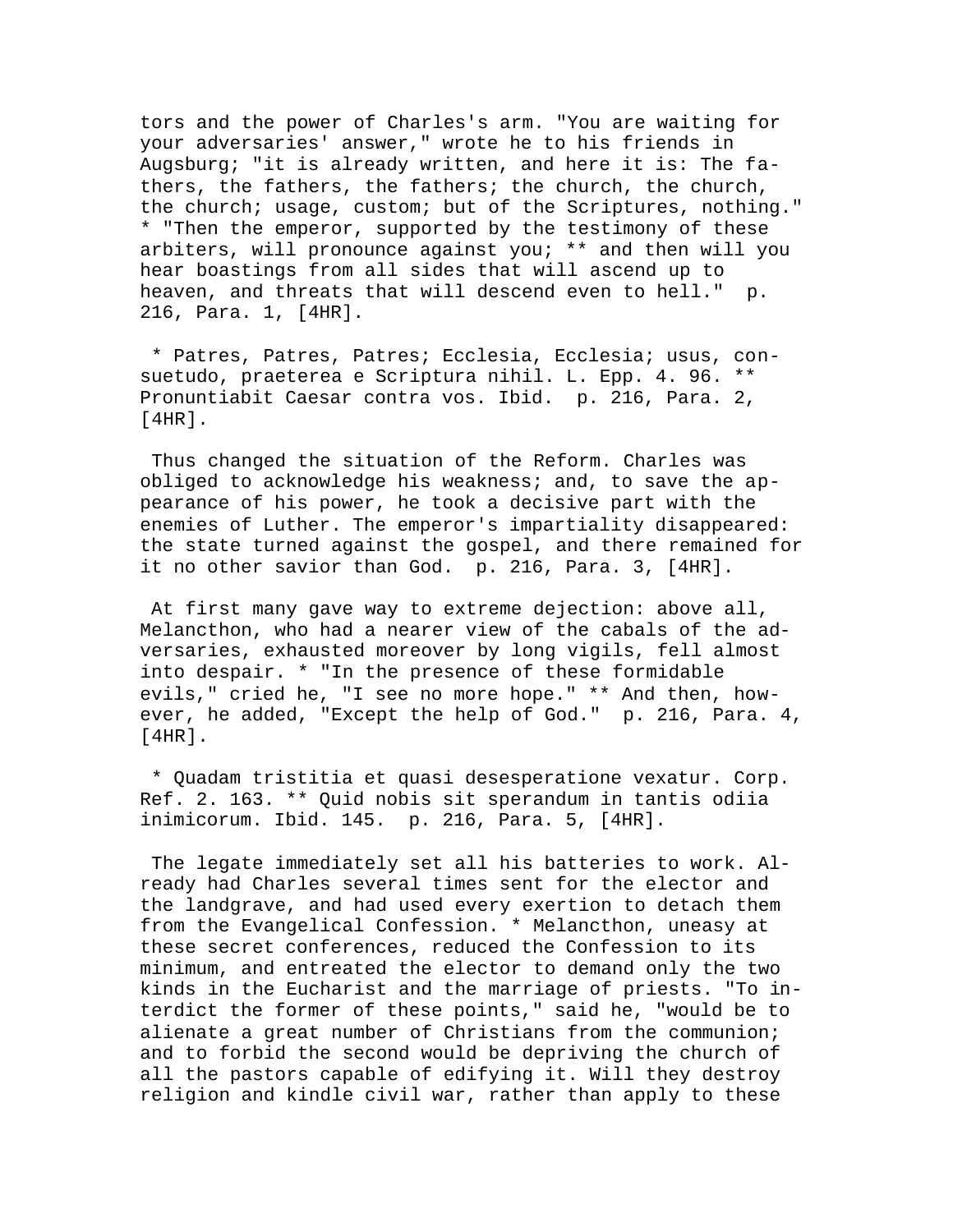purely ecclesiastical constitutions a mitigation that is neither contrary to sound morals nor to faith?" \*\* The protestant princes begged Melancthon to go himself and make these proposals to the legate. \*\*\* p. 216, Para. 6, [4HR].

 \* Legati Norinberg ad Senatum. Corp. Ref. 2. 161. \*\* Melancthon ad duc. Sax. Elect. Ibid. 162. \*\*\* Principes nostri miserunt nos ad R.D.V. Ibid. 171. p. 216, Para. 7, [4HR].

 Melancthon agreed: he began to flatter himself with success; and, in truth, there were, even among the papists, individuals who were favorable to the Reformation. There had recently arrived at Augsburg, from beyond the Alps, certain propositions tolerably Lutheran, \* and one of the emperor's confessors boldly professed the doctrine of justification by faith, cursing "those asses of Germans," said he, "who are incessantly braying against this truth." \*\* One of Charles's chaplains approved even the whole of the confession. There was something farther still: Charles the Fifth having consulted the grandees of Spain, who were famous for their orthodoxy: "If the opinions of the Protestants are contrary to the articles of the faith," they had replied, "let your majesty employ all his power to destroy this faction; but if it is a question merely of certain changes in human ordinances and external usages, let all violence be avoided." \*\*\* "Admirable reply," exclaimed Melancthon, who persuaded himself that the Romish doctrine was at the bottom in accordance with the gospel. p. 217, Para. 1, [4HR].

 \* Pervenerunt ad nos propositiones quaedam Italicae satis Lutheranae. Ibid. 163. \*\* Istis Germanis asinis, nobis in hac parte obgannientibus. Ibid. \*\*\* Hispanici proceres praeclare et sapienter responderunt Caesari. Ibid. 179. p. 217, Para. 2, [4HR].

 The Reformation found defenders in even still higher stations. Mary, sister of Charles the Fifth, and widow of king Louis of Hungary, arriving at Augsburg three days after the reading of the Confession, with her sister-in-law the Queen of Bohemia, Ferdinand's wife, assiduously studied the holy Scriptures; she carried them with her to the hunting parties, in which she found little pleasure, and had discovered therein the jewel of the Reform, the doctrine of gratuitous salvation. This pious princess made her chaplain read evangelical sermons to her, and often endeavored, although with prudence, to appease her brother Charles with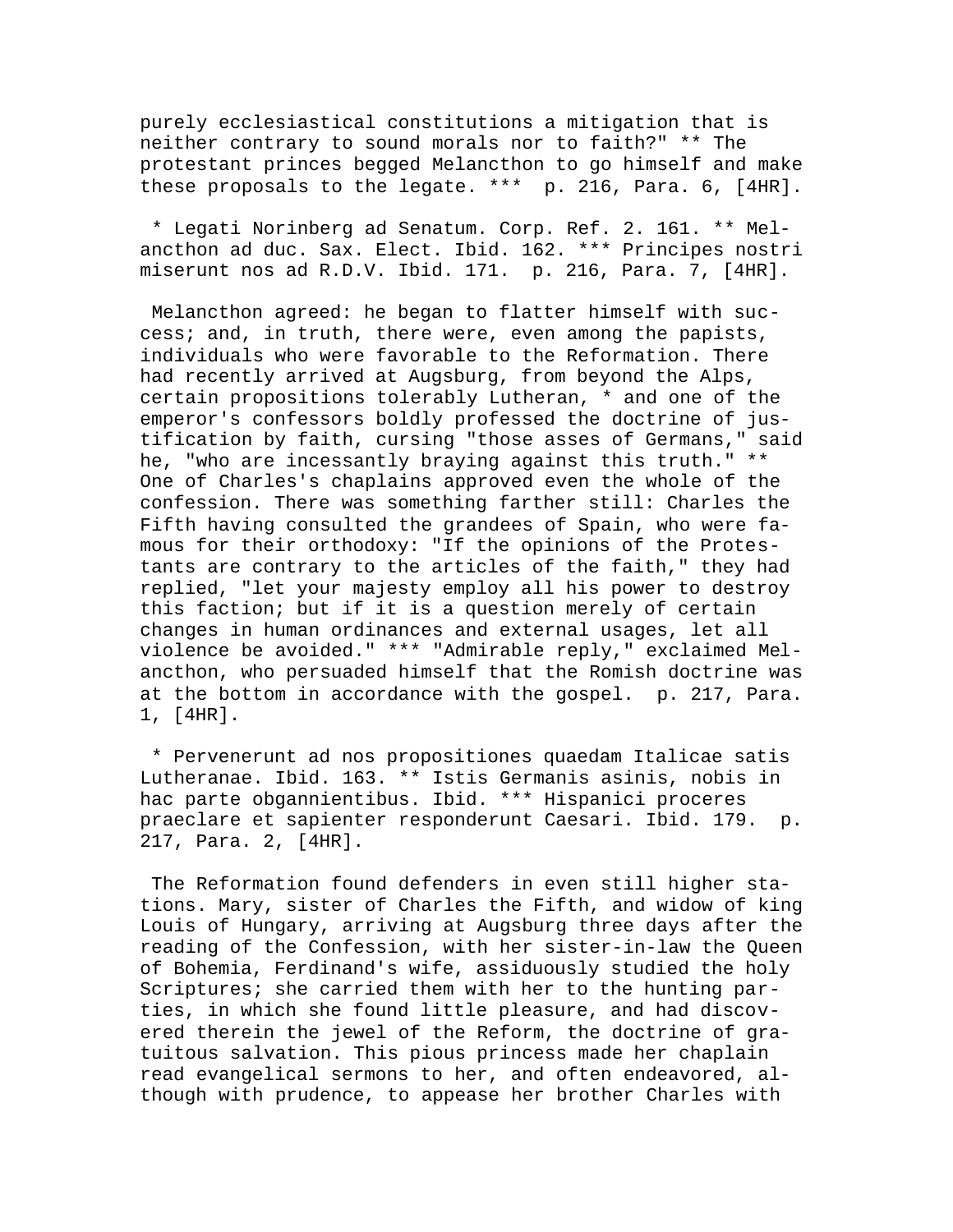regard to the Protestants. \* p. 218, Para. 1, [4HR].

 \* He adelphe autokrateros studet nobis placare fratrem. Corp. Ref. 2. 178. p. 218, Para. 2, [4HR].

 Melancthon, encouraged by these demonstrations, and at the same time alarmed by the threats of war that the adversaries did not cease from uttering, thought it his duty to purchase peace at any cost, and resolved in consequence to descend in his propositions as low as possible. He therefore demanded an interview with the legate in a letter whose authenticity has been unreasonably doubted. \* At the decisive moment the heart of the reform champion fails, his head turns, he staggers, he falls; and in his fall he runs the risk of dragging with him the cause which martyrs have already watered with their blood. p. 218, Para. 3, [4HR].

\* See the Corp. Ref. 2. 178. p. 218, Para. 4, [4HR].

 Thus speaks the representative of the Reformation to the representative of the papacy: p. 218, Para. 5, [4HR].

 "There is no doctrine in which we differ from the Roman church;  $*$  we venerate the universal authority of the Roman Pontiff, and we are ready to obey him, provided he does not reject us, and that of his clemency, which he is accustomed to show towards all nations, he will kindly pardon or approve certain little things that it is no longer possible for us to change. . . . . Now then, will you reject those who appear as suppliants before you? Will you pursue them with fire and sword?. . . . . Alas, nothing draws upon us in Germany so much hatred, as the unshaken firmness with which we maintain the doctrines of the Roman church. \*\* But with the aid of God, we will remain faithful, even unto death, to Christ and to the Roman church, although you should reject us." \*\*\* p. 218, Para. 6, [4HR].

 \* Dogma nullum habemus diversum ab Ecclesia Romana. Ibid. 170. \*\* Quam quia Ecclesiae Romanae dogmata summa constantia defendimus. Ibid. \*\*\* Vel si recusabitis nos in gratiam recipere. Ibid. p. 218, Para. 7, [4HR].

 Thus did Melancthon humble himself. God permitted this fall, that future ages might clearly see how low the Reformation was willing to descend in order to maintain unity, and that no one might doubt that the schism had come from Rome; but also, assuredly, that they might learn how great,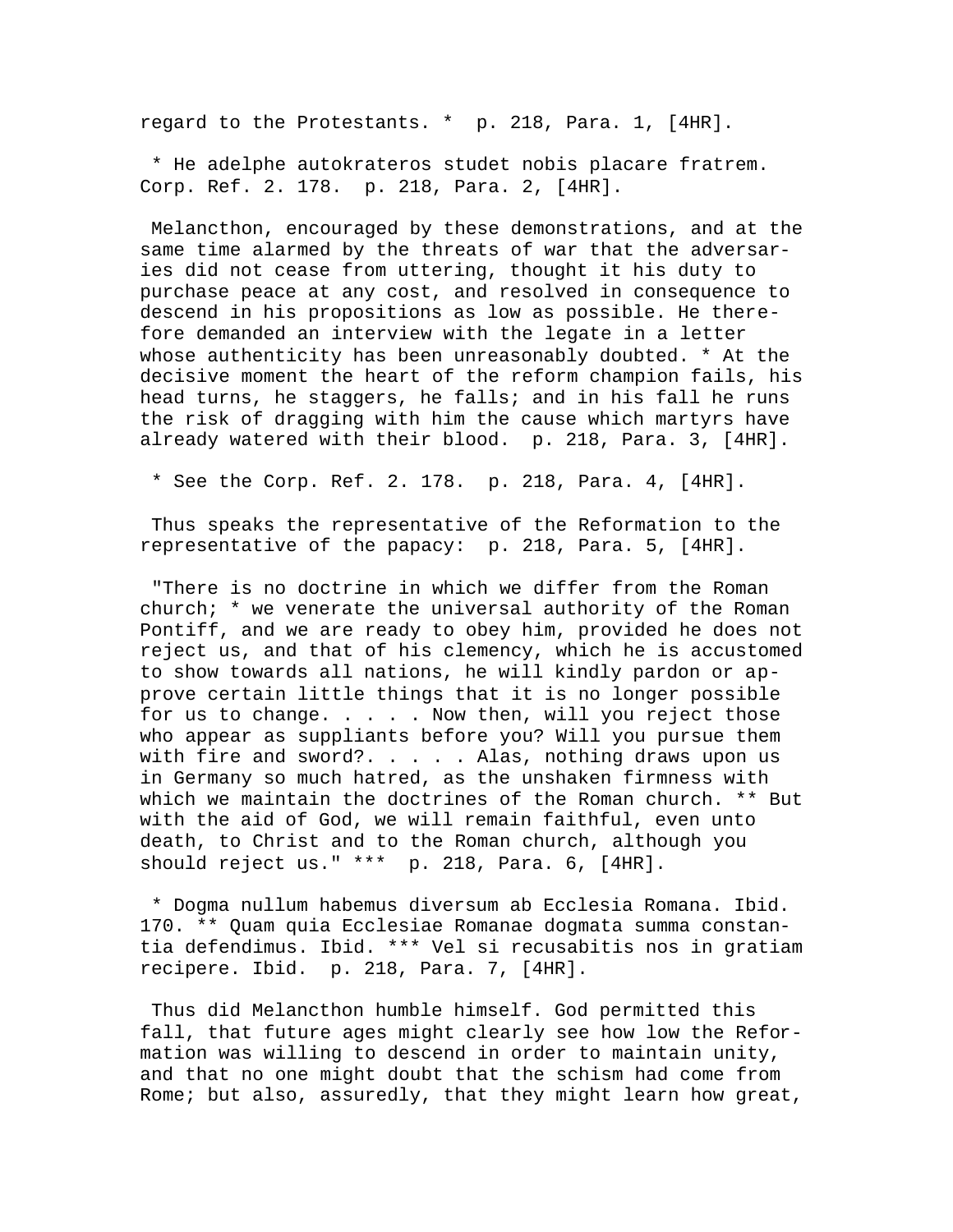in every important work, is the weakness of the noblest instruments. p. 219, Para. 1, [4HR].

 Fortunately there was then another man who upheld the honor of the Reformation. At this very time Luther wrote to Melancthon: "There can be no concord between Christ and Belial. As far as regards me, I will not yield a hair's breadth. \* Sooner than yield, I should prefer suffering everything, even the most terrible evils. Concede so much the less, as your adversaries require the more. God will not aid us until we are abandoned by all." \*\* And fearing some weakness on the part of his friends, Luther added: "If it were not tempting God, you would long ago have seen me at your side." \*\*\* p. 219, Para. 2, [4HR].

 \* At certe pro mea persona, ne pilum quidem cedam. L. Epp. 4. 88. \*\* Neque enim juvabimur ni deserti prius simus. Ibid. 91. \*\*\* Certe jamdudum coram vidissetis me. L. Epp. 4. 98. p. 219, Para. 3, [4HR].

 Never, in fact, had Luther's presence been so necessary, for the legate had consented to an interview, and Melancthon was about to pay court to Campeggio. \* p. 219, Para. 4, [4HR].

 \* Ego multos prehensare soleo et Campegium etiam. Corp. Ref. 2. 193. p. 219, Para. 5, [4HR].

 The 8th of July was the day appointed by the legate. His letter inspired Philip with the most sanguine hopes. "The cardinal assures me that he will accede the usage of the two kinds, and the marriage of priests," said he; "I am eager to visit him." \* p. 219, Para. 6, [4HR].

 \* Propero enim ad Campegium. Ibid. 174. p. 219, Para. 7, [4HR].

 This visit might decide the destiny of the church. If the legate accepted Philip's ultimatum, the evangelical countries would be replaced under the power of the Romish bishops, and all would have been over with the Reformation; but it was saved through the pride and blindness of Rome. The Papists, believing it on the brink of the abyss, thought that a last blow would settle it, and resolved, like Luther, to concede nothing, "not even a hair's breadth." The legate, however, even while refusing, assumed an air of kindness, and of yielding to foreign influence. "I might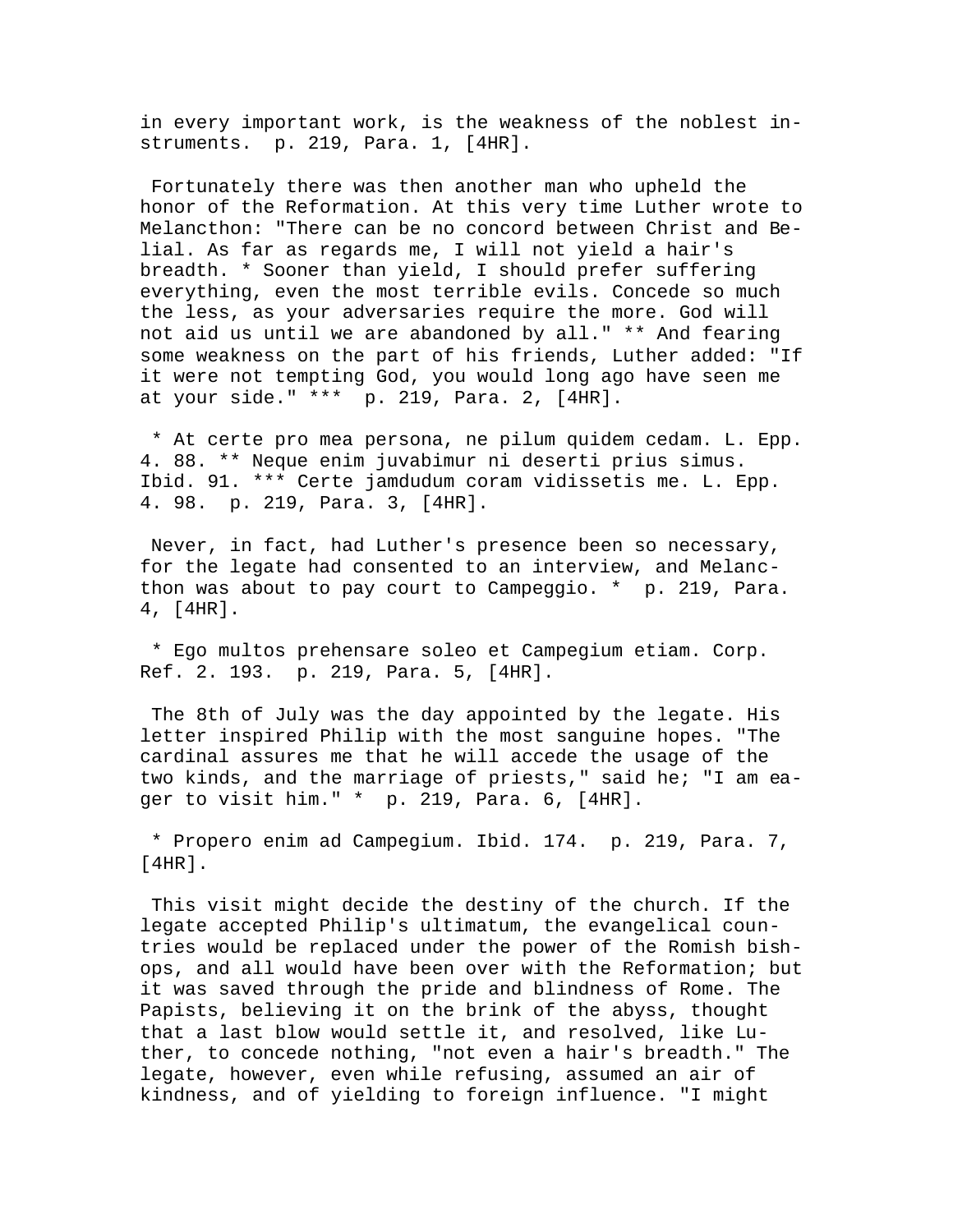have the power of making certain concessions, but it would not be prudent to use it without the consent of the German princes; \* their will must be done; one of them in particular conjures the emperor to prevent us from yielding the least thing. I can grant nothing." The Roman prince, with the most amiable smile, then did all he could to gain the chief of the protestant teacher. Melancthon retired filled with shame at the advances he had made, but still deceived by Campeggio. "No doubt," said he, "Eck and Cochlaeus have been beforehand with me at the legate's." \*\* Luther entertained a different opinion. "I do not trust to any of these Italians," said he; "they are scoundrels. When an Italian is good, he is very good; but then he is a black swan." p. 220, Para. 1, [4HR].

 \* Se nihil posse decernere, nisi de voluntate principum Germaniae. Ibid. \*\* Forte ad legatum veniebant Eccius et Cochlaeus. Ibid. 175. p. 220, Para. 2, [4HR].

 It was truly the Italians who were concerned. Shortly after the 12th of July arrived the pope's instructions. He had received the Confession by express, \* and sixteen days had sufficed for the transmission, the deliberation, and the return. Clement would hear no mention either of discussions or of council. Charles was to march straight to the mark, to send an army into Germany, and stifle the Reformation by force. At Augsburg, however, it was thought best not to go so quickly to work, and recourse was had to other means. p. 220, Para. 3, [4HR].

 \* Nostra Confessio ad Romam per veredarios missa est. Ibid. 166, 219. p. 220, Para. 4, [4HR].

 "Be quiet; we have them," said the Romish doctors. Sensible of the reproach that had been made against them, of having misrepresented the Reformation, they accused the Protestants themselves of being the cause. "These it is," they said, "who, to give themselves an air of being in accord with us, now dissemble their heresy; but we will catch them in their own nets. If they confess to not having inserted in their Confession all that they reject, it will be proved that they are trifling with us. If, on the contrary, they pretend to have said everything, they will by that very circumstance be compelled to admit all that they have not condemned." The protestant princes were therefore called together, and they were asked if the Reformation was confined to the doctrines indicated in the Apology, or if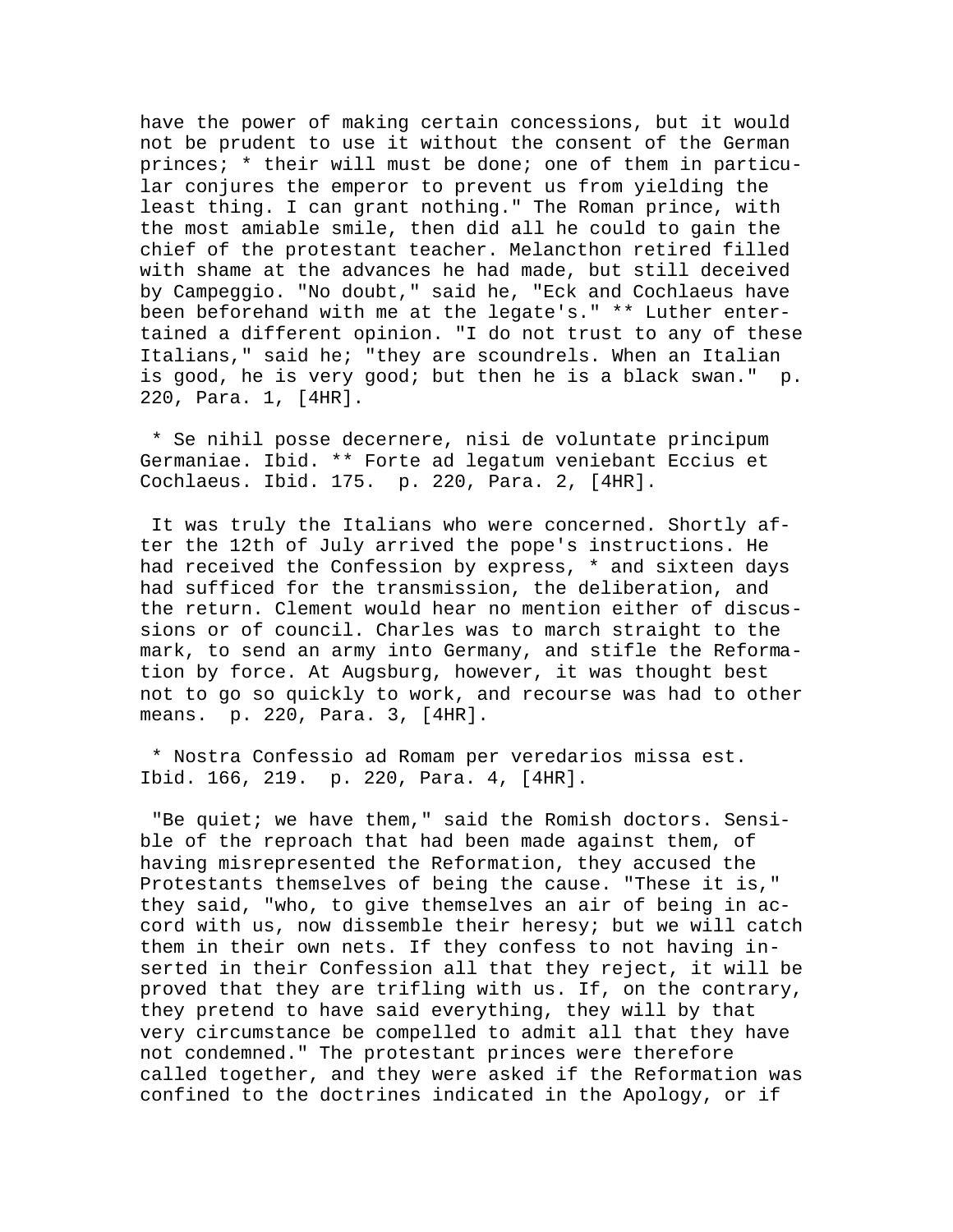there was something more. \* p. 220, Para. 5, [4HR].

 \* An plura velimus Caesari praeponere controversa quam fecerimus. Corp. Ref. 2. 188. p. 220, Para. 6, [4HR].

 The snare was skillfully laid. The papacy had not even been mentioned in Melancthon's Confession; other errors besides had been omitted, and Luther himself complained of it aloud. "Satan sees clearly," said he, "that your Apology has passed lightly over the articles of purgatory, the worship of saints, and, above all, of the pope and of antichrist." The princes requested to confer with their allies of the towns; and all the Protestants assembled to deliberate on this momentous incident. p. 221, Para. 1, [4HR].

 They looked for Melancthon's explanation, who did not decline the responsibility of the affair. Easily dejected through his own anxiety, he became bold whenever he was directly attacked. "All the essential doctrines," said he, "have been set forth in the Confession, and every error and abuse that is opposed to them has been pointed out. But was it necessary to plunge into all those questions so full of contention and animosity, that are discussed in our universities? Was it necessary to ask if all Christians are priests, if the primacy of the pope is of right divine, if there can be indulgences, if every good work is a deadly sin, if there are more than seven sacraments, if they may be administered by a layman, if divine election has any foundation in our own merits, if sacerdotal consecration impresses an indelible character, if auricular confession is necessary to salvation?. . . . . No, no, all these things are in the province of the schools, and by no means essential to faith." \* p. 221, Para. 2, [4HR].

 \* Melancthonis Judicium. Ibid. 182. p. 221, Para. 3, [4HR].

 It cannot be denied that in the questions thus pointed out by Melancthon there were important points. However that may be, the evangelical committee were soon agreed, and on the morrow they gave an answer to Charles's ministers, drawn up with as much frankness as firmness, in which they said "that the Protestants, desirous of arriving at a cordial understanding, had not wished to complicate their situation, and had proposed not to specify all the errors that had been introduced into the church, but to confess all the doctrines that were essential to salvation; that if, never-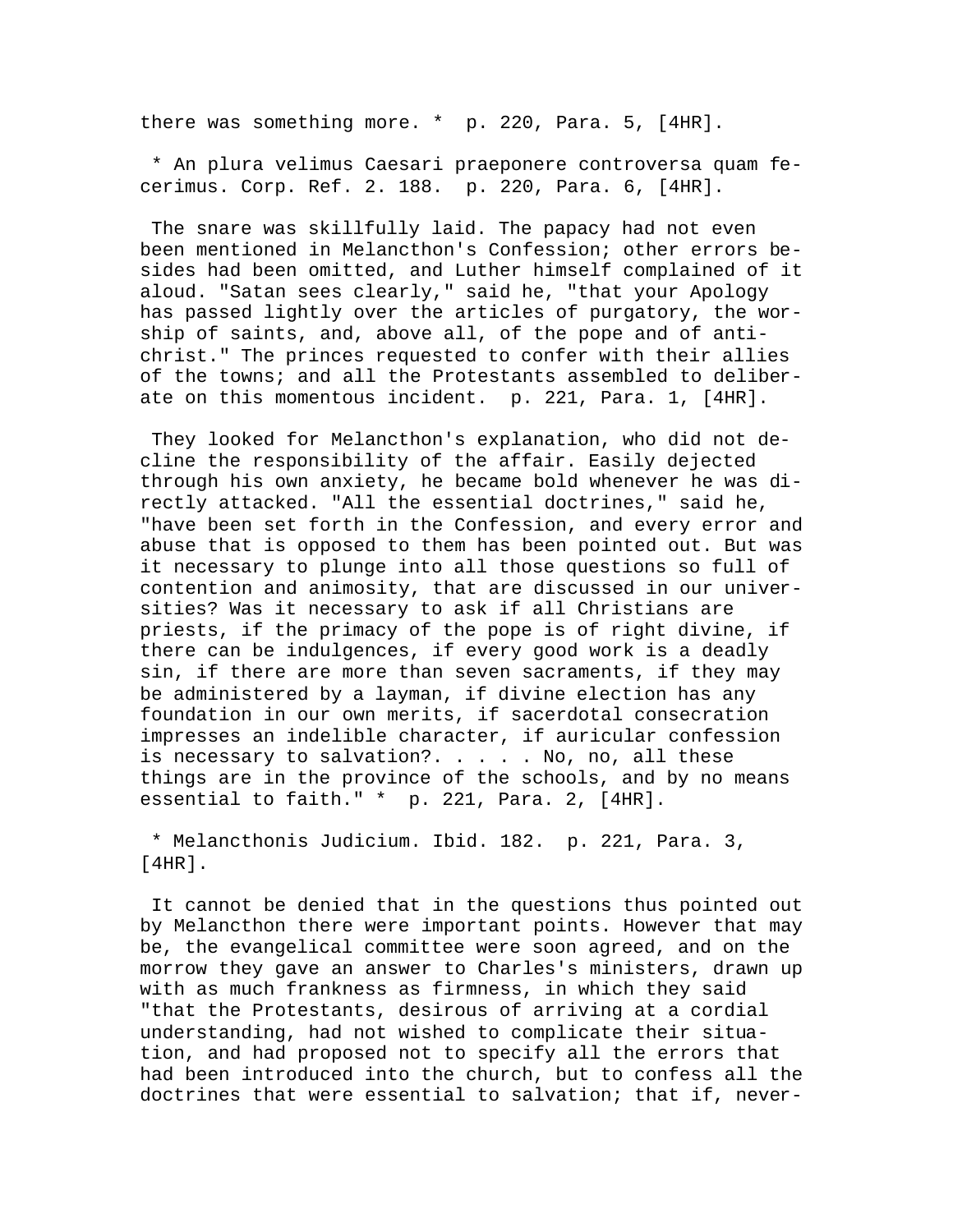theless, the adverse party felt itself urged to maintain certain abuses, or to put forward any point not mentioned in the Confession, the Protestants declared themselves ready to reply in conformity with the word of God." \* The tone of this answer showed pretty clearly that the evangelical Christians did not fear to follow their adversaries wherever the latter should call them. Accordingly the Roman party said no more on this business. p. 222, Para. 1, [4HR].

 \* Aus Gottes Wort, weiter bericht zu thun. F. Urkundenbuch, 2. 19. p. 222, Para. 2, [4HR].

 CHAPTER 9 --- The refutation -- Charles's dissatisfaction -- Interview with the princes -- The Swiss at Augsburg -- Tetrapolitan confession -- Zwingle's confession -- Afflicting divisions -- The elector's faith -- His peace -- The lion's skin -- The refutation -- One concession -- Scripture and the hierarchy -- Imperial commands -- Interview between Melancthon and Campeggio -- Policy of Charles -- Stormy meeting -- Resolutions of the consistory -- The prayers of the church -- Two miracles -- The emperor's menace -- The princes' courage -- The mask -- Negotiations -- The specters at Spires -- Tumult in Augsburg. p. 223, Para. 1, [4HR].

 The commission charged to refute the Confession met twice a-day, \* and each of the theologians who composed it added to it his refutations and his hatred. p. 223, Para. 2,  $[4HR]$ .

 \* Bis die convenire dicuntur. Zw. Epp. 2. 472. p. 223, Para. 3, [4HR].

 On the 13th of July the work was finished. "Eck with his band, \* said Melancthon, "transmitted it to the emperor." Great was the astonishment of this prince and of his ministers at seeing a work of two hundred and eighty pages filled with abuse. \*\* "Bad workmen waste much wood," said Luther, "and impious writers soil much paper." This was not all: to the Refutation were subjoined eight appendices on the heresies that Melancthon had dissembled, as they said, and wherein they exposed the contradictions and "the horrible sects" to which Lutheranism had given birth. Lastly, not confining themselves to this official answer, the Romish theologians, who saw the sun of power shining upon them, filled Augsburg with insolent and abusive pamphlets.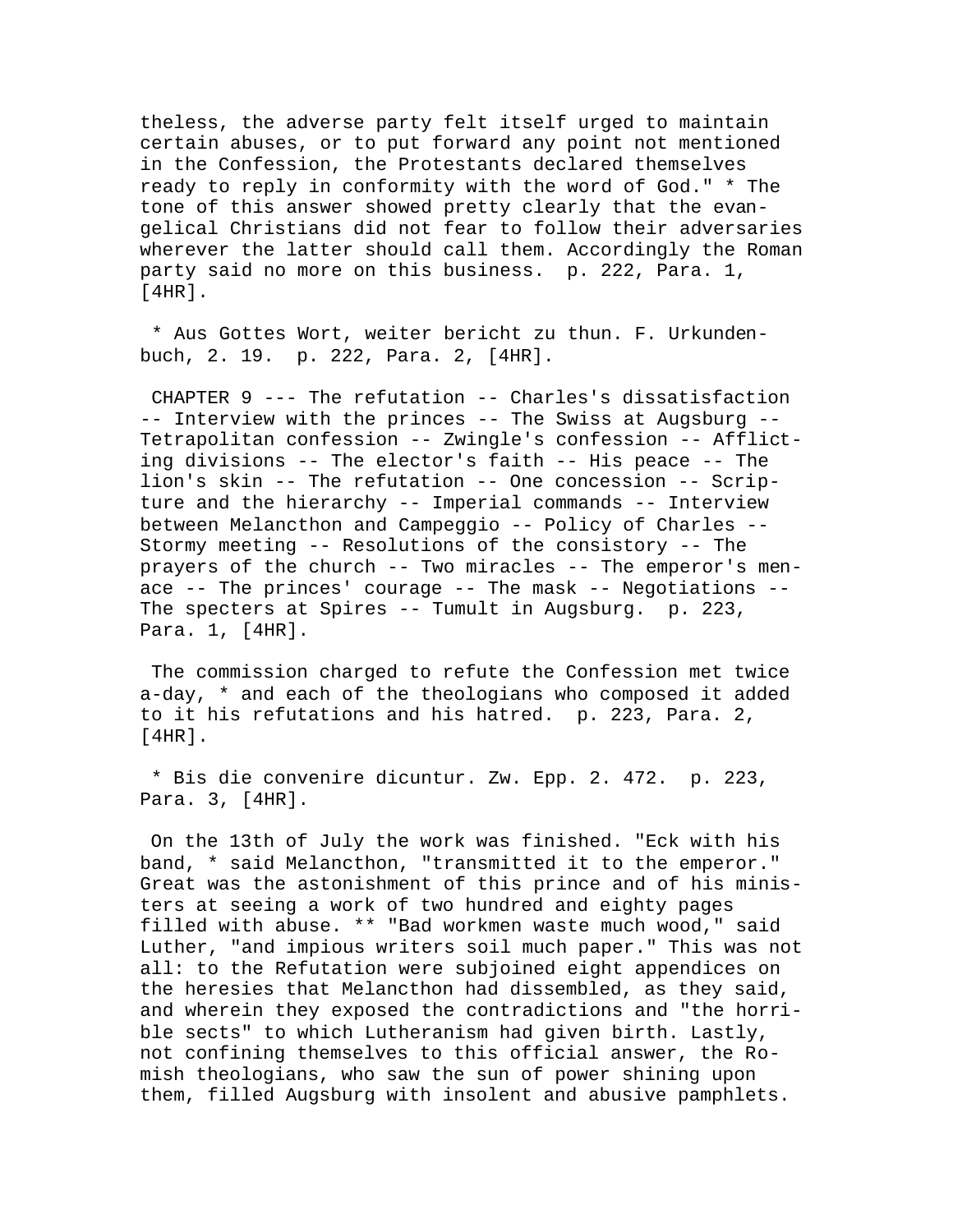p. 223, Para. 4, [4HR].

 \* Eccius cum sua commanipulatione. Corp. Ref. 2. 193. \*\* Longum et plenum conviciis scriptum. Ibid. p. 223, Para. 5, [4HR].

 There was but one opinion on the papist Refutation; it was found confused, violent, thirsting for blood. \* Charles the Fifth had too much good taste not to perceive the difference that existed between this coarse work and the noble dignity of Melancthon's Confession. He rolled, handled, crushed, and so damaged the two hundred and eighty pages of his doctors, that when he returned them two days after, says Spalatin, there were not more than twelve entire. Charles would have been ashamed to have such a pamphlet read in the diet, and he required, in consequence, that it should be drawn up anew, shorter and in more moderate language. \*\* That was not easy, "for the adversaries, confused and stupified," says Brentz, "by the noble simplicity of the evangelical Confession, neither knew where to begin nor where to end; they accordingly took nearly three weeks to do their work over again." \*\*\* p. 223, Para. 6, [4HR].

 \* Adeo confusa, incondita, violenta, sanguinolenta et crudelis ut puduerint. Ibid. 198. \*\* Hodie auctoribus ipsis Sophistis, a Caesare rursus esse redditam ut emendetur et civilius componatur. Corp. Ref. 2. 198. \*\*\* Nostra confessioneita stupidos, attonitos, et confusos. Ibid. p. 223, Para. 7, [4HR].

 Charles and his ministers had great doubts of its success; leaving, therefore, the theologians for a moment, they imagined another manoeuvre. "Let us take each of the protestant princes separately," said they: "isolated, they will not resist." Accordingly, on the 15th of July, the margrave of Brandenburg was visited by his two cousins, the electors of Mentz and of Brandenburg, and by his two brothers the margraves Frederick and John Albert. "Abandon this new faith," said they to him, "and return to that which existed a century ago. If you do so, there are no favors that you may not expect from the emperor; if not, dread his anger." \* p. 224, Para. 1, [4HR].

 \* Corp. Ref. 2. 206; F. Urkund. 2. 93. p. 224, Para. 2, [4HR].

Shortly after, the duke Frederick of Bavaria, the count of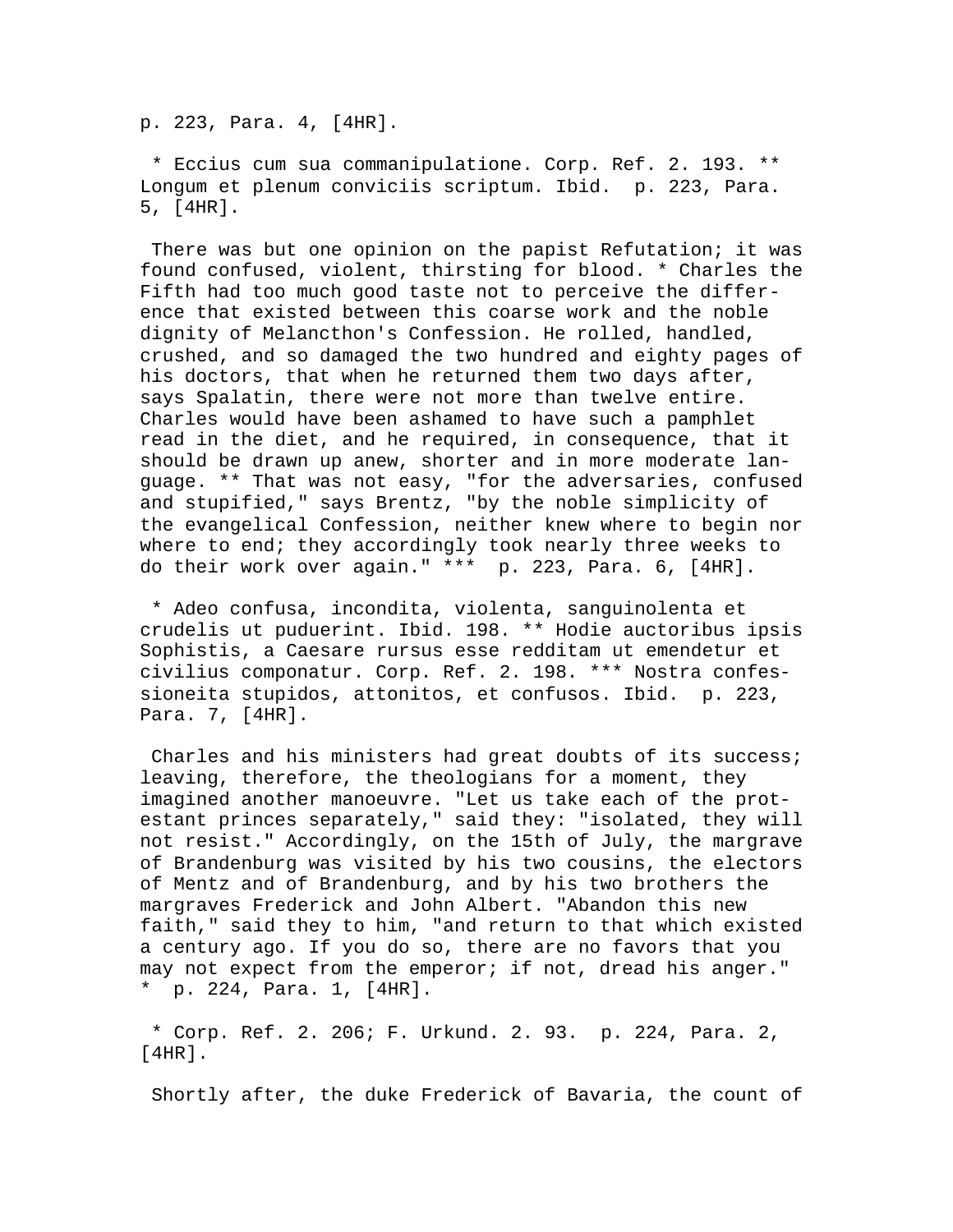Nassau, De Rogendorf, and Truchses were announced to the elector on the part of Charles. "You have solicited the emperor," said they, "to confirm the marriage of your son with the Princess of Juliers, and to invest you with the electoral dignity; but his majesty declares, that if you do not renounce the heresy of Luther, of which you are the principal abettor, he cannot accede to your demand." At the same time the duke of Bavaria, employing the most urgent solicitations, accompanied with the most animated gestures \* and the most sinister threats, \*\* called upon the elector to abandon his faith. "It is asserted," added Charles's envoys, "that you have made an alliance with the Swiss. The emperor cannot believe it; and he orders you to let him know the truth." p. 224, Para. 3, [4HR].

 \* Mit reden und Gebehrden prachtig erzeigt. Ibid. 207. \*\* Minas diras promissis ingentibus adjiciens. Zw. Epp. 2. 484. p. 224, Para. 4, [4HR].

 The Swiss, it was the same thing as rebellion. This alliance was the phantom incessantly invoked at Augsburg to alarm Charles the Fifth. And in reality deputies or at least friends of the Swiss, had already appeared in that city, and thus rendered the position still more serious. p. 225, Para. 1, [4HR].

 Bucer had arrived two days before the reading of the Confession, and Capito on the day subsequent to it. \* There was even a report that Zwingle would join them. \*\* But for a long time all in Augsburg, except the Strasburg deputation, were ignorant of the presence of these doctors. \*\*\* It was only twenty-one days after their arrival that Melancthon learned it positively, \*\*\*\* so great was the mystery in which the Zwinglians were forced to enshroud themselves. This was not without reason: a conference with Melancthon having been requested by them: "Let them write," replied he; "I should compromise our cause by an interview with them." p. 225, Para. 2, [4HR].

 \* Venimus huc, ego pridie solemnitatis Divi Johannis, Capito die dominica sequente. Ibid. 472. \*\* Rumor apud nos est, et te cum tuis Helvetiis comitia advolaturum. Ibid. 431, 467. \*\*\* Ita latent ut non quibuslibet sui copiam faciant. Corp. Ref. p. 196. \*\*\*\* Capito et Bucerus adsunt. Id hodie certo comperi. Ibid. p. 225, Para. 3, [4HR].

Bucer and Capito in their retreat, which was like a prison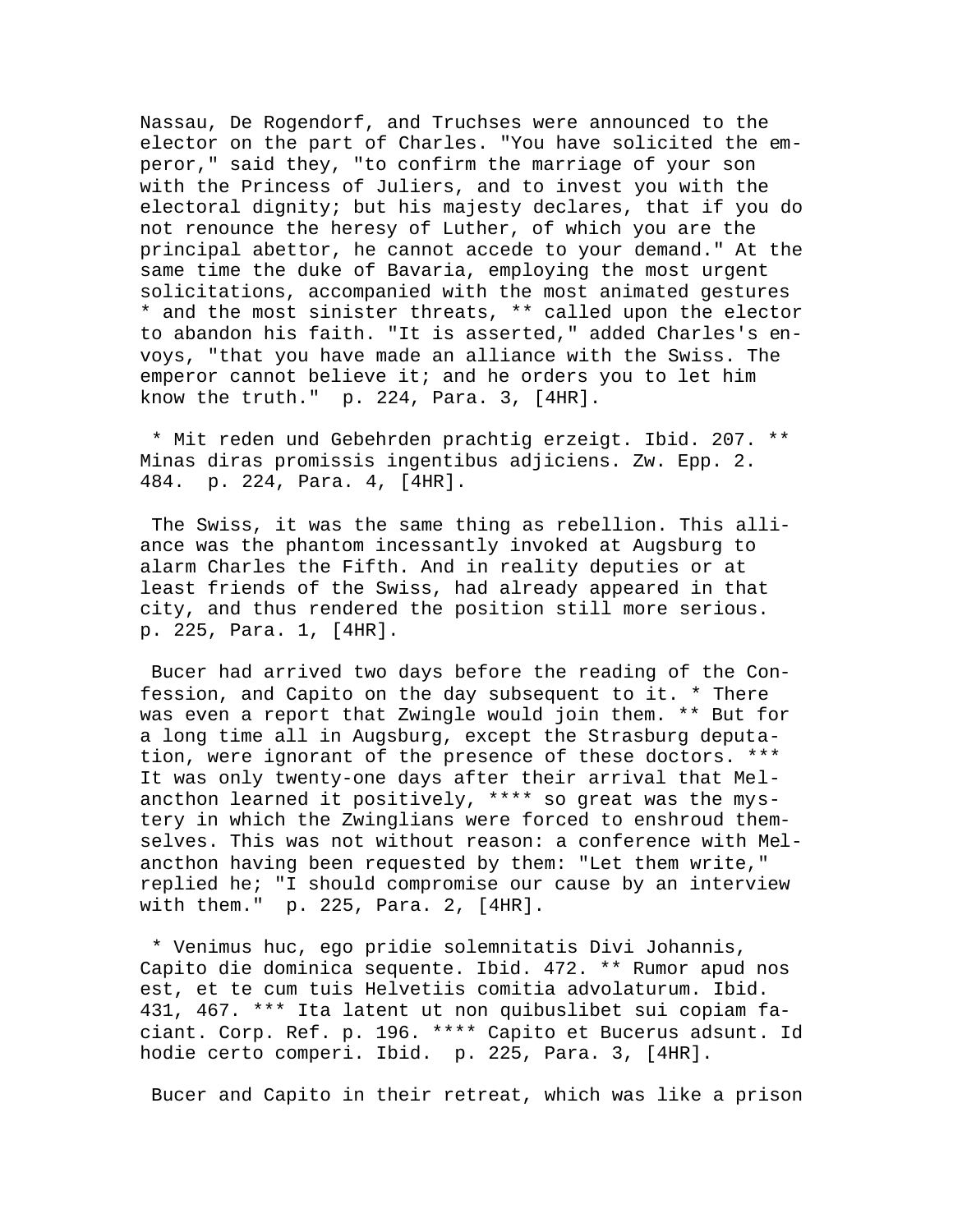to them, had taken advantage of their leisure to draw up the Tetrapolitan Confession, or the confession of the four cities. The deputies of Strasburg, Constance, Memmingen, and Lindau, presented it to the emperor. \* These cities purged themselves from the reproach of war and revolt that had been continually objected against them. They declared that their only motive was Christ's glory, and professed the truth "freely, boldly, but without insolence and without scurrility." \*\* p. 225, Para. 4, [4HR].

 \* Cinglianae civitates propriam Confessionem obtulerunt Caesari. Corp. Ref. p. 187. This Confession will be found in Niemeyer, Collectio Confessionum, p. 740. \*\* Ingenue ac fortiter; citra procaciam tamen et sannas, id fateri et dicere quod res est. Zw. Epp. 2. 485. p. 225, Para. 5, [4HR].

 Zwingle about the same time caused a private confession to be communicated to Charles, \* which excited a general uproar. "Does he not dare to say," exclaimed the Romanists, "that the mitred and withered race, by which he means the bishops, is in the church what hump-backs and the scrofula are in the body?" \*\* "Does he not insinuate," said the Lutherans; "that we are beginning to look back after the onions and garlic of Egypt?" "One might say with great truth that he had lost his senses," exclaimed Melancthon. \*\*\* "All ceremonies, according to him, ought to be abolished; all the bishops ought to be suppressed. In a word, all is perfectly Helvetic, that is to say, supremely barbarous." p. 226, Para. 1, [4HR].

 \* See Niemeyer Coll. Conf. p. 16. \*\* Pedatum et mitratum genus Episcoporum. Id esset in Ecclesia, quod gibbi et strumata in corpore. Ibid. Zwingle compares the bishops to the dry and fruitless props that support the vines. \*\*\* Dicas simpliciter mente captum esse. Corp. Ref. p. 193. p. 226, Para. 2, [4HR].

 One man formed an exception to this concert of reproaches, and this was Luther. "Zwingle pleases me tolerably," wrote he to Jonas, \* "as well as Bucer." By Bucer, he meant no doubt the Tetrapolitan Confession: this expression should be noted. p. 226, Para. 3, [4HR].

 \* Zwinglius mihi sane placet, et Bucerus. L. Epp. 4. 110. p. 226, Para. 4, [4HR].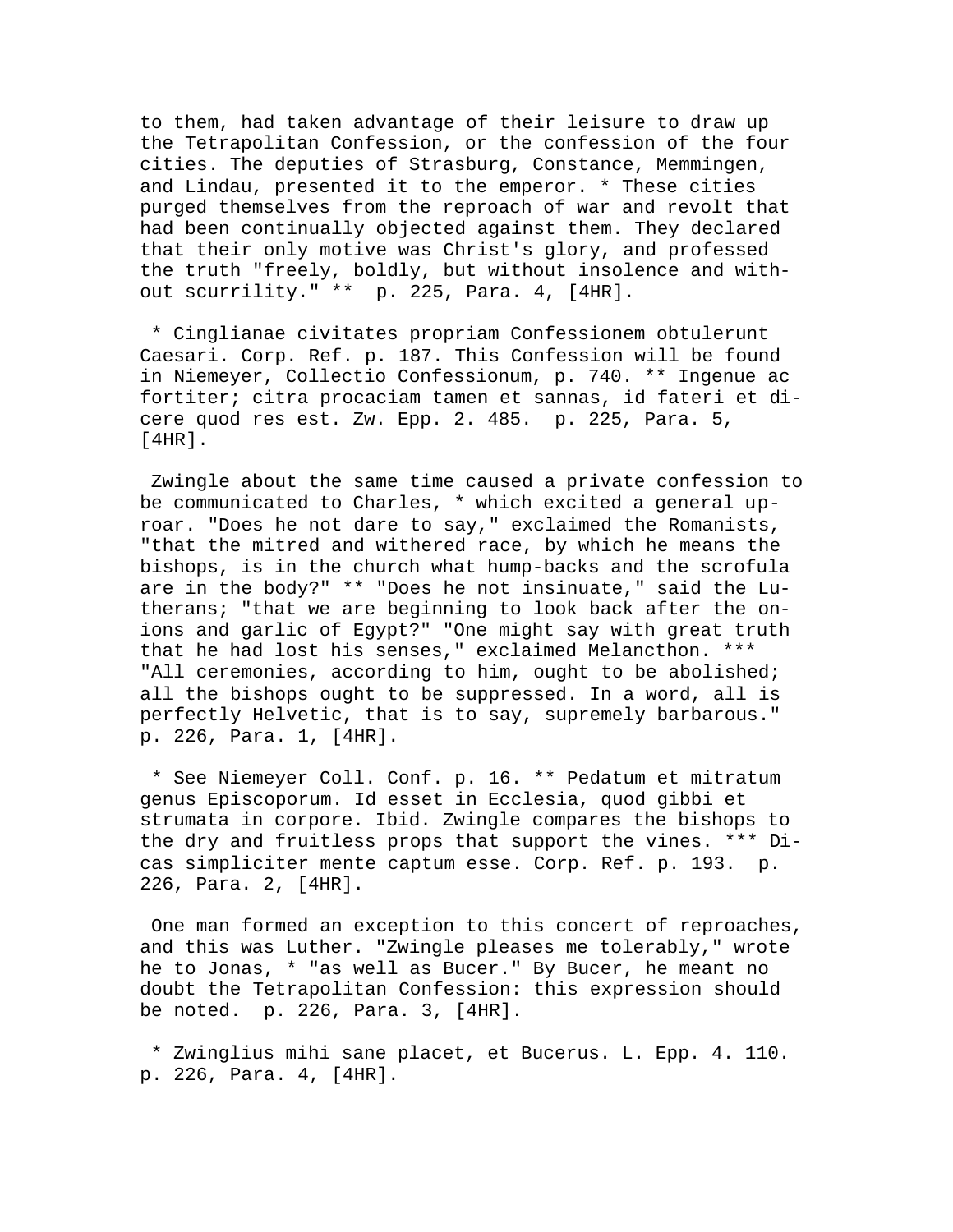Thus three Confessions, laid at the feet of Charles the Fifth, attested the divisions that were rending Protestantism. In vain did Bucer and Capito endeavor to come to an understanding with Melancthon, and write to him: "We will meet where you will, and when you will; we will bring Sturm alone with us, and if you desire it, we will not even bring him." \* All was unavailing. It is not enough for a Christian to confess Christ; one disciple should confess another disciple, even if the latter lies under the shame of the world; but they did not then comprehend this duty. "Schism is in the schism," said the Romanists, and the emperor flattered himself with an easy victory. "Return to the church," was the cry from every side, "which means," interrupted the Strasburgers, "let us put the bit in your mouths, that we may lead you as we please." \*\* p. 226, Para. 5, [4HR].

 \* Veniemus quo et quando tu voles. Corp. Ref. 2. 208. \*\* Una tamen omnium vox. Revertimini ad Ecclesiam. Zw. Epp. 2. 484. p. 226, Para. 6, [4HR].

 All these things deeply afflicted the elector, who was besides still under the burden of Charles's demands and threats. The emperor had not once spoken to him, \* and it was everywhere said that his cousin George of Saxony would be proclaimed elector in his stead. p. 227, Para. 1, [4HR].

 \* Colloquium ejus nondum frui potuisse. Seck. 2. 154. p. 227, Para. 2, [4HR].

 On the 28th of July, there was a great festival at the court. Charles, robed in his imperial garments, whose value was said to exceed 200,000 gold ducats, and displaying an air of majesty which impressed respect and fear, \* conferred on many princes the investiture of their dignities; the elector alone was excluded from these favors. Erelong he was made to understand more plainly what was reserved for him, and it was insinuated, that if he did not submit, the emperor would expel him from his states, and inflict upon him the severest punishment." \*\* p. 227, Para. 3, [4HR].

 \* Apparuit Caesar majestate..insignitus vestibus suis imperialibus. Corp. Ref. 2. 242. \*\* Muller, Gesch. Der protestation, p. 715. p. 227, Para. 4, [4HR].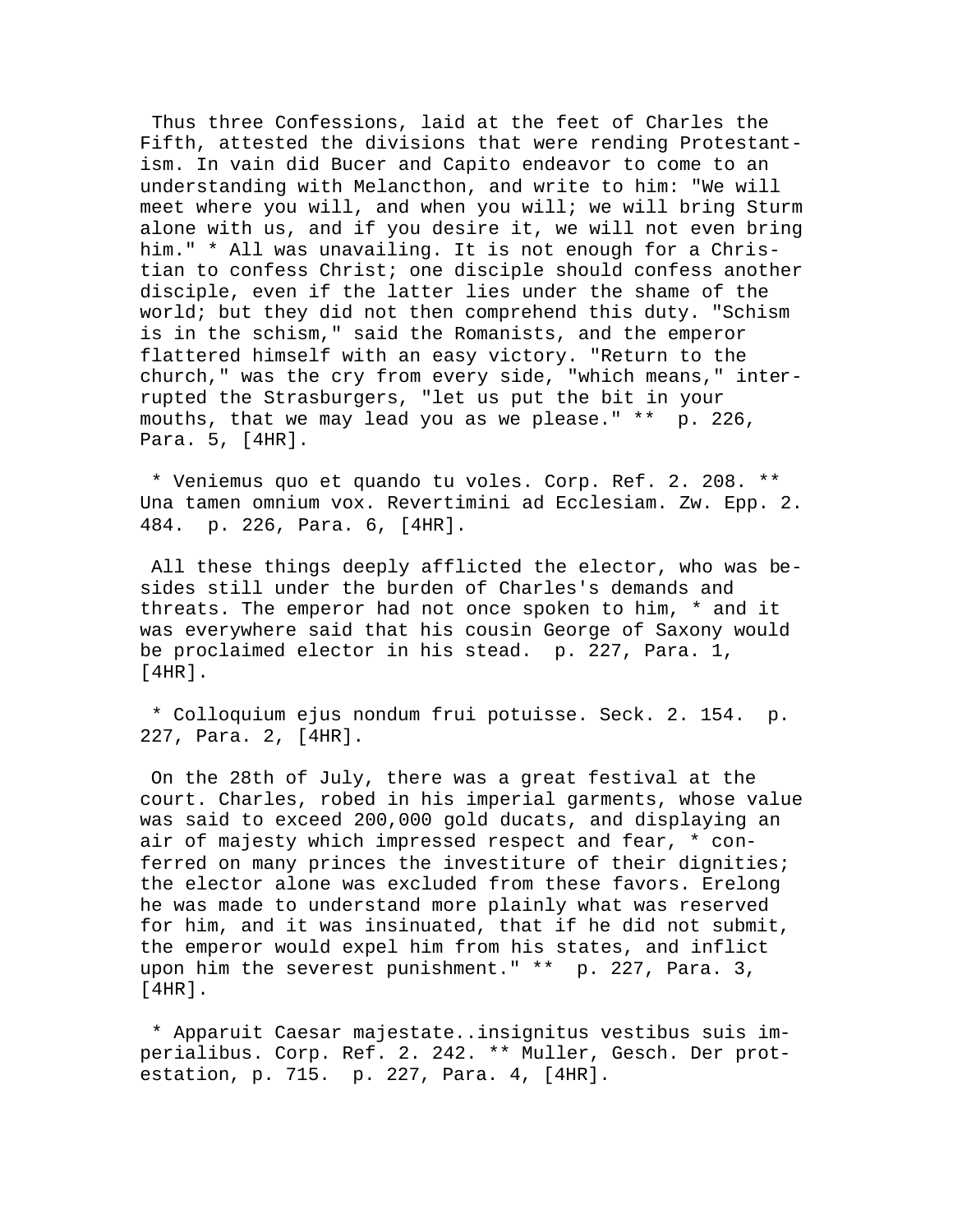The elector turned pale, for he doubted not that such would certainly be the termination. How with his small territory could he resist that powerful monarch who had just vanquished France and Italy, and now saw Germany at his feet? And besides, if he could do it, had he the right? Frightful nightmares pursued John in his dreams. He beheld himself stretched beneath an immense mountain under which he lay painfully struggling, while his cousin George of Saxony stood on the summit and seemed to brave him. p. 227, Para. 5, [4HR].

 John at length came forth from this furnace. "I must either renounce God or the world," said he. "Well, my choice is not doubtful. It is God who made me elector, me, who was not worthy of it. I fling myself into his arms, and let him do with me what shall seem good to him." Thus the elector by faith stopped the mouths of lions and subdued kingdoms. Heb. 11:33, 34. p. 227, Para. 6, [4HR].

 All evangelical Christendom had taken part in the struggle of John the Persevering. It was seen that if he should now fall, all would fall with him; and they endeavored to support him. "Fear not," cried the Christians of Magdeburg, "for your highness is under Christ's banner." \* "Italy is in expectation," wrote they from Venice; "if for Christ's glory you must die, fear nothing." \*\* But it was from a higher source that John's courage was derived. "I beheld Satan as lightning fall from heaven," said his Master. Luke 10:18. The elector, in like manner, beheld in his dreams George fall from the top of the mountain, and lie dashed in pieces at his feet. p. 228, Para. 1, [4HR].

 \* Unter dem Heerpannyr Jesu Christi. Ibid. p. 131. \*\* Etiamsi mors subeunda tibi foret ob Christi gloriam. Corp. Ref. 2. 228. L. p. Roselli. p. 228, Para. 2, [4HR].

 Once resolved to lose everything, John, free, happy, and tranquil, assembled his theologians. These generous men desired to save their master. "Gracious lord," said Spalatin, "recollect that the word of God, being the sword of the Spirit, must be upheld, not by the secular power, but by the hand of the Almighty." \* "Yes," said all the doctors, "we do not wish that, to save us, you should risk your children, your subjects, your states, your crown. . . . . We will rather give ourselves into the hands of the enemy, and conjure him to be satisfied with our blood." \*\* John, touched by this language, refused, however, their solicita-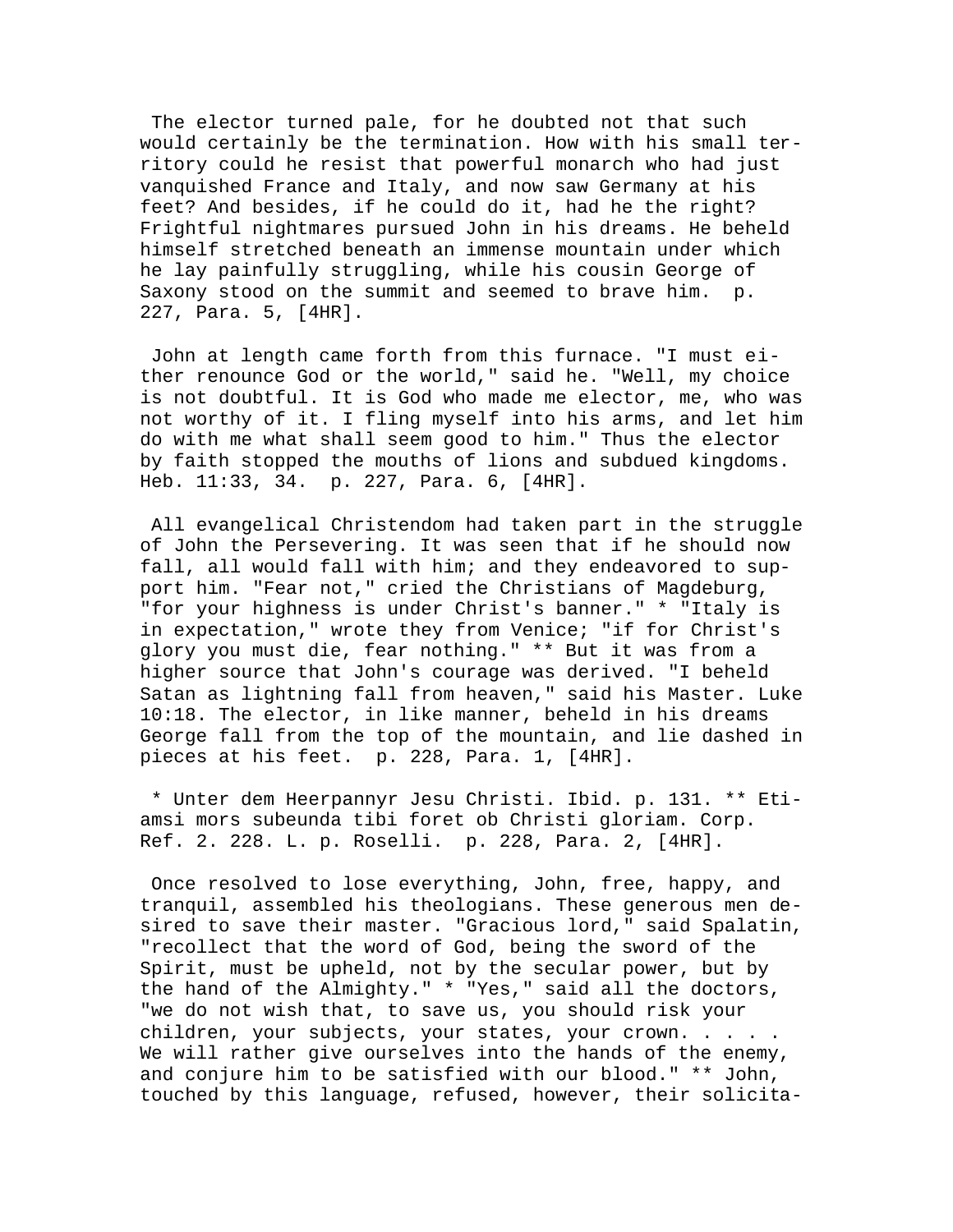tions, and firmly repeated these words, which had become his device: "I also desire to confess my Saviour." p. 228, Para. 3, [4HR].

 \* Gottes Wort keines wegs durch weltlich Schwert. F. Urkund. 2. 82. \*\* Sie wollen ihnen an ihrem Blute genugen lassen. Ibid. 90. p. 228, Para. 4, [4HR].

 It was on the 20th of July that he replied to the pressing arguments by which Charles had endeavored to shake him. He proved to the emperor that, being his brother's legitimate heir, he could not refuse him the investiture, which, besides, the diet of Worms had secured to him. He added, that he did not blindly believe what his doctors said, but that, having recognized the word of God to be the foundation of their teaching, he confessed anew, and without any hesitation, all the articles of the Apology. "I therefore entreat your majesty," continued he, "to permit me and mine to render an account to God alone of what concerns the salvation of our souls." \* The margrave of Brandenburg made the same reply. Thus failed this skillful manoeuvre, by which the Romanists had hoped to break the strength of the Reformation. p. 228, Para. 5, [4HR].

 \* Forstemann's Urkundenbuch, pp. 80-92, 113-119. p. 228, Para. 6, [4HR].

 Six weeks had elapsed since the Confession, and as yet there was no reply. "The Papists, from the moment they heard the Apology," it was said, "suddenly lost their voice." \* At length the Romish theologians handed their revised and corrected performance to the emperor, and persuaded this prince to present it in his own name. The mantle of the state seemed to them admirably adapted to the movements of Rome. "These sycophants," said Melancthon, "have desired to clothe themselves with the lion's skin, to appear to us so much the more terrible." \*\* All the states of the empire were convoked for the next day but one. p. 229, Para. 1, [4HR].

 \* Papistas obmutuisse ad ipsorum Confessionem. Cochl. p. 195. \*\* Voluerunt sycophantae theologi leonten illam sibi circumdare, ut essent nobis formidabiliores. Corp. Ref. p. 252. p. 229, Para. 2, [4HR].

 On Wednesday, 3d of August, at two o'clock in the afternoon, the emperor, sitting on his throne in the chapel of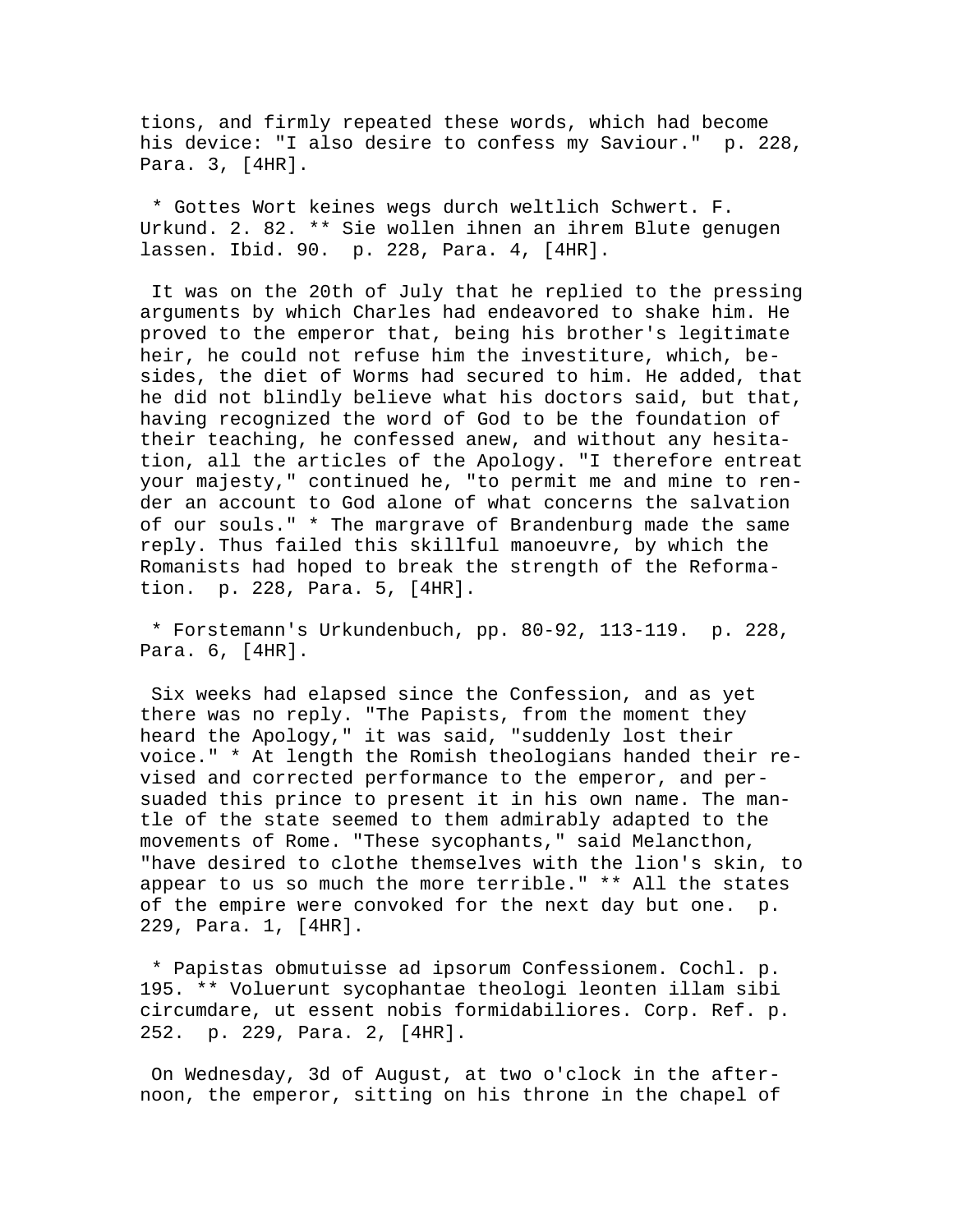the palatinate palace, attended by his brother, with the electors, princes, and deputies, the elector of Saxony and his allies were introduced, and the count-palatine, who was called "Charles's mouthpiece," said to them: "His majesty having handed your Confession to several doctors of different nations, illustrious by their knowledge, their morals, and their impartiality, has read their reply with the greatest care, and submits it to you as his own." \* p. 229, Para. 3, [4HR].

 \* Velut suam suaque publica auctoritate roboratam. Urkundenbuch 2. 144. p. 229, Para. 4, [4HR].

 Alexander Schweiss then took the papers and read the Refutation. The Roman party approved some articles of the Confession, condemned others, and in certain less salient passages, it distinguished between what must be rejected and what accepted. p. 229, Para. 5, [4HR].

 It gave way on an important point; the opus operatum. The Protestants having said in their 13th Article that faith was necessary in the sacrament, the Romish party assented to it; thus abandoning an error which the papacy had so earnestly defended against Luther in that very city of Augsburg, by the mouth of Cajetan. p. 230, Para. 1, [4HR].

 Moreover, they recognized as truly Christian the evangelical doctrine on the Trinity, on Christ, on baptism, on eternal punishment, and on the origin of evil. p. 230, Para. 2, [4HR].

 But on all the other points, Charles, his princes, and his theologians, declared themselves immovable. They maintained that men are born with the fear of God, that good works are meritorious, and that they justify in union with faith. They upheld the seven sacraments, the mass, transubstantiation, the withdrawal of the cup, the celibacy of priests, the invocation of saints, and denied that the church was an assembly of the saints. p. 230, Para. 3, [4HR].

 This Refutation was skillful in some respects, and, above all, in what concerned the doctrine of works and of faith. But on other points, in particular on the withdrawal of the cup and the celibacy of priests, its arguments were lamentably weak, and contrary to the well known facts of history. p. 230, Para. 4, [4HR].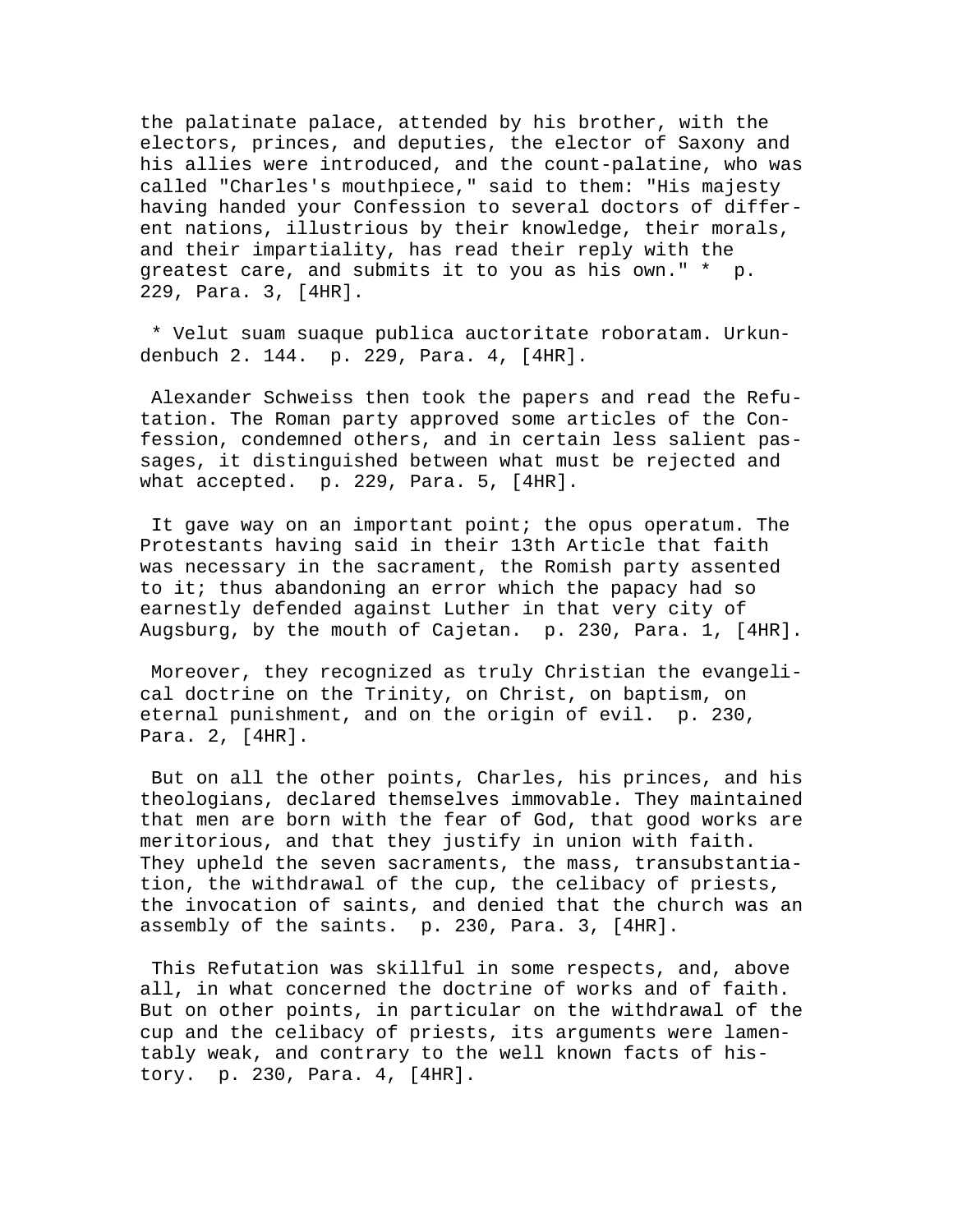While the Protestants had taken their stand on the Scriptures, their adversaries supported the divine origin of the hierarchy, and laid down absolute submission to its laws. Thus, the essential character, which still distinguishes Rome from the Reformation, stood prominently forth in this first combat. p. 230, Para. 5, [4HR].

 Among the auditors who filled the chapel of the palatinate palace, concealed in the midst of the deputies of Nuremberg, was Joachim Camerarius, who, while Schweiss was reading, leaned over his tablets and carefully noted down all he could collect. At the same time others of the Protestants, speaking to one another, were indignant, and even laughed, as one of their opponents assures us. \* "Really," said they with one consent, "the whole of this Refutation is worthy of Eck, Faber, and Cochlaeus." p. 230, Para. 6, [4HR].

 \* Multi e Lutheranis inepte cachinnabantur. Cochlaeus, 5. 895. p. 230, Para. 7, [4HR].

 As for Charles, little pleased with these theological dissertations, he slept during the reading; \* but he awoke when Schweiss had finished, and his awakening was that of a lion. p. 231, Para. 1, [4HR].

 \* Imperator iterum obdormivit. Corp. Ref. 2. 245. p. 231, Para. 2, [4HR].

 The count-palatine then declared that his majesty found the articles of this Refutation orthodox, catholic, and conformable to the gospel; that he therefore required the Protestants to abandon their Confession, now refuted, and to adhere to all the articles which had just been set forth; \* that, if they refused, the emperor would remember his office, and would know how to show himself the advocate and defender of the Roman church. p. 231, Para. 3, [4HR].

 \* Petiit Caesar ut omnes in illos articulos consentiant. Ib. p. 231, Para. 4, [4HR].

 This language was clear enough: the adversaries imagined they had refuted the Protestants by commanding the latter to consider themselves beaten. Violence, arms, war, were all contained in these cruel words of Charles's minister. \* The princes represented that, as the Refutation adopted some of their articles and rejected others, it required a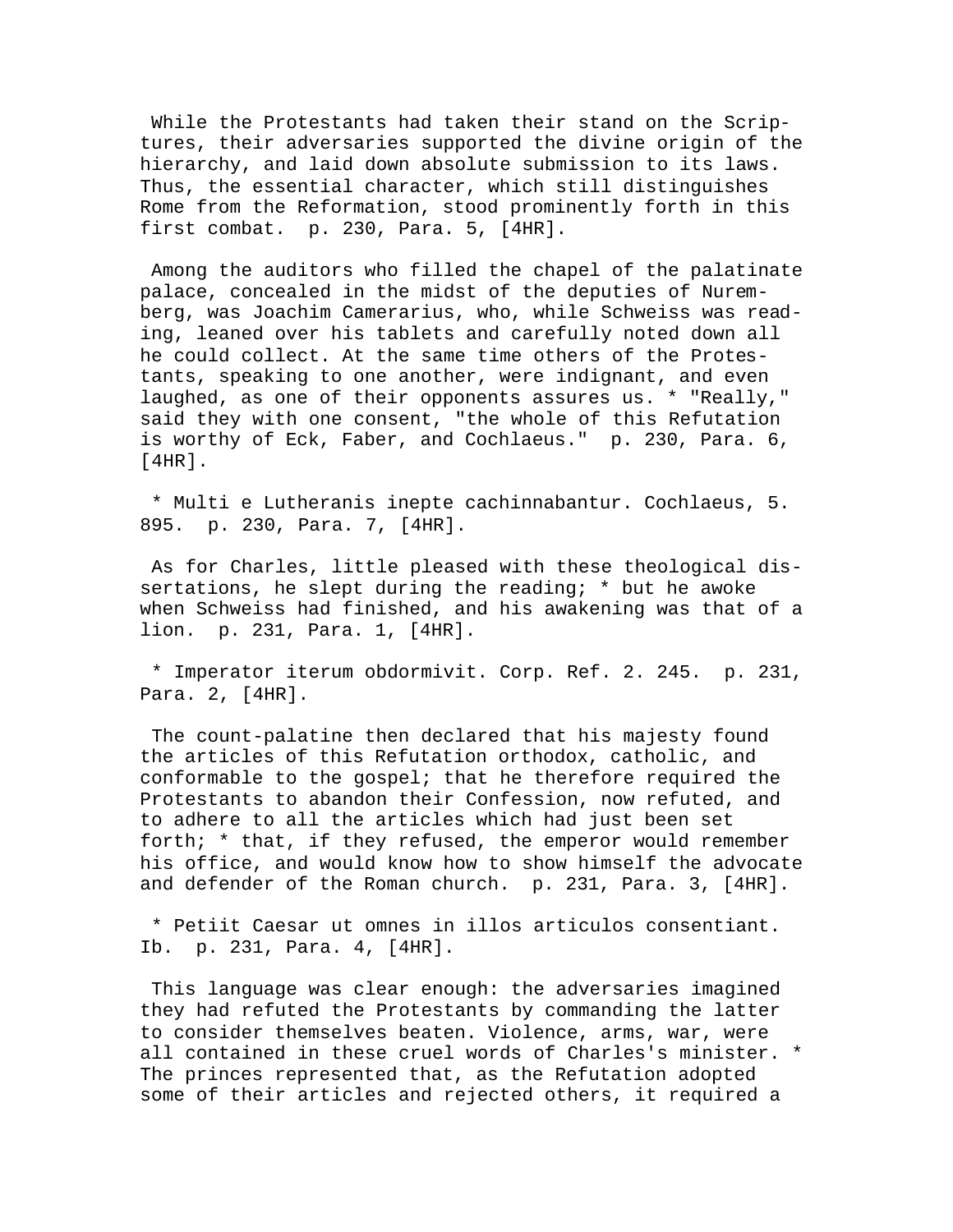careful examination, and they consequently begged a copy should be given them. p. 231, Para. 5, [4HR].

 \* Orationis summa atrox. Ibid. 253. p. 231, Para. 6,  $[4HR]$ .

 The Romish party had a long conference on this demand: night was at hand; the count-palatine replied that, considering the late hour and the importance of this affair, the emperor would make known his pleasure somewhat later. The diet separated, and Charles the Fifth, exasperated at the audacity of the evangelical princes, says Cochlaeus, returned in ill-humor to his apartments. \* p. 231, Para. 7,  $[4HR]$ .

 \* Caesar non aequo animo ferebat eorum contumaciam. Cochl. p. 195. p. 231, Para. 8, [4HR].

The Protestants, on the contrary, withdrew full of peace; the reading of the Refutation having given them as much confidence as that of the Confession itself. \* They saw in their adversaries a strong attachment to the hierarchy, but a great ignorance of the gospel, a characteristic feature of the Romish party; and this thought encouraged them. "Certainly," said they, "the church cannot be where there is no knowledge of Christ." \*\* p. 231, Para. 9, [4HR].

 \* Facti sunt erectiore animo. Corp. Ref. 2. 259. \*\* Ecclesiam ibi non esse, ubi ignoratur Christus. p. 231, Para. 10, [4HR].

 Melancthon alone was still alarmed: he walked by sight and not by faith, and, remembering the legate's smiles, he had another interview with him, as early as the 4th of August, still demanding the cup for the laity, and lawful wives for the priests. "Then," said he, "our pastors will place themselves again under the government of bishops, and we shall be able to prevent those innumerable sects with which posterity is threatened." \* Melancthon's glance into the future is remarkable: it does not, however, mean that he, like many others, preferred a dead unity to a living diversity. p. 232, Para. 1, [4HR].

 \* Quod nisi fiet, quid in tot sectis ad posteros futurum sit. Corp. Ref. 2. 148. p. 232, Para. 2, [4HR].

Campeggio, now certain of triumphing by the sword, dis-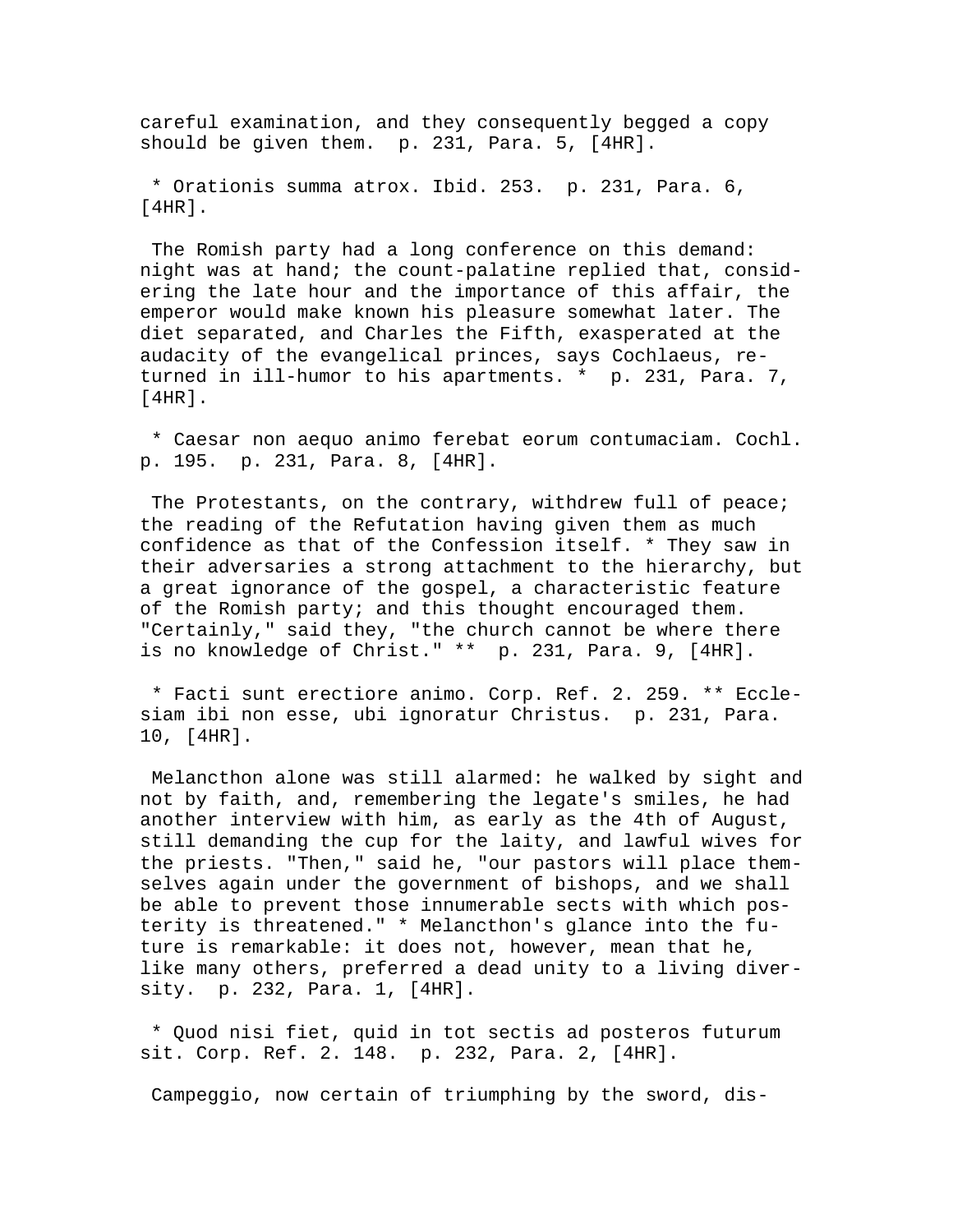dainfully handed this paper to Cochlaeus, who hastened to refute it. It is hard to say whether Melancthon or Campeggio was the more infatuated. God did not permit an arrangement that would have enslaved his church. p. 232, Para. 3, [4HR].

 Charles passed the whole of the 4th and the morning of the 5th of August in consultation with the Ultramontane party. "It will never be by discussion that we shall come to an understanding," said some; "and if the Protestants do not submit voluntarily, it only remains for us to compel them." They nevertheless decided, on account of the Refutation, to adopt a middle course. During the whole of the diet, Charles pursued a skillful policy. At first he refused everything, hoping to lead away the princes by violence; then he conceded a few unimportant points, under the impression that the Protestants, having lost all hope, would esteem so much the more the little he yielded to them. This was what he did again under the present circumstances. In the afternoon of the 5th, the count-palatine announced that the emperor would give them a copy of the Refutation, but on these conditions; namely, that the Protestants should not reply, that they should speedily agree with the emperor, and that they would not print or communicate to any one the Refutation that should be confided to them. \* p. 232, Para. 4, [4HR].

 \* F. Urkund. 2. 179; Corp. Ref. 2. 256; Bruck. Apol. 72. p. 232, Para. 5, [4HR].

 This communication excited murmurs among the Protestants. "These conditions," said they all, "are inadmissible." "The Papists present us with their paper," added the Chancellor Bruck, "as the fox offered a thin broth to his gossip the stork." p. 233, Para. 1, [4HR].

 The savoury broth upon a plate by Reynard was served up, But Mistress Stork, with her long beak, she could not get a sup. \* p. 233, Para. 2, [4HR].

 \* Gluck wie der Fuchs brauchet, da er den Storch zu gast lud. Bruck, Apol. 74. p. 233, Para. 3, [4HR].

 "If the Refutation," continued he, "should come to be known without our participation, and how can we prevent it? we shall be charged with it as a crime. Let us beware of accepting so perfidious an offer. \* We already possess in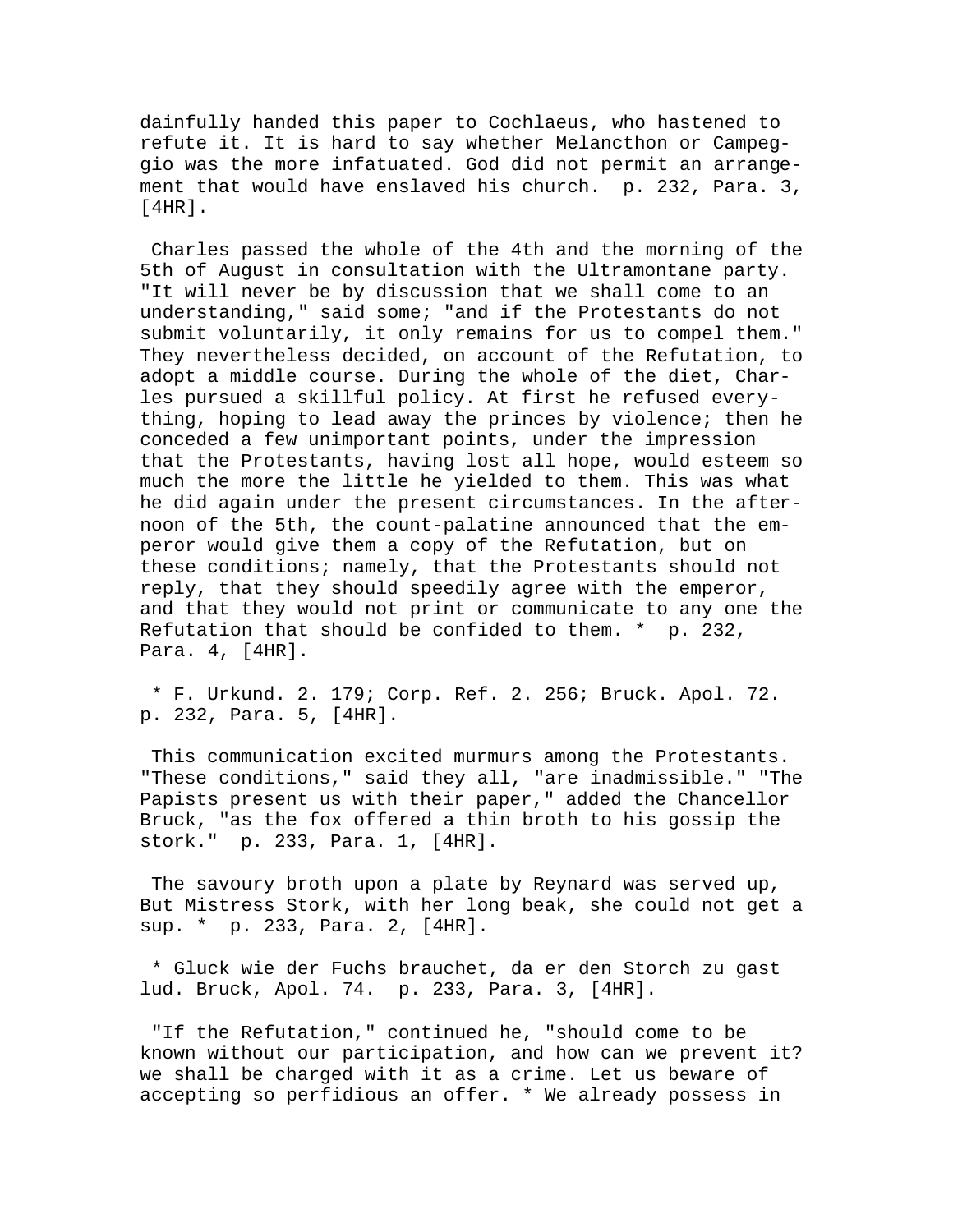the notes of Camerarius several articles of this paper, and if we omit any point, no one will have the right to reproach us with it." p. 233, Para. 4, [4HR].

 \* Quando exemplum per alios in vulgus exire poterat, Corp. Ref. 2. 76. p. 233, Para. 5, [4HR].

 On the next day, 6th of August, the Protestants declared to the diet that they preferred declining the copy thus offered to them, and appealed to God and to his majesty. \* They thus rejected all that the emperor proposed to them, even what he considered as a favor. p. 233, Para. 6, [4HR].

 \* Das Sie es Gott und Kays. Maj. Beschlen muften. Urkund. 2. 181. p. 233, Para. 7, [4HR].

 Agitation, anger, and affright were manifested on every bench of that august assembly. \* This reply of the evangelicals was war, was rebellion. George of Saxony, the Princes of Bavaria, all the violent adherents of Rome, trembled with indignation; there was a sudden, an impetuous movement, an explosion of murmurs and of hatred; and it might have been feared that the two parties would have come to blows in the very presence of the emperor, if archbishop Albert, the elector of Brandenburg, and the dukes of Brunswick, Pomerania, and Mecklenburg, rushing between them, had not conjured the Protestants to put an end to this deplorable combat, and not drive the emperor to extremities. \*\* The diet separated, their hearts filled with emotion, apprehension, and trouble. p. 233, Para. 8, [4HR].

 \* Und darob wie man Spuren mag, ein Entzet zen gehabt. Ibid. \*\* Hi accedunt ad nostros principes et jubent omittere hoc certamen, ne Caesar vehementius commoveatur. Corp. Ref. 2. 254. p. 233, Para. 9, [4HR].

 Never had the diet proposed such fatal alternatives. The hopes of agreement, set forth in the edict of convocation, had only been a deceitful lure: now the mask was thrown aside; submission or the sword, such was the dilemma offered to the Reformation. All announced that the day of tentatives was passed, and that they were beginning one of violence. p. 234, Para. 1, [4HR].

 In truth, on the 6th of July, the pope had assembled the consistory of cardinals in his palace at Rome, and had made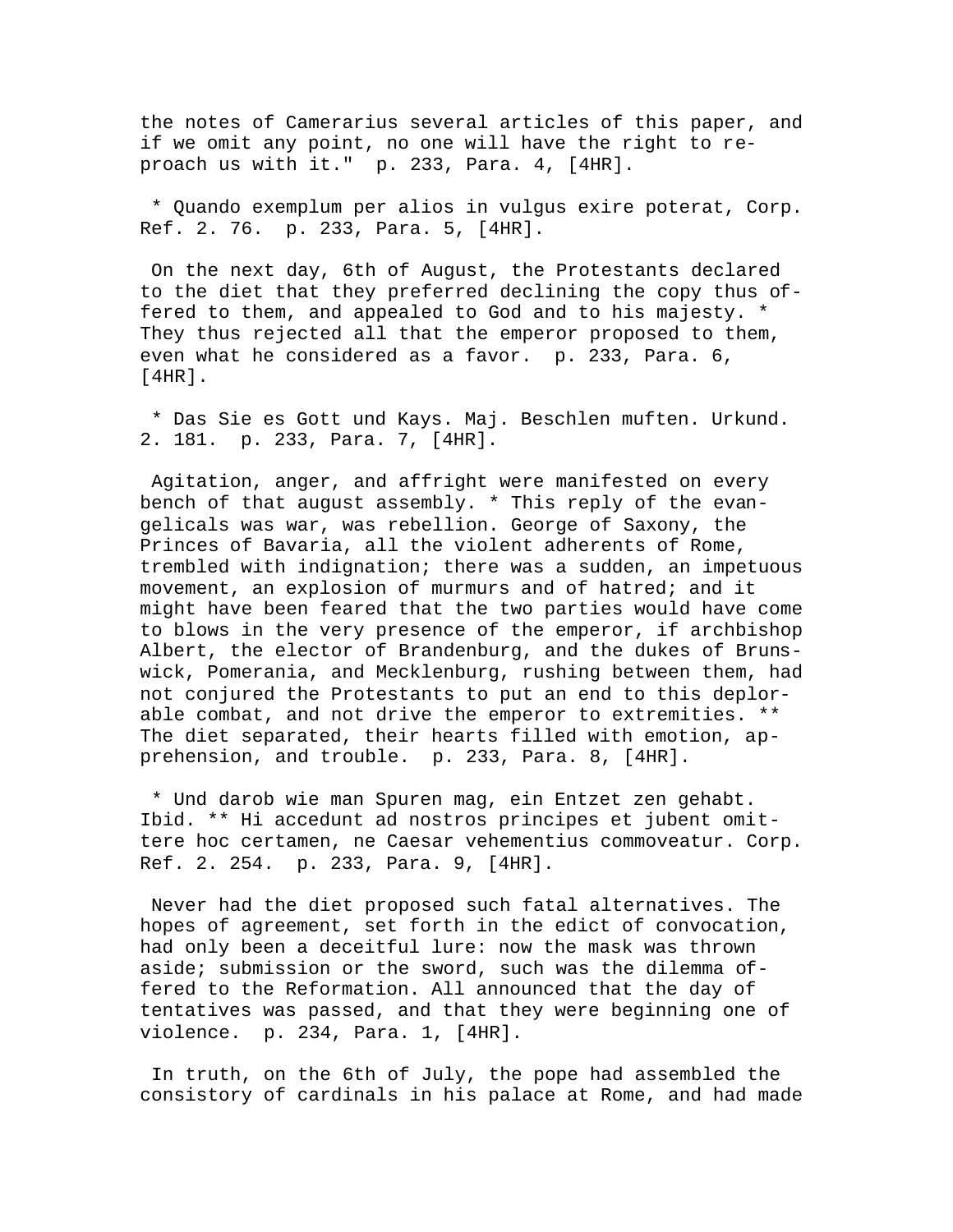known to them the protestant ultimatum; namely, the cup for the laity, the marriage of priests, the omission of the invocation of saints in the sacrifice of the mass, the use of ecclesiastical property already secularized, and for the rest, the convocation of a council. "These concessions," said the cardinals, "are opposed to the religion, discipline, and laws of the church. \* We reject them, and vote our thanks to the emperor for the zeal which he employs in bringing back the deserters." The pope having thus decided, every attempt at conciliation became useless. p. 234, Para. 2, [4HR].

 \* Oppositas religioni, disciplinae, legibusque Ecclesiae. Pallav. 1. 234. p. 234, Para. 3, [4HR].

 Campeggio, on his side, redoubled in zeal. He spoke as if in his person the pope himself were present at Augsburg. \* "Let the emperor and the right-thinking princes form a league," said he to Charles; "and if these rebels, equally insensible to threats and promises, obstinately persist in their diabolical course, then let his majesty seize fire and sword, let him take possession of all the property of the heretics, and utterly eradicate these venomous plants. \*\* Then let him appoint holy inquisitors, who shall go on the track of the remnants of Reformation, and proceed against them, as in Spain against the Moors. Let him put the university of Wittemburg under ban, burn the heretical books, and send back the fugitive monks to their convents. But this plan must be executed with courage." p. 234, Para. 4, [4HR].

 \* Als were der Papst selbst gegenwartig gewest. Bruck, Apol. 62. \*\* Se alcuni..perseverassero in questa diabolica via quella S.M. potra mettere la mano al ferro e alfoco et radicitus extirpare questa venenata pianta. Instructio data Caesari a reverendissimo Campeggi in dieta Augustana, 1530. p. 234, Para. 5, [4HR].

 Thus the jurisprudence of Rome consisted, according to a prophecy uttered against the city which is seated on seven hills, in adorning itself with pearls that it had stolen, and in becoming drunk with the blood of the saints. Rev. ch. 17, 18. p. 235, Para. 1, [4HR].

 While Charles was thus urged on with blind fury by the diet and the pope, the protestant princes, restrained by a mute indignation, did not open their mouths, \* and hence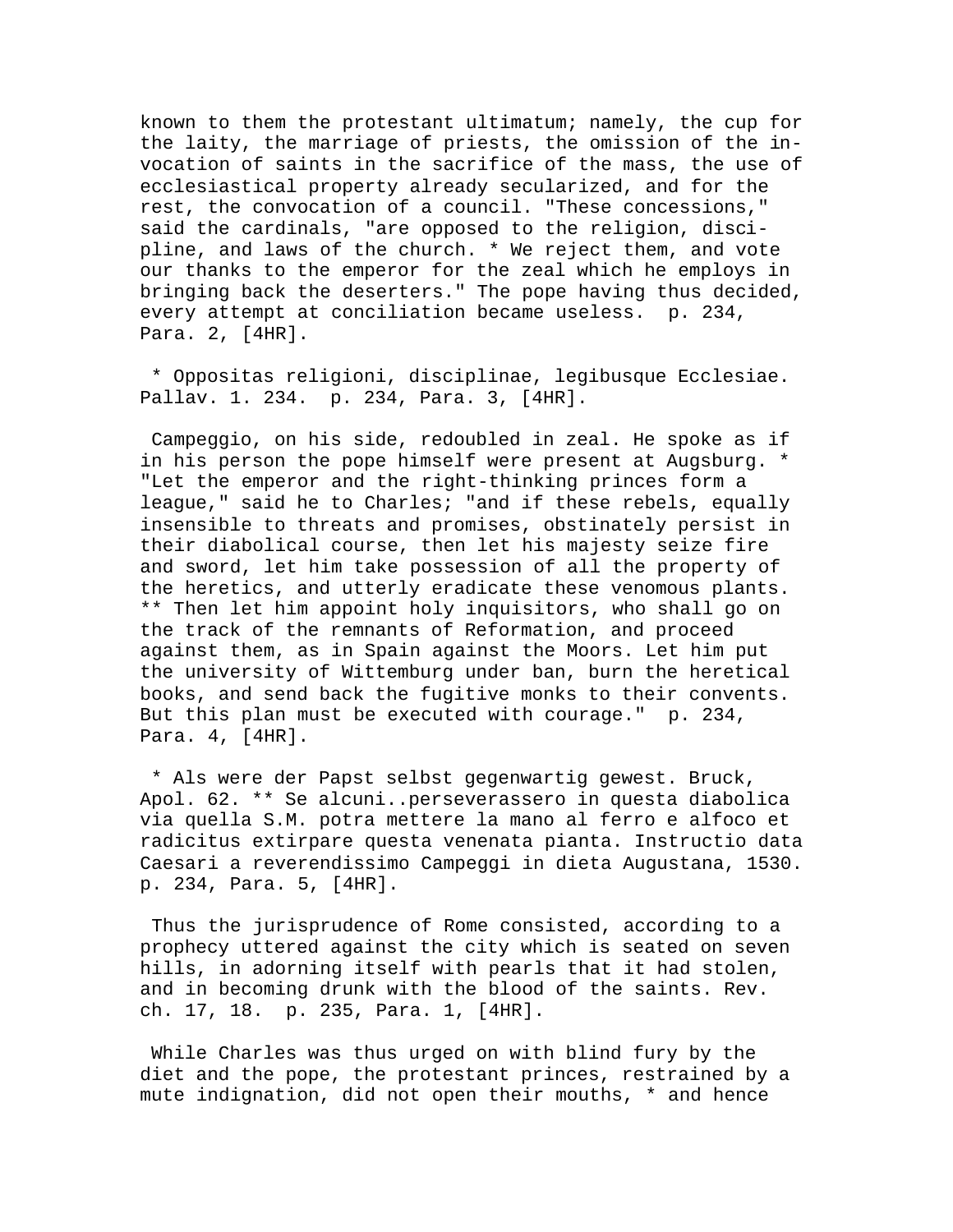they seemed to betray a weakness of which the emperor was eager to profit. But there was also strength concealed under this weakness. "We have nothing left," exclaimed Melancthon, "but to embrace our Saviour's knees." In this they labored earnestly. Melancthon begged for Luther's prayers; Brentz for those of his own church: a general cry of distress and of faith ran through evangelical Germany. "You shall have sheep," said Brentz, "if you will send us sheep: you know what I mean." \*\* The sheep that were to be offered in sacrifice were the prayers of the saints. p. 235, Para. 2, [4HR].

 \* Tacita indignatio. Corp. Ref. 2. 254. \*\* Habebitis oves, si oves ad nos mittatis. intelligitis quae volo. Ibid. 246. p. 235, Para. 3, [4HR].

 The church was not wanting to itself. "Assembled every day," wrote certain cities to the electors," we beg for you strength, grace, and victory -- victory full of joy." But the man of prayer and faith was especially Luther. A calm and sublime courage, in which firmness shines at the side of joy -- a courage that rises and exults in proportion as the danger increases -- is what Luther's letters at this time present in every line. The most poetical images are pale beside those energetic expressions which issue in a boiling torrent from the reformer's soul. "I have recently witnessed two miracles," wrote he on the 5th of August to Chancellor Bruck; "this is the first. As I was at my window, I saw the stars, and the sky, and that vast and magnificent firmament in which the Lord has placed them. I could nowhere discover the columns on which the Master has supported this immense vault, and yet the heavens did not fall. . . . . p. 235, Para. 4, [4HR].

 "And here is the second. I beheld thick clouds hanging above us like a vast sea. I could neither perceive ground on which they reposed, nor cords by which they were suspended; and yet they did not fall upon us, but saluted us rapidly and fled away. p. 236, Para. 1, [4HR].

 "God," continued he, "will choose the manner, the time, and the place suitable for deliverance, and he will not linger. What the men of blood have begun, they have not yet finished. . . . . Our rainbow is faint. . . . . their clouds are threatening.  $\ldots$  . . the enemy comes against us with frightful machines. . . . . But at last it will be seen to whom belong the ballistae, and from what hands the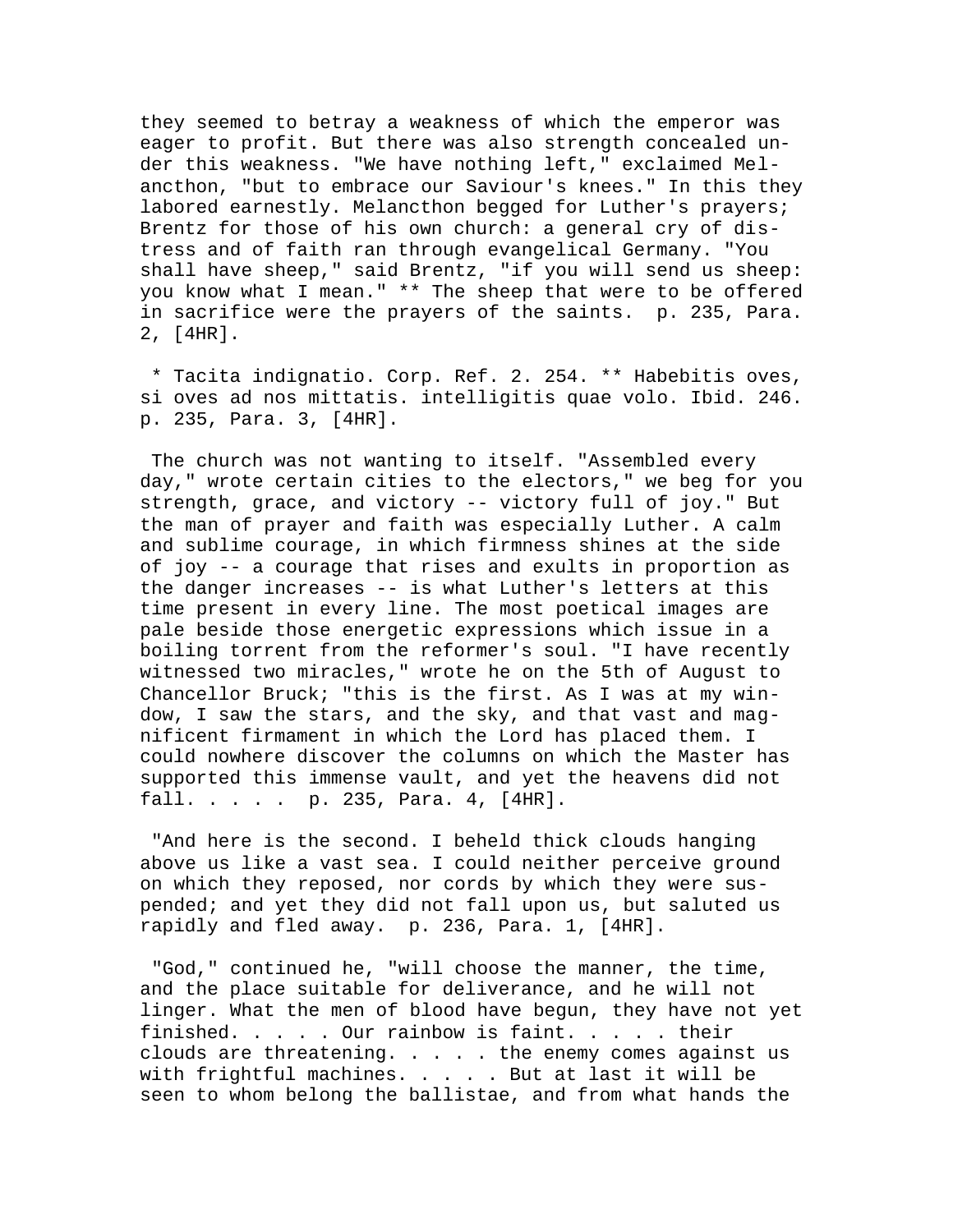javelins are launched. \* It is no matter if Luther perishes: if Christ is conqueror, Luther is conqueror also." \*\* p. 236, Para. 2, [4HR].

 \* In fine videbitur cujus toni.... L. Epp. 4. 130. \*\* Vincat Christus modo, nihil refert si pereat Lutherus, quia victore Christo victor erit. Ibid. 139. p. 236, Para. 3, [4HR].

 The Roman party,who did not know what was the victory of faith, imagined themselves certain of success. p. 236, Para. 4, [4HR].

 The doctors having refuted the Confession, the Protestants ought, they imagined, to declare themselves convinced, and all would then be restored to its ancient footing: such was the plan to the emperor's campaign. He therefore urged and called upon the Protestants; but instead of submitting, they announced a refutation of the Refutation. Upon this Charles looked at his sword, and all the princes who surrounded him did the same. p. 236, Para. 5, [4HR].

 John of Saxony understood what that meant, but he remained firm. "The straight line," said he, the axiom was familiar to him, "is the shortest road." It is this indomitable firmness that has secured for him in history the name of John the Persevering. He was not alone: all those protestant princes who had grown up in the midst of courts, and who were habituated to pay an humble obedience to the emperor, at that time found in their faith a noble independence that confounded Charles the Fifth. p. 236, Para. 6, [4HR].

 With the design of gaining the marquis of Brandenburg, they opened to him the possibility of according him some possessions in Silesia on which he had claims. "If Christ is Christ," replied he, "the doctrine that I have confessed is truth." "But do you know," quickly replied his cousin the elector Joachim, "what is your stake?" "Certainly," replied the margrave, "it is said I shall be expelled from this country. Well, may God protect me." One day Prince Wolfgang of Anhalt met Doctor Eck. "Doctor," said he, "you are exciting to war, but you will find those who will not be behindhand with you. I have broken many a lance for my friends in my time. My Lord Jesus Christ is assuredly worthy that I should do as much for him." p. 237, Para. 1, [4HR].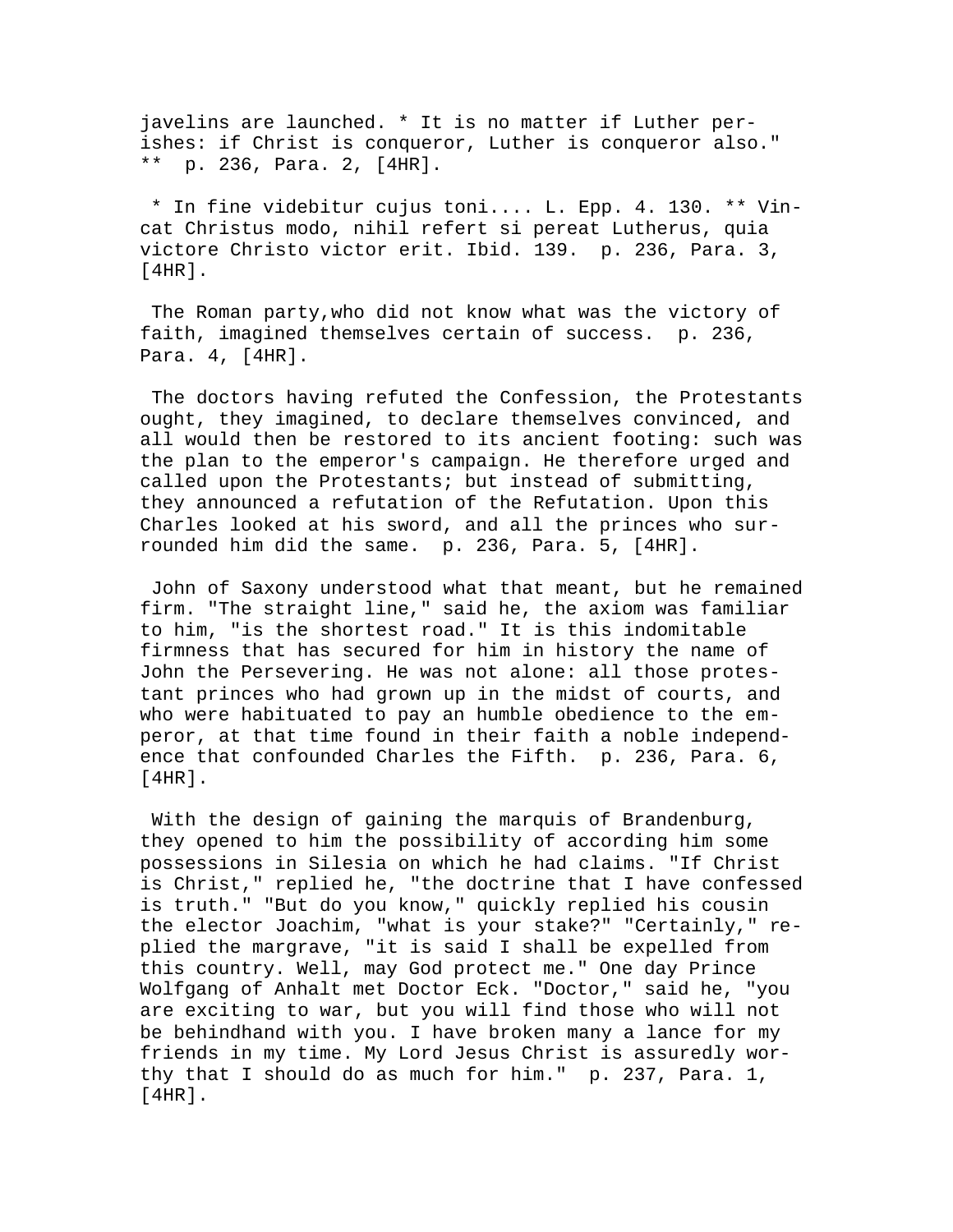At the sight of this resolution, each one asked himself whether Charles, instead of curing the disease, was not augmenting it. Reflections, criticisms, jests, passed between the citizens; and the good sense of the people manifested in its own fashion what they thought of the folly of their chief. We will adduce one instance. p. 237, Para. 2, [4HR].

 It is said that one day, as the emperor was at table with several Roman-catholic princes, he was informed that some comedians begged permission, according to custom, to amuse their lordships. First appeared an old man wearing a mask, and dressed in a doctor's robe, who advanced with difficulty carrying a bundle of sticks in his arms, some straight and some crooked. He approached the wide fireplace of the Gothic hall, threw down his load in disorder, and immediately withdrew. \* Charles and the courtiers read on his back the inscription, JOHN REUCHLIN. Then appeared another mask with an intelligent look, who made every exertion to pair the straight and the crooked pieces; \*\* but finding his labor useless, he shook his head, turned to the door, and disappeared. They read, ERASMUS OF ROTTERDAM. Almost immediately after advanced a monk. with bright eye and decided gait, carrying a brasier of lighted coals. \*\*\* He put the wood in order, set fire to it, blew and stirred it up, so that the flame rose bright and sparkling into the air. He then retired, and on his back were the words, MARTIN LUTHER. p. 237, Para. 3, [4HR].

 \* Persona larva contecta, habitu doctorali portabat struem lignorum. T.L. Fabricius. Opp. Omnia, 2. 231. \*\* Hic conabatur curva rectis exaequare lignis. Fabricius. Opp. Omnia, 2. 231. \*\*\* In azula ferens ignem et prunas. Ibid. p. 237, Para. 4, [4HR].

 Next approached a magnificent personage, covered with all the imperial insignia, who, seeing the fire so bright, drew his sword, and endeavored by violent thrusts to extinguish it; but the more he struck, the fiercer burnt the flames, and at last he quitted the hall in indignation. His name, as it would seem, was not made known to the spectators, but all divined it. The general attention was soon attracted by a new character. A man, wearing a surplice and a mantle of red velvet, with an alb of white wool that reached to his heels, and having a stole around his neck, the ends ornamented with pearls, advanced majestically. Beholding the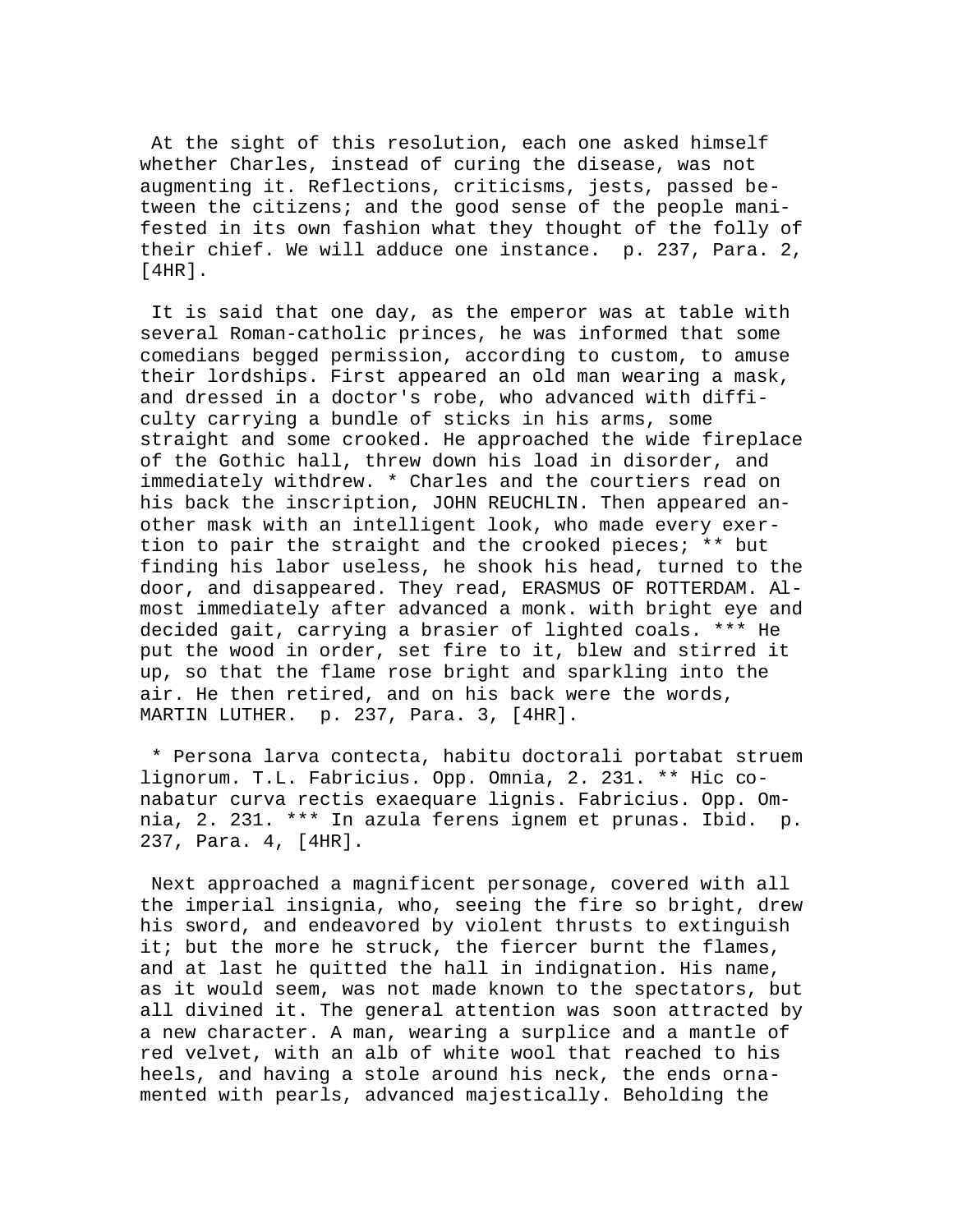flames that already filled the hearth, he wrung his hands in terror, and looked around for something to extinguish them. He saw two vessels at the very extremity of the hall, one filled with water, and the other with oil. He rushed towards them, seized unwittingly on that containing the oil, and threw it on the fire. \* The flame then spread with such violence that the mask fled in alarm, raising his hands to heaven; on his back was read the name of LEO X. p. 238, Para. 1, [4HR].

 \* Currens in amphoram oleo plenam. Ibid. 232. p. 238, Para. 2, [4HR].

 The mystery was finished; but instead of claiming their remuneration, the pretended actors had disappeared. No one asked the moral of this drama. p. 238, Para. 3, [4HR].

 The lesson, however, proved useless; and the majority of the diet, assuming at the same time the part assigned to the emperor and the pope, began to prepare the means necessary for extinguishing the fire kindled by Luther. They negotiated in Italy with the duke of Mantua, who engaged to send a few regiments of light cavalry across the Alps; \* and in England with Henry VIII, who had not forgotten Luther's reply, and who promised Charles, through his ambassador, an immense subsidy to destroy the heretics. \*\* p. 238, Para. 4, [4HR].

 \* Che tentano col Duca di Mantova d' avere il modo di condurre 1000 cavalli leggieri d' Italia in caso si facesse guerra in Germania. Nic. Tiefolo Relat. \*\* Cui (Caesari) ingentem vim pecuniae in hoc sacrum bellum contra haereticos Anglus promisisse fertur. Zw. Epp. 2. 484. p. 238, Para. 5, [4HR].

 At the same time frightful prodigies announced the gloomy future which threatened the Reform. At Spires fearful spectres, in the shape of monks with angry eyes and hasty steps, had appeared during the night. "What do you want?" they had been asked. "We are going," they replied, "to the diet of Augsburg." The circumstance had been carefully investigated, and was found perfectly trustworthy. \* "The interpretation is not difficult," exclaimed Melancthon: "Evil spirits are coming to Augsburg to counteract our exertions, and to destroy peace. They forebode horrible troubles to us." \*\* No one doubted this. "Everything is advancing towards war," said Erasmus. \*\*\* "The diet will not termi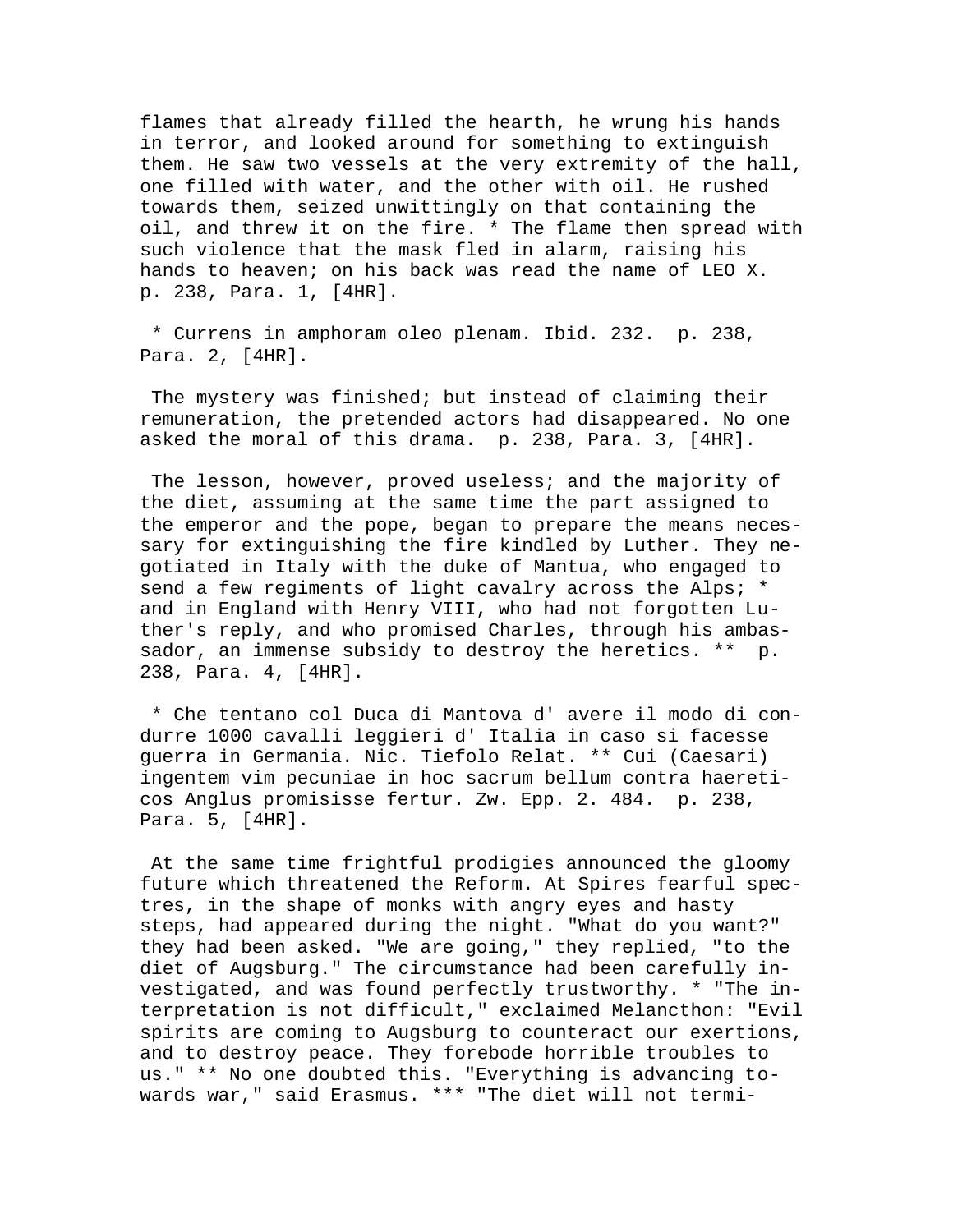nate," wrote Brentz, "except by the destruction of all Germany." \*\*\*\* "There will be a slaughter of the saints," exclaimed Bucer, "which will be such that the massacres of Diocletian will scarcely come up to it." \*\*\*\*\* War and blood, this was the general cry. p. 239, Para. 1, [4HR].

 \* Res et diligenter inquisita et explorata maximeque ajxio>pistov. Corp. Ref. 2. 259. \*\* Monachorum Spirensium fa>sma plane significat horribilem tumultum. Ibid. 260. \*\*\* Vides rem plane tendere ad bellum. Corp. Ref. Aug. 12, p. 268. \*\*\*\* Comitia non finientur nisi totius Germaniae malo et exitio. Corp. Ref. 2. 216. \*\*\*\*\* Laniena sanctorum qualis vix Diocletiani tempore fuit. Buc. Ep. Aug. 14, 1530. p. 239, Para. 2, [4HR].

 Suddenly, on the night of Saturday, 6th of August, a great disturbance broke out in the city of Augsburg. \* There was running to and fro in the streets; messengers from the emperor were galloping in every direction; the senate was called together and received an order to allow no one to pass the gates of the city. \*\* All were afoot in the imperial barracks; the soldiers got ready their arms; the regiments were drawn up, and at daybreak, about three o'clock on Sunday morning, the emperor's troops, in opposition to the custom always observed in the diet, relieved the soldiers of the city and took possession of the gates. At the same time it was reported that these gates would not be opened, and that Charles had given orders to keep a strict watch upon the elector and his allies. \*\*\* A terrible awakening for those who still flattered themselves with seeing the religious debates conclude peacefully. Might not these unheard-of measures be the commencement of wars and the signal of a frightful massacre? p. 239, Para. 3, [4HR].

 \* Tumultum magnum fuisse in civitate. Corp. Ref. 2. 277. \*\* Facto autem intempesta nocte Caesar senatui mandavit, ne quenquam per portas urbis suae emittant. Corp. Ref. 2. 277. \*\*\* Dass man auf den Churfurst zu Sachsen aufschen haben soll. Bruck, Apol. p. 80. p. 239, Para. 4, [4HR].

 CHAPTER 10 --- Philip of Hesse -- Temptation -- Union resisted -- The landgrave's Dissimulation -- The Emperor's order to the Protestants -- Brandenburg's threatening speeches -- Resolution of Philip of Hesse -- Flight from Augsburg -- Discovery -- Charles's emotion -- Revolution in the diet -- Metamorphosis -- Unusual moderation -- Peace, peace! p. 241, Para. 1, [4HR].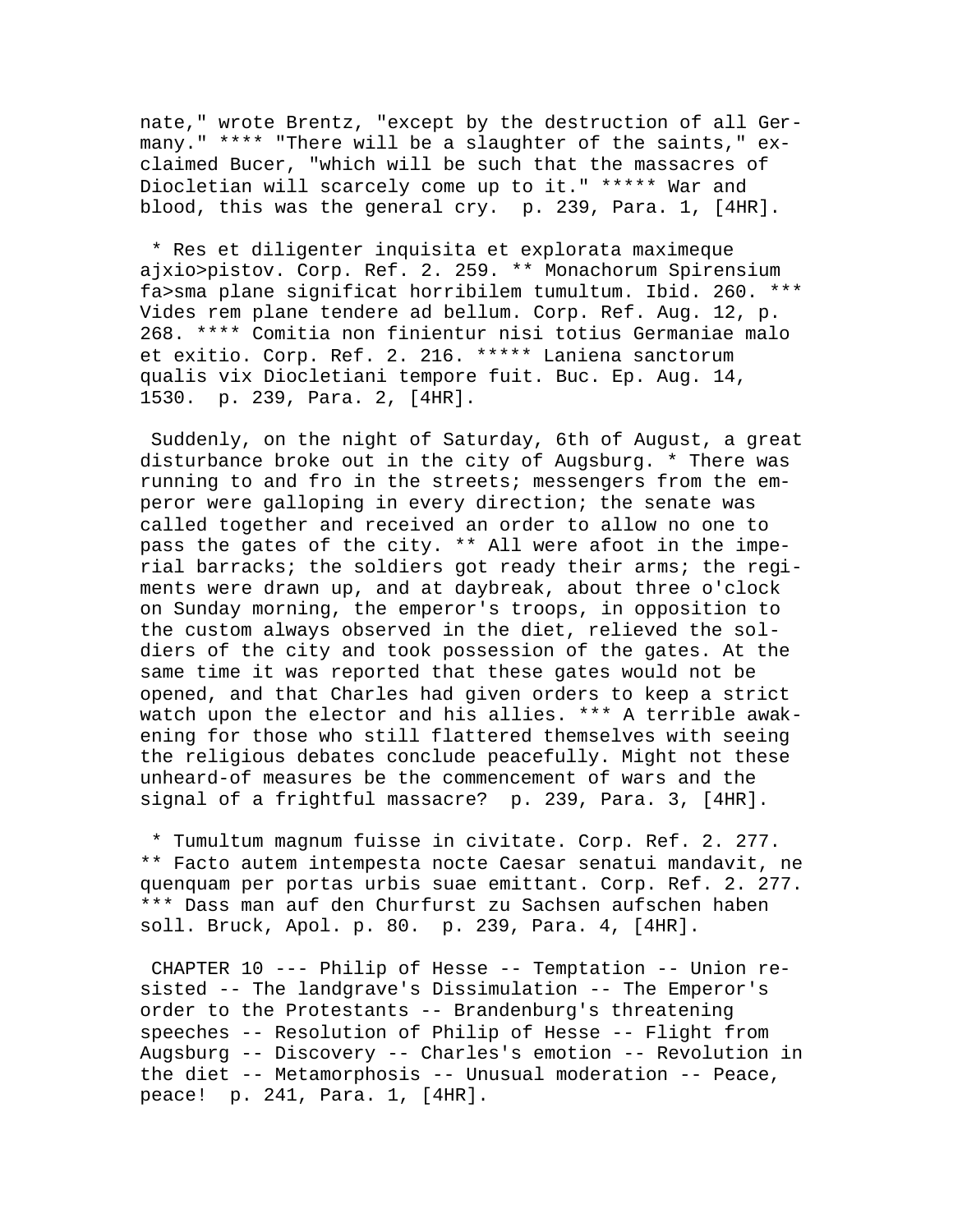Trouble and anger prevailed in the imperial palace, and it was the landgrave who had caused them. Firm as a rock in the midst of the tempest with which he was surrounded, Philip of Hesse had never bent his head to the blast. One day, in a public assembly, addressing the bishops, he had said to them, "My lords, give peace to the empire; we beg it of you. If you will not do so, and if I must fall, be sure that I will drag one or two of you along with me." They saw it was necessary to employ milder means with him, and the emperor endeavored to gain him by showing a favorable disposition with respect to the county of Katzenellenbogen, about which he was at variance with Nassau, and to Wurtemberg, which he claimed for his cousin Ulric. On his side duke George of Saxony, his father-in-law, had assured him that he would make him his heir if he would submit to the pope. "They carried him to an exceeding high mountain, whence they showed him all the kingdoms of the world and the glory thereof," \* says a chronicler, but the landgrave resisted the temptation. p. 241, Para. 2, [4HR].

 \* Auf den hohen berg gefuhrt. Lanze's Chronik. p. 241, Para. 3, [4HR].

 One day he heard that the emperor had manifested a desire to speak to him. He leaped instantly on his horse and appeared before Charles. \* The latter, who had with him his secretary Schweiss and the bishop of Constance, represented that he had four complaints against him; namely, of having violated the edict of Worms, of despising the mass, of having, during his absence, excited all kinds of revolt, and, finally, of having transmitted to him a book in which his sovereign rights were attacked. The landgrave justified himself; and the emperor said that he accepted his replies, except with regard to the faith, and begged him to show himself in that respect entirely submissive to his majesty. "What would you say," added Charles, in a winning tone, "if I elevated you to the regal dignity? \*\* But, if you show yourself rebellious to my orders, then I shall behave as becomes a Roman emperor." p. 241, Para. 4, [4HR].

 \* Von ihr selbst gen Hof geritten. Corp. Ref. 2. 165. \*\* Quin et in regem te evehendum curabimus. Rommel. Philip der Gr. 1. 268. p. 241, Para. 5, [4HR].

 These words exasperated the landgrave, but they did not move him. "I am in the flower of my age," replied he, "and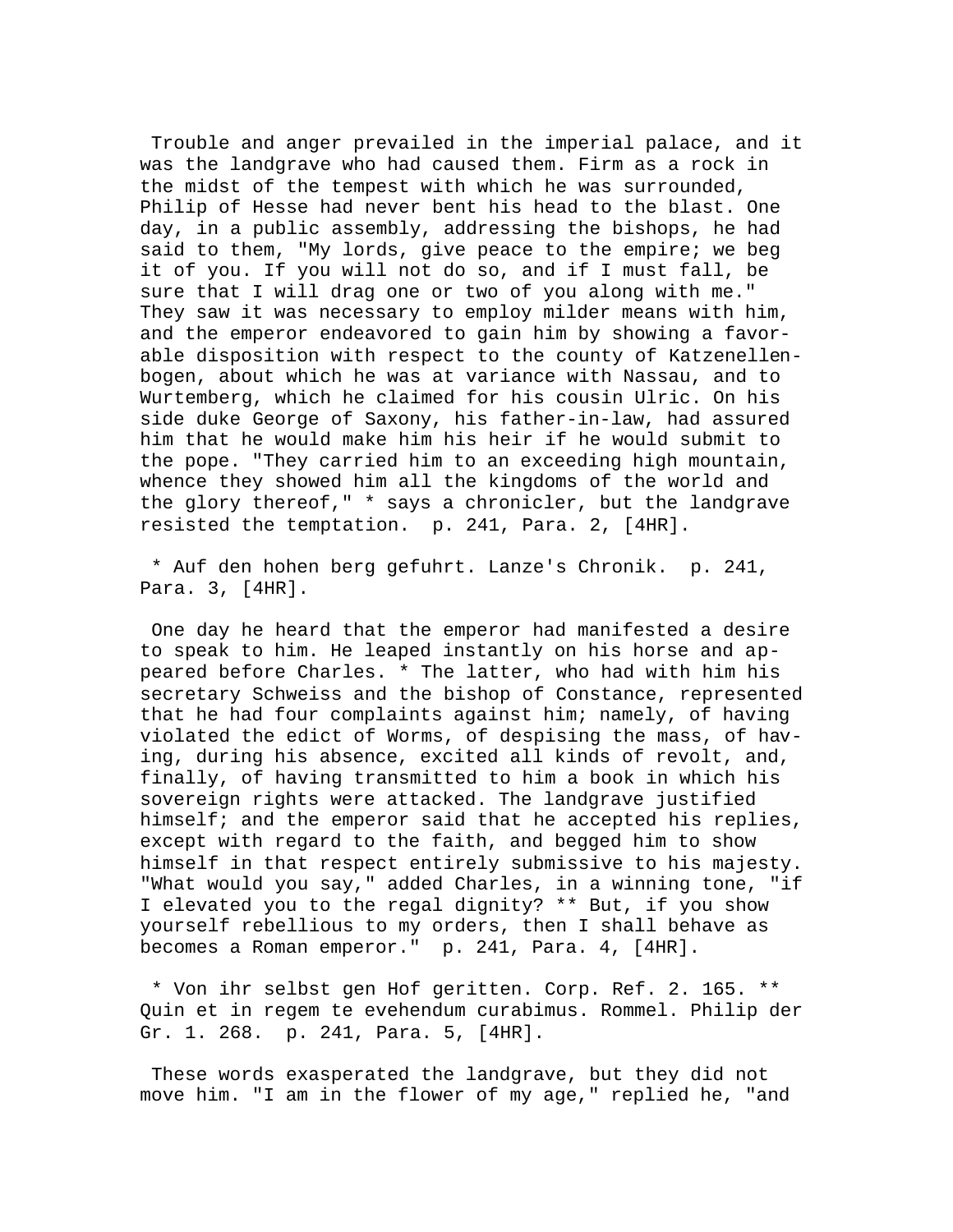I do not pretend to despise the joys of life and the favor of the great; but to the deceitful goods of this world I shall always prefer the ineffable grace of my God." Charles was stupified; he could not understand Philip. p. 242, Para. 1, [4HR].

 From this time the landgrave had redoubled his exertions to unite the adherents of the Reformation. The Zwinglian cities felt that, whatever was the issue of the diet, they would be the first victims, unless the Saxons should give them their hand. But this there was some difficulty in obtaining. p. 242, Para. 2, [4HR].

 "It does not appear to me useful to the public weal, or safe for the conscience," wrote Melancthon to Bucer, "to load our princes with all the hatred your doctrine inspires." \* The Strasburgers replied, that the real cause of the Papists' hatred was not so much the doctrine of the eucharist as that of justification by faith. "All we, who desire to belong to Christ," said they, "are one, and have nothing to expect but death." \*\* p. 242, Para. 3, [4HR].

 \* Nostros principes onerare invidia vestri dogmatis. Corp. Ref. 2. 221. \*\* Arctissime quoque inter nos conjuncti essemus, quotquot Christi esse volumus. Ibid. 236. p. 242, Para. 4, [4HR].

 This was true; but another motive besides checked Melancthon. If all the Protestants united, they would feel their strength, and war would be inevitable. Therefore, then, no union. p. 242, Para. 5, [4HR].

 The landgrave, threatened by the emperor, rejected by the theologians, began to ask himself what he did at Augsburg. The cup was full. Charles's refusal to communicate the Romish Refutation, except on inadmissible conditions, made it run over. Philip of Hesse saw but one course to take, to quit the city. p. 242, Para. 6, [4HR].

 Scarcely had the emperor made known the conditions which he placed on the communication of the reply, than on Friday evening, 5th of August, the landgrave, going alone to the count-palatine, Charles's minister, had begged for an immediate audience with his majesty. Charles, who did not care to see him, pretended to be busy, and had put off Philip until the following Sunday. \* But the latter answered that he could not wait; that his wife, who was dangerously ill,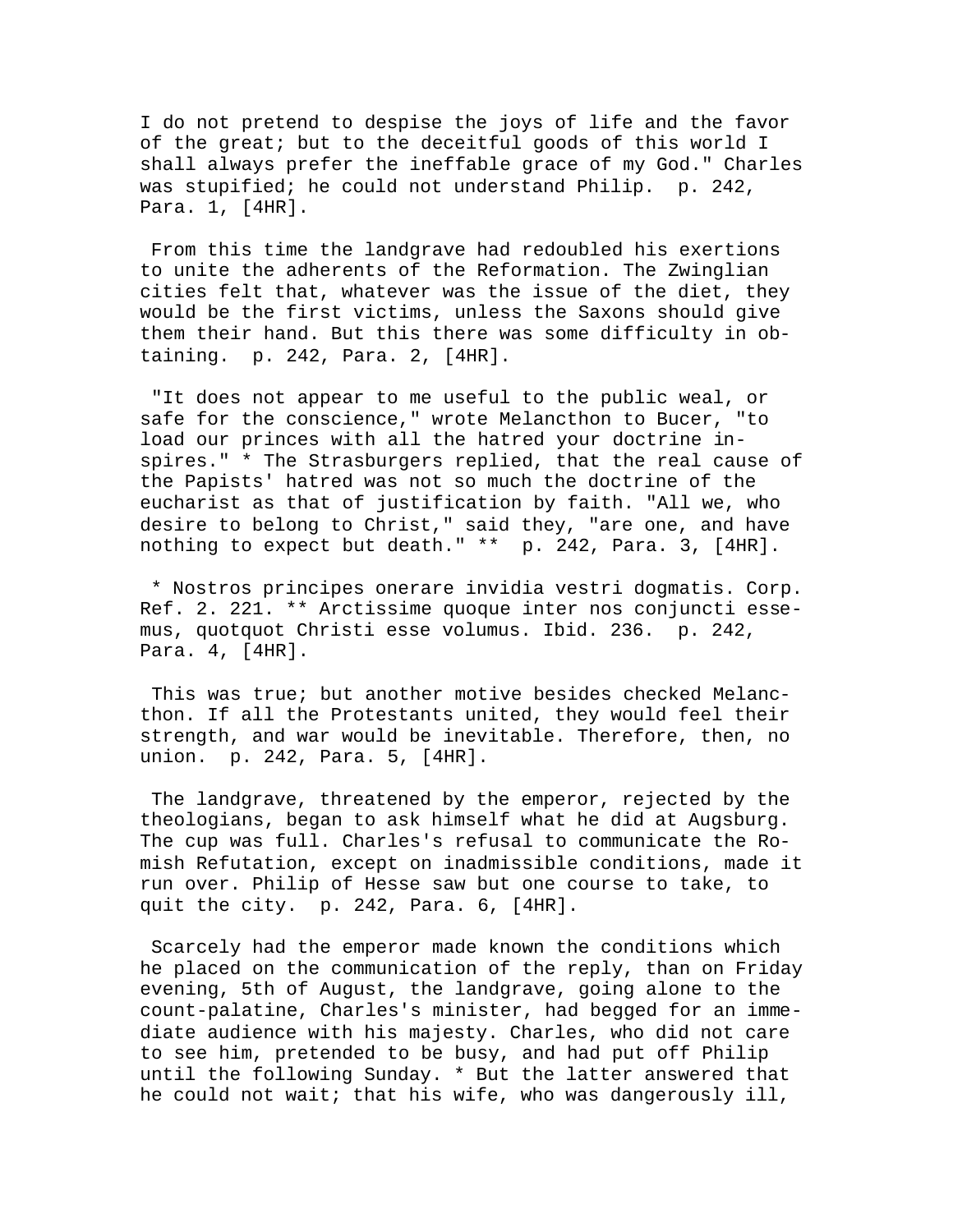entreated him to return to Hesse without delay; and that, being one of the youngest princes, the meanest in understanding, and useless to Charles, he humbly begged his majesty would permit him to leave on the morrow. The emperor refused. p. 243, Para. 1, [4HR].

 \* Cum imperator dilationem respondendi astu quodam accepisset. Corp. Ref. 2. pp. 254, 376. p. 243, Para. 2, [4HR].

 We may well understand the storms this refusal excited in Philip's mind: but he knew how to contain himself; never had he appeared more tranquil; during the whole of Saturday, 6th of August, he seemed occupied only with a magnificent tourney in honor of the emperor and of his brother Ferdinand. \* He prepared for it publicly; his servants went to and fro, but under that din of horses and of armor, Philip concealed very different designs. "The landgrave conducts himself with very great moderation," wrote Melancthon to Luther the same day. \*\* "He told me openly that, to preserve peace, he would submit to conditions still harder than those which the emperor imposes on us, and accept all that he could without dishonoring the gospel." p. 243, Para. 3, [4HR].

 \* Ad ludos equestres in honorem Caesaris instituendos publice sese apparavit. Seck. 2. 172. \*\* Landgravius valde moderate se gerit. Corp. Ref. 2. 254. p. 243, Para. 4, [4HR].

 Yet Charles was not at ease. The landgrave's demand pursued him; all the Protestants might do the same, and even quit Augsburg unexpectedly. The clue, that he had hitherto so skillfully held in his hands, was perhaps about to be broken: it was better to be violent than ridiculous. The emperor therefore resolved on striking a decisive blow. The elector, the princes, the deputies, were still in Augsburg: and he must at every risk prevent their leaving it. Such were the heavy thoughts that on the night of the 6th of August, while the Protestants were calmly sleeping, \* banished repose from Charles's eyes; and which made him hastily arouse the councillors of Augsburg, and send his messengers and soldiers through the streets of the city. p. 243, Para. 5, [4HR].

 \* Ego vero somno sopitus duiciter quiescebam. Corp. Ref. 2. 273. p. 243, Para. 6, [4HR].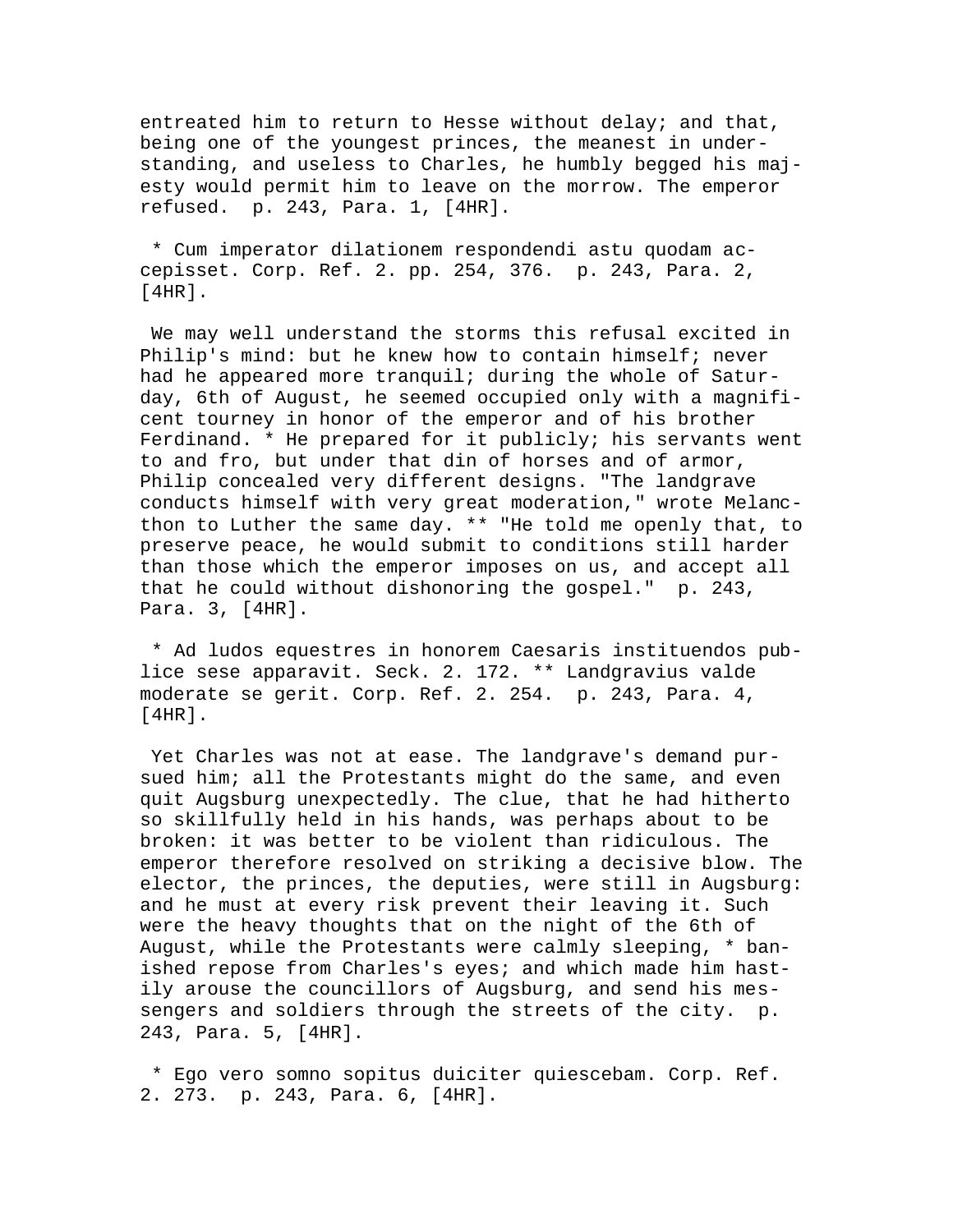The protestant princes were still slumbering, when they received, on the part of the emperor, the unexpected order to repair immediately to the Hall of the Chapter. \* p. 244, Para. 1, [4HR].

 \* Mane facto Caesar.... convocavit nostros principes. Ibid. 277; Bruck, Apol. p. 79. p. 244, Para. 2, [4HR].

 It was eight o'clock when they arrived. They found there the electors of Brandenburg and Mentz, the dukes of Saxony, Brunswick, and Mecklenburg, the bishops of Salzburg, Spires, and Strasburg, George Truchses, the margrave of Baden's representative, count Martin of Oelting, the abbot of Weingarten, and the Provost of Bamberg. These were the commissioners nominated by Charles to terminate this great affair. p. 244, Para. 3, [4HR].

 It was the most decided among them, Joachim of Brandenburg, who began to speak. "You know," said he to the Protestants, "with what mildness the emperor has endeavored to reestablish unity. If some abuses have crept into the Christian church, he is ready to correct them, in conjunction with the pope. But how contrary to the gospel are the sentiments you have adopted. Abandon then your errors, do not any longer remain separate from the church, and sign the Refutation without delay. \* If you refuse, then through your fault how many souls will be lost, how much blood shed, what countries laid waste, what trouble in all the empire. And you," said he, turning towards the elector, "your electorate, your life, all will be torn from you, and certain ruin will fall upon your subjects, and even upon their wives and children." p. 244, Para. 4, [4HR].

 \* Ut sententiae quam in refutatione audivissent subscribant. Corp. Ref. 2. 277. p. 244, Para. 5, [4HR].

 The elector remained motionless. At any time this language would have been alarming: it was still more so now that the city was almost in a state of siege. "We now understand," said the Protestants to one another, "why the imperial guards occupy the gates of the city." \* It was evident, indeed, that the emperor intended violence. \*\* p. 245, Para. 1, [4HR].

 \* Intelligis nunc cur portae munitae fuerunt. Corp. Ref. 2. 277. \*\* Quia volebat Caesar nostros violentia ad suam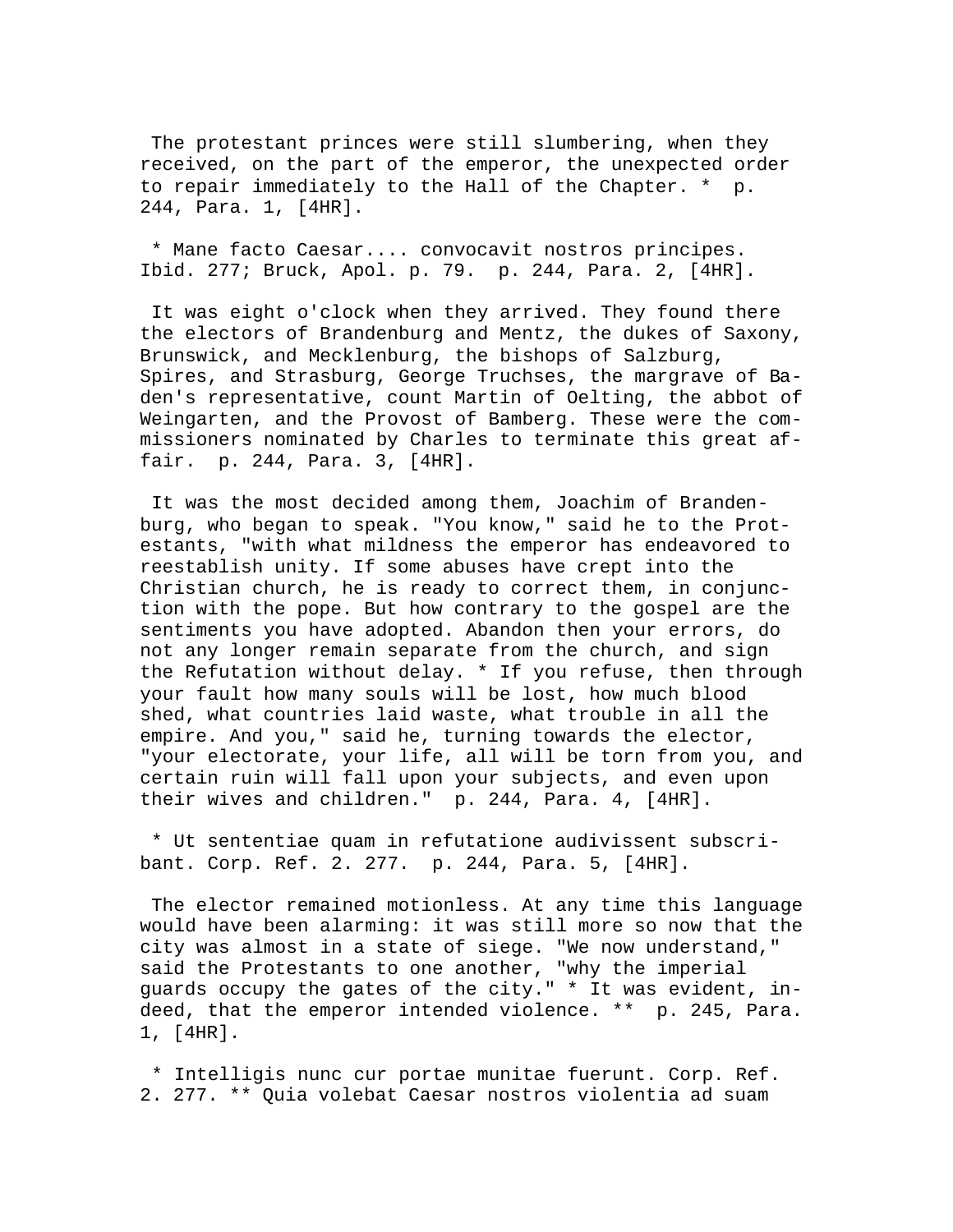sententiam cogere. Ibid. p. 245, Para. 2, [4HR].

 The Protestants were unanimous: surrounded with soldiers, at the very gates of the prison, and beneath the thousand swords of Charles, they remained firm. All these threats did not make them take one step backwards. \* It was important for them, however, to consider their reply. They begged for a few minutes' delay, and retired. To submit voluntarily, or to be reduced by force, such was the dilemma Charles proposed to the evangelical Christians. p. 245, Para. 3, [4HR].

 \* Sed hae minae nostros nihil commoverunt. perstant in sententia, nec vel tantillum recedunt. Ibid. p. 245, Para. 4, [4HR].

 At the moment when each was anxious about the issue of this struggle, in which the destinies of Christianity were contending, an alarming rumor suddenly raised the agitation of all minds to its height. p. 245, Para. 5, [4HR].

 The landgrave, in the midst of his preparations for the tournament, meditated the most serious resolution. Excluded by Charles from every important deliberation, irritated at the treatment the Protestants had undergone during this diet, \* convinced that they had no more chance of peace, \*\* not doubting that their liberty was greatly endangered in Augsburg, and feeling unable to conceal under the appearance of moderation the indignation with which his soul was filled, being besides of a quick, prompt, and resolute character, Philip had decided on quitting the city and repairing to his states, in order to act freely, and to serve as a support to the Reformation. p. 245, Para. 6, [4HR].

 \* Commotus indignitate actionum. Ibid. 260. \*\* Spem pacis abjecisse. Ib. p. 245, Para. 7, [4HR].

 But what mystery was required. If the landgrave was taken in the act, no doubt he would be put under arrest. This daring step might therefore become the signal of those extreme measures from which he longed to escape. p. 246, Para. 1, [4HR].

 It was Saturday, the 6th of August, the day for which Philip had requested the emperor's leave of absence. He waits until the commencement of the night, and then, about eight o'clock, disguised in a foreign dress, without bid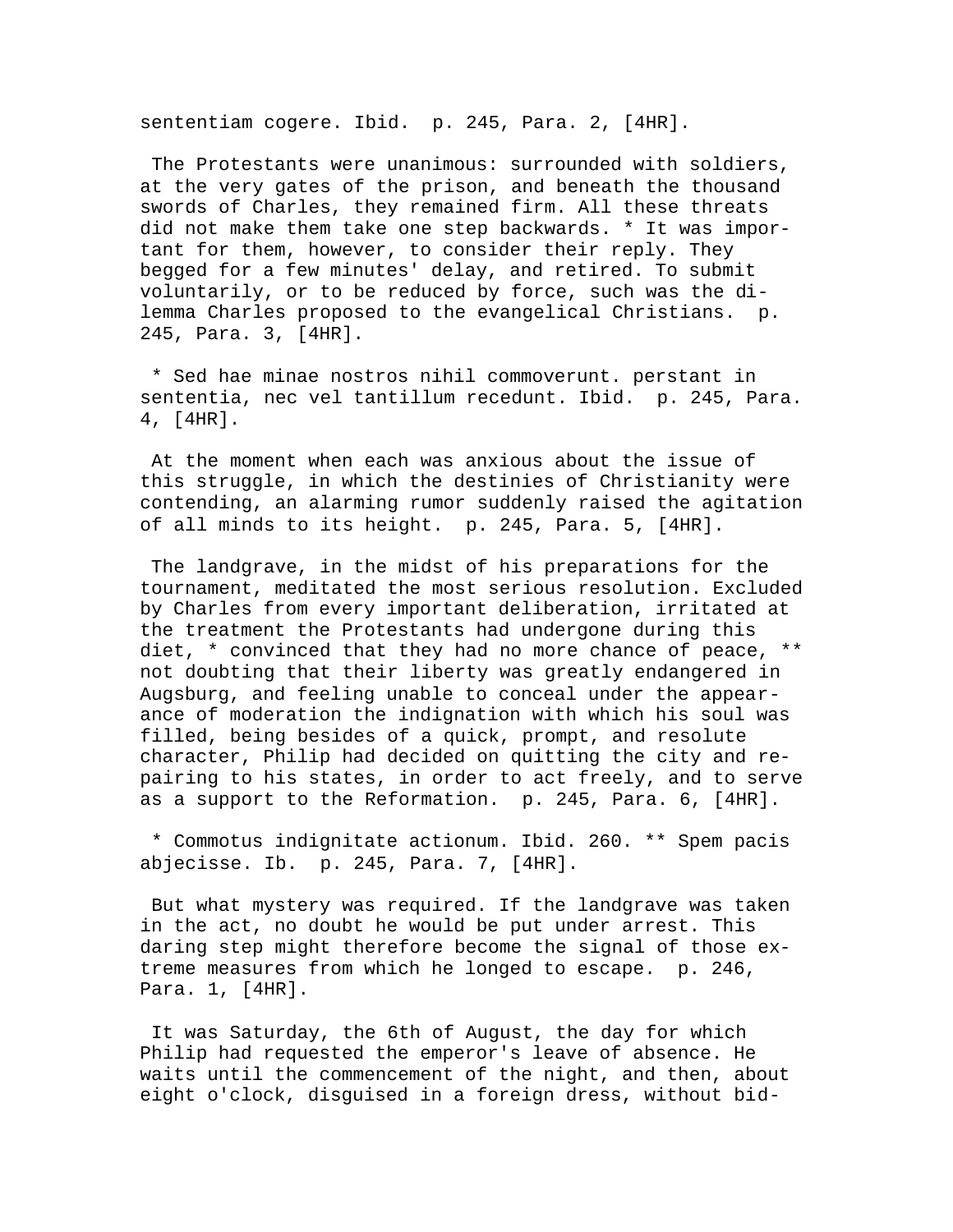ding farewell to any of his friends, \* and taking every imaginable precaution, \*\* he makes for the gates of the city, about the time when they are usually closed. Five or six cavaliers follow him singly, and at a little distance. \*\*\* In so critical a moment will not these men-at-arms attract attention? Philip traverses the streets without danger, approaches the gate, \*\*\*\* passes with a careless air through the midst of the guard, between the scattered soldiers; no one moves, all remain idly seated, as if nothing extraordinary was going on. Philip has passed without being recognized. \*\*\*\*\* His five or six horsemen come through in like manner. Behold them all at lasts in the open country. The little troop immediately spur their horses, and flee with headlong speed far from the walls of the imperial city. p. 246, Para. 2, [4HR].

 \* Clam omnibus abit. Corp. Ref. 2. 260. \*\* Multa cum cautela. Seck. 2. 172. \*\*\* Clam cum paucis equitibus. Corp. Ref. 2. 277; Mit 5 oder 6 pferden. Ibid. 263. \*\*\*\* Seckendorf, and M. de Rommel no doubt after him, say that the landgrave went out through a secret gate (porta urbis secretiori, Seck. 2. 172; Rommel, 1. 270). I prefer the contemporary evidence, particularly that of Brentz, which says. Vesperi priusquam portae urbis clauderentur, urbe elapsus est. Corp. Ref. 2. 277. The chief magistrate of Augsburg, who alone had the keys of the wicket, would never have dared favour the departure of the landgrave. \*\*\*\*\* Abierat ille ignotus. Corp. Ref. 261. p. 246, Para. 3, [4HR].

 Yet Philip has taken his measures so well, that no one as yet suspects his departure. When during the night Charles occupies the gates with his own guards, he thinks the landgrave still in the city. \* When the Protestants were assembled at eight in the morning in the Chapter-hall, the princes of both parties were a little astonished at the absence of Philip of Hesse. They were accustomed, however, to see him keep aloof, and thought he might be out of humor. No one imagined he was between twelve and fifteen leagues from Augsburg. p. 246, Para. 4, [4HR].

 \* Existimabat enim caesar adhuc praesto adesse. Ibid. p. 246, Para. 5, [4HR].

 After the termination of the conference, and as all were returning to their hotels, the elector of Brandenburg and his friends on the one hand, elated at the speech they had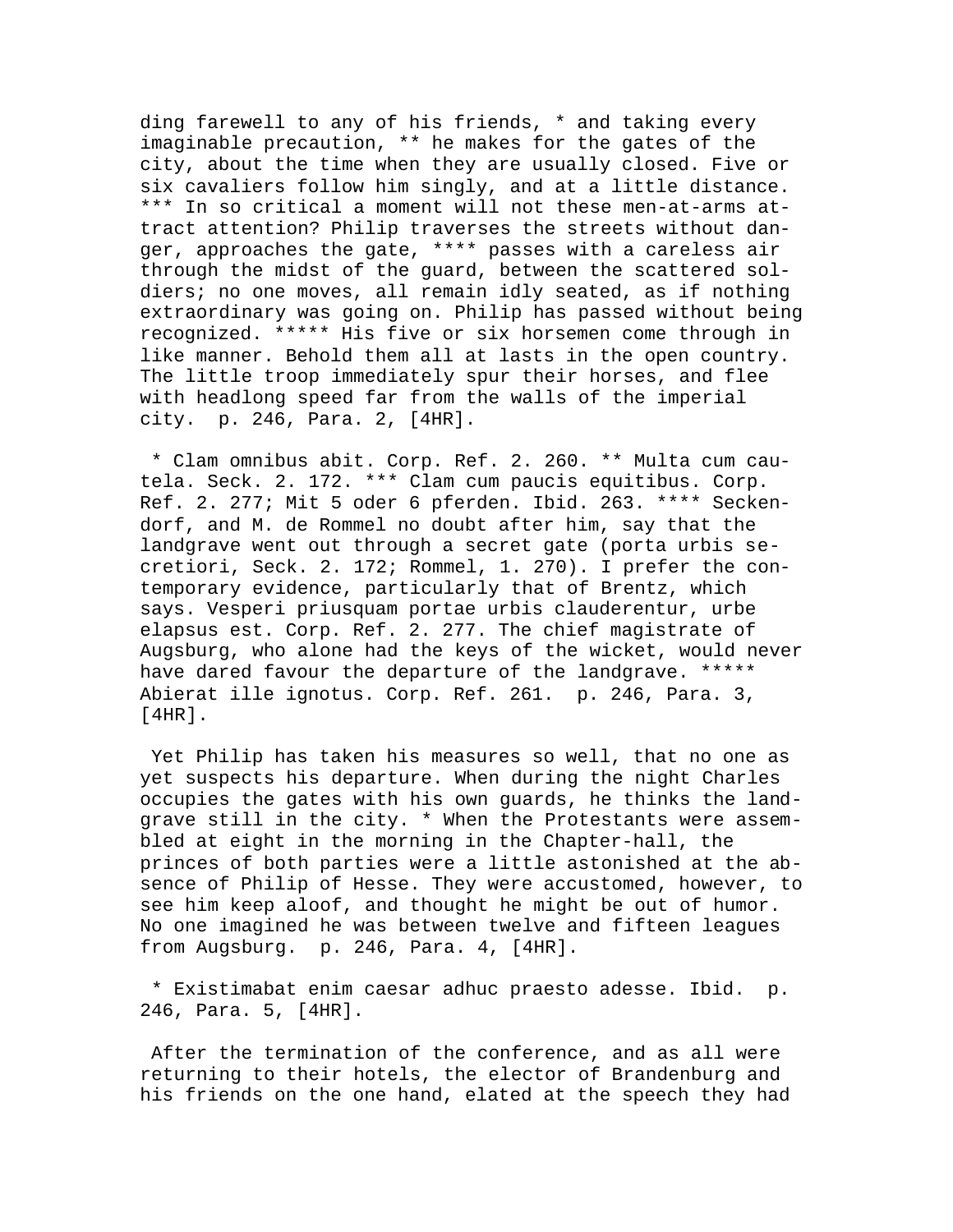delivered, the elector of Saxony and his allies on the other, resolved to sacrifice everything, inquiries were made at the landgrave's lodgings as to the reason of his absence; they closely questioned Saltz, Nuszbicker, Mayer, and Schnepf. At last the Hessian councillors could no longer keep the secret. "The landgrave," said they, "has returned to Hesse." p. 247, Para. 1, [4HR].

 This news circulated immediately through all the city, and shook it like the explosion of a mine. Charles especially, who found himself mocked and frustrated in his expectations, Charles, who had not had the least suspicion, trembled, \* and was enraged. \*\* The Protestants, whom the landgrave had not admitted to his secret, \*\*\* were as much astonished as the Roman-catholics themselves, and feared that this inconsiderate departure might be the immediate signal for a terrible persecution. There was only Luther, who, the moment he heard of Philip's proceeding, highly approved of it, and exclaimed: "Of a truth all these delays and indignities are enough to fatigue more than one landgrave." \*\*\*\* p. 247, Para. 2, [4HR].

 \* Caesare nihil suspicante. Corp. Ref. 2. 277. \*\* Imperator re insperata commotus. Seck. 2. 172. \*\*\* Unwissend des Churfursten von Sachsen und unserer. Corp. Ref. 2. 263. \*\*\*\* Es mochte wohl ista mora et indignitas nocheinen landgraven mude machen. L. Epp. 4. 134. p. 247, Para. 3, [4HR].

 The chancellor of Hesse gave the elector of Saxony a letter that his master had left for him. Philip spoke in this ostensible document of his wife's health; but he had charged his ministers to inform the elector in private of the real causes of his departure. He announced, moreover, that he had given orders to his ministers to assist the Protestants in all things, and exhorted his allies to permit themselves in no manner to be turned aside from the word of God. \* "As for me," said he, "I shall fight for the word of God, at the risk of my goods, my states, my subjects, and my life." p. 247, Para. 4, [4HR].

 \* Ut nullo modo a verbo Dei abstrahi aut terreri se patiantur. Seck. 2. 172. p. 247, Para. 5, [4HR].

The effect of the landgrave's departure was instantaneous; a real revolution was then effected in the diet. The elector of Mentz and the bishops of Franconia, Philip's near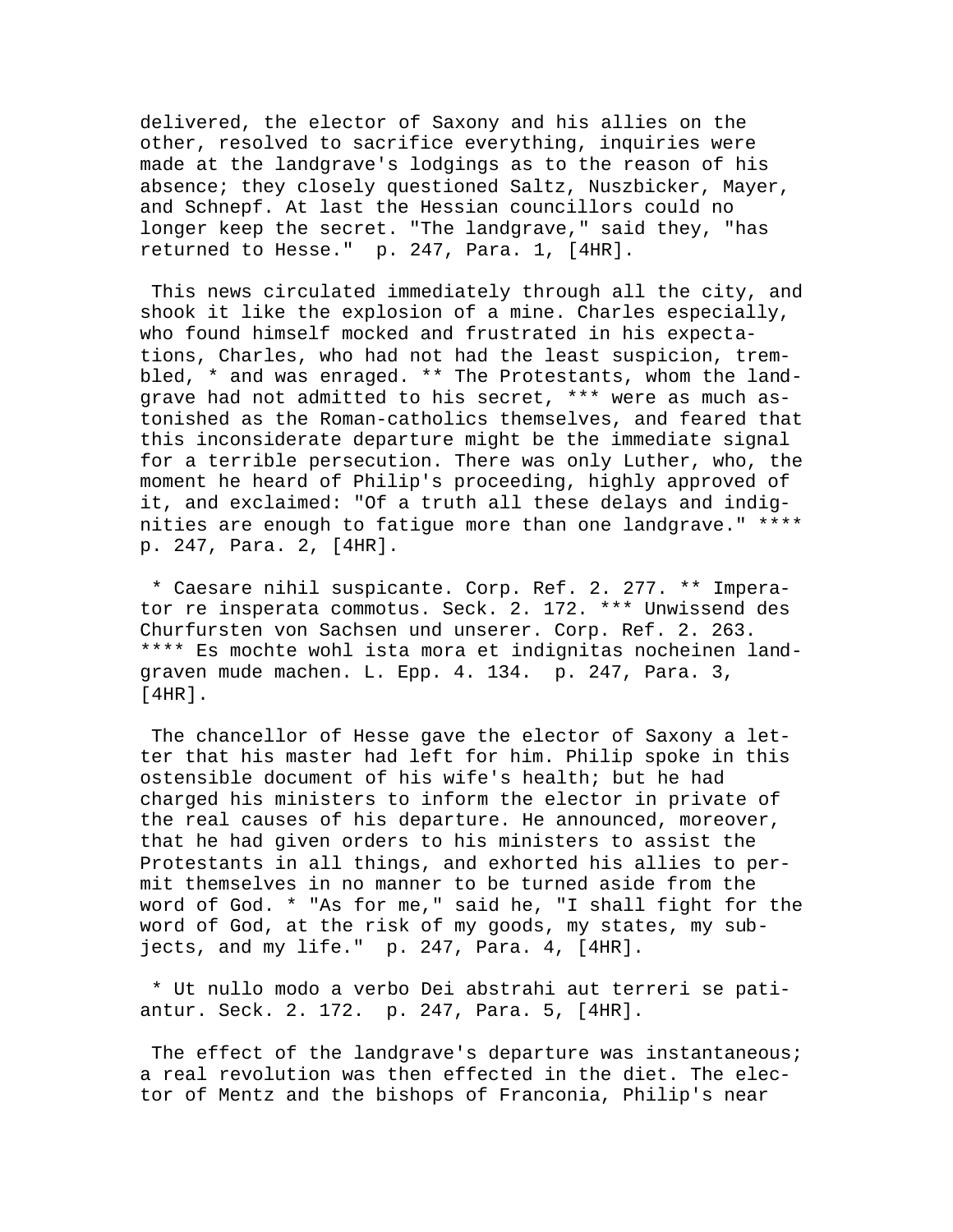neighbors, imagined they already saw him on their frontiers at the head of a powerful army, and replied to the archbishop of Salzburg, who expressed astonishment at their alarm: "Ah, if you were in our place you would do the same." Ferdinand, knowing the intimate relations of Philip with the duke of Wurtemberg, trembled for the estates of this prince, at that time usurped by Austria; and Charles the Fifth, undeceived with regard to those princes whom he had believed so timid, and whom he had treated with so much arrogance, had no doubt that this sudden step of Philip's had been maturely deliberated in the common council of the Protestants. All saw a declaration of war in the landgrave's hasty departure. They called to mind that at the moment when they thought the least about it, they might see him appear at the head of his soldiers, on the frontiers of his enemies, and no one was ready; no one even wished to be ready. A thunderbolt had fallen in the midst of the diet. They repeated the news to one another, with troubled eyes and affrighted looks. All was confusion in Augsburg; and couriers bore afar, in every direction, astonishment and consternation. p. 248, Para. 1, [4HR].

 This alarm immediately converted the enemies of the reform. The violence of Charles and of the princes was broken in this memorable night as if by enchantment; and the furious wolves were suddenly transformed into meek and docile lambs. \* p. 248, Para. 2, [4HR].

 \* Sed hanc violentiam abitus Landgravii interrupit. Corp. Ref. p. 277. p. 248, Para. 3, [4HR].

 It was still Sunday morning: Charles the Fifth immediately convoked the diet for the afternoon. \* "The landgrave has quitted Augsburg," said count Frederick from the emperor; "his majesty flatters himself that even the friends of that prince were ignorant of his departure. It is without the emperor's knowledge, and even in defiance of his express prohibition, that Philip of Hesse has left, thus failing in all his duties. He has wished to put the diet out of joint. \*\* But the emperor conjures you not to permit yourselves to be led astray by him, and to contribute rather to the happy issue of this national assembly. His majesty's gratitude will thus be secured to you." p. 249, Para. 1, [4HR].

 \* Nam cum paucis post horis resciscunt Landgravium elapsum, convocant iterum nostros. Ibid. \*\* Zertrennung dieses Reichstags zu verursachen. Corp. Ref. p. 264. p. 249,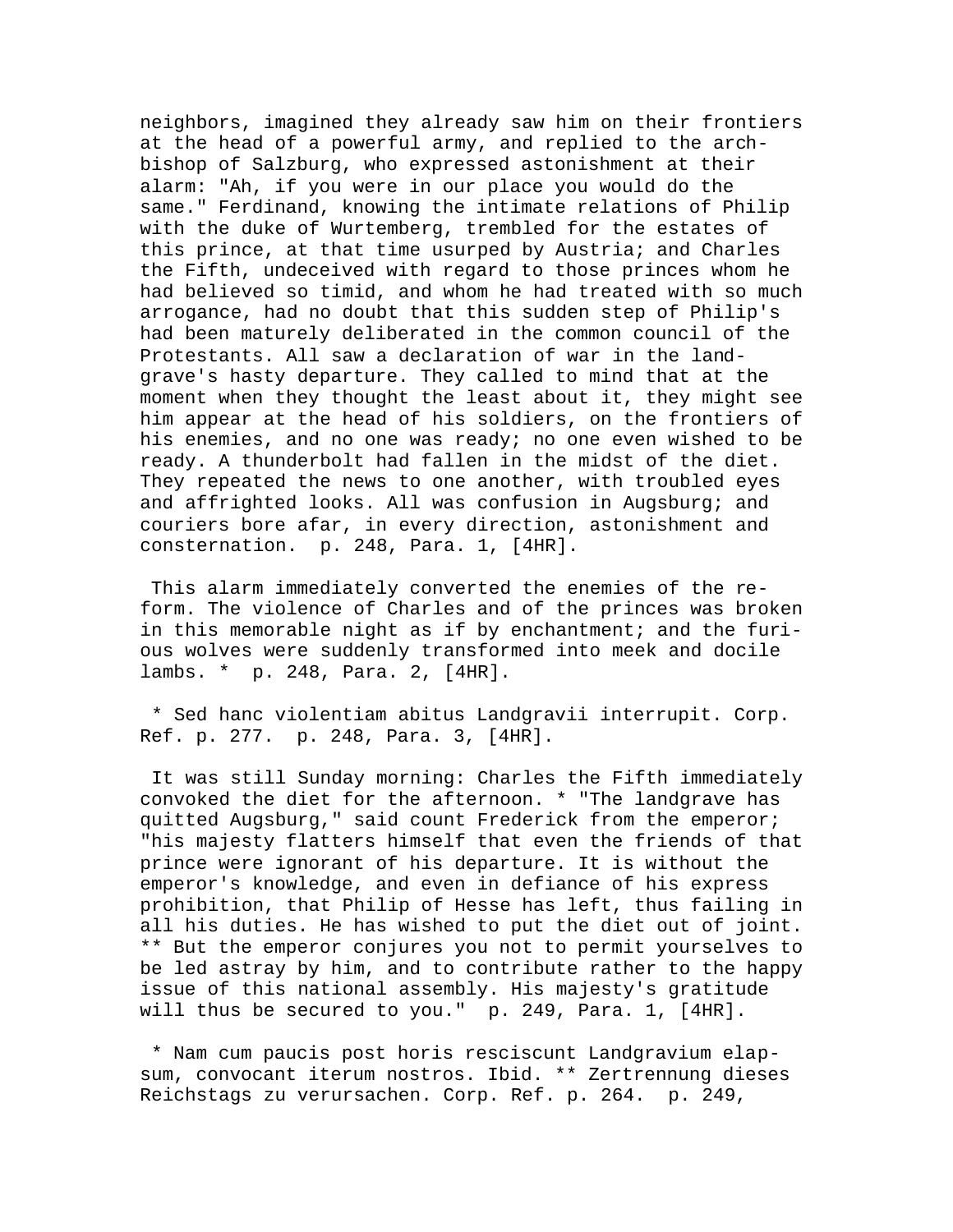Para. 2, [4HR].

 The Protestants replied, that the departure of the landgrave had taken place without their knowledge; that they had heard of it with pain, and that they would have dissuaded him. Nevertheless they did not doubt that this prince had solid reasons for such a step; besides he had left his councillors with full powers, and that, as for them, they were ready to do everything to conclude the diet in a becoming manner. Then, confident in their rights, and decided to resist Charles's arbitrary acts, they continued: "It is pretended that the gates were closed on our account. We beg your majesty to revoke this order, and to prevent any similar orders being given in future." p. 249, Para. 3, [4HR].

 Never was Charles the Fifth less at ease; he had just spoken as a father, and they remind him that a few hours back he had acted like a tyrant. Some subterfuge was requisite. "It is not on your account," replied the count-palatine, "that the emperor's soldiers occupy the gates. . . . . Do not believe those who tell you so. . . . . Yesterday there was a quarrel between two soldiers, \* and a mob was collected. . . . . This is why the emperor took this step. Besides, such things will not be done again without the elector of Saxony, in his quality of marshal of the empire, being first informed of them." An order was given immediately to reopen the gates. p. 249, Para. 4, [4HR].

 \* Es habe ein Trabant mit einem andern ein Unwill gehabt. Ibid. 2. 265. p. 249, Para. 5, [4HR].

 No exertions were now spared by the Roman party to convince the Protestants of their good will: there was an unaccustomed mildness in the language of the count-palatine and in the looks of Charles. \* The princes of the papal party, once so terrible, were similarly transformed. They had been hastily forced to speak out; if they desired war, they must begin it instantly. p. 250, Para. 1, [4HR].

 \* Nullo alio tempore mitius et benignius quam tunc cum protestantibus egerit. Seck. 2. 172. p. 250, Para. 2, [4HR].

 But they shrunk back at this frightful prospect. How, with the enthusiasm that animated the Protestants, take up arms against them. Were not the abuses of the church everywhere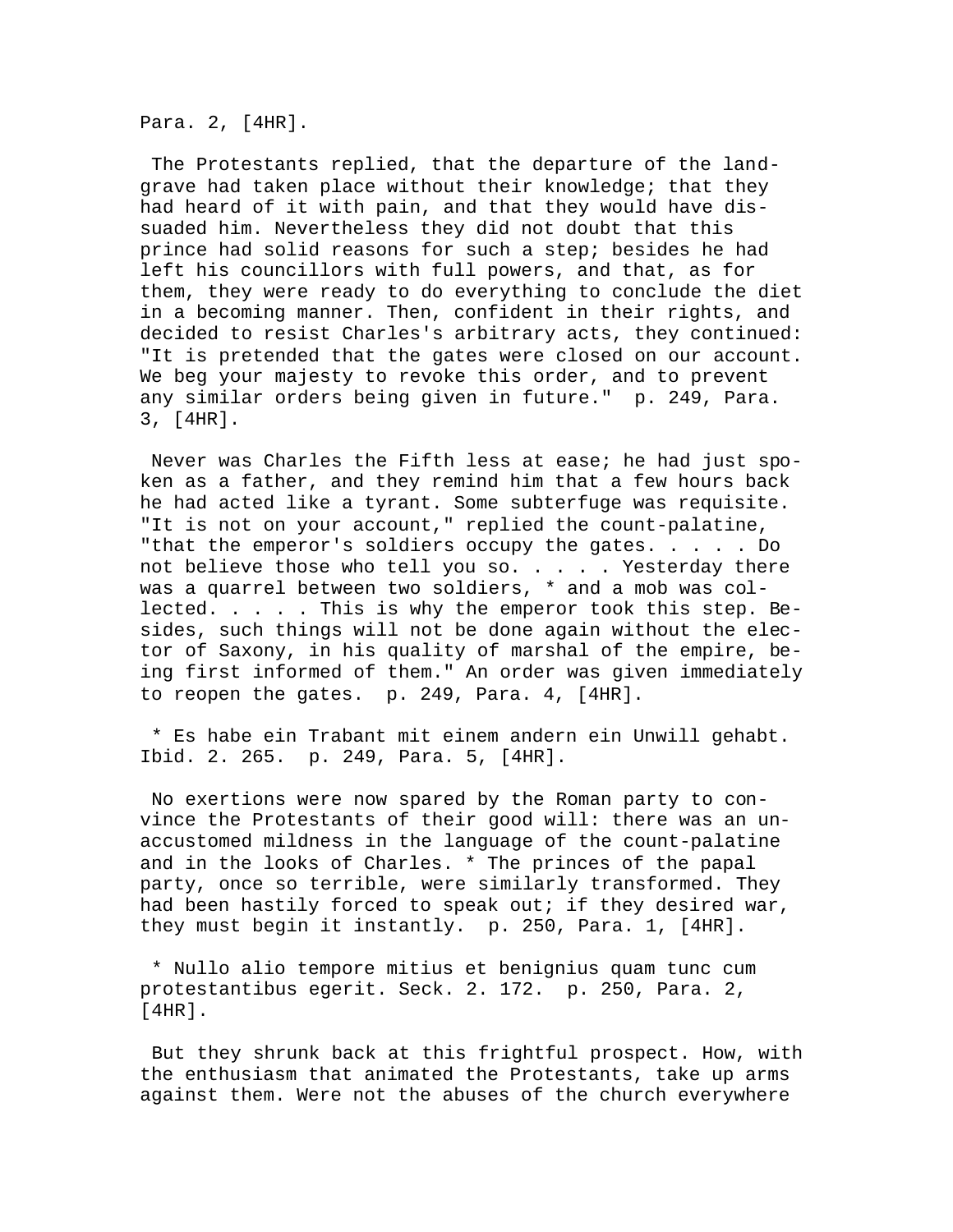acknowledged, and could the Roman princes be sure of their own subjects? Besides, what would be the issue of a war but the increase of the emperor's power? The Roman-catholic states, and the duke of Bavaria in particular, would have been glad to see Charles at war with the Protestants, in the hope that he would thus consume his strength; but it was, on the contrary, with their own soldiers that the emperor designed attacking the heretics. Henceforth they rejected the instrumentality of arms as eagerly as they had first desired it. p. 250, Para. 3, [4HR].

 Everything had thus changed in Augsburg: the Romish party was paralyzed, disheartened, and even broken up. The sword already drawn was hastily thrust back into the sheath. Peace, peace, was the cry of all. p. 250, Para. 4, [4HR].

 CHAPTER 11 --- The mixed commission -- The three points -- Romish dissimulation -- Abuses -- Concessions -- The main question -- Bishops and pope conceded -- Danger of concession -- Opposition to the pretended concord -- Luther's opposing letters -- The word above the church -- Melancthon's blindness -- Papist infatuation -- A new commission -- Be men and not women -- The two phantoms -- Concessions -- The three points -- The great antithesis -- Failure of conciliation -- The Gordian knot -- A council granted -- Charles's summons -- Menaces -- Altercations -- Peace or war -- Romanism concedes -- Protestantism resists -- Luther recalls his friends. p. 251, Para. 1, [4HR].

 The diet now entered upon its third phasis, and as the time of tentatives had been followed by that of menaces; now that of arrangements was to succeed the period of threatenings. New and more formidable dangers were then to be encountered by the Reformation. Rome, beholding the sword torn from its grasp, had seized the net, and enlacing her adversaries with "cords of humanity and bands of love," was endeavoring to drag them gently into the abyss. p. 251, Para. 2, [4HR].

 At eight o'clock in the morning of the 16th of August, a mixed commission was framed, which counted on each side two princes, two lawyers, and three theologians. In the Romish party, there were duke Henry of Brunswick, the bishop of Augsburg, the Chancellors of Baden and Cologne, with Eck, Cochlaeus, and Wimpina; on the part of the Protestants, were the margrave George of Brandenburg, the Prince electoral of Saxony, the Chancellors Bruck and Heller, with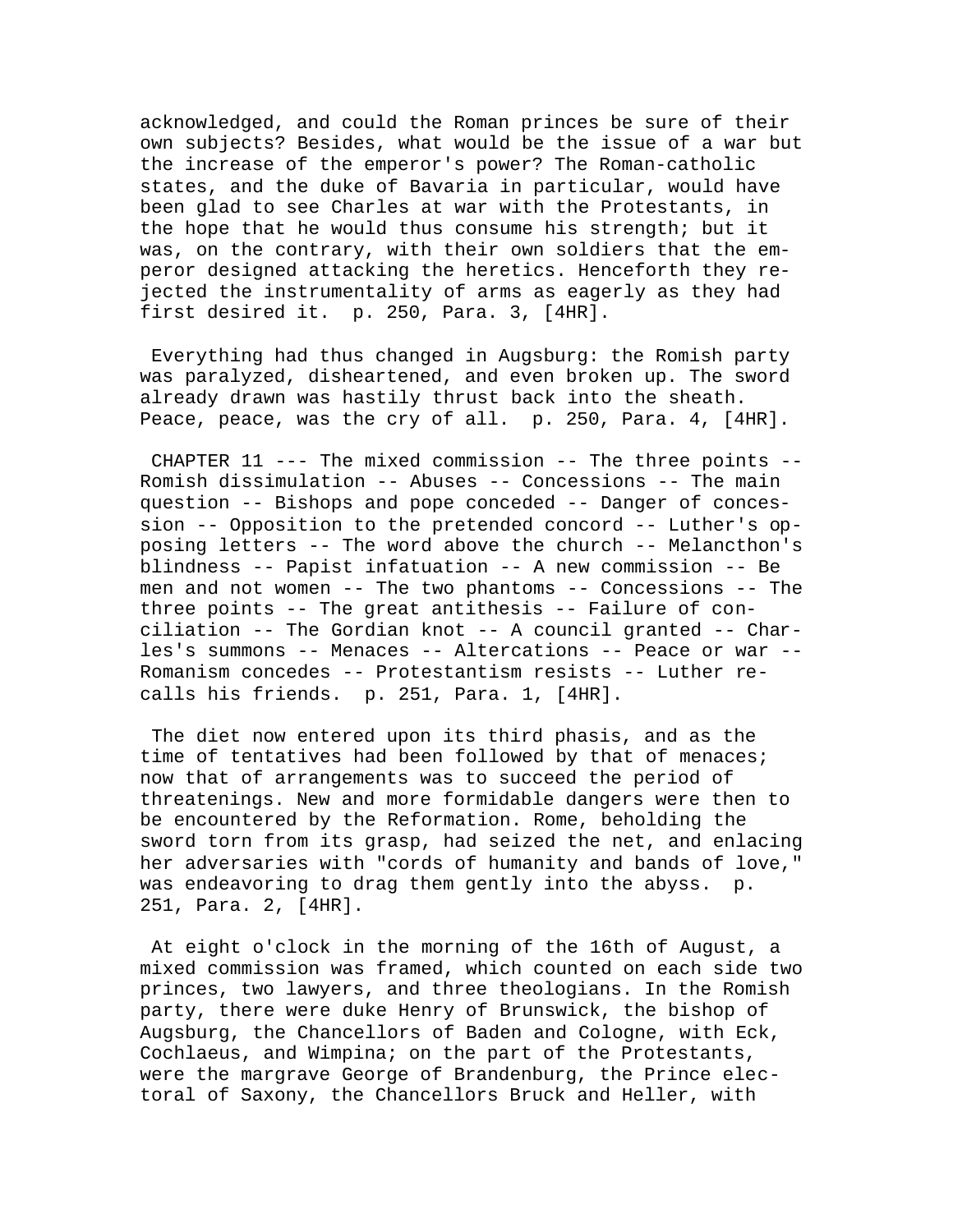Melancthon, Brentz, and Schnepf. \* p. 251, Para. 3, [4HR].

\* Urkundenbuch, 2. 219. p. 251, Para. 4, [4HR].

 They agreed to take as basis the Confession of the evangelical states, and began to read it article by article. The Romish theologians displayed an unexpected condescension. Out of twenty-one dogmatical articles, there were only six or seven to which they made any objection. Original Sin stopped them some time; at length they came to an understanding; the Protestants admitted that baptism \* removed the guilt of the sin, and the Papists agreed that it did not wash away concupiscence. As for the church, they granted that it contained sanctified men and sinners; they coincided also on Confession. The Protestants rejected especially as impossible the enumeration of all the sins prescribed by Rome. Dr. Eck yielded this point. \*\* p. 251, Para. 5, [4HR].

 \* See vol. 1. p. 151. bot. \*\* Die Sund die man nicht wisse, die durff man nicht beichten. F. Urkunden 2. 228. p. 251, Para. 6, [4HR].

 There remained three doctrines only on which they differed. p. 252, Para. 1, [4HR].

 The first was that of Penance. The Romish doctors taught that it contained three parts: contrition, confession, and satisfaction. The Protestants rejected the latter, and the Romanists clearly perceiving that with satisfaction would fall indulgences, purgatory, and other of their doctrines and profits, vigorously maintained it. "We agree," said they, "that the penance imposed by the priest does not procure remission of the guilt of sin: but we maintain that it is necessary to obtain remission of the penalty." p. 252, Para. 2, [4HR].

 The second controverted point was the Invocation of Saints; and the third, and principal one, Justification by Faith. It was of the greatest importance for the Romanists to maintain the meritorious influence of works: all their system in reality was based on that. Eck therefore haughtily declared war on the assertion that faith alone justifies. "That word sole," said he, "we cannot tolerate. It generates scandals, and renders men brutal and impious. Let us send back the sole to the cobbler." \* p. 252, Para. 3, [4HR].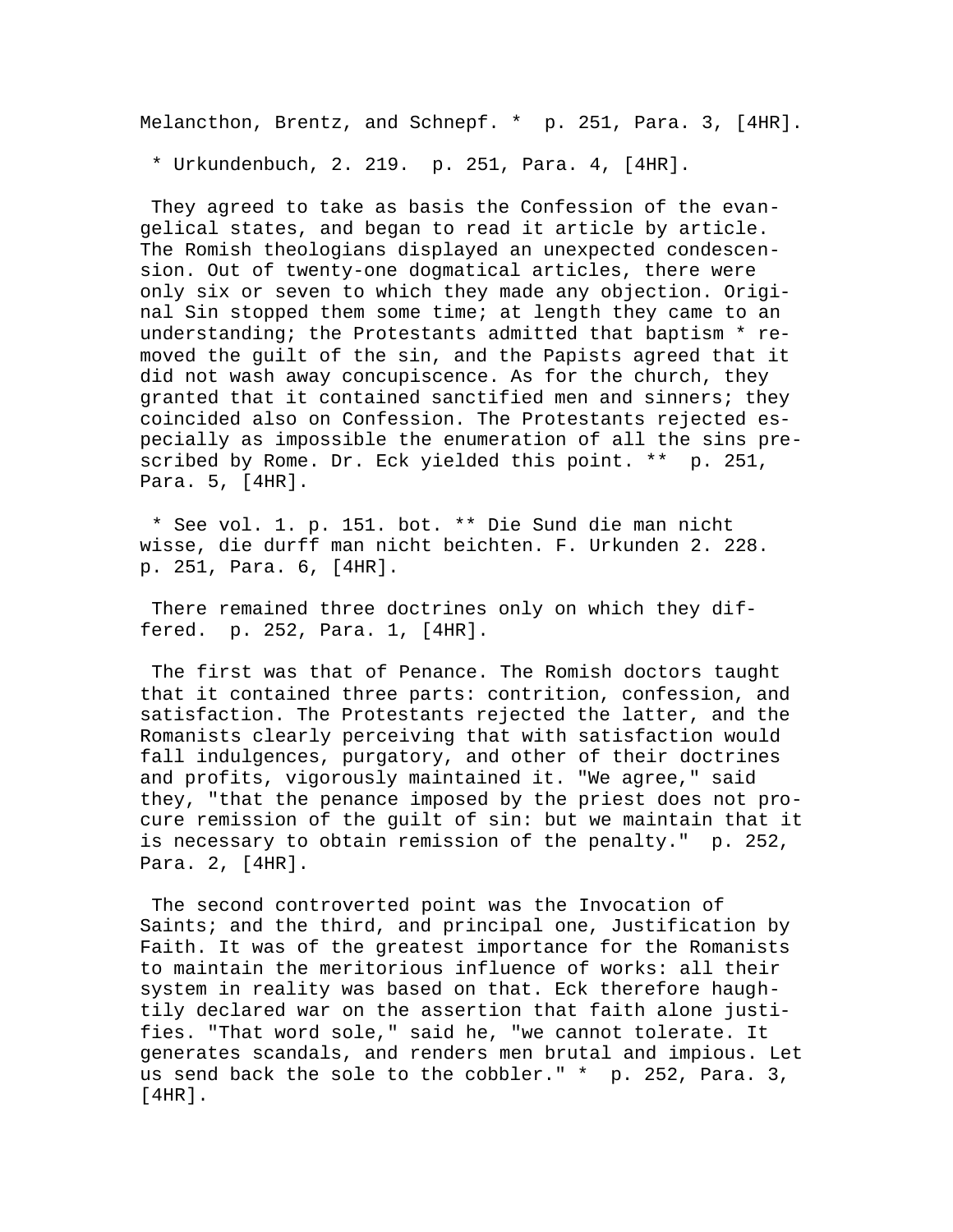\* Man soll die sole ein weil zum Schuster Schicken. Urkund. 2. 225. This wretched pun of Eck's requires no comment. p. 252, Para. 4, [4HR].

 But the Protestants would not listen to such reasoning; and even when they put the question to each other, Shall we maintain that faith alone justifies us gratuitously? "Undoubtedly, undoubtedly," exclaimed one of them with exaggeration, "gratuitously and uselessly." \* They even adduced strange authorities: " Plato," said they, "declares that it is not by external works, but by virtue that God is to be adored; and everyone knows these verses of Cato's: p. 252, Para. 5, [4HR].

 \* Omnino, omnino, addendum etiam frustra. Scultet. p. 289. p. 252, Para. 6, [4HR].

 Si deus est animus, nobis ut carmina dicunt, Hic tibi praecipue pura sit mente colendus." \* p. 253, Para. 1, [4HR].

 \* If God is a spirit, as the poets teach, he should be worshipped with a pure mind. p. 253, Para. 2, [4HR].

 "Certainly," resumed the Romish theologians: "it is only of works performed with grace that we speak; but we say that in such works there is something meritorious." The Protestants declared they could not grant it. p. 253, Para. 3, [4HR].

 They had approximated however beyond all hope. The Roman theologians, clearly understanding their position, had purposed to appear agreed rather than be so in reality. Every one knew, for instance, that the Protestants rejected transubstantiation: but the article of the Confession on this point, being able to be taken in the Romish sense, the Papists had admitted it. Their triumph was only deferred. The general expressions that were used on the controverted points, would permit somewhat later a Romish interpretation to be given to the Confession; ecclesiastical authority would declare this the only true one; and Rome, thanks to a few moments of dissimulation, would thus reascend the throne. Have we not seen in our own days the Thirty-nine Articles of the Anglican church unfairly interpreted in accordance with the council of Trent? There are causes in which falsehood is never wanting. This plot was as skill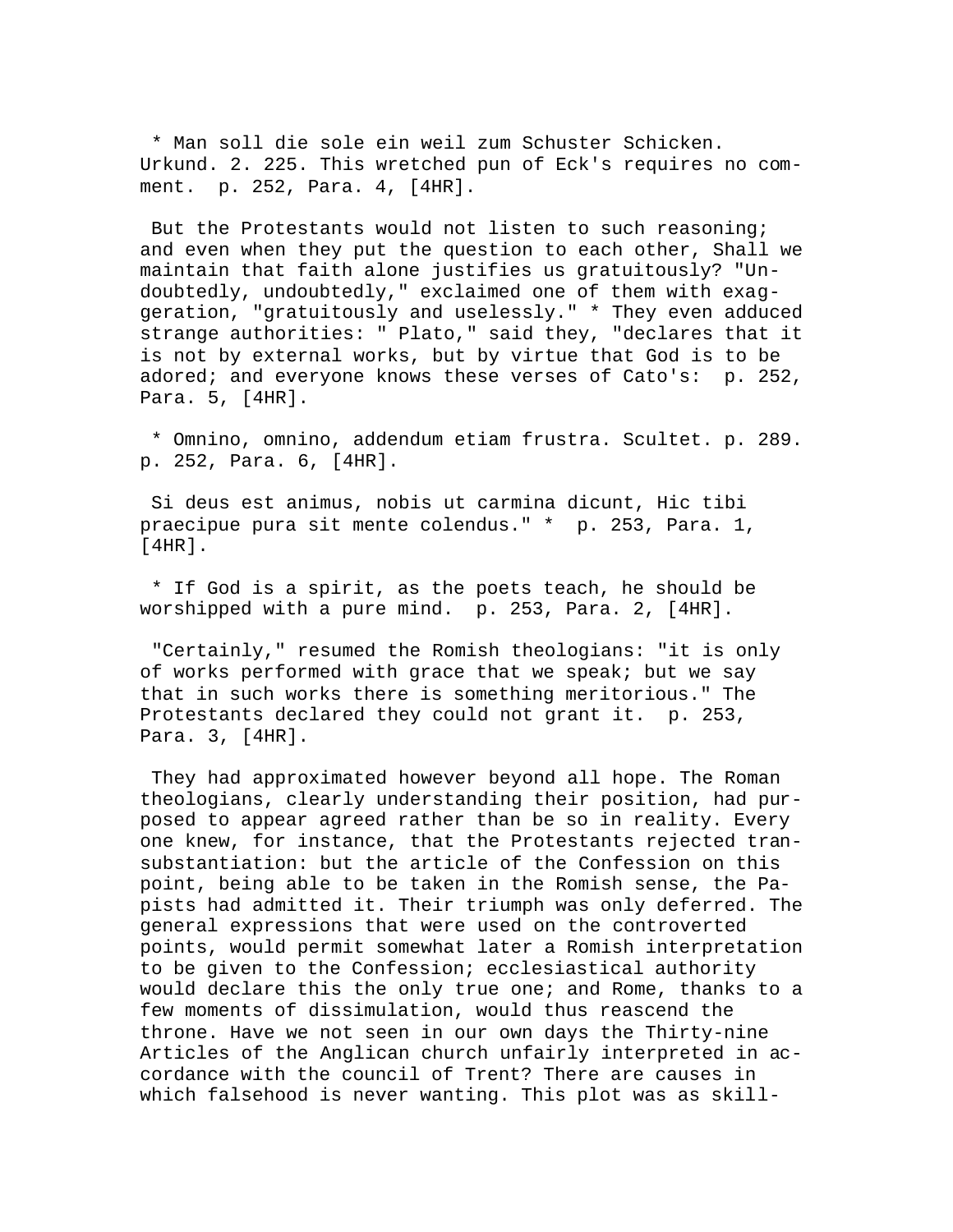fully executed, as it was profoundly conceived. p. 253, Para. 4, [4HR].

 The commissioners were on the best terms with one another, and concord seemed restored. One single uneasiness disturbed that happy moment: the idea of the landgrave: "Ignorant that we are almost agreed," said they, "this young madbrain is doubtless already assembling his army; we must bring him back, and make him a witness of our cordial union." On the morning of the 13th, one of the members of the Commission, duke Henry of Brunswick, accompanied by a councillor of the emperor, set out to discharge this difficult mission. \* Duke George of Saxony supplied his place as arbitrator. p. 253, Para. 5, [4HR].

 \* Brunswigus coactus est abire pros ton makedona quem timent contrahere exercitum. Scultet. p. 299. p. 253, Para. 6, [4HR].

 They now passed from the first part of the Confession to the second: from doctrines to abuses. Here the Romish theologians could not yield so easily, for if they appeared to agree with the Protestants, it was all over with the honor and power of the hierarchy. It was accordingly for this period of the combat that they had reserved their cunning and their strength. p. 254, Para. 1, [4HR].

 They began by approaching the Protestants as near as they could, for the more they granted, the more they might draw the Reform to them and stifle it. "We think," said they, "that with the permission of his holiness, and the approbation of his majesty, we shall be able to permit, until the next council, the communion in both kinds, wherever it is practiced already; only, your ministers should preach at Easter, that it is not of divine institution, and that Christ is wholly in each kind. \* p. 254, Para. 2, [4HR].

 \* Vorschlage des Anschlussea der Sieben des Gegentheils. Urkund. 2. 251. p. 254, Para. 3, [4HR].

 "Moreover, as for the married priest," continued they, "desirous of sparing the poor women whom they have seduced, of providing for the maintenance of their innocent children, and of preventing every kind of scandal, we will tolerate them until the next council, and we shall then see if it will not be right to decree that married men may be admitted to holy orders, as was the case in the primitive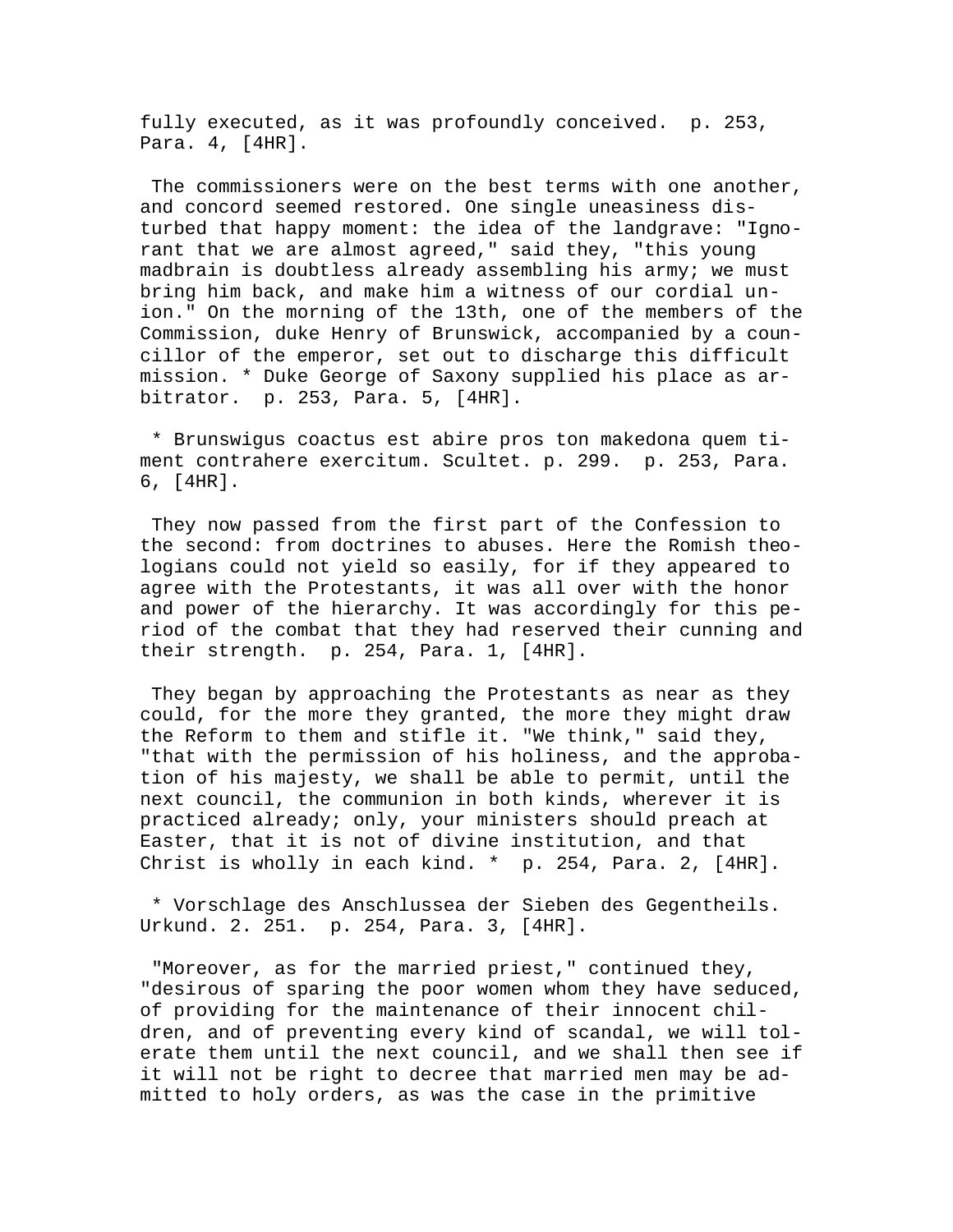church for many centuries. \* p. 254, Para. 4, [4HR].

 \* Wie von alters in der ersten Kirche etliche Hundert Jahre, in Gebrauch gewesen. Ibid. 254. p. 254, Para. 5,  $[4HR]$ .

 "Finally, we acknowledge that the sacrifice of the mass is a mystery, a representation, a sacrifice of commemoration, a memorial of the sufferings and death of Christ, accomplished on the cross." \* p. 254, Para. 6, [4HR].

 \* Zu Errinnerung und Gedachtniss. Ibid. 253. p. 254, Para. 7, [4HR].

 This was yielding much: but the turn of the Protestants was come; for if Rome appeared to give, it was only to take in return. p. 254, Para. 8, [4HR].

 The grand question was the church, its maintenance and government: who should provide for it? They could see only two means: princes or bishops. If they feared the bishops, they must decide for the princes: if they feared the princes, they must decide for the bishops. They were at that time too distant from the normal state to discover a third solution, and to perceive that the church ought to be maintained by the church itself, by the Christian people. "Secular princes in the long-run will be defaulters to the government of the church," said the Saxon divines in the opinion they presented on the 18th of August; "they are not fit to execute it, and besides it would cost them too dear: \* the bishops, on the contrary, have property destined to provide for this charge." p. 255, Para. 1, [4HR].

 \* Ist Ihnen auch nicht moglich. Dazu Kostet es zu viel. Ibid. 247. p. 255, Para. 2, [4HR].

 Thus the presumed incapacity of the state, and the fear they entertained of its indifference, threw the Protestants into the arms of the hierarchy. p. 255, Para. 3, [4HR].

 They proposed, therefore, to restore to the bishops their jurisdiction, the maintenance of discipline, and the superintendence of the priests, provided they did not persecute the evangelical doctrine, or oppress the pastors with impious vows and burdens. "We may not," added they, "without strong reasons rend that order by which bishops are over priests, and which existed in the church from the begin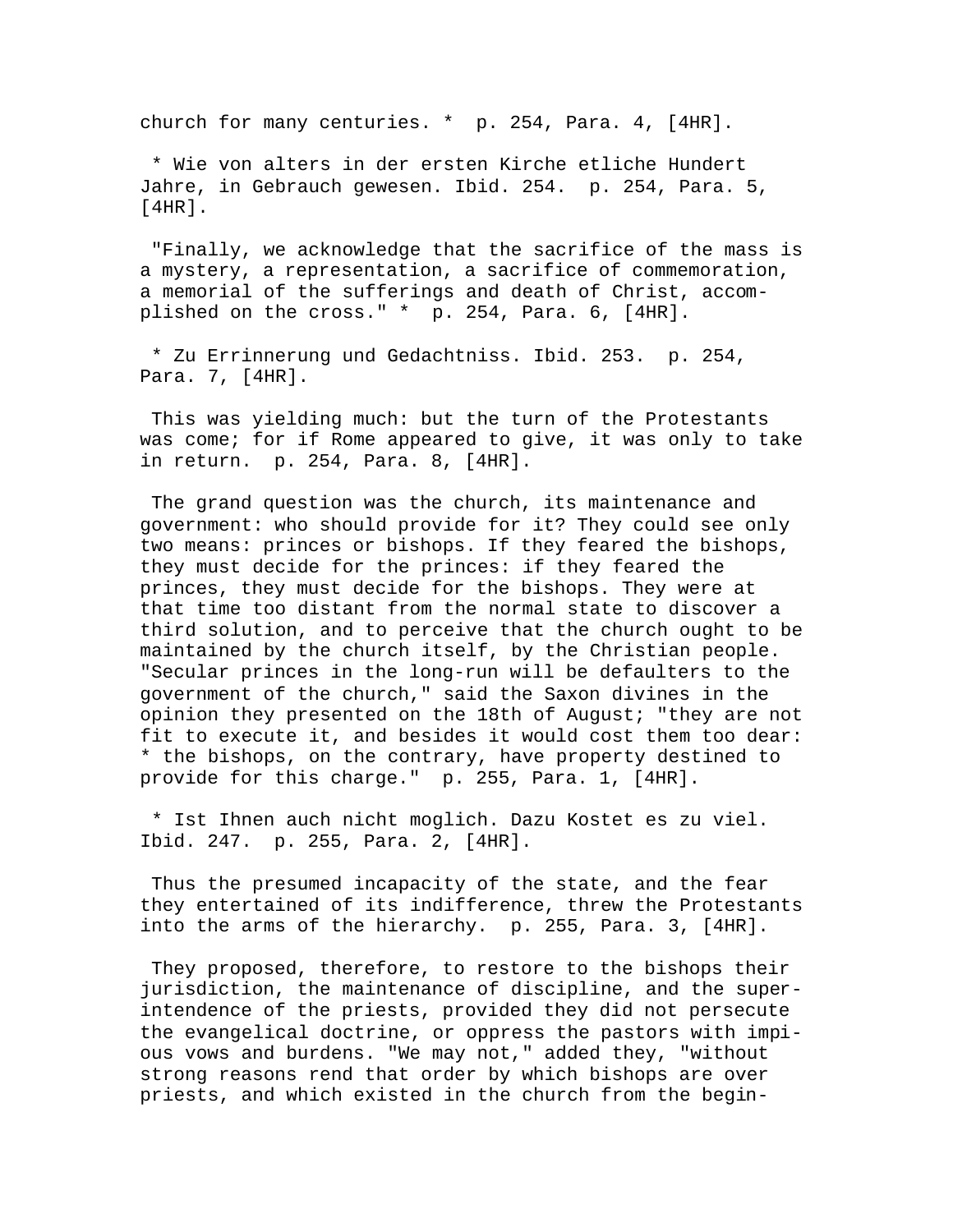ning. It is dangerous before the Lord to change the order of governments." Their argument is not founded upon the Bible, as may be seen, but upon ecclesiastical history. p. 255, Para. 4, [4HR].

 The Protestant divines went even farther, and, taking a last step that seemed decisive, they consented to acknowledge the pope as being, but of human right, supreme bishop of Christendom. "Although the pope is antichrist, we may be under his government, as the Jews were under Pharaoh, and in later days under Caiaphas." We must confess these two comparisons were not flattering to the pope. "Only," added the doctors, "let sound doctrine be fully accorded to us." p. 255, Para. 5, [4HR].

 The chancellor Bruck alone appears to have been conscious of the truth: he wrote on the margin with a firm hand: "We cannot acknowledge the pope, because we say he is antichrist, and because he claims the primacy by divine right." \* p. 256, Para. 1, [4HR].

 \* Cum dicimus eum Antichristum. Urk. 2. 247. p. 256, Para. 2, [4HR].

 Finally, the Protestant theologians consented to agree with Rome as regards indifferent ceremonies, fasts, and forms of worship; and the elector engaged to put under sequestration the ecclesiastical property already secularized, until the decision of the next council. p. 256, Para. 3, [4HR].

 Never was the conservative spirit of Lutheranism more clearly manifested. "We have promised our adversaries to concede to them certain points of church government, that may be granted without wounding the conscience," wrote Melancthon. \* But it began to be very doubtful whether ecclesiastical concessions would not drag with them doctrinal concessions also. The Reform was drifting away. . . . . still a few more fathoms, and it would be lost. Already disunion, trouble, and affright were spreading among its ranks. "Melancthon has become more childish than a child," said one of his friends; \*\* and yet he was so excited, that the chancellor of Luneburg having made some objections to these unprecedented concessions, the little master of arts proudly raised his head, and said with a sharp, harsh tone of voice: "He who dares assert that the means indicated are not Christian is a liar and a scoundrel." \*\*\* On which the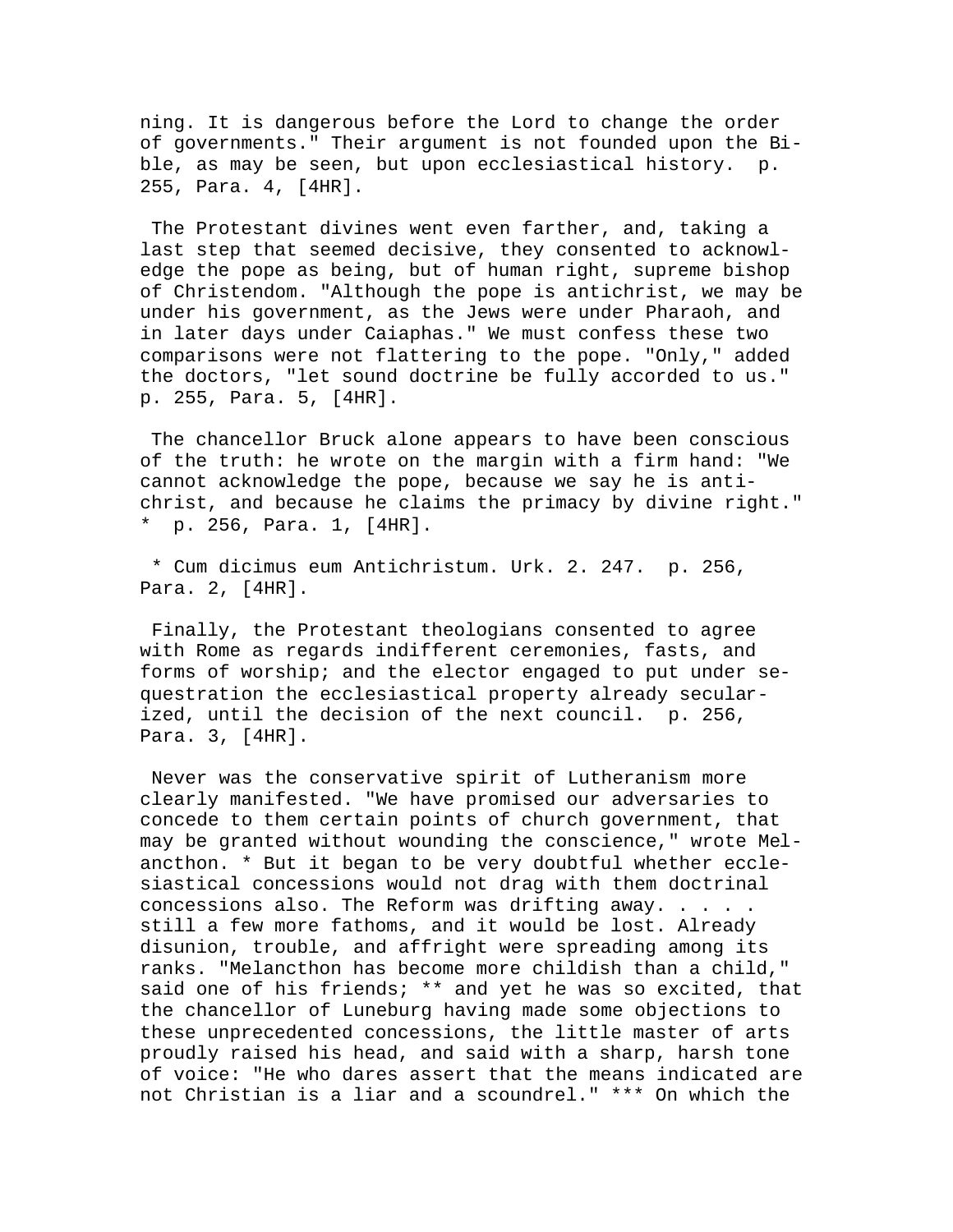chancellor immediately repaid him in his own coin. These expressions cannot, however, detract from Melancthon's reputation for mildness. After so many useless efforts, he was exhausted, irritated, and his words cut the deeper, as they were the less expected from him. He was not the only one demoralized. Brentz appeared clumsy, rude, and uncivil; Chancellor Keller had misled the pious margrave of Brandenburg, and transformed the courage of this prince into pusillanimity: no other human support remained to the elector than his chancellor Bruck. And even this firm man began to grow alarmed at his isolation. p. 256, Para. 4, [4HR].

 \* Nos politica quaedam concessuros quae sine offensione conscientiae. Corp. Ref. 2. 302. \*\* Philippus ist kindischer denn ein Kind worden. Baumgartner, Ibid. 363. \*\*\* Der Luge als ein Bosewichst. Ibid. 364. p. 256, Para. 5, [4HR].

 But he was not alone: the most earnest protests were received from without. "If it is true that you are making such concessions," said their affrighted friends to the Saxon divines, "Christian liberty is at an end. \* What is your pretended concord? a thick cloud that you raise in the air to eclipse the sun that was beginning to illumine the church. \*\* Never will the Christian people accept conditions so opposed to the word of God; and your only gain will be furnishing the enemies of the gospel with a specious pretext to butcher those who remain faithful to it." Among the laymen these convictions were general. "Better die with Jesus Christ," said all Augsburg, \*\*\* "than gain the favor of the whole world without him." p. 257, Para. 1, [4HR].

 \* Actum est de christiana libertate. Corp. Ref. 2. 295. \*\* Quid ea concordia aliud esset quam natae jam et divulgatae luci obducere nubem. Ibid. 296. \*\*\* Die gange Stadt sagt. Ibid. 297. p. 257, Para. 2, [4HR].

 No one felt so much alarm as Luther when he saw the glorious edifice that God had raised by his hands on the point of falling to ruin in those of Melancthon. The day on which this news arrived, he wrote five letters, to the elector, to Melancthon, to Spalatin, to Jonas, and to Brentz, all equally filled with courage and with faith. p. 257, Para. 3, [4HR].

"I learn," said he, "that you have begun a marvelous work,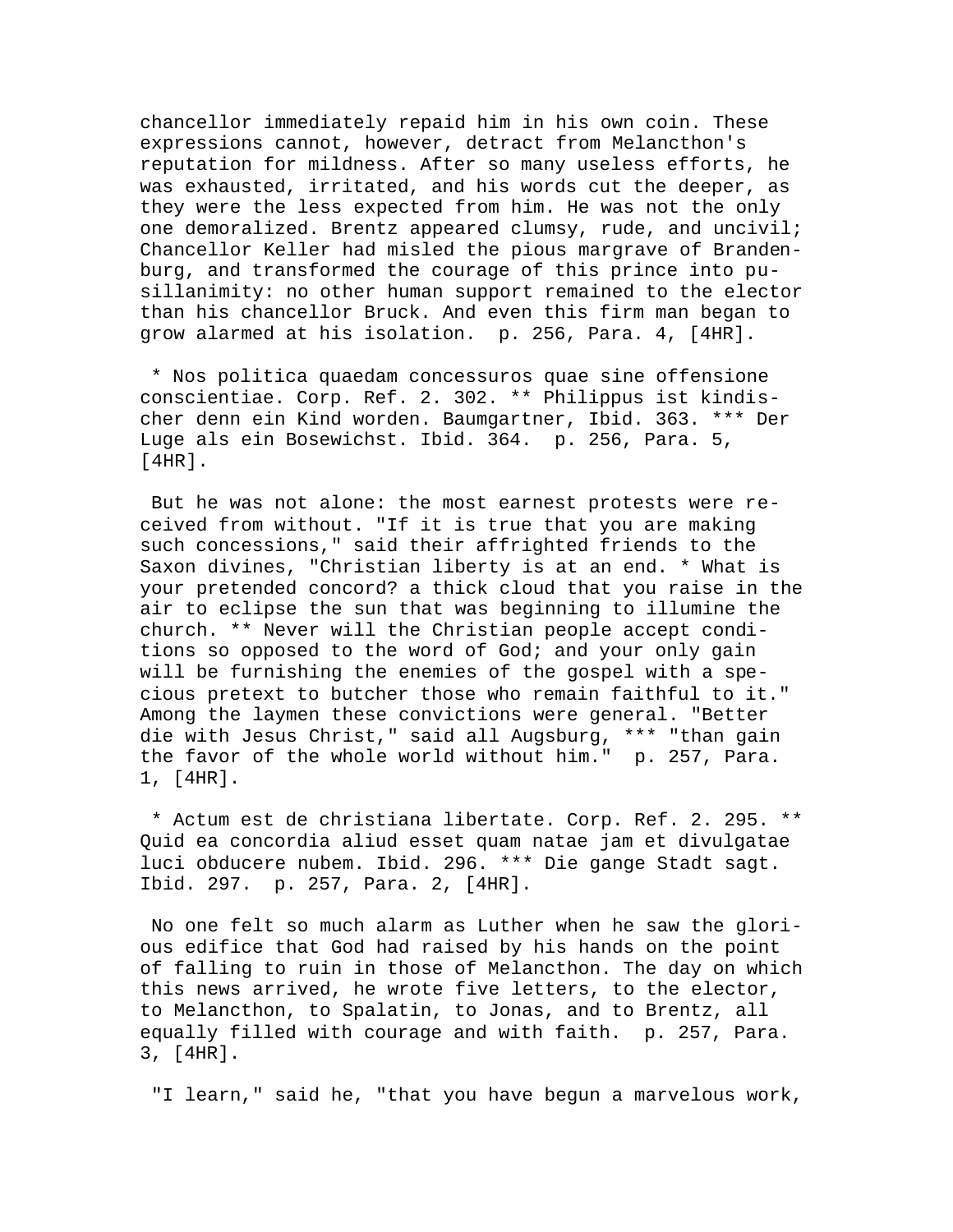namely, to reconcile Luther and the pope; but the pope will not be reconciled, and Luther begs to be excused. \* And if, in despite of them, you succeed in this affair, then after your example I will bring together Christ and Belial. p. 257, Para. 4, [4HR].

 \* Sed Papa nolet et Lutherus deprecatur L. Epp. 4. 144. p. 257, Para. 5, [4HR].

 "The world I know is full of wranglers who obscure the doctrine of justification by faith, and of fanatics who persecute it. Do not be astonished at it, but continue to defend it with courage, for it is the heel of the seed of the woman that shall bruise the head of the serpent. \* p. 257, Para. 6, [4HR].

 \* Nam hic est ille unicus calcaneus seminis antiquo serpenti adversantis. L. Epp. 4. 151. p. 257, Para. 7, [4HR].

 "Beware also of the jurisdiction of the bishops, for fear we should soon have to recommence a more terrible struggle than the first. They will take our concessions widely, very widely, always more widely, and will give us theirs narrowly, very narrowly, and always more narrowly. \* All these negotiations are impossible, unless the pope should renounce his papacy. p. 258, Para. 1, [4HR].

 \* Ipsi enim nostras concessiones large, largius, largissime, suas vero, stricte, strictius, strictissime. Ibid. 145. p. 258, Para. 2, [4HR].

 "A pretty motive indeed our adversaries assign. They cannot, say they, restrain their subjects, if we do not publish everywhere that they have the truth on their side: as if God only taught his word, that our enemies might at pleasure tyrannize over their people. p. 258, Para. 3, [4HR].

 "They cry out that we condemn all the church. No, we do not condemn it; but as for them, they condemn all the word of God, and the word of God is more than the church." \* p. 258, Para. 4, [4HR].

 \* Sed ab ipsis totum verbum Dei, quod plus quam ecclesia est, damnari. Ibid. 145. p. 258, Para. 5, [4HR].

This important declaration of the reformers decides the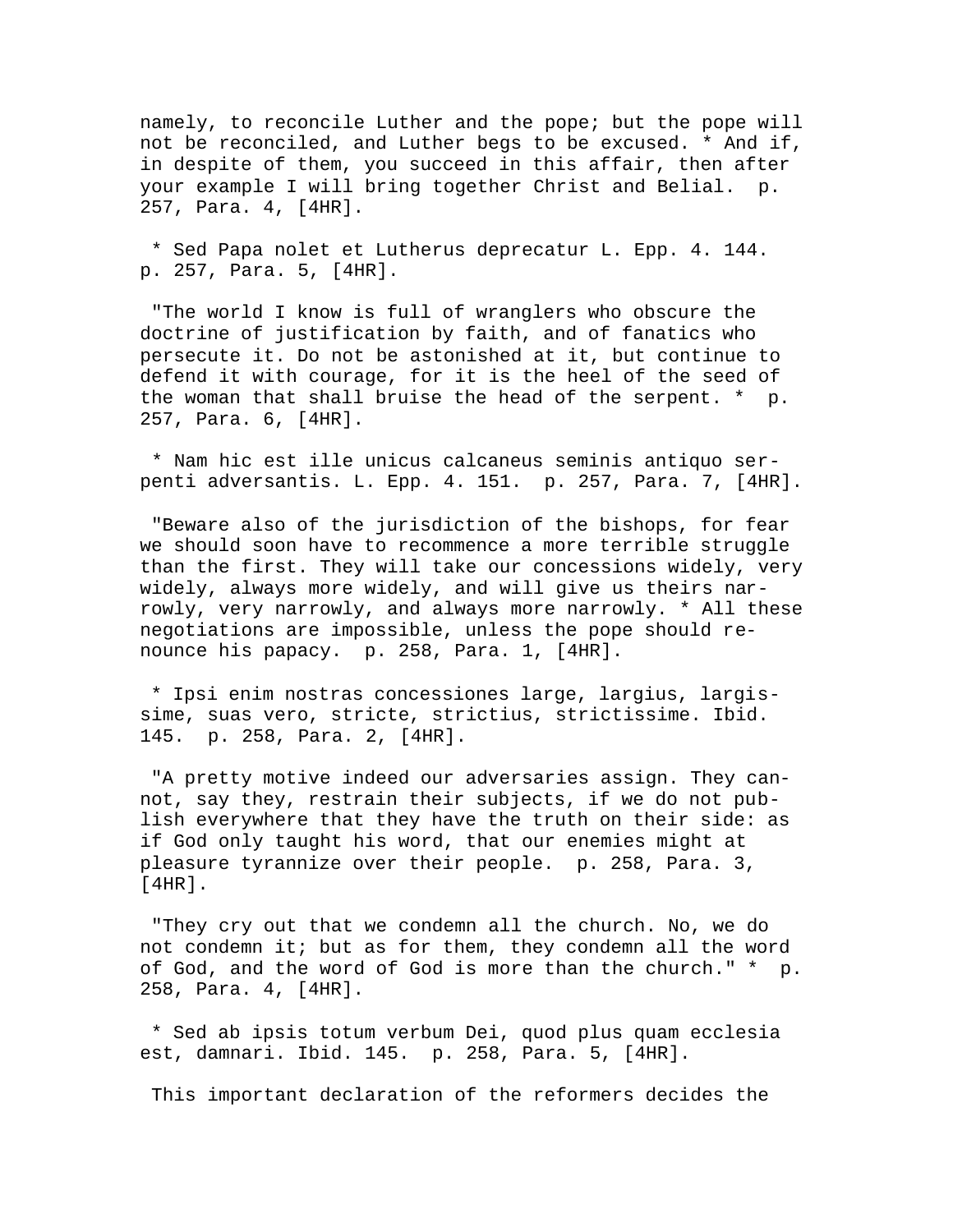controversy between the evangelical Christians and the papacy: unfortunately we have often seen Protestants return, on this fundamental point, to the error of Rome, and set the visible church above the word of God. p. 258, Para. 6, [4HR].

 "I write to you now," continues Luther, "to believe with all of us, and that through obedience to Jesus Christ, that Campeggio is a famous demon. \* I cannot tell how violently I am agitated by the conditions which you propose. The plan of Campeggio and the pope had been to try us first by threats, and then, if these do not succeed, by stratagems; you have triumphed over the first attack, and sustained the terrible coming of Caesar: now, then, for the second. Act with courage, and yield nothing to the adversaries, except what can be proved with evidence from the very word of God. p. 258, Para. 7, [4HR].

 \* Quod Campeggius est unus magnus et insignis diabolus. Ibid. 147. p. 258, Para. 8, [4HR].

 "But if, which Christ forbid, you do not put forward all the gospel; if, on the contrary, you shut up that glorious eagle in a sack; Luther -- doubt it not -- Luther will come and gloriously deliver the eagle. \* As certainly as Christ lives, that shall be done." p. 259, Para. 1, [4HR].

 \* Veniet, ne dubita, veniet Lutterus, hanc aquilam liberaturus magnifice. L. Epp. 4. 155. p. 259, Para. 2, [4HR].

 Thus spoke Luther, but in vain: everything in Augsburg was tending towards approaching ruin; Melancthon had a bandage over his eyes that nothing could tear off. He no longer listened to Luther, and cared not for popularity. "It does not become us," said he, "to be moved by the clamors of the vulgar: \* we must think of peace and of posterity. If we repeal the episcopal jurisdiction, what will be the consequence to our descendants? The secular powers care nothing about the interests of religion. \*\* Besides, too much dissimilarity in the churches is injurious to peace: we must unite with the bishops, lest the infamy of schism should overwhelm us for ever." \*\*\* p. 259, Para. 3, [4HR].

 \* Sed nos nihil decet vulgi clamoribus moveri. Corp. Ref. 2. 303. \*\* Profani jurisdictionem ecclesiasticam et similia negotia religionem non curent. Ibid. \*\*\* Ne schismatis infamia perpetuo laboremus. Ibid. p. 259, Para. 4, [4HR].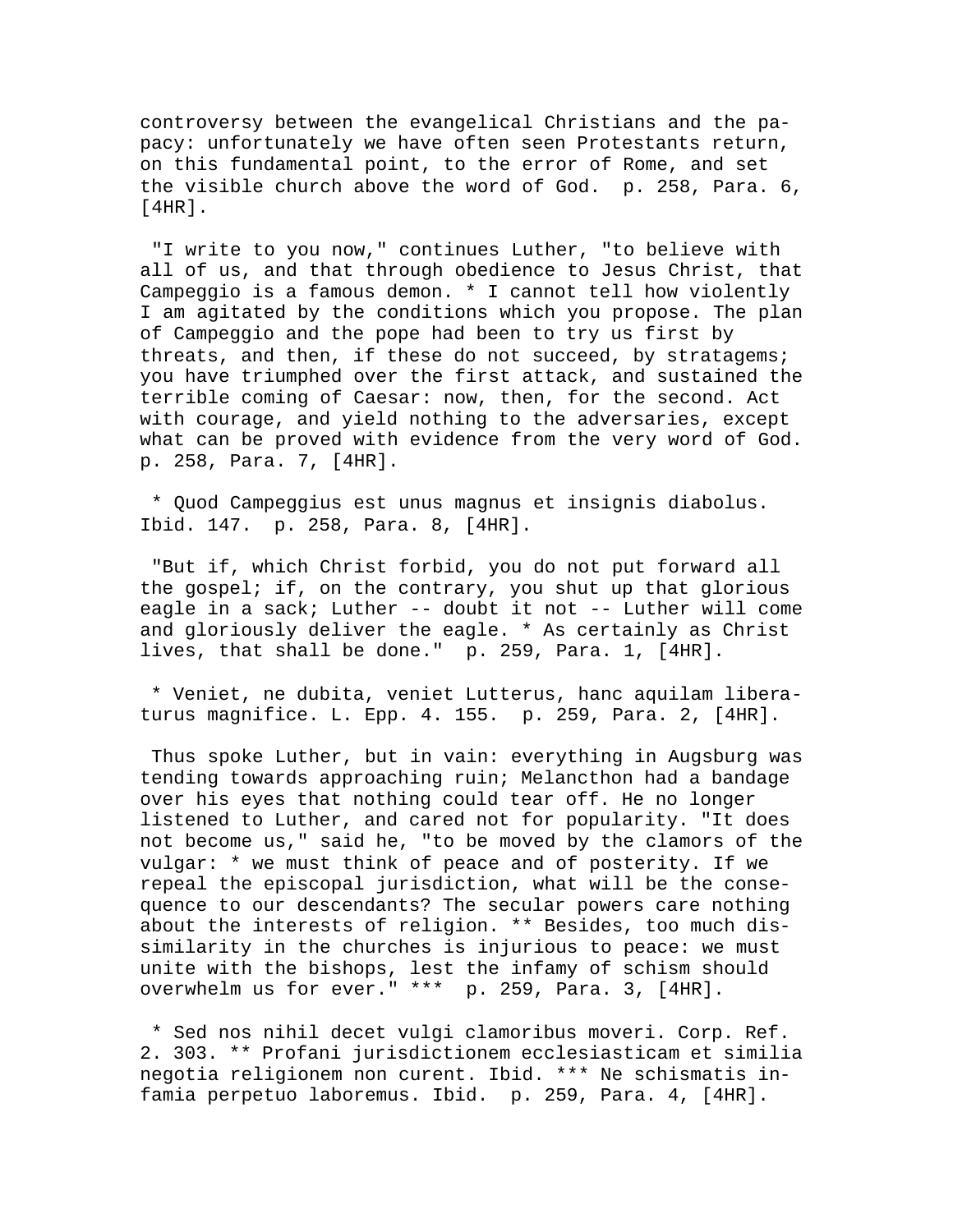The evangelicals too readily listened to Melancthon, and vigorously labored to bind to the papacy by the bonds of the hierarchy that church which God had so wonderfully emancipated. Protestantism rushed blindfold into the nets of its enemies. Already serious voices announced the return of the Lutherans into the bosom of the Romish church. "They are preparing their defection, and are passing over to the Papists," said Zwingle. \* The politic Charles the Fifth acted in such a manner that no haughty word should compromise the victory; but the Roman clergy could not master themselves: their pride and insolence increased every day. "One would never believe," said Melancthon, "the airs of triumph which the Papists give themselves." There was good reason, the agreement was on the verge of conclusion: yet one or two steps. . . . . and then, woe to the Reformation! p. 259, Para. 5, [4HR].

 \* Lutherani defectionem parant ad Papistas. Zw. Epp. 2. 461. p. 259, Para. 6, [4HR].

 Who could prevent this desolating ruin? It was Luther who pronounced the name towards which all eyes should be turned: "Christ lives," said he, "and He by whom the violence of our enemies has been conquered will give us strength to surmount their wiles." This, which was in truth the only resource, did not disappoint the Reformation. p. 260, Para. 1, [4HR].

 If the Roman hierarchy had been willing, under certain admissible conditions, to receive the Protestants who were ready to capitulate, all would have been over with them. When once it held them in its arms, it would have stifled them; but God blinded the Papacy, and thus saved his church. "No concessions," had declared the Romish senate; and Campeggio, elated with his victory, repeated, "No concessions." He moved heaven and earth to inflame the Catholic zeal of Charles in this decisive moment. From the emperor he passed to the princes. "Celibacy, confession, the withdrawal of the cup, private masses," exclaimed he: "all these are obligatory: we must have all." This was saying to the evangelical Christians, as the Samnites to the ancient Romans: "Here are the Caudine forks; pass through them." p. 260, Para. 2, [4HR].

 The Protestants saw the yoke, and shuddered. God revived the courage of confessors in their weakened hearts. They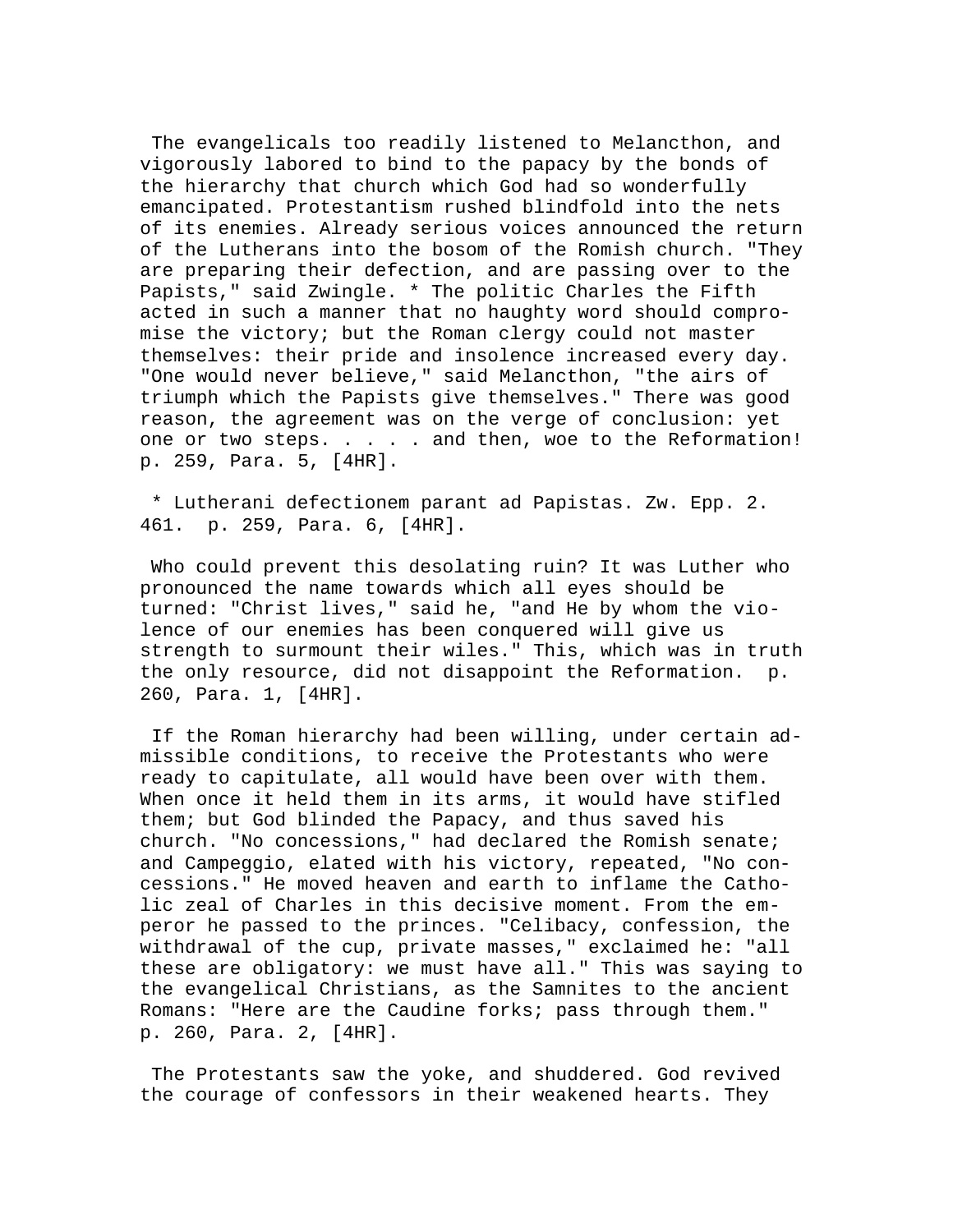raised their heads, and rejected this humiliating capitulation. The commission was immediately dissolved. p. 260, Para. 3, [4HR].

 This was a great deliverance; but soon appeared a fresh danger. The evangelical Christians ought immediately to have quitted Augsburg; but, said one of them, \* "Satan, disguised as an angel of light, blinded the eyes of their understanding." They remained. p. 260, Para. 4, [4HR].

 \* Baumgartner to Spengler. Corp. Ref. 2. 363. p. 260, Para. 5, [4HR].

 All was not yet lost for Rome, and the spirit of falsehood and of cunning might again renew its attacks. p. 260, Para. 6, [4HR].

 It was believed at court that this disagreeable termination of the commission was to be ascribed to some wrongheaded individuals, and particularly to duke George. They therefore resolved to name another, composed of six members only: on the one side, Eck, with the Chancellors of Cologne and Baden; on the other, Melancthon, with the Chancellors Bruck and Heller. The Protestants consented, and all was begun anew. p. 260, Para. 7, [4HR].

 The alarm then increased among the most decided followers of the Reformation. "If we expose ourselves unceasingly to new dangers, must we not succumb at last?" \* The deputies of Nuremberg in particular declared that their city would never place itself again under the detested yoke of the bishops. "It is the advice of the undecided Erasmus that Melancthon follows," said they. "Say rather of Ahithophel", 2 Samuel 15, replied others. "However it may be," added they; "if the pope had bought Melancthon, the latter could have done nothing better to secure the victory for him." \*\* p. 261, Para. 1, [4HR].

 \* Fremunt et alii socii ac indignantur regnum Episcoporum restitui. Ibid. 328. \*\* Si conductus quanta ipse voluisset pecunia a Papa esset. Ibid. 33. p. 261, Para. 2, [4HR].

 The landgrave was especially indignant at this cowardice. "Melancthon," wrote he to Zwingle, "walks backwards like a crab." \* From Friedwald, whither he had repaired after his flight from Augsburg, Philip of Hesse endeavored to check the fall of Protestantism. "When we begin to yield, we al-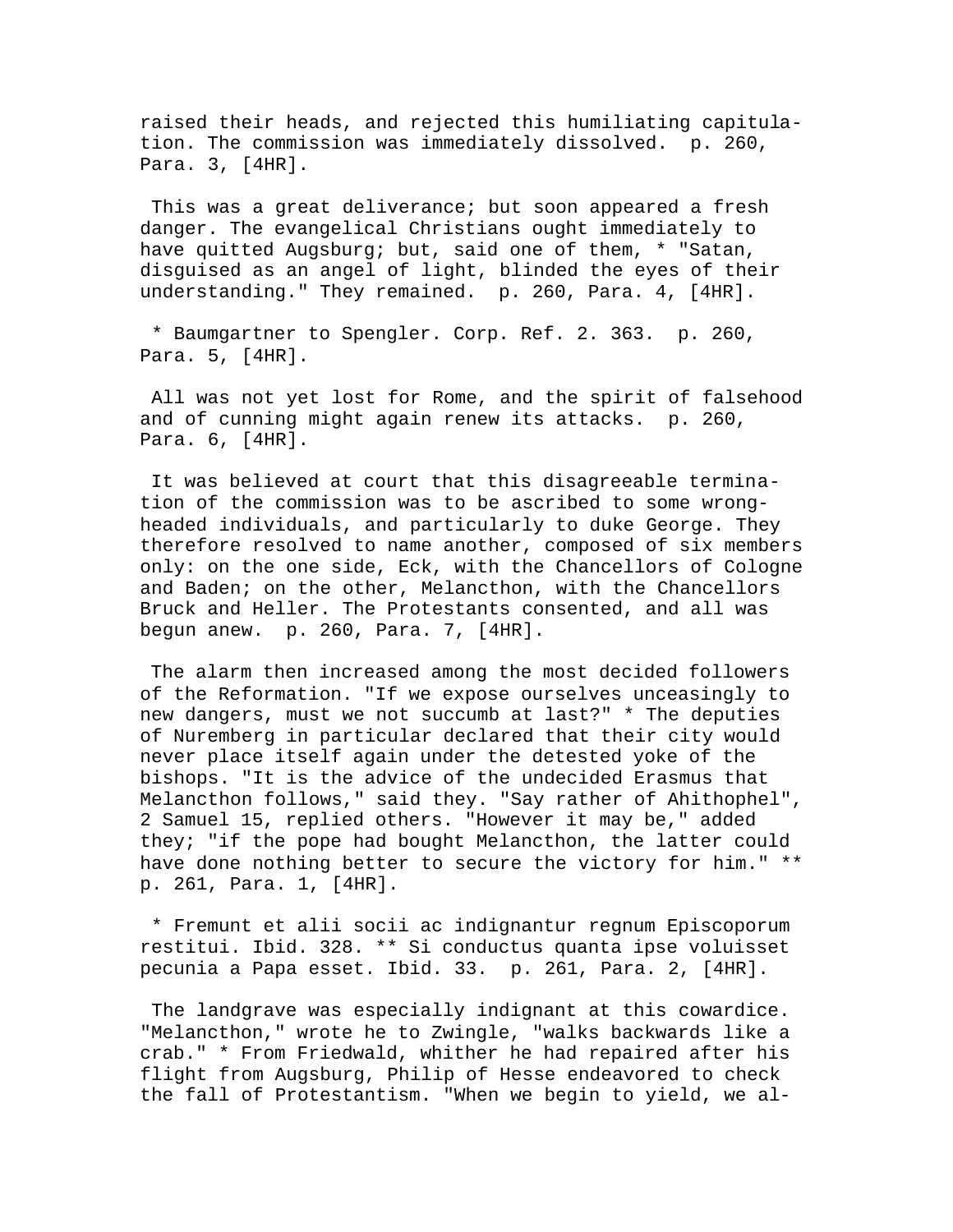ways yield more," wrote he to his ministers at Augsburg. "Declare therefore to my allies that I reject these perfidious conciliations. If we are Christians, what we should pursue is, not our own advantage, but the consolation of so many weary and afflicted consciences, for whom there is no salvation if we take away the word of God. The bishops are not real bishops, for they speak not according to the holy Scriptures. If we acknowledge them, what would follow? They would remove our ministers, silence the gospel, reestablish ancient abuses, and the last state would be worse than the first. If the Papists will permit the free preaching of the pure gospel, let us come to an understanding with them; for the truth will be the strongest, and will root out all the rest. But if not. No. This is not the moment to yield, but to remain firm even to death. Baffle these fearful combinations of Melancthon, and tell the deputies of the cities, from me, to be men, and not women. \*\* Let us fear nothing: God is with us." p. 261, Para. 3, [4HR].

 \* Retro it, ut cancer. Zw. Epp. 2. 506. \*\* Das sie nicht weyber seyen sondern manner. Corp. Ref. 2. 327. p. 261, Para. 4, [4HR].

 Melancthon and his friends, thus attacked, sought to justify themselves: on the one hand, they maintained, that if they preserved the doctrine it would finally overthrow the hierarchy. But then why restore it? Was it not more than doubtful whether a doctrine so enfeebled would still retain strength sufficient to shake the Papacy? On the other hand, Melancthon and his friends pointed out two phantoms before which they shrunk in affright. The first was war, which, in their opinion, was imminent. "It will not only," said they, "bring numberless temporal evils with it, the devastation of Germany, murder, violation, sacrilege, rapine; but it will produce spiritual evils more frightful still, and inevitably bring on the perturbation of all religion." \* The second phantom was the supremacy of the state. Melancthon and his friends foresaw the dependence to which the princes would reduce the church, the increasing secularization of its institutions and of its instruments, the spiritual death that would result, and shrank back with terror from the frightful prospect. "Good men do not think that the court should regulate the ministry of the church," \*\* said Brentz. "Have you not yourselves experienced," added he ironically, "with what wisdom and mildness these boors, 'tis thus I denominate the officials and prefects of the princes, treat the ministers of the church, and the church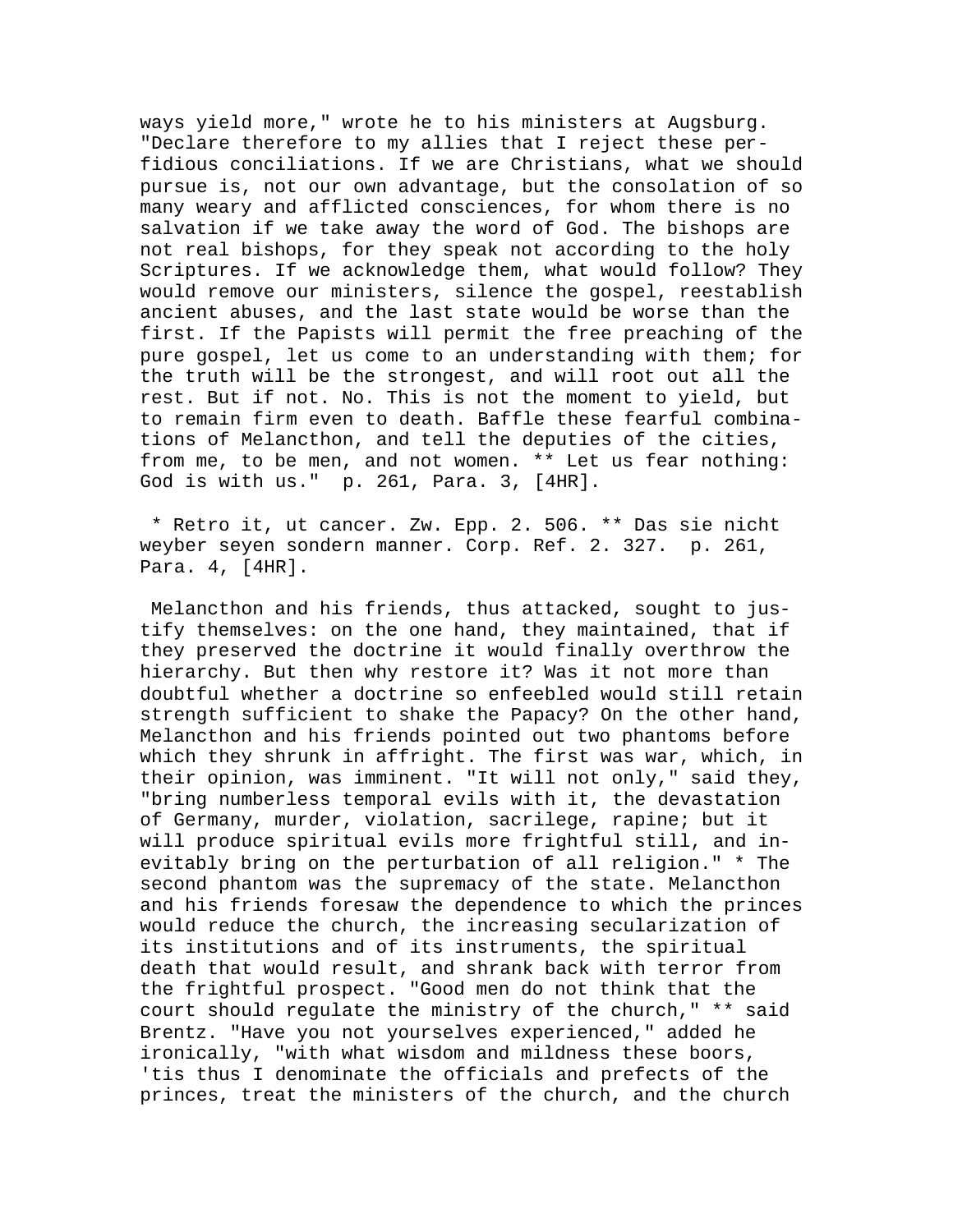itself. Rather die seven times." "I see," exclaimed Melancthon, "what a church we shall have if the ecclesiastical government is abolished. I discover in the future a tyranny far more intolerable than that which has existed to this day." \*\*\* Then, bowed down by the accusations that poured upon him from every side, the unhappy Philip exclaimed: "If it is I who have aroused this tempest, I pray his majesty to throw me, like Jonas, into the sea, and to drag me out only to give me up to torture and to the stake." \*\*\*\* p. 262, Para. 1, [4HR].

 \* Confusio et perturbatio religonum. Ibid. 382. \*\* Ut aula ministerium in ecclesia ordinet bonis non detivur consultum. Ibid. 362. \*\*\* Videopostea multo intolerabiliorem futuram tyrannidem quam unquam antea fuisse. Corp. Ref. 2. 334. \*\*\*\* Si mea causa haec tempestas coacta est, me statim velut Jonam in mare ejiciat. Ibid. 382. p. 262, Para. 2, [4HR].

 If the Romish episcopacy were once recognized, all seemed easy. In the Commission of Six, they conceded the cup to the laity, marriage to the pastors, and the article of prayer to saints appeared of little importance. But they stopped at three doctrines which the evangelicals could not yield. The first was the necessity of human satisfaction for the remission of the penalties of sin; the second, the idea of something meritorious in every good work; the third, the utility of private masses. "Ah," quickly replied Campeggio to Charles the Fifth, "I would rather be cut in pieces than concede anything about masses." \* p. 263, Para. 1, [4HR].

 \* Er wollte sich ehe auf Stucker Zureissen lassen. L. Opp. 20. 328. p. 263, Para. 2, [4HR].

 "What," replied the politicians, "when you agree on all the great doctrines of salvation, will you for ever rend the unity of the church for three such trivial articles? Let the theologians make a last effort, and we shall see the two parties unite, and Rome embrace Wittemburg." p. 263, Para. 3, [4HR].

 It was not so: under these three points was concealed a whole system. On the Roman side, they entertained the idea that certain works gain the divine favor, independently of the disposition of him who performs them, and by virtue of the will of the church. On the evangelical side, on the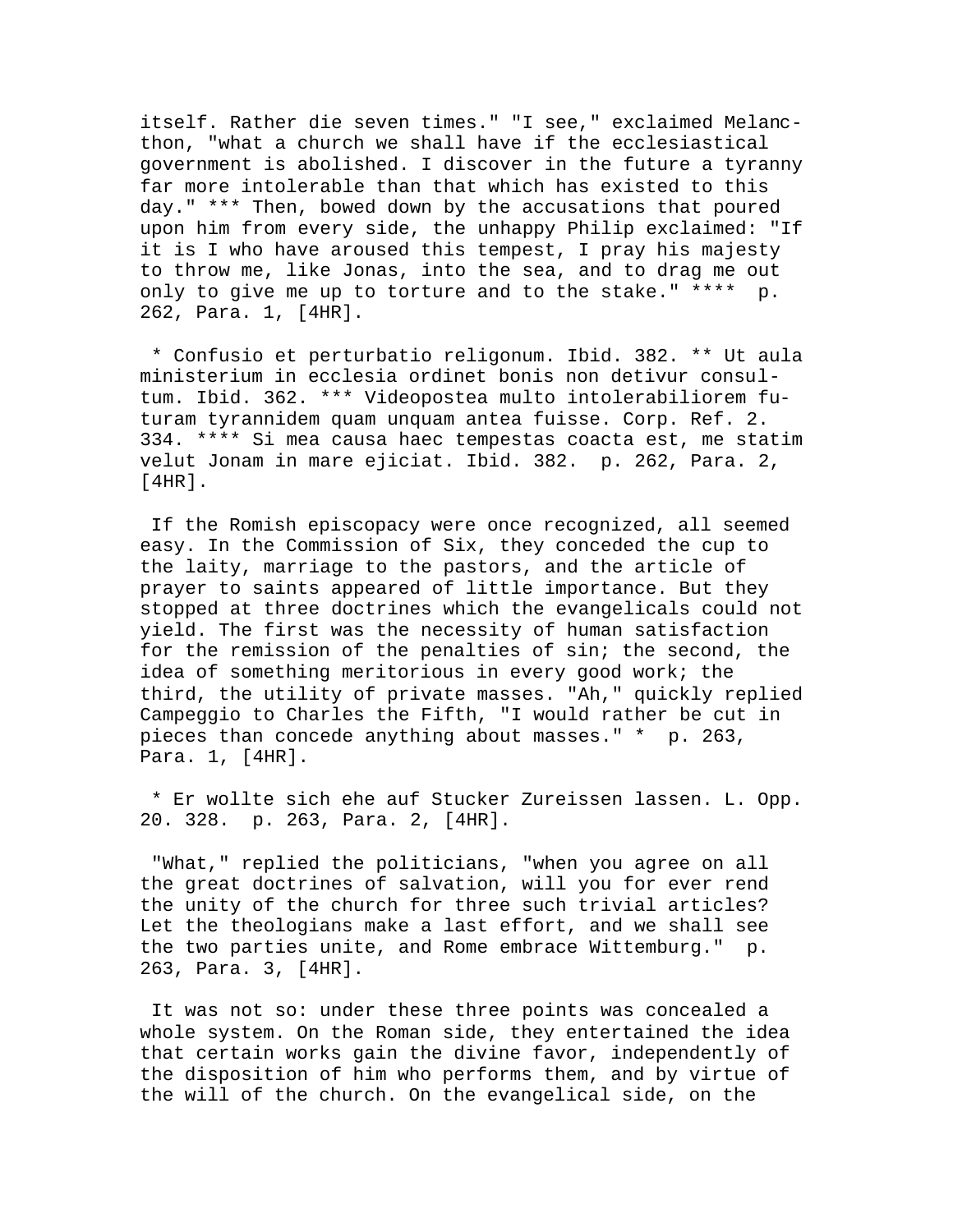contrary, they felt a conviction that these external ordinances were mere human traditions, and that the only thing which procured man the divine favor was the work that God accomplished by Christ on the cross; while the only thing that put him in possession of this favor was the work of regeneration that Christ accomplishes by his Spirit in the heart of the sinner. The Romanists, by maintaining their three articles, said: "The church saves," which is the essential doctrine of Rome; the evangelicals, by rejecting them, said: "Jesus Christ alone saves," which is Christianity itself. This is the great antithesis which then existed, and which still separates the two churches. With these three points, which placed souls under her dependence, Rome justly expected to recover everything; and she showed by her perseverance that she understood her position. But the evangelicals were not disposed to abandon theirs. The Christian principle was maintained against the ecclesiastical principle which aspired to swallow it up: Jesus Christ stood firm in presence of the church, and it was seen that henceforward all conferences were superfluous. p. 263, Para. 4, [4HR].

 Time pressed; for two months and a half Charles the Fifth had been laboring in Augsburg, and his pride suffered because four or five theologians checked the triumphal progress of the conqueror of Pavia. "What," said they to him, "a few days sufficed to overthrow the king of France and the pope, and you cannot succeed with these Gospellers." They determined on breaking off the conferences. Eck, irritated because neither stratagem nor terror had been effectual, could not master himself in the presence of the Protestants. "Ah," exclaimed he, at the moment of separation, "why did not the emperor, when he entered Germany, make a general inquest about the Lutherans? He would then have heard arrogant answers, witnessed monsters of heresy, and his zeal suddenly taking fire, would have led him to destroy all this faction. \* But now Bruck's mild language and Melancthon's concessions prevent him from getting so angry as the cause requires." Eck said these words with a smile; but they expressed all his thoughts. The colloquy terminated on the 30th of August. p. 264, Para. 1, [4HR].

 \* Haec inflammassent Imperatorem ad totam hanc factionem delendam. Corp. Ref. 2. 335. p. 264, Para. 2, [4HR].

 The Romish states made their report to the emperor. They were face to face, three steps only from each other, with-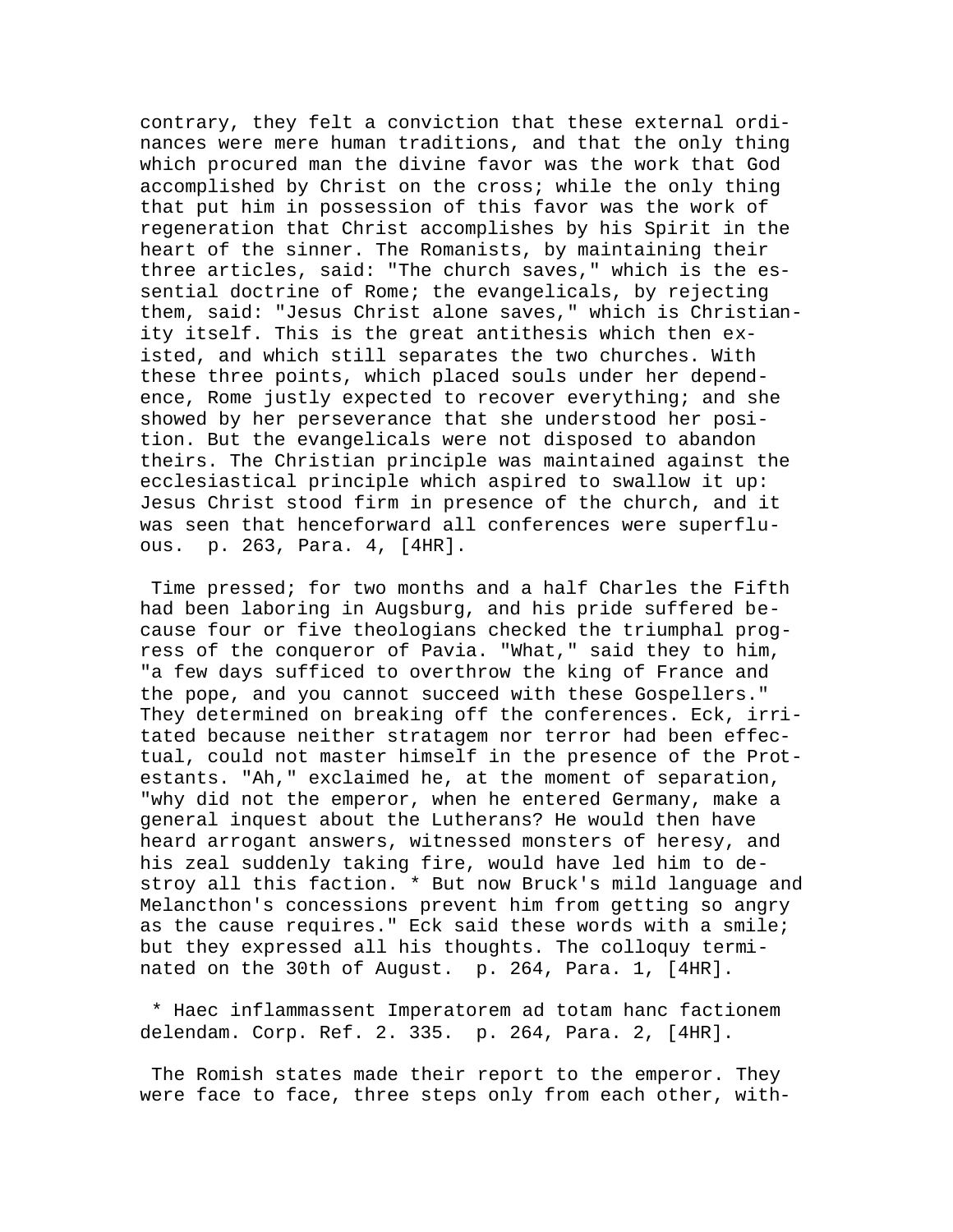out either side being able to approach nearer, even by a hair's breadth. p. 264, Para. 3, [4HR].

 Thus, then, Melancthon had failed; and his enormous concessions were found useless. From a false love of peace, he had set his heart on an impossibility. Melancthon was at the bottom a really Christian soul. God preserved him from his great weakness, and broke the clue that was about to lead him to destruction. Nothing could have been more fortunate for the Reformation than Melancthon's failure; but nothing could, at the same time, have been more fortunate for himself. His friends saw that though he was willing to yield much, he could not go so far as to yield Christ himself, and his defeat justified him in the eyes of the Protestants. p. 265, Para. 1, [4HR].

 The elector of Saxony and the margrave of Brandenburg sent to beg Charles's leave to depart. The latter refused at first rather rudely, but at last he began to conjure the princes not to create by their departure new obstacles to the arrangements they soon hoped to be able to conclude. \* We shall see what was the nature of these arrangements. p. 265, Para. 2, [4HR].

 \* Antwort des Kaisers, etc. Urkund. 2. 313. p. 265, Para. 3, [4HR].

 The Romanists appeared to redouble their exertions. If they now let the clue slip, it is lost for ever: they labored accordingly to reunite the two ends. There were conferences in the gardens, conferences in the churches, at St. George's, at St. Maurice's, between the duke of Brunswick and John Frederick the elector's son, the Chancellors of Baden and of Saxony, the chancellor of Liege and Melancthon; but all these attempts were unavailing. It was to other means they were going to have recourse. p. 265, Para. 4, [4HR].

 Charles the Fifth had resolved to take the affair in hand, and to cut the Gordian knot, which neither doctors nor princes could untie. Irritated at seeing his advances spurned and his authority compromised, he thought that the moment was come for drawing the sword. On the 4th of September, the members of the Roman party, who were still endeavoring to gain over the Protestants, whispered these frightful intentions in Melancthon's ears. "We scarcely dare mention it," said they: "the sword is already in the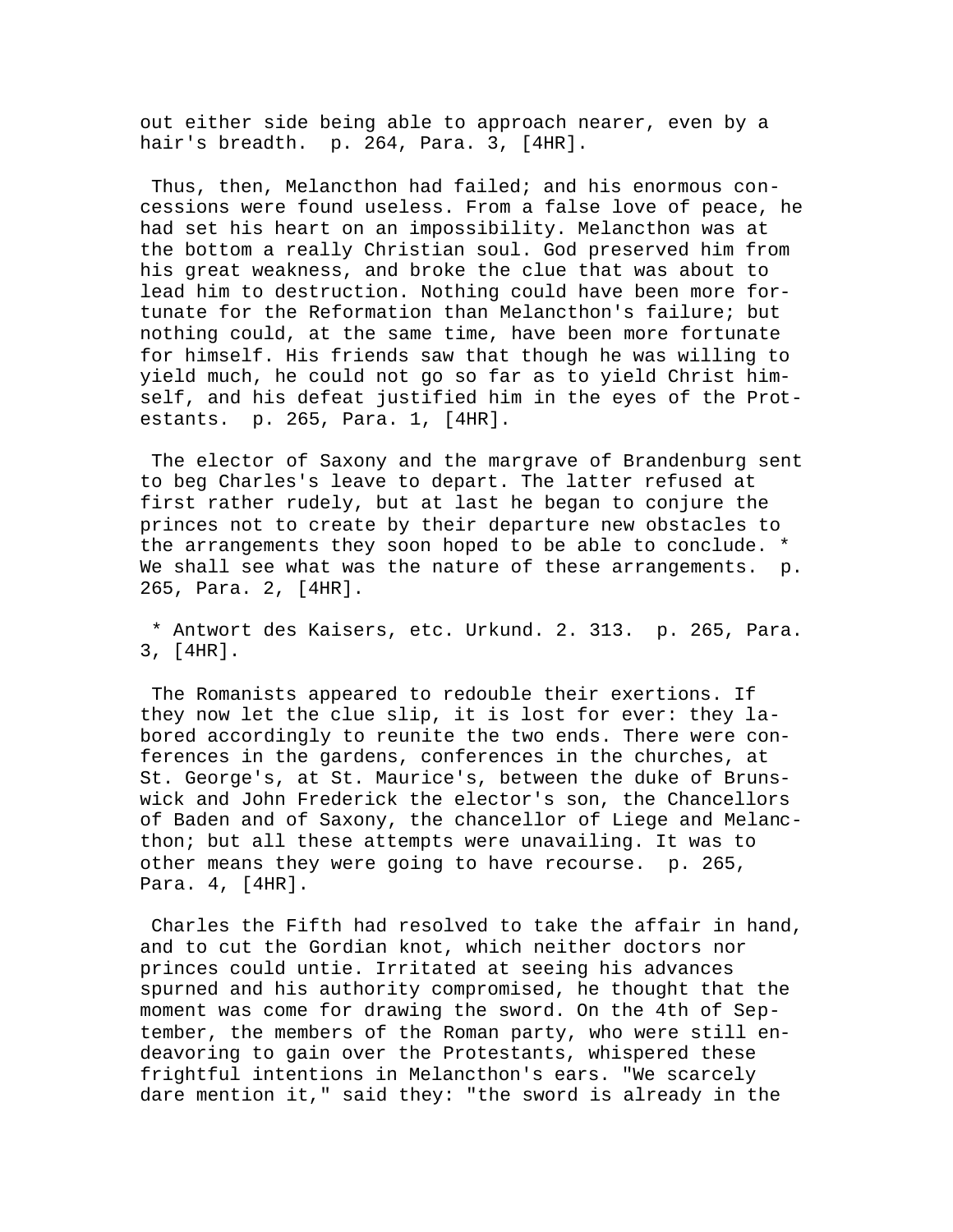emperor's hands, and certain people exasperate him more and more. He is not easily enraged, but once angry, it is impossible to quiet him." \* p. 265, Para. 5, [4HR].

 \* Nescio an ausim dicere, jam ferrum in manu Caesaris esse. Corp. Ref. 2. 342. p. 265, Para. 6, [4HR].

 Charles had reason to appear exacting and terrible. He had at length obtained from Rome an unexpected concession, a council. Clement VII had laid the emperor's request before a congregation: "How will men who reject the ancient councils submit to a new one?" they had replied. Clement himself had no wish for an assembly, which he dreaded alike on account of his birth and conduct. \* However, his promises at the Castle of St. Angelo and at Bologna rendered it impossible for him to give a decided refusal. He answered, therefore, that "the remedy would be worse than the disease; \*\* but that if the emperor, who was so good a Catholic, judged a council absolutely necessary, he would consent to it, under the express condition, however, that the Protestants should submit in the meanwhile to the doctrines and rites of the church." Then as the place of meeting he appointed Rome. p. 266, Para. 1, [4HR].

 \* In eam (concilii celebrationem) Pontificis animus haud propendebatur. Pallavicini, 1. 251. \*\* Al contrario, remedio e piu pericoloso e per partorir maggiori mali. Lettere de Principe, 2. 197. p. 266, Para. 2, [4HR].

 Scarcely had news of this concession spread abroad, than the fear of a Reformation froze the papal court. The public charges of the Papacy, which were altogether venal, immediately fell, says a cardinal, and were offered at the lowest price, \* without even being able to find purchasers. \*\* The Papacy was compromised; its merchandise was endangered; and the price current immediately declined on the Roman exchange. p. 266, Para. 3, [4HR].

 \* Evulgatus concilii rumor..publica Romae munera..jam in vilissimum pretium decidissent. Pallav. 1. 251. \*\* Che non se non trovano danari. Lett. Di Prin. 3. 5. p. 266, Para. 4, [4HR].

 On Wednesday, 7th of September, at two in the afternoon, the Protestant princes and deputies having been introduced into the chamber of Charles the Fifth, the count-palatine said to them, "that the emperor, considering their small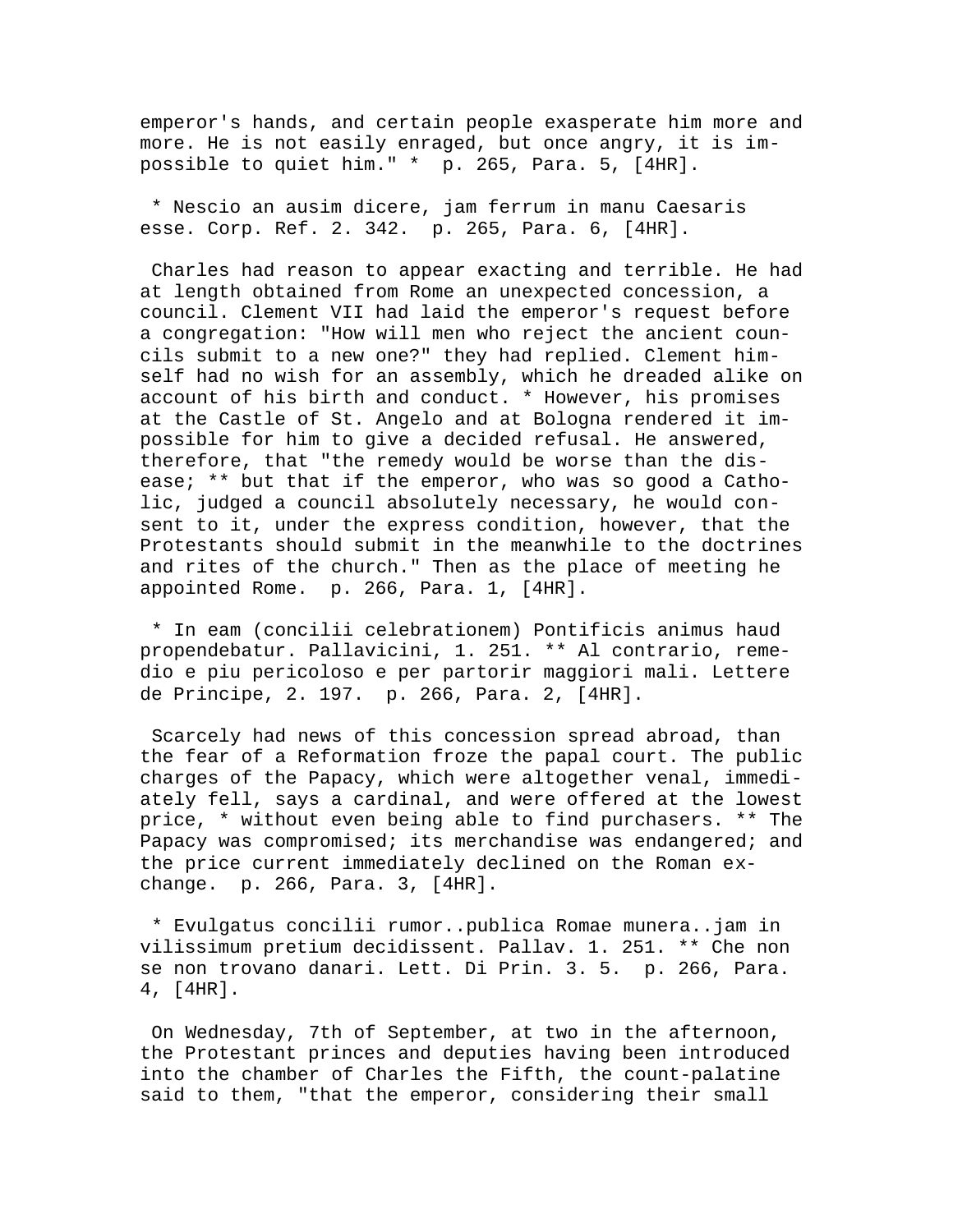number, had not expected they would uphold new sects against the ancient usages of the universal church; that, nevertheless, being desirous of appearing to the last full of kindness, he would require of his holiness the convocation of a council; but that in the meanwhile they should return immediately into the bosom of the Catholic church, and restore everything to its ancient footing." \* p. 266, Para. 5, [4HR].

 \* Interim restitui debere omnia Papistis. Corp. Ref. 2. See also Erklarung des Kaisers Karl. 5. Urkunden 2. 391. p. 266, Para. 6, [4HR].

 The Protestants replied on the morrow, the 8th of September, that they had not stirred up new sects contrary to the holy Scriptures: \* that, quite the reverse, if they had not agreed with their adversaries, it was because they had desired to remain faithful to the word of God; that, by convoking in Germany a general, free, and Christian council, it would only be doing what preceding diets had promised; but that nothing should compel them to reestablish in their churches an order of things opposed to the commandments of God." p. 267, Para. 1, [4HR].

 \* Nit neue, Secten wieder die heilige Schrifft. Bruck, Apol. p. 136. p. 267, Para. 2, [4HR].

 It was eight in the evening when, after a long deliberation, the Protestants were again called in. "His majesty," said George Truschses to them, "is equally astonished, both that the Catholic members of the commissions have accorded so much, and that the protestant members have refused everything. What is your party in the presence of his imperial majesty, of his papal holiness, of the electors, princes, estates of the empire, and other kings, rulers, and potentates of Christendom? It is but just that the minority should yield to the majority. Do you desire the means of conciliation to be protracted, or do you persist in your answer? Speak frankly; for if you persist, the emperor will immediately see to the defense of the church. Tomorrow at one o'clock you will bring your final decision." p. 267, Para. 3, [4HR].

 Never had such threatening words issued from Charles's mouth. It was evident he wished to subdue the Protestants by terror; but this end was not attained. They replied the next day but one -- a day more having been accorded them --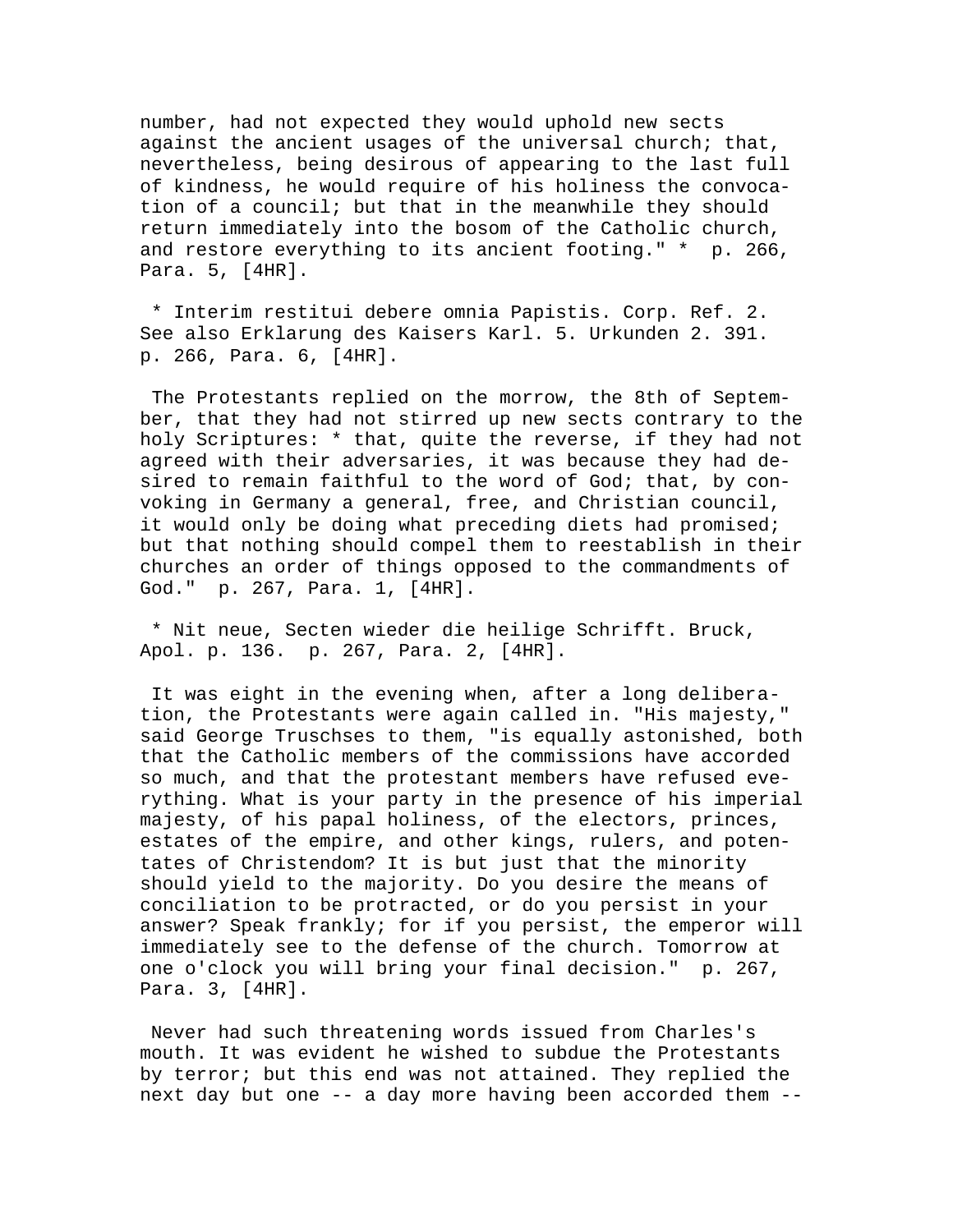that new attempts at conciliation would only fatigue the emperor and the diet; that they only required regulations to maintain political peace until the assembling of the council. \* "Enough," replied the redoubtable emperor; "I will reflect upon it; but in the mean time let no one quit Augsburg." p. 267, Para. 4, [4HR].

 \* Urkunden. 2. 410; Bruck, Apol. p. 139. p. 267, Para. 5, [4HR].

 Charles the Fifth was embarrassed in a labyrinth from which he knew not how to escape. The state had resolved to interfere with the church, and saw itself compelled to have immediate recourse to its ultima ratio, the sword. Charles did not desire war, and yet how could he now avoid it? If he did not execute his threats, his dignity was compromised, and his authority rendered contemptible. He sought an outlet on one side or the other, but could find none. It therefore only remained for him to close his eyes, and rush forward heedless of the consequences. These thoughts disturbed him: these cares preyed upon him; he was utterly confounded. p. 268, Para. 1, [4HR].

 It was now that the elector sent to beg Charles would not be offended if he left Augsburg. "Let him await my answer," abruptly replied the emperor: and the elector having rejoined that he would send his ministers to explain his motives to his majesty: "Not so many speeches," resumed Charles, with irritation; "let the elector say whether he will stay or not." \* p. 268, Para. 2, [4HR].

 \* Kurtz mit Solchen worten ob er erwarten wolte oder nicht? Bruck, Apol. p. 143. p. 268, Para. 3, [4HR].

 A rumor of the altercation between these two powerful princes having spread abroad, the alarm became universal; it was thought war would break out immediately, and there was a great disturbance in Augsburg. \* It was evening: men were running to and fro; they rushed into the hotels of the princes and of the protestant deputies, and addressed them with the severest reproaches. "His imperial majesty," said they, "is about to have recourse to the most energetic measures." They even declared that hostilities had begun: it was whispered that the commander of Horneck, Walter of Kronberg, elected by the emperor grand-master of the Teutonic order, was about to enter Prussia with an army, and dispossess duke Albert, converted by Luther. \*\* Two nights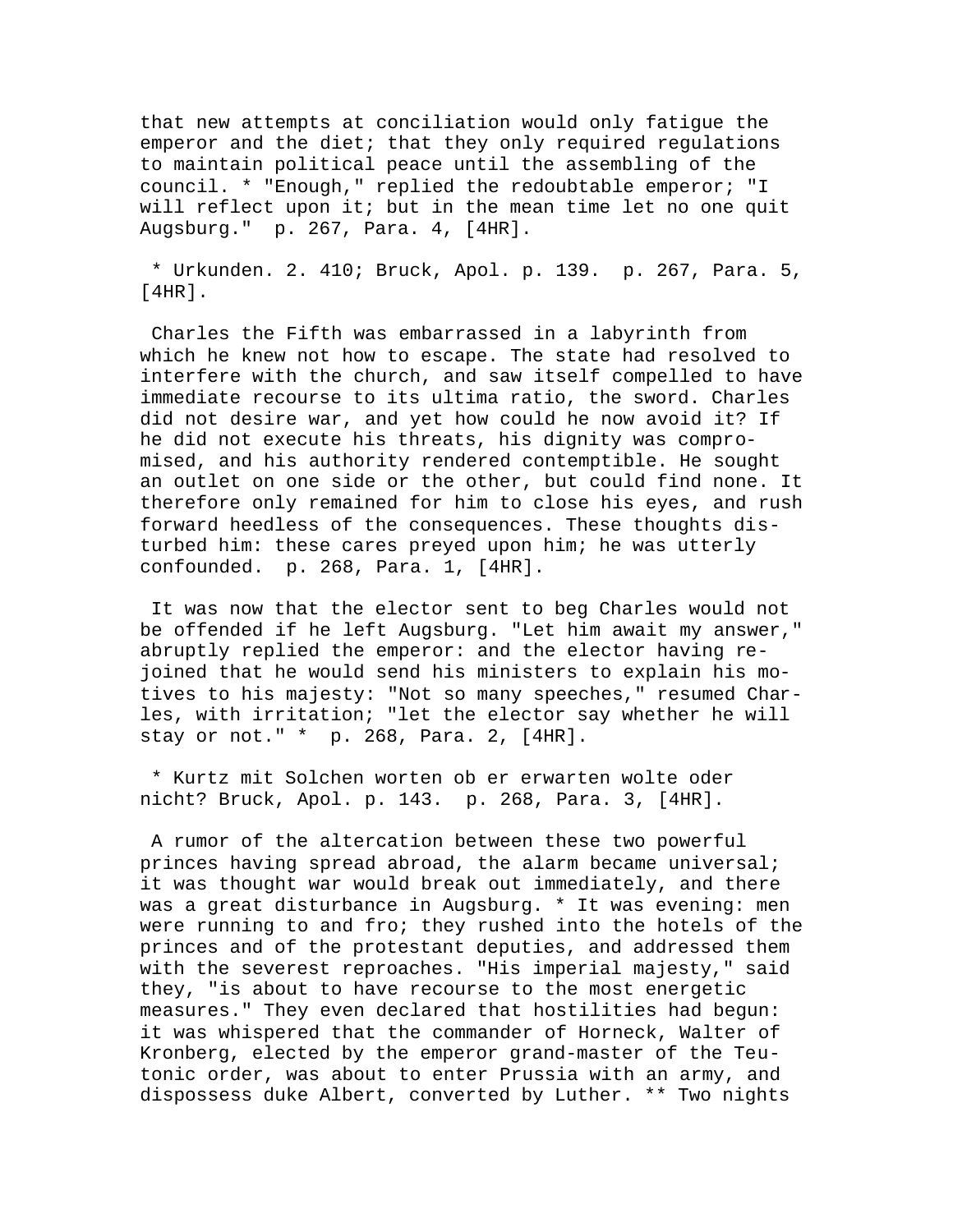successively the same tumult was repeated. They shouted, they quarrelled, they fought, particularly in and before the mansions of the princes: the war was nearly commencing in Augsburg. p. 268, Para. 4, [4HR].

 \* Ein beschwerlich Geschrey zu Augsbourg den selben abend ausge-brochen. Ibid. p. 145. \*\* Man wurde ein Kriegs-volk in Preussen Schicken. Ibid. p. 143. p. 268, Para. 5, [4HR].

 At that crisis, 12th of September, John Frederick, princeelectoral of Saxony, quitted the city. p. 269, Para. 1, [4HR].

 On the same day, or on the morrow, Jerome Wehe, chancellor of Baden, and count Truchses on the one side; Chancellor Bruck and Melancthon on the other, met at six in the morning in the church of St. Maurice. \* p. 269, Para. 2, [4HR].

\* Ibid. p. 155-160. p. 269, Para. 3, [4HR].

 Charles, notwithstanding his threats, could not decide on employing force. He might no doubt by a single word to his Spanish bands or to his German lansquenets have seized on these inflexible men, and treated them like Moors. But how could Charles, a Netherlander, a Spaniard, who had been ten years absent from the empire, dare, without raising all Germany, offer violence to the favorites of the nation? Would not the Roman-catholic princes themselves see in this act an infringement of their privileges? War was unseasonable. "Lutheranism is extending already from the Baltic to the Alps," wrote Erasmus to the legate: "You have but one thing to do: tolerate it." \* p. 269, Para. 4, [4HR].

 \* A mare Baltico ad Helvetios. Eras. Epp. 14. 1. p. 269, Para. 5, [4HR].

 The negotiation begun in the church of St. Maurice was continued between the margrave of Brandenburg and Count Truchses. The Roman party only sought to save appearances, and did not hesitate, besides, to sacrifice everything. It asked merely for a few theatrical decorations, that the mass should be celebrated in the sacerdotal garment, with chanting, reading, ceremonies, and its two canons. \* All the rest was referred to the next council, and the Protestants, till then, should conduct themselves so as to render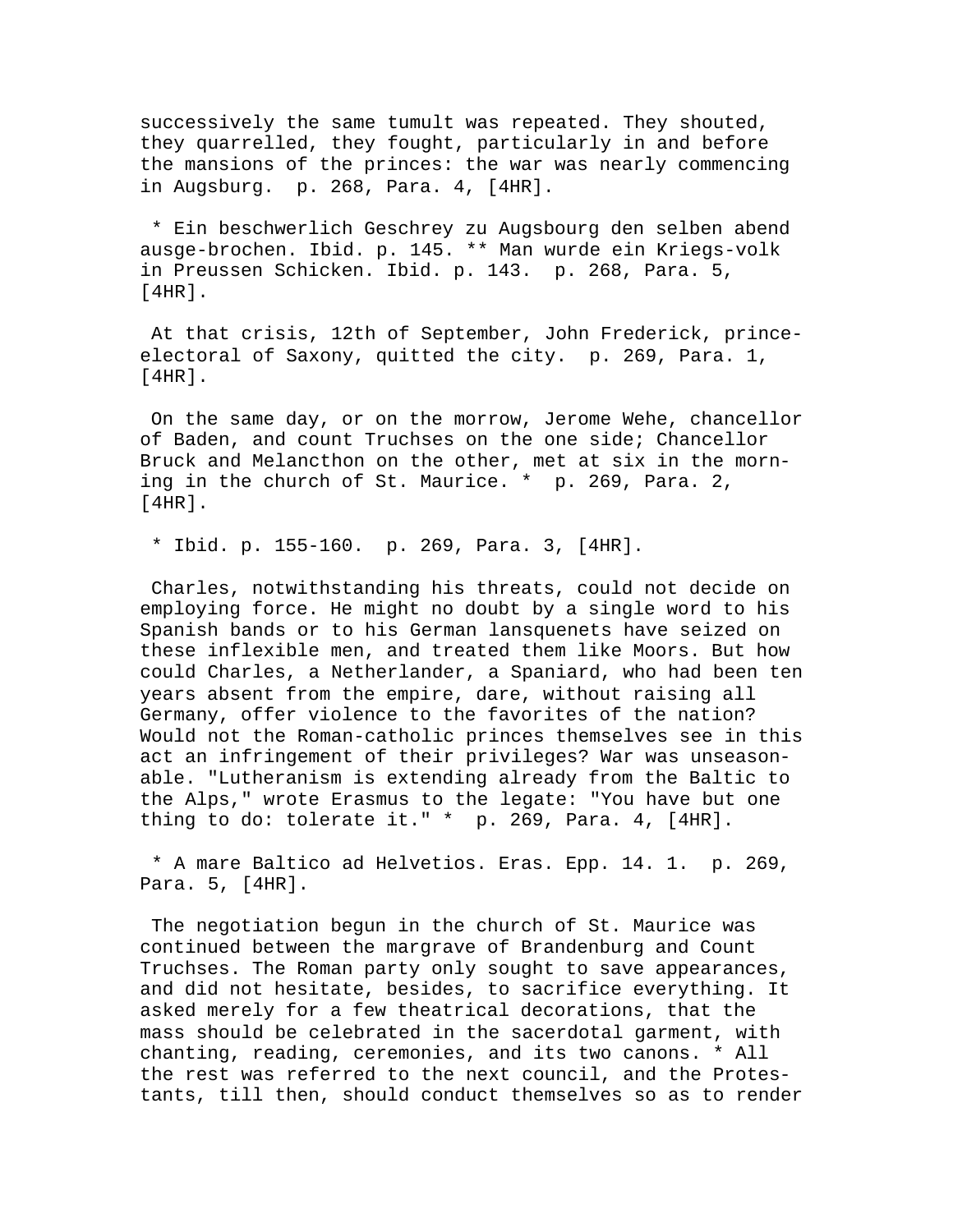account to God, to the council, and to his majesty. p. 269, Para. 6, [4HR].

 \* In gewohnlichen Kleidungen mit Gesang und Lesen. Urk. 2. 418. The canon was a frame of card-board placed on the alter before the priest, and which contained the Apostles Creed with various prayers. p. 269, Para. 7, [4HR].

 But on the side of the Protestants the wind had also changed. Now they no longer desired peace with Rome: the scales had at last fallen from their eyes, and they discovered with affright the abyss into which they had so nearly plunged. Jonas, Spalatin, and even Melancthon were agreed. "We have hitherto obeyed the commandment of St. Paul, Be at peace with all men," said they; "now we must obey this commandment of Christ, Beware ye of the leaven of the Pharisees, which is hypocrisy. On the side of our adversaries is nothing but cunning and perfidy, and their only aim is to stifle our doctrine, which is truth itself. \* They hope to save the abominable articles of purgatory, indulgences, and the Papacy, because we have passed them by in silence. \*\* Let us beware of betraying Christ and his word in order to please antichrist and the devil." \*\*\* p. 270, Para. 1, [4HR].

 \* Eitel List, gefahrliche Tucke, etc. Jonas. Urkund. 2. 423. \*\* Die grauliche artikel. Spalat. Ibid. 428. De Primatu Papae, de Purgatorio, de Indulgentiis. Melancthon, Corp. Ref. 2. 374. \*\*\* Dem Teufel und Antichrist zu gefallen. Urk. 2. 431. p. 270, Para. 2, [4HR].

 Luther at the same time redoubled his entreaties to withdraw his friends from Augsburg. "Return, return," cried he to them; "return, even if it must be so, cursed by the pope and the emperor. \* You have confessed Jesus Christ, offered peace, obeyed Charles, supported insults, and endured blasphemies. I will canonize you, I, as faithful members of Jesus Christ. You have done enough, and more than enough: now it is for the Lord to act, and he will act. They have our confession, they have the gospel; let them receive it, if they will; and if they will not, let them go --. If a war should come, let it come. We have prayed enough; we have discussed enough. The Lord is preparing our adversaries as the victim for the sacrifice; he will destroy their magnificence, and deliver his people. Yes, he will preserve us even from Babylon, and from her burning walls." p. 270, Para. 3, [4HR].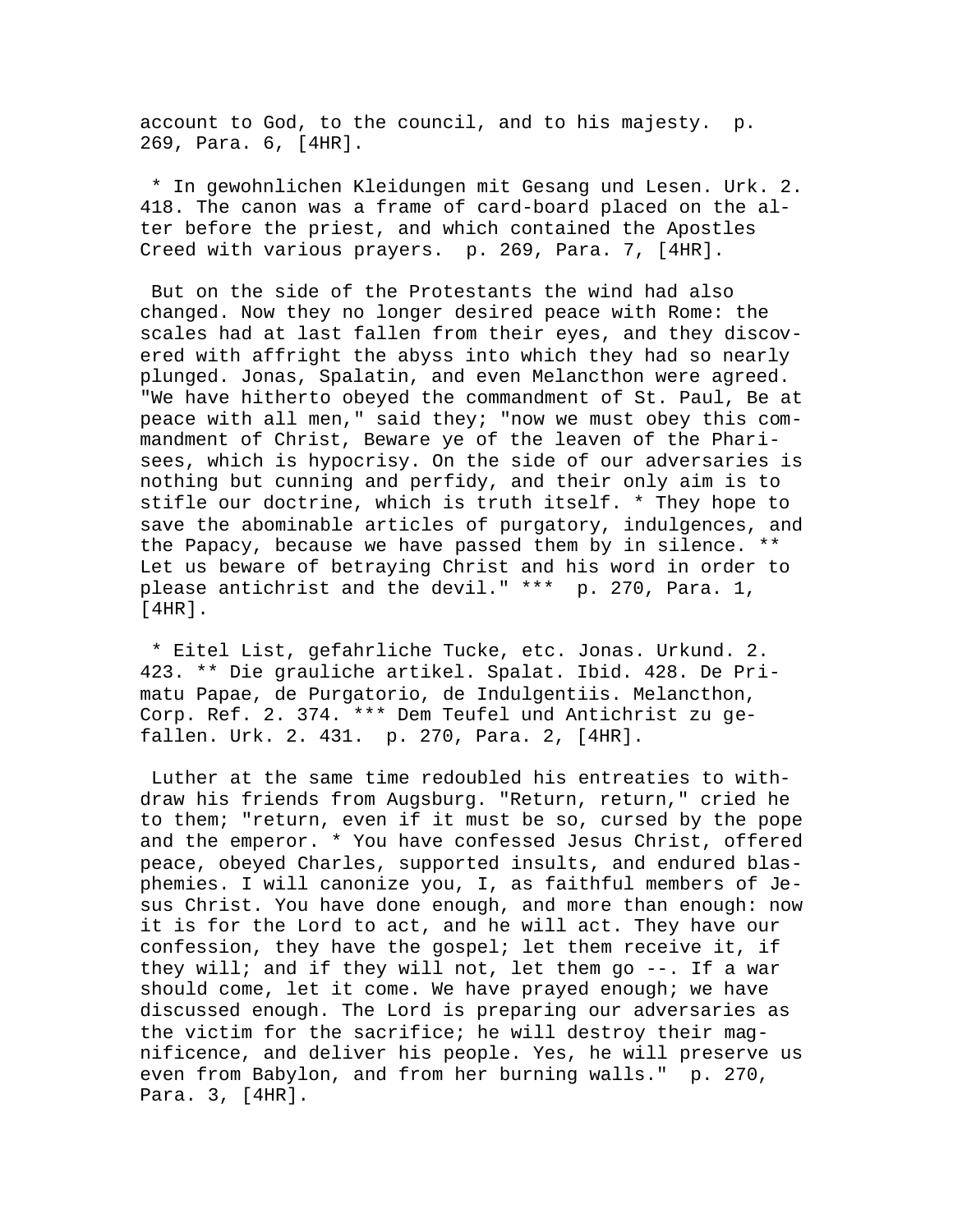\* Vel maledicti a Papa et Caesare. L. Epp. 4. 162-171. p. 270, Para. 4, [4HR].

 CHAPTER 12 --- The elector's preparations and indignation -- Recess of Augsburg -- Irritating language -- Apology of the confession -- Intimidation -- Final interview -- Messages of peace -- Exasperation of the Papists -- Restoration of Popery -- Tumult in the church -- Union of the churches  $-$ - The pope and the emperor  $-$ - Close of the diet  $-$ - Armaments -- Attack on Geneva -- Joy of the evangelicals -- Establishment of Protestantism. p. 271, Para. 1, [4HR].

 Thus Luther gave the signal of departure. They replied to the reformer's appeal, and all prepared to quit Augsburg on Saturday, 17th of September. At ten at night, duke Ernest of Luneburg assembled the deputies of Nuremburg and the ministers of the landgrave in his hotel, and announced to them that the elector was determined to leave the next morning, without informing any one, and that he would accompany him. "Keep the secret," said he to them, "and know that if peace cannot be preserved, it will be a trifling matter for me to lose, combating with you, all that God has given me." \* p. 271, Para. 2, [4HR].

 \* Alles das, so Ihm Gott geben hatt, darob zu verlieren ein geringes ware. Corp. Ref. 2. 379. p. 271, Para. 3, [4HR].

 The elector's preparations betrayed his intentions. In the middle of the night duke Henry of Brunswick arrived hastily at his hotel, beseeching him to wait;  $*$  and towards morning counts Truchses and Mansfeldt announced that, on the morrow between seven and eight, the emperor would give him his conge. p. 271, Para. 4, [4HR].

\* In der selben Nacht. Ibid. p. 271, Para. 5, [4HR].

 On Monday, 19th of September, the elector purposing to leave Augsburg immediately after his audience with Charles, breakfasted at seven o'clock, then sent off his baggage and his cooks, \* and ordered his officers to be ready at ten o'clock. At the moment when John quitted the hotel to wait upon the emperor, all the members of his household were drawn up on each side booted and spurred; \*\* but, having been introduced to Charles, he was requested to wait two, four, or six days longer. p. 271, Para. 6, [4HR].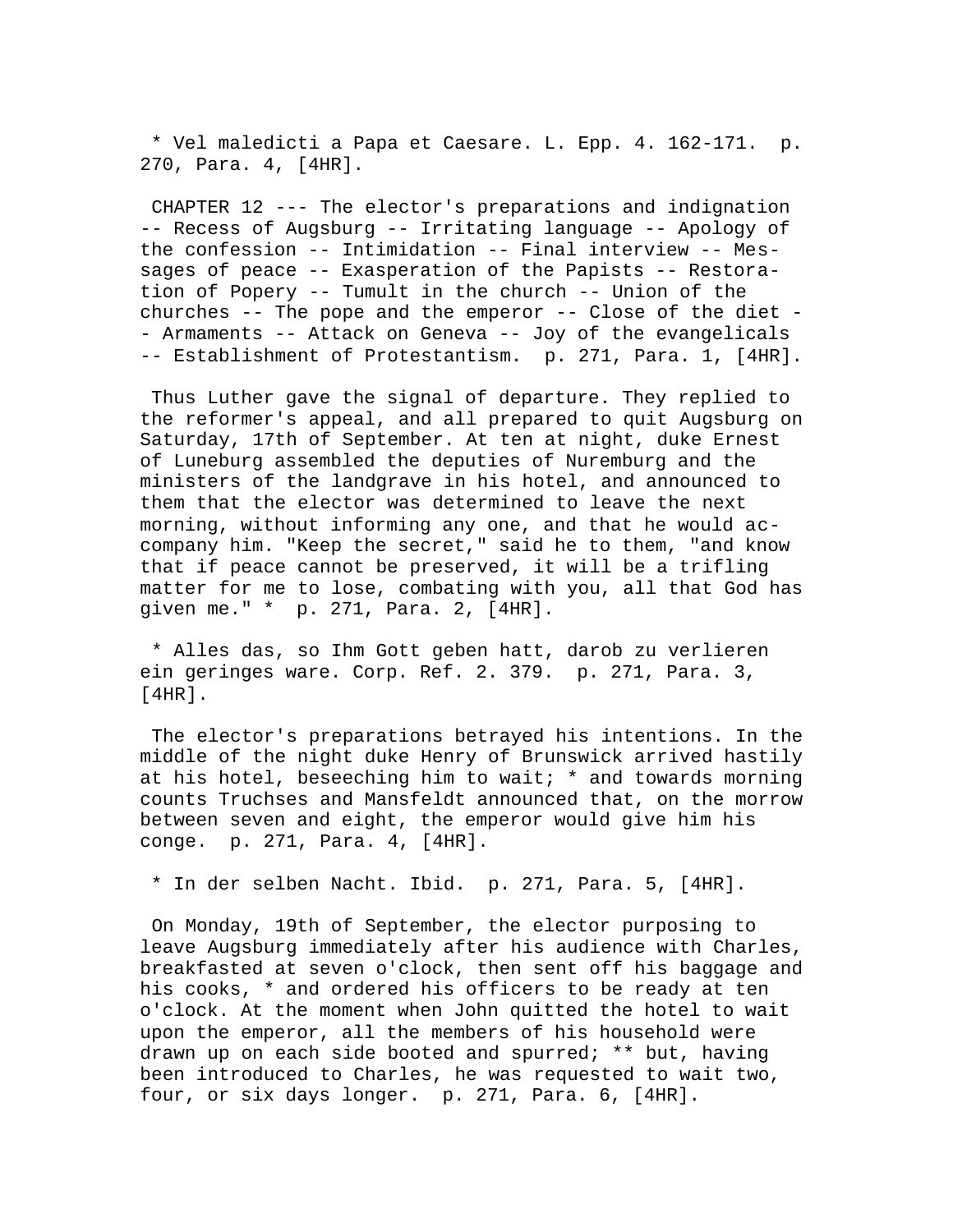\* Praemissis fere omnibus impedimentis una cum cocis. Ibid. 385. \*\* Gestiefelt und gespornt. Ibid. 380. p. 271, Para. 7, [4HR].

 As soon as the elector was alone with his allies, his indignation burst forth, and he even became violent. "This new delay will end in nothing," \* he said; "I am resolved to set out, happen what may. It seems to me, from the manner in which things are arranged, that I have now completely the air of a prisoner." The margrave of Brandenburg begged him to be calm. "I shall go," the elector still replied. At last he yielded, and having appeared again before Charles the Fifth, he said, "I will wait until Friday next; and, if nothing is done by that time, I shall leave forthwith." p. 272, Para. 1, [4HR].

 \* Et was darob schwermutig und hitzig erzeight. Ibid. p. 272, Para. 2, [4HR].

 Great was the anxiety of the Protestants during these four days of expectation. Most of them doubted not that, by acceding to Charles's prayers, they had delivered themselves into the hands of their enemies. "The emperor is deliberating whether he ought to hang us or let us live," wrote Brentz. \* Fresh negotiations of Truchses were without success. \*\* p. 272, Para. 3, [4HR].

 \* Adhuc deliberat Caesar pendendum ne nobis sit, an diutius vivendum. Corp. Ref. 2. \*\* Urkund. 2. 455-472. p. 272, Para. 4, [4HR].

 All that now remained for the emperor was to draw up in common with the Romish states, the recess of the diet. This was done; and that the Protestants might not complain of its having been prepared without their knowledge, he assembled them in his palace on Thursday, 22d of September, the day previous to that fixed for the elector's departure, and had his project read to them by the count-palatine. This project was insult and war. The emperor granted to the elector, the five princes, and the six cities, \* a delay of six months, until the 15th of April next year, to come to an arrangement with the church, the Pope, the Emperor, and all the princes and monarchs of Christendom. This was clearly announcing to them that the Romanists were very willing to delay until the usual period for bringing armies into the field. p. 272, Para. 5, [4HR].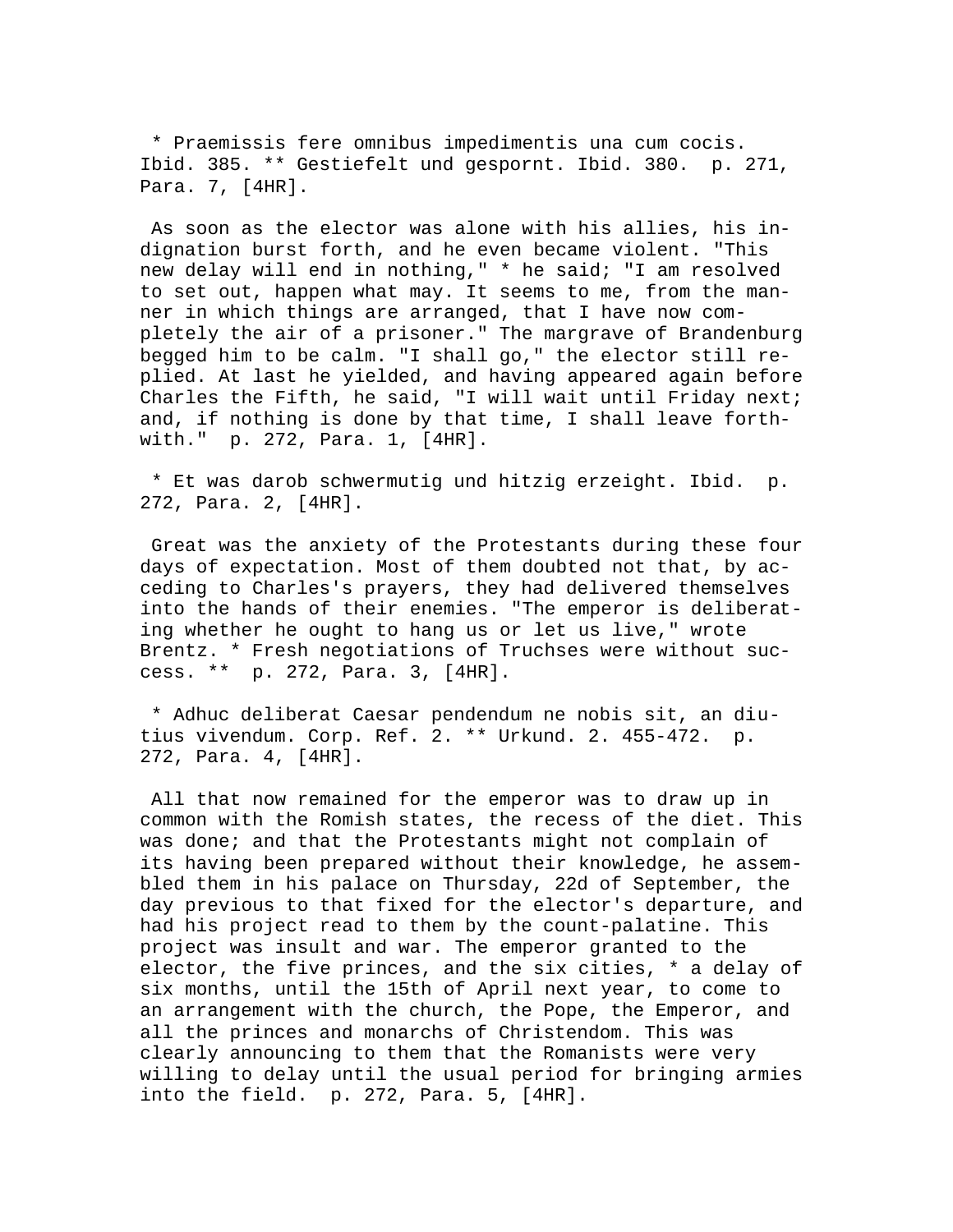\* Nuremberg and Reutlingen, to which were added the cities of Kempten, Heilbronn, Windsheim, and Weissemburg. Ibid. 474-478. p. 272, Para. 6, [4HR].

 Nor was this all: the delay was granted only on the express condition that the Protestants should immediately join the emperor in reducing the Anabaptists, \* and all those who opposed the holy sacrament, by which were meant the Zwinglian cities. He wished by this means to tie the hands of the Protestants, and prevent the two families of the Reformation from uniting during the winter. p. 273, Para. 1, [4HR].

 \*As they were called by their opponents. p. 273, Para. 2,  $[4HR]$ .

 Finally, the Protestants were forbidden to make any innovations, to print or sell anything on the objects of faith, or to draw any one whatever to their sect, "since the Confession had been soundly refuted by the holy Scriptures." Thus the Reformation was officially proclaimed a sect, and a sect contrary to the word of God. p. 273, Para. 3,  $[4HR]$ .

 Nothing was more calculated to displease the friends of the gospel, who remained in Charles's presence astonished, alarmed, and indignant. \* This had been foreseen; and, at the moment when the Protestants were about to enter the emperor's chamber, Truchses and Wehe, making signs to them, mysteriously slipped a paper into their hands, containing a promise that if, on the 15th of April, the Protestants required a prolongation of the delay, their request would certainly be granted. \*\* But Bruck, to whom the paper was given, was not deceived. "A subtle ambuscade," said he; "a masterpiece of knavery! God will save his own, and will not permit them to fall into the snare." \*\*\* This trick, in fact, served only still more to increase the courage of the Protestants. p. 273, Para. 4, [4HR].

 \* Protestantes vehementer hoc decreto minime expectato territi. Seck. 2. 200. \*\* Bruck, Apologie, p. 182. \*\*\* Betruge, meisterstuck, aber Gott errettet die seinen. Ibid. p. 273, Para. 5, [4HR].

 Bruck, without discussing the recess in a political point of view, confined himself to what was principally at stake,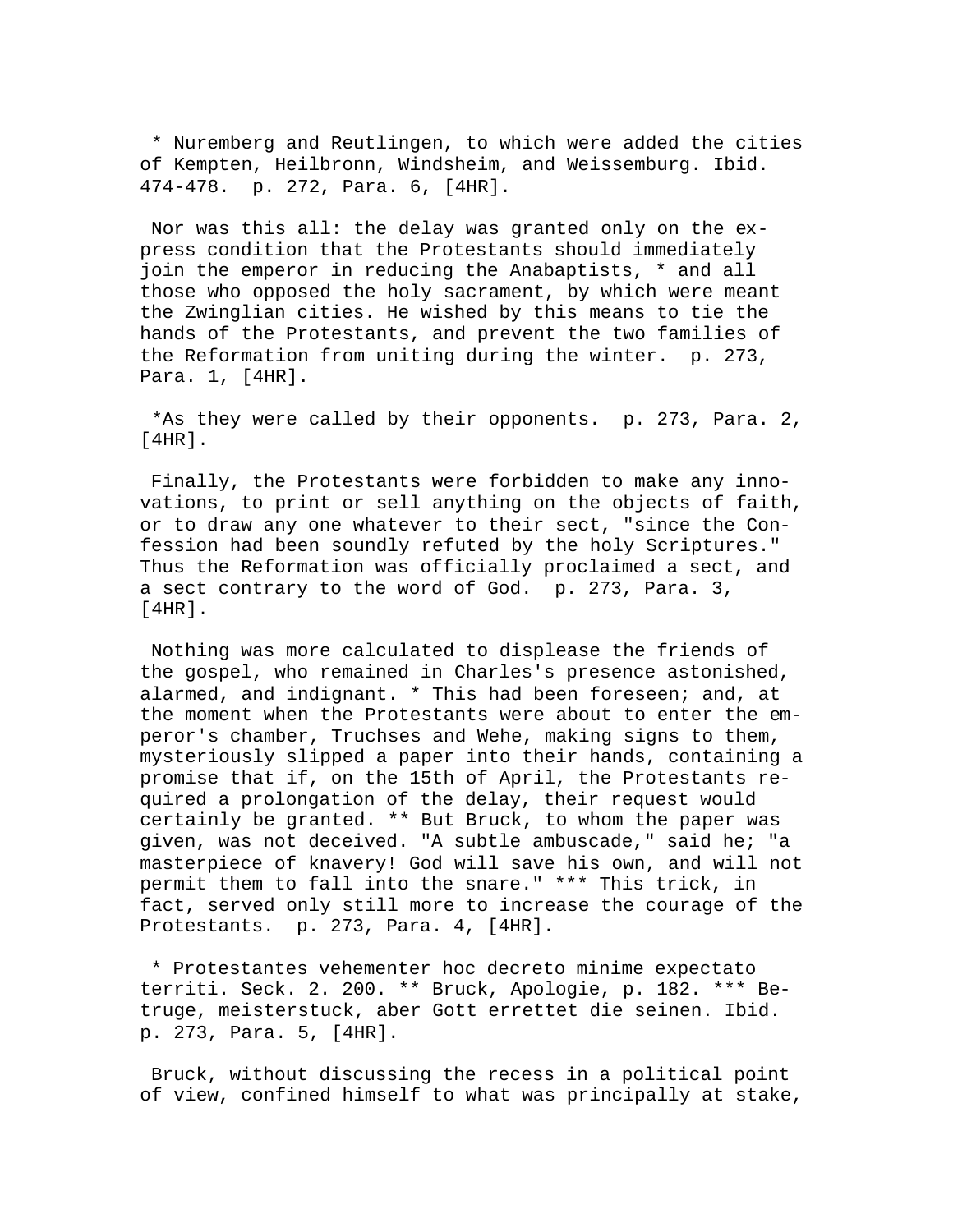the word of God. "We maintain," said he, "that our Confession is so based on the holy word of God, that it is impossible to refute it. We consider it as the very truth of God, and we hope by it to stand one day before the judgment-seat of the Lord." He then announced that the Protestants had refuted the Refutation of the Romish theologians, and holding in his hand the famous Apology of the Confession of Augsburg written by Melancthon, he stepped forward, and offered it to Charles the Fifth. The count-palatine took it, and the emperor was already stretching out his hand, when Ferdinand having whispered a few words, he beckoned to the count, who immediately returned the Apology to Doctor Bruck. \* This paper, and the "Commonplaces," are the reformer's masterpieces. The embarrassed emperor told the Protestants to come again at eight the next morning. p. 273, Para. 6, [4HR].

 \* Auf Konig Ferdinandus wincke wieder geben. Apologie, p. 184. p. 273, Para. 7, [4HR].

 Charles the Fifth, resolving to employ every means to get his decree accepted, began by entreaties; and scarcely was the margrave of Brandenburg seated to take his evening repast, when Truchses and Wehe appeared before him, using every kind of discourse and argument, but without success. \* p. 274, Para. 1, [4HR].

 \* Nacht essen allerley Rede Disputation und Persnasion furgewendt. Urk. 2. 601. p. 274, Para. 2, [4HR].

 The next day, Friday, 23d of September, the evangelical princes and the deputies of the cities assembled at five in the morning at the margrave's hotel, where the recess was again read in the presence of Truchses and Wehe, Chancellor Bruck assigning seven reasons for its rejection. "I undertake," said Wehe, "to translate the recess into German in such a manner that you can accept it. As for the word sect, in particular, it is the clerk who placed it there by mistake." \* The mediators retired in haste to communicate to Charles the complaints of the Protestants. p. 274, Para. 3, [4HR].

 \* Sondern vom Schreiber gesetzt, der dis nicht gescht. Ibid. 606. p. 274, Para. 4, [4HR].

 Charles and his ministers gave up every idea of reconciliation, and hoped for nothing except through fear. The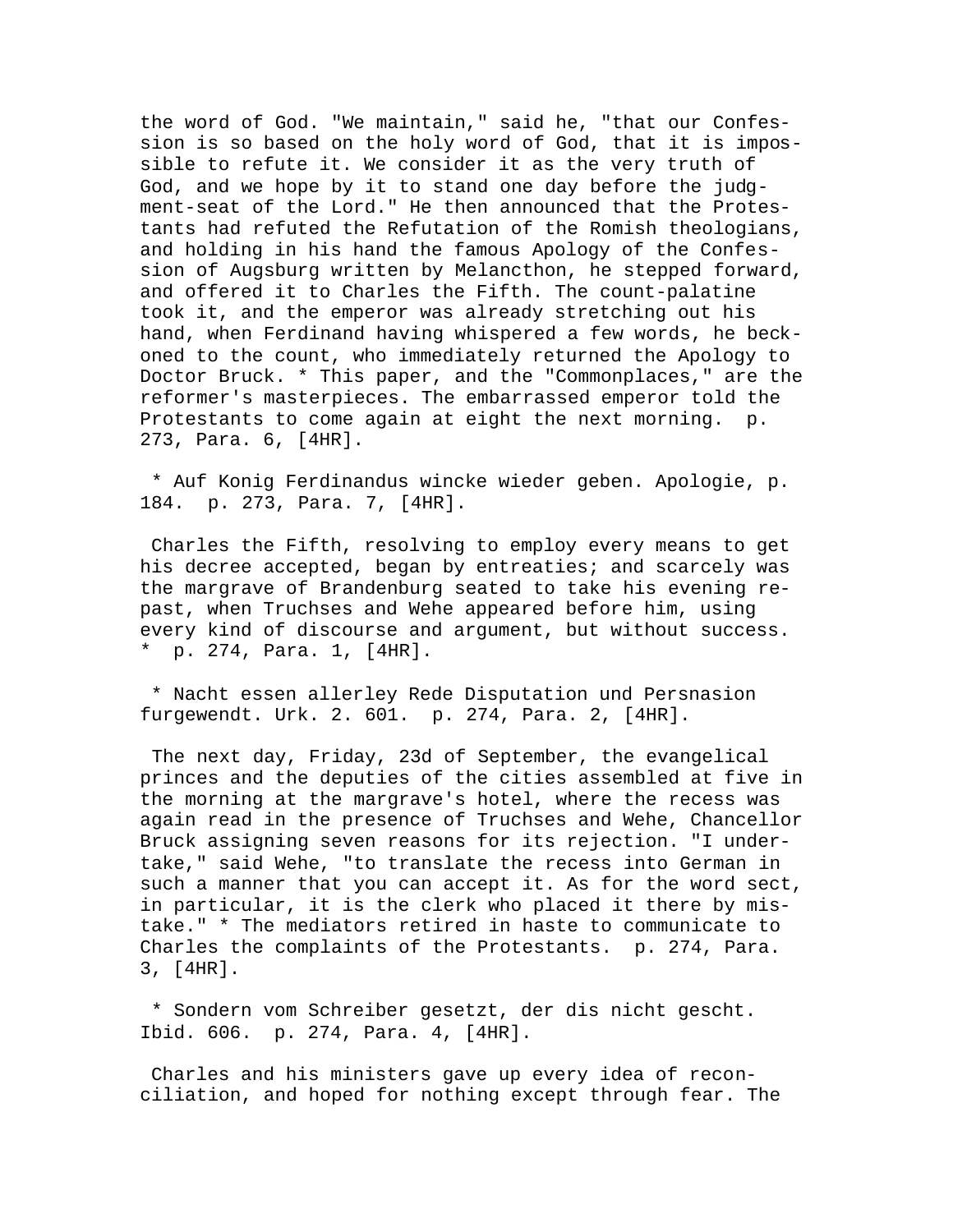Protestants having reached the imperial palace at eight o'clock, they were made to wait an hour; the elector of Brandenburg then said to them in Charles's name: "His majesty is astonished beyond measure that you still maintain your doctrine to be based on the holy Scriptures. If you say the truth, his majesty's ancestors, so many kings and emperors, and even the ancestors of the elector of Saxony, were heretics. There is no gospel, there is no Scripture, that imposes on us the obligation of seizing by violence the goods of another, and of then saying that we cannot conscientiously restore them. It is for this reason," added Joachim, after these words, which he accompanied with a sardonic smile, "I am commissioned to inform you, that if you refuse the recess, all the Germanic states will place their lives and their property at the emperor's disposal, and his majesty himself will employ the resources of all his kingdoms to complete this affair before leaving the empire." p. 274, Para. 5, [4HR].

 "We do not accept it," replied the Protestants firmly. "His majesty also has a conscience," then resumed the elector of Brandenburg, in a harsh tone; "and if you do not submit, he will concert with the pope and the other potentates on the best means of extirpating this sect and its new errors." But in vain did they add threat to threat: the Protestants remained calm, respectful, and unshaken. "Our enemies, destitute of all confidence in God," said they, "would shake like a reed in presence of the emperor's anger, and they imagine that we should tremble in like manner; but we have called unto God, and he will keep us faithful to his truth." p. 275, Para. 1, [4HR].

 The Protestants then prepared to take their final leave of the emperor. This prince, whose patience had been put to a severe trial, approached to shake hands according to custom; and beginning with the elector of Saxony, he said to him in a low voice: "Uncle, uncle, I should never have expected this of you." The elector was deeply affected: his eyes filled with tears: but, firm and resolute, he bent his head and quitted Charles without reply. It was now two in the afternoon. p. 275, Para. 2, [4HR].

 While the Protestants were returning to their hotels, calm and happy, the Romish princes retired to theirs, confused and dispirited, uneasy and divided. They doubted not that the conge which had just been granted to the Protestants would be regarded by them as a declaration of war, and that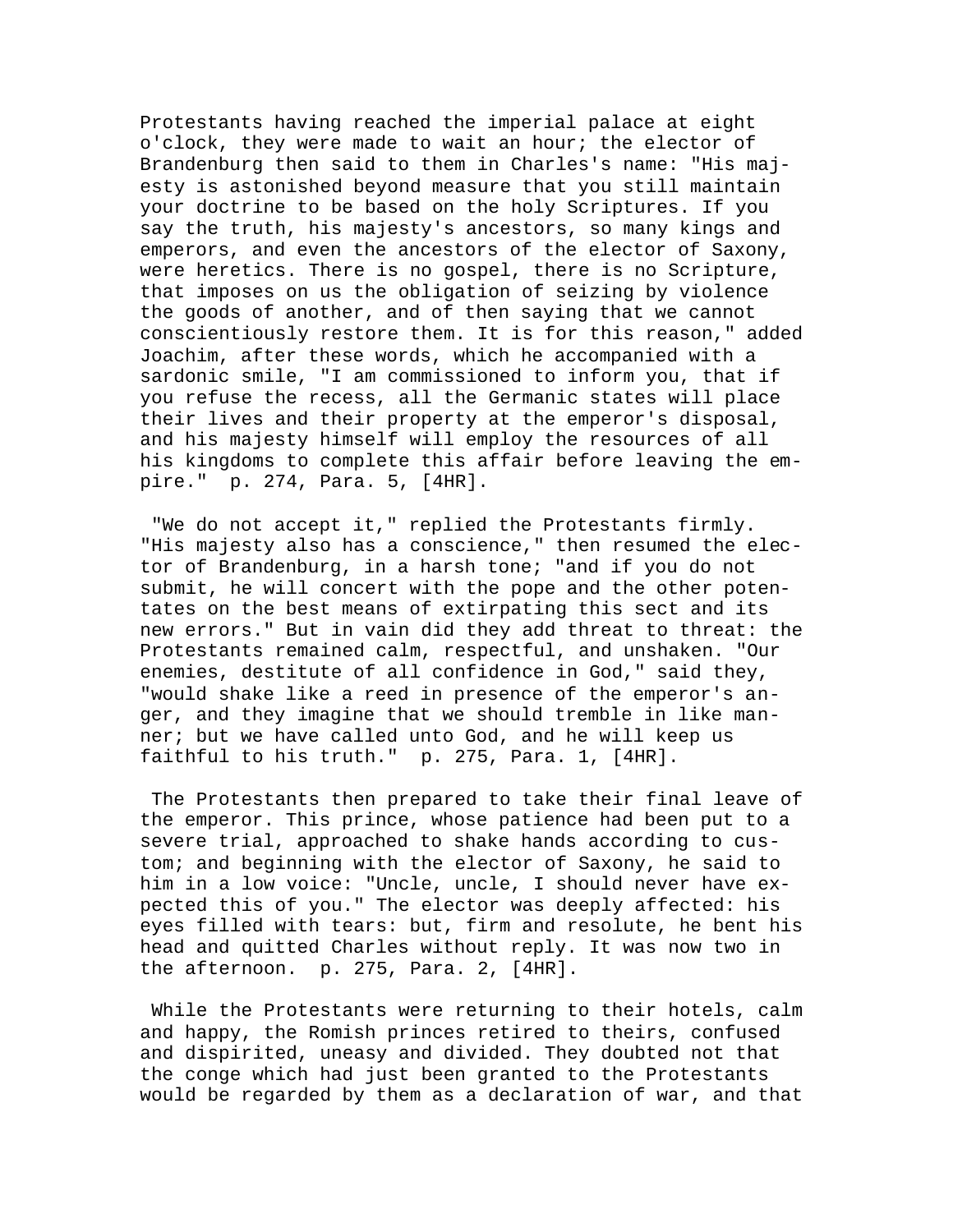on quitting Augsburg, they would rush to arms. This thought terrified them. Accordingly, the elector of Saxony had hardly reached his palace, when he saw Dr. Ruhel, councillor of the elector of Mentz, hastening towards him, commissioned by his master to deliver this message: "Although my brother the elector, Joachim of Brandenburg, has declared that the states of the empire are ready to support the emperor against you, know that both myself and the ministers of the elector-palatine and of the elector of Treves immediately declared to his majesty that we did not adhere to this declaration, seeing that we thought very favorably of you. \* I intended saying this to the emperor in your presence, but you left so precipitately, that I was unable." p. 275, Para. 3, [4HR].

 \* Wussten auch nicht anders denn wohl und gut. Urk. p. 210. p. 275, Para. 4, [4HR].

 Thus spoke the primate of the German church, and even the choice of his messenger was significant: Dr. Ruhel was Luther's brother-in-law. John begged him to thank his master. p. 276, Para. 1, [4HR].

 As this envoy retired, there arrived one of the gentlemen of duke Henry of Brunswick, a zealous Romanist. He was at first refused admittance on account of the departure, but returned hastily, just as Bruck's carriage was leaving the courtyard of the hotel. Approaching the carriage-door, he said: "The duke informs the elector that he will endeavor to put things in a better train, and will come this winter to kill a wild boar with him." \* Shortly after, the terrible Ferdinand himself declared that he would seek every means of preventing an outbreak. \*\* All these manifestations of the affrighted Roman-catholics showed on which side was the real strength. p. 276, Para. 2, [4HR].

 \* Ein Sawe fahen helfen. Ibid. 211. \*\* Corp. Ref. 2. 397. p. 276, Para. 3, [4HR].

 At three o'clock in the afternoon the elector of Saxony, accompanied by the dukes of Luneburg and the princes of Anhalt, quitted the walls of Augsburg. "God be praised," said Luther, "that our dear prince is at last out of hell." \* p. 276, Para. 4, [4HR].

 \* Ein mal aus der Holle los ist. L. Epp. 4. 175. p. 276, Para. 5, [4HR].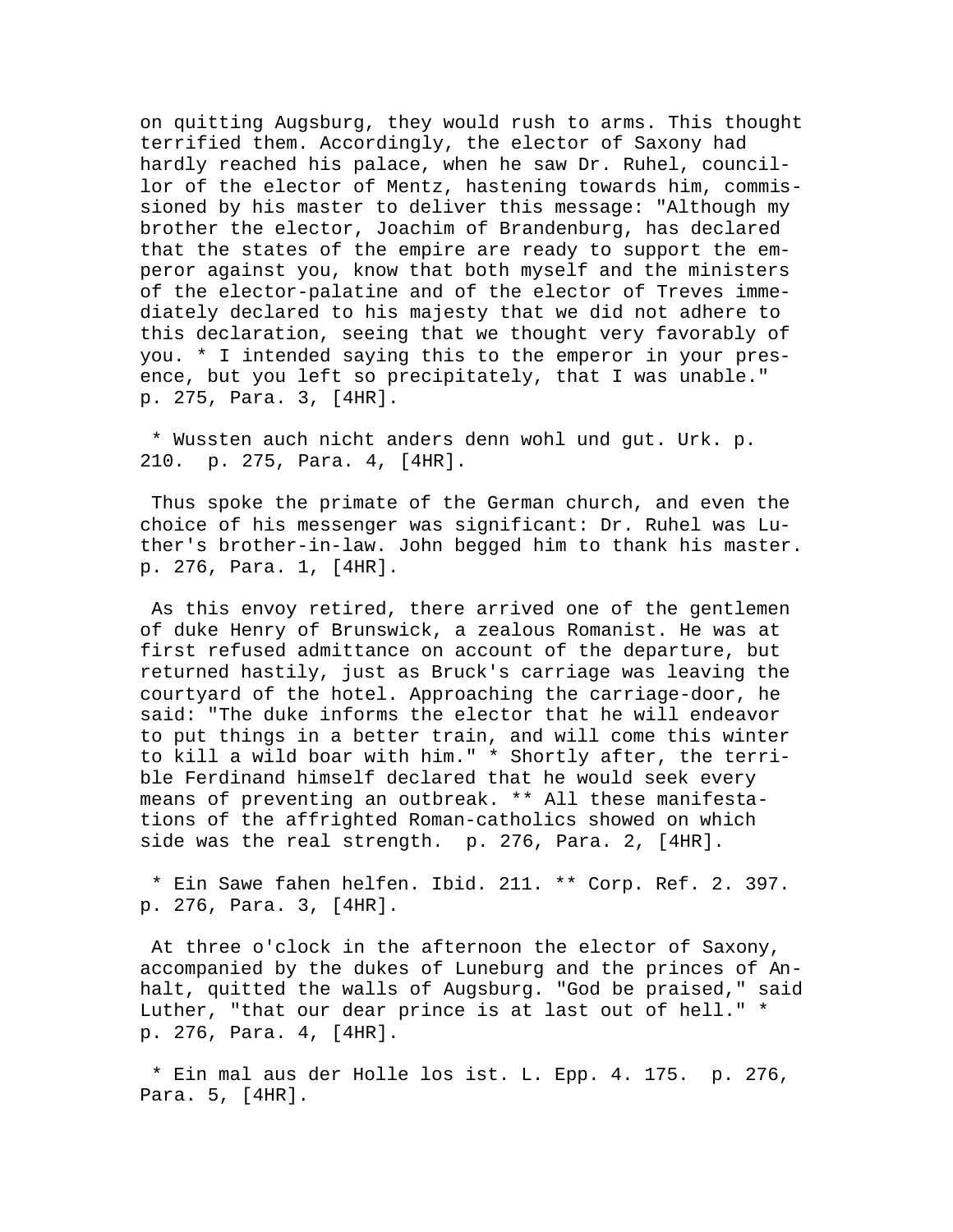As he saw these intrepid princes thus escaping from his hands, Charles the Fifth gave way to a violence that was not usual with him. \* "They want to teach me a new faith," cried he; "but it is not with the doctrine that we shall finish this matter: we must draw the sword, and then shall we see who is the strongest." \*\* All around him gave way to their indignation. They were astonished at the audacity of Bruck, who had dared call the Romanists, heretics. \*\*\* But nothing irritated them so much as the spirit of proselytism which in those glorious days characterized evangelical Germany; and the anger of the Papists was particularly directed against the chancellor of Luneburg, "who," said they, "had sent more than a hundred ministers into different places to preach the new doctrine, and who had even publicly boasted of it." \*\*\*\* "Our adversaries thirst for our blood," wrote, as they heard these complaints, the deputies of Nuremburg, who remained almost alone at Augsburg. p. 277, Para. 1, [4HR].

 \* Der Kaiser ist fast hitzig im Handel. Corp. Ref. 2. 591. \*\* Es gehoren die Fauste dar zu. Ibid. 592; Urkund, 2. 710. \*\*\* Fur Ketzer angezogen. Ibid. \*\*\*\* Bis in die Hundert Prediger in andere Lande Schiken helfen daselbst die neue Lehre zu predigen. Urkund. 2. 646. p. 277, Para. 2, [4HR].

 On the 4th of October, Charles the Fifth wrote to the pope; for it was from Rome that the new crusade was to set out: "The negotiations are broken off; our adversaries are more obstinate than ever; and I am resolved to employ my strength and my person in combating them. For this reason I beg your holiness will demand the support of all Christian princes." p. 277, Para. 3, [4HR].

 The enterprise began in Augsburg itself. The day on which he wrote to the pope, Charles, in honor of St. Francis of Assisi, whose feast it was, reestablished the Cordeliers in that city, and a monk ascending the pulpit said: "All those who preach that Jesus Christ alone has made satisfaction for our sins, and that God saves us without regard to our works, are thorough scoundrels. There are, on the contrary, two roads to salvation: the common road, namely, the observance of the commandments; and the perfect road, namely, the ecclesiastical state." Scarcely was the sermon finished ere the congregation began to remove the benches placed in the church for the evangelical preaching, breaking them violently, for they were fixed with chains, and throwing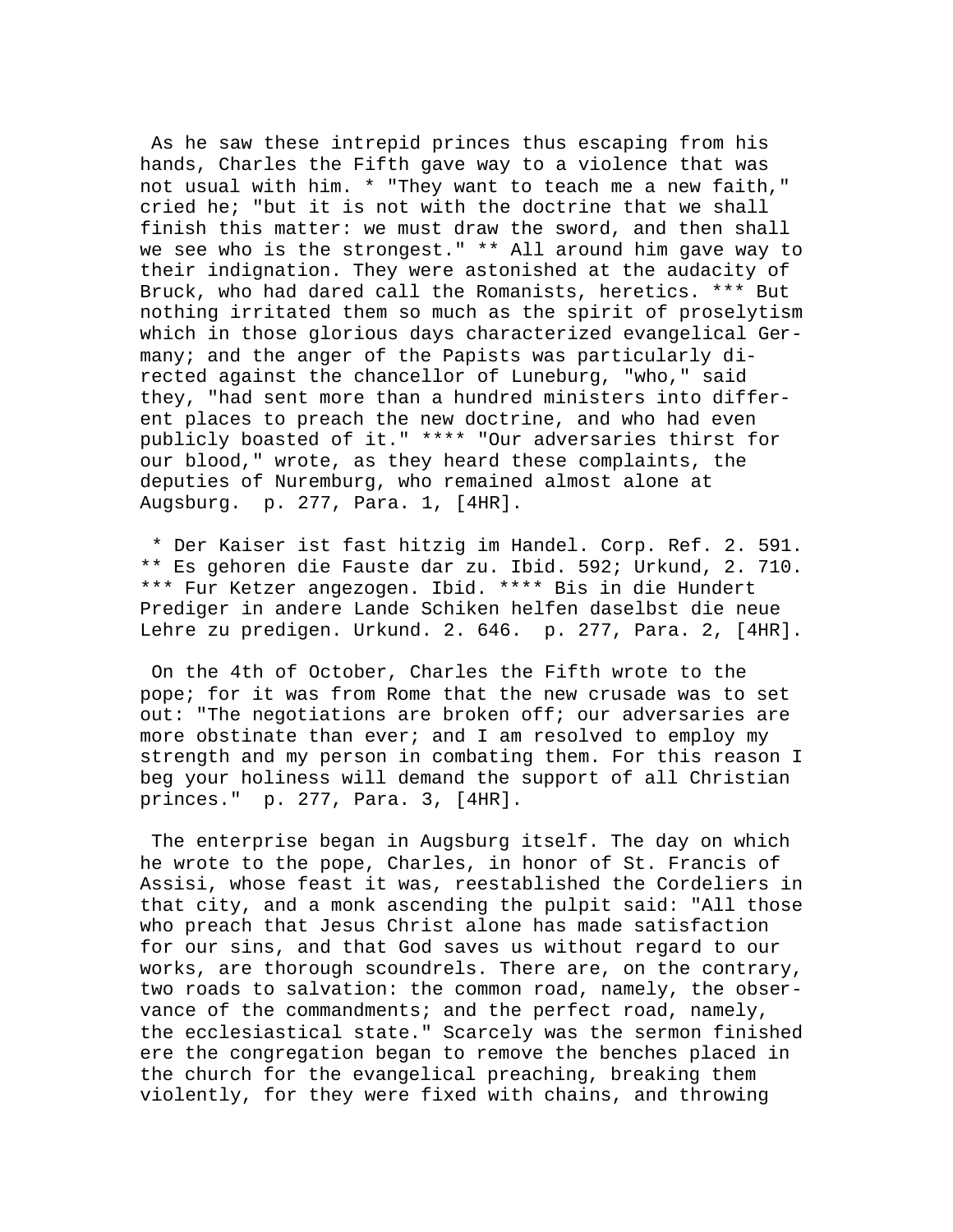them one upon another. Within these consecrated walls two monks, in particular, armed with hammers and pincers, tossed their arms, and shouted like men possessed. "From their frightful uproar," exclaimed some, "one would imagine they were pulling down a house. \* It was in truth the house of God they wished to begin destroying. p. 277, Para. 4, [4HR].

 \* Ein alt Haus abbrechen. Corp. Ref. 2. 400. p. 277, Para. 5, [4HR].

 After the tumult was appeased, they sang mass. As soon as this was concluded, a Spaniard desired to recommence breaking the benches, and on being prevented by one of the citizens, they began to hurl chairs at each other; one of the monks, leaving the choir, ran up to them and was soon dragged into the fray; at length the captain of police arrived with his men, who distributed their well directed blows on every side. Thus began in Germany the restoration of Roman-catholicism: popular violence has often been one of its most powerful allies. p. 278, Para. 1, [4HR].

 On the 13th of October the recess was read to all the Romish states, and on the same day they concluded a Roman league. \* p. 278, Para. 2, [4HR].

 \* Ratschlag, etc. Urkund. 2. 737-740. p. 278, Para. 3, [4HR].

 Two cities had signed the Confession, and two others had assented to it; the imperialists hoped, however, that these powerless municipalities, affrighted at the imperial authority, would withdraw from the protestant union. But on the 17th of October, instead of two or four cities, sixteen imperial towns, among which were the most important in Germany, declared it was impossible to grant any support against the Turks, so long as public peace was not secured in Germany itself. \* p. 278, Para. 4, [4HR].

 \* Wo sie nicht einen gemeinen Friedens versichert. Corp. Ref. 2. 411, 416. p. 278, Para. 5, [4HR].

 An event more formidable to Charles had just taken place. The unity of the Reformation had prevailed. "We are one in the fundamental articles of faith," had said the Zwinglian cities, "and in particular, notwithstanding some disputes about words among our theologians, we are one in the doc-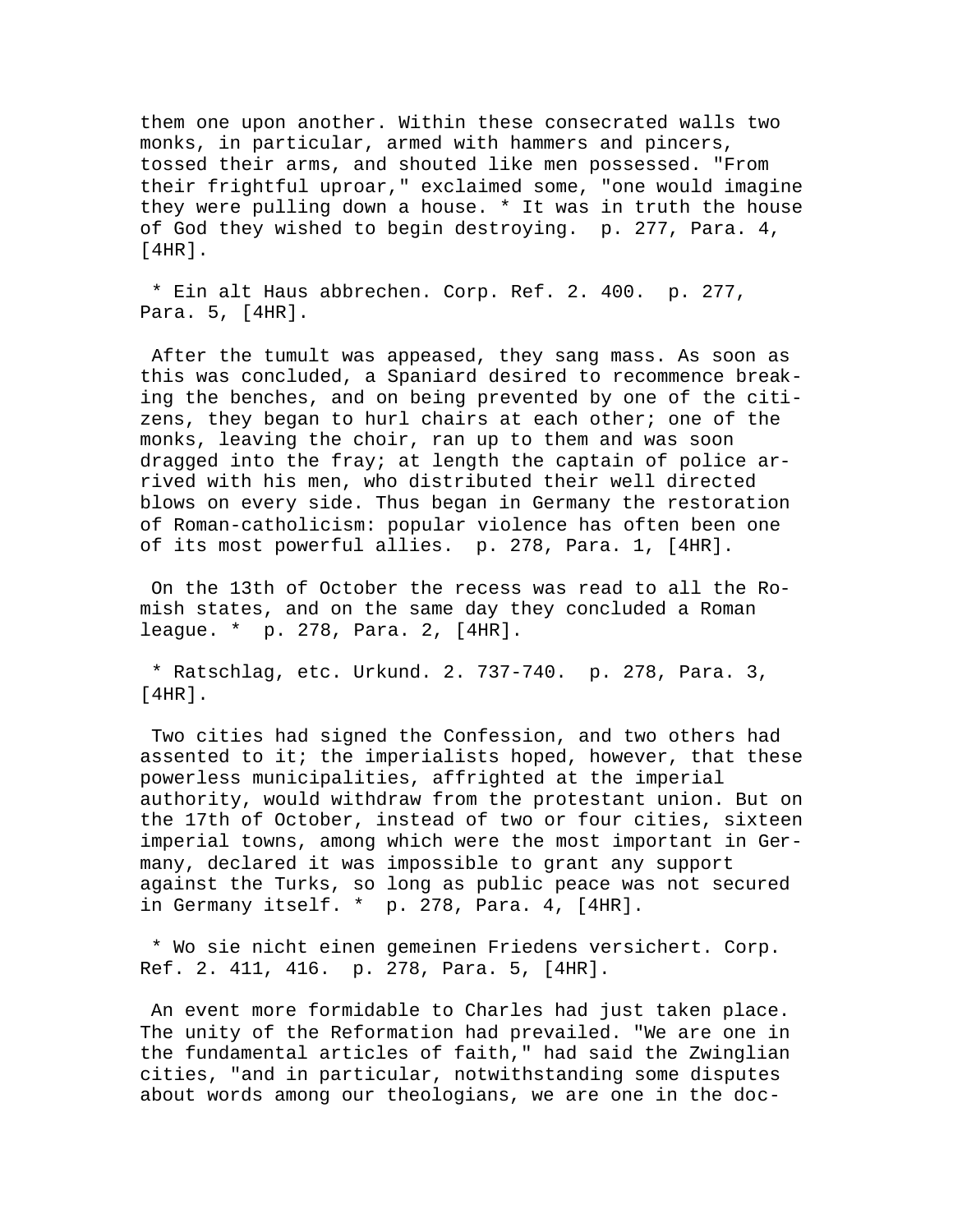trine of the communion in the body and blood of our Lord. Receive us." The Saxon deputies immediately gave their hands. Nothing unites the children of God so much as the violence of their adversaries. "Let us unite," said all, "for the consolation of our brethren and the terror of our enemies." \* p. 278, Para. 6, [4HR].

 \* Diesem Theil desto mehr Frende und Trost und dem gegentheil Erschrecken. Urkund. 2. 728. p. 278, Para. 7, [4HR].

 In vain did Charles, who was intent on keeping up division among the Protestants, convoke the deputies of the Zwinglian cities; in vain, desiring to render them odious, had he accused them of fastening a consecrated wafer to a wall and firing bullets at it;  $*$  in vain did he overwhelm them with fierce threats; all his efforts were useless. At length the evangelical party was one. p. 279, Para. 1, [4HR].

 \* An eine Wand geheftet und dazu geschossen. Corp. Ref. 2. 423. p. 279, Para. 2, [4HR].

 The alarm increased among the Roman party, who resolved on fresh concessions. "The Protestants call for public peace," said they; "well then, let us draw up articles of peace." But, on the 29th of October, the Protestants refused these offers, because the emperor enjoined peace to all the world, without binding himself. "An emperor has the right to command peace to his subjects," haughtily answered Charles; "but it has never been heard that he commanded it to himself." \* p. 279, Para. 3, [4HR].

 \* These negotiations will be found in Forstemann's Urkunden. 750-793. p. 279, Para. 4, [4HR].

 Nothing remained but to draw the sword; and for that Charles made every preparation. On the 25th of October, he wrote to the cardinals at Rome: "We inform you that we shall spare neither kingdoms nor lordships; and that we shall venture even our soul and our body to complete such necessary matters." p. 279, Para. 5, [4HR].

 Scarcely had Charles's letter been received, before his major-domo, Pedro de la Cueva, arrived in Rome by express. "The season is now too far advanced to attack the Lutherans immediately," said he to the pope; "but prepare everything for this enterprise. His majesty thinks it his duty to pre-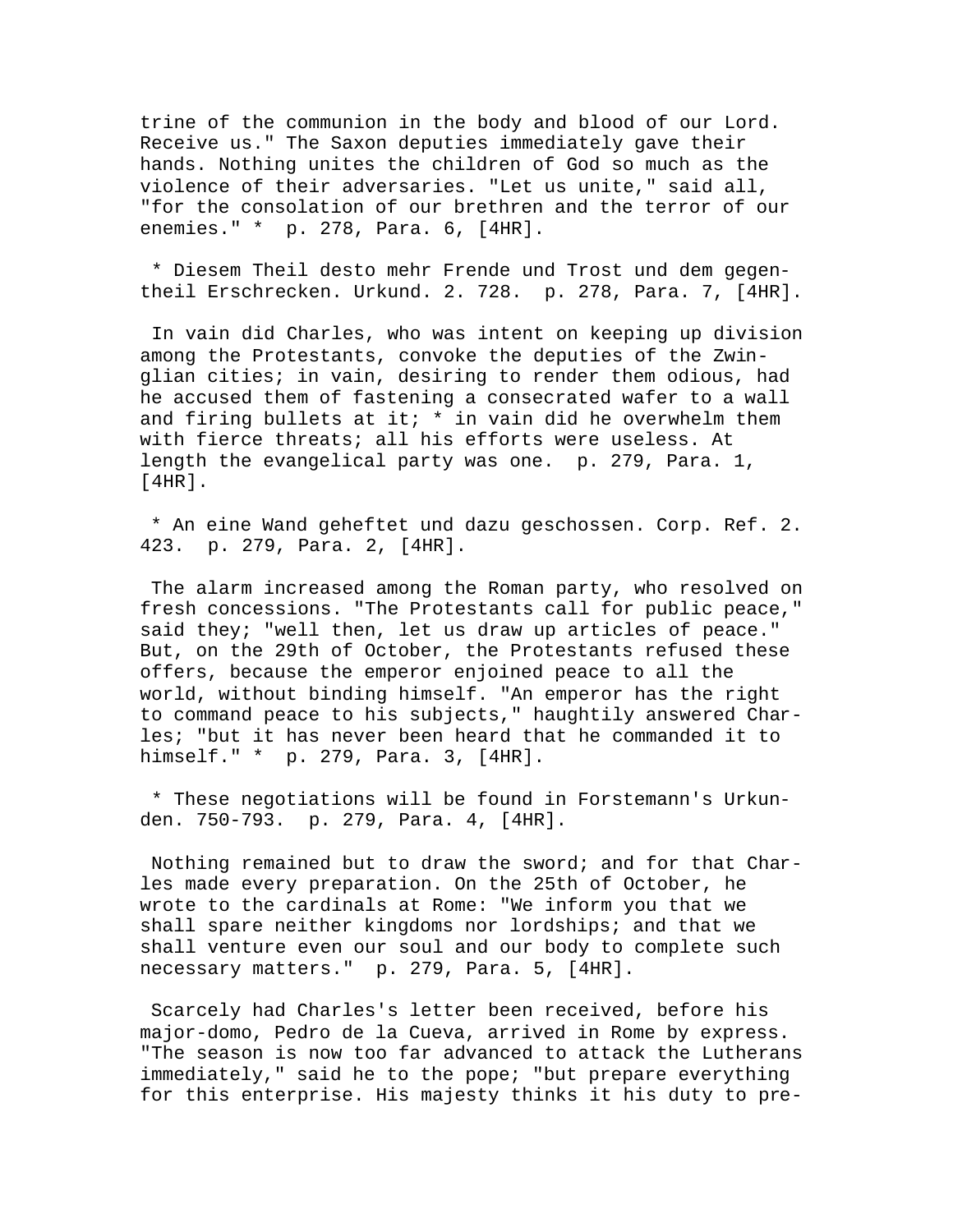fer before all things the accomplishment of your designs." Thus Clement and the emperor were also united, and both sides began to concentrate their forces. p. 279, Para. 6, [4HR].

 On the evening of the 11th of November, the recess was read to the protestant deputies, and on the 12th they rejected it, declaring that they did not acknowledge the emperor's power to command in matters of faith. \* The deputies of Hesse and of Saxony departed immediately after, and on the 19th of November the recess was solemnly read in the presence of Charles the Fifth, and of the princes and deputies who were still in Augsburg. This report was more hostile than the project communicated to the Protestants. It bore, among other things, and this is only a sample of the urbanity of this official doctrine, that "to deny free will was the error not of man, but of a brute." "We beg his majesty," said the elector Joachim, after it was read, "not to leave Germany, until by his cares one sole and same faith be reestablished in all the empire." p. 280, Para. 1,  $[4HR]$ .

 \* Urkunden. 2. 823; Corp. Ref. 2. 437. p. 280, Para. 2, [4HR].

 The emperor replied, that he would not go farther than his states of the Low Countries. They desired that deeds should follow close upon words. It was then nearly seven in the evening; a few torches, lighted up here and there by the ushers, and casting a pale light, alone illuminated this assembly: they separated without seeing each other; and thus ended, as it were by stealth, that diet so pompously announced to the Christian world. p. 280, Para. 3, [4HR].

 On the 22d of November, the recess was made public, and two days after Charles the Fifth set out for Cologne. The ruler of two worlds had seen all his influence baffled by a few Christians; and he who had entered the imperial city in triumph, now quitted it gloomy, silent, and dispirited. The mightiest power of the earth was broken against the power of God. But the emperor's ministers and officers, excited by the pope, displayed so much the more energy. The states of the empire were bound to furnish Charles, for three years, 40,000 foot, 8000 horse, and a considerable sum of money; \* the margrave Henry of Zenete, the count of Nassau, and other nobles, made considerable levies on the side of the Rhine; a captain going through the Black Forest called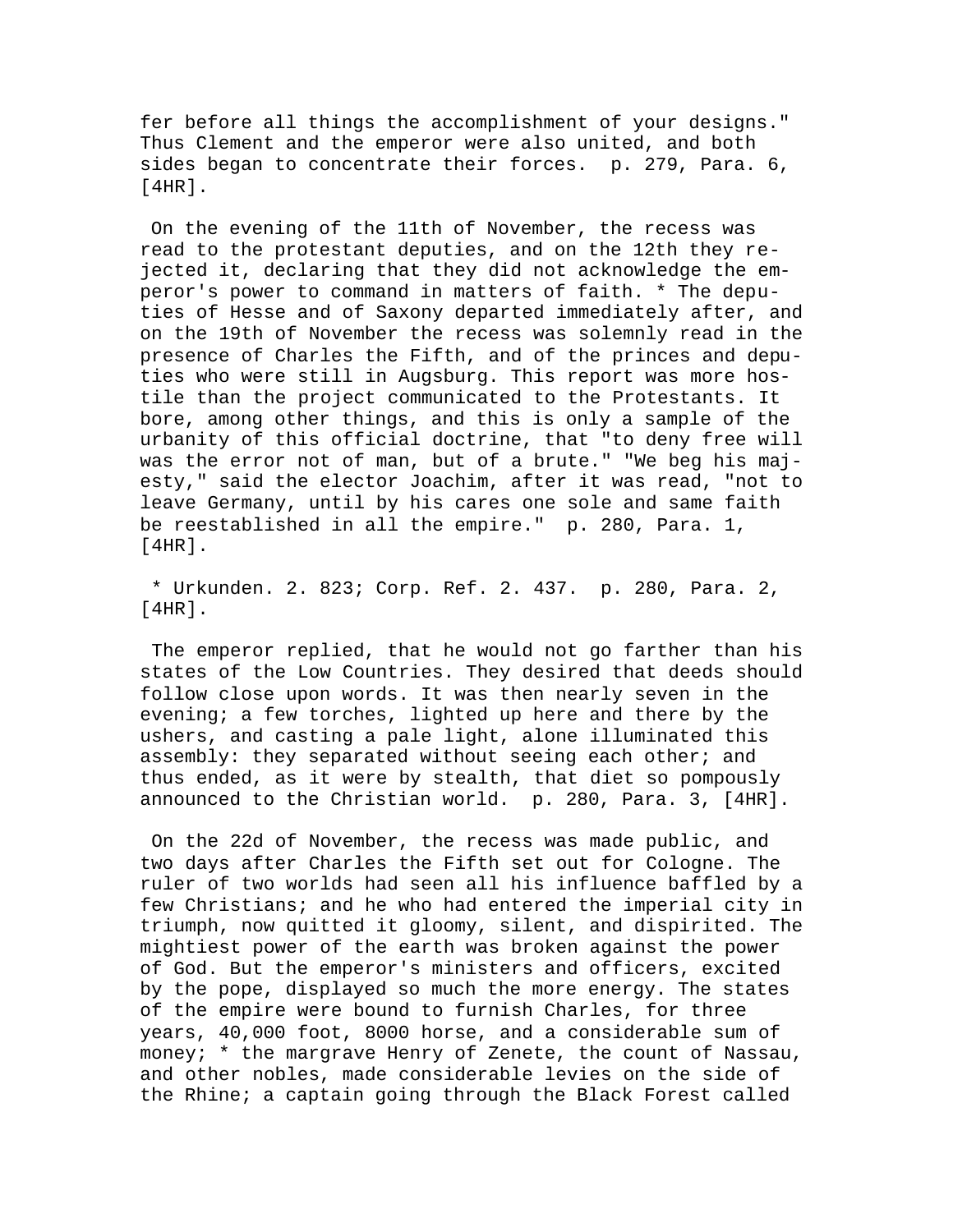its rude inhabitants to his standard, and there enrolled six companies of lansquenets; king Ferdinand had written to all the knights of the Tyrol and of Wurtemburg to gird on their cuirasses and take down their swords; Joachim of Talheim collected the Spanish bands in the Low Countries, and ordered them towards the Rhine; Peter Scher solicited from the duke of Lorraine the aid of his arms; and another chief hastily moved the Spanish army of Florence in the direction of the Alps. There was every reason to fear that the Germans, even the Roman-catholics, would take Luther's part; and hence principally foreign troops were levied. \*\* Nothing but war was talked of in Augsburg. p. 280, Para. 4, [4HR].

 \* 40,000 zu Tuss and 8000 zu Ross. Corp Ref. 2. 399. \*\* Legati Norinb. Ad Senatum, Oct. 11. Ibid. 402; Legati Sax. Ad Electorem, Oct. 10. Urkund. 2. 711. p. 280, Para. 5, [4HR].

 On a sudden a strange rumor was heard. \* The signal is given, said everyone. A free city, lying on the confines of the Germanic and Roman world, a city at war with its bishop, in alliance with the Protestants, and which passed for reformed even before really being so, had been suddenly attacked. A courier from Strasburg brought this news to Augsburg, and it circulated through the town with the rapidity of lightning. Three days after Michaelmas, some armed men, sent by the duke of Savoy, pillaged the suburbs of Geneva, and threatened to take possession of the city, and put all to the edge of the sword. Every one in Augsburg was amazed. "Ho," exclaimed Charles the Fifth, in French, "the duke of Savoy has begun too soon." \*\* It was reported that Magaret, governor of the Low Countries, the pope, the dukes of Lorraine and Gueldres, and even the king of France, were directing their troops against Geneva. It was there that the army of Rome intended fixing its point d'appui. The avalanche was gathering on the first slopes of the Alps, whence it would rush over all Switzerland, and then roll into Germany, burying the gospel and the Reformation under its huge mass. \*\*\* p. 281, Para. 1, [4HR].

 \* Shortly before the close of the diet. \*\* Hatt der Kayser unter andern in Franzosisch geredet. Urk. 2. 421. \*\*\* Geneva expugnata, bellum etiam urbibus Germaniae Superior is inferretur. Corp. Ref. 2. 402. p. 281, Para. 2, [4HR].

This sacred cause appeared to be in great danger, and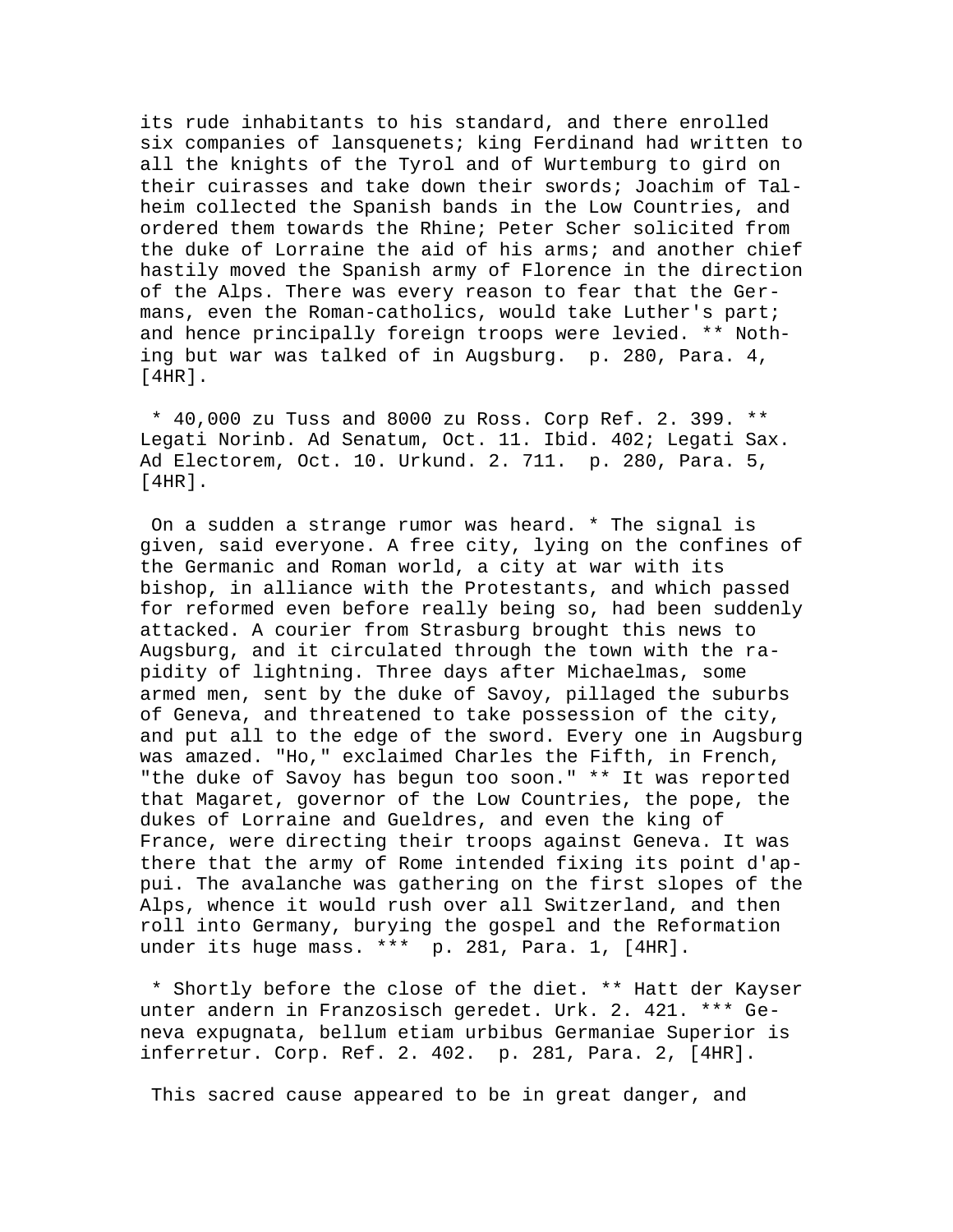never in reality had it gained so noble a triumph. The coup de main attempted on those hills, where six years later Calvin was to take his station, and plant the standard of Augsburg and of Nazareth, having failed, all fears were dispelled, and the victory of the confessors of Christ, for an instant obscured, shone forth anew in all its splendor. p. 282, Para. 1, [4HR].

 While the Emperor Charles, surrounded by a numerous train of princes, was approaching the banks of the Rhine sad and dispirited, the evangelical Christians were returning in triumph to their homes. Luther was the herald of the victory gained at Augsburg by faith. "Though our enemies should have around them, beside them, with them, not only that puissant Roman emperor, Charles, but still more the emperor of the Turks and his Mahomet," said he, "they could not intimidate, they could not frighten me. It is I who in the strength of God am resolved to frighten and overthrow them. They shall yield to me, they shall fall, and I shall remain upright and firm. My life shall be their headsman, and my death their hell. \* . . . . . God blinds them and hardens their hearts; he is driving them towards the Red Sea: all the horses of Pharaoh, his chariots and his horsemen, cannot escape their inevitable destiny. Let them go then, let them perish, since they will it so. \*\* As for us, the Lord is with us." p. 282, Para. 2, [4HR].

 \* Mein leben soll ihr Henker seyn. L. Opp. 20. 304. \*\* Vadant igitur et pereant, quomodo sic volunt. L. Epp. 4. 167. p. 282, Para. 3, [4HR].

 Thus the diet of Augsburg, destined to crush the Reformation, was what strengthened it for ever. It has been usual to consider the peace of Augsburg, 1555, as the period when the Reform was definitely established. That is the date of legal Protestantism; evangelical Christianity has another, the autumn of 1530. In 1555 was the victory of the sword and of diplomacy; in 1530 was that of the word of God and of faith; and this latter victory is in our eyes the truest and the surest. The evangelical history of the Reformation in Germany is nearly finished at the epoch we have reached, and the diplomatic history of legal Protestantism begins. Whatever may now be done, whatever may be said, the church of the first ages has reappeared; and it has reappeared strong enough to show that it will live. There will still be conferences and discussions; there will still be leagues and combats; there will even be deplorable defeats; but all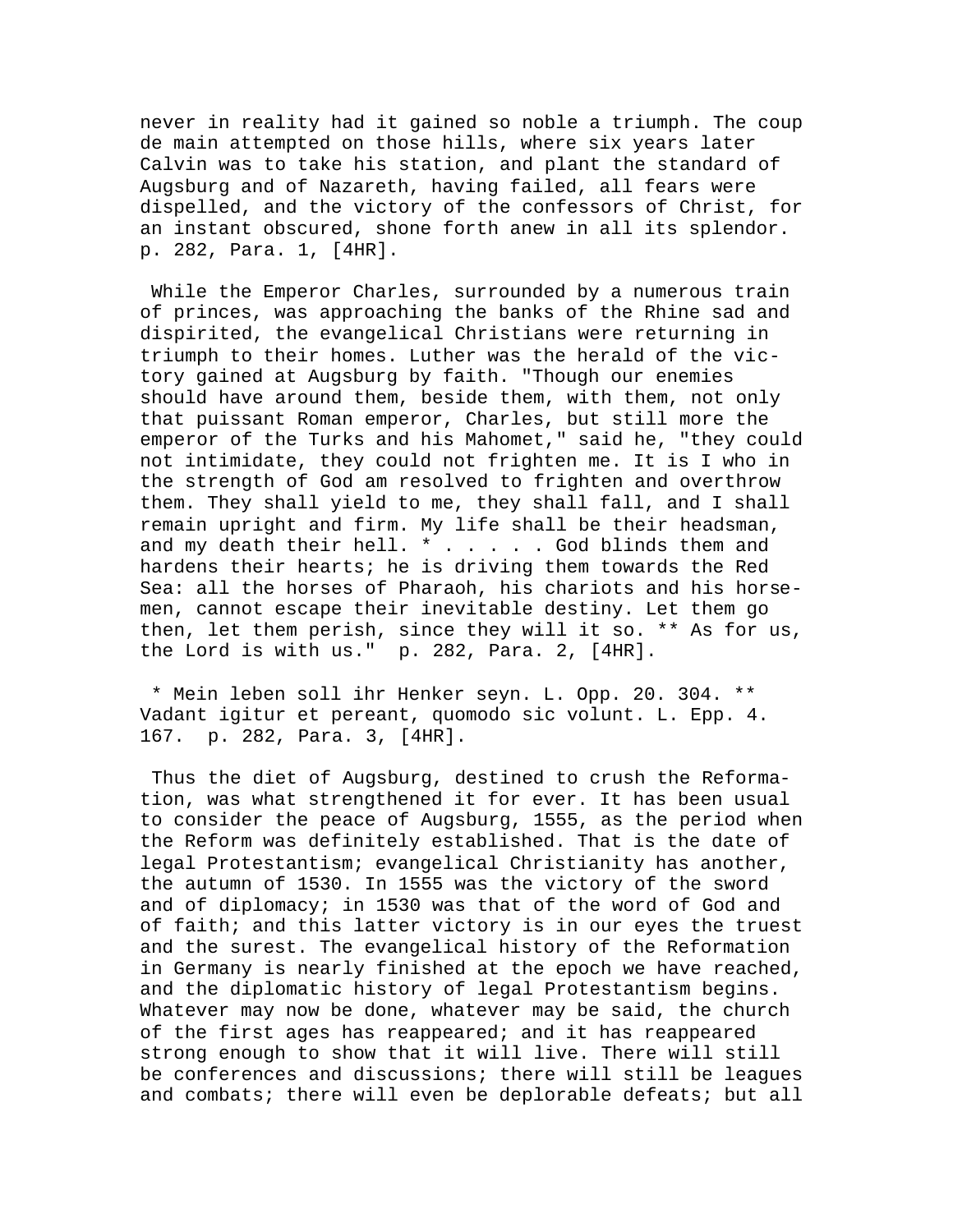these are a secondary movement. The great movement is accomplished: the cause of faith is won by faith. The effort has been made: the evangelical doctrine has taken root in the world and neither the storms of men nor the powers of hell will ever be able to tear it up. p. 282, Para. 4, [4HR].

 Book 15. SWITZERLAND -- CONQUESTS. 1526-1530. p. 285, Para. 1, [4HR].

 CHAPTER 1 --- Originality of the Swiss reform -- Change -- Three periods of reform -- Switzerland Romande -- The two movements in the church -- Aggressive spirit -- The schoolmaster -- Farel's new baptism -- Mysticism and scholasticism -- A door is opened -- Opposition -- Lausanne -- Manners of the clergy -- Farel to Galeotto -- Farel and the monk -- The tribunal -- The monk cries for pardon -- Opposition of the Ormonds -- A false convert -- Christian unity. p. 285, Para. 2, [4HR].

 The divisions which the Reformation disclosed within its bosom, on its appearance before the diet of Augsburg, humbled it and compromised its existence; but we must not forget that the cause of these divisions was one of the conditions of the existence of the regenerated church. No doubt it would have been desirable for Germany and Switzerland to have agreed; but it was of still greater importance that Germany and Switzerland should have each its original Reform. If the Swiss Reformation had been only a feeble copy of the German, there would have been uniformity, but no duration. The tree, transplanted into Switzerland, without having taken deep root, would soon have been torn up by the vigorous hand that was erelong about to seize upon it. The regeneration of Christianity in these mountains proceeded from forces peculiar to the Helvetic church, and received an organization in conformity with the ecclesiastical and political condition of that country. By this very originality it communicated a particular energy to the principles of the Reformation, of much greater consequence to the common cause than a servile uniformity. The strength of an army arises in great measure from its being composed of soldiers of different arms. p. 285, Para. 3, [4HR].

 The military and political influence of Switzerland was declining. The new developments of the European nations, subsequent to the sixteenth century, were about to banish to their native mountains those proud Helvetians, who for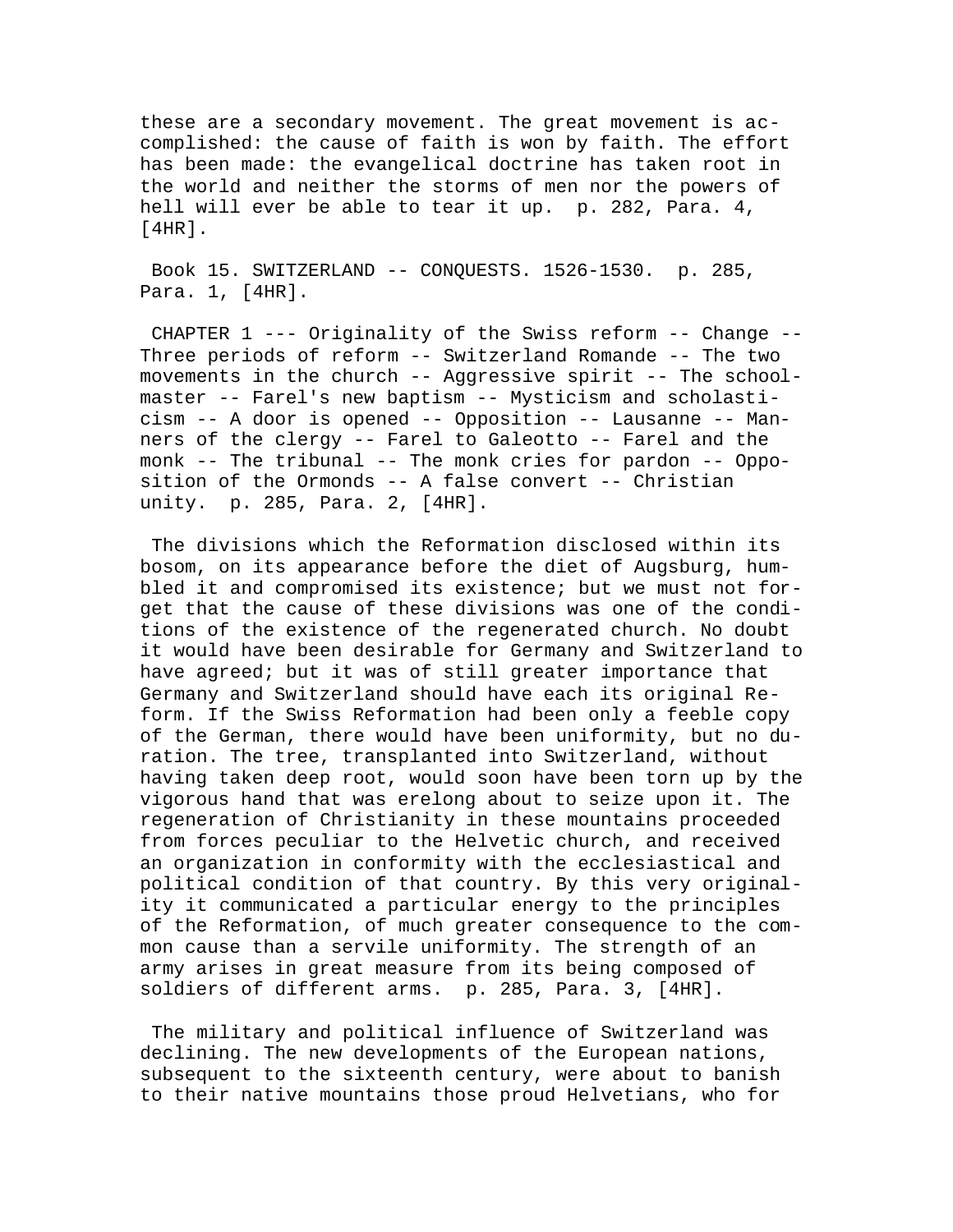so long a period had placed their two-handed swords in the balance in which the destinies of nations were weighed. The Reformation communicated a new influence in exchange for that which was departing. Switzerland, where the gospel appeared in its simplest and purest form, was destined to give in these new times to many nations of the two worlds a more salutary and glorious impulse than that which had hitherto proceeded from its halberds and its arquebuses. p. 286, Para. 1, [4HR].

 The history of the Swiss Reformation is divided into three periods, in which the light of the gospel is seen spreading successively over three different zones. From 1519 to 1526 Zurich was the center of the Reformation, which was then entirely German, and was propagated in the eastern and northern parts of the confederation. Between 1526 and 1532 the movement was communicated from Berne: it was at once German and French, and extended to the center of Switzerland from the gorges of the Jura to the deepest valleys of the Alps. In 1532 Geneva became the focus of the light; and the Reformation, which was here essentially French, was established on the shores of the Leman lake, and gained strength in every quarter. It is of the second of these periods, that of Berne, of which we are now to treat. p. 286, Para. 2, [4HR].

 Although the Swiss Reformation is not yet essentially French, still the most active part in it is taken by Frenchmen. Switzerland Romande \* is yoked to the chariot of reform, and communicates to it an accelerated motion. In the period we are about to treat of, there is a mixture of races, of forces, and of characters from which proceeds a greater commotion. In no part of the Christian world will the resistance be so stubborn; but nowhere will the assailants display so much courage. This petty country of Switzerland Romande, enclosed within the collosal arms of the Jura and the Alps, was for centuries one of the strongest fortresses of the Papacy. It is about to be carried by storm; it is going to turn its arms against its ancient masters; and from these few hillocks, scattered at the foot of the highest mountains in Europe, will proceed the reiterated shocks that will overthrow, even in the most distant countries, the sanctuaries of Rome, their images and their altars. p. 286, Para. 3, [4HR].

 \* The French part of Switzerland, comprising the cantons of Geneva, Vaud, Neufchatel, and part of those of Friburg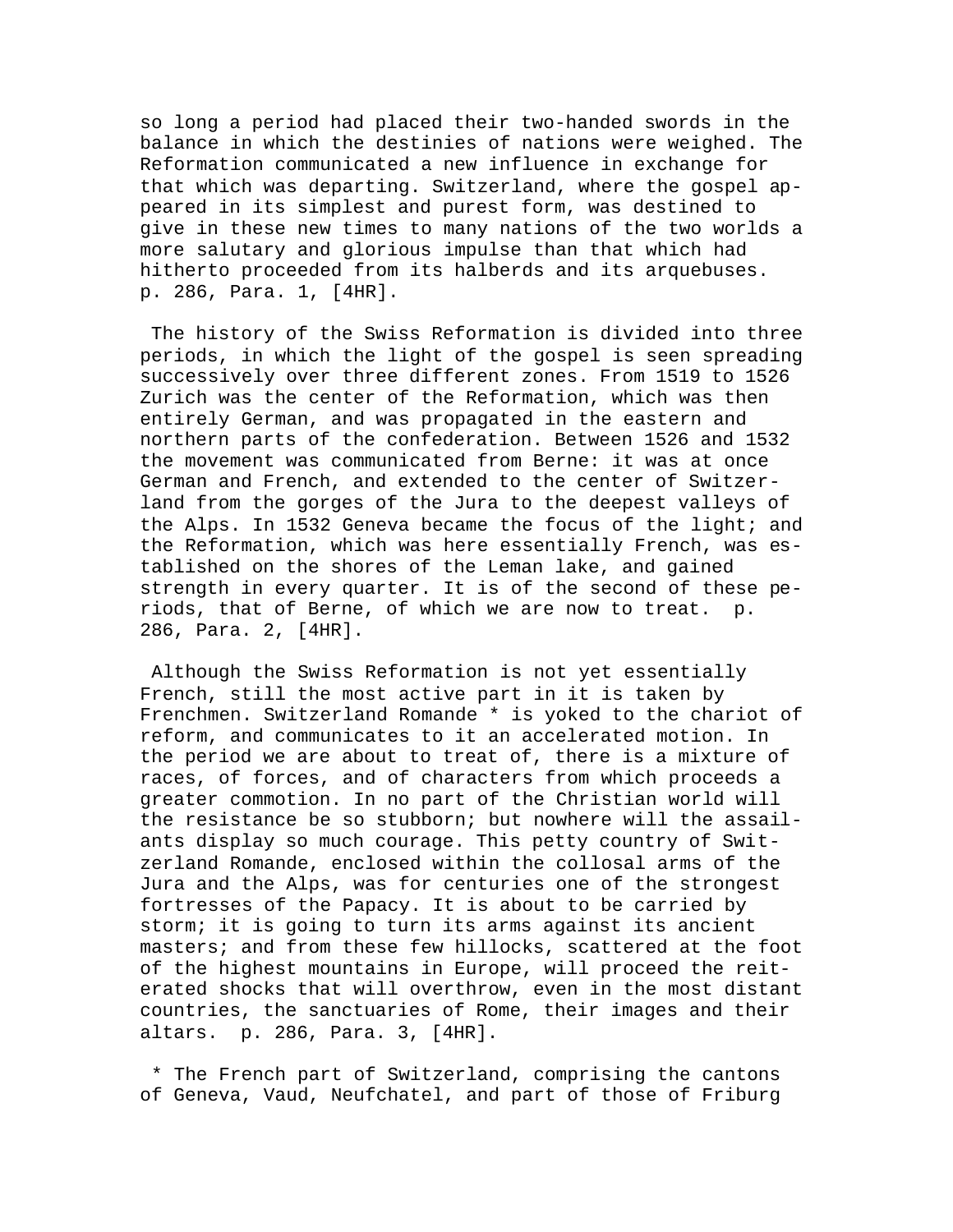Berne, and Valais. p. 286, Para. 4, [4HR].

 There are two movements in the church: one is effected inwardly, and its object is its preservation; the other is effected outwardly, and the object aimed at is its propagation. There is thus a doctrinal church and a missionary church. These two movements ought never to be separated, and whenever they are disunited, it is because the spirit of man, and not the Spirit of God prevails. In the apostolic ages these two tendencies were evolved at the same time and with equal power. In the second and third centuries the external tendency prevailed; after the council of Nice, the doctrinal movement resumed the superiority; at the epoch of the irruption of the northern tribes the missionary spirit revived; but erelong came the times of the hierarchy and of the schoolmen, in which all doctrinal powers warred within the church to found therein a despotic government and an impure doctrine, the Papacy. The revival of Christianity in the sixteenth century, which emanated from God, was destined to renovate these two movements, but by purifying them. Then indeed the Spirit of God acted at once externally and internally. In the days of the Reformation there were tranquil and internal developments; but there was also a more powerful and aggressive action. Men of God had for ages studied the word, and had peacefully explained its salutary lessons. Such had been the work of Vesalia, Goch, Groot, Radewin, Ruybrook, Tauler, Thomas a Kempis, and John Wessel; now, something more was required. The power of action was to be combined with the power of thought. The Papacy had been allowed all necessary time for laying aside its errors; for ages men had been in expectation; it had been warned, it had been entreated; all had been unavailing. Popery being unwilling to reform itself, it became necessary for men of God to take its accomplishment upon themselves. The calm and moderate influence of the precursors of the Reform was succeeded by the heroic and holy revolutionary work of the reformers; and the revolution they effected consisted in overthrowing the usurping power to reestablish the legitimate authority. "To everything there is a season," says the preacher, "and a time to every purpose under heaven: a time to plant, and a time to pluck up than which is planted; a time to break down, and a time to build up." Eccl. 3:1. Of all reformers, those who carried the aggressive spirit to its highest degree were the men who came from France, and more especially Farel, whose labors we have now to consider. p. 287, Para. 1, [4HR].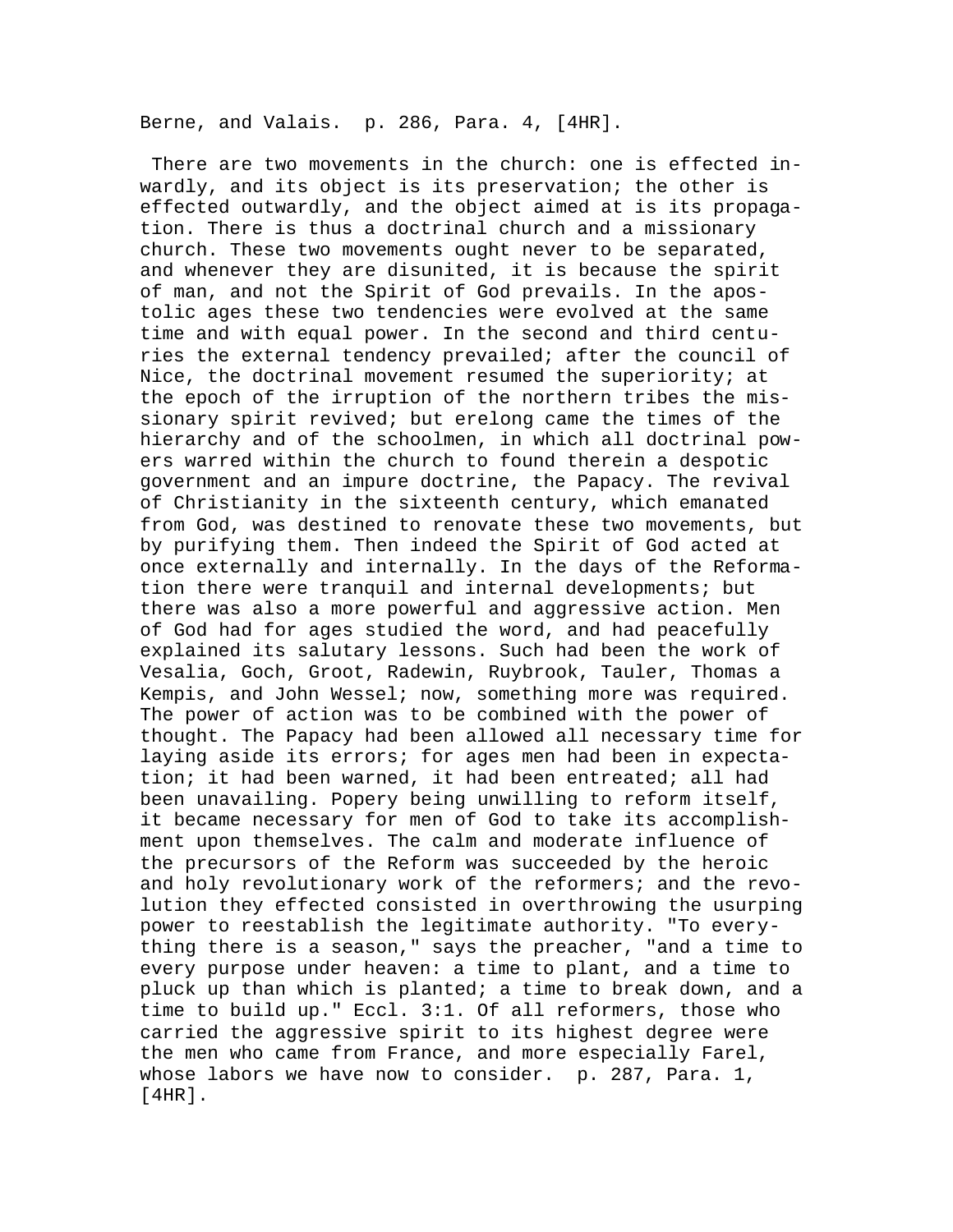Never were such mighty effects accomplished by so puny a force. In the government of God we pass in an instant from the greatest to the least of things. We now quit the haughty Charles V and all that court of princes over which he presides, to follow the steps of a schoolmaster; and leave the palaces of Augsburg to take our seats in the lowly cottages of Switzerland. p. 288, Para. 1, [4HR].

 The Rhone, after issuing, near St. Gothard, from the mountains of the Furka, from beneath an immense sea of eternal ice, rolls its noisy waters through a rugged valley separating the two great chains of the Alps; then issuing from the gorge of St. Maurice, it wanders through a more smiling and fertile country. The sublime Dent du Midi on the south, the proud Dent de Morcles on the north, picturesquely situated opposite each other, point out from afar to the traveller's eye the beginning of this latter basin. On the tops of these mountains are vast glaciers and threatening peaks, near which the shepherds in the midst of summer lead their numerous flocks to pasture: while, in the plain, the flowers and fruits of southern climes grow luxuriantly, and the laurel blooms beside the most exquisite grapes. p. 288, Para. 2, [4HR].

 At the opening of one of the lateral valleys that lead into the Northern Alps, on the banks of the Grande Eau that falls in thunder from the glaciers of the Diablerets, is situated the small town of Aigle, one of the most southern in Switzerland. For about fifty years it had belonged to Berne, with the four parishes, mandemens, which are under its jurisdiction, namely, Aigle, Bex, Ollon, and the chalets scattered in the lofty valleys of the Ormonds. It is in this country that the second epoch of the Swiss Reformation was destined to begin. p. 289, Para. 1, [4HR].

 In the winter of 1526-1527, a foreign schoolmaster, named Ursinus, arrived in this humble district. He was a man of middle stature, with red beard and quick eyes, and who, with a voice of thunder, says Beza, combined the feelings of a hero: his modest lessons were intermingled with new and strange doctrines. The benefices being abandoned by their titularies to ignorant curates, the people, who were naturally of rude and turbulent habits, had remained without any cultivation. Thus did this stranger, who was no other than Farel, meet with new obstacles at every step. p. 289, Para. 2, [4HR].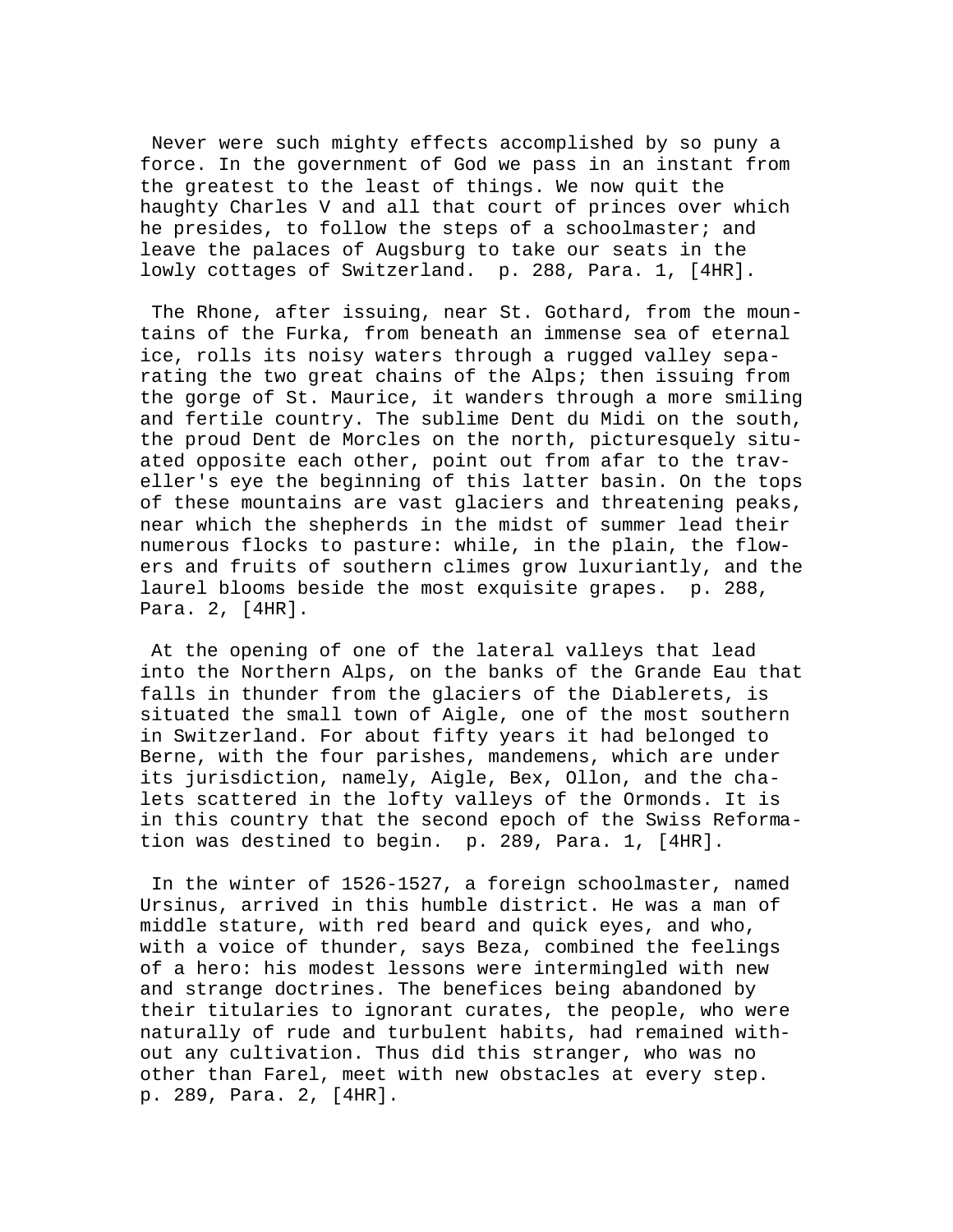While Lefevre and most of his friends had quitted Strasburg to re-enter France, after the deliverance of Francis I, Farel had turned his steps towards Switzerland; and on the very first day of his journey, he received a lesson that he frequently recalled to mind. p. 289, Para. 3, [4HR].

 He was on foot, accompanied by a single friend. Night had closed around them, the rain fell in torrents, and the travelers, in despair of finding their road, had sat down midway, drenched with rain. \* "Ah," said Farel, "God, by showing me my helplessness in these little things, has willed to teach me how weak I am in the greatest, without Jesus Christ." \*\* At last Farel, springing up, plunged into the marshes, waded through the waters, crossed vineyards, fields, hills, forests, and valleys, and at length reached his destination, covered with mud and soaked to the skin. p. 289, Para. 4, [4HR].

 \* Gravabat nox, opprimebat pluvia..coegit viae difficultas in media sedere via sub pluvia. Farel to Capito and Bucer. Neufchatel MS. \*\* Voluit Dominus per infirma haec, docere quid possit homo in majoribus. Coct. Epp. MS. Of Neufchatel. p. 289, Para. 5, [4HR].

 In this night of desolation, Farel had received a new baptism. His natural energy had been quelled; he became, for some time at least, wise as a serpent and harmless as a dove; and, as not unfrequently happens to men of such disposition, he at first overstepped his aim. Believing that he was following the example of the apostles, he sought, in the words of OECOLAMPADIUS, "by pious frauds to circumvent the old serpent that was hissing around him." \* He represented himself to be a schoolmaster, and waited until a door should be opened to him to appear as a reformer. \*\* p. 290, Para. 1, [4HR].

 \* Piis artibus et apostolicis versatiis ad circumveniendum illum opus est. OECOL. To Farel, Dec. 27, 1526. Neufchatel MS. \*\* Ubi ostium patuerit, tunc adversariis liberius obsistetur. Ibid. p. 290, Para. 2, [4HR].

 Scarcely had Magister Ursinus quitted the schoolroom and his primers, than, taking refuge in his modest chamber, he became absorbed in the Greek and Hebrew Scriptures, and the most learned treatises of the theologians. The struggle be-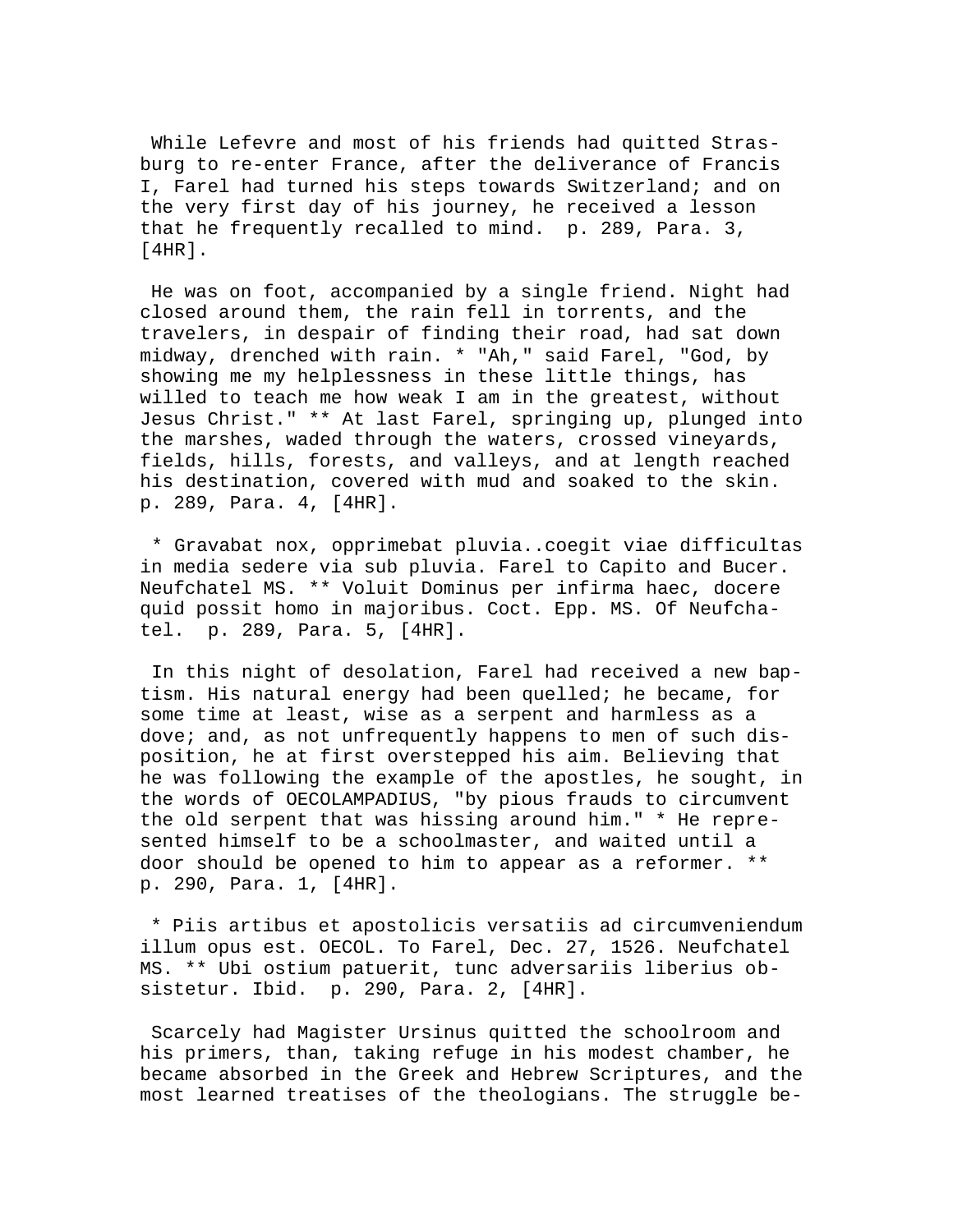tween Luther and Zwingle was commencing. To which of these two chiefs should the French Reform attach itself? Luther had been known in France for a much longer time than Zwingle; yet Farel decided in favor of the latter. Mysticism had characterized the Germanic nations during the Middle Ages, and scholasticism those of Roman descent. The French were in closer relation with the dialectician Zwingle than with the mystic Luther; or rather they were the mediators between the two great tendencies of the Middle Ages; and, while giving to the Christian thought that correct form which seems to be the province of southern nations, they became the instruments of God to spread through the church the fullness of life and of the Spirit of Christ. p. 290, Para. 3, [4HR].

 It was in his little chamber at Aigle that Farel read the first publication addressed to the German by the Swiss reformer. \* "With what learning," cries he, "does Zwingle scatter the darkness, with what holy ingenuity he gains over the wise, and what captivating meekness he unites with deep erudition. Oh, that by the grace of God this work may win over Luther, so that the church of Christ, trembling from such violent shocks, may at length find peace." \*\* p. 290, Para. 4, [4HR].

 \* Pia et amica ad Lutheri sermonem apologia. Opp. Vol. 2. T. 2. p. 1. \*\* Ut Christi succussa undique Ecclesia, pacis non nihil sentiat. Zw. Epp. 2. 26. p. 290, Para. 5, [4HR].

 The schoolmaster Ursinus, excited by so noble an example, gradually set about instructing the parents as well as the children. He at first attacked the doctrine of purgatory, and next the Invocation of Saints. "As for the pope, he is nothing," said he, "or almost nothing, in these parts; \* and as for the priests, provided they annoy the people with all that nonsense, which Erasmus knows so well how to turn into ridicule, that is enough for them." p. 291, Para. 1, [4HR].

 \* Papa aut nullus aut modicus hic est. Zw. Epp. 2. 36. p. 291, Para. 2, [4HR].

 Ursinus had been some months at Aigle: a door was opened to him; a flock had been collected there, and he believed the looked-for moment had arrived. p. 291, Para. 3, [4HR].

Accordingly, one day the prudent schoolmaster disappears.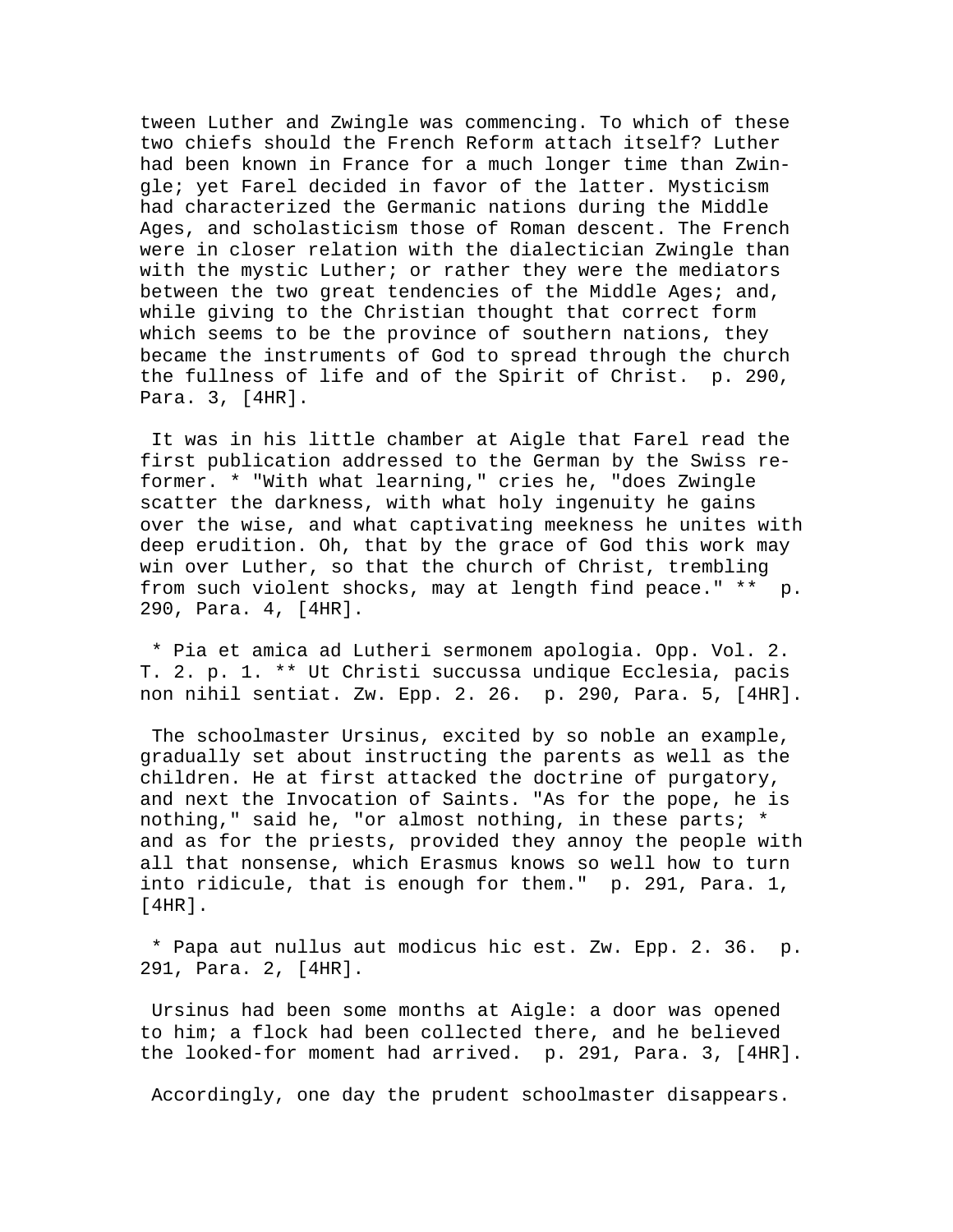"I am William Farel," said he, "minister of the word of God." The terror of the priests and magistrates was great, when they saw in the midst of them that very man whose name had already become so formidable. The schoolmaster quitted his humble study; he ascended the pulpit, and openly preached Jesus Christ to the astonished multitude. The work of Ursinus was over: Farel was himself again. \* It was then about the month of March or April 1527, and in that beautiful valley, whose slopes were brightening in the warm rays of the sun, all was fermenting at the same time, the flowers, the vineyards, and the hearts of this sensible but rude people. p. 291, Para. 4, [4HR].

 \* The name of Ursinus was doubtless taken from the bear (ursa) which was on the shield of Berne. Ursinus meant Bernese. p. 291, Para. 5, [4HR].

 Yet the rocks that the torrent meets as it issues from the Diablerets, and against which it dashes at every step as it falls from eternal snows, are more trifling obstacles than the prejudice and hatred that were shown erelong in this populous valley to the word of God. p. 291, Para. 6, [4HR].

 The council of Berne, by a license of the 9th of March, had commissioned Farel to explain the holy Scriptures to the people of Aigle and its neighborhood. But the arm of the civil magistrate, by thus mingling in religious affairs, served only to increase the irritation of men's minds. The rich and lazy incumbents, the poor and ignorant curates, were the first to cry out. "If this man," said they one to another, "continues preaching, it is all over with our benefices and our church." \* p. 292, Para. 1, [4HR].

\* J. Hottinger, H.K.G., 3. 364. p. 292, Para. 2, [4HR].

 In the midst of this agitation, the bailiff of Aigle and the governor of the four mandemens, Jacques de Roverea, instead of supporting the minister of their excellencies of Berne, eagerly embraced the cause of the priests. "The emperor," said they, "is about to declare war against all innovators. A great army will shortly arrive from Spain to assist the Archduke Ferdinand." \* Farel stood firm. Upon this the bailiff and Roverea, exasperated by such boldness, interdicted the heretic from every kind of instruction, whether as minister or schoolmaster. But Berne caused to be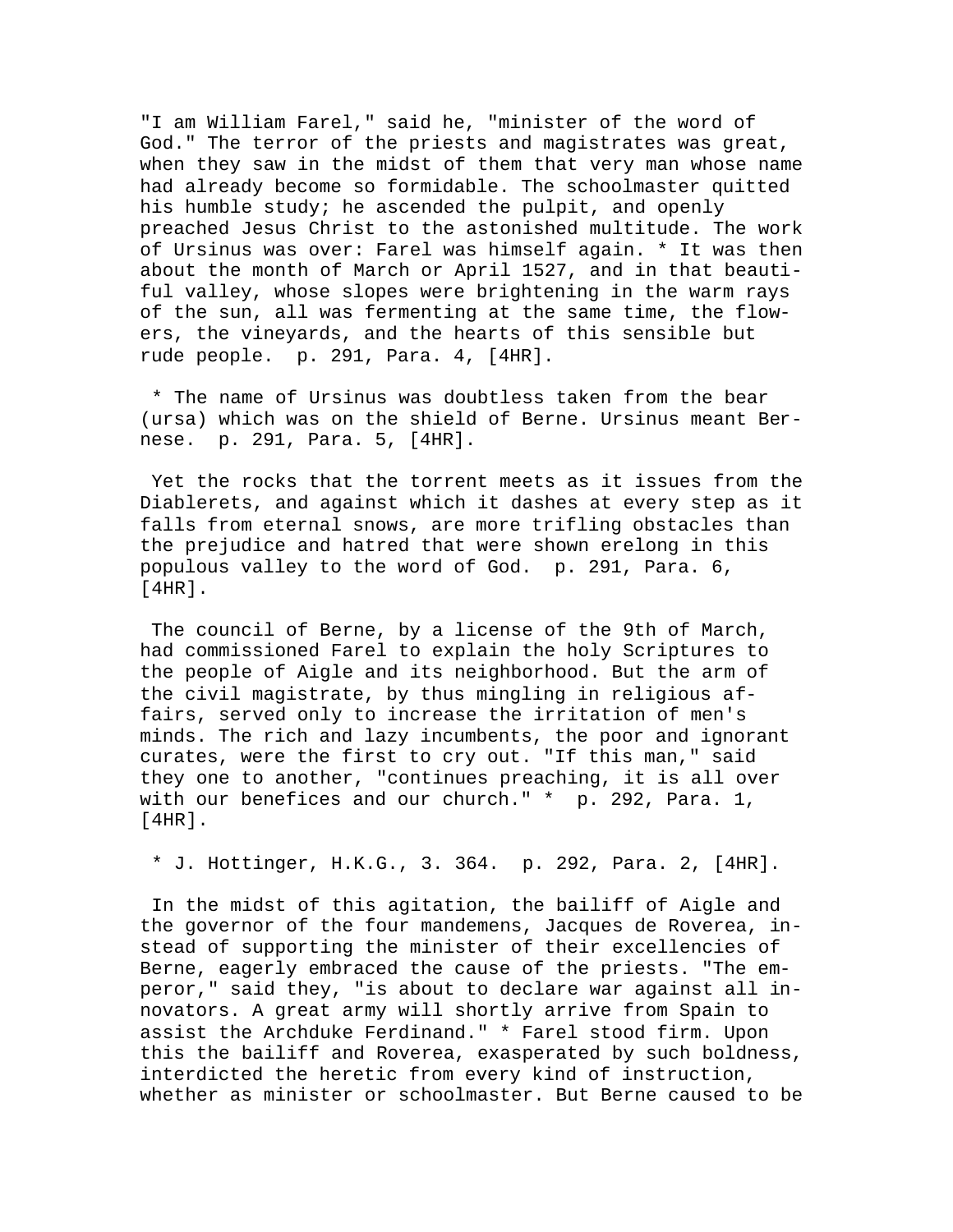posted on the doors of all the churches in the four mandemens a new decree, dated the 3d of July, in which their excellencies, manifesting great displeasure at this interdiction "of the very learned Farel from the propagation of the divine word, \*\* ordered all the officers of the state to allow him to preach publicly the doctrines of the Lord." p. 292, Para. 3, [4HR].

 \* Ferdinando adventurum esse ingentem ex Hispania exercitum. Zwinglius, epp. 2. 64; dated May 11, 1527. \*\* Inhibita verbi divini propagatio. Choupard MS. p. 292, Para. 4, [4HR].

 This new proclamation was the signal of revolt. On the 25th of July, great crowds assembled at Aigle, at Bex, at Ollon, and in the Ormonds, crying out, "No more submission to Berne, down with Farel." From words they soon proceeded to actions. At Aigle the insurgents, headed by the fiery syndic, tore down the edict, and prepared to fall upon the reformed. These, promptly uniting and surrounding Farel, resolved to defend him. The two parties met face to face, and blood was near flowing. The firm countenance of the friends of the gospel checked the partisans of the priests, who dispersed, and Farel, quitting Aigle for a few days, carried his views farther. p. 292, Para. 5, [4HR].

 In the middle of the beautiful valley of the Leman, on hills which overlook the lake, stands Lausanne, the city of the bishop and of the Virgin, placed under the patronage of the dukes of Savoy. A host of pilgrims, assembling from all the surrounding places, knelt devoutly before the image of Our Lady, and made costly purchases at the great fair of indulgences that was held in its precincts. Lausanne, extending its episcopal crosier from its lofty towers, pretended to keep the whole country at the feet of the pope. But owing to the dissolute life of the canons and priests, the eyes of many began to be opened. The ministers of the Virgin were seen in public playing at games of chance, which they seasoned with mockery and blasphemy. They fought in the churches; disguised as soldiers, they descended by night from the cathedral hill, and roaming through the streets, sword in hand and in liquor, surprised, wounded, and sometimes even killed the worthy citizens; they debauched married women, seduced young girls, changed their residences into houses of ill-fame, and heartlessly turned out their young children to beg their bread. \* Nowhere, perhaps, was better exemplified the description of the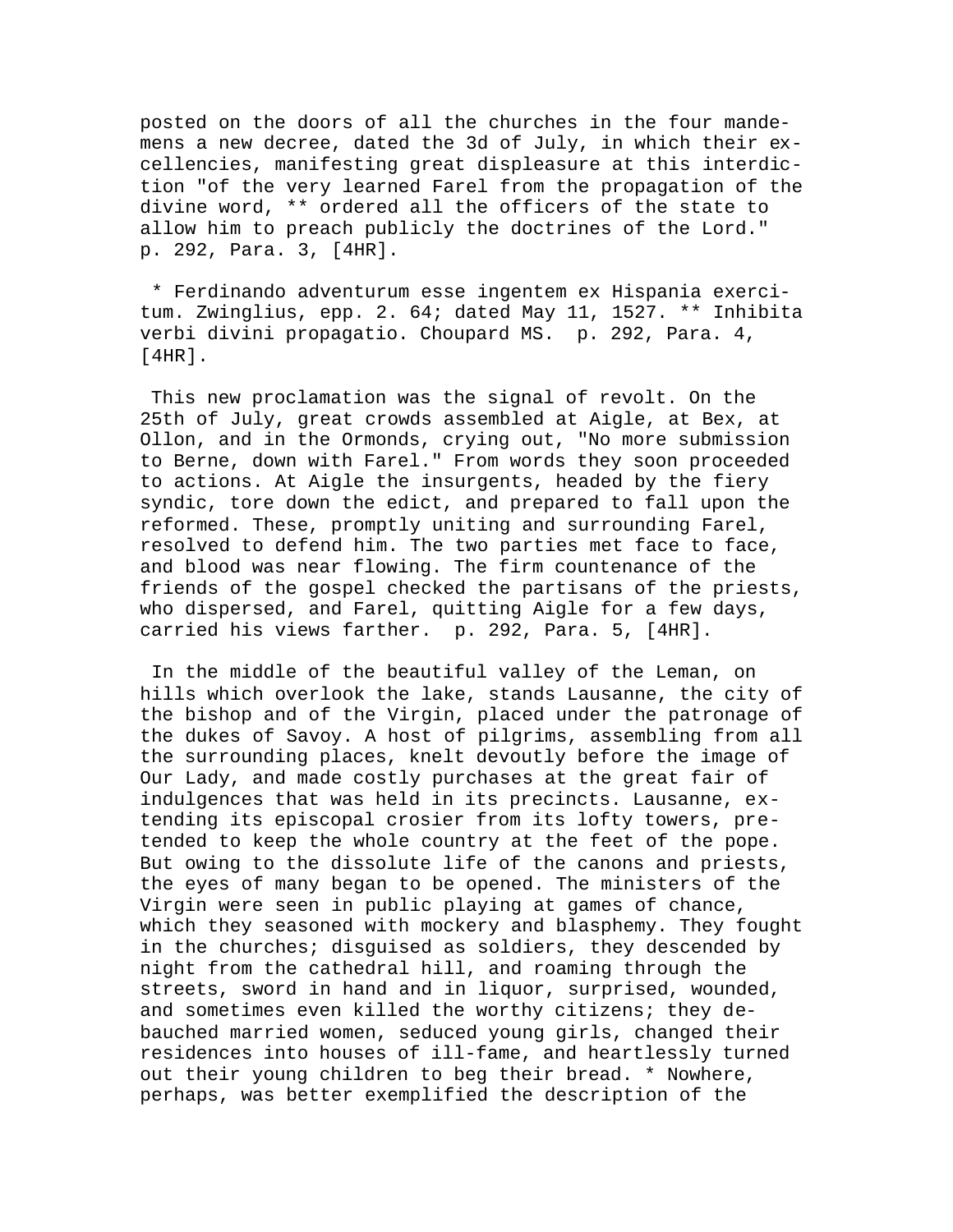clergy given us by one of the most venerable prelates at the beginning of the sixteenth century: "Instead of training up youth by their learning and holiness of life, the priests train birds and dogs; instead of books, they have children; they sit with topers in the taverns, and give way to drunkenness." \*\* p. 293, Para. 1, [4HR].

 \* Histoire de la Reformation Suisse by Ruchat, 1. 35. \*\* Pro libros sibi liberos comparant, pro studio concubinas amant. Tritheim Instit. Vitae Sacerdotalis, p. 765. The play upon libros and liberos (books and children) cannot be conveved in English. p. 293, Para. 2, [4HR].

 Among the theologians in the court of the bishop Sebastian of Montfaucon, was Natalis Galeotto, a man of elevated rank and great urbanity, fond of the society of scholars, and himself a man of learning, \* but nevertheless very zealous about fasts and all the ordinances of the church. Farel thought that, if this man could be gained over to the gospel, Lausanne, "slumbering at the foot of its steeples," would perhaps awaken, and all the country with it. He therefore addressed himself to him. "Alas, alas," said Farel, "religion is now little better than an empty mockery, since people who think only of their appetites are the kings of the church. Christian people, instead of celebrating in the sacrament the death of the Lord, live as if they commemorated Mercury, the god of fraud. Instead of imitating the love of Christ, they emulate the lewdness of Venus; and, when they do evil, they fear more the presence of a wretched swineherd than of God Almighty." \*\* p. 293, Para. 3, [4HR].

 \* Urbanus, doctus, magnus, consuetudine doctorum obligatus. Farel to Galeotto. Neufchatel MS. \*\* Pluris faciunt miserrimi subulci aspectum quam omnipotentis Dei. Farel to Galeotto. Ibid. p. 293, Para. 4, [4HR].

 But Galeotto made no reply, and Farel persevered. "Knock; cry out with all your might," wrote he in a second letter; "redouble your attacks upon our Lord." \* Still there was no answer. Farel returned to the charge a third time, and Natalis, fearing perhaps to reply in person, commissioned his secretary, who forwarded a letter to Farel full of abusive language. \*\* For a season Lausanne was inaccessible. p. 294, Para. 1, [4HR].

\* Pulsare, vociferari perge, nec prius cessa quam, etc.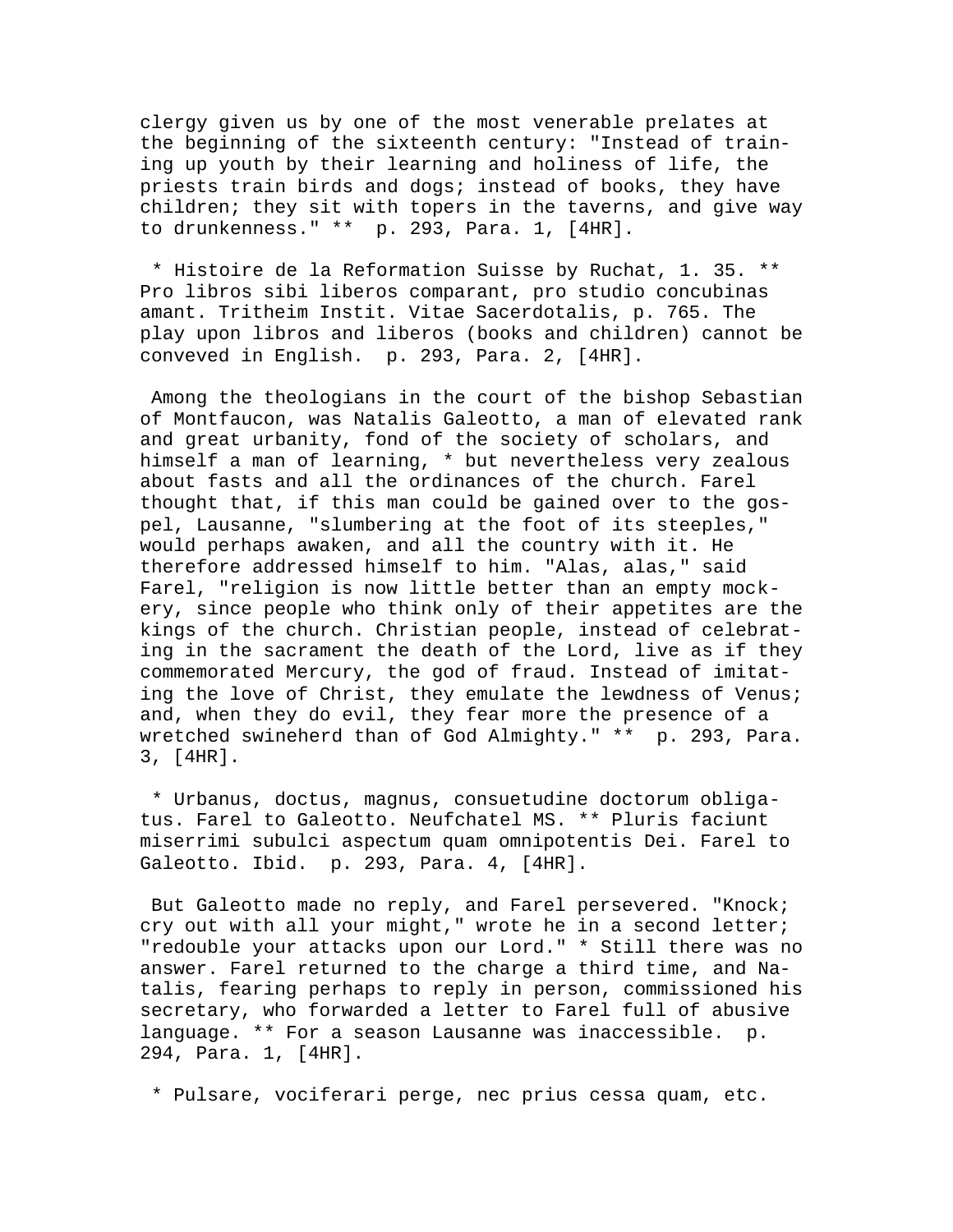Ibid. \*\* Naeniis totas implevit et conviciis. Ibid. p. 294, Para. 2, [4HR].

 After having thus contended with a priest, Farel was destined to struggle with a monk. The two arms of the hierarchy by which the Middle Ages had been governed were chivalry and monachism. The latter still remained for the service of the Papacy, although falling into decay. "Alas," exclaimed a celebrated Carthusian, "what an obstinate devil would fear to do, a reprobate and arrogant monk will commit without hesitation." \* p. 294, Para. 3, [4HR].

 \* Quod agere veretur obstinatus diabolus, intrepide agit reprobus et contumax monachus. Jacob von Juterbock. de Negligentia Prelatorum. p. 294, Para. 4, [4HR].

 A mendicant friar, who dared not oppose the reformer in a direct manner at Aigle, ventured into the village of Noville, situated on the low grounds deposited by the Rhone as it falls into the Lake of Geneva. The friar, ascending the pulpit, exclaimed, "It is the devil himself who preaches by the mouth of the minister, and all those who listen to him will be damned." Then, taking courage, he slunk along the bank of the Rhone, and arrived at Aigle with a meek and humble look, not to appear there against Farel, whose powerful eloquence terribly alarmed him, but to beg in behalf of his convent a few barrels of the most exquisite wine in all Switzerland. He had not advanced many steps into the town before he met the minister. At this sight he trembled in every limb. "Why did you preach in such a manner at Noville?" demanded Farel. The monk, fearful that the dispute would attract public attention, and yet desirous of replying to the point, whispered in his ear, "I have heard say that you are a heretic and misleader of the people." "Prove it," said Farel. \* Then the monk "began to storm," says Farel, and, hastening down the street, endeavored to shake off his disagreeable companion, "turning now this way, now that, like a troubled conscience." \*\* A few citizens beginning to collect around them, Farel said to them, pointing to the monk, "You see this fine father; he has said from the pulpit that I preach nothing but lies." Then the monk, blushing and stammering, began to speak of the offerings of the faithful, the precious wine of Yvorne for which he had come begging, and accused Farel of opposing them. The crowd had now increased in number, and Farel, who only sought an opportunity of proclaiming the true worship of God, exclaimed with a loud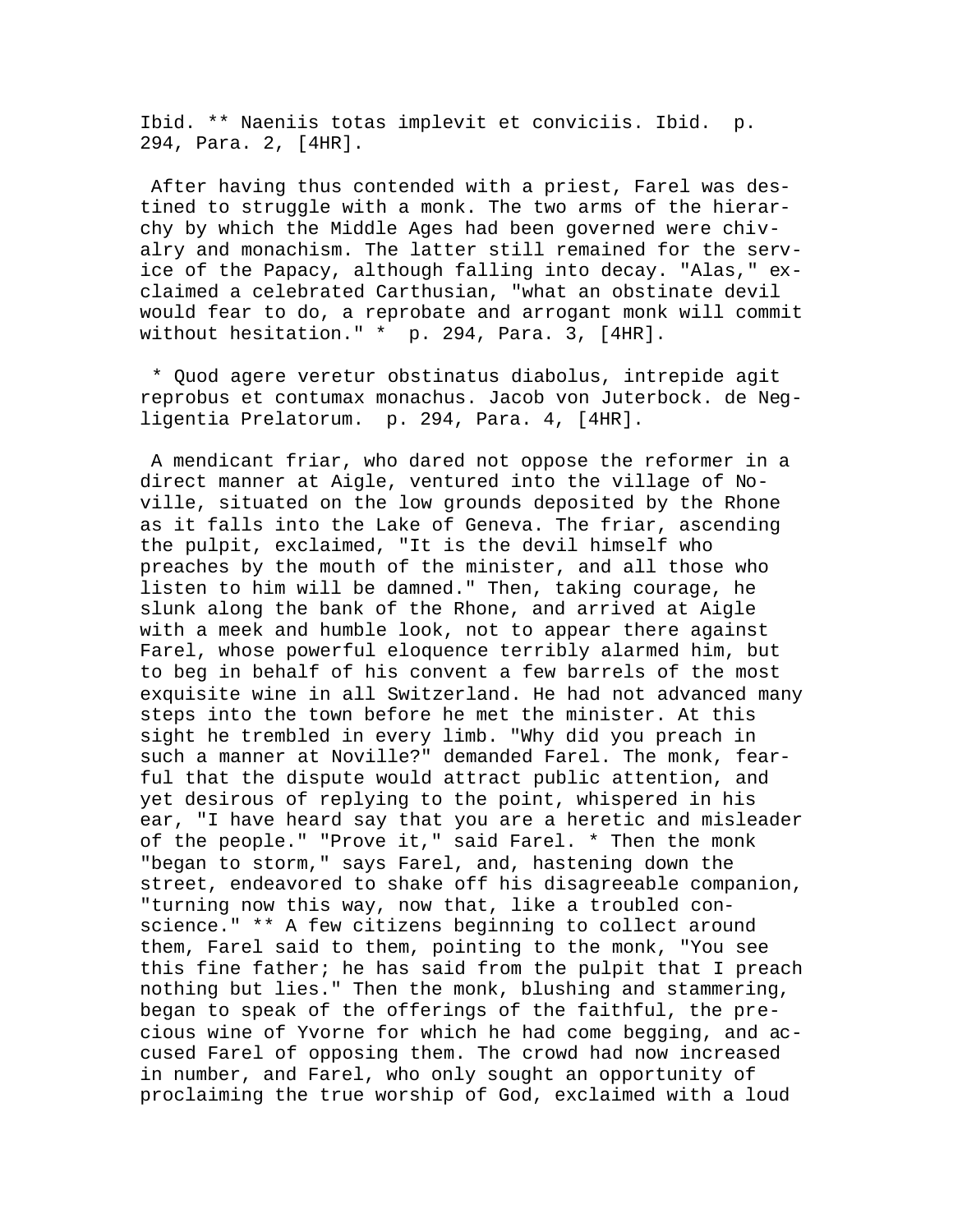voice, "It is no man's business to ordain any other way of serving God than that which He has commanded. We must keep his commandments without turning either to the right hand or to the left. \*\*\* Let us worship God alone in spirit and in truth, offering to him a broken and a contrite heart." p. 295, Para. 1, [4HR].

 \* Commenca de se tempester; in the narrative he gives of this adventure to the nuns of Vevay. Neufchatel MS. \*\* Tournant maintenant he sa, maintenant de la, comme fait la conscience mal assuree. Ibid. \*\*\* Il n'appartient a personne vivante d'ordonner autre maniere de faire service a Dieu, que celle qu'il a commandee. Nous devons garder ses commandemens, sans tirer ni a la dextre, ni a la senestre. Ibid. p. 295, Para. 2, [4HR].

 The eyes of all the spectators were fixed on the two actors in this scene, the monk with his wallet, and the reformer with his glistening eye. Confounded by Farel's daring to speak of any other worship than that which the holy Roman church prescribed, the friar "was out of his senses; he trembled, and was agitated, becoming pale and red by turns. At last, taking his cap off his head, from under his hood, he flung it on the ground, trampling it under foot and crying, 'I am surprised that the earth does not gape and swallow us up.'"  $*$  . . . . Farel wished to reply, but in vain. The friar with downcast eyes kept stamping on his cap, "bawling like one out of his wits;" and his cries resounding through the streets of Aigle, drowned the voice of the reformer. At length one of the spectators, who stood beside him, plucked him by the sleeve, and said, "listen to the minister, as he is listening to you." The affrighted monk, believing himself already half-dead, started violently and cried out: "Oh, thou excommunicate, layest thou thy hand upon me?" p. 296, Para. 1, [4HR].

 \* Hors de sens, trembloit, s'agitoit, palissoit et rougissoit tour a tour. Enfin tirant son bonnet de se tete, hors du chaperon, il le rua a terre, jettant et mettant son pied sus, en s'ecriant. "Je suis esbahi comme la terre ne nous abyme!" Ibid. p. 296, Para. 2, [4HR].

The little town was in an uproar; the friar at once furious and trembling, Farel following up his attack with vigor, and the people confused and amazed. At length the magistrate appeared, ordered the monk and Farel to follow him, and shut them up, "one in one tower and one in an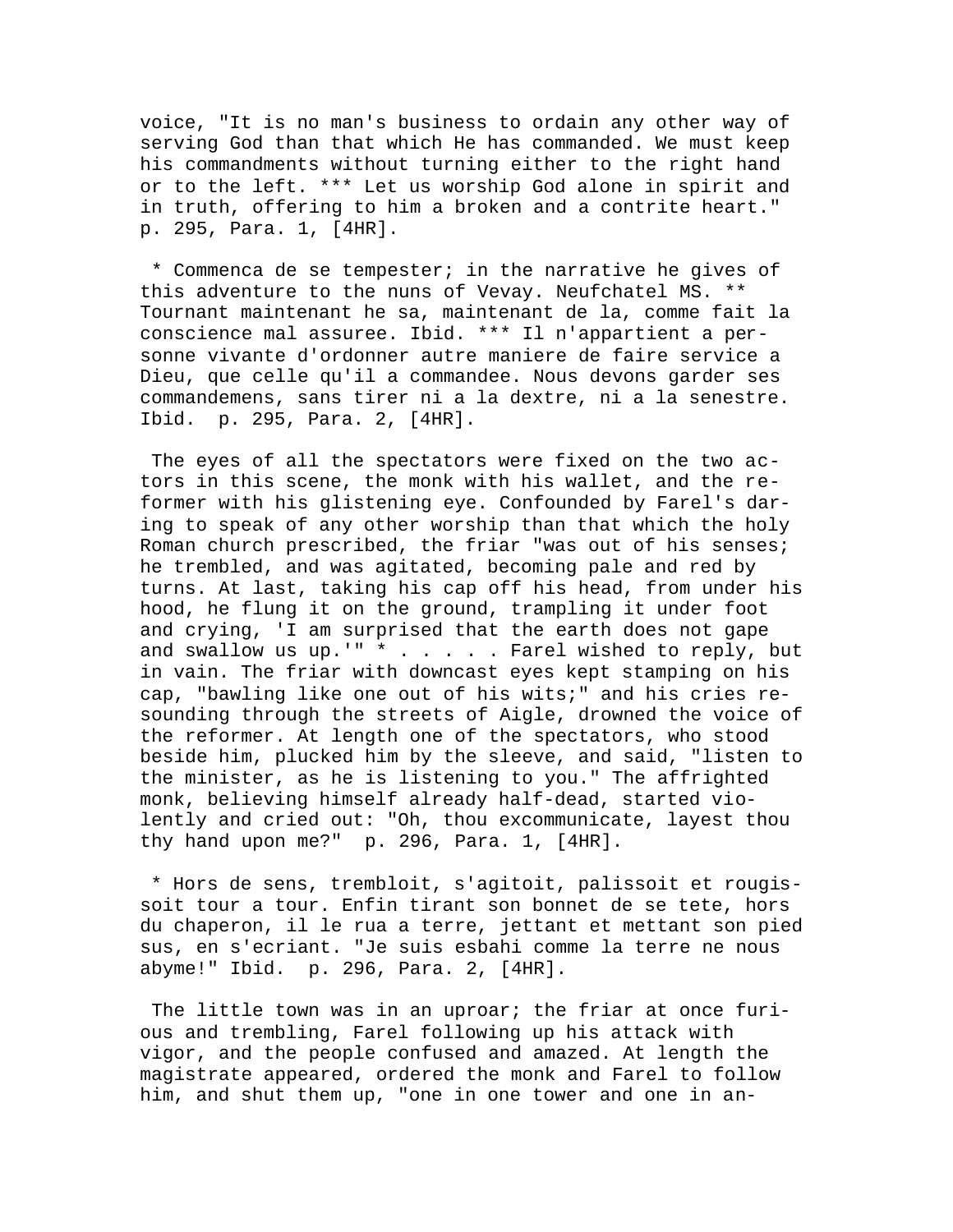other." \* p. 296, Para. 3, [4HR].

 \* L'un en une tour, et l'autre en l'autre. Neufchatel MS. p. 296, Para. 4, [4HR].

 On the Saturday morning Farel was liberated from his prison, and conducted to the castle before the officers of justice, where the monk had arrived before him. The minister began to address them: "My lords, to whom our Saviour enjoins obedience without any exception, this friar has said that the doctrine which I preach is against God. Let him make good his words, or, if he cannot, permit your people to be edified." The violence of the monk was over. The tribunal before which he was standing, the courage of his adversary, the power of the movement which he could not resist, the weakness of his cause, all alarmed him, and he was now ready to make matters up. "Then the friar fell upon his knees, saying: My lords, I entreat forgiveness of you and of God. Next turning to Farel: And also, Magister, what I preached against you was grounded on false reports. I have found you to be a good man, and your doctrine good, and I am prepared to recall my words." \* p. 296, Para. 5, [4HR].

 \* Lors le frere se jeta a genoux disant. Messeigneurs, je demande merci a Dieu et a vous..Et aussi, Magister, ce que j'ai preche contre vous a ete par de faux rapports, etc Ibid. p. 296, Para. 6, [4HR].

 Farel was touched by this appeal, and said: "My friend, do not ask forgiveness of me, for I am a poor sinner like other men, putting my trust not in my own righteousness, but in the death of Jesus." \* p. 297, Para. 1, [4HR].

 \* Je suis pauvre pecheur comme les autres, ayant ma fiance, non en ma justice, mais a la mort de Jesus. Ibid. p. 297, Para. 2, [4HR].

 One of the lords of Berne coming up at this time, the friar, who already imagined himself on the brink of martyrdom, began to wring his hands, and to turn now towards the Bernese councillors, now towards the tribunal, and then to Farel, crying, "Pardon, pardon." "Ask pardon of our Saviour," replied Farel. The lord of Berne added; "Come tomorrow and hear the minister's sermon; if he appears to you to preach the truth, you shall confess it openly before all; if not, you will declare your opinion: this promise in my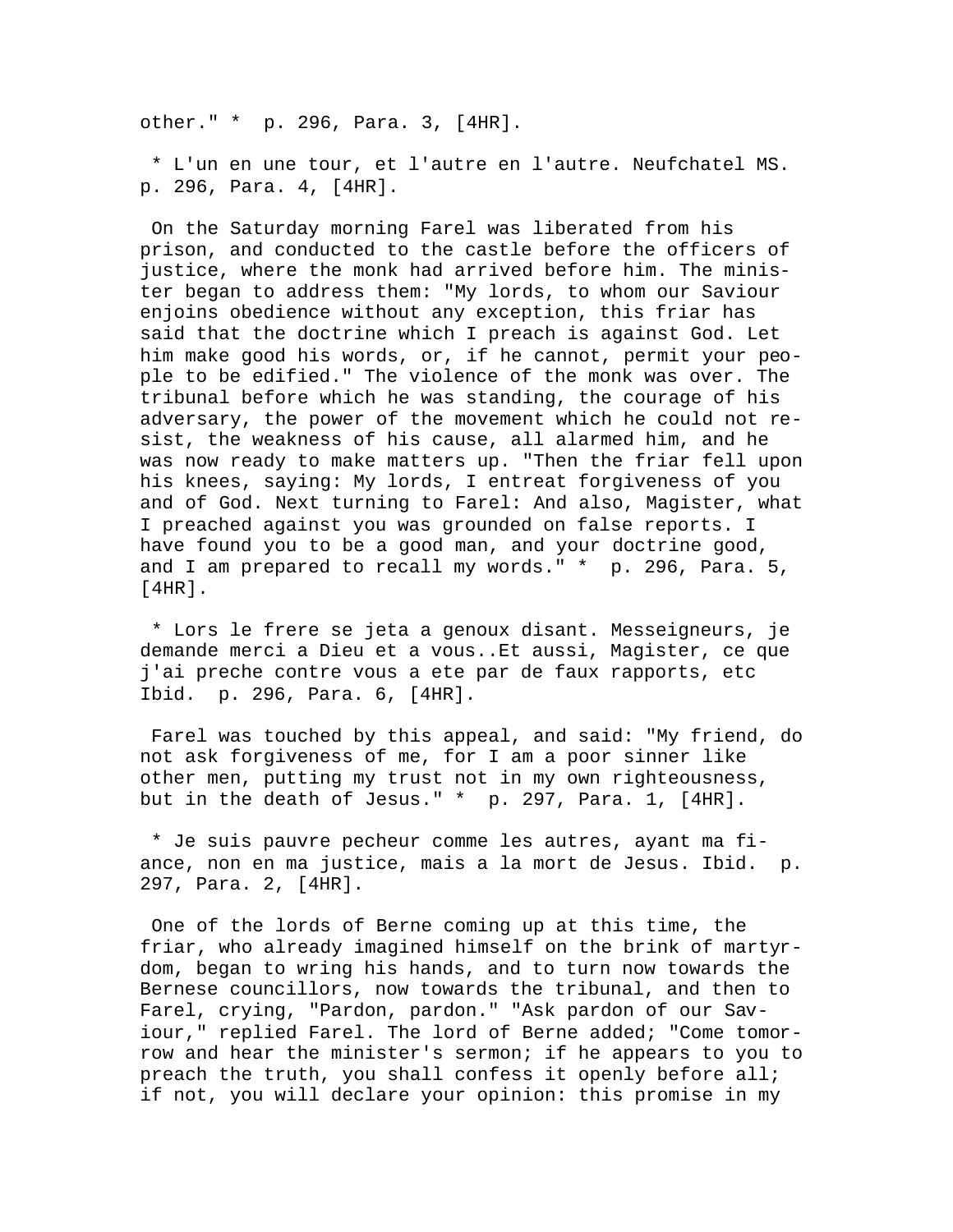hand." The monk held out his hand, and the judges retired. "Then the friar went away, and I have not seen him since, and no promises or oaths were able to make him stay." \* Thus the Reformation advanced in Switzerland Romande. p. 297, Para. 3, [4HR].

 \* Puis quand le frere fut parti, depuis ne l'ai vu, et nulles promesses ni sermens ne l'ont pu faire demeurer. Ibid. p. 297, Para. 4, [4HR].

 But violent storms threatened to destroy the work that was hardly begun. Romish agents from the Valais and from Savoy had crossed the Rhone at St. Maurice, and were exciting the people to energetic resistance. Tumultuous assemblages took place, in which dangerous projects were discussed; the proclamations of the government were torn down from the church-doors; troops of citizens paraded the city; the drum beat in the streets to excite the populace against the reformer: everywhere prevailed riot and sedition. And hence, when Farel ascended the pulpit on the 16th of February, for the first time after a short absence, some papist bands collected round the gate of the church, raised their hands in tumult, uttered savage cries, and compelled the minister to break off his sermon. p. 297, Para. 5, [4HR].

 The council of Berne thereupon decreed that the parishioners of the four mandemens should assemble. Those of Bex declared for the Reform; Aigle followed their example, but with indecision; and in the mountains above Ollon, the peasants, not daring to maltreat Farel, excited their wives, who rushed upon him with their fulling-clubs. But it was especially the parish of the Ormonds which, calm and proud at the foot of its glaciers, signalized itself by its resistance. A companion of Farel's labors, named Claude, probably Claude de Gloutinis, when preaching there one day with great animation, was suddenly interrupted by the ringing of the bells, whose noise was such that one might have said all hell was busy pulling them. "In fact," says another herald of the gospel, Jacques Camralis, who chanced to be present, "it was Satan himself, who, breathing his anger into some of his agents, filled the ears of the auditors with all this uproar." \* At another time, some zealous reformers having thrown down the altars of Baal, according to the language of the times, the evil spirit began to blow with violence in all the chalets scattered over the sides of the mountains; the shepherds issued precipitously like avalanches, and fell upon the church and the evangelicals.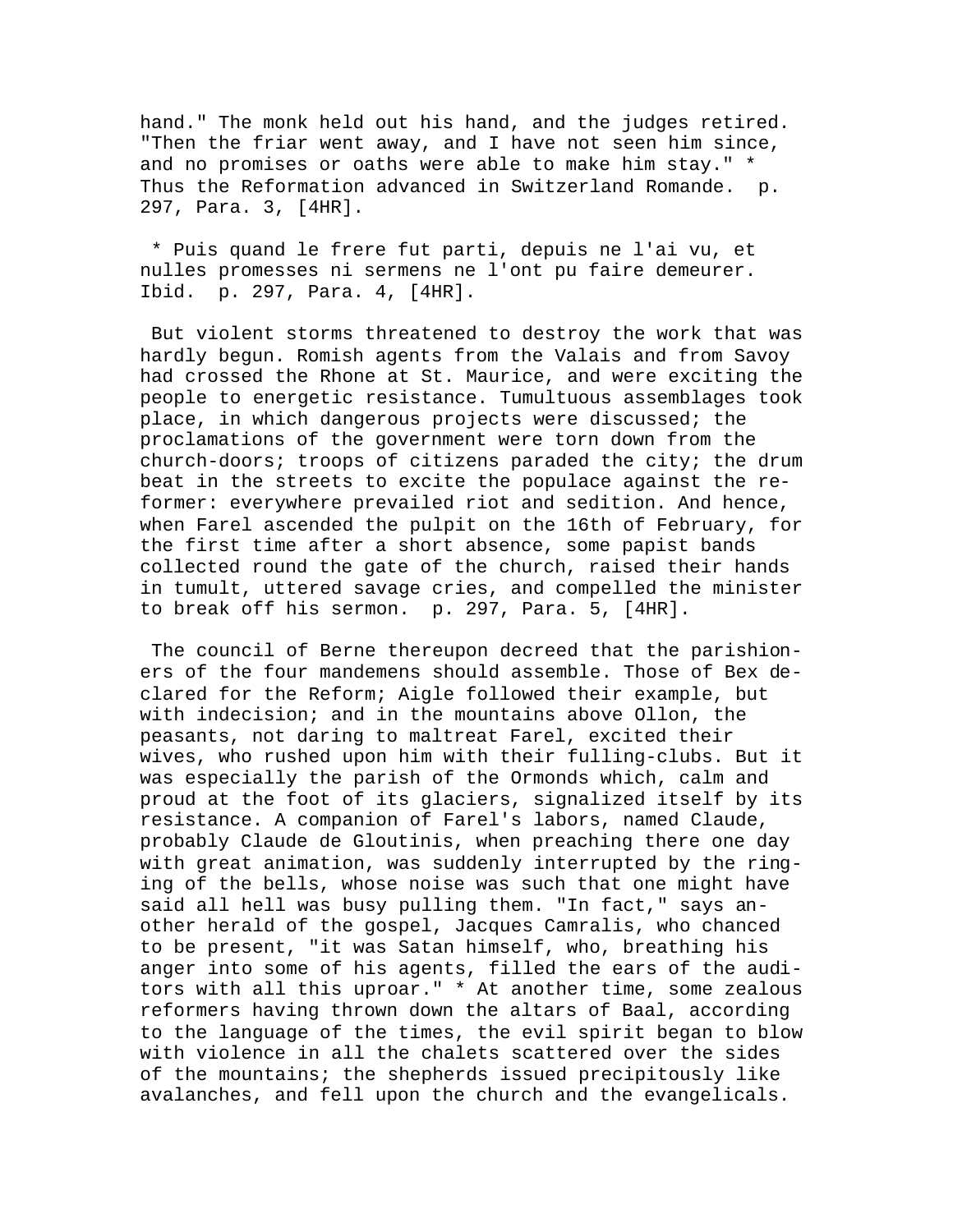"Let us only find these sacrilegious wretches," cried the furious Ormondines; "we will hang them, we will cut off their heads, we will burn them, we will throw their ashes into the Great Water." \*\* Thus were these mountaineers agitated, like the wind that roars in their lofty valleys with a fury unknown to the inhabitants of the plains. p. 298, Para. 1, [4HR].

 \* Sed Sathan per ejus servos, voluit aurea auditoram ejus sono cymbali implere. Neufchatel MS. \*\* Quo invento suspenderetur primum, deinde dignus comburi, ulterius capitis obtruncatione, novissime in aquis mergeretur. Ibid. p. 298, Para. 2, [4HR].

 Other difficulties overwhelmed Farel. His fellow-laborers were not all of them blameless. One Christopher Ballista, formerly a monk of Paris, had written to Zwingle: "I am but a Gaul, a barbarian, \* but you will find me pure as snow, without any guile, of open heart, through whose windows all the world may see." \*\* Zwingle sent Ballista to Farel, who was loudly calling for laborers in Christ's vineyard. The fine language of the Parisian at first charmed the multitude; but it was soon found necessary to beware of these priests and monks disgusted with popery. "Brought up in the slothfulness of the cloister, gluttonous and lazy," says Farel, "Ballista could not conform to the abstemiousness and rude labors of the evangelists, and soon began to regret his monk's hood. When he perceived the people beginning to distrust him, he became like a furious monster, vomiting wagon-loads of threats." \*\*\* Thus ended his labors. p. 299, Para. 1, [4HR].

 \* Me quantumvis Gallum et barbarum. Zw. Epp. 2. 205. \*\* Absque ullo fuco, niveum, et aperti fenestratique pectoris. Zw. Epp. 2. 205. \*\*\* Quam beatus hic venter incanduit! Quot minarum plaustra! Solent tales belluae, etc. Neufchatel MS. p. 299, Para. 2, [4HR].

 Notwithstanding all these trials, Farel was not discouraged. The greater the difficulties, the more his energy increased. let us scatter the seed everywhere," said he, "and let civilized France, provoked to jealousy by this barbarous nation, embrace piety at last. Let there not be in Christ's body either fingers, or hands, or feet, or eyes, or ears, or arms, existing separately and working each for itself, but let there be only one heart that nothing can divide. Let not variety in secondary things divide into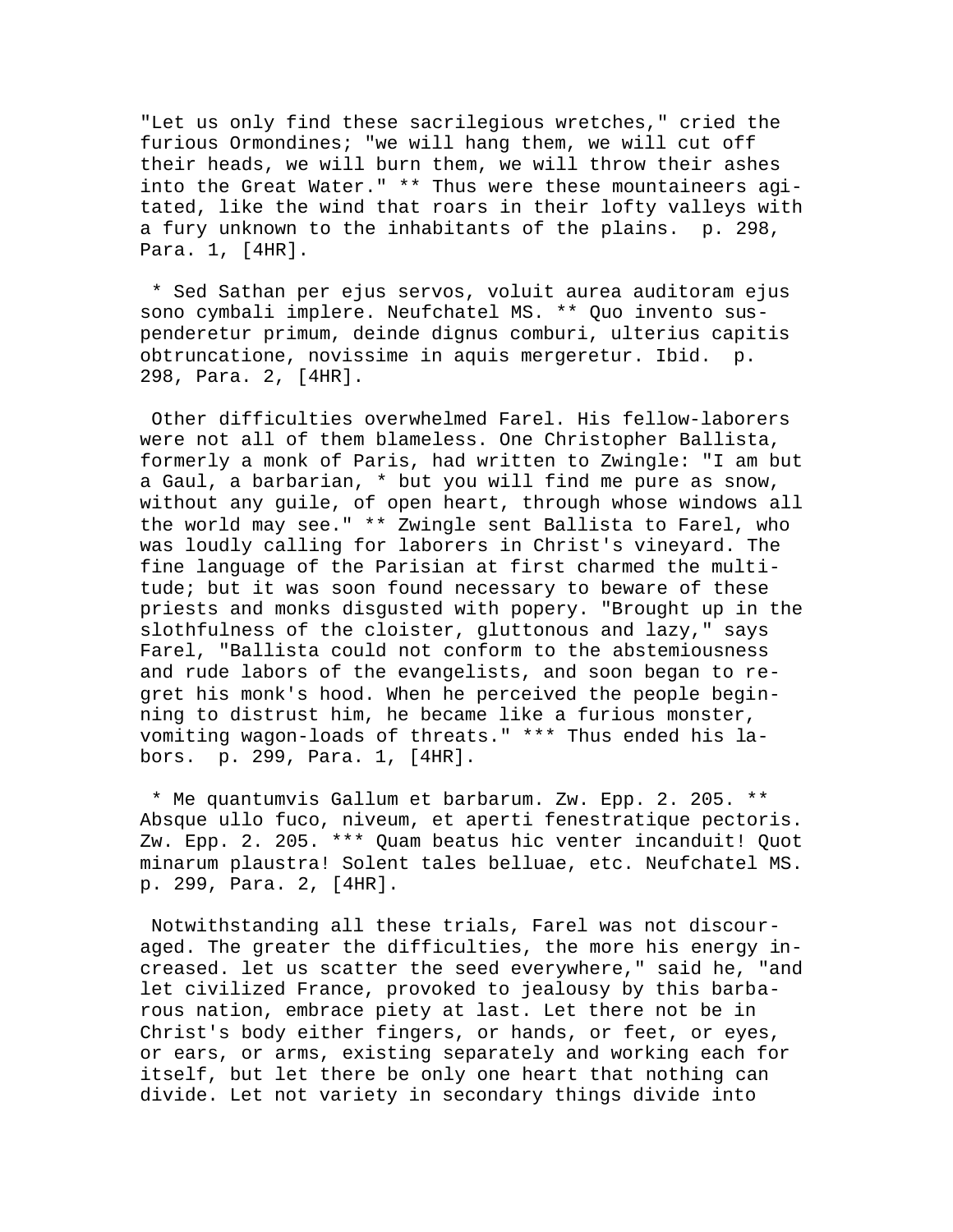many separate members that vital principle which is one and simple. \* Alas, the pastures of the church are trodden under foot, and its waters are troubled. Let us set our minds to concord and peace. When the Lord shall have opened heaven, there will not by so many disputes about bread and water. \*\* A fervent charity, that is the powerful battering-ram with which we shall beat down those proud walls, those material elements, with which men would confine us." \*\*\* p. 299, Para. 3, [4HR].

 \* Ne in digitos, manus, pedes, oculos, nares, aures, brachia, cor quod unum est discindatur, et quae in rebus est varietas, principium non faciat multiplex. Ibid. \*\* An allusion to the controversies on the anabaptism and the real presence. Non tanta erit super aqua et pane contentio, nec super gramine, solutaque obsidione. Ibid. The sense of these latter words is obscure. \*\*\* Charitas fortissimus aries. Farel to Bucer, May 10, 1529. p. 299, Para. 4, [4HR].

 Thus wrote the most impetuous of the reformers. These words of Farel, preserved for three centuries in the city where he died, disclose to us more clearly the intimate nature of the Great Revolution of the sixteenth century, than all the venturesome assertions of its popish interpreters. Christian unity thus from these earliest moments found a zealous apostle. The nineteenth century is called to resume the work which the sixteenth century was unable to accomplish. p. 300, Para. 1, [4HR].

 CHAPTER 2 --- State -- Religion in Berne -- Irresolution of Berne -- Almanack of heretics -- Evangelical majority -- Haller -- Zwingle's signal -- The radicals in Berne -- Victory of the gospel -- Papist provocations -- The city companies -- Proposed disputation -- Objections of the forest cantons -- The church, the judge of controversies -- Unequal contest -- Zwingle -- A Christian band -- The Cordeliers' church -- Opening of the conference -- The sole head -- Unity of error -- A priest converted at the altar -- St Vincent's day -- The butchers -- A strange argument -- Papist bitterness -- Necessity of reform -- Zwingle's sermon -- Visit of the King of kings -- Edict of reform -- Was the Reformation political? p. 301, Para. 1, [4HR].

 Of all the Swiss cantons, Berne appeared the least disposed to the Reformation. A military state may be zealous for religion, but it will be for an external and a disciplined religion: it requires an ecclesiastical organization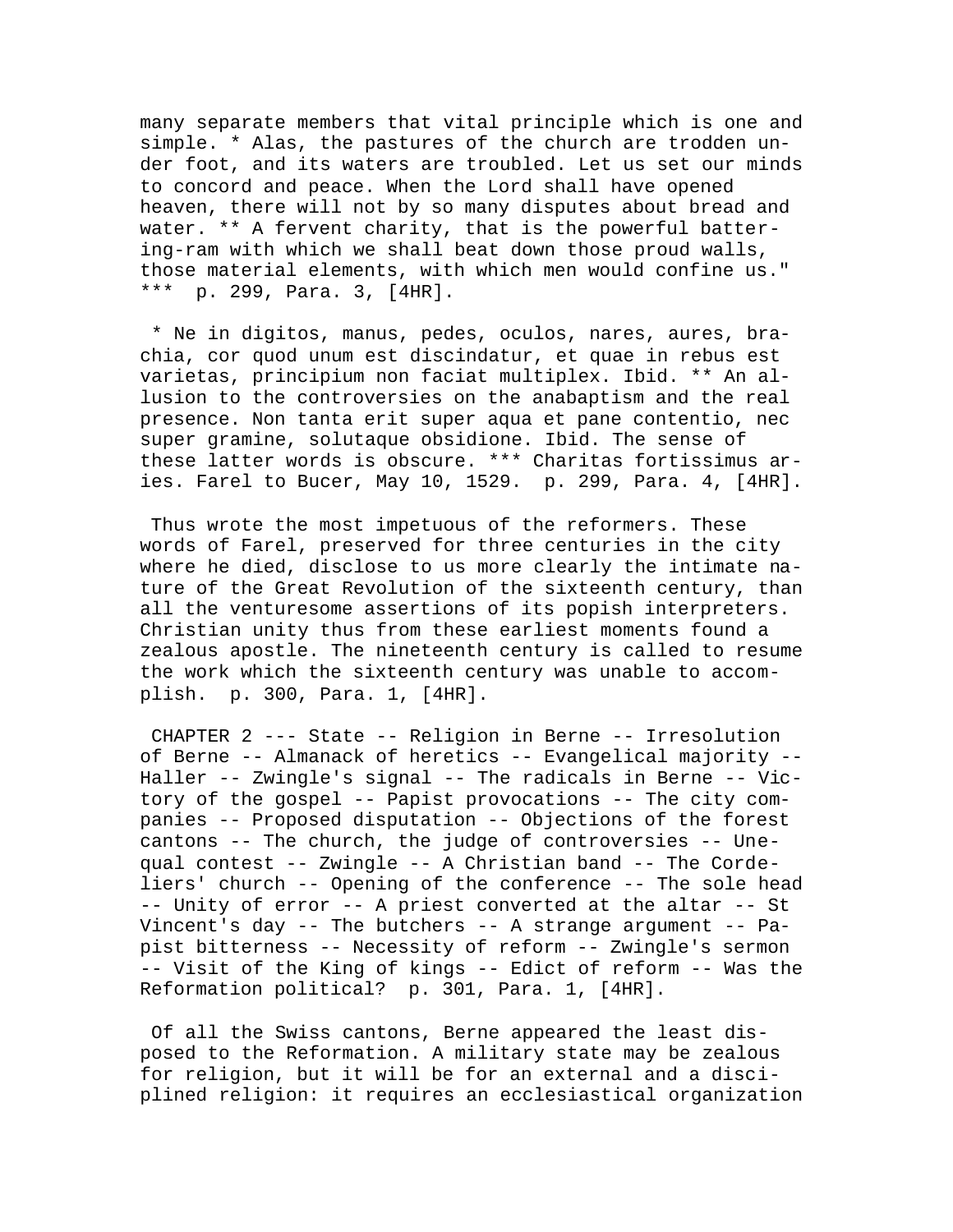that it can see, and touch, and manage at its will. It fears the innovations and the free movements of the word of God: it loves the form and not the life. Napoleon, by restoring religion in France in the Concordat, has given us a memorable example of this truth. Such, also, was the case with Berne. Its government, besides, was absorbed in political interests, and although it had little regard for the pope, it cared still less to see a reformer put himself, as Zwingle did, at the head of public affairs. As for the people, feasting on the "butter of their kine and milk of their sheep, with fat of lambs," Deut. 32:14, they remained closely shut up within the narrow circle of their material wants. Religious questions were not to the taste either of the rulers or of their fellow-citizens. p. 301, Para. 2, [4HR].

 The Bernese government, being without experience in religious matters, had proposed to check the movement of the Reform by its edict of 1523. As soon as it discovered its mistake, it moved towards the cantons that adhered to the ancient faith; and while that portion of the people whence the great council was recruited, listened to the voice of the reformers, most of the patrician families, who composed the smaller council, believing their power, their interests, and their honor menaced, attached themselves to the old order of things. From this opposition of the two councils there arose a general uneasiness, but no violent shocks. Sudden movements, repeated starts, announced from time to time that incongruous matters were fermenting in the nation; it was like an indistinct earthquake, which raises the whole surface without causing any rents: then anon all returns to apparent tranquillity. \* Berne, which was always decided in its politics, turned in religious matters at one time to the right, and at another to the left; and declared that it would be neither popish nor reformed. To gain time was, for the new faith, to gain everything. p. 301, Para. 3, [4HR].

 \* Hundeshagen, Conflikte der Bernischen Kirche, p. 19. p. 301, Para. 4, [4HR].

 What was done to turn aside Berne from the Reformation, was the very cause of precipitating it into the new way. The haughtiness with which the five primitive cantons arrogated the guardianship of their confederates, the secret conferences to which Berne was not even invited, and the threat of addressing the people in a direct manner, deeply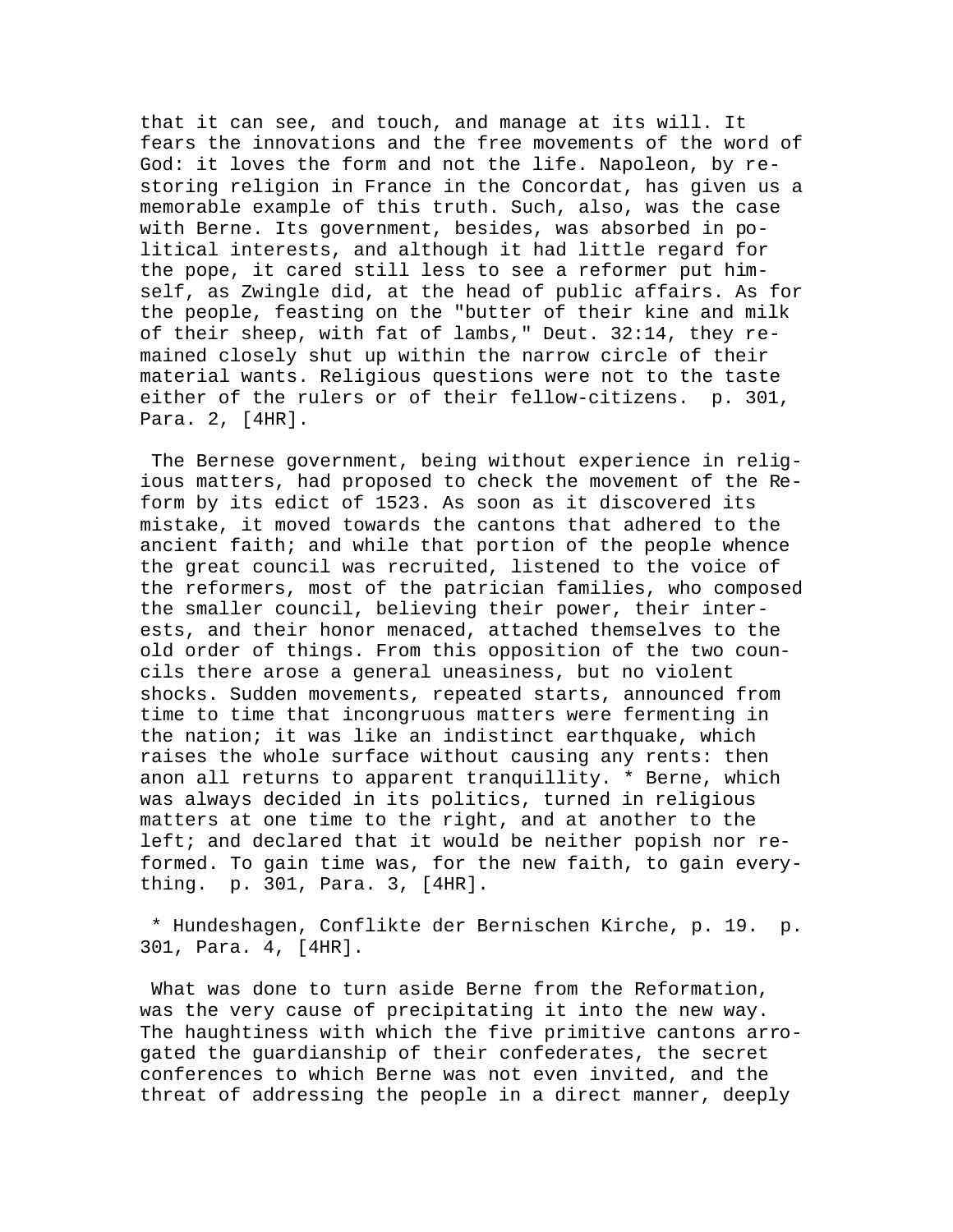offended the Bernese oligarchs. Thomas Murner, a Carmelite of Lucerne, one of those rude men who act upon the populace, but who inspire disgust in elevated minds, made the cup run over. Furious against the Zurich calendar, in which the names of the saints had been purposely omitted, he published in opposition to it the "Almanac of Heretics and church-robbers," a tract filled with lampoons and invectives, in which the portraits of the reformers and of their adherents, among whom were many of the most considerable men of Berne, were coupled with the most brutal inscriptions. \* Zurich and Berne in conjunction demanded satisfaction, and from this time the union of these two states daily became closer. p. 302, Para. 1, [4HR].

 \* Quum nudus-tertius Murneri Calendarium legissem, partim ridendo hominis stultissimam impudentiam. Ecolamp. To Zwingle, Febr. 1527, Epp. 2. 26. p. 302, Para. 2, [4HR].

 This change was soon perceived at Berne. The elections of 1527 placed a considerable number of friends of the Reform in the great council; and this body, forthwith resuming its right to nominate the members of the smaller council, which had been usurped for twenty years by the Bannerets and the Sixteen, removed from the government the most decided partisans of the Roman hierarchy, and among others Gaspard de Mulinen and Sebastian de Stein, \* and filled the vacancies with members of the evangelical majority. The union of church and state, which had hitherto checked the progress of the Reform in Switzerland, was now about to accelerate its movements. p. 303, Para. 1, [4HR].

 \* Mullinen e Senatoria dignitate protrusus est. Lapidea quoque. Haller to Zwingle, Apr. 25, 1527. p. 303, Para. 2, [4HR].

 The reformer Haller was not alone in Berne. Kolb had quitted the Carthusian monastery at Nuremberg, in which he had been compelled to take refuge, and had appeared before his compatriots, demanding no other stipend than the liberty of preaching Jesus Christ. Already bending under the weight of years, his head crowned with hoary locks, Kolb, young in heart, full of fire, and of indomitable courage, presented boldly before the chiefs of the nation that gospel which had saved him. Haller, on the contrary, although only thirty-five years old, moved with a measured step, spoke with gravity, and proclaimed the new doctrines with unusual circumspection. The old man had taken the young man's part,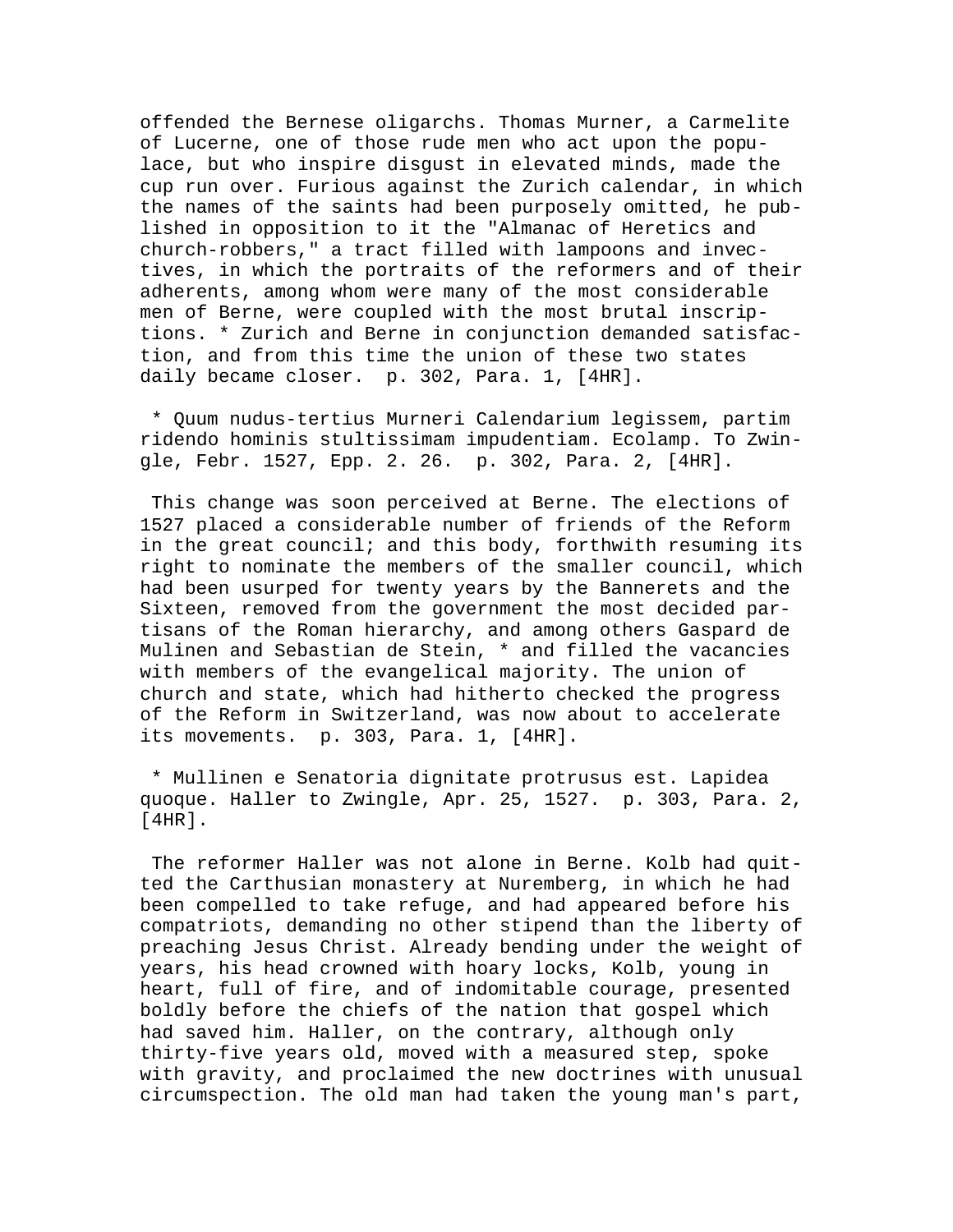and the youth that of the graybeard. p. 303, Para. 3, [4HR].

 Zwingle, whose eye nothing escaped, saw that a favorable hour for Berne was coming, and immediately gave the signal. "The dove commissioned to examine the state of the waters is returning with an olive-branch into the ark," wrote he to Haller; "come forth now, thou second Noah, and take possession of the land. Enforce, be earnest, and fix deeply in the hearts of men the hooks and grapnels of the word of God, so that they can never again be rid of them." \* "Your bears," wrote he to Thomas ab Hofen, "have again put forth their claws. Please God that they do not draw them back until they have torn everything in pieces that opposes Jesus Christ." p. 303, Para. 4, [4HR].

 \* Aculeos ac hamos, sic in mortalium pectora dimitte, ut etiam si velint, non possint. Zw. Epp. 2. 10. p. 303, Para. 5, [4HR].

 Haller and his friends were on the point of replying to this appeal, when their situation became complicated. Some of the radicals, arriving at Berne in 1527, led away the people from the evangelical preachers "on account of the presence of idols." \* Haller had a useless conference with them. "To what dangers is not Christianity exposed," cried he, "wherever these furies have crept in." \*\* There has never been any revival in the church, without the hierarchical or radical sects immediately endeavoring to disturb it. Haller, although alarmed, still maintained his unalterable meekness. "The magistrates are desirous of banishing them," said he; "but it is our duty to drive out their errors, and not their persons. Let us employ no other weapons than the sword of the Spirit." \*\*\* It was not from popery that the reformers had learned these principles. A public disputation took place. Six of the radicals declared themselves convinced, and two others were sent out of the country. p. 304, Para. 1, [4HR].

 \* Ne pleben dehortentur ab auditione concionum nostrarum ob idolorum praesentiam. Ibid. 49. \*\* Consideravimus omnes periculum urbis nostrae et totius Christianismi, ubi illae furiae irrepserint. Ibid. 50. \*\*\* Nostrum est, omnia gladio spiritus refellere. Ibid. p. 304, Para. 2, [4HR].

 The decisive moment was drawing near. The two great powers of the age, the gospel and the Papacy, were stirring with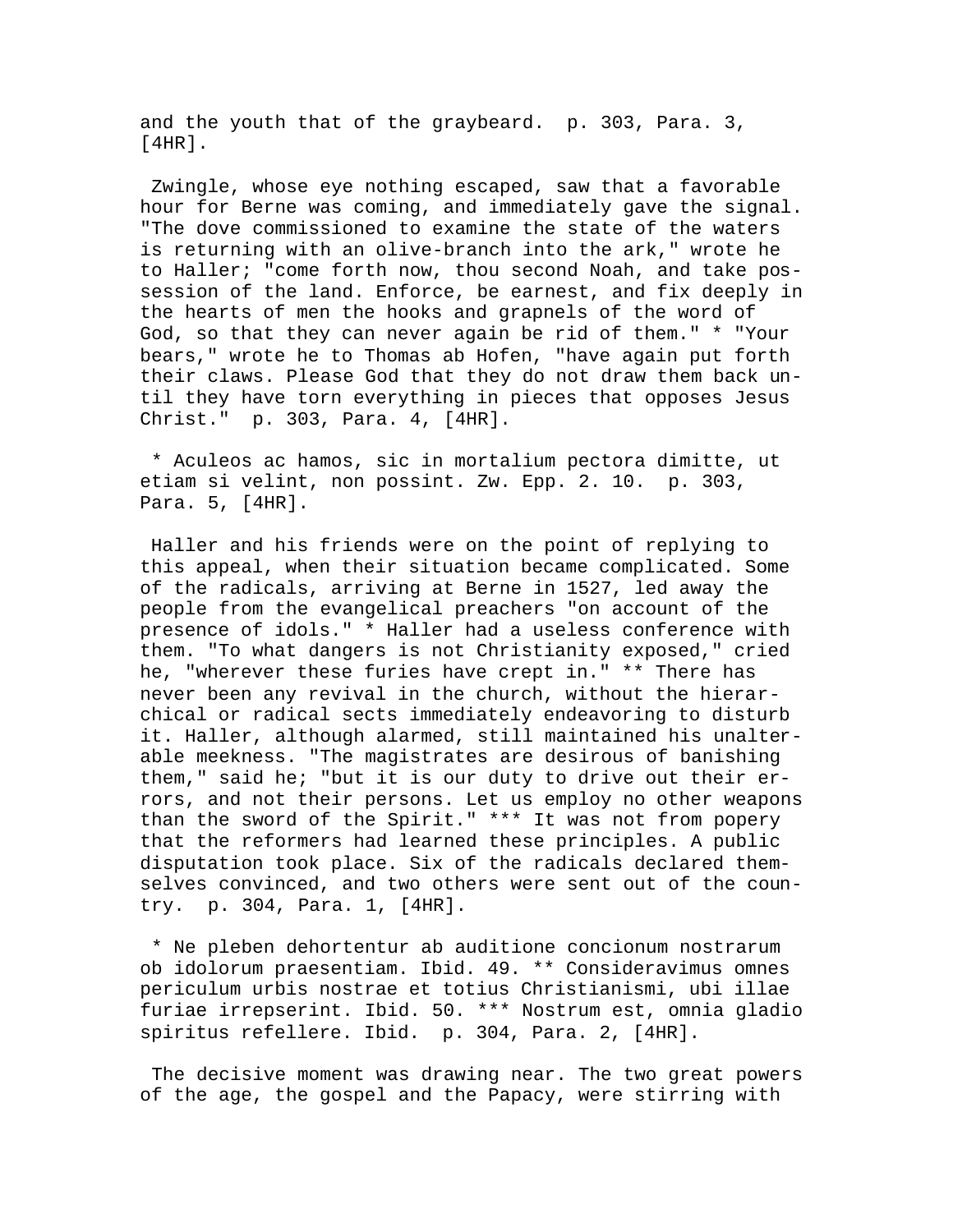equal energy; the Bernese councils were to speak out. They saw on the one hand the five primitive cantons taking daily a more threatening attitude, and announcing that the Austrian would soon reappear in Helvetia, to reduce it once more into subjection to Rome; and on the other they beheld the gospel everyday gaining ground in the confederation. Which was destined to prevail in Switzerland, the lances of Austria or the word of God? In the uncertainty in which the councils were placed, they resolved to side with the majority. Where could they discover a firm footing, if not there? Vox populi, vox Dei. "No one," said they, "can make any change of his own private authority: the consent of all is necessary." \* p. 304, Para. 3, [4HR].

 \* Ut privata auctoritate nemo quippiam immutare praesumat. Haller to Vadian. p. 304, Para. 4, [4HR].

 The government of Berne had to decide between two mandates, both emanating from its authority: that of 1523, in favor of the free preaching of the gospel, and that of 1526, in favor "of the sacraments, the saints, the mother of God, and the ornaments of the churches." State messengers set out and traversed every parish: the people gave their votes against every law contrary to liberty, and the councils, supported by the nation, decreed that "the word of God should be preached publicly and freely, even if it should be in opposition to the statutes and doctrines of men." Such was the victory of the gospel and of the people over the oligarchy and the priests. p. 305, Para. 1, [4HR].

 Contentions immediately arose throughout the canton, and every parish became a battle-field. The peasants began to dispute with the priests and monks, in reliance on the holy Scriptures. "If the mandate of our lords," said many, "accords to our pastors the liberty of preaching, why should it not grant the flock the liberty of acting?" "Peace, peace," cried the councils, alarmed at their own boldness. But the flocks resolutely declared that they would send away the mass, and keep their pastors and the Bible. \* Upon this the papal partisans grew violent. The banneret Kuttler called the good people of Emmenthal, "heretics, rascals, wantons;" but these peasants obliged him to make an apology. \*\* The bailiff of Trachselwald was more cunning. Seeing the inhabitants of Rudersweil listening with eagerness to the word of God, which a pious minister was preaching to them, he came with fifers and trumpeters, and interrupted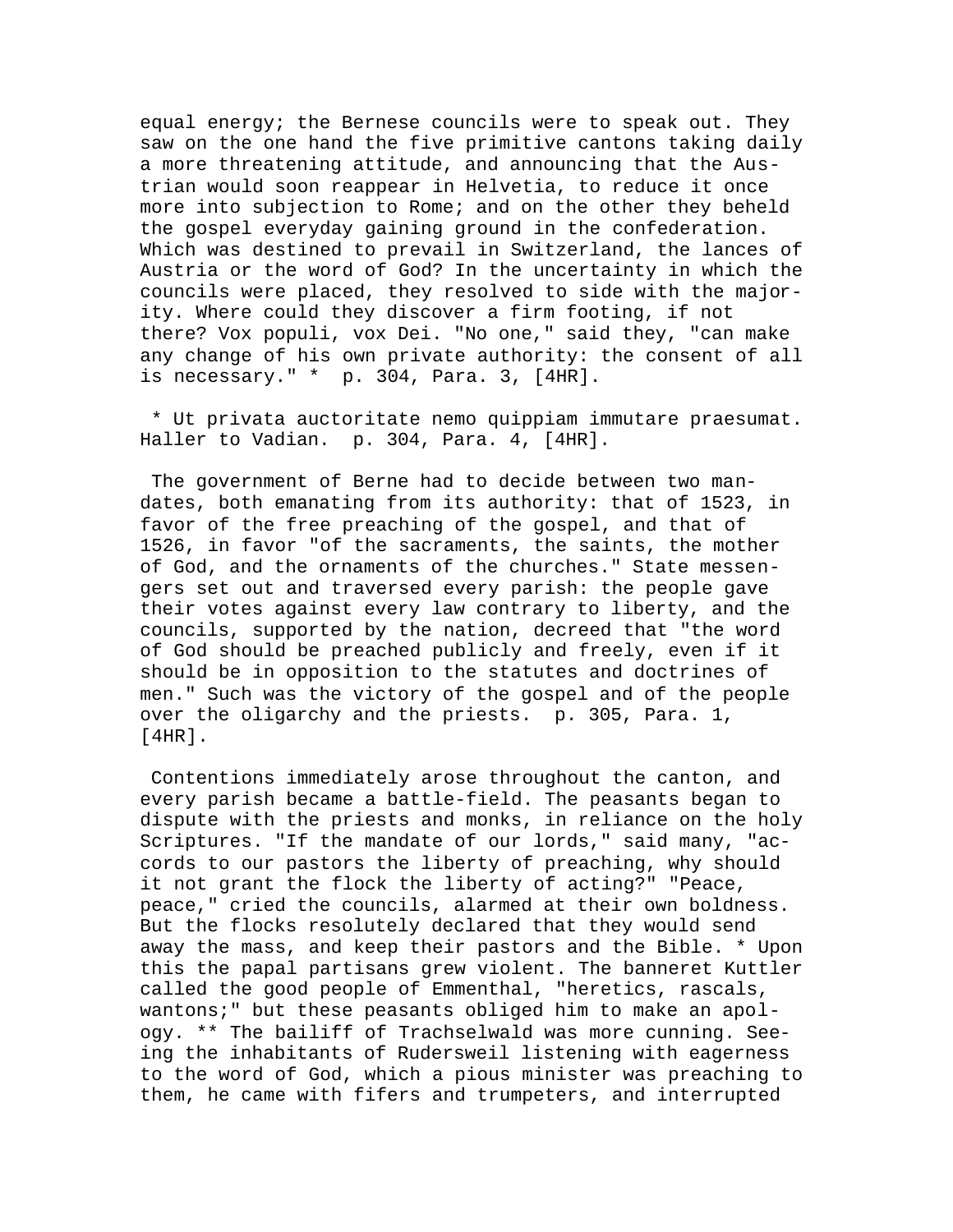the sermon, inviting the village girls by words and by lively tunes to quit the church for the dance. p. 305, Para. 2, [4HR].

 \* Incolas vallis Emmenthal Senatum adiisse, missamque missam fecisse. Zw. Epp. 2. 104. \*\* Pueros, hereticos, et homines lascivos. Ibid. 106. p. 305, Para. 3, [4HR].

 These singular provocations did not check the Reform. Six of the city companies, the shoemakers, weavers, merchants, bakers, stone-masons, and carpenters, abolished in the churches and convents of their district all masses, anniversaries, advowsons, and prebends. Three others, the tanners, smiths, and tailors, prepared to imitate them; \* the seven remaining companies were undecided, except the butchers, who were enthusiastic for the pope. Thus the majority of the citizens had embraced the gospel. Many parishes throughout the canton had done the same; and the avoyer d'erlach, that great adversary of the Reformation, could no longer keep the torrent within bounds. p. 306, Para. 1, [4HR].

 \* Haller to Zwingle, Nov. 4, 1527. Epp. 2. 105. p. 306, Para. 2, [4HR].

 Yet the attempt was made: the bailiffs were ordered to note the irregularities and dissolute lives of the monks and nuns; all women of loose morals were even turned out of the cloisters. \* But it was not against these abuses alone that the Reformation was levelled; it was against the institutions themselves, and against popery on which they were founded. The people ought therefore to decide. "The Bernese clergy," said they, "must be convoked, as at Zurich, and let the two doctrines be discussed in a solemn conference. We will proceed afterwards in conformity with the result." p. 306, Para. 3, [4HR].

\* Hottinger, H. Kirchen. 8. 394. p. 306, Para. 4, [4HR].

 On the Sunday following the festival of St. Martin, 11th of November, the council and citizens unanimously resolved that a public disputation should take place at the beginning of the succeeding year. "The glory of God and his word," said they, "will at length appear." Bernese and strangers, priests and laymen, all were invited by letter or by printed notice to come and discuss the controverted points, but by Scripture alone, without the glosses of the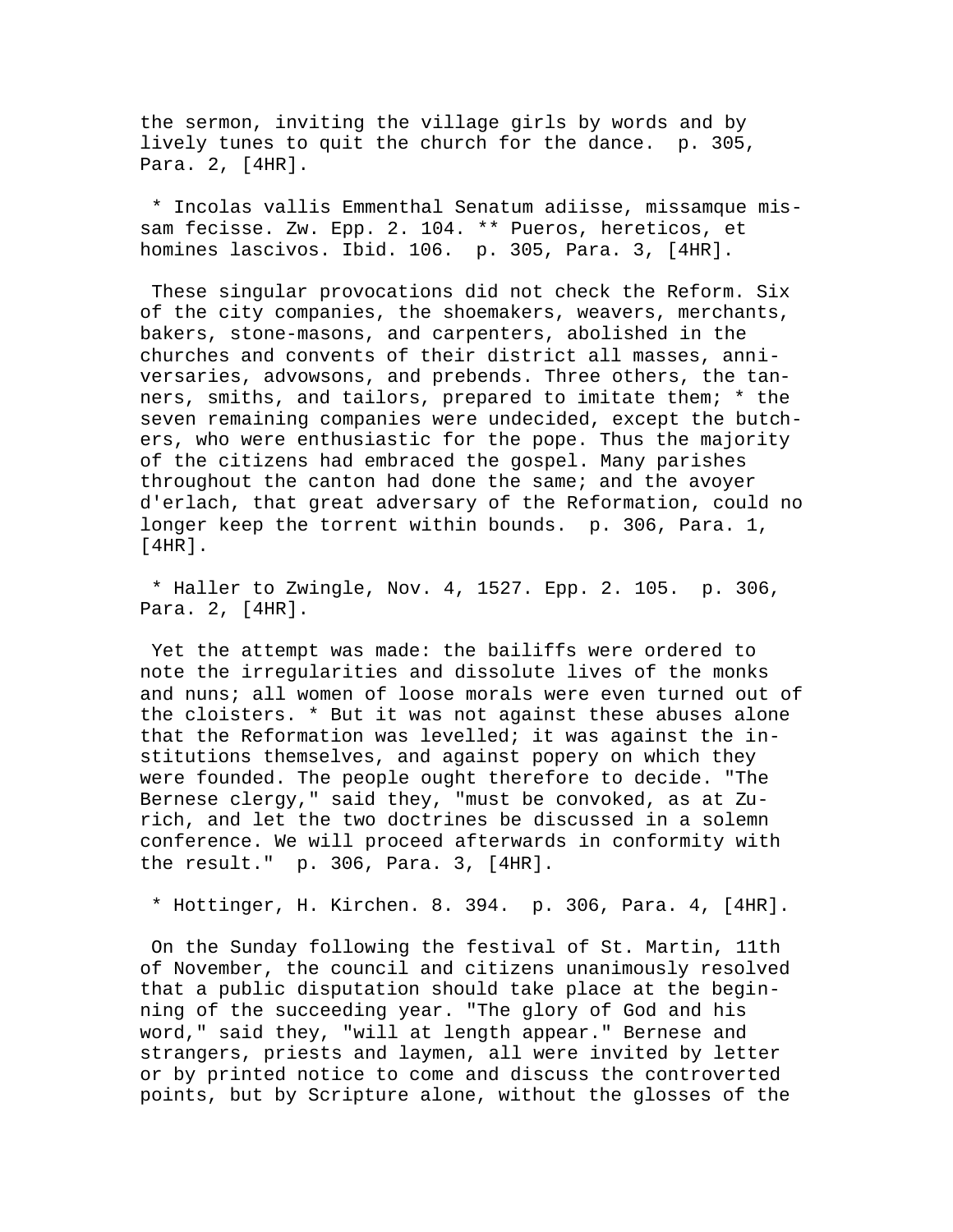ancients, and renouncing all subtleties and abusive language. \* Who knows, said they, whether all the members of the ancient Swiss confederation may not be thus brought to unity of faith? p. 306, Para. 5, [4HR].

 \* Solam sacram Scripturam, absque veterum glossematis. Haller to Zwingle, Nov. 19, 1527. Epp. 2. 113. p. 306, Para. 6, [4HR].

 Thus, within the walls of Berne, the struggle was about to take place that would decide the fate of Switzerland; for the example of the Bernese must necessarily lead with it a great part of the confederation. p. 307, Para. 1, [4HR].

 The five cantons, alarmed at this intelligence, met at Lucerne, where they were joined by Friburg, Soleure, and Glaris. There was nothing either in the letter or in the spirit of the federal compact to obstruct religious liberty. "Every state," said Zurich, "is free to choose the doctrine that it desires to profess." The Waldstettes, \* on the contrary, wished to deprive the cantons of this independence, and to subject them to the federal majority and to the pope. They protested, therefore, in the name of the confederation, against the proposed discussion. "Your ministers," wrote they to Berne, "dazzled and confounded at Baden by the brightness of truth, would desire by this new discussion to hide their shame; but we entreat you to desist from a plan so contrary to our ancient alliances." "It is not we who have infringed them," replied Berne; "it is much rather your haughty missive that has destroyed them. We will not abandon the word of our Lord Jesus Christ." Upon this the Roman cantons decided on refusing a safeconduct to those who should proceed to Berne. This was giving token of sinister intentions. p. 307, Para. 2, [4HR].

 \* The inhabitants of the primitive democratic cantons, Schwytz, Uri, Underwald, and Lucerne, to which Zug may be added. p. 307, Para. 3, [4HR].

 The bishops of Lausanne, Constance, Basle, and Sion, being invited to the conference under pain of forfeiting all their privileges in the canton of Berne, replied that, since it was to be a disputation according to the Scriptures, they had nothing to do with it. Thus did these priests forget the words of one of the most illustrious Roman doctors of the fifteenth century: "In heavenly things man should be independent of his fellows, and trust in God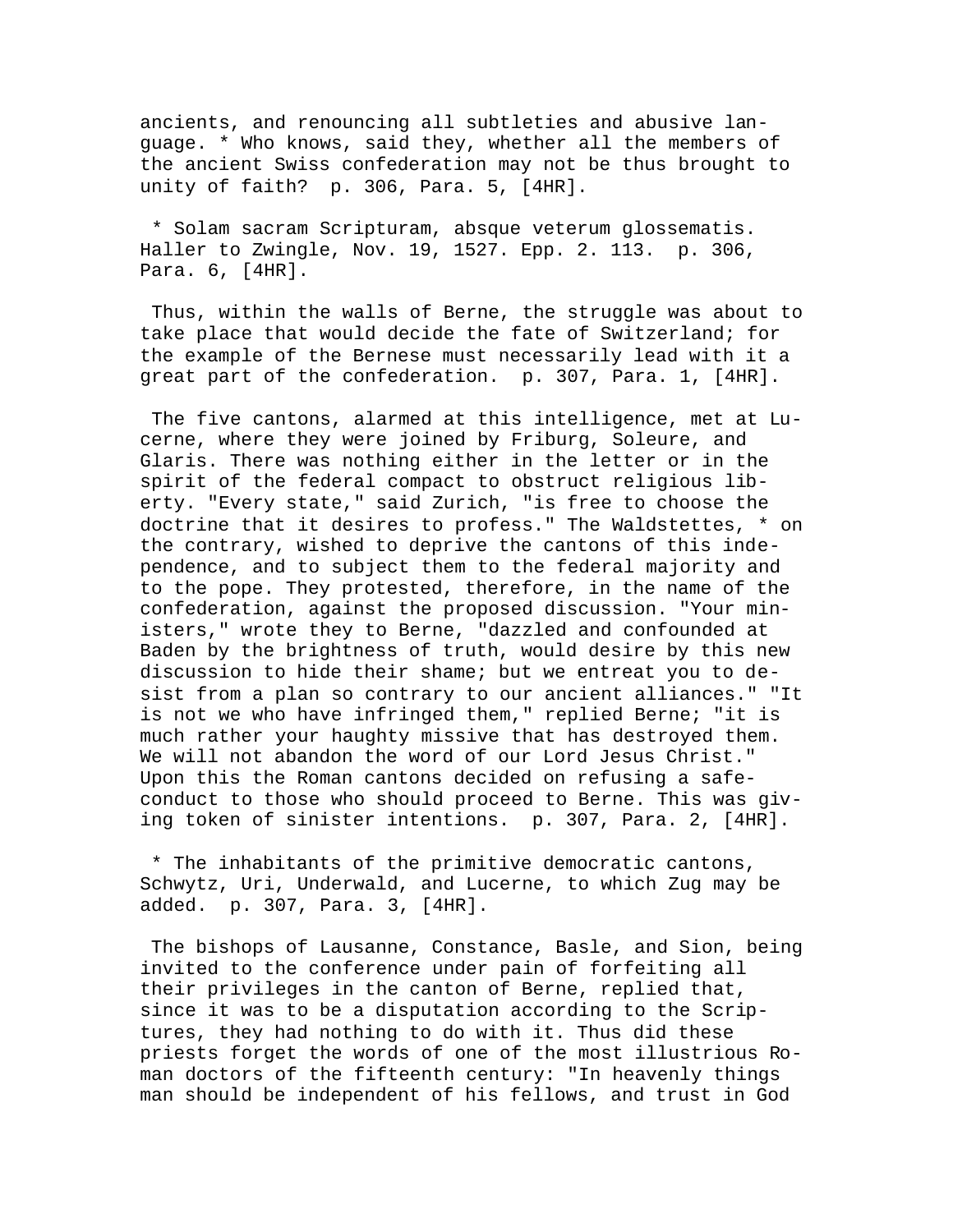alone." \* p. 307, Para. 4, [4HR].

 \* John Goch, Dialogus de quatuor erroribus, p. 237. p. 307, Para. 5, [4HR].

 The Romanist doctors followed the example of the bishops. Eck, Murner, Cochlaeus, and many others, said wherever the went: "We have received the letter of this leper, of this accursed heretic, Zwingle. \* They want to take the Bible for their judge; but has the Bible a voice against those who do it violence? We will not go to Berne; we will not crawl into that obscure corner of the world; we will not go and combat in that gloomy cavern, in that school of heretics. Let these villains come out into the open air, and contend with us on level ground, if they have the Bible on their side, as they say." The emperor ordered the discussion to be adjourned; but on the very day of its opening, the council of Berne replied, that as every one was already assembled, delay would be impossible. p. 307, Para. 6, [4HR].

 \* Epistolam leprosi, damnati, haeretici Zwinglii accepi. Eck to G.A. Zell, Zw. Epp. 2. 126. p. 307, Para. 7, [4HR].

 Then, in despite of the doctors and bishops, the Helvetic church assembled to decide upon its doctrines. Had it a right to do so? No; not if priests and bishops were appointed, as Rome pretends, to form a mystic bond between the church and our Lord; Yes, if they were established, as the Bible declares, only to satisfy that law of order by virtue of which all society should have a directing power. The opinions of the Swiss reformers in this respect were not doubtful. The grace which creates the minister comes from the Lord, thought they; but the church examines this grace, acknowledges it, proclaims it by the elders, and in every act in which faith is concerned, it can always appeal from the minister to the word of God. Try the spirits, prove all things, it says to the faithful. 1 John 4:1; 1 Thess. 5:21. The church is the judge of controversies; \* and it is this duty, in which it should never be found wanting, that it was now about to fulfill in the disputation at Berne. p. 308, Para. 1, [4HR].

\* Judex controversiarum. p. 308, Para. 2, [4HR].

 The contest seemed unequal. On one side appeared the Roman hierarchy, a giant which had increased in strength during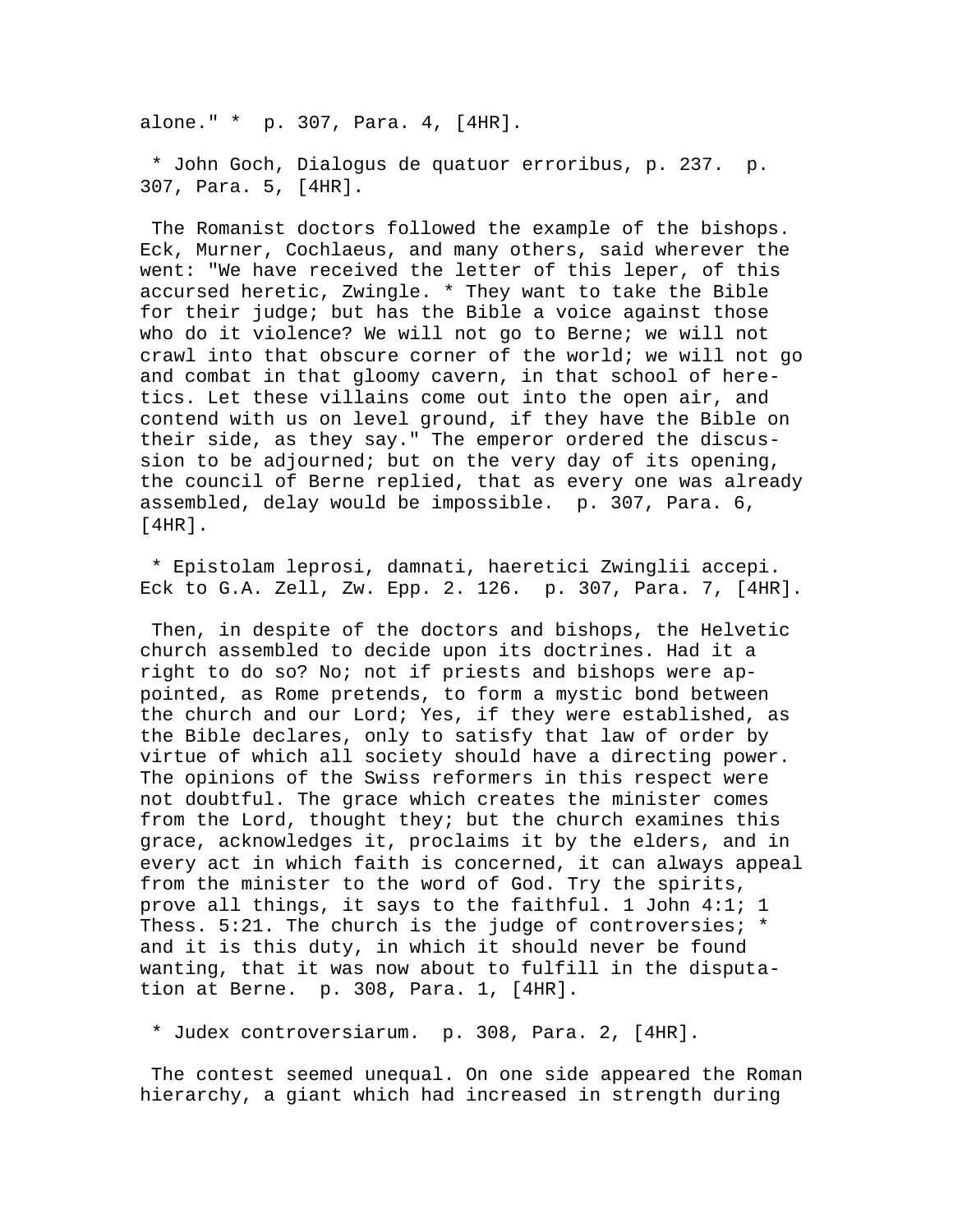many centuries; and on the other, there was at first but one weak and timid man, the modest Berthold Haller. "I cannot wield the sword of the word," said he in alarm to his friends. "If you do not stretch out your hands to me, all is over." He then threw himself trembling at the feet of the Lord, and soon arose enlightened and exclaiming, "Faith in the Saviour gives me courage, and scatters all my fears." \* p. 308, Para. 3, [4HR].

 \* Fides in Dominum me animat, ut nihil verear. Zw. Epp. 2. 123. p. 308, Para. 4, [4HR].

 Yet he could not remain alone: all his looks were turned towards Zwingle: "It was I who took the bath at Baden," wrote OECOLAMPADIUS to Haller, "and now it is Zwingle who should lead off the bear-dance in Berne." \* "We are between the hammer and the anvil," wrote Haller to Zwingle; "we hold the wolf by the ears, and know not how to let him go. \*\* The houses of De Watteville, Noll, Tremp, and Berthold are open to you. Come, then, and command the battle in person." p. 309, Para. 1, [4HR].

 \* An allusion to the dispute at Baden, a celebrated bathing-place, and to the arms of Berne. Ibid. 118. \*\* Lupum auribus tenemus. Zurich MS. p. 309, Para. 2, [4HR].

 Zwingle did not hesitate. He demanded permission of the council of Zurich to visit Berne, in order to show there "that his teaching was full of the fear of God, and not blasphemous; mighty to spread concord through Switzerland, and not to cause troubles and dissension." \* At the very time that Haller received news of Zwingle's coming, OECOLAMPADIUS wrote to him: "I am ready, if it be necessary, to sacrifice my life. Let us inaugurate the new year by embracing one another to the glory of Jesus Christ." Other doctors wrote to the same effect. "These, then," cried Haller with emotion, "these are the auxiliaries that the Lord sends to my infirmity, to aid me in fighting this rude battle." p. 309, Para. 3, [4HR].

 \* Neque ad perturbationem nostrae almae Helvetiae. Zw. Epp. 2. 120. p. 309, Para. 4, [4HR].

 It was necessary to proceed with circumspection, for the violence of the oligarchs and of the five cantons was well known. \* The doctors of Glaris, Schaffhausen, St. Gall, Constance, Ulm, Lindau, and Augsburg assembled at Zurich,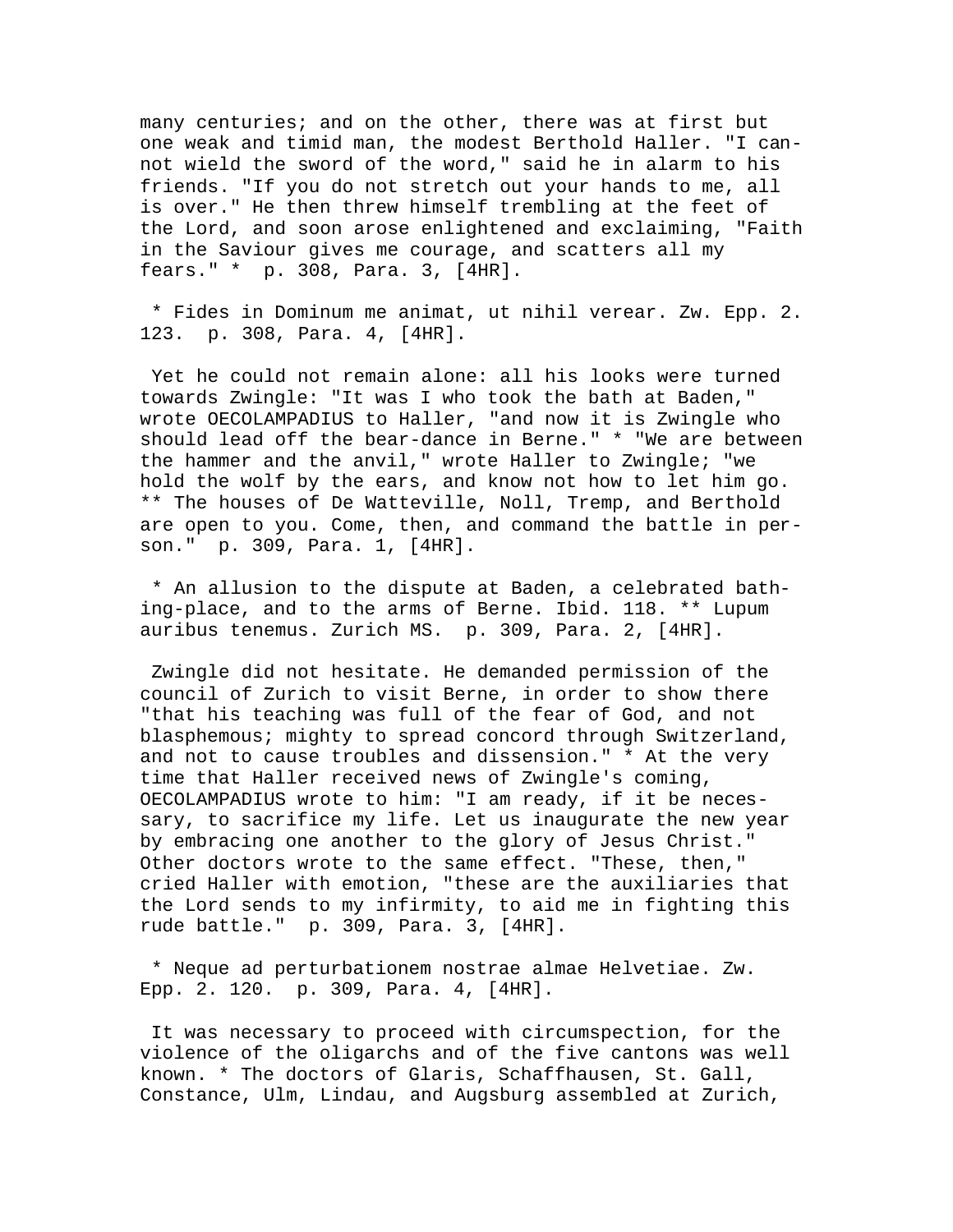to proceed under the same escort as Zwingle, Pellican, Collin, Megander, Grossman, the commander Schmidt, Bullinger, and a great number of the rural clergy, selected to accompany the reformer. "When all this game traverses the country," said the pensioners, "we will go a-hunting, and see if we cannot kill some, or at least catch them and put them into a cage." p. 309, Para. 5, [4HR].

 \* Oligarchae in angulis obmurmurent. Ibid. 123. p. 309, Para. 6, [4HR].

 Three hundred chosen men, selected from the companies of Zurich and from the parishes within its precincts, donned their breastplates and shouldered their arquebuses; but in order not to give the journey of these doctors the appearance of a military expedition, they took neither colors, fife, nor drum; and the trumpeter of the city, a civil officer, rode alone at the head of the company. p. 310, Para. 1, [4HR].

 On Tuesday the 2d of January they set out. Never had Zwingle appeared more cheerful. "Glory be to the Lord," said he, "my courage increases every day." \* The burgomaster Roust, the town-clerk of Mangoldt, with Funck and Jaekli, both masters of arts, and all four delegated by the council, were on horseback near him. They reached Berne on the 4th of January, having had only one or two unimportant alarms. p. 310, Para. 2, [4HR].

 \* Crescit Domino gloria, mihi animus in hac pugna. Zw. Epp. Vadiano. p. 310, Para. 3, [4HR].

 The Cordeliers's church was to serve as the place of conference. Tillmann, the city architect, had made arrangements according to a plan furnished by Zwingle. \* A large platform had been erected, on which were placed two tables, and around them sat the champions of the two parties. On the evangelical side were remarked, besides Haller, Zwingle, and OECOLAMPADIUS, many distinguished men of the Reformed church, strangers to Switzerland, as Bucer, Capito, and Ambrose Blarer. On the side of the Papacy, Dr. Treger of Friburg, who enjoyed a high reputation, appeared to keep up the fire of the combat. As for the rest, whether through fear or contempt, the most famous Roman doctors were absent. p. 310, Para. 4, [4HR].

\* Tillmannus urbis architectus locum juxta tuam deforma-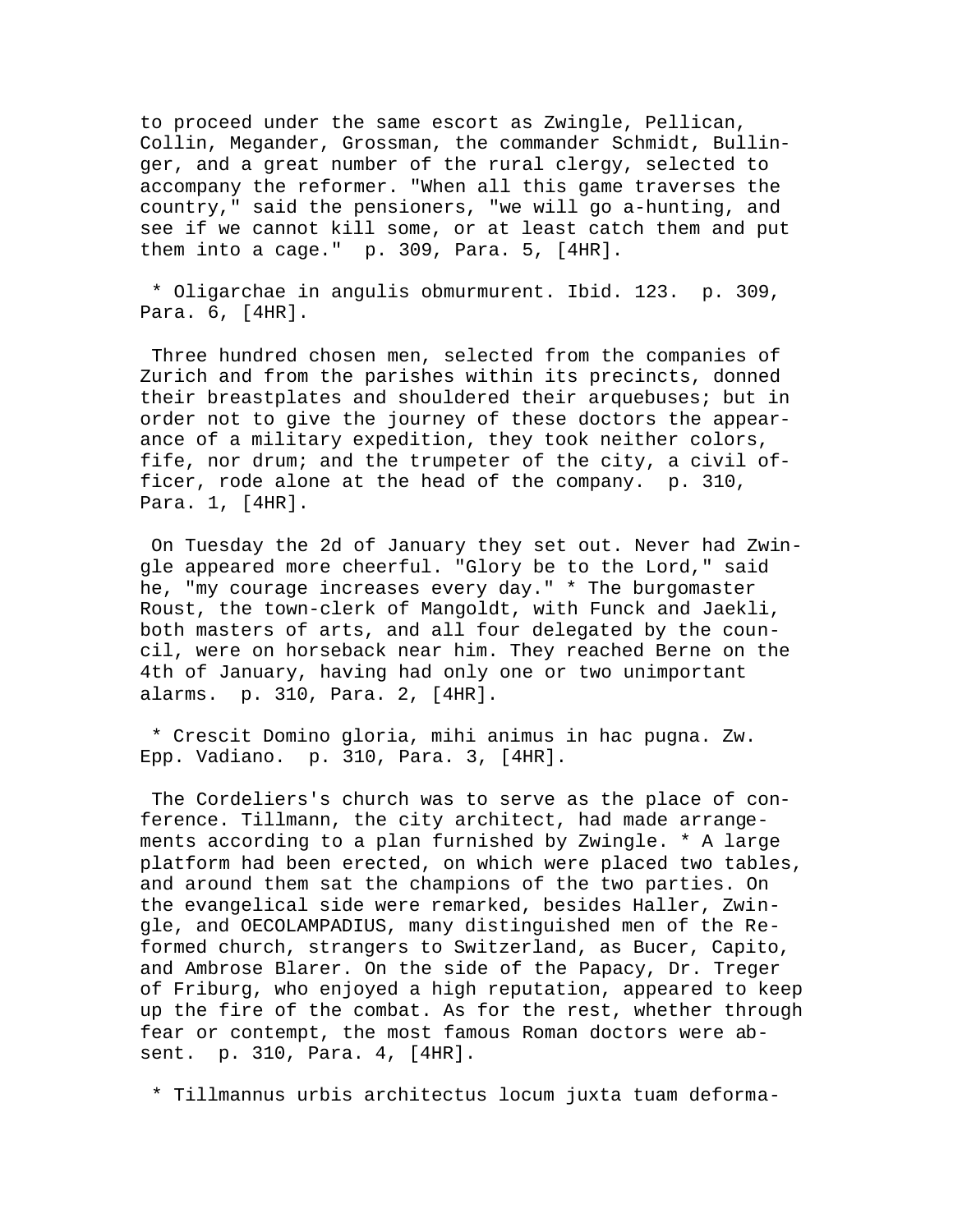tionem operabit. Ibid. 2. 123. p. 310, Para. 5, [4HR].

 The first act was to publish the regulations of the conference. "No proof shall be proposed that is not drawn from the holy Scriptures, and no explanation shall be given of those Scriptures that does not come from Scripture itself, explaining obscure texts by such as are clear." After this, one of the secretaries, rising to call over the roll, shouted with a loud voice that reechoed through the church, The bishop of Constance. No one replied. He did the same for the bishops of Zion, Basle, and Lausanne. Neither of these prelates was present at this meeting, either in person or by deputy. The word of God being destined to reign alone, the Roman hierarchy did not appear. These two powers cannot walk together. There were present about three hundred and fifty Swiss and German ecclesiastics. p. 310, Para. 6, [4HR].

 On Tuesday, 7th of January 1528, the burgomaster Vadian of St. Gall, one of the presidents, opened the disputation. After him the aged Kolb stood up and said: "God is at this moment agitating the whole world; let us, therefore, humble ourselves before him;" and he pronounced with fervor a confession of sins. p. 311, Para. 1, [4HR].

 This being ended, the first thesis was read. It ran thus: "The holy Christian church, of which Christ is the sole head, is born of the word of God, abideth in it, and listeneth not to the voice of a stranger." p. 311, Para. 2, [4HR].

 ALEXIS GRAT, a Dominican monk. "The word sole is not in Scripture. Christ had left a vicar here below." p. 311, Para. 3, [4HR].

 HALLER. "The vicar that Christ left is the Holy Ghost." p. 311, Para. 4, [4HR].

 TREGER. "See then to what a pass things have come these last ten years. This man calls himself a Lutheran; that a Zwinglian; a third, a Carlstadtian; a fourth an Oecolampadist; a fifth, an Anabaptist.  $\dots$ .  $\cdot$   $\cdot$  p. 311, Para. 5, [4HR].

 \* So called by their opponents. p. 311, Para. 6, [4HR]. BUCER. "Whosoever preaches Jesus as the only Saviour, we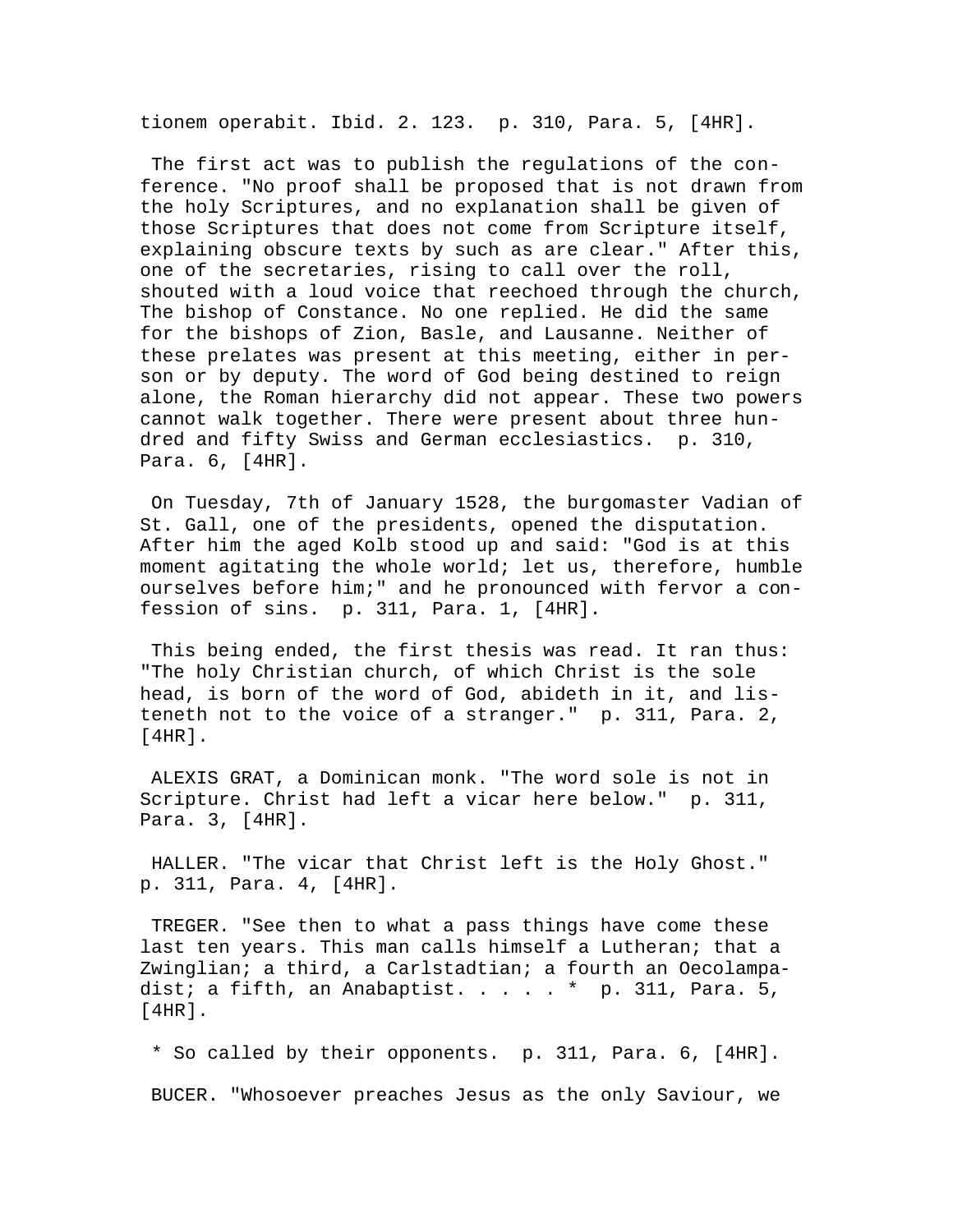recognize as our brother. Neither Luther, nor Zwingle, nor OECOLAMPADIUS, desires the faithful to bear his name. Besides, you should not boast so much of a mere external unity. When antichrist gained the upperhand throughout the world, in the east by Mahomet, in the west by the pope, he was able to keep the people in unity of error. God permits divisions, in order that those who belong to him may learn to look not to men, but to the testimony of the word, and to the assurance of the Holy Ghost in their hearts. Thus then, dearly beloved brethren, to the Scriptures, the Scriptures. \* O church of Berne, hold fast to the teaching of Him who said, Come unto me, and not, Come unto my vicar." p. 311, Para. 7, [4HR].

 \* Darum fromme Christen! Zur Schrift, zur Schrift. Acta Zw. 2. 92. p. 311, Para. 8, [4HR].

 The disputation then turned successively on Tradition, the Merits of Christ, Transubstantiation, the Mass, Prayer to the Saints, Purgatory, Images, Celibacy, and the Disorders of the Clergy. Rome found numerous defenders, and among others, Murer, priest of Rapperswyl, who had said: "If they wish to burn the two ministers of Berne, I will undertake to carry them both to the stake." p. 312, Para. 1, [4HR].

 On Sunday the 19th of January, the day on which the doctrine of the mass was attacked, Zwingle, desirous of acting on the people also, went into the pulpit, and reciting the apostles' creed, made a pause after these words: "He ascended into heaven, and sitteth at the right hand of God the Father Almighty; from thence he shall come to judge the quick and the dead." These three articles," said he "are in contradiction to the mass." All his hearers redoubled their attention; and a priest, clothed in his sacerdotal vestments, who was preparing to celebrate the holy sacrifice in one of the chapels, stopped in astonishment at Zwingle's words. Erect before the consecrated altar on which lay the chalice and the body of the Saviour, with eyes fixed upon the reformer, whose words electrified the people, a prey to the most violent struggles, and beaten down by the weight of truth, the agitated priest resolved to give up everything for it. In the presence of the whole assembly, he stripped off his priestly ornaments, and throwing them on the altar, he exclaimed: "Unless the mass reposes on a more solid foundation, I can celebrate it no longer." The noise of this conversion, effected at the very foot of the altar, immediately spread through the city, \* and it was regarded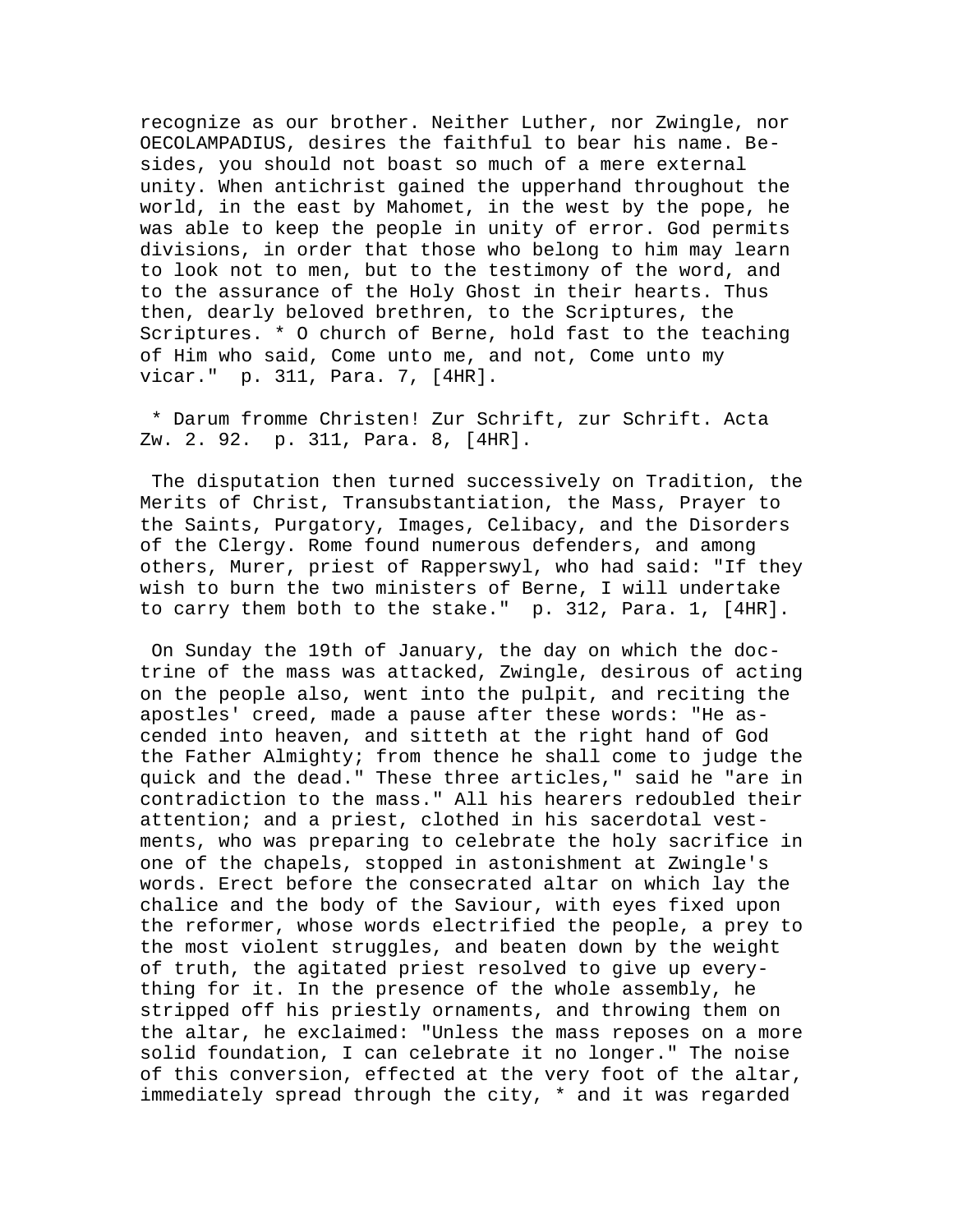as an important omen. So long as the mass remains, Rome has gained everything: as soon as the mass falls, Rome has lost all. The mass is the creative principle of the whole system of Popery. p. 312, Para. 2, [4HR].

 \* Das lachet menklich und ward durch die gantzen Stadt kundt. Bulling. 1. 436. In this and other quotations, we preserve the orthography of the times. p. 312, Para. 3, [4HR].

 Three days later, on the 22d of January, was the feast of St. Vincent, the patron of the city. The disputation that had been continued during Sunday was suspended on that day. The canons asked the council what they were to do. "Such of you," replied the council, "as receive the doctrine of the theses ought not to say mass; the others may perform divine worship as usual." \* Every preparation was accordingly made for the solemnity. On St. Vincent's eve the bells from every steeple announced the festival to the inhabitants of Berne. On the morrow the sacristans lit up the tapers; incense filled the temple, but no one appeared. No priests to say mass, no faithful to hear it. Already there was a vast chasm in the Roman sanctuary, a deep silence, as on the field of battle, where none but the dead are lying. p. 313, Para. 1, [4HR].

 \* Bullinger says, on the contrary, that the council positively forbade the mass. But Bullinger, who is a very animated writer, is not always exact in diplomatic matters. The council would not have come to such a resolution before the close of the discussion. Other contemporary historians and official documents leave no room for doubt on this point. Stettler, in his Chronicle, pars. 2, 6, ad annum 1528, details these proceedings as in the text. p. 313, Para. 2, [4HR].

 In the evening it was the custom for the canons to chant vespers with great pomp. The organist was at his post, but no one else appeared. The poor man left thus alone, beholding with sorrow the fall of that worship by which he gained his bread, gave utterance to his grief by playing a mourning-hymn instead of the majestic Magnificat: "Oh, wretched Judas, what hast thou done, that thou hast thus betrayed our Lord?" After this sad farewell, he rose and went out. Almost immediately, some men, excited by the passions of the moment, fell upon his beloved organ, an accomplice in their eyes of so many superstitious rites, and their vio-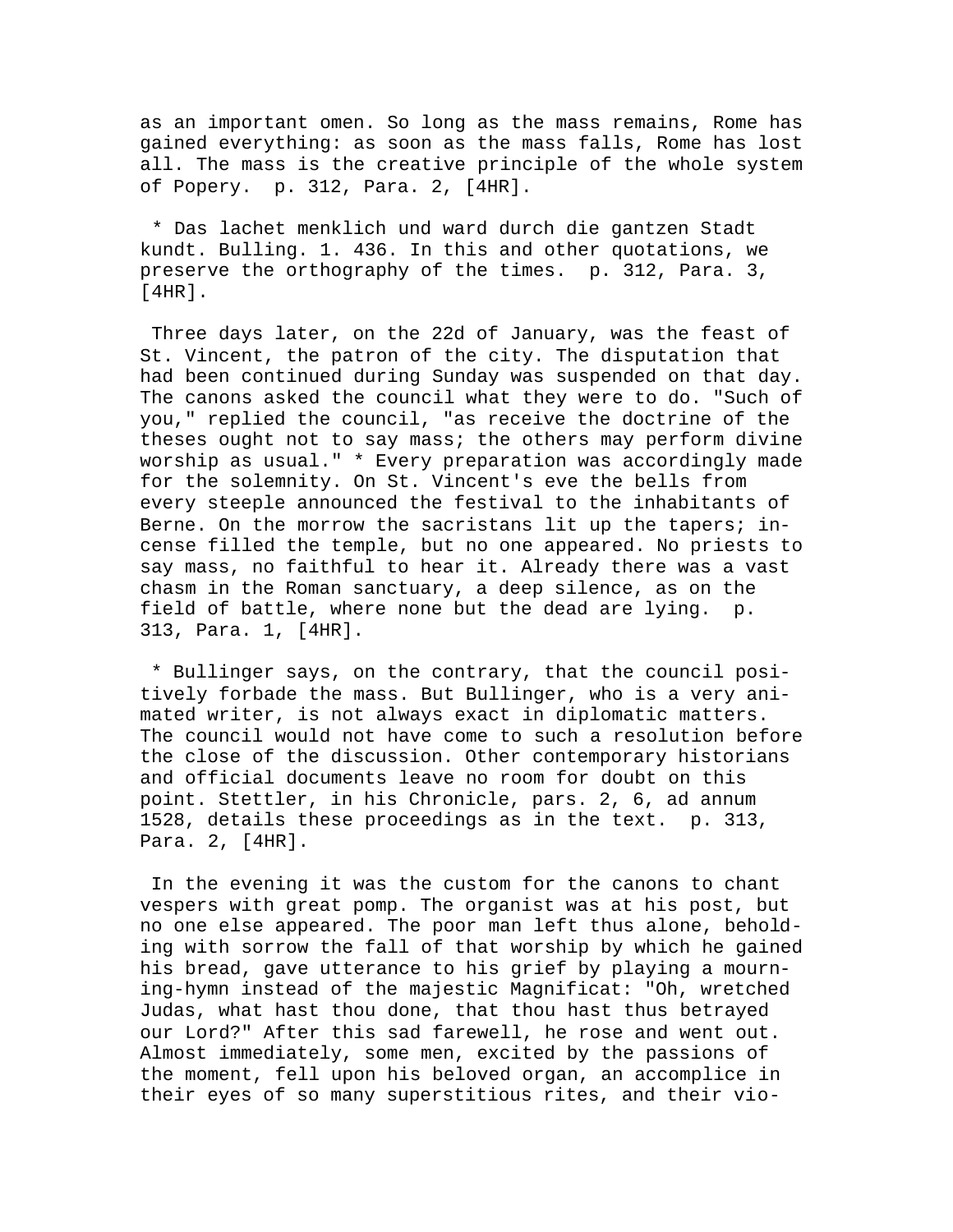lent hands broke it to pieces. No more mass, no more organ, no more anthems. A new supper and new hymns shall succeed the rites of popery. p. 313, Para. 3, [4HR].

 On the next day there was the same silence. Suddenly, however, a band of men with loud voices and hasty step was heard. It was the Butchers' company that, at this moment so fatal to Rome, desired to support it. They advanced, carrying small fir-trees and green branches, for the decoration of their chapel. In the midst of them was a foreign priest, behind whom walked a few poor scholars. The priest officiated; the sweet voices of the scholars supplied the place of the mute organ, and the butchers retired proud of their victory. p. 313, Para. 4, [4HR].

 The discussion was drawing to a close: the combatants had dealt vigorous blows. Burgauer, pastor of St. Gall, had maintained the real presence in the host; but on the 19th of January he declared himself convinced by the reasonings of Zwingle, OECOLAMPADIUS, and Bucer; and Matthias, minister of Saengen, had done the same. p. 314, Para. 1, [4HR].

 A conference in Latin afterwards took place between Farel and a Parisian doctor. The latter advanced a strange argument. "Christians," said he, "are enjoined to obey the devil; \* for it is said, Submit unto thine adversary, Matthew 5:25; now, our adversary is the devil. How much more, then, should we submit to the church." Loud bursts of laughter greeted this remarkable syllogism. A discussion on baptism and other subjects terminated the conference. p. 314, Para. 2, [4HR].

 \* Nos tenemur obedire diabolo. J.J. Hottinger, 3. 405. p. 314, Para. 3, [4HR].

 The two councils decreed that the mass should be abolished, and that every one might remove from the churches the ornaments he had placed there. p. 314, Para. 4, [4HR].

 Immediately twenty-five altars and a great number of images were destroyed in the cathedral, yet without disorder or bloodshed; and the children began to sing in the streets, as Luther informs us: \* p. 314, Para. 5, [4HR].

 \* Pueri in plateis cantant. se esse a Deo pisto liberatos. L. Epp. 3. 290. p. 314, Para. 6, [4HR].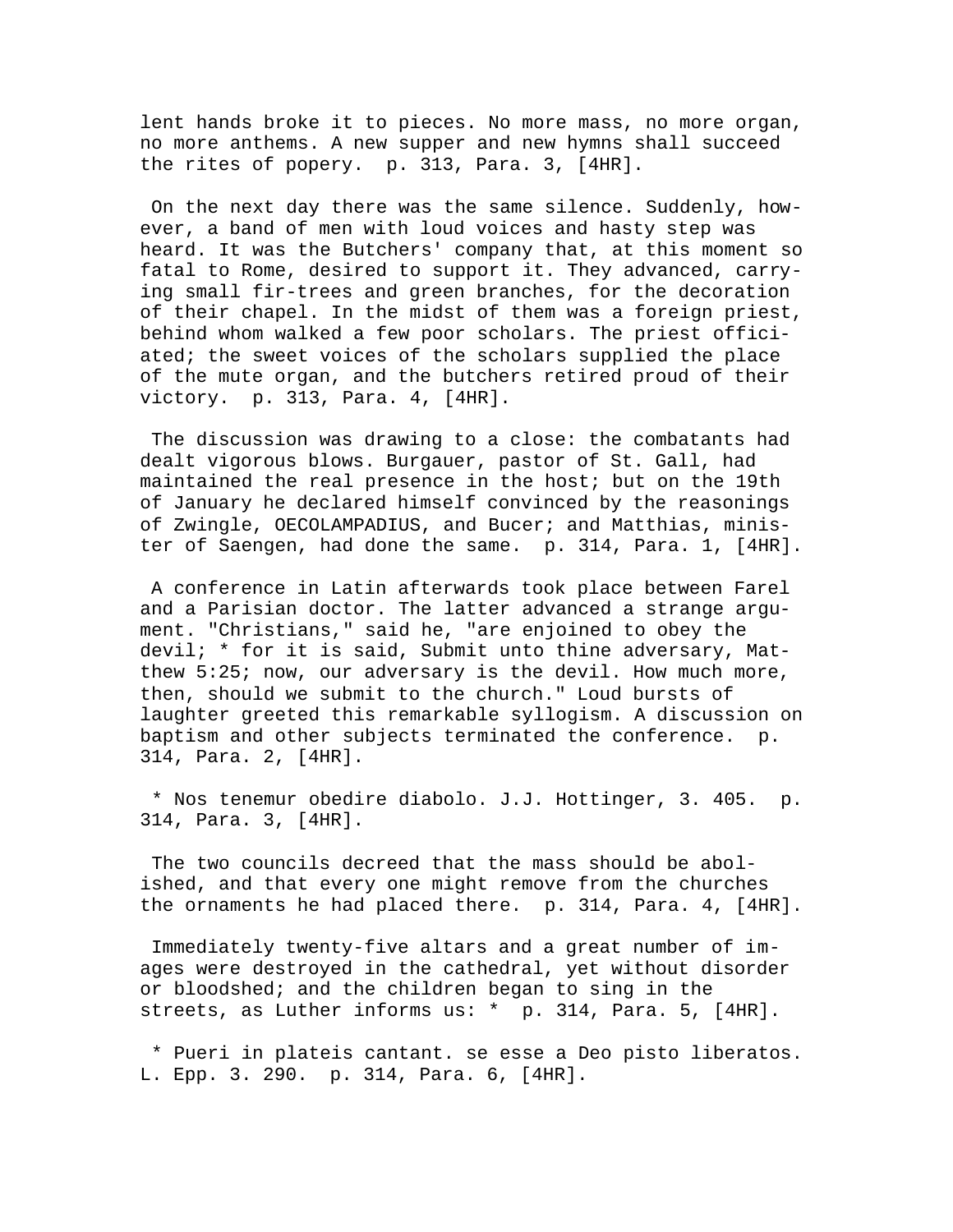By the word at length we're saved From a God in a mortar brayed. p. 314, Para. 7, [4HR].

 The hearts of the adherents of the Papacy were filled with bitterness as they heard the objects of their adoration fall one after another. "Should any man," said John Schneider, "take away the altar of the Butchers' company, I will take away his life." Peter Thorman compared the cathedral stripped of its ornaments to a stable. "When the good folks of the Oberland come to market," added he, "they will be happy to put up their cattle in it." And John Zehender, member of the great council, to show the little value he set on such a place of worship, entered it riding on an ass, insulting and cursing the reform. A Bernese, who chanced to be there, having said to him, "It is by God's will that these images have been pulled down," "Say rather by the devil's," replied Zehender; "when have you ever been with God so as to learn his will?" He was fined twenty livres, and expelled from the council. \* "What times, what manners," exclaimed many Romanists; "what culpable neglect. How easy would it have been to prevent so great a misfortune. Oh, if our bishops had only been willing to occupy themselves more with learning and a little less with their mistresses." \*\* p. 314, Para. 8, [4HR].

 \* History of Berne, by Tiller, 3. 257. \*\* Si studiorum quam scortorum nostri episcopi amantiores essent. Ruchat, 1. 576. Letter of J. de Munster, priest at Soleure. p. 314, Para. 9, [4HR].

 This Reform was necessary. When Christianity in the fourth century had seen the favor of princes succeed to persecution, a crowd of heathens rushing into the church had brought with them the images, pomps, statues, and demi-gods of paganism, and a likeness of the mysteries of Greece and Asia, and above all of Egypt, had banished the word of Jesus Christ from the Christian oratories. This word returning in the sixteenth century, a purification must necessarily take place; but it could not be done without grievous rents. p. 315, Para. 1, [4HR].

 The departure of the strangers was drawing near. On the 28th of January, the day after that on which the images and altars had been thrown down, while their piled fragments still encumbered here and there the porches and aisles of the cathedral, Zwingle crossing these eloquent ruins, once more ascended the pulpit in the midst of an immense crowd.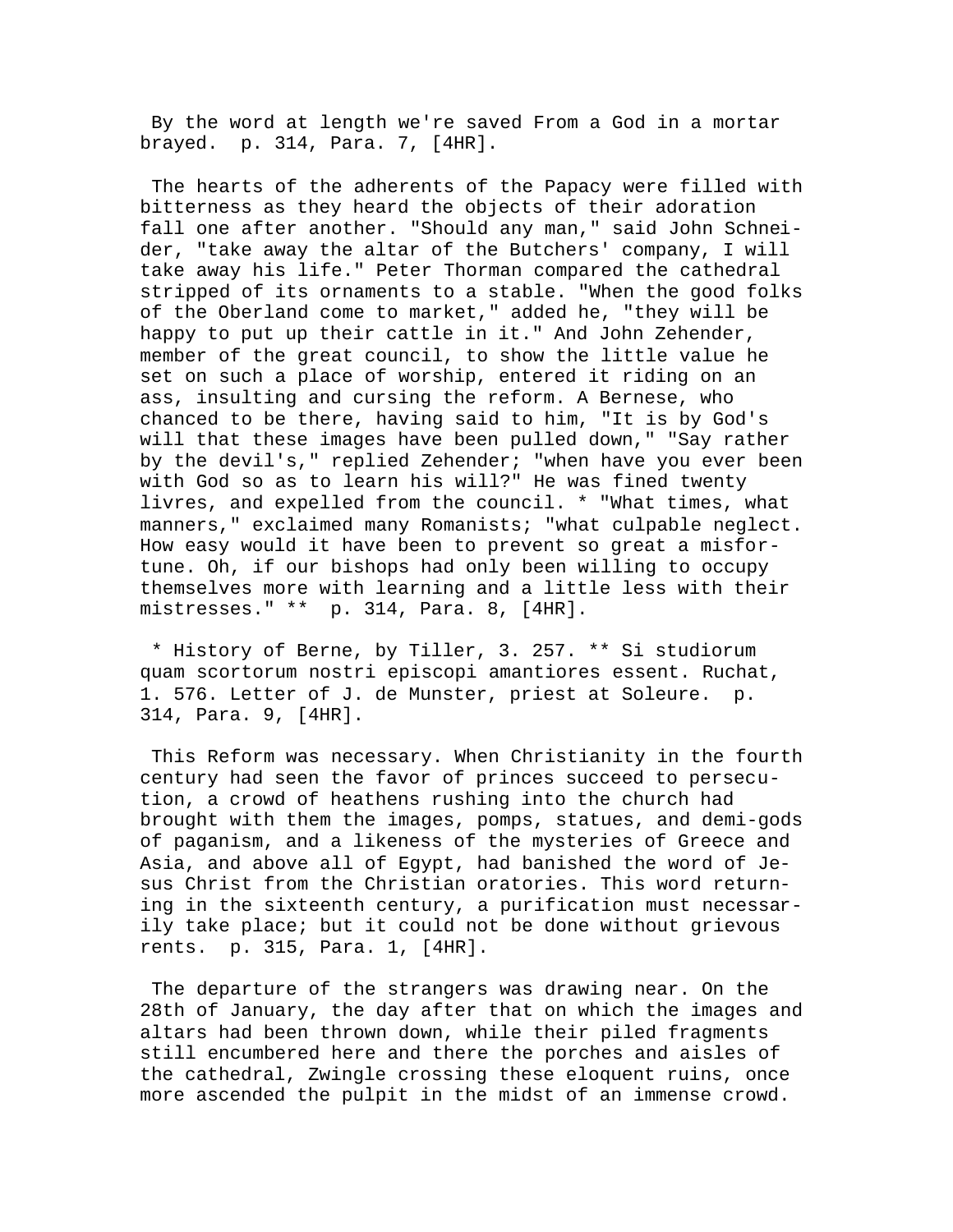In great emotion, directing his eyes by turns on these fragments and on the people, he said: "Victory has declared for the truth, but perseverance alone can complete the triumph. Christ persevered even until death. Ferendo vincitur fortuna. Cornelius Scipio, after the disaster at Cannae, having learned that the generals surviving the slaughter meditated quitting Italy, entered the senate-house, although not yet of senatorial age, and drawing his sword, constrained the affrighted chiefs to swear that they would not abandon Rome. Citizens of Berne, to you I address the same demand: do not abandon Jesus Christ." p. 315, Para. 2, [4HR].

 We may easily imagine the effect produced on the people by such words, pronounced with Zwingle's energetic eloquence. p. 316, Para. 1, [4HR].

 Then, turning towards the fragments that lay near him: "Behold," said he, "behold these idols. Behold them conquered, mute, and shattered before us. These corpses must be dragged to the shambles, and the gold you have spent upon such foolish images must henceforward be devoted to comforting in their misery the living images of God. Feeble souls, ye shed tears over these sad idols; do ye not see that they break, do ye not hear that they crack like any other wood, or like any other stone? Look, here is one deprived of its head. . . . ., Zwingle pointed to the image, and all the people fixed their eyes upon it; here is another maimed of its arms. \* If this ill usage had done any harm to the saints that are in heaven, and if they had the power ascribed to them, would you have been able, I pray, to cut off their arms and their heads?" p. 316, Para. 2, [4HR].

 \* Hie lut einer, dem ist's houpt ab, dem andern ein arm, etc. Zw. Opp. 2. 228. p. 316, Para. 3, [4HR].

 "Now, then," said the powerful orator in conclusion, "stand fast in the liberty wherewith Christ has made you free, and be not entangled again with the yoke of bondage, Galatians 5:1. Fear not. That God who has enlightened you, will enlighten your confederates also, and Switzerland, regenerated by the Holy Ghost, shall flourish in righteousness and peace." p. 316, Para. 4, [4HR].

 The words of Zwingle were not lost. The mercy of God called forth that of man. Some persons condemned to die for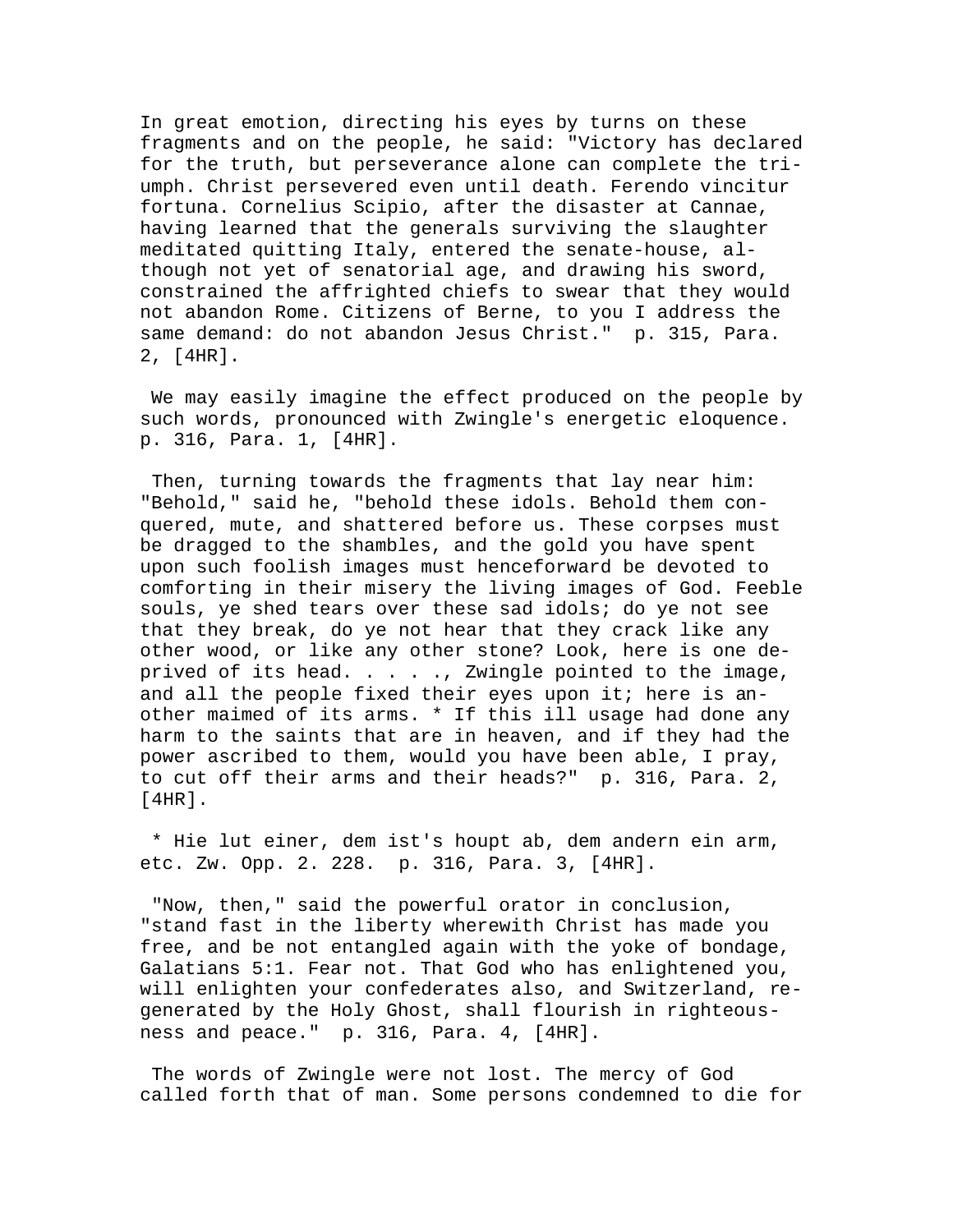sedition were pardoned, and all the exiles were recalled. "Should we not have done so," said the council, "had a great prince visited us? Shall we not much more do so, now that the King of kings and the Redeemer of our souls has made his entry among us, bearing an everlasting amnesty?" \* p. 316, Para. 5, [4HR].

 \* Da der Konig aller Konige..Haller, by Kirchhofer, p. 439. p. 316, Para. 6, [4HR].

 The Romish cantons, exasperated at the result of the discussion, sought to harass the return of the doctors. On arriving before Bremgarten, they found the gates closed. The bailiff Schutz, who had accompanied them with two hundred men-at-arms, placed two halberdiers before Zwingle's horse, two behind him, and one on each side; then putting himself at the reformer's left hand, while the burgomaster Roust stationed himself on the right, he ordered the escort to proceed, lance in rest. \* The avoyers of the town being intimidated, came to a parley; the gates were opened; the escort traversed Bremgarten amidst an immense crowd, and on the 1st of February reached Zurich without accident, which Zwingle re-entered, says Luther, like a conqueror. \*\* p. 317, Para. 1, [4HR].

 \* Mit iren Spyessen fur den hauffen. Bull. Chr. 1. 439. \*\* Zwingel triumphator et imperator gloriosus. L. Epp. 3. 290. p. 317, Para. 2, [4HR].

 The Roman-catholic party did not dissemble the check they had received. "Our cause is falling," said the friends of Rome. \* "Oh, that we had had men skilled in the Bible. The impetuosity of Zwingle supported our adversaries; his ardor was never relaxed. That brute has more knowledge than was imagined. \*\* Alas, alas, the greater party has vanquished the better." \*\*\* p. 317, Para. 3, [4HR].

 \* Ruunt res nostrae. Letter of the priest J. de Muller, an eyewitness of the discussion. Ruchat, 1. 575. \*\* Doctior tamen haec bullua est quam putabam. Ibid. \*\*\* Vicitque pars major meliorem. Ibid. p. 317, Para. 4, [4HR].

 The council of Berne, desirous of separating from the pope, relied upon the people. On the 30th of January, messengers going from house to house convoked the citizens; and on the 2d of February, the burgesses and inhabitants, masters and servants, uniting in the cathedral, and forming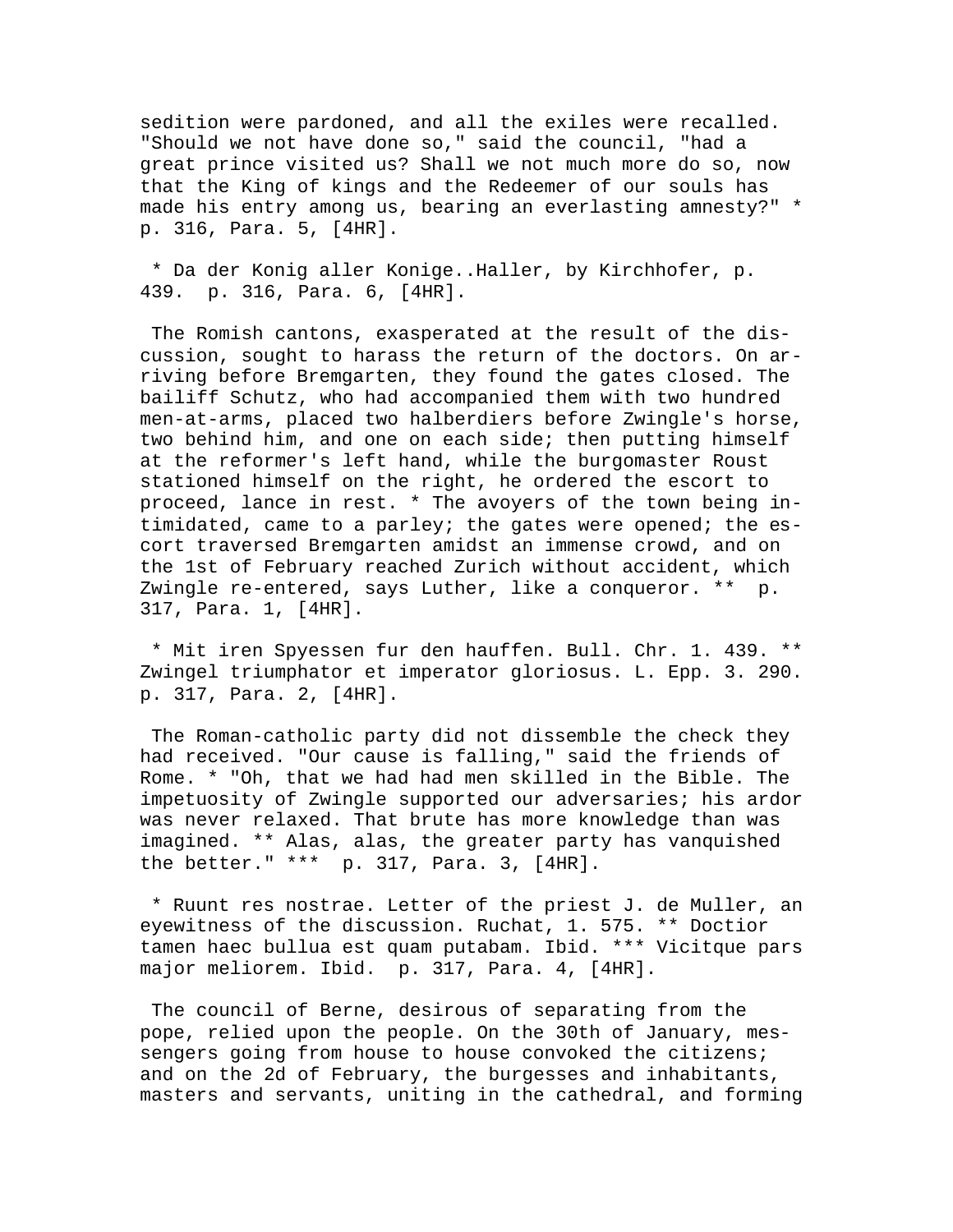but one family, with hands upraised to heaven, swore to defend the two councils in all they should undertake for the good of the state or of the church. p. 317, Para. 5, [4HR].

 On the 7th of February 1528, the council published a general edict of Reform, and "threw for ever from the necks of the Bernese the yoke of the four bishops, who," said they, "know well how to shear their sheep, but not how to feed them." \* p. 318, Para. 1, [4HR].

\* Bull. Chron. 1. 466. p. 318, Para. 2, [4HR].

 At the same time the reformed doctrines were spreading among the people. In every quarter might be heart earnest and keen dialogues, written in rhyme by Manuel, in which the pale and expiring mass, stretched on her deathbed, was loudly calling for all her physicians, and finding their advice useless, at length dictating with a broken voice her last will and testament, which the people received with loud bursts of laughter. p. 318, Para. 3, [4HR].

 The Reformation generally, and that of Berne in particular, has been reproached as being brought about by political motives. But, on the contrary, Berne, which of all the Helvetic states was the greatest favorite of the court of Rome, which had in its canton neither a bishop to dismiss nor a powerful clergy to humiliate, Berne, whose most influential families, the Weingartens, Manuels, Mays, were reluctant to sacrifice the pay and the service of the foreigner, and all whose traditions were conservative, ought to have opposed the movement. The word of God was the power that overcame this political tendency. \* p. 318, Para. 4, [4HR].

 \* Hundeshagen, Conflikte der Bernischen Kirche, p. 22. p. 318, Para. 5, [4HR].

 At Berne, as elsewhere, it was neither a learned, nor a democratic, nor a sectarian spirit that gave birth to the Reformation. Undoubtedly the men of letters, the liberals, the sectarian enthusiasts, rushed into the great struggle of the sixteenth century; but the duration of the Reform would not have been long had it received its life from them. The primitive strength of Christianity, reviving after ages of long and complete prostration, was the creative principle of the Reformation; and it was erelong seen sepa-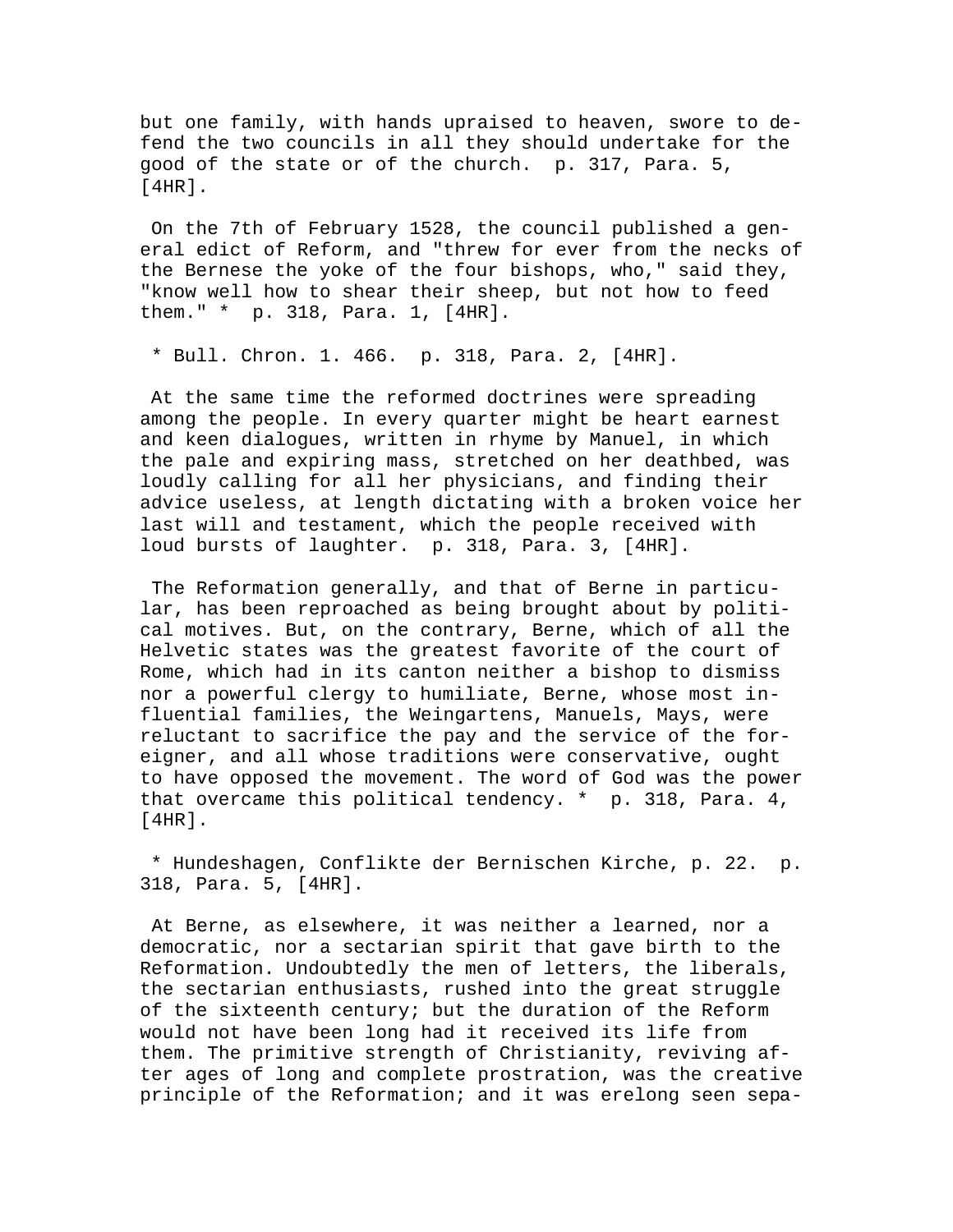rating distinctly from the false allies that had presented themselves, rejecting an incredulous learning by elevating the study of the classics, checking all demagogic anarchy by upholding the principles of true liberty, and repudiating the enthusiastic sects by consecrating the rights of the word and of the Christian people. p. 318, Para. 6, [4HR].

 But while we maintain that the Reformation was at Berne, as elsewhere, a truly Christian work, we are far from saying that it was not useful to the canton in a political sense. All the European states that have embraced the Reformation have been elevated, while those which have combated it have been lowered. p. 319, Para. 1, [4HR].

 CHAPTER 3 --- The reform accepted by the people -- Faith, purity, and charity -- First evangelical communion -- Bernese proposition to the diet -- Cavern, and head of Beatus -- Threatening storm from the mountains -- Revolt -- Confusion in Berne -- Unterwalden crosses the Brunig -- Energy of Berne -- Victory -- Political advantages. p. 320, Para. 1, [4HR].

 It now became a question of propagating throughout all the canton the reform accomplished in the city. On the 17th of February, the council invited the rural parishes to assemble on the following Sunday to receive and deliberate upon a communication. The whole church, according to the ancient usage of Christendom, was about to decide for itself on its dearest interests. p. 320, Para. 2, [4HR].

The assemblies were crowded; all conditions and ages were present. Beside the hoary and the trembling head of the aged man might be seen the sparkling eye of the youthful herdsman. The messengers of the council first read the edict of the Reformation. They next proclaimed that those who accepted it should remain, and that those who rejected it should withdraw. p. 320, Para. 3, [4HR].

 Almost all the assembled parishioners remained in their places. An immense majority of the people chose the Bible. In some few parishes this decision was accompanied with energetic demonstrations. At Arberg, Zofingen, Brugg, Arau, and Buren, the images were burnt. "At Stauffberg," it was said, "idols were seen carrying idols, and throwing one another into the flames." \* p. 320, Para. 4, [4HR].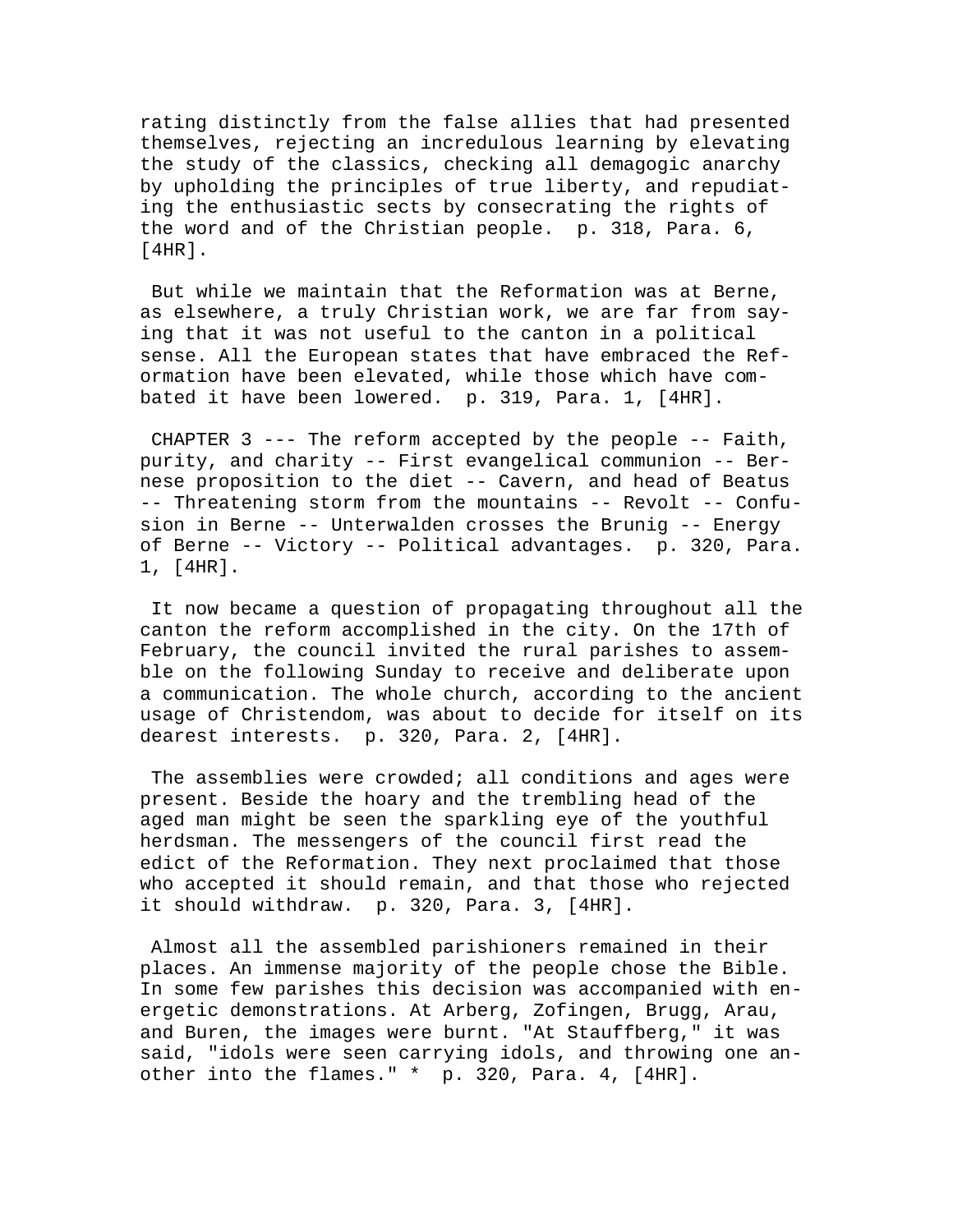\* Da tregt ein Gotz den andern in das fhuwr. Bull. Chron. 2. 1. A man whose business it was to shear the flocks, and who had been nicknamed Gotz-scherer (idol-shearer), had made himself very distinguished among those who carried the images to the fire. Such was the origin of this popular legend, and it is the key to many others. p. 320, Para. 5, [4HR].

 The images and the mass had disappeared from this vast canton. "A great cry resounded far and wide," writes Bullinger. \* In one day Rome had fallen throughout the country, without treachery, violence, or seduction, by the strength of truth alone. In some places, however, in the Hasli, at Frutigen, Unterseen, and Grindewald, the malcontents were heard to say: "If they abolish the mass, they should also abolish tithes." The Roman form of worship was preserved in the Upper Simmenthal, a proof that there was no compulsion on the part of the state. p. 320, Para. 6, [4HR].

 \* Das wyt und breit ein gross geschrey und wunder gepar. Bull. Chron. 2. 1. p. 320, Para. 7, [4HR].

 The wishes of the canton being thus manifested, Berne completed the Reformation. All excesses in gambling, drinking, and dancing, and all unbecoming dress, were forbidden by proclamation. The houses of ill-fame were destroyed, and their wretched inhabitants expelled from the city. \* A consistory was appointed to watch over the public morals. p. 321, Para. 1, [4HR].

\* Hottinger, 3. 414. p. 321, Para. 2, [4HR].

 Seven days after the edict, the poor were received into the Dominican cloister, and a little later the convent of the Island was changed into an hospital; the princely monastery of Konigsfield was also devoted to the same useful purpose. Charity followed everywhere in the steps of faith. "We will show," said the council, "that we do not use the property of the convents to our own advantage;" and they kept their word. The poor were clothed with the priests' garments; the orphans decorated with the ornaments of the church. So strict were they in these distributions, that the state was forced to borrow money to pay the annuities of the monks and nuns; and for eight days there was not a crown in the public treasury. \* Thus it was that the state, as it has been continually asserted, grew rich with the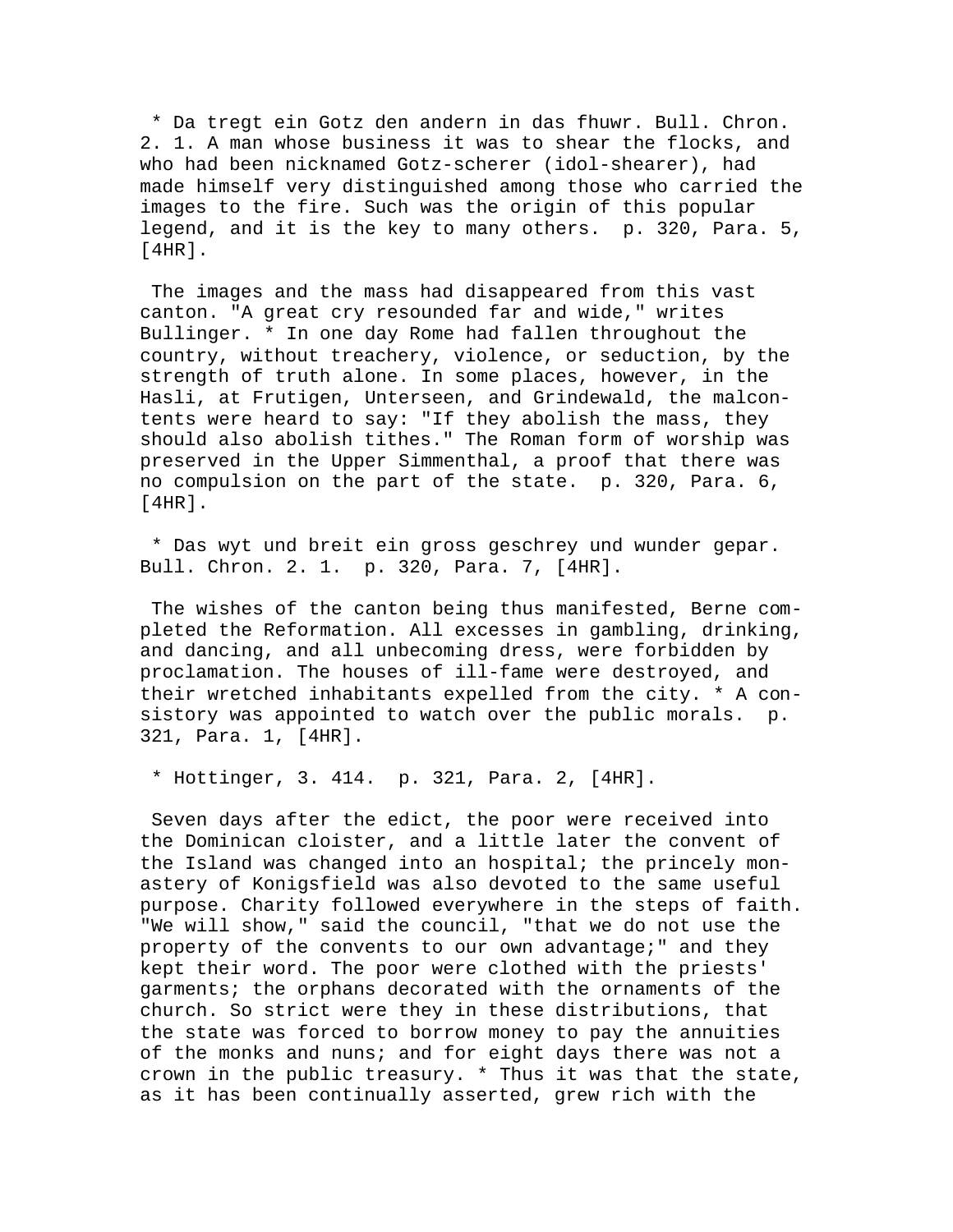spoils of the church. At the same time they invited from Zurich the ministers Hofmeister, Megander, and Rhellican, to spread throughout the canton the knowledge of the classics and of the holy Scriptures. p. 321, Para. 3, [4HR].

 \* Hoc unum tibi dico secretissime. Haller to Zwingle, Jan. 21, 1530. p. 321, Para. 4, [4HR].

 At Easter the Lord's supper was celebrated for the first time according to the evangelical rites. The two councils and all the people, with few exceptions, partook of it. Strangers were struck with the solemnity of this first communion. The citizens of Berne and their wives, dressed in decent garments, which recalled the ancient Swiss simplicity, approached Christ's table with gravity and fervor; \* the heads of the state showed the same holy devotion as the people, and piously received the bread from the hands of Berthold Haller. Each one felt that the Lord was among them. Thus Hofmeister, charmed at this solemn service, exclaimed: "How can the adversaries of the word refuse to embrace the truth at last, seeing that God himself renders it so striking a testimony." \*\* p. 321, Para. 5, [4HR].

 \* Relucet enim in illorum vestitu et habitu nescio quid veteris illius Helvetiae simplicitatis. Hofmeister to Zwingle. Zw. Epp. 2. 167. \*\* Ea res magnam spem mihi injecit de illis lucrandis qui hactenu fuerunt male morigeri verbo. Zw. Epp. 2. 167. p. 321, Para. 6, [4HR].

 Yet everything was not changed. The friends of the gospel witnessed with pain the sons of the chief families of the republic parading the streets in costly garments, inhabiting sumptuous houses in the city, dwelling in magnificent mansions in the country, true seignorial abodes, following the chase with hound and horn, sitting down to luxurious banquets, conversing in licentious language, or talking with enthusiasm of foreign wars and of the French party. "Ah," said the pious people, "could we but see old Switzerland revive with its ancient virtues." p. 322, Para. 1, [4HR].

 There was soon a powerful reaction. The annual renewal of the magistracy being about to take place, the councillor Butschelbach, a violent adversary of the gospel, was ejected for adultery; four other senators and twenty members of the great council were also replaced by friends of the Reformation and of the public morality. Emboldened by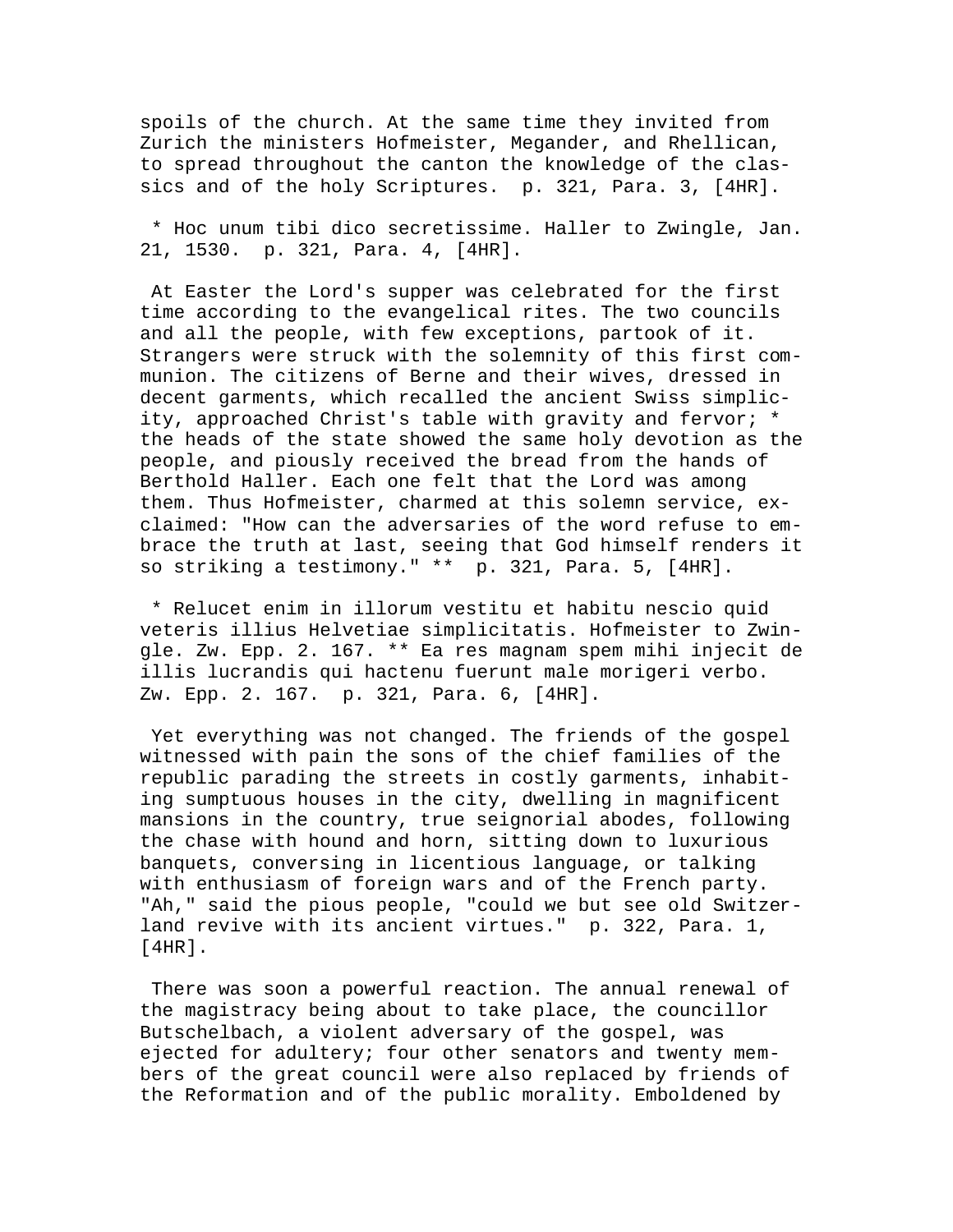this victory, the evangelical Bernese proposed in the diet that every Swiss should renounce foreign service. At these words the warriors of Lucerne started under their weighty amour, and replied with a haughty smile: "When you have returned to the ancient faith we will listen to your homilies." All the members of the government, assembled at Berne in sovereign council, resolved to set the example, and solemnly abjured the pay of foreign princes. Thus the Reformation showed its faith by its works. p. 322, Para. 2, [4HR].

 Another struggle took place. Above the lake of Thun rises a chain of steep rocks, in the midst of which is situated a deep cavern, where, if we may believe tradition, the pious Breton Beatus, came in ancient times to devote himself to all the austerities of an ascetic life; but especially to the conversion of the surrounding district that was still heathen. It was affirmed that the head of this saint, who had died in Gaul, was preserved in this cavern; and hence pilgrims resorted thither from every quarter. The pious citizens of Zug, Schwytz, Uri, and Argovia, groaned, as they thought that the holy head of the apostle of Switzerland would hereafter remain in a land of heretics. The abbot of the celebrated convent of Muri in Argovia and some of his friends set out, as in ancient times the Argonauts went in quest of the golden fleece. They arrived in the humble guise of poor pilgrims, and entered the cavern; one skillfully took away the head, another placed it mysteriously in his hood, and they disappeared. The head of a dead man, and this was all that Rome saved from the shipwreck. But even this conquest was more than doubtful. The Bernese, who had gained information of the procession, sent three deputies on the 18th of May, who, according to their report, found this famous head, and caused it to be decently interred before their eyes in the cemetery belonging to the convent of Interlaken. This contest about a skull characterizes the church that had just given way in Berne before the vivifying breath of the gospel. Let the dead bury their dead. p. 323, Para. 1, [4HR].

 The Reformation had triumphed in Berne; but a storm was gathering unperceived in the mountains, which threatened to overthrow it. The state in union with the church recalled its ancient renown. Seeing itself attacked by arms, it took up arms in its turn, and acted with that decision which had formerly saved Rome in similar dangers. p. 323, Para. 2, [4HR].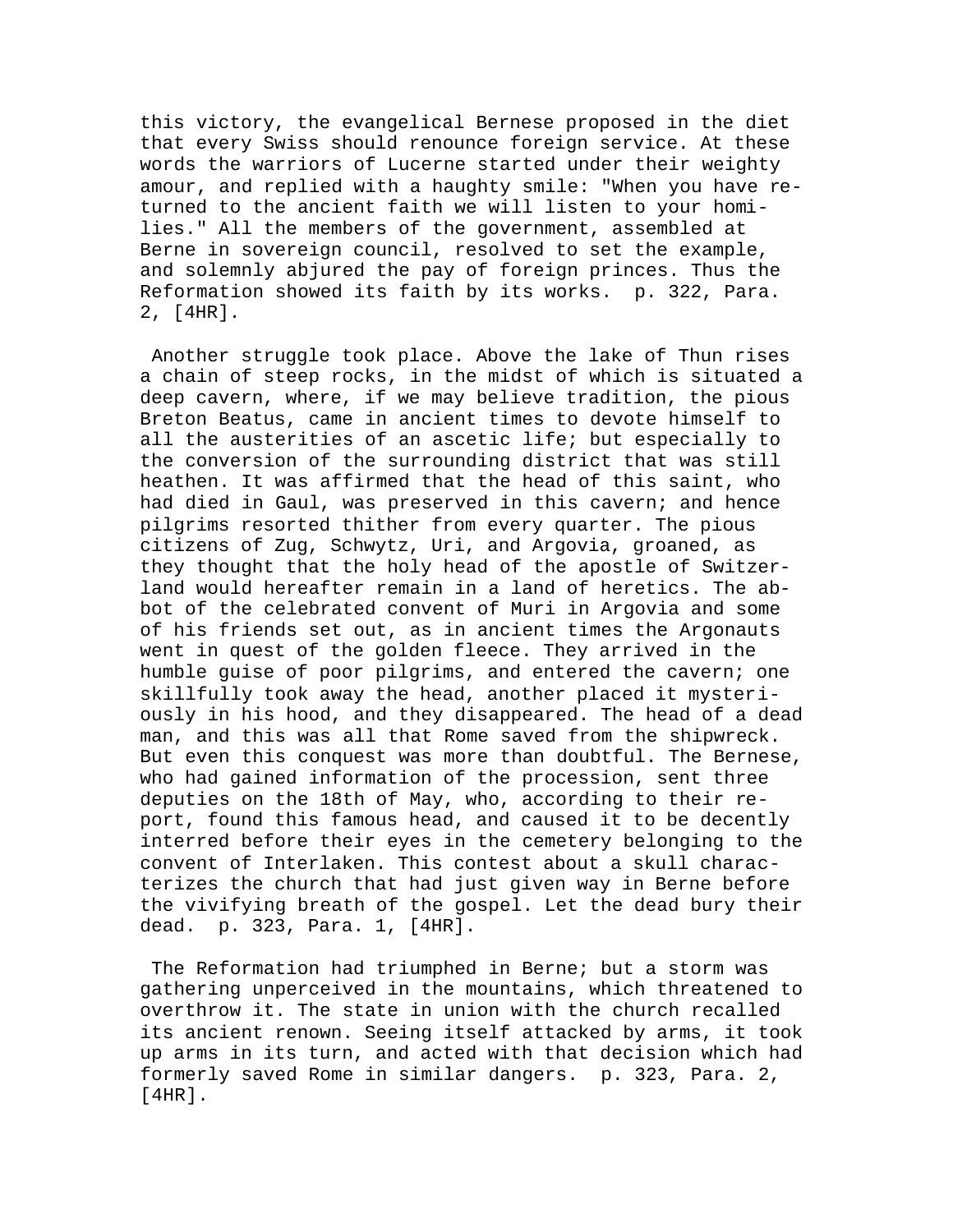A secret discontent was fermenting among the people of the valleys and mountains. Some were still attached to the ancient faith; others had only quitted the mass because they thought they would be exempted from tithes. Ancient ties of neighborhood, a common origin, and similarity of manners had united the inhabitants of the Obwald, Unterwalden, to those of the Hasli and of the Bernese Oberland, which were separated only by Mount Brunig and the high pass of the Yoke. A rumor had been set afloat that the government of Berne had profaned the spot where the precious remains of Beatus, the apostle of these mountains, were preserved, and indignation immediately filled these pastoral people, who adhere firmer than others to the customs and superstitions of their forefathers. p. 324, Para. 1, [4HR].

 But while some were excited by attachment to Rome, others were aroused by a desire for liberty. The subjects of the monastery of Interlaken, oppressed by the monkish rule, began to cry out, "We desire to become our own masters, and no longer pay rent or tithes." The provost of the convent in affright ceded all his rights to Berne for the sum of one hundred thousand florins; \* and a bailiff accompanied by several councillors, went and took possession of the monastery. A report was soon spread that they were about to transfer all the property of the convent to Berne; and on the 21st of April bands of men from Grindelwald, Lauterbrunnen, Ringelberg, Brienz, and other places, crossed the lake, or issued from their lofty valleys, and taking forcible possession of the cloister, swore they would go even to Berne in quest of the goods which the citizens had dared to take from them. p. 324, Para. 2, [4HR].

 \* Totum regnum suum tradiderunt in manus magistratus nostri. Haller to Zwingle, Mar. 31. p. 324, Para. 3, [4HR].

 They were quieted for a time; but in the beginning of June, the people, at the instigation of Unterwalden, again arose in all the Hasli. The Landsgemeinde \* having been convoked, it decided by a majority of forty voices for the reestablishment of the mass. The pastor Jaekli was immediately expelled; a few men crossed the Brunig, and brought back some priests from Unterwalden, to the sound of fifes and trumpets. They were seen from afar descending the mountain, and shouts, both loud and long, replied to them from the bottom of the valley. At last they arrived: all embraced one another, and the people celebrated the mass anew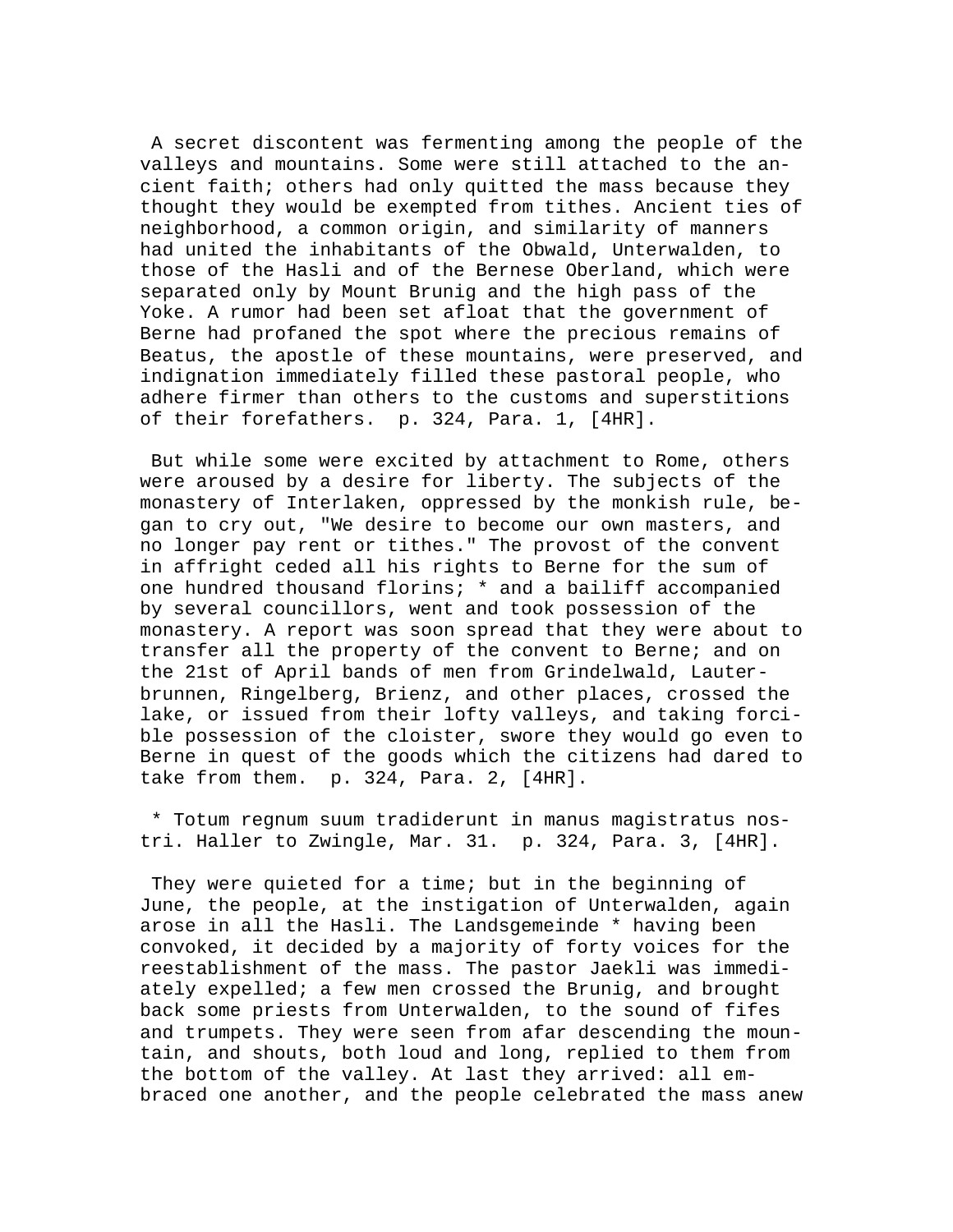with great demonstrations of joy. At the same time, the people of Frutigen and of the fertile valley of Adelboden assailed the castellan Reuter, carried off his flocks, and established a Roman-catholic priest in the place of their pastor. At Aeschi even the women took up arms, drove out the pastor from the church, and brought back the images in triumph. The revolt spread from hamlet to hamlet and from valley to valley, and again took possession of Interlaken. All the malcontents assembled there on the 22d of October, and swore, with hands upraised to heaven, boldly to defend their rights and liberty. p. 324, Para. 4, [4HR].

\* The assembly of all the people. p. 324, Para. 5, [4HR].

 The republic was in great danger. All the kings of Europe, and almost all the cantons of Switzerland, were opposed to the gospel. The report of an army from Austria, destined to interpose in favor of the pope, spread through the reformed cantons. \* Seditious meetings took place every day, \*\* and the people refused to pay their magistrates either quitrent, service, tithes, or even obedience, unless they shut their eyes to the designs of the Roman-catholics. The council became confused. Amazed and confounded, exposed to the mistrust of some and to the insults of others, they had the cowardice to separate under the pretext of gathering the vintage, and folding their arms, in the presence of this great danger, they waited until a Messiah should descend from heaven, says a reformer, to save the republic. \*\*\* The ministers pointed out the danger, forewarned and conjured them; but they all turned a deaf ear. "Christ languishes in Berne," said Haller, "and appears nigh perishing." \*\*\*\* The people were in commotion: they assembled, made speeches, murmured, and shed tears. Everywhere, in all their tumultuous meetings, might be heard this p. 325, Para. 1, [4HR].

 \* Audisti nimirum quam se apparent Austriaci ad bellum, adversus quos ignoratur. Suspicantur quidam in Helvetios. OECOL. To Zw. Epp. 2. 161. \*\* Seditiosorum concursus sunt quotidiani. Zw. Epp. 2. 227. \*\*\* Nunc, nunc suum Messiam advenisse sperantes. Ibid. \*\*\*\* Ita languet Christus apud nos. Ibid. \*\*\*\*\* Dass wir hand d'gotzen geworfen hin. Hymn and Prayer. p. 325, Para. 2, [4HR].

 With rage our foes their hateful threats denounce, Because, O Lord, we love Thee best of all; Because at sight of Thee the idols fall; And war and bloodshed, shuddering, we renounce. p. 326, Para. 1, [4HR].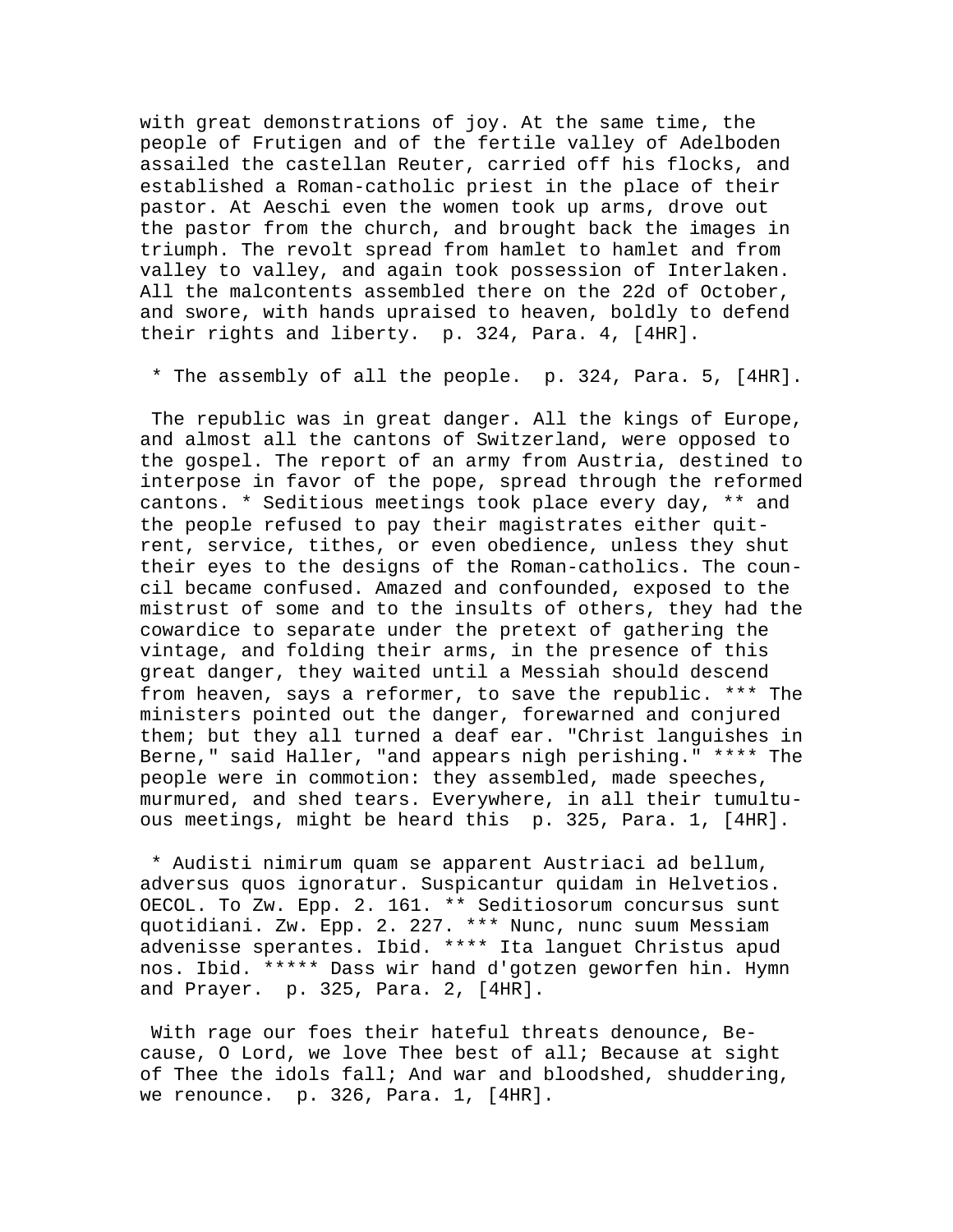Berne was like a troubled sea, and Haller, who listened to the roaring of the waves, wrote in the deepest anguish: "Wisdom has forsaken the wise, counsel has departed from the councillors, and energy from the chiefs and from the people. The number of the seditious augments every day. Alas, What can the Bear, oppressed with sleep, oppose to so many and to such sturdy hunters? \* If Christ withdraw himself, we shall all perish." p. 326, Para. 2, [4HR].

 \* Quid haec inter tot et tantos venatores robustos. Zw. Epp. 2. 223. p. 326, Para. 3, [4HR].

 These fears were on the point of being realized. The smaller cantons claimed to have the power of interfering in matters of faith without infringing the federal compact. While six hundred men of Uri kept themselves ready to depart, eight hundred men of Unterwalden, bearing pine branches in their hats, symbols of the old faith, with haughty heads, with gloomy and threatening looks, crossed the Brunig under the ancient banner of the country, which was borne by Gaspard de Flue, a very unworthy grandson of the great Nicholas. \* This was the first violation of the national peace for many a year. Uniting at Hasli with the men of Brienz, this little army crossed the lake, passed under the cascades of Giesbach, and arrived at Unterseen, thirteen hundred strong, and ready to march on Berne to reestablish the pope, the idols, and the mass in that rebellious city. In Switzerland, as in Germany, the Reformation at its outset met with a peasant war. At the first success, new combatants would arrive and pour through the passes of the Brunig upon the unfaithful republic. The army was only six leagues from Berne, and already the sons of Unterwalden were proudly brandishing their swords on the banks of the lake of Thun. p. 326, Para. 4, [4HR].

 \* A celebrated hermit who prevented a civil war in Switzerland in 1481. p. 326, Para. 5, [4HR].

 Thus were the federal alliances trodden under foot by those very persons who aspired to the name of conservatives. Berne had the right to repel this criminal attack by force. Suddenly calling to mind her ancient virtues, the city roused herself, and vowed to perish rather than tolerate the intervention of Unterwalden, the restoration of the mass, and the fiery violence of the peasants. \* There was at that moment in the hearts of the Bernese one of those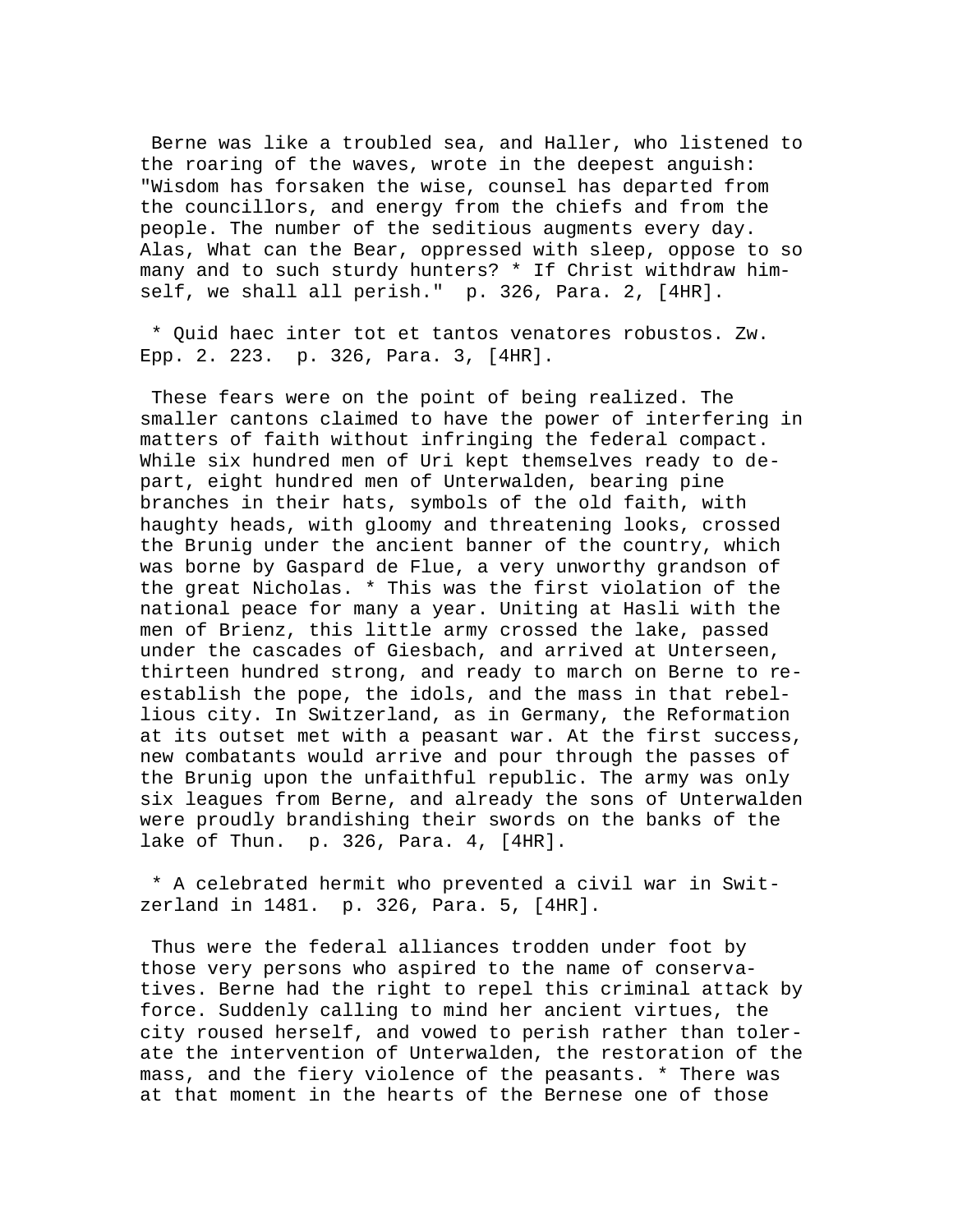inspirations that come from above, and which save nations as well as individuals. "Let the strength of the city of Berne," exclaimed the avoyer d'erlach, "be in God alone, and in the loyalty of its people." All the council and the whole body of the citizens replied by noisy acclamations. The great banner was hastily brought forth, the townspeople ran to arms, the companies assembled, and the troops of the republic marched out with the valiant avoyer at their head. p. 327, Para. 1, [4HR].

 \* Quam missam reducem aut violentiam villanorum pati. Haller to Zwingle, Oct. 26. p. 327, Para. 2, [4HR].

 Scarcely had the Bernese government acted thus energetically, before it saw the confidence of its friends increase, and the courage of its adversaries diminish. God never abandons a people who are true to themselves. Many of the Oberlanders became intimidated, and deserted the ranks of the revolt. At the same time deputies from Basle and Lucerne represented to Unterwalden that it was trampling the ancient alliances under foot. The rebels, disheartened by the firmness of the republic, abandoned Unterseen, and retired to the convent of Interlaken. And soon after, when they beheld the decision of their adversaries, distressed besides by the cold rains that fell incessantly, and fearing that the snow, by covering the mountains, would prevent their return to their homes, the men of Unterwalden evacuated Interlaken during the night. The Bernese, to the number of five thousand men, entered it immediately, and summoned the inhabitants of the Hasli and of the bailiwick of Interlaken to assemble on the 4th of November in the plain that surrounds the convent. \* The day being arrived, the Bernese army drew up in order of battle, and then formed a circle within which D'erlach ordered the peasants to enter. Hardly had he placed the rebels on the left and the loyal citizens on the right, before the muskets and artillery fired a general discharge, whose report reechoing among the mountains, filled the insurgents with terror. They thought it the signal of their death. But the avoyer only intended to show that they were in the power of the republic. D'erlach, who addressed them immediately after this strange exordium, had not finished his speech, before they all fell on their knees, and, confessing their crime, begged for pardon. The republic was satisfied: the rebellion was over. The banners of the district were carried to Berne, and the Eagle of Interlaken in union with the Wild-goat of Hasli, hung for a time beneath the Bear, as a trophy of this vic-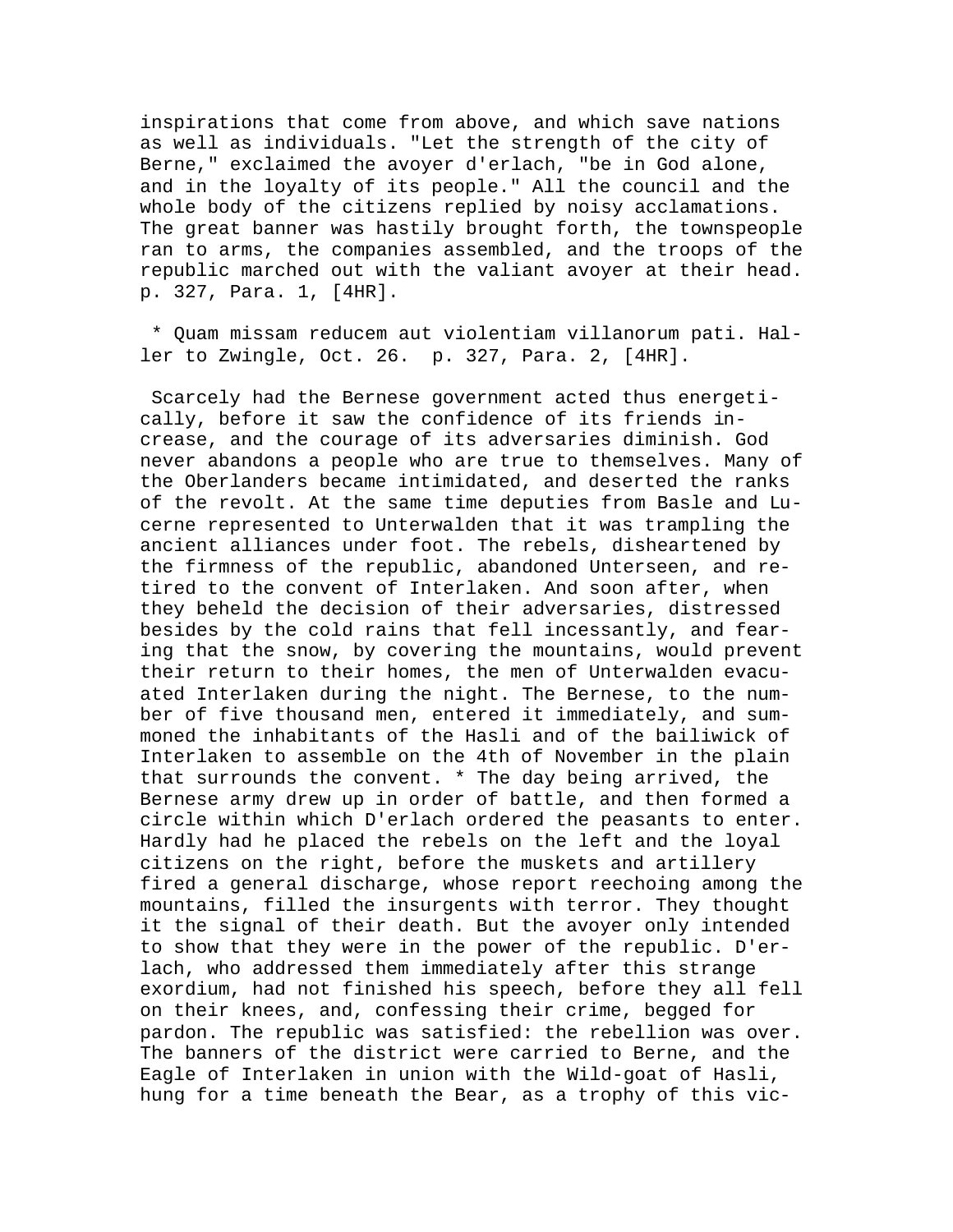tory. Four of the chiefs were put to death, and an amnesty was granted to the remainder of the rebels. "The Bernese," said Zwingle, "as Alexander of Macedon in times of old, have cut the Gordian knot with courage and with glory." \*\* Thus thought the reformer of Zurich; but experience was one day to teach him, that to cut such knots is required a different sword from that of Alexander and of D'erlach. However that may be, peace was restored, and in the valleys of the Hasli no other noise was heard than the sublime tumult borne afar by the Reichenbach and the surrounding torrents, as they pour from the mountain-tops their multitudinous and foaming waters. p. 327, Para. 3, [4HR].

 \* Tradition says that it was on the spot where the hotel of Interlaken now stands. \*\* Bernenses pro sua dignitate nodum hunc, quemadmodum Alexander Macedo, Gordium dissectari. Zw. Epp. 2. 243. p. 327, Para. 4, [4HR].

 While we repudiate on behalf of the church the swords of the Helvetic bands, it would be unwise not to acknowledge the political advantages of this victory. The nobles had imagined that the Reformation of the church would endanger the very existence of the state. They now had a proof to the contrary: they saw that when a nation receives the gospel, its strength is doubled. The generous confidence with which, in the hour of danger, they had placed some of the adversaries of the Reformation at the head of affairs and of the army, produced the happiest results. All were now convinced that the Reformation would not trample old recollections under foot: prejudices were removed, hatred was appeased, the gospel gradually rallied all hearts around it, and then was verified the ancient and remarkable saying, so often repeated by the friends and enemies of that powerful republic, "God is become a citizen of Berne." p. 328, Para. 1, [4HR].

 CHAPTER 4 --- Reformation of St. Gall -- Nuns of St. Catherine -- Reformation of Glaris, Berne, Appenzell, the Grisons, Schaffhausen, and the Rhine district -- A popish miracle -- Obstacles in Basle -- Zeal of the citizens -- OECOLAMPADIUS marries -- Witticism of Erasmus -- First action -- Half measures -- Petition of the reformed. p. 330, Para. 1, [4HR].

 The reformation of Berne was decisive for several cantons. The same wind that had blown from on high with so much power on the country of De Watteville and Haller, threw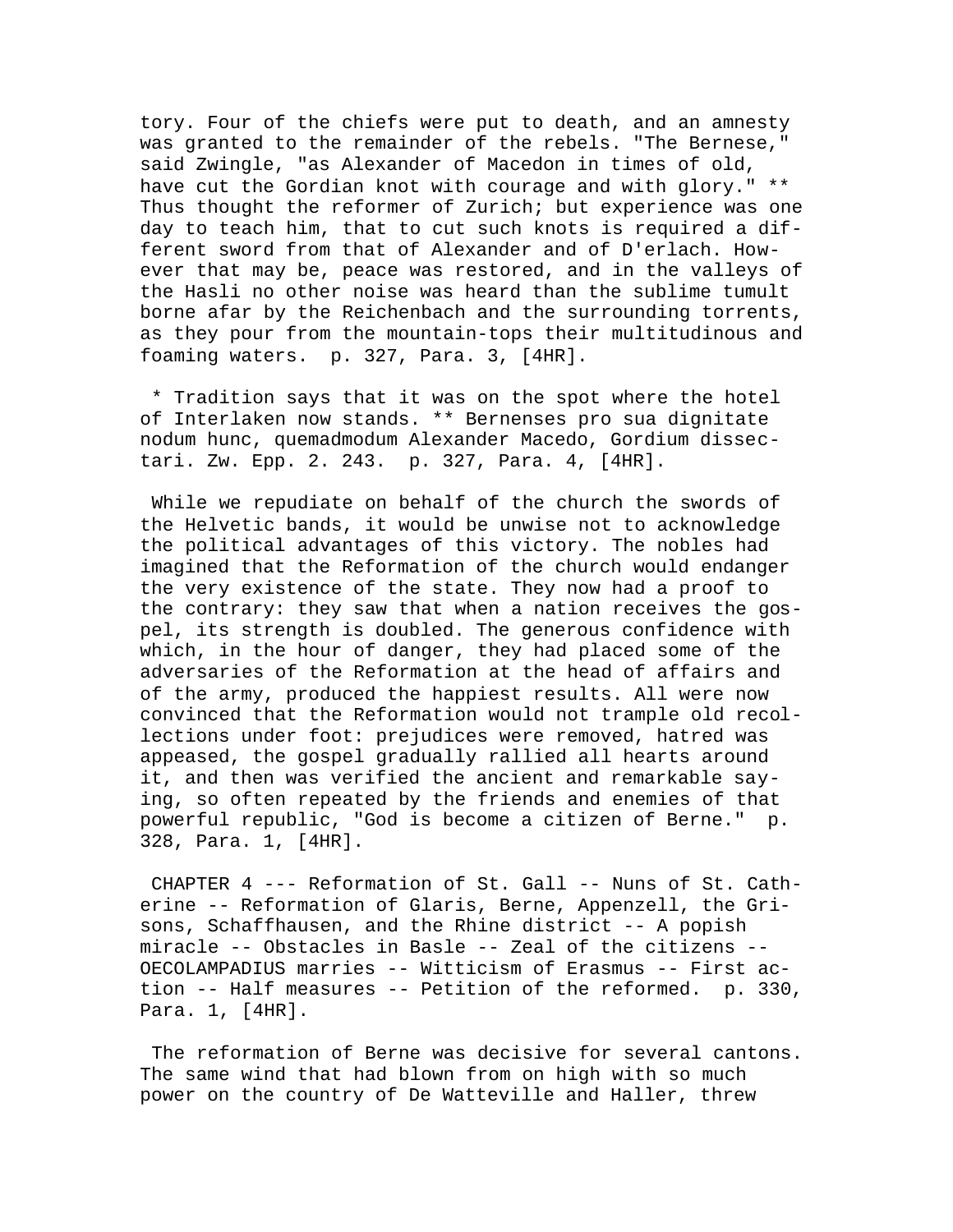down "the idols" in a great part of Switzerland. In many places the people were indignant at seeing the Reformation checked by the timid prudence of diplomatists; but when diplomacy was put to flight at Berne, the torrent so long restrained poured violently onwards. p. 330, Para. 2, [4HR].

 Vadian, burgomaster of St. Gall, who presided at the Bernese disputation, had scarcely returned home, when the citizens, with the authority of the magistrates, removed the images from the church of St. Magnus, carried to the mint a hand of the patron saint in silver, with other articles of plate, and distributed among the poor the money they received in exchange; thus, like Mary, pouring their precious ointment on the head of Christ. \* Matthew 26:7. The people of St. Gall, being curious to unveil the ancient mysteries, laid their hands on the abbey itself, on the shrines and crosses which had so long been presented to their adoration; but instead of saintly relics, they found, to their great surprise, nothing but some resin, a few pieces of money, several paltry wooden images, some old rags, a skull, a large tooth, and a snail's shell. Rome, instead of that noble fall which marks the ends of great characters, sunk in the midst of stupid superstitions, shameful frauds, and the ironical laughter of a whole nation. p. 330, Para. 3, [4HR].

 \* War gemunzet und den Armen ausgetheilt. J.J. Hottinger, 3. 415. St. p. 330, Para. 4, [4HR].

 Such discoveries unfortunately excited the passions of the multitude. One evening some evil-disposed persons, wishing to alarm the poor nuns of St. Catherine, who had obstinately resisted the reform, surrounded the convent with loud cries. In vain did the nuns barricade the doors: the walls were soon scaled, and the good wine, meat, confectionaries, and all the far from ascetic delicacies of the cloister became the prey of these rude jesters. Another persecution awaited them. Doctor Schappeler having been appointed their catechist, they were recommended to lay aside their monastic dress, and to attend his heretical sermons "clothed like all the world," said the sister Wiborath. Some of them embraced the reform, but thirty others preferred exile. \* On the 5th of February 1528, a numerous synod framed the constitution of the church of St. Gall. p. 331, Para. 1, [4HR].

\* Arx. Gesch. St. Gall, 2. 529. J.J. Hottinger, 416. Mul-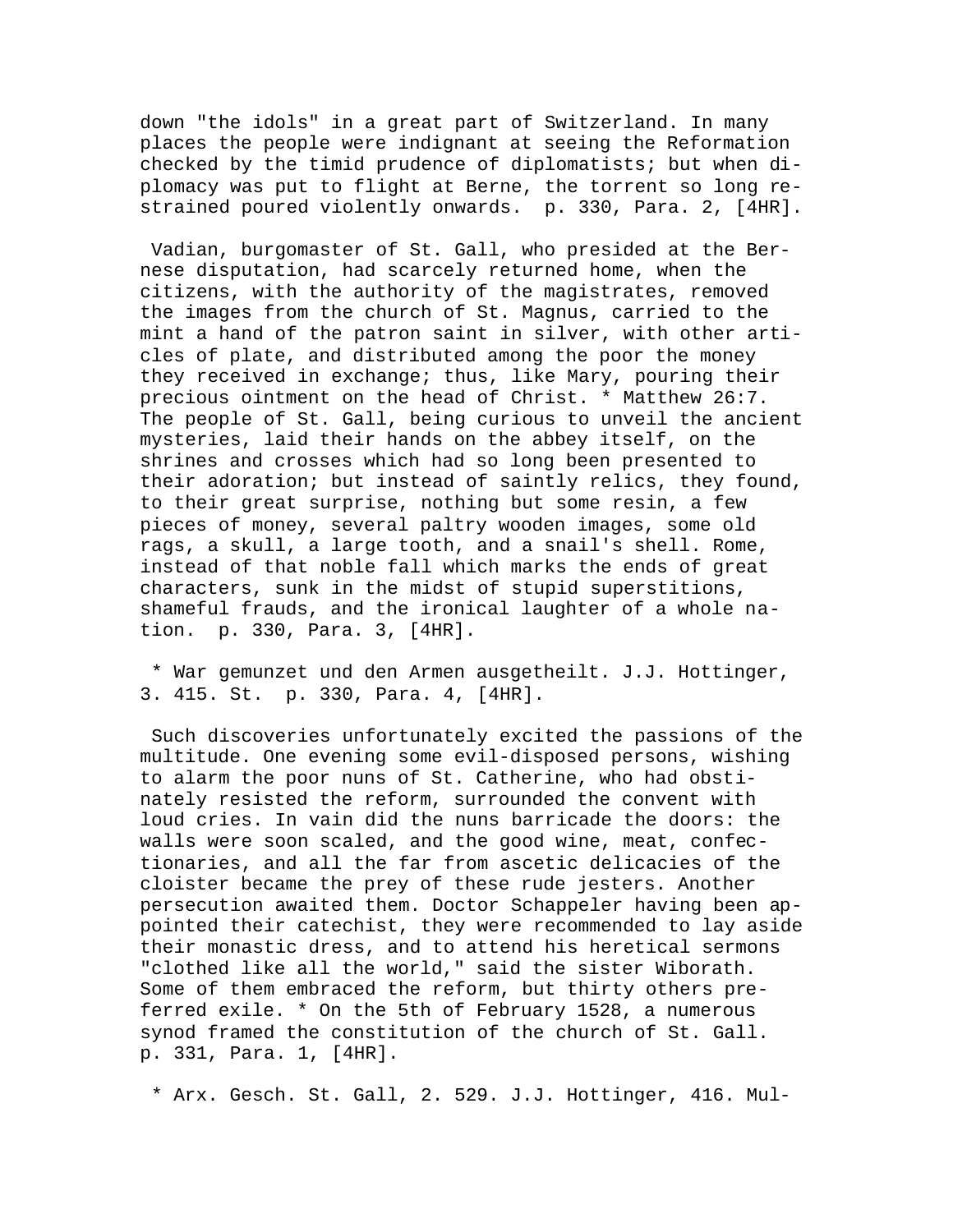ler; Hottinger, 2. 91. p. 331, Para. 2, [4HR].

 The struggle was more violent at Glaris. The seeds of the gospel truth, which Zwingle had scattered there, prospered but little. The men in power anxiously rejected every innovation, and the people loved better "to leap and dance, and work miracles, glass in hand," as an old chronicle says, "than to busy themselves about the gospel." The Landsgemeinde having pronounced, on the 15th of May 1528, in favor of the mass by a majority of thirty-three voices, the two parties were marked out with greater distinctness: the images were broken at Matt, Elm, and Bettschwanden, and as each man remained aloof in his own house and village, there was no longer in the canton either council of state or tribunal of justice. At Schwanden, the minister Peter Rumelin, having invited the Roman-catholics to a disputation with him in the church, the latter, instead of discussing, marched in procession to the sound of drums round the place of worship in which the Reformed were assembled, and then rushing into the pastor's house, which was situated in the middle of the city, destroyed the stoves and the windows: the irritated reformed took their revenge and broke the images. On the 15th of April 1529, an agreement was concluded, by virtue of which every man was free to choose between the mass and the sermon. p. 331, Para. 3, [4HR].

 At Wesen, where Schwytz exercised sovereignty conjointly with Glaris, the deputies of the former canton threatened the people. Upon this the young men took the images out of the churches, carried them to an open place near the banks of the picturesque lake of Wallenstadt, above which soar the mountains of the Ammon and of the Seven electors, and cried: "Look, this road, that by the lake, leads to Coire and to Rome; that, to the south, to Glaris; this other, to the west, to Schwytz; and the fourth, by the Ammon, to St. Gall. Take which you please. But if you do not move off, you shall be burnt." After waiting a few moments, these young people flung the motionless images into the fire, and the Schwytz deputies, eye-witnesses of this execution, withdrew in consternation, and filled the whole canton with projects of vengeance that were but too soon realized. p. 332, Para. 1, [4HR].

 In the canton of Appenzell, where a conference had been opened, there suddenly appeared a band of Roman-catholics, armed with whips and clubs, and crying out: "Where are these preachers? we are resolved to put them out of the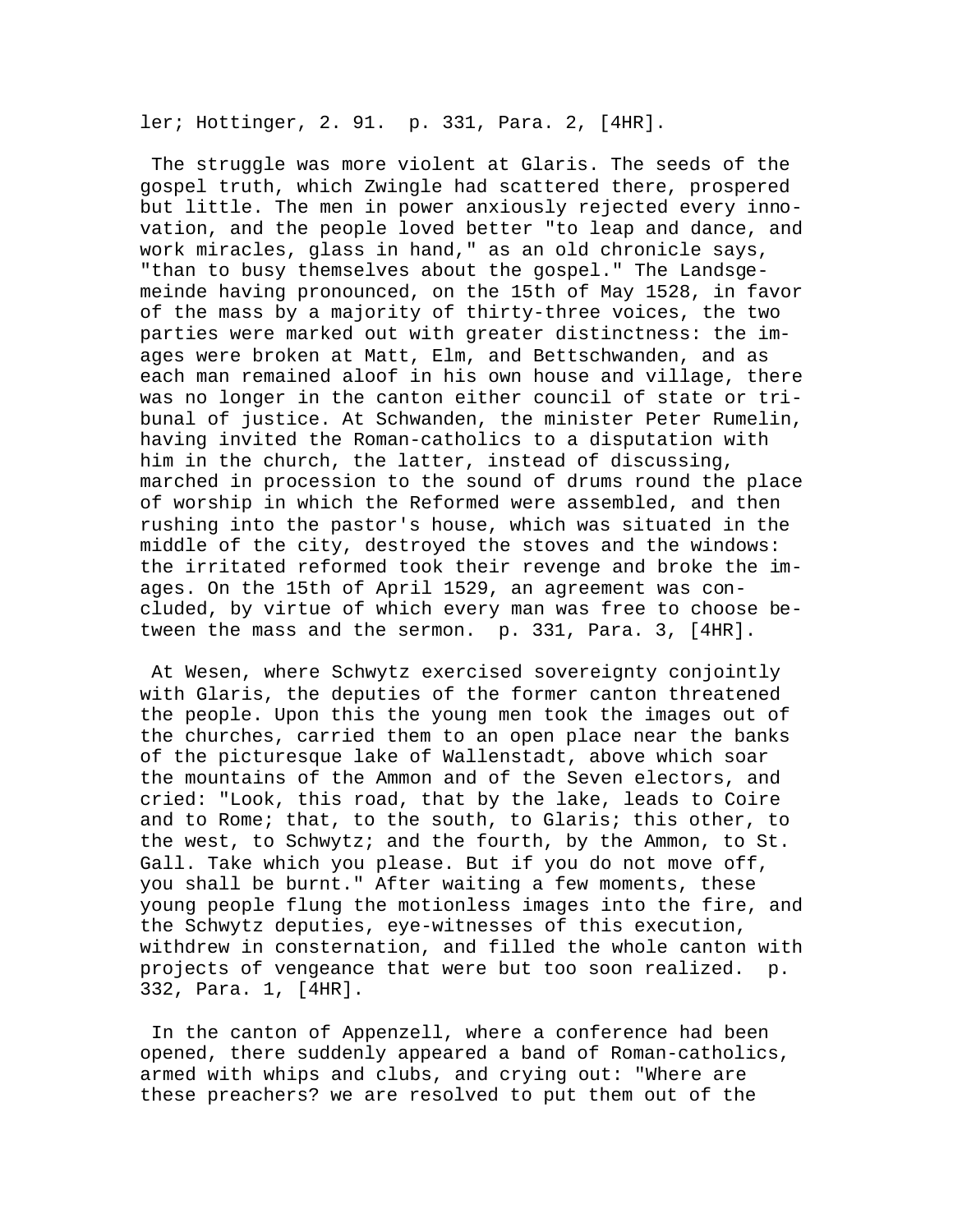village." These strange doctors wounded the ministers and dispersed the assembly with their whips. Out of the eight parishes of the canton, six embraced the reform, and Appenzell became finally divided into two little sections, the one Romanist and the other reformed. p. 332, Para. 2, [4HR].

 In the Grisons religious liberty was proclaimed; the parishes had the election of their pastors, several castles were rased to the ground to render all return to arbitrary government impossible, and the affrighted bishop went and hid in the Tyrol his anger and his desire for vengeance. "The Grisons," said Zwingle, "advance daily. It is a nation that by its courage reminds us of the ancient Tuscans, and by its candor of the ancient Swiss." \* p. 332, Para. 3, [4HR].

 \* Gens animo veteres Tuscos referens, candore veteres Helvetios. Zw. Epp. p. 332, Para. 4, [4HR].

 Schaffhausen, after having long "halted between two opinions," at the summons of Zurich and of Berne removed the images from its churches without tumult or disorder. At the same time the Reformation invaded Thurgovia, the valley of the Rhine, and other bailiwicks subordinate to these cantons. In vain did the Roman-catholic cantons, that were in the majority, protest against it. "When temporal affairs are concerned," replied Zurich and Berne, "we will not oppose a plurality of votes; but the word of God cannot be subjected to the suffrages of men." All the districts that lie along the banks of the Thur, of the Lake of Constance, and of the Upper Rhine, embraced the gospel. The inhabitants of Mammeren, near the place where the Rhine issues from the lake, flung their images into the water. But the statue of St. Blaise, after remaining some time upright, and contemplating the ungrateful spot whence it was banished, swam across the lake to Catahorn, situated on the opposite shore, if we may believe the account of a monk named Lang. \* Even while running away, popery worked its miracles. p. 333, Para. 1, [4HR].

\* J.J. Hottinger, 3. 426. p. 333, Para. 2, [4HR].

 Thus were the popular superstitions overthrown in Switzerland, and sometimes not without violence. Every great development in human affairs brings with it an energetic opposition to that which has existed. It necessarily contains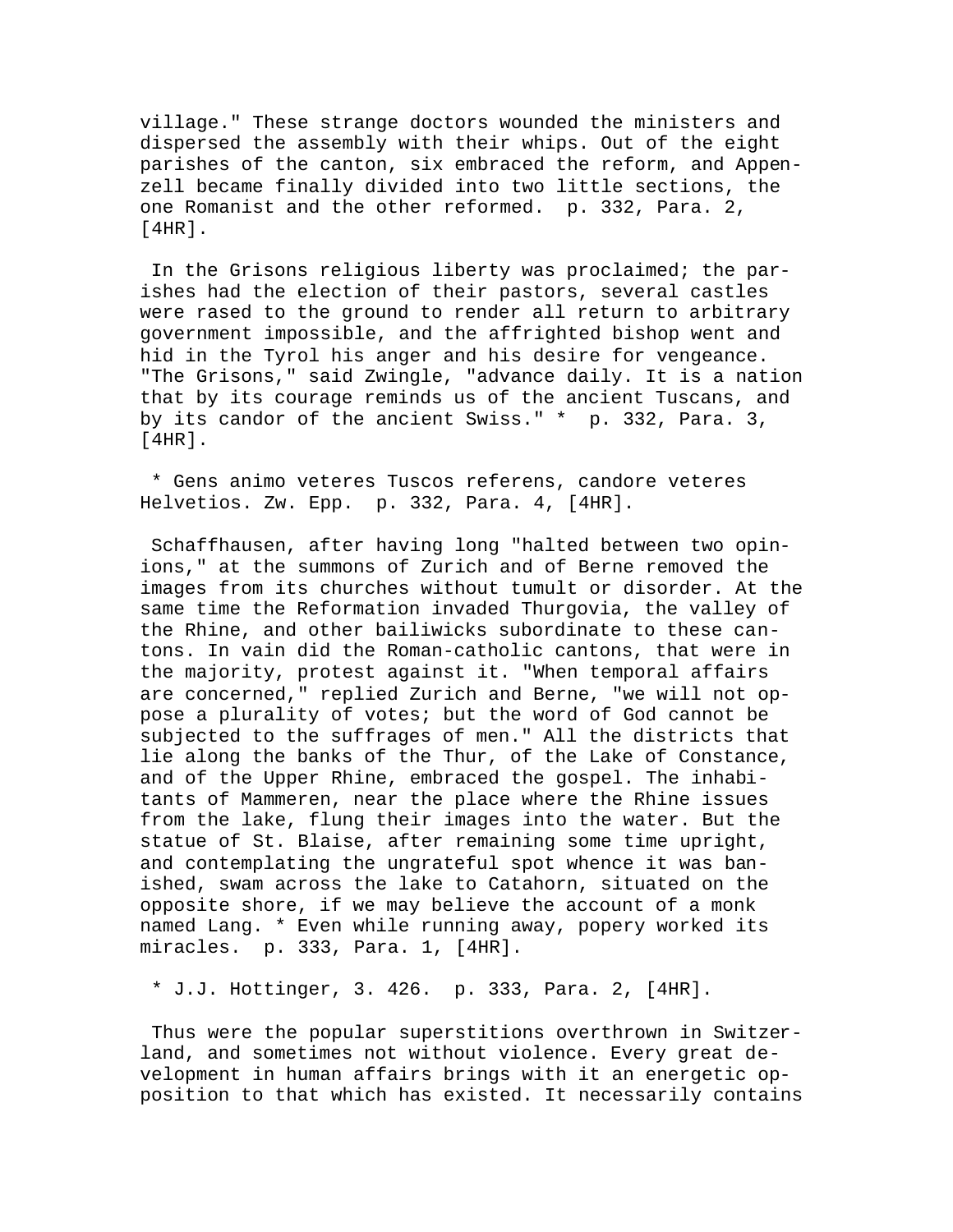an aggressive element, which ought to act freely, and by that means open the new path. In the times of the Reformation the doctors attacked the pope, and the people the images. The movement almost always exceeded a just moderation. In order that human nature may make one step in advance, its pioneers must take many. Every superfluous step should be condemned, and yet we must acknowledge their necessity. Let us not forget this in the history of the Reformation, and especially in that of Switzerland. p. 333, Para. 3, [4HR].

 Zurich was reformed; Berne had just become so: Basle still remained, before the great cities of the Confederation were gained over to the evangelical faith. The reformation of this learned city was the most important consequence resulting from that of the warlike Berne. p. 333, Para. 4, [4HR].

 For six years the gospel had been preached in Basle. The meek and pious OECOLAMPADIUS was always waiting for happier times. "The darkness," said he, "is about to retire before the rays of truth." \* But his expectation was vain. A triple aristocracy, the superior clergy, the nobles, and the university, checked the free expansion of Christian convictions. It was the middle classes who were destined to effect the triumph of the Reformation in Basle. \*\* Unhappily the popular wave invades nothing without tossing up some foul scum. p. 334, Para. 1, [4HR].

 \* Sperabam enim tenebras veritatis radio cessuras tandem. Zw. Epp. 2. 136. \*\* Major pars civitatis quae toto corde dolet tantis nos dissidiis laborare. Ibid. 36. p. 334, Para. 2, [4HR].

 It is true that the gospel had many friends in the councils: but being men of a middle party, they tacked backwards and forwards like Erasmus, instead of sailing straight to the port. They ordered "the pure preaching of the word of God;" but stipulated at the same time that it should be "without Lutheranism." The aged and pious bishop Utenheim, who was living in retirement at Bruntrut, tottered daily into the church, supported by two domestics, to celebrate mass with a broken voice. Gundelsheim, an enemy of the Reformation, succeeded him erelong; and on the 23d of September, followed by many exiles and with a train of forty horses, he made his triumphal entry into Basle, proposing to restore everything to its ancient footing. This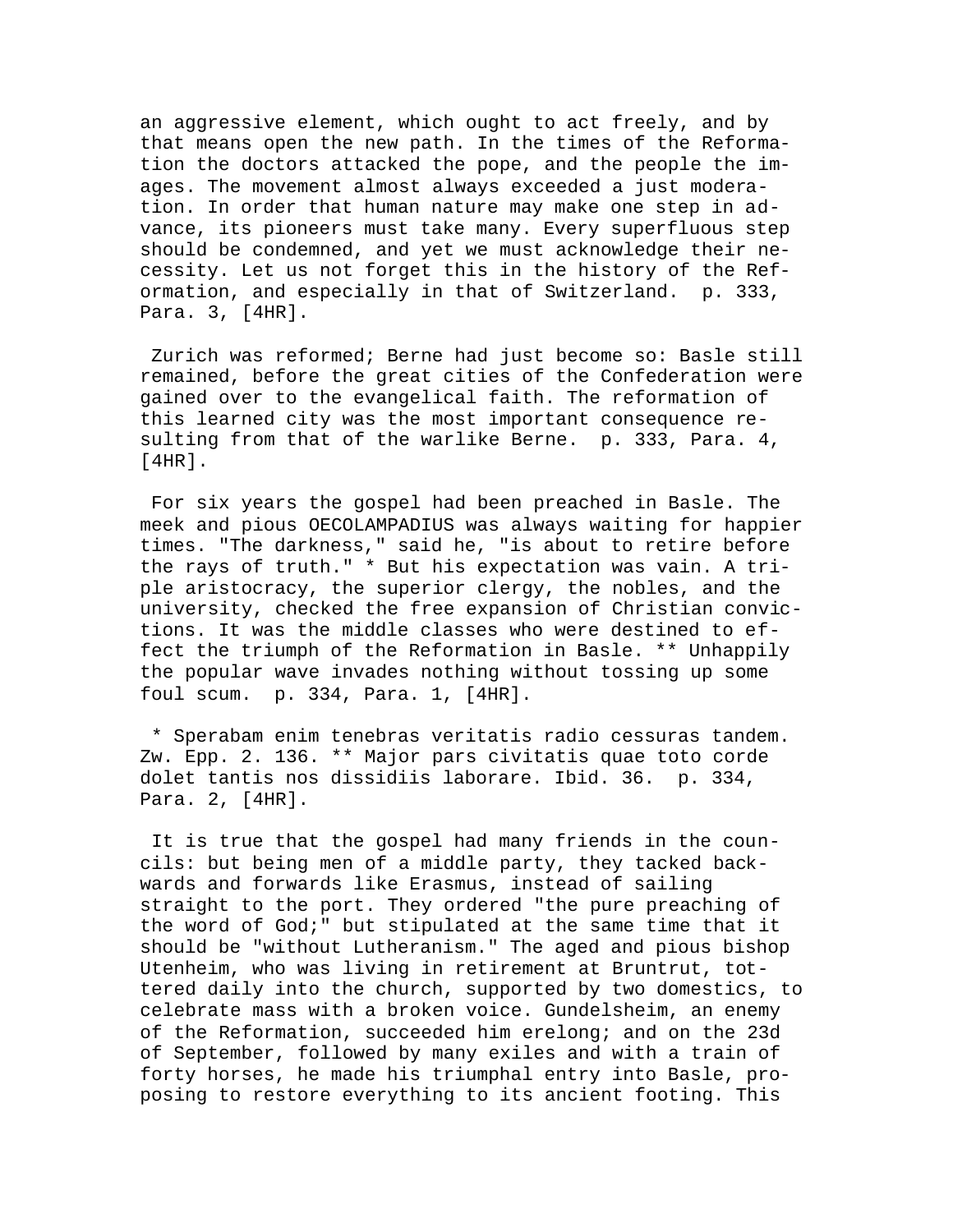made OECOLAMPADIUS write in alarm to Zwingle: "Our cause hangs upon a thread." p. 334, Para. 3, [4HR].

 But in the citizens the reform found a compensation for the disdain of the great, and for the terrors inspired by the new bishop. They organized repasts for fifty and a hundred guests each; OECOLAMPADIUS and his colleagues took their seats at these tables with the people, where energetic acclamations and reiterated cheers greeted the work of the Reformation. In a short time even the council appeared to incline to the side of the gospel. Twenty feastdays were retrenched, and the priests were permitted to refuse celebrating the mass. "It is all over with Rome," was now the cry. But OECOLAMPADIUS, shaking his head, replied; "I am afraid that, by wishing to sit on two stools, Basle will at last fall to the ground." \* p. 334, Para. 4, [4HR].

 \* Vereorque ne dum semper utraque sella sedere velit, utraque extrudatur aliquando. ZW. Epp. 2. 157. p. 334, Para. 5, [4HR].

 This was at the period of his return from the discussion at Berne. He arrived in time to close the eyes of his pious mother; and then the reformer found himself alone, succumbing under the weight of public and domestic cares; for his house was like an inn for all fugitive Christians. "I shall marry a Monica," \* he had often said, "or else I shall remain a bachelor." He thought he had now discovered the "Christian sister" of whom he was in search. This was Wilibrandis, daughter of one of the Emperor Maximilian's knights, and widow of a master of arts named Keller, a woman already proved by many trials. He married her, saying: "I look to the ordinances of God, and not to the scowling faces of men." This did not prevent the sly Erasmus from exclaiming: "Luther's affair is called a tragedy, but I maintain it is a comedy, for each act of the drama ends in a wedding." This witticism has been often repeated. For a long time it was the fashion to account for the Reformation by the desire of the princes for the churchproperty, and of the priests for marriage. This vulgar method is now stigmatized by the best Roman controversialists as "a proof of a singularly narrow mind. The Reformation originated," add they, "in a true and Christian, although unenlightened zeal." \*\* p. 335, Para. 1, [4HR].

\* The name of St. Augustine's mother. \*\* see Mohler's Sym-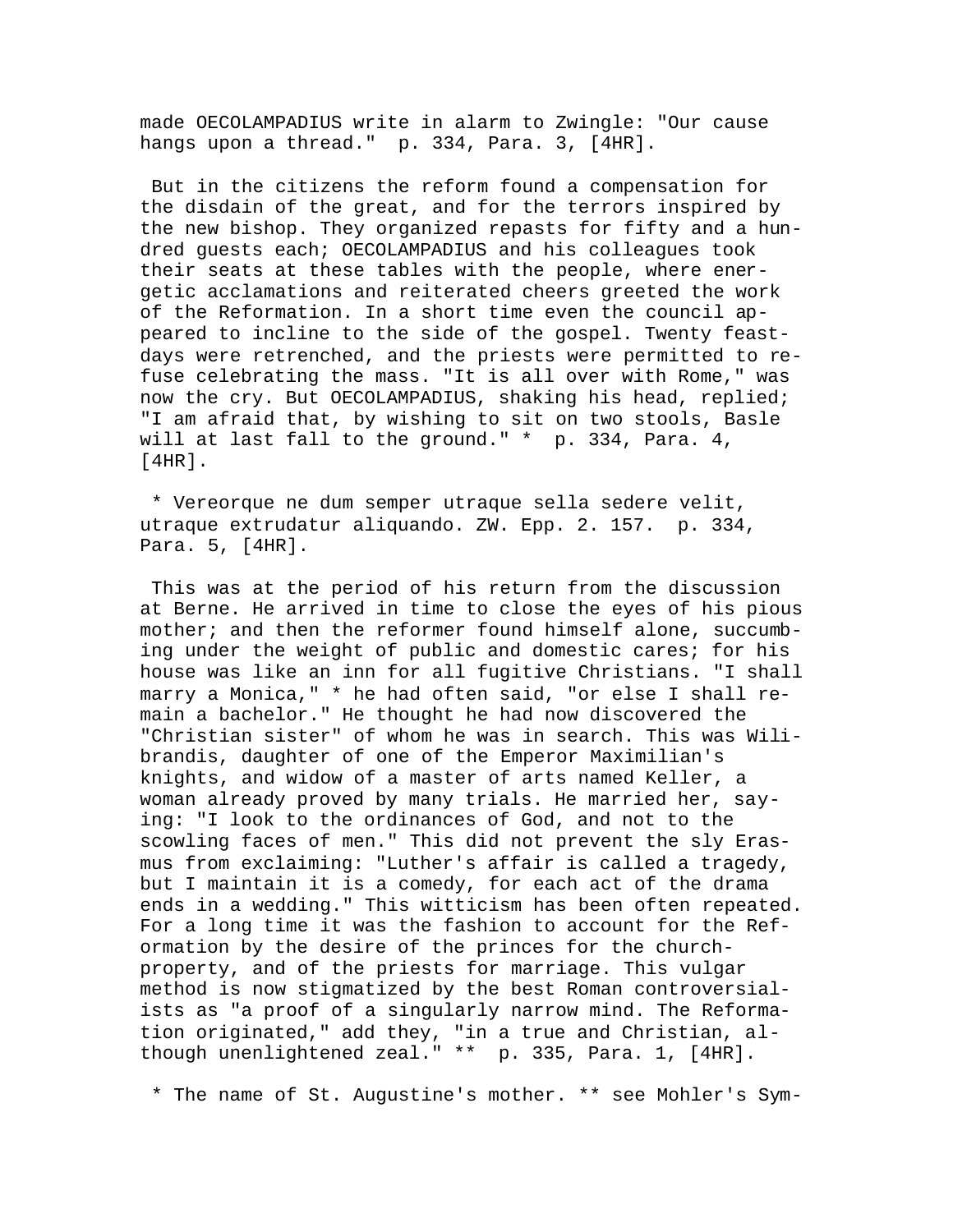bolik, both in the preface and in the body of the work. This is one of the most important writings produced by Rome since the time of Bossuet. p. 335, Para. 2, [4HR].

 The return of OECOLAMPADIUS had still more important consequences for Basle than it had for himself. The discussion at Berne caused a great sensation there. "Berne, the powerful Berne, is reforming," was passed from mouth to mouth. "How, then," said the people one to another, "the fierce bear has come out of his den. . . . . he is groping about for the rays of the sun. . . . . and Basle, the city of learning, Basle, the adopted city of Erasmus and of OECOLAMPADIUS, remains in darkness." p. 335, Para. 3,  $[4HR]$ .

 On Good Friday, 10th of April 1528, without the knowledge of the council and OECOLAMPADIUS, five workmen of the Spinner's Company entered the church of St. Martin, which was that of the reformer, and where the mass was already abolished, and carried away all the "idols." On Easter Monday, after the evening sermon, thirty-four citizens removed all the images from the church of the Augustines. p. 336, Para. 1, [4HR].

 This was going too far. Were they desirous, then, of drawing Basle and its councils from that just medium in which they had till this moment so wisely halted? The council met hastily on Tuesday morning, and sent the five men to prison; but, on the intercession of the burghers, they were released, and the images suppressed in five other churches. These half-measures sufficed for a time. p. 336, Para. 2, [4HR].

 On a sudden the flame burst out anew with greater violence. Sermons were preached at St. Martin's and St. Leonard's against the abominations of the cathedral; and at the cathedral the reformers were called "heretics, knaves, and profligates." \* The papists celebrated mass upon mass. The burgomaster Meyer, a friend of the reform, had with him the majority of the people; the burgomaster Meltinger, an intrepid leader of the partisans of Rome, prevailed in the councils: a collision became inevitable. "The fatal hour approaches," says OECOLAMPADIUS, "terrible for the enemies of God." \*\* p. 336, Para. 3, [4HR].

 \* Ketzer, schelmen, und buben. Bulling. 2. 36. \*\* Maturatur fatalis hora et tremenda hostibus Dei. Zw. Epp. 2. 213.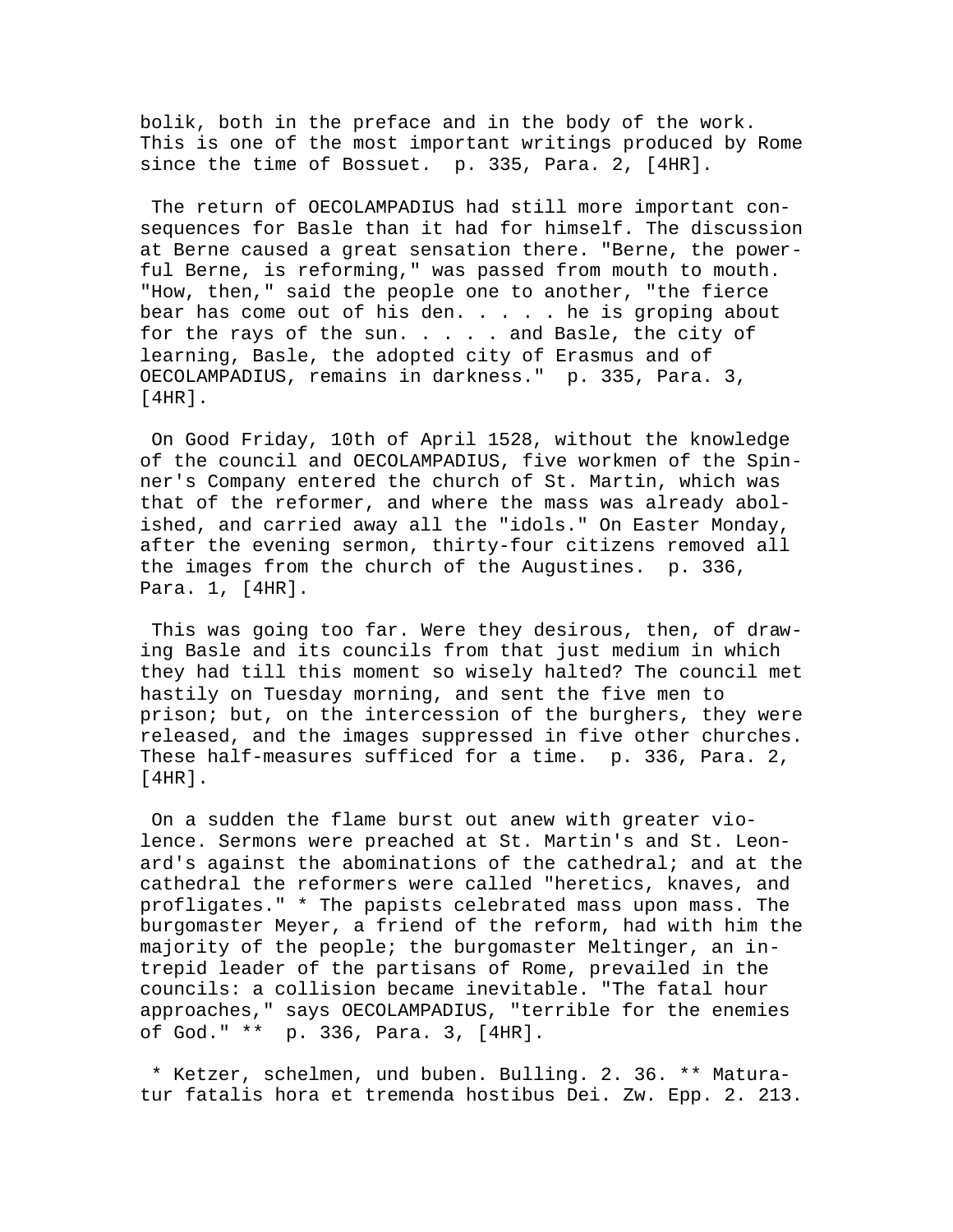p. 336, Para. 4, [4HR].

 On Wednesday the 23d of December, two days before Christmas, three hundred citizens from all the companies, pious and worthy men, assembled in the hall of the Gardeners' company, and there drew up a petition to the senate. During this time the friends of popery, who resided for the most part in Little Basle and the suburb of St. Paul, took up arms, and brandished their swords and lances against the reformed citizens at the very moment that the latter were bearing their petition to the council, and endeavored, although ineffectually, to bar their road. Meltinger haughtily refused to receive the petition, and charged the burghers, on the faith of their civic oath, to return to their homes. The burgomaster Meyer, however, took the address, and the senate ordered it to be read. p. 336, Para. 5, [4HR].

 "Honored, wise, and gracious Lords," it ran, "we, your dutiful fellow-citizens of the companies, address you as well-beloved fathers, whom we are ready to obey at the cost of our goods and of our lives. Take God's glory to heart; restore peace to the city; and oblige all the pope's preachers to discuss freely with the ministers. If the mass be true, we desire to have it in our churches; but if it is an abomination before God, why, through love for the priests, should we draw down His terrible anger upon ourselves and upon our children?" p. 337, Para. 1, [4HR].

 Thus spoke the citizens of Basle. There was nothing revolutionary either in their language or in their proceedings. They desired what was right with decision, but also with calmness. All might still proceed with order and decorum. But here begins a new period: the vessel of reform is about to enter the port, but not until it has passed through violent storms. p. 337, Para. 2, [4HR].

 CHAPTER 5 --- Crisis in Basle -- Half-measures rejected -- Reformed propositions -- A night of terror -- Idols broken in the cathedral -- The hour of madness -- Idols broken in all the churches -- Reform legalized -- Erasmus in Basle -- A great transformation -- Revolution and Reformation. p. 338, Para. 1, [4HR].

 The bishop's partisans first departed from the legal course. Filled with terror on learning that mediators were expected from Zurich and Berne, they ran into the city,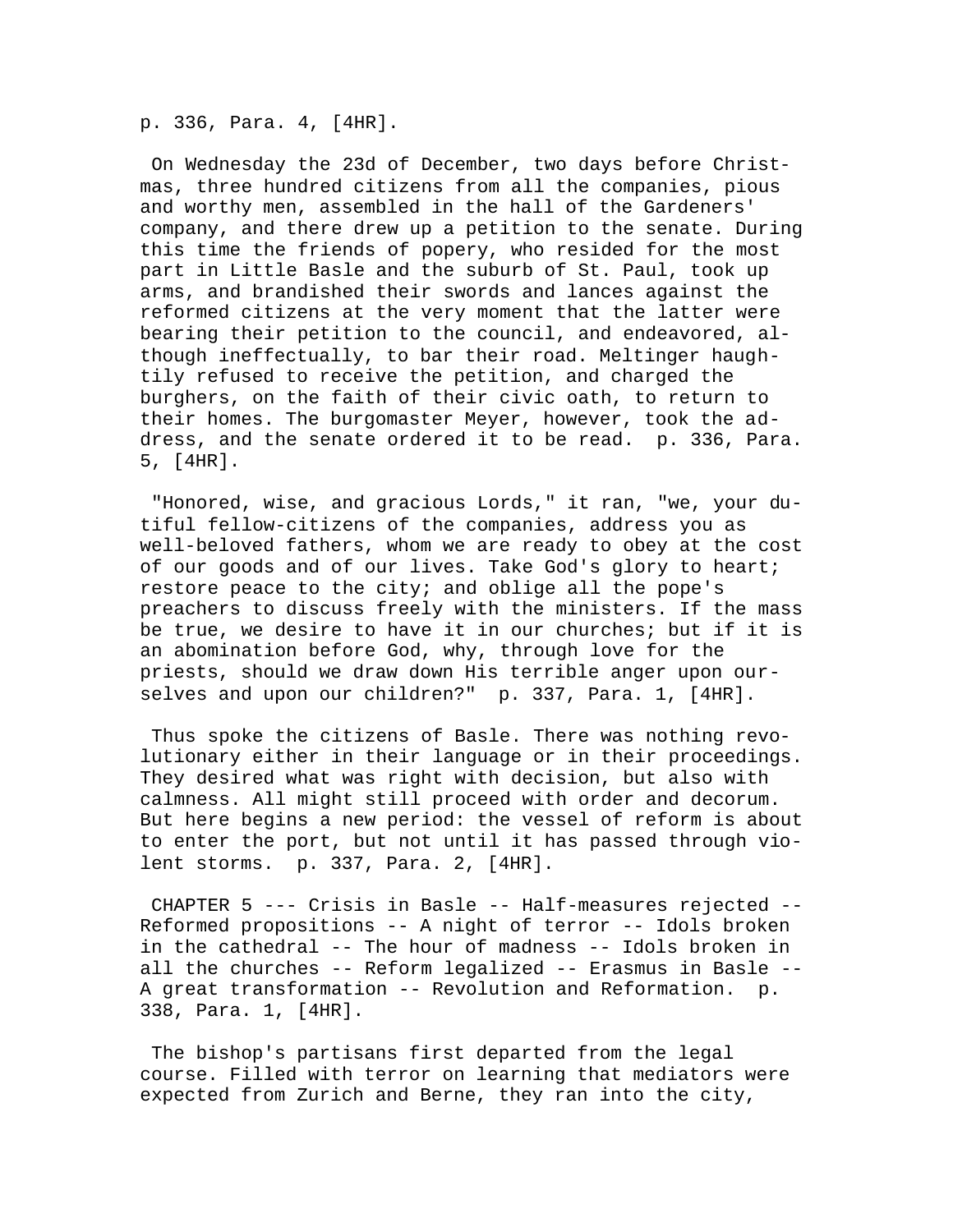crying that an Austrian army was coming to their aid, and collected stones in their houses. The reformed did the same. The disturbance increased hourly, and in the night of the 25th of December the papists met under arms: priests with arquebuse in hand were numbered among their ranks. p. 338, Para. 2, [4HR].

 Scarcely had the reformed learned this, when some of them running hastily from house to house, knocked at the doors and awoke their friends, who, starting out of bed, seized their muskets and repaired to the Gardeners' Hall, to rendezvous of their party. They soon amounted to three thousand. p. 338, Para. 3, [4HR].

 Both parties passed the night under arms. At every moment a civil war, and what is worse, "a war of hearths," might break out. It was at last agreed that each party should nominate delegates to treat with the senate on this matter. The reformed chose thirty men of respectability, courage, faith, and experience, who took up their quarters at the Gardeners' Hall. The partisans of the ancient faith chose also a commission, but less numerous and less respectable: their station was at the Fishmongers' Hall. The council was constantly sitting. All the gates of the city, except two, were closed; strong guards were posted in every quarter. Deputies from Lucerne, Uri, Schaffhausen, Zug, Schwytz, Mulhausen, and Strasburg, arrived successively. The agitation and tumult increased from hour to hour. p. 338, Para. 4, [4HR].

 It was necessary to put an end to so violent a crisis. The senate, faithful to its ideas of half-measures, decreed that the priests should continue to celebrate the mass; but that all, priests and ministers, should preach the word of God, and for this purpose should meet once a week to confer upon the holy Scriptures. They then called the Lutherans together in the Franciscan church, and the papists in that belonging to the Dominicans. p. 339, Para. 1, [4HR].

 The senate first repaired to the former church, where they found two thousand five hundred citizens assembled. The secretary had hardly read the ordinance before a great agitation arose. "That shall not be," cried one of the people. \* "We will not put up with the mass, not even a single one," exclaimed another; and all repeated, "No mass, no mass, we will die sooner." \*\* p. 339, Para. 2, [4HR].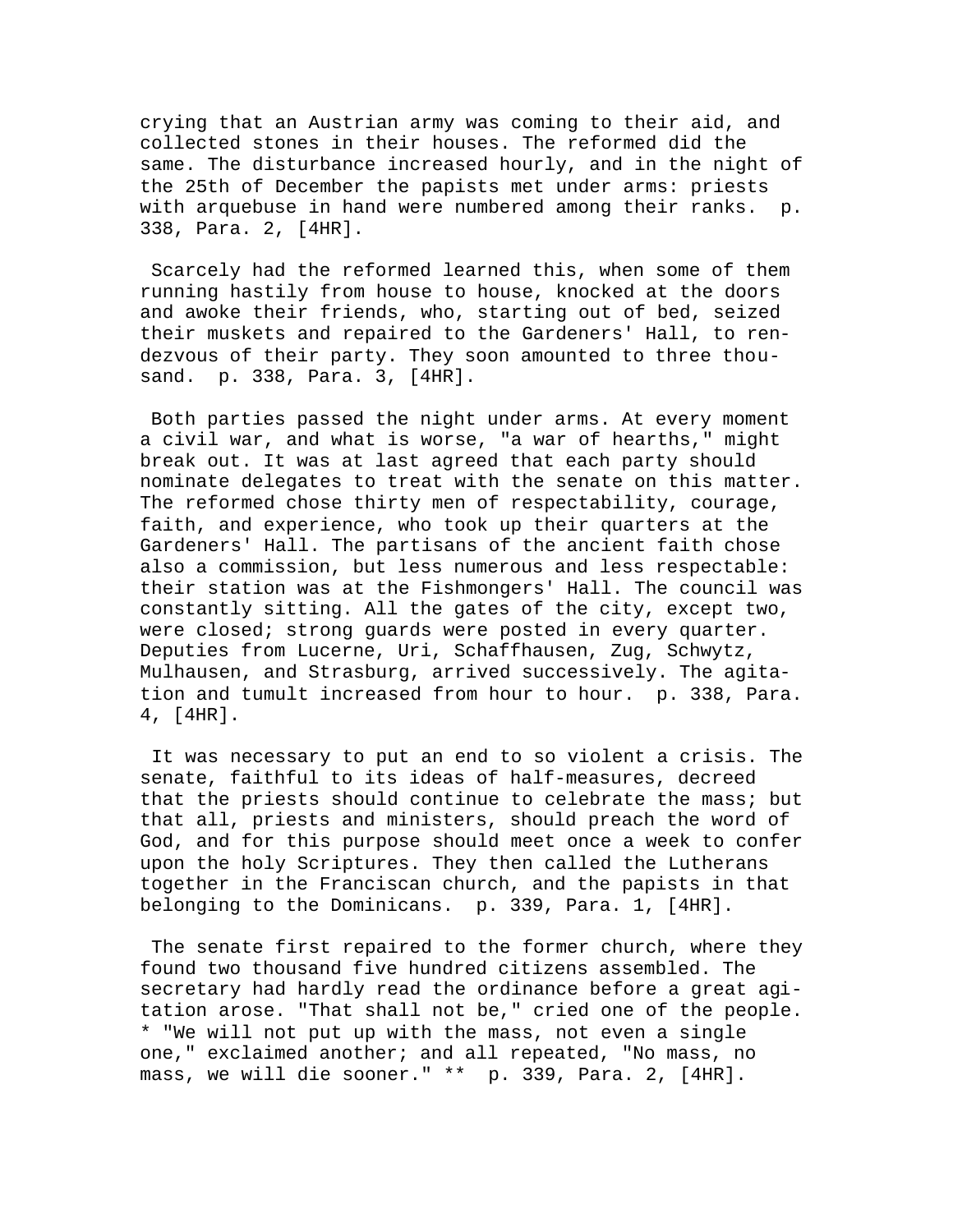\* Quidam e plebe clamitabat. Hoc non fiet! Zw. Epp. 2. 255. \*\* Nos plane ea non feremus, aut moriemur omnes. Ibid. p. 339, Para. 3, [4HR].

 The senate having next visited the Dominican church, all the Romanists, to the number of six hundred, among whom were many foreign servants, cried out: "We are ready to sacrifice our lives for the mass. We swear it, we swear it," repeated they with uplifted hands. "If they reject the mass, to arms, to arms." \* p. 339, Para. 4, [4HR].

 \* At altera pars minitabat praelia si missam rejicerent. Ibid. p. 339, Para. 5, [4HR].

 The senate withdrew more embarrassed than ever. p. 339, Para. 6, [4HR].

 The two parties were again assembled three days after. OECOLAMPADIUS was in the pulpit. "Be meek and tractable," said he; and he preached with such unction that many were ready to burst into tears. \* The assembly offered up prayers, and then decreed that it would accept a new ordinance, by virtue of which, fifteen days after Pentecost, there should be a public disputation, in which no arguments should be employed but such as were drawn from the word of God: after this a general vote should take place upon the mass, that the majority should decide the question, and that in the meanwhile the mass should be celebrated in three churches only; it being however understood, that nothing should be taught there that was in opposition to the holy Scriptures. p. 339, Para. 7, [4HR].

 \* Ut nemo non commoveretur et profecto fere mihi lacrymas excussisset. Zw. Epp. 2. 255. p. 339, Para. 8, [4HR].

 The Romanist minority rejected these propositions: "Basle," said they, "is not like Berne and Zurich. Its revenues are derived in great measure from countries opposed to the Reformation." The priests having refused to resort to the weekly conferences, they were suspended; and during a fortnight there was neither sermon nor mass at the cathedral, or in the churches of St. Ulric, St. Peter, and St. Theodore. p. 340, Para. 1, [4HR].

 Those who remained faithful to Rome resolved upon an intrepid defense. Meltinger placed Sebastian Muller in the pulpit at St. Peter's, from which he had been interdicted,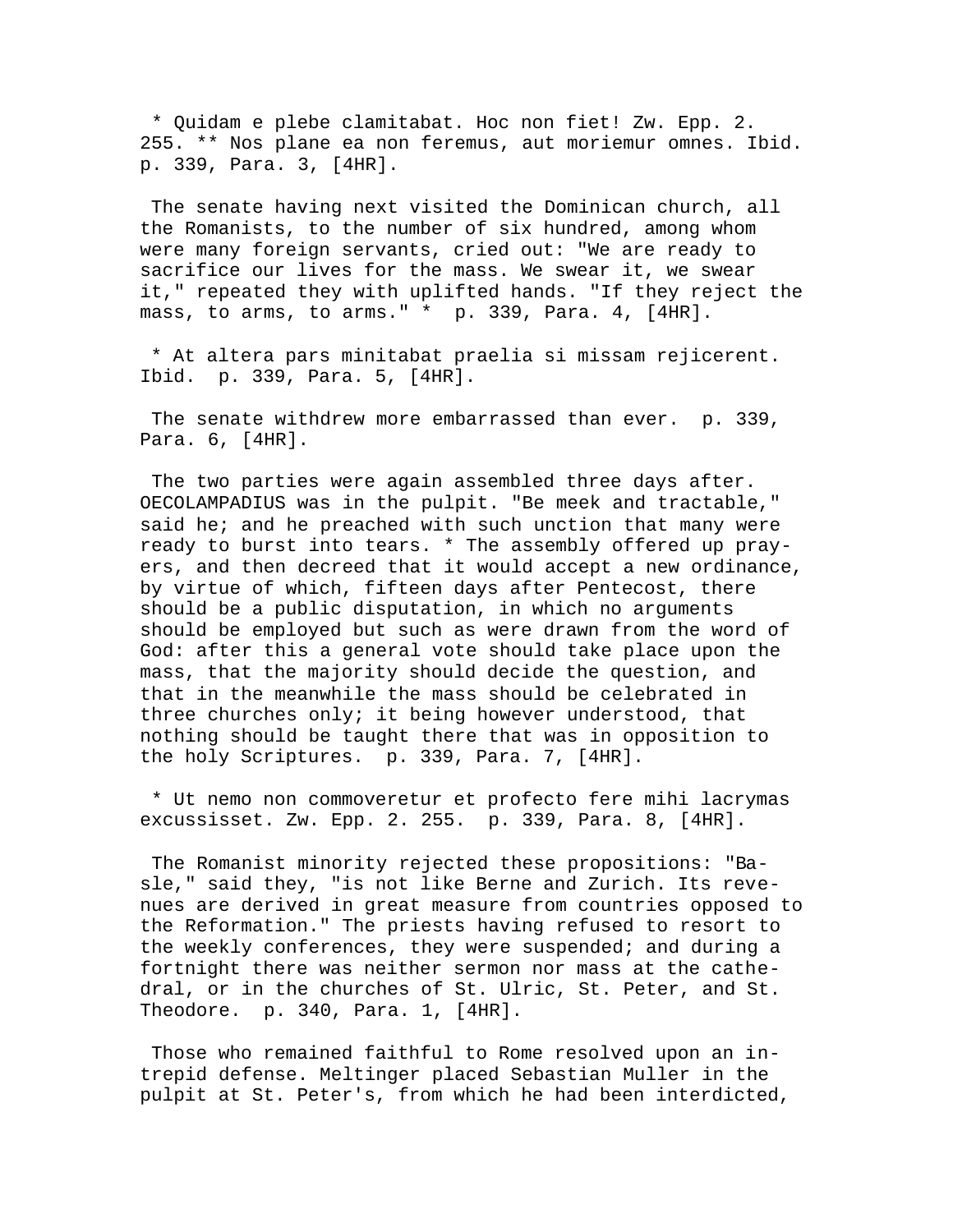and this hot-headed priest vented such abusive sarcasms against the reform, that several of the evangelicals, who were listening to the sermon, were insulted and nearly torn in pieces. p. 340, Para. 2, [4HR].

 It was necessary to arouse Basle from this nightmare, and strike a decisive blow. "Let us remember our liberty," said the reformed citizens, "and what we owe to the glory of Christ, to public justice, and to our posterity." \* They then demanded that the enemies of the Reformation, friends and relations of the priests, who were the cause of all these delays and of all these troubles, should no longer sit in the councils until peace was reestablished. This was the 8th of February. The council notified that they would return an answer on the morrow. p. 340, Para. 3, [4HR].

 \* Cogitans quid gloriae Christi, quid justitiae publicae, quidque posteritati suae deberet. OECOL. Zurich MS. p. 340, Para. 4, [4HR].

 At six o'clock in the evening, twelve hundred citizens were assembled in the corn-market. They began to fear that the delay required by the senate concealed some evil design. "We must have a reply this very night," they said. The senate was convoked in great haste. p. 340, Para. 5, [4HR].

 From that period affairs assumed a more threatening attitude in Basle. Strong guards were posted by the burghers in the halls of the different guilds; armed men patrolled the city, and bivouacked in the public places, to anticipate the machinations of their adversaries; \* the chains were stretched across the streets; torches were lighted, and resinous trees, whose flickering light scattered the darkness, were placed at intervals through the town; six pieces of artillery were planted before the town-hall; and the gates of the city, as well as the arsenal and the ramparts, were occupied. Basle was in a state of siege. p. 340, Para. 6, [4HR].

 \* Ne quid forte ab adversariis insidiarum strueretur. OECOL. Zurich MS. p. 340, Para. 7, [4HR].

 There was no longer any hope for the Romish party. The burgomaster, Meltinger, an intrepid soldier and one of the heroes of Marignan, where he had led eight hundred men into battle, lost courage. In the darkness he gained the banks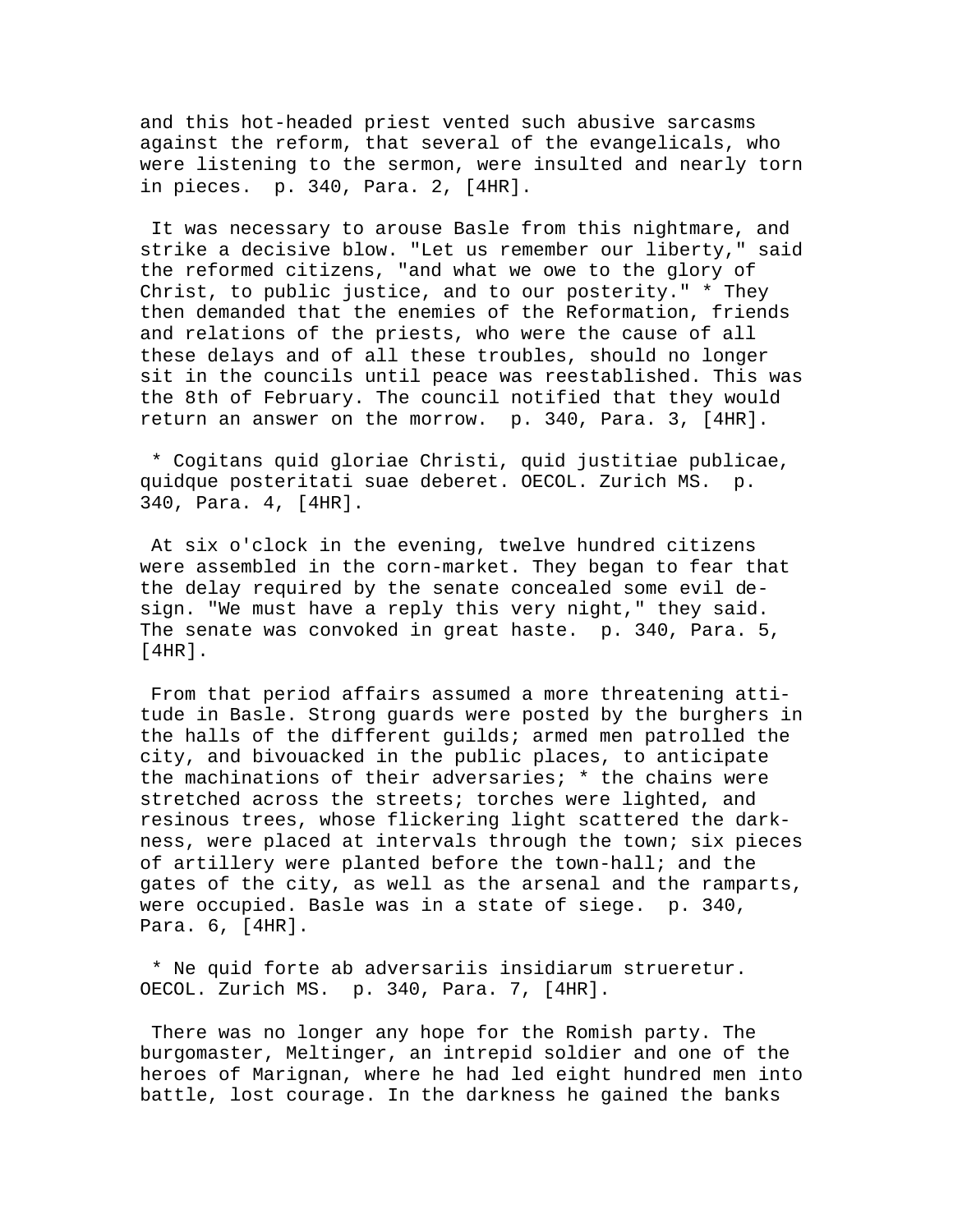of the Rhine with his son-in-law, the councillor Eglof d'offenburgh, embarked unnoticed in a small boat, and rapidly descended the stream amid the fogs of the night. \* Other members of the council escaped in a similar manner. p. 341, Para. 1, [4HR].

 \* Clam conscensa navicula fuga, nescio senatu, elapsus est. Ibid. p. 341, Para. 2, [4HR].

 This gave rise to new alarms. "Let us beware of their secret maneuvers," said the people. "Perhaps they are gone to fetch the Austrians, with whom they have so often threatened us." The affrighted citizens collected arms from every quarter, and at break of day they had two thousand men on foot. The beams of the rising sun fell on this resolute but calm assembly. p. 341, Para. 3, [4HR].

 It was midday. The senate had come to no decision: the impatience of the burghers could be restrained no longer. Forty men were detached to visit the posts. As this patrol was passing the cathedral, they entered it, and one of the citizens, impelled by curiosity, opened a closet with his halberd, in which some images had been hidden. One of them fell out, and was broken into a thousand pieces against the stone pavement. \* The sight of these fragments powerfully moved the spectators, who began throwing down one after another all the images that were concealed in this place. None of them offered any resistance: heads, feet, and hands, all were heaped in confusion before the halberdiers. "I am much surprised," said Erasmus, "that they performed no miracle to save themselves; formerly the saints worked frequent prodigies for much smaller offenses." \*\* Some priests ran to the spot, and the patrol withdrew. p. 341, Para. 4, [4HR].

 \* Cum halpardis quasi per ludum aperirent armarium idolorum, unumque idolum educerent. Ibid. \*\* Erasm. Opp. p. 291. p. 341, Para. 5, [4HR].

 A rumor, however, having spread that a disturbance had taken place in this church, three hundred men came to the support of the forty. "Why," said they, "should we spare the idols that light up the flames of discord?" The priests in alarm had closed the gates of the sanctuary, drawn the bolts, raised barricades, and prepared everything for maintaining a siege. But the townspeople, whose patience had been exhausted by the delays of the council, dashed against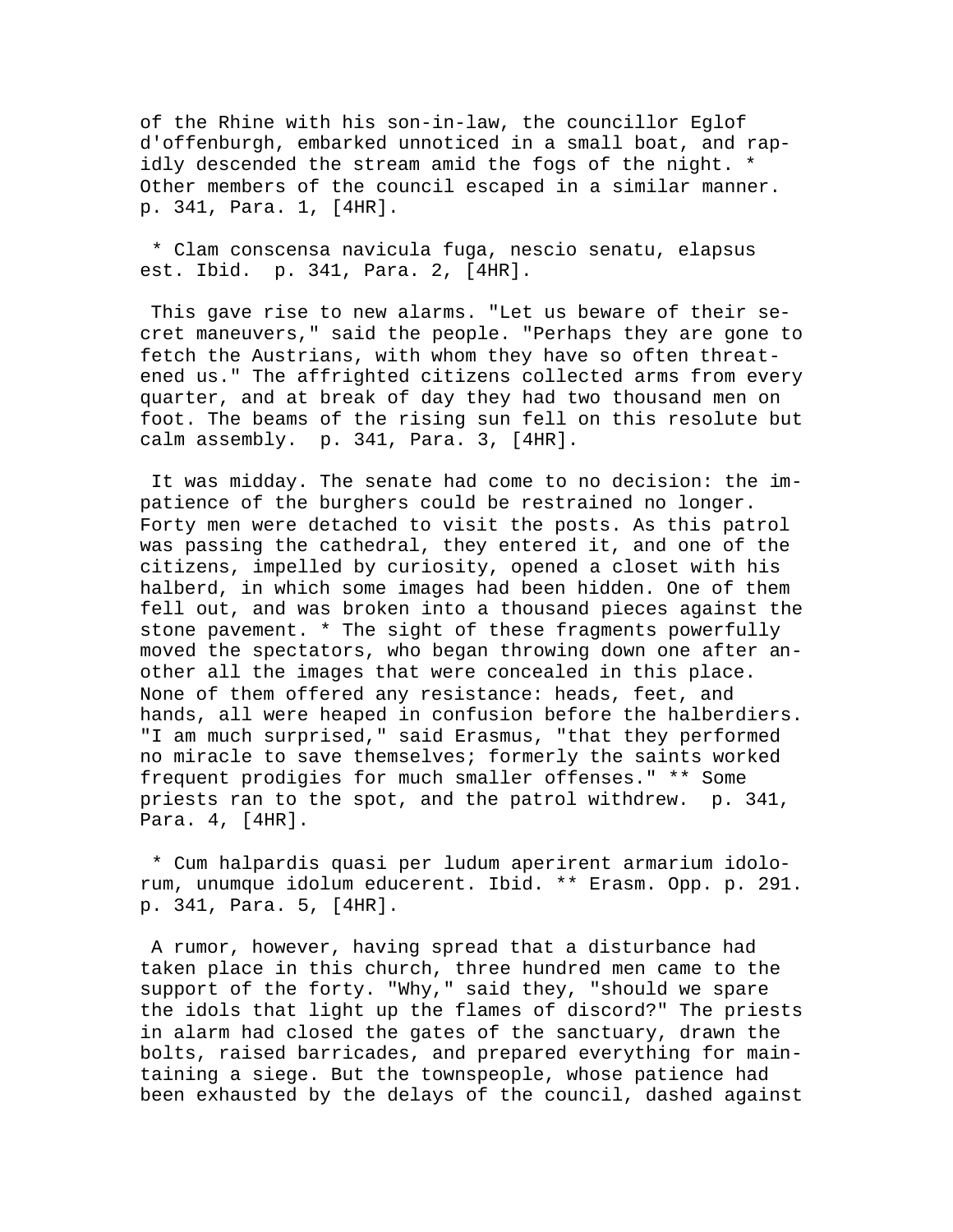one of the doors of the church: it yielded to their blows, and they rushed into the cathedral. The hour of madness had arrived. These men were no longer recognizable, as they brandished their swords, rattled their pikes, and uttered formidable cries: were they Goths, or fervent worshippers of God, animated by the zeal which in times of yore inflamed the prophets and the kings of Israel? However that may have been, these proceedings were disorderly, since public authority alone can interfere in public reforms. Images, altars, pictures, all were thrown down and destroyed. The priests who had fled into the vestry, and there concealed themselves, trembled in every limb at the terrible noise made by the fall of their holy decorations. The work of destruction was completed without one of them venturing to save the objects of his worship, or to make the slightest remonstrance. The people next piled up the fragments in the squares and set fire to them; and during the chilly night the armed burghers stood round and warmed themselves at the crackling flame. \* p. 342, Para. 1, [4HR].

 \* Lignis imaginum usi sunt vigiles, pro arcendo frigore nocturno. Zurich MS. p. 342, Para. 2, [4HR].

 The senate collected in amazement, and desired to interpose their authority and appease the tumult; but they might as well have striven to command the winds. The enthusiastic citizens replied to their magistrates in these haughty words: "What you have not been able to effect in three years, we will complete in one hour." \* p. 342, Para. 3, [4HR].

 \* De quo vos per triennium deliberastis, nihil efficientes, nos intra horam omnem absolvemus. OECOL. Capitoni, Basle MS. p. 342, Para. 4, [4HR].

 In truth the anger of the people was no longer confined to the cathedral. They respected all kinds of private property; \* but they attacked the churches of St. Peter, St. Ulric, St. Alban, and of the Dominicans; and in all these temples "the idols" fell under the blows of these good citizens of Basle, who were inflamed by an extraordinary zeal. Already they were making preparations to cross the bridge and enter Little Basle, which was devoted to the cause of popery, when the alarmed inhabitants begged to be allowed to remove the images themselves, and with heavy hearts they hastily carried them into the upper chambers of the church, whence they hoped to be able after a time to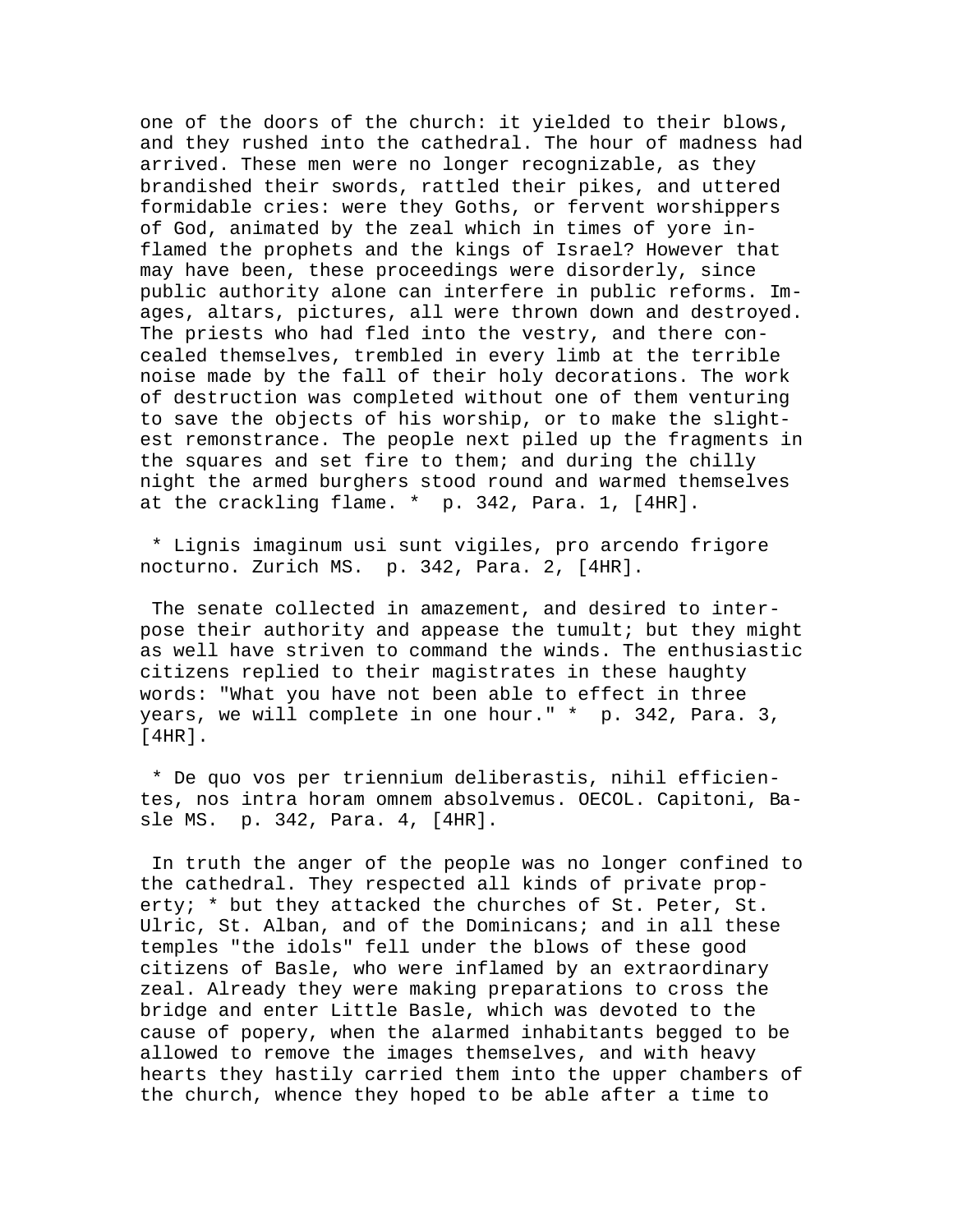restore them to their old position. p. 343, Para. 1, [4HR].

 \* Nulli enim vel obolum abstulerunt. Ibid. p. 343, Para. 2, [4HR].

 They did not stop at these energetic demonstrations; the most excited talked of going to the town-hall, and of constraining the senate to accede to the wishes of the people; but the good sense of the majority treated these brawlers as they deserved, and checked their guilty thoughts. p. 343, Para. 3, [4HR].

 The senators now perceived the necessity of giving a legal character to this popular movement, and of thus changing a tumultuous revolution into a durable reformation. \* Democracy and the gospel were thus established simultaneously in Basle. The senate, after an hour's deliberation, granted that in future the burghers should participate in the election of the two councils; that from this day the mass and images should be abolished throughout all the canton, and that in every deliberation which concerned the glory of God or the good of the state the opinion of the guilds should be taken. The people, delighted at having obtained these conditions, which secured their political and religious liberty, returned joyful to their houses. It was now the close of day. \*\* p. 343, Para. 4, [4HR].

 \* Cedendum plebi. Ibid. \*\* His conditionibus plebs laeta domum rediit, sub ipsum noctis crepusculum. OECOL. Capitoni, Zurich MS. p. 343, Para. 5, [4HR].

 On the morrow, Ash-Wednesday, it was intended to distribute the ruins of the altars and other ornaments of the church among the poor, to serve them for firewood. But these unhappy creatures, in their eagerness for the fragments, having begun to dispute about them, great piles were constructed in the cathedral close and set on fire. "The idols," said some wags, "are really keeping their Ash-Wednesday today." The friends of popery turned away their horror-stricken eyes from this sacrilegious sight, says OECOLAMPADIUS, and shed tears of blood. "Thus severely did they treat the idols," continues the reformer, "and the mass died of grief in consequence." \* On the following Sunday hymns in German were sung at every church; and on the 18th of February a general amnesty was published. Everything was changed in Basle. The last had become first, and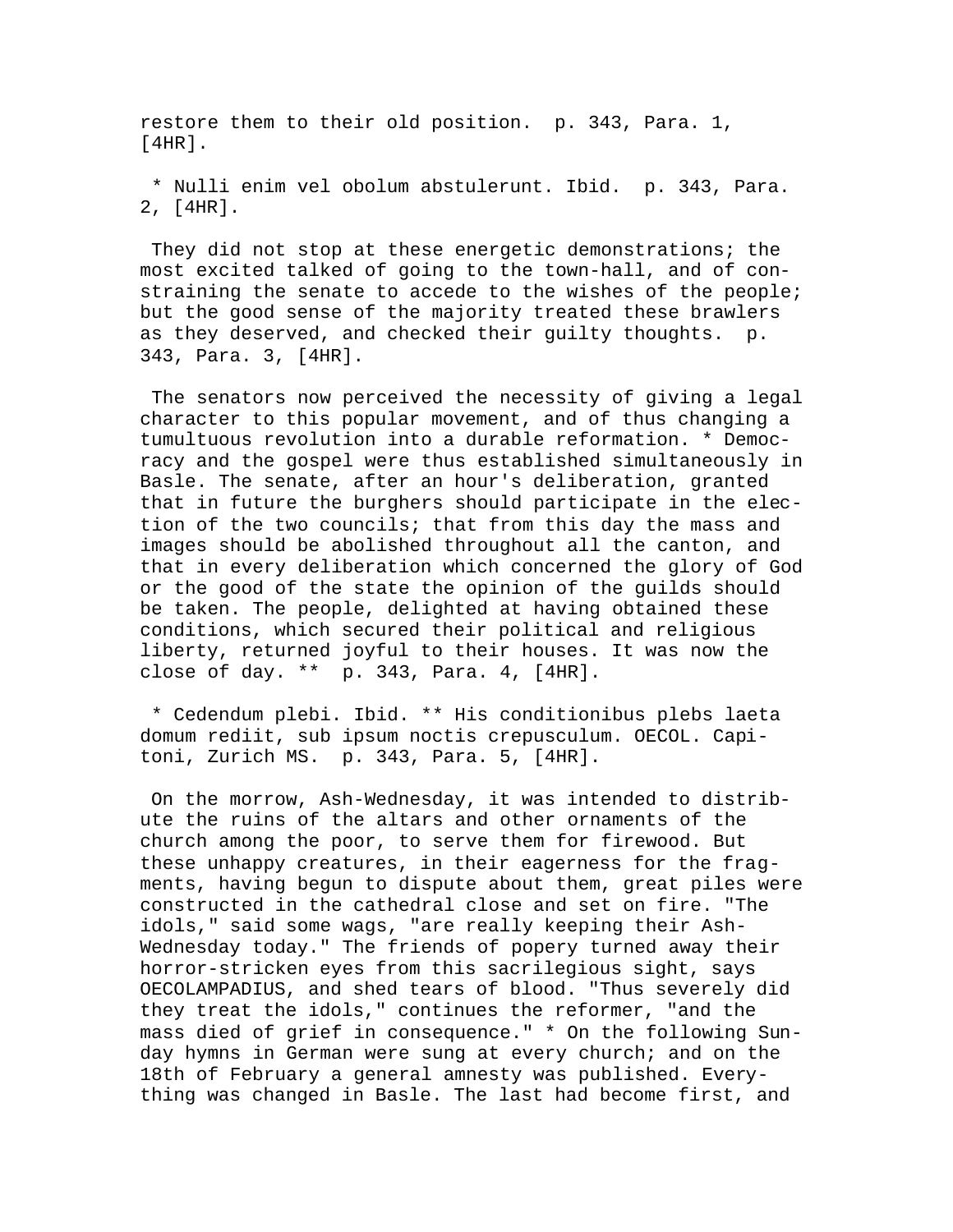the first last. While OECOLAMPADIUS, who a few years before had entered the city as a stranger, without resources and without power, found himself raised to the first station in the church, Erasmus, disturbed in the quiet study whence during so long a period he had issued his absolute commands to the world of letters, saw himself compelled to descend into the arena. But this king of the schools had no desire to lay down his scepter before the sovereign people. For a long time he used to turn aside his head when he met his friend OECOLAMPADIUS. Besides, he feared by remaining at Basle to compromise himself with his protectors. "The torrent," said he, "which was hidden underground has burst forth with violence, and committed frightful ravages. \*\* My life is in danger: OECOLAMPADIUS possesses all the churches. People are continually bawling in my ears; I am besieged with letters, caricatures, and pamphlets. It is all over: I am resolved to leave Basle. Only shall I or shall I not depart by stealth? The one is more becoming, the other more secure." p. 344, Para. 1, [4HR].

 \* Ita saevitum est in idola, ac missa prae dolore expiravit. Ibid. \*\* Basilica torrens quidem, qui sub terra labebatur, subito erumpens, etc. Err. Epp. Ad Pirkheimer, July 1539. p. 344, Para. 2, [4HR].

 Wishing as much as possible to make his honor and his prudence agree, Erasmus desired the boatman with whom he was to descend the Rhine to depart from an unfrequented spot. This was opposed by the senate, and the timid philosopher was compelled to enter the boat as it lay near the bridge, at that time covered with a crowd of people. He floated down the river, sadly bade adieu to the city he had so much loved, and retired to Friburg in Brisgau with several other learned men. p. 345, Para. 1, [4HR].

 New professors were invited to fill the vacant chairs in the university, and in particular Oswald Myconius, Phrygio, Sebastian Munster, and Simon Grynaeus. At the same time was published an ecclesiastical order and confession of faith, one of the most precious documents of this epoch. p. 345, Para. 2, [4HR].

 Thus had a great transformation been effected without the loss of a single drop of blood. Popery had fallen in Basle in despite of the secular and spiritual power. "The wedge of the Lord," says OECOLAMPADIUS, "has split this hard knot." \* p. 345, Para. 3, [4HR].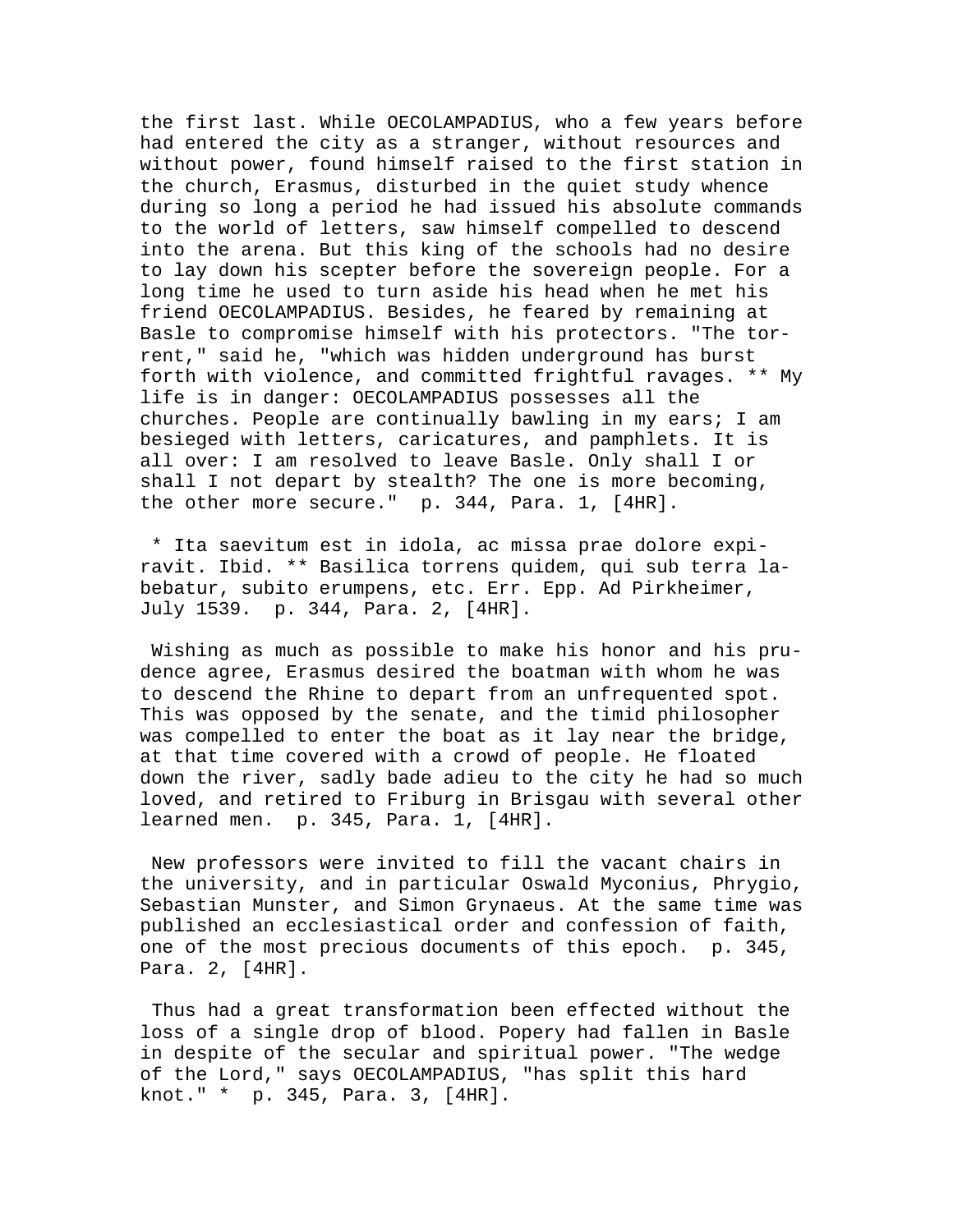\* Malo nodo suus cuneus obvenit. OECOL. Capit. p. 345, Para. 4, [4HR].

 We cannot, however, help acknowledging that the Basle Reformation may afford ground for some objections. Luther had opposed himself to the power of the many. "When the people prick up their ears, do not whistle too loud. It is better to suffer at the hand of one tyrant, that is to say, of a king, than of a thousand tyrants, that is to say, of the people." On this account the German reformer has been reproached for acknowledging no other policy than servilism. p. 345, Para. 5, [4HR].

 Perhaps when the Swiss Reformation is canvassed, a contrary objection will be made against it, and the reform at Basle in particular, will be looked upon as a revolution. p. 345, Para. 6, [4HR].

 The Reformation must of necessity bear the stamp of the country in which it is accomplished: it will be monarchical in Germany, republican in Switzerland. Nevertheless, in religion as in politics, there is a great difference between reformation and revolution. p. 345, Para. 7, [4HR].

 In no sphere does Christianity desire either despotism, servitude, stagnation, retrogression, or death. But while looking for progress, it seeks to accomplish it by reformation and not by revolution. p. 346, Para. 1, [4HR].

 Reformation works by the power of the word, of doctrine, cultivation, and truth; while revolution, or rather revolt, operates by the power of riot, of the sword, and of the club. p. 346, Para. 2, [4HR].

 Christianity proceeds by the inner man, and charters themselves, if they stand alone, cannot satisfy it. No doubt political constitutions are one of the blessings of our age; but it is not sufficient for these securities to be committed to parchment; they must be written in the heart, and guaranteed by the manners of the people. p. 346, Para. 3, [4HR].

Such were the principles of the Swiss reformers; such were those of the reform at Basle, and by these it is distinguished from a revolution. p. 346, Para. 4, [4HR].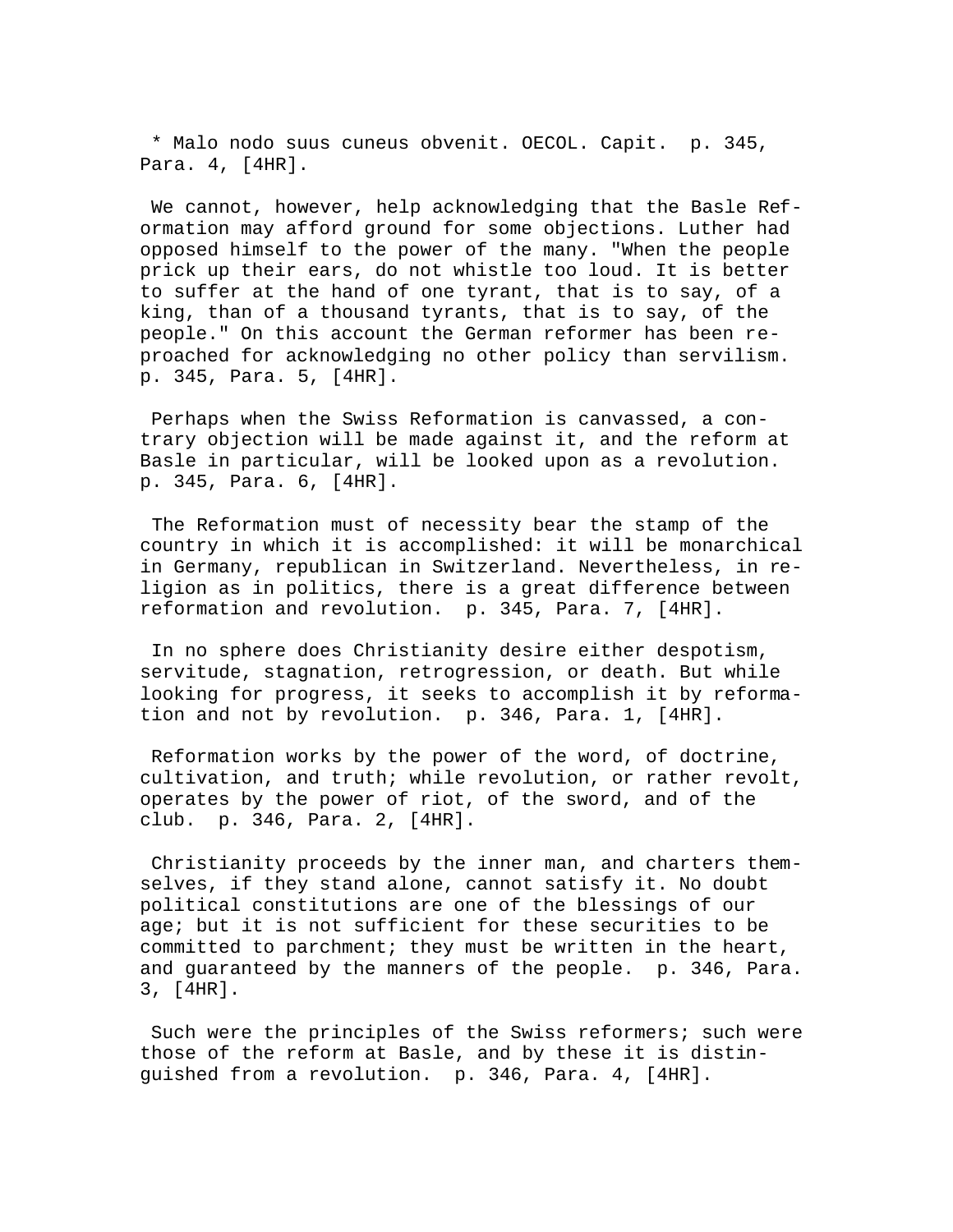There were, it is true, some excesses. Never perhaps has a reformation been accomplished among men without some mixture of revolution. But it was doctrines, however, that were in question at Basle: these doctrines had acted powerfully on the moral convictions and on the lives of the people; the movement had taken place within before it showed itself without. But more than this: The Reformation was not satisfied with taking away; it gave more than it took; and, far from confining itself to the work of destruction, it scattered rich blessings over all the people. \* p. 346, Para. 5, [4HR].

 \* Hagenbach, Volesungen, 2. 125, 200. p. 346, Para. 6, [4HR].

 CHAPTER 6 --- Farel's commission -- Farel at Lausanne and Morat -- Neufchatel -- Farel preaches at Serriere -- Enters Neufchatel -- Sermon -- The monks -- Farel's preaching -- Popery in Neufchatel -- Canons and Monks unite -- Farel at Morat and in the Vully -- Reformation of the bishopric of Basle -- Farel again in Neufchatel -- Placards -- The hospital chapel -- Civilppower invoked by the Romanists. p. 347, Para. 1, [4HR].

 The recoil of the discussion at Berne had overthrown popery in a considerable part of German Switzerland. It was also felt in many of the churches of French Switzerland, lying at the foot of the Jura, or scattered amid the pineforests of its elevated valleys, and which up to this time had shown the most absolute devotion to the Roman pontiff. p. 347, Para. 2, [4HR].

 Farel, seeing the gospel established in the places where the Rhone mingles its sandy waters with the crystal Leman, turned his eyes to another quarter. He was supported by Berne. This state, which possessed jointly with Friburg the bailiwicks of Morat, Orbe, and Granson, and which had alliances with Lausanne, Avenches, Payerne, Neufchatel, and Geneva, saw that both its interest and its duty alike called it to have the gospel preached to its allies and subjects. Farel was empowered to carry it among them, provided he obtained the consent of the respective governments. p. 347, Para. 3, [4HR].

 One day, therefore, journeying towards Morat, Farel arrived and preached the gospel at the foot of those towers and battlements that had been attacked at three different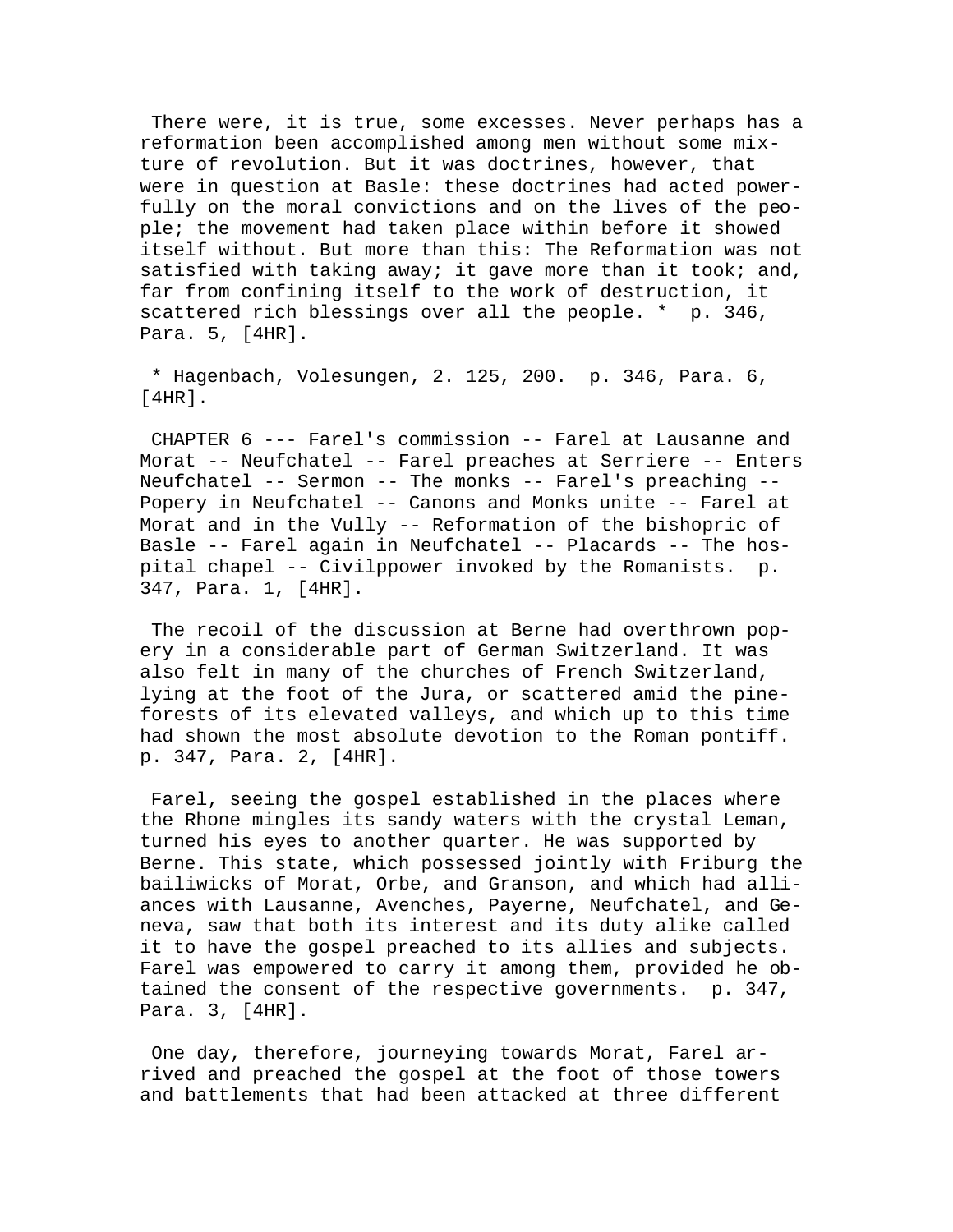periods by the armies of Conrad the Salic, Rodolph of Hapsburg, and Charles the Bold. Erelong the friends of the reform amounted to a great number. A general vote having nevertheless declared in favor of the Pope, Farel proceeded to Lausanne. p. 347, Para. 4, [4HR].

 He was at first driven away by the bishop and the clergy, but soon reappeared provided with a letter from the lords of Berne. "We send him to you," said their excellencies to the authorities of the city, "to defend his own cause and ours. Allow him to preach the word of God, and beware that you touch not a hair of his head." p. 347, Para. 5, [4HR].

 There was great confusion in the councils. Placed between Berne and the bishop, what could they do? The council of Twenty-four, finding the matter very serious, convoked the council of Sixty; and this body excusing itself, they convoked the council of Two Hundred, on the 14th of November 1529. But these in their turn referred the business to the smaller council. No one would have anything to do with it. The inhabitants of Lausanne, it is true, complained loudly of the holy members of their chapter, whose lives, they said, were one long train of excesses; but when their eyes turned on the austere countenance of reform, they were still more terrified. Besides, how deprive Lausanne of her bishop, her court, and her dignitaries? What, no more pilgrims in the churches, no more suitors in the ecclesiastical courts, no more purchasers in the markets, or boon companions in the taverns. The widowed and desolate Lausanne would no longer behold the noisy throng of people, that were at once her wealth and her glory. Better far a disorder that enriches, than a reform that impoverishes. Farel was compelled to depart a second time. p. 348, Para. 1, [4HR].

 He returned to Morat, and soon the word gained over the hearts of the people. On feast-days, the roads from Payerne and Avenches were covered with merry bands, who laughingly said to one another, "Let us go to Morat and hear the preachers," and exhorted each other slily, as they went along the road, "not to fall into the nets of the heretics." But at night, all was changed. Grasped by the strong hand of truth, these very people returned, some in deep thought, others discussing with animation the doctrines they had heard. The fire was sparkling throughout all this district, and spreading in every direction its long rays of light. This was enough for Farel: he required new con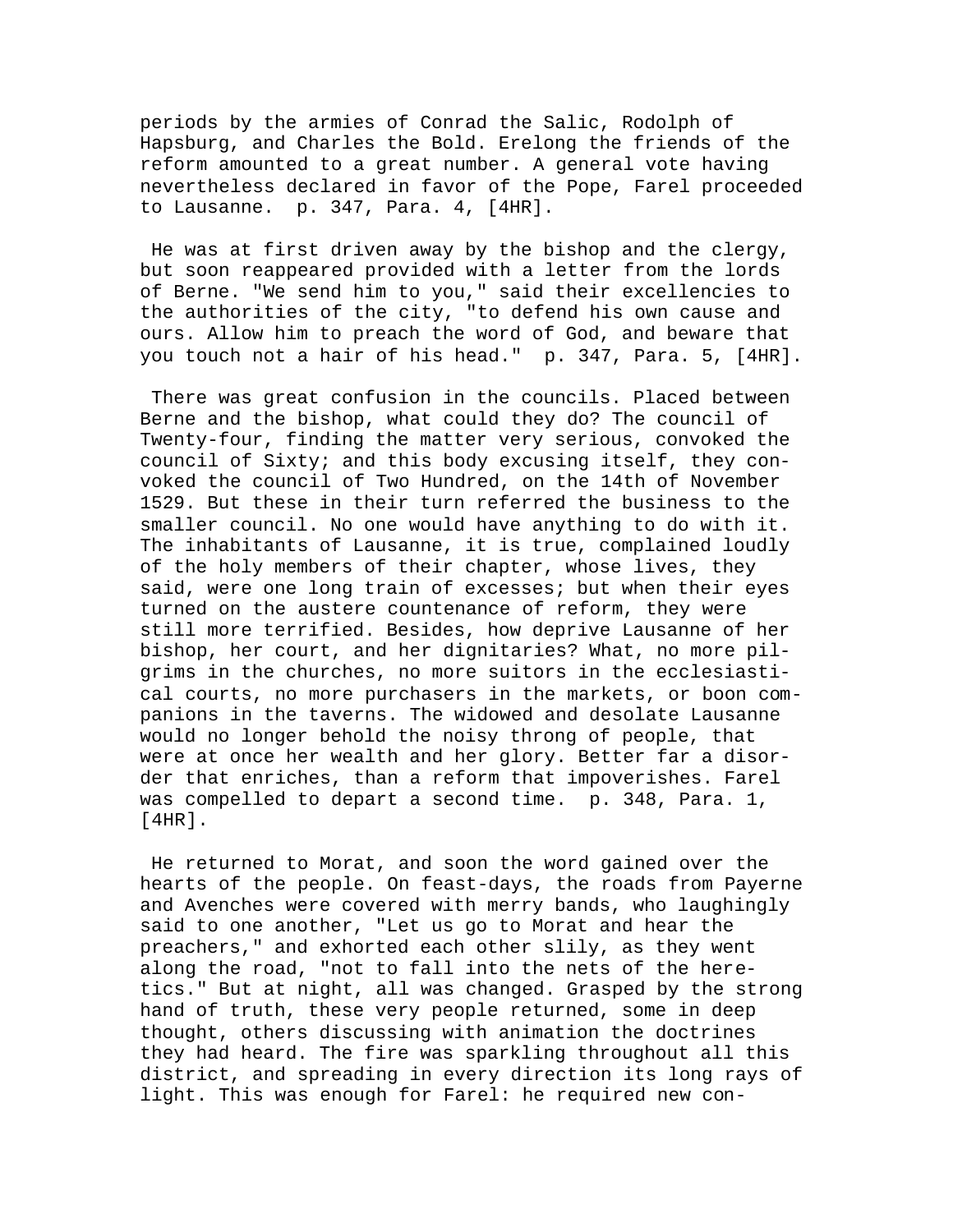quests. p. 348, Para. 2, [4HR].

 At a short distance from Morat lay one of the strongholds of Popery, the earldom of Neufchatel. Joan of Hochberg, who had inherited this principality from her ancestors, had married, in 1504, Louis of Orleans, duke of Longueville. This French nobleman having supported the king of France in 1512, in a war against the Swiss, the cantons had taken possession of Neufchatel, but had restored it to his widow in 1529. p. 348, Para. 3, [4HR].

 Few countries could have presented greater difficulties to the daring reformer. The Princess of Longueville, residing in France in the suite of Francis I, a woman of courtly habits, vain, extravagant, always in debt, and thinking of Neufchatel only as a farm that should bring her in a large revenue, was devoted to the pope and Popery. Twelve canons with several priests and chaplains formed a powerful clergy, at whose head was the provost Oliver of Hochberg, natural brother to the princess. Auxiliaries full of zeal flanked this main army. On the one side there was the abbey of the Premonstrantes of Fontaine-Andre, three quarters of a league beyond the town, the monks of which, after having in the twelfth century cleared the ground with their own hands, \* had gradually become powerful lords and, on the other side, the Benedictines of the Island of St. John, whose abbot, having been deposed by the Bernese, had taken refuge, burning with hatred and vengeance, in his priory at Corcelles. p. 349, Para. 1, [4HR].

 \* Propriis manibus. Hist. Of Neufchatel, by F. de Chambrier, p. 13. p. 349, Para. 2, [4HR].

 The people of Neufchatel had a great respect for ancient rights, and it was easy to take advantage of this state of feeling, considering the general ignorance, to maintain the innovations of Popery. The canons improved the opportunity. For the instructions of the gospel they substituted pomps and shows. The church, situated on a steep rock, was filled with altars, chapels, and images of saints; and religion, descending from this sanctuary, ran up and down the streets, and was travestied in dramas and mysteries, mingled with indulgences, miracles, and debauchery. \* p. 349, Para. 3, [4HR].

 \* Memoires sur l'eglise collegiale de Neufchatel, p. 240. p. 349, Para. 4, [4HR].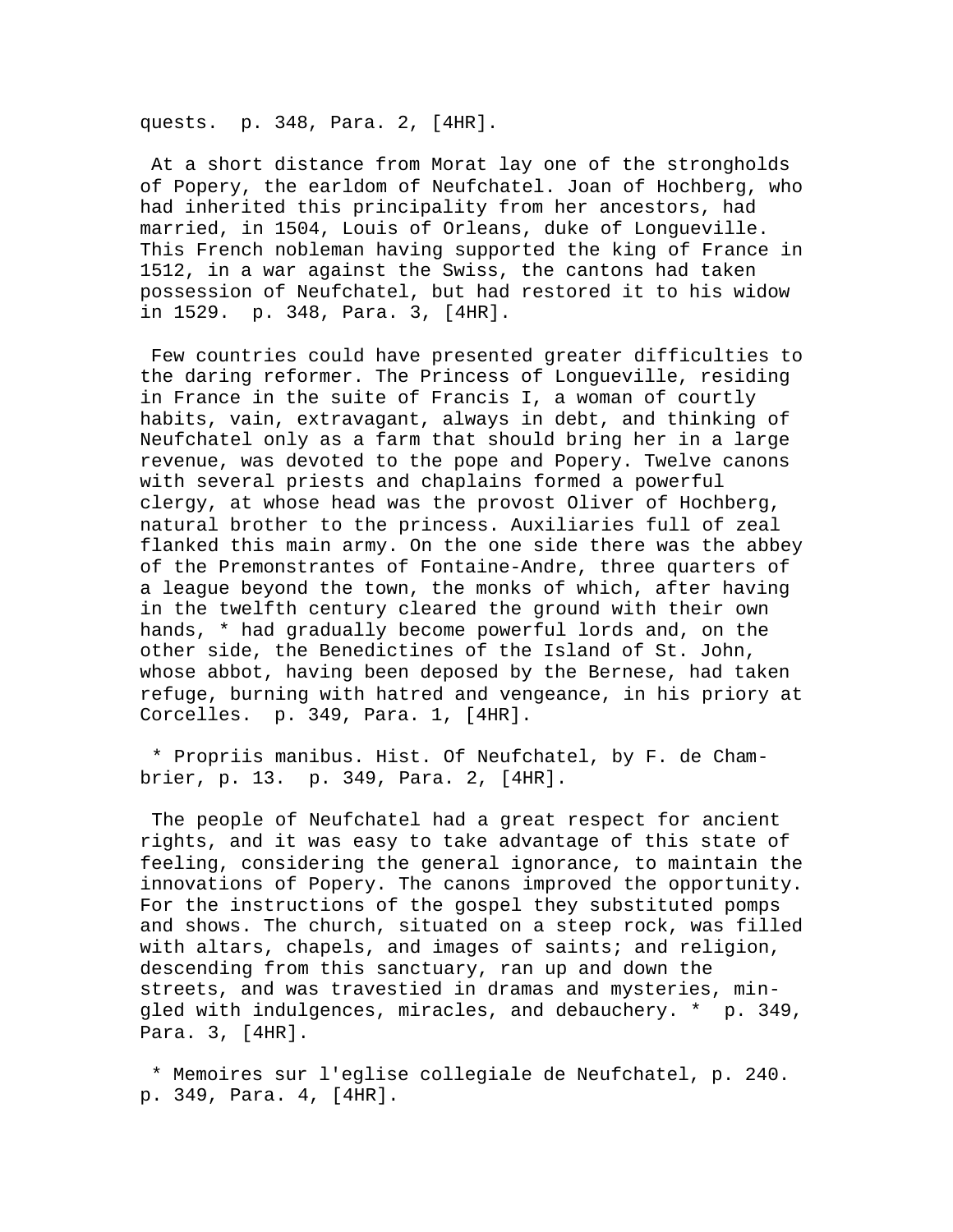The soldiers of Neufchatel, however, who had made the campaign of 1529 with the Bernese army, brought back to their homes the liveliest enthusiasm for the evangelical cause. It was at this period that a frail boat, quitting the southern bank of the lake, on the side opposite Morat, and carrying a Frenchman of mean appearance, steered towards the Neufchatel shore. Farel, for it was he, had learned that the village of Serriere, situated at the gates of Neufchatel, depended as to spiritualities on the evangelical city of Bienne, and that Emer Beynon, the priest of the place, "had some liking for the gospel." The plan of his campaign was immediately drawn up. He appeared before parson Emer, who received him with joy; but what could be done? for Farel had been interdicted from preaching in any church whatever in the earldom. The poor priest thought to reconcile everything by permitting Farel to mount on a stone in the cemetery, and thus preach to the people, turning his back upon the church. \* p. 349, Para. 5, [4HR].

 \* M. de Perrot, ex-pastor of Serriere, and author of a work entitled "L'eglise et la Reformation," has shown me the stone on which Farel stood. p. 349, Para. 6, [4HR].

 A great disturbance arose in Neufchatel. On one side the government, the canons, and the priests, cried, "Heresy," but on the other, "some inhabitants of Neufchatel, to whom God had given a knowledge of the truth," \* flocked to Serriere. In a short time these last could not contain themselves: "Come," said they to Farel, "and preach to us in the town." p. 350, Para. 1, [4HR].

 \* "Aucuns de Neufchatel, auxquels Dieu avaient donne connoissance de la verite," etc. Choupard MS. p. 350, Para. 2, [4HR].

 This was at the beginning of December. They entered by the gate of the castle, and leaving the church on the hill to the left, they passed in front of the canons' houses, and descended to the narrow streets inhabited by the citizens. On reaching the market-cross, Farel ascended a platform and addressed the crowd, which gathered together from all the neighborhood: weavers, vine-dressers, husbandmen, a worthy race, possessing more feeling than imagination. The preacher's exterior was grave, his discourse energetic, his voice like thunder: his eyes, his features, his gestures, all showed him a man of intrepidity. The citizens, accus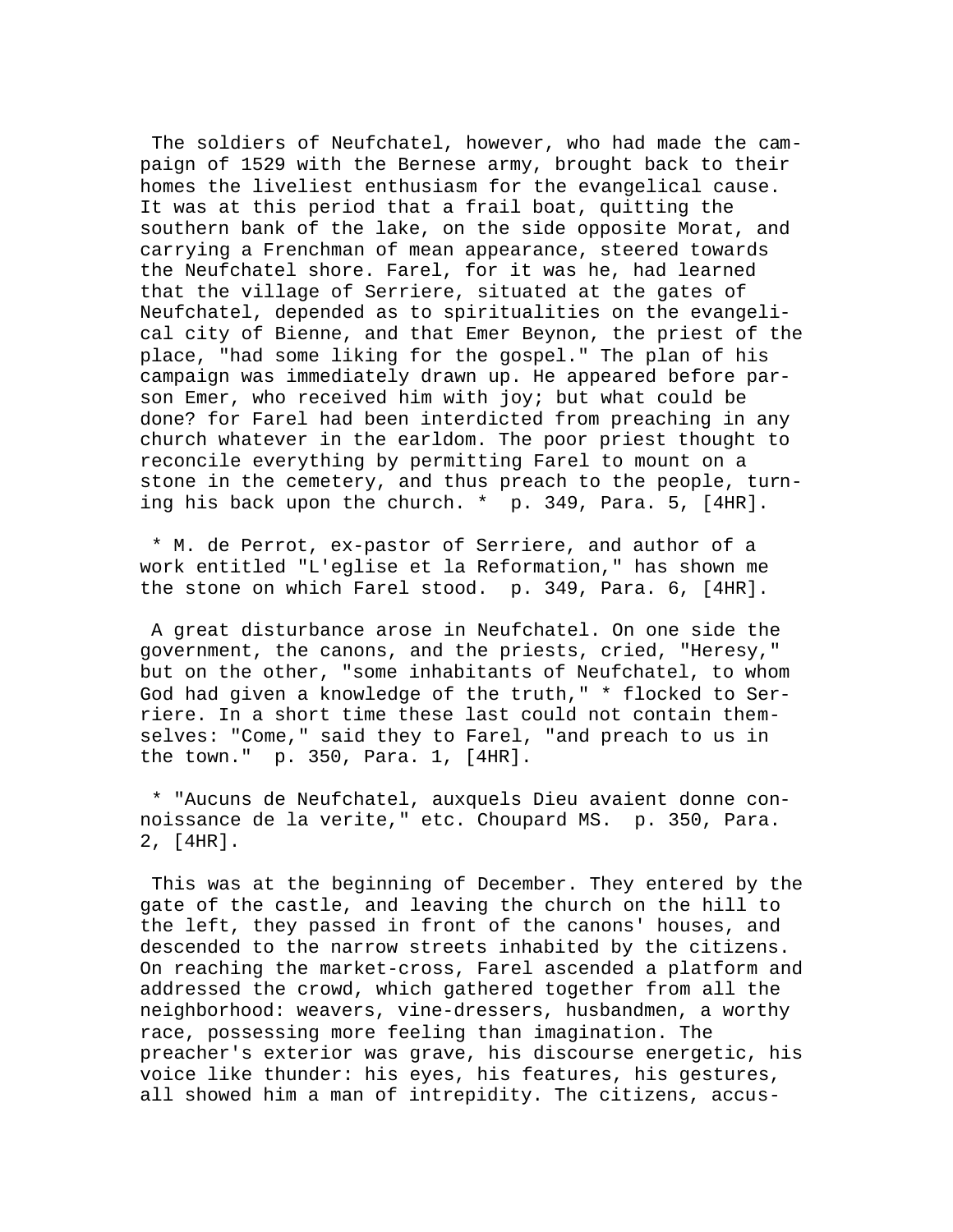tomed to run about the streets after the mountebanks, were touched by his powerful language. "Farel preached a sermon of such great efficacy," says a manuscript, "that he gained over much people." \* p. 350, Para. 3, [4HR].

\* Quoted in the Choupard MS. p. 350, Para. 4, [4HR].

 Some monks, however, with shaven crowns \* glided among his hearers, seeking to excite them against the heretical minister. "Let us beat out his brains," said some. "Duck him, duck him," cried others, advancing to throw Farel into a fountain, which may still be seen near the spot where he preached. But the reformer stood firm. p. 351, Para. 1, [4HR].

 \*3718 Rasorum remoramenta. Farellus Molano, Neufchatel MS. p. 351, Para. 2, [4HR].

 This first preaching was succeeded by others. To this gospel missionary every place was a church; every stone, every bench, every platform was a pulpit. Already the cutting winds and the snows of December should have kept the Neufchatelans around their firesides; "the canons made a vigorous defense;" \* and in every quarter "the shorn crowns" were in agitation, supplicating, menacing, shouting, and threatening, but all was useless. No sooner did this man of small stature rise up in any place, with his pale yet sunburnt complexion, with red and uncombed beard, with sparkling eye and expressive mouth, than the monks' labor was lost: the people collected around him, for it was the word of God that fell from his lips. \*\* All eyes were fixed on him: with open mouth and attentive ears they hung upon his words. \*\*\* And scarcely did he begin to speak, when -- Oh, wonderful work of God, he himself exclaims, this multitude believed as if it had but one soul. p. 351, Para. 3, [4HR].

 \* Contra tyrannica praecepta. Ibid. \*\* Ad verbum festinarent. Ibid. \*\*\* Avide audientes. Ibid. p. 351, Para. 4, [4HR].

 The word of God carried the town, as it were, at the first assault; and throwing down the devices Rome had taken ages to compose, established itself in triumph on the ruins of human traditions. Farel saw in imagination Jesus Christ himself walking in spirit through the midst of this crowd, opening the eyes of the blind, softening the hard heart,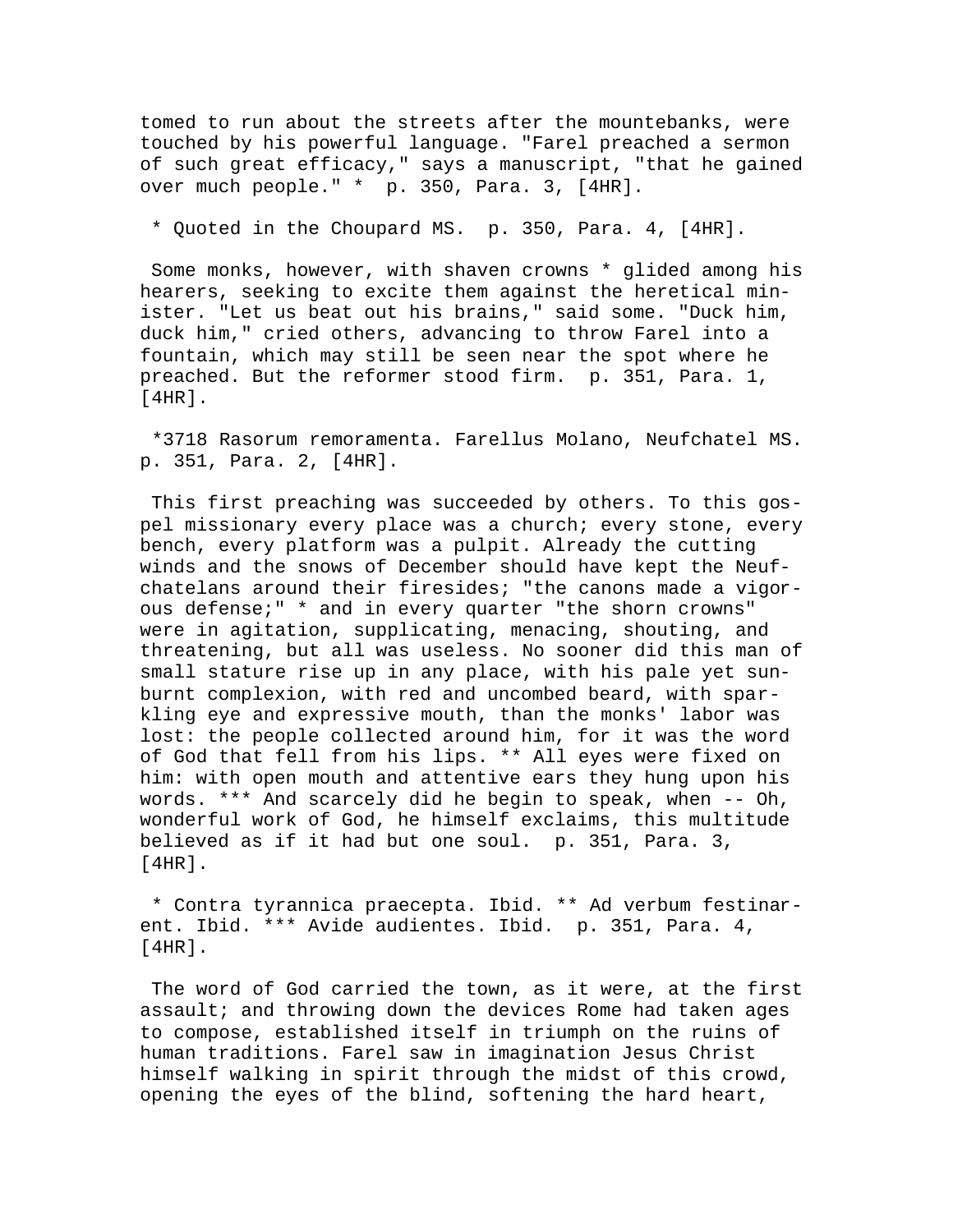and working miracles \* . . . . so that scarcely had he returned to his humble residence before he wrote to his friends with a heart full of emotion: "Render thanks with me to the Father of mercies, in that he has shown his favor to those bowed down by a weighty tyranny;" and falling on his knees, he worshipped God. \*\* p. 351, Para. 5, [4HR].

 \* Quid Christus in suis egerit. Farellus Molano, Neufshatel MS. \*\* Gratias ergo, Fratres, mecum agite Patri misericordiarum, quod sit propitius gravi pressis tirannide. Ibid. p. 351, Para. 6, [4HR].

 But during this time what were the adherents of the pope doing in Neufchatel? p. 352, Para. 1, [4HR].

 The canons, members of the General Audiences, of which they formed the first estate, treated both priests and laymen with intolerable haughtiness. Laying the burden of their offices on poor curates, they publicly kept dissolute women, clothed them sumptuously, endowed their children by public acts, fought in the church, haunted the streets by night, or went into a foreign country to enjoy in secret the product of their avarice and of their intrigues. Some poor lepers placed in a house near the city were maintained by the produce of certain offerings. The rich canons, in the midst of their banquets, dared take away the bread of charity from these unhappy wretches. p. 352, Para. 2, [4HR].

 The Abbey of Fontaine-Andre was at a little distance from the town. Now the canons of Neufchatel and the monks of Fontaine were at open war. These hostile powers, encamped on their two hills, disputed each other's property, wrested away each other's privileges, launched at one another the coarsest insults, and even came to blows. "Debaucher of women," said the canons to the abbot of Fontaine-Andre, who returned the compliment in the same coin. It is the Reformation which, through faith, has reestablished the moral law in Christendom, a law that Popery had trodden under foot. p. 352, Para. 3, [4HR].

 For a long time these conventual wars had disturbed the country. On a sudden they ceased. A strange event was passing in Neufchatel, the word of God was preached there. The canons, seized with affright in the midst of their disorders, looked down from their lofty dwellings on this new movement. The report reached Fontaine-Andre. The monks and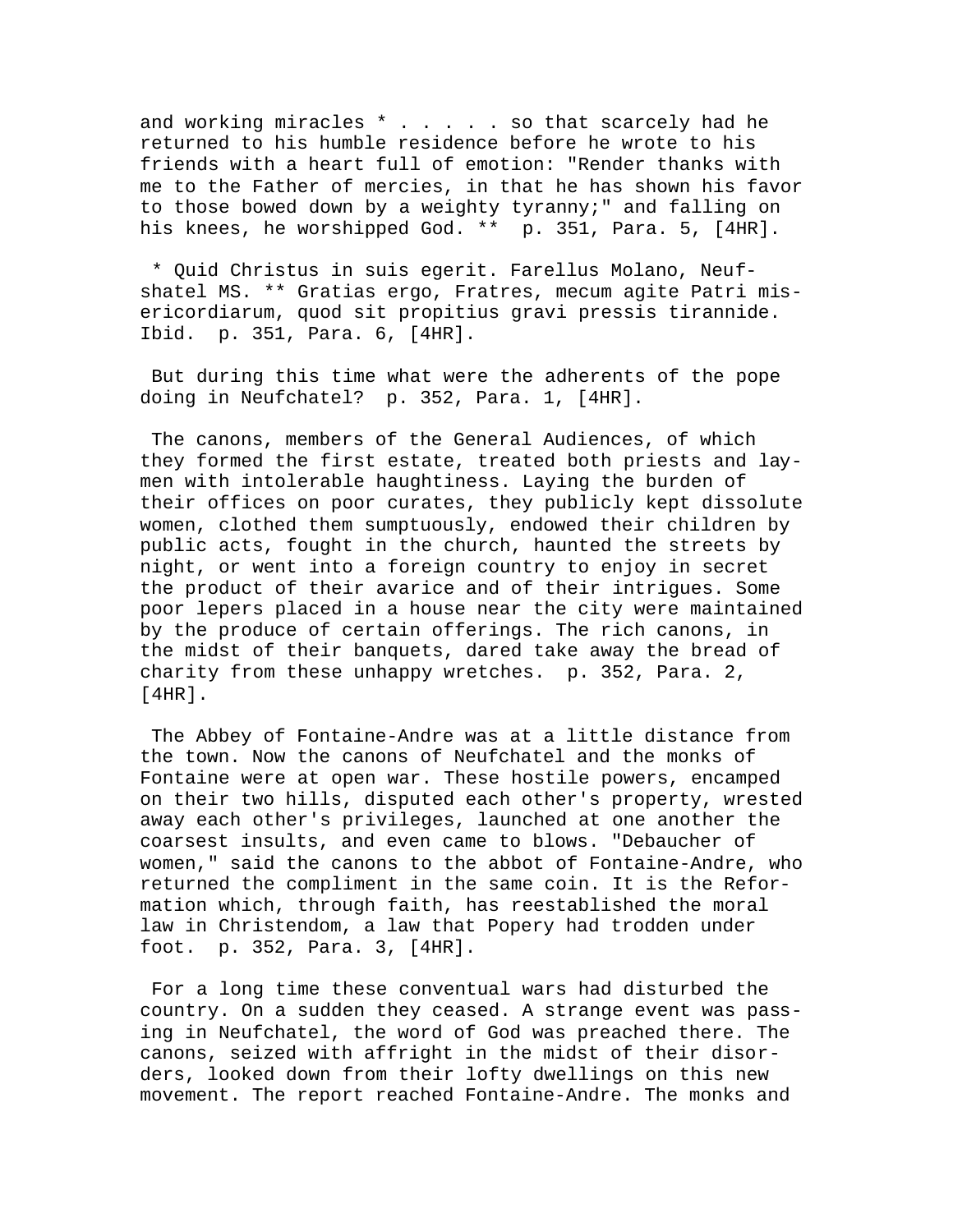priests suspended their orgies and their quarrels. The heathen sensualism that had invaded the church was put to the rout; Christian spiritualism had reappeared. p. 352, Para. 4, [4HR].

 Immediately the monks and canons, so long at war, embrace and unite against the reformer. "We must save religion," said they, meaning their tithes, banquets, scandals, and privileges. Not one of them could oppose a doctrine to the doctrine preached by Farel: to insult him was their sole weapon. At Corcelles, however, they went farther. As the minister was proclaiming the gospel near the priory, the monks fell upon him: in the midst of them was the prior Rodolph de Benoit, storming, exciting, and striving to augment the tempest. He even had a dagger in his hand, according to one writer. \* Farel escaped with difficulty. p. 353, Para. 1, [4HR].

 \* Rosselet in Annotat. Farel Leben von Kirchofer. p. 353, Para. 2, [4HR].

 This was not enough. Popery, as it has always done, had recourse to the civil power. The canons, the abbot, and the prior, solicited the governor George de Rive at the same time. Farel stood firm. "The glory of Jesus Christ," said he, "and the lively affection his sheep bear to his word, constrain me to endure sufferings greater than tongue can describe." \* Erelong, however, he was compelled to yield. Farel again crossed the lake; but this passage was very different from the former. The fire was kindled. On the 22d of December he was at Morat; and shortly after at Aigle. p. 353, Para. 3, [4HR].

 \* At levia facit omnia Christus, added he. Farel to Dumoulin, Dec. 15. Neufchatel MS. p. 353, Para. 4, [4HR].

 He was recalled thence. On the 7th of January, religion was put to the vote at Morat, and the majority was in favor of the gospel. But the Romish minority, supported by Friburg, immediately undertook to recover its ancient position by insults and bad treatment. "Farel, Farel," cried the reformed party. \* p. 353, Para. 5, [4HR].

 \* Choupard MS. Chambrier, Hist. De Neufchatel, p. 293. p. 353, Para. 6, [4HR].

A few days after this, Farel, accompanied by a Bernese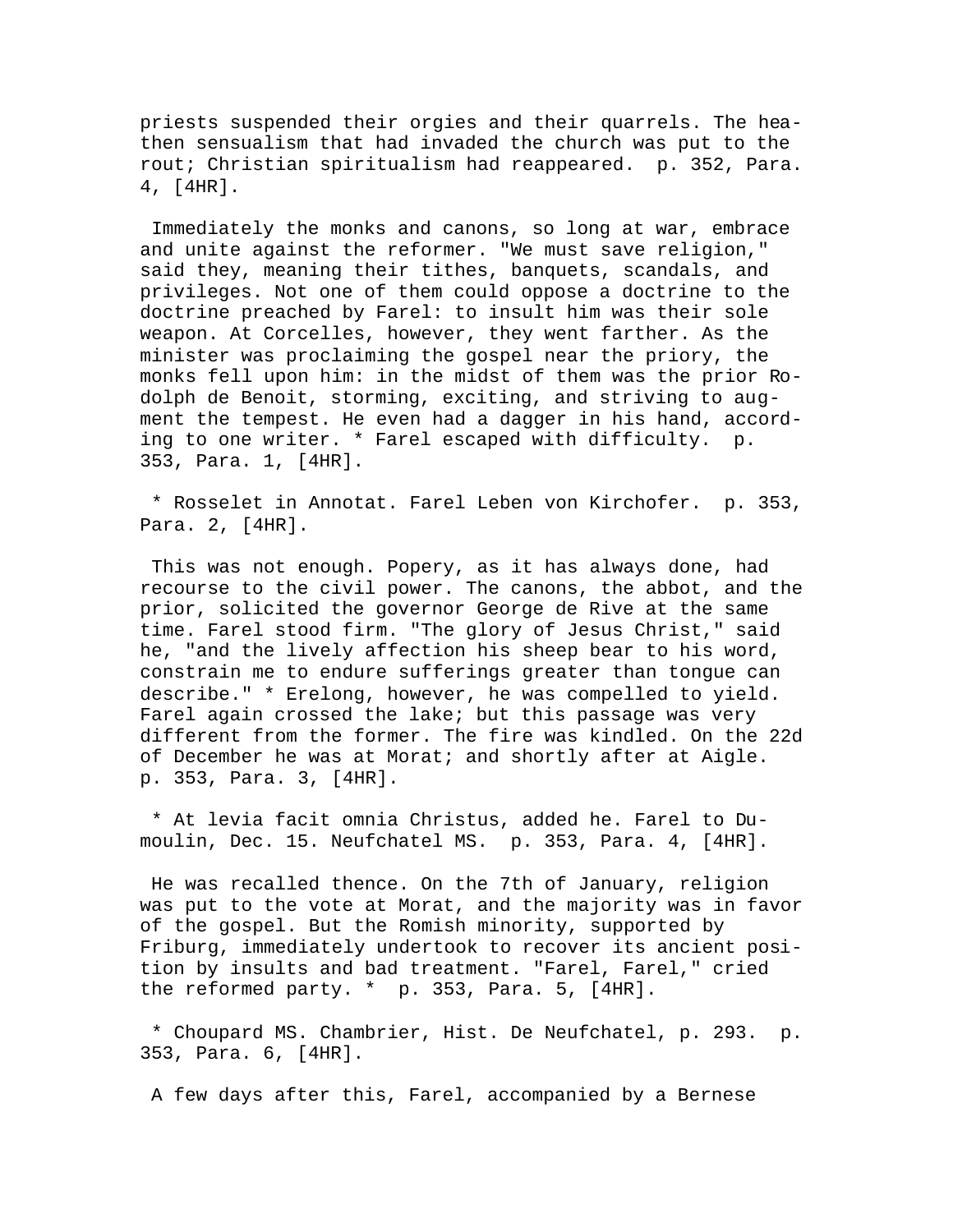messenger, scaled that magnificent amphitheater of mountains above Vevay, whence the eye plunges into the waters of the Leman; and soon he crossed the estates of count John of Gruyere, who was in the habit of saying, "We must burn this French Luther." \* Scarcely had Farel reached the heights of St. Martin de Vaud, \*\* when he saw the vicar of the place with two priests running to meet him. "Heretic, devil," cried they. But the knight, through fear of Berne, remained behind his walls, and Farel passed on. p. 354, Para. 1, [4HR].

 \* Missive of Berne to the Count of Gruyere, Jan. 5, & 16, 1530. \*\* To the left of the modern road from Vevay to Friburg. p. 354, Para. 2, [4HR].

 The reformer, not allowing himself to be stopped by the necessity of defending himself in Morat, or by the inclemency of the season, immediately carried the gospel to those beautiful hills that soar between the smiling waters of lakes Morat and Neufchatel into the villages of the Vully. This maneuver was crowned with the most complete success. On the 15th of February four deputies from the Vully came to Morat to demand permission to embrace the reform, which was immediately granted them. "Let our ministers preach the gospel," said their excellencies of Berne to the Friburgers, "and we will let your priests play their monkey tricks. We desire to force no man." \* The reform restored freedom of will to the Christian people. It was about this time that Farel wrote his beautiful letter "To all lords, people, and pastors," which we have so often quoted. \*\* p. 354, Para. 3, [4HR].

 \* Missive of Berne, Choupard MS. \*\* A tous seigneurs, peuples, et pasteurs. See above, vol. 3. Book 12. p. 354, Para. 4, [4HR].

 The indefatigable reformer now went forward to new conquests. A chain of rocks separates the Juran valley of Erguel, already evangelized by Farel, from the country of the ancient Rauraci, and a passage cut through the rock serves as a communication between the two districts. It was the end of April when Farel, passing through the Pierre-Pertuis, \* descended to the village of Tavannes, and entered the church just as the priest was saying mass. Farel went into the pulpit: the astonished priest stopped, the minister filled his hearers with emotion, and seemed to them an angel come down from heaven. Immediately the images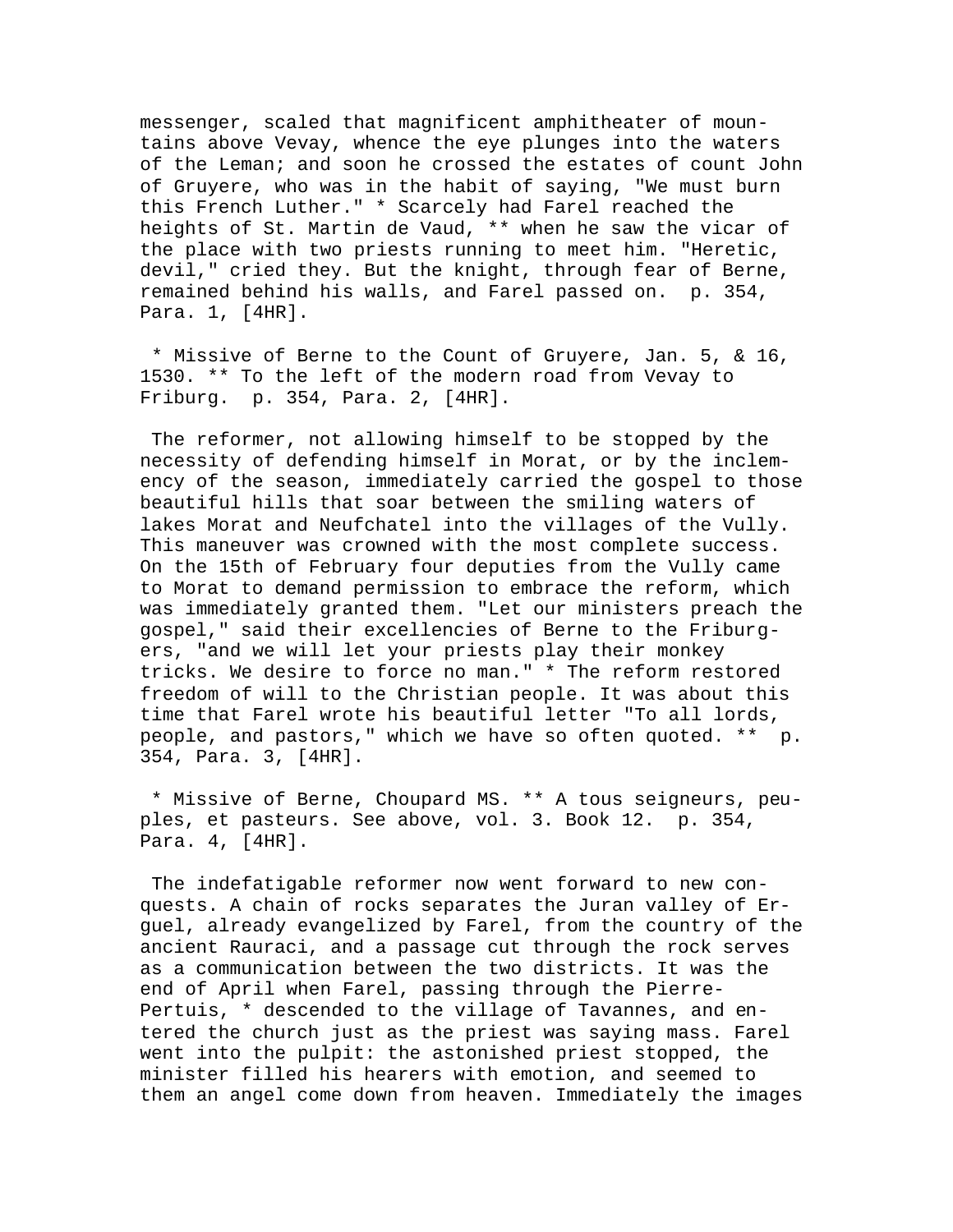and the altars fell, and "the poor priest who was chanting the mass could not finish it." \*\* To put down Popery had required less time than the priest had spent at the altar. p. 354, Para. 5, [4HR].

 \* Petra Pertusa. \*\* Donc le paupre petre qui chantoit sa messe ne la peut pas achever. Old MS. Quoted in the Choupard MS. p. 354, Para. 6, [4HR].

 A great part of the bishopric of Basle was in a few weeks gained over to the Reformation. p. 355, Para. 1, [4HR].

 During this time the gospel was fermenting in Neufchatel. The young men who had marched with Berne to deliver Geneva from the attacks of Savoy, recounted in their jovial meetings the exploits of the campaign, and related how the soldiers of Berne, feeling cold, had taken the images from the Dominican church at Geneva, saying: "Idols of wood are of no use but to make a fire with in winter." p. 355, Para. 2, [4HR].

 Farel re-appeared in Neufchatel. \* Being master of the lower part of the town, he raised his eyes to the lofty rocks on which soared the cathedral and the castle. The best plan, thought he, is to bring these proud priests down to us. One morning his young friends spread themselves in the streets, and posted up large placards bearing these words: "All those who say mass are robbers, murderers, and seducers of the people. \*\* Great was the uproar in Neufchatel. The canons summoned their people, called together the clerks, and marching at the head of a large troop, armed with swords and clubs, descended into the town, tore down the sacrilegious placards, and cited Farel before the tribunal as a slanderer, demanding ten thousand crowns damages. p. 355, Para. 3, [4HR].

 \* Farellus suo more magna fortitudine jam-jam agit. Megander to Zwingle, Aug. 6, 1530. \*\* De Chambrier, Hist. De Neufchatel, 1. 293. p. 355, Para. 4, [4HR].

 The two parties appeared in court, and this was all that Farel desired. "I confess the fact," said he, "but I am justified in what I have done. Where are there to be found more horrible murderers than these seducers who sell paradise, and thus nullify the merits of our Lord Jesus Christ? I will prove my assertion by the gospel." And he prepared to open it, when the canons, flushed with anger, cried out: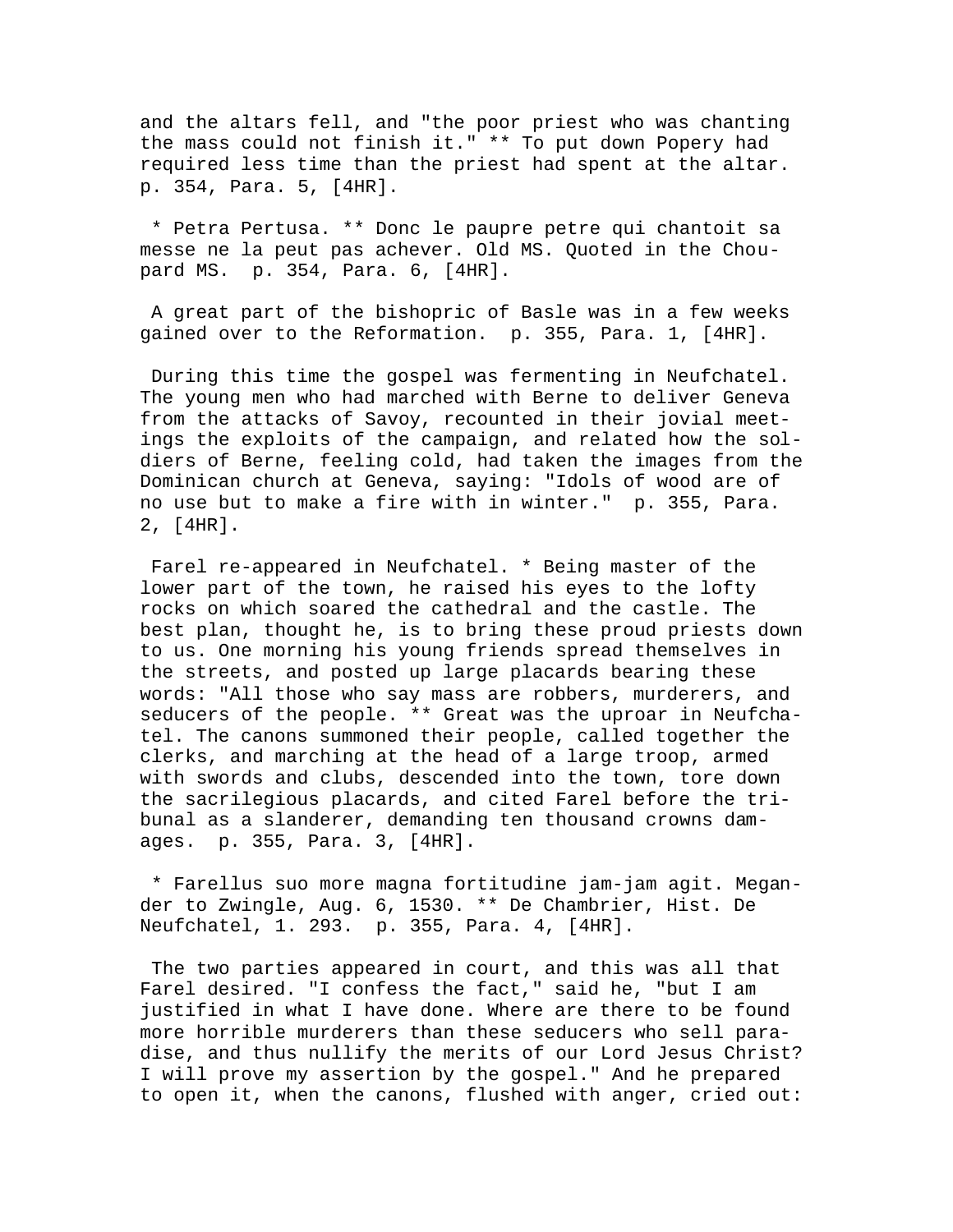"The common law of Neufchatel, and not the gospel, is in question here. Where are the witnesses?" But Farel, constantly reverting to that fearful assertion, proved by the word of God that the canons were really guilty of murder and robbery. To plead such a cause was to ruin Popery. The court of Neufchatel, that had never heard a similar case, resolved according to ancient custom to lay it before the council of Besancon, \* which not daring to pronounce the first estate of the General Audiences guilty of murder and robbery, referred the matter to the emperor and to a general council. Bad causes gain nothing by making a disturbance. p. 355, Para. 5, [4HR].

\* Prendre les entraives. p. 355, Para. 6, [4HR].

 At every step they wished to drive him back, Farel made one in advance. The streets and the houses were still his temple. One day when the people of Neufchatel were around him, "Why," cried they, "should not the word of God be proclaimed in a church?" They then hurried Farel along with them, opened the doors of the Hospital Chapel, set the minister in the pulpit, and a numerous crowd stood silent before him. "In like manner as Jesus Christ, appearing in a state of poverty and humility, was born in a stable at Bethlehem," said the reformer; "so this hospital, this abode of the sick and of the poor, is today become his birthplace in the town of Neufchatel." Then feeling ill at ease in the presence of the painted and carved figures that decorated the chapel, he laid his hands on these objects of idolatry, removed them, and broke them in pieces. \* p. 356, Para. 1, [4HR].

\* Choupard MS. p. 356, Para. 2, [4HR].

 Popery, which anger had blinded, now took a step that it undoubtedly had a right to take, but which destroyed it: it had recourse to the secular arm, and the governor sent a deputation to the Bernese council, praying the removal of Farel and his companions. p. 356, Para. 3, [4HR].

 But almost at the same time deputies from the townspeople arrived at Berne. "Did not these hands bear arms at Interlaken and at Bremgarten to support your Reformation?" said they, "and will you abandon us in ours?" p. 356, Para. 4, [4HR].

Berne hesitated. A public calamity was at that time fill-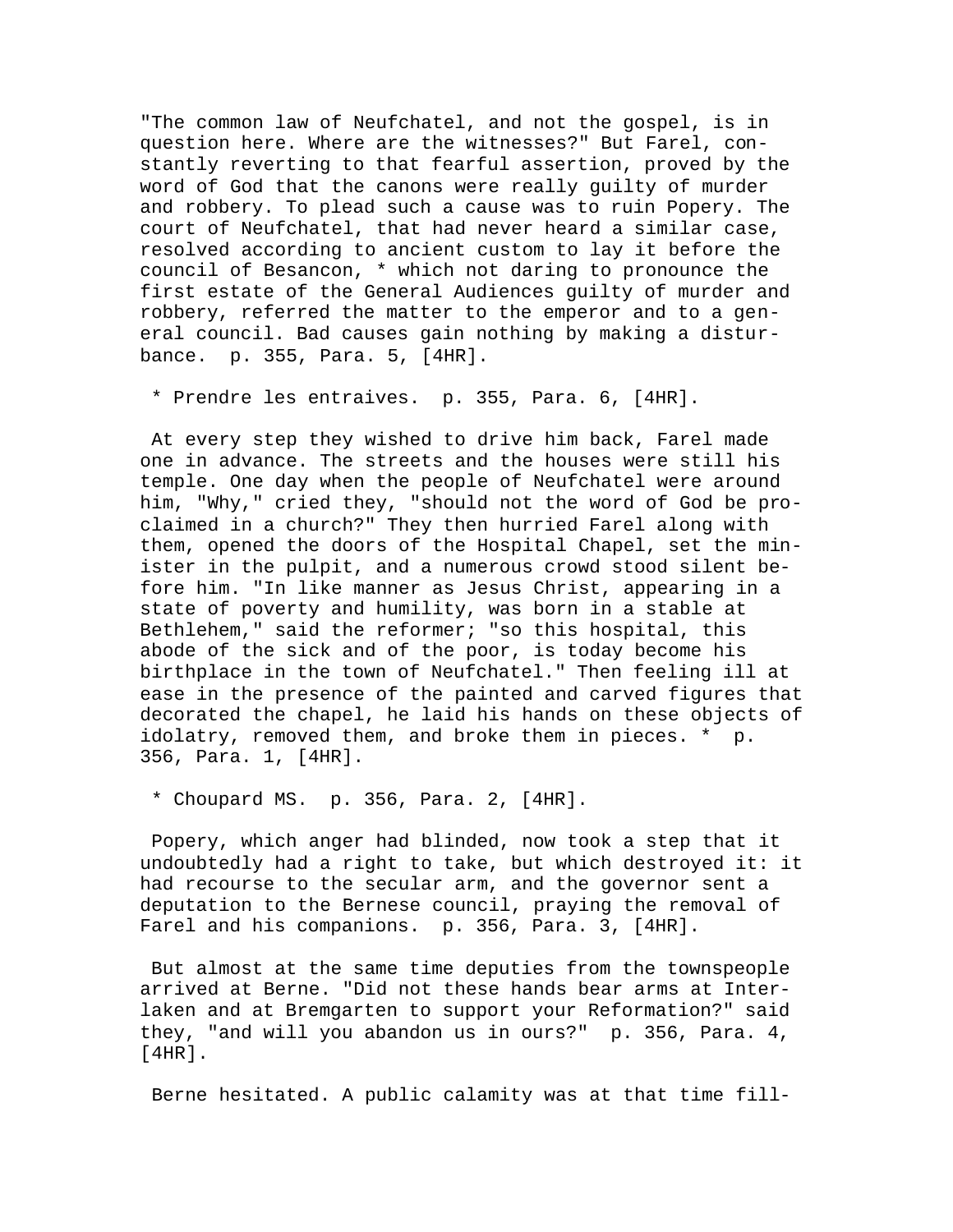ing the whole city with mourning. One of the most illustrious citizens of the republic, the Banneret of Weingarten, attacked by the plague, was expiring amid the tears of his sons and of his fellow-citizens. Being informed of the arrival of the Neufchatelans, he rallied his waning strength: "Go," said he, "and beg the senate in my name to ask for a general assembly of the people of Neufchatel for Sunday next." \* This message of the dying banneret decided the council. p. 357, Para. 1, [4HR].

 \* Wingarterus iste infectus peste apud senatum nostrum. Pia legation. Megander to Zwingle. p. 357, Para. 2, [4HR].

 The deputies from Berne arrived in Neufchatel on the 7th of August. Farel thought that during the debates he had time to make a new conquest, and quitted the city. His zeal can be compared only to St. Paul's. His body was small and feeble, but his activity was wholly apostolic: danger and bad treatment wasted him every day, but he had within him a divine power that rendered him victorious. p. 357, Para. 3, [4HR].

 CHAPTER 7 --- Valangin -- Guillemette de Vergy -- Farel goes to the Val de Ruz -- The mass interrupted -- Farel dragged to the river -- Farel in prison -- apostles and reformers compared -- Farel preaching at Neufchatel -- Installed in the cathedral -- A whirlwind sweeps over the people -- The idols destroyed -- Interposition of the governor -- Triumph of the reformed. p. 358, Para. 1, [4HR].

 At the distance of a league from Neufchatel, beyond the mountain, extends the Val de Ruz, and near its entrance, in a precipitous situation, where roars an impetuous torrent surrounded by steep crags, stands the town of Valangin. An old castle, built on a rock, raises its vast walls into the air, overlooking the humble dwellings of the townspeople, and extending its jurisdiction over five valleys of these lofty and severe mountains, at that time covered with forests of pine, but now peopled by the most active industry. \* p. 358, Para. 2, [4HR].

 \* Here are situated Chaux de Fonds, Locle, etc. p. 358, Para. 3, [4HR].

 In this castle dwelt Guillemette de Vergy, dowagercountess of Valangin, strongly attached to the Romish religion and full of respect for the memory of her husband. A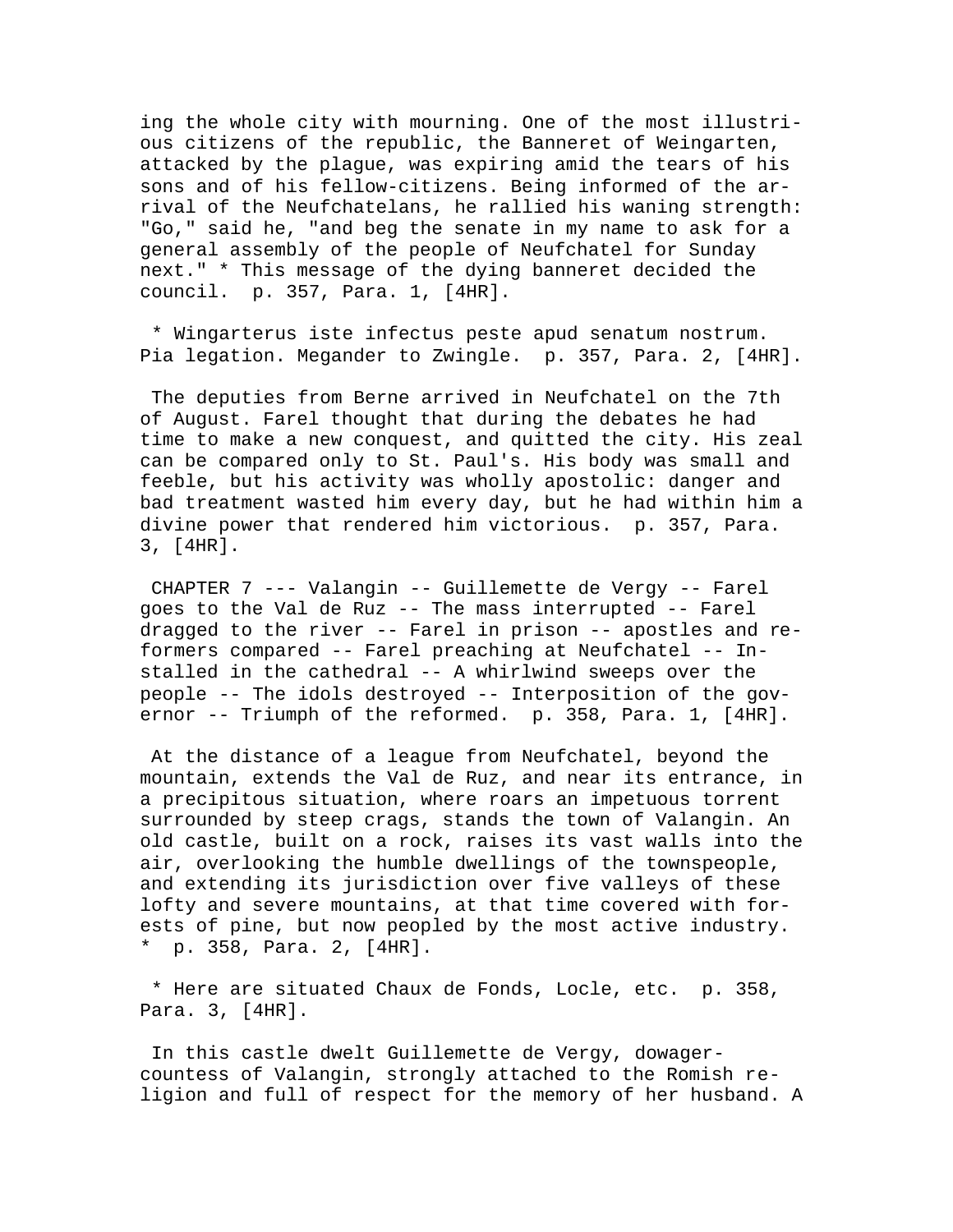hundred priests had chanted high mass at the count's burial; when many penitent young women had been married, and large alms distributed; the curate of Locle had been sent to Jerusalem, and Guillemette herself had made a pilgrimage for the repose of the soul of her departed lord. p. 358, Para. 4, [4HR].

 Sometimes, however, the countess of Gruyere and other ladies would come and visit the widow of Vergy, who assembled in the castle a number of young lords. The fife and tambourine reechoed under its vaulted roofs, chattering groups collected in the immense embrasures of its Gothic windows, and merry dances followed hard upon a long silence and gloomy devotion. \* There was but one sentiment that never left Guillemette -- this was her hatred against the Reformation, in which she was warmly seconded by her intendant, the Sieur of Bellegarde. p. 358, Para. 5, [4HR].

 \* Chambrier, Hist. De Neutchatel, p. 276. p. 358, Para. 6, [4HR].

 Guillemette and the priests had in fact reason to tremble. The 15th of August was a great Romish festival, Our Lady of August, or the Assumption, which all the faithful of the Val de Ruz were preparing to keep. This was the very day Farel selected. Animated by the fire and courage of Elijah, he set out for Valangin, and a young man, his fellowcountryman, and, as it would appear, a distant relation, Anthony Boyve, an ardent Christian and a man of decided character, accompanied him. \* The two missionaries climbed the mountain, plunged into the pine forest, and then descending again into the valley, traversed Valangin, where the vicinity of the castle did not give them much encouragement to pause, and arrived at a village, probably Boudevilliers, proposing to preach the gospel there. \*\* p. 359, Para. 1, [4HR].

 \* Annals of Boyve and a family MS. This family has since given several pastors to the Church of Neufchatel. \*\* There are two original manuscripts, both quoted in the Choupard MS., which give an account of this transaction. One says that Farel preached at Valangin, the other indicates a village near Valangin. Ruchat has adopted the former version; I think the latter preferable. The second MS. Appears to me older and more correct than the first. p. 359, Para. 2, [4HR].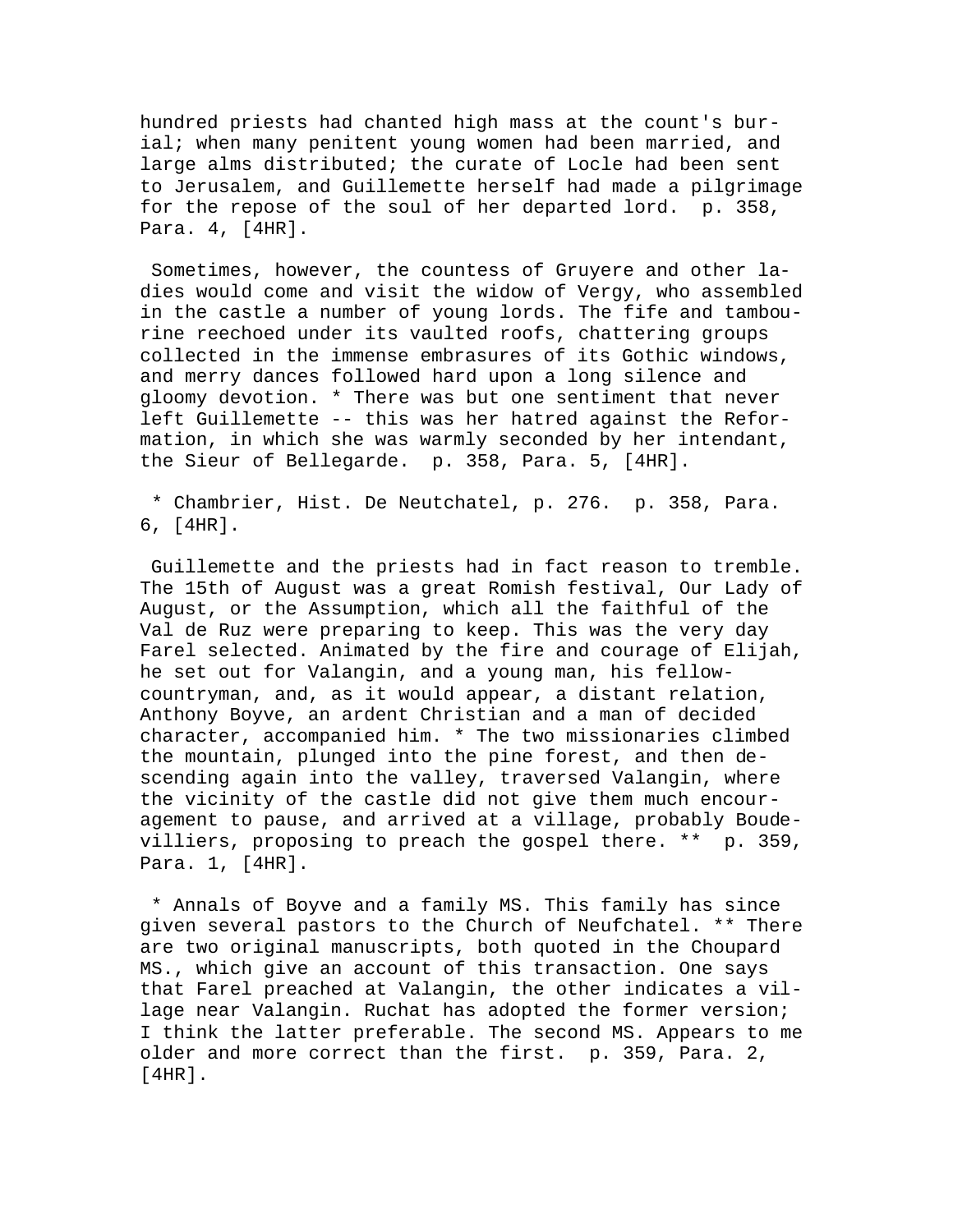Already on all sides the people were thronging to the church; Farel and his companion entered also with a small number of the inhabitants who had heard him at Neufchatel. The reformer immediately ascended the pulpit, and the priest prepared to celebrate mass. The combat began. While Farel was preaching Jesus Christ and his promises, the priest and the choir were chanting the missal. The solemn moment approached: the ineffable transubstantiation was about to take place: the priest pronounced the sacred words over the elements. At this instant the people hesitate no longer; ancient habits, an irresistible influence, draw them towards the altar; the preacher is deserted; the kneeling crowd has recovered its old worship; Rome is triumphant. . . . . Suddenly a young man springs from the throng, traverses the choir, rushes to the altar, snatches the host from the hands of the priest, and cries, as he turns towards the people: "This is not the God whom you should worship. He is above, in heaven, in the majesty of the Father, and not, as you believe, in the hands of a priest." \* This man was Anthony Boyve. p. 359, Para. 3, [4HR].

\* Choupard MS. p. 359, Para. 4, [4HR].

 Such a daring act at first produced the desired effect. The mass was interrupted, the chanting ceased, and the crowd, as if struck by a supernatural intervention, remained silent and motionless. Farel, who was still in the pulpit, immediately took advantage of this calm, and proclaimed that Christ "whom the heaven must receive until the times of restitution of all things." Acts 3:21. Upon this the priests and choristers with their adherents rushed to the towers, ran up into the belfry, and sounded the tocsin. p. 360, Para. 1, [4HR].

 These means succeeded: a crowd collected, and if Farel had not retired, his death and Boyve's would have been inevitable. "But God," says the chronicle, "delivered them." They crossed the interval that separates Boudevilliers from Valangin, and drew near the steep gorges of the torrent of the Seyon. But how traverse that town, which the tocsin had already alarmed? p. 360, Para. 2, [4HR].

 Leaving Chaumont and its dark forests to the left, these two heralds of the gospel took a narrow path that wound beneath the castle: they were stealing cautiously along, when suddenly a shower of stones assailed them, and at the same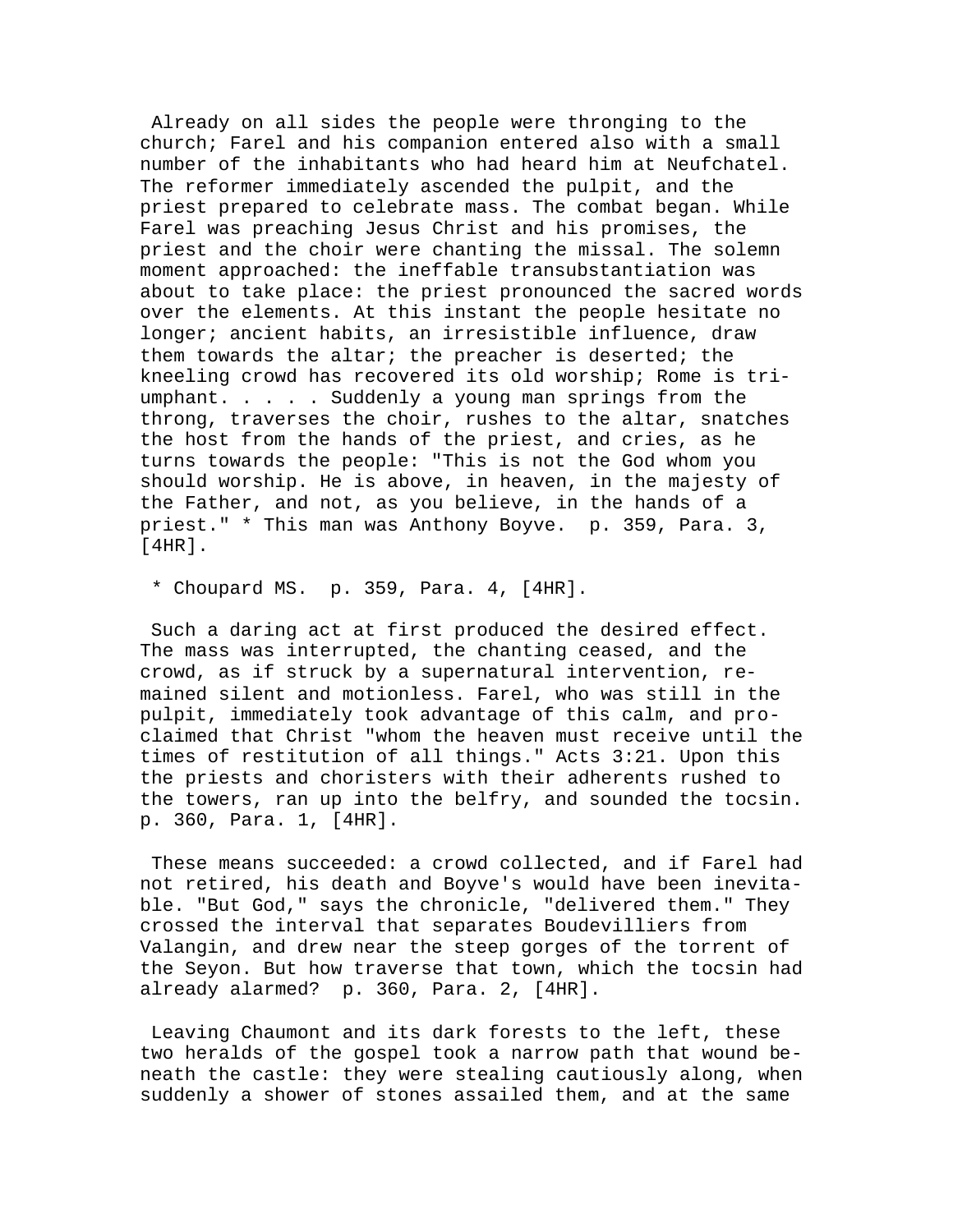time a score of individuals, priests, men, and women, armed with clubs, fell furiously upon them. "The priests had not the gout either in their feet or arms," says a chronicler; "the ministers were so beaten, that they nearly lost their lives." \* p. 360, Para. 3, [4HR].

 \* Les pretres n'avoient pas la goutte aux pieds et aux bras, et ils les battirent tellement que peu s'en fallut qu'ils ne perdissent la vie. Choupard MS. p. 360, Para. 4, [4HR].

 Madame de Vergy, who descended to the terrace, far from moderating the anger of the priests, cried out: "Drown them, drown them, throw them into the Seyon, these Lutheran dogs, who have despised the host." \* In fact, the priests were beginning to drag the two heretics towards the bridge. Never was Farel nearer to death. p. 360, Para. 5, [4HR].

 \* A l'eau! A l'eau! Jettez les dans le Seyon ces chiens de Lutheriens qui ont meprise le bon Dieu! Ibid. p. 360, Para. 6, [4HR].

 On a sudden, from behind the last rock that hides Valangin in the direction of the mountain, there appeared "certain good persons of the Val de Ruz, coming from Neufchatel" \* and descending into the valley. "What are you doing?" asked they of the priests, with the intention no doubt of saving Farel; "put them rather in a place of safety, that they may answer for their proceedings? Would you deprive yourselves of the only means in your power of discovering those infected by the poison of heresy?" p. 361, Para. 1, [4HR].

Choupard MS. p. 361, Para. 2, [4HR].

 The priests left off at these words, and conducted the prisoners to the castle. As they were passing before a little chapel, which contained an image of the virgin, "Kneel down," said they to Farel and Boyve, showing them the statue; "prostrate yourselves before Our Lady." "Farel began to admonish them: "Worship one God alone in spirit and in truth," said he to them, "and not dumb images without life or power." But they, continues the chronicle, "greatly vexed at his words and his firmness, inflicted on him so many blows, that he was covered with blood, which even spirted on the walls of the chapel. For a long time after the traces of it might still be seen." \* p. 361, Para. 3, [4HR].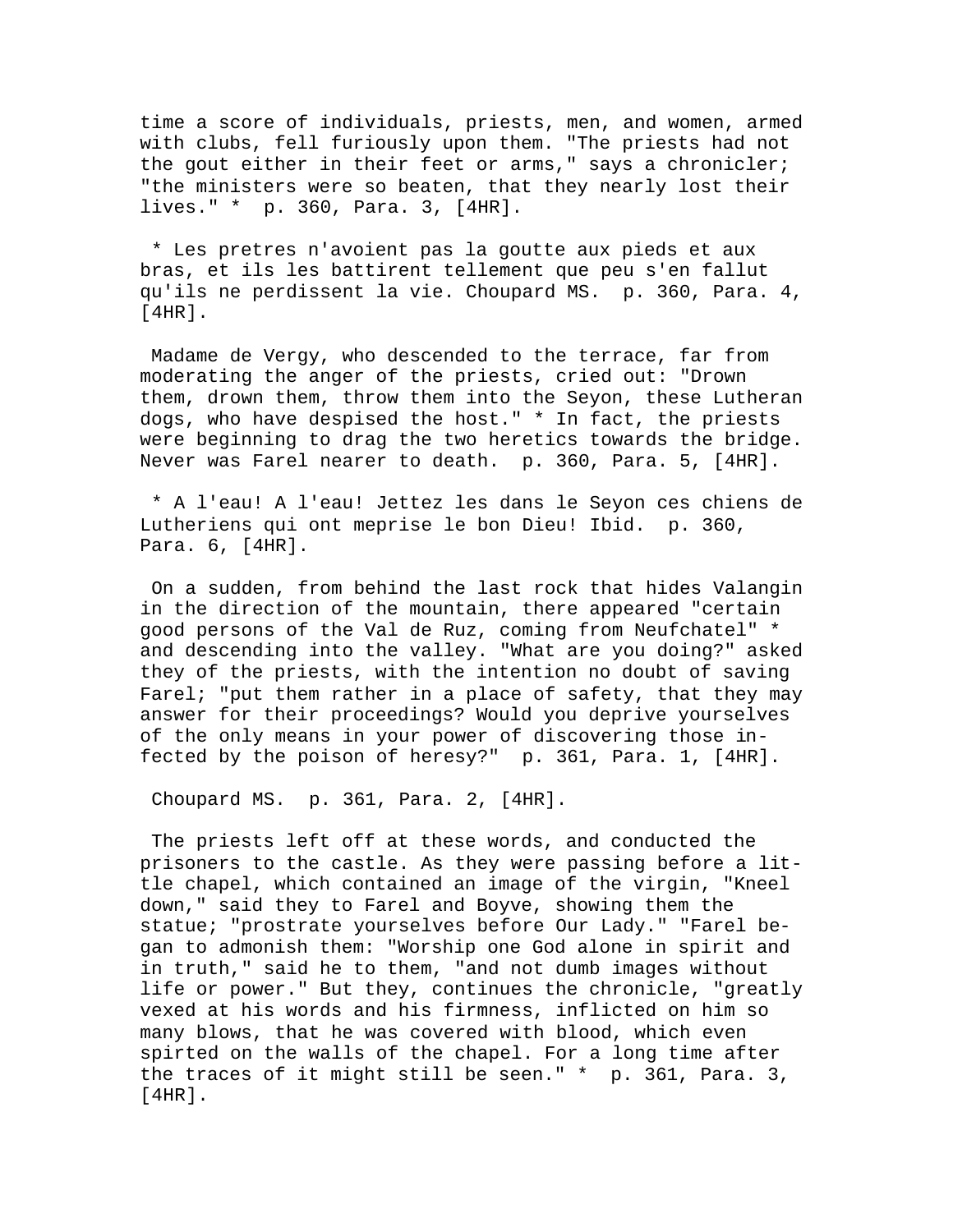\* Ibid. Mais eux, rudement faches de ses propos et constance, lui donnerent tant de coups, qu'ils le mirent tout en sang, jusques la que son sang jaillissoit sur les murailles de la chapelle. On en voyoit long temps apres encore les marques. p. 361, Para. 4, [4HR].

 They resumed their march, they entered the town, they climbed the steep road that led to the esplanade where Guillemette de Vergy and her attendants waited for the "Lutherans;" so that, continues the chronicle, "from beating them thus continually, they were conducted all covered with filth and blood to the prisons, and let down almost lifeless into the dungeon, croton, of the castle of Valangin." Thus had Paul at Lystra been stoned by the Jews, drawn out of the city, and left for dead. Acts 14. 19. The apostles and the reformers preached the same doctrine and suffered the same treatment. p. 361, Para. 5, [4HR].

 It may perhaps be said, that Farel and Boyve were too violent in their attack; but the church of the Middle Ages, which had fallen back into the legal spirit of Judaism, and into all the corruptions that flow from it, needed an energetic opposition to lead it again to the principle of grace. Augustine and St. Paul reappeared in the church of the sixteenth century; and when we read of Boyve rushing in great emotion on those who were about to worship the bread of the mass, may we not recall to mind the action of St. Paul, rending his clothes, and running in among the people, who were desirous of worshipping "men of like passions with themselves?" Acts 14. 14. p. 362, Para. 1, [4HR].

 Farel and Boyve thrust into the dungeons of the castle, could, like Paul and Silas in the prison at Philippi, "sing praises unto God." Messire de Bellegarde, ever ready to persecute the gospel, was preparing for them a cruel end, when some townsmen of Neufchatel arrived to claim them. Madame de Valangin dared not refuse, and at the demand of the Bernese even instituted an inquiry, "to put a good face on the matter," says a manuscript. "Nevertheless the priest who had beaten Farel most, never after failed to eat daily at the lady's table, by way of recompense." \* But this was of little consequence: the seed of truth had been sown in the Val de Ruz. p. 362, Para. 2, [4HR].

\* Choupard MS. p. 362, Para. 3, [4HR].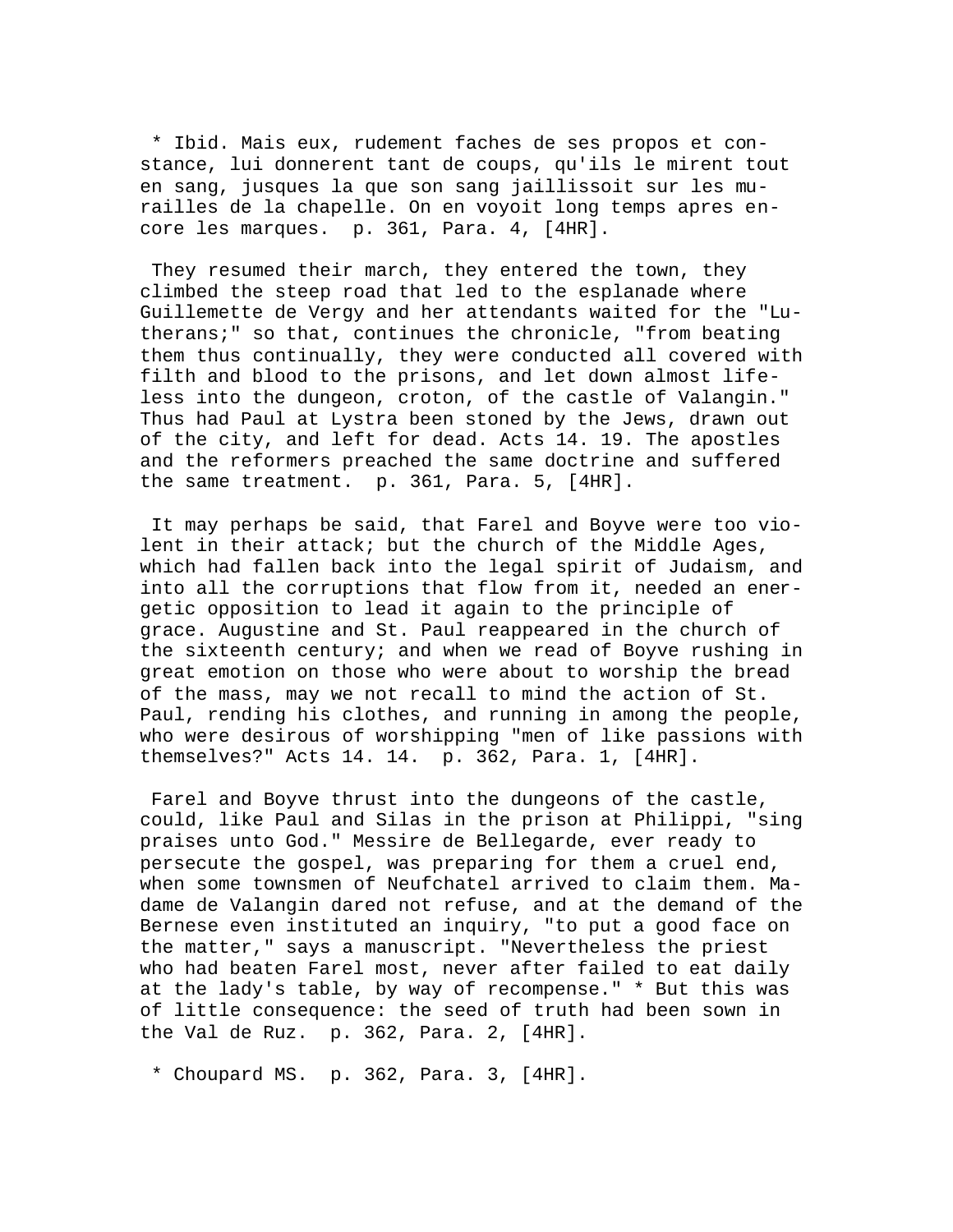At Neufchatel the Bernese supported the evangelical citizens. The governor, whose resources were exhausted, sent deputies to the princess, "begging her to cross the mountains to appease her people, who were in terrible trouble in consequence of this Lutheran religion." \* p. 362, Para. 4, [4HR].

 \* Letter from the Governor to the Princess. p. 362, Para. 5, [4HR].

 Meantime the ferment increased. The townspeople prayed the canons to give up the mass: they refused; whereupon the citizens presented them their reasons in writing, and begged them to discuss the question with Farel. Still the same refusal. "But, for goodness' sake, speak either for or against." It was of no use. p. 362, Para. 6, [4HR].

 On Sunday, the 23d of October, Farel, who had returned to Neufchatel, was preaching at the hospital. He knew that the magistrates of the city had deliberated on the expediency of consecrating the cathedral itself to the evangelical worship. "What then," said he, "will you not pay as much honor to the gospel as the other party does to the mass?. . . . . And if this superstitious act is celebrated in the high church, shall not the gospel be proclaimed there also?" At these words all his hearers arose. "To the church," cried they; "to the church." Impetuous men are desirous of putting their hands to the work, to accomplish what the prudence of the burgesses had proposed. \* They leave the hospital, and take Farel with them. They climb the steep street of the castle: in vain would the canons and their frightened followers stop the crowd: they force a passage. Convinced that they are advancing for God's glory, nothing can check them. Insults and shouts assail them from every side, but in the name of the truth they are defending, they proceed: they open the gates of the church of our Lady; they enter, and here a fresh struggle begins. The canons and their friends assembled around the pulpit endeavor to stop Farel; but all is useless. They have not to deal with a band of rioters. God has pronounced in his word, and the magistrates themselves have passed a definitive resolution. The townspeople advance, therefore, against the sacerdotal coterie; they form a close battalion, in the center of which they place the reformer. They succeed in making their way through the opposing crowd, and at last place the minister in the pulpit without any harm befalling him. \*\* p. 363, Para. 1, [4HR].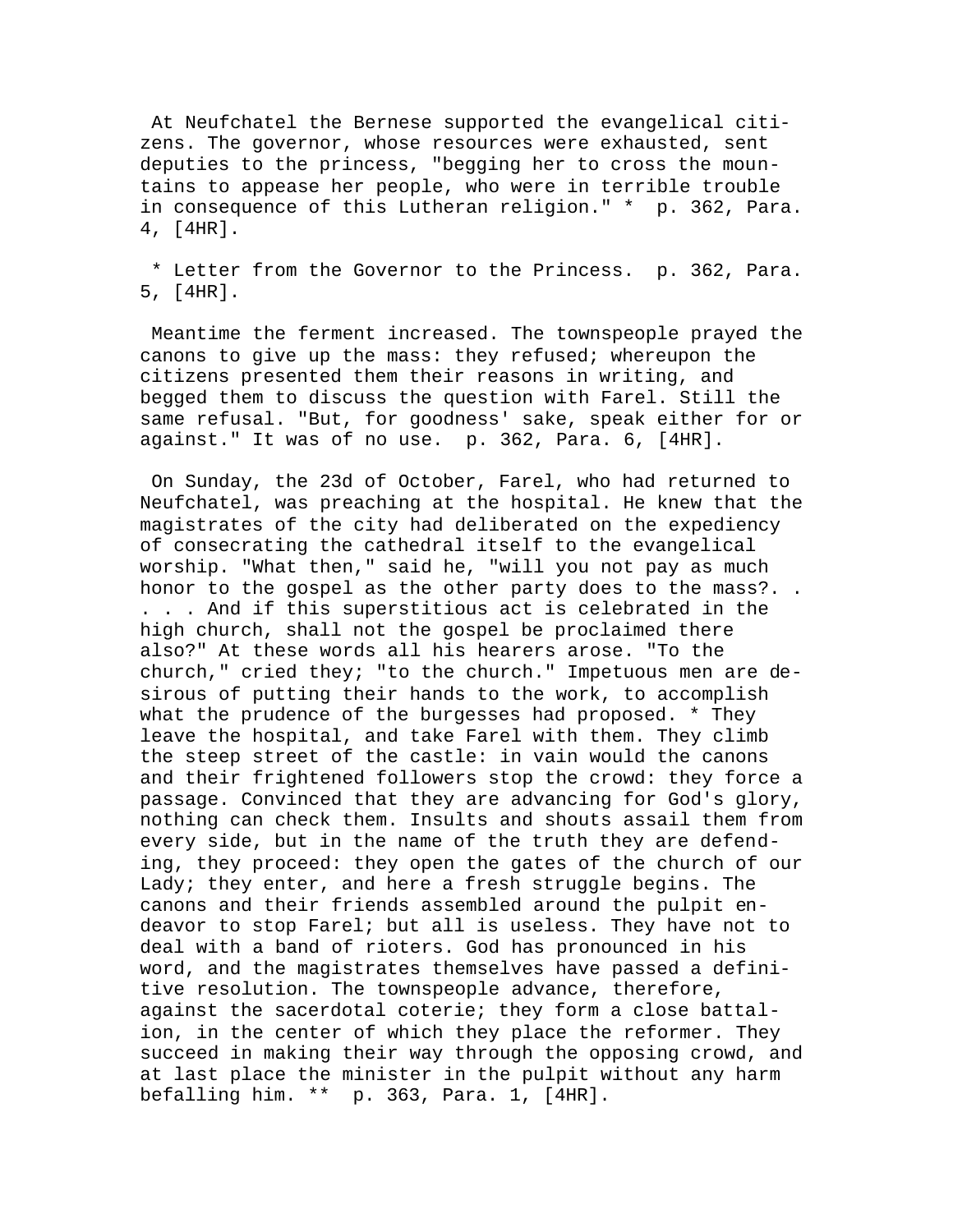\* This is the conclusion I draw from various papers, and in particular from the report of the meeting held at Neufchatel by the Bernese deputies, in which the heads of the burgesses declare, that it appeared to them a very good matter to take down the altars, etc. Hitherto only one phasis of this action has been seen, the popular movement; and the other, namely, the legal resolution of the magistrates of the city, appears to have been overlooked. \*\* Choupard MS. p. 363, Para. 2, [4HR].

 Immediately all is calm within the church and without; even the adversaries are silent, and Farel delivers "one of the most effective sermons he had hitherto preached." Their eyes are opened; their emotion increases; their hearts are melted; the most obstinate appear converted; and from every part of the old church these cries resound: "We will follow the evangelical religion, both we and our children, and in it will we live and die." \* p. 364, Para. 1, [4HR].

\* Choupard MS. p. 364, Para. 2, [4HR].

 Suddenly a whirlwind, as it were, sweeps over this multitude, and stirs it up like a vast sea. Farel's hearers desire to imitate the pious king Josiah. 2 Chron. 34:7. "If we take away these idols from before our eyes, will it not be aiding us," said they, "in taking them from our own hearts? Once these idols broken, how many souls among our fellow-citizens, now disturbed and hesitating, will be decided by this striking manifestation of the truth. We must save them as it were by fire." \* p. 364, Para. 3, [4HR].

\* Ibid. p. 364, Para. 4, [4HR].

 This latter motive decided them, and then began a scene that filled the Romanists with horror, and which must, according to them, bring down the terrible judgment of God on the city. p. 364, Para. 5, [4HR].

 The very spot where this took place would seem to add to its solemnity. To the north, the castle-walls rise above the pointed crags of the gloomy but picturesque valley of the Seyon, and the mountain in front of the castle presents to the observer's eye little more than bare rocks, vines, and black firs. But to the south, beneath the terrace on which this tumultuous scene was passing, lay the wide and tranquil waters of the lake, with its fertile and pictur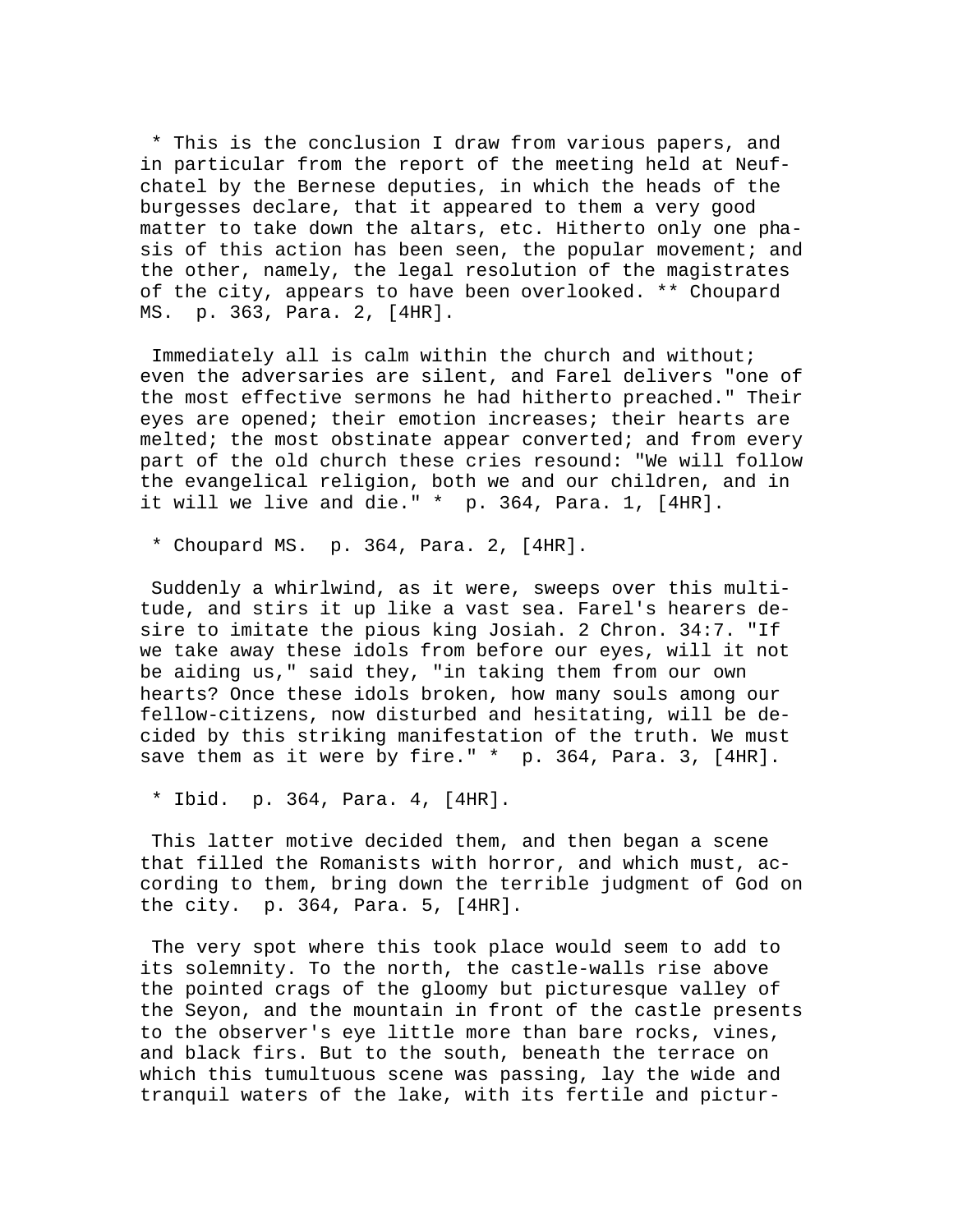esque shores; and in the distance the continuous summits of the higher Alps, with their dazzling snows, their immense glaciers, and gigantic peaks, stretch far away before the enraptured eye. p. 364, Para. 6, [4HR].

 On this platform the people of Neufchatel were in commotion, paying little attention to these noble scenes of nature. The governor, whose castle adjoined the church, was compelled to remain an idle spectator of the excesses that he could not prevent; he was content to leave us a description of them. "These daring fellows," says he, "seize mattocks, hatchets, and hammers, and thus march against the images of the saints." They advance, they strike the statues and the altars, they dash them to pieces. The figures carved in the fourteenth century by the "imagers" of count Louis are not spared; and scarcely do the statues of the counts themselves, which were mistaken for idols, escape destruction. The townspeople collect all these fragments of an idolatrous worship; they carry them out of the church, and throw them from the top of the rock. The paintings meet with no better treatment. "It is the devil," thought they with the early Christians, "who taught the world this art of statues, images, and all sorts of likenesses." \* They tear out the eyes in the pictures of the saints, and cut off their noses. The crucifix itself is thrown down, for this wooden figure usurps the homage that Jesus Christ claims in the heart. One image, the most venerated of all, still remains: it is our Lady of Mercy, which Mary of Savoy had presented to the collegiate church; but our Lady herself is not spared. A hand more daring than the rest strikes it, as in the fourth century the colossal statue of Serapis was struck. \*\* "They have even bored out the eyes of Our Lady of Mercy, which the departed lady your mother had caused to be made," wrote the governor to the Duchess of Longueville. p. 364, Para. 7, [4HR].

 \* Diabolum saeculo intulisse artifices statuarum et imaginum et omnis generis simulacrorum. Tertullian, de idolatria, cap. 3. \*\* Socrates 5. 16. p. 364, Para. 8, [4HR].

 The reformed went still further: they seized the patens in which lay the corpus Domini, and flung them from the top of the rock into the torrent; after which, being desirous of showing that the consecrated wafers are mere bread, and not God himself, they distributed them one to another and ate them. . . . . At this sight the canons and chaplains could no longer remain quiet. A cry of horror was heard; they ran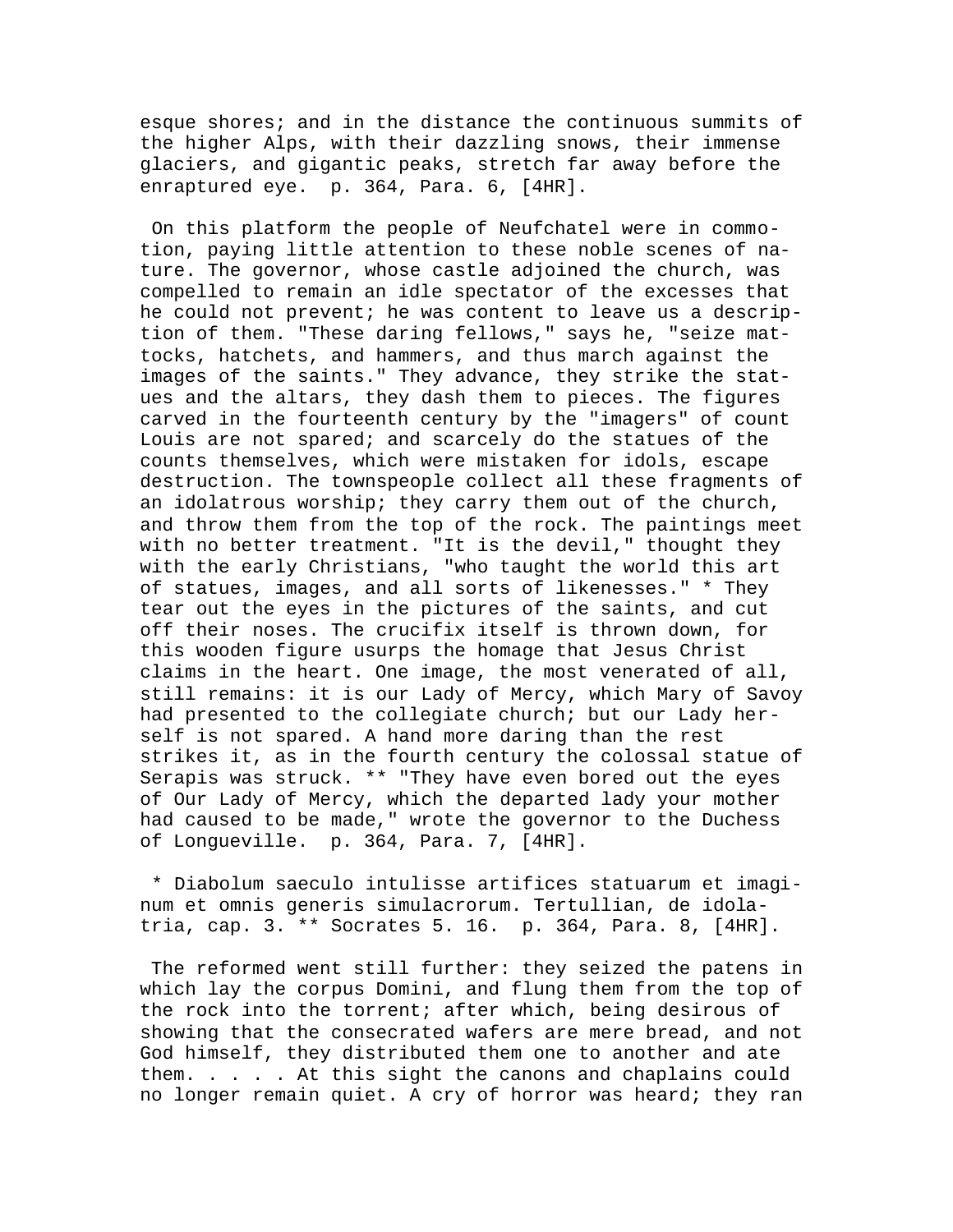up with their adherents, and opposed force to force. At length began the struggle that had been so much dreaded. p. 365, Para. 1, [4HR].

 The provost Oliver of Hochberg, the canons Simon of Neufchatel and Pontus of Soleilant, all three members of the privy council, had repaired hastily to the castle, as well as the other councillors of the princess. Until this moment they had remained silent spectators of the scene; but when they saw the two parties coming to blows, they ordered all "the supporters of the evangelical doctrine" to appear before the governor. This was like trying to chain the winds. Besides, why should the reformers stop? They were not acting without legitimate authority. \* "Tell the governor," replied the townspeople haughtily, "that in the concerns of God and of our souls he has no command over us." \*\* p. 366, Para. 1, [4HR].

 \* "Par les quatre du dit Neufchatel," by the Four (the municipal authorities) of the said Neufchatel, remarks the priest Besancenet. See also the recess of the council held at Neufchatel by MM. Of Berne, Nov. 4, 1530. \*\* The Governor's letter to the Princess. p. 366, Para. 2, [4HR].

 George de Rive then discovered that his authority failed against a power superior to his own. He must yield, and save at least some remnants. He hastened therefore to remove the images that still remained, and to shut them up in secret chambers. The citizens of Neufchatel allowed him to execute this measure. "Save your gods," thought they, "preserve them under strong bars, lest perchance a robber should deprive you of the objects of your adoration." \* By degrees the tumult died away, the popular torrent returned within its channel, and a short time after, in commemoration of this great day, these words were inscribed on a pillar of the church: p. 366, Para. 3, [4HR].

 \* Cur vos sub validissimis clavibus, ingentibusque sub claustris conservatis, ne forte fur aliquis irreptat? Arnobius contra gentes, 6. 257. p. 366, Para. 4, [4HR].

 L'an 1530, Le 23 OCTOBRE, FUT OTEE ET ABATTUE L'idolatrie DE CEANT PAR Les BOURGEOIS. \* p. 366, Para. 5, [4HR].

 \* On the Oct. 23, 1530, idolatry was overthrown and removed from this church by the citizens. p. 366, Para. 6, [4HR].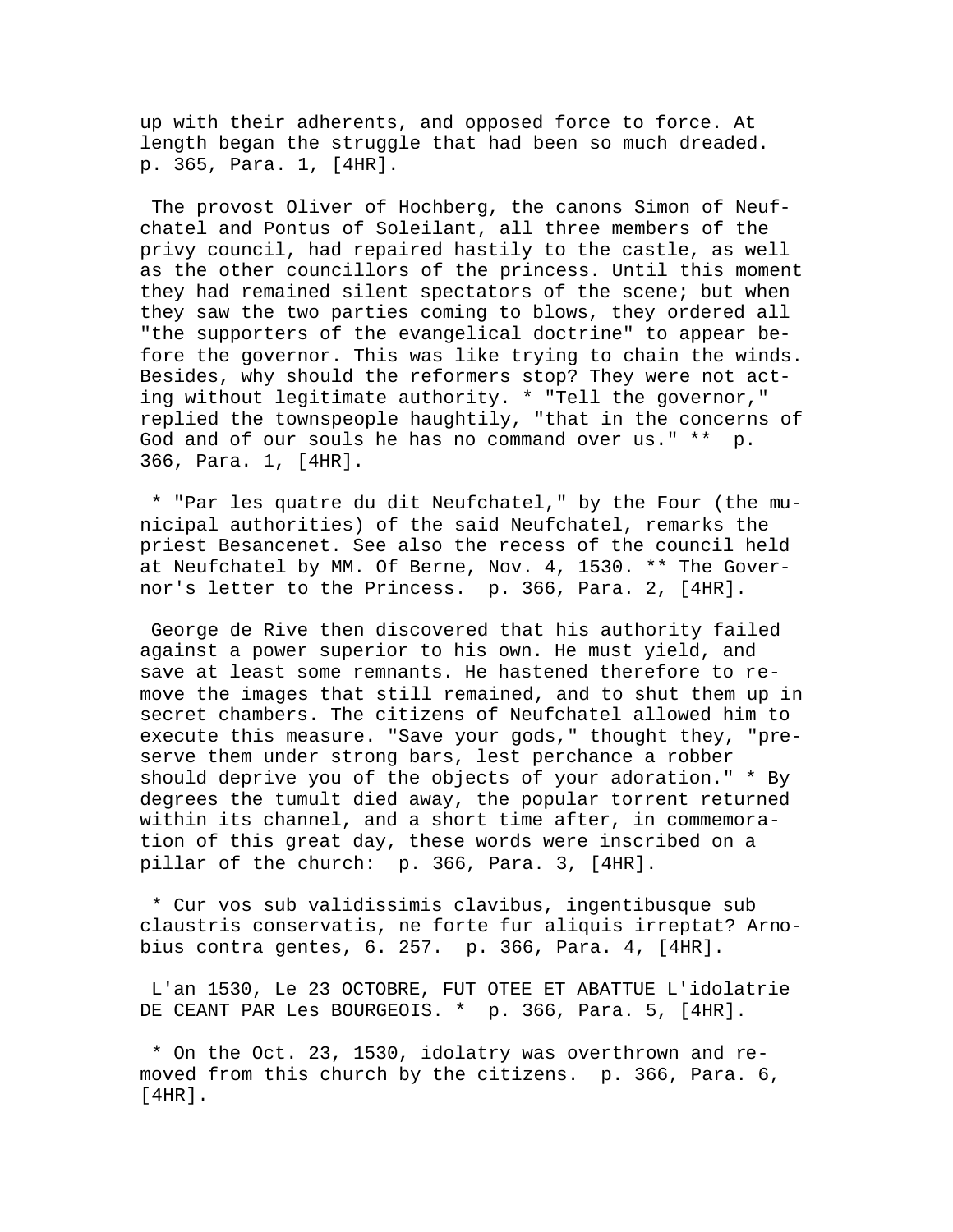An immense revolution had been effected. Doubtless it would have been better if the images had been taken away and the gospel substituted in their place with calmness, as at Zurich; but we must take into consideration the difficulties that so profound and contested a change brings with it, and make allowance for the inexperience and excesses inseparable from a first explosion. He who should see in this revolution its excesses only, would betray a singularly narrow mind. It is the gospel that triumphed on the esplanade of the castle. It was no longer a few pictures or legends that were to speak to the imagination of the Neufchatelans: the revelation of Christ and of the apostles, as it had been preserved in the holy Scriptures, was restored to them. In place of the mysteries, symbols, and miracles of Popery, the Reformation brought them sublime tenets, powerful doctrines, holy and eternal truths. Instead of a mass, void of God, and filled with human puerilities, it restored to them the supper of our Lord Jesus Christ, his invisible yet real and mighty presence, his promises giving peace to the soul, and his Spirit, which changes the heart, and is a sure pledge of a glorious resurrection. All is gain in such an exchange. p. 366, Para. 7, [4HR].

 CHAPTER 8 --- The Romanists demand a ballot -- The Bernese in favor of the reform -- Both parties come to the poll -- The Prudhommes of Neufchatel -- Proposed delay -- The Romanists grasp the sword -- The voting -- Majority for reform -- Protestantism perpetual -- The image of St. John -- A miracle -- Retreat of the canons -- Popery and the gospel. p. 368, Para. 1, [4HR].

 The governor and his trusty friends had not, however, lost all hope. "It is only a minority," said they at the castle, "which has taken part in the destruction of the images; the majority of the nation still obeys the ancient doctrine." M. de Rive had yet to learn that if, in a popular movement, the minority only appears, it is in some cases because the majority, being of the same mind with it, prefers leaving the action to others. However that may be, the governor, thinking himself upon sure ground, resolved to put the preservation of the mass to the vote. If the majority were doubtful, the combined influence of the government and clergy would make it incline to the side of Rome. The friends of the Reformation perceiving this trick, and feeling the necessity of securing the integrity of the votes, demanded the presence of Bernese commissioners. This was at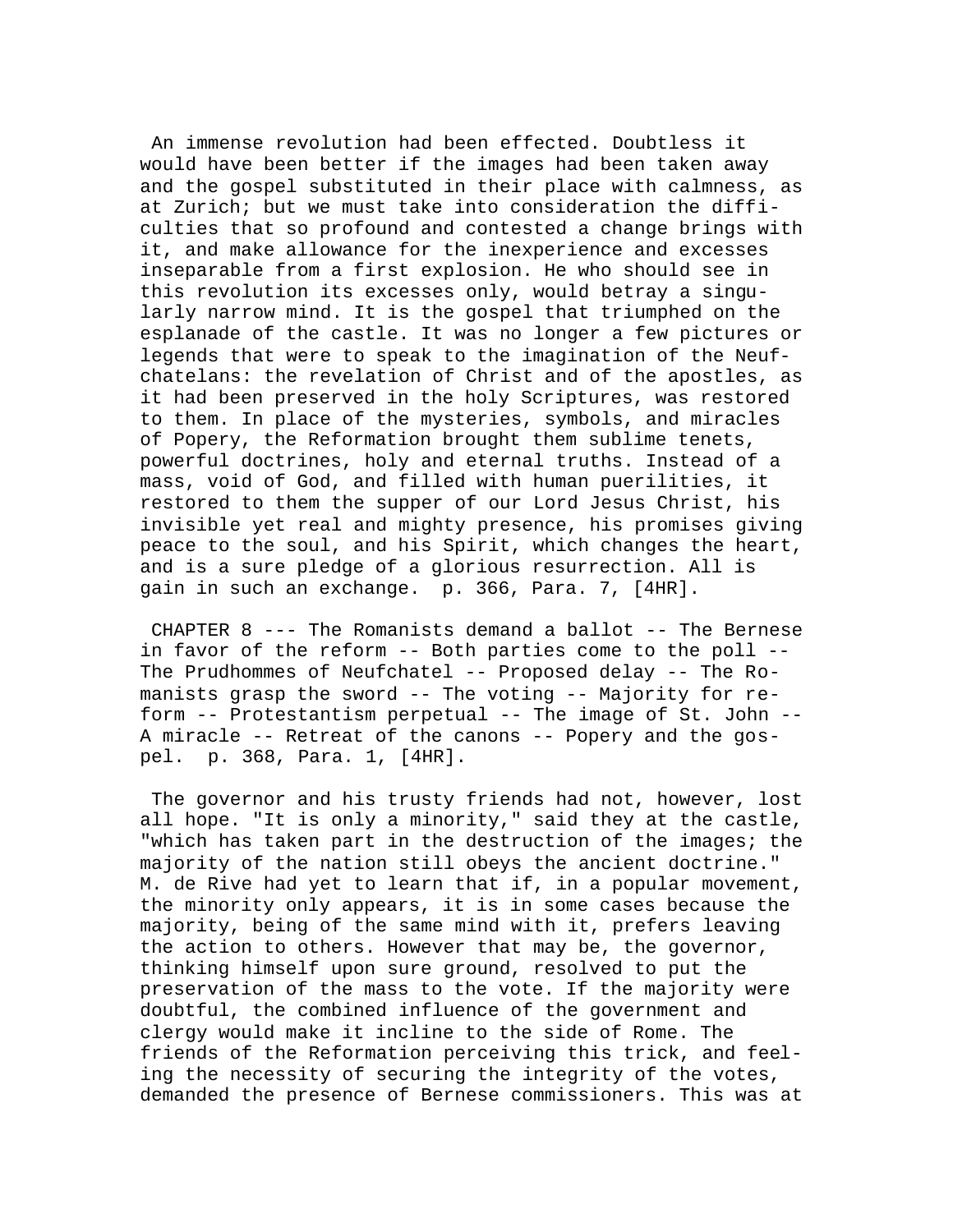first refused. But Neufchatel, divided into two hostile parties, might at any time see her streets run blood: De Rive therefore called Berne to his aid. p. 368, Para. 2, [4HR].

 Anthony Noll and Sulpice Archer, both members of the council, with Jacques Tribolet, bailiff of the Isle of St. John, all three devoted to the reform, made their entry into Neufchatel on the 4th of November, an eventful day for the principality, and one which would decide its reformation. The deputies proceeded to the castle, where they spoke with great haughtiness. \* "Their excellencies of Berne," said they to the governor, "are much astonished that you should oppose the true and pure word of God. Desist immediately, or else your state and lordship may suffer for it." \* p. 368, Para. 3, [4HR].

 \* Trois ambassadeurs qui me tinrent assez gros et rudes propos. The Governor to the Princess. \*\* Governor to the Princess. p. 368, Para. 4, [4HR].

 George de Rive was amazed; he had thought to summon helpers, and he had found masters. He made, however, an attempt to escape from the strait in which he was caught. The Roman-catholic cantons of Lucerne, Friburg, and Soleure, were also allies of the state. The governor insinuated to the Bernese deputies, that he might well claim their intervention. At these words the deputies indignantly arose, and declared to M. de Rive, that if he did so, he might be the cause of his sovereign's losing Neufchatel. The governor saw the impossibility of escaping from the net into which he had fallen. There remained no alternative but submission, and to watch the current of events which it was impossible for him to direct. p. 369, Para. 1, [4HR].

 It was not thus with the canons and the nobles. Not considering themselves beaten, they surrounded the Bernese; and mingling religion and politics, as is their wont in similar cases, endeavored to shake them. "Do you not see," said they, "that unless we support the spiritual power, we shall compromise the civil power? The surest bulwark of the throne is the altar. These men, whose defenders you have become, are but a handful of mischief-makers: the majority are for the mass." "Turn which way you like," replied one of the stubborn Bernese, "even though the majority should be on your side, still you must go that way; never will our lordships abandon the defenders of the evangelical faith."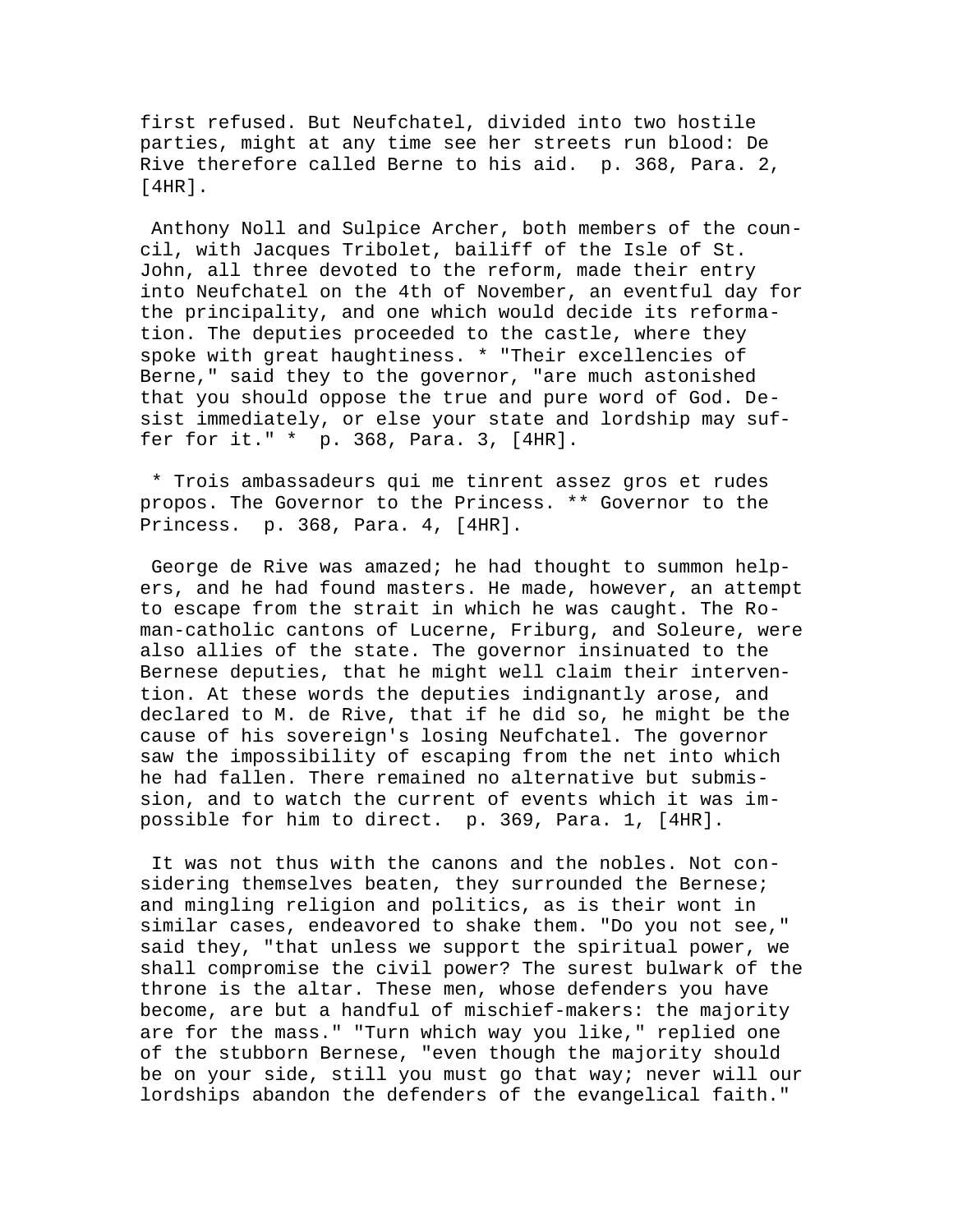\* p. 369, Para. 2, [4HR].

 \* Chambrier, Hist. De Neufchatel, p. 296. The Governor's letter. Quand bien le plus sera des votres, si passerez vous par la, etc. p. 369, Para. 3, [4HR].

 The people assembled at the castle for the definitive vote. The destiny of Neufchatel was about to be decided. On one hand were crowded around the governor the privy council, the canons, and the most zealous of the Romanists; on the other were to be seen the four aldermen, the towncouncil, and a great number of the citizens, gravely ascending the steep avenue leading to the government-house, and drawing up in front of their adversaries. On both sides there was the same attachment to their faith and the same decision; but around the canons were many anxious minds, troubled hearts, and downcast eyes, while the friends of the reform advanced with uplifted heads, firm looks, and hearts full of hope. p. 369, Para. 4, [4HR].

 George de Rive, wishing to gain over their minds, began to address them. He described the violence with which the reformed had broken the images and thrown down the altars; "And yet," continued he, "who founded this church? It was the princess's predecessors, and not the citizens. For which reason, I demand that all those who have violently infringed our sovereign's authority, be obliged to restore what they have taken away, so that the holy mass and the canonical hours may be celebrated anew." \* p. 370, Para. 1, [4HR].

 \* Choupard MS.; Reces du MM. De Berne. p. 370, Para. 2, [4HR].

 Upon this the prudhommes of Neufchatel advanced. They were not a troop of young and giddy persons, as the papists had pretended; they were grave citizens, whose liberties were guaranteed, and who had weighed what they had to say. "By the illumination of the Holy Ghost," replied they, "and by the holy doctrines of the gospel, which are taught us in the pure word of God, we will show that the mass is an abuse, without any utility, and which conduces much more to the damnation than to the salvation of souls. And we are ready to prove, that by taking away the altars, we have done nothing that was not right and acceptable to God." \* p. 370, Para. 3, [4HR].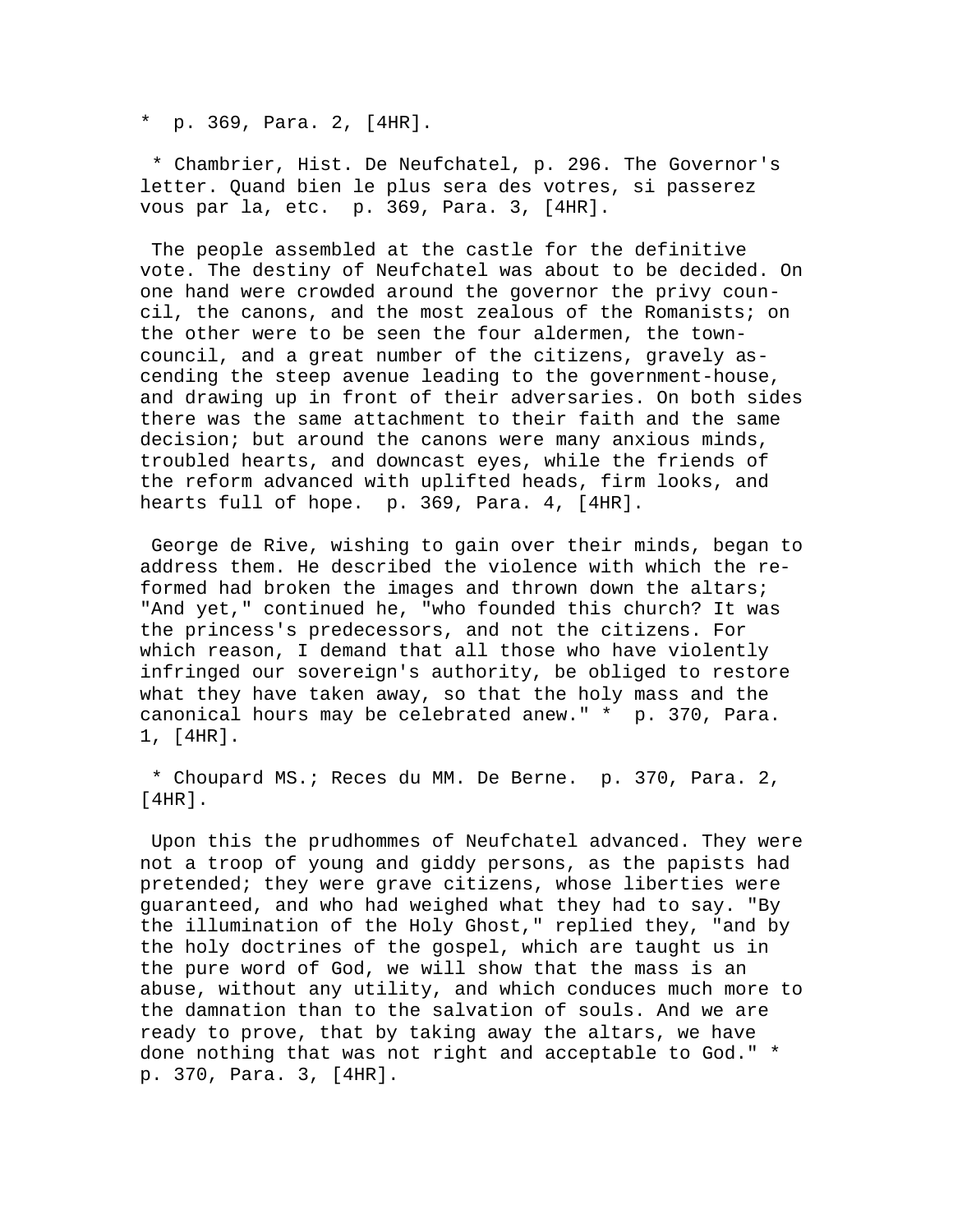\* Choupard MS.; Reces du MM. De Berne. p. 370, Para. 4, [4HR].

 Thus the two parties met face to face with "great hatred and division," says the Bernese report. The arbitrators consulted together. The governor persisted, feeling that this movement would decide the future. A few votes would suffice for the triumph of Rome, and he reckoned on gaining them by his assurance. "You should understand," said he, "that the majority of this town, men and women, adhere firmly to the ancient faith. The others are hot-headed young soldiers, vain of their persons, and puffed up with the new doctrine." \* "Well," replied the Bernese deputies, "to prevent all mischief, let us settle this difference by the plurality of suffrages, in accordance with the treaty of peace made at Bremgarten between the cantons." p. 370, Para. 5, [4HR].

 \* Devez entendre que la pluspart de cette ville, hommes et femmes, tiennent fermement a l'ancienne foi. Les autres sont jeunes gens de guerre, forts de leurs personnes, remplis de la nouvelle doctrine, ayants le feu a la tete. Choupard MS.; Reces du MM. De Berne. p. 370, Para. 6, [4HR].

This was what the reformed desired. "The vote, the vote," cried they according to the expression consecrated to such cases. \* But the lord of Prangins and the priests, who had desired it when they were alone, shrunk back in the presence of Berne. "We ask for time," said they. If the reformed allowed themselves to be cheated by these dilatory measures, all was over. When once the Bernese had quitted Neufchatel, the governor and the clergy would easily have the upperhand. They therefore remained firm. "No, no," said they, "now, no delay, not a day, not an hour." But the governor, in the face of a proceeding that would decide the legal fall of Popery, trembled, and obstinately opposed the cries of the people. The magistrates were already indignant, the burghers murmured, and the most violent looked at their swords. "They were resolved to compel us, sword in hand," wrote the governor to the princess. A fresh storm was gathering over Neufchatel. Yet a few more minutes' resistance, and it would burst forth upon the church, the town, and the castle, destroying not only statues, images, and altars, but "there would have remained dead men," said the lord of Rive. \*\* He gave way in trouble and affright. p. 371, Para. 1, [4HR].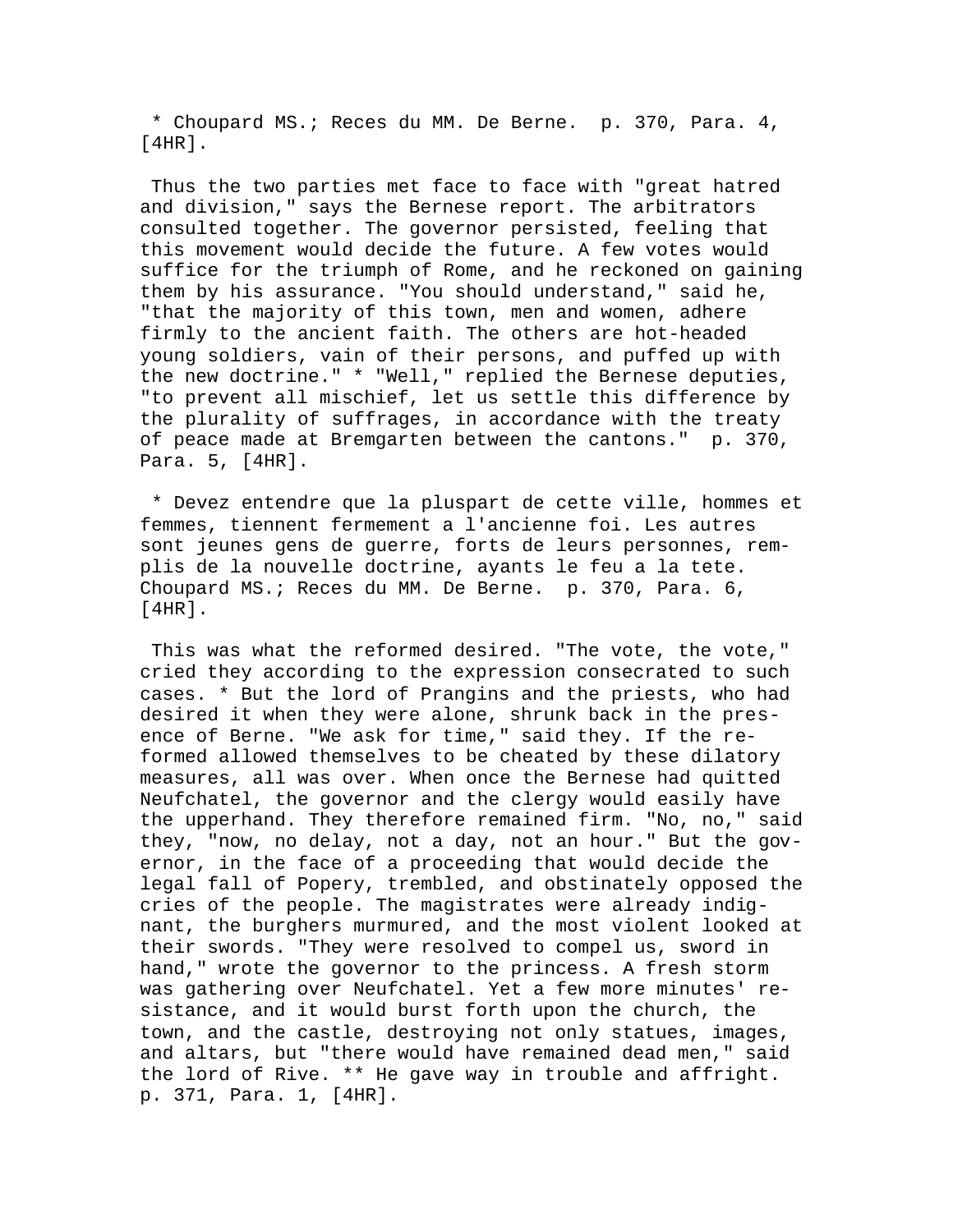\* Le plus, the majority. \*\* The Governor's letter to the Princess. p. 371, Para. 2, [4HR].

 At the news of this concession, the partisans of Rome saw all their danger. They conferred, they concerted their measures, and in an instant their resolution was taken: they were resolved to fight. \* "My lord," said they, turning to M. de Rive, and touching the hilt of their swords, "all of us who adhere to the holy sacrament are resolved to die martyrs for our holy faith." \*\* This demonstration did not escape the notice of the young soldiers who had returned from the Genevese war. One minute more and the swords would have been drawn, and the platform changed into a battlefield. p. 371, Para. 3, [4HR].

 \* Ibid. \*\* The Governor's letter to the Princess. p. 371, Para. 4, [4HR].

 Monseigneur de Prangins, more wily than orthodox, shuddered at the thought. "I cannot suffer it," said he to the most violent of his party; "such an enterprise would forfeit my mistress's state and lordship." \* "I consent," said he to the Bernese, "to take the votes, with reserve nevertheless of the sovereignty, rights, and lordship of Madame." "And we," replied the townspeople, "with the reserve of our liberties and privileges." p. 372, Para. 1, [4HR].

\* Ibid. p. 372, Para. 2, [4HR].

 The Romanists, seeing the political power they had invoked now failing them, felt that all was lost. They will save their honor at least in this great shipwreck; they will subscribe their names, that posterity may know who had remained faithful to Rome. These proud supporters of the hierarchy advanced towards the governor; tears coursed down their rough cheeks, betraying thus their stifled anger. They wrote their signatures as witnesses at the foot of the solemn testament that Popery was now drawing up on Neufchatel, in the presence of the Bernese deputies. They then asked, with tears in their eyes, "that the names and surnames of the good and of the perverse should be written in perpetual memory, and declared that they were still good and faithful burghers of Madame, and would do her service unto death." \* p. 372, Para. 3, [4HR].

\* Alors iceux dirent en pleurant que les noms et les sur-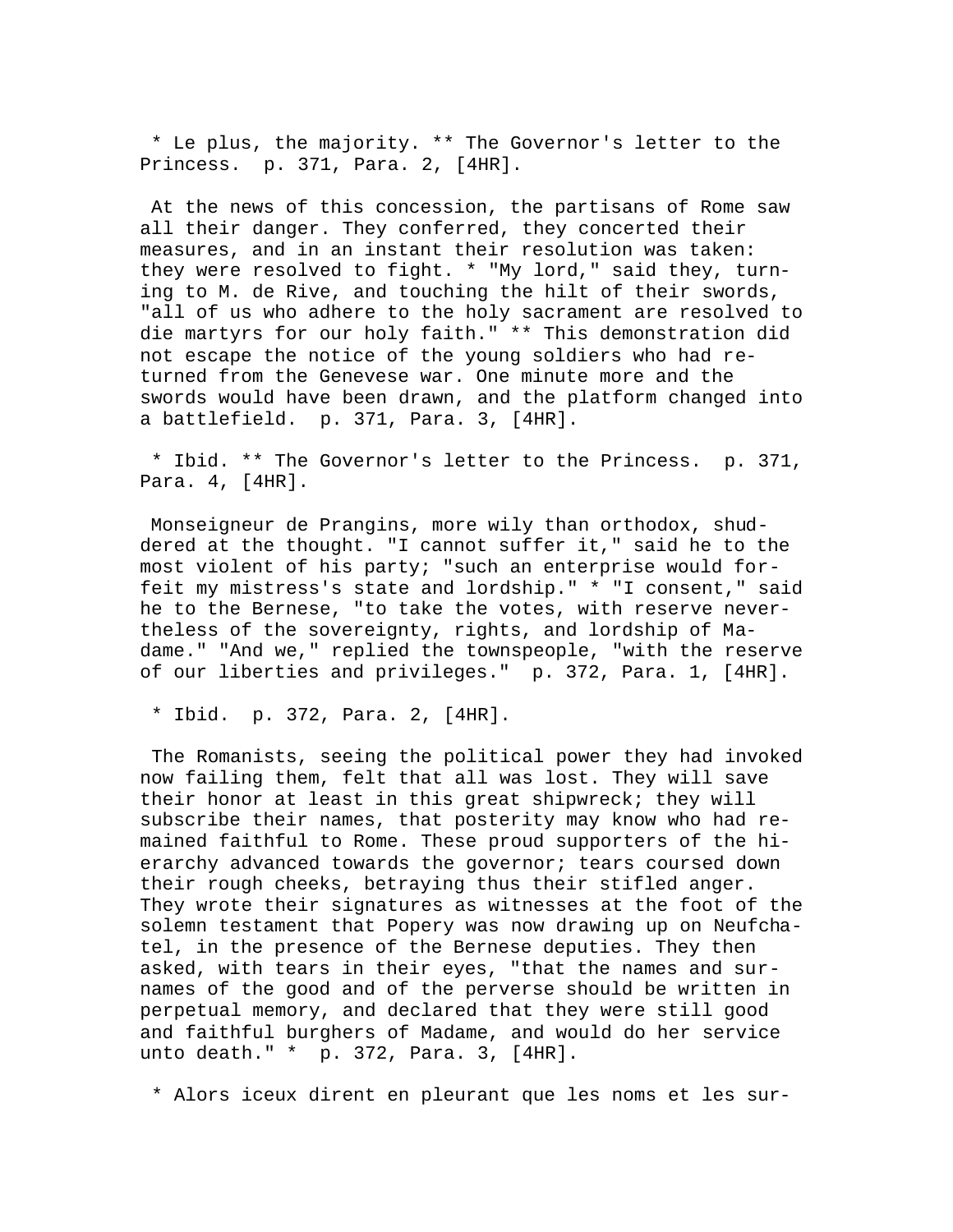mons des bons et des pervers fussent ecrits en perpetuelle memoire, et qu'ils protestoient etre bons et fideles bourgeois de Madame, et lui faire service jusqu'a la mort. p. 372, Para. 4, [4HR].

 The reformed burgesses were convinced that it was only by frankly bearing testimony to their religious conviction that they could discharge their duty before God, their sovereign, and their fellow-citizens. So that the Catholics had scarcely protested their fidelity towards their lady, when, turning towards the governor, the reformed cried out: "We say the same in every other thing in which it shall please our Mistress to command us, save and except the evangelical faith, in which we will live and die." \* p. 372, Para. 5, [4HR].

 \* Governor's letter. Nous disons le semblable en toute autre chose ou il plaira a Madame nous commander, sauf et reserve icelle foi evangelique, dans laquelle nous voulons vivre et mourir. p. 372, Para. 6, [4HR].

 Everything was then prepared for taking the votes. The church of Our Lady was opened, and the two parties advanced between the shattered altars, torn pictures, mutilated statues, and all those ruins of Popery, which clearly foretold to its partisans the last and irrevocable defeat it was about to undergo. The three lords of Berne took their station beside the governor as arbitrators of the proceedings and presidents of the assembly, and the voting began. p. 373, Para. 1, [4HR].

 George de Rive, notwithstanding the despondency of his friends, was not altogether without hope. All the partisans of the ancient worship in Neufchatel had been forewarned; and but a few days previously the reformed themselves, by refusing a poll, had acknowledged the numerical superiority of their adversaries. But the friends of the gospel in Neufchatel had a courage and a hope that seemed to repose on a firmer basis. Were they not the victorious party, and could they be vanquished in the midst of their triumph? p. 373, Para. 2, [4HR].

 The two parties, however, moved forward, confounded with one another, and each man gave his vote in silence. They counted each other: the result appeared uncertain; fear froze each party by turns. At length the majority seemed to declare itself; they took out the votes, the result was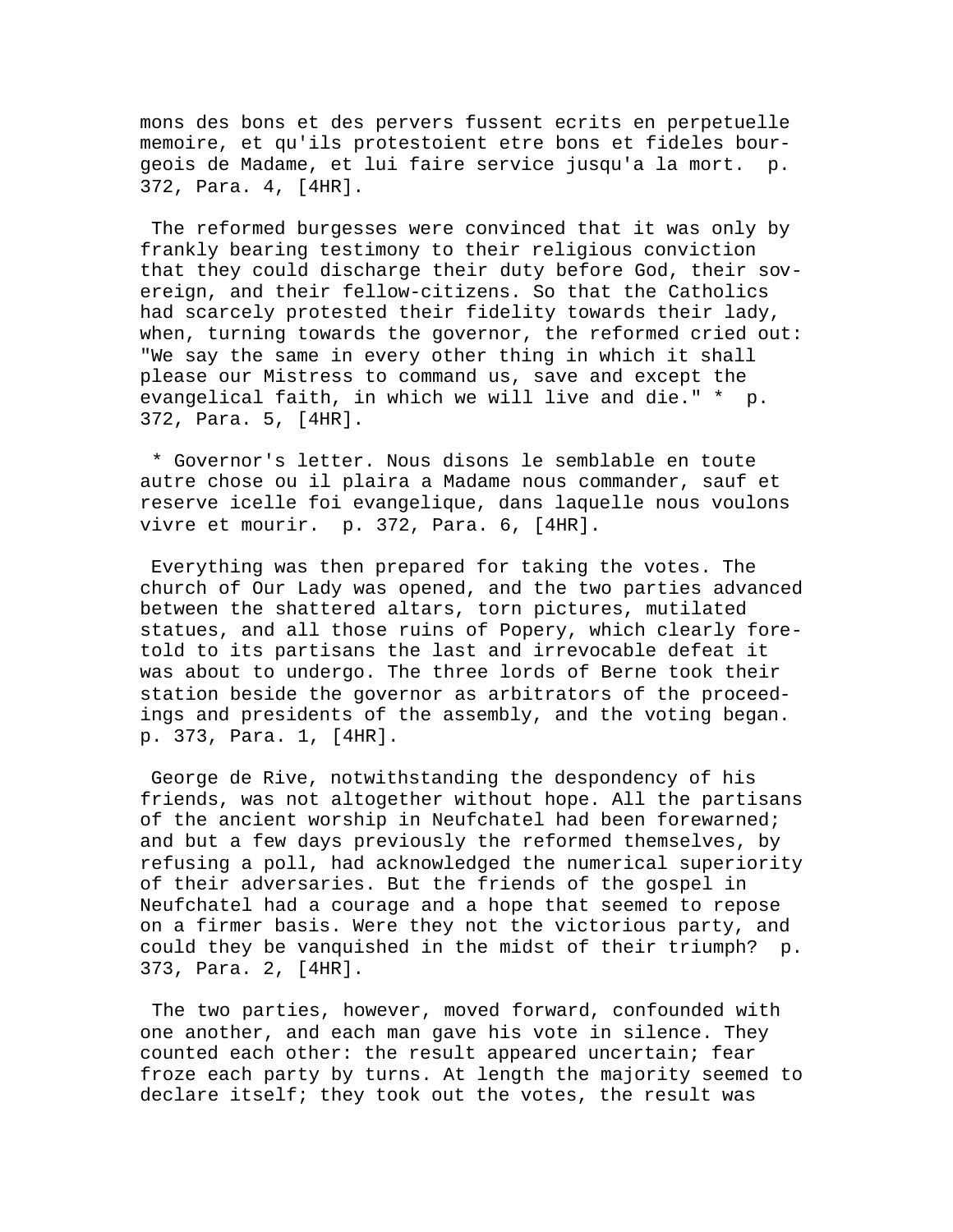proclaimed. A majority of eighteen voices gave the victory to the Reformation, and the last blow to the Papacy. p. 373, Para. 3, [4HR].

 The Bernese lords immediately hastened to profit by this advantage. "Live henceforth," said they, "in good understanding with one another; let the mass be no longer celebrated; let no injury be done to the priests; and pay to your Lady, or to whomever they may be justly due, all tithes, quit-rent, cense, and revenues." These different points were proclaimed by the assembly, and a report was immediately drawn up, to which the deputies, the governors, and the magistrates of the city of Neufchatel affixed their respective seals. \* p. 373, Para. 4, [4HR].

 \* Reces de MM. De Berne, MS. Et que l'on paie a Madame ou a qui il sera du justement dimes, cens, rentes et revenus. p. 373, Para. 5, [4HR].

 Farel did not appear in all this business: one might have said that the reformer was not at Neufchatel: the citizens appealed only to the word of God; and the governor himself, in his long report to the princess, does not once mention him. It was the apostles of our Lord, St. Peter, St. John, St. Paul, and St. James, who by their divine writings reestablished the true foundations of the church in the midst of the people of Neufchatel. The word of God was the law of the prudhommes. In vain will the Roman church say, "But these very Scriptures, it is I who give them to you; you cannot therefore believe in them without believing in me." It is not from the church of Rome that the Protestant church receives the Bible. Protestantism has always existed in the church. It has existed alone in every place where men have been engaged in the study of the holy Scriptures, of their divine origin, of their interpretation, and in their dissemination. The Protestantism of the sixteenth century received the Bible from the Protestantism of every age. When Rome speaks of the hierarchy, she is on her own ground: as soon as she speaks of the Scriptures, she is on ours. If Farel had been put forward in Neufchatel, he would not perhaps have been able to stand against the pope; but the word of Christ alone was concerned, and Rome must fall before Jesus. p. 374, Para. 1, [4HR].

 Thus terminated, by a mutual contract, that day at first so threatening. If the reformed had sacrificed any of their convictions to a false peace, disorder would have been per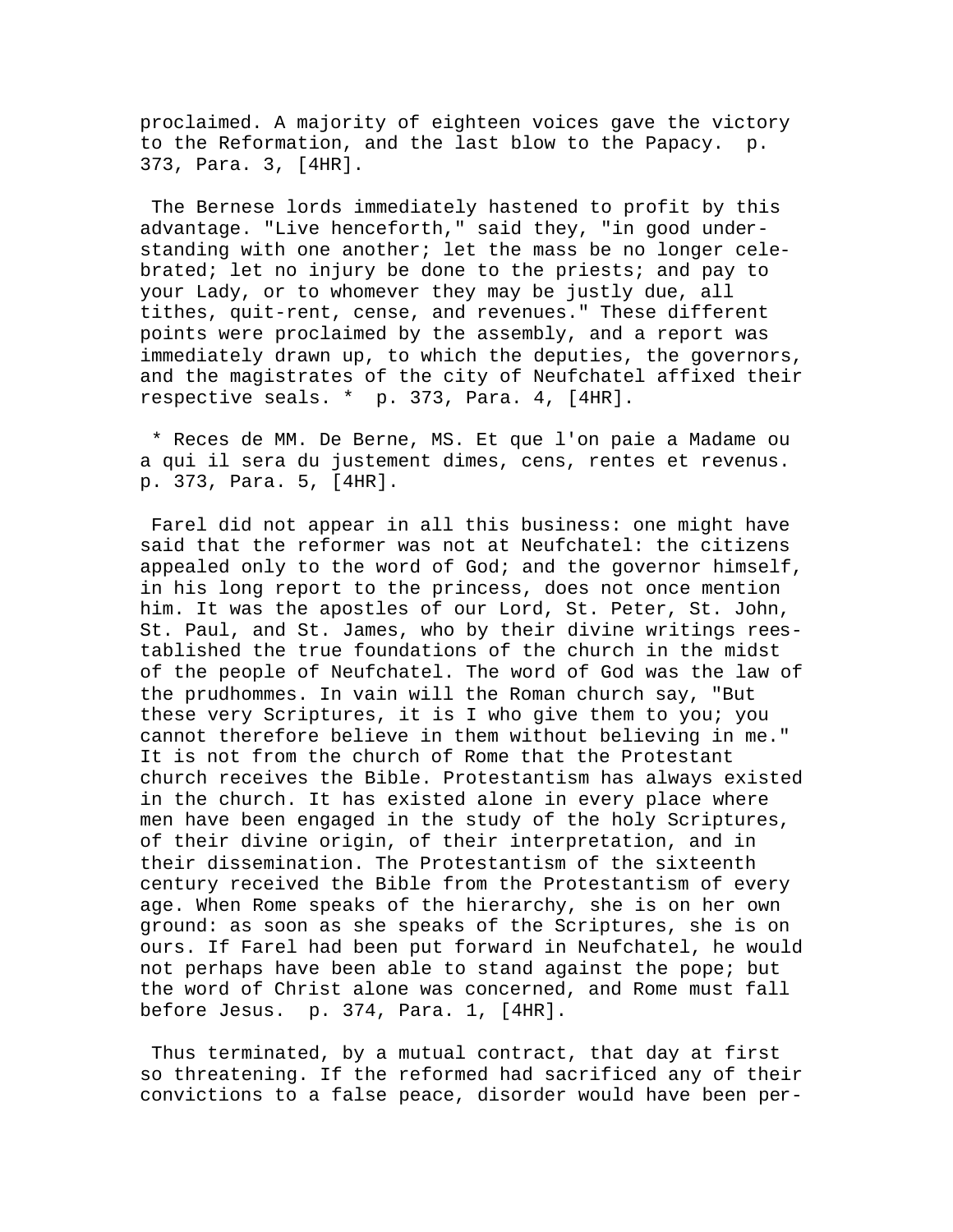petuated in Neufchatel. A bold manifestation of the truth, and the inevitable shocks that accompanied it, far from destroying society, preserved it. This manifestation is the wind that lifts the vessel from the rocks and brings it into the harbor. p. 374, Para. 2, [4HR].

 The Lord of Prangins felt that, between fellow-citizens, "it is better to touch one another, even if it be by collision, than to avoid each other continually." The free explanation that had taken place had rendered the opposition of the two parties less irritating. "I give my promise," said the governor, "to undertake nothing against the vote of this day, for I am myself a witness that it has been honest, upright, without danger, and without coercion." \* p. 374, Para. 3, [4HR].

 \* Ungefahrlich, ungezwringen, aufrecht und redlich Berne to the Governor, Dec. 17, 1530. p. 374, Para. 4, [4HR].

 It was necessary to dispose of the spoils of the vanquished party: the governor opened the castle to them. Thither were transported the relics, the ornaments of the altars, the church papers, and even the organ; and the mass, expelled from the city, was there mournfully chanted every day. p. 375, Para. 1, [4HR].

 All the ornaments, however, did not take this road. Some days after, as two citizens, named Fauche and Sauge, were going out together to their vineyards, they passed a little chapel, in which the latter had set up a wooden figure of St. John. He said to his companion, "There is an image I shall heat my stove with tomorrow." And, in fact, as he returned, he carried away the saint and laid it down in front of his house. p. 375, Para. 2, [4HR].

 The next morning he took the image and put it on the fire. Immediately a horrible explosion spread dismay through this humble family. The trembling Fauche doubted not that it was a miracle of the saint, and hastened to return to the mass. In vain did his neighbor Sauge protest to him upon oath that, during the night, he had made a hole in the statue, filled it with gunpowder, and closed it up again. Fauche would listen to nothing, and resolved to flee from the vengeance of the saints. He went and settled with his family at Morteau in Franche Comte. \* Such are the miracles upon which the divinity of Rome reposes. p. 375, Para. 3, [4HR].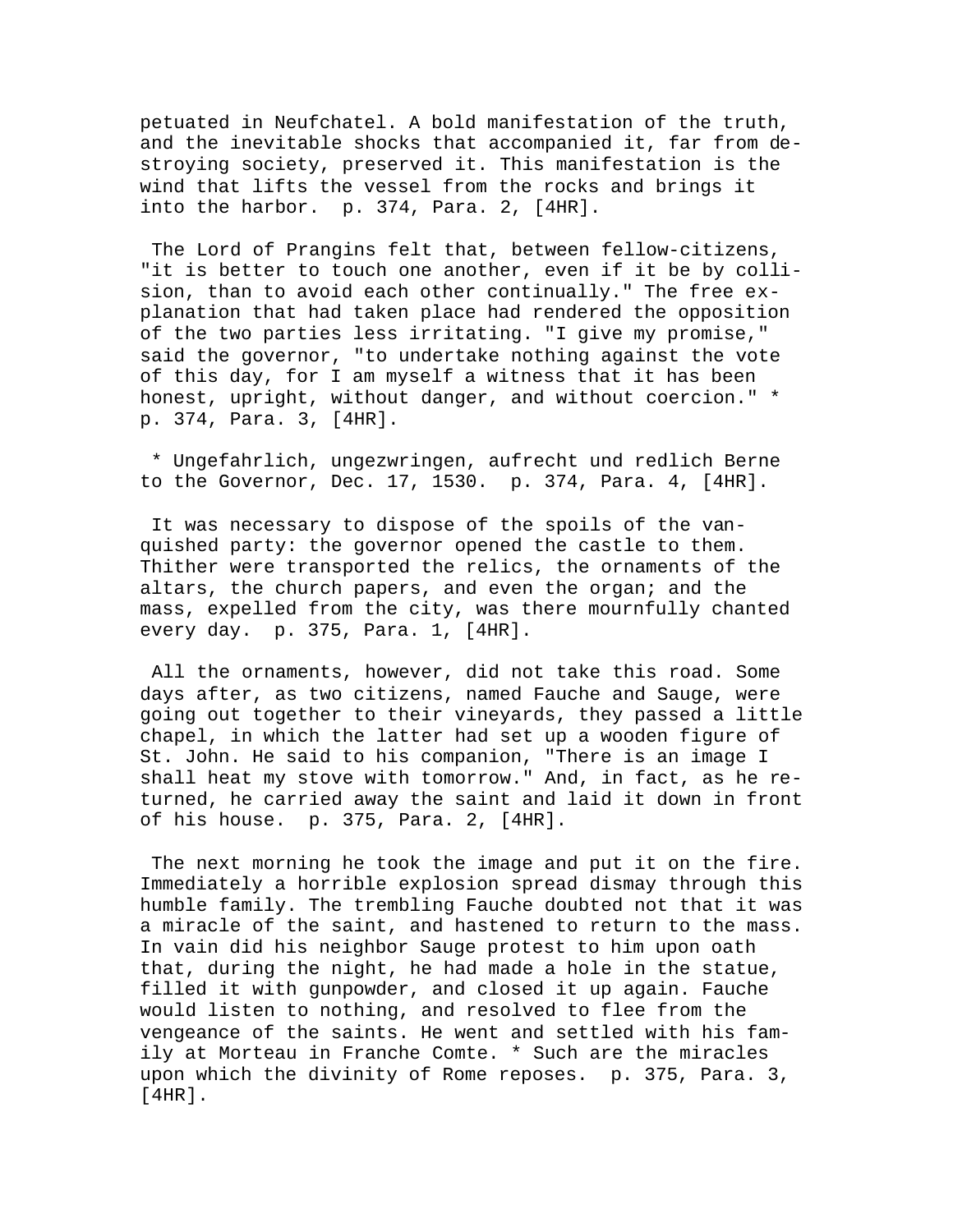\* Boyve Annals, MS. p. 375, Para. 4, [4HR].

 By degrees everything became settled: some of the canons, as Jacques Baillod, William de Pury, and Benedict Chambrier, embraced the Reformation. Others were recommended by the governor to the priory of Motiers, in the Val de Travers; and, in the middle of November, at the time when the winds began to rage among the mountains, several canons, surrounded by a few singing-boys, sad relics of the ancient, powerful, rich, voluptuous, and haughty chapter of Neufchatel, painfully climbed the gorges of the Jura, and went to conceal in these lofty and picturesque valleys the disgrace of a defeat, which their long disorders and their insupportable tyranny had but too justly provoked. p. 375, Para. 5, [4HR].

 During this time the new worship was organized. In room of the high-altar were substituted two marble tables to receive the bread and wine; and the word of God was preached from a pulpit stripped of every ornament. The pre-eminence of the word, which characterizes the evangelical worship, replaced in the church of Neufchatel the pre-eminence of the sacrament, which characterizes Popery. Towards the end of the second century, Rome, that ancient metropolis of all religions, after having welcomed the Christian worship in its primitive purity, had gradually transformed it into mysteries; a magic power had been ascribed to certain forms; and the reign of the sacrifice offered by the priest had succeeded to the reign of the word of God. The preaching of Farel had restored the word to the rights which belonged to it; and those vaulted roofs, which the piety of count Ulric II had, on his return from Jerusalem, dedicated to the worship of the Virgin, served at last, after four centuries, to nourish the faithful, as in the time of the apostles, "in the words of faith and of good doctrine." 1 Timothy 4:6. p. 376, Para. 1, [4HR].

 CHAPTER 9 --- Reaction preparing -- Failure of the plot -- Farel in Valangin and near the lake -- De Bely at Fontaine -- Farel's sufferings -- Marcourt at Valangin -- Disgraceful expedient -- Vengeance -- The reform established -- French Switzerland characterized -- Gathering tempest. p. 377, Para. 1, [4HR].

 The convention, drawn up under the mediation of Berne, stipulated that "the change should take place only in the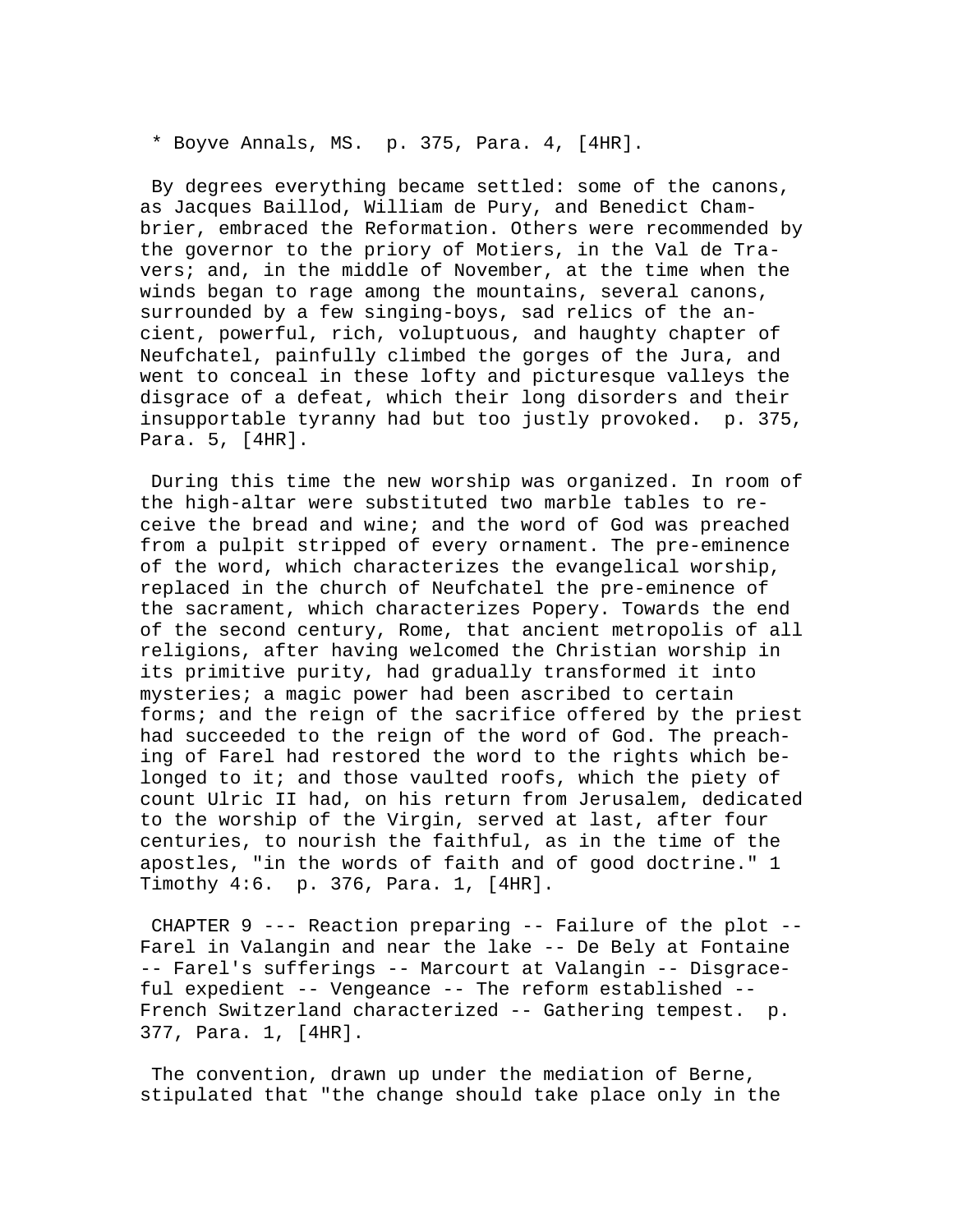city and parish of Neufchatel." Must the rest of the country remain in darkness? This was not Farel's wish, and the zeal of the citizens, in its first fervor, effectually seconded him. They visited the surrounding villages, exhorting some, combating others. Those who were compelled to labor with their hands during the day went thither at night. "Now, I am informed," writes the governor to the princess, "that they are working at a reformation night and day." p. 377, Para. 2, [4HR].

 George de Rive, in alarm, convoked the magistrates of all the districts in the earldom. These good folks believed that their consciences, as well as their places, depended upon Madame de Longueville. Affrighted at the thought of freely receiving a new conviction from the word of God, they were quite ready to accept it from the countess as they would a new impost; a sad helotism, in which religion springs from the soil, instead of descending from heaven. "We desire to live and die under the protection of our lady," said the magistrates to the Lord of Rive, "without changing the ancient faith, until it be so ordered by her." \* Rome, even after her fall, could not receive a deeper insult. p. 377, Para. 3, [4HR].

 \* Choupard MS. Nous voulons vivre et mourir sous la protection de Madame, sans changer l'ancienne foi, jusqu' d te que par elle en soit ordonnt. p. 377, Para. 4, [4HR].

 These assurances of fidelity and the absence of the Bernese restored De Rive's confidence, and he secretly prepared a reaction among the nobles and the lower classes. There is in every historical catastrophe, in the fall of great establishments, and in the spectacle of their ruins, something which excites and improves the mind. This was what happened at the period in question. Some were more zealous for Popery after its fall than in its day of power. The clergy gliding into the houses said mass to a few friends mysteriously called together around a temporary altar. If a child was born, the priest noiselessly arrived, breathed on the infant, made the sign of the cross on its forehead and breast, and baptized \* it according to the Roman ritual. \*\* Thus they were rebuilding in secret what had been overthrown in the light of day. At length a counterrevolution was agreed upon; and Christmas-day was selected for the restoration of Roman-catholicism. While the Christians' songs of joy should be rising to heaven, the partisans of Rome were to rush into the church, expel the he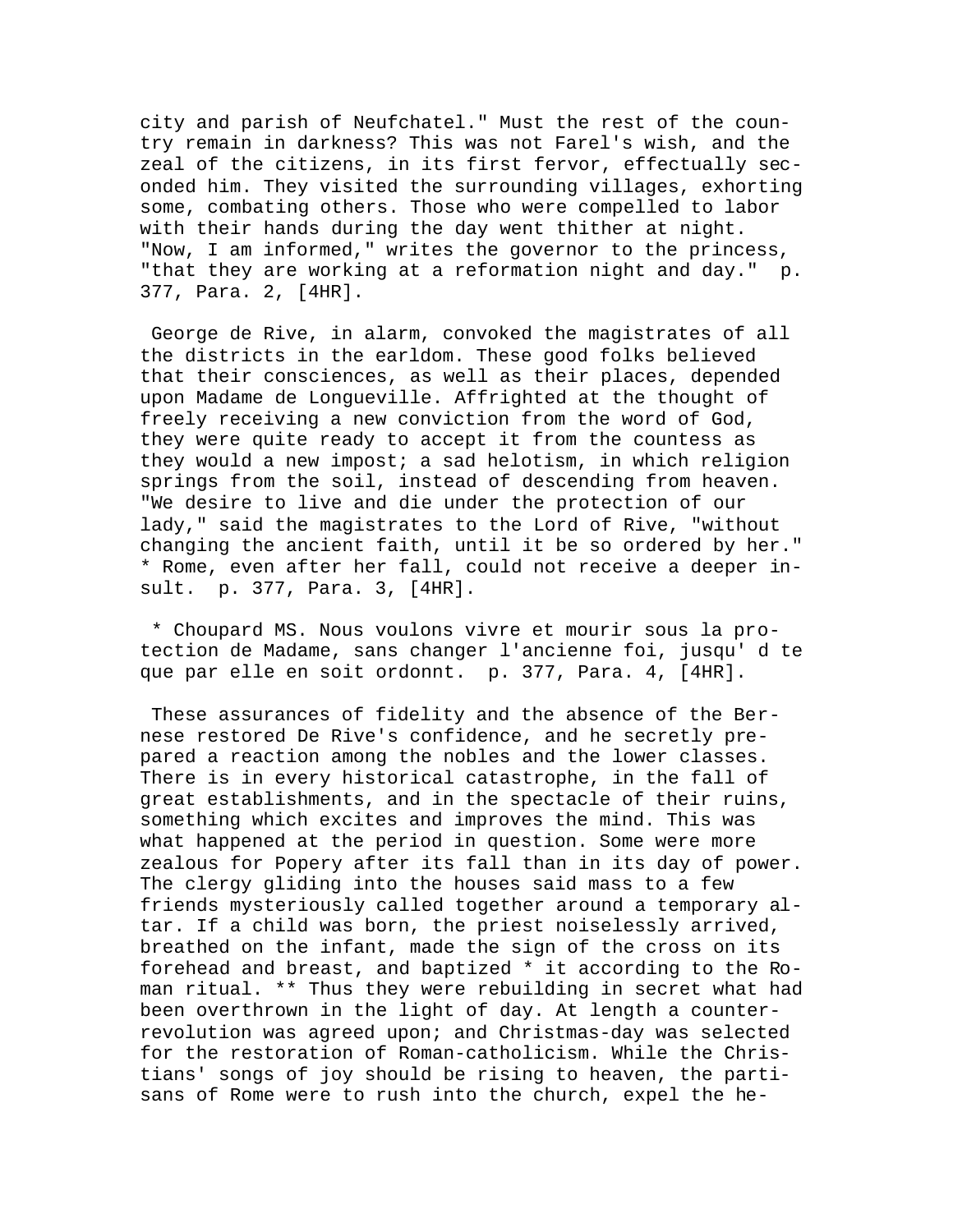retical assembly, overthrow the pulpit and the holy table, restore the images, and celebrate the mass in triumph. Such was the plan of the Neufchatelan vespers. \*\*\* p. 377, Para. 5, [4HR].

 \* See Vol. 1. p. 151. bot. \*\* Berne to Neufchatel, Dec. 17. \*\*\* Berne to the Governor, Dec. 23. p. 377, Para. 6, [4HR].

 The plot got wind. Deputies from Berne arrived at Neufchatel on the very eve of the festival. "You must see to this," said they to the governor: "if the reformed are attacked, we, their co-burghers, will protect them with all our power." The conspirators laid down their arms, and the Christmas hymns were not disturbed. p. 378, Para. 1, [4HR].

 This signal deliverance augmented the devotion and zeal of the friends of the gospel. Already Emer Beynon of Serriere, where Farel had one day landed from a small boat, ascending the pulpit, had said to his parishioners: "If I have been a good priest, I desire by the grace of God to be a still better pastor." It was necessary for these words to be heard from every pulpit. Farel recommenced a career of labors, fatigues, and struggles, which the actions of the apostles and missionaries alone can equal. p. 378, Para. 2, [4HR].

 Towards the end of the year 1530, he crossed the mountain in the middle of winter, entered the church of Valangin, went into the pulpit, and began to preach at the very moment that Guillemette de Vergy was coming to mass. She endeavored to shut the reformer's mouth, but in vain, and the aged and noble dowager retired precipitately saying: "I do not think this is according to the old gospels; if there are any new ones that encourage it, I am quite amazed." \* The people of Valangin embraced the gospel. The affrighted lieutenant ran to Neufchatel, thence to Berne, and on the 11th of February 1531 laid his complaint before the council; but all was useless. "Why," said their excellencies of Berne to him, "why should you disturb the water of the river? let it flow freely on." p. 378, Para. 3, [4HR].

 \* Chambrier, Hist. De Neufchatel et Valangin, p. 299. Je ne crois pas que ce soit selon les vieux evangiles; s'il y en a de nouveaux qui fassent cela faire, j'en suis esbahie. p. 378, Para. 4, [4HR].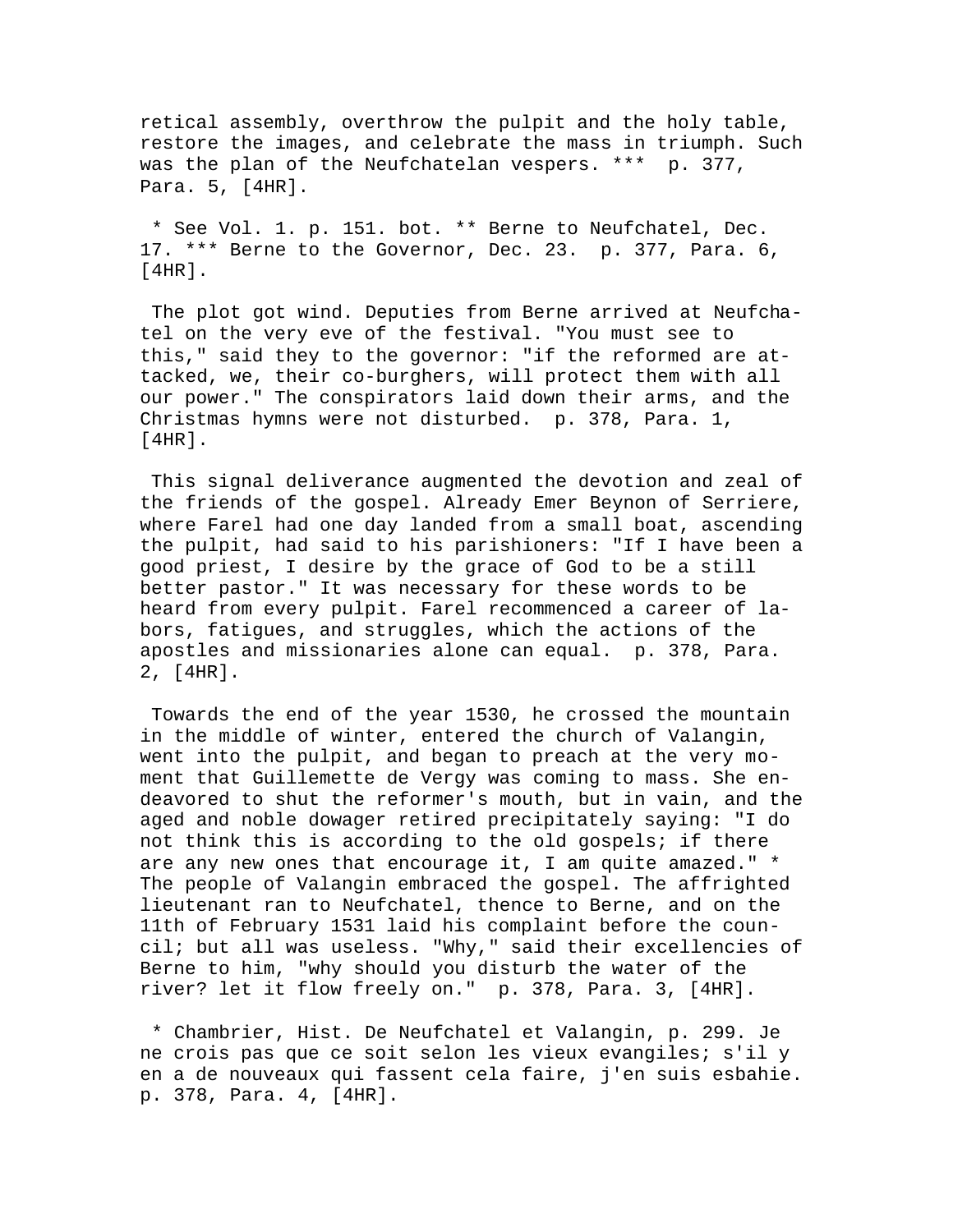Farel immediately turned to the parishes on the slopes between the lake and Mount Jura. At Corcelles a fanatic crowd, well armed and led on by the curate of Neufchatel, rushed into the church where the minister was preaching, and he did not escape without a wound. At Bevay, the abbot John of Livron and his monks collected a numerous body of friends, surrounded the church, and having thus completed the blockade, entered the building, dragged the minister from the pulpit, and drove him out with blows and insults. Each time he reappeared, they pursued him as far as Auvernier with stones and gun-shots. p. 379, Para. 1, [4HR].

 While Farel was thus preaching in the plain, he sent one of his brethren into the valley; it was John de Bely, a man of good family from Crest in Dauphiny. Beyond Valangin, at a little distance from Fontaine, on the left side of the road to Cernier, was a stone that remains to this day. Here in the open air, as if in a magnificent temple, this herald of the gospel began to proclaim salvation by grace. \* Before him stretched the declivity of Chaumont, dotted with the pretty villages of Fenin, Villars, Sole, and Savagnier, and beyond, where the mountains fell away, might be seen the distant and picturesque chain of the Alps. The most zealous of his hearers entreated him to enter the church. He did so; but suddenly the priest and his curate "arrived with great noise." They proceeded to the pulpit, dragged Bely down; and then turning to the women and young persons of the place, "excited them to beat him and drive him away." \*\* p. 379, Para. 2, [4HR].

 \* It does not appear that Bely could have stood and preached on this stone, as is generally said, unless what now remains is but a fragment of the original. \*\* MS. AA. In the Choupard MS. p. 379, Para. 3, [4HR].

 John de Bely returned to Neufchatel, hooted and bruised, like his friend after the affair at Valangin; but these evangelists followed the traces of the Apostle Paul, whom neither whips nor scourges could arrest. 2 Corinthians 11:24, 25. De Bely often returned to Fontaine. The mass was abolished erelong in this village; Bely was its pastor for twenty-seven years; his descendants have more than once exercised the ministry there, and now they form the most numerous family of agriculturists in the place. p. 380, Para. 1, [4HR].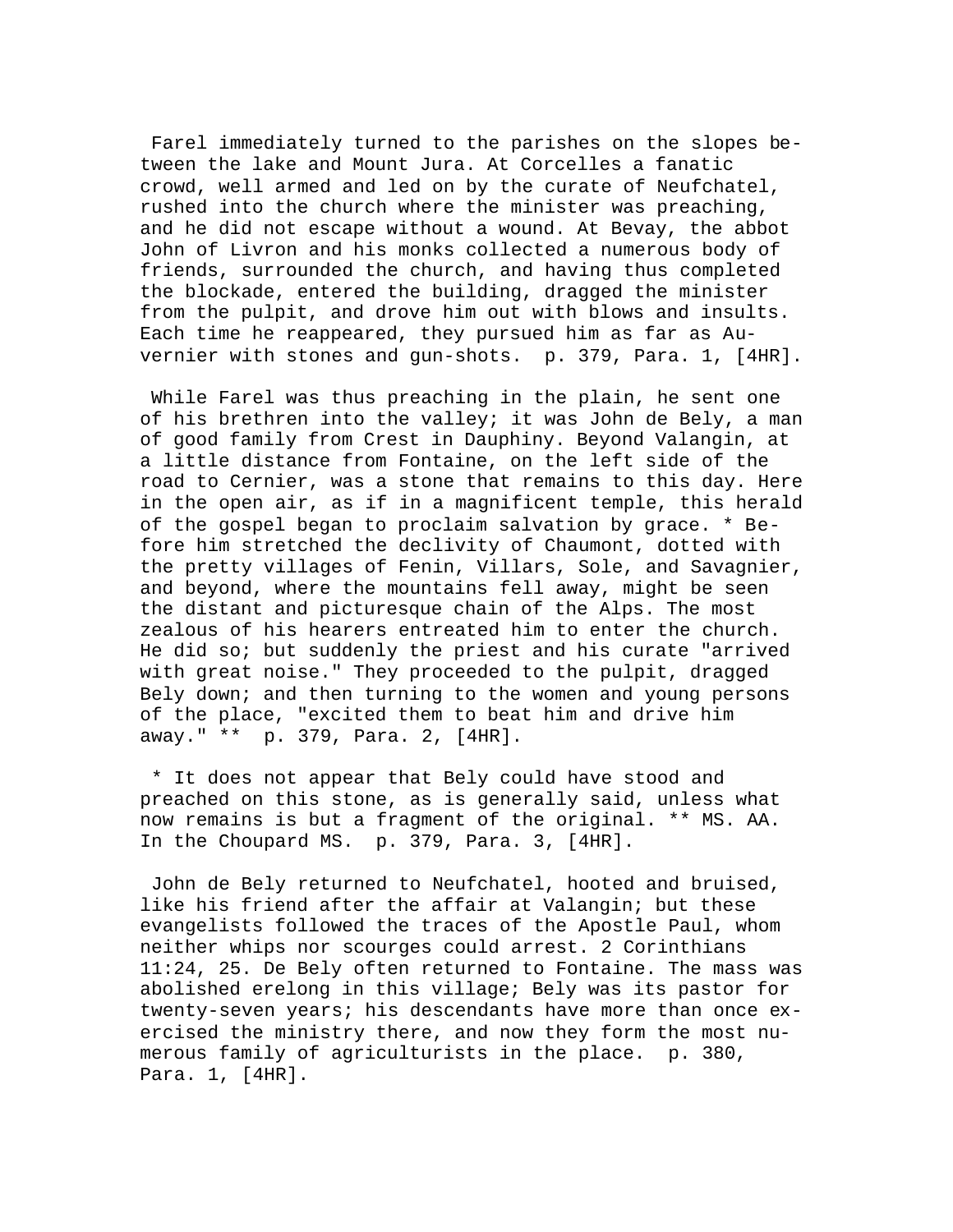Farel, after evangelizing the shores of the lake to the south of Neufchatel, had gone to the north and preached at St. Blaise. The populace, stirred up by the priests and the lieutenant, had fallen upon him, and Farel escaped from their hands, severely beaten, spitting blood, and scarcely to be recognized. His friends had thrown him hurriedly into a boat, and conveyed him to Morat, where his wounds detained him for some time. \* p. 380, Para. 2, [4HR].

 \* De Perrot. L'eglise et la Reformation, 2. 233. p. 380, Para. 3, [4HR].

 At the report of this violence the reformed Neufchatelans felt their blood boil. If the lieutenant, the priest, and his flock have bruised the body of Christ's servant, which is truly the altar of the living God, why should they spare dead idols? Immediately they rush to St. Blaise, throw down the images, and do the same at the abbey of Fontaine-Andre, a sanctuary of the ancient worship. p. 380, Para. 4, [4HR].

 The images still existed at Valangin, but their last hour was about to strike. A Frenchman, Anthony Marcourt, had been nominated pastor of Neufchatel. Treading in Farel's footsteps, he repaired with a few of the citizens to Valangin on the 14th of June, a great holiday in that town. \* Scarcely had they arrived when a numerous crowd pressed around the minister, listening to his words. The canons, who were on the watch in their houses, and Madame de Vergy and M. de Bellegarde from their towers, sought how they could make a diversion against this heretical preaching? They could not employ force because of Berne. They had recourse to a brutal expedient, worthy of the darkest days of Popery, and which, by insulting the minister, might divert, they imagined, the attention of the people, and change it into shouts and laughter. A canon, \*\* assisted by the countess's coachman, went to the stables and took thence two animals, which they led to the spot where Marcourt was preaching. We will throw a veil over this scene: it is one of those disgraceful subjects that the pen of history refuses to transcribe. \*\*\* But never did punishment follow closer upon crime. The conscience of the hearers was aroused at the sight of this infamous spectacle. The torrent, that such a proceeding was intended to check, rushed out of its channel. The indignant people, undertaking the defense of that religion which their opponents had wished to insult, entered the church like an avenging wave; the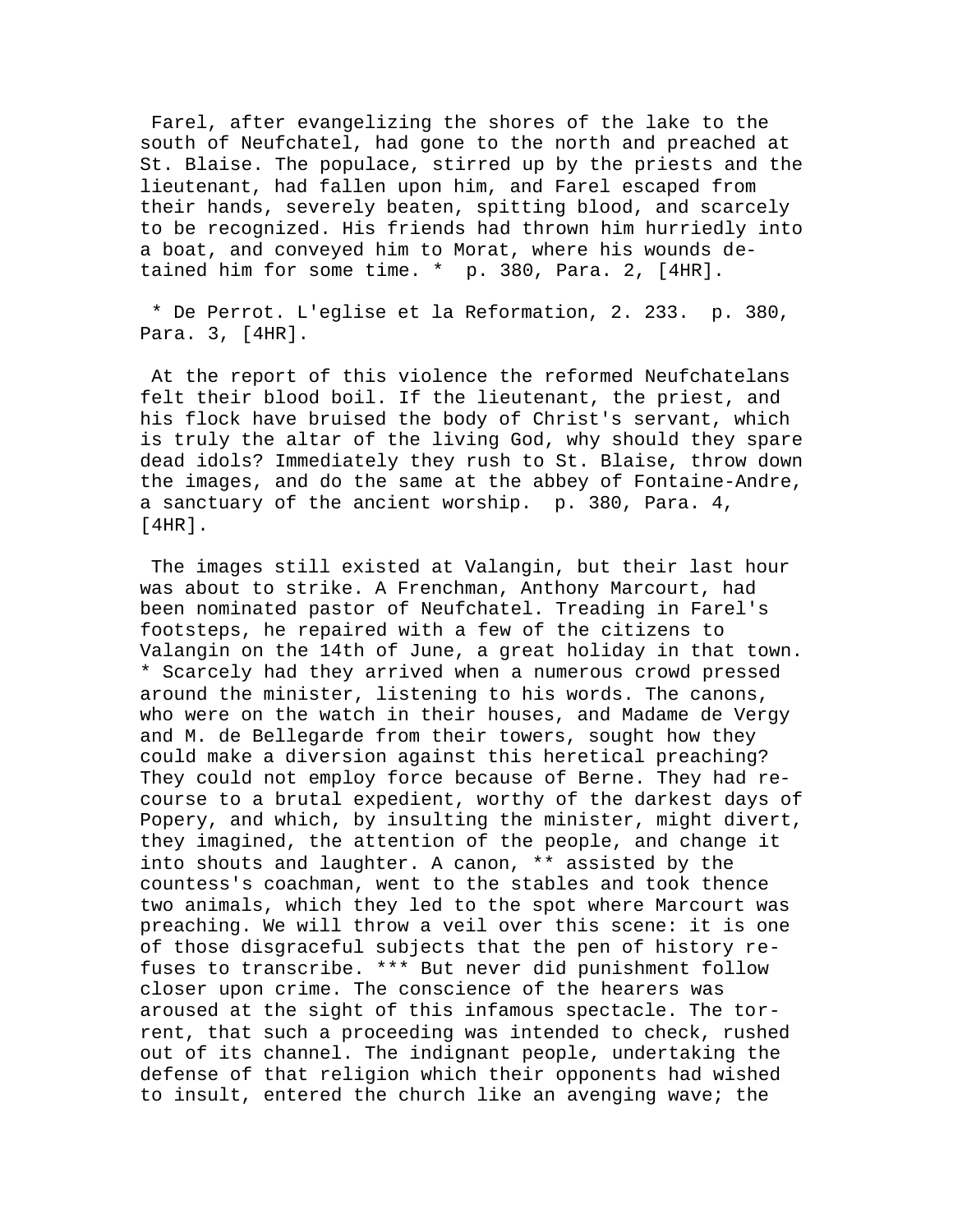ancient windows were broken, the shields of the lords were demolished, the relics scattered about, the books torn, the images thrown down, and the altar overturned. But this was not enough: the popular wave, after sweeping out the church, flowed back again, and dashed against the canons' houses. Their inhabitants fled in consternation into the forests, and everything was destroyed in their dwellings. p. 380, Para. 5, [4HR].

 \* This incident is generally attributed to Farel, but Choupard, following an older manuscript, says, le ministre de Neufchatel, by which title he always means Marcourt and never Farel. \*\* Some historians say "the coachman of the countess;" but Choupard, on three different occasions, writes a canon. The latter is no doubt more revolting; but there is nothing incredible in it. \*\*\* De equo admissario loquitur qui equam init. p. 380, Para. 6, [4HR].

 Guillemette de Vergy and M. de Bellegarde, agitated and trembling behind their battlements, repented, but too late, of their monstrous expedient. They were the only ones who had not yet felt the popular vengeance. Their restless eyes watched the motions of the indignant townspeople. The work is completed: the last house is sacked. The burghers consult together. O horror, they turn towards the castle, they ascend the hill, they draw near. Is then the abode of the noble counts of Arberg about to be laid waste? But no. "We come," said the delegates standing near the gate of the castle, "we are come to demand justice for the outrage committed against religion and its minister." They are permitted to enter, and the trembling countess orders the poor wretches to be punished who had acted solely by her orders. But at the same time she sends deputies to Berne, complaining of the "great insults that had been offered her." \* Berne declared that the reformed should pay for the damage; but that the countess should grant them the free exercise of their worship. Jacques Veluzat, a native of Champagne, was the first pastor of Valangin. A little later we shall see new struggles at the foot of Mount Jura. p. 382, Para. 1, [4HR].

 \* Curate of Bexancenet's Chronicle. Des grands vituperes qu'on lui avait faits. p. 382, Para. 2, [4HR].

 Thus was the Reformation established at Valangin, as it had been at Neufchatel: the two capitals of these mountains were gained to the gospel. Erelong it received a legal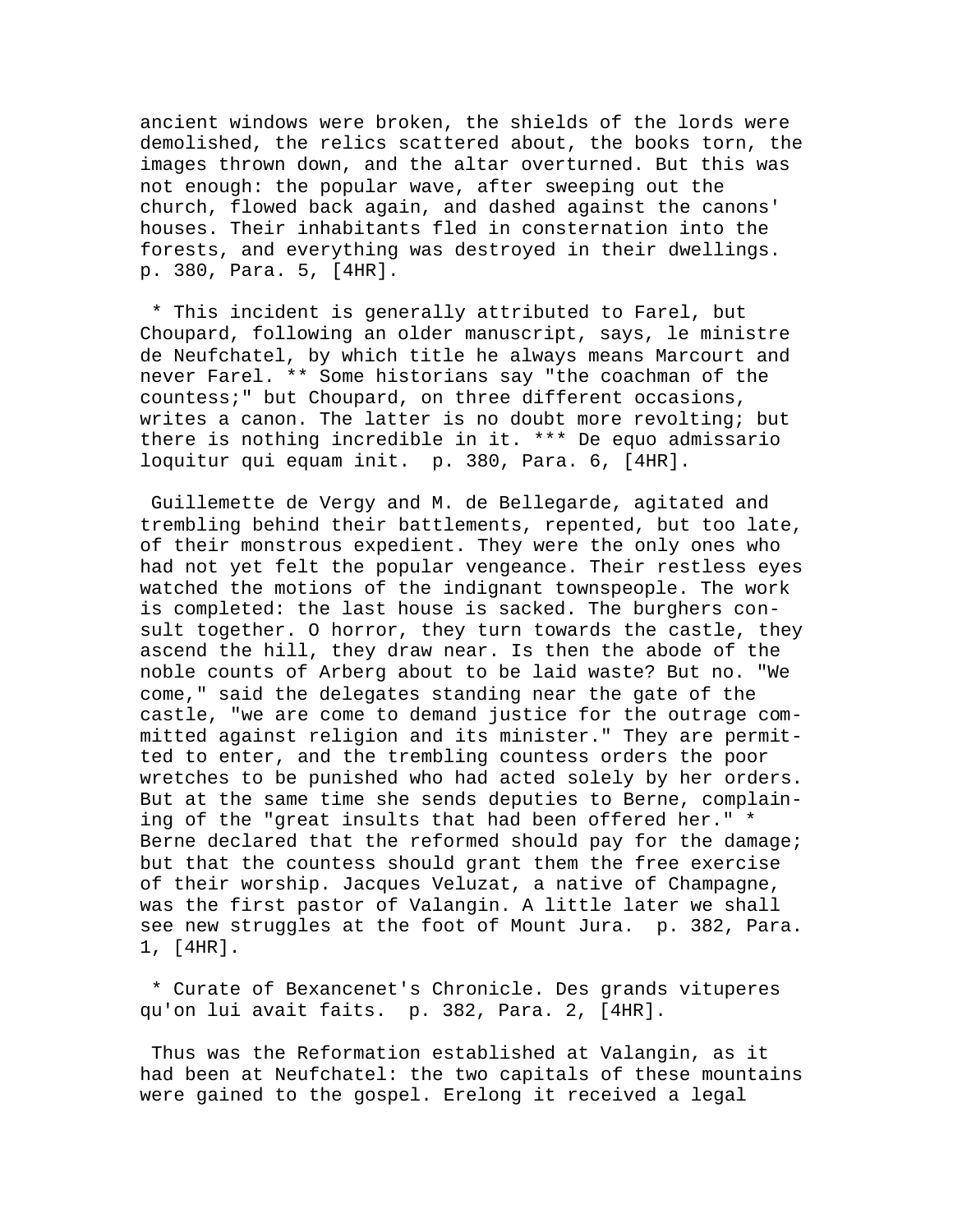sanction. Francis, marquis of Rothelin, son of the Duchess of Longueville, arrived in the principality in March 1531, with the intention of playing on this small theater the part of a Francis I. But he soon found out that there are revolutions which an irresistible hand has accomplished, and that must be submitted to. Rothelin excluded from the estates of the earldom the canons who had hitherto formed the first power, and replaced them by four bannerets and four burgesses. Then, availing himself of the principle that all abandoned property falls to the state, he laid his hands upon their rich heritage, and proclaimed freedom of conscience throughout the whole country. All the necessary forms having been observed with Madame, the politic M. de Rive became reformed also. Such was the support Rome received from the state, to which she had looked for her deliverance. p. 382, Para. 3, [4HR].

 A great energy characterized the Reformation of French Switzerland; and this is shown by the events we have just witnessed. Men have attributed to Farel this distinctive feature of his work; but no man has ever created his own times; it is always, on the contrary, the times that create the man. The greater the epoch, the less do individualities prevail in it. All the good contained in the events we have just related came from that Almighty Spirit, of which the strongest men are but weak instruments. All the evil proceeded from the character of the people; and, indeed, it was almost always Popery that began these scenes of violence. Farel submitted to the influence of his times, rather than the times received his. A great man may be the personification and the type of the epoch for which God destines him: he is never its creator. p. 383, Para. 1, [4HR].

 But it is time to quit the Jura and its beautiful valleys, brightened by the vernal sun, to direct our steps towards the Alps of German Switzerland, along which thick clouds and horrible tempests are gathering. The free and courageous people, who dwell there below the eternal glaciers, or on the smiling banks of the lakes, daily assume a fiercer aspect, and the collision threatens to be sudden, violent, and terrible. We have just been witnessing a glorious conquest: a dreadful catastrophe awaits us. p. 383, Para. 2, [4HR].

 Book 16 SWITZERLAND. CATASTROPHE. 1528-1531. p. 385, Para. 1, [4HR].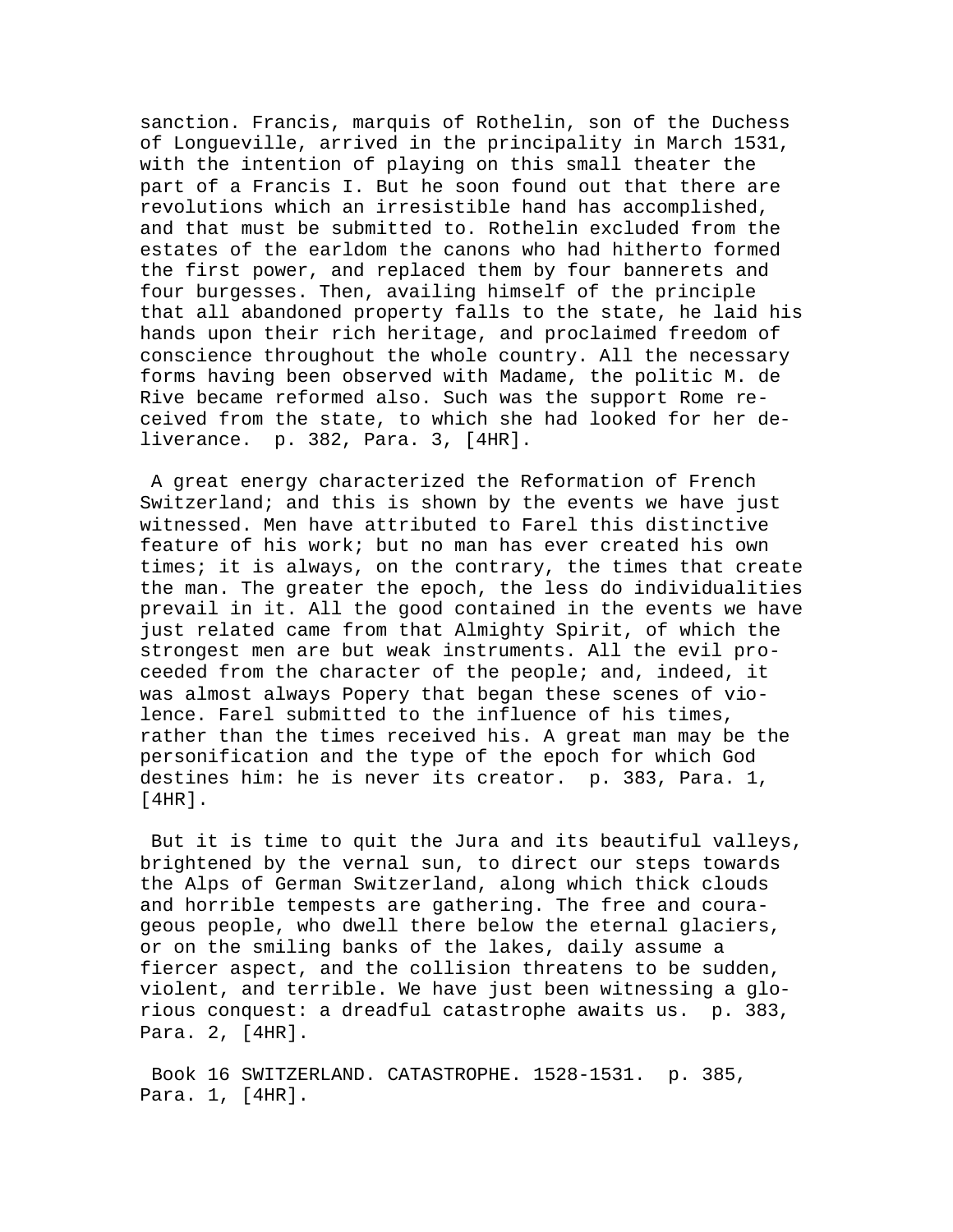CHAPTER 1 --- Two great lessons -- Christian warfare -- Zwingle, pastor, statesman, and general -- His noble character -- Persecutions -- Swiss Catholics seek an alliance with Austria -- Great dissatisfaction -- Deputation to the Forest cantons -- Zwingle's proposal -- Moderation of Berne -- Keyser's martyrdom -- Zwingle and war -- Zwingle's error. p. 385, Para. 2, [4HR].

 It was the will of God that at the very gates of his revived church there should be two great examples to serve as lessons for future generations. Luther and the German Reformation, declining the aid of the temporal power, rejecting the force of arms, and looking for victory only in the confession of truth, were destined to see their faith crowned with the most brilliant success; while Zwingle and the Swiss Reformation, stretching out their hands to the mighty ones of the earth, and grasping the sword, were fated to witness a horrible, cruel, and bloody catastrophe fall upon the word of God, a catastrophe which threatened to engulf the evangelical cause in the most furious whirlpool. God is a jealous God, and gives not his glory to another; he claims to perform his own work himself, and to attain his ends sets other springs in motion than those of a skillful diplomacy. p. 385, Para. 3, [4HR].

 We are far from forgetting that we are called upon to relate facts and not to discuss theories; but there is a principle which the history we are narrating sets forth in capital letters: it is that professed in the gospel, where it says: THE WEAPONS Of OUR WARFARE ARE NOT CARNAL, But MIGHTY THROUGH GOD. In maintaining this truth we do not place ourselves on the ground of any particular school, but on that of universal conscience and of the word of God. p. 385, Para. 4, [4HR].

 Of all carnal support that religion can invoke, there is none more injurious to it than arms and diplomacy. The latter throws it into tortuous ways; the former hurries it into paths of bloodshed; and religion, from whose brow has been torn the double wreath of truth and meekness, presents but a degraded and humiliated countenance that no person can, that no person desires to recognize. p. 386, Para. 1, [4HR].

 It was the very extension of the reform in Switzerland that exposed it to the dangers under which it sunk. So long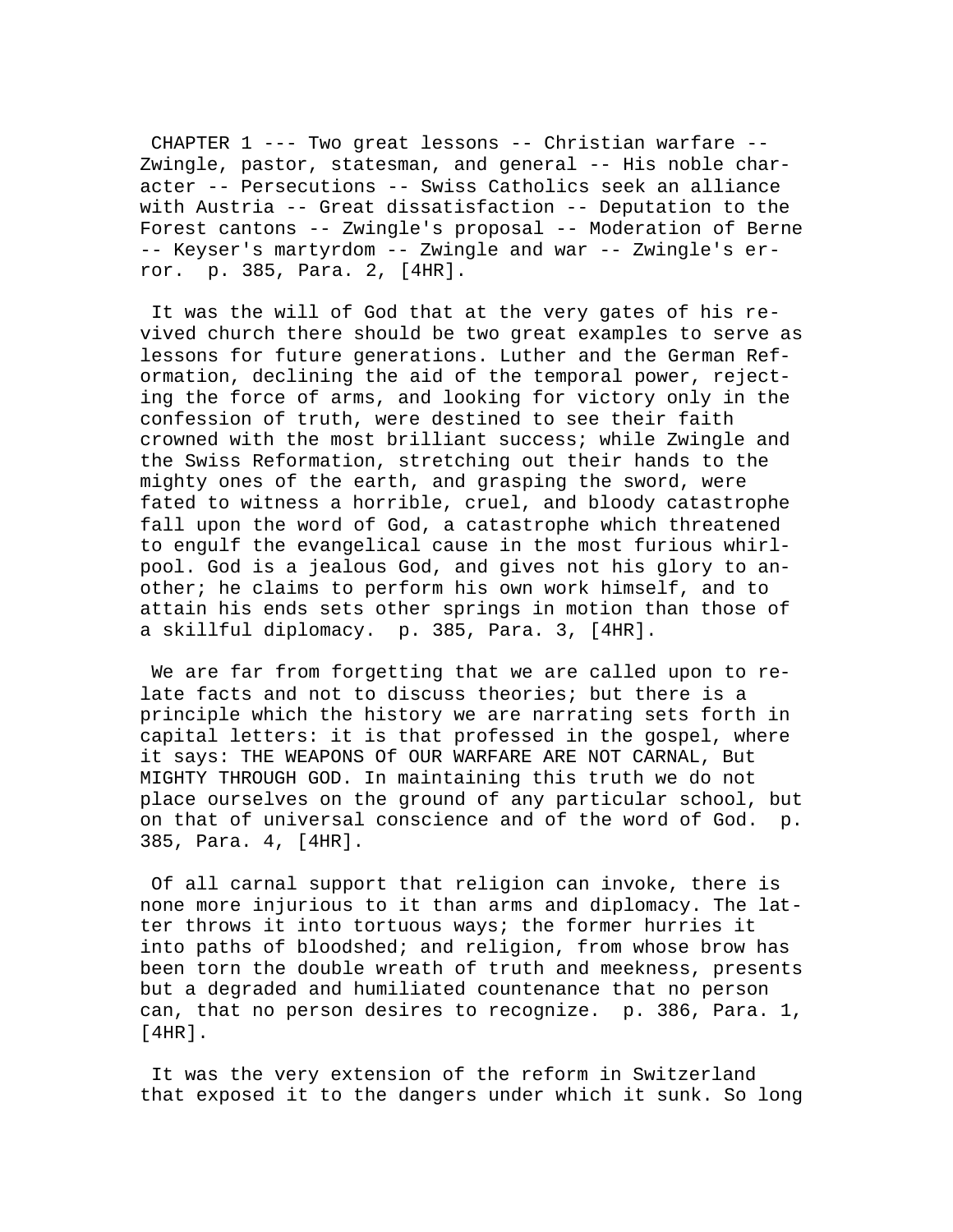as it was concentrated at Zurich, it continued a religious matter; but when it had gained Berne, Basle, Schaffhausen, St. Gall, Glaris, Appenzell, and numerous bailiwicks, it formed inter-cantonal relations; and, here was the error and misfortune -- while the connection should have taken place between church and church, it was formed between state and state. p. 386, Para. 2, [4HR].

 As soon as spiritual and political matters became mingled together, the latter took the upperhand. Zwingle erelong thought it his duty to examine not only doctrinal, but also federal questions; and the illustrious reformer might be seen, unconscious of the snares beneath his feet, precipitating himself into a course strewn with rocks, at the end of which a cruel death awaited him. p. 386, Para. 3, [4HR].

 The primitive Swiss cantons had resigned the right of forming new alliances without the consent of all; but Zurich and Berne had reserved the power. Zwingle thought himself therefore quite at liberty to promote an alliance with the evangelical states. Constance was the first city that gave her adhesion. But this Christian co-burghery, which might become the germ of a new confederation, immediately raised up numerous adversaries against Zwingle, even among the partisans of the Reformation. p. 386, Para. 4, [4HR].

 There was yet time: Zwingle might withdraw from public affairs, and occupy himself entirely with those of the gospel. But no one in Zurich had, like him, that application to labor, that correct, keen, and sure eye, so necessary for politicians. If he retired, the vessel of the state would be left without a pilot. Besides, he was convinced that political acts alone could save the reform. He resolved, therefore, to be at one and the same time the man of the state and of the church. The registers prove that in his later years he took part in the most important deliberations; and he was commissioned by the councils of his canton to write letters, compose proclamations, and draw up opinions. Already, before the dispute with Berne, looking upon war as possible, he had traced out a very detailed plan of defense, the manuscript of which is still in existence. \* In 1528 he did still more; he showed in a remarkable paper, how the republic should act with regard to the empire, France, and other European states, and with respect to the several cantons and bailiwicks. Then, as if he had grown gray at the head of the Helvetic troops, and it is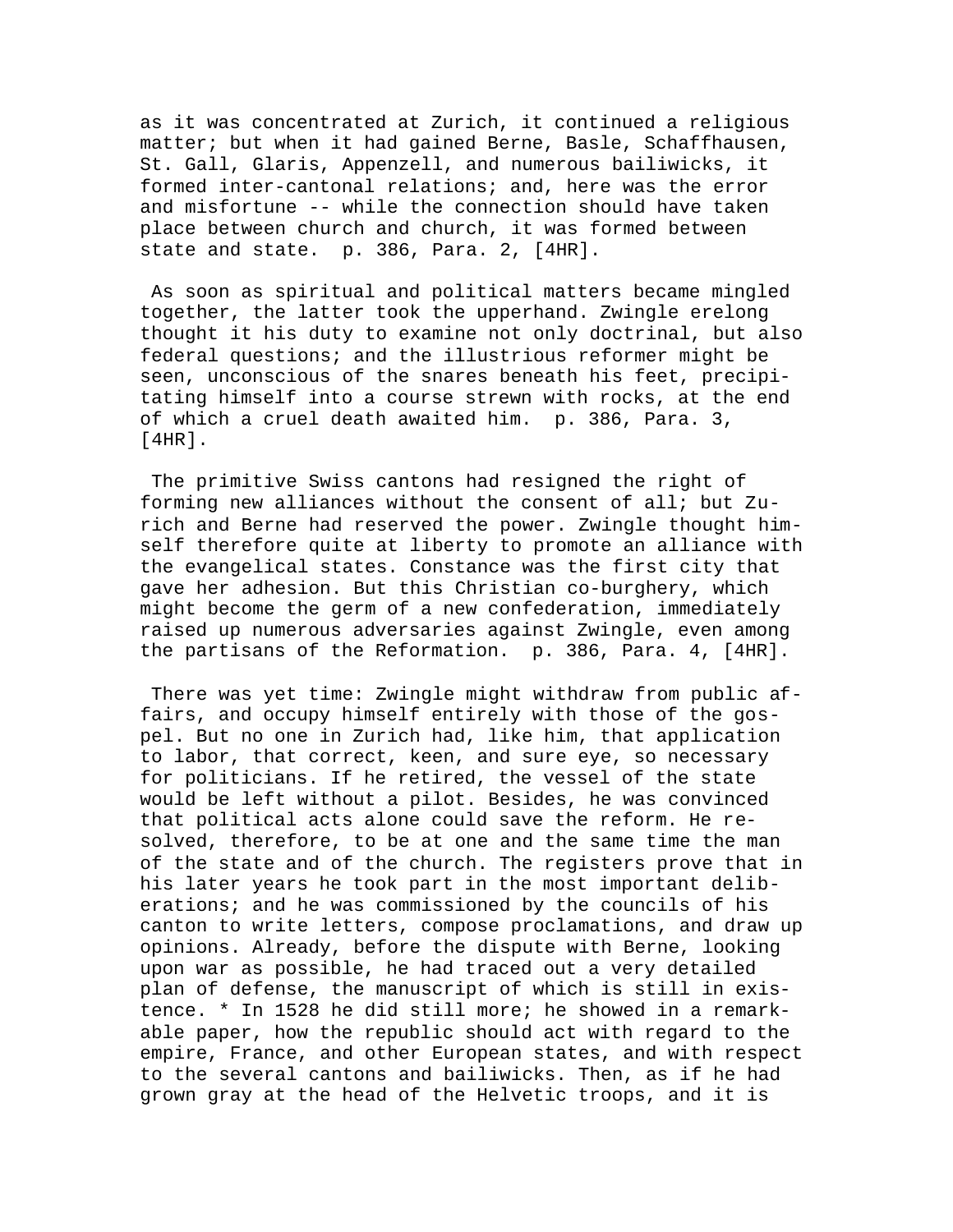but just to remark that he had long lived among soldiers, he explained the advantages there would be in surprising the enemy; and described even the nature of the arms, and the manner of employing them. In truth, an important revolution was then taking place in the art of war. The pastor of Zurich is at once the head of the state and general of the army: this double, this triple part of the reformer was the ruin of the Reformation and of himself. Undoubtedly we must make allowances for the men of this age, who, being accustomed to see Rome wield two swords for so many centuries, did not understand that they must take up one and leave the other. We must admire the strength of that superior genius, which, while pursuing a political course, in which the greatest minds would have been absorbed, ceased not however to display an indefatigable activity as pastor, preacher, divine, and author. We must acknowledge that the republican education of Zwingle had taught him to confound his country with his religion, and that there was in this great man enough to fill up many lives. We must appreciate that indomitable courage which, relying upon justice, feared not, at a time when Zurich had but one or two weak cities for allies, to confront the redoubtable forces of the empire and of the confederation; but we should also see in the great and terrible lesson that God gave him, a precept for all times and for every nation; and finally, understand what is so often forgotten, "that the kingdom of Christ is not of this world." p. 387, Para. 1, [4HR].

 \* Escher et Hottinger, Archives 2. 263. p. 387, Para. 2, [4HR].

 The Roman-catholic cantons, on hearing of the new alliances of the reformed, felt a violent indignation. William of Diesbach, deputy from Berne at the diet, was forced to submit to the keenest reproaches. The sitting, for a while interrupted, was resumed immediately after his departure. "They may try to patch up the old faith," said the Bernese, as he withdrew, "it cannot, however, last any longer." \* In truth, they patched away with all their might, but with a sharp and envenomed needle that drew blood. Joseph Am Berg of Schwytz and Jacques Stocker of Zug, bailiffs of Thurgovia, behaved with cruelty towards all who were attached to the gospel. They enforced against them fines, imprisonment, torture, the scourge, confiscation, and banishment: they cut out the ministers' tongues, beheaded them, or condemned them to be burnt. \*\* At the same time they took away the Bibles and all the evangelical books; and if any poor Lu-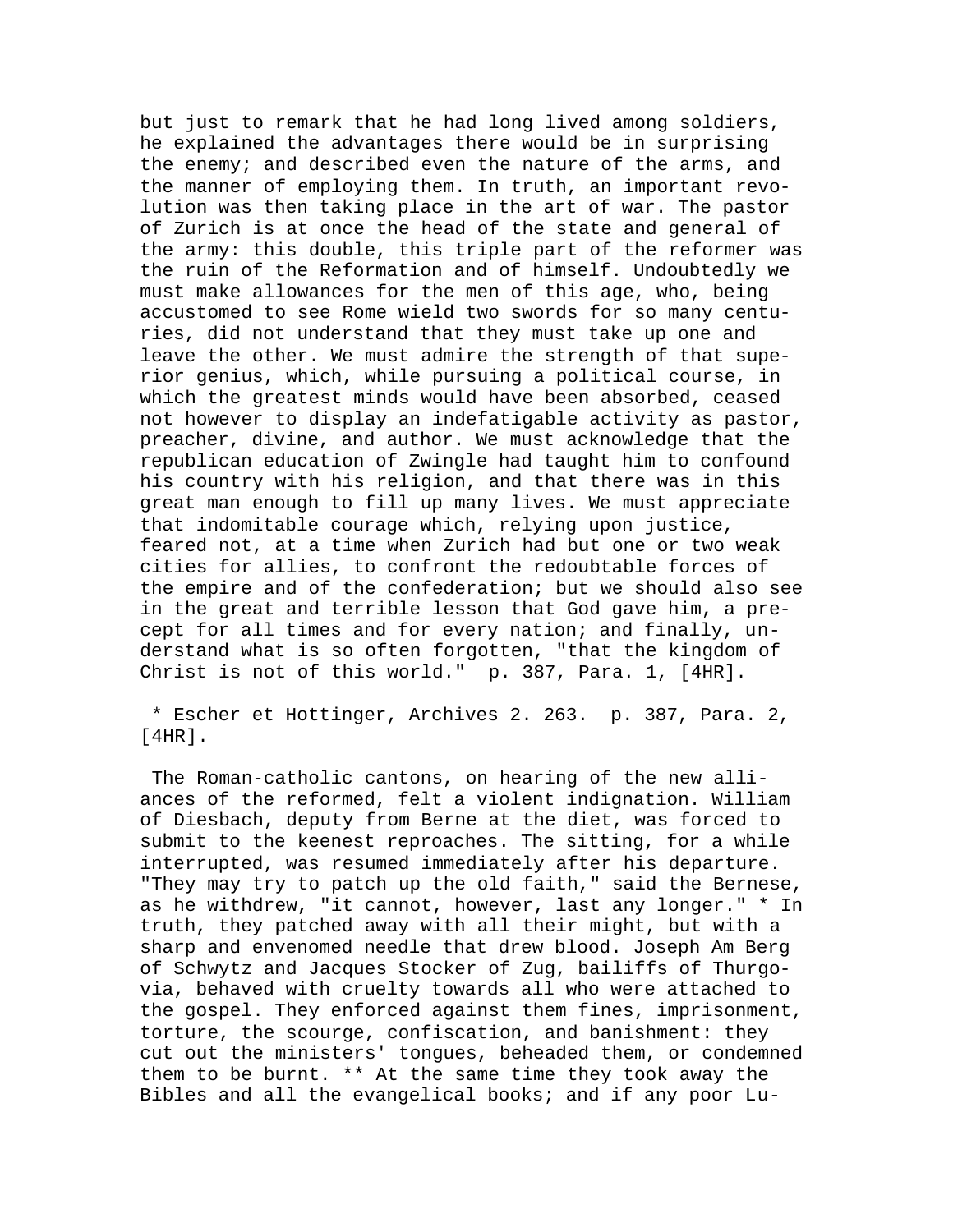therans, fleeing from Austria, crossed the Rhine and that low valley where its calm waters flow between the Alps of the Tyrol and of Appenzell, if these poor creatures, tracked by the lansquenets, came to seek a refuge in Switzerland, they were cruelly given up to their persecutors. p. 388, Para. 1, [4HR].

 \* Mogen sie blatzen am alten Glauben. Hottinger, Zwingli, p. 389. \*\* Die Zungen geschlitzt, mit dem Schwerdt richten und verbrannt. Bull. 2. 31. p. 388, Para. 2, [4HR].

 The heavier lay the hands of the bailiffs on Thurgovia and the Rheinthal, the greater conquests did the gospel make. The bishop of Constance wrote to the five cantons, that if they did not act with firmness, all the country would embrace the reform. In consequence of this, the cantons convoked at Frauenfeld all the prelates, nobles, judges, and persons of note in the district; and a second meeting taking place six days after, 6th of December 1528, at Weinfeld, deputies from Berne and Zurich entreated the assembly to consider the honor of God above all things, and in no respect to care for the threats of the world. \* A great agitation followed upon this discourse. At last a majority called for the preaching of the word of God; the people came to the same decision; and the Rheinthal, as well as Bremgarten, followed this example. p. 388, Para. 3, [4HR].

 \* Die Eer Gottes, uwer Seelen Heil. Bulling. Chron. 2. 28. p. 388, Para. 4, [4HR].

 What was to be done? The flood had become hourly more encroaching. Must then the Forest cantons open their valleys to it at last? Religious antipathies put an end to national antipathies; and these proud mountaineers, directing their looks beyond the Rhine, thought of invoking the succor of Austria, which they had vanquished at Morgarten and at Sempach. \* The fanatical German party that had crushed the revolted Swabian peasants was all-powerful on the frontiers. Letters were exchanged; messengers passed to and fro across the river; at last they took advantage of a wedding in high rank that was to take place at Feldkirch in Swabia, six leagues from Appenzell. On the 16th of February 1529, the marriage-party, forming a brilliant cavalcade, in the midst of which the deputies of the five cantons were concealed, made their entry into Feldkirch, and Am Berg had an immediate interview with the Austrian governor. "The power of the enemies of our ancient faith had so increased," said the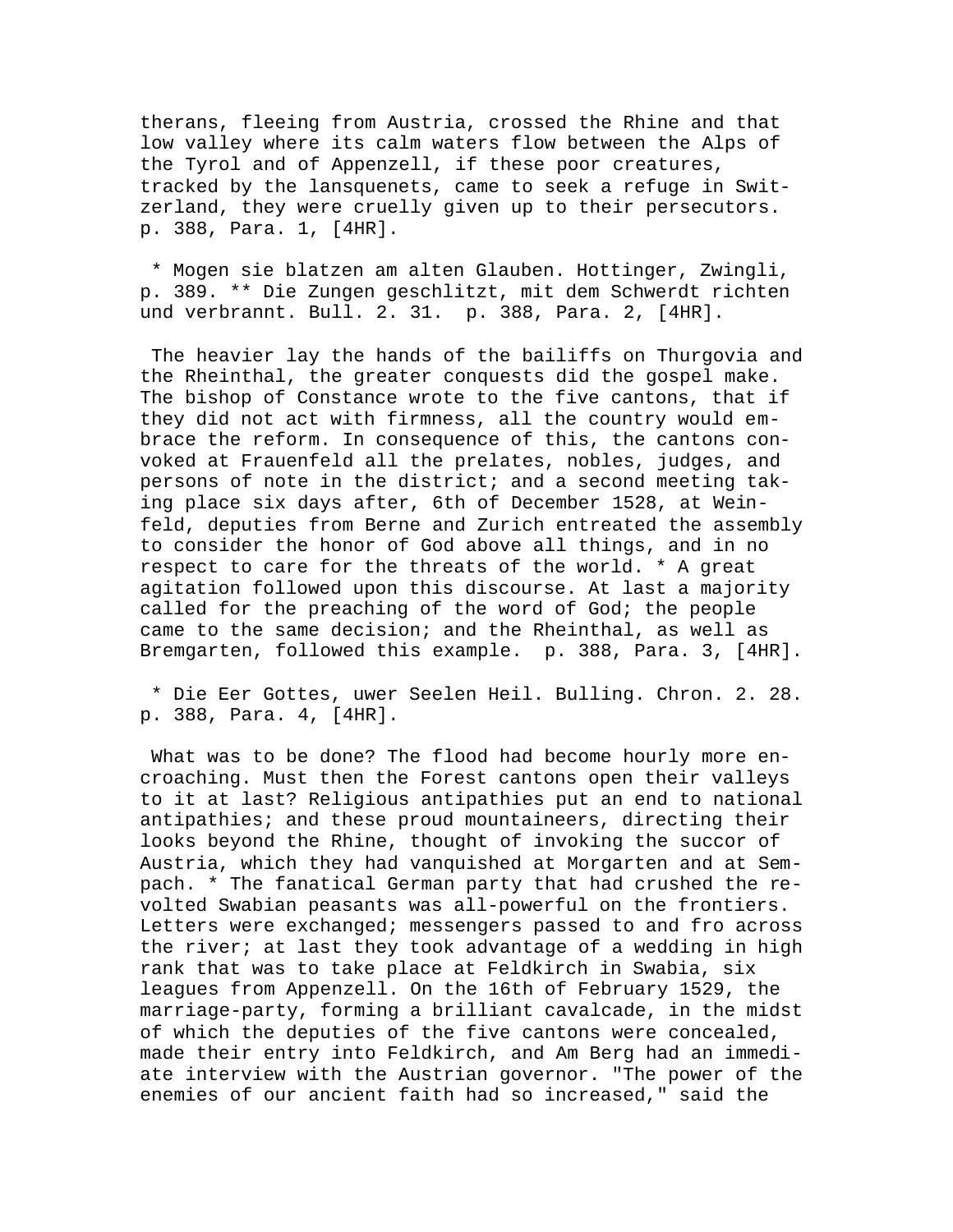Swiss, "that the friends of the church can resist them no longer. We therefore turn our eyes to that illustrious prince who has saved in Germany the faith of our fathers." p. 389, Para. 1, [4HR].

\* Ibid. 48. p. 389, Para. 2, [4HR].

 This alliance was so very unnatural, that the Austrians had some difficulty in believing it to be sincere. "Take hostages," said the Waldstettes, "write the articles of the treaty with your own hands; command and we will obey." "Very good," replied the Austrians; "in two months you will find us again at Waldshut, and we will let you know our conditions." p. 389, Para. 3, [4HR].

 A rumor of these negotiations which spread abroad excited great dissatisfaction, even in the partisans of Rome. In no place did it burst out with greater force than in the council of Zug. The opposing parties were violently agitated; they stamped their feet, they started from their seats, and were nearly coming to blows; but hatred prevailed over patriotism. The deputies of the Forest cantons appeared at Waldshut; they suspended the arms of their cantons by the side of those of the oppressors of Switzerland; decorated their hats with peacocks' feathers, the badge of Austria, and laughed, drank, and chattered with the Imperialists. This strange alliance was at last concluded. \* "Whoever shall form new sects among the people," it ran, "shall be punished with death; and, if need be, with the help of Austria. This power, in case of emergency, shall send into Switzerland six thousand foot soldiers, and four hundred horse, with all requisite artillery. If necessary, the reformed cantons shall be blockaded, and all provisions intercepted." To the Romish cantons, then, belongs the initiative of this measure so much decried. Finally, Austria guaranteed to the Waldstettes the possession, not only of the common bailiwicks, but of all the conquests that might be made on the left bank of the Rhine. p. 390, Para. 1, [4HR].

 \* Bullinger gives the treaty at full length. Chron. 2:49- 59. p. 390, Para. 2, [4HR].

 Dejection and consternation immediately pervaded all Switzerland. This national complaint, which Bullinger has preserved, was sung in every direction: p. 390, Para. 3, [4HR].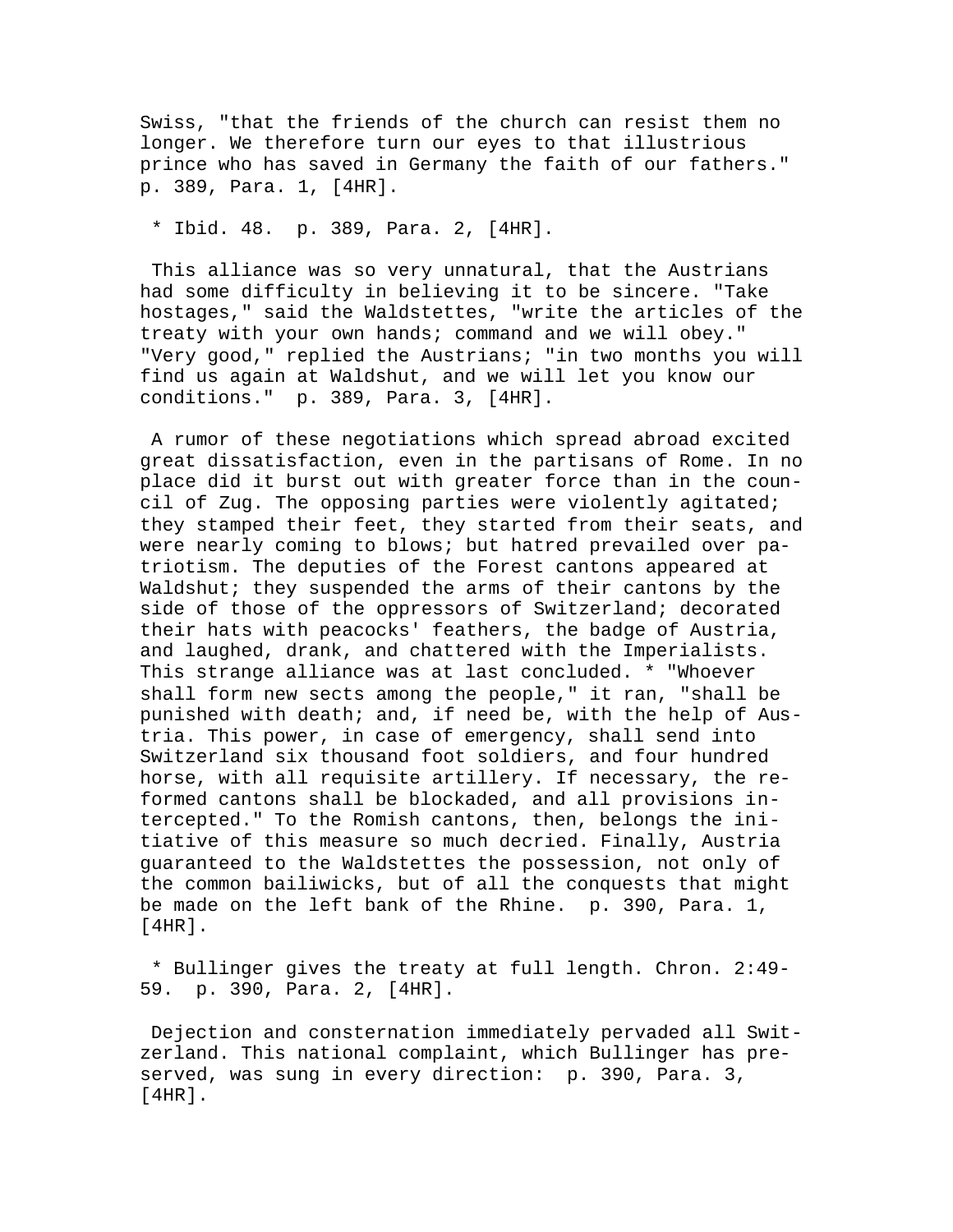Wail, Helvetians, wail, For the peacock's plume of pride To the forest cantons' savage bull In friendship is allied. p. 390, Para. 4, [4HR].

 All the cantons not included in this alliance, with the exception of Friburg, assembled in diet at Zurich, and resolved to send a deputation to their mountain confederates, with a view to reconciliation. The deputation, admitted at Schwytz in the presence of the people, was able to execute its mission without tumult. At Zug there was a cry of "No sermon, no sermon." At Altorf the answer was: "Would to God that your new faith was buried for ever." At Lucerne they received this haughty reply: "We shall know how to defend ourselves, our children, and our children's children, from the poison of your rebellious priests." It was at Unterwalden that the deputation met with the worst reception. "We declare our alliance at an end," said they. "It is we, it is the other Waldstettes who are the real Swiss. We graciously admitted you into our confederation, and now you claim to become our masters. The emperor, Austria, France, Savoy, and Valais will assist us." The deputies retired in astonishment, shuddering as they passed before the house of the secretary of state, where they saw the arms of Zurich, Berne, Basle, and Strasburg hanging from a lofty gibbet. p. 390, Para. 5, [4HR].

 The deputation had scarcely returned to Zurich and made their report, when men's minds were inflamed. Zwingle proposed to grant no peace to Unterwalden, if it would not renounce foreign service, the alliance with Austria, and the government of the common bailiwicks. "No, no," said Berne, that had just stifled a civil war in its own canton, "let us not be so hasty. When the rays of the sun shine forth, each one wishes to set out; but as soon as it begins to rain, every man loses heart. The word of God enjoins peace. It is not with pikes and lances that faith is made to enter the heart. For this reason, in the name of our Lord's sufferings, we entreat you to moderate your anger." p. 391, Para. 1, [4HR].

 This Christian exhortation would have succeeded, if the fearful news that reached Zurich, on the very day when the Bernese delivered their moderate speech, had not rendered it unavailing. p. 391, Para. 2, [4HR].

On Saturday the 22d of May, Jacques Keyser, a pastor and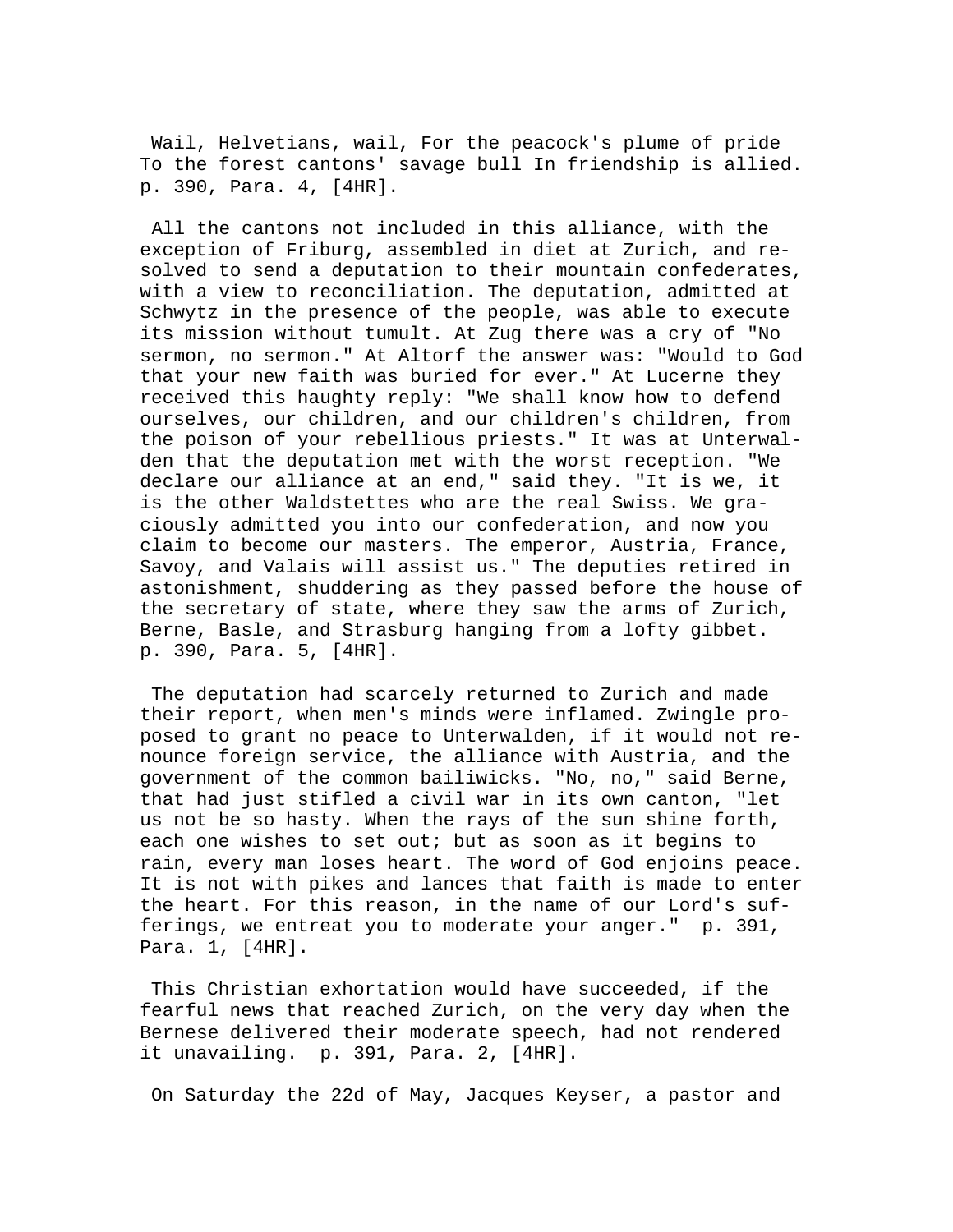father of a family in the neighborhood of the Greiffensee, after coasting the fertile shores of this little lake, crossed the rich pastures of the bailiwick of Gruningen, passed near the Teutonic house of Bubikon and the convent of Ruti, and reached that simple and wild district bathed by the upper part of Lake Zurich. Making his way to Oberkirk, a parish in the Gaster district, between the two lakes of Zurich and Wallenstadt, of which he had been nominated pastor, and where he was to preach on the morrow, he crossed on foot the lengthened and rounded flanks of the Buchberg, fronting the picturesque heights of the Ammon. He was confidently advancing into those woods which for many weeks he had often traversed without obstruction, when he was suddenly seized by six men, posted there to surprise him, and carried off to Schwytz. "The bailiffs," said they to the magistrates, "have ordered all innovating ministers to be brought before the tribunals: here is one that we bring you." Although Zurich and Glaris interposed; although the government of Gaster, where Keyser had been taken, did not then belong to Schwytz; the landsgemeinde desired a victim, and on the 29th of May they condemned the minister to be burnt alive. On being informed of his sentence, Keyser burst into tears. \* But when the hour of execution arrived, he walked cheerfully to death, freely confessed his faith, and gave thanks to the Lord even with his latest breath. "Go and tell them at Zurich how he thanks us," said one of the Schwytz magistrates, with a sarcastic smile, to the Zurich deputies. Thus had a fresh martyr fallen under the hands of that formidable power that is "drunk with the blood of the saints." Revelation 17:6. p. 391, Para. 3, [4HR].

\* Weinet hafftig. Bull. 2. 149. p. 391, Para. 4, [4HR].

 The cup was full. The flames of Keyser's pile became the signal of war. Exasperated Zurich uttered a cry that resounded through all the confederation. Zwingle above all called for energetic measures. Everywhere, in the streets, in the councils, and even in the pulpits -- he surpassed in daring even the most valiant captains. He spoke at Zurich - - he wrote to Berne. "Let us be firm, and fear not to take up arms," said he. "This peace, which some desire so much, is not peace, but war: while the war that we call for is not war but peace. \* We thirst for no man's blood, but we will clip the wings of the oligarchy. \*\* If we shun it, the truth of the gospel and the ministers' lives will never be secure among us." p. 392, Para. 1, [4HR].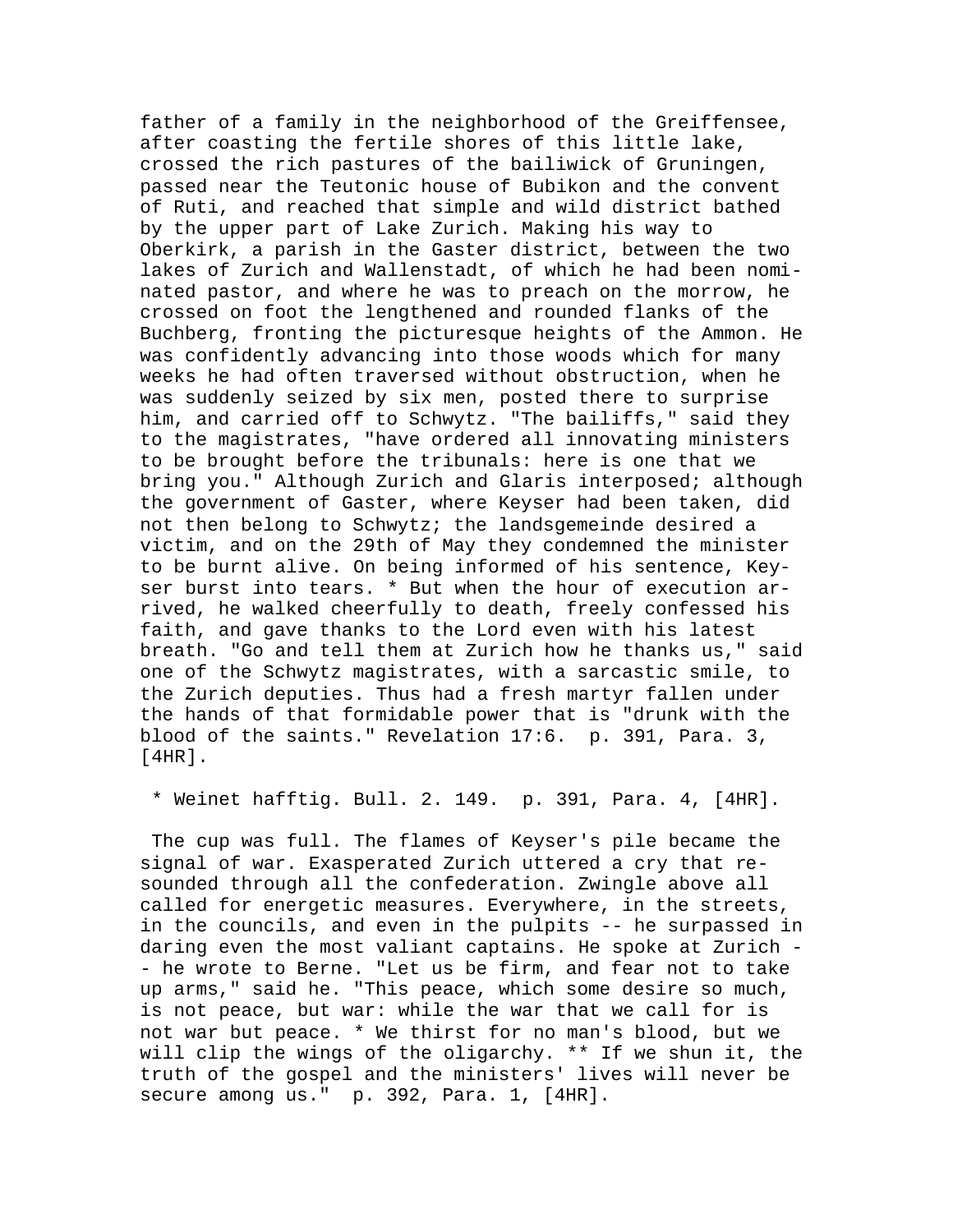\* Bullem cui nos instamus pax est, non bellum. Vita Zwinglii, per O. Myconium. \*\* Oligarchiae nervi succidantur. Ibid. p. 392, Para. 2, [4HR].

 Thus spoke Zwingle. In every part of Europe he beheld the mighty ones of the earth aiding one another to stifle the reviving animation of the church; and he thought that without some decisive and energetic movement, Christianity, overwhelmed by so many blows, would soon fall back into its ancient slavery. Luther under similar circumstances arrested the swords ready to be crossed, and demanded that the word of God alone should appear on the field of battle. Zwingle thought not thus. In his opinion war was not revolt, for Switzerland had no master. "Undoubtedly," said he, "we must trust in God alone: but when He gives us a just cause, we must also know how to defend it, and like Joshua and Gideon, shed blood in behalf of our country and our God." p. 393, Para. 1, [4HR].

 If we adopt the principles of justice which govern the rulers of nations, the advice of Zwingle was judicious and irreproachable. It was the duty of the Swiss magistrates to defend the oppressed against the oppressor. But is not such language, which might have been suitable in the mouth of a magistrate, blamable in a minister of Christ? Perhaps Zwingle forgot his quality of pastor, and considered himself only as a citizen, consulted by his fellow-citizens; perhaps he wished to defend Switzerland, and not the church, by his counsels; but it is a question if he ought ever to have forgotten the church and his ministry. We think we may go even further; and while granting all that may be urged in favor of the contrary supposition, we may deny that the secular power ought ever to interfere with the sword to protect the faith. p. 393, Para. 2, [4HR].

 To accomplish his designs, the reformer needed even in Zurich the greatest unity. But there were many men in that city devoted to interests and superstitions which were opposed to him. "How long," he had exclaimed in the pulpit on the 1st of December 1528, "how long will you support in the council these unbelievers, these impious men, who oppose the word of God?" \* They had decided upon purging the council, as required by the reformer; they had examined the citizens individually; and then had excluded all the hostile members. p. 393, Para. 3, [4HR].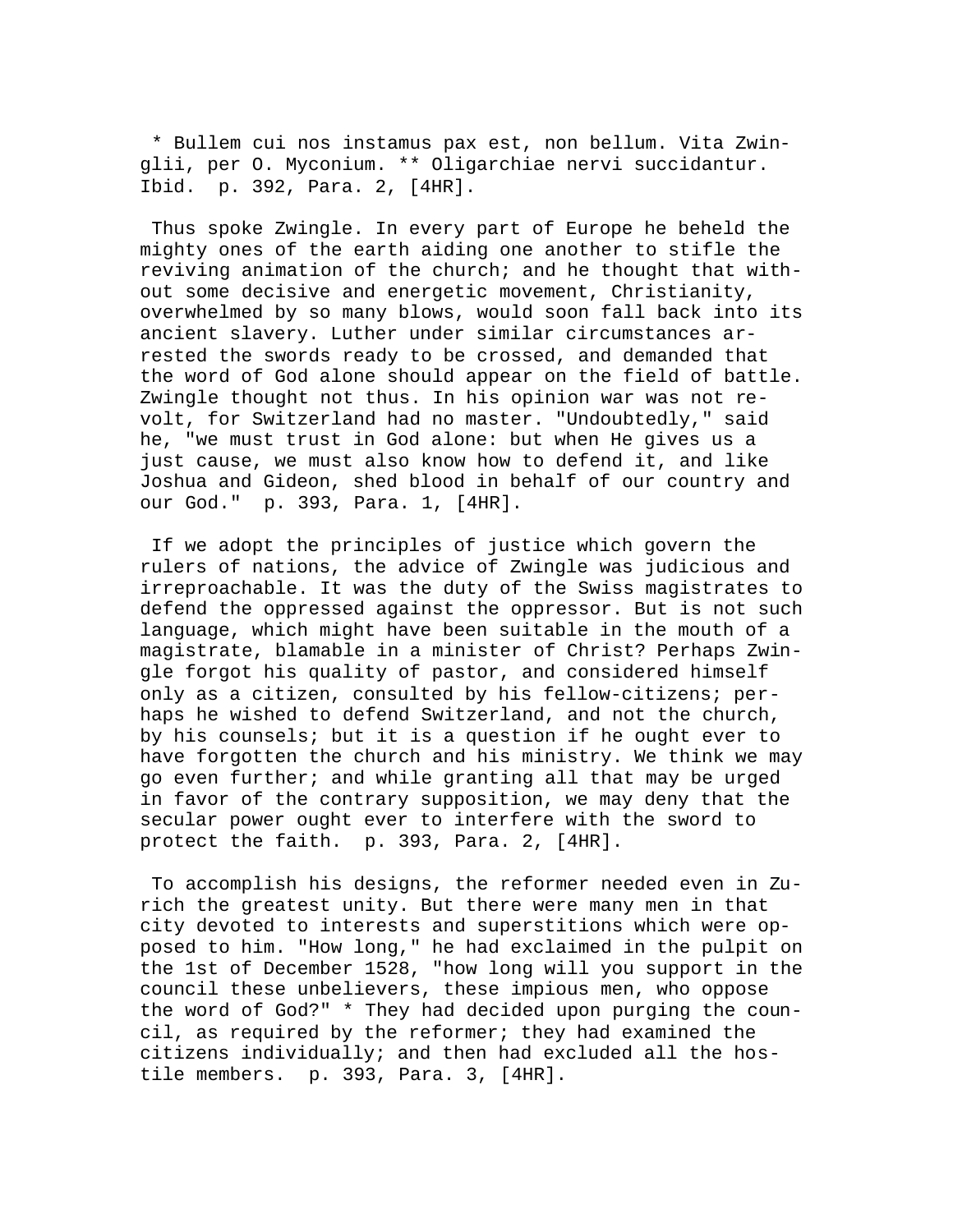\* Den rath reinigen. Fussli Beytrage, 4. 91. p. 393, Para. 4, [4HR].

 CHAPTER 2 --- Free preaching of the gospel in Switzerland -- Zwingle supports the common bailiwicks -- War -- Zwingle joins the army -- The Zurich army threatens Zug -- The landamman Aebli -- Bernese interposition -- Zwingle's opposition -- Swiss cordiality -- Order in the Zurich camp -- A conference -- Peace restored -- Austrian treaty torn -- Zwingle's hymn -- Nuns of St. Catherine. p. 395, Para. 1, [4HR].

 On Saturday the 15th of June 1529, seven days after Keyser's martyrdom, all Zurich was in commotion. The moment was come when Unterwalden should send a governor to the common bailiwicks; and the images, having been burnt in those districts, Unterwalden had sworn to take a signal revenge. \* Thus the consternation had become general. "Keyser's pile," thought they, "will be rekindled in all our villages." Many of the inhabitants flocked to Zurich, and on their alarmed and agitated features, one might, in imagination, have seen reflected the flames that had just consumed the martyr. p. 395, Para. 2, [4HR].

 \* Den gotzen brand, an inen mitt der Hand zu rachen. Bull. Chron. 2. 193. p. 395, Para. 3, [4HR].

 These unhappy people found a powerful advocate in Zwingle. The reformer imagined that he had at last attained the object he never ceased to pursue, the free preaching of the gospel in Switzerland. To inflict a final blow would, in his idea, suffice to bring this enterprise to a favorable issue. "Greedy pensioners," said Zwingle to the Zurichers, "profit by the ignorance of the mountaineers to stir up these simple souls against the friends of the gospel. Let us therefore be severe upon these haughty chiefs. The mildness of the lamb would only serve to render the wolf more ferocious. \* Let us propose to the five cantons to allow the free preaching of the word of the Lord, to renounce their wicked alliances, and to punish the abettors of foreign service. As for the mass, idols, rites, and superstitions, let no one be forced to abandon them. It is for the word of God alone to scatter with its powerful breath all this idle dust. \*\* Be firm, noble lords, and in despite of certain black horses, as black at Zurich as they are at Lucerne, \*\*\* but whose malice will never succeed in overturning the chariot of reform, we shall clear this difficult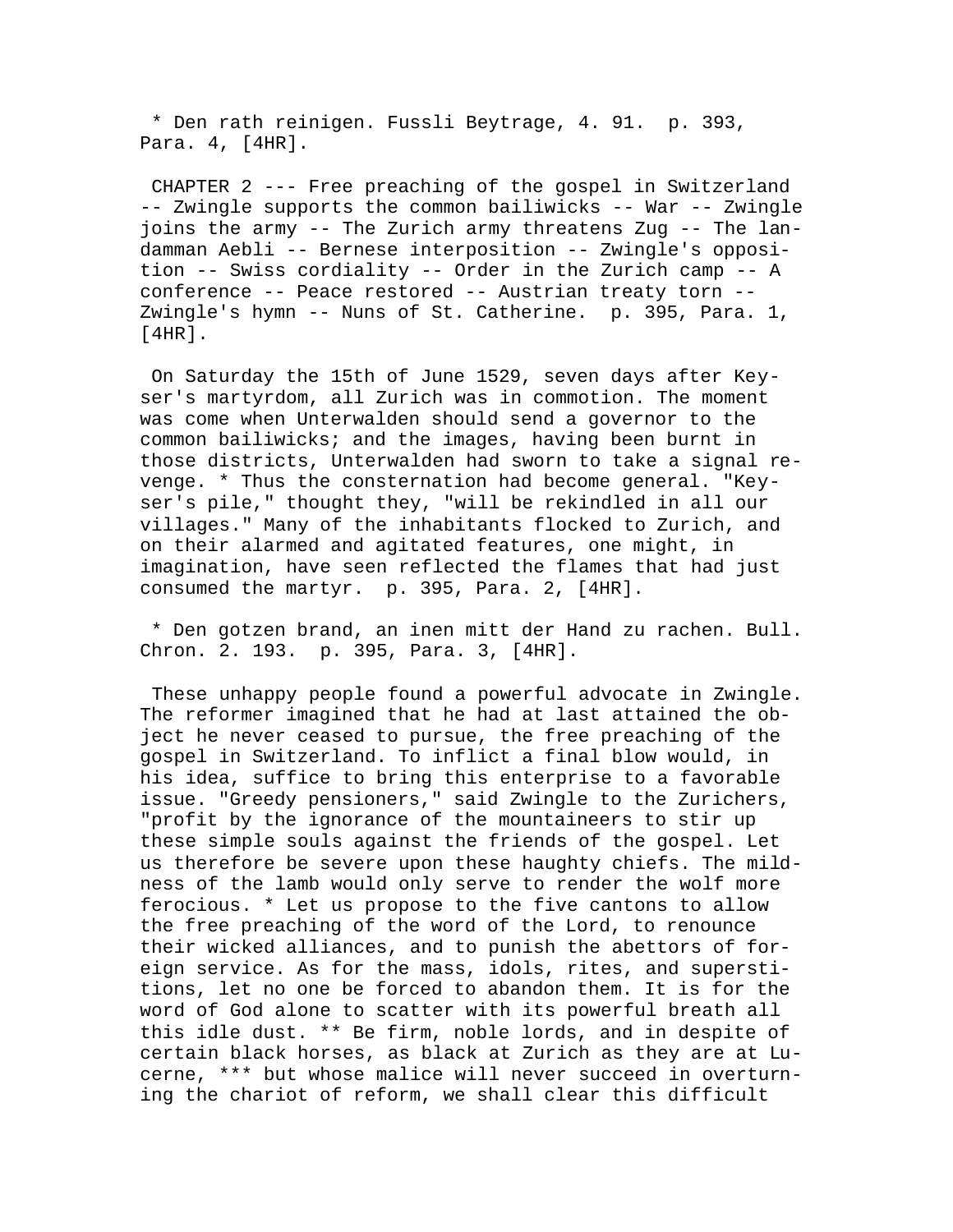pass, and arrive at the unity of Switzerland and at unity of faith." Thus Zwingle, while calling for force against political abuses, asked only liberty for the gospel; but he desired a prompt intervention, in order that this liberty might be secured to it. OECOLAMPADIUS thought the same: "It is not a time for delay," said he; "it is not a time for parsimony and pusillanimity. So long as the venom shall not be utterly removed from this adder in our bosoms we shall be exposed to the greatest dangers." \*\*\*\* p. 395, Para. 4,  $[4HR]$ .

 \* Lupus lenitate agni, magis magisque vorax fit. Zw. Epp. 2. 296. \*\* Dei verbum enim hos pulveres omnes facile flatu suo disperget. Ibid. \*\*\* The Pensioners. - Exceptis aliquot nigris equis. Ibid. 298. \*\*\*\* Venenum a domestico illo colubro. Ibid. p. 395, Para. 5, [4HR].

 The council of Zurich, led away by the reformer, promised the bailiwicks to support religious liberty among them; and no sooner had they learned that Anthony ab Acker of Unterwalden was proceeding to Baden with an army, than they ordered five hundred men to set out for Bremgarten with four pieces of artillery. This was the 5th of June, and on the same evening the standard of Zurich waved over the convent of Mouri. p. 396, Para. 1, [4HR].

 The war of religion had begun. The horn of the Waldstettes reechoed afar in the mountains: men were arming in every direction, and messengers were sent off in haste to invoke the assistance of the Valais and of Austria. Three days later, Tuesday the 8th of June, six hundred Zurichers, under the command of Jacques Werdmuller, set out for Rapperschwyl and the district of Gaster; and, on the morrow, four thousand men repaired to Cappel, under the command of the valiant Captain George Berguer, to whom Conrad Schmidt, pastor of Kussnacht, had been appointed chaplain. "We do not wish you to go to the war," said Burgomaster Roust to Zwingle; "for the pope, the Archduke Ferdinand, the Romish cantons, the bishops, the abbots, and the prelates, hate you mortally. Stay with the council: we have need of you." "No," replied Zwingle, who was unwilling to confide so important an enterprise to any one; "when my brethren expose their lives I will not remain quietly at home by my fireside. Besides, the army also requires a watchful eye, that looks continually around it." Then, taking down his glittering halberd, which he had carried, as they say, at Marignan, and placing it on his shoulder, the reformer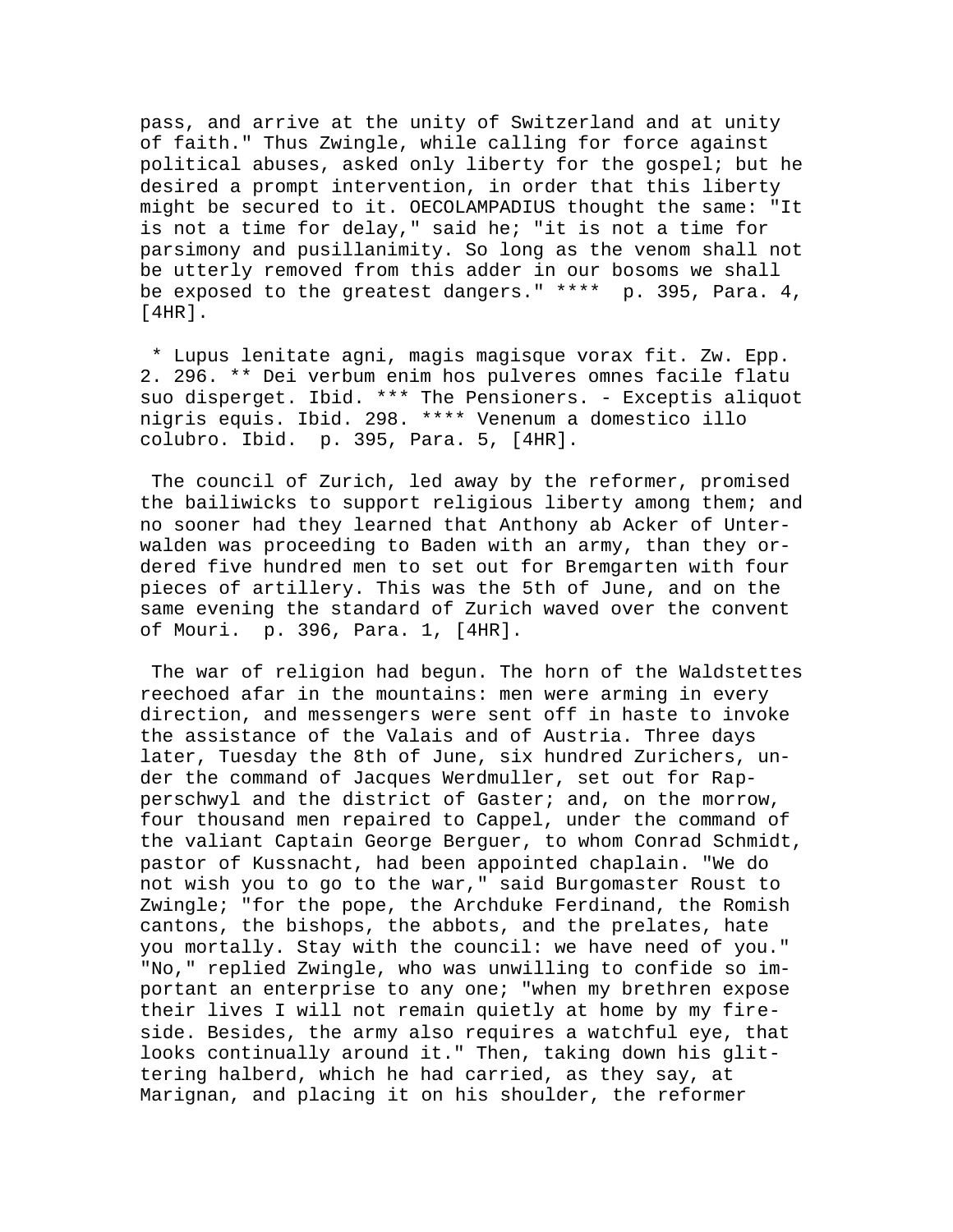mounted his horse and set out with the army. \* The walls, towers, and battlements were covered with a crowd of old men, children, and women, among whom was Anna, Zwingle's wife. p. 396, Para. 2, [4HR].

 \* Sondern sass auf ein Ross, und fuhrte eine hubsche Helparten auf den Achseln. Fussli Beytre. 4. 103. p. 396, Para. 3, [4HR].

 Zurich had called for the aid of Berne; but that city, whose inhabitants showed little disposition for a religious war, and which besides was not pleased at seeing the increasing influence of Zurich, replied, "Since Zurich has begun the war without us, let her finish it in like manner." The evangelical states were disunited at the very moment of struggle. p. 397, Para. 1, [4HR].

 The Romish cantons did not act thus. It was Zug that issued the first summons; and the men of Uri, of Schwytz, and of Unterwalden had immediately begun to march. On the 8th of June, the great banner floated before the townhouse of Lucerne, and on the next day the army set out to the sound of the antique horns that Lucerne pretended to have received from the Emperor Charlemagne. p. 397, Para. 2, [4HR].

 On the 10th of June, the Zurichers, who were posted at Cappel, sent a herald at daybreak to Zug, who was commissioned, according to custom, to denounce to the five cantons the rupture of the alliance. Immediately Zug was filled with cries and alarm. This canton, the smallest in Switzerland, not having yet received all the confederate contingents, was not in a condition to defend itself. The people ran to and fro, sent off messengers, and hastily prepared for battle; the warriors fitted on their armor, the women shed tears, and the children shrieked. p. 397, Para. 3, [4HR].

 Already the first division of the Zurich army, amounting to two thousand men, under the command of William Thoming, and stationed near the frontier below Cappel, was preparing to march, when they observed, in the direction of Baar, a horseman pressing the flanks of his steed, and galloping up as fast as the mountain which he had to ascend would permit. It was Aebli, landamman of Glaris. "The five cantons are prepared," said he, as he arrived, "but I have prevailed upon them to halt, if you will do the same. For this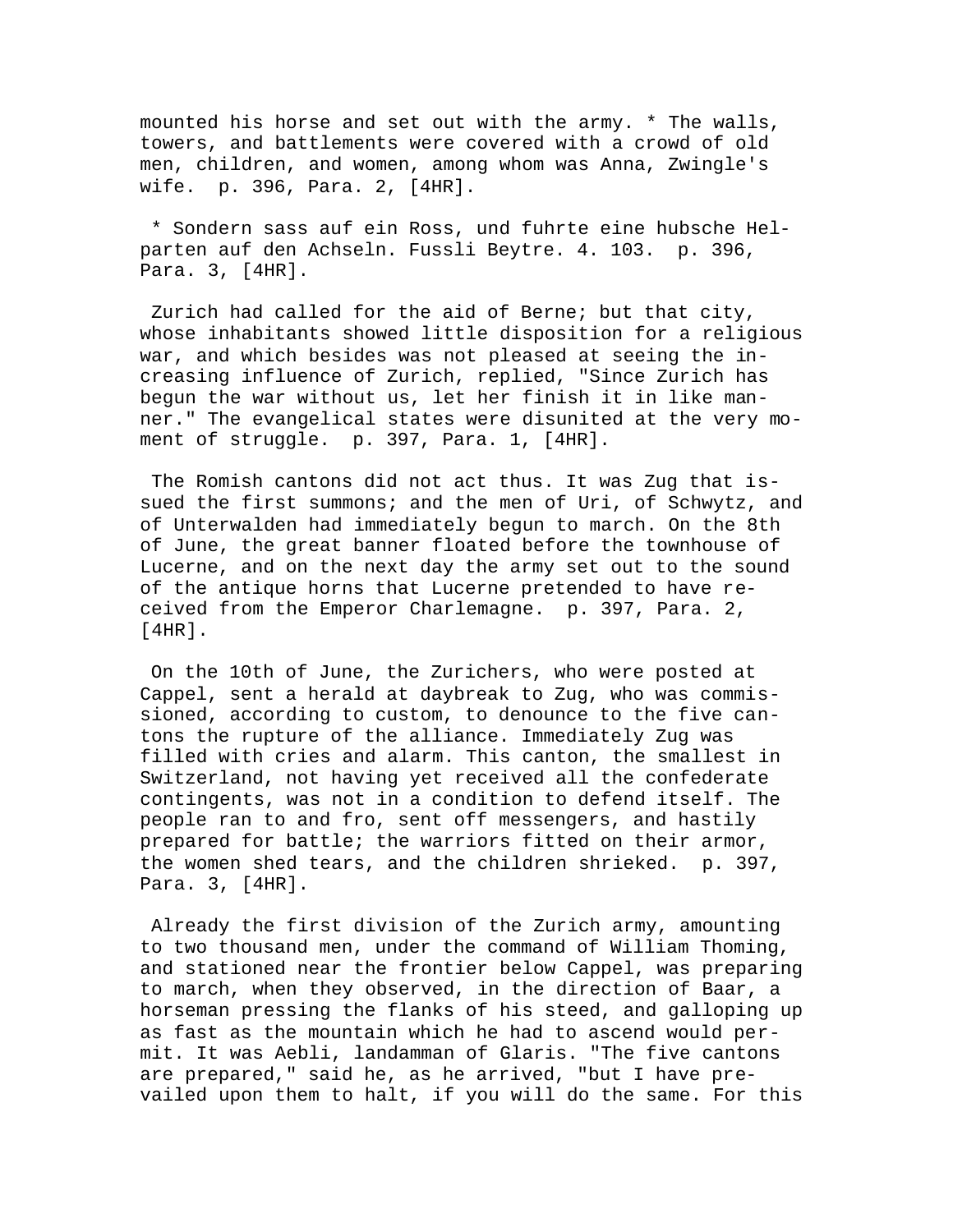reason I entreat my lords and the people of Zurich, for the love of God and the safety of the confederation, to suspend their march at the present moment." As he uttered these words, the brave Helvetian shed tears. \* "In a few hours," continued he, "I shall be back again. I hope, with God's grace, to obtain an honorable peace, and to prevent our cottages from being filled with widows and orphans." p. 398, Para. 1, [4HR].

 \* Das redt er mitt weynenden Ougen. Bull. 2. 169. p. 398, Para. 2, [4HR].

 Aebli was known to be an honorable man, friendly to the gospel, and opposed to foreign service: his words, therefore, moved the Zurich captains, who resolved to halt. Zwingle alone, motionless and uneasy, beheld in his friend's intervention the machinations of the adversary. Austria, occupied in repelling the Turks, and unable to succor the five cantons, had exhorted them to peace. This, in Zwingle's opinion, was the cause of the propositions brought to them by the Landamman of Glaris. So at the moment Aebli turned round to return to Zug, \* Zwingle, approaching him, said with earnestness, "Gossip landamman, you will render to God an account of all this. Our adversaries are caught in a sack: and hence they give you sweet words. By and by they will fall upon us unawares, and there will be none to deliver us." Prophetic words, whose fulfillment went beyond all foresight. "Dear gossip," replied the landamman, "I have confidence in God that all will go well. Let each one do his best." And he departed. p. 398, Para. 3, [4HR].

 \* Alls nun der Amman wiederumm zu den 5 orten ryten wollt. Bull. Chron. 2. 170. Zwingle was godfather to one of Aebli's children. p. 398, Para. 4, [4HR].

 The army, instead of advancing upon Zug, now began to erect tents along the edge of the forest and the brink of the torrent, a few paces from the sentinels of the five cantons; while Zwingle, seated in his tent, silent, sad, and in deep thought, anticipated some distressing news from hour to hour. He had not long to wait. The deputies of the Zurich council came to give reality to his fears. Berne, maintaining the character that it had so often filled as representative of the federal policy, declared that if Zurich or the cantons would not make peace, they would find means to compel them: this state at the same time convoked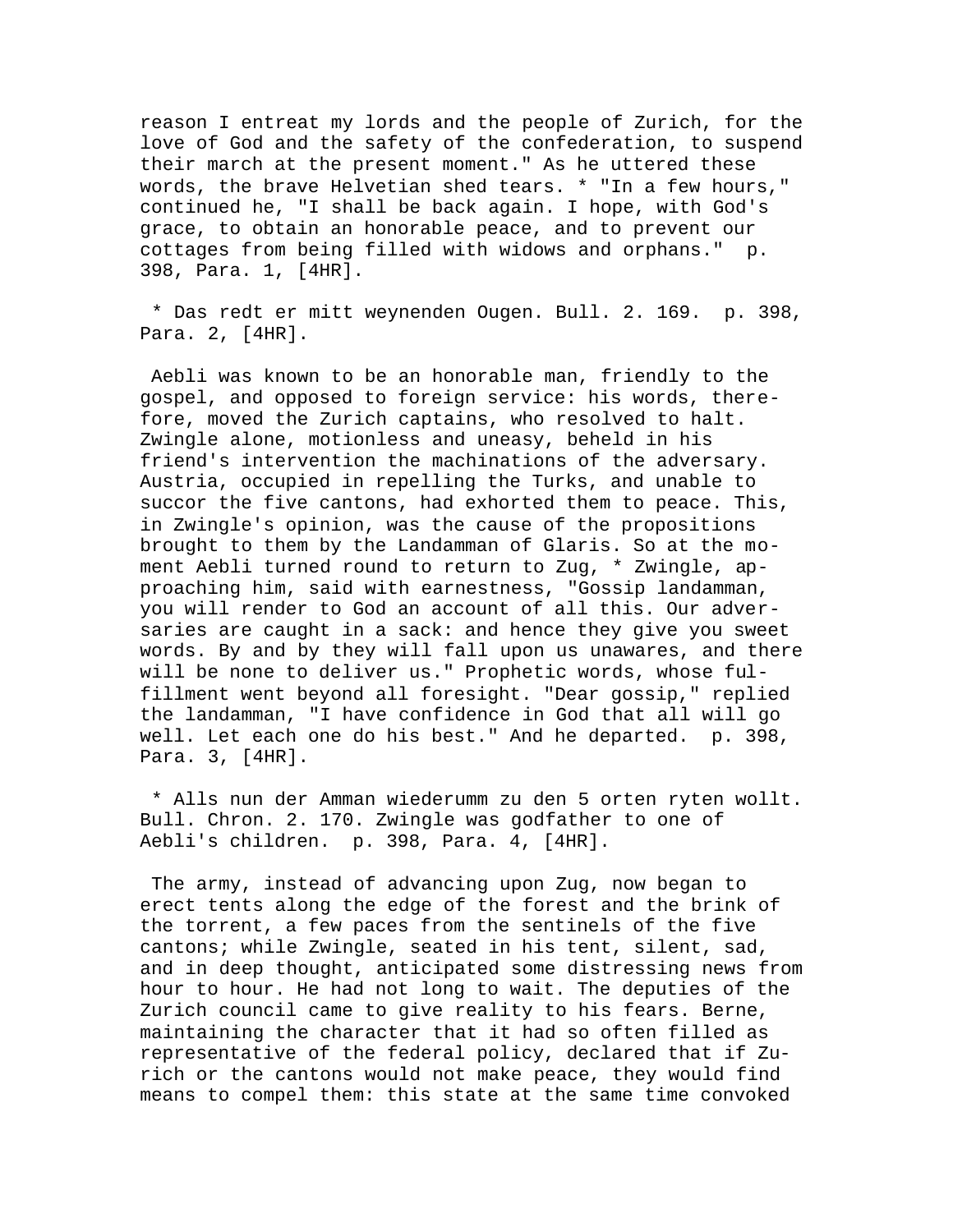a diet at Arau, and sent five thousand men into the field, under the command of Sebastian Diesbach. Zwingle was struck with consternation. p. 399, Para. 1, [4HR].

 Aebli's message, supported by that of Berne, was sent back by the council to the army; for, according to the principles of the time, "wherever the banner waves, there is Zurich." "Let us not be staggered," cried the reformer, ever decided and firm; "our destiny depends upon our courage; to-day they beg and entreat, and in a month, when we have laid down our arms, they will crush us. Let us stand firm in God. Before all things, let us be just: peace will come after that." But Zwingle, transformed to a statesman, began to lose the influence which he had gained as a servant of God. Many could not understand him, and asked if what they had heard was really the language of a minister of the Lord. "Ah," said one of his friends, who perhaps knew him best, Oswald Myconius, "Zwingle certainly was an intrepid man in the midst of danger; but he always had a horror of blood, even of that of his most deadly enemies. The freedom of his country, the virtues of our forefathers, and, above all, the glory of Christ, were the sole end of all his designs. \* I speak the truth, as if in the presence of God." adds he. p. 399, Para. 2, [4HR].

 \* Libertas pastriae, virtutes avitae, et imprimis gloria Christi. Osw. Myc. De vita Zw. p. 399, Para. 3, [4HR].

 While Zurich was sending deputies to Arau, the two armies received reinforcements. The men of Thurgovia and St. Gall joined their banners to that of Zurich: the Valaisans and the men of St. Gothard united with the Romanist cantons. The advanced posts were in sight of each other at Thun, Leematt, and Goldesbrunnen, on the delightful slopes of the Albis. p. 399, Para. 4, [4HR].

 Never, perhaps, did Swiss cordiality shine forth brighter with its ancient lustre. The soldiers called to one another in a friendly manner, and shook hands, styling themselves confederates and brothers. "We shall not fight," said they. "A storm is passing over our heads, but we will pray to God, and he will preserve us from every harm." Scarcity afflicted the army of the five cantons, while abundance reigned in the camp of Zurich. \* Some young famishing Waldstettes one day passed the outposts: the Zurichers made them prisoners, conducted them to the camp, and then sent them back laden with provisions, with still greater good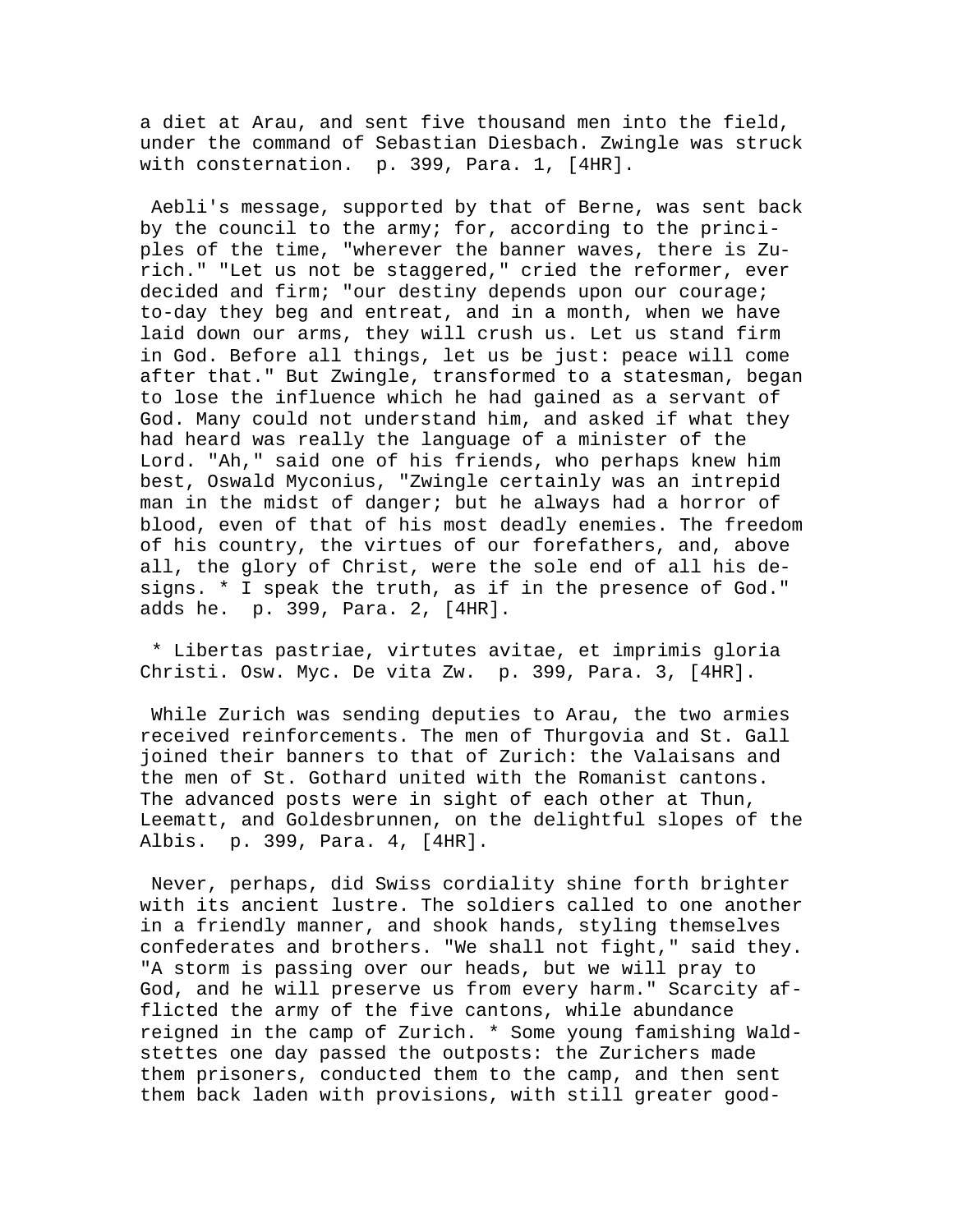nature than was shown by Henry IV at the siege of Paris. At another time, some warriors of the five cantons, having placed a bucket filled with milk on the frontier-line, cried out to the Zurichers that they had no bread. The latter came down immediately, and cut their bread into the enemies' milk, upon which the soldiers of the two parties began with jokes to eat out of the same dish, some on this side, some on that. The Zurichers were delighted that, notwithstanding the prohibition of their priests, the Waldstettes ate with heretics. When one of the troop took a morsel that was on the side of his adversaries, the latter sportively struck him with their spoons, and said: "Do not cross the frontier." Thus did these good Helvetians make war upon one another; and hence it was that the Burgomaster Sturm of Strasburg, one of the mediators, exclaimed: "You confederates are a singular people. When you are disunited, you live still in harmony with one another, and your ancient friendship never slumbers." \*\* p. 400, Para. 1, [4HR].

 \* A measure of corn was sold for a florin, and one of wine for a half-batz, about three half-pence. Bull. Chron. 2. 182. \*\* Wenn ihr schon uneins sind, so sind ir elms. Ibid. 183. p. 400, Para. 2, [4HR].

 The most perfect order reigned in the camp of Zurich. Every day Zwingle, the commander Schmidt, Zink abbot of Cappel, or some other minister, preached among the soldiers. No oath or dispute was heard; all disorderly women were turned out of the camp; prayers were offered up before and after every meal; and each man obeyed his chiefs. There were no dice, no cards, no games calculated to excite quarrels; but psalms, hymns, national songs, bodily exercise, wrestling, or pitching the stone, were the military recreations of the Zurichers. \* The spirit that animated the reformer had passed into the army. p. 400, Para. 3, [4HR].

 \* Sondern sang, sprang, wurf und Stiess die Steine. Fussli Beyt. 4. 108. p. 400, Para. 4, [4HR].

 The assembly at Arau, transported to Steinhausen in the neighborhood of the two camps, decreed that each army should hear the complaints of the opposite party. The reception of the deputies of the five cantons by the Zurichers was tolerably calm; it was not so in the other camp. p. 401, Para. 1, [4HR].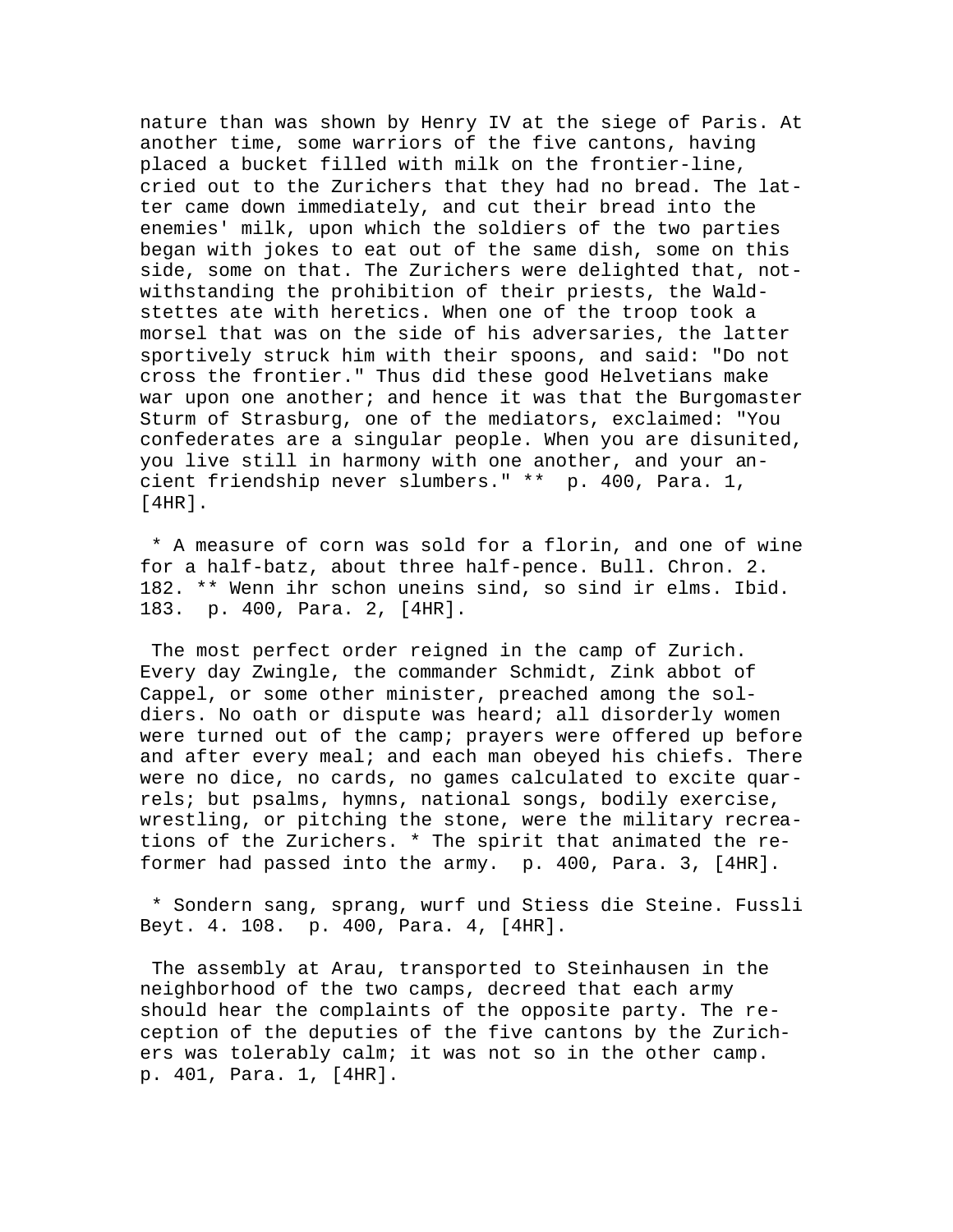On the 15th of June, fifty Zurichers, surrounded by a crowd of peasants, proceeded on horseback to the Waldstettes. The sound of the trumpet, the roll of the drum, and repeated salvos of artillery announced their arrival. Nearly twelve thousand men of the smaller cantons, in good order, with uplifted heads and arrogant looks, were under arms. Escher of Zurich spoke first, and many persons from the rural districts enumerated their grievances after him, which the Waldstettes thought exaggerated. "When have we ever refused you the federal right?" asked they. "Yes, yes," replied Funk, Zwingle's friend; "we know how you exercise it. That pastor, Keyser, appealed to it, and you referred him, to the executioner." "Funk, you would have done better to have held your tongue," said one of his friends. But the words had slipped out: a dreadful tumult suddenly arose; all the army of the Waldstettes was in agitation; the most prudent begged the Zurichers to retire promptly, and protected their departure. p. 401, Para. 2, [4HR].

 At length the treaty was concluded on the 26th of June 1529. Zwingle did not obtain all he desired. Instead of the free preaching of the word of God, the treaty stipulated only liberty of conscience; it declared that the common bailiwicks should pronounce for or against the reform by a majority of votes. Without decreeing the abolition of foreign pensions, it was recommended to the Romish cantons to renounce the alliance formed with Austria; the five cantons were to pay the expenses of the war, Murner to retract his insulting words, and an indemnity was secured to Keyser's family. \* p. 401, Para. 3, [4HR].

 \* Supra, p. 603. The treaty is given entire to Bullinger. p. 185, and Ruchat, 2. p. 401, Para. 4, [4HR].

 An incontrovertible success had just crowned the warlike demonstration of Zurich. The five cantons felt it. Gloomy, irritated, silently champing the bit that had been placed in their mouths, their chiefs could not decide upon giving up the deed of their alliance with Austria. Zurich immediately recalled her troops, the mediators redoubled their solicitations, and the Bernese exclaimed: "If you do not deliver up this document, we will ourselves go in procession and tear it from your archives." At last it was brought to Cappel on the 26th of June, two hours after midnight. All the army was drawn out at eleven in the forenoon, and they began to read the treaty. The Zurichers looked with astonishment at its breadth and excessive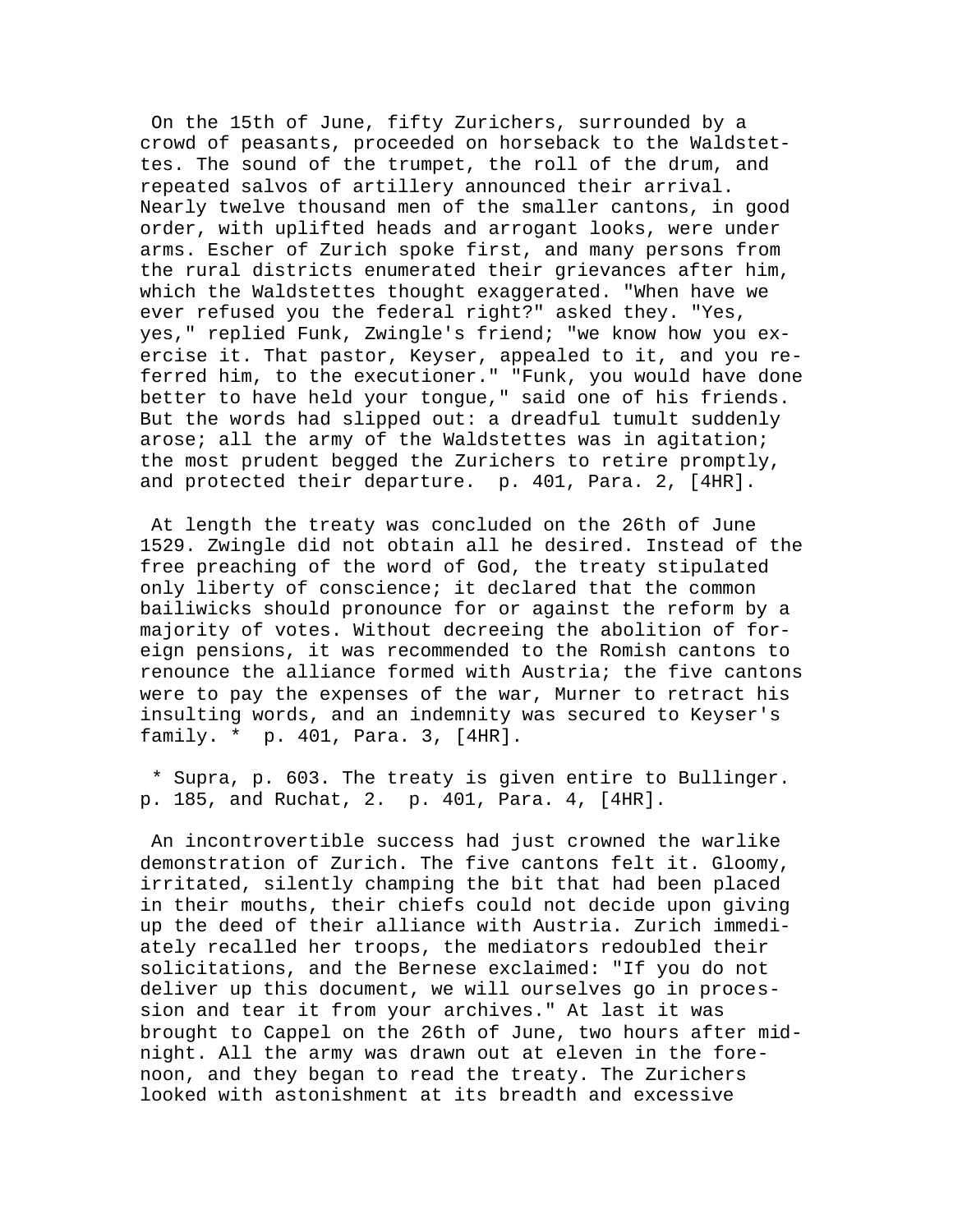length, and the nine seals which had been affixed, one of which was in gold. But scarcely had a few words been read, when Aebli, snatching the parchment, cried out: "Enough, enough." "Read it, read it," said the Zurichers; "we desire to learn their treason." But the Bailiff of Glaris replied boldly: "I would rather be cut in a thousand pieces than permit it." Then dashing his knife into the parchment, he cut it in pieces in the presence of Zwingle and the soldiers, \* and threw the fragments to the secretary, who committed them to the flames. "The paper was not Swiss," says Bullinger with sublime simplicity. p. 402, Para. 1, [4HR].

 \* Tabellae foederis a praetore Pagi Glaronensis gladio concisae et deletae, id quod ipse vidi. Zw. Epp. 2. 310. p. 402, Para. 2, [4HR].

 The banners were immediately struck. The men of Unterwalden retired in anger; those of Schywtz swore they would for ever preserve their ancient faith; while the troops of Zurich returned in triumph to their homes. But the most opposite thoughts agitated Zwingle's mind. "I hope," said he, doing violence to his feelings, "that we bring back an honorable peace to our dwellings. It was not to shed blood that we set out. \* God has once again shown the great ones of the earth that they can do nothing against us." Whenever he gave way to his natural disposition, a very different order of thoughts took possession of his mind. He was seen walking apart in deep dejection, and anticipating the most gloomy future. In vain did the people surround him with joyful shouts. "This peace," said he, "which you consider a triumph, you will soon repent of, striking your breasts." It was at this time that, venting his sorrow, he composed, as he was descending the Albis, a celebrated hymn often repeated to the sound of music in the fields of Switzerland, among the burghers of the confederate cities, and even in the palaces of kings. The hymns of Luther and of Zwingle play the same part in the German and Swiss Reformation as the Psalms in that of France. p. 402, Para. 3, [4HR].

 \* Cum non caedem factum profecti sumus. Zw. Epp. 2. 310. p. 402, Para. 4, [4HR].

 Do thou direct thy chariot, Lord, And guide it at thy will; Without thy aid our strength is vain, And useless all our skill. Look down upon thy saints brought low, And prostrate laid beneath the foe. p. 403, Para. 1, [4HR].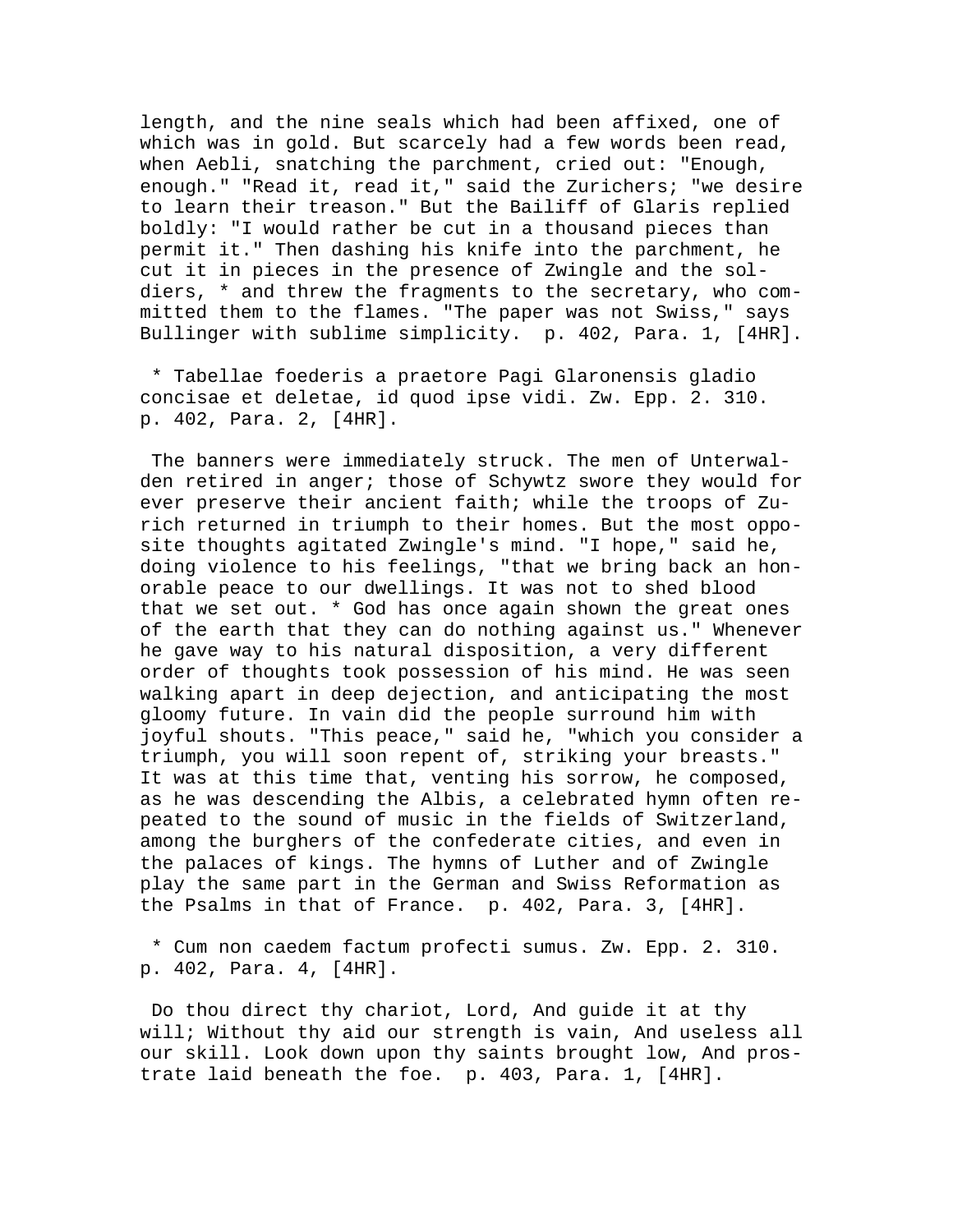Beloved Pastor, who hast saved Our souls from death and sin, Uplift they voice, awake they sheep That slumbering lie within Thy fold, and curb with thy right hand, The rage of Satan's furious band. p. 403, Para. 2, [4HR].

 Send down thy peace, and banish strife, Let bitterness depart; Revive the spirit of the past In every Switzer's heart: Then shall thy church for ever sing The praises of her heavenly King. p. 403, Para. 3, [4HR].

 An edict, published in the name of the confederates, ordered the revival everywhere of the old friendship and brotherly concord; but decrees are powerless to work such miracles. p. 404, Para. 1, [4HR].

 This treaty of peace was nevertheless favorable to the reform. Undoubtedly it met with a violent opposition in some places. The nuns of the vale of St. Catherine in Thurgovia, deserted by their priests and excited by some noblemen beyond the Rhine, who styled them in their letters, "Chivalrous women of the house of God," sang mass themselves, and appointed one of their number preacher to the convent. Certain deputies from the protestant cantons having had an interview with them, the abbess and three of the nuns secretly crossed the river by night, carrying with them the papers of the monastery and the ornaments of the church. But such isolated resistance as this was unavailing. Already in 1529 Zwingle was able to hold a synod in Thurgovia, which organized the church there, and decreed that the property of the convents should be consecrated to the instruction of pious young men in sacred learning. Thus concord and peace seemed at last to be reestablished in the confederation. p. 404, Para. 2, [4HR].

 CHAPTER 3 --- Conquests of reform in Schaffhausen and Zurzack -- Reform in Glaris -- Today the cowl, tomorrow the reverse -- Italian bailiwicks -- The monk of Como -- Egidio's hope for Italy -- Call of the monk of Locarno -- Hopes of reforming Italy -- The monks of Wettingen -- Abbey of St. Gall -- Kilian Kouffi -- St. Gall recovers its liberty -- The reform in Soleure -- Miracle of St. Ours -- Popery triumphs -- The Grisons invaded by the Spaniards -- Address of the ministers to the Romish cantons -- God's word the means of unity -- OECOLAMPADIUS for spiritual influence -- Autonomy of the church. p. 405, Para. 1, [4HR].

Whenever a conqueror abandons himself to his triumph, in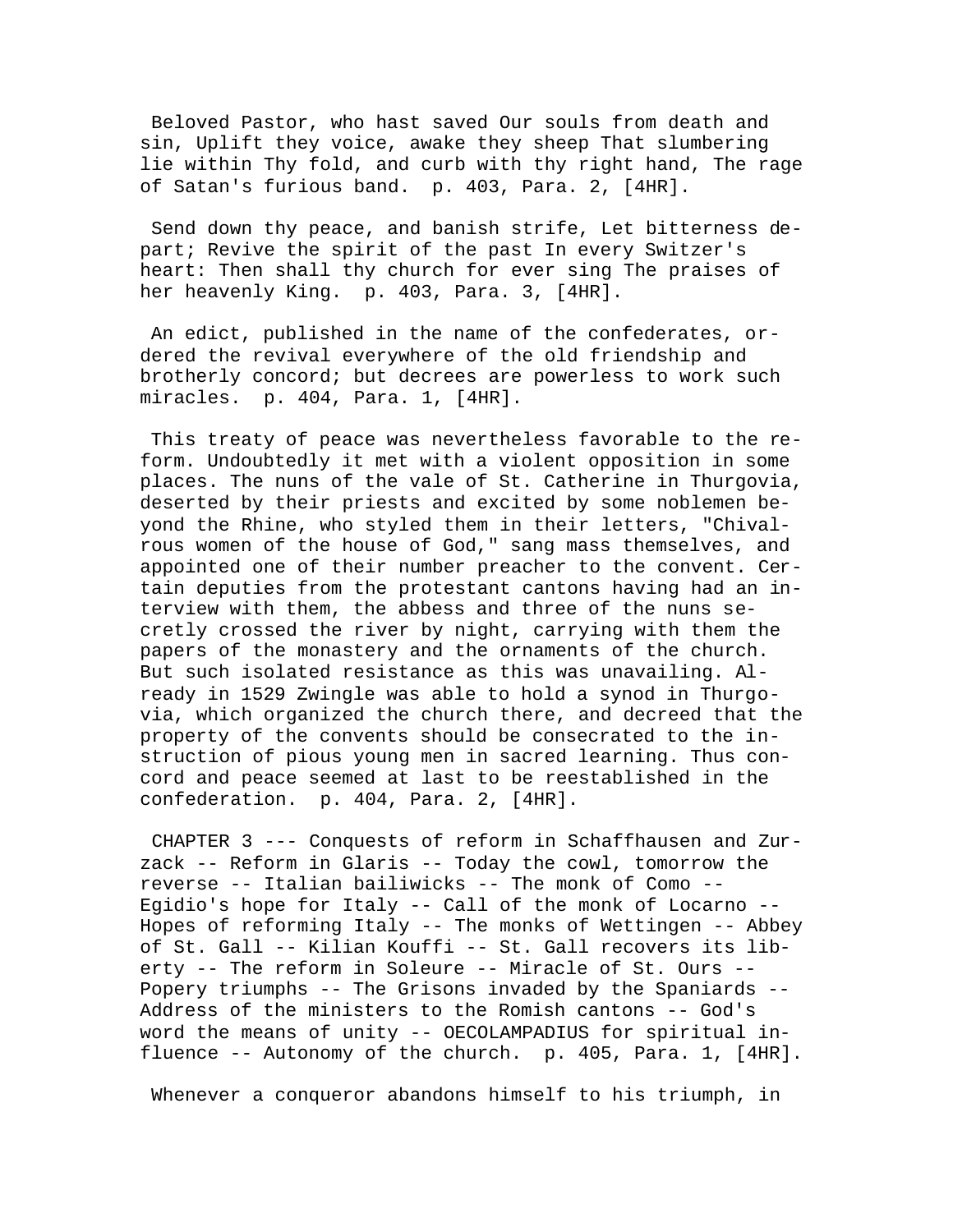that very confidence he often finds destruction. Zurich and Zwingle were to exemplify this mournful lesson of history. Taking advantage of the national peace, they redoubled their exertions for the triumph of the gospel. This was a legitimate zeal, but it was not always wisely directed. To attain the unity of Switzerland by unity of faith was the object of the Zurichers; but they forgot that by desiring to force on a unity, it is broken to pieces, and that freedom is the only medium in which contrary elements can be dissolved, and a salutary union established. While Rome aims at unity by anathemas, imprisonment, and the stake, Christian truth demands unity through liberty. And let us not fear that liberty, expanding each individuality beyond measure, will produce by this means an infinite multiplicity. While we urge every mind to attach itself to the word of God, we give it up to a power capable of restoring its diverging opinions to a wholesome unity. p. 405, Para. 2, [4HR].

 Zwingle at first signalized his victory by legitimate conquests. He advanced with courage. "His eye and his arm were everywhere." "A few wretched mischief-makers," says Salat, a Romanist chronicler, "penetrating into the five cantons, troubled men's souls, distributed their frippery, scattered everywhere little poems, tracts, and testaments, and were continually repeating that the people ought not to believe the priests." \* This was not all: while the reform was destined to be confined around the lake of the Waldstettes to a few fruitless efforts, it made brilliant conquests among the cantons, the allies and subjects of Switzerland; and all the blows there inflicted on the Papacy reechoed among the lofty valleys of the primitive cantons, and filled them with affright. Nowhere had Popery shown itself more determined than in the Swiss mountains. A mixture of Romish despotism and Helvetian roughness existed there. Rome was resolved to conquer all Switzerland, and yet she beheld her most important positions successively wrestled from her. p. 405, Para. 3, [4HR].

 \* Die sectischen haltend vil elends Hudel volk gefunden etc. Salat, Chron. p. 405, Para. 4, [4HR].

 On the 29th of September 1529, the citizens of Schaffhausen removed the "great God" \* from the cathedral, to the deep regret of a small number of devotees whom the Roman worship still counted in this city; then they abolished the mass, and stretched out their hands to Zurich and to Berne.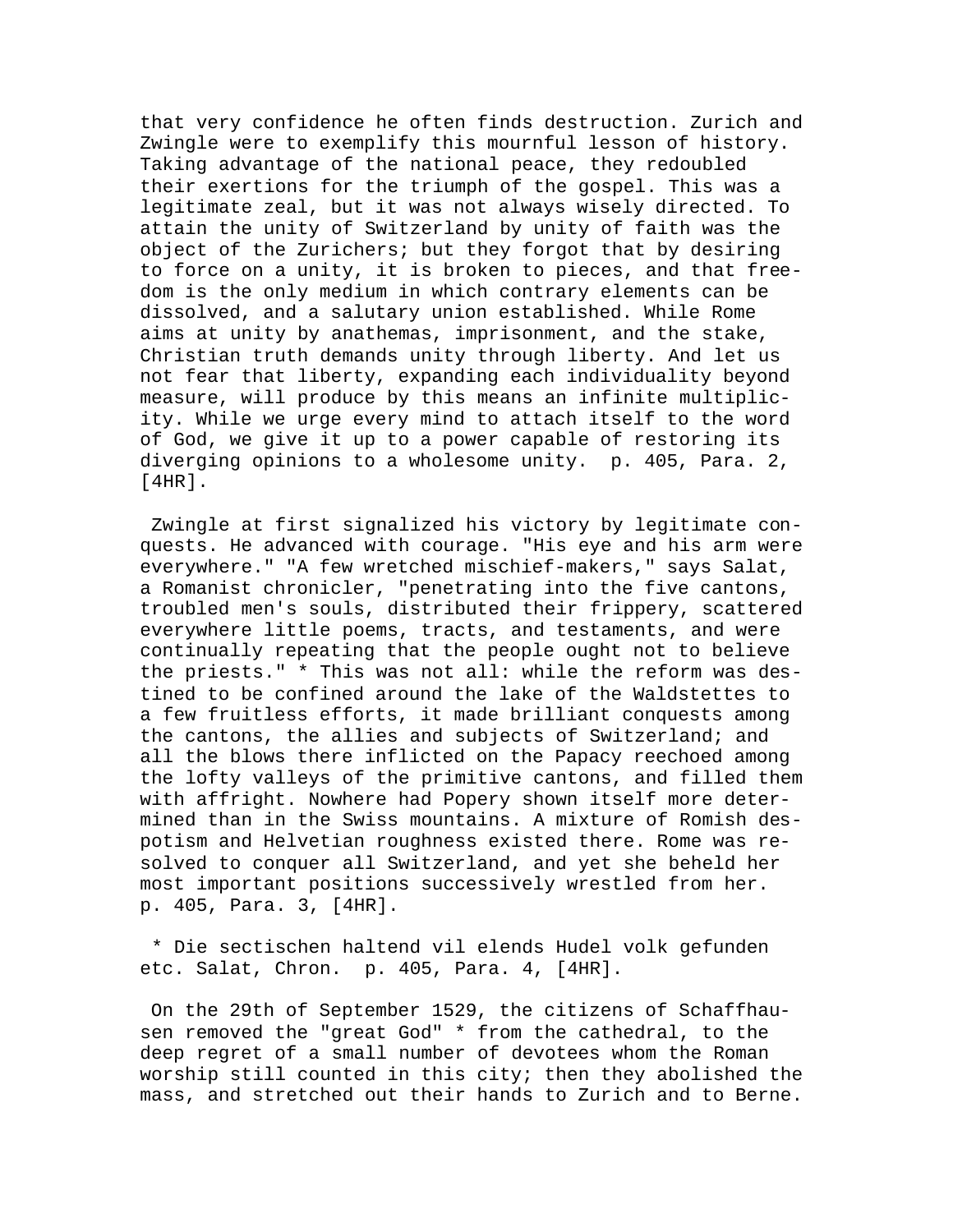p. 406, Para. 1, [4HR].

 \* Le bon Dieu, probably the patron saint. W. p. 406, Para. 2, [4HR].

 At Zurzack, near the confluence of the Rhine and the Aar, at the moment when the priest of the place, a man devoted to the ancient worship, was preaching with zeal, a person named Tufel, (devil,) raising his head, observed to him: "Sir, you are heaping insults on good men, and loading the pope and the saints of the Roman calendar with honor; pray where do we find that in the holy Scriptures?" This question, put in a serious tone of voice, raised a sly smile on many faces, and the congregation with their eyes fixed on the pulpit awaited the reply. The priest in astonishment and at his wit's end, answered with a trembling voice: "Devil is thy name; thou actest like the devil, and thou art the devil. For this reason I will have nothing to do with thee." He then hastily left the pulpit, and ran away as if Satan himself had been behind him. Immediately the images were torn down, and the mass abolished. The Romancatholics sought to console themselves by repeating everywhere: "At Zurzack it was the devil who introduced the Reformation." \* p. 406, Para. 3, [4HR].

 \* That der Tuffel den ersten Angriff. p. 406, Para. 4, [4HR].

 The priests and warriors of the Forest cantons beheld the overthrow of the Romish faith in countries that lay nearer to them. In the canton of Glaris, whence by the steep passes of the Klaus and the Pragel, \* the reform might suddenly fall upon Uri and Schwytz, two men met face to face. At Mollis, Fridolin Brunner who questioned himself every day by what means he could advance the cause of Christ, \*\* attacked the abuses of the church with the energy of his friend Zwingle, \*\*\* and endeavored to spread among the people, who were passionately fond of war, the peace and charity of the gospel. At Glaris, on the contrary, Valentine Tschudi studied with all the circumspection of his friend Erasmus to preserve a just medium between Rome and the reform. And although, in consequence of Fridolin's preaching, the doctrines of purgatory, indulgences, meritorious works, and intercession of the saints, were looked at by the Glaronais as mere follies and fables, \*\*\*\* they still believed with Tschudi that the body and blood of Christ were substantially in the bread of the Lord's supper. p. 407,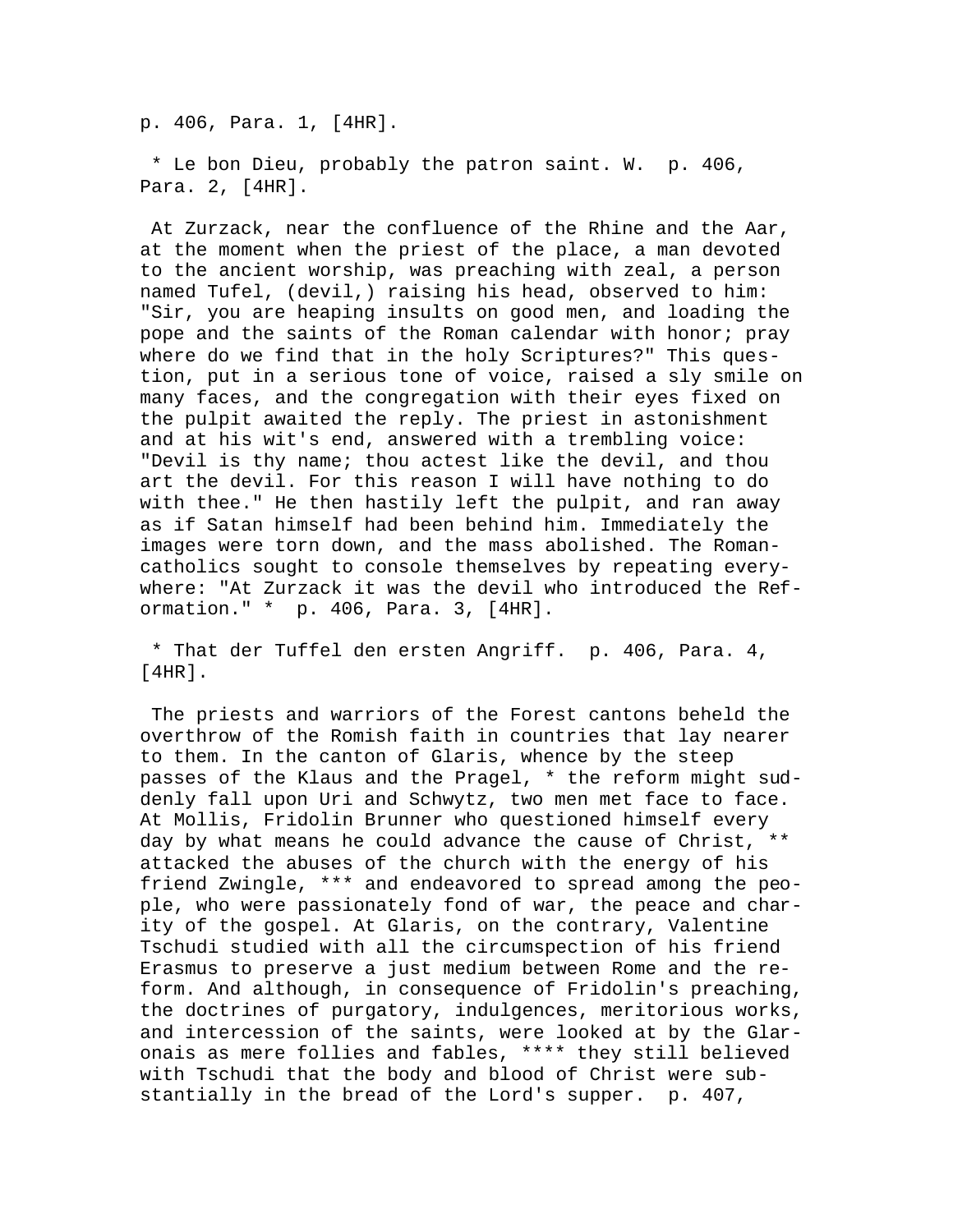Para. 1, [4HR].

 \* This is the road by which the army of Suwaroff escaped in 1799. \*\* Nam quotidie cogitare soleo quanam re Christianum adjuvem profectum. Zw. Epp. 2. 13. \*\*\* Audeo ego intrepide omnem ecclesiae abusum et omnia humana praecepta in enunciatione verbi Dei damnare. Ibid. \*\*\*\* Nugas esse et fabulas. Ibid. p. 407, Para. 2, [4HR].

 At the same time a movement in opposition to the reform was taking place in that high and savage valley, where the Linth, roaring at the foot of vast rocks with jagged crest, enormous citadels which seem built in the air, bathes the villages of Schwanden and Ruti with its waters. The Romancatholics, alarmed at the progress of the gospel, and wishing to save these mountains at least, had scattered with liberal hands the money they derived from their foreign pensions; and from that time violent hostility divided old friends, and men who appeared to have been won over to the gospel basely sought for a pretext to conceal a disgraceful flight. \* "Peter \*\* and I," wrote Rasdorfer, pastor of Ruti, in despair, "are laboring in the vineyard, but alas, the grapes we gather are not employed for the sacrifice, and the very birds do not eat them. We fish, but after having toiled all night, we find that we have only caught leeches. \*\*\* Alas, we are casting pearls before dogs, and roses before swine." The spirit of revolt against the gospel soon descended from these valleys with the noisy waters of the Linth as far as Glaris and Mollis. "The council, as if it had been composed only of silly women, shifted its sails every day," said Rasdorfer: \*\*\*\* "one day it will have the cowl, on the next it will not." \*\*\*\*\* Glaris, like a leaf carried along on the bosom of one of its torrents, and which the waves and eddies drive in different directions, wavered, wheeled about, and was nearly swallowed up. p. 407, Para. 3, [4HR].

 \* Jam aere convicti palinodiem canunt. ZW. Epp. 2. 292. \*\* Pierre Rumelin, pastor of Schwanden. \*\*\* Tota enim nocte piscantes, sanguisugas, aspendios cepimus. Zw. Epp. 2. 13. Rasdorfer evidently alludes to what Pliny says of a kind of vine termed Aspendios. E. diverso aspendios, damnata aris. Feunt eam nec ab alite ulla attingi. Hist. Nat. lib. 14 cap. 18. & 22. \*\*\*\* Vertit vela indies senatus noster muliercularum more. Ibid. \*\*\*\*\* Vult jam cucullum, post non vult. Zw. Epp. 2. 13. That is, at one time it recognises, at another rejects, the Abbot of Saint Gall. p. 407, Para.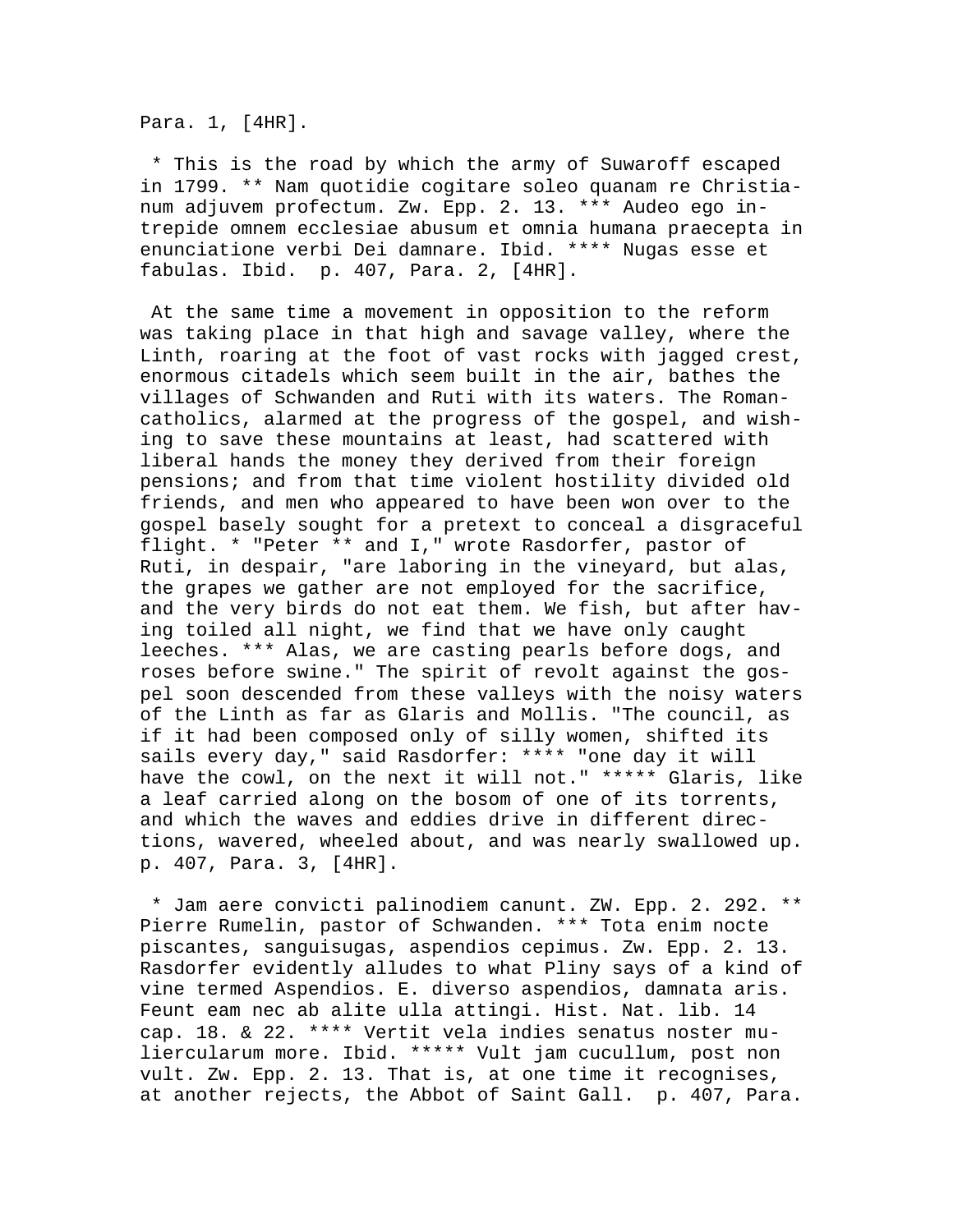4, [4HR].

 But this crisis came to an end: the gospel suddenly regained strength, and on Easter Monday 1530, a general assembly of the people "put the mass and the altars to the vote." A powerful party that relied upon the five cantons vainly opposed the reform. It was proclaimed, and its vanquished and disconcerted enemies were forced to content themselves, says Bullinger, with mysteriously concealing a few idols, which they reserved for better days. p. 408, Para. 1, [4HR].

 In the meanwhile, the reform advanced in the exterior Rhodes of Appenzell, \* and in the district of Sargans. But what most exasperated the cantons that remained faithful to the Romish doctrines, was to see it pass the Alps and appear in Italy, in those beautiful districts round Lake Maggiore, where, near the embouchure of the Maggia, within the walls of Locarno, in the midst of laurels, pomegranates, and cypresses, flourished the noble families of Orelli, Muralto, Magoria, and Duni, and where floated since 1512 the sovereign standard of the cantons. "What," said the Waldstettes, "is it not enough that Zurich and Zwingle infest Switzerland. They have the impudence to carry their pretended reform even into Italy, even into the country of the pope." p. 408, Para. 2, [4HR].

 \* See Benedict Noll's Letter to Zwingle, Epp. 2. 635. p. 408, Para. 3, [4HR].

 Great irregularities prevailed there among the clergy: "Whoever wishes to be damned must become a priest," was a common saying. \* But the gospel succeeded in making its way even into that district. A monk of Como, Egidio a Porta, who had taken the cowl in 1511, against the wishes of his family, \*\* struggled for years in the Augustine convent, and nowhere found peace for his soul. Motionless, environed, as it appeared to him, with profound night, he cried aloud: "Lord, what wilt thou that I should do?" Erelong the monk of Como thought he heard these words in his heart: "Go to Ulrich Zwingle and he will tell thee." He rose trembling with emotion. "It is you," wrote he to Zwingle immediately, "but no, it is not you, it is God who, through you, will deliver me from the nets of the hunters." 'Translate the New Testament into Italian," replied Zwingle, "I will undertake to get it printed at Zurich." This is what the reform did for Italy more than three centuries ago. p. 409,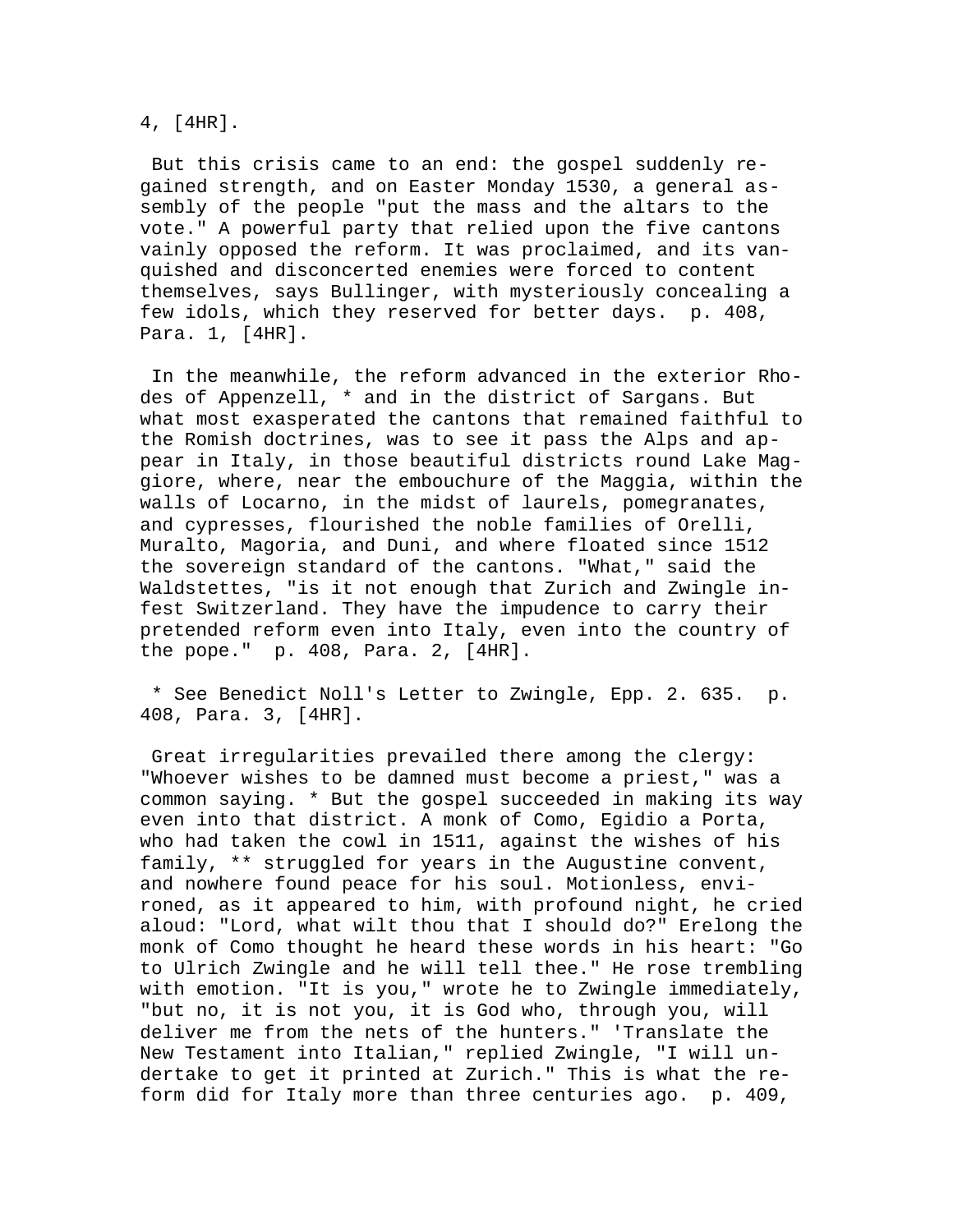Para. 1, [4HR].

 \* St. Chorles Barromeo, archbishop of Milan, suppressed somewhat later several convents in this district. "Monialium non dicam collegia, sed amantium contubernia," said he. Die evangel Gem. In Locarno von F. Meyer, 1. 109. \*\* Subduxi memet a parentum patrocinio, cucullumque nigrum ex animo suscepi. Zw. Epp. 1. 448. p. 409, Para. 2, [4HR].

 Egidio therefore remained. He commenced translating the gospel; but at one time he had to beg for the convent, at another to repeat his "hours," and then to accompany one of the fathers on his journeys. \* Everything that surrounded him increased his distress. He saw his country reduced to the greatest misery by desolating wars, men formerly rich, holding out their hands for alms, crowds of women driven by want to the most shameful degradation. He imagined that a great political deliverance could alone bring about the religious independence of his fellow-countrymen. p. 409, Para. 3, [4HR].

 \* Confratres nonnulli viri certe et pietate et eruditione nequaquam contemptibiles. Ibid. 533. p. 409, Para. 4, [4HR].

 On a sudden he thought that this happy hour was arrived. He perceived a band of Lutheran lansquenets descending the Alps. Their serried phalanxes, their threatening looks, were directed towards the banks of the Tiber. At their head marched Freundsberg, wearing a chain of gold around his neck, and saying: "If I reach Rome I will make use of it to hang the pope." "God wills to save us," wrote Egidio to Zwingle: "write to the constable; \* entreat him to deliver the people over whom he rules, to take from the shaven crowns, whose God is their belly, the wealth which renders them so proud, and to distribute it among the people who are dying of hunger. Then let each one preach without fear the pure word of the Lord. The strength of antichrist is near its fall." p. 410, Para. 1, [4HR].

 \* Bourbon, who commanded in Italy on behalf of the emperor. Supra, book 13. p. 504. p. 410, Para. 2, [4HR].

 Thus, about the end of 1526, Egidio had already dreamed of the Reformation of Italy. From that time his letters cease: the monk disappeared. There can be no doubt that the arm of Rome was able to reach him, and that, like so many others,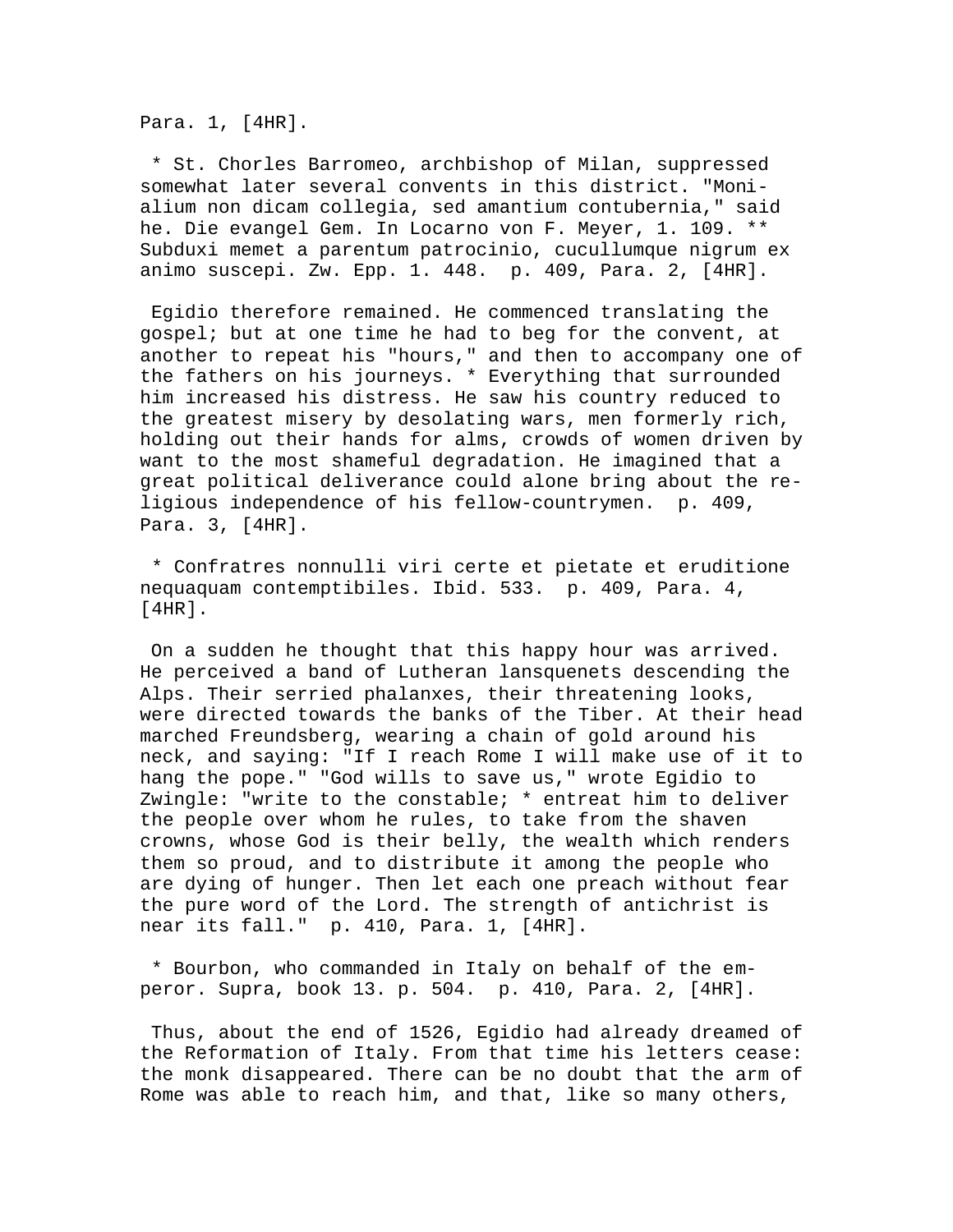he was plunged into the gloomy dungeon of some convent. p. 410, Para. 3, [4HR].

 In the spring of 1530, a new epoch commenced for the Italian bailiwicks. Zurich appointed Jacques Werdmuller bailiff of Locarno; he was a grave man, respected by all, and who even in 1524 had kissed the feet of the pope; he had since then been won over to the gospel, and had sat down at the feet of the Saviour. Luke 10:39. "Go," said Zurich, "and bear yourself like a Christian, and in all that concerns the word of God conform to the ordinances." Werdmuller met with nothing but darkness in every quarter. Yet, in the midst of this gloom, a feeble glimmering seemed to issue from a convent situated on the delightful shores of Lake Maggiore. Among the Carmelites at Locarno was a monk named Fontana, skilled in the holy Scriptures, and animated with the same spirit that had enlightened the monk of Como. The doctrine of salvation, "without money and without price," which God proclaims in the gospel, filled him with love and joy. "As long as I live," said he, I will preach upon the Epistles of St. Paul;" \* for it was particularly in these epistles that he had found the truth. Two monks, of whose names we are ignorant, shared his sentiments. Fontana wrote a letter "to all the church of Christ in Germany," which was forwarded to Zwingle. We may imagine we hear that man of Macedonia, who appeared in a vision to Paul in the night, calling him to Europe, and saying, "Come over and help us." Acts 16:9. "O, trusty and well-beloved of Christ Jesus," cried the monk of Locarno to Germany, "remember Lazarus, the beggar, in the gospel, remember that humble Canaanitish woman, longing for the crumbs that fell from the Lord's table, hungry as David, I have recourse to the show-bread placed upon the altar. A poor traveler devoured by thirst, I rush to the springs of living water. \*\* Plunged in darkness, bathed in tears, we cry to you who know the mysteries of God to send us by the hands of the munificent J. Werdmuller all the writings of the divine Zwingle, of the famous Luther, of the skillful Melancthon, of the mild OECOLAMPADIUS, of the ingenious Pomeranus, of the learned Lambert, of the elegant Brentz, of the penetrating Bucer, of the studious Leo, of the vigilant Hutten, and of the other illustrious doctors, if there are any more. Excellent princes, pivots of the church, our holy mother, make haste to deliver from the slavery of Babylon a city of Lombardy that has not yet known the gospel of Jesus Christ. We are but three who have combined together to fight on behalf of the truth; \*\*\* but it was beneath the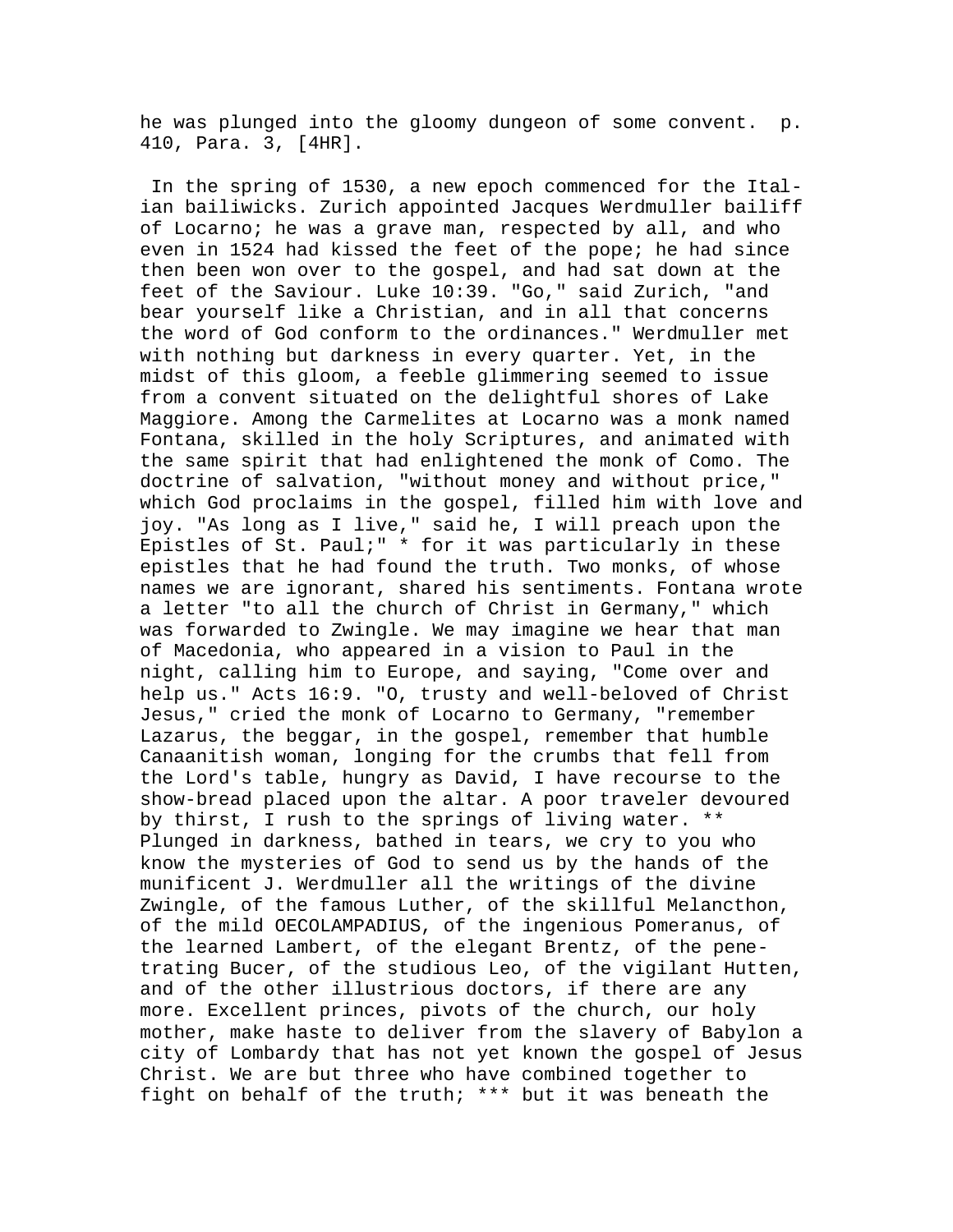blows of a small body of men, chosen by God, and not by the thousands of Gideon, that Midian fell. Who knows if, from a small spark, God may not cause a great conflagration?" p. 410, Para. 4, [4HR].

 \* Se dum vivat satis de Epistolis Pauli concionaturum esse. Zw. Epp. 2. 497. \*\* Debilis et infirmus apud piscinam, salutem mei et patriae toto mentis affectu citissime expecto. Hottinger, saecul. 16, pars 2, p. 619. \*\*\* Confederati conjunctique in expeditionem veritatis tres tantum numero sumus. Hottinger, saecul. 16, pars 2, p. 620. p. 410, Para. 5, [4HR].

 Thus three men on the banks of the Maggia hoped at that time to reform Italy. They uttered a call to which, for three centuries, the evangelical world has not replied. Zurich, however, in these days of its strength and of its faith, displayed a holy boldness, and dared extend her heretical arms beyond the Alps. Hence, Uri, Schwytz, Unterwalden, and all the Romanists of Switzerland gave vent to loud and terrible threats, swearing to arrest even in Zurich itself the course of these presumptuous invasions. p. 412, Para. 1, [4HR].

 But the Zurichers did not confine themselves to this: they gave the confederates more serious cause of fear by waging incessant war against the convents, those centers of ultramontane fanaticism. The extensive monastery of Wettingen, around which roll the waters of the Limmat, and which, by its proximity to Zurich, was exposed more than any other to the breath of reform, was in violent commotion. On the 23d of August 1529, a great change took place; the monks ceased to sing mass; they cut off each other's beards, not without shedding a few tears; they laid down their frocks and their hoods, and clothed themselves in becoming secular dresses. \* Then, in astonishment at this metamorphosis, they listened devoutly to the sermon which Sebastian Benli of Zurich came and preached to them, and erelong employed themselves in propagating the gospel, and in singing psalms in German. Thus Wettingen fell into the current of that river which seemed to be everywhere reviving the confederation. The cloister, ceasing to be a house for gaming, gluttony, and drunkenness, was changed into a school. Two monks alone in all the monastery remained faithful to the cowl. p. 412, Para. 2, [4HR].

\* Bekleitend sich in erbare gemeine Landskleyder. Bull.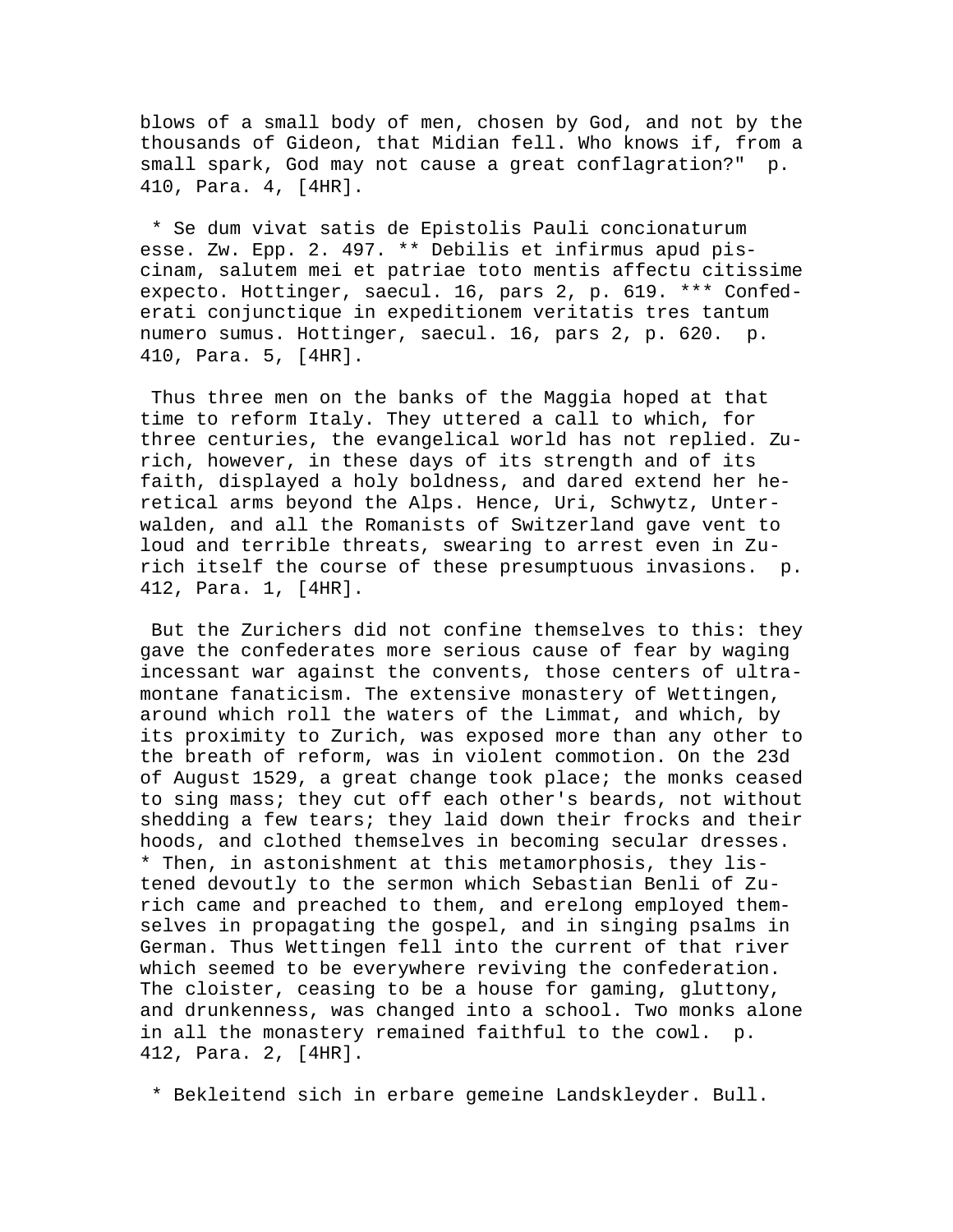Chron. 2. 21. p. 412, Para. 3, [4HR].

 The commander of Mulinen, without troubling himself about the threats of the Romish cantons, earnestly pressed the commandery of St. John at Hitzkirch towards the Reformation. The question was put to the vote, and the majority declared in favor of the word of God. "Ah," said the commander, "I have been long pushing behind the chariot." \* On the 4th of September the commandery was reformed. It was the same with that of Wadenswyl, with the convent of Pfeffers, and others besides. Even at Mury the majority declared for the gospel; but the minority prevailed through the support of the five cantons. \*\* A new triumph, and one of greater value, was destined to indemnify the reform, and to raise the indignation of the Waldstettes to the highest pitch. p. 412, Para. 4, [4HR].

 \* Diu me in hoc curru promovendo laborasse, priusquam tam longe processit. Zw. Epp. 2. 334. \*\* Das das minder must das meer sin. Bull. 2. 241. p. 412, Para. 5, [4HR].

 The abbot of St. Gall, by his wealth, by the number of his subjects, and the influence which he exercised in Switzerland, was one of the most formidable adversaries of the gospel. In 1529, therefore, at the moment when the army of Zurich took the field against the five cantons, the abbot Francis of Geisberg, in alarm and at the brink of death, caused himself to be hastily removed into the strong castle of Rohrschach, not thinking himself secure except within its walls. Four days after this, the illustrious Vadian, burgomaster of St. Gall, entered the convent, and announced the intention of the people to resume the use of their cathedral church, and to remove the images. The monks were astonished at such audacity, and having in vain protested and cried for help, put their most precious effects in a place of safety, and fled to Einsidlen. p. 413, Para. 1, [4HR].

 Among these was Kilian Kouffi, head-steward of the abbey, a cunning and active monk, and, like Zwingle, a native of the Tockenburg. Knowing how important it was to find a successor to the abbot, before the news of his death was bruited abroad, he came to an understanding with those who waited on the prelate; and the latter dying on Tuesday in holy week, the meals were carried as usual into his chamber, and with downcast eyes and low voice the attendants answered every inquiry about his health. While this farce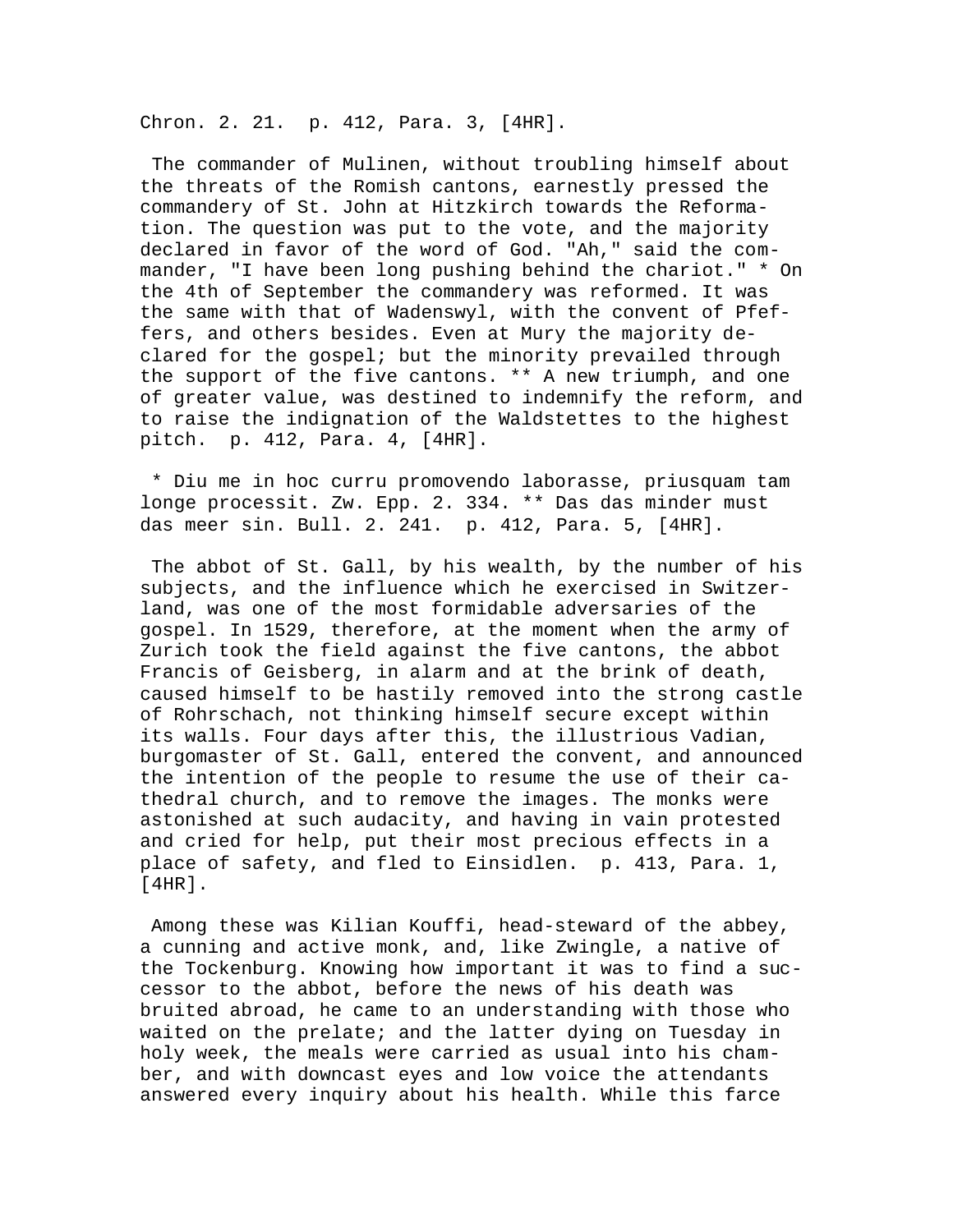was going on round a dead body, the monks who had assembled at Einsidlen repaired in all haste to Rapperschwyl, in the territory of St. Gall, and there elected Kilian, who had so skillfully managed the affair. The new abbot went immediately to Rohrschach, and on Good Friday he there proclaimed his own election and the death of his predecessor. Zurich and Glaris declared they would not recognize him, unless he could prove by the holy Scriptures that a monkish life was in conformity with the gospel. "We are ready to protect the house of God," said they; "and for this reason we require that it be consecrated anew to the Lord. But we do not forget that it is our duty also to protect the people. The free church of Christ should raise its head in the bosom of a free people." At the same time the ministers of St. Gall published forty-two theses, in which they asserted that convents were not "houses of God, but houses of the devil." \* The abbot, supported by Lucerne and Schwytz, which with Zurich and Glaris exercised sovereign power in St. Gall, replied that he could not dispute about rights which he held from kings and emperors. The two natives of the Tockenburg, Zwingle and Kilian, were thus struggling around St. Gall, the one claiming the people for the abbey, and the other the abbey for the people. The army of Zurich having approached Wyl, Kilian seized upon the treasures and muniments of the convent, and fled precipitately beyond the Rhine. As soon as peace was concluded, the crafty monk put on a secular dress, and crept mysteriously as far as Einsidlen, whence on a sudden he made all Switzerland re-echo with his cries. Zurich in conjunction with Glaris replied by publishing a constitution, according to which a governor, "confirmed in the evangelical faith," should preside over the district, with a council of twelve members, while the election of pastors was left to the parishes. \*\* Not long afterwards, the abbot, expelled and a fugitive, while crossing a river near Bregentz, fell from his horse, got entangled in his frock, and was drowned. Of the two combatants from the Tockenburg, it was Zwingle who gained the victory. p. 413, Para. 2, [4HR].

 \* Thesis 8. Bull. 2. 115. \*\* Die Pfarer soll den Gmeinden irs gfallens zu erkiessen Zugestelt syn. Ibid. 268. p. 413, Para. 3, [4HR].

 The convent was put up to sale, and was purchased by the town of St. Gall, "with the exception," says Bullinger, "of a detached building, called Hell, where the monks were left who had not embraced the reform." \* The time having arrived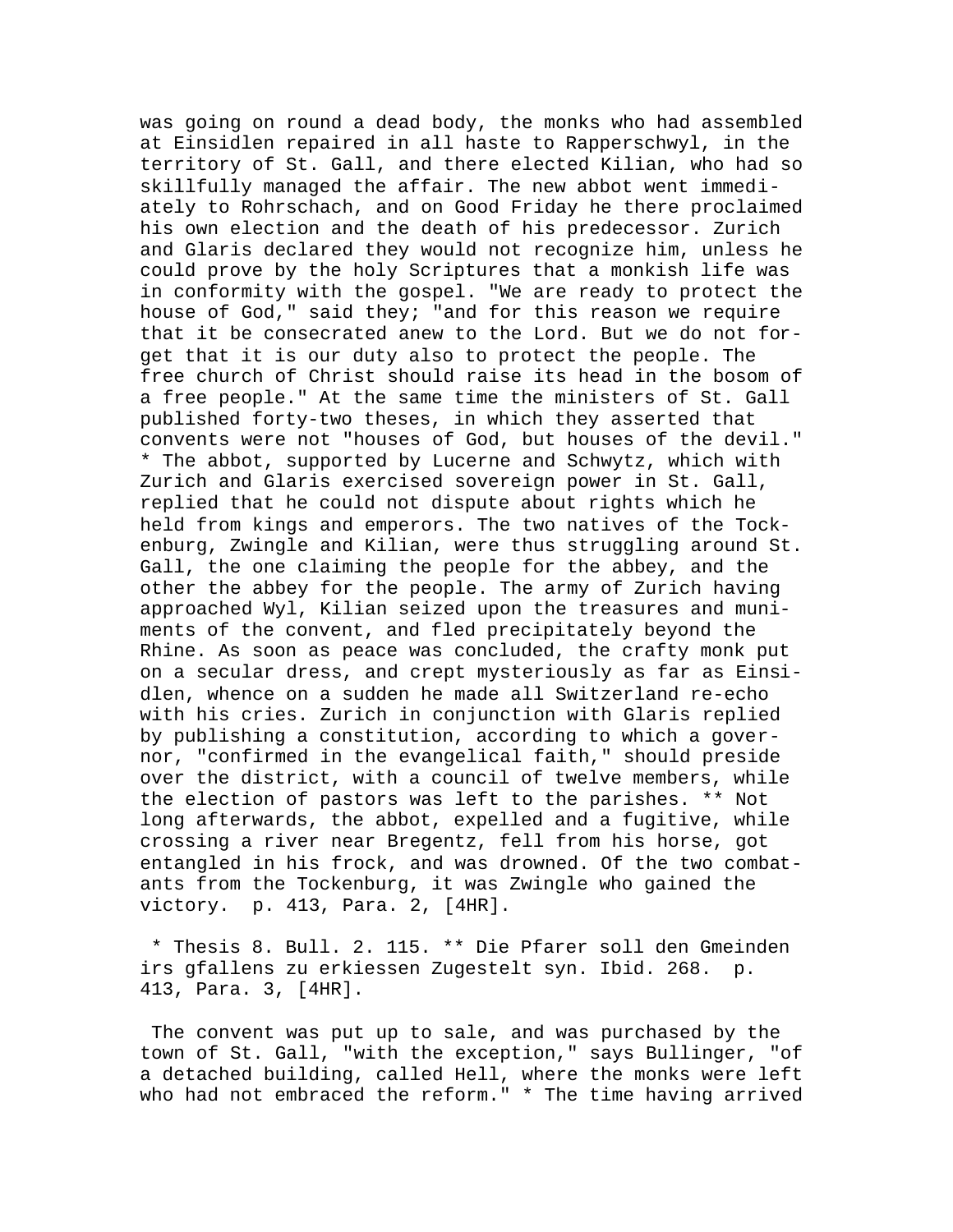when the governor sent by Zurich was to give place to one from Lucerne, the people of St. Gall called upon the latter to swear to their constitution. "A governor has never been known," replied he, "to make an oath to peasants; it is the peasants who should make oath to the governor." Upon this he retired: the Zurich governor remained, and the indignation of the five cantons against Zurich, which so daringly assisted the people of St. Gall in recovering their ancient liberties, rose to the highest paroxysm of anger. p. 415, Para. 1, [4HR].

 \* Alein was ein gebuw die Hell genampt, das liess man den Munchen blyten. Ibid. 271. p. 415, Para. 2, [4HR].

 A few victories, however, consoled in some degree the partisans of Rome. Soleure was for a long time one of the most contested battle-fields. The citizens and the learned were in favor of reform: the patricians and canons for Popery. Philip Grotz of Zug was preaching the gospel there, and the council desiring to compel him to say mass, one hundred of the reformed appeared in the hall of assembly on the 13th of September 1529, and with energy called for liberty of conscience. As Zurich and Berne supported this demand, their prayer was granted. p. 415, Para. 3, [4HR].

 Upon this the most fanatical of the Roman-catholics, exasperated at the concession, closed the gates of the city, pointed the guns, and made a show of expelling the friends of the reform. The council prepared to punish these agitators, when the reformed, willing to set an example of Christian moderation, declared they would forgive them. \* The great council then published throughout the canton that the dominion of conscience belonging to God alone, and faith being the free gift of His grace, each one might follow the religion which he thought best. Thirty-four parishes declared for the Reformation, and only two for the mass. Almost all the rural districts were in favor of the gospel, but the majority in the city sided with the pope. \*\* Haller, whom the reformed of Soleure had sent for, arrived, and it was a day of triumph for them. It was in the middle of winter: "Today," ironically observed one of the evangelical Christians, "the patron saint, St. Ours, will sweat." And in truth, oh, wonderful, drops of moisture fell from the holy image. It was simply a little holy water that had frozen and then thawed. But the Romanists would listen to no raillery on so illustrious a prodigy, which may remind us of the blood of St. Januarius at Naples. All the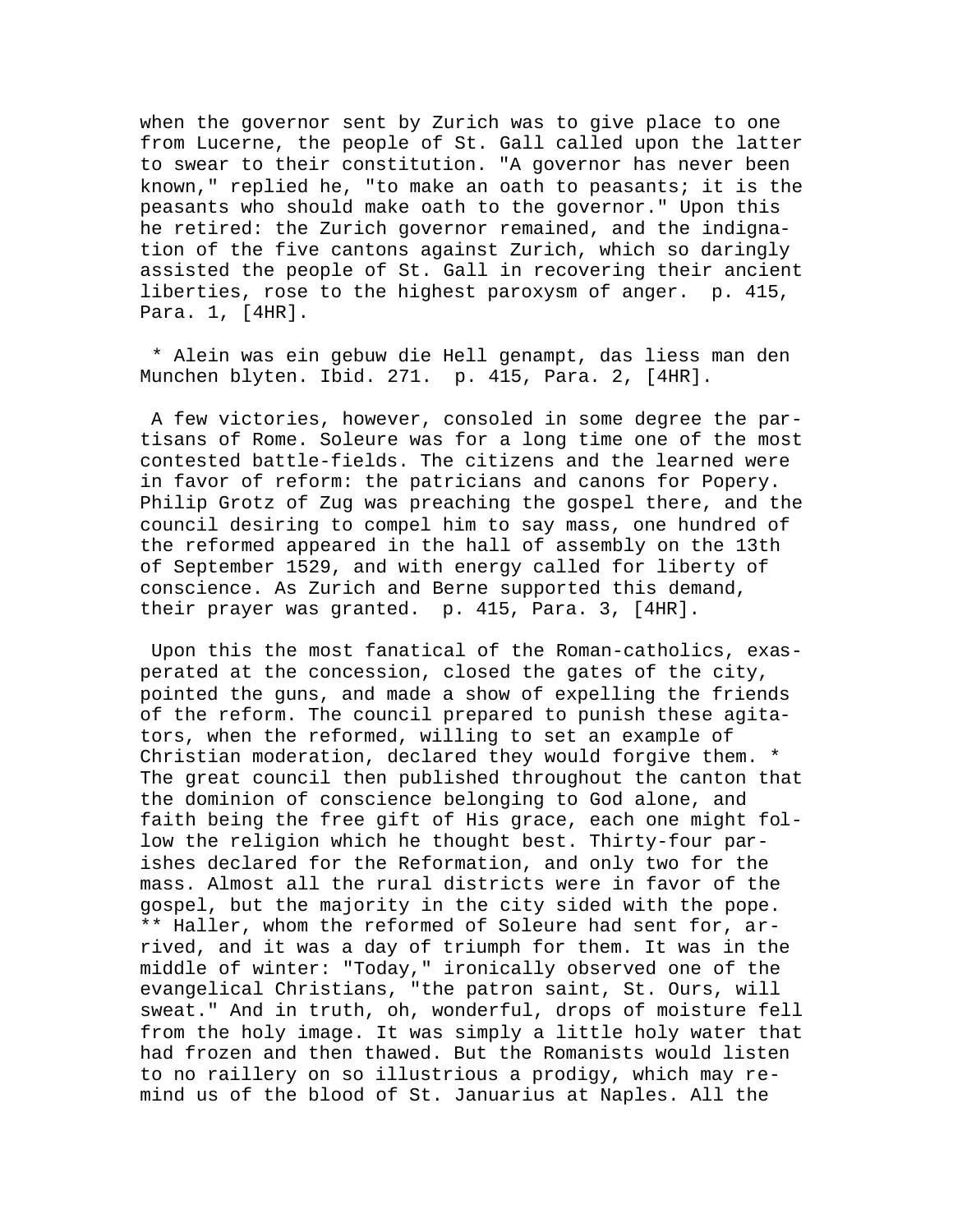city resounded with piteous cries, the bells were tolled, a general procession moved through the streets, and high mass was sung in honor of the heavenly prince who had shown in so marvelous a manner the pangs he felt for his dearly beloved. "It is the fat minister of Berne, Haller, who is the cause of the saint's alarm," said the devout old woman. One of them declared that she would thrust a knife into his body; and certain Roman-catholics threatened to go to the Cordeliers' church and murder the pastors who preached there. Upon this the reformed rushed to that church and demanded a public discussion: two hundred of their adversaries posted themselves at the same time in the church of St. Ours and refused all inquiry. Neither of the two parties was willing to be the first to abandon the camp in which it was entrenched. The senate, wishing to clear the two churches thus in a manner transformed into citadels, announced that at Martinmas, that is, nine months later, a public disputation should take place. But as the reformed found the delay too long, both parties remained for a whole week more under arms. Commerce was interrupted, the public offices were closed, messengers ran to and fro, arrangements were proposed; but the people were so stiff-necked, \*\*\* that no one would give way. The city was in a state of siege. At last all were agreed about the discussion, and the ministers committed four theses to writing, which the canons immediately attempted to refute. p. 415, Para. 4,  $[4HR]$ .

 \* Ruchat, 2. 139. \*\* Major pars agri abolita superstitione a parte nostra stat. Major et potior pars urbis a papistis. Zw. Epp. 2. 489. \*\*\* Tam durae cervicis populus est. Zw. Epp. 2. 489. p. 415, Para. 5, [4HR].

 Nevertheless they judged it a still better plan to elude them. Nothing alarmed the Romanists so much as a disputation. "What need have we of any?" said they. "Do not the writings of the two parties declare their sentiments?" The conference was, therefore, put off until the following year. Many of the reformed, indignant at these delays, imprudently quitted the city; and the councils, charmed at this result, which they were far from expecting, hastily declared that the people should be free in the canton, but that in the city no one should attack the mass. From that time the reformed were compelled every Sunday to leave Soleure and repair to the village of Zuchswyl to hear the word of God. Thus Popery, defeated in so many places, triumphed in Soleure. p. 417, Para. 1, [4HR].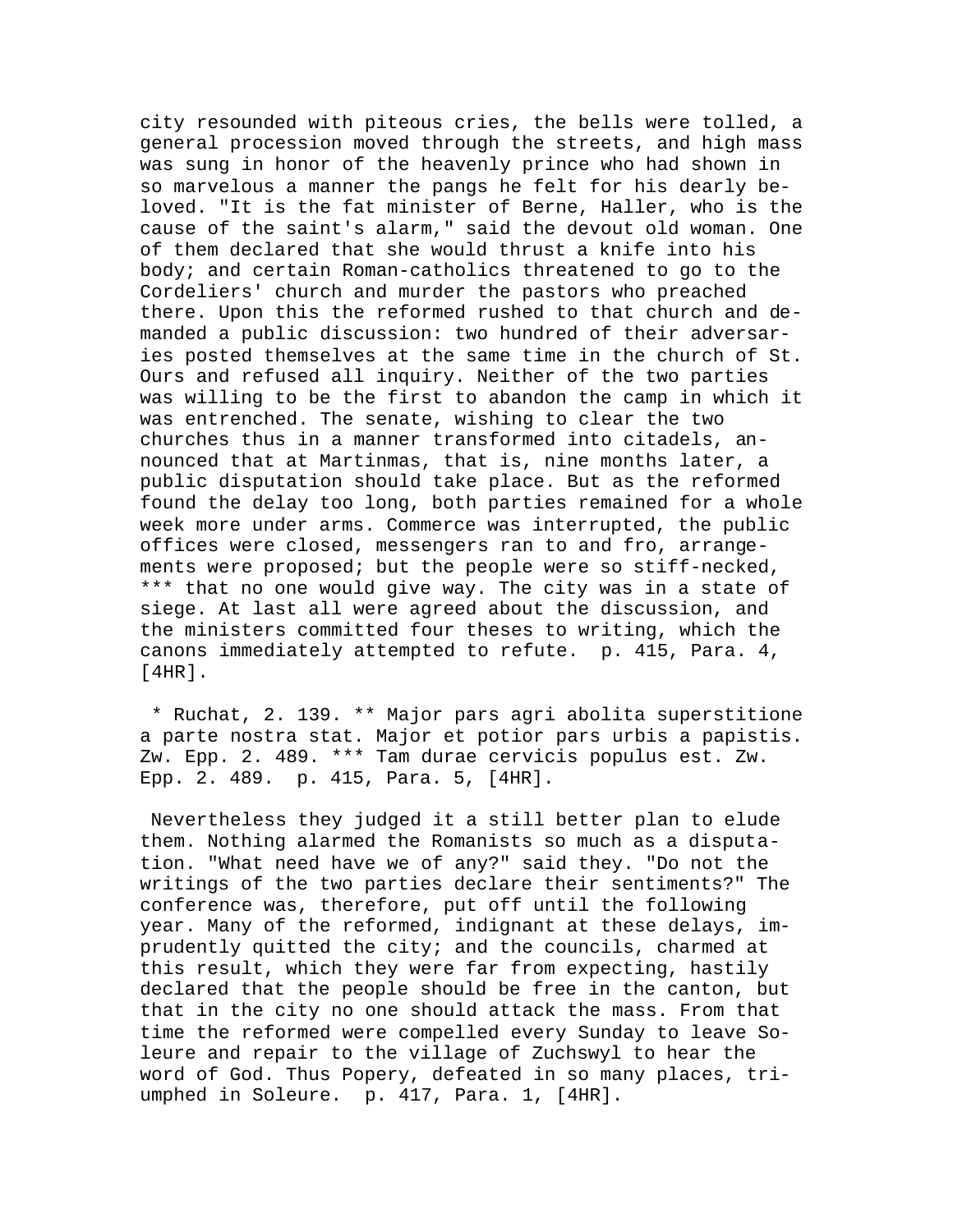Zurich and the other reformed cantons attentively watched these successes of their adversaries, and lent a fearful ear to the threats of the Roman-catholics, who were continually announcing the intervention of the emperor; when on a sudden a report was heard that nine hundred Spaniards had entered the Grisons; that they were led by the Chatelain of Musso, recently invested with the title of marquis by Charles the Fifth; that the chatelain's brother-in-law, Didier d'embs, was also marching against the Swiss at the head of three thousand imperial lansquenets; and that the emperor himself was ready to support them with all his forces. The Grisons uttered a cry of alarm. The Waldstettes remained motionless; but all the reformed cantons assembled their troops, and eleven thousand men began their march. \* The emperor and the duke of Milan having soon after declared that they would not support the chatelain, this adventurer beheld his castle rased to the ground,and was compelled to retire to the banks of the Sesia giving guarantees of future tranquility; while the Swiss soldiers returned to their homes, fired with indignation against the five cantons, who by their inactivity had infringed the federal alliance. \*\* "Our prompt and energetic resistance," said they, "has undoubtedly baffled their perfidious designs; but the reaction is only adjourned. Although the parchment of the Austrian alliance has been torn in pieces, the alliance itself still exists. The truth has freed us, but soon the imperial lansquenets will come and try to place us again under the yoke of slavery." p. 417, Para. 2, [4HR].

 \* Bull. Chron. 2. 357. \*\* Ward ein grosser Unwill wieder sie. Bull. Chron. 2. 361. p. 417, Para. 3, [4HR].

 Thus in consequence of so many violent shocks, the two parties that divided Switzerland had attained the highest degree of irritation. The gulf that separated them widened daily. The clouds, the forerunners of the tempest, drove swiftly along the mountains, and gathered threateningly above the valleys. Under these circumstances Zwingle and his friends thought it their duty to raise their voices, and if possible to avert the storm. In like manner Nicholas de Flue had in former days thrown himself between the hostile parties. p. 418, Para. 1, [4HR].

 On the 5th of September 1530, the principal ministers of Zurich, Berne, Basle, and Strasburg, OECOLAMPADIUS, Capito,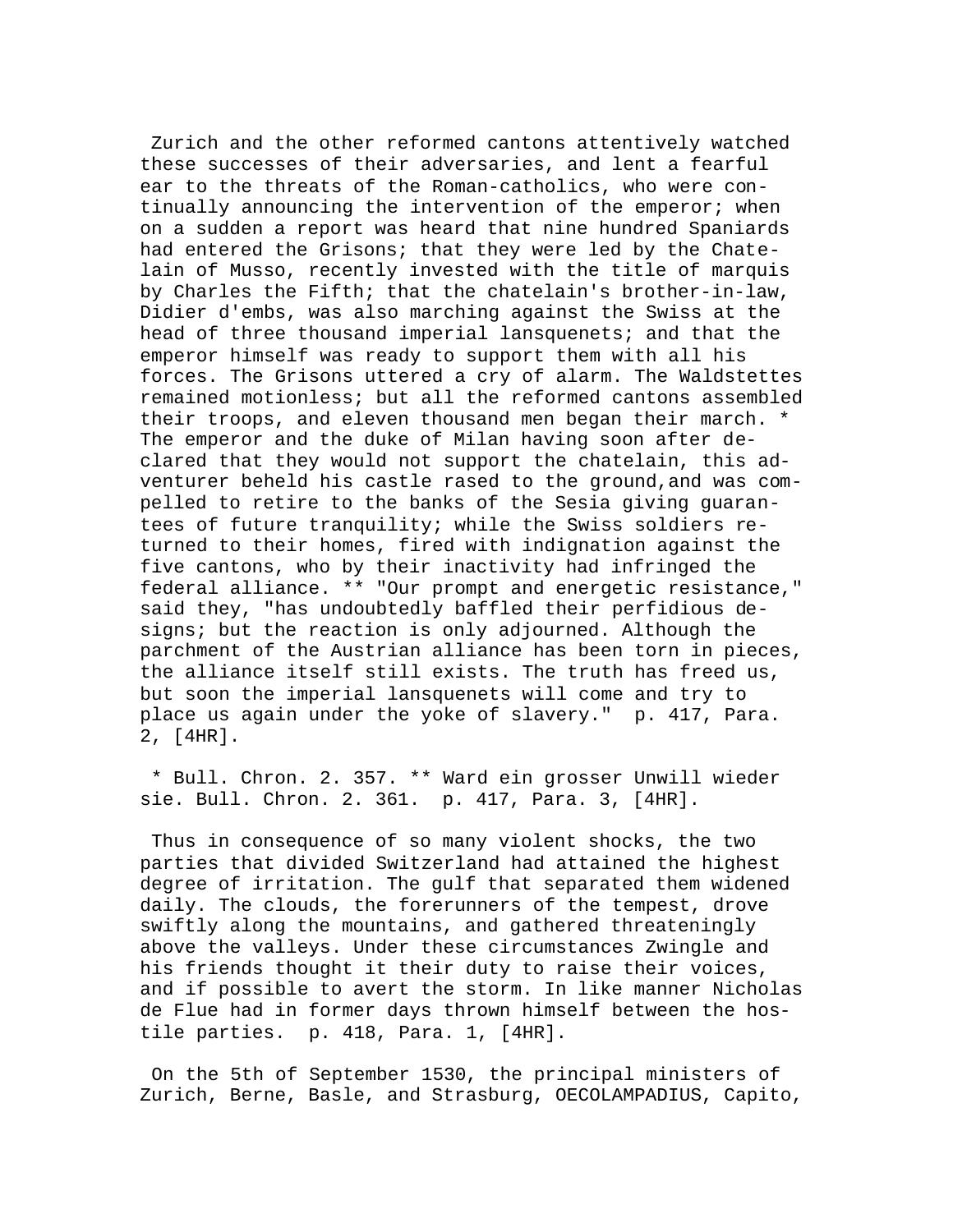Megander, Leo Juda, and Myconius, were assembled at Zurich in Zwingle's house. Desirous of taking a solemn step with the five cantons, they drew up an address that was presented to the Confederates at the meeting of the diet at Baden. However unfavorable the deputies were, as a body, to these heretical ministers, they nevertheless listened to this epistle, but not without signs of impatience and weariness. \* "You are aware, gracious lords, that concord increases the power of states, and that discord overthrows them. \*\* You are yourselves a proof of the first of these truths. Setting out from a small beginning, you have, by a good understanding one with another, arrived at a great end. May God condescend to prevent you also from giving a striking proof of the second. Whence comes disunion, if not from selfishness? and how can we destroy this fatal passion, except by receiving from God the love of the common weal? For this reason we conjure you to allow the word of God to be freely preached among you, as did your pious ancestors. When has there ever existed a government, even among the heathens, which saw not that the hand of God alone upholds a nation? Do not two drops of quicksilver unite so soon as you remove that which separates them? Away then with that which separates you from our cities, that is, the absence of the word of God; and immediately the Almighty will unite us, as our fathers were united. Then placed in your mountains, as in the center of Christendom, you will be an example to it, its protection and its refuge; and after having passed through this vale of tears, being the terror of the wicked and the consolation of the faithful, you will at last be established in eternal happiness." p. 418, Para. 2, [4HR].

 \* Lecta est epistola nostra in comitiis Badensibus. OECOL. To Bucer Dec. 28, 1530. \*\* Wie mit einhelligkeit kleine Ding gross werdend. Zw. Opp. 2. 78. p. 418, Para. 3, [4HR].

 Thus frankly did these men of God address their brothers, the Waldstettes. But their voice was not attended to. "The ministers sermon is rather long," \* said some of the deputies yawning and stretching their arms, while others pretended to find in it new cause of complaint against the cities. p. 419, Para. 1, [4HR].

 \* Libellum supplicem ad quinque pagos breviorem vellent. Zw. Epp. 2. 511. Fastidiunt tam sancta. OECOL. p. 419, Para. 2, [4HR].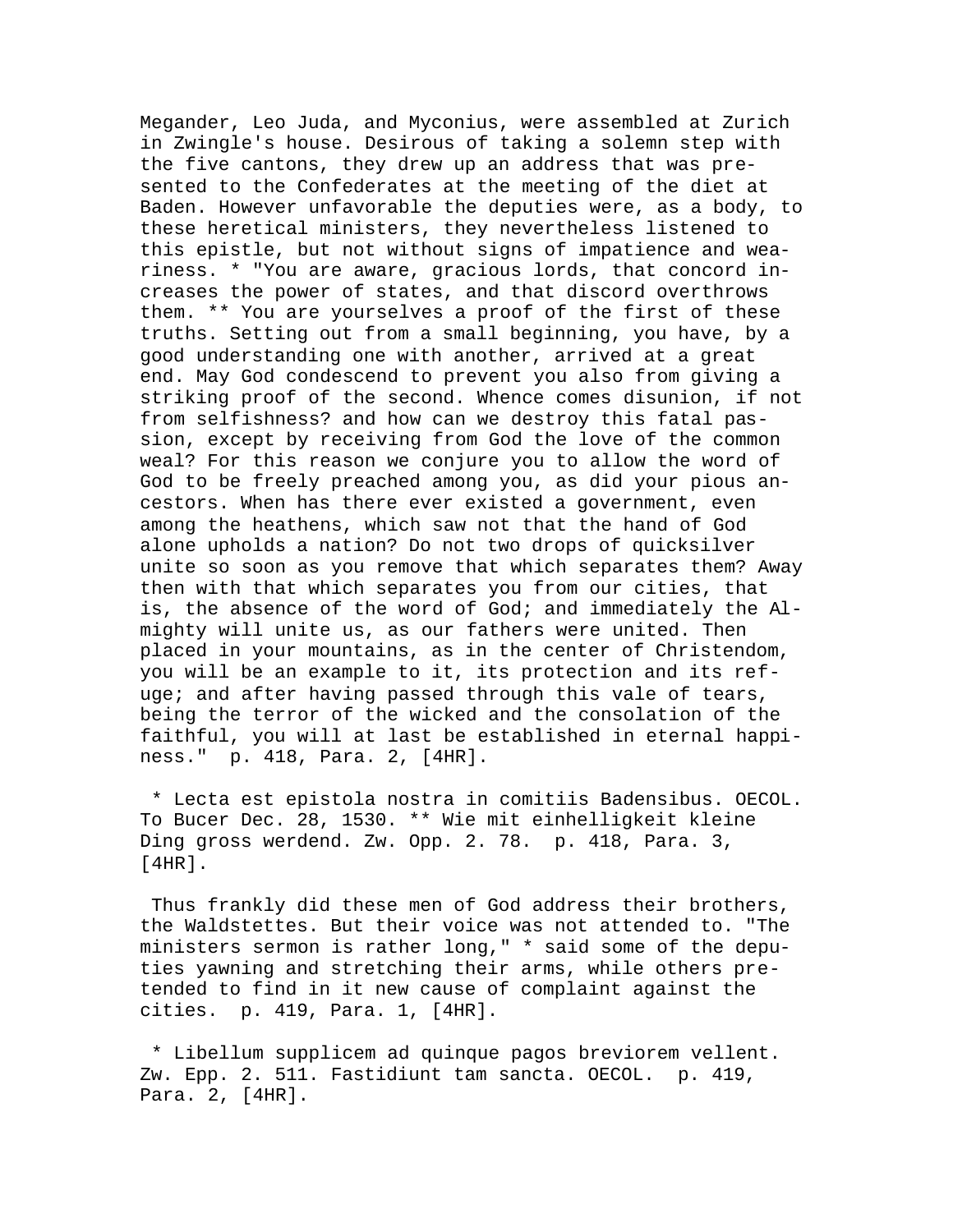This proceeding of the ministers was useless: the Waldstettes rejected the word of God, which they had been entreated to admit; they rejected the hands that were extended towards them in the name of Jesus Christ. They called for the pope and not for the gospel. All hope of reconciliation appeared lost. p. 419, Para. 3, [4HR].

 Some persons, however, had at that time a glimpse of what might have saved Switzerland and the Reformation, the autonomy, self-government, of the church, and its independence of political interests. Had they been wise enough to decline the secular power to secure the triumph of the gospel, it is probable that harmony might have been gradually established in the Helvetic cantons, and that the gospel would have conquered by its divine strength. The power of the word of God presented chances of success that were not afforded by pikes and muskets. The energy of faith, the influence of charity, would have proved a securer protection to Christians against the burning piles of the Waldstettes than diplomatists and men-at-arms. None of the reformers understood this so clearly as OECOLAMPADIUS. His handsome countenance, the serenity of his features, the mild expression of his eyes, his long and venerable beard, the spirituality of his expression, a certain dignity that inspired confidence and respect, gave him rather the air of an apostle than of a reformer. It was the power of the inner word that he particularly extolled; perhaps he even went too far in spiritualism. But, however that may be, if any man could have saved the reform from the misfortunes that were about to befall it, that man was he. In separating from the Papacy, he desired not to set up the magistracy in its stead. "The magistrate who should take away from the churches the authority that belongs to them," wrote he to Zwingle, "would be more intolerable than antichrist himself -- that is, the pope." \* "The hand of the magistrate strikes with the sword, but the hand of Christ heals. Christ has not said, If thy brother will not hear thee, tell it to the magistrate, but, tell it to the church. The functions of the state are distinct from those of the church. The state is free to do many things which the purity of the gospel condemns." \*\* OECOLAMPADIUS saw how important it was that his convictions should prevail among the reformed. This man, so mild and so spiritual, feared not to stand forth boldly in defense of doctrines then so novel. He expounded them before a synodal assembly, and next developed them before the senate of Basle. \*\*\* It is a strange circumstance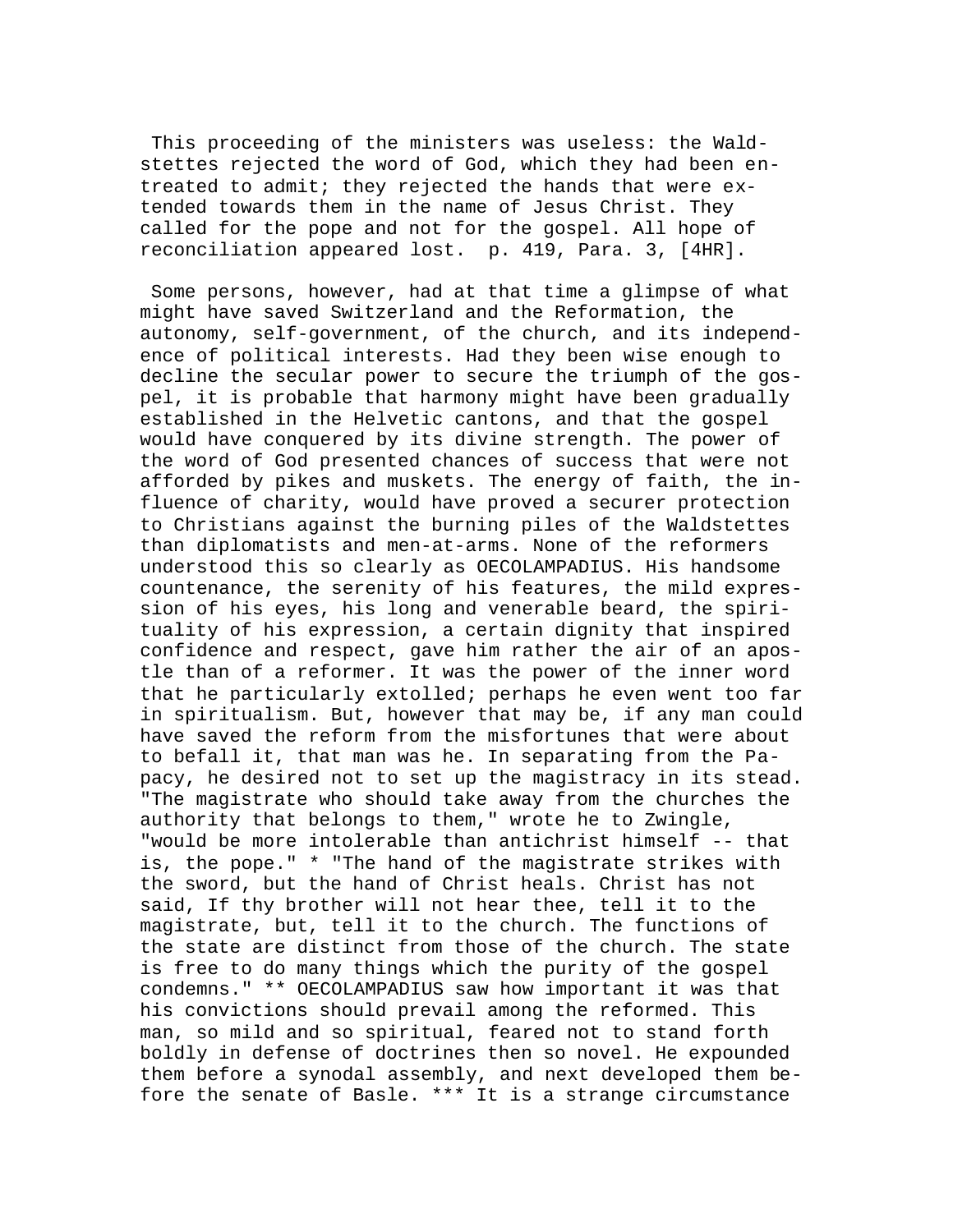that these ideas, for a moment at least, were acceptable to Zwingle; \*\*\*\* but they displeased an assembly of the brethren to whom he communicated them; the politic Bucer above all feared that this independence of the church would in some measure check the exercise of the civil power. \*\*\*\*\* The exertions of OECOLAMPADIUS to constitute the church were not, however, entirely unsuccessful. In February 1531, a diet of four reformed cantons, Basle, Zurich, Berne, and St. Gall, was held at Basle, in which it was agreed, that whenever any difficulty should arise with regard to doctrine or worship, an assembly of divines and laymen should be convoked, which should examine what the word of God said on the matter. \*\*\*\*\*\* This resolution, by giving greater unity to the renovated church, gave it also fresh strength. p. 419, Para. 4, [4HR].

 \* Intolerabilior enim Antichristo ipso magistratus, qui Ecclesiis auctoritatem suam adimit. Zw. Epp. 2. 510. \*\* Ipsorum functio alia est et ecclesiastica, multaque ferre et facere potest quae puritas evangelica non agnoscit. Ibid. \*\*\* Orationis meae quam, fratrum nomine, coram senatu habui. Zw. Epp. 2. 510. \*\*\*\* Ut mihi magis ac magis arridet. Ibid. 518. \*\*\*\*\* Ut non impediat alicubi magistratum Christianum. Bucer to Zw. p. 836. \*\*\*\*\*\* J.J. Hottinger, 3. 554. p. 419, Para. 5, [4HR].

 CHAPTER 4 --- Zwingle and the Christian state -- Zwingle's double part -- Zwingle and Luther in relation to politics - - Philip of Hesse and the free cities -- Projected union between Zwingle and Luther -- Zwingle's political action -- Project of alliance against the emperor -- Zwingle advocates active resistance -- He destines the imperial crown for Philip -- Faults of the Reformation -- Embassy to Venice -- Giddiness of the Reformation -- Projected alliance with France -- Zwingle's plan of alliance -- Approaching ruin -- Slanders in the five cantons -- Violence -- Mysterious paper -- Berne and Basle vote for peace -- General diet at Baden -- Evangelical diet at Zurich -- Political Reformation of Switzerland -- Activity of Zurich. p. 422, Para. 1, [4HR].

 But it was too late to tread in this path which would have prevented so many disasters. The Reformation had already entered with all her sails set upon the stormy ocean of politics, and terrible misfortunes were gathering over her. The impulse communicated to the reform came from another than OECOLAMPADIUS. Zwingle's proud and piercing eyes, his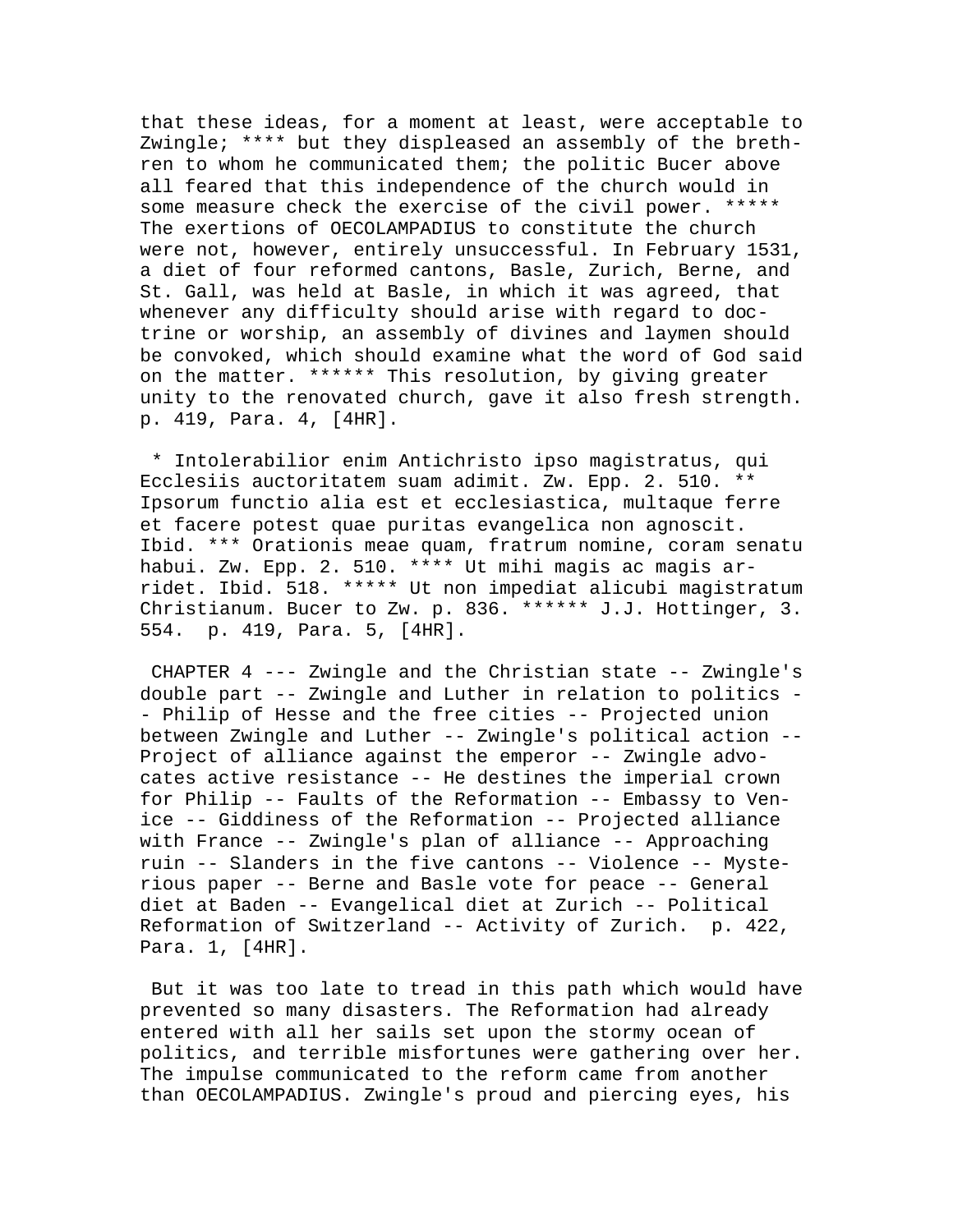harsh features, his bold step, all proclaimed in him a resolute mind and the man of action. Nurtured in the exploits of the heroes of antiquity, he threw himself, to save reform, in the footsteps of Demosthenes and Cato, rather than in those of St. John and St. Paul. His prompt and penetrating looks were turned to the right and to the left, to the cabinets of kings and the councils of the people, while they should have been directed solely to God. We have already seen, that as early as 1527, Zwingle, observing how all the powers were rising against the Reformation, had conceived the plan of a co-burghery or Christian state, \* which should unite all the friends of the word of God in one holy and powerful league. This was so much the easier as Zwingle's reformation had won over Strasburg, Augsburg, Ulm, Reutlingen, Lindau, Memmingen, and other towns of Upper Germany. Constance in December 1527, Berne in June 1528, St. Gall in November of the same year, Bienne in January 1529, Mulhausen in February, Basle in March, Schaffhausen in September, and Strasburg in December, entered into this alliance. This political phasis of Zwingle's character is in the eyes of some persons his highest claim to glory; we do not hesitate to acknowledge it as his greatest fault. The reformer, deserting the paths of the apostles, allowed himself to be led astray by the perverse example of Popery. The primitive church never opposed their persecutors but with the sentiments derived from the gospel of peace. Faith was the only sword by which it vanquished the mighty ones of the earth. Zwingle felt clearly that by entering into the ways of worldly politicians, he was leaving those of a minister of Christ; he therefore sought to justify himself. "No doubt, it is not by human strength," said he, "it is by the strength of God alone that the word of the Lord should be upheld. But God often makes use of men as instruments to succor men. Let us therefore unite, and from the sources of the Rhine to Strasburg let us form but one people and one alliance." \*\* p. 422, Para. 2, [4HR].

 \* Civitas Christiana. \*\* Dass von oben hinab hie dises Rhyns, bis gen Strasbourg ein Volk und Bundniss wurde. Zw. Opp. 2. 28. p. 422, Para. 3, [4HR].

 Zwingle played two parts at once, he was a reformer and a magistrate. But these are two characters that ought not more to be united than those of a minster and of a soldier. We will not altogether blame the soldiers and the magistrates; in forming leagues and drawing the sword, even for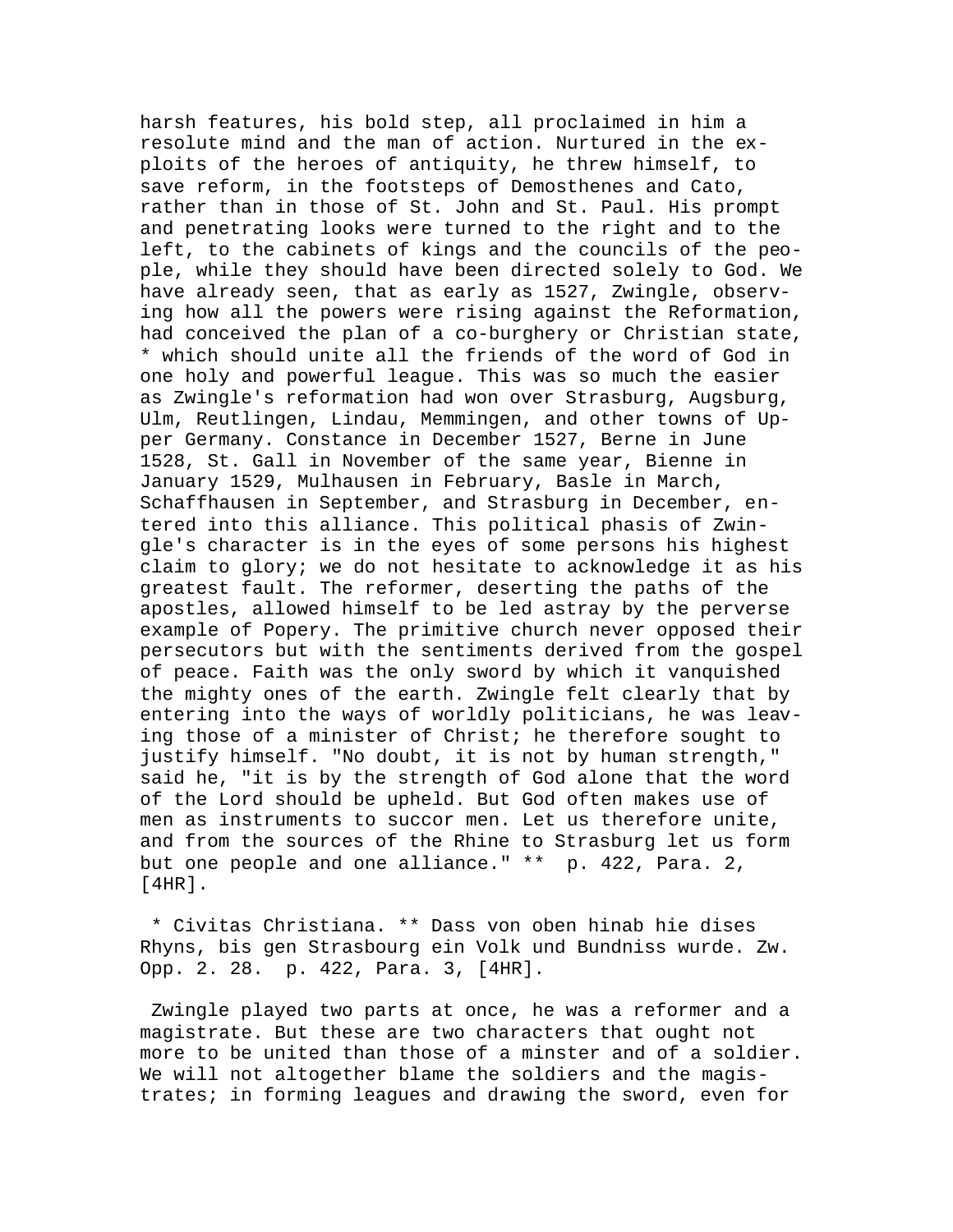the sake of religion, they act according to their point of view, although it is not the same as ours; but we must decidedly blame the Christian minister who becomes a diplomatist or a general. p. 423, Para. 1, [4HR].

 In October 1529, as we have already observed, Zwingle repaired to Marburg, whither he had been invited by Philip of Hesse; and while neither of them had been able to come to an understanding with Luther, the landgrave and the Swiss reformer, animated by the same bold and enterprising spirit, soon agreed together. p. 423, Para. 2, [4HR].

 The two reformers differed not less in their political than in their religious system. Luther, brought up in the cloister and in monastic submission, was imbued in youth with the writings of the fathers of the church; Zwingle, on the other hand, reared in the midst of Swiss liberty, had, during those early years which decide the course of all the rest, imbibed the history of the ancient republics. Thus, while Luther was a in favor of a passive obedience, Zwingle advocated resistance against tyrants. p. 423, Para. 3, [4HR].

 These two men were the faithful representatives of their respective nations. In the north of Germany, the princes and nobility were the essential part of the nation, and the people, strangers to all political liberty, had only to obey. Thus, at the epoch of the Reformation they were content to follow the voice of their doctors and chiefs. In Switzerland, in the south of Germany, and on the Rhine, on the contrary, many cities, after long and violent struggles, had won civil liberty; and hence we find in almost every place the people taking a decided part in the reform of the church. There was good in this; but evil was close at hand. The reformers, themselves men of the people, who dared not act upon princes, might be tempted to hurry away the people. It was easier for the Reformation to unite with republics than with kings. This facility nearly proved its ruin. The gospel was thus to learn that its alliance is in heaven. p. 424, Para. 1, [4HR].

 There was, however, one prince with whom the reformed party of the free states desired to be in union: this was Philip of Hesse. It was he who in great measure prompted Zwingle's warlike projects. Zwingle desired to make him some return, and to introduce his new friend into the evangelical league. But Berne, watchful to avert anything that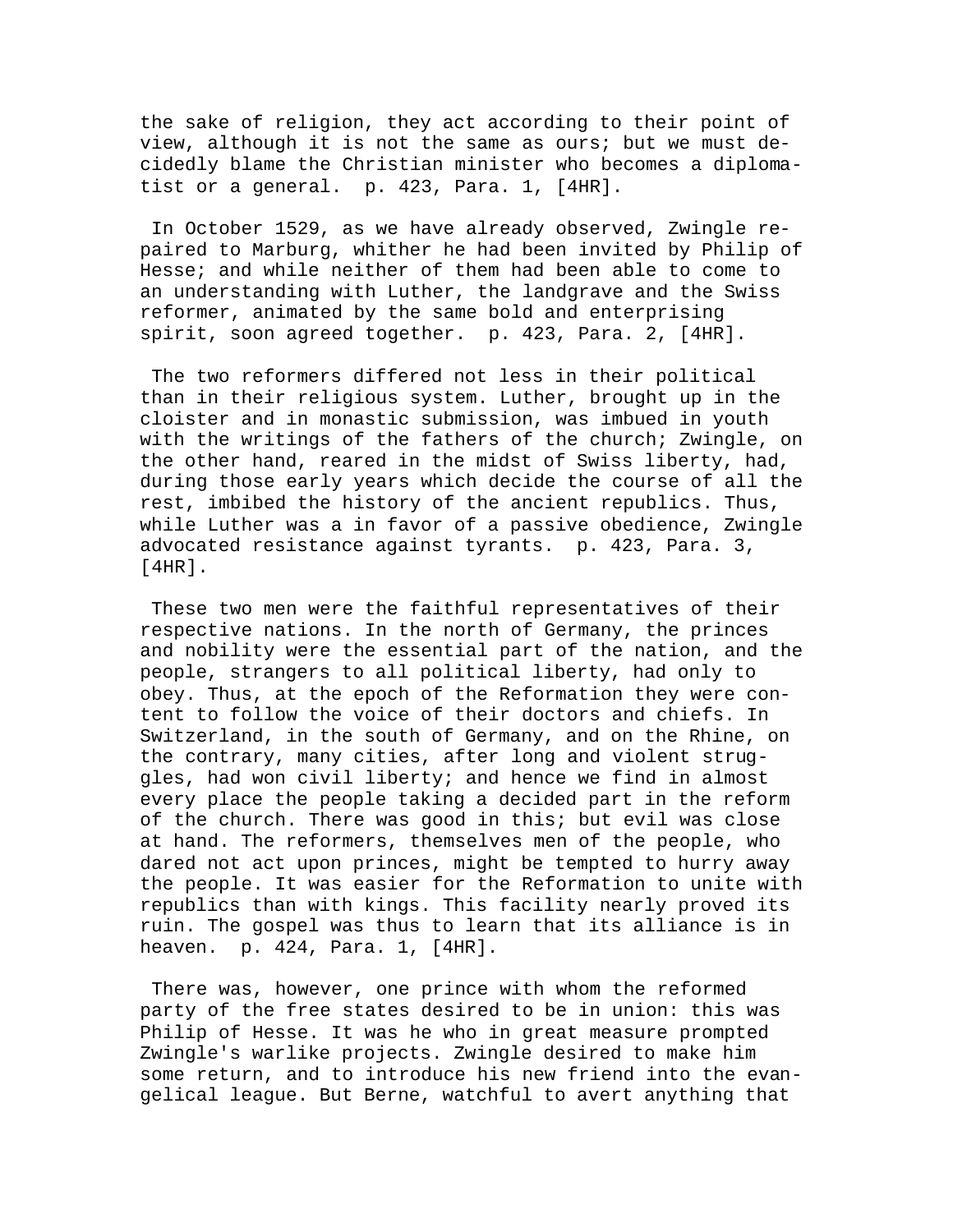might irritate the emperor and its ancient confederates, rejected this proposal, and thus excited a lively discontent in the "Christian state." "What," cried they, "do the Bernese refuse an alliance that would be honorable for us, acceptable to Jesus Christ, and terrible to our adversaries?" \* "The Bear," said the high-spirited Zwingle, "is jealous of the Lion, Zurich; but there will be an end to all these artifices, and victory will remain with the bold." It would appear, indeed, according to a letter in cipher, that the Bernese at last sided with Zwingle, requiring only that this alliance with a prince of the empire should not be made public. \*\* p. 424, Para. 2, [4HR].

 \* Ipsis et nobis honestius, ob religionis et caritatis causam, Christo gratius, ob conjunctas vires utilius, hostibusque terribilius. Zw. Epp. 2:481. \*\* Tantum recusaverunt aperte agere. Ibid. 487. This cipher (3) appears to indicate the Bernese. p. 424, Para. 3, [4HR].

 Still OECOLAMPADIUS had not given way, and his meekness contended, although modesty, with the boldness of his impetuous friend. He was convinced that faith was destined to triumph only by the cordial union of all believers. A valuable relief occurred to reanimate his exertions. The deputies of the Christian co-burghery having assembled at Basle in 1530, the envoys from Strasburg endeavored to reconcile Luther and Zwingle. OECOLAMPADIUS wrote to Zwingle on the subject, begging him to hasten to Basle, \* and not show himself too unyielding. "To say that the body and blood of Christ are really in the Lord's supper, may appear to many too hard an expression," said he, "but is it not softened, when it is added, spiritually and not bodily?" \*\* p. 425, Para. 1, [4HR].

 \* Si potes, mox advola. Zw. Epp. 2. 547. \*\* Christi corpus et sanguinem adesse vero in coena for tasse cuipiam durius sonat, sed mitigatur dum adjungitur animo non corpore. Ibid. p. 425, Para. 2, [4HR].

 Zwingle was immovable. "It is to flatter Luther that you hold such language, and not to defend the truth. \* Edere est credere." \*\* Nevertheless there were men present at the meeting, who were resolved upon energetic measures. Brotherly love was on the eve of triumphing: peace was to be obtained by union. The elector of Saxony himself proposed a concord of all evangelical Christians, to which the Swiss cities were invited by the landgrave to accede. A report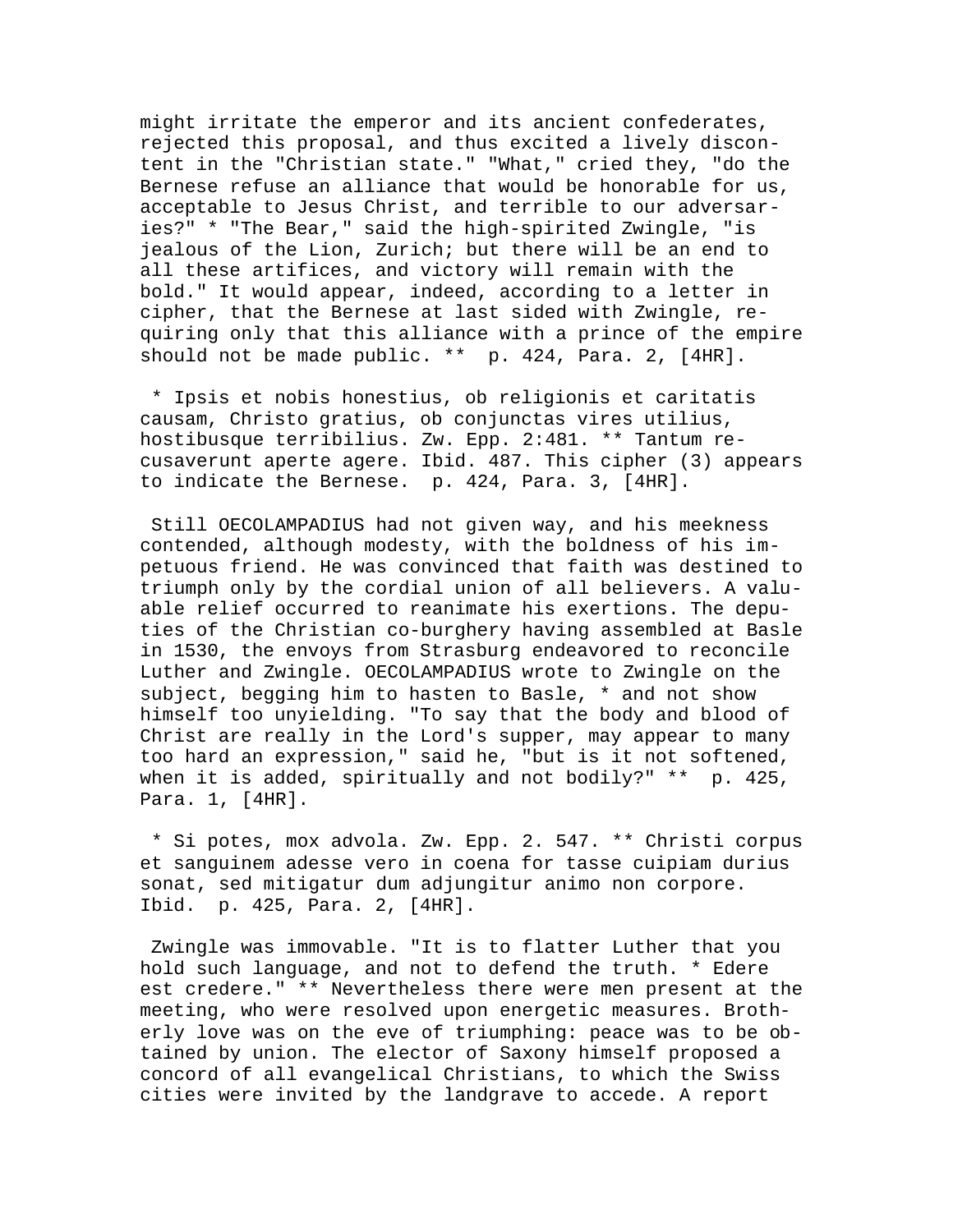spread that Luther and Zwingle were about to make the same confession of faith. Zwingle, calling to mind the early professions of the Saxon reformer, said one day at table before many witnesses, that Luther would not think so erroneously about the Eucharist, if he were not misled by Melancthon. \*\*\* The union of the whole of the Reformation seemed about to be concluded: it would have vanquished by its own weapons. But Luther soon proved that Zwingle was mistaken in his expectations. He required a written engagement by which Zwingle and OECOLAMPADIUS should adhere to his sentiments, and the negotiations were broken off in consequence. Concord having failed, there remained nothing but war. OECOLAMPADIUS must be silent, and Zwingle must act. p. 425, Para. 3, [4HR].

 \* Haec omnia fieri pro Luthero neque pro veritate propugnandi causa. Ibid. 550. \*\* To eat is to believe. Ibid. \*\*\* Memini dudum Tiguri te dicentem cum convivio me exciperes, Lutherum non adeo perperam de Eucharistia sentire, nisi quod Malancthon ex alio eum cogeret. Ibid. 562. p. 425, Para. 4, [4HR].

 And in truth from that hour Zwingle advanced more and more along that fatal path into which he was led by his character, his patriotism, and his early habits. Stunned by so many violent shocks, attacked by his enemies and by his brethren, he staggered, and his head grew dizzy. From this period the reformer almost entirely disappears, and we see in his place the politician, the great citizen, who beholding a formidable coalition preparing its chains for every nation, stands up energetically against it. The emperor had just formed a close alliance with the pope. If his deadly schemes were not opposed it would be all over, in Zwingle's opinion, with the Reformation, with religious and political liberty, and even with the confederation itself. "The emperor," said he, "is stirring up friend against friend, enemy against enemy: and then he endeavors to raise out of this confusion the glory of the Papacy, and, above all, his own power. He excites the Chatelain of Musso against the Grisons, duke George of Saxony against duke John, the bishop of Constance against the city, the duke of Savoy against Berne, the five cantons against Zurich, and the bishops of the Rhine against the landgrave; then, when the confusion shall have become general, he will fall upon Germany, will offer himself as a mediator, and ensnare princes and cities by fine speeches, until he has them all under his feet. Alas, what discord, what disasters, under the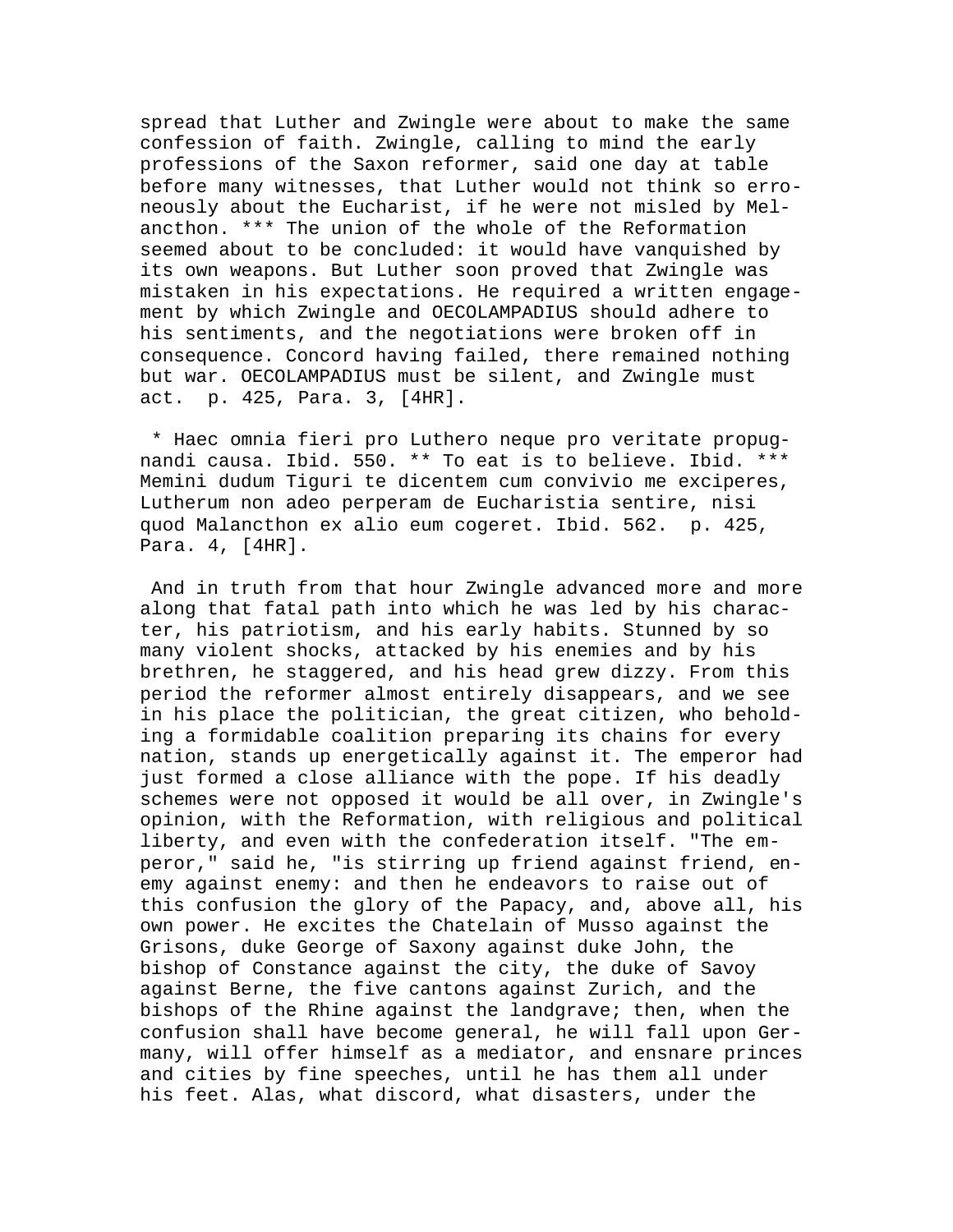pretense of reestablishing the empire and restoring religion." \* Zwingle went farther. The reformer of a small town in Switzerland, rising to the most astonishing political conceptions, called for a European alliance against such fatal designs. The son of a peasant of the Tockenburg held up his head against the heir of so many crowns. "That man must either be a traitor or a coward," wrote he to a senator of Constance, "who is content to stretch and yawn, when he ought to be collecting men and arms on every side, to convince the emperor that in vain he strives to reestablish the Romish faith, to enslave the free cities, and to subdue the Helvetians. \*\* He showed us only six months ago how he would proceed. Today he will take one city in hand, tomorrow another; and so, step by step, until they are all reduced. Then their arms will be taken away, their treasures, their machines of war, and all their power. . . . . Arouse Lindau and all your neighbors; if they do not awake, public liberty will perish under the pretext of religion. We must place no confidence in the friendship of tyrants. Demosthenes teaches us that there is nothing so hateful in their eyes as ten ton poleon eleutherian. \*\*\* The emperor with one hand offers us bread, but in the other he conceals a stone." \*\*\*\* And a few months later Zwingle wrote to his friends in Constance: "Be bold; fear not the schemes of Charles. The razor will cut him who is sharpening it." \*\*\*\*\* p. 426, Para. 1, [4HR].

 \* Quae dissidia, quas turbas, quae mala, quas clades! Zw. Epp. 2. 429. \*\* Romanam fidem restituere, urbes liberas capere, Helvetios in ordinem cogere. Ibid. Mar. 1530. \*\*\* "The freedom of cities." These words are in Greek in the original. \*\*\*\* Caesar altera manu panem ostentat, altera lapidem celat. Ibid. \*\*\*\*\* Incidet in cotem aliquando novacula. Ibid. 544. p. 426, Para. 2, [4HR].

 Away, then, with delay. Should they wait until Charles the Fifth claimed the ancient castle of Hapsburg? The papacy and the empire, it was said at Zurich, are so confounded together, \* that one cannot exist or perish without the other. Whoever rejects Popery should reject the empire, and whoever rejects the emperor should reject the pope. p. 427, Para. 1, [4HR].

 \* Bapst und Keyserthumen habend sich dermassen in sinandern geffickt. Bull. 2. 343. p. 427, Para. 2, [4HR].

It appears that Zwingle's thoughts even went beyond a sim-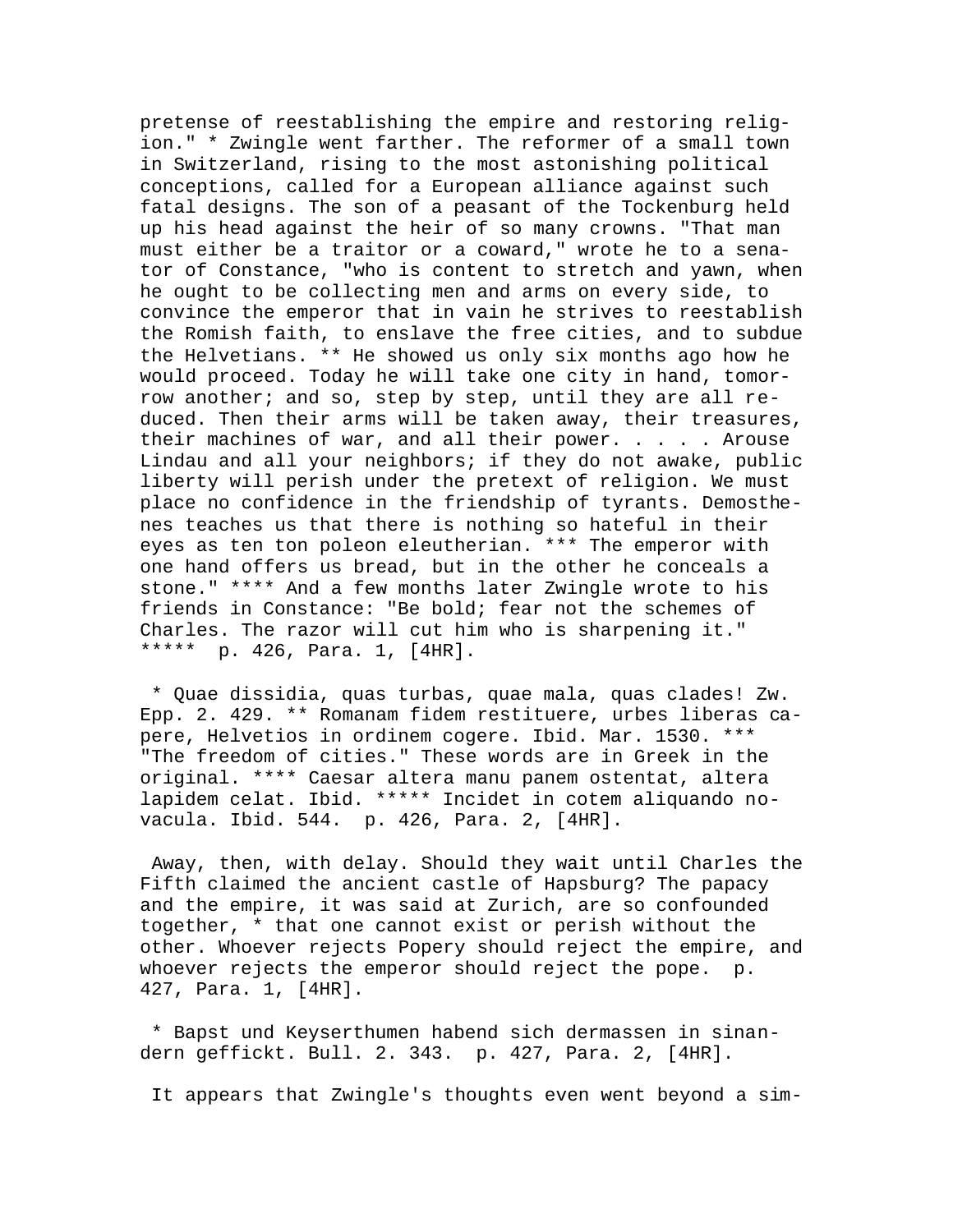ple resistance. When once the gospel had ceased to be his principal study, there was nothing that could arrest him. "A single individual," said he, "must not take it into his head to dethrone a tyrant; this would be a revolt, and the kingdom of God commands peace, righteousness, and joy. But if a whole people with common accord, or if the majority at least, rejects him, without committing any excess, it is God himself who acts." \* Charles V was at that time a tyrant in Zwingle's eyes; and the reformer hoped that Europe, awakening at length from its long slumber, would be the hand of God to hurl him from his throne. p. 428, Para. 1, [4HR].

\* So ist es mit Gott. Zw. Opp. p. 428, Para. 2, [4HR].

 Never since the time of Demosthenes and of the two Catos had the world seen a more energetic resistance to the power of its oppressors. Zwingle in a political point of view is one of the greatest characters of modern times: we must pay him this honor, which is, perhaps, for a minister of God, the greatest reproach. Everything was prepared in his mind to bring about a revolution that would have changed the history of Europe. He knew what he desired to substitute in place of the power he wished to overthrow. He had already cast his eyes upon the prince who was to wear the imperial crown instead of Charles. It was his friend the landgrave. "Most gracious prince," wrote he on the 2d of November 1529, "if I write to you as a child to a father, it is because I hope that God has chosen you for great events. . . . . I dare think, but I dare not speak of them  $*$  . . . . . However, we must bell the cat at last. \*\* . . . . . All that I can do with my feeble means to manifest the truth, to save the universal church, to augment your power and the power of those who love God, with God's help, I will do." Thus was this great man led astray. It is the will of God that there be spots even in those who shine brightest in the eyes of the world, and that only one upon earth shall say, "Which of you convinceth me of sin?" We are now viewing the faults of the Reformation: they arise from the union of religion with politics. I could not take upon myself to pass them by; the recollection of the errors of our predecessors is perhaps the most useful legacy they have bequeathed to us. p. 428, Para. 3, [4HR].

 \* Spero Deum te ad magnas res..quas quidem cogitare sed non dicere licet. Zw. Epp. 2. 666. \*\* Sed fieri non potest quin tintinnabulum aliquando feli adnectatur. Ibid. p.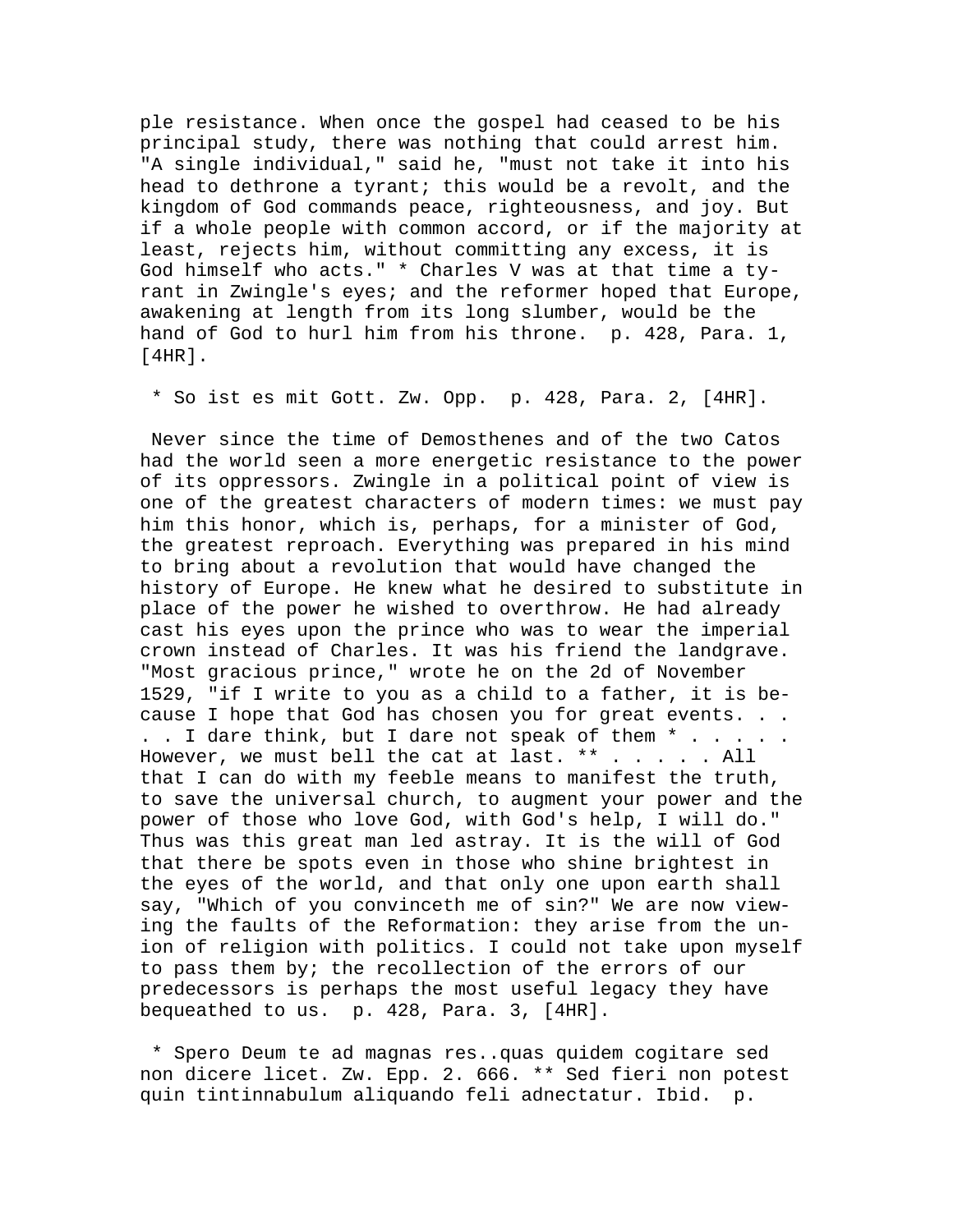428, Para. 4, [4HR].

 It appears that already at Marburg Zwingle and the landgrave had drawn out the first sketch of a general alliance against Charles V. The landgrave had undertaken to bring over the princes, Zwingle the free cities of Southern Germany and Switzerland. He went still further, and formed a plan of gaining over to this league the republics of Italy, the powerful Venice at least, that she might detain the emperor beyond the Alps, and prevent him from leading all his forces into Germany. Zwingle, who had earnestly pleaded against all foreign alliances, and proclaimed on so many occasions that the only ally of the Swiss should be the arm of the Almighty, began now to look around for what he had condemned, and thus prepared the way for the terrible judgment that was about to strike his family, his country, and his church. p. 429, Para. 1, [4HR].

 He had hardly returned from Marburg, and had made no official communication to the great council, when he obtained from the senate the nomination of an ambassador to Venice. Great men, after their first success, easily imagine that they can do everything. It was not a statesman who was charged with this mission, but one of Zwingle's friends, who had accompanied him into Germany, to the court of the future chief of the new empire, the Greek professor, Rodolph Collins, a bold and skillful man, and who knew Italian. Thus the reform stretched its hands to the doge and the procurator of St. Marc. The Bible was not enough for it, it must have the Golden Book: never did a greater humiliation befall God's work. The opinion which Protestants then entertained of Venice may, however, partly excuse Zwingle. There was in that city more independence of the pope, more freedom of thought, than in all the rest of Italy. Luther himself about this time wrote to Gabriel Zwilling, pastor at Torgau: "With what joy do I learn what you write to me concerning the Venetians. God be praised and glorified, for that they have received his word." \* p. 429, Para. 2, [4HR].

 \* Laetus audio de Venetis quae scribis, quod verbum Dei receperint, Deo gratia ac gloria. Mar. 7, 1528. L. Epp. 3. 289. p. 429, Para. 3, [4HR].

 Collins was admitted, on the 26th of December, to an audience with the doge and senate, who looked with an air of astonishment at this schoolmaster, this strange ambassador,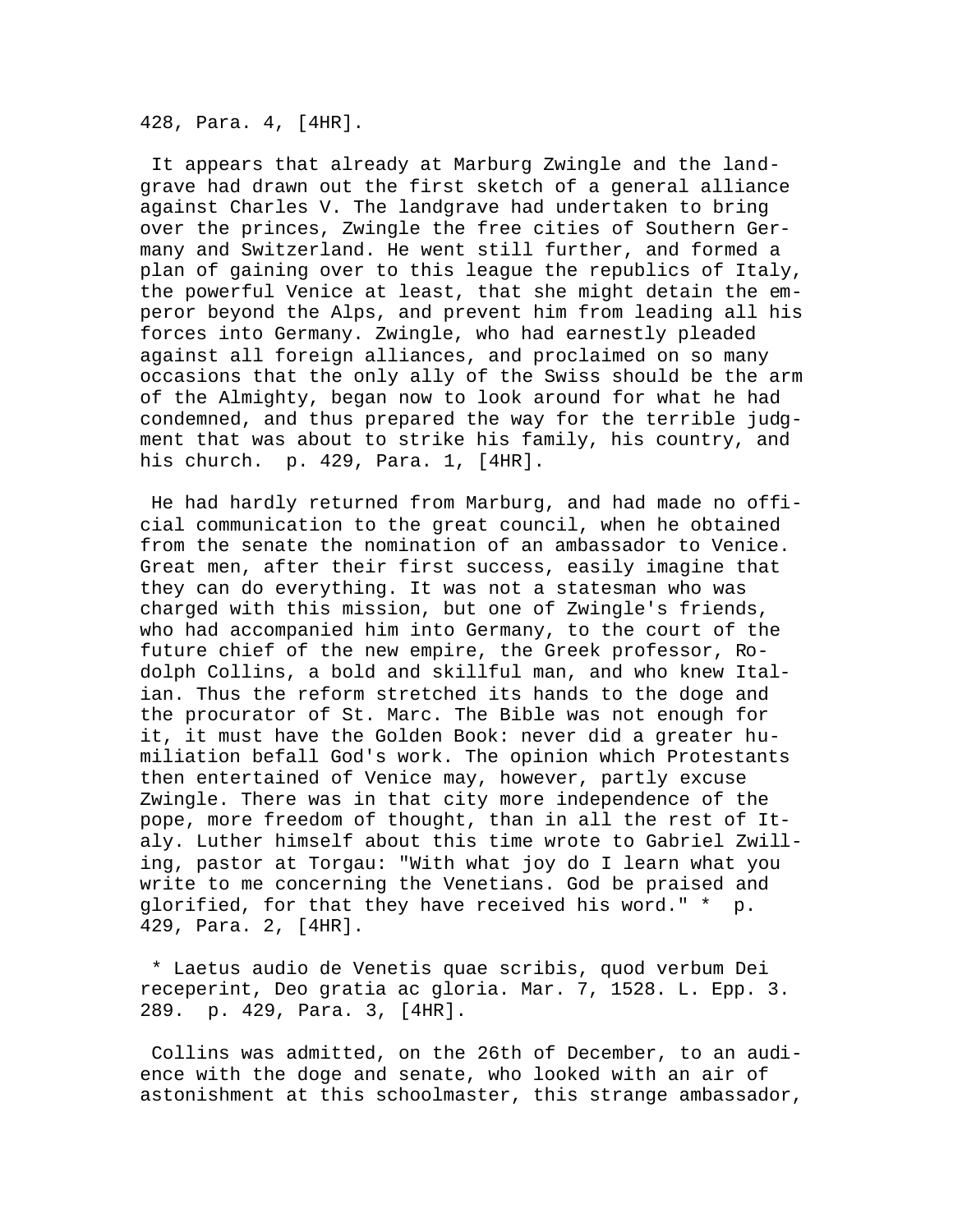without attendants, and without parade. They could not even understand his credentials, in so singular a style were they drawn up, and Collins was forced to explain their meaning. "I am come to you," said he, "in the name of the council of Zurich and of the cities of the Christian coburghery, free cities like Venice, and to which common interests should unite you. The power of the emperor is formidable to republics; he is aiming at a universal monarchy in Europe; if he succeeds, all the free states will perish. We must therefore check him." \* The doge replied that the republic had just concluded an alliance with the emperor, and betrayed the distrust that so mysterious a mission excited in the Venetian senate. But afterwards, in a private conference, \*\* the doge, wishing to preserve a retreat on both sides, added, that Venice gratefully received the message from Zurich, and that a Venetian regiment, armed and paid by the republic itself, should be always ready to support the evangelical Swiss. The chancellor, covered with his purple robe, attended Collins to the door, and, at the very gates of the ducal palace, confirmed the promise of support. The moment the Reformation passed the magnificent porticos of St. Marc it was seized with giddiness; it could but stagger onwards to the abyss. They dismissed poor Collins by placing in his hands a present of twenty crowns. The rumor of these negotiations soon spread abroad, and the less suspicious, Capito for example, shook their heads, and could see in this pretended agreement nothing but the accustomed perfidy of Venice. \*\*\* p. 430, Para. 1, [4HR].

 \* Formidandam rebus-publicis potentiam Caesaris, quae omnino ad europae monarchiam vergit. Zw. Epp. 2. 445. \*\* Postea privatim alia respondisso. Ibid. \*\*\* Perfidiam adversus Caesarem, fidem videri volunt. Capito, Zw. Epp. 2. 445. p. 430, Para. 2, [4HR].

 This was not enough. The cause of the reform was fated to drink the cup of degradation to the very dregs. Zwingle, seeing that his adversaries in the empire increased daily in numbers and in power, gradually lost his ancient aversion for France; and, although there was now a greater obstacle than before between him and Francis I, the blood of his brethren shed by that monarch, he showed himself favorably disposed to a union that he had once so forcibly condemned. p. 431, Para. 1, [4HR].

 Lambert Maigret, a French general, who appears to have had some leaning to the gospel, which is a slight excuse for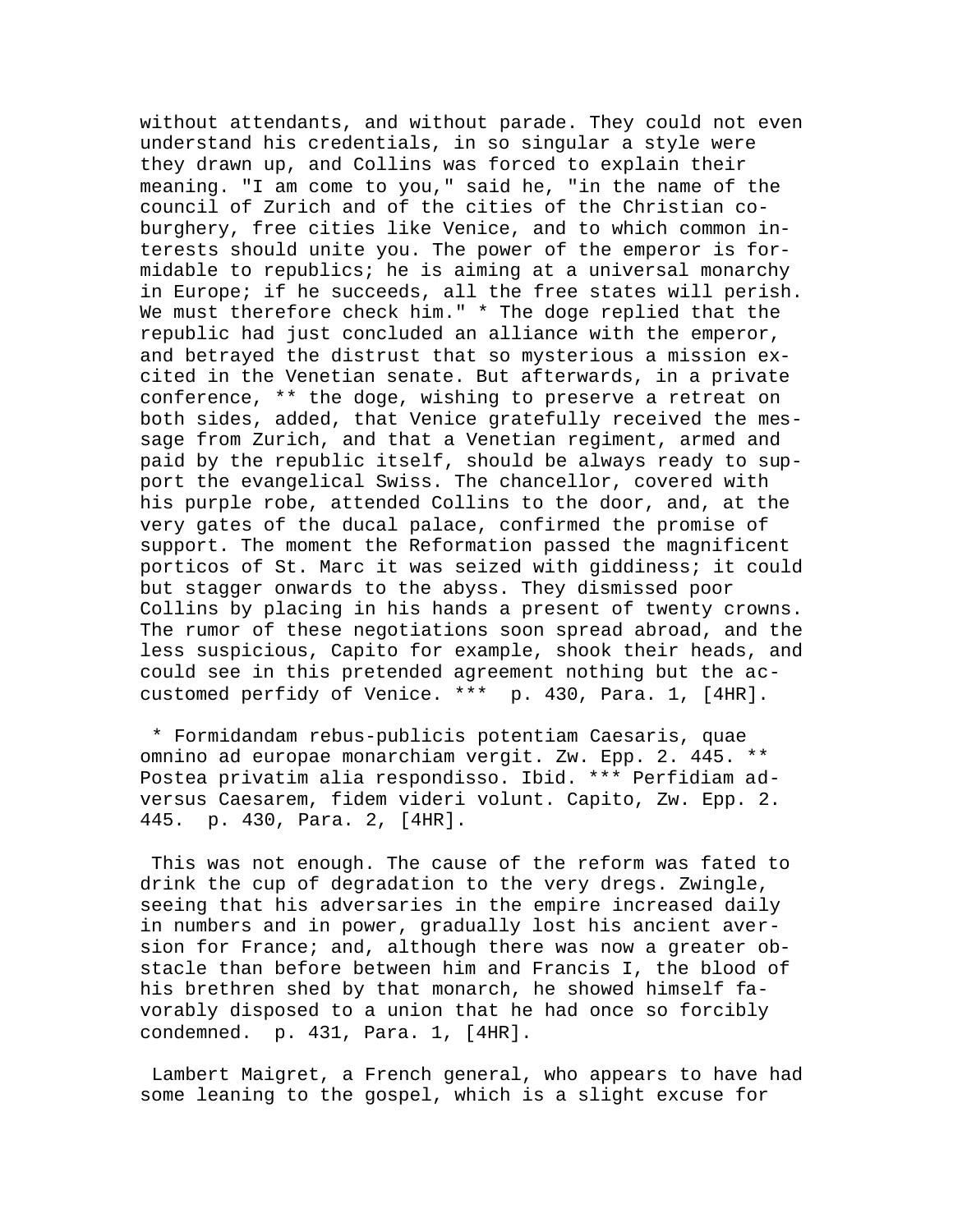Zwingle, entered into correspondence with the reformer, giving him to understand that the secret designs of Charles V called for an alliance between the king of France and the Swiss republics. "Apply yourself," said this diplomatist to him in 1530, "to a work so agreeable to our Creator, and which, by God's grace, will be very easy to your mightiness." \* Zwingle was at first astonished at these overtures. "The king of France," thought he, "cannot know which way to turn." \*\* Twice he took no heed of this prayer; but the envoy of Francis I insisted that the reformer should communicate to him a plan of alliance. At the third attempt of the ambassador, the simple child of the Tockenburg mountains could no longer resist his advances. If Charles V must fall, it cannot be without French assistance; and why should not the Reformation contract an alliance with Francis I, the object of which would be to establish a power in the empire that should in its turn oblige the king to tolerate the reform in his own dominion? Everything seemed to meet the wishes of Zwingle; the fall of the tyrant was at hand, and he would drag the pope along with him. He communicated the general's overtures to the secret council, and Collins set out, commissioned to bear the required project to the French ambassador. \*\*\* "In ancient times," it ran, "no kings or people ever resisted the Roman empire with such firmness as those of France and Switzerland. Let us not degenerate from the virtues of our ancestors. His most Christian Majesty, all whose wishes are that the purity of the gospel may remain undefiled, \*\*\*\* engages therefore to conclude an alliance with the Christian co-burghery that shall be in accordance with the divine law, and that shall be submitted to the censure of the evangelical theologians of Switzerland." Then followed an outline of the different articles of the treaty. p. 431, Para. 2, [4HR].

 \* Operi Creatori nostro acceptissimo, Dominationi tuae facillimo, media grata Dei. Zw. Epp. 2. 413. \*\* Regem admodum desesperare et inopem concilli esse, ut nesciat quo se vertat. Ibid. 414. \*\*\* Bis negavi, at tertio misi, non sine conscientia Probutatarum. Zw. Epp. 2. 422. \*\*\*\* Nihil enim aequi esse in votis Christianissimi Regis, atque ut Evangelii puritas illibata permaneat. Ibid. 417. p. 431, Para. 3, [4HR].

 Lanzerant, another of the king's envoys, replied the same day, 27th of February, to this astonishing project of alliance about to be concluded between the reformed Swiss and the persecutor of the French reformed, under reserve of the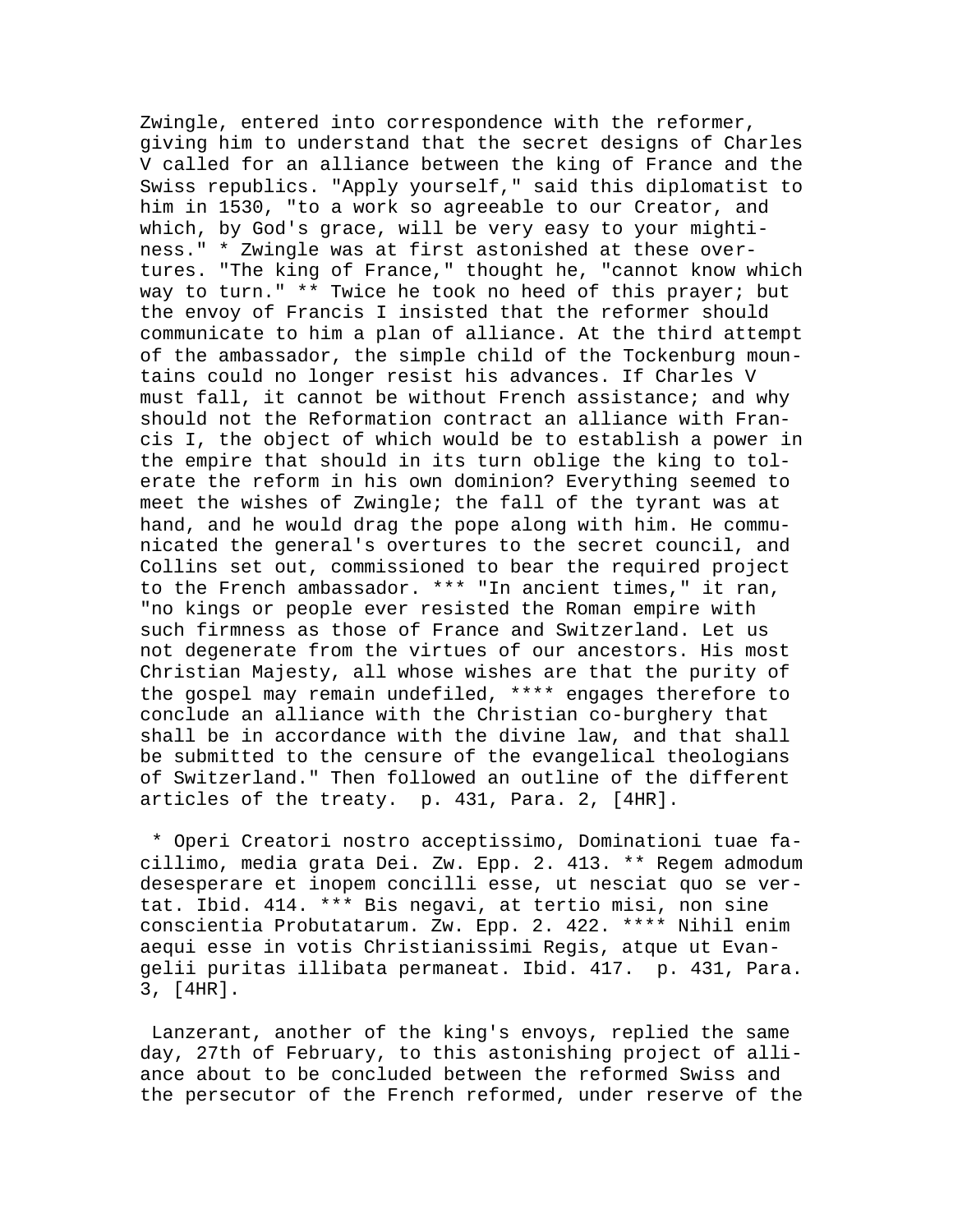censure of the theologians. . . . . This was not what France desired: it was Lombardy, and not the gospel that the king wanted. For that purpose, he needed the support of all the Swiss. But an alliance which ranged the Romancatholic cantons against him, would not suit him. Being satisfied, therefore, for the present with knowing the sentiments of Zurich, the French envoys began to look coolly upon the reformer's scheme. "The matters you have submitted to us are admirably drawn up," said Lanzerant to the Swiss commissioner, "but I can scarcely understand them, no doubt because of the weakness of my mind.  $\ldots$  . We must not put any seed into the ground, unless the soil be properly prepared for it." p. 432, Para. 1, [4HR].

 Thus, the reform acquired nothing but shame from these propositions. Since it had forgotten these precepts of the word of God: "Be ye not unequally yoked together with unbelievers," 2 Corinthians 6:14. how could it fail to meet with striking reverses? Already, Zwingle's friends began to abandon him. The landgrave, who had pushed him into this diplomatic career, drew towards Luther, and sought to check the Swiss reformer, particularly after this saying of Erasmus had sounded in the ears of the great: "They ask us to open our gates, crying aloud, the gospel, the gospel.. . . . . Raise the cloak, and under its mysterious folds you will find, democracy." p. 432, Para. 2, [4HR].

 While the reform, by its culpable proceedings, was calling down the chastisement of heaven, the five cantons, that were to be the instruments of its punishment, accelerated with their might those fatal days of anger and of vengeance. They were irritated at the progress of the gospel throughout the confederation, while the peace they had signed became every day more irksome to them. "We shall have no repose," said they, "until we have broken these bonds and regained our former liberty." \* A general diet was convoked at Baden for the 8th of January 1531. The five cantons then declared that if justice was not done to their grievances, particularly with respect to the abbey of St. Gall, they would no more appear in diet. "Confederates of Glaris, Schaffhausen, Friburg, Soleure, and Appenzell," cried they, "aid us in making our ancient alliances respected, or we will ourselves contrive the means of checking this guilty violence; and may the Holy Trinity assist us in this work." \*\* p. 433, Para. 1, [4HR].

\* Nitt ruwen biss sy der banden ledig. Bull. 2. 324. \*\*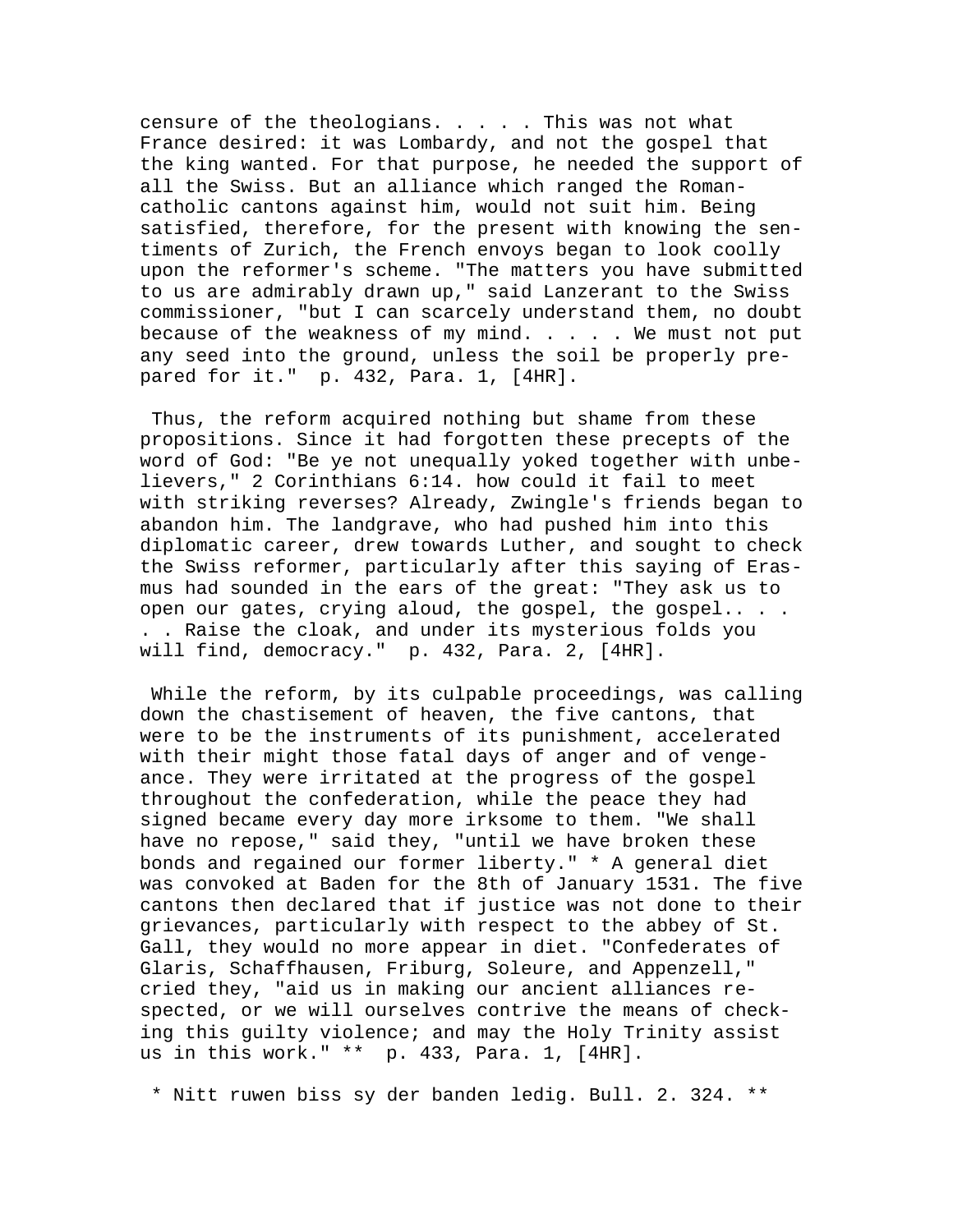Darzu helfe uns die helig dryfaltikeit. Ibid. 330. p. 433, Para. 2, [4HR].

 They did not confine themselves to threats. The treaty of peace had expressly forbidden all insulting language, "for fear," it said, "that by insults and calumnies, discord should again be excited, and greater troubles than the former should arise." Thus was concealed in the treaty itself the spark whence the conflagration was to proceed. In fact, to restrain the rude tongues of the Waldstettes was impossible. Two Zurichers, the aged prior Ravensbuhler, and the pensioner Gaspard Godli, who had been compelled to renounce, the one his convent, and the other his pension, especially aroused the anger of the people against their native city. They used to say everywhere in these valleys, and with impunity, that the Zurichers were heretics; that there was not one of them who did not indulge in unnatural sins, and who was not a robber at the very least, \* that Zwingle was a thief, a murderer, and an arch-heretic; and that, on one occasion at Paris, where he had never been, he had committed a horrible offense, in which Leo Juda had been his pander. \*\* "I shall have no rest," said a pensioner, "until I have thrust my sword up to the hilt in the heart of this impious wretch." Old commanders of troops, who were feared by all on account of their unruly character; the satellites who followed in their train; insolent young people, sons of the first persons in the state, who thought everything lawful against miserable preachers and their stupid flocks; priests inflamed with hatred, and treading in the footsteps of these old captains and giddy young men, who seemed to take the pulpit of a church for the bench of a pot-house: all poured torrents of insults on the reform and its adherents. "The townspeople," exclaimed with one accord these drunken soldiers and fanatic priests, "are heretics, soul-stealers, conscience-slayers, and Zwingle, that horrible man, who commits infamous sins, is the 'Lutheran God.'" \*\*\* p. 433, Para. 3, [4HR].

 \* Es were kein Zurycher er hatte chuy und merchen gehygt. Ibid. 336. \*\* Alls der zu Parys ein Esel gehygt; und habe imm Leo Jud denselben gehept. Ibid. \*\*\* Der lutherischen Gott. Ibid. 337. p. 433, Para. 4, [4HR].

 They went still further. Passing from words to deeds, the five cantons persecuted the poor people among them who loved the word of God, flung them into prison, imposed fines upon them, brutally tormented them, and mercilessly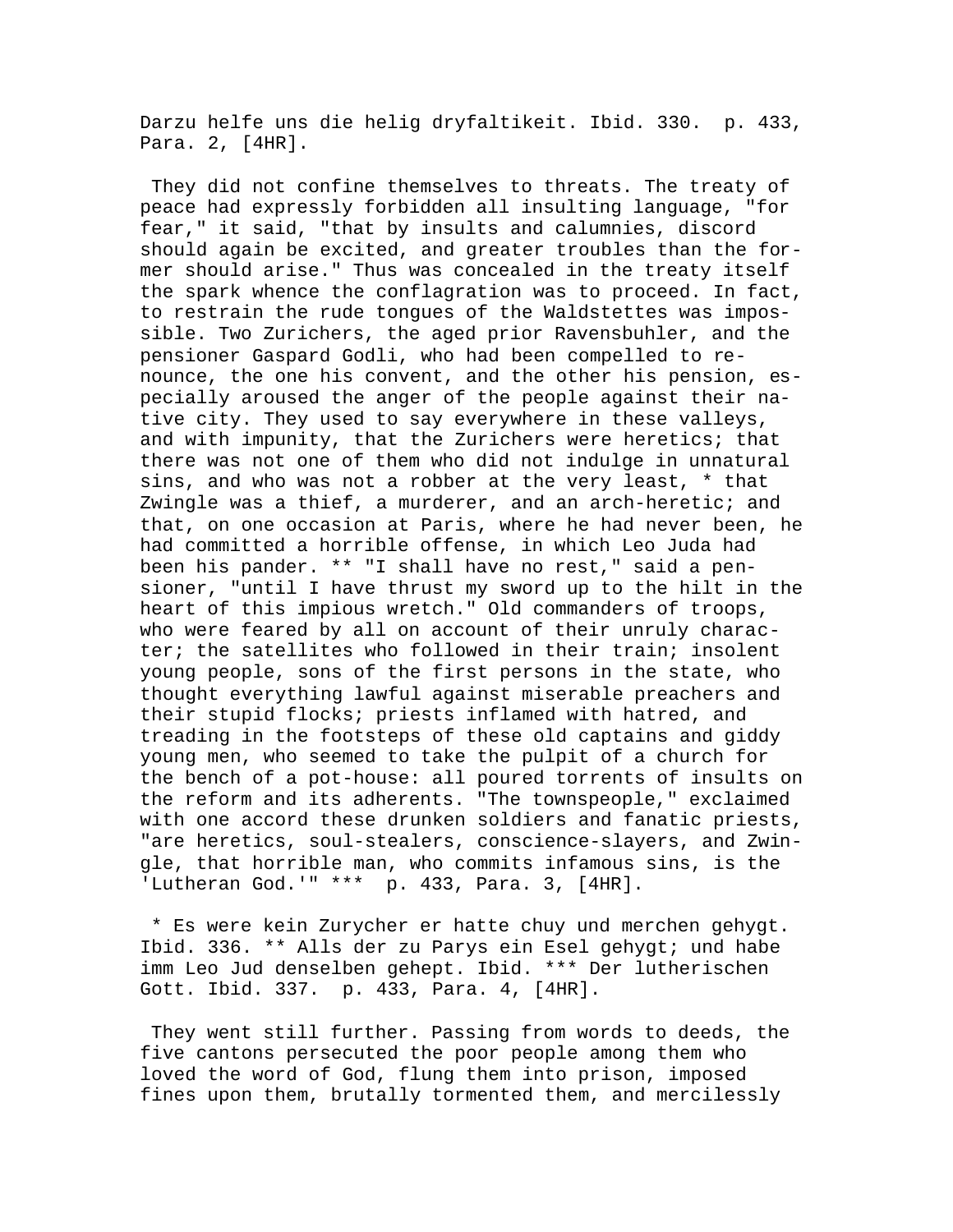expelled them from their country. The people of Schwytz did even worse. Not fearing to announce their sinister designs, they appeared at a landsgemeinde wearing pine-branches in their hats, in sign of war, and no one opposed them. "The abbot of St. Gall," said they, "is a prince of the empire, and holds his investiture from the emperor. Do they imagine that Charles V will not avenge him?" "Have not these heretics," said others, "dared to form a Christian fraternity, as if old Switzerland was a heathen country?" Secret councils were continually held in one place or another. \* New alliances were sought with the Valais, the pope, and the emperor, \*\* blamable alliances, no doubt, but such as they might at least justify by the proverb: "Birds of a feather go together;" which Zurich and Venice could not say. p. 434, Para. 1, [4HR].

 \* Radtschlagtend und tagentend heymlich 5. 100. Bull. 2. 336. \*\* Nuwe frundschaften, by den Walliseren, dem Bapst, und den Keysserischen. Ibid. p. 434, Para. 2, [4HR].

 The Valaisans at first refused their support: they preferred remaining neuter; but on a sudden their fanaticism was inflamed. A sheet of paper was found on an altar, such at least was the report circulated in their valleys, in which Zurich and Berne were accused of preaching that to commit an offense against nature is a smaller crime than to hear mass. \* Who had placed this mysterious paper on the altar? Came it from man? Did it fall from heaven?. . . . . They know not; but however that might be, it was copied, circulated, and read everywhere; and the effects of this fable, invented by some villain, says Zwingle, \*\* was such that Valais immediately granted the support it had at first refused. The Waldstettes, proud of their strength, then closed their ranks; their fierce eyes menaced the heretical cantons; and the winds bore from their mountains to their neighbors of the towns a formidable clang of arms. p. 435, Para. 1, [4HR].

 \* Ut si quis rem obscaenam cum jumento sive bove habeat, minus peccare quam si missam inaudiat. Zw. Epp. p. 610. \*\* Perfidorum ac sceleratorum hominum commentum. Ib. p. 435, Para. 2, [4HR].

 At the sight of these alarming manifestations the evangelical cities were in commotion. They first assembled at Basle in February 1531, then at Zurich in March. "What is to be done?" said the deputies from Zurich, after setting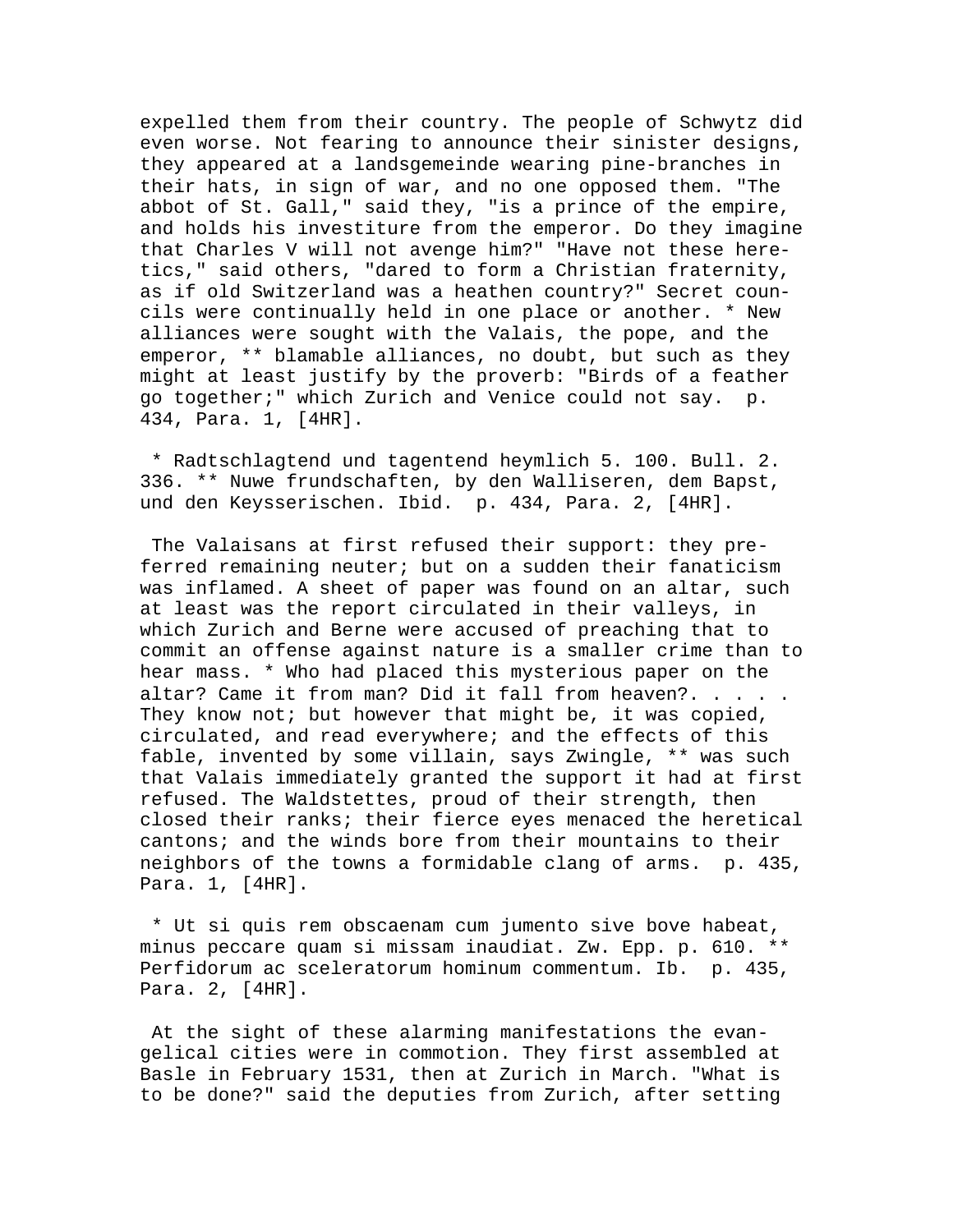forth their grievances; "how can we punish these infamous calumnies, and force these threatening arms to fall?" "We understand," replied Berne, "that you would have recourse to violence; but think of these secret and formidable alliances that are forming with the pope, the emperor, the king of France, with so many princes, in a word with all the priests' party, to accelerate our ruin; think on the innocence of so many pious souls in the five cantons, who deplore these perfidious machinations; think how easy it is to begin a war, but that no one can tell when it will end." \* Sad foreboding, which a catastrophe, beyond all human foresight, accomplished but too soon. "Let us therefore send a deputation to the five cantons," continued Berne; "let us call upon them to punish these infamous calumnies in accordance with the treaty; and if they refuse, let us break off all intercourse with them." "What will be the use of this mission?" asked Basle. "Do we not know the brutality of this people? And is it not to be feared that the rough treatment to which our deputies will be exposed, may make the matter worse? Let us rather convoke a general diet." Schaffhausen and St. Gall having concurred in this opinion, Berne summoned a diet at Baden for the 10th of April, at which deputies from all the cantons were assembled. p. 435, Para. 3, [4HR].

 \* Aber sin end und ussgang mochte nieman bald wussen. Bull. 2. 346. p. 435, Para. 4, [4HR].

 Many of the principal men among the Waldstettes disapproved of the violence of the retired soldiers and of the monks. They saw that these continually repeated insults would injure their cause. "The insults of which you complain," said they to the diet, "afflict us no less than you. We shall know how to punish them, and we have already done so. But there are violent men on both sides. The other day a man of Basle having met on the highroad a person who was coming from Berne, and having learned that he was going to Lucerne: 'To go from Berne to Lucerne,' exclaimed he, 'is passing from a father to an arrant knave.'" The mediating cantons invited the two parties to banish every cause of discord. p. 436, Para. 1, [4HR].

 But the war of the Chatelain of Musso having then broken out, Zwingle and Zurich, who saw in it the first act of a vast conspiracy, destined to stifle the reform in every place, called their allies together. "We must waver no longer," said Zwingle; "the rupture of the alliance on the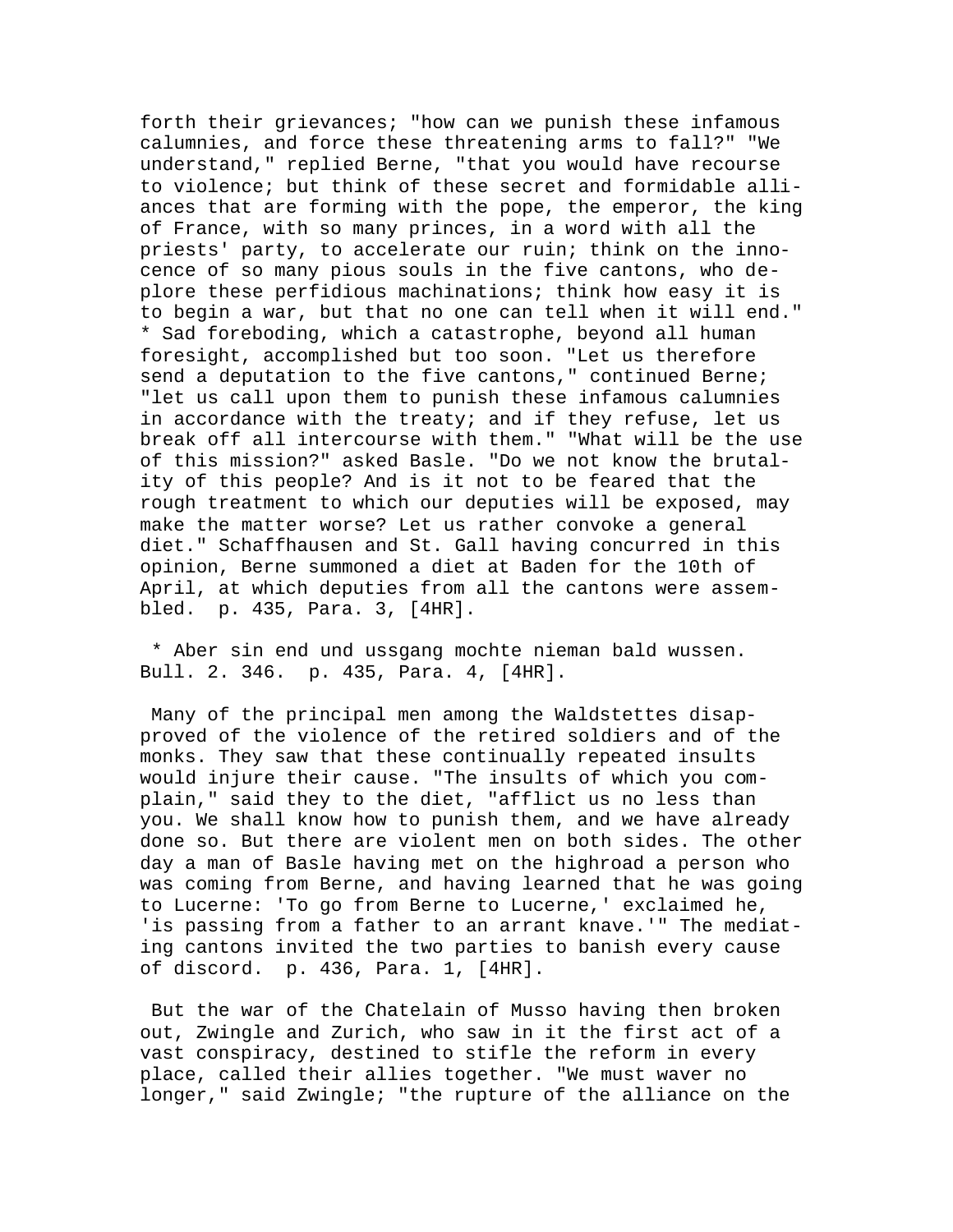part of the five cantons, and the unheard-of insults with which they load us, impose upon us the obligation of marching against our enemies, \* before the emperor, who is still detained by the Turks, shall have expelled the landgrave, seized upon Strasburg, and subjugated even ourselves." All the blood of the ancient Swiss seemed to boil in the man's veins; and while Uri, Schwytz, and Unterwalden basely kissed the hand of Austria, this Zuricher, the greatest Helvetian of the age, faithful to the memory of old Switzerland, but not so to holier traditions, followed in the glorious steps of Stauffacher and Winkelried. p. 436, Para. 2, [4HR].

 \* Sy gwaltig ze uberziehen. Ibid. 366. p. 436, Para. 3, [4HR].

 The warlike tone of Zurich alarmed its confederates. Basle proposed a summons, and then, in case of refusal, the rupture of the alliance. Schaffhausen and St. Gall were frightened even at this step: "The mountaineers, so proud, indomitable, and exasperated," said they, "will accept with joy the dissolution of the confederation, and then shall we be more advanced?" Such was the posture of affairs, when, to the great astonishment of all, deputies from Uri and Schwytz made their appearance. They were coldly received; the cup of honor was not offered to them; and they had to walk, according to their own account, in the midst of the insulting cries of the people. They unsuccessfully endeavored to excuse their conduct. "We have long been waiting, was the cold reply of the diet, "to see your actions and your words agree." \* The men of Schwytz and of Uri returned in sadness to their homes; and the assembly broke up, full of sorrow and distress. p. 437, Para. 1, [4HR].

 \* Und wortt und werk mit einandern gangen weerind. Bull. 2. 367. p. 437, Para. 2, [4HR].

 Zwingle beheld with pain the deputies of the evangelical towns separating without having come to any decision. He no longer desired only a reformation of the church; he wished for a transformation in the confederacy; and it was this latter reform that he now was preaching from the pulpit, according to what we learn from Bullinger. \* He was not the only person who desired it. For a long time the inhabitants of the most populous and powerful towns of Switzerland had complained that the Waldstettes, whose contingent of men and money was much below theirs, had an equal share in the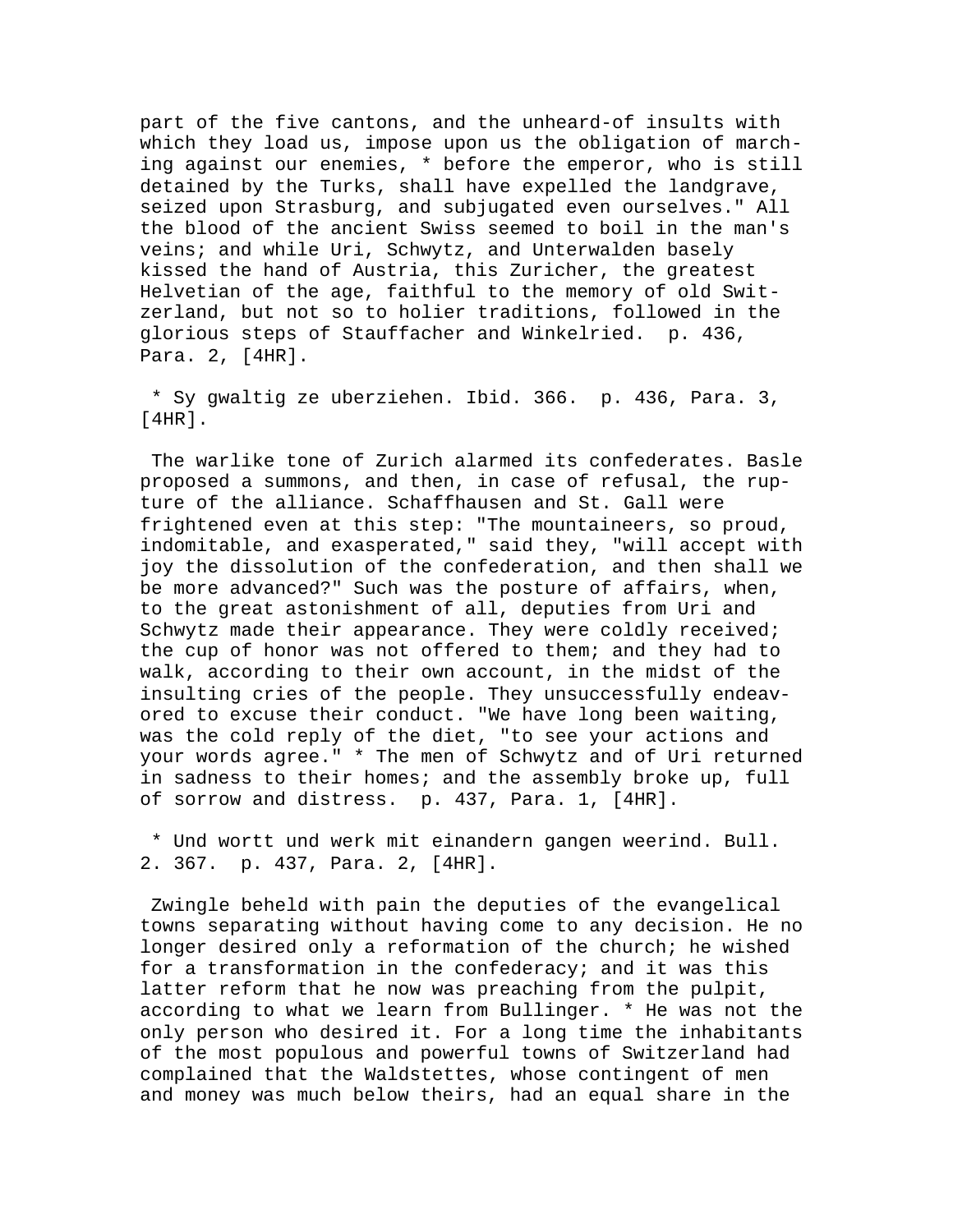deliberations of the diet, and in the fruits of their victories. This had been the cause of division after the Burgundian war. The five cantons, by means of their adherents, had the majority. Now Zwingle thought that the reins of Switzerland should be placed in the hands of the great cities, and, above all, in those of the powerful cantons of Berne and Zurich. New times, in his opinion, called for new forms. It was not sufficient to dismiss from every public office the pensioners of foreign princes, and substitute pious men in their place; the federal compact must be remodelled, and settled upon a more equitable basis. A national constituent assembly would doubtless have responded to his wishes. These discourses, which were rather those of a tribune of the people than of a minister of Jesus Christ, hastened on the terrible catastrophe. p. 437, Para. 3, [4HR].

 \* Trang gar hafftig uff eine gemeine Reformation gemeiner Eydgenoschaft. Ibid. 368. p. 437, Para. 4, [4HR].

 And indeed the animated words of the patriot reformer passed from the church where they had been delivered into the councils and the halls of the guilds, into the streets and the fields. The burning words that fell from this man's lips kindled the hearts of his fellow-citizens. The electric spark, escaping with noise and commotion, was felt even in the most distant cottage. The ancient traditions of wisdom and prudence seemed forgotten. Public opinion declared itself energetically. On the 29th and 30th of April, a number of horsemen rode hastily out of Zurich; they were envoys from the council, commissioned to remind all the allied cities of the encroachment of the five cantons, and to call for a prompt and definitive decision. Reaching their several destinations, the messengers recapitulated the grievances. \* "Take care," said they in conclusion; "great dangers are impending over all of us. The emperor and king Ferdinand are making vast preparations; they are about to enter Switzerland with large sums of money, and with a numerous army." p. 438, Para. 1, [4HR].

 \* They are to be found in Bullinger, 2. 368-376. p. 438, Para. 2, [4HR].

 Zurich joined actions to words. This state, being resolved to make every exertion to establish the free preaching of the gospel in those bailiwicks where it shared the sovereignty with the Roman-catholic cantons, desired to inter-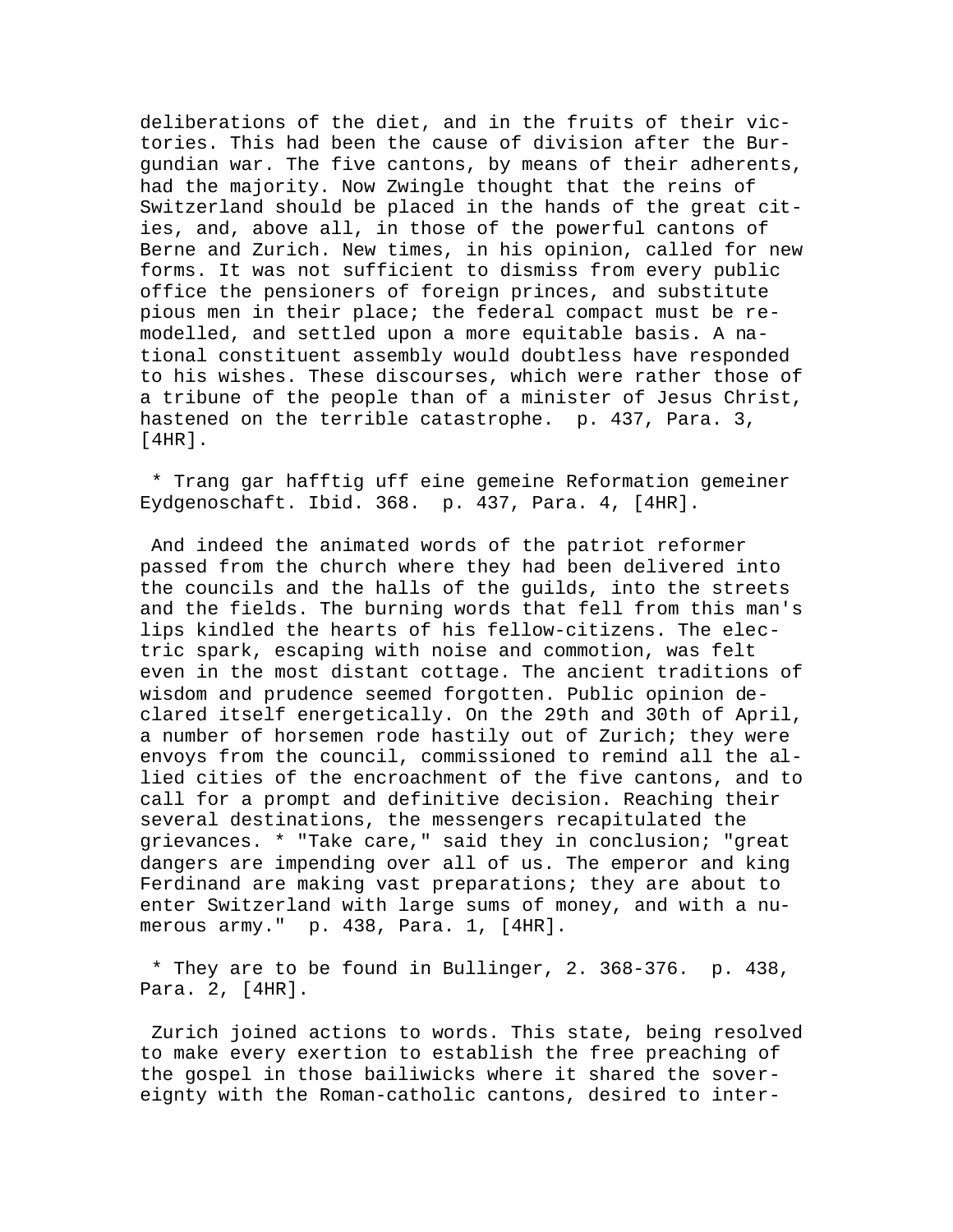fere by force wherever negotiations could not prevail. The federal rights, it must be confessed, were trampled under foot at St. Gall, in Thurgovia, in the Rheinthal; and Zurich substituted arbitrary decisions in their place, that excited the indignation of the Waldstettes to the highest degree. Thus the number of enemies to the reform kept increasing; the tone of the five cantons became daily more threatening, and the inhabitants of the canton of Zurich, whom their business called into the mountains, were loaded with insults, and sometimes badly treated. These violent proceedings excited in turn the anger of the reformed cantons. Zwingle traversed Thurgovia, St. Gall, and the Tockenburg, everywhere organizing synods, taking part in their proceedings, and preaching before excited and enthusiastic crowds. In all parts he met with confidence and respect. At St. Gall an immense crowd assembled under his windows, and a concert of voices and instruments expressed the public gratitude in harmonious songs. "Let us not abandon ourselves," he repeated continually, "and all will go well." It was resolved that a meeting should be held at Arau on the 12th of May, to deliberate on a posture of affairs that daily became more critical. This meeting was to be the beginning of sorrows. p. 439, Para. 1, [4HR].

 CHAPTER 5 --- Diet of Arau -- Helvetic unity -- Berne proposes to close the markets -- Opposition of Zurich -- Proposition agreed to and published -- Zwingle's war sermon -- Blockade of the Waldstettes -- No bread, no wine, no salt -- Indignation of the forest cantons -- The roads blockaded -- Processions -- Cry of despair -- France tries to conciliate -- Diet at Bremgarten -- Hope -- The cantons inflexible -- The strength of Zurich broken -- Discontent - - Zwingle's false position -- Zwingle demands his dismission -- The council remonstrate -- He remains -- Zwingle at Bremgarten -- Zwingle's farewell to Bullinger -- Zwingle's agony -- The forest cantons reject all conciliation -- Frightful omens -- The comet -- Zwingle's tranquillity. p. 440, Para. 1, [4HR].

 Zwingle's scheme with regard to the establishment of a new Helvetian constitution did not prevail in the diet of Arau. Perhaps it was thought better to see the result of the crisis. Perhaps a more Christian, a more federal view, the hope of procuring the unity of Switzerland by unity of faith, occupied men's minds more than the pre-eminence of the cities. In truth, if a certain number of cantons remained with the pope, the unity of the confederation was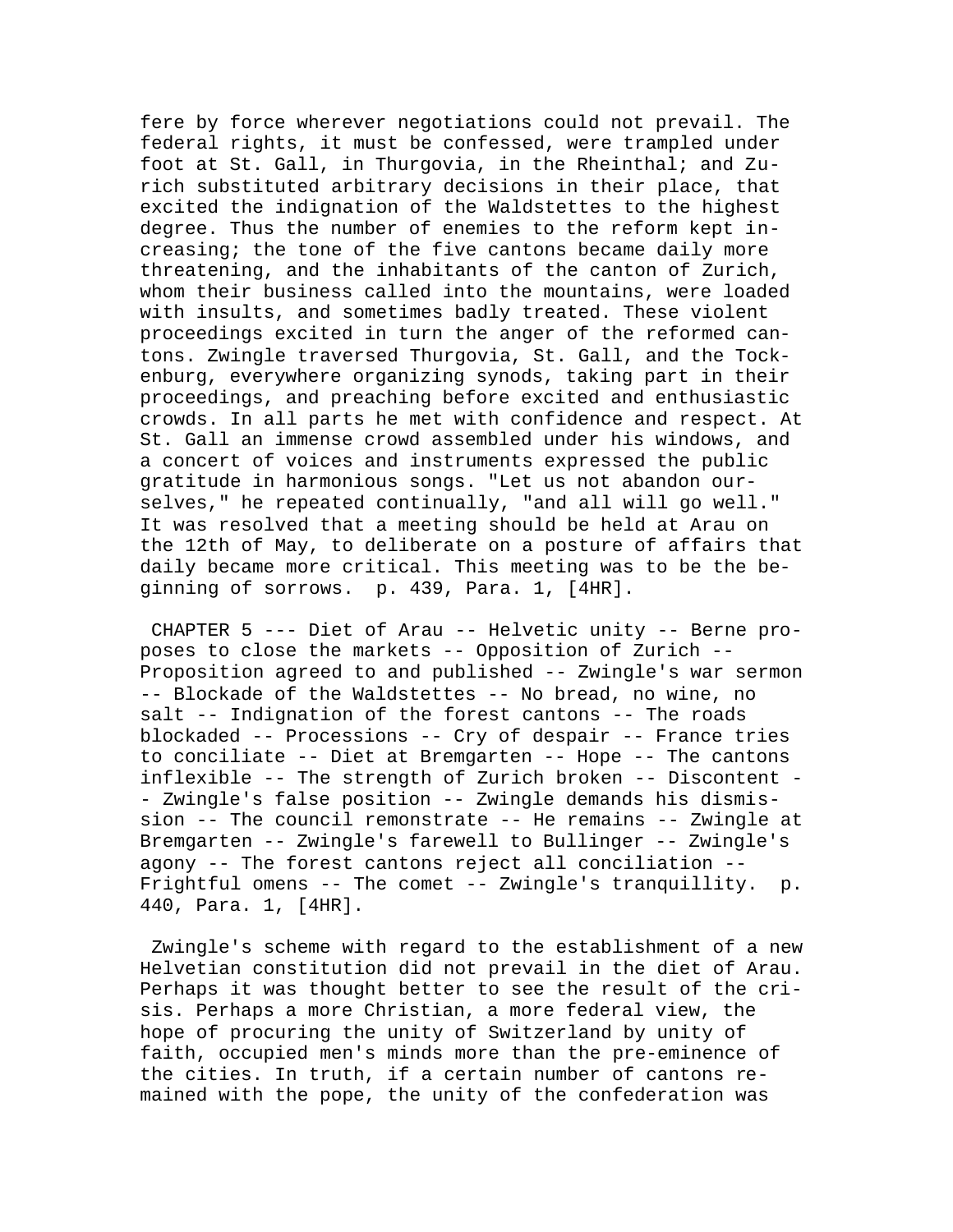destroyed, it might be for ever. But if all the confederation was brought over to the same faith, the ancient Helvetic unity would be established on the strongest and surest foundation. Now was the time for acting, or never; and there must be no fear of employing a violent remedy to restore the whole body to health. p. 440, Para. 2, [4HR].

 Nevertheless, the allies shrank back at the thought of restoring religious liberty or political unity by means of arms; and to escape from the difficulties in which the confederation was placed, they sought a middle course between war and peace. "There is no doubt," said the deputies from Berne, "that the behavior of the cantons with regard to the word of God fully authorizes an armed intervention; but the perils that threaten us on the side of Italy and the empire, the danger of arousing the lion from his slumber, the general want and misery that afflict our people, the rich harvests that will soon cover our fields, and which the war would infallibly destroy, the great number of pious men among the Waldstettes, and whose innocent blood would flow along with that of the guilty: all these motives enjoin us to leave the sword in the scabbard. Let us rather close our markets against the five cantons; let us refuse them corn, salt, wine, steel, and iron; we shall thus impart authority to the friends of peace among them, and innocent blood with be spared." \* The meeting separated forthwith to carry this intermediate proposition to the different evangelical cantons; and on the 15th of May again assembled at Zurich. p. 440, Para. 3, [4HR].

 \* Und dadurch unshuldiez Blut erspart wurde. Bull. 2. 383. p. 440, Para. 4, [4HR].

 Convinced that the means apparently the most violent were nevertheless both the surest and the most humane, Zurich resisted the Bernese proposition with all its might. "By accepting this proposition," said they, "we sacrifice the advantages that we now possess, and we give the five cantons time to arm themselves, and to fall upon us first. Let us take care that the emperor does not then assail us on one side, while our ancient confederates attack us on the other; a just war is not in opposition to the word of God; but this is contrary to, taking the bread from the mouths of the innocent as well as the guilty; straitening by hunger the sick, the aged, pregnant women, children, and all who are deeply afflicted by the injustice of the Waldstettes. \* We should beware of exciting by this means the anger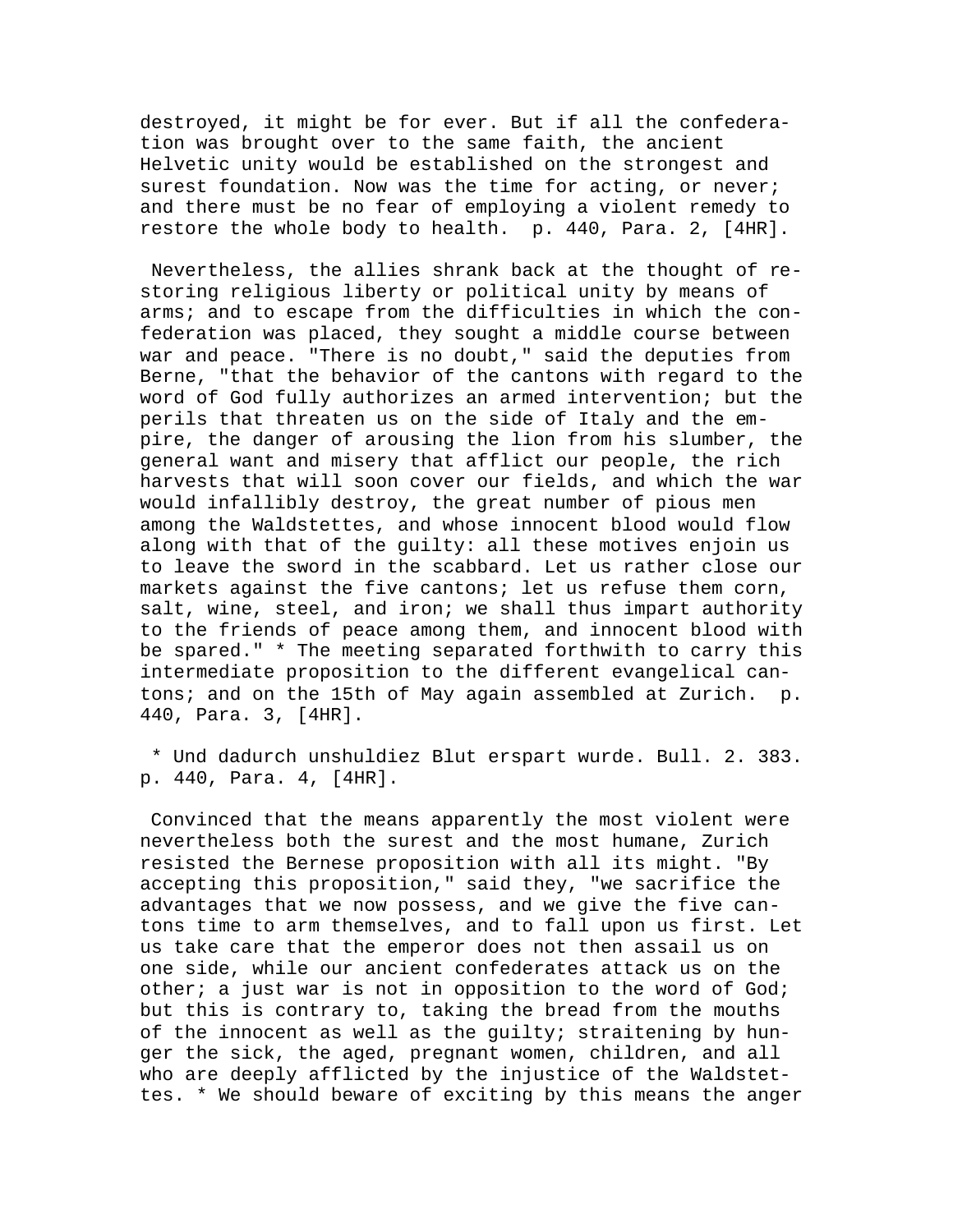of the poor, and transforming into enemies many who at the present time are our friends and our brothers." p. 441, Para. 1, [4HR].

 \* Kranke, alte, shwangere wyber, kinder und sunst betrubte. Ibid. 2. 384. p. 441, Para. 2, [4HR].

 We must acknowledge that this language, which was Zwingle's, contained much truth. But the other cantons, and Berne in particular, were immovable. "When we have once shed the blood of our brothers," said they, "we shall never be able to restore life to those who have lost it; while, from the moment the Waldstettes have given us satisfaction, we shall be able to put an end to all these severe measures. We are resolved not to begin the war." There were no means of running counter to such a declaration. The Zurichers consented to refuse supplies to the Waldstettes; but it was with hearts full of anguish, as if they had foreseen all that this deplorable measure would cost them. \* It was agreed that the severe step that was now about to be taken should not be suspended except by common consent, and that, as it would create great exasperation, each one should hold himself prepared to repel the attacks of the enemy. Zurich and Berne were commissioned to notify this determination to the five cantons; and Zurich, discharging its task with promptitude, immediately forwarded an order to every bailiwick to suspend all communication with the Waldstettes, commanding them at the same time to abstain from ill-usage and hostile language. Thus the Reformation, becoming imprudently mixed up with political combinations, marched from fault to fault; it pretended to preach the gospel to the poor, and was now about to refuse them bread. p. 441, Para. 3, [4HR].

 \* Schmerzlich und kummersachlich. Ibid. 386. p. 441, Para. 4, [4HR].

 On the Sunday following, it was Whitsunday, the resolution was published from the pulpits. Zwingle walked towards his, where an immense crowd was waiting from him. The piercing eye of this great man easily discovered the dangers of the measure in a political point of view, and his Christian heart deeply felt all its cruelty. His soul was overburdened, his eyes downcast. If at this moment the true character of a minister of the gospel had awoke within him; if Zwingle with his powerful voice had called on the people to humiliation before God, to forgiveness to trespasses, and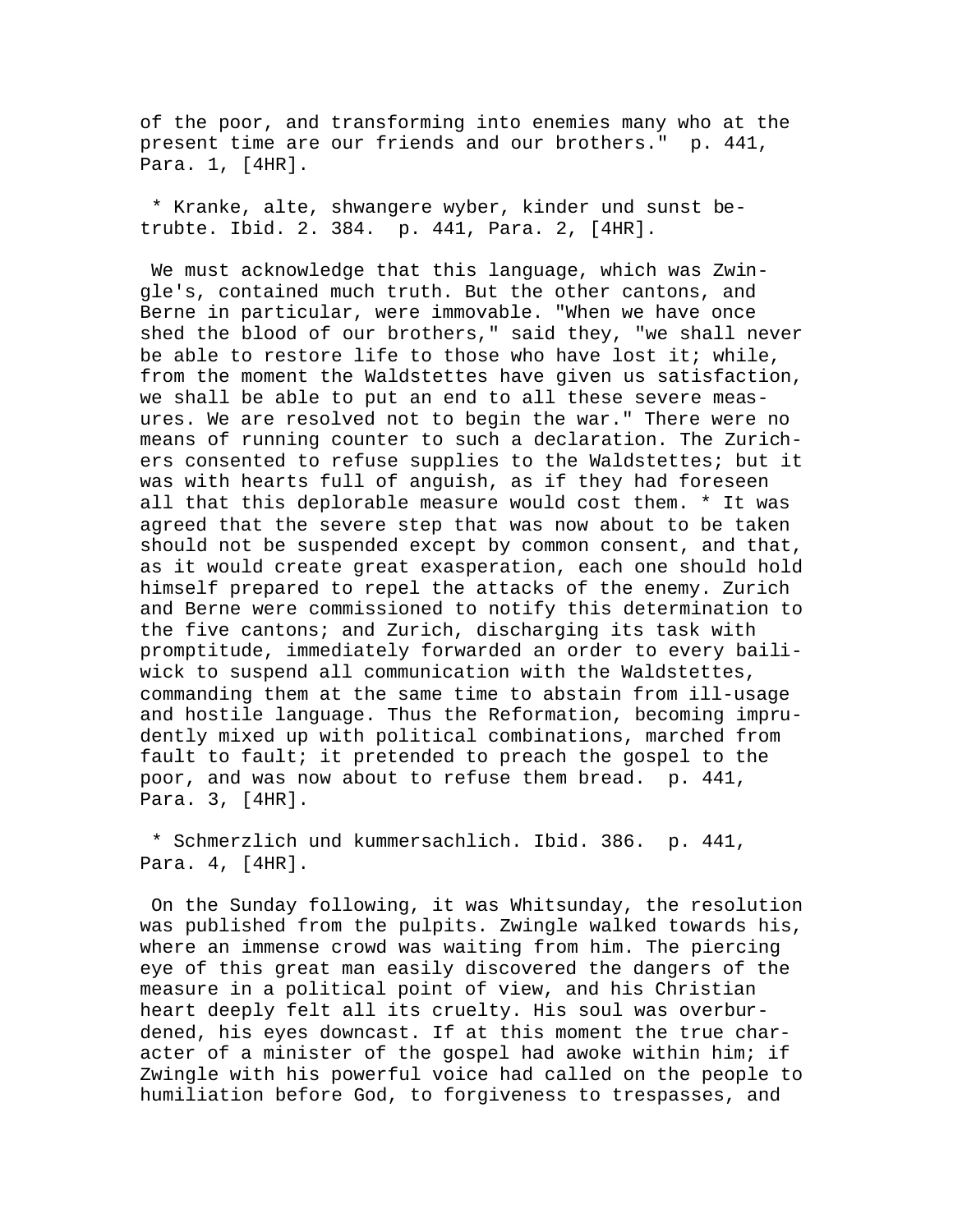to prayer; safety might yet have dawned on "broken-hearted" Switzerland. But it was not so. More and more the Christian disappears in the reformer, and the citizen alone remains; but in that character he soars far above all, and his policy is undoubtedly the most skillful. He saw clearly that every delay may ruin Zurich; and after having made his way through the congregation, and closed the book of the Prince of Peace, he hesitated not to attack the resolution which he had just communicated to the people, and on the very festival of the Holy Ghost to preach war. "He who fears not to call his adversary a criminal," said he in his usual forcible language, "must be ready to follow the word with a blow. \* If he does not strike, he will be stricken. Men of Zurich, you deny food to the five cantons, as to evil doers; well, let the blow follow the threat, rather than reduce poor innocent creatures to starvation. If, by not taking the offensive, you appear to believe that there is not sufficient reason for punishing the Waldstettes, and yet you refuse them food and drink, you will force them by this line of conduct to take up arms, to raise their hands, and to inflict punishment upon you. This is the fate that awaits you." p. 442, Para. 1, [4HR].

 \* Das er wortt und faust mitt einander gan. Lasse. Bull. 2. 388. p. 442, Para. 2, [4HR].

 These words of the eloquent reformer moved the whole assembly. Zwingle's politic mind already so influenced and misled all the people, that there were few souls Christian enough to feel how strange it was, that on the very day when they were celebrating the outpouring of the Spirit of peace and love upon the Christian church, the mouth of a minister of God should utter a provocation to war. They looked at this sermon only in a political point of view: "It is a seditious discourse; it is an excitement to civil war," said some. "No," replied others, "it is the language that the safety of the state requires." All Zurich was agitated. "Zurich has too much fire," said Berne. "Berne has too much cunning," replied Zurich. \* Zwingle's gloomy prophecy was too soon to be fulfilled. p. 443, Para. 1, [4HR].

 \* It was Zwingle who thus characterized the two cities: Bern: klage Zurich ware zu hitzig; Zurich: Bern ware zu witzig. Stettler. p. 443, Para. 2, [4HR].

No sooner had the reformed cantons communicated this piti-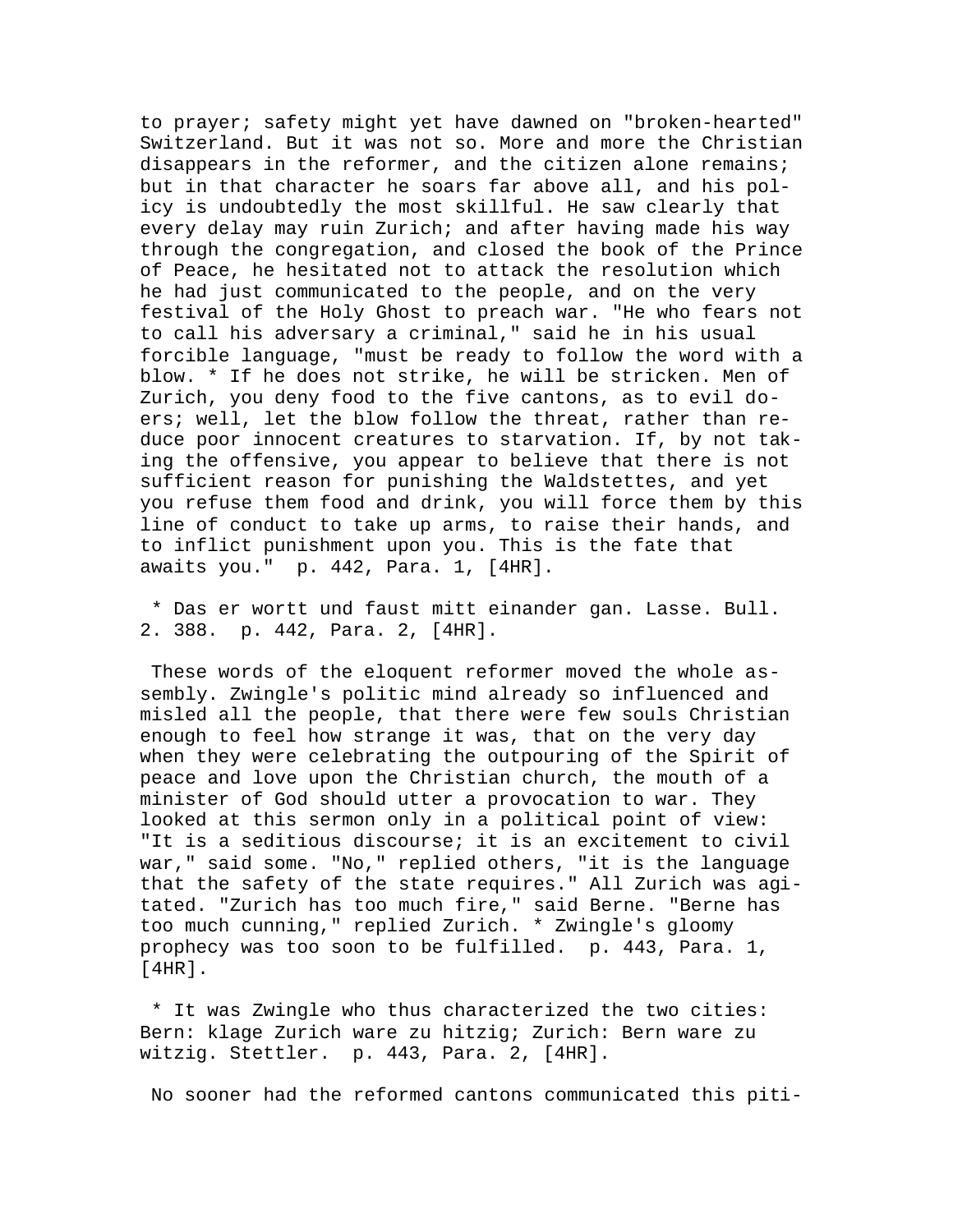less decree to the Waldstettes than they hastened its execution; and Zurich showed the greatest strictness respecting it. Not only the markets of Zurich and of Berne, but also those of the free bailiwicks of St. Gall, of the Tockenburg, of the district of Sargans and of the valley of the Rhine, a country partly under the sovereignty of the Waldstettes, were shut against the five cantons. A formidable power had suddenly encompassed with barrenness, famine, and death the noble founders of Helvetian liberty. Uri, Schwytz, Unterwalden, Zug, and Lucerne, were, as it seemed, in the midst of a vast desert. Their own subjects, thought they at least, the communes that have taken the oath of allegiance to them, would range themselves on their side. But no; Bremgarten, and even Mellingen, refused all succor. Their last hope was in Wesen and the Gastal. Neither Berne nor Zurich had anything to do there; Schwytz and Glaris alone ruled over them; but the power of their enemies had penetrated everywhere. A majority of thirteen votes had declared in favor of Zurich at the landsgemeinde of Glaris; and Glaris closed the gates of Wesen and of the Gastal against Schwytz. In vain did Berne itself cry out: "How can you compel subjects to refuse supplies to their lords?" In vain did Schwytz raise its voice in indignation; Zurich immediately sent to Wesen, gunpowder and bullets. It was upon Zurich, therefore, that fell all the odium of a measure which that city had at first so earnestly combated. At Arau, at Bremgarten, at Mellingen, in the free bailiwicks, were several carriages laden with provisions for the Waldstettes. They were stopped, unloaded, and upset: with them barricades were erected on the roads leading to Lucerne, Schwytz, and Zug. Already a year of dearth had made provisions scarce in the five cantons; -- already had a frightful epidemic, the Sweating Sickness, scattered everywhere despondency and death: but now the hand of man was joined to the hand of God; the evil increased, and the poor inhabitants of these mountains beheld unheard-of calamities approach with hasty steps. No more bread for their children, no more wine to revive their exhausted strength, no more salt for their flocks and herds. Everything failed them that man requires for subsistence. \* One could not see such things, and be a man, without feeling his heart wrung. In the confederate cities, and out of Switzerland, numerous voices were raised against this implacable measure. What good can result from it? Did not St. Paul write to the Romans: "If thine enemy hunger, feed him; if he thirst, give him drink: for in so doing thou shalt heap coals of fire on his head?" Romans 12:20. And when the magistrates wished to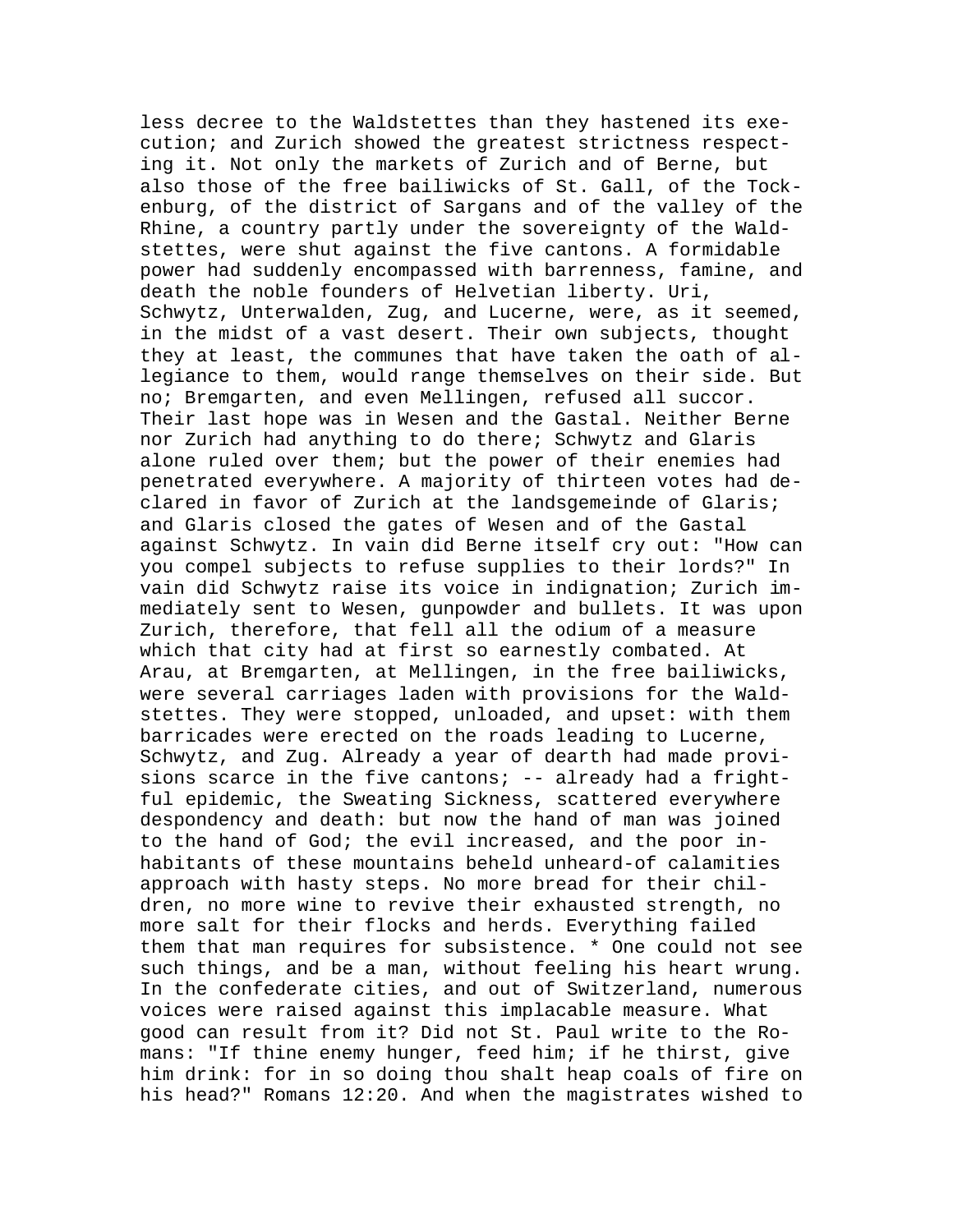convince certain refractory communes of the utility of the measure: "We desire no religious war," cried they. "If the Waldstettes will not believe in God, let them stick to the devil." p. 443, Para. 3, [4HR].

 \* Deshalb sy bald grossen mangel erlittend an allem dem das der Mensh gelaben soll. Bull. 2. 396. p. 443, Para. 4, [4HR].

 But it was especially in the five cantons that earnest complaints were heard. The most pacific individuals, and even the secret partisans of the reform, seeing famine invade their habitations, felt the deepest indignation. The enemies of Zurich skillfully took advantage of this disposition; they fostered these murmurs; and soon the cry of anger and distress reechoed from all the mountains. In vain did Berne represent to the Waldstettes that it is more cruel to refuse men the nourishment of the soul than to cut off that of the body. "God," replied these mountaineers in their despair, "God causes the fruits of the earth to grow freely for all men." \* They were not content with groaning in their cottages, and venting their indignation in the councils; they filled all Switzerland with complaints and menaces. \*\* "They wish to employ famine to tear us from our ancient faith; they wish to deprive our wives and our children bread, that they may take from us the liberty we derive from our forefathers. When did such things ever take place in the bosom of the confederation? Did we not see, in the last war, the confederates with arms in their hands, and who were ready to draw the sword, eating together from the same dish? They tear in pieces old friendships, they trample our ancient manners under foot, they violate treaties, they break alliances. . . . . We invoke the charters of our ancestors. Help, help..... . . Wise men of our people, give us your advice, and all you who know how to handle the sling and the sword, come and maintain with us the sacred possessions, for which our fathers, delivered from the yoke of the stranger, united their arms and their hearts." p. 445, Para. 1, [4HR].

 \* Hartmann von Hallwyll to Albert of Mulinen, Aug. 7. \*\*907 Klagtend sich allent halben wyt und breit. Bull. 2. 397. p. 445, Para. 2, [4HR].

 At the same time the five cantons sent into Alsace, Brisgau, and Swabia, to obtain salt, wine, and bread; but the administration of the cities was implacable; the orders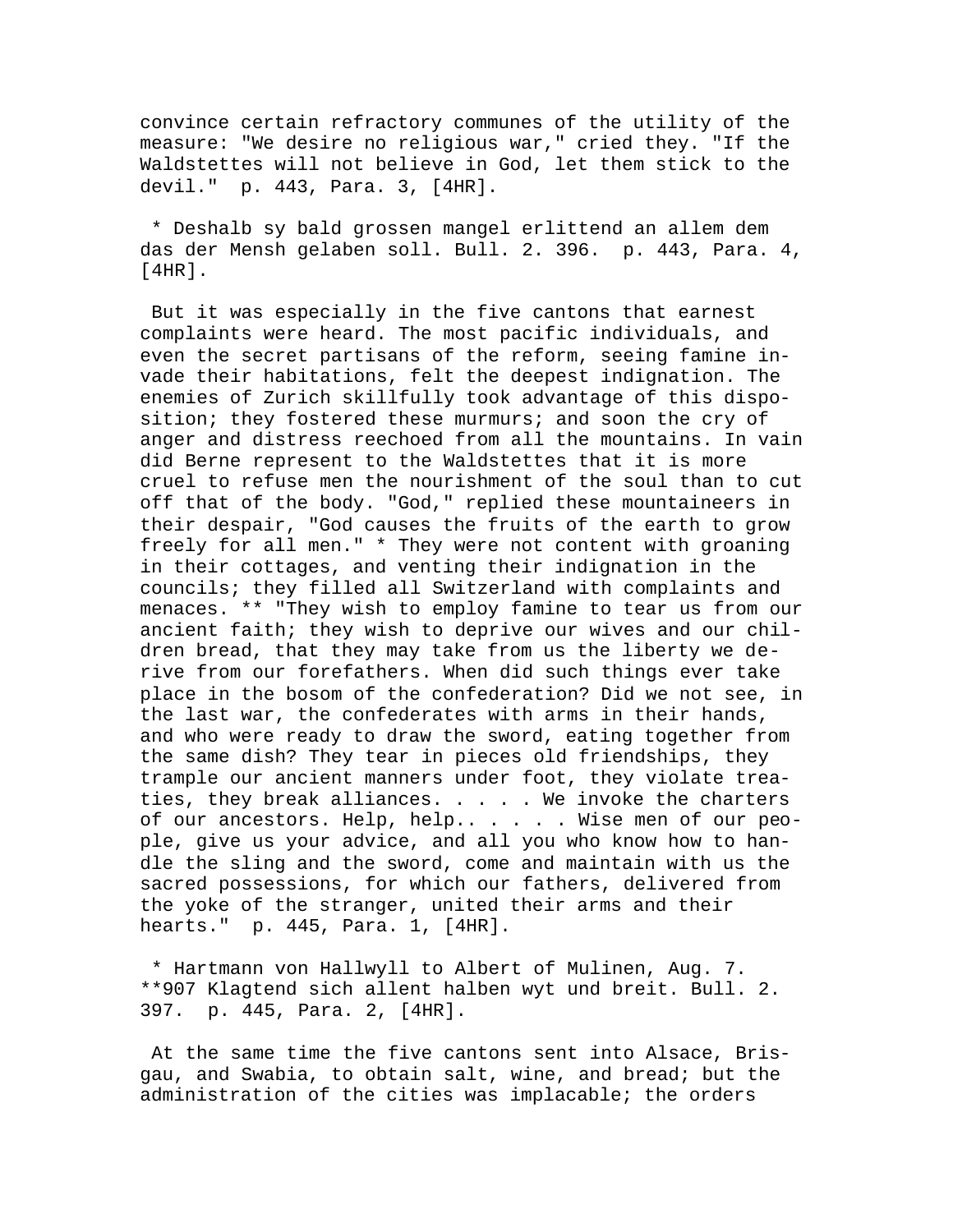were everywhere given and everywhere strictly executed. Zurich and the other allied cantons intercepted all communication, and sent back to Germany the supplies that had been forwarded to their brethren. The five cantons were like a vast fortress, all the issues from which are closely guarded by watchful sentinels. The afflicted Waldstettes, on beholding themselves alone with famine between their lakes and their mountains, had recourse to the observances of their worship. \* All sports, dances, and every kind of amusement were interdicted; prayers were directed to be offered up; and long processions covered the roads of Einsidlen and other resorts of pilgrims. They assumed the belt, and staff, and arms of the brotherhood to which they each belonged; each man carried a chaplet in his hands, and repeated paternosters; the mountains and the valleys reechoed with their plaintive hymns. But the Waldstettes did still more: they grasped their swords, they sharpened the points of their halberds, they brandished their weapons in the direction of Zurich and of Berne, and exclaimed with rage: "They block up their roads, but we will open them with our right arms." \*\* No one replied to this cry of despair; but there is a just Judge in heaven to whom vengeance belongs, and who will soon reply in a terrible manner, by punishing those misguided persons, who, forgetful of Christian mercy, and making an impious mixture of political and religious matters, pretend to secure the triumph of the gospel by famine and by armed men. p. 446, Para. 1, [4HR].

 \* Stelltent ab Spielen, Tanzen. - Tschudi der Capeller krieg, 1531. This MS. Is attributed to Egidius Tschudi, who must have written it in 1533, in favour of the Five Cantons; it was printed in the "Helvetia," vol. 2. 165. \*\* Trowtend auch die Straassen uff zu thun mit gwalt. Bull. 2. 397. p. 446, Para. 2, [4HR].

 Some attempts, however, were made to arrange matters; but these very efforts proved a great humiliation for Switzerland and for the reform. It was not the ministers of the gospel, it was France, more than once an occasion of discord to Switzerland, that offered to restore peace. Every proceeding calculated to increase its influence among the cantons was of service to its policy. On the 14th of May, Maigret and Dangertin, the latter of whom had received the gospel truth, and consequently did not dare return to France, \* after some allusions to the spirit which Zurich had shown in this affair, a spirit little in accordance with the gospel, said to the council: "The king our master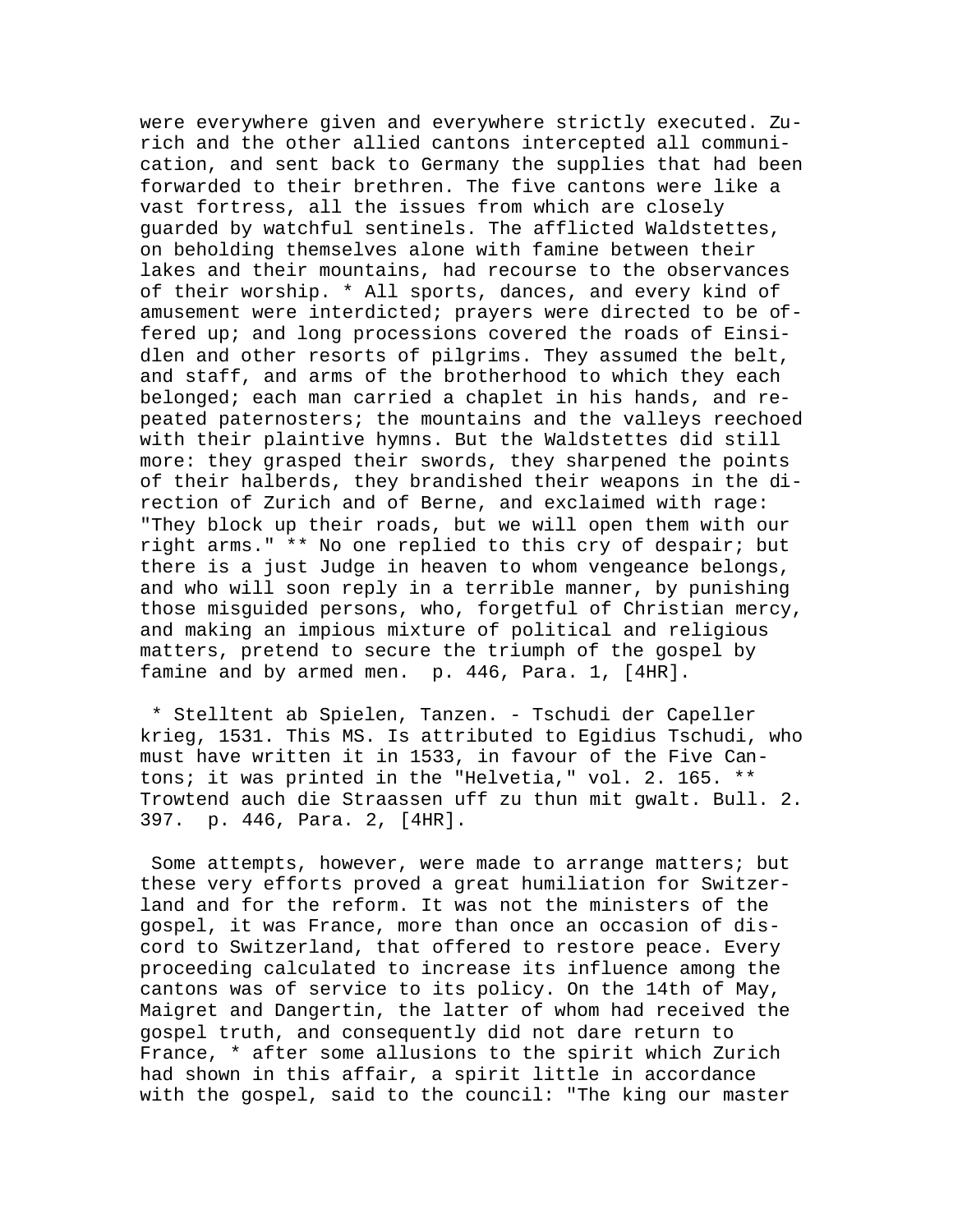has sent you two gentlemen to consult on the means of preserving concord among you. If war and tumult invade Switzerland, all the society of the Helvetians will be destroyed, \*\* and whichever party is the conqueror, he will be as much ruined as the other." Zurich having replied that if the five cantons would allow the free preaching of the word of God, the reconciliation would be easy, the French secretly sounded the Waldstettes, whose answer was: "We will never permit the preaching of the word of God as the people of Zurich understand it." \*\*\* p. 447, Para. 1, [4HR].

 \* Ep. Regeri ad Bulling., Nov. 12, 1560. \*\* Universa societas Helvetiorum dilabetur, si tumultus et bellum inter eam eruperit. Zw. Epp. 2. 604. \*\*\* Responderunt verbi Dei predicationem non laturos, quomodo nos intelligamus. Ibid. 607. p. 447, Para. 2, [4HR].

 These more or less interested exertions of the foreigners having failed, a general diet became the only chance of safety that remained for Switzerland. One was accordingly convoked at Bremgarten. It was opened in presence of deputies from France, from the duke of Milan, from the countess of Neufchatel, from the Grisons, Valais, Thurgovia, and the district of Sargans; and met on five different occasions, on the 14th and 20th of June, on the 9th of July, and the 10th and 23d of August. The chronicler Bullinger, who was pastor of Bremgarten, delivered an oration at the opening, in which he earnestly exhorted the confederates to union and peace. p. 447, Para. 3, [4HR].

 A gleam of hope for a moment cheered Switzerland. The blockade had become less strict; friendship and good neighborhood had prevailed in many places over the decrees of the state. Unusual roads had been opened across the wildest mountains to convey supplies to the Waldstettes. Provisions were concealed in bales of merchandise; and while Lucerne imprisoned and tortured its own citizens, who were found with the pamphlets of the Zurichers, \* Berne punished but slightly the peasants who had been discovered bearing food for Unterwalden and Lucerne; and Glaris shut its eyes on the frequent violation of its orders. The voice of charity, that had been momentarily stifled, pleaded with fresh energy the cause of their confederates before the reformed cantons. p. 448, Para. 1, [4HR].

\* Warf sie in Gefangniss. Bull. 3. 30. p. 448, Para. 2,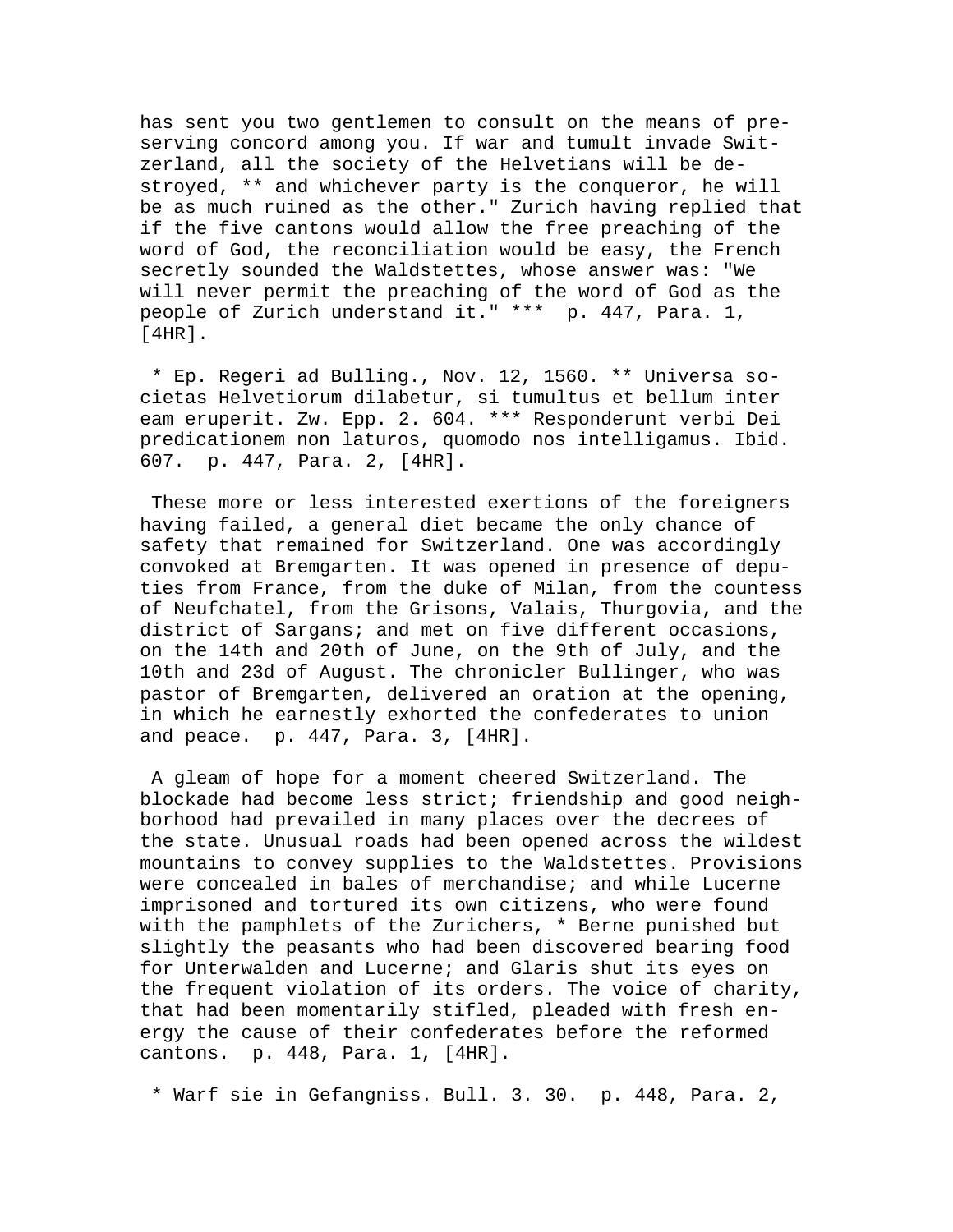## [4HR].

 But the five cantons were inflexible. "We will not listen to any proposition before the raising of the blockade," said they. "We will not raise it," replied Berne and Zurich, "before the gospel is allowed to be freely preached, not only in the common bailiwicks, but also in the five cantons." This was undoubtedly going too far, even according to the natural law and the principles of the confederation. The councils of Zurich might considered it their duty to have recourse to war for maintaining liberty of conscience in the common bailiwicks; but it was unjust, it was a usurpation, to constrain the five cantons in a matter that concerned their own territory. Nevertheless the mediators succeeded, not without much trouble, in drawing up a plan of conciliation that seemed to harmonize with the wishes of both parties. The conference was broken up, and this project was hastily transmitted to the different states for their ratification. p. 448, Para. 3, [4HR].

 The diet met a few days after; but the five cantons persisted in their demand, without yielding in any one point. In vain did Zurich and Berne represent to them, that, by persecuting the reformed, the cantons violated the treaty of peace; in vain did the mediators exhaust their strength in warnings and entreaties. The parties appeared at one time to approximate, and then on a sudden they were more distant and more irritated than ever. The Waldstettes at last broke up the third conference by declaring, that far from opposing the evangelical truth, they would maintain it, as it had been taught by the Redeemer, by his holy apostles, by the four doctors, and by their holy mother, the church, a declaration that seemed a bitter irony to the deputies from Zurich and Berne. Nevertheless Berne, turning towards Zurich as they were separating, observed: "Beware of too much violence, even should they attack you." p. 448, Para. 4, [4HR].

 This exhortation was unnecessary. The strength of Zurich had passed away. The first appearance of the Reformation and of the reformers had been greeted with joy. The people, who groaned under a twofold slavery, believed they saw the dawn of liberty. But their minds, abandoned for ages to superstition and ignorance, being unable immediately to realize the hopes they had conceived, a spirit of discontent soon spread among the masses. The change by which Zwingle, ceasing to be a man of the gospel, became the man of the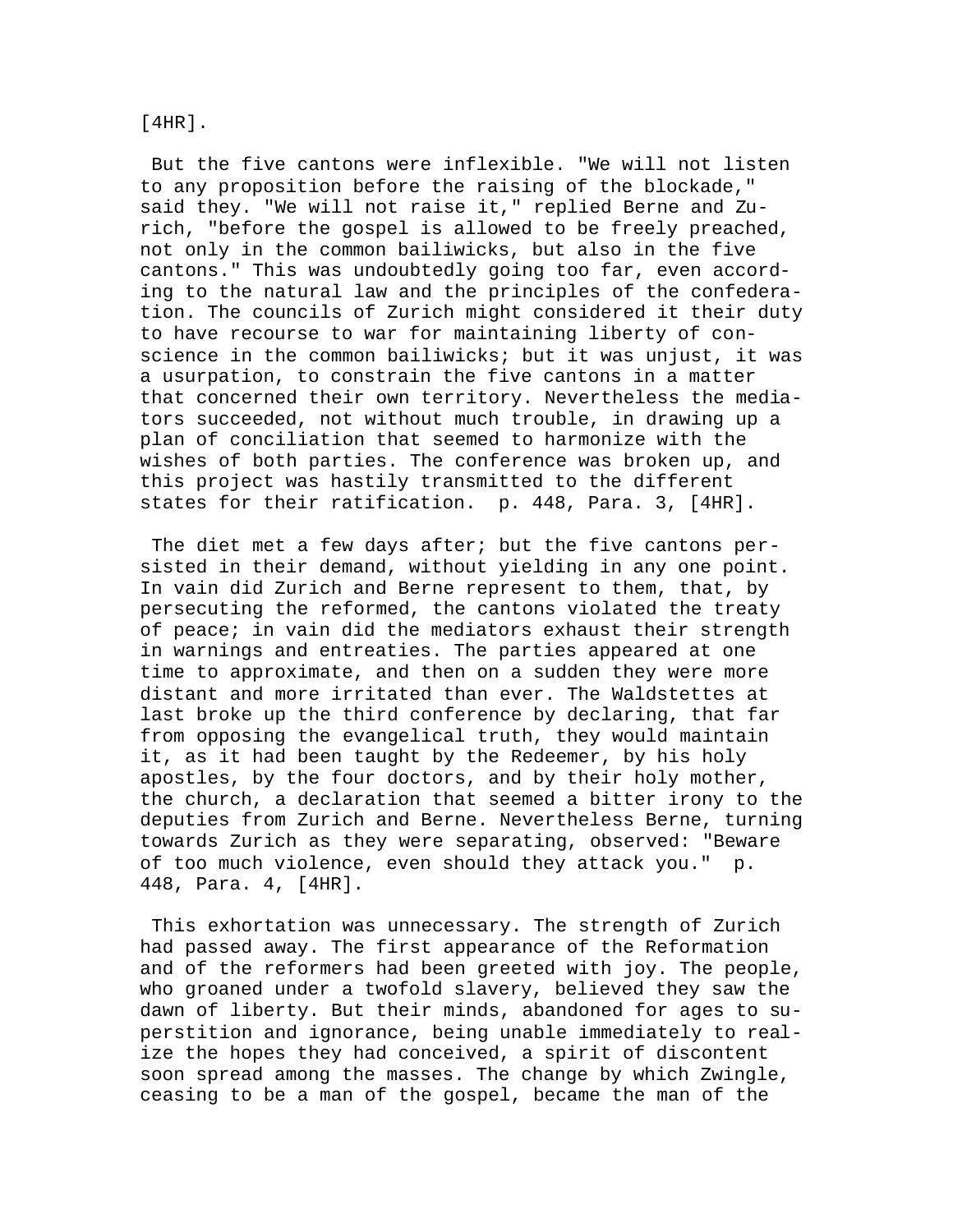state, took away from the people the enthusiasm necessary to resist the terrible attacks they would have to sustain. The enemies of the reform had a fair chance against it, so soon as its friends abandoned the position that gave them strength. Besides, Christians could not have recourse to famine and to war to secure the triumph of the gospel, without their consciences becoming troubled. The Zurichers "walked not in the Spirit, but in the flesh; now, the works of the flesh are hatred, variance, emulations, wrath, strife, seditions." Galatians 5:19, 20. The danger without was increasing, while within, hope, union, and courage were far from being augmented: men saw on the contrary the gradual disappearance of that harmony and lively faith which had been the strength of the reform. The Reformation had grasped the sword, and that very sword pierced its heart. p. 449, Para. 1, [4HR].

 Occasions of discord were multiplied in Zurich. By the advice of Zwingle, the number of nobles was diminished in the two councils, because of their opposition to the gospel; and this measure spread discontent among the most honorable families of the canton. The millers and bakers were placed under certain regulations, which the dearth rendered necessary, and a great part of the townspeople attributed this proceeding to the sermons of the reformer, and became irritated against him. Rodolph Lavater, bailiff of Kibourg, was appointed captain-general, and the officers who were of longer standing than he were offended. Many who had been formerly the most distinguished by their zeal for the reform, now openly opposed the cause they had supported. The ardor with which the ministers of peace demanded war spread in every quarter a smothered dissatisfaction, and many persons gave vent to their indignation. This unnatural confusion of church and state, which had corrupted Christianity after the age of Constantine, was hurrying on the ruin of the Reformation. The majority of the great council, ever ready to adopt important and salutary resolutions, was destroyed. The old magistrates, who were still at the head of affairs, allowed themselves to be carried away by feelings of jealously against men whose non-official influence prevailed over theirs. All those who hated the doctrine of the gospel, whether from love of the world or from love to the pope, boldly raised their heads in Zurich. The partisans of the monks, the friends of foreign service, the malcontents of every class, coalesced in pointing out Zwingle as the author of all the sufferings of the people. p. 450, Para. 1, [4HR].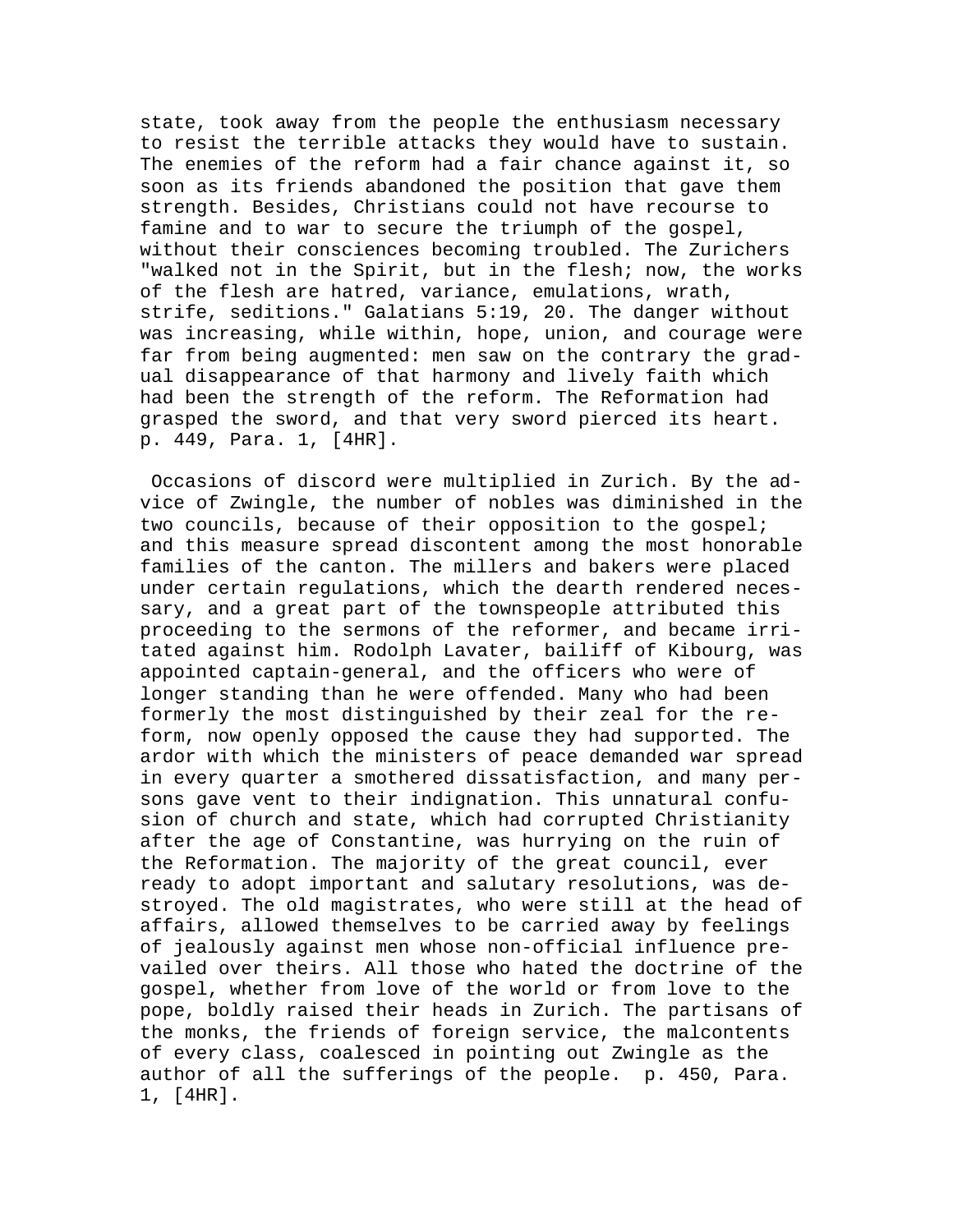Zwingle was heart-broken. He saw that Zurich and the Reformation were hastening to their ruin, and he could not check them. How could he do so, since, without suspecting it, he had been the principal accomplice in these disasters? What was to be done? Should the pilot remain in the ship which he is no longer permitted to save? There was but one means of safety for Zurich and for Zwingle. He should have retired from the political stage, and fallen back on that kingdom which is not of this world; he should, like Moses, have kept his hands and his heart night and day raised towards heaven, and energetically preached repentance, faith, and peace. But religious and political matters were united in the mind of this great man by such old and dear ties, that it was impossible for him to distinguish their line of separation. This confusion had become his dominant idea; the Christian and the citizen were for him one and the same character; and hence it resulted, that all resources of the state, even cannons and arquebuses, were to be placed at the service of the truth. When one peculiar idea thus seizes upon a man, we see a false conscience formed within him, which approves of many things condemned by the word of the Lord. p. 450, Para. 2, [4HR].

 This was now Zwingle's condition. War appeared to him legitimate and desirable; and if that was refused, he had only to withdraw from public life: he was for everything or nothing. He therefore, on the 26th of July, appeared before the great council with dimmed eyes and disconsolate heart: "For eleven years," said he, "I have been preaching the gospel among you, and have warned you faithfully and paternally of the woes that are hanging over you; but no attention has been paid to my words; the friends of foreign alliances, the enemies of the gospel, are elected to the council, and while you refuse to follow my advice, I am made responsible for every misfortune. I cannot accept such a position, and I ask for my dismission." The reformer retired bathed in tears. p. 451, Para. 1, [4HR].

 The council shuddered as they heard these words. All the old feelings of respect which they had so long entertained for Zwingle were revived; to lose him now was to ruin Zurich. The burgomaster and the other magistrates received orders to persuade him to recall his fatal resolution. The conference took place on the same day; Zwingle asked time for consideration. For three days and three nights he sought the road that he should follow. Seeing the dark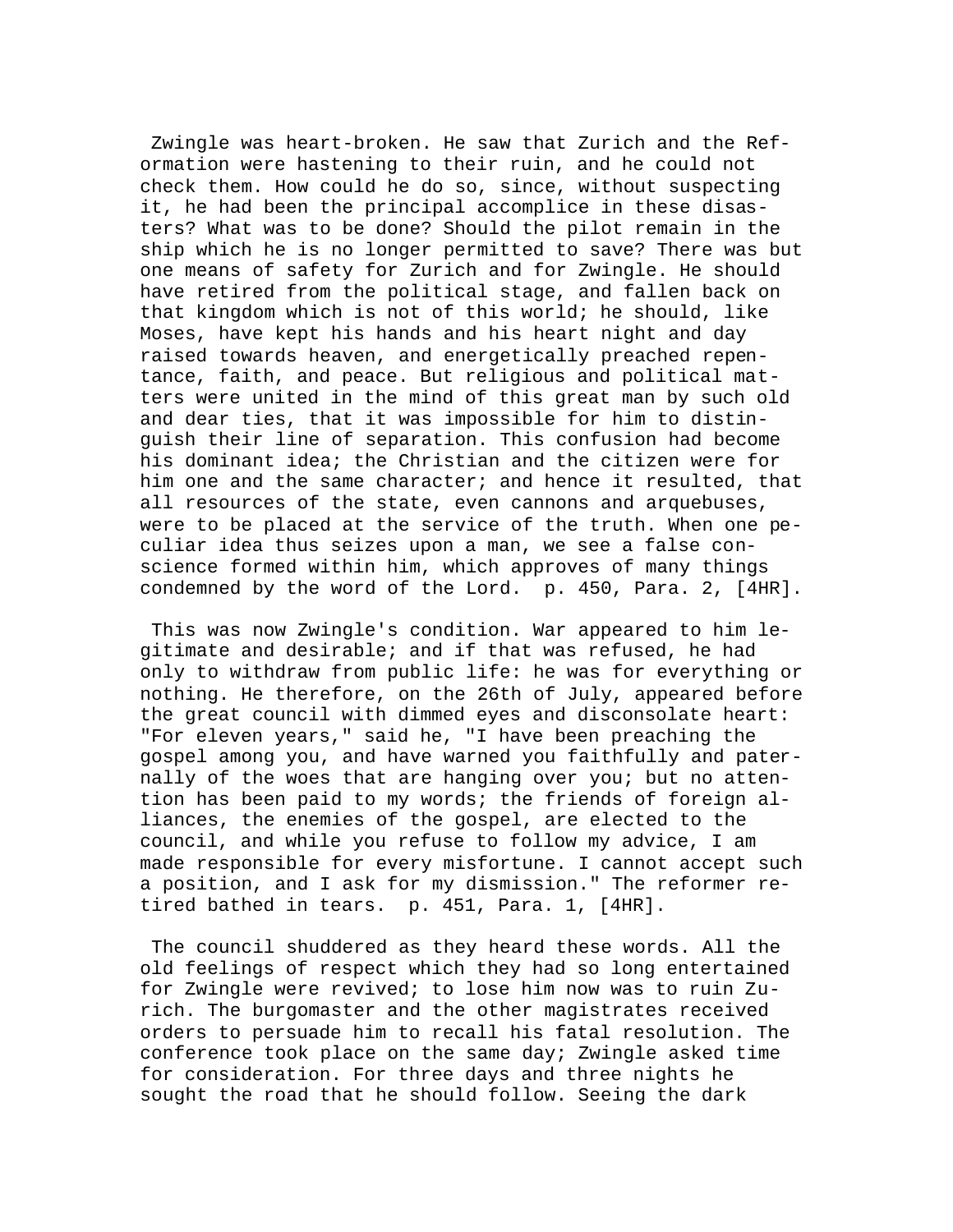storm that was collecting from all quarters, he considered whether he ought to leave Zurich and seek refuge on the lofty hills of the Tockenburg, where he had been reared, at a time when his country and his church were on the point of being assailed and beaten down by their enemies, like corn by the hailstorm. He groaned and cried to the Lord. He would have put away the cup of bitterness that was presented to his soul, but could not gather up the resolution. At length the sacrifice was accomplished, and the victim was placed shuddering upon the altar. Three days after the first conference, Zwingle reappeared in the council: "I will stay with you," said he, "and I will labor for the public safety, until death." p. 451, Para. 2, [4HR].

 From this moment he displayed new zeal. On the one hand, he endeavored to revive harmony and courage in Zurich; on the other, he set about arousing and exciting the allied cities to increase and concentrate all the forces of the Reformation. Faithful to the political vocation he imagined to have received from God himself, persuaded that it was in the doubts and want of energy of the Bernese that he must look for the cause of all the evil, the reformer repaired to Bremgarten with Collins and Steiner, during the fourth conference of the diet, although he incurred great danger in the attempt. He arrived secretly by night, and having entered the house of his friend and disciple, Bullinger, he invited the deputies of Berne, J. J. de Watteville and Im Hag, to meet him there with the greatest secrecy, and prayed them in the most solemn tone earnestly to reflect upon the dangers of the reform. "I fear," said he, "that in consequence of our unbelief, this business will not succeed. By refusing supplies to the five cantons, we have begun a work that will be fatal to us. What is to be done? Withdraw the prohibition? The cantons will then be more insolent and haughty than ever. Enforce it? They will take the offensive, and if their attack succeed you will behold our fields red with the blood of the believers, the doctrine of truth cast down, the church of Christ laid waste, all social relations overthrown, our adversaries more hardened and irritated against the gospel, and crowds of priests and monks again filling our rural districts, streets, and temples. . . . . And yet," added Zwingle, after a few instants of emotion and silence, "that also will have an end." The Bernese were filled with agitation by the solemn voice of the reformer. "We see," replied they, "all that is to be feared for our common cause, and we will employ every care to prevent such great disasters." "I who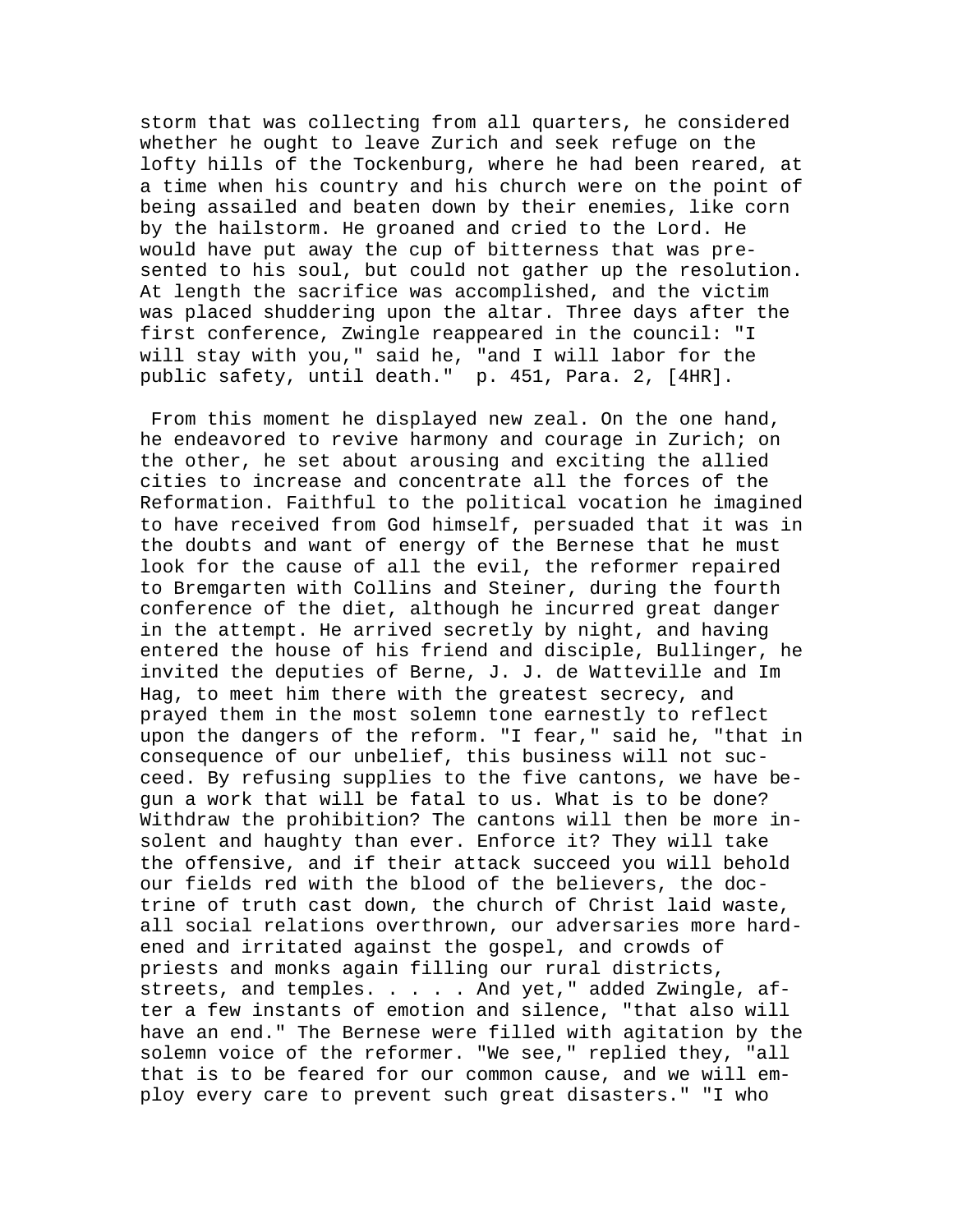write these things was present and heard them," adds Bullinger. \* p. 452, Para. 1, [4HR].

 \* These words are in Latin. Haec ipse, qui haec scribo, at illis audivi, praesens colloquio, Bul. 3. 49. p. 452, Para. 2, [4HR].

 It was feared that if the presence of Zwingle at Bremgarten became known to the deputies of the five cantons, they would not restrain their violence. During this nocturnal conference three of the town-councillors were stationed as sentinels in front of Bullinger's house. Before daybreak, the reformer and his two friends, accompanied by Bullinger and the three councillors, passed through the deserted streets leading to the gate on the road to Zurich. Three different times Zwingle took leave of Bullinger, who was erelong to be his successor. His mind was filled with a presentiment of his approaching death; he could not tear himself from that young friend whose face he was never to see again; he blessed him amidst floods of tears. "O my dear Henry," said he, "may God protect you. Be faithful to our Lord Jesus Christ and to his church." At length they separated; but at that very moment, says Bullinger, a mysterious personage, clad in a robe as white as snow, suddenly appeared, and after frightening the soldiers who guarded the gate, plunged suddenly into the water, and vanished. Bullinger, Zwingle, and their friends did not perceive it; Bullinger himself sought for it all around, but to nor purpose; \* still the sentinels persisted in the reality of this frightful apparition. Bullinger in great agitation returned in darkness and in silence to his house. His mind involuntarily compared the departure of Zwingle and the white phantom; and he shuddered at the frightful omen which the thought of the specter impressed upon his mind. p. 453, Para. 1, [4HR].

 \* Ein menschen in ein schneeweissen Kleid. Ibid. p. 453, Para. 2, [4HR].

 Sufferings of another kind pursued Zwingle to Zurich. He had thought that by consenting to remain at the head of affairs, he would recover all his ancient influence. But he was deceived: the people desired to see him there, and yet they would not follow him. The Zurichers daily became more and more indisposed towards the war which they had at first demanded, and identified themselves with the passive system of Berne. Zwingle remained for some time stupefied and mo-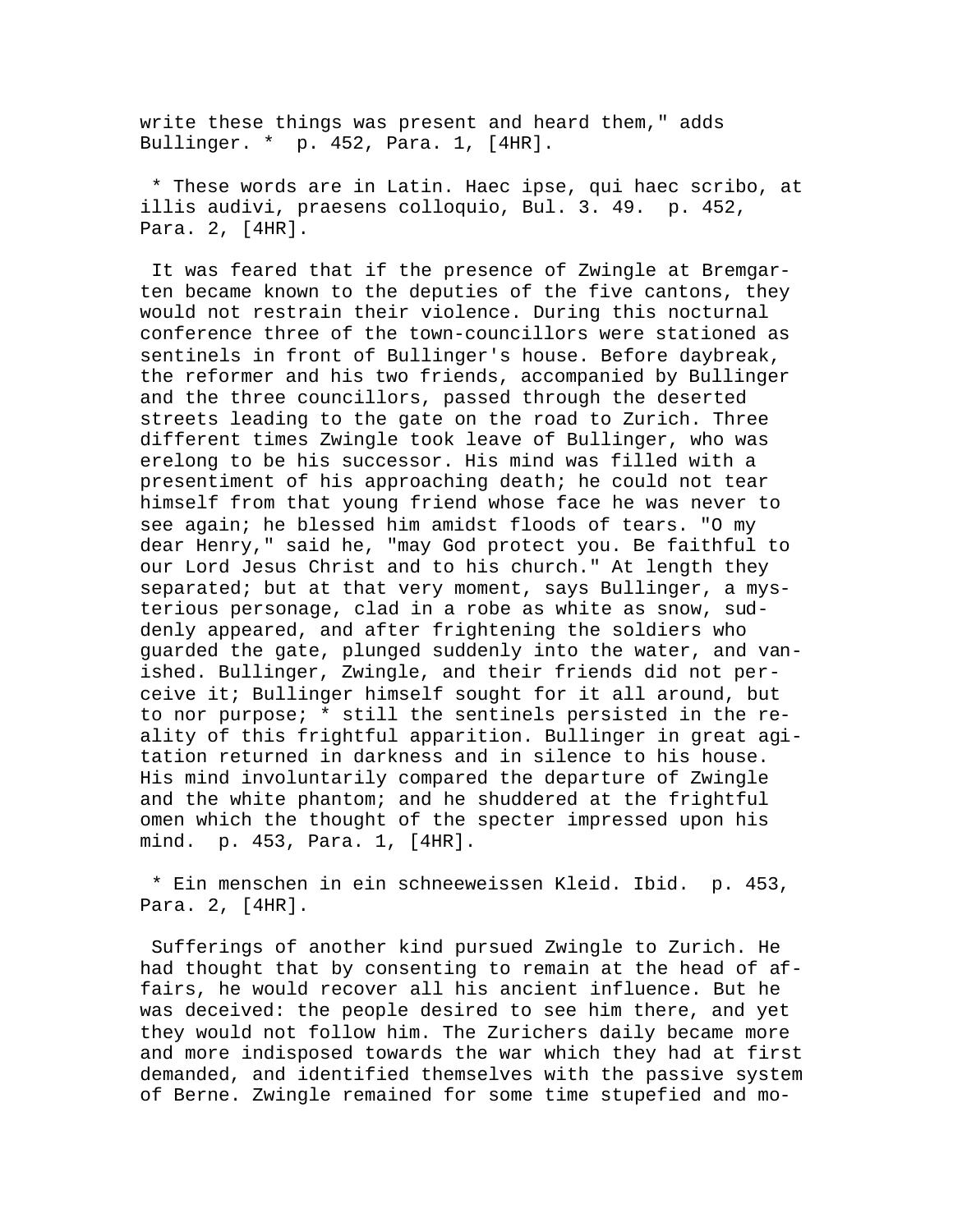tionless before this inert mass, which his most vigorous exertions could not move. But soon discovering in every quarter of the horizon the prophetic signs, precursors of the storm about to burst upon the ship of which he was the pilot, he uttered cries of anguish, and showed the signal of distress. "I see," exclaimed he one day to the people from the pulpit, whither he had gone to give utterance to his gloomy forebodings, "I see that the most faithful warnings cannot save you; you will not punish the pensioners of the foreigner. . . . . They have too firm a support among us. A chain is prepared, behold it entire, it unrolls link after link, soon will they bind me to it, and more than one pious Zuricher with me. . . . . It is against me they are enraged. I am ready; I submit to the Lord's will. But these people shall never be my masters. . . . . As for thee, O Zurich, they will give thee thy reward; they will strike thee on the head. Thou willest it. Thou refusest to punish them; well, it is they who will punish thee. \* But God will not the less preserve his word, and their haughtiness shall come to an end." Such was Zwingle's cry of agony; but the immobility of death alone replied. The hearts of the Zurichers were so hardened that the sharpest arrows of the reformer could not pierce them, and they fell at his feet blunted and useless. p. 453, Para. 3, [4HR].

 \* Straafen willt sy nitt, des werden sy dich straafen. Ibid. 52. p. 453, Para. 4, [4HR].

 But events were pressing on, and justified all his fears. The five cantons had rejected every proposition that had been made to them. "why do you talk of punishing a few wrongs?" they had replied to the mediators; "it is a question of quite another kind. Do you not require that we should receive back among us the heretics whom we have banished, and tolerate no other priests than those who preach conformable to the word of God? We know what that means. No, no, we will not abandon the religion of our fathers; and if we must see our wives and our children deprived of food, our hands will know how to conquer what is refused to us: to that we pledge our bodies, our goods, our lives." It was with this threatening language that the deputies quitted the diet of Bremgarten. They had proudly shaken the folds of their mantles, and war had fallen from them. p. 454, Para. 1, [4HR].

 The terror was general, and the alarmed citizens beheld everywhere frightful portents, terrific signs, apparently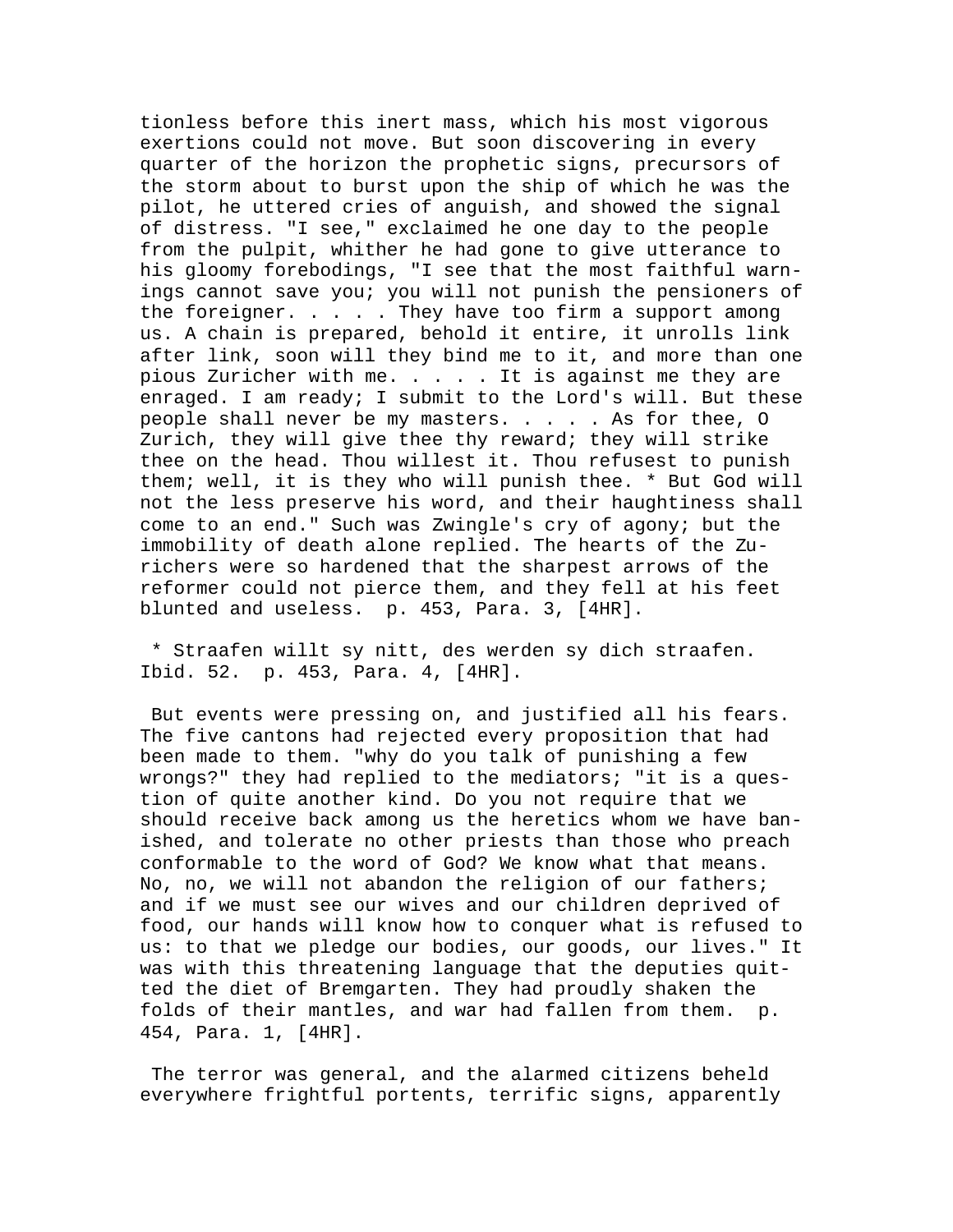foreboding the most horrible events. It was not only the white phantom that had appeared at Bremgarten at Zwingle's side; the most fearful omens, passing from mouth to mouth, filled the people with their most gloomy presentiments. The history of these phenomena, however strange it may appear, characterizes the period of which we write. We do not create the times: it is our simple duty to paint them as they really were. p. 455, Para. 1, [4HR].

 On the 26th of July, a widow chancing to be alone before her house, in the village of Castelenschloss, suddenly beheld a frightful spectacle, blood springing from the earth all around her. \* She rushed in alarm into the cottage. . . . . but, oh horrible, blood is flowing everywhere, from the wainscot and from the stones; \*\* it falls in a stream from a basin on a shelf, and even the child's cradle overflows with it. The woman imagines that the invisible hand of an assassin has been at work, and rushes in distraction out of doors, crying murder, murder. \*\*\* The villagers and the monks of a neighboring convent assemble at the noise, they succeed in partly effacing the bloody stains; but a little later in the day, the other inhabitants of the house, sitting down in terror to eat their evening meal under the projecting eaves, suddenly discover blood bubbling up in a pond -- blood flowing from the loft -- blood covering all the walls of the house. Blood, blood, everywhere blood. The bailiff of Schenkenberg and the pastor of Dalheim arrive, inquire into the matter, and immediately report it to the lords of Berne and to Zwingle. p. 455, Para. 2, [4HR].

 \* Ante et post eam purus sanguis ita acriter ex dura terra effiuxit, ut ex vena incisa. Zw. Epp. 2. 627. \*\* Sed etiam sanguis ex terra, lignis, et lapidibus effluxit, Ibid. 627. \*\*\* Ut eadem excurreret caedem clamitans. Ibid. p. 455, Para. 3, [4HR].

 Scarcely had this horrible recital, the particulars of which are faithfully preserved in Latin and in German - filled all minds with the idea of a horrible butchery, than in the western quarter of the heavens there appeared a frightful comet, \* whose immense train of a pale yellow color turned towards the south. At the time of its setting, this apparition shone in the sky like the fire of a furnace. \*\* One night -- on the 15th of August as it would appear \*\*\* -- Zwingle and George Muller, former abbot of Wettingen, being together in the cemetery of the cathedral, both fixed their eyes upon this terrific meteor. "This omi-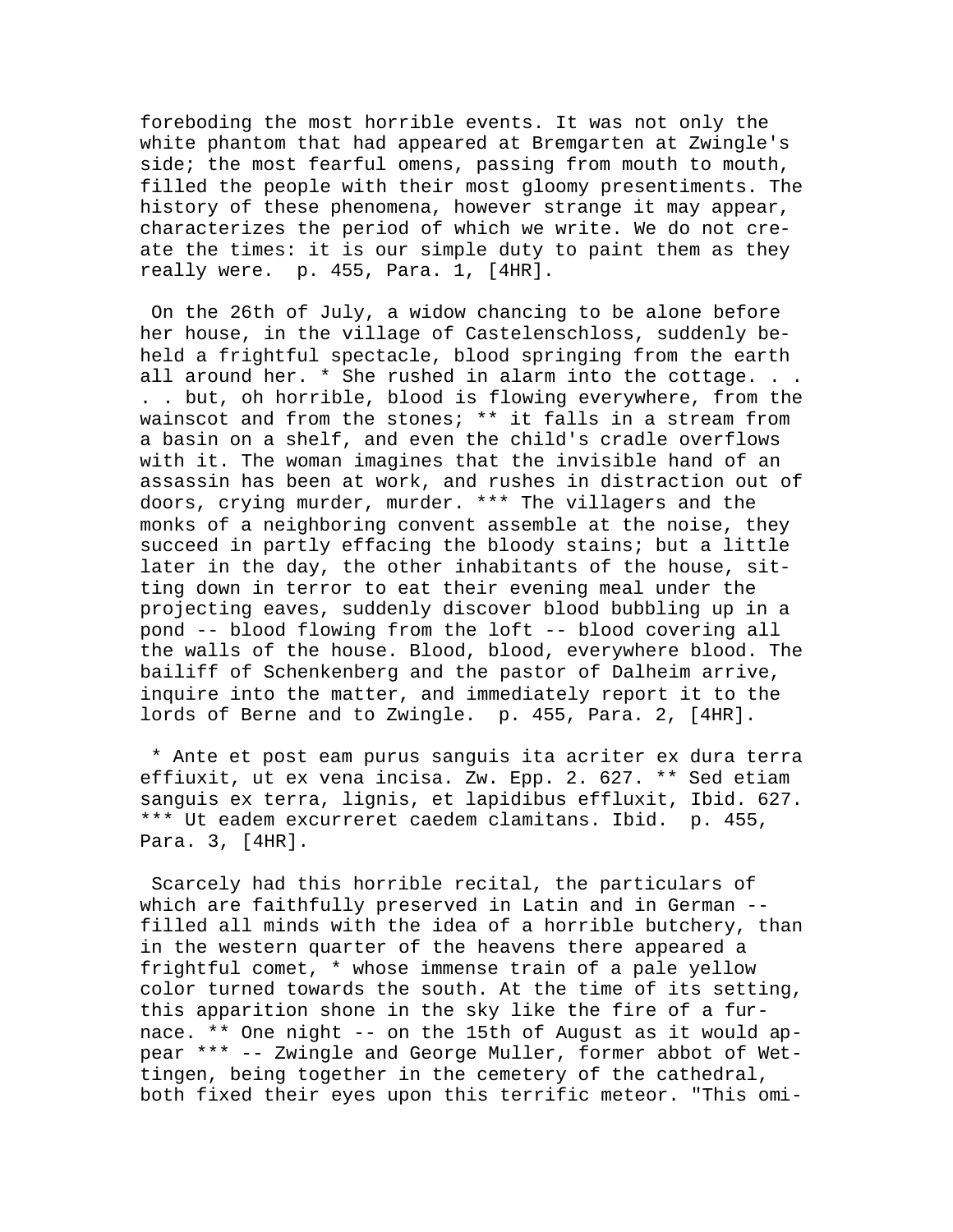nous globe," said Zwingle, "is come to light the path that leads to my grave. It will be at the cost of my life and of many good men with me. Although I am rather shortsighted, I foresee great calamities in the future. \*\*\*\* The truth and the church will mourn; but Christ will never forsake us." It was not only at Zurich that this flaming star spread consternation. Vadian being one night on an eminence in the neighborhood of St. Gall, surrounded by his friends and disciples, after having explained to them the names of the stars and the miracles of the Creator, stopped before this comet, which denounced the anger of God; and the famous Theophrastus declared that it foreboded not only great bloodshed, but most especially the death of learned and illustrious men. This mysterious phenomenon prolonged its frightful visitation until the 3d of September. p. 456, Para. 1, [4HR].

 \* Ein gar eschrocklicher comet. Bull. 2. 46. It was Halley's comet, that returns about every 76 years. It appeared last in 1835. \*\* Wie ein fhuwr in einer ess. Ibid. Perhaps Bullinger alludes in this way to the phenomenon remarked by Appian, astronomer to Charles V., who observed this comet at Ingolstadt, and who says that the tail disappeared as the nucleus approached the horizon. In 1456, its appearance had already excited great terror. \*\*\* Cometam jam tribus noctibus viderunt apud nos alii, ego una tantum, puto 15 Augusti. Zw. Epp. p. 634. \*\*\*\* Ego caeculus non unam calamitatem expecto. Ibid. p. 626. p. 456, Para. 2, [4HR].

 When once the noise of these omens was spread abroad, men could no longer contain themselves. Their imaginations were excited; they heaped fright upon fright: each place had its terrors. Two banners waving in the clouds had been seen on the mountain of the Brunig; at Zug a buckler had appeared in the heavens; on the banks of the Reuss, reiterated explosions were heard during the night; on the lake of the four cantons, ships with aerial combatants careered about in every direction. War, war! blood! blood! these were the general cries. p. 457, Para. 1, [4HR].

 In the midst of all this agitation, Zwingle alone seemed tranquil. He rejected none of these presentiments, but contemplated them with calmness. "A heart that fears God," said he, "cares not for the threats of the world. To forward the designs of God, whatever may happen, this is his task. A carrier who has a long road to go must make up his mind to wear his wagon and his gear during the journey. If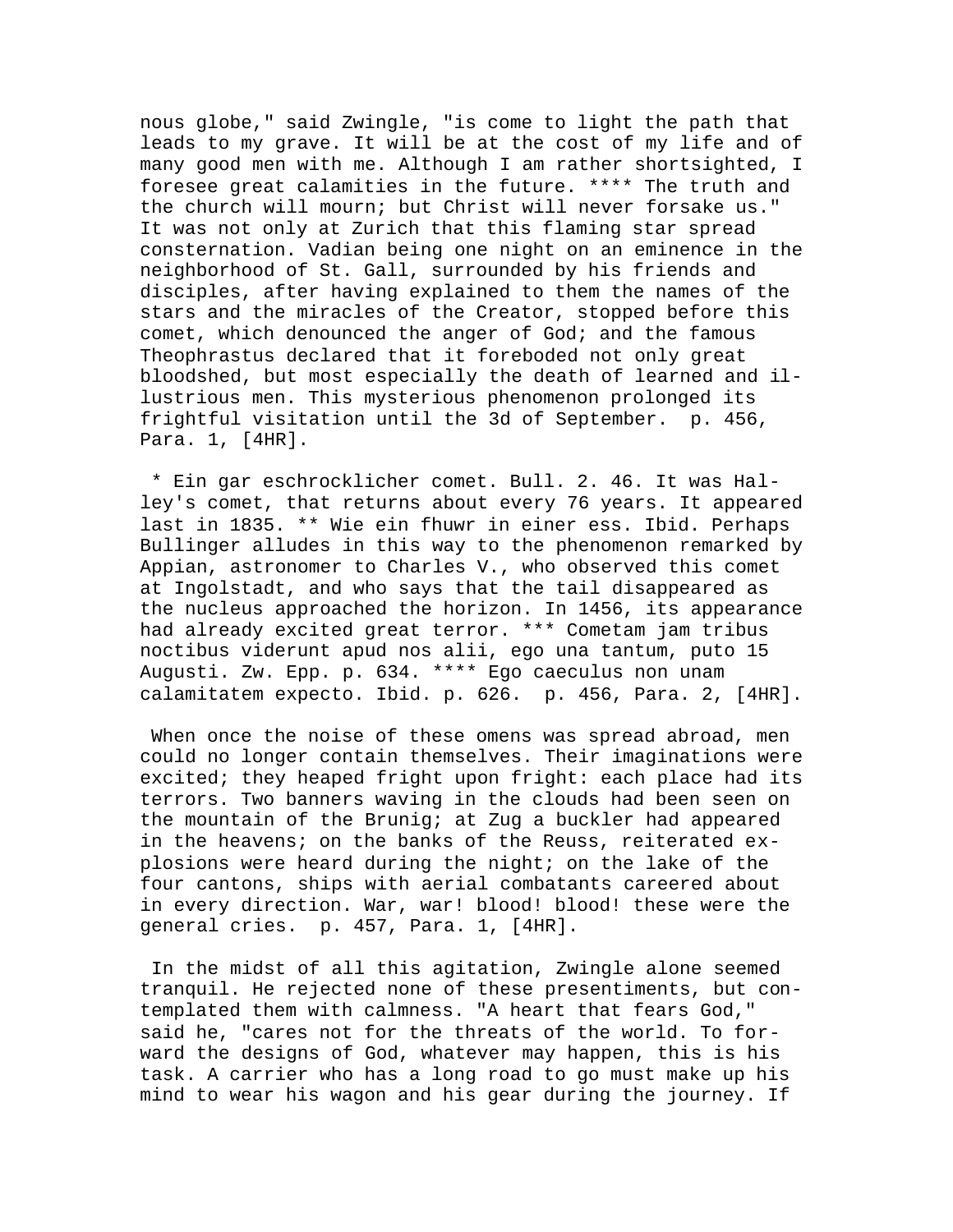he carry his merchandise to the appointed spot, that is enough for him. We are the wagon and the gear of God. There is not one of the articles that is not worn, twisted, or broken; but our great Driver will not the less accomplish by our means his vast designs. Is it not to those who fall upon the field of battle that the noblest crown belongs? Take courage, then, in the midst of all these dangers, through which the cause of Jesus Christ must pass. Be of good cheer, although we should never here below see its triumphs with our own eyes. The Judge of the combat beholds us, and it is he who confers the crown. Others will enjoy upon earth the fruits of our labors; while we, already in heaven, shall enjoy an eternal reward." \* p. 457, Para. 2,  $[4HR]$ .

 \* Zw. Opp. Comment. In Jeremiam. This work was composed the very year of Zwingle's death. p. 457, Para. 3, [4HR].

 Thus spoke Zwingle, as he advanced calmly towards the threatening noise of the tempest, which, by its repeated flashes and sudden explosions, foreboded death. p. 457, Para. 4, [4HR].

 CHAPTER 6 --- The five cantons decide for war -- Deceitful calm -- Fatal inactivity -- Zurich forewarned -- Banner of Lucerne planted -- Manifesto -- The bailiwicks pillaged -- The monastery of Cappel -- Letter -- Infatuation of Zurich -- New warnings -- The war begins -- The tocsin -- A fearful night -- The war -- Banner and army of Zurich -- Zwingle's departure -- Zwingle's horse -- Anna Zwingle. p. 458, Para. 1, [4HR].

 The five cantons, assembled in diet at Lucerne, appeared full of determination, and war was decided upon. "We will call upon the cities to respect our alliances," said they, "and if they refuse, we will enter the common bailiwicks by force to procure provisions, and unite our banners in Zug to attack the enemy." The Waldstettes were not alone. The nuncio, being solicited by his Lucerne friends, had required that auxiliary troops, paid by the pope, should be put in motion towards Switzerland, and he announced their near arrival. p. 458, Para. 2, [4HR].

 These resolutions carried terror into Switzerland; the mediating cantons met again at Arau, and drew up a plan that should leave the religious question just as it had been settled by the treaty of 1529. Deputies immediately bore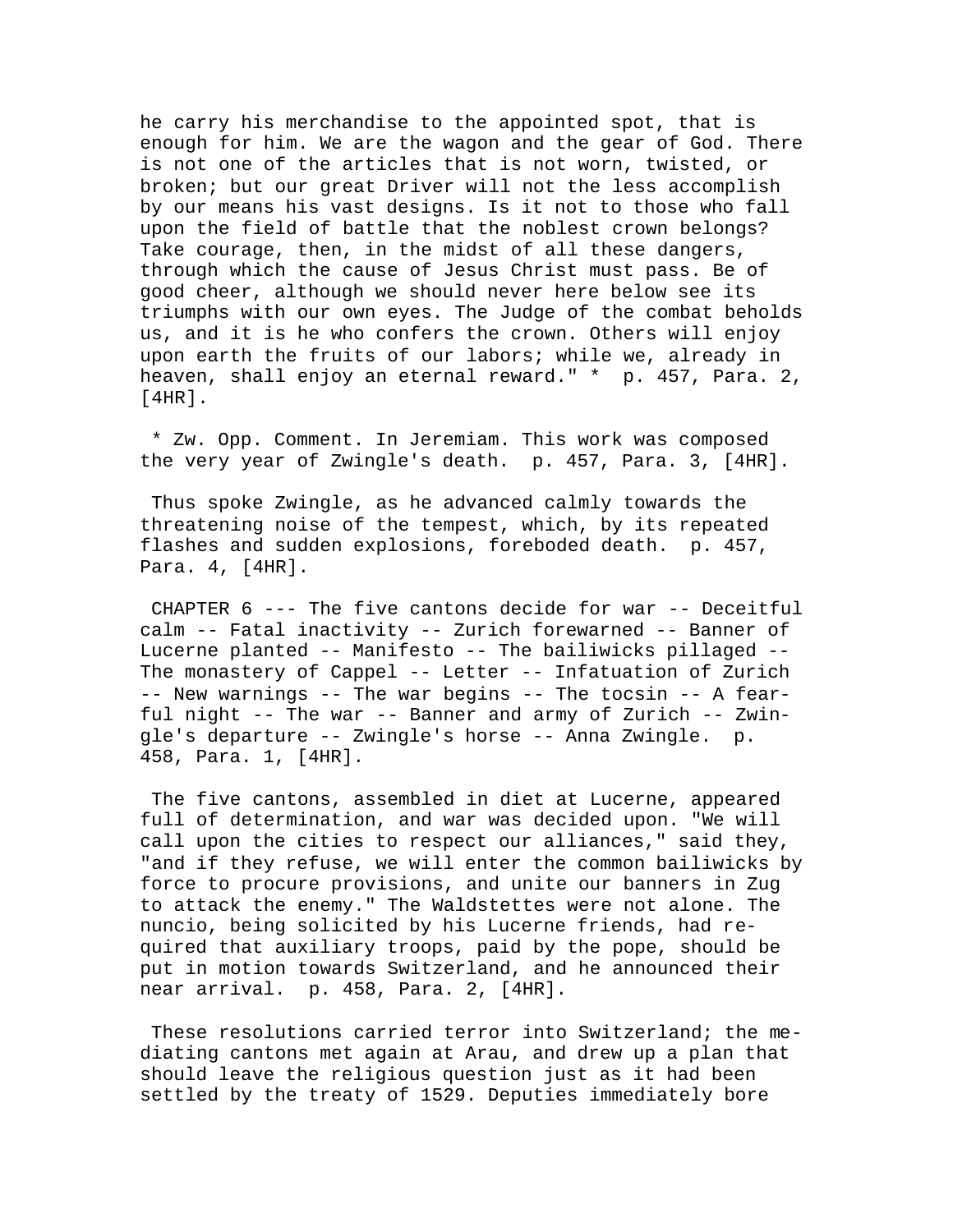these propositions to the different councils. Lucerne haughtily rejected them. "Tell those who sent you," was the reply, "that we do not acknowledge them as our schoolmasters. We would rather die than yield the least thing to the prejudice of our faith." The mediators returned to Arau, trembling and discouraged. This useless attempt increased the disagreement among the reformed, and gave the Waldstettes still greater confidence. Zurich, so decided for the reception of the gospel, now became daily more irresolute. The members of the council distrusted each other; the people felt no interest in this war; and Zwingle, notwithstanding his unshaken faith in the justice of his cause, had no hope for the struggle that was about to take place. Berne, on its side, did not cease to entreat Zurich to avoid precipitation. "Do not let us expose ourselves to the reproach of too much haste, as in 1529," was the general remark in Zurich. "We have sure friends in the midst of the Waldstettes; let us wait until they announce to us, as they have promised, some real danger." p. 458, Para. 3, [4HR].

 It was soon believed that these temporizers were right. In fact the alarming news ceased. That constant rumor of war, which incessantly came from the Waldstettes, discontinued. There were no more alarms, no more fears. Deceitful omen. Over the mountains and valleys of Switzerland hangs that gloomy and mysterious silence, the forerunner of the tempest. p. 459, Para. 1, [4HR].

 While they were sleeping at Zurich, the Waldstettes were preparing to conquer their rights by force of arms. The chiefs, closely united to each other by common interests and dangers, found a powerful support in the indignation of the people. In a diet of the five cantons, held at Brunnen on the banks of the lake of Lucerne, opposite Grutli, the alliances of the confederation were read; and the deputies, having been summoned to declare by their votes whether they thought the war just and lawful, all hands were raised with a shudder. Immediately the Waldstettes had prepared their attack with the profoundest mystery. All the passes had been guarded, all communication between Zurich and the five cantons had been rendered impossible. The friends upon whom the Zurichers had reckoned on the banks of the lakes Lucerne and Zug, and who had promised them intelligence, were like prisoners in their mountains. The terrible avalanche was about to slip from the icy summits of the mountain, and to roll into the valleys, even to the gates of Zurich,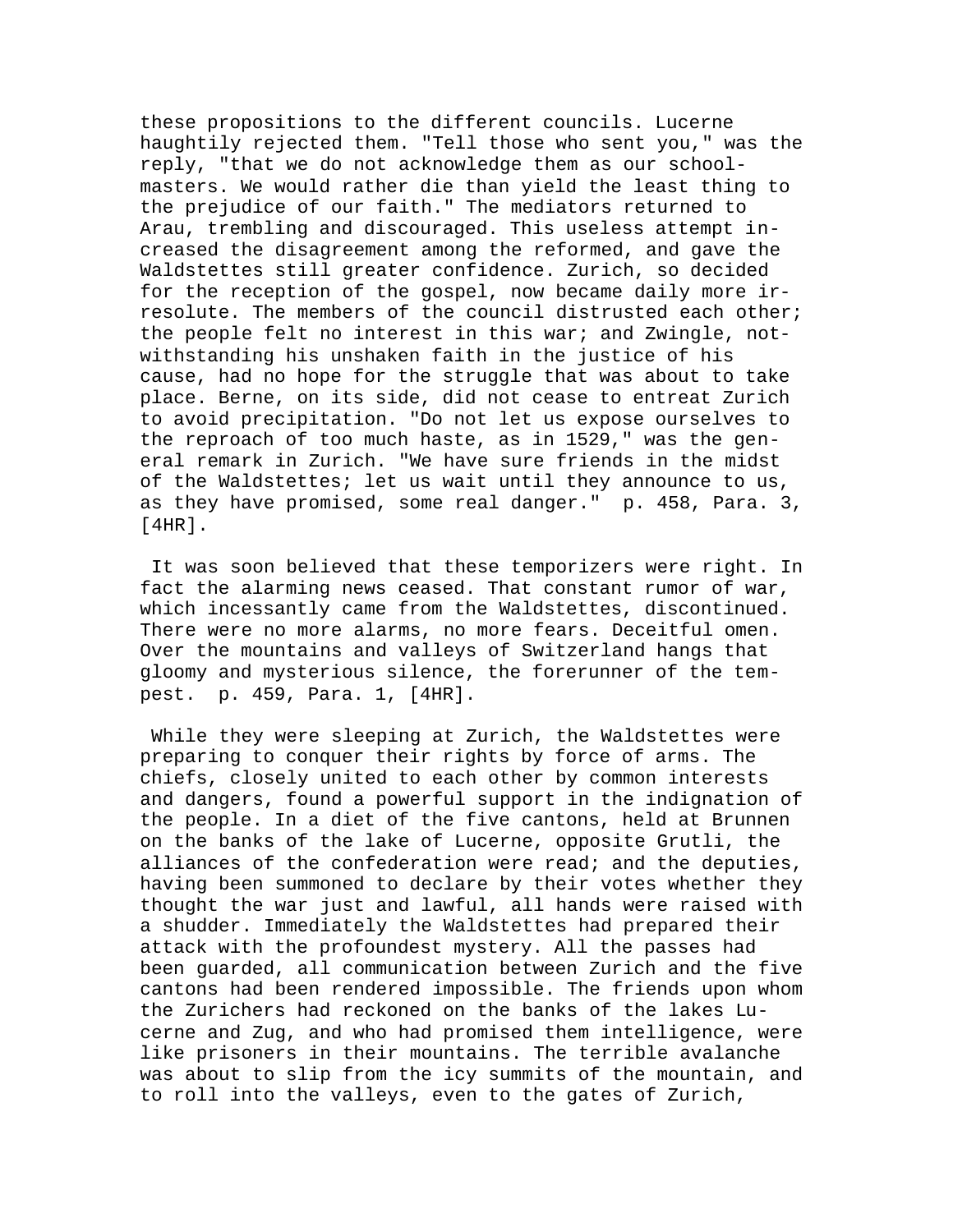overthrowing everything in its passage, without the least forewarning of its fall. The mediators had returned discouraged to their cantons. A spirit of imprudence and of error, sad forerunner of the fall of republics as well as of kings, had spread over the whole city of Zurich. The council had at first given orders to call out the militia; then, deceived by the silence of the Waldstettes, it had imprudently revoked the decree, and Lavater, the commander of the army, had retired in discontent to Rybourg, and indignantly thrown far from him that sword which they had commanded him to leave in the scabbard. Thus the winds were about to be unchained from the mountains; the waters of the great deep, aroused by a terrible earthquake, were about to open; and yet the vessel of the state, sadly abandoned, sported up and down with indifference over a frightful gulf, -- its yards struck, its sails loose and motionless - - without compass or crew -- without pilot, watch, or helm. p. 459, Para. 2, [4HR].

 Whatever were the exertions of the Waldstettes, they could not entirely stifle the rumor of war, which from chalet to chalet called all their citizens to arms. God permitted a cry of alarm, a single one, it is true, to resound in the ears of the people of Zurich. On the 4th of October, a little boy, who knew not what he was doing, succeeded in crossing the frontier of Zug, and presented himself with two loaves at the gate of the reformed monastery of Cappel, situated in the farthest limits of the cantons of Zurich. He was led to the abbot, to whom the child gave the loaves without saying a word. The superior, with whom there chanced to be at that time a councillor from Zurich, Henry Peyer, sent by his government, turned pale at the sight. "If the five cantons intend entering by force of arms into the free bailiwicks," had said these two Zurichers to one of their friends of Zug, "you will send your son to us with one loaf; but you will give him two if they are marching at once upon the bailiwicks and upon Zurich." The abbot and the councillor wrote with all speed to Zurich. "Be upon your guard, take up arms," said they; but no credit was attached to this information. The council were at that time occupied in taking measures to prevent the supplies that had arrived from Alsace from entering the cantons. Zwingle himself, who had never ceased to announce war, did not believe it. "These pensioners are really clever fellows," said the reformer. "Their preparations may be after all nothing but a French manoeuvre." \* p. 460, Para. 1, [4HR].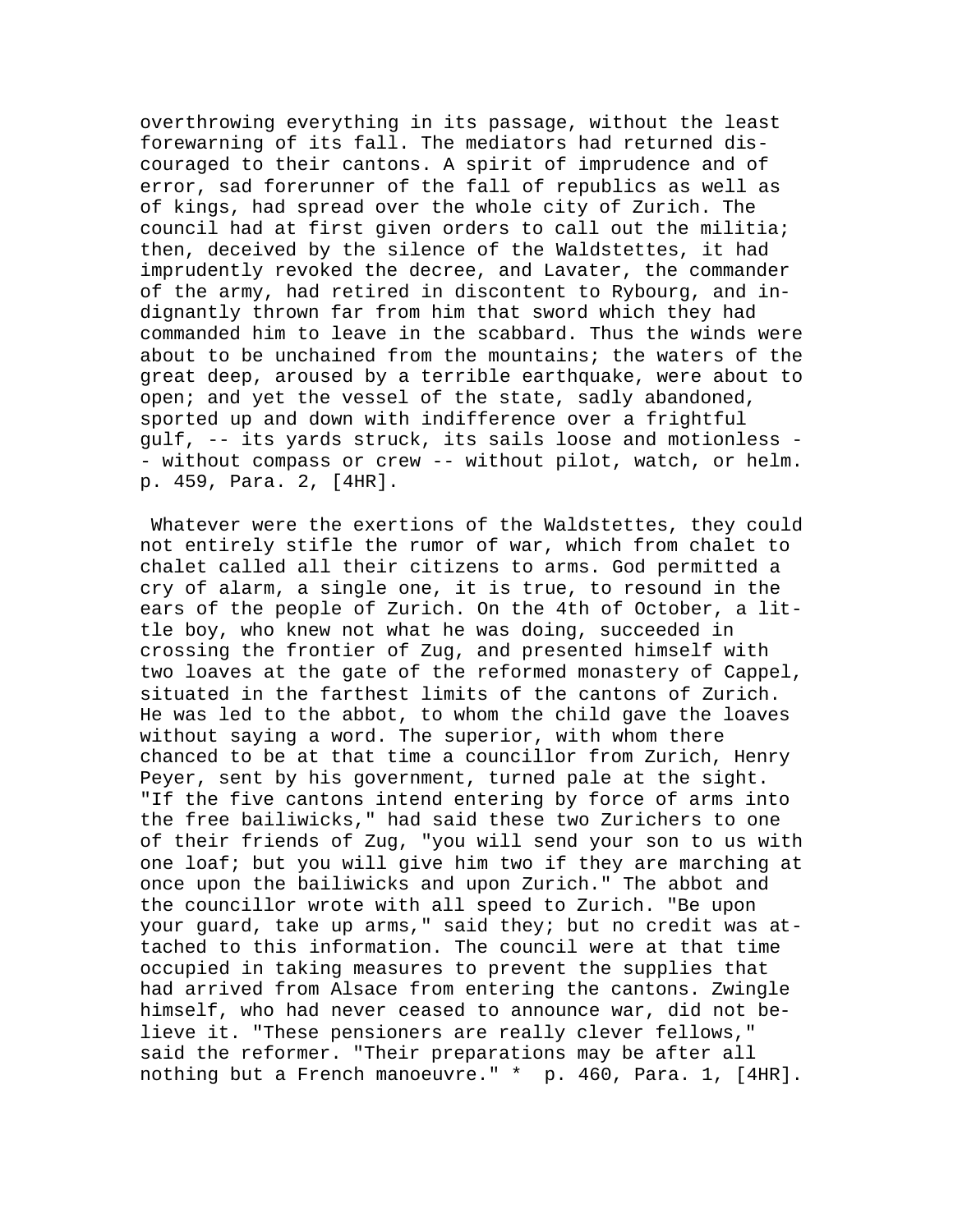\* Dise ire Rustung mochte woll eine franzosische prattik sein. Bull. 3. 86. p. 460, Para. 2, [4HR].

 He was deceived, they were a reality. Four days were to accomplish the ruin of Zurich. Let us retrace in succession the history of these disastrous moments. p. 461, Para. 1, [4HR].

 On Sunday, 8th of October, a messenger appeared at Zurich, and demanded, in the name of the five cantons, letters of perpetual alliance. \* The majority saw in this step nothing but a trick; but Zwingle began to discern the thunderbolt in the black cloud that was drawing near. He was in the pulpit: it was the last time he was destined to appear in it; and as if he had seen the formidable specter of Rome rise frightfully above the Alps, calling upon him and upon his people to abandon faith: "No, no," cried he, "never will I deny my Redeemer." p. 461, Para. 2, [4HR].

 \* Die ewige Bund abgefordert. J.J. Hottinger, 3. 577. According to Bullinger, this did not take place until Monday. p. 461, Para. 3, [4HR].

 At the same moment a messenger arrived in haste from Mulinen, commander of the Knights-hospitallers of St. John at Hitzkylch. "On Friday, 6th of October," said he to the councils of Zurich, "the people of Lucerne planted their banner in the Great Square. \* Two men that I sent to Lucerne have been thrown into prison. Tomorrow morning, Monday, 9th of October, the five cantons will enter the bailiwicks. Already the country-people, frightened and fugitive, are running to us in crowds." "It is an idle story," said the councils. \*\* Nevertheless they recalled commander-inchief Lavater, who sent off a trusty man, nephew of James Winckler, with orders to repair to Cappel, and if possible as far as Zug, to reconnoiter the arrangements of the cantons. p. 461, Para. 4, [4HR].

 \* Ire paner in den Brunnen gesteckt. Bull. 3. 86. \*\* Ein gepoch und progerey und unt darauffsetzend. Ibid. p. 461, Para. 5, [4HR].

 The Waldstettes were in reality assembling round the banner of Lucerne. The people of this canton; the men of Schwytz, Uri, Zug, and Unterwalden; refugees from Zurich and Berne, with a few Italians, formed the main body of the army, which had been raised to invade the free bailiwicks.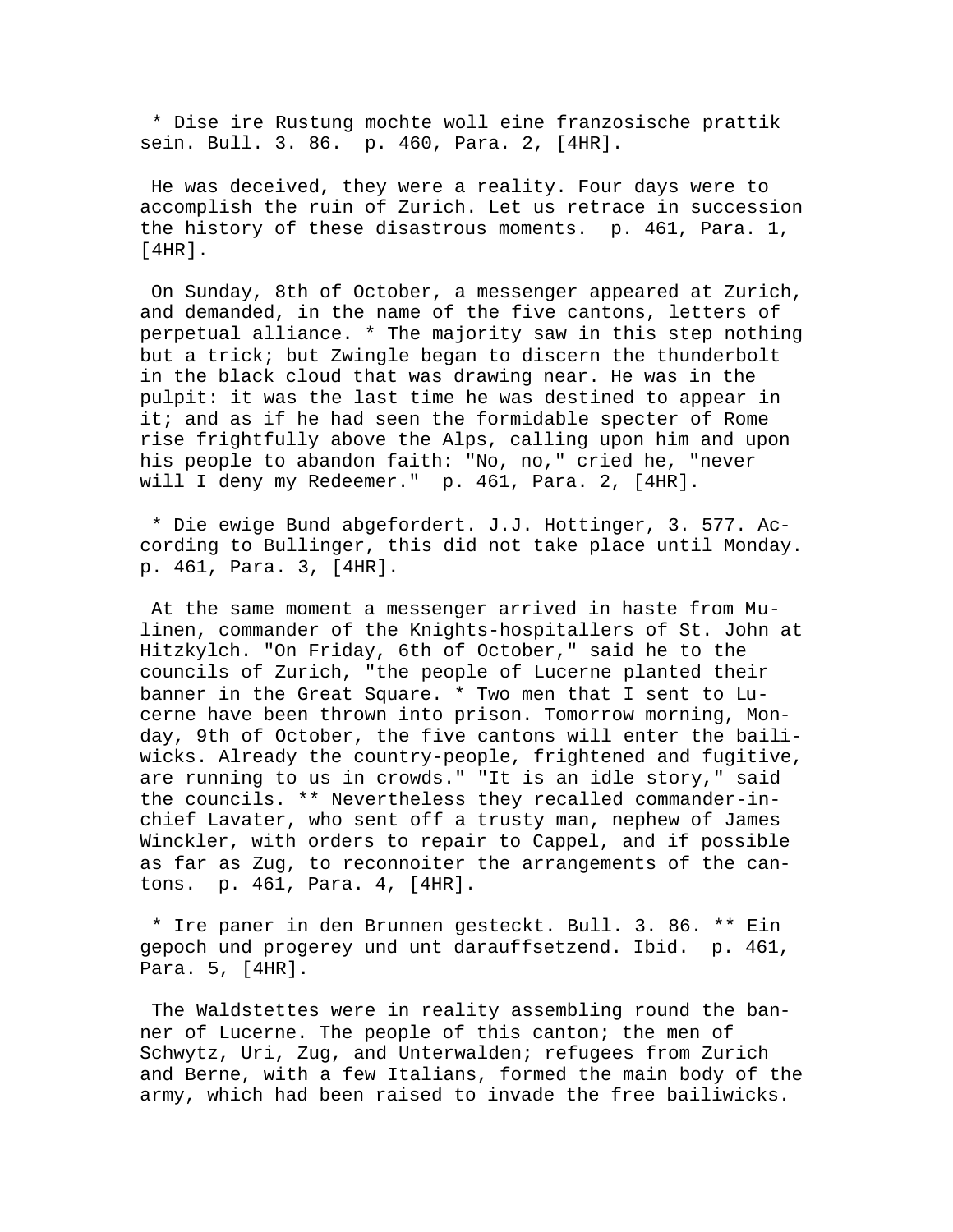Two manifestoes were published, one addressed to the cantons, the other to foreign princes and nations. p. 461, Para. 6, [4HR].

 The five cantons energetically set forth the attacks made upon the treaties, the discord sown throughout the confederation, and finally the refusal to sell them provisions, a refusal whose only aim was, according to them, to excite the people against the magistrates, and to establish the reform by force. "It is not true," added they, "that, as they are continually crying out, we oppose the preaching of the truth and the reading of the Bible. As obedient members of the church, we desire to receive all that our holy mother receives. But we reject the books and the innovations of Zwingle and his companions." \* p. 462, Para. 1, [4HR].

 \* Als wir vertruwen Gott und der Welt antwurt zu geben. Bull. 3. 101. p. 462, Para. 2, [4HR].

 Hardly had the messengers charged with these manifestoes departed, before the first division of the army began to march, and arrived in the evening in the free bailiwicks. The soldiers having entered the deserted churches, and seen the images of the saints removed and the altars broken, their anger was kindled; they spread like a torrent over the whole country, pillaged everything they met with, and were particularly enraged against the houses of the pastors, where they destroyed the furniture with oaths and maledictions. At the same time the division that was to form the main army marched upon Zug, thence to move upon Zurich. p. 462, Para. 3, [4HR].

 Cappel, at three leagues from Zurich, and about a league from Zug, was the first place they would reach in the Zurich territory, after crossing the frontier of the five cantons. Near the Albis, between two hills of similar height, the Granges on the north, and the Ifelsberg on the south, in the midst of delightful pastures, stood the ancient and wealthy convent of the Cistercians, in whose church were the tombs of many ancient and noble families of these districts. The abbot Wolfgang Joner, a just and pious man, a great friend of the arts and letters, and a distinguished preacher, had reformed his convent in 1527. Full of compassion, rich in good works, particularly towards the poor of the canton of Zug and the free bailiwicks, he was held in great honor throughout the whole country. \* He pre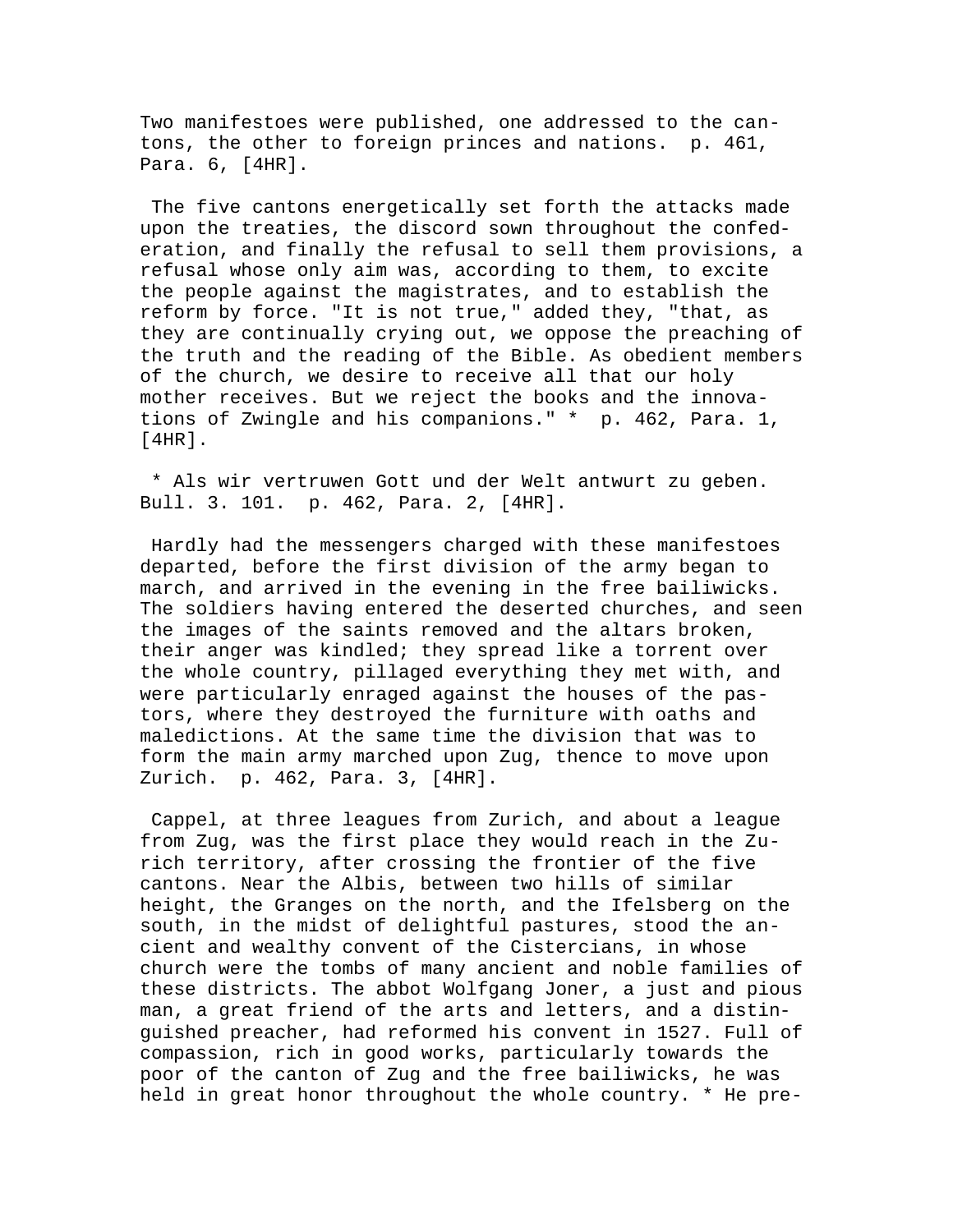dicted what would be the termination of the war; yet as soon as danger approached, he spared no labor to serve his country. p. 462, Para. 4, [4HR].

 \* That armen luten vil guts..und by aller Erbarkeit in grossern ansahen. Bull. 3. 151. p. 462, Para. 5, [4HR].

 It was on Sunday night that the abbot received positive intelligence of the preparations at Zug. He paced up and down his cell with hasty steps; sleep fled from his eyes; he drew near his lamp, and addressing his intimate friend, Peter Simmler, who succeeded him and who was then residing at Kylchberg, a village on the borders of the lake, and about a league from the town, he hastily wrote these words: "The great anxiety and trouble which agitate me prevent me from busying myself with the management of the house, and induce me to write to you all that is preparing. The time is come. . . . . the scourge of God appears. \* . . . . . After many journeys and inquiries, we have learned that the five cantons will march today, Monday, to seize upon Hitzkylch, while the main army assembles its banners at Baar, between Zug and Cappel. Those from the valley of the Adige and the Italians will arrive today or tomorrow." This letter, through some unforeseen circumstance, did not reach Zurich till the evening. p. 463, Para. 1, [4HR].

 \* Die Zyt ist hie, das die rut gottes sich wil erzeigen Ibid. 37. p. 463, Para. 2, [4HR].

 Meanwhile the messenger whom Lavater had sent, the nephew of J. Winckler, creeping on his belly, gliding unperceived past the sentinels, and clinging to the shrubs that overhung the precipices, had succeeded in making his way where no road had been cleared. On arriving near Zug, he had discovered with alarm the banner and the militia hastening from all sides at beat of drum: then traversing again these unknown passes, he had returned to Zurich with this information. \* p. 463, Para. 3, [4HR].

 \* Naben den Wachten, durch umwag und gestrupp. Ibid. p. 463, Para. 4, [4HR].

 It was high time that the bandage should fall from the eyes of the Zurichers; but the delusion was to endure until the end. The council which was called together met in small number. "The five cantons," said they, "are making a little noise to frighten us, and to make us raise the blockade." \*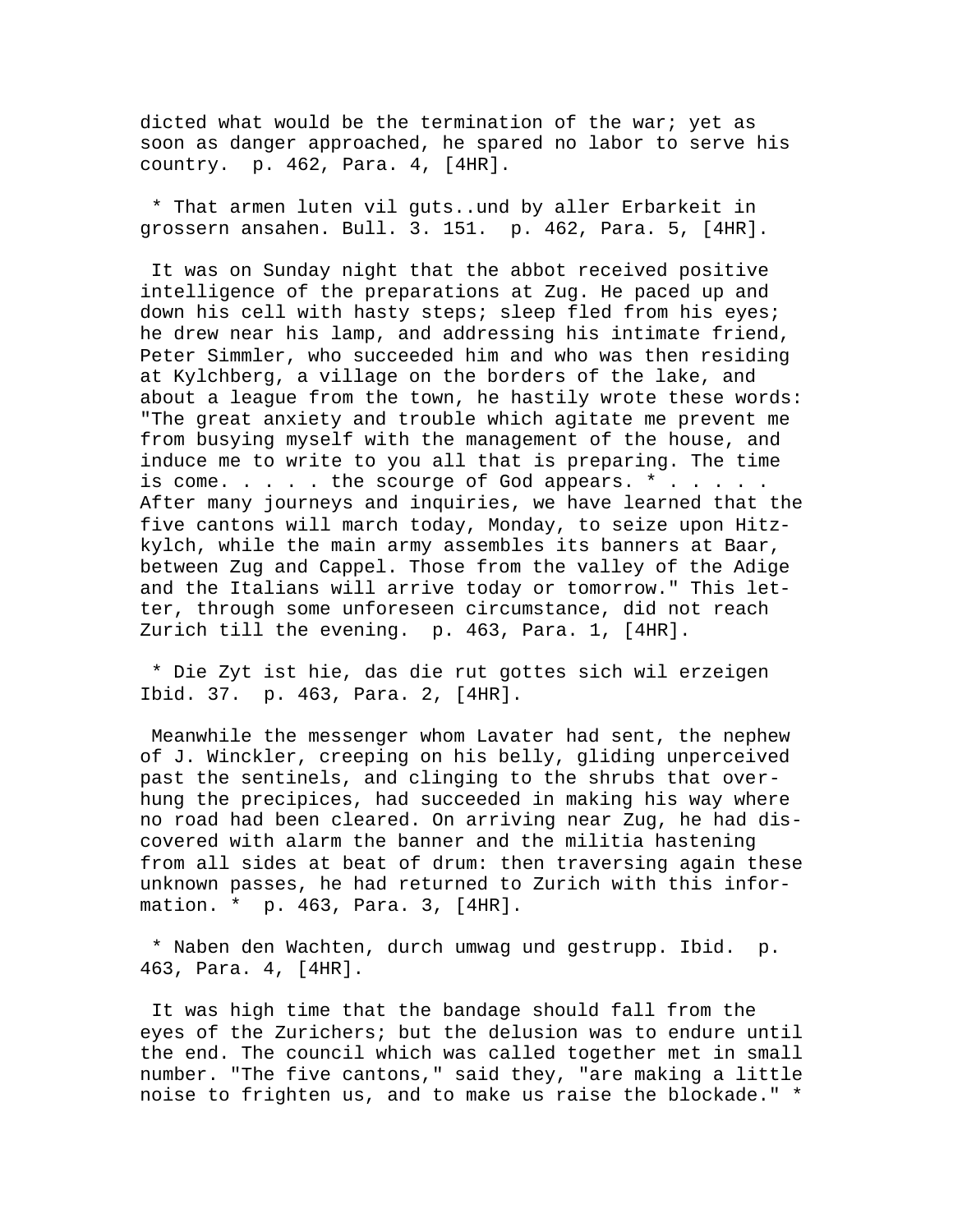The council, however, decided on sending Colonel Rodolph Dumysen and Ulrich Funck to Cappel, to see what was going on; and each one, tranquillized by this unmeaning step, retired to rest. p. 463, Para. 5, [4HR].

 \* Sy machtend alein ein geprog. Ibid. 103. p. 463, Para. 6, [4HR].

 They did not slumber long. Every hour brought fresh messengers of alarm to Zurich. "The banners of four cantons are assembled at Zug," said they. "They are only waiting for Uri. The people of the free bailiwicks are flocking to Cappel, and demanding arms. . . . . Help, help!" p. 464, Para. 1, [4HR].

 Before the break of the day the council was again assembled, and it ordered the convocation of the Two Hundred. An old man, whose hair had grown gray on the battle-field and in the council of the state, the banneret John Schweitzer, raising his head enfeebled by age, and darting the last beam, as it were, from his eyes, exclaimed, "Now, at this very moment, in God's name, send an advanced-guard to Cappel, and let the army, promptly collecting round the banner, follow it immediately." He said no more; but the charm was not yet broken. "The peasants of the free bailiwicks," said some, "we know to be hasty, and easily carried away. They make the matter greater than it really is. The wisest plan is to wait for the report of the councillors." In Zurich there was no longer either arm to defend or head to advise. p. 464, Para. 2, [4HR].

 It was seven in the morning, and the assembly was still sitting, when Rodolph Gwerb, pastor of Rifferschwyl, near Cappel, arrived in haste. "The people of the lordship of Knonau," said he, "are crowding round the convent, and loudly calling for chiefs and for aid. The enemy is approaching. Will our lords of Zurich, say they, abandon themselves, and us with them? Do they wish to give us up to slaughter?" The pastor, who had witnessed these mournful scenes, spoke with animation. The councillors, whose infatuation was to be prolonged to the last, were offended at his message. "They want to make us act imprudently," replied they, turning in their arm-chairs. p. 464, Para. 3, [4HR].

 They had scarcely ceased speaking before a new messenger appeared, wearing on his features the marks of the greatest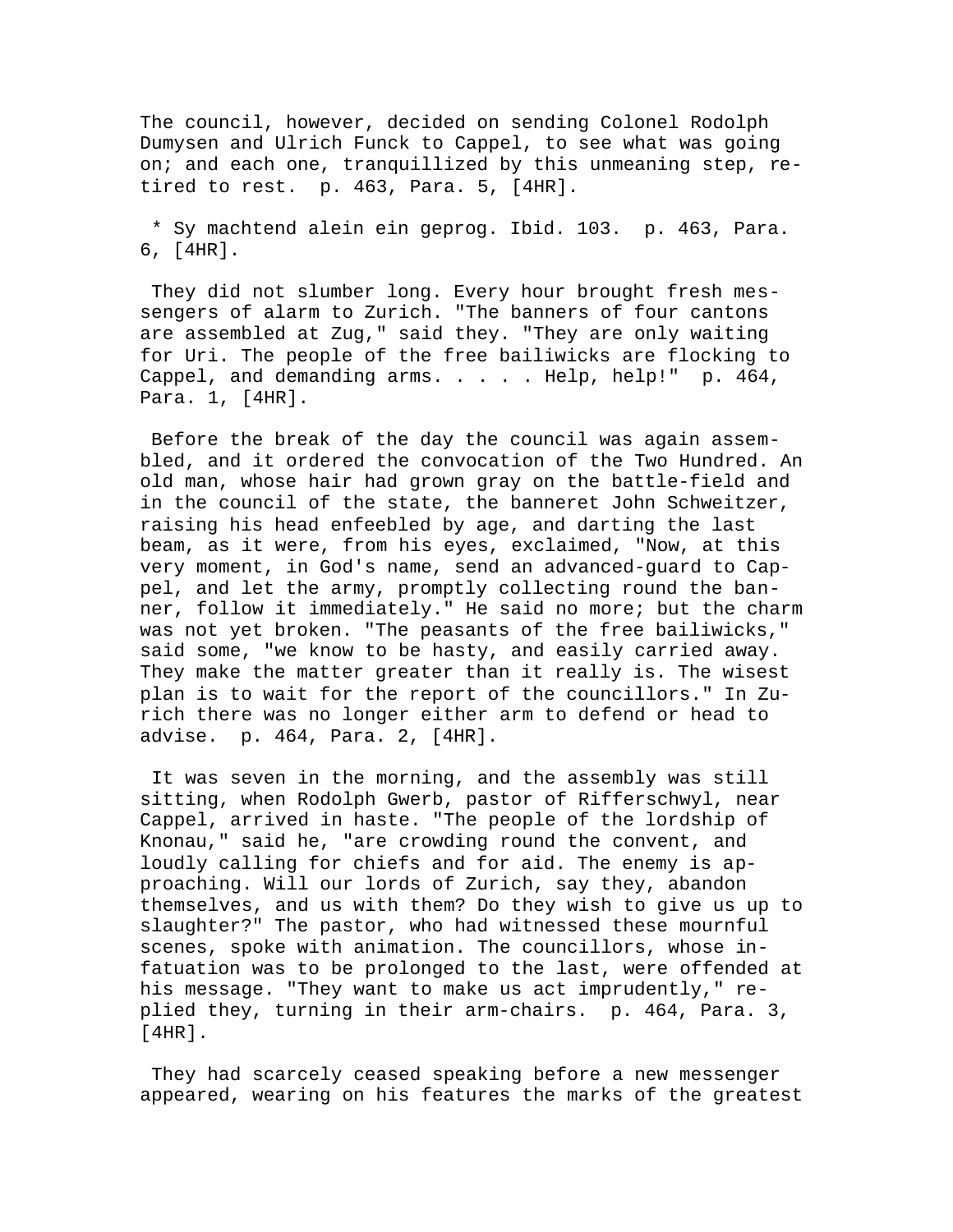terror: it was Schwytzer, landlord of the "Beech Tree" on Mount Albis. "My lords Dumysen and Funck," said he, "have sent me to you with all speed to announce to the council that the five cantons have seized upon Hitzkylch, and that they are now collecting all their troops at Baar. My lords remain in the bailiwicks to aid the frightened inhabitants." p. 465, Para. 1, [4HR].

 This time the most confident turned pale. Terror, so long restrained, passed like a flash of lightning through every heart. \* Hitzkylch was in the power of the enemy, and the war was begun. p. 465, Para. 2, [4HR].

 \* Dieser Bottschaft erschrack menklich ubel. Bull. 3. 104. p. 465, Para. 3, [4HR].

 It was resolved to expedite to Cappel a flying camp of six hundred men with six guns; but the command was intrusted to George Godli, whose brother was in the army of the five cantons, and he was enjoined to keep on the defensive. Godli and his troops had just left the city, when the captain-general Lavater, summoning into the hall of the smaller council the old banneret Schweitzer, William Toning, caption of the arquebusiers, J. Dennikon, captain of the artillery, Zwingle, and some others, said to them, "Let us deliberate promptly on the means of saving the canton and the city. Let the tocsin immediately call out all the citizens." The captain-general feared that the councils would shrink at this proceeding, and he wished to raise the landsturm by the simple advice of the chiefs of the army and of Zwingle. "We cannot take it upon ourselves," said they; the two councils are still sitting; let us lay this proposition before them." They hastened towards the place of meeting; but, fatal mischance, there were only a few members of the smaller council on the benches. "The consent of the Two Hundred is necessary," said they. Again a new delay, and the enemy were on their march. Two hours after noon the great council met again, but only to make long and useless speeches. \* At length the resolution was taken, and at seven in the evening the tocsin began to sound in all the country districts. Treason united with this dilatoriness, and persons who pretended to be envoys from Zurich stopped the landsturm in many places, as being contrary to the opinion of the council. A great number of citizens went to sleep again. p. 465, Para. 4, [4HR].

\* Ward so vil und lang darin geradschlagt. Bull. 3. 104.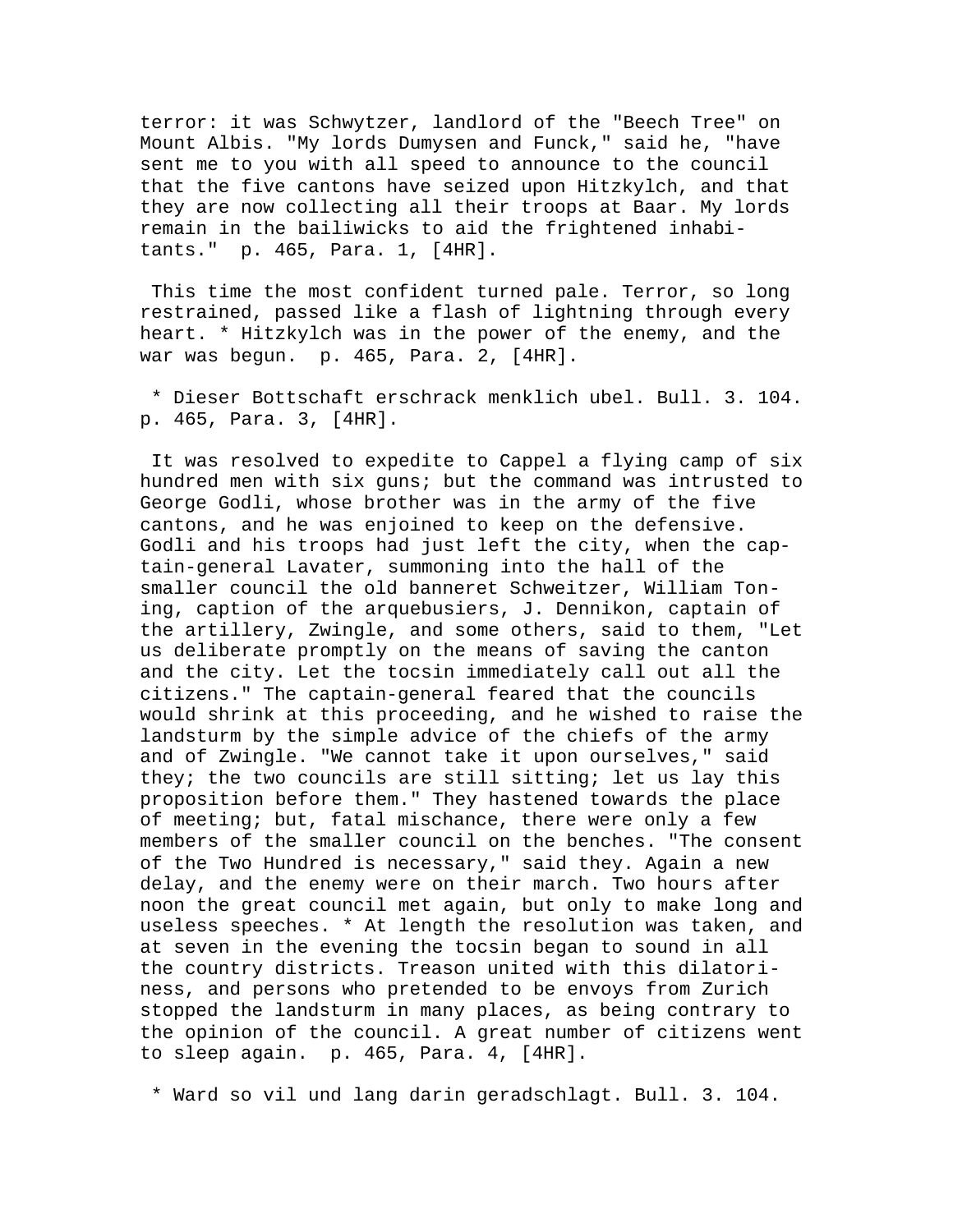p. 465, Para. 5, [4HR].

 It was a fearful night. The thick darkness, a violent storm, the alarm-bell ringing from every steeple, the people running to arms, the noise of swords and guns, the sound of trumpets and of drums, combined with the roaring of the tempest, the distrust, discontent, and even treason, which spread affliction in every quarter, the sobs of women and of children, the cries which accompanied many a heartrending adieu, an earthquake which occurred about nine o'clock at night, as if nature herself had shuddered at the blood that was about to be spilt, and which violently shook the mountains and the valleys: \* all increased the terrors of this fatal night, a night to be followed by a still more fatal day. p. 466, Para. 1, [4HR].

 \* Ein startrer Erdbidem, der das Land, auch Berg und Thal gwaltiglich ershutt. Tschudi, Helvetia, 2. 186. p. 466, Para. 2, [4HR].

 While these events were passing, the Zurichers encamped on the heights of Cappel to the number of about one thousand men, fixed their eyes on Zug and upon the lake, attentively watching every movement. On a sudden, a little before night, they perceived a few barks filled with soldiers coming from the side of Arth, and rowing across the lake towards Zug. Their number increases, one boat follows another, soon they distinctly hear the bellowing of the bull, the horn, of Uri, \* and discern the banner. The barks draw near Zug; they are moored to the shore, which is lined with an immense crowd. The warriors of Uri and the arquebusiers of the Adige spring up and leap on shore, where they are received with acclamations, and take up their quarters for the night: behold the enemies assembled. The council are informed with all speed. p. 466, Para. 3, [4HR].

 \* Vil schiffen uff Zug faren, und hort man luyen den Uri Stier. Bull. 3. 109. p. 466, Para. 4, [4HR].

 The agitation was still greater at Zurich than at Cappel: the confusion was increased by uncertainty. The enemy attacking them on different sides at once, they knew not where to carry assistance. Two hours after midnight five hundred men with four guns quitted the city for Bremgarten, and three or four hundred men with five guns for Wadenschwyl. They turned to the right and to the left, while the enemy was in front. p. 467, Para. 1, [4HR].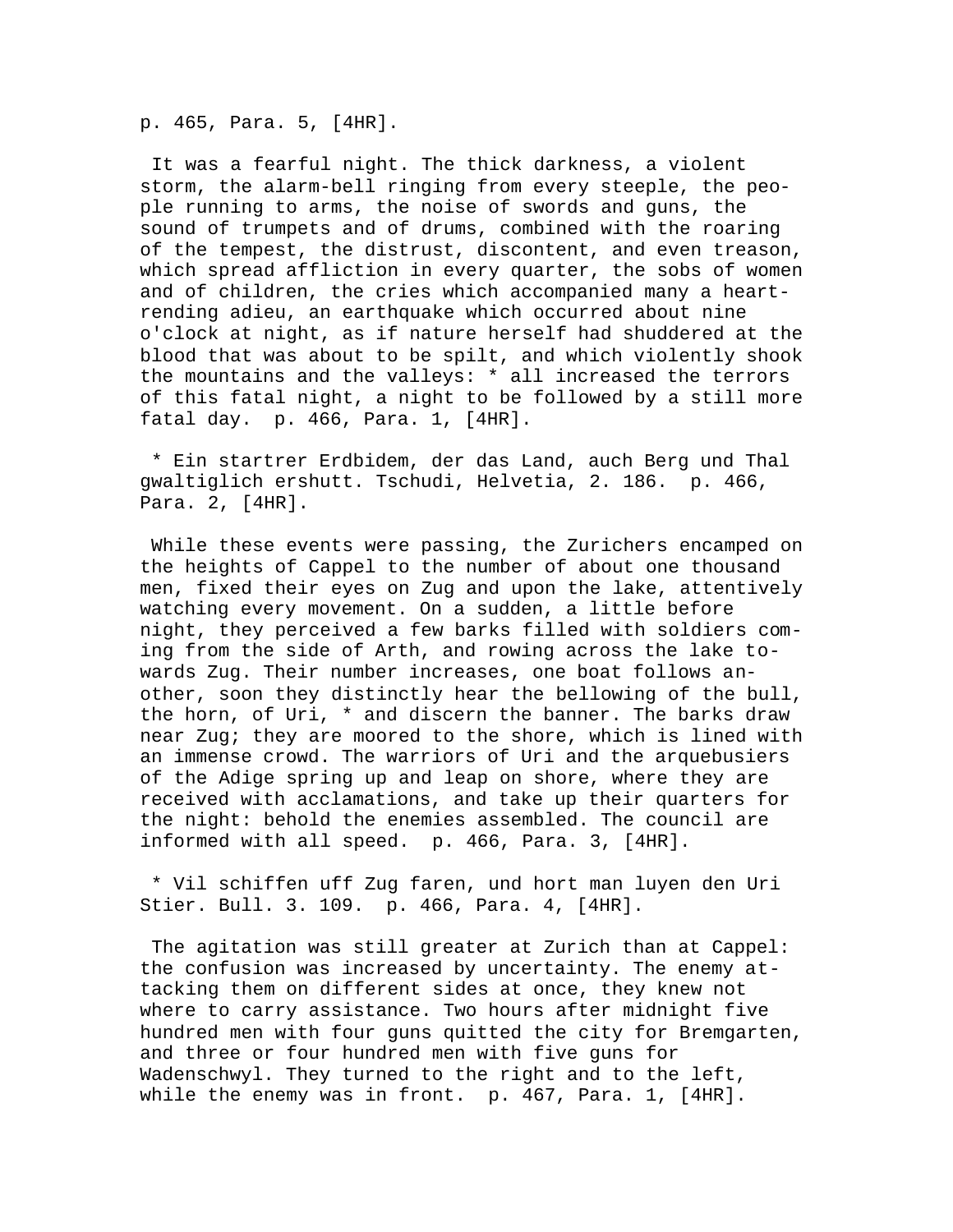Alarmed at its own weakness, the council resolved to apply without delay to the cities of the Christian co-burghery. "As this revolt," wrote they, "has no other origin than the word of God, we entreat you once, twice, thrice, as loudly, as seriously, as firmly, and as earnestly, as our ancient alliances and our Christian co-burghery permit and command us to do, to set forth without delay with all your forces. Haste, haste, haste. Act as promptly as possible; \* the danger is yours as well as ours." Thus spake Zurich; but it was already too late. p. 467, Para. 2, [4HR].

 \* Ylentz, ylentz, ylentz, uffs aller schnellist. Bull. 3. 10. p. 467, Para. 3, [4HR].

 At break of day the banner was raised before the townhouse; instead of flaunting proudly in the wind, it hung drooping down the staff, a sad omen that filled many minds with fear. Lavater took up his station under this standard; but a long period elapsed before a few hundred soldiers could be got together. \* In the square and in all the city disorder and confusion prevailed. The troops, fatigued by a hasty march or by long waiting, were faint and discouraged. p. 467, Para. 4, [4HR].

 \* Sammlet sich doch das volck gmachsam. Ibid. 112. p. 467, Para. 5, [4HR].

 At ten o'clock, only 700 men were under arms. The selfish, the lukewarm, the friends of Rome and of the foreign pensioners, had remained at home. A few old men who had more courage than strength, several members of the two councils who were devoted to the holy cause of God's word, many ministers of the church who desired to live and die with the reform, the boldest of the townspeople and a certain number of peasants, especially those from the neighborhood of the city, such were the defenders who, wanting that moral force so necessary for victory, incompletely armed, and without uniform, crowded in disorder around the banner of Zurich. p. 467, Para. 6, [4HR].

 The army should have numbered at least 4000 men; they waited still; the usual oath had not been administered; and yet courier after courier arrived, breathless and in disorder, announcing the terrible danger that threatened Zurich. All this disorderly crowd was violently agitated, they no longer waited for the commands of their chiefs, and many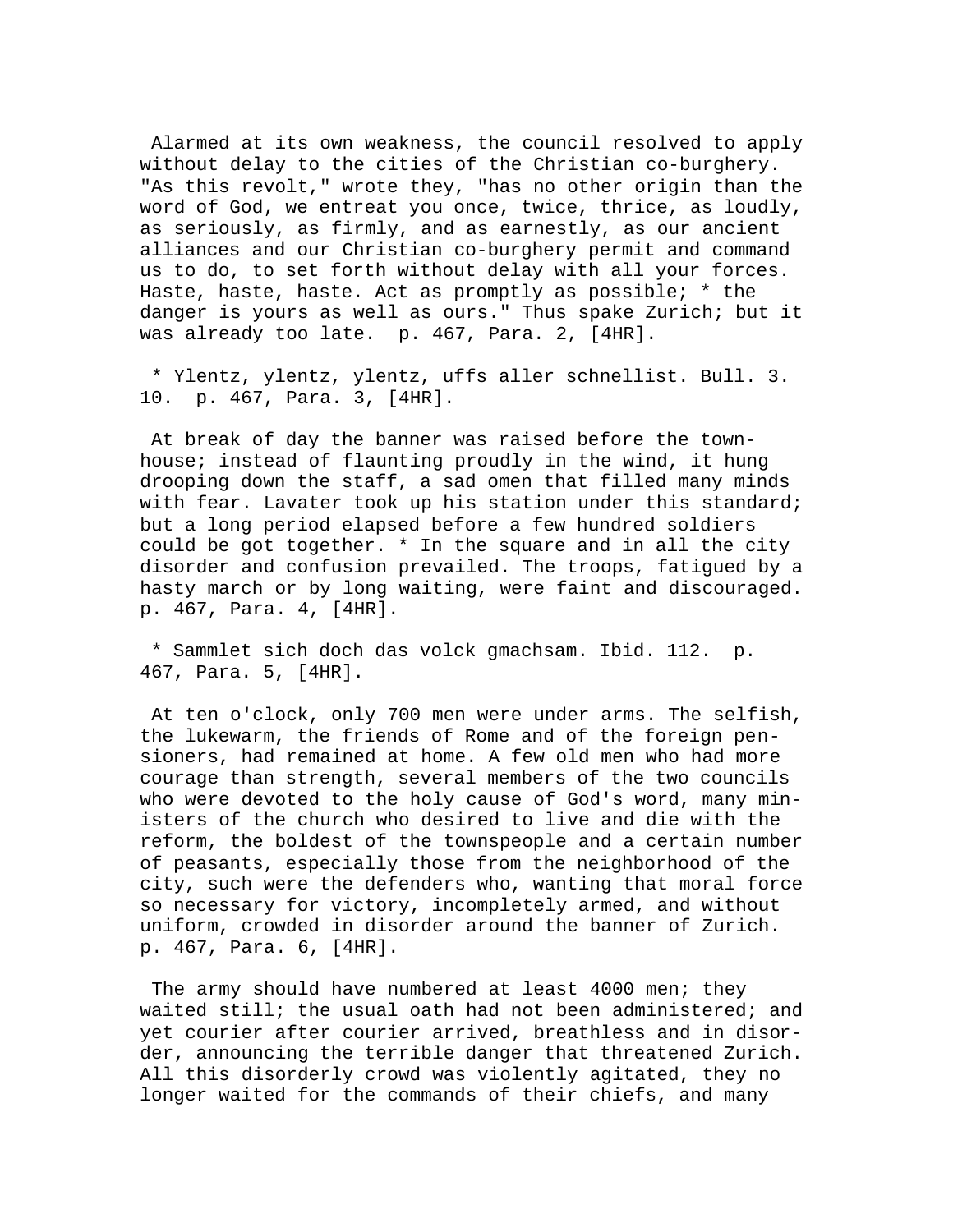without taking the oath had rushed through the gates. About 200 men thus set out in confusion. All those who remained prepared to depart. p. 468, Para. 1, [4HR].

 Zwingle was now seen issuing from a house before which a caparisoned horse was stamping impatiently: it was his own. His look was firm, but dimmed by sorrow. He parted from his wife, his children, and his numerous friends, without deceiving himself, and with a bruised heart. \* He observed the thick waterspout, which, driven by a terrible wind, advanced whirling towards him. Alas, he had himself called up this hurricane by quitting the atmosphere of the gospel of peace, and throwing himself into the midst of political passions. He was convinced that he would be its first victim. Fifteen days before the attack of the Waldstettes, he had said from the pulpit: "I know the meaning of all this: I am the person specially pointed at. All this comes to pass, in order that I may die." \*\* The council according to an ancient custom, had called upon him to accompany the army as its chaplain. Zwingle did not hesitate. He prepared himself without surprise and without anger, with the calmness of a Christian who places himself confidently in the hands of his God. If the cause of reform was doomed to perish, he was ready to perish with it. Surrounded by his weeping wife and friends, by his children who clung to his garments to detain him, he quitted that house where he had tasted so much happiness. At the moment that his hand was upon his horse, just as he was about to mount, the animal violently started back several paces, and when he was at last in the saddle, it refused for a time to move, rearing and prancing backwards, like that horse which the greatest captain of modern times had mounted as he was about to cross the Niemen. Many in Zurich at that time thought with the soldier of the Grand Army when he saw Napoleon on the ground: "It is a bad omen, a Roman would go back." \*\*\* Zwingle having at last mastered his horse, gave the reins, applied the spur, started forward, and disappeared. p. 468, Para. 2, [4HR].

 \* Anna Rheinhard par G. Meyer of Knonau, and Bull. 3. 33. \*\* Ut ego tollar fiunt omnia. De vita et obitu Zwinglii, Myconius. \*\*\* Segur; Hist. De Napoleon et de la Grande Armee, 1. 142. p. 468, Para. 3, [4HR].

 At eleven o'clock the flag was struck, and all who remained in the square, about 500 men, began their march along with it. The greater part were torn with difficulty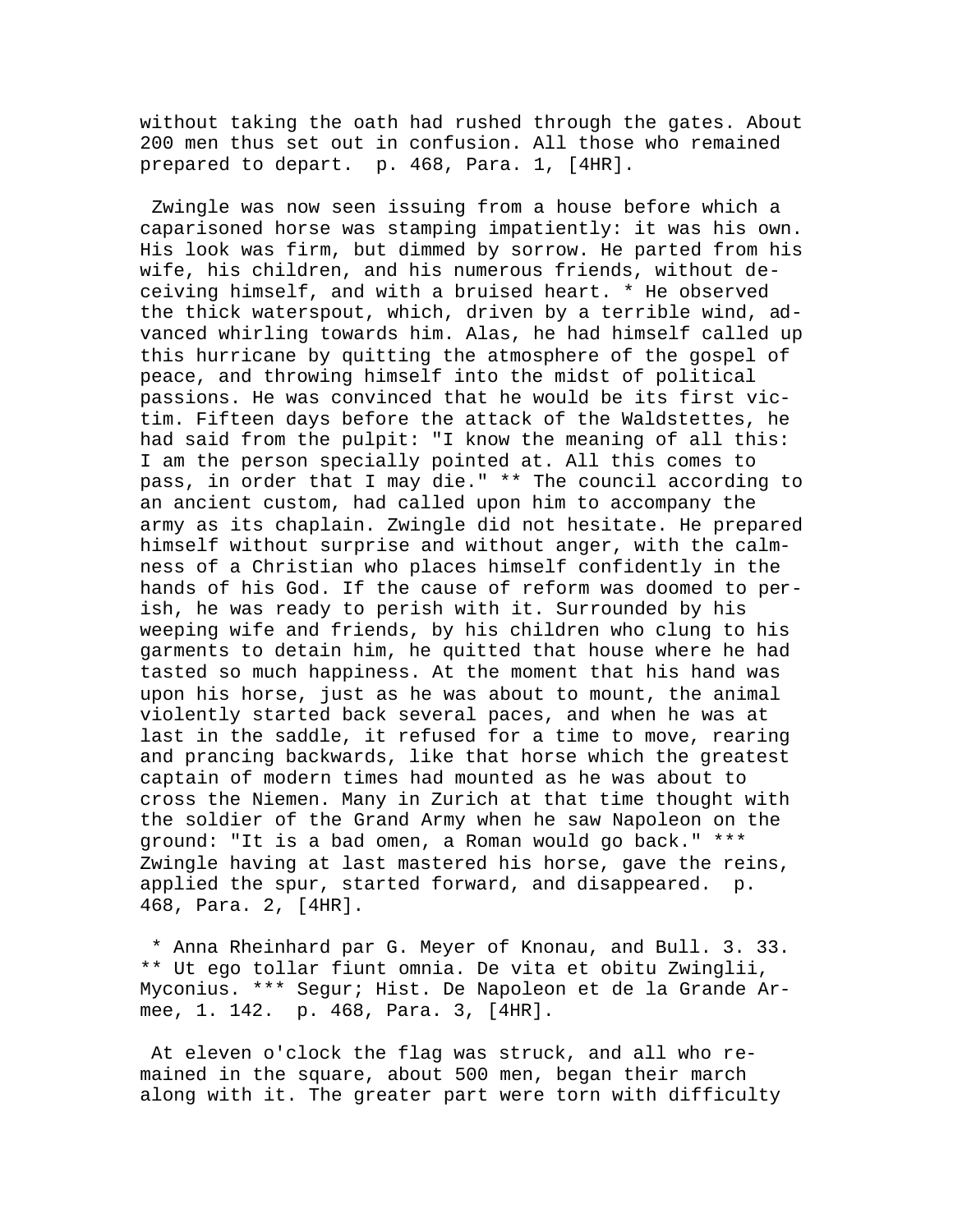from the arms of their families, and walked sad and silent, as if they were going to the scaffold instead of battle. There was no order, no plan; the men were isolated and scattered, some running before, some after the colors, their extreme confusion presenting a fearful appearance; \* so much so, that those who remained behind, the women, the children, and the old men, filled with gloomy forebodings, beat their breasts as they saw them pass, and many years after, the remembrance of this day of tumult and sadness drew this groan from Oswald Myconius: "Whenever I recall it to mind, it is as if a sword pierced my heart." Zwingle, armed according to the usage of the chaplains of the confederation, rode mournfully behind this distracted multitude. Myconius, when he saw him, was nigh fainting. \*\* Zwingle disappeared, and Oswald remained behind to weep. p. 469, Para. 1, [4HR].

 \* Nullus ordo, nulla consilia, nullae mentes, tanta animorum dissonantia, tam horrenda facies ante et post signa sparsim currentium hominum. De vita et ob. Zwinglii. \*\* Quem ut vidi repentino dolore cordis vix consistebam. De vita et ob. Zwinglii. p. 469, Para. 2, [4HR].

 He did not shed tears alone; in all quarters were heard lamentations, and every house was changed into a house of prayer. \* In the midst of this universal sorrow, one woman remained silent; her only cry was a bitter heart, her only language the mild and suppliant eye of faith: this was Anna, Zwingle's wife. She had seen her husband depart, her son, her brother, a great number of intimate friends and near relations, whose approaching death she foreboded. But her soul, strong as that of her husband, offered to God the sacrifice of her holiest affections. Gradually the defenders of Zurich precipitated their march, and the tumult died away in the distance. p. 469, Para. 3, [4HR].

 \* Manebamus non certe sine jugibus suspiriis, non sine precibus ad Deum. Ibid. p. 469, Para. 4, [4HR].

CHAPTER  $7$  --- The scene of war -- The enemy at Zug -- Declaration of war -- Council -- Army of the forest cantons appears -- The first gun fired -- Zwingle's gravity and sorrow -- Zurich army ascending the Albis -- Halt and council at the "Beech-tree" -- They quicken their march -- Jauch's reconnaissance -- His appeal -- Ambuscade. p. 471, Para. 1, [4HR].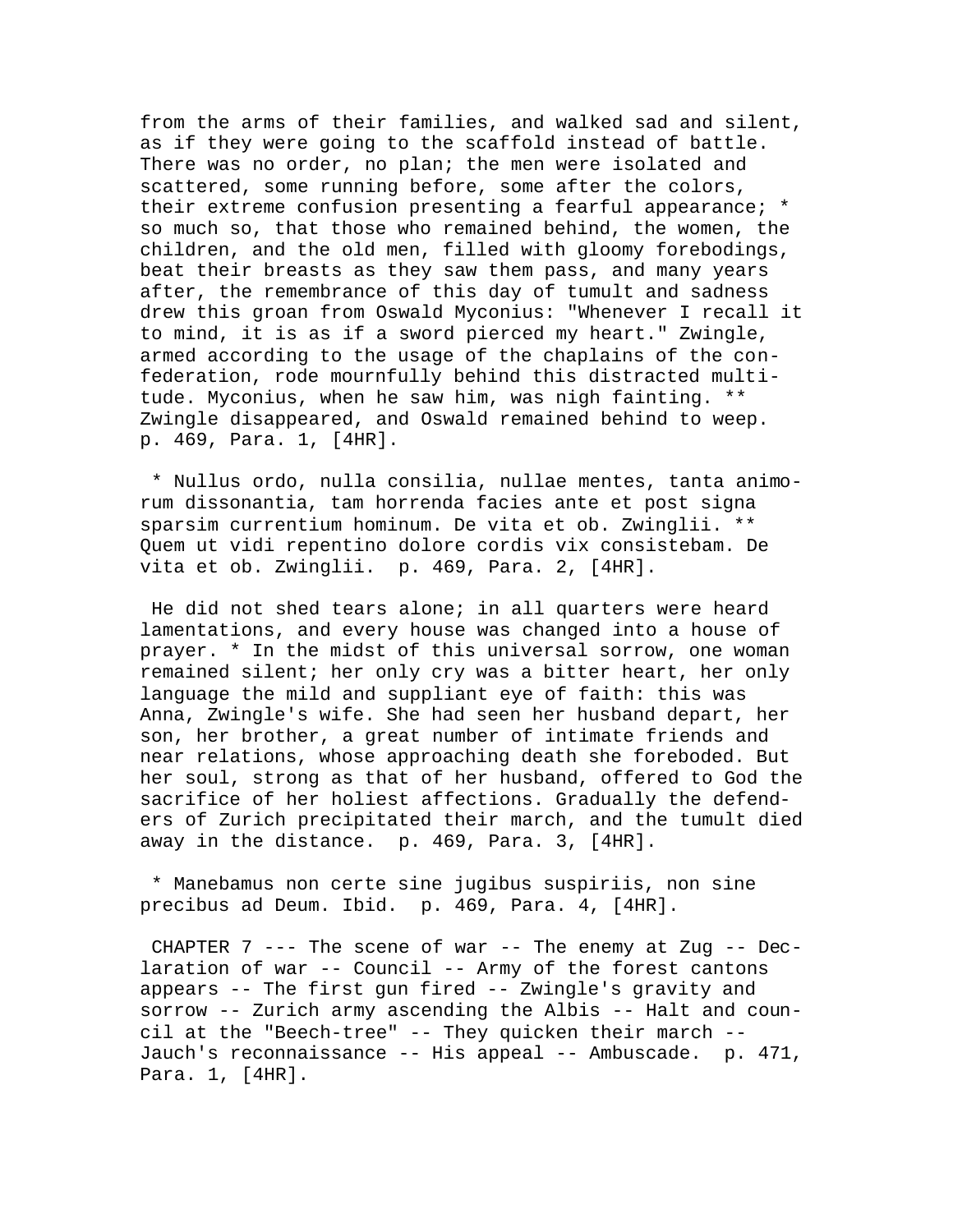This night, which was so stormy in Zurich, had not been calmer among the inhabitants of Cappel. They had received the most alarming reports one after another. It was necessary to take up a position that would allow the troops assembled round the convent to resist the enemy's attack until the arrival of the reinforcements that were expected from the city. they cast their eyes on a small hill, which lying to the north towards Zurich, and traversed by the highroad, presented an uneven but sufficiently extensive surface. A deep ditch that surrounded it on three sides defended the approaches; but a small bridge, that was the only issue on the side of Zurich, rendered a precipitate retreat very dangerous. On the south-west was a wood of beech-trees; on the south, in the direction of Zug, was the highroad and a marshy valley. "Lead us to the Granges," cried all the soldiers. They were conducted thither. The artillery was stationed near some ruins. The line of battle was drawn up on the side of the monastery and of Zug, and sentinels were placed at the foot of the slope. p. 471, Para. 2, [4HR].

 Meantime, the signal was given at Zug and Baar; the drums beat: the soldiers of the five cantons took up their arms. A universal feeling of joy animated them. The churches were opened, the bells rang, and the serried ranks of the cantons entered the cathedral of St. Oswald, where mass was celebrated and the host offered up for the sins of the people. All the army began their march at nine o'clock, with banners flying. The avoyer John Golder commanded the contingent of Lucerne; the landamman James Troguer, that of Uri; the landamman Rychmuth, a mortal enemy of the Reformation, that of Schwytz; the landamman Zellger, that of Unterwalden; and Oswald Dooss that of Zug. Eight thousand men marched in order of battle: all the picked men of the five cantons were there. Fresh and active after a quiet night, and having only one short league to cross before reaching the enemy, these haughty Waldstettes advanced with a firm and regular step under the command of their chiefs. p. 471, Para. 3, [4HR].

 On reaching the common meadow of Zug, they halted to take the oath: every hand was upraised to heaven, and all swore to avenge themselves. They were about to resume their march, when some aged men made signs to them to stop. "Comrades," said they, "we have long offended God. Our blasphemies, our oaths, our wars, our revenge, our pride, our drunkenness, our adulteries, the gold of the stranger to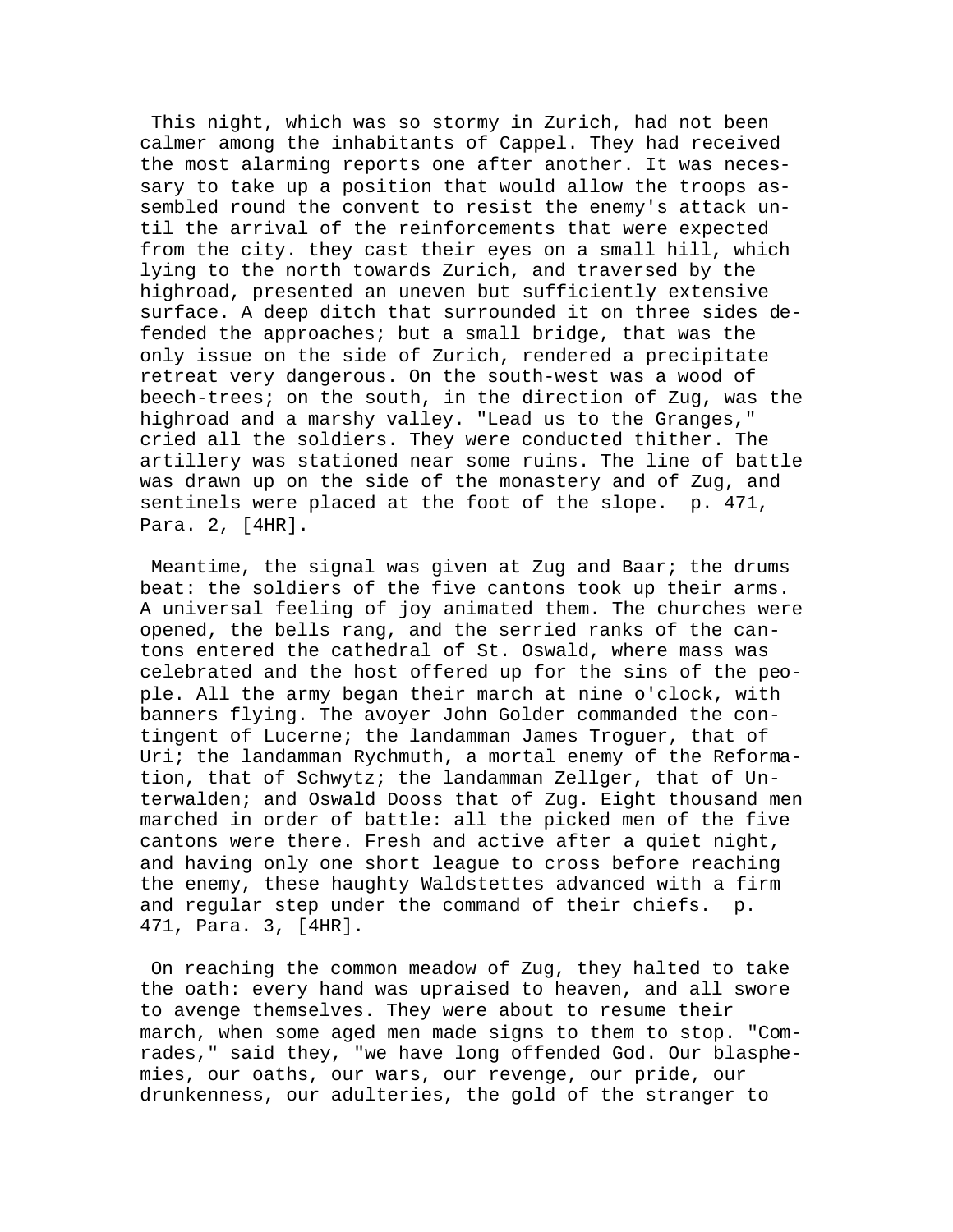whom our hands have been extended, and all the disorders in which we have indulged, have so provoked his anger, that if he should punish us today, we should only receive the desert of our crimes." The emotion of the chiefs had passed into the ranks. All the army bent the knee in the midst of the plain; deep silence prevailed, and every soldier, with bended head, crossed himself devoutly, and repeated in a low voice five paters, as many aves, and the credo. One might have said that they were for a time in the midst of a vast and stilly desert. Suddenly the noise of an immense crowd was again heard. The army rose up. "Soldiers," said the captains, "you know the cause of this war. Bear your wives and your children continually before your eyes." p. 472, Para. 1, [4HR].

 Then the chief usher, grand sautier, of Lucerne, wearing the colors of the canton, approached the chiefs of the army: they placed in his hands the declaration of war, dated on that very day, and sealed with the arms of Zug. He then set off on horseback, preceded by a trumpeter, to carry this paper to the commander of the Zurichers. p. 472, Para. 2, [4HR].

 It was eleven in the morning. The Zurichers soon discovered the enemy's army, and cast a sorrowful glance on the small force they were able to oppose to it. Every minute the danger increased. All bent their knees, their eyes were raised to heaven, and every Zuricher uttered a cry from the bottom of his heart, praying for deliverance from God. As soon as the prayer was ended, they got ready for battle. There were at that time about twelve hundred men under arms. p. 472, Para. 3, [4HR].

 At noon the trumpet of the five cantons sounded not far from the advanced posts. Godli, having collected the members of the two councils who happened to be with the army, as well as the commissioned and non-commissioned officers, and having ranged them in a circle, ordered the secretary Rheinhard to read the declaration of which the Sautier of Lucerne was the bearer. After the reading, Godli opened a council of war. "We are few in number, and the forces of our adversaries are great," said Landolt, bailiff of Marpac, "but I will here await the enemy in the name of God." "Wait," cried the captain of the halberdiers, Rodolph Zigler: "impossible, let us rather take advantage of the ditch that cuts the road to effect our retreat, and let us everywhere raise a levee en masse." This was in truth the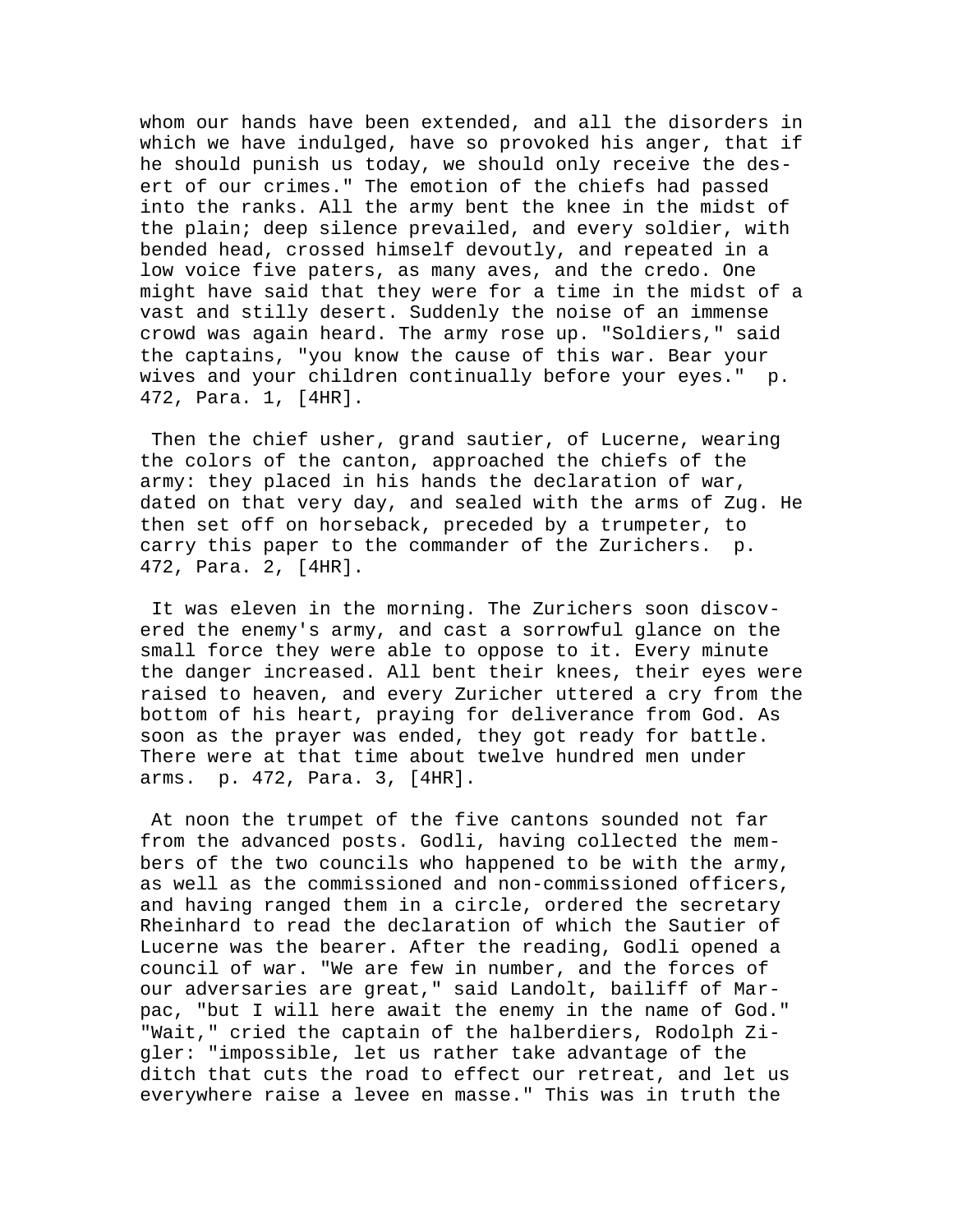only means of safety. But Rudi Gallmann, considering every step backwards as an act of cowardice, cried out, stamping his feet forcibly on the earth, and casting a fiery glance around him, "Here, here shall be my grave." \* "It is now too late to retire with honor," said other officers. "This day is in the hands of God. Let us suffer whatever he lays upon us." It was put to the vote. p. 473, Para. 1, [4HR].

 \* Da, da mus min Kirchhof sin. Bull. 3. 118. p. 473, Para. 2, [4HR].

 The members of the council had scarcely raised their hands in token of assent, when a great noise was heard around them. "The captain, the captain," cried the soldier from the outposts who arrived in haste. "Silence, silence," replied the ushers driving him back; "they are holding a council." "It is no longer time to hold a council," replied the soldier. "Conduct me immediately to the captain.". . . . . "Our sentinels are falling back," cried he with an agitated voice, as he arrived before Godli. "The enemy is there, they are advancing through the forest with all their forces and with great tumult." He had not ceased speaking before the sentinels, who were in truth retiring on all sides, ran up, and the army of the five cantons was soon seen climbing the slope of Ifelsberg in face of the Granges, and pointing their guns. The leaders of the Waldstettes were examining the position, and seeking to discover by what means their army could reach that of Zurich. The Zurichers were asking themselves the same question. The nature of the ground prevented the Waldstettes from passing below the convent, but they could arrive by another quarter. Ulrich Bruder, under-bailiff of Husen in the canton of Zurich, fixed his anxious look on the beech-wood. "It is thence that the enemy will fall upon us." "Axes, axes," immediately cried several voices: "Let us cut down the trees. \* Godli, the abbot, and several others were opposed to this: "If we stop up the wood, by throwing down the trees, we shall ourselves be unable to work our guns in that direction," said they. "Well, at least let us place some arquebusiers in that quarter." "We are already so small a number," replied the captain, "that it will be imprudent to divide the forces." Neither wisdom nor courage were to save Zurich. They once more invoked the help of God, and waited in expectation. p. 473, Para. 3, [4HR].

 \* Ettliche schruwend nach Achsen das man das Waldi verhallte. Ibid. p. 473, Para. 4, [4HR].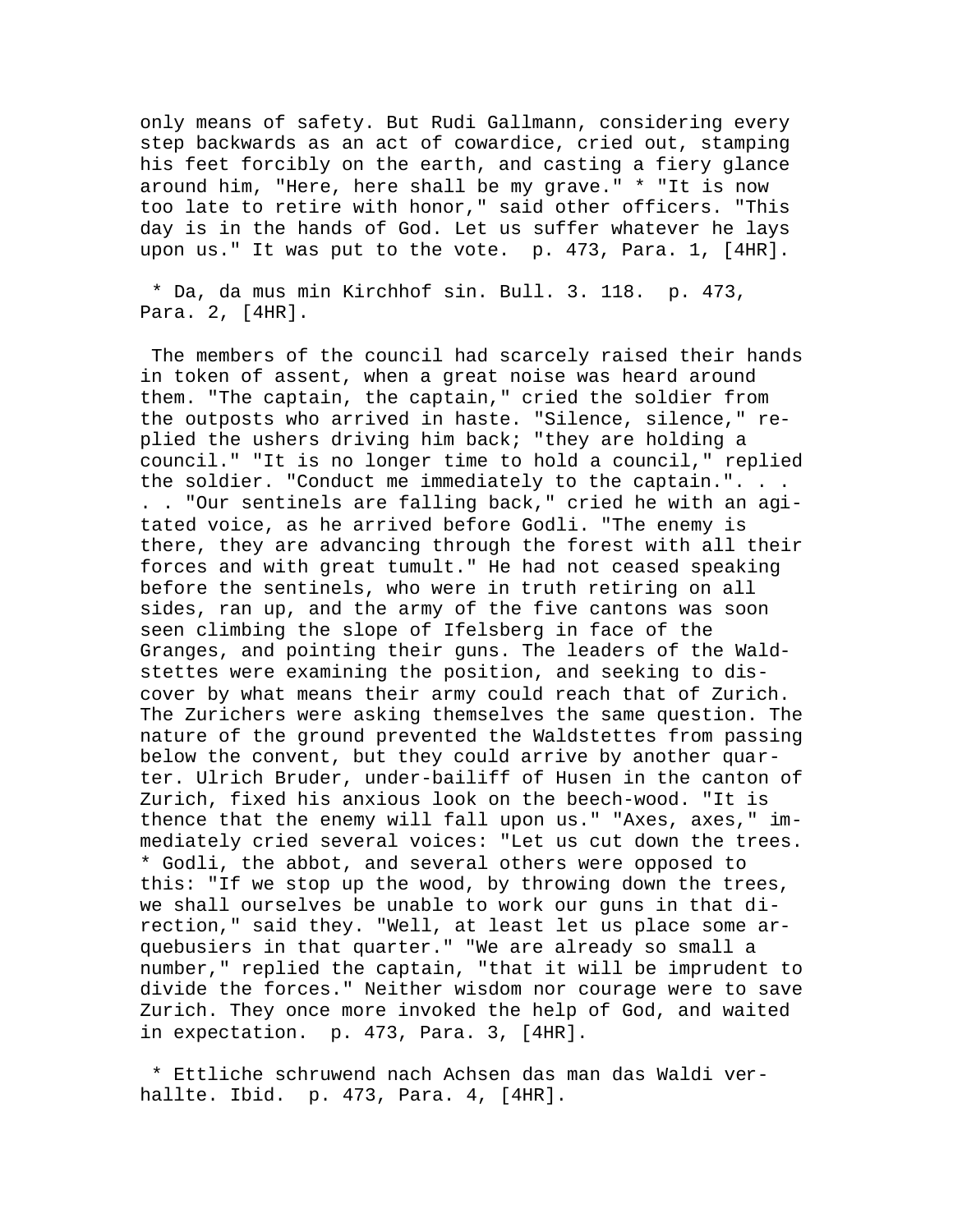At one o'clock the five cantons fired the first gun: the ball passing over the convent fell below the Granges; a second passed over the line of battle; a third struck a hedge close to the ruins. The Zurichers, seeing the battle was begun, replied with courage; but the slowness and awkwardness with which the artillery was served in those days prevented any great loss being inflicted on either side. When the enemy perceived this, they ordered their advanced guard to descend from Ifelsberg and to reach the Granges through the meadow; and soon the whole army of the cantons advanced in this direction, but with difficulty and over bad roads. Some arquebusiers of Zurich came and announced the disorder of the cantons. "Brave Zurichers," cried Rudi Gallmann, "if we attack them now, it is all over with them." At these words some of the soldiers prepared to enter the wood on the left, to fall upon the disheartened Waldstettes. But Godli perceiving this movement, cried out: "Where are you going? do you not know that we have agreed not to separate?" He then ordered the skirmishers to be recalled, so that the wood remained entirely open to the enemy. They were satisfied with discharging a few random shots from time to time to prevent the cantons from establishing themselves there. The firing of the artillery continued until three o'clock, and announced far and wide, even to Bremgarten and Zurich, that the battle had begun. p. 474, Para. 1, [4HR].

 In the meanwhile the great banner of Zurich and all those who surrounded it, among whom was Zwingle, came advancing in disorder towards the Albis. For a year past the gaiety of the reformer had entirely disappeared: he was grave, melancholy, easily moved, having a weight on his heart that seemed to crush it. Often would he throw himself weeping at the feet of his Master, and seek in prayer the strength of which he stood in need. No one had ever observed in him any irritation; on the contrary, he had received with mildness the counsels that had been offered, and had remained tenderly attached to men whose convictions were not the same as his own. He was now advancing mournfully along the road to Cappel; and John Maaler of Winterthour, who was riding a few paces behind him, heard his groans and signs, intermingled with fervent prayers. If any one spoke to him, he was found firm and strong in the peace that proceeds from faith; but he did not conceal his conviction that he should never see his family or church again. Thus advanced the forces of Zurich. A woeful march, resembling rather a fu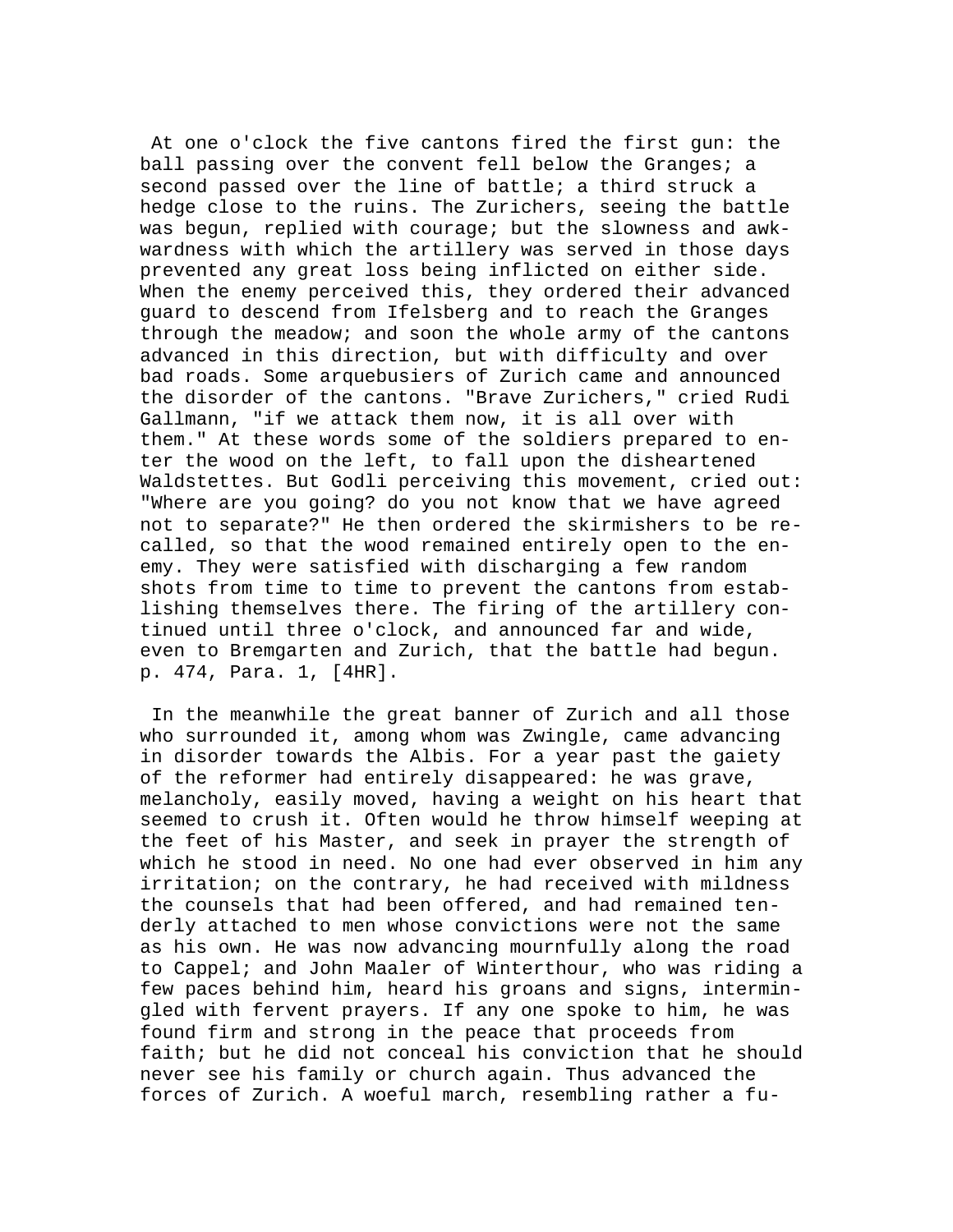neral procession than an army going to battle. p. 475, Para. 1, [4HR].

 As they approached they saw express after express galloping along the road from Cappel, begging the Zurichers to hasten to the defense of their brothers. \* p. 475, Para. 2, [4HR].

 \* Dan ein Manung uff die ander, von Cappel kamm. Bull. 3. 113. p. 475, Para. 3, [4HR].

 At Adliswyl, having passed the bridge under which flow the impetuous waters of the Sihl, and traversed the village through the midst of women, children, and old men, who, standing before their cottages, looked with sadness on this disorderly troop, they began to ascend the Albis. They were about half-way from Cappel when the first cannon-shot was heard. They stop, they listen: a second, a third succeeds. . . . . .There is no longer any doubt. The glory, the very existence of the republic are endangered, and they are not present to defend it. The blood curdles in their veins. On a sudden they arouse, and each one begins to run to the support of his brothers. But the road over the Albis was much steeper than it is in our days. The badly harnessed artillery could not ascend it; the old men and citizens, little habituated to marching, and covered with weighty armor, advanced with difficulty: and yet they formed the greater portion of the troops. They were seen stopping one after another, panting and exhausted, along the sides of the road near the thickets and ravines of the Albis, leaning against a beech or an ash tree, and looking with dispirited eyes to the summit of the mountain covered with thick pines. p. 476, Para. 1, [4HR].

They resumed their march, however; the horsemen and the most intrepid of the foot-soldiers hastened onwards, and having reached the "Beech Tree," on the top of the mountain, halted to take counsel. p. 476, Para. 2, [4HR].

 What a prospect then extended before their eyes. Zurich, the lake and its smiling shores, those orchards, those fertile fields, those vine-clad hills, almost the whole of the canton. Alas, soon, perhaps, to be devastated by the forest-bands. p. 476, Para. 3, [4HR].

 Scarcely had these noble-minded men begun to deliberate, when fresh messengers from Cappel appeared before them, ex-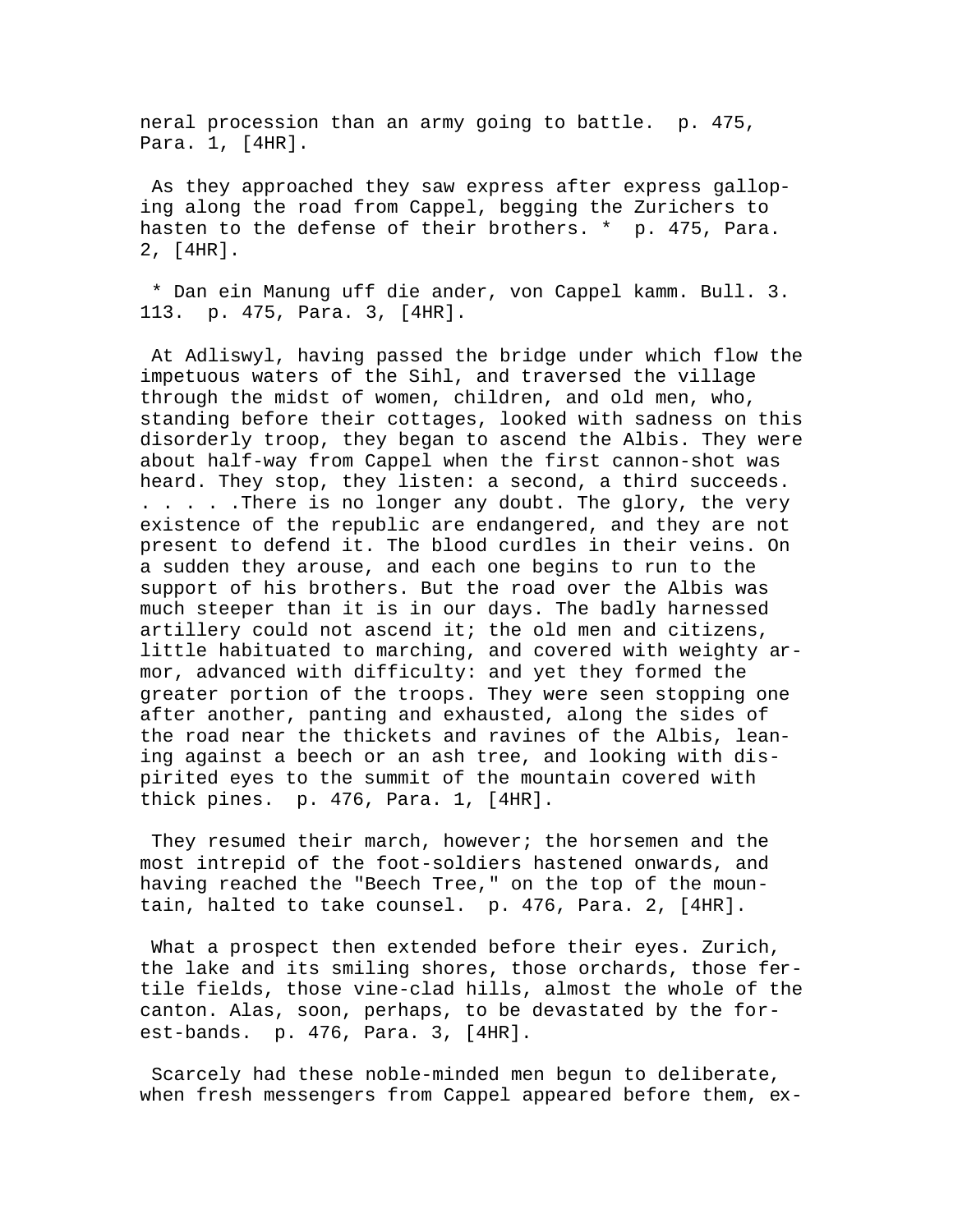claiming, "Hasten forwards." At these words many of the Zurichers prepared to gallop towards the enemy. \* Toning, the captain of the arquebusiers, stopped them. "My good friends," cried he to them, "against such great forces what can we do alone? Let us wait here until our people are assembled, and then let us fall upon the enemy with the whole army." "Yes, if we had an army," bitterly replied the captain-general, who, in despair of saving the republic, thought only of dying with glory; "but we have only a banner and no soldiers." "How can we stay calmly upon these heights," said Zwingle, "while we hear the shots that are fired at our fellow-citizens? In the name of God I will march towards my brother warriors, prepared to die in order to save them." \*\* "And I too," added the aged banneret Schweitzer. "As for you," continued he, turning with a contemptuous look towards Toning, "wait till you are a little recovered." "I am quite as much refreshed as you," replied Toning, the color mantling on his face, "and you shall soon see whether I cannot fight." All hastened their steps towards the field of battle. p. 476, Para. 4, [4HR].

 \* Uff rossen haftig ylttend zum augriff. Ibid. \*\* Ich will racht, in den namen Gotts, zu den biderben luten und willig mitt und under inen sterben. Bull. 3. 123. p. 476, Para. 5, [4HR].

 The descent was rapid; they plunged into the woods, passed through the village of Husen, and at length arrived near the Granges. It was three o'clock when the banner crossed the narrow bridge that led thither; and there were so few soldiers round it that every one trembled as he beheld this venerated standard thus exposed to the attacks of so formidable an enemy. The army of the cantons was at that moment deploying before the eyes of the new-comers. Zwingle gazed upon this terrible spectacle. Behold, then, these phalanxes of soldiers, a few minutes more, and the labors of eleven years will be destroyed perhaps for ever...... p. 477, Para. 1, [4HR].

 A citizen of Zurich, one Leonard Bourkhard, who was illdisposed towards the reformer, said to him in a harsh tone, "Well, Master Ulrich, what do you say about this business? Are the radishes salt enough?.  $\ldots$  . . who will eat them now?" \* "I," replied Zwingle, "and many a brave man who is here in the hands of God; for we are his in life and in death." "And I too, I will help to eat them," resumed Bourkhard immediately, ashamed of his brutality, "I will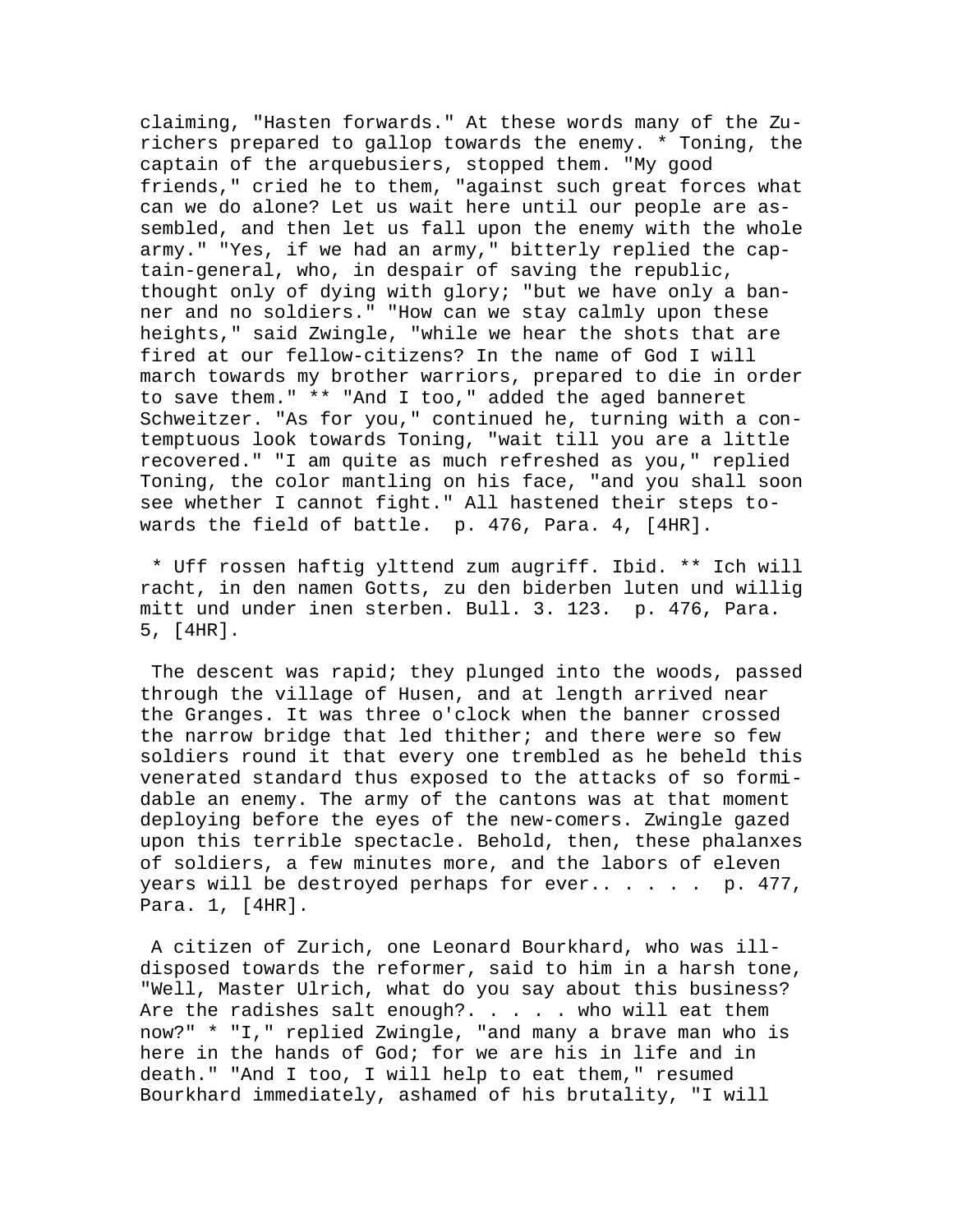risk my life for them." And he did so, and many others with him, adds the chronicle. p. 477, Para. 2, [4HR].

 \* Sind die Ruben gesaltzen! Wer will sie ausessen. J.J. Hott. 3. 383. p. 477, Para. 3, [4HR].

 It was four o'clock; the sun was sinking rapidly; the Waldstettes did not advance, and the Zurichers began to think that the attack would be put off till the morrow. In fact, the chiefs of the five cantons seeing the great banner of Zurich arrive, the night near at hand, and the impossibility of crossing under the fire of the Zurichers the marsh and the ditch that separated the combatants, were looking for a place in which their troops might pass the night. "If at this moment any mediators had appeared," says Bullinger, "their proposals would have been accepted." p. 478, Para. 1, [4HR].

 The soldiers, observing the hesitation of their chiefs, began to murmur loudly. "The big ones abandon us," said one. "The captains fear to bite the fox's tail," said another. "Not to attack them," cried they all, "is to ruin our cause." During this time a daring man was preparing the skillful maneuver that was to decide the fate of the day. A warrior of Uri, John Jauch, formerly bailiff of Sargans, a good marksman and experienced soldier, having taken a few men with him, moved towards the right of the army of the five cantons, crept into the midst of the clump of beechtrees that, by forming a semicircle to the east, unite the hill of Ifelsberg to that of the Granges, \* found the wood empty, arrived to within a few paces of the Zurichers, and there, hidden behind the trees, remarked unperceived the smallness of their numbers, and their want of caution. Then, stealthily retiring, he went to the chiefs at the very moment the discontent was on the point of bursting out. "Now is the time to attack the enemy," cried he. "Dear gossip," replied Troguer, captain-in-chief of Uri, "you do not mean to say that we should set to work at so late an hour; besides, the men are preparing their quarters, and everybody knows what it cost our fathers at Naples and Marignan for having commenced the attack a little before night. And then it is Innocent's day, and our ancestors have never given battle on a feast-day." \*\* "Don't think about the Innocents of the calendar," replied Jauch, "but let us rather remember the innocents that we have left in our cottages." Gaspard Godli of Zurich, brother of the commander of the Granges, added his entreaties to those of the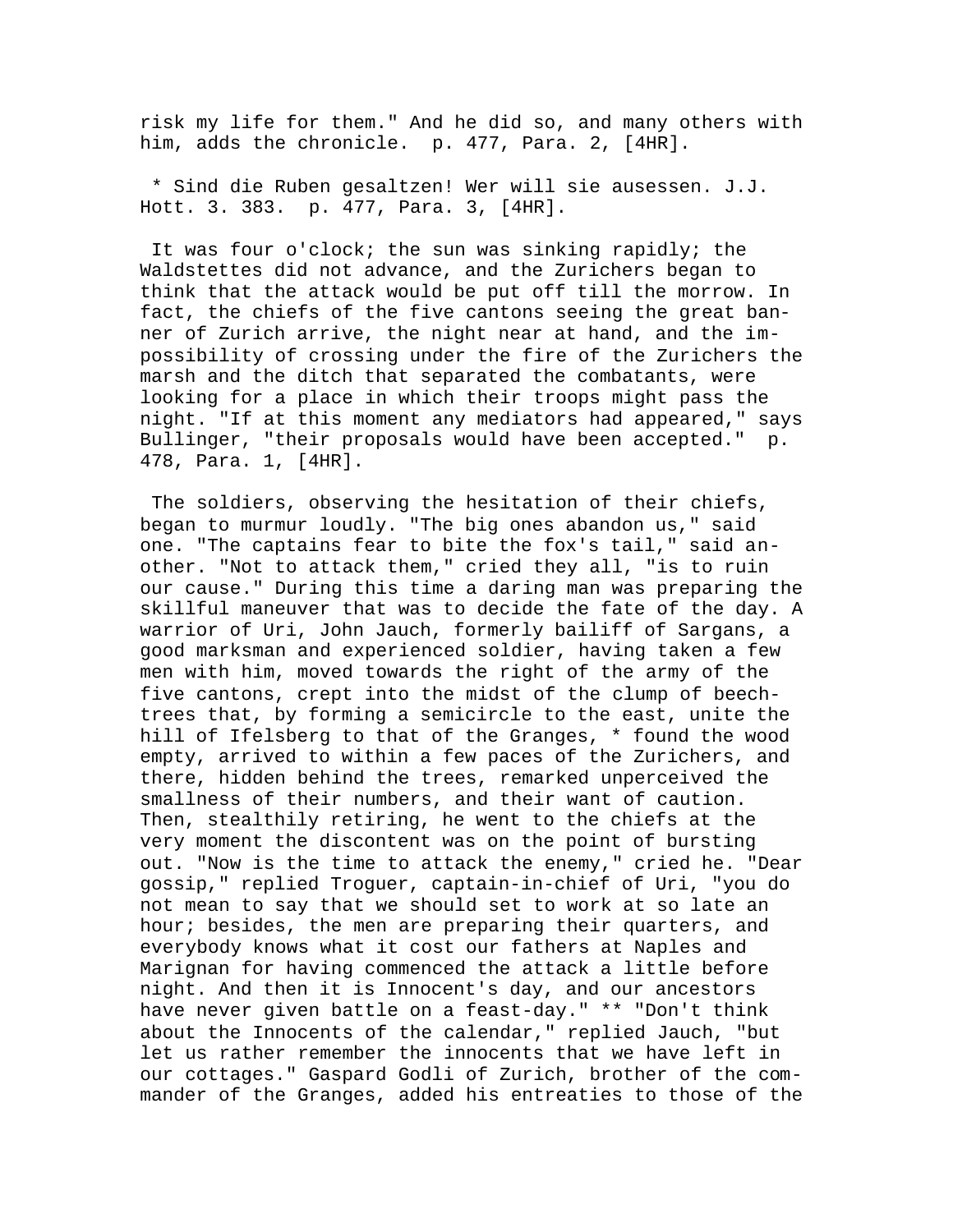warrior of Uri. "We must either beat the Zurichers tonight," said he, "or be beaten by them tomorrow. Take your choice." p. 478, Para. 2, [4HR].

 \* This wood no longer connects the two hills. The present pastor of Cappel told me that when he went into that district the wood was much more extensive than it as at present. \*\* Au einem solchen Tag Blut ze vergiessen. Tschudi, Helv. 2. 189. p. 478, Para. 3, [4HR].

 All was unavailing; the chiefs were inflexible, and the army prepared to take up its quarters. Upon this the warrior of Uri, understanding like his fellow-countryman Tell that great evils require great remedies, drew his sword and cried: "Let all true confederates follow me." \* Then hastily leaping to his saddle, he spurred his horse into the forest; \*\* and immediately arquebusiers, soldiers from the Adige, and many other warriors of the five cantons, especially from Unterwalden, in all about 300 men, rushed into the wood after him. At this sight Jauch no longer doubted of the victory of the Waldstettes. He dismounted and fell upon his knees, "for," says Tschudi, "he was a man who feared God." All his followers did the same, and together invoked the aid of God, of his holy mother, and of all the heavenly host. They then advanced; but soon the warrior of Uri, wishing to expose no one but himself, halted his troops, and glided from tree to tree to the verge of the wood. Observing that the enemy was as incautious as ever, he rejoined his arquebusiers, led them stealthily forward, and posted them silently behind the trees of the forest, \*\*\* enjoining them to take their aim so as not to miss their men. During this time the chiefs of the five cantons, foreseeing that this rash man was about to bring on the action, decided against their will, and collected their soldiers around the banners. p. 479, Para. 1, [4HR].

 \* Welche redlicher Eidgnossen wurt sind, die louffind uns nach. Bull. 3. 125. \*\* Sass ylends wiederum uff sin Ross. Tschudi, Helv. 2. 191. \*\*\* Zertheilt die Hagken hinter die Baum im Wald in grosser Stille. Tschudi, Helv. 2. 191. p. 479, Para. 2, [4HR].

 CHAPTER 8 --- Unforeseen change -- The whole army advances -- Universal disorder -- The Banneret's death -- The banner in danger -- The banner saved -- Terrible slaughter -- Slaughter of the pastors -- Zwingle's last words -- Barbarity of the victors -- The furnace of trial -- Zwingle's dy-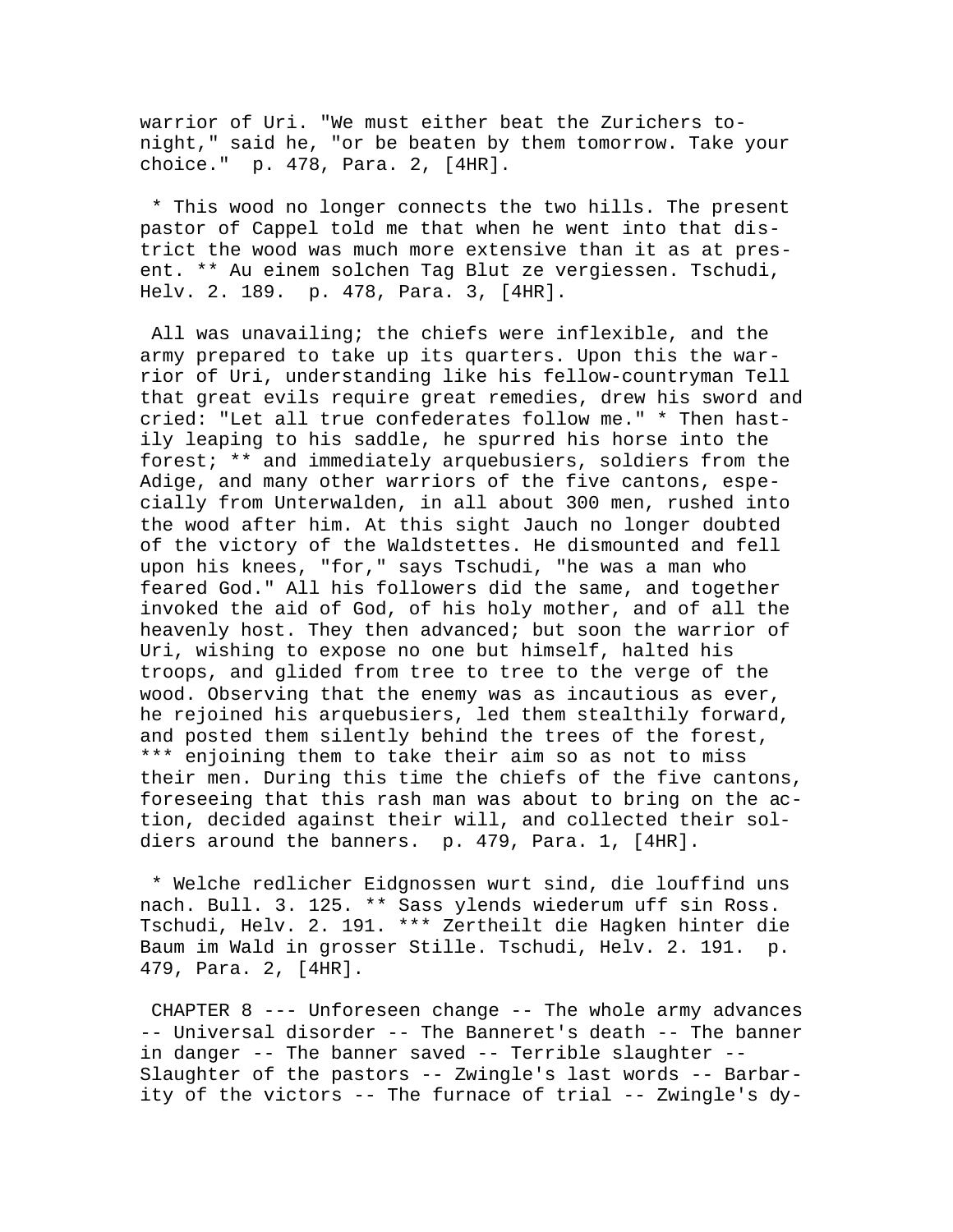ing moments -- Day after the battle -- Homage and outrage. p. 480, Para. 1, [4HR].

 The Zurichers, fearing that the enemy would seize upon the road that led to their capital, were then directing part of their troops and their guns to a low hill by which it was commanded. At the very moment that the invisible arquebusiers stationed among the beech-trees were taking their aim, this detachment passed near the little wood. The deepest silence prevailed in this solitude: each one posted there picked out the man he desired to bring down, and Jauch exclaimed: "In the name of the Holy Trinity, of God the Father, the Son, and the Holy Ghost, of the holy Mother of God, and of all the heavenly host, fire." At the word the deadly balls issued from the wood, and a murderous carnage in the ranks of Zurich followed this terrible discharge. The battle, which had begun four hours ago, and which had never appeared to be a serious attack, now underwent an unforeseen change. The sword was not again to be returned to the scabbard until it had been bathed in torrents of blood. Those of the Zurichers who had not fallen at this first discharge, lay flat on the ground, so that the balls passed over their heads; but they soon sprang up, saying: "Shall we allow ourselves to be butchered? No, let us rather attack the enemy." Lavater seized a lance, and rushing into the foremost rank exclaimed: "Soldiers, uphold the honor of God and of our lords, and behave like brave men." Zwingle, silent and collected, like nature before the bursting of the tempest, was there also halberd in hand. "Master Ulrich," said Bernard Sprungli, "speak to the people and encourage them. "Warriors," said Zwingle, "fear nothing. If we are this day to be defeated, still our cause is good. Commend yourselves to God." p. 480, Para. 2, [4HR].

 The Zurichers quickly turned the artillery they were dragging to another quarter, and pointed it against the wood; but their bullets, instead of striking the enemy, only reached the top of the trees, and tore off a few branches that fell upon the skirmishers. \* p. 481, Para. 1, [4HR].

 \* Denn das die Aest auf sie fielent. Tschudi, p. 182. p. 481, Para. 2, [4HR].

 Rychmuth, the landamman of Schwytz, came up at a gallop to recall the volunteers; but seeing the battle begun, he ordered the whole army to advance. Immediately the five banners moved forward. p. 481, Para. 3, [4HR].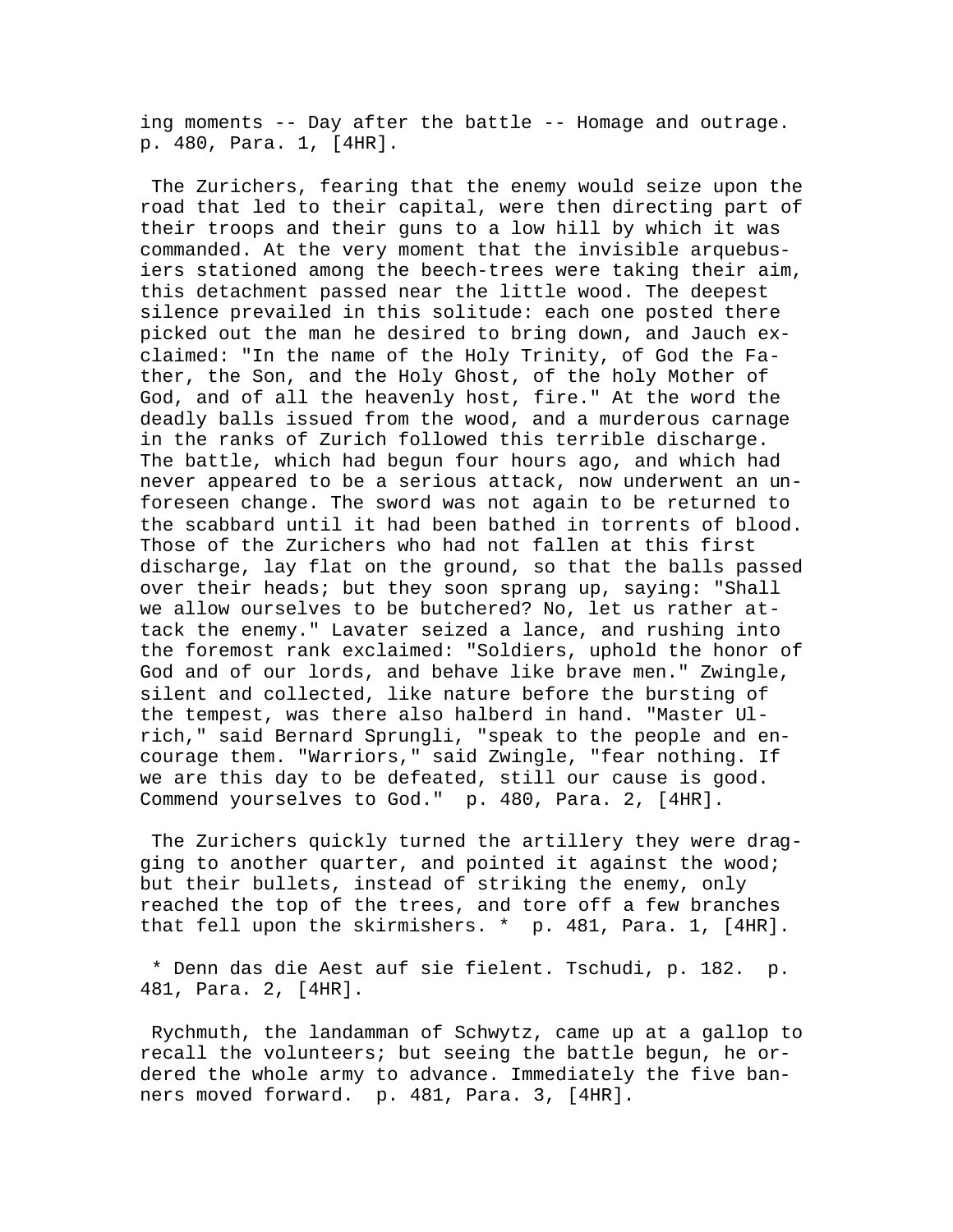But already Jauch's skirmishers, rushing from among the trees, had fallen impetuously upon the Zurichers, charging with their long and pointed halberds. "Heretics, sacrilegists," cried they, "we have you at last." "Man-sellers, idolaters, impious papists," replied the Zurichers, "is it really you?" At first a shower of stones fell from both parties and wounded several; immediately they came to close quarters. The resistance of the Zurichers was terrible. \* Each struck with the sword or with the halberd: at last the soldiers of the five cantons were driven back in disorder. The Zurichers advanced, but in so doing lost the advantages of their position, and got entangled in the marsh. Some Roman-catholic historians pretend that this flight of their troops was a stratagem to draw the Zurichers into the snare. \*\* p. 481, Para. 4, [4HR].

 \* Der angriff war hart und wahrt der Wiederstand ein gute Wyl. Ibid. 192. \*\* Catholici autem, positis insidiis, retrocesserunt, fugam simulantes. Cochlaeus, Acta Luth. p. 214. p. 481, Para. 5, [4HR].

 In the mean time the army of the five cantons hastened through the wood. Burning with courage and with anger, they eagerly quickened their steps; from the midst of the beechtrees there resounded a confused and savage noise, a frightful murmur; the ground shook; one might have imagined that the forest was uttering a horrible roar, or that witches were holding their nocturnal revels in its dark recesses. \* In vain did the bravest of the Zurichers offer an intrepid resistance: The Waldstettes had the advantage in every quarter. "They are surrounding us," cried some. "Our men are fleeing," said others. A man from the canton of Zug, mingling with the Zurichers, and pretending to be of their party, exclaimed: "Fly, fly, brave Zurichers, you are betrayed." Thus everything is against Zurich. Even the hand of Him who is the disposer of battles turned against this people. Thus was it also in times of old that God frequently chastised his own people of Israel by the Assyrian sword. A panic-terror seized upon the bravest, and the disorder spread everywhere with frightful rapidity. p. 481, Para. 6, [4HR].

 \* Der Boden erzittert; und nit anders war, denn als ob der Wald lut bruelete. Tschudi, p. 123. p. 481, Para. 7, [4HR].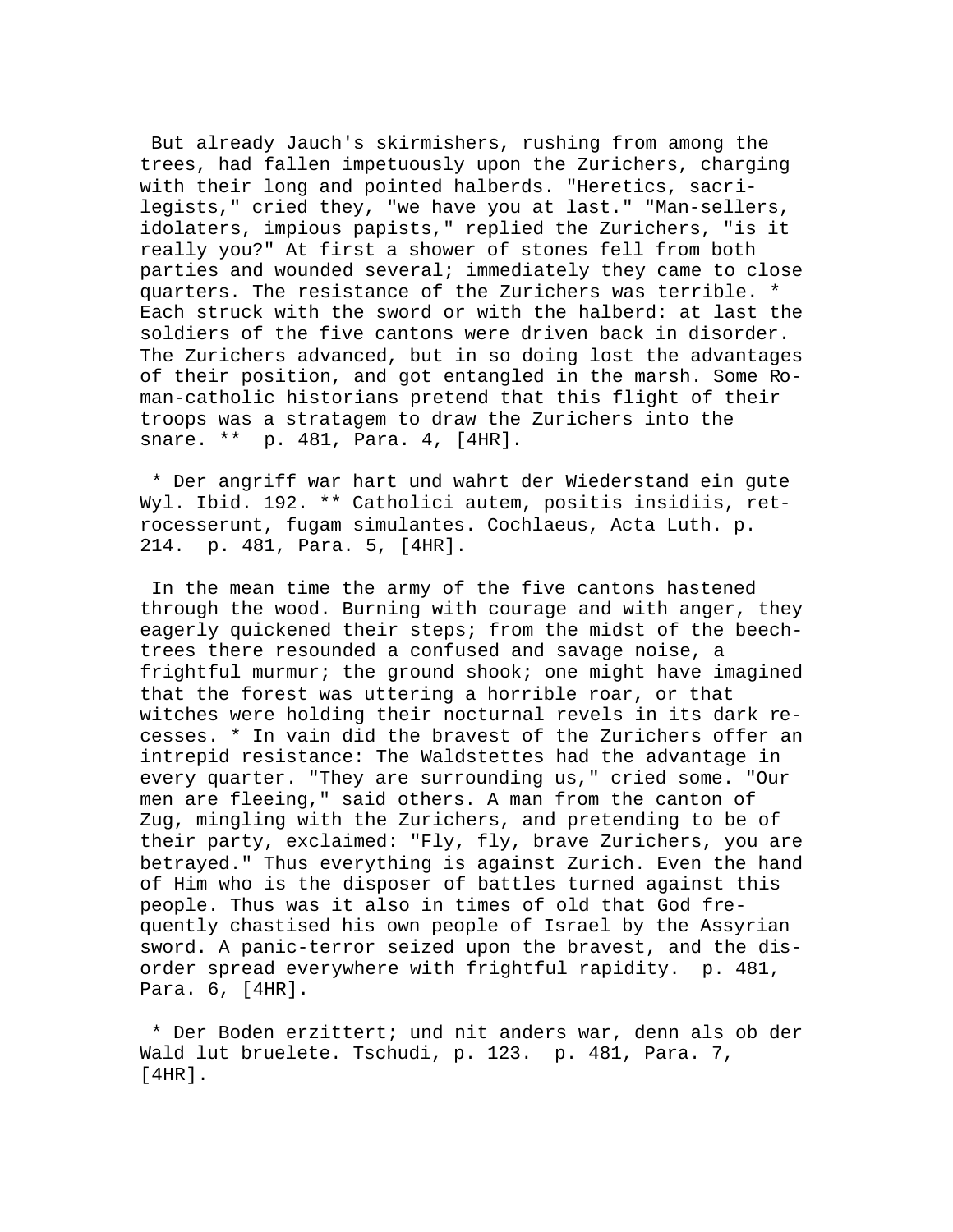In the meanwhile the aged Schweitzer had raised the great banner with a firm hand, and all the picked men of Zurich were drawn up around it; but soon their ranks were thinned. John Kammli, charged with the defense of the standard, having observed the small number of combatants that remained upon a the field of battle, said to the banneret: "Let us lower the banner, my lord, and save it, for our people are flying shamefully." "Warriors, remain firm," replied the aged banneret, whom no danger had ever shaken. The disorder augmented, the number of fugitives increased every minute; the old man stood fast, amazed and immovable as an aged oak beaten by a frightful hurricane. He received unflinchingly the blows that fell upon him, and alone resisted the terrible storm. Kammli seized him by the arm: "My lord," said he again, "lower the banner, or else we shall lose it: there is no more glory to be reaped here." The banneret, who was already mortally wounded, exclaimed: "Alas, must the city of Zurich be so punished." Then, dragged off by Kammli, who held him by the arm, he retreated as far as the ditch. The weight of years, and the wounds with which he was covered, did not permit him to cross it. He fell in the mire at the bottom, still holding the glorious standard, whose folds dropped on the other bank. p. 482, Para. 1, [4HR].

 The enemy ran up with loud shouts, being attracted by the colors of Zurich, as the bull by the gladiator's flag. Kammli seeing this, unhesitatingly leaped to the bottom of the ditch, and laid hold of the stiff and dying hands of his chief, in order to preserve the precious ensign, which they tightly grasped. But it was in vain: the hands of the aged Schweitzer would not loose the standard. "My lord banneret," cried this faithful servant, "it is no longer in your power to defend it." The hands of the banneret, already stiffened in death, still refused; upon which Kammli violently tore away the sacred standard, leaped upon the other bank, and rushed with his treasurer far from the steps of the enemy. The last Zurichers at this moment reached the ditch; they fell one after another upon the expiring banneret, and thus hastened his death. p. 483, Para. 1, [4HR].

 Kammli, however, having received a wound from a gunshot, his march was retarded, and soon the Waldstettes surrounded him with their swords. The Zuricher, holding the banner in one hand, and his sword in the other, defended himself bravely. One of the Waldstettes caught hold of the staff, another seized the flag itself and tore it. Kammli with one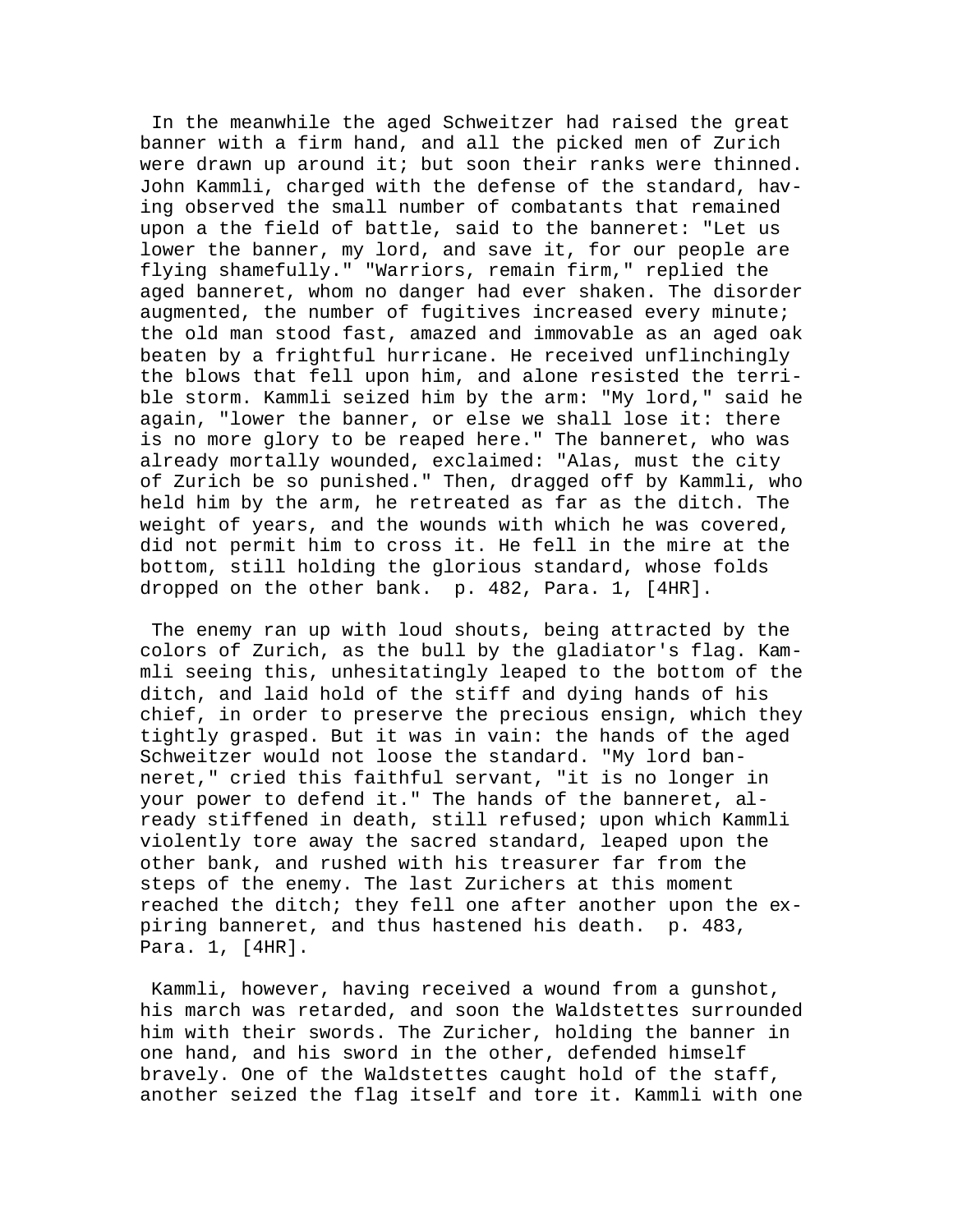blow of his sword cut down the former, and striking around him, called out: "To the rescue, brave Zurichers, save the honor and the banner of our lords." The assailants increased in number, and the warrior was about to fall, when Adam Naeff of Wollenwyd rushed up sword in hand, and the head of the Waldstette who had torn the colors rolled upon the plain, and his blood gushed out upon the flag of Zurich. Dumysen, member of the smaller council, supported Naeff with his halberd, and both dealt such lusty blows, that they succeeded in disengaging the standard-bearer. He, although dangerously wounded, sprang forward, holding the blood-stained folds of the banner in one hand, which he carried off hastily, dragging the staff behind him. With fierce look and fiery eye, he thus passed, sword in hand, through the midst of friends and enemies: he crossed plains, woods, and marshes, everywhere leaving traces of his blood, which flowed from numerous wounds. Two of his enemies, one from Schwytz, the other from Zug, were particularly eager in his pursuit. "Heretic, villain," cried they, "surrender and give us the banner." "You shall have my life first," replied the Zuricher. Then the two hostile soldiers, who were embarrassed by their cuirasses, stopped a moment to take them off. Kammli took advantage of this to get in advance: he ran; Huber, Dumysen, and Dantzler of Naenikon were at his side. They all four thus arrived near Husen, half-way up the Albis. They had still to climb the steepest part of the mountain. Huber fell covered with wounds. Dumysen, the colonel-general, who had fought as a private soldier, almost reached the church of Husen, and there he dropped lifeless: and two of his sons, in the flower of youth, soon lay stretched on the battle-field that had drunk their father's blood. Kammli took a few steps farther; but halted erelong, exhausted and panting, near a hedge that he would have to clear, and discovered his two enemies and other Waldstettes running from all sides, like birds of prey, towards the wavering standard of Zurich. The strength of Kammli was sinking rapidly, his eyes grew dim, thick darkness surrounded him: a hand of lead fastened him to the ground. Then, mustering all his expiring strength, he flung the standard on the other side of the hedge, exclaiming: "Is there any brave Zuricher near me? Let him preserve the banner and the honor of our lords. As for me, I can do no more." Then casting a last look to heaven, he added: "May God be my helper." He fell exhausted by this last effort. Dantzler, who came up, flung away his sword, sprung over the hedge, seized the banner, and cried, "With the aid of God, I will carry it off." He then rapidly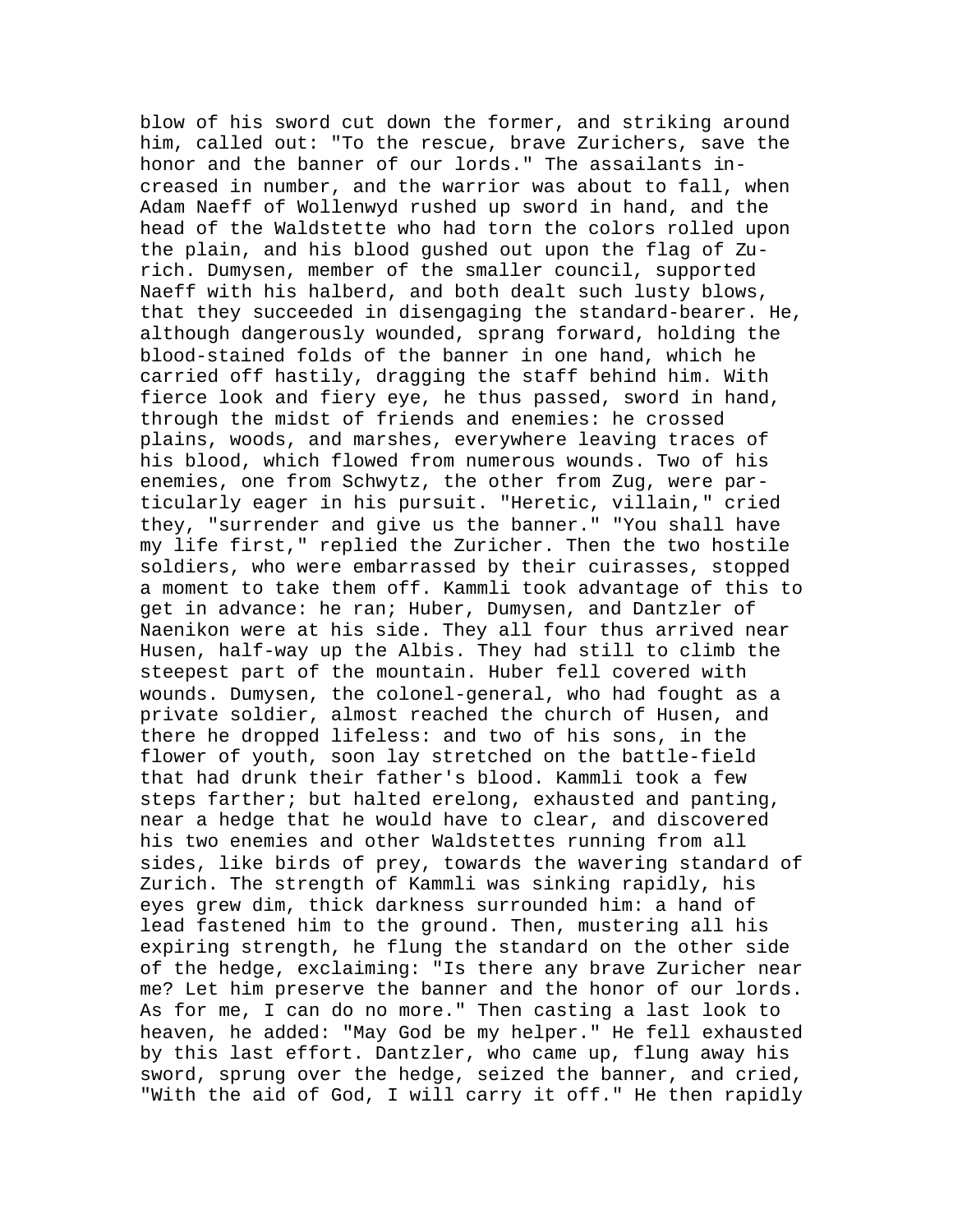climbed the Albis, and at last placed the ancient standard of Zurich in safety. God, on whom these warriors fixed all their hopes, had heard their prayers, but the noblest blood of the republic had been spilt. p. 483, Para. 2, [4HR].

 The enemy were victorious at all points. The soldiers of the five cantons, and particularly those of Unterwalden long hardened in the wars of the Milanese, showed themselves more merciless towards their confederates than they had ever been towards foreigners. At the beginning of the battle, Godli had taken flight, and soon after he quitted Zurich for ever. Lavater, the captain-general, after having fought valiantly, had fallen into the ditch. He was dragged out by a soldier and escaped. p. 484, Para. 1, [4HR].

 The most distinguished men of Zurich fell one after another under the blows of the Waldstettes. \* Rudi Gallman found the glorious tomb he had wished for, and his two brothers stretched beside him left their father's house desolate. Toning, captain of the arquebusiers, died for his country as he had foretold. All the pride of the population of Zurich, seven members of the smaller council, nineteen members of the Two Hundred, sixty-five citizens of the town, four hundred and seventeen from the rural districts: the father in the midst of his children, the son surrounded by his brothers, lay on the field. p. 485, Para. 1, [4HR].

 \* Optimi et docti viri, quos necessitas traxerat in commune periculum patriae et ecclesiae veritatisque defensandae, quam et suo sanguine redemerunt. Pell. Vit. MS. p. 6. p. 485, Para. 2, [4HR].

 Gerold Meyer of Knonau, son of Anna Zwingle, at that time twenty-two years of age, and already a member of the council of Two Hundred, a husband and a father, had rushed into the foremost ranks with all the impetuosity of youth. "Surrender, and your life shall be spared," cried some of the warriors of the five cantons, who desired to save him. "It is better for me to die with honor than to yield with disgrace," replied the son of Anna, and immediately struck by a mortal blow, he fell and expired not far from the castle of his ancestors. p. 485, Para. 3, [4HR].

 The ministers were those who paid proportionally the greatest tribute on this bloody day. The sword that was at work on the heights of Cappel thirsted for their blood: twenty-five of them fell beneath its stroke. The Waldstet-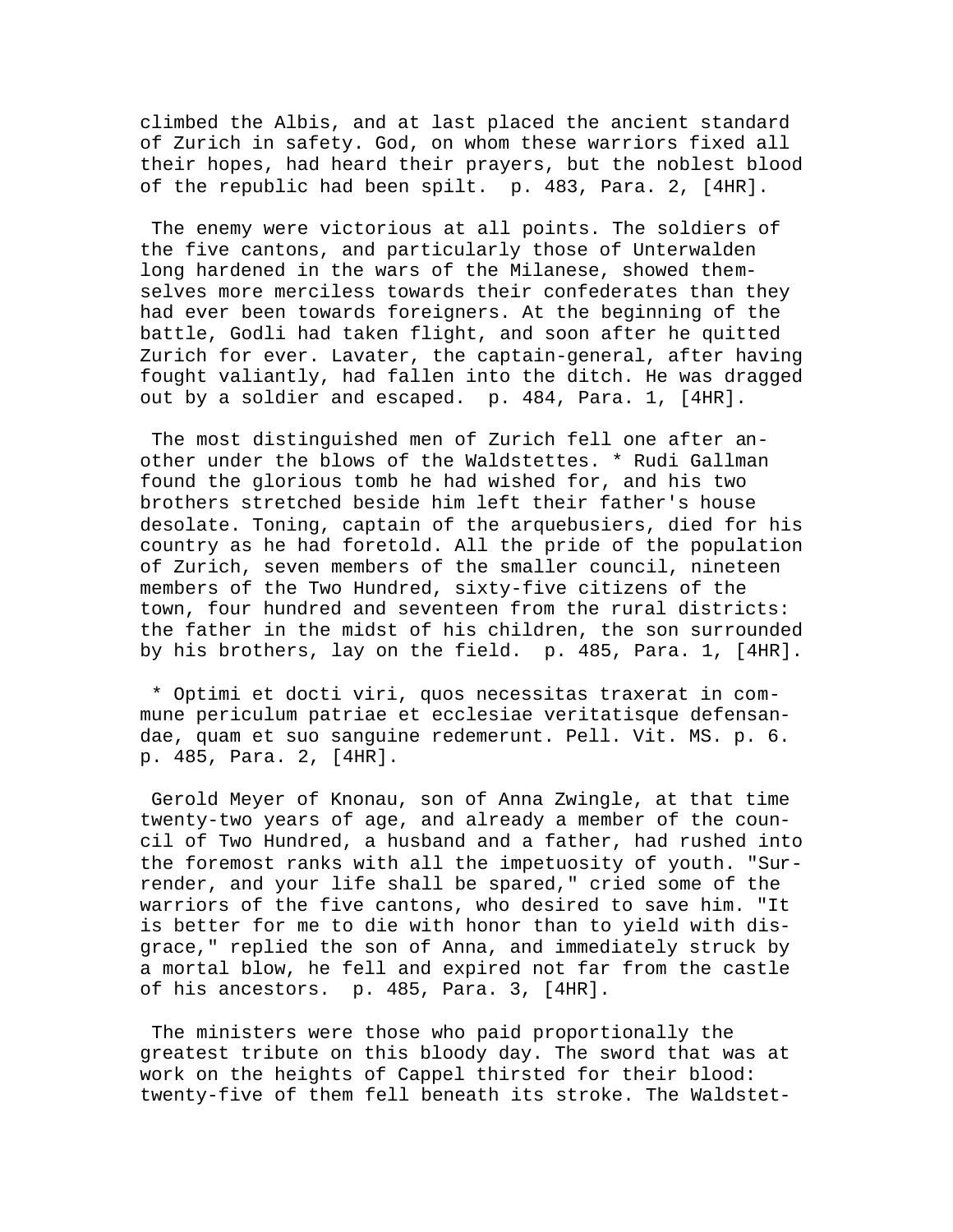tes trembled with rage whenever they discovered one of these heretical preachers, and sacrificed him with enthusiasm, as a chosen victim to the Virgin and the saints. There has, perhaps, never been any battle in which so many men of the word of God have bitten the dust. Almost everywhere the pastors had marched at the head of their flocks. One might have said that Cappel was an assembly of Christian churches rather than an army of Swiss companies. The abbot Joner, receiving a mortal wound near the ditch, expired in sight of his own monastery. The people of Zug, in pursuit of the enemy, uttered a cry of anguish as they passed his body, remembering all the good he had done them. \* Schmidt of Kussnacht, stationed on the field of battle in the midst of his parishioners, fell surrounded by forty of their bodies. \*\* Geroldsek, John Haller, and many other pastors, at the head of their flocks, suddenly met in a terrible and unforeseen manner the Lord whom they had preached. p. 485, Para. 4, [4HR].

 \* Es klagtend inn insonders die Zuger. Bull. 3. 151. \*\* Uff der Walstett ward er funden, under und by sinen Kussnachern. Ibid. 147. p. 485, Para. 5, [4HR].

 But the death of one individual far surpassed all others. Zwingle was at the post of danger, the helmet on his head, the sword hanging at his side, the battle-axe in his hand. \* Scarcely had the action begun, when, stooping to console a dying man, says J.J. Hottinger, a stone hurled by the vigorous arm of a Waldstette struck him on the head and closed his lips. Yet Zwingle arose, when two other blows which hit him successively on the leg, \*\* threw him down again. Twice more he stands up; but a fourth time he receives a thrust from a lance, he staggers, and sinking beneath so many wounds, falls on his knees. Does not the darkness that is spreading around him announce a still thicker darkness that is about to cover the church? Zwingle turns away from such sad thoughts; once more he uplifts that head which had been so bold, and gazing with calm eye upon the trickling blood, exclaims: "What matters this misfortune? They may indeed kill the body, but they cannot kill the soul." \*\*\* These were his last words. p. 486, Para. 1, [4HR].

 \* The chaplains of the Swiss troops still wear a sword. Zwingle did not make use of his arms. \*\* Hatt auch in den Schenklen zween Stiche. Tschudi, Helv. 2. 194. \*\*\* In genua prolapsum dixisse. "Ecquid hoc infortunii? Age! Corpus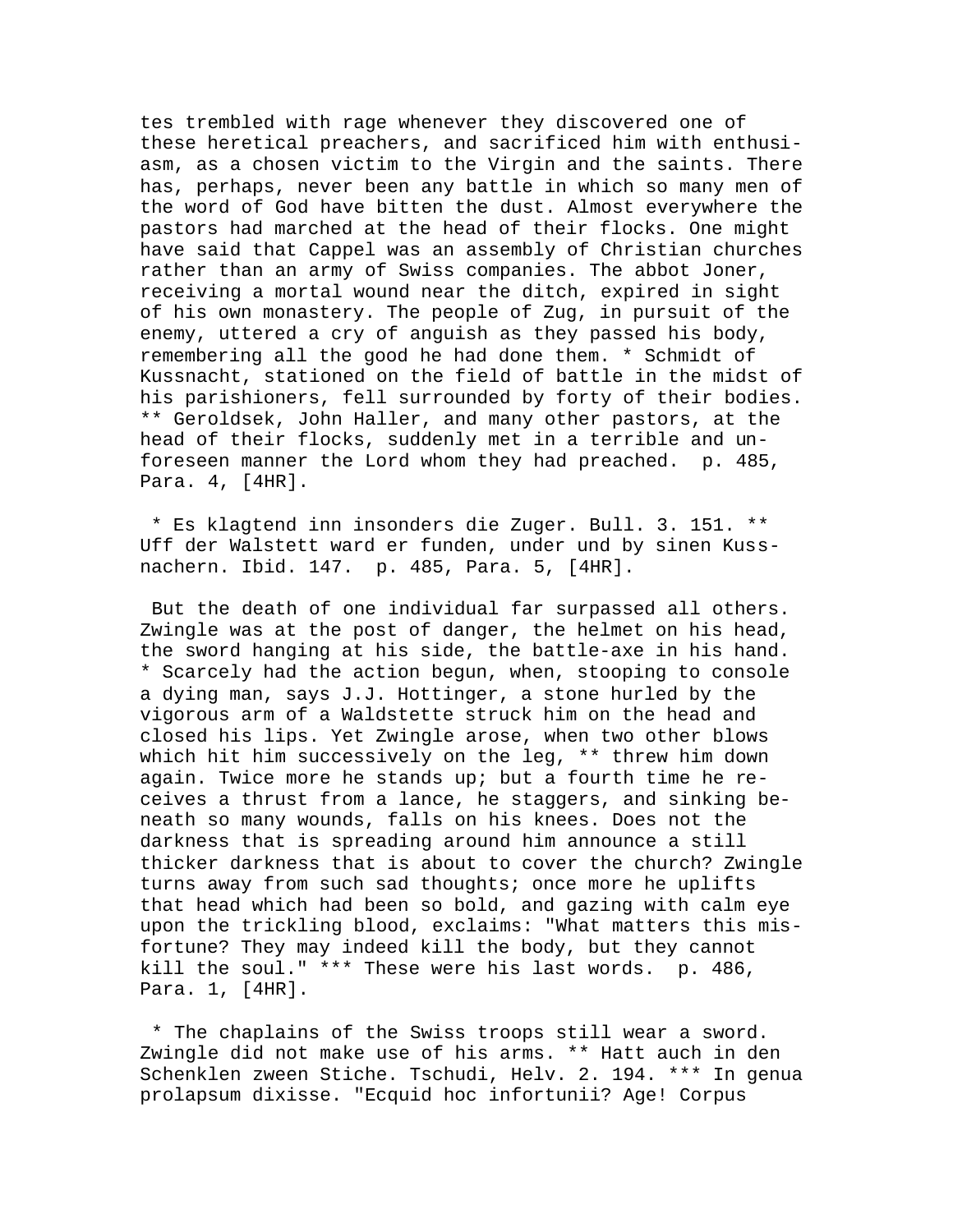quidem occidere possunt, animam non possunt." Osw. Myconius, Vit. Zw. p. 486, Para. 2, [4HR].

 He had scarcely uttered them ere he fell backwards. There, under a tree, Zwingle's Pear-tree, in a meadow, he remained lying on his back, with clasped hands, and eyes upturned to heaven. \* p. 487, Para. 1, [4HR].

 \* Was er nach lebend, lag an dem Reggen und hat seine beide hand zamen gethan, wie die betenden, sach mit synem angen obsich in hymel. B. 3. 136. p. 487, Para. 2, [4HR].

 While the bravest were pursuing the scattered soldiers of Zurich, the stragglers of the five cantons had pounced like hungry ravens on the field of battle. Torch in hand, these wretches prowled among the dead, casting looks of irritation around them, and lighting up the features of their expiring victims by the dull glimmering of these funeral torches. They turned over the bodies of the wounded and the dead; they tortured and stripped them. \* If they found any who were still sensible, they cried out, "Call upon the saints and confess to our priests." If the Zurichers, faithful to their creed, rejected these cruel invitations, these men, who were as cowardly as they were fanatical, pierced them with their lances, or dashed out their brains with the but-ends of their arquebuses. The Roman-catholic historian, Salat of Lucerne, makes a boast of this. "They were left to die like infidel dogs, or were slain with the sword or the spear, that they might go so much the quicker to the devil, with whose help they had fought so desperately." \*\* If any of the soldiers of the five cantons recognized a Zuricher against whom they had any grudge, with dry eyes, disdainful mouth, and features changed by anger, they drew near the unhappy creature, writhing in the agonies of death, and said: "Well, had your heretical faith preserved you? Ah ha, it was pretty clearly seen to-day who had the true faith. . . . . Today we have dragged your gospel in the mud, and you too, even you are covered with your own blood. God, the Virgin, and the saints have punished you." Scarcely had they uttered these words before they plunged their swords into their enemy's bosom. "Mass or death," was their watchword. p. 487, Para. 3, [4HR].

 \* Ein gross plunderen, ein ersuchen und usgiessen der todten und der wunden. Bull. 3. 135. \*\* Damit sie desto eher zum Teufel, damit sie mit allen vieren fechtend, gefuhrt wurdend. Salat. p. 487, Para. 4, [4HR].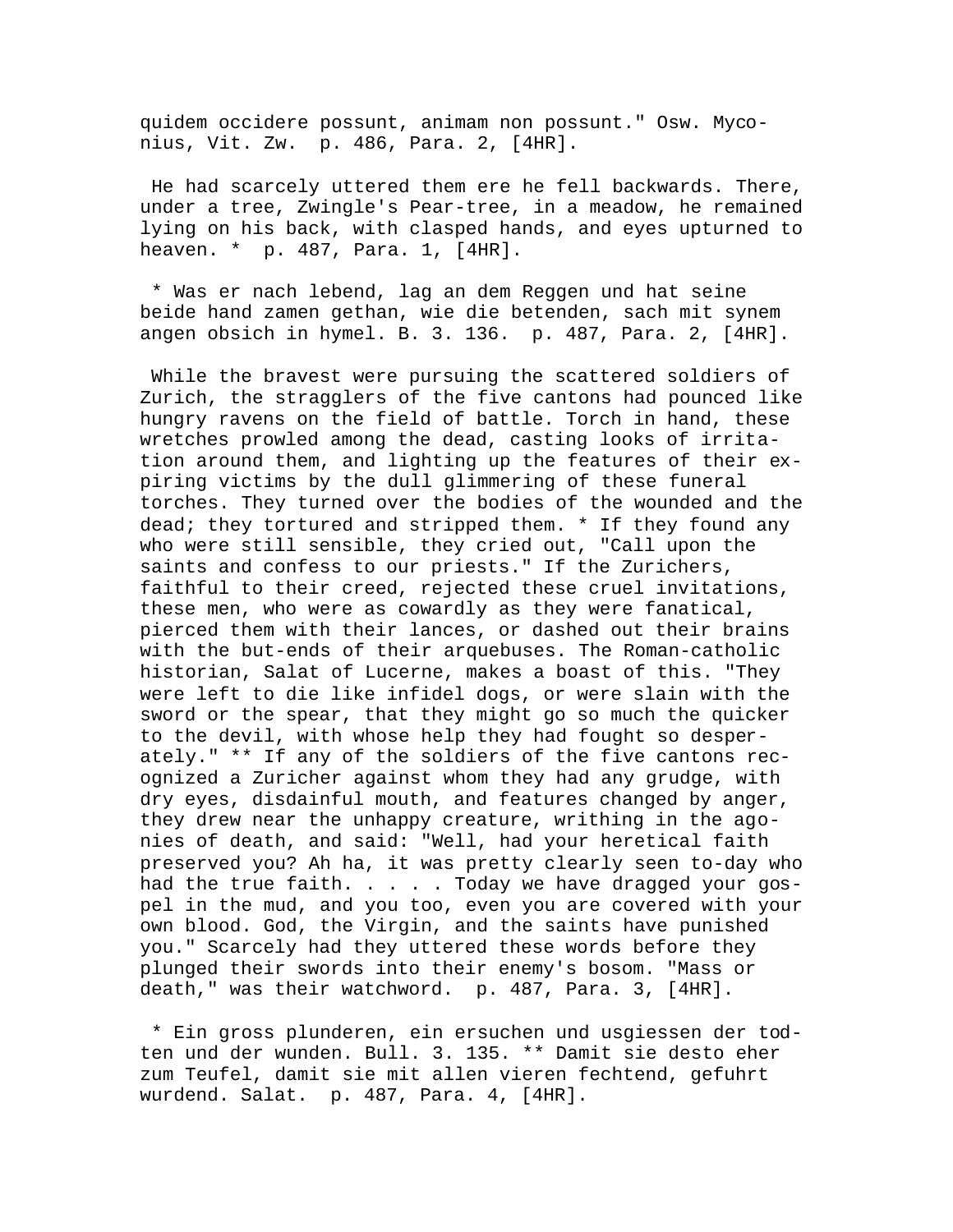Thus triumphed the Waldstettes; but the pious Zurichers who expired on the field of battle called to mind that they had for God one who has said: "If ye endure chastening, God dealeth with you as with sons; for what son is he whom the father chasteneth not?" "Though he slay me, yet will I trust in him." It is in the furnace of trial that the God of the gospel conceals the pure gold of his most precious blessings. This punishment was necessary to turn aside the church of Zurich from the "broad ways" of the world, and lead it back to the "narrow ways" of the Spirit and the life. In a political history, a defeat like that of Cappel would be styled a great misfortune; but in a history of the church of Jesus Christ, such a blow, inflicted by the hand of the Father himself, ought rather to be called a great blessing. p. 488, Para. 1, [4HR].

 Meanwhile Zwingle lay extended under the tree, near the road by which the mass of the people was passing. The shouts of the victors, the groans of the dying, those flickering torches borne from corpse to corpse, Zurich humbled, the cause of reform lost, all cried aloud to him that God punishes his servants when they have recourse to the arm of man. If the German reformer had been able to approach Zwingle at this solemn moment, and pronounce those oft-repeated words: "Christians fight not with sword and arquebuse, but with sufferings and with the cross," \* Zwingle would have stretched out his dying hand, and said, "Amen." p. 488, Para. 2, [4HR].

 \* Christen sind nicht die fur sich selbst mit dem Schwerdt oder Buchsen streiten, sondern mit dem Kreuz und Leyden. Luth. Opp. p. 488, Para. 3, [4HR].

 Two of the soldiers who were prowling over the field of battle, having come near the reformer without recognizing him, "Do you wish for a priest to confess yourself?" asked they. Zwingle, without speaking, for he had not strength, made signs in the negative. "If you cannot speak," replied the soldiers, "at least think in thy heart of the Mother of God, and call upon the saints." Zwingle again shook his head, and kept his eyes still fixed on heaven. \* Upon this the irritated soldiers began to curse him. "No doubt," said they, "you are one of the heretics of the city." One of them, being curious to know who it was, stooped down and turned Zwingle's head in the direction of a fire that had been lighted near the spot. \*\* The soldier immediately let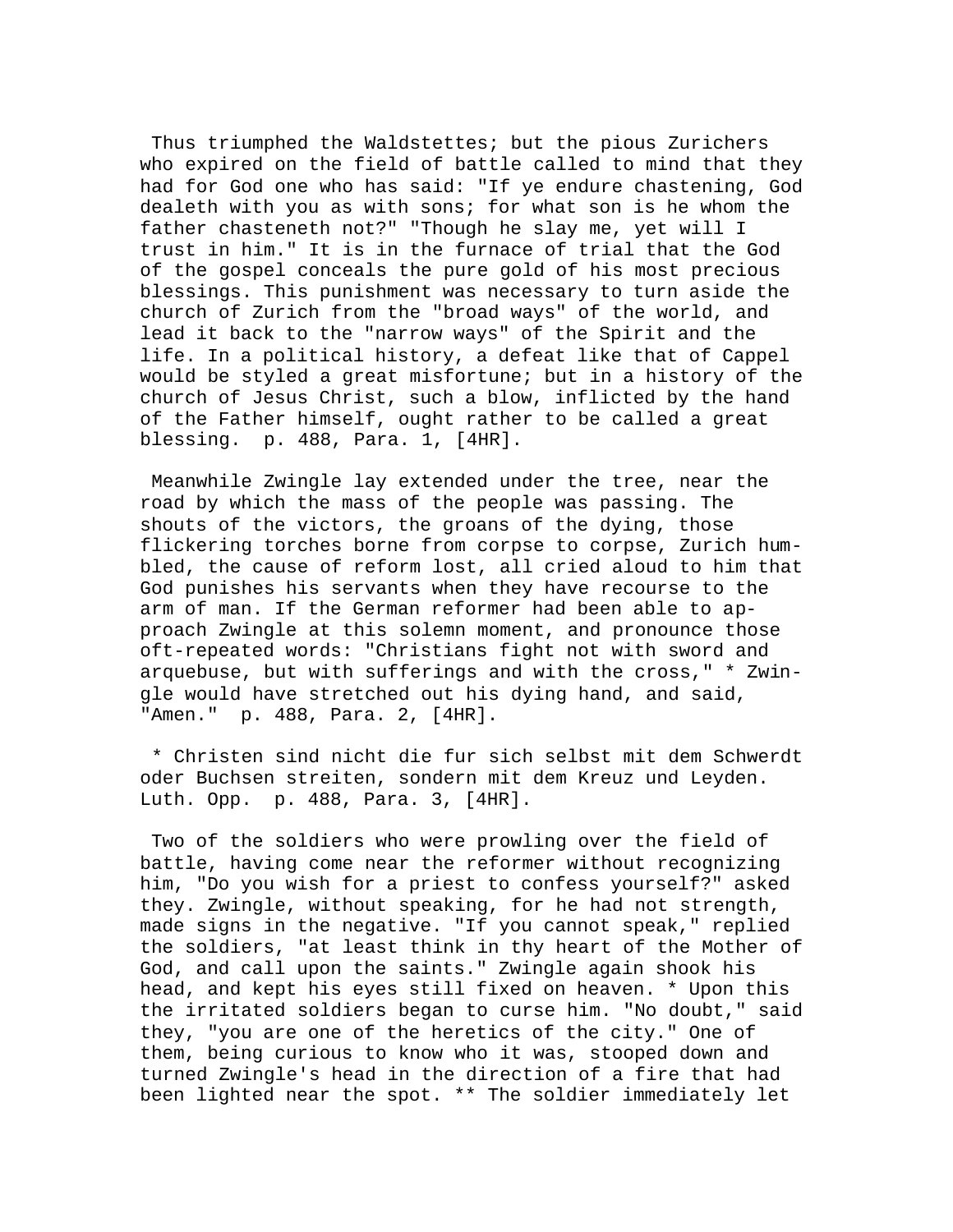him fall to the ground. "I think," said he, surprised and amazed, "I think it is Zwingle." At this moment Captain Fockinger of Unterwalden a veteran and a pensioner, drew near: he had heard the first words of the soldier. "Zwingle," exclaimed he; "that vile heretic Zwingle, that rascal, that traitor." Then raising his sword, so long sold to the stranger, he struck the dying Christian on the throat, exclaiming in a violent passion, "Die, obstinate heretic." Yielding under this last blow, the reformer gave up the ghost: he was doomed to perish by the sword of a mercenary. "Precious in the sight of the Lord is the death of his saints." The soldiers ran to other victims. All did not show the same barbarity. The night was cold; a thick hoarfrost covered the fields and the bodies of the dying . The protestant historian, Bullinger, informs us that some Waldstettes gently raised the wounded in their arms, bound up their wounds, and carried them to the fires lighted on the field of battle. "Ah," cried they, "why have the Swiss thus slaughtered one another." p. 488, Para. 4, [4HR].

 \* Und sach uber sich in Hymel. Bull. 3. 136. \*\* Beym Fuwr besach. Tschudi, Helv. 2. 194. p. 488, Para. 5, [4HR].

 The main body of the army had remained on the field of battle near the standards. The soldiers conversed around the fires, interrupted from time to time by the cries of the dying. During this time the chiefs assembled in the convent sent messengers to carry the news of their signal victory to the confederate cantons, and to the Romancatholic powers of Germany. p. 489, Para. 1, [4HR].

 At length the day appeared. The Waldstettes spread over the field of battle, running here and there, stopping, contemplating, struck with surprise at the sight of their most formidable enemies stretched lifeless on the plain; but sometimes also shedding tears s they gazed on corpses which reminded them of old and sacred ties of friendship. At length they reached the pear-tree under which Zwingle lay dead, and an immense crowd collected around it. His countenance still beamed with expression and with life. "He has the look," said Bartholomew Stocker of Zug, who had loved him, "he has the look of a living rather than of a dead man. \* Such was he when he kindled the people by the fire of his eloquence." All eyes were fixed upon the corpse. John Schonbrunner, formerly canon of Zurich, who had retired to Zug at the epoch of the Reformation, could not restrain his tears: "Whatever may have been thy creed," said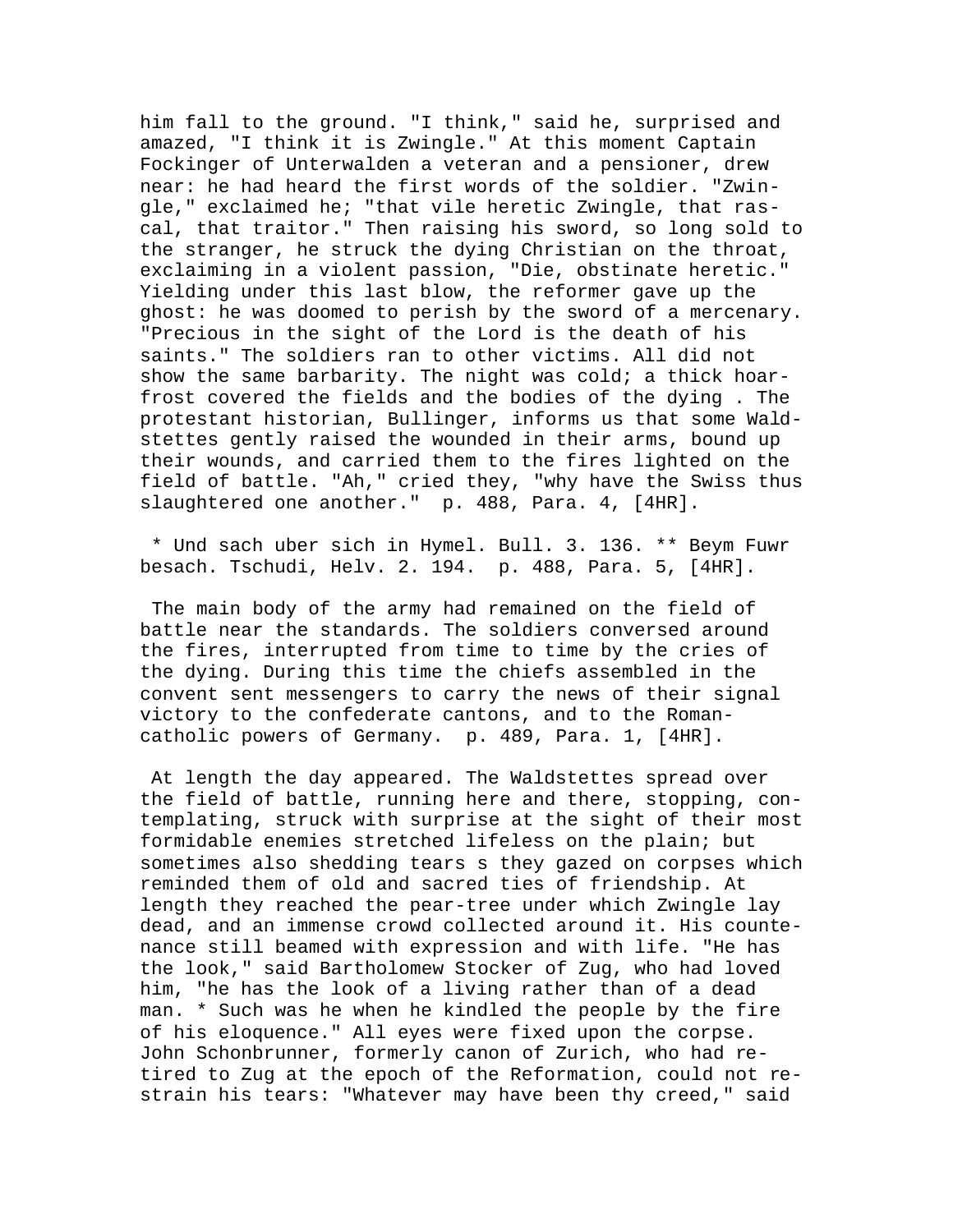he, "I know, Zwingle, that thou hast been a loyal confederate. May thy soul rest with God." p. 489, Para. 2, [4HR].

 \* Nicht einem Todten sondern einem Lebenden gleich. Zwingli fur das Volk von J.J. Hottinger. p. 489, Para. 3, [4HR].

 But the pensioners of the foreigner, on whom Zwingle had never ceased to make war, required that the body of the heretic should be dismembered, and a portion sent to each of the five cantons. "Peace be to the dead, and God alone be their judge," exclaimed the avoyer Golder and the landamman Thoss of Zug. Cries of fury answered their appeal, and compelled them to retire. Immediately the drums beat to muster; the dead body was tried, and it was decreed that it should be quartered for treason against the confederation, and then burnt for heresy. The executioner of Lucerne carried out the sentence. Flames consumed Zwingle's disjointed members; the ashes of swine were mingled with his; and a lawless multitude rushing upon his remains flung them to the four winds of heaven. \* p. 490, Para. 1, [4HR].

 \* Tschudi Helvet. 2. 195. "Cadaver Zwinglii..in quatuor partes secatur, in ignem conjicitur, in cinerem resolvitur." Myc. De Vit. Zw. p. 490, Para. 2, [4HR].

 Zwingle was dead. A great light had been extinguished in the church of God. Mighty by the word as were the other reformers, he had been more so than they in action; but this very power had been his weakness, and he had fallen under the weight of his own strength. Zwingle was not forty-eight years old when he died. If the might of God always accompanied the might of man, what would he not have done for the Reformation in Switzerland, and even in the empire. But he had wielded an arm that God had forbidden; the helmet had covered his head, and he had grasped the halberd. His more devoted friends were themselves astonished, and exclaimed: "We know not what to say,  $\dots$  . . . a bishop in arms."  $*$  The bolt had furrowed the cloud, the blow had reached the reformer, and his body was no more than a hand full of dust in the palm of a soldier. p. 490, Para. 3, [4HR].

 \* Ego nihil certe apud me possum statuere, maxime de Episcopo in armis. Zuickius Ecolampadio, Nov. 8, 1531, Zurich MS. p. 490, Para. 4, [4HR].

CHAPTER 9 --- Consternation in Zurich -- Violence of the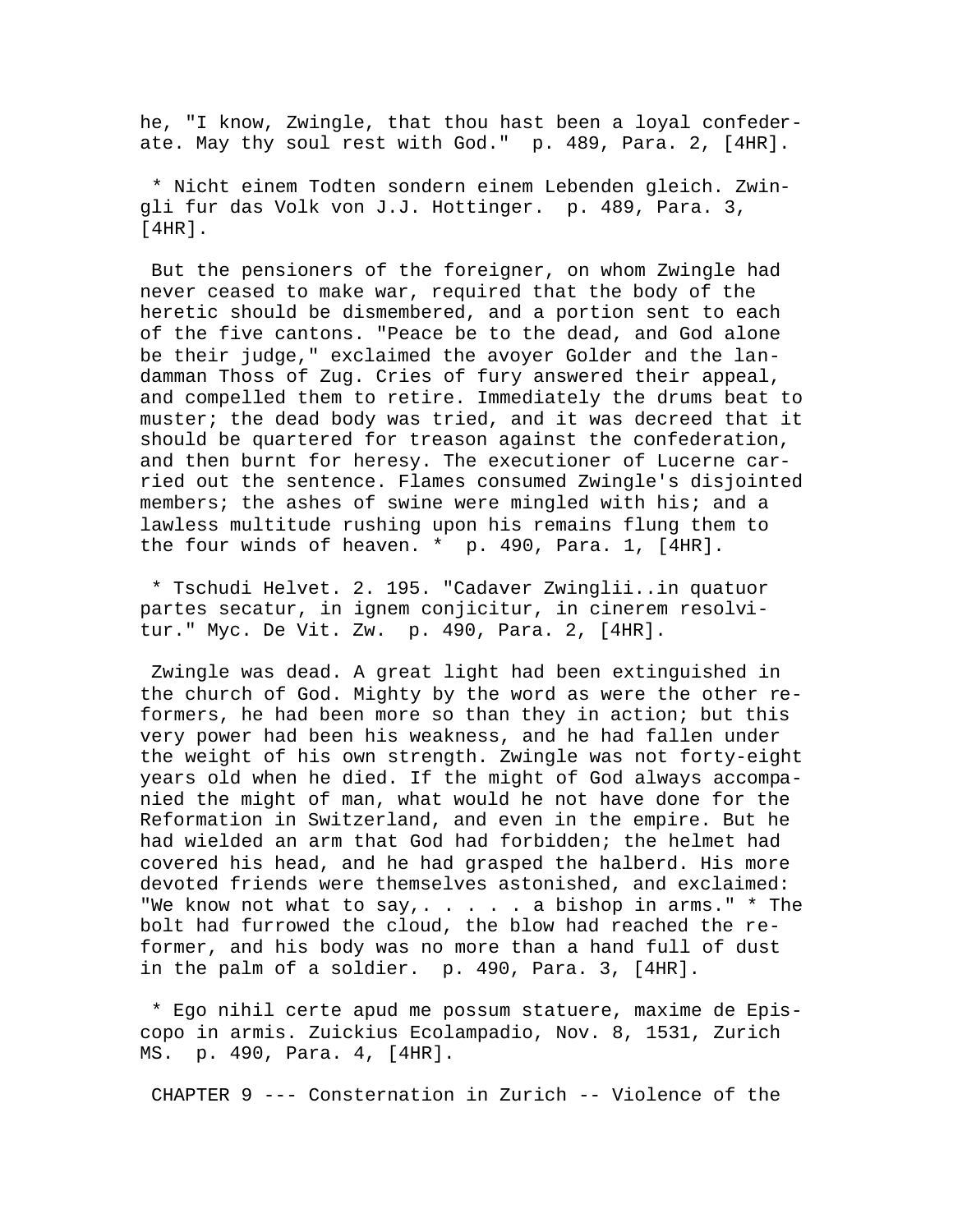populace -- Grief and distress -- Zwingle is dead! -- Funeral oration -- Army of Zurich -- Another reverse on the Goubel -- Inactivity of the Bernese -- Hopes and plan of Charles  $V - -$  End of the war  $- -$  Treaty of peace. p. 492, Para. 1, [4HR].

 Frightful darkness hung over Zurich during the night that followed the afflicting day of Cappel. It was seven in the evening when the first news of the disaster arrived. . . . . Vague but alarming reports spread at first with the rapidity of lightning. It was known that a terrible blow had been inflicted, but not of what kind; soon a few wounded men, who arrived from the field of battle, cleared up the frightful mystery. "Then," said Bullinger, whom we shall allow to speak, "there arose suddenly a loud and horrible cry of lamentation and tears, bewailing and groaning." The consternation was so much the greater because no one had expected such a disaster. "There is not enough for a breakfast," had said some haughty worldly men; "With one blow we shall be masters of the five chalets," had said another; and an older soldier added with disdainful sneer, "We shall soon have scattered these five dunghills." The Christian portion, convinced that Zurich was fighting in a good cause, had not doubted that victory would be on the side of truth. . . . . Thus their first stupefaction was succeeded by a violent outburst of rage. With blind fury the mob accused all their chiefs, and loaded with insults even those who had defended their country at the price of their blood. An immense crowd, agitated, pale, and bewildered, filled all the streets of the city. They met, they questioned, and replied; they questioned again, and the answer could not be heard, for the shouts of the people interrupted or drowned the voice of the speakers. The councillors who had remained in Zurich repaired in haste to the town-hall. The people, who had already assembled there in crowds, looked on with threatening eyes. Accusations of treason burst from every mouth, and the patricians were pointed out to the general indignation. They must have victims. "Before going to fight against the enemy on the frontiers," said the mob, "we should defend ourselves against those who are within our walls." Sorrow and fear excited the minds of all. That savage instinct of the populace, which in great calamities leads them, like a wild beast, to thirst for blood, was violently aroused. A hand from the midst of the crowd points out the council-hall, and a harsh and piercing voice exclaims: "Let us chop off the heads of some of the men who sit in these halls, and let their blood ascend to heaven,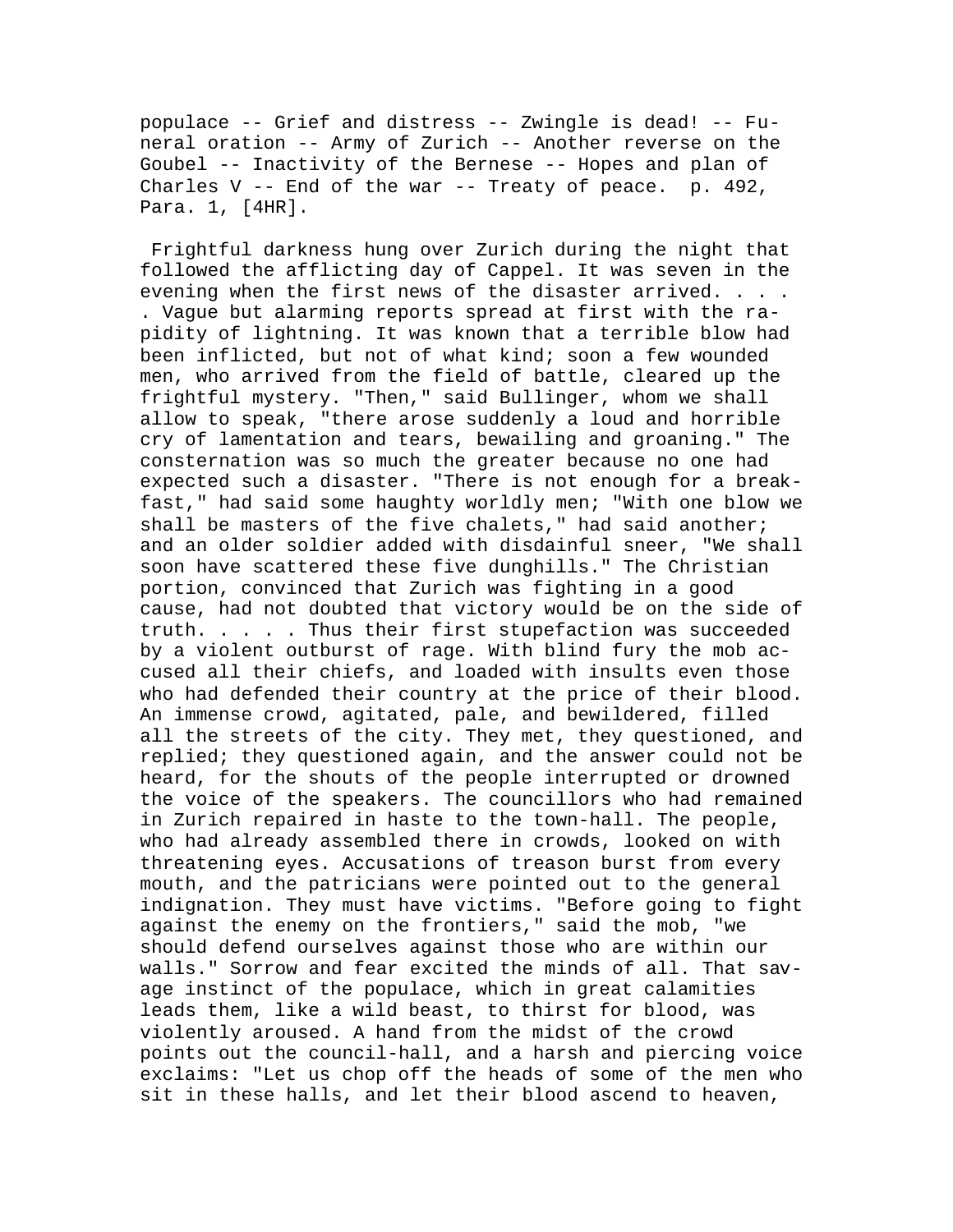to beg for mercy in behalf of those whom they have slain." p. 492, Para. 2, [4HR].

 But this fury is nothing in comparison with that which broke out against the ministers, against Zwingle, and all those Christians who were the cause, say they, of the ruin of the country. Fortunately the sword of the Waldstettes had withdrawn them from the rage of their fellow-citizens; nevertheless, there still remained some who could pay for the others. Leo Juda, whom Zwingle's death was about to raise to the head of religious affairs, had scarcely recovered from a serious illness; it was on him they rushed. They threatened, they pursued him; a few worthy citizens carried him off and hid in their houses. The rage of these madmen was not appeased: they continued shouting that atonement must be made for the slaughter at Cappel, by a still more frightful slaughter within the very walls of the city. But God placed a curb in the mouths of these infuriate beasts of prey, and subdued them. p. 493, Para. 1, [4HR].

 On a sudden, grief succeeded to rage, and sobs choked the utterance of the most furious. All those whose relatives had marched to Cappel, imagined that they were among the number of the victims. Old men, women, and children went forth in the darkness by the glimmering light of torches, with haggard eyes and hurried steps; and as soon as some wounded man arrived, they questioned him with trembling voice about those whom they were seeking. Some replied: "I saw him fall close by my side." "He was surrounded by so many enemies," said others, "that there was no chance of safety for him." \* At these words the distracted family dropped their torches, and filled the air with shrieks and groans. p. 493, Para. 2, [4HR].

 \* Dermassen umbgaben mit Fygenden, dass kein Hoff nung der rettung uberig. Bull. 3. 163. p. 493, Para. 3, [4HR].

 Anna Zwingle had heard from her house the repeated discharges of artillery. As wife and mother, she had passed in expectation many long hours of anguish, offering fervent prayers to heaven. At length the most terrible accounts, one after another, burst upon her. p. 494, Para. 1, [4HR].

 In the midst of those whose cries of despair reechoed along the road to Cappel, was Oswald Myconius, who inquired with anxiety what had become of his friend. Soon he heard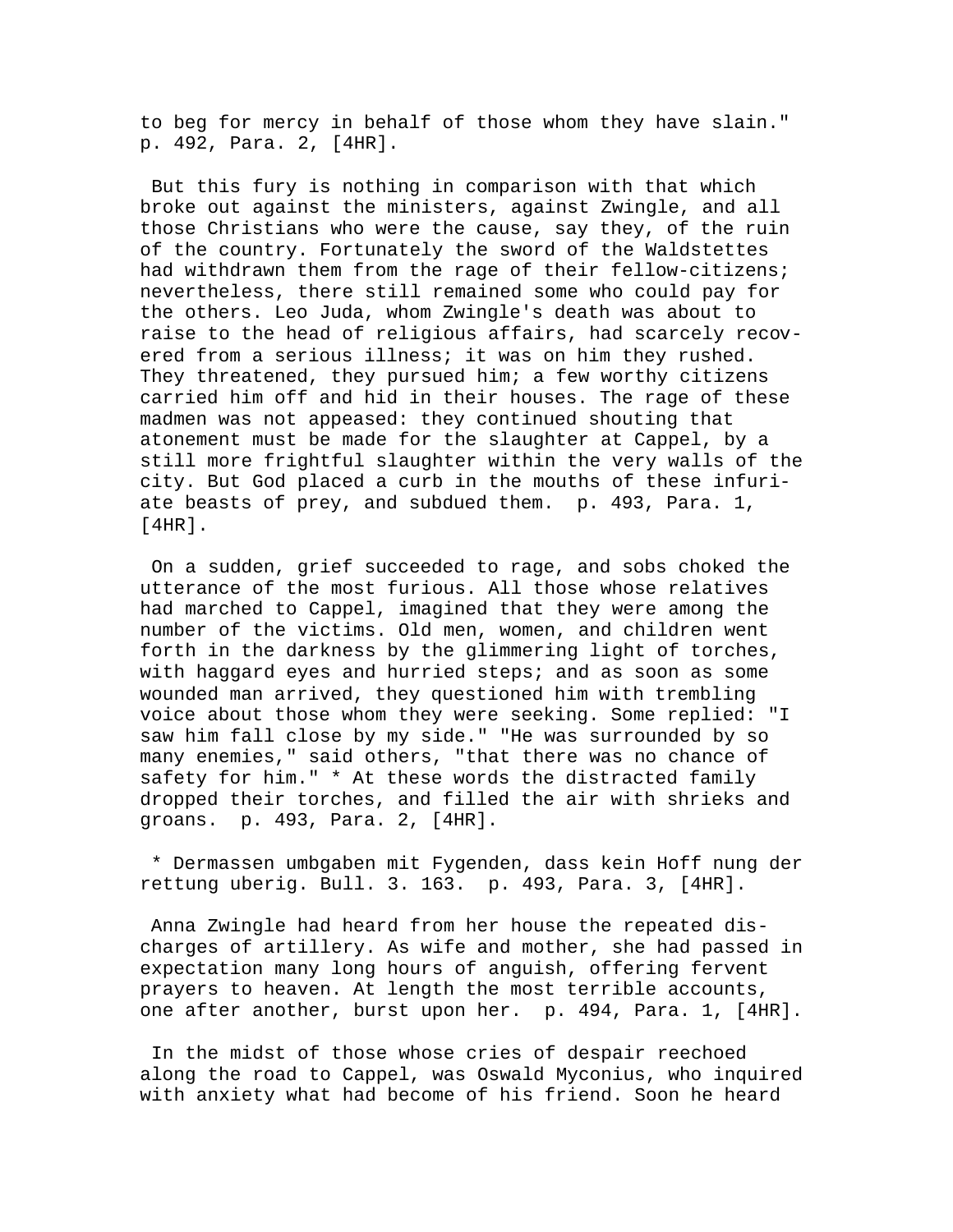one of the unfortunate wretches who had escaped from the massacre, relating to those around him that Zwingle had fallen. \* . . . . . Zwingle is no more! Zwingle is dead! The cry was repeated: it ran through Zurich with the rapidity of lightning, and at length reached the unhappy widow. Anna fell on her knees. But the loss of her husband was not enough: God had inflicted other blows. Messengers following each other at short intervals announced to her the death of her son Gerold of Knonau, of her brother the bailiff of Reinhard, of her son-in-law Antony Wirz, of John Lutschi the husband of her dear sister, as well as of all her most intimate friends. This woman remained alone, alone with her God; alone with her young children, who, as they saw her tears, wept also, and threw themselves disconsolate into their mother's arms. p. 494, Para. 2, [4HR].

 \* Ut igitur mane videram exeuntem, ita sub noctem audio nuntium, pugnatum quidem acriter, tamen infeliciter, et Zwinglium nobis periisse. Myc. Vit. Zw. p. 494, Para. 3, [4HR].

 On a sudden the alarm-bell rang. The council, distracted by the most contrary opinions, had at last resolved to summon all the citizens towards the Albis. But the sound of the tocsin reechoing through the darkness, the lamentable stories of the wounded, and the distressful groans of bereaved families, still further increased the tumult. A numerous and disorderly troop of citizens rushed along the road to Cappel. Among them was the Valaisan, Thomas Plater. Here he met with a man that had but one hand, \* there with others who supported their wounded and bleeding heads with both hands; further still was a soldier whose bowels protruded from his body. In front of these unhappy creatures peasants were walking with lighted torches, for the night was very dark. Plater wished to return; but he could not, for sentinels placed on the bridge over the Sihl allowed persons to quit Zurich, but permitted no one to re-enter. p. 494, Para. 4, [4HR].

 \* Ettlich kamen, hatten nur eine hand. Lebensbeschreibung Plateri, p. 297. p. 494, Para. 5, [4HR].

 On the morrow the news of the disgraceful treatment of Zwingle's corpse aroused all the anger of Zurich; and his friends, uplifting their tear-bedimmed eyes, exclaimed: "These men may fall upon his body; they may kindle their piles, and brand his innocent life. . . . . but he lives,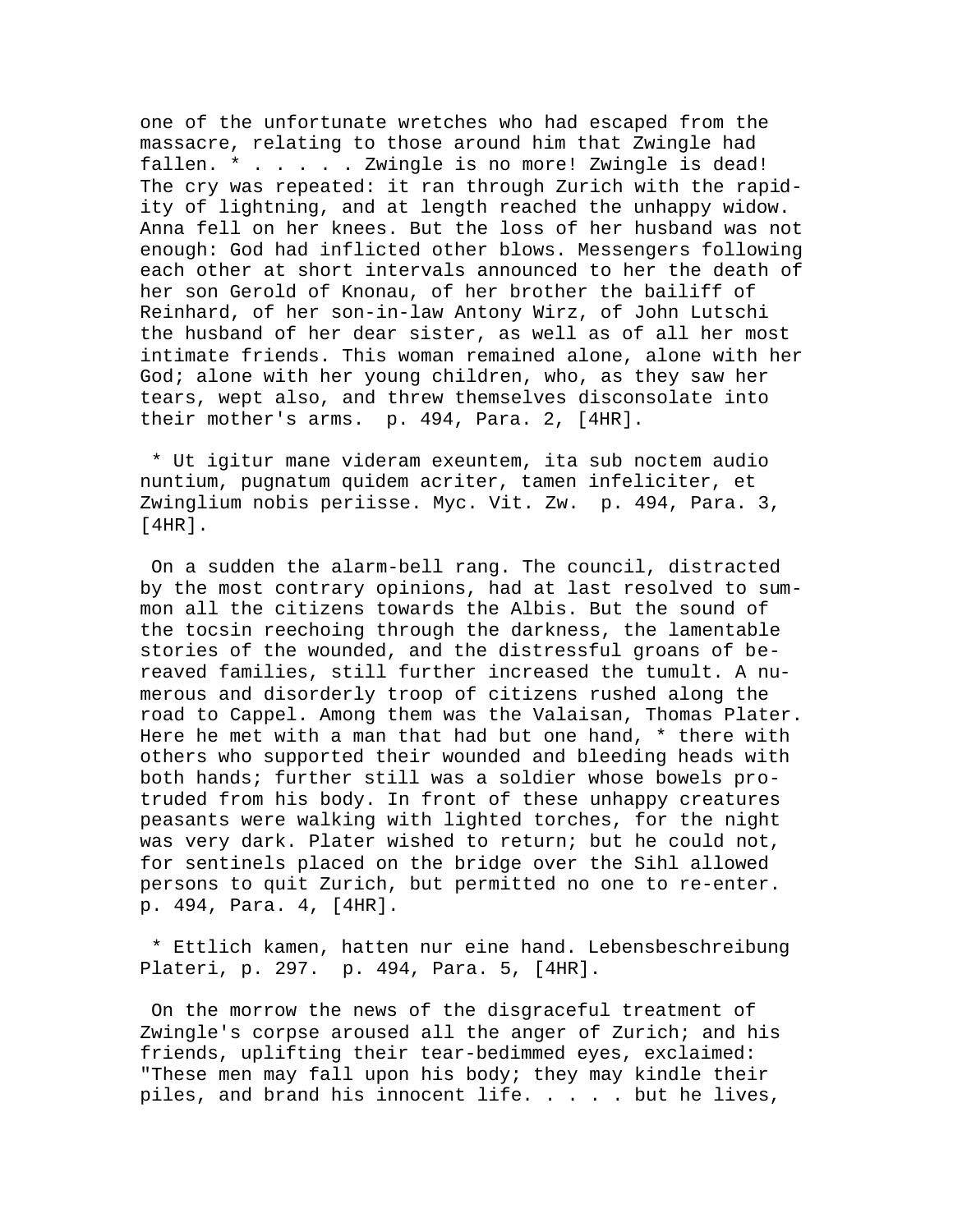this invincible hero lives in eternity, and leaves behind him an immortal monument of glory that no flames can destroy. \* God, for whose honor he has labored, even at the price of his blood, will make his memory eternal." "And I," adds Leo Juda, "I, upon whom he has heaped so many blessings, will endeavor, after so many others, to defend his renown and to extol his virtues." Thus Zurich consecrated to Zwingle a funeral oration of tears and sighs, of gratitude and cries of anguish. Never was there a funeral speech more eloquent. p. 495, Para. 1, [4HR].

 \* Vivit adhunc, et aeternum vivit fortissimus heros. Leonis Judae exhort. Ad Chr. Sect. Enchiridio Psalm. Zwinglii praemissa. p. 495, Para. 2, [4HR].

 Zurich rallied her forces. John Steiner had collected on the Albis some scattered fragments of the army for the defense of the pass: they bivouacked around their fires on the summit of the mountain, and all were in disorder. Plater, benumbed with cold, it is himself who gives us the account, had drawn off his boots to warm his feet at the watchfire. On a sudden an alarm was given, the troop was hastily drawn up, and, while Plater was getting ready, a trumpeter, who had escaped from the battle, seized his halberd. Plater took it back, and stationed himself in the ranks; before him stood the trumpeter, without hat or shoes, and armed with a long pole. Such was the army of Zurich. p. 495, Para. 3, [4HR].

 The chief captain Lavater rejoined the army at daybreak. Gradually the allies came up; 1500 Grisons, under the orders of the captain-general Frey of Zurich, 1500 Thurgovians, 600 Tockenburgers, and other auxiliaries besides, soon formed an army of 12,000 men. All, even children, ran to arms. The council gave orders that these young folks \* should be sent back to share in the domestic duties with the women. p. 496, Para. 1, [4HR].

 \* Jungen fasels, young brood. Bull. Chr. 3. 176. p. 496, Para. 2, [4HR].

 Another reverse erelong augmented the desolation of the reformed party. While the troops of Berne, Zurich, Basle, and Bienne, amounting to 24,000 men, were assembling at Bremgarten, the five cantons entrenched themselves at Baar, near Zug. But Zwingle was wanting to the reformed army, and he would have been the only man capable of inspiring them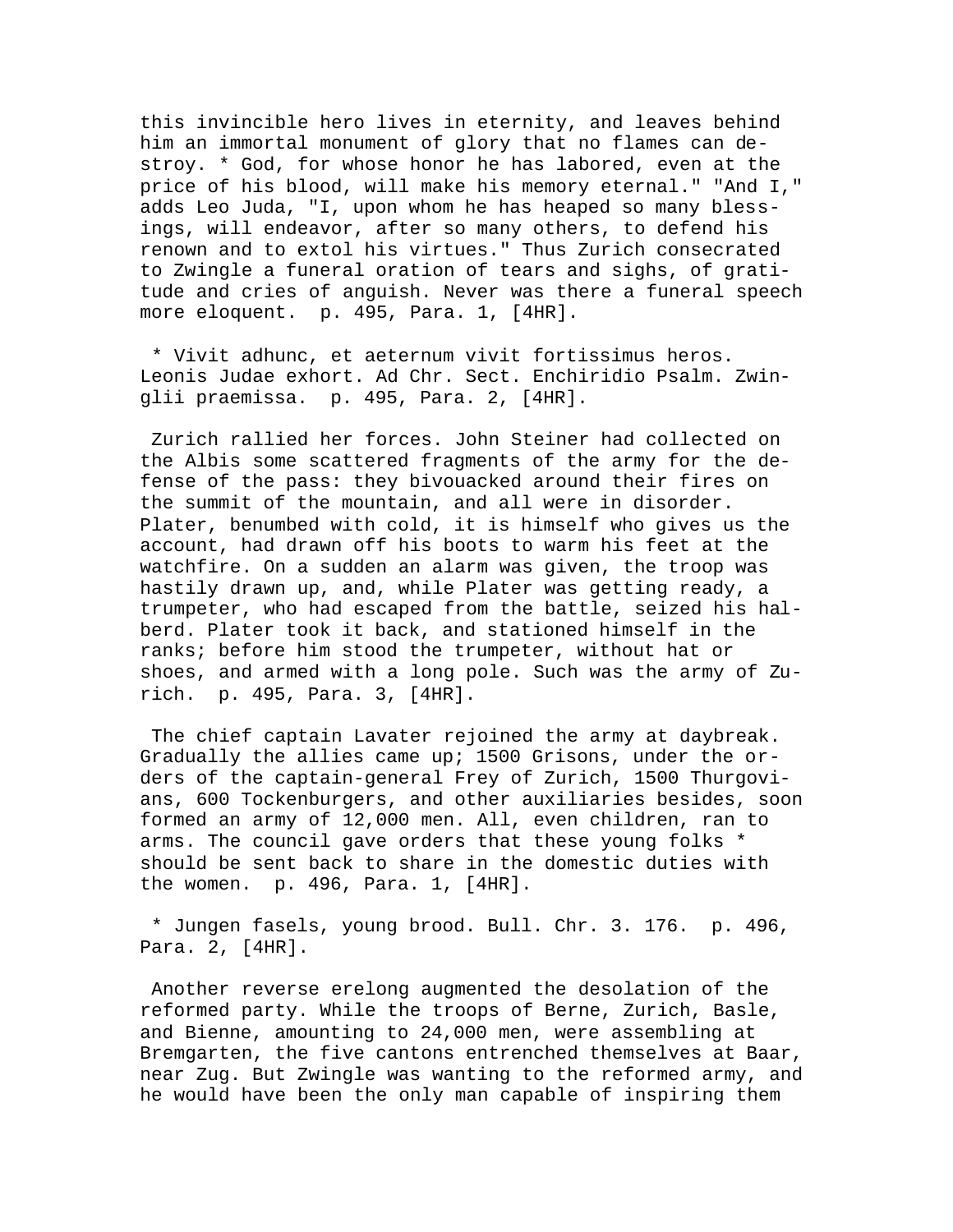with courage. A gust of wind having thrown down a few firtrees in the forests where the Zurichers were encamped, and caused the death of some of their soldiers, they failed not to see in this the signal of fresh reverses. p. 496, Para. 3, [4HR].

 Nevertheless, Frey called loudly for battle; but the Bernese commandant Diesbach refused. Upon this the Zurich captain set off in the night of the 23d of October at the head of 4000 men of Zurich, Schaffhausen, Basle, and St. Gall; and, while the Bernese were sleeping quietly, he turned the Waldstettes, drove their outposts beyond the Sihl, and took his station on the heights that overlook the Goubel. His imprudent soldiers, believing victory to be certain, proudly waved their banners, and then sunk into a heavy sleep. The Waldstettes had observed all. On the 24th of October, at two in the morning, by a bright moonlight, they quitted their camp in profound silence, leaving their fires burning, and wearing white shirts over their dresses that they might recognize one another in the obscurity. Their watchword was "Mary, the mother of God." They glided stealthily into a pine forest, near which the reformed troops were encamped. The man stationed at the advanced guard of the Zurichers having perceived the enemy, ran up to the fires to arouse their friends, but they had scarcely reached the third fire before the Waldstettes appeared, uttering a frightful shout. \* "Har, Har, Har, Har! Where are these impious heretics? Har, Har, Har, Har!" The army of the cities at first made a vigorous resistance, and many of the white shirts fell covered with blood; but this did not continue long. The bravest, with the valiant Frey at their head, having bitten the dust, the rout became general, and 800 men were left on the field of battle. p. 496, Para. 4, [4HR].

 \* Mit einem grossen grussamen geschrey. Bull. 3. 201. p. 496, Para. 5, [4HR].

 In the midst of these afflictions the Bernese remained stubborn and motionless. Francis Kolb, who, notwithstanding his advanced age, had accompanied the Bernese contingent as chaplain, reproached in a sermon the negligence and cowardice of his party. "Your ancestors," said he, "would have swum across the Rhine, and you, this little stream stops you. They went to battle for a word, and you, even the gospel cannot move. For us it only remains to commit our cause to God." Many voices were raised against the imprudent old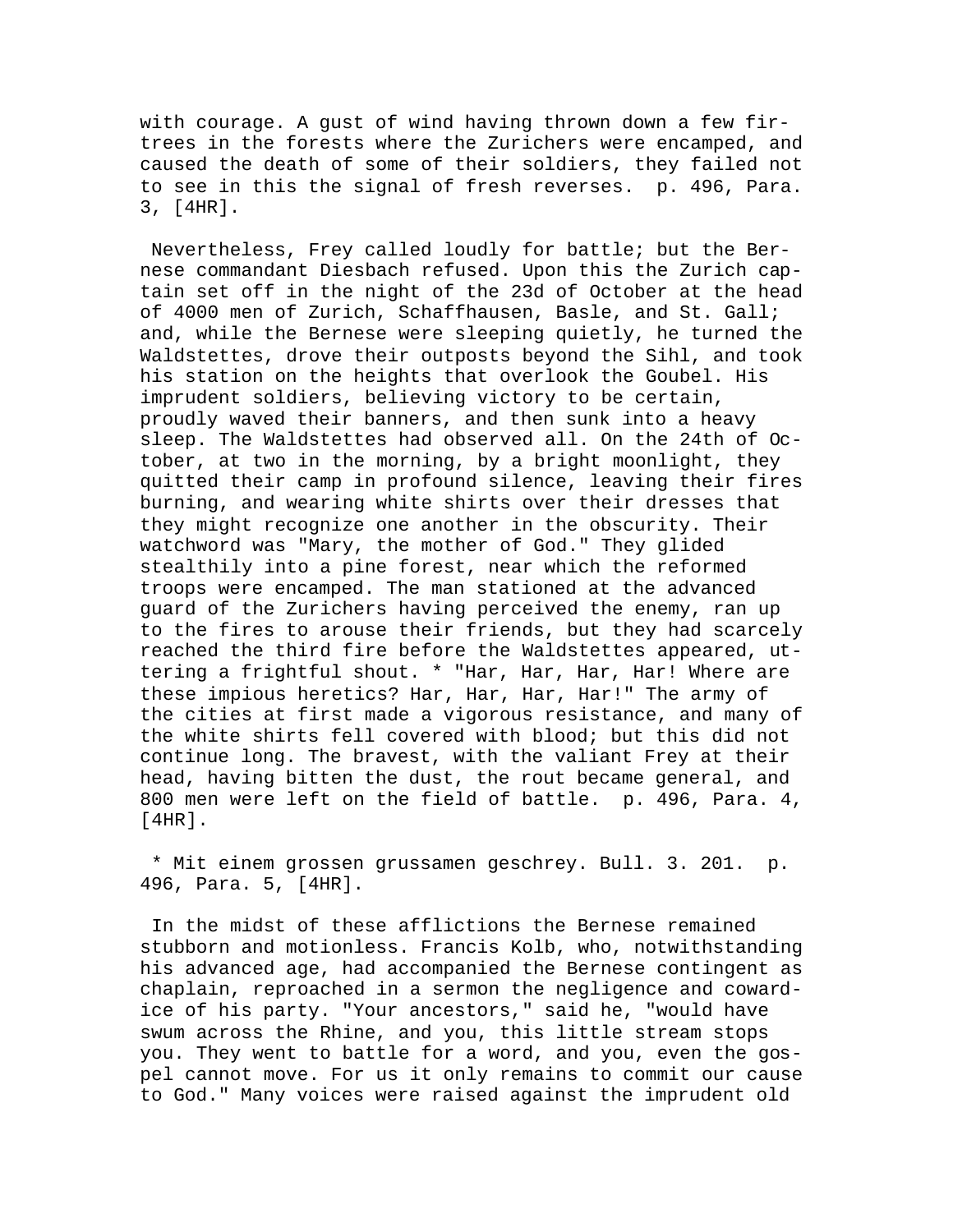man, but others took up his defense; and the captain, James May, being as indignant as the aged chaplain at the delays of his fellow-citizens, drew his sword, and thrusting it into the folds of the Bernese banner, pricked the bear that was represented on it, and cried out in the presence of the whole army, "You knave, will you not show your claws?" \* But the bear remained motionless. p. 497, Para. 1, [4HR].

 \* Betz, Betz, willt dan nicht kretzen! Ibid. 215. p. 497, Para. 2, [4HR].

 The whole of the Reformation was compromised. Scarcely had Ferdinand received intelligence of the death of the archheretic Zwingle, and of the defeat at Cappel, then with an exclamation of joy, he forwarded these good news to his brother the Emperor Charles the Fifth, saying, "this is the first of the victories destined to restore the faith." After the defeat at the Goubel, he wrote again, saying that if the emperor were not so near at hand, he would not hesitate, however weak he might be, to rush forward in person, sword in hand, to terminate so righteous an enterprise. "Remember," said he, "that you are the first prince in Christendom, and that you will never have a better opportunity of covering yourself with glory. Assist the cantons with your troops; the German sects will perish, when they are no longer supported by heretical Switzerland." \* "The more I reflect," replied Charles, "the more I am pleased with your advice. The imperial dignity with which I am invested, the protection that I owe to Christendom and to public order, in a word, the safety of the house of Austria, everything appeals to me." p. 497, Para. 3, [4HR].

 \* Que se perdo deslar I camino para remediar las quiebras de nuestra fe y ser Va. Md. Senor de Allemana. Ferdinand to Charles V. Nov. 11, 1531. p. 497, Para. 4, [4HR].

 Already about two thousand Italian soldiers, sent by the pope and commanded by the Genoese De l'isola, had unfolded their seven standards, and united near Zug with the army of the five cantons. Auxiliary troops, diplomatic negotiations, and even missionaries to convert the heretics, were not spared. The bishop of Veroli arrived in Switzerland in order to bring back the Lutherans to the Roman faith by means of his friends and of his money. \* The Roman politicians hailed the victory at Cappel as the signal of the restoration of the papal authority, not only in Switzerland, but throughout the whole of Christendom. \*\* At last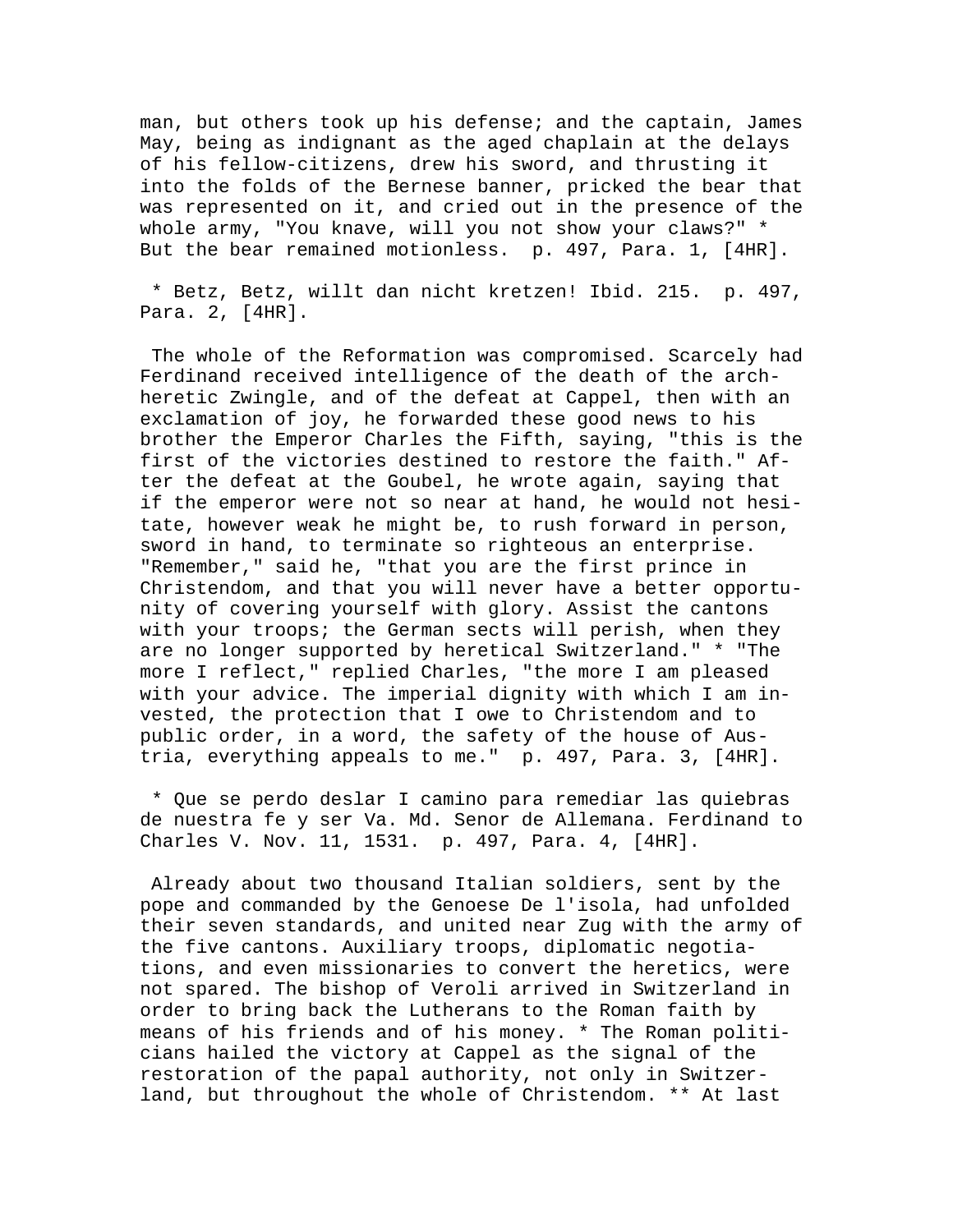this presumptuous Reformation was about to be repressed. Instead of the great deliverance of which Zwingle had dreamed, the imperial eagle let loose by the Papacy was about to pounce on all Europe, and strangle it in its talons. The cause of liberty had perished on the Albis. p. 498, Para. 1, [4HR].

 \* Con proposita di rimover Lutheriani dalla loro mala opinione, con mezzo di alcuni suoi amici e con denari. Report of Basadonna, Archbishop of Venice. \*\* Ranke, Deutshe Geschichte, 3. 867. p. 498, Para. 2, [4HR].

 But the hopes of the Papists were vain: the cause of the gospel, although humbled at this moment, was destined finally to gain a glorious victory. A cloud may hide the sun for a time; but the cloud passes and the sun reappears. Jesus Christ is always the same, and the gates of hell may triumph on the battle-field, but cannot prevail against his church. p. 498, Para. 3, [4HR].

 Nevertheless everything seemed advancing towards a grand catastrophe. The Tockenburgers made peace and retired. The Thurgovians followed them; and next the people of Gaster. The evangelical army was thus gradually disbanded. The severity of the season was joined to these dissensions. Continual storms of wind and rain drove the soldiers to their homes. p. 499, Para. 1, [4HR].

 Upon this the five cantons with the undisciplined bands of the Italian general Isola threw themselves on the left bank of the Lake of Zurich. The alarm-bell was rung on every side; the peasants retired in crowds into the city, with their weeping wives, their frightened children, and their cattle that filled the air with sullen lowings. A report too was circulated that the enemy intended laying siege to Zurich. The country-people in alarm declared that if the city refused to make terms, they would treat on their own account. p. 499, Para. 2, [4HR].

The peace party prevailed in the council; deputies were elected to negotiate. "Above all things, preserve the gospel, and then our honor, as far as may be possible." Such were their instructions. On the 16th of November, the deputies from Zurich arrived in a meadow situated near the frontier, on the banks of the Sihl, in which the representatives of the five cantons awaited them. They proceeded to the deliberations. "In the name of the most honorable,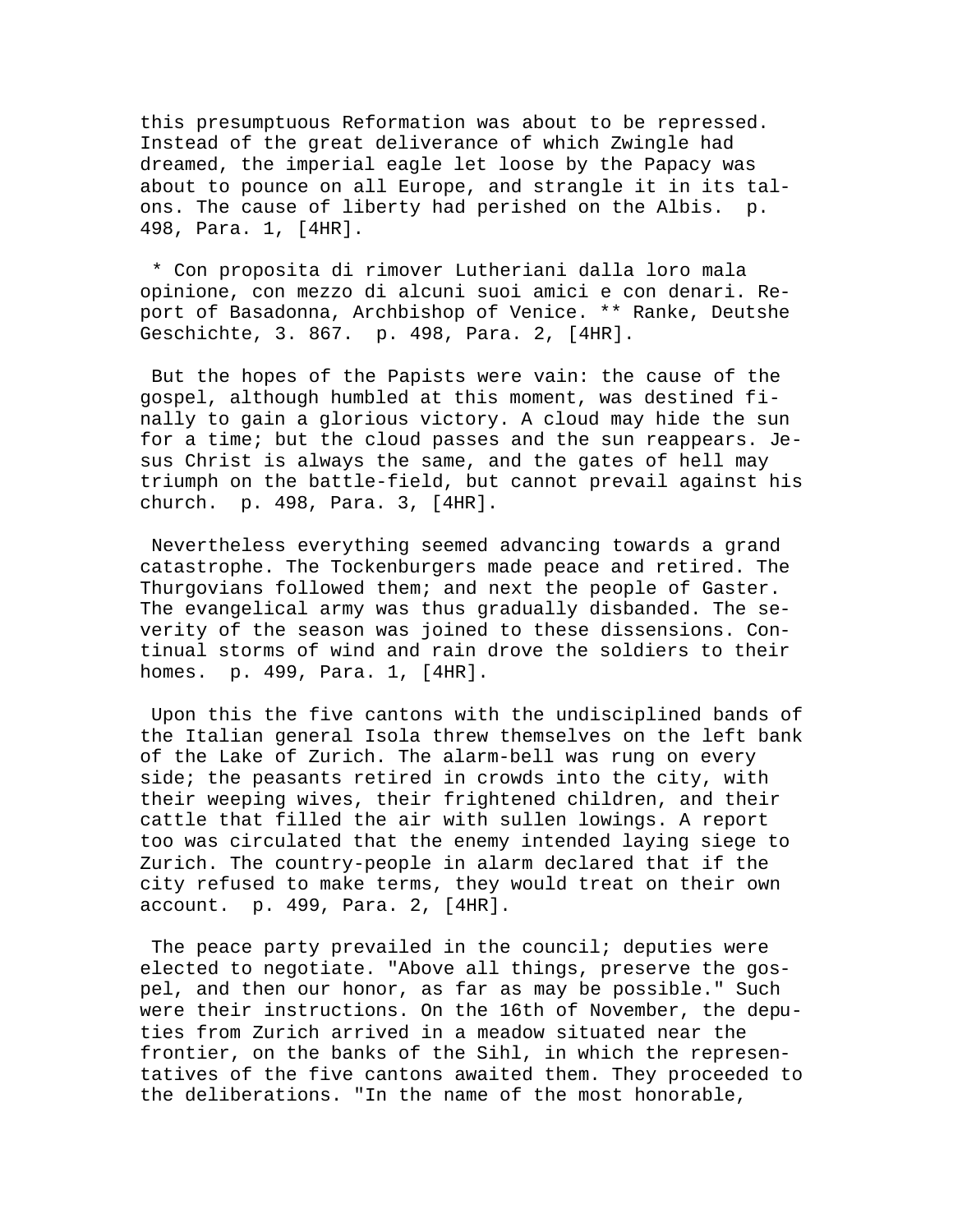holy, and divine Trinity," began the treaty, "Firstly, we the people of Zurich bind ourselves and agree to leave our trusty and well-beloved confederates of the five cantons, their well-beloved co-burghers of the Valais, and all their adherents lay and ecclesiastic, in their true and indubitable Christian faith, \* renouncing all evil intention, wiles, and stratagems. And, on our side, we of the five cantons, agree to leave our confederates of Zurich and their allies in possession of their faith." \*\* At the same time, Rapperschwyl, Gaster, Wesen, Bremgarten, Mellingen, and the common bailiwicks, were abandoned to the five cantons. p. 499, Para. 3, [4HR].

 \* By ihren wahren ungezwyffiten christenlichen glauben. Tschudi, p. 247. \*\* By ihren Glauben. Ibid. p. 499, Para. 4, [4HR].

 Zurich had preserved its faith; and that was all. The treaty having been read and approved of, the plenipotentiaries got off their horses, fell upon their knees and called upon the name of God. \* Then the new captain-general of the Zurichers, Escher, a hasty and eloquent old man, rising up, said as he turned towards the Waldstettes: "God be praised that I can again call you my well-beloved confederates," and approaching them, he shook hands successively with Golder, Hug, Troguer, Rychmuth, Marquart, Zellger, and Thoss, the terrible victors at Cappel. All eyes were filled with tears. \*\* Each took with trembling hand the bottle suspended at his side, and offered a draught to one of the chiefs of the opposite party. Shortly after a similar treaty was concluded with Berne. p. 500, Para. 1, [4HR].

 \* Knuwet mencklich wider und battet. Bull. 3. 253. \*\* Und luffend ihnen allen die Augen uber. Tschudi, p. 245. p. 500, Para. 2, [4HR].

 CHAPTER 10 --- Restoration of popery at Bremgarten and Rapperschwyl -- Priests and monks everywhere -- Sorrow of OECOLAMPADIUS -- A tranquil scene -- Peaceful death of OECOLAMPADIUS -- Henry Bullinger at Zurich -- Contrition and exultation -- The great lesson -- Conclusion. p. 501, Para. 1, [4HR].

 The restoration of Popery immediately commenced in Switzerland, and Rome showed herself everywhere proud, exacting, and ambitious. p. 501, Para. 2, [4HR].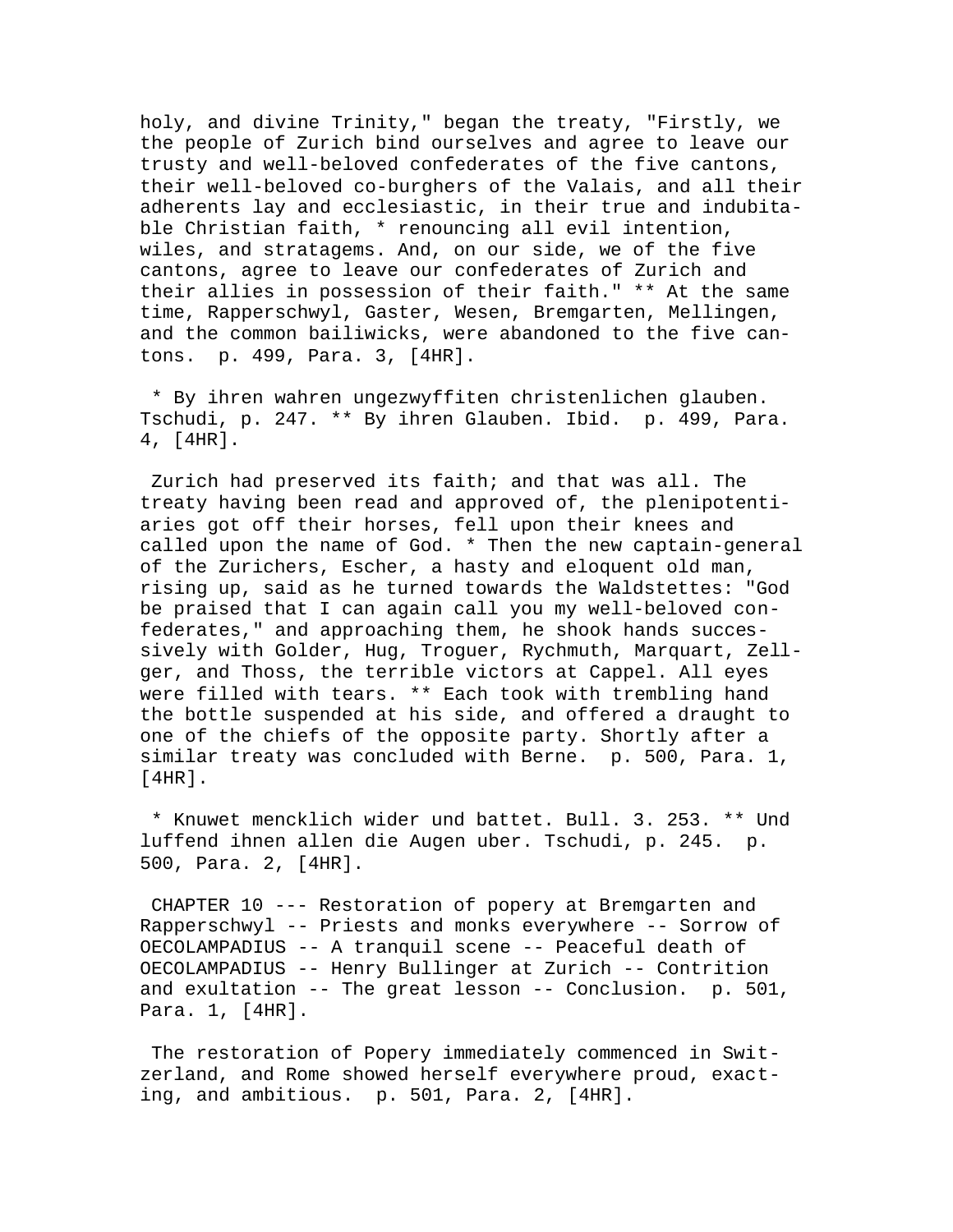After the battle of Cappel, the Romish minority at Glaris had resumed the upperhand. It marched with Schwytz against Wesen and the district of the Gaster. On the eve of the invasion, at midnight, twelve deputies came and threw themselves at the feet of the Schwytzer chiefs, who were satisfied with confiscating the national banners of these two districts, with suppressing their tribunals, annulling their ancient liberties, and condemning some to banishment, and others to pay a heavy fine. Next the mass, the altars, and images were everywhere reestablished, and exist until the present day. \* Such was the pardon of Schwytz. p. 501, Para. 3, [4HR].

 \* Es wurdent mass, altar und gotzen vieder uff gericht. Bull. 3. 277. p. 501, Para. 4, [4HR].

 It was especially on Bremgarten, Mellingen, and the free bailiwicks that the cantons proposed to inflict a terrible vengeance. Berne having recalled its army, Mutschli, the avoyer of Bremgarten, followed Diesbach as far as Arau. In vain did the former remind the Bernese that it was only according to the orders of Berne and Zurich that Bremgarten had blockaded the five cantons. "Bend to circumstances," replied the general. On this the wretched Mutschli, turning away from the pitiless Bernese, exclaimed, "The prophet Jeremiah has well said, Cursed be he that trusteth in man." The Swiss and Italian bands entered furiously into these flourishing districts brandishing their weapons, inflicting heavy fines on all the inhabitants, compelling the gospel ministers to flee, and restoring everywhere at the point of the sword, mass, idols, and altars. p. 501, Para. 5, [4HR].

 On the other side of the lake the misfortune was still greater. On the 18th of November, while the reformed of Rapperschwyl were sleeping peacefully in reliance on the treaties, an army from Schwytz silently passed the wooden bridge nearly 2000 feet long which crosses the lake, and was admitted into the city by the Romish party. On a sudden the reformed awoke at the loud pealing of the bells, and the tumultuous voices of the Catholics: the greater part quitted the city. One of them, however, by name Michael Wohlgemuth, barricaded his house, placed arquebuses at every window, and repelled the attack. The exasperated enemy brought up some heavy pieces of artillery, besieged this extemporaneous citadel in regular form, and Wohlgemuth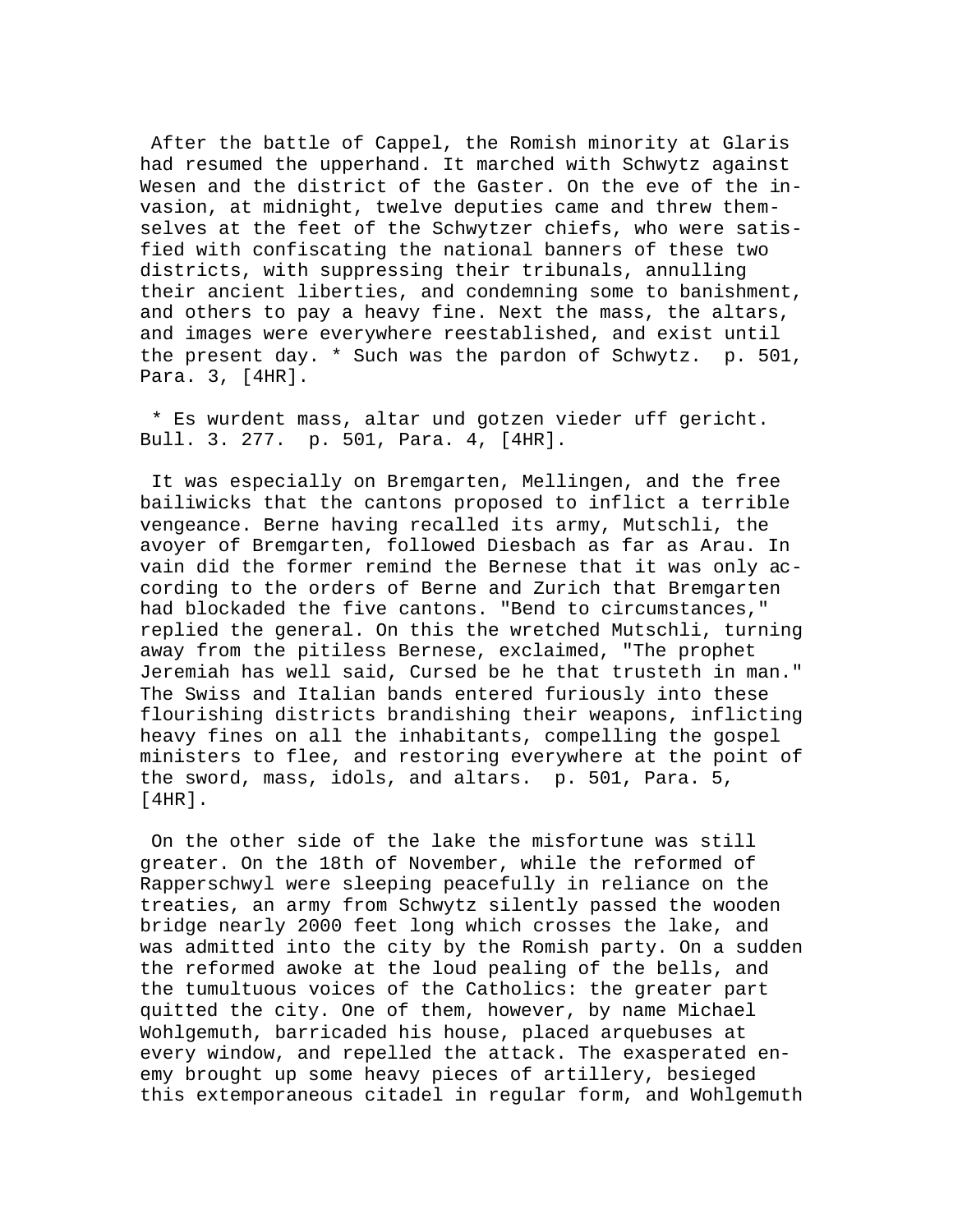was soon taken and put to death in the midst of horrible tortures. p. 502, Para. 1, [4HR].

 Nowhere had the struggle been more violent than at Soleure; the two parties were drawn up in battle-array on each side of the Aar, and the Romanists had already discharged one ball against the opposite bank, another was about to follow, when the avoyer Wenge, throwing himself on the mouth of the cannon, cried out earnestly: "Fellowcitizens, let there be no bloodshed, or else let me be your first victim." The astonished multitude dropped their arms; but seventy evangelical families were obliged to emigrate, and Soleure returned under the papal yoke. p. 502, Para. 2, [4HR].

 The deserted cells of St. Gall, Muri, Einsidlen, Wettingen, Rheinau, St. Catherine, Hermetschwyll and Guadenthall witnessed the triumphant return of Benedictines, Franciscans, Dominicans, and all the Romish militia; priests and monks, intoxicated with their victory, overran country and town, and prepared for new conquests. p. 502, Para. 3, [4HR].

 The wind of adversity was blowing with fury: the evangelical churches fell one after another, like the pines in the forest whose fall before the battle of the Goubel had raised such gloomy presentiments. The five cantons, full of gratitude to the Virgin, made a solemn pilgrimage to her temple at Einsidlen. The chaplains celebrated anew their mysteries in this desolated sanctuary; the abbot, who had no monks, sent a number of youths into Swabia to be trained up in the rules of the order, and this famous chapel, which Zwingle's voice had converted into a sanctuary for the word, became for Switzerland, what it has remained until this day, the center of the power and of the intrigues of the Papacy. p. 502, Para. 4, [4HR].

 But this was not enough. At the very time that these flourishing churches were falling to the ground, the reform witnessed the extinction of its brightest lights. A blow from a stone had slain the energetic Zwingle on the field of battle, and the rebound reached the pacific OECOLAMPADIUS at Basle, in the midst of a life that was wholly evangelical. The death of his friend, the severe judgments with which they pursued his memory, the terror that had suddenly taken the place of the hopes he had entertained of the future -- all these sorrows rent the heart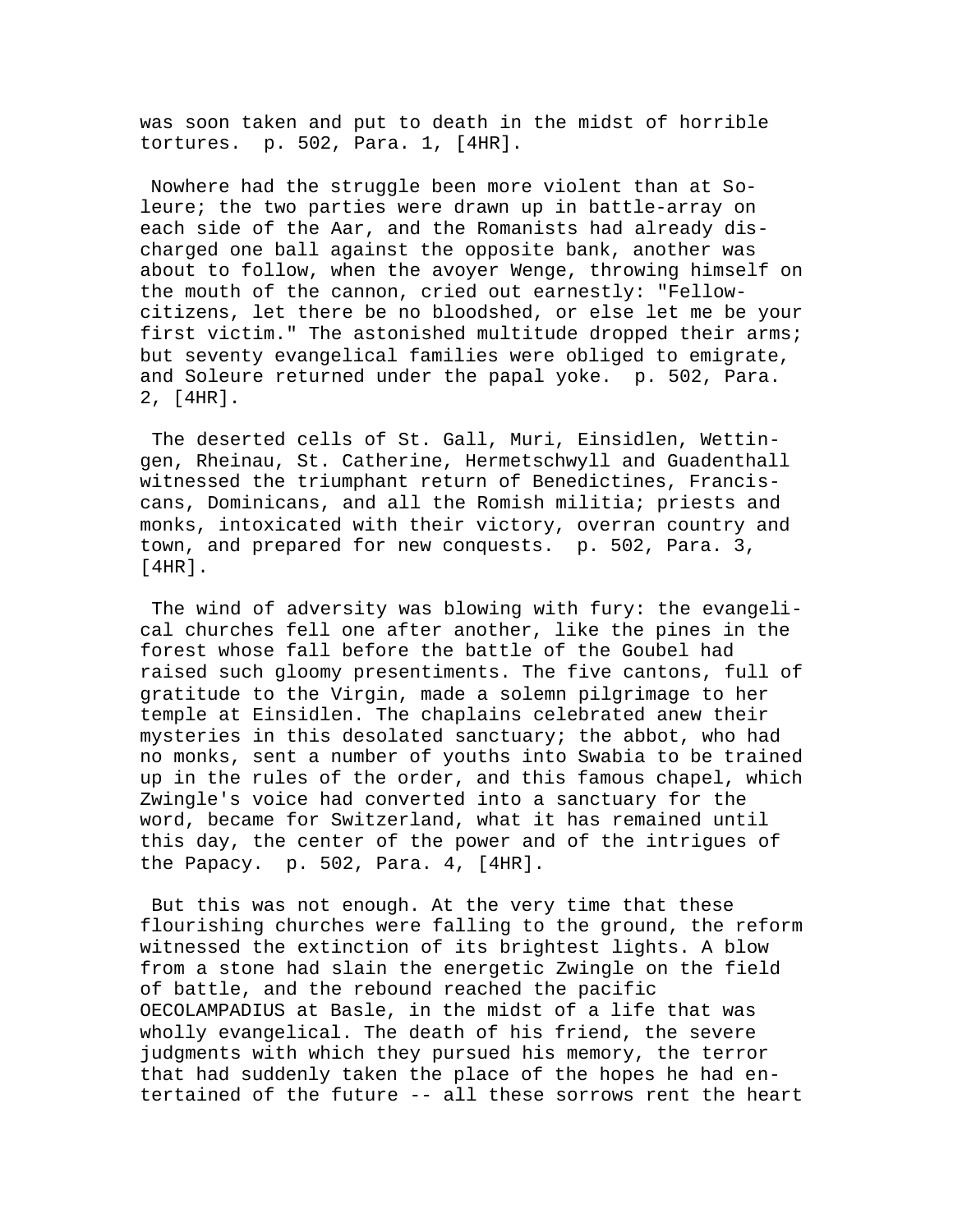of OECOLAMPADIUS, and soon his head and his life inclined sadly to the tomb. "Alas," cried he, "that Zwingle, whom I have so long regarded as my right arm, has fallen under the blows of cruel enemies." \* He recovered, however, sufficient energy to defend the memory of his brother. "It was not," said he, "on the heads of the most guilty that the wrath of Pilate and the tower of Siloam fell. The judgment began in the house of God; our presumption has been punished; let our trust be placed now on the Lord alone, and this will be an inestimable gain." OECOLAMPADIUS declined the call of Zurich to take the place of Zwingle. "My post is here," said he, as he looked upon Basle, p. 503, Para. 1, [4HR].

 \* Zwinglium nostrum, quem pro manu altera nunc multo tempore habui. Zurich MS. p. 503, Para. 2, [4HR].

 He was not destined to hold it long. Illness fell upon him in addition to so many afflictions; the plague was in the city; a violent inflammation attacked him, \* and erelong a tranquil scene succeeded the tumult of Cappel. A peaceful death calmed the agitated hearts of the faithful, and replaced by sweet and heavenly emotions the terror and distress with which a horrible disaster had filled them. p. 503, Para. 3, [4HR].

 \* After carbunculus quovis carbunculo in domo Dei splendidiorem perdidit. J.J. Hottinger, 3. 634. p. 503, Para. 4, [4HR].

 On hearing of the danger of OECOLAMPADIUS, all the city was plunged into mourning; a crowd of men of every age and of every rank rushed to his house. "Rejoice," said the reformer with a meek look, "I am going to a place of everlasting joy." He then commemorated the death of our Lord with his wife, his relations, and domestics, who shed floods of tears. "This supper," said the dying man, "is a sign of my real faith in Jesus Christ my Redeemer." p. 504, Para. 1, [4HR].

 On the morrow he sent for his colleagues: "My brethren," said he, "the Lord is there; he calls me away. Oh, my brethren, what a black cloud is appearing on the horizon, what a tempest is approaching. Be steadfast: the Lord will preserve his own." He then held out his hand, and all these faithful ministers clasped it with veneration. p. 504, Para. 2, [4HR].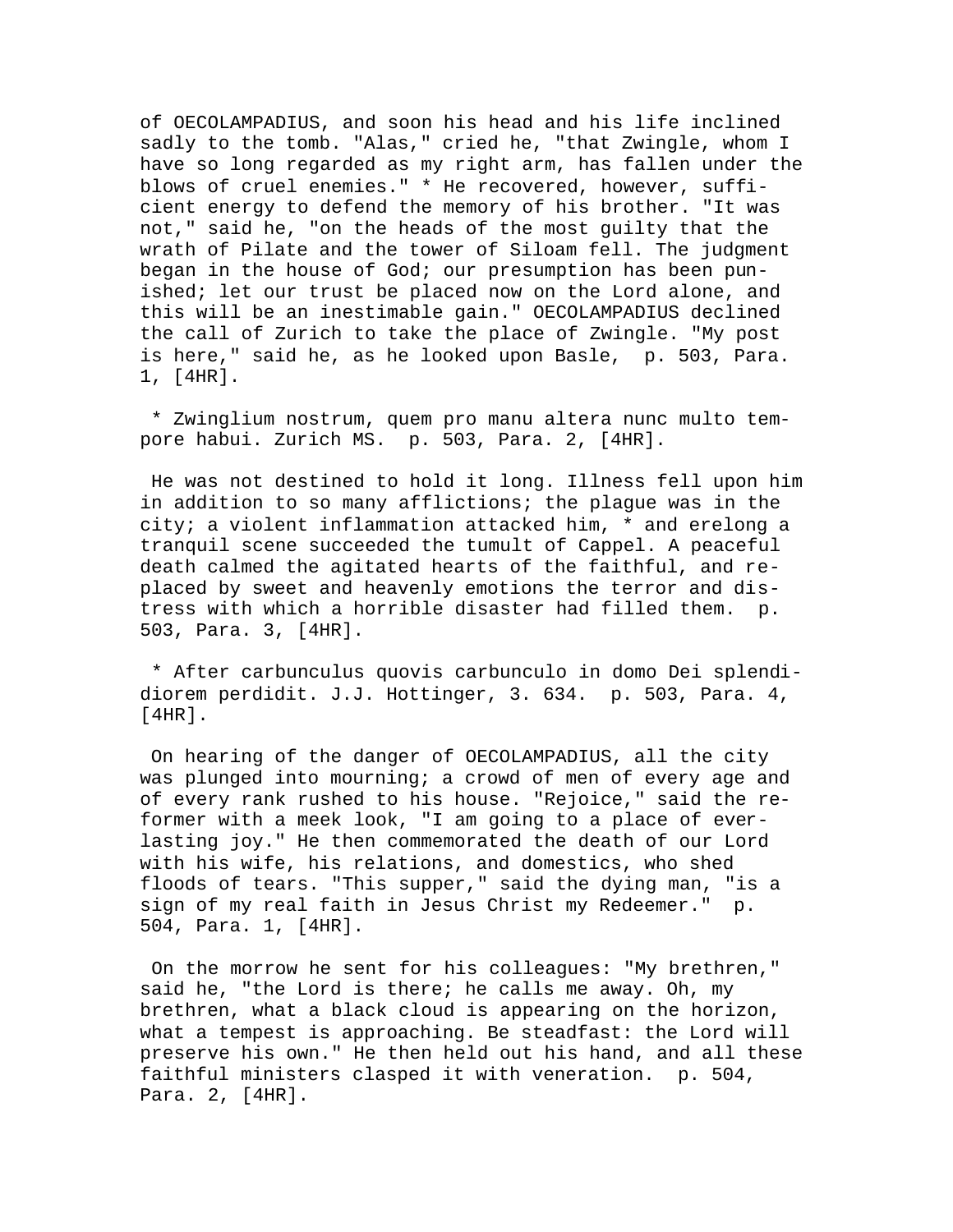On the 23d of November, he called his children around him, the eldest of whom was barely three years old. "Eusebius, Irene, Alethea," said he to them, as he took their little hands, "love God who is your Father." Their mother having promised for them, the children retired with the blessing of the dying servant of the Lord. The night that followed this scene was his last. All the pastors were around his bed: "What is the news?" asked OECOLAMPADIUS of a friend who came in. "Nothing," was the reply. "Well," said the faithful disciple of Jesus, "I will tell you something new." His friends awaited in astonishment. "In a short time I shall be with the Lord Jesus." One of his friends now asking him if he was incommoded by the light, he replied, putting his hand on his heart: "There is light enough here." The day began to break; he repeated in a feeble voice the 51st Psalm: Have mercy upon me, O Lord, according to thy loving kindness. Then remaining silent, as if he wished to recover strength, he said, "Lord Jesus, help me." The ten pastors fell on their knees around his bed with uplifted hands; at this moment the sun rose, and darted his earliest rays on a scene of sorrow so great and so afflicting with which the church of God was again stricken. \* p. 504, Para. 3, [4HR].

 \* De Joannis Ecolampadis obitu, per Simonem Gryneum. Epp. OECOL. Et Zwinglii, libri 4. p. 504, Para. 4, [4HR].

 The death of this servant of the Lord was like his life, full of light and peace. OECOLAMPADIUS was in an especial degree the Christian spiritualist and biblical divine. The importance he attached to the study of the books of the Old Testament imprinted one of its most essential characters on the reformed theology. \* Considered as a man of action, his moderation and meekness placed him in the second rank. Had he been able to exert more of this peaceful spirit over Zwingle, great misfortunes might perhaps have been avoided. But like all men of meek disposition, his peaceful character yielded too much to the energetic will of the minister of Zurich; and he thus renounced, in part at least, the legitimate influence that he might have exercised over the reformer of Switzerland and of the church. p. 505, Para. 1, [4HR].

 \* See his Commentaries on Isaiah (1525), 1st chapter; on Ezekiel (1527); Haggai, Zachariah, Malachi (1527); Daniel (1530). and the commentaries published after his death with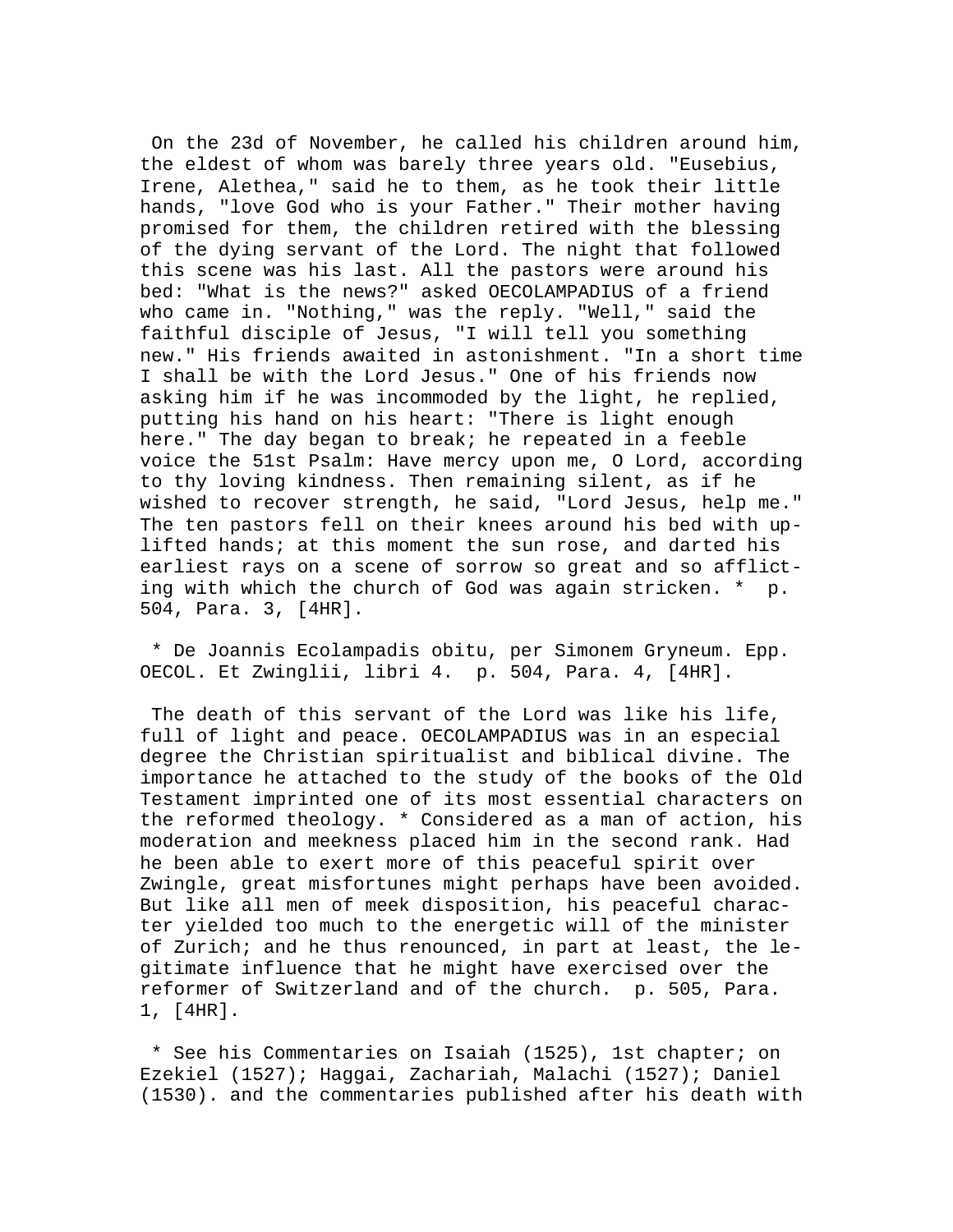interpretations on Jeremiah, Ezekiel, Hosea, Joel, Amos, Obadiah, Jonah, and the 1st and 2 chapters of Micah. p. 505, Para. 2, [4HR].

 Zwingle and OECOLAMPADIUS had fallen. There was a great void and great sorrow in the church of Christ. Dissensions vanished before these two graves, and nothing could be seen but tears. Luther himself was moved. On receiving the news of these two deaths, he called to mind the days he had passed with Zwingle and OECOLAMPADIUS at Marburg; and the blow inflicted on him by their sudden decease was such, that many years after he said to Bullinger: "Their death filled me with such intense sorrow, that I was near dying myself." \* p. 505, Para. 3, [4HR].

 \* De cujus morte dolorem concepi..ita ut eorum casus me pene exanimaverit. L. Epp. 5. 112. p. 505, Para. 4, [4HR].

 The youthful Henry Bullinger, threatened with the scaffold, had been compelled to flee from Bremgarten, his native town, with his aged father, his colleagues, and sixty of the principal inhabitants, who abandoned their houses to be pillaged by the Waldstettes. \* Three days after this, he was preaching in the cathedral of Zurich: "No, Zwingle is not dead," exclaimed Myconius; "or, like the phoenix, he has risen again from his ashes." Bullinger was unanimously chosen to succeed the great reformer. He adopted Zwingle's orphan children, Wilhelm, Regula, and Ulrich, and endeavored to supply the place of their father. This young man, scarcely twenty-eight years of age, and who presided forty years with wisdom and blessing over this church, was everywhere greeted as the apostle of Switzerland. \*\* p. 505, Para. 5, [4HR].

 \* Ne a quinque pagis aut obtruncarer aut comburerer. Bull. Ad Myc. Nov. 1531. \*\* Haller ad Bulling. 1536. p. 505, Para. 6, [4HR].

 Yet as the sea roars long after the violent tempest has subsided, so the people of Zurich were still in commotion. Many were agitated from on high. They came to themselves; they acknowledged their error; the weapons of their warfare had been carnal; they were now of a contrite and humble spirit; they arose and went to their Father and confessed their sin. In those days there was great mourning in Zurich. Some, however, stood up with pride, protested by the mouth of their ministers against the work of the diploma-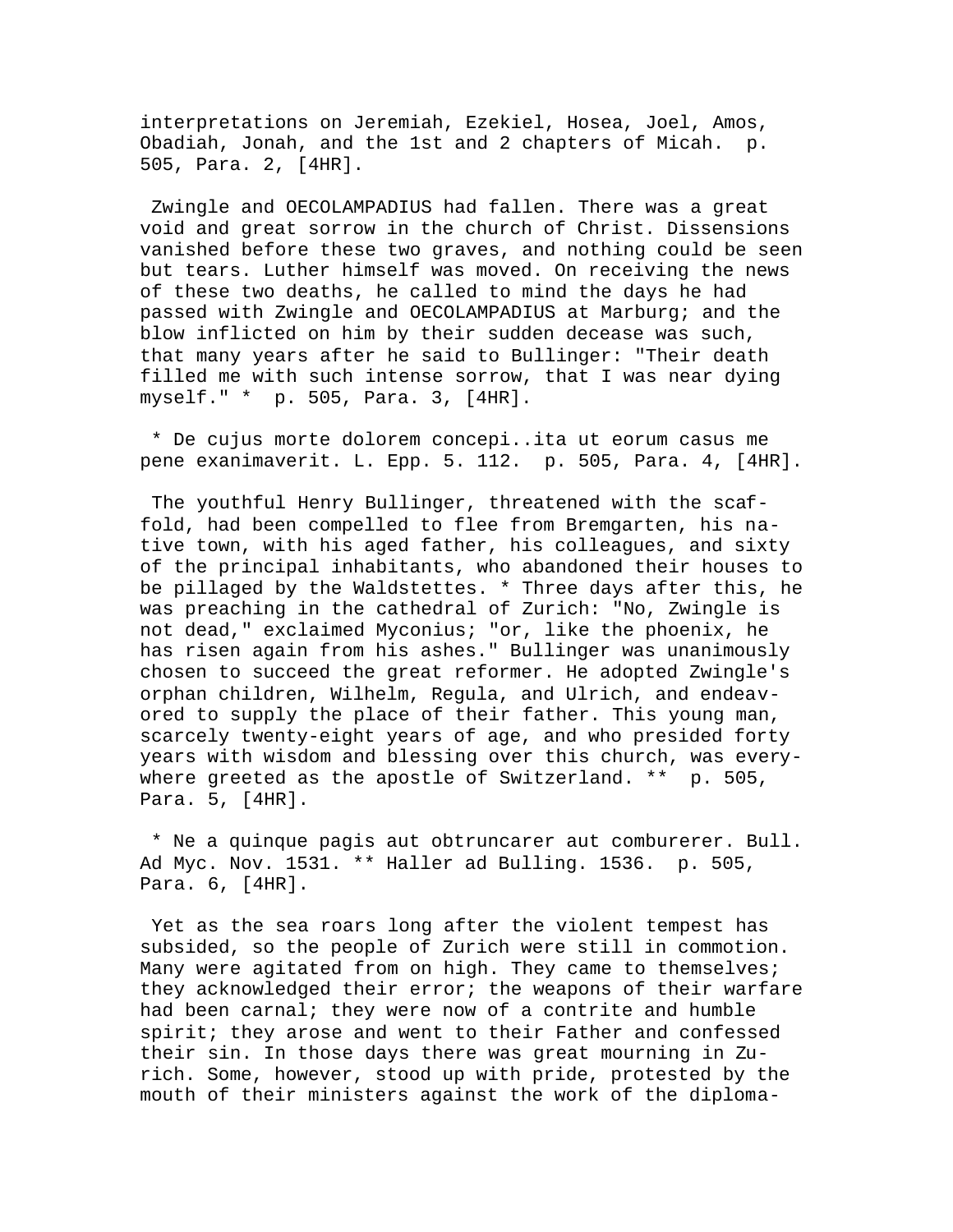tists, and boldly stigmatized the shameful compact. "If the shepherds sleep, the dogs must bark," exclaimed Leo Juda in the cathedral of Zurich. "My duty is to give warning of the evil they are about to do to my Master's house." \* p. 506, Para. 1, [4HR].

\* Ich mus bellen. Bull. 3. 321. p. 506, Para. 2, [4HR].

 Nothing could equal the sorrow of this city, except the exultation of the Waldstettes. The noise of drums and fifes, the firing of guns, the ringing of bells, had long resounded on the banks of their lakes, and even to their highest valleys. Now the noise was less, but the effect greater. The five cantons, in close alliance with Friburg and Soleure, formed a perpetual league for the defense of the ancient Christian faith with the bishop of Sion and the tithings of the Valais; and henceforward carried their measures in the federal affairs with boldness. But a deep conviction was formed at that period in the hearts of the Swiss reformed. "Faith comes from God," said they; "its success does not depend on the life or death of a man. Let our adversaries boast of our ruin, we will boast only in the Cross." \* "God reigns," wrote Berne to Zurich, "and he will not permit the bark to founder." This conviction was of more avail than the victory of Cappel. p. 506, Para. 3, [4HR].

 \* Gloriantibus adversariis in ruinam, nos in cruce gloriemur. Ad Ecolamp. Nov. 29, 1531. Zurich MS. p. 506, Para. 4, [4HR].

 Thus the Reformation, that had deviated from the right path, was driven back by the very violence of the assault into its primitive course, having no other power than the word of God. An inconceivable infatuation had taken possession of the friends of the Bible. They had forgotten that our warfare is not carnal; and had appealed to arms and to battle. But God reigns; he punishes the churches and the people who turn aside from his ways. We have taken a few stones, and piled them as a monument on the battle-field of Cappel, in order to remind the church of the great lesson which this terrible catastrophe teaches. As we bid farewell to this sad scene, we inscribe on these monumental stones, on the one side, these words from God's Book: "Some trust in chariots, and some in horses: but we will remember the name of the Lord our God. They are brought down and fallen: but we are risen and stand upright." And on the other, this